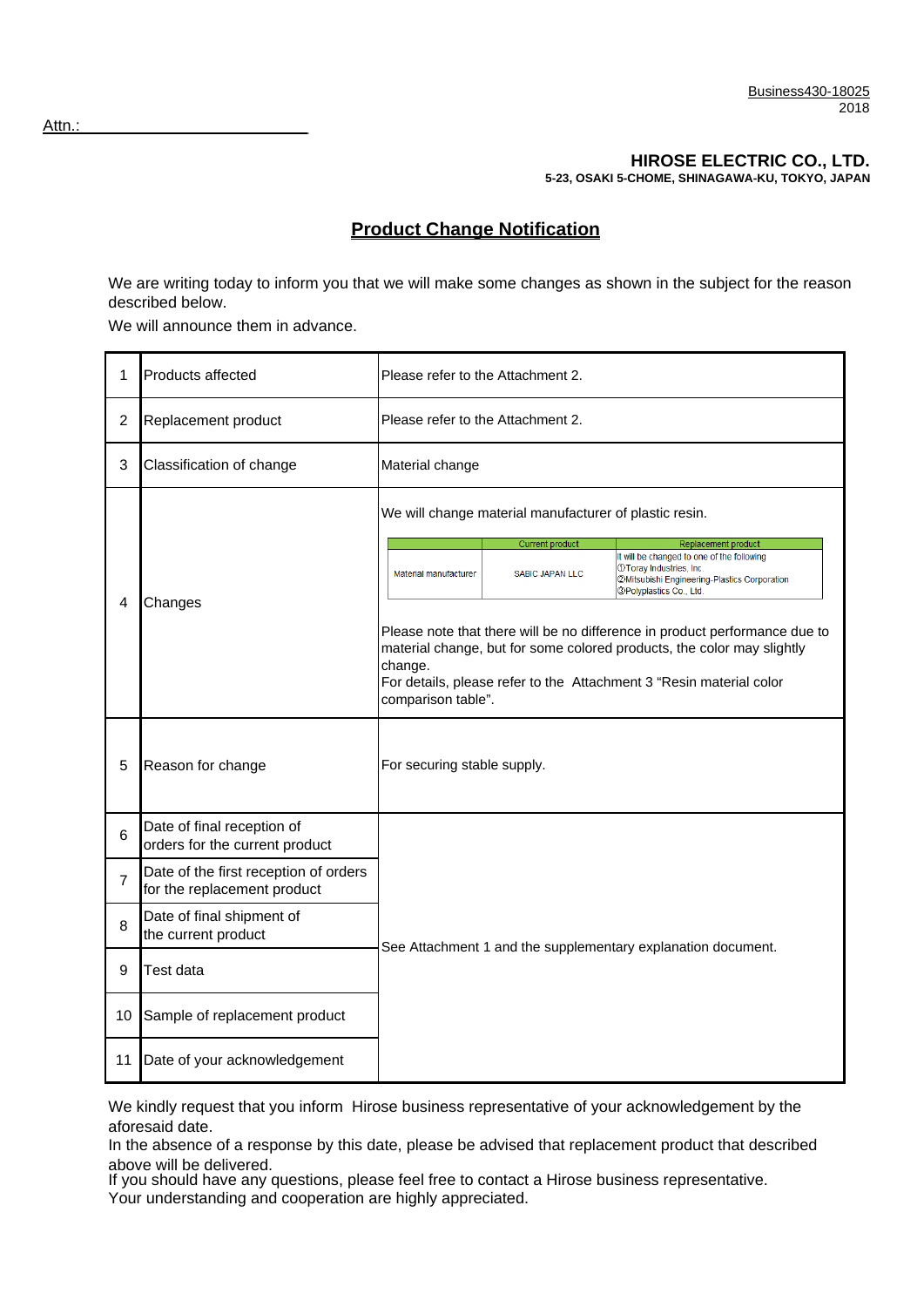## Supplementary

The details of the content of changes and schedule described in Business 430-18025 "Product Change Notification" are as follows.

#### 1. **Replacement product**

Basically, current product will sequentially be replaced by replacement product to which the changes are made, but product code and product name will not be changed. However, new alternative product code and alternative product name will be used for the products that fall under the following two categories to distinguish them from current product.

#### 1) Families of products that we would like to distinguish them from current products because they use halogen-free materials

For FL series coaxial connectors, the use of halogen-free materials will be promoted based on the market needs. In order to distinguish them from current products that use materials containing halogen, different product code and product name will be used for the replacement product.

 \* The products subject to switching to halogen-free materials this time are U.FL (excluding U.FL-LJ-088)/W.FL/W.FL2/N.FS series connectors. Please note that harness products combining non-target series will not be switched to halogen-free.

#### 2) Families of connector products requiring reapplication for UL certification due to material changes

For some families of products that obtained UL certification for connectors, reapplication is required when changing materials. Based on the request from the UL Certification Body, we will change product name.

#### 2. **Change schedule**

The above mentioned changes will take place according to the following schedule.

| Schedule                                                     | (1) General products                                                                                       | (2) Halogen-free products | (3) UL reapplication products |
|--------------------------------------------------------------|------------------------------------------------------------------------------------------------------------|---------------------------|-------------------------------|
| Date of final reception of<br>orders for the current product | From August 1, 2019, current<br>products will sequentially be<br>replaced by replacement<br>product names. | Feb. 28, 2021             | Feb. 28, 2021                 |
| Date of the first reception of<br>orders for the replacement |                                                                                                            | June 1, 2019              | Feb. 1, 2020                  |
| Date of the first shipment of the<br>replacement product     | product with the current                                                                                   | Aug. 1, 2019              | Apr. 1, 2020                  |
| Date of final shipment of<br>the current product             |                                                                                                            | Aug. 31, 2021             | Aug. 31, 2021                 |
| Date of your acknowledgement                                 |                                                                                                            | Feb. 28, 2019             | Sep. 30, 2019                 |

\* For (2) and (3), current products will be discontinued with the final shipment date.

#### 3. **Evaluation samples and test data**

Evaluation samples and test data of representative products for replacement products will be provided according to the following schedule.

| Schedule                                                    | (1) General products                                                                   | $(2)$ Halogen-free products $(3)$ UL reapplication products                                |  |
|-------------------------------------------------------------|----------------------------------------------------------------------------------------|--------------------------------------------------------------------------------------------|--|
| Evaluation samples and test<br>data of replacement products | From July 1, 2018, those of representative products will<br>sequentially be available. | From April 1, 2019, those of<br>representative products will<br>sequentially be available. |  |

#### 4. **Response to additional specifications**

In order to respond to the requests from customers, additional specifications such as different cable lengths and different packaging forms, etc. may be added for the target products before switching materials in the future. We must ask for your understanding in advance that when new orders for products with additional specifications placed before switching resin materials, switching to new materials will take place as for the target products.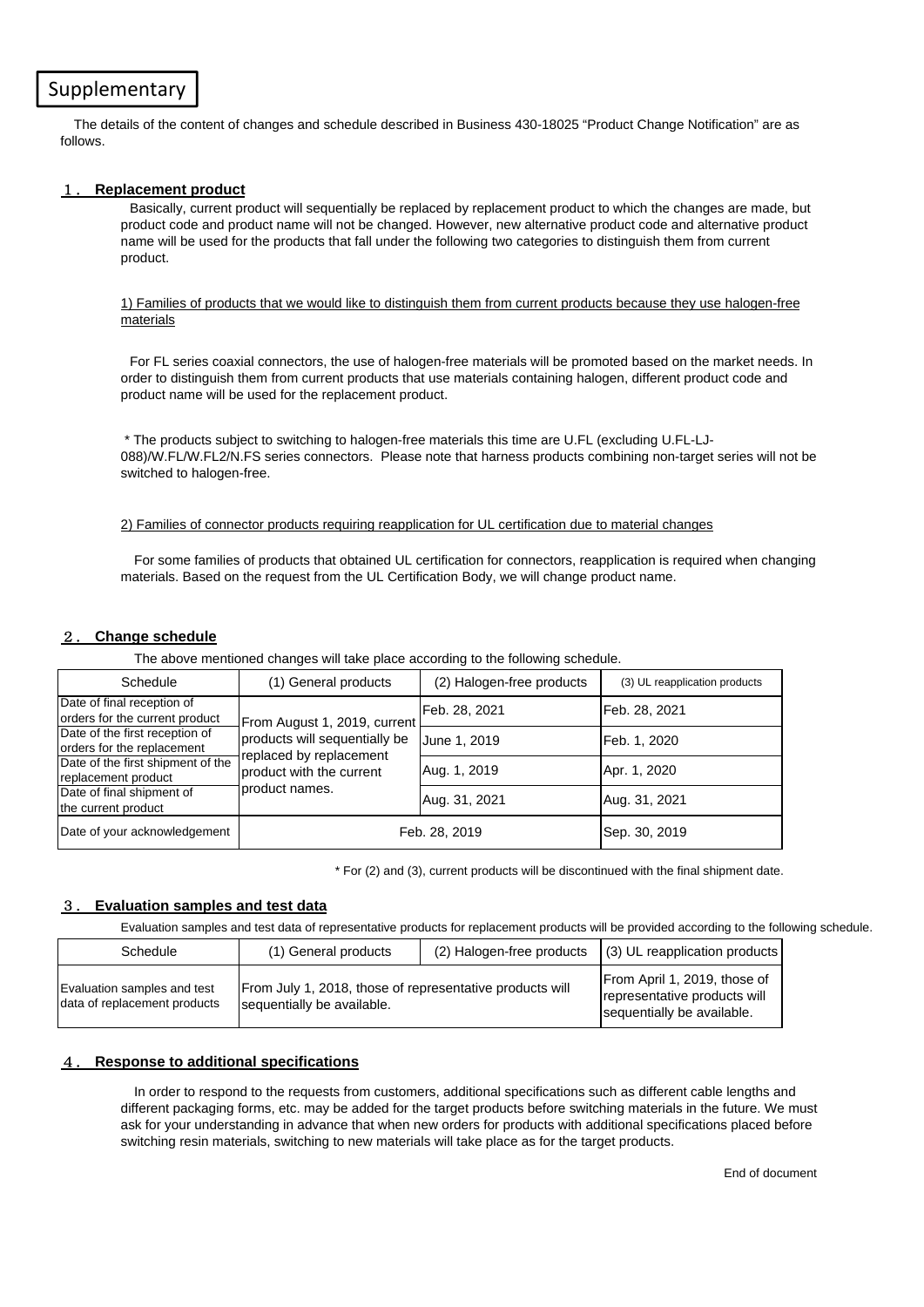## Attachment 1: Switching schedule

|                       |                                                                                       | 2018                        |                                                                                                                     | 2019                            |                                                                               | 2020                                                    |                                                                  | 2021                                        | 2022                          |                           |  |
|-----------------------|---------------------------------------------------------------------------------------|-----------------------------|---------------------------------------------------------------------------------------------------------------------|---------------------------------|-------------------------------------------------------------------------------|---------------------------------------------------------|------------------------------------------------------------------|---------------------------------------------|-------------------------------|---------------------------|--|
|                       |                                                                                       |                             | July                                                                                                                | Apr. Aug.                       |                                                                               |                                                         | Apr.                                                             | Sep.                                        |                               | July                      |  |
|                       | (1) Products for which<br>materials will be<br>changed to equivalent Current products |                             | change notification                                                                                                 | ▼ Issuance of product           | V Start of material<br>change                                                 |                                                         |                                                                  |                                             |                               | ▼ Completion<br>of change |  |
| Change of             | materials of other                                                                    | and replacement<br>products |                                                                                                                     |                                 |                                                                               |                                                         | Delivery of products with material change will start in sequence |                                             |                               |                           |  |
|                       | manufactures<br>* Without product<br>name change                                      |                             | will be available                                                                                                   | From July - Samples / test data |                                                                               |                                                         |                                                                  |                                             |                               |                           |  |
|                       | (2) Products for which                                                                | Current product             | ▼ Issuance of product change notification                                                                           |                                 |                                                                               |                                                         |                                                                  |                                             |                               |                           |  |
|                       | materials will be<br>switched to halogen-<br>free materials<br>* With product name    |                             |                                                                                                                     |                                 |                                                                               | <b>Preparation for discontinuation</b><br>of production |                                                                  | <b>Discontinuation of production</b>        |                               |                           |  |
| resin<br>manufacturer |                                                                                       |                             | From July - Samples /test data Start of delivery of replacement products<br>will be available<br>Replacement produc |                                 |                                                                               |                                                         |                                                                  |                                             |                               |                           |  |
|                       | change                                                                                |                             |                                                                                                                     |                                 |                                                                               |                                                         |                                                                  |                                             |                               |                           |  |
|                       | (3) Products for which<br>materials will be                                           |                             |                                                                                                                     | ▼ Issuance of product change    |                                                                               |                                                         |                                                                  |                                             |                               |                           |  |
|                       | switched to equivalent                                                                | Current product             |                                                                                                                     |                                 |                                                                               |                                                         | <b>Preparation for discontinuation</b>                           |                                             | Discontinuation of production |                           |  |
|                       | materials of other<br>manufactures (UL<br>reapplication)<br>* With product name       |                             |                                                                                                                     |                                 | • From April - Samples<br>/test data will be available<br>Replacement product |                                                         |                                                                  | ▼ Start of delivery of replacement products |                               |                           |  |
|                       | change                                                                                |                             |                                                                                                                     |                                 |                                                                               |                                                         |                                                                  |                                             |                               |                           |  |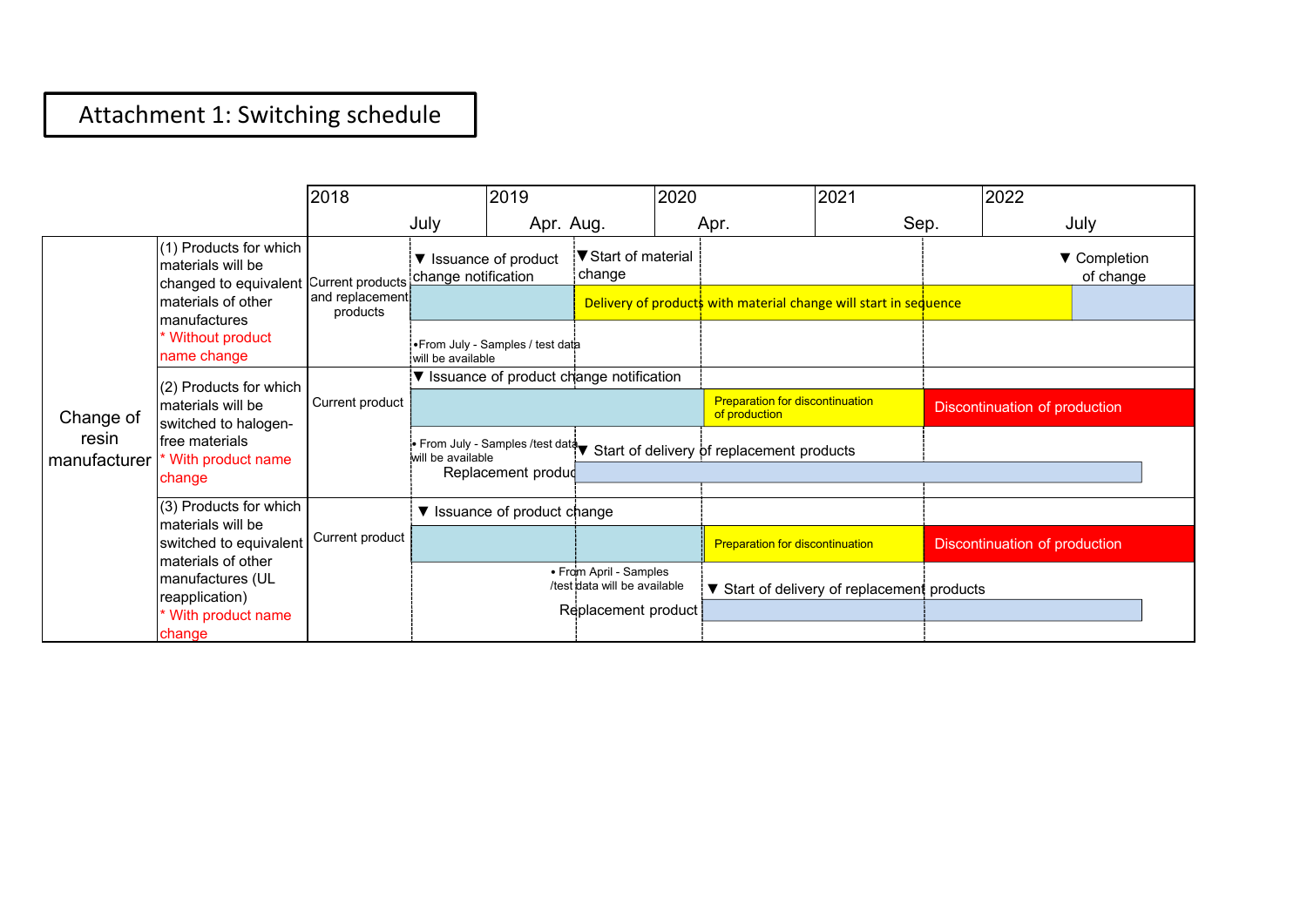|     |                                        | Current product                            | Replacement product                         |                                                       | Note (material manufacturer)                                          |                         |
|-----|----------------------------------------|--------------------------------------------|---------------------------------------------|-------------------------------------------------------|-----------------------------------------------------------------------|-------------------------|
| No. | Product code                           | Product name                               | Product code<br>Product name                | Current material                                      | Replacement material                                                  | Resin material<br>color |
|     | 1 103-0348-8-71                        | SR30D-10J-4SA(71)                          |                                             | SABIC Japan LLC                                       | Toray Industries, Inc.                                                |                         |
|     | 2 103-0373-5-71                        | SR38-4R-3S(71)<br>SR30D-10WP-4PA(71)       |                                             | SABIC Japan LLC<br>SABIC Japan LLC                    | Toray Industries, Inc.                                                |                         |
|     | 3 103-0385-4-71<br>4 104-0417-5-71     | HA16PRM-3SB(71)                            |                                             | SABIC Japan LLC                                       | Toray Industries, Inc.<br>Toray Industries, Inc.                      |                         |
|     | 5 104-0417-5-73                        | HA16PRM-3SB(73)                            |                                             | SABIC Japan LLC                                       | Toray Industries, Inc.                                                |                         |
|     | 6 104-0421-2-71<br>7 104-0432-9-05     | HA16PRM-3SE(71)<br>HA16PRM-3S(05)          |                                             | SABIC Japan LLC<br>SABIC Japan LLC                    | Toray Industries, Inc.<br>Toray Industries, Inc.                      |                         |
|     | 8 104-0460-4-71                        | HA16PRM-3SG(71)                            |                                             | SABIC Japan LLC                                       | Toray Industries, Inc.                                                |                         |
|     | 9 104-0460-4-72<br>10 104-0479-2-71    | HA16PRM-3SG(72)<br>HA16PRM-5SH(71)         |                                             | <b>SABIC Japan LLC</b><br><b>SABIC Japan LLC</b>      | Toray Industries, Inc.<br>Toray Industries, Inc.                      |                         |
|     | 11 104-0939-0-75                       | HA16PRAD-3SG(75)                           |                                             | <b>SABIC Japan LLC</b>                                | Toray Industries, Inc.                                                |                         |
|     | 12 104-0942-5-00<br>13 108-0076-1-01   | HA16PRAG-3SB-A<br>HR08-3PA35(01)           |                                             | <b>SABIC Japan LLC</b><br>SABIC Japan LLC             | Toray Industries, Inc.<br>Toray Industries, Inc.                      |                         |
|     | 14 108-0077-4-01                       | HR08-3PA65(01)                             |                                             | SABIC Japan LLC                                       | Toray Industries, Inc.                                                |                         |
|     | 15 108-0104-5-00<br>16 108-0105-8-00   | HR08-24P-30P1C<br>HR08-24R-30S1C           |                                             | SABIC Japan LLC<br>SABIC Japan LLC                    | Toray Industries, Inc.<br>Toray Industries, Inc.                      |                         |
|     | 17 108-0105-8-02                       | HR08-24R-30S1C(02)                         |                                             | SABIC Japan LLC                                       | Toray Industries, Inc.                                                |                         |
|     | 18 108-0111-0-00<br>19 108-0111-0-01   | HR08-2P<br>HR08-2P(01)                     |                                             | SABIC Japan LLC<br>SABIC Japan LLC                    | Toray Industries, Inc.<br>Toray Industries, Inc.                      |                         |
|     | 20 108-0111-0-02                       | HR08-2P(02)                                |                                             | SABIC Japan LLC                                       | Toray Industries, Inc.                                                |                         |
|     | 21 108-0111-0-13<br>22 108-0113-6-00   | HR08-2P(13)<br>HR08-2PA60                  |                                             | SABIC Japan LLC<br>SABIC Japan LLC                    | Toray Industries, Inc.<br>Toray Industries, Inc.                      |                         |
|     | 23 108-0114-9-00                       | HR08-2PA40                                 |                                             | SABIC Japan LLC                                       | Toray Industries, Inc.                                                |                         |
|     | 24 108-0124-2-00<br>25 108-0125-5-00   | HR08-25P-42P1C<br>HR08-25R-42S1C           |                                             | SABIC Japan LLC<br>SABIC Japan LLC                    | Toray Industries, Inc.<br>Toray Industries, Inc.                      |                         |
|     | 26 108-0125-5-01                       | HR08-25R-42S1C(01)                         |                                             | SABIC Japan LLC<br>SABIC Japan LLC                    | Toray Industries, Inc.                                                |                         |
|     | 27 108-0125-5-02<br>28 109-5004-4-71   | HR08-25R-42S1C(02)<br>RM515ER-10SC(71)     |                                             | SABIC Japan LLC                                       | Toray Industries, Inc.<br>Mitsubishi Engineering-Plastics Corporation |                         |
|     | 29 110-0314-4-73                       | HR10A-7R-4SB(73)<br>HR10A-7R-4SB(74)       |                                             | SABIC Japan LLC<br>SABIC Japan LLC                    | Toray Industries, Inc.                                                |                         |
|     | 30 110-0314-4-74<br>31 110-0315-7-73   | HR10A-7R-4PB(73)                           |                                             | SABIC Japan LLC                                       | Toray Industries, Inc.<br>Toray Industries, Inc.                      |                         |
|     | 32 110-0316-0-73<br>33 110-0316-0-74   | HR10A-7R-6SB(73)<br>HR10A-7R-6SB(74)       |                                             | SABIC Japan LLC<br>SABIC Japan LLC                    | Toray Industries, Inc.                                                |                         |
|     | 34 110-0317-2-73                       | HR10A-7R-6PB(73)                           |                                             | SABIC Japan LLC                                       | Toray Industries, Inc.<br>Toray Industries, Inc.                      |                         |
|     | 35 110-0317-2-74                       | HR10A-7R-6PB(74)                           |                                             | SABIC Japan LLC<br>SABIC Japan LLC                    | Toray Industries, Inc.                                                |                         |
|     | 36 110-0322-2-73<br>37 110-0413-6-71   | HR10A-7R-5SB(73)<br>HR10A-10R-10SB(71)     |                                             | SABIC Japan LLC                                       | Toray Industries, Inc.<br>Toray Industries, Inc.                      |                         |
|     | 38 110-0413-6-72<br>39 110-0414-9-71   | HR10A-10R-10SB(72)<br>HR10A-10R-10PB(71)   |                                             | SABIC Japan LLC<br>SABIC Japan LLC                    | Toray Industries, Inc.<br>Toray Industries, Inc.                      |                         |
|     | 40 110-0414-9-72                       | HR10A-10R-10PB(72)                         |                                             | SABIC Japan LLC                                       | Toray Industries, Inc.                                                |                         |
|     | 41 110-0415-1-71<br>42 110-0415-1-72   | HR10A-10R-12SB(71)<br>HR10A-10R-12SB(72)   |                                             | SABIC Japan LLC<br>SABIC Japan LLC                    | Toray Industries, Inc.<br>Toray Industries, Inc.                      |                         |
|     | 43 110-0416-4-71                       | HR10A-10R-12PB(71)                         |                                             | SABIC Japan LLC                                       | Toray Industries, Inc.                                                |                         |
|     | 44 110-0416-4-72<br>45 110-0433-3-73   | HR10A-10R-12PB(72)<br>HR10A-10TR-12SB(73)  |                                             | SABIC Japan LLC                                       | Toray Industries, Inc.<br>Toray Industries, Inc.                      |                         |
|     | 46 110-0433-3-74                       | HR10A-10TR-12SB(74)                        |                                             | SABIC Japan LLC<br>SABIC Japan LLC                    | Toray Industries, Inc.                                                |                         |
|     | 47 110-0445-2-73<br>48 110-0455-6-73   | HR10A-10TR-12PE(73)<br>HR10A-10TP-12PC(73) |                                             | SABIC Japan LLC<br>SABIC Japan LLC                    | Toray Industries, Inc.<br>Toray Industries, Inc.                      |                         |
|     | 49 110-0456-9-73                       | HR10A-10TR-12SC(73)                        |                                             | SABIC Japan LLC                                       | Toray Industries, Inc.                                                |                         |
|     | 50 110-0457-1-73<br>51 110-0501-1-73   | HR10A-10TR-12PB(73)<br>HR10A-7P-4PC(73)    |                                             | SABIC Japan LLC                                       | Toray Industries, Inc.<br>Toray Industries, Inc.                      |                         |
|     | 52 110-0502-4-73                       | HR10A-7P-4SC(73)                           |                                             | SABIC Japan LLC<br>SABIC Japan LLC                    | Toray Industries, Inc.                                                |                         |
|     | 53 110-0503-7-73<br>54 110-0504-0-73   | HR10A-7P-6PC(73)<br>HR10A-7P-6SC(73)       |                                             | SABIC Japan LLC                                       | Toray Industries, Inc.<br>Toray Industries, Inc.                      |                         |
|     | 55 110-0505-2-73                       | HR10A-7R-4PC(73)<br>HR10A-7R-4SC(73)       | No change in product code and product name. | SABIC Japan LLC<br>SABIC Japan LLC<br>SABIC Japan LLC | Toray Industries, Inc.                                                |                         |
|     | 56 110-0506-5-73<br>57 110-0507-8-73   | HR10A-7R-6PC(73)                           |                                             | SABIC Japan LLC                                       | Toray Industries, Inc.<br>Toray Industries, Inc.                      |                         |
|     | 58 110-0508-0-73                       | HR10A-7R-6SC(73)                           |                                             | SABIC Japan LLC                                       | Toray Industries, Inc.                                                |                         |
|     | 59 110-0510-2-73<br>60 110-0512-8-73   | HR10A-7J-4SC(73)<br>HR10A-7J-6SC(73)       |                                             | SABIC Japan LLC<br><b>SABIC Japan LLC</b>             | Toray Industries, Inc.<br>Toray Industries, Inc.                      |                         |
| 61  | 110-0601-6-73                          | HR10A-10P-10PC(73)                         |                                             | SABIC Japan LLC                                       | Toray Industries, Inc.                                                |                         |
|     | 62 110-0602-9-73<br>63 110-0603-1-73   | HR10A-10P-10SC(73)<br>HR10A-10P-12PC(73)   |                                             | <b>SABIC Japan LLC</b><br><b>SABIC Japan LLC</b>      | Toray Industries, Inc.<br>Toray Industries, Inc.                      |                         |
|     | 64 110-0604-4-73                       | HR10A-10P-12SC(73)                         |                                             | SABIC Japan LLC                                       | Toray Industries, Inc.                                                |                         |
|     | 65 110-0605-7-71<br>66 110-0606-0-71   | HR10A-10R-10PC(71)<br>HR10A-10R-10SC(71)   |                                             | SABIC Japan LLC<br>SABIC Japan LLC                    | Toray Industries, Inc.<br>Toray Industries, Inc.                      |                         |
|     | 67 110-0607-2-71                       | HR10A-10R-12PC(71)                         |                                             | SABIC Japan LLC                                       | Toray Industries, Inc.                                                |                         |
|     | 68 110-0608-5-71<br>69 110-0610-7-73   | HR10A-10R-12SC(71)<br>HR10A-10J-10SC(73)   |                                             | SABIC Japan LLC<br>SABIC Japan LLC                    | Toray Industries, Inc.<br>Toray Industries, Inc.                      |                         |
|     | 70 110-0611-0-73<br>71 110-0612-2-73   | HR10A-10J-12PC(73)                         |                                             | SABIC Japan LLC                                       | Toray Industries, Inc.                                                |                         |
|     | 72 110-0701-0-73                       | HR10A-10J-12SC(73)<br>HR10A-13P-20PC(73)   |                                             | SABIC Japan LLC<br>SABIC Japan LLC                    | Toray Industries, Inc.<br>Toray Industries, Inc.                      |                         |
|     | 73 110-0702-3-73<br>74 110-0703-6-73   | HR10A-13P-20SC(73)<br>HR10A-13R-20SC(73)   |                                             | SABIC Japan LLC<br><b>SABIC Japan LLC</b>             | Toray Industries, Inc.<br>Toray Industries, Inc.                      |                         |
|     | 75 110-0704-9-73                       | HR10A-13R-20PC(73)                         |                                             | SABIC Japan LLC                                       | Toray Industries, Inc.                                                |                         |
|     | 76 110-0705-1-73<br>77 110-0706-4-73   | HR10A-13J-20SC(73)<br>HR10A-13J-20PC(73)   |                                             | SABIC Japan LLC<br>SABIC Japan LLC                    | Toray Industries, Inc.<br>Toray Industries, Inc.                      |                         |
|     | 78 110-0707-7-73                       | HR10A-13R-20SB(73)                         |                                             | SABIC Japan LLC                                       | Toray Industries, Inc.                                                |                         |
|     | 79 110-0708-0-73<br>80 110-0901-0-73   | HR10A-13R-20PB(73)<br>HR10B-10P-10PC(73)   |                                             | SABIC Japan LLC                                       | Toray Industries, Inc.<br>Toray Industries, Inc.                      |                         |
|     | 81 110-0902-2-71                       | HR10B-10R-10SC(71)                         |                                             | SABIC Japan LLC<br>SABIC Japan LLC                    | Toray Industries, Inc.                                                |                         |
|     | 82 110-0906-3-73<br>83 110-0930-8-00   | HR10B-10PA-10PC(73)<br>HR10A-10R-12SADL    |                                             | SABIC Japan LLC<br>SABIC Japan LLC                    | Toray Industries, Inc.<br>Toray Industries, Inc.                      |                         |
|     | 84 110-1002-7-73                       | HR10A-13TR-20SC(73)                        |                                             | SABIC Japan LLC                                       | Toray Industries, Inc.                                                |                         |
|     | 85 110-1013-3-73<br>86 110-1014-6-73   | HR10A-13TR-20PB(73)<br>HR10A-13TR-20SB(73) |                                             | SABIC Japan LLC<br>SABIC Japan LLC                    | Toray Industries, Inc.<br>Toray Industries, Inc.                      |                         |
|     | 87 110-1102-1-73                       | HR10A-10WTR-12SB(73)                       |                                             | SABIC Japan LLC                                       | Toray Industries, Inc.                                                |                         |
|     | 88 110-1701-6-73<br>89 110-1702-9-73   | HR10G-7R-4SC(73)<br>HR10G-7R-4PC(73)       |                                             | <b>SABIC Japan LLC</b><br>SABIC Japan LLC             | Toray Industries, Inc.<br>Toray Industries, Inc.                      |                         |
|     | 90 110-1705-7-73                       | HR10G-7R-6SC(73)                           |                                             | SABIC Japan LLC                                       | Toray Industries, Inc.                                                |                         |
|     | 91 110-1706-0-73<br>92 110-1707-2-71   | HR10G-7R-6PC(73)<br>HR10G-10R-10SC(71)     |                                             | SABIC Japan LLC<br>SABIC Japan LLC                    | Toray Industries, Inc.<br>Toray Industries, Inc.                      |                         |
|     | 93 110-1708-5-71                       | HR10G-10R-10PC(71)                         |                                             | SABIC Japan LLC                                       | Toray Industries, Inc.                                                |                         |
|     | 94 110-1709-8-71<br>95 110-1710-7-71   | HR10G-10R-12SC(71)<br>HR10G-10R-12PC(71)   |                                             | SABIC Japan LLC<br>SABIC Japan LLC                    | Toray Industries, Inc.<br>Toray Industries, Inc.                      |                         |
|     | 96 110-1711-0-73                       | HR10G-13R-20SC(73)                         |                                             | SABIC Japan LLC                                       | Toray Industries, Inc.                                                |                         |
|     | 97 110-1712-2-73<br>98 110-1801-0-73   | HR10G-13R-20PC(73)<br>HR10G-7R-4SB(73)     |                                             | SABIC Japan LLC<br>SABIC Japan LLC                    | Toray Industries, Inc.<br>Toray Industries, Inc.                      |                         |
|     | 99 110-1802-3-73                       | HR10G-7R-4PB(73)                           |                                             | SABIC Japan LLC                                       | Toray Industries, Inc.                                                |                         |
|     | 100 110-1805-1-73<br>101 110-1805-1-74 | HR10G-7R-6SB(73)<br>HR10G-7R-6SB(74)       |                                             | SABIC Japan LLC<br>SABIC Japan LLC                    | Toray Industries, Inc.<br>Toray Industries, Inc.                      |                         |
|     | 102 110-1806-4-73                      | HR10G-7R-6PB(73)                           |                                             | SABIC Japan LLC                                       | Toray Industries, Inc.                                                |                         |
|     | 103 110-1807-7-71<br>104 110-1808-0-71 | HR10G-10R-10SB(71)<br>HR10G-10R-10PB(71)   |                                             | SABIC Japan LLC<br>SABIC Japan LLC                    | Toray Industries, Inc.<br>Toray Industries, Inc.                      |                         |
|     | 105 110-1809-2-71                      | HR10G-10R-12SB(71)                         |                                             | SABIC Japan LLC                                       | Toray Industries, Inc.                                                |                         |
|     | 106 110-1809-2-72<br>107 110-1810-1-71 | HR10G-10R-12SB(72)<br>HR10G-10R-12PB(71)   |                                             | SABIC Japan LLC<br>SABIC Japan LLC                    | Toray Industries, Inc.<br>Toray Industries, Inc.                      |                         |
|     | 108 110-1811-4-73                      | HR10G-13R-20SB(73)                         |                                             | SABIC Japan LLC                                       | Toray Industries, Inc.                                                |                         |
|     | 109 110-1812-7-73<br>110 112-0501-4-71 | HR10G-13R-20PB(73)<br>HR12-10R-5SC(71)     |                                             | SABIC Japan LLC<br>SABIC Japan LLC                    | Toray Industries, Inc.<br>Toray Industries, Inc.                      |                         |
|     |                                        |                                            |                                             |                                                       |                                                                       |                         |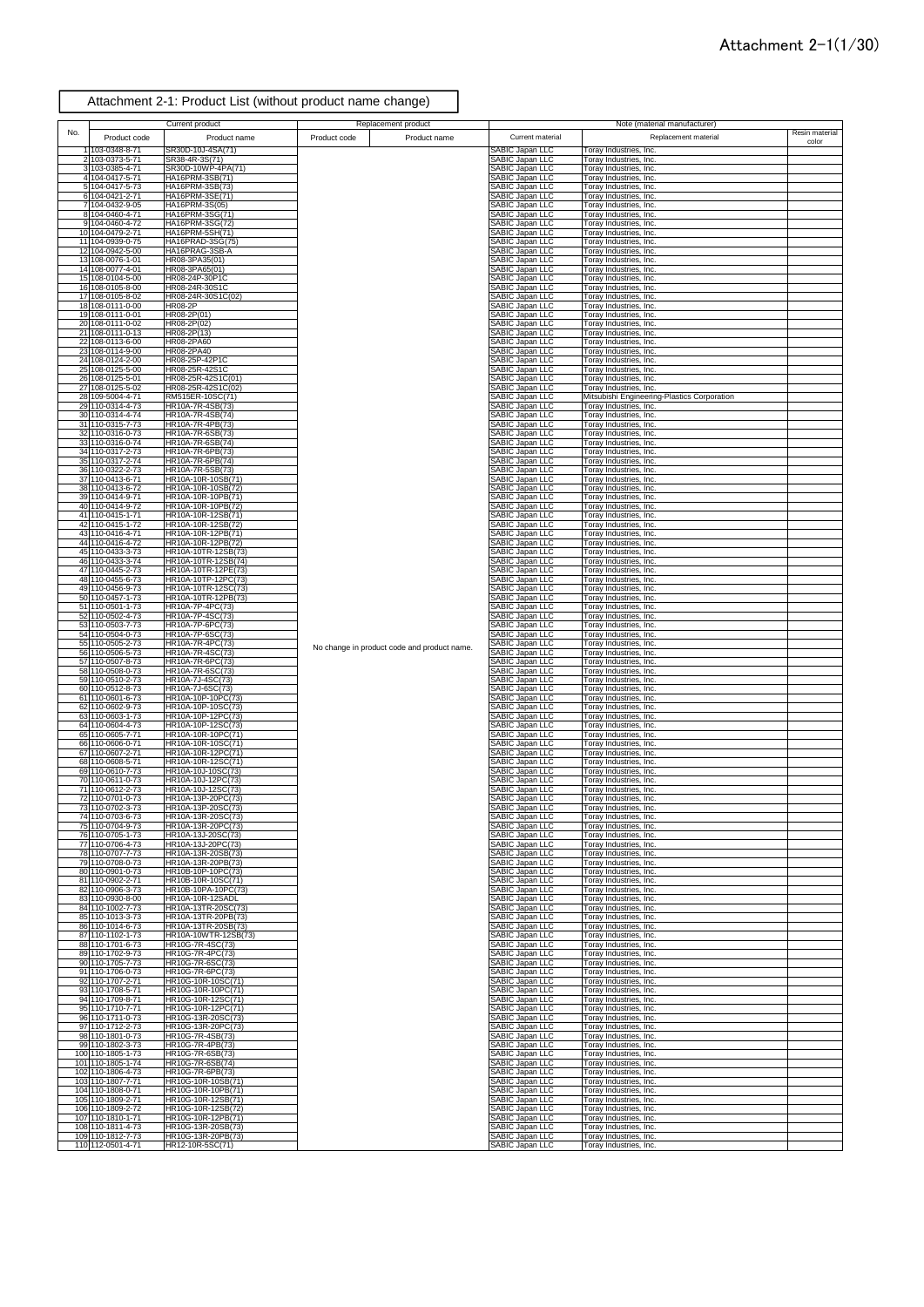|     |                                        | Current product                               |              | Replacement product                         |                                           | Note (material manufacturer)                                                               |                         |
|-----|----------------------------------------|-----------------------------------------------|--------------|---------------------------------------------|-------------------------------------------|--------------------------------------------------------------------------------------------|-------------------------|
| No. | Product code                           | Product name                                  | Product code | Product name                                | Current material                          | Replacement material                                                                       | Resin material<br>color |
|     | 111 112-0502-7-71                      | HR12-10R-5SD(71)                              |              |                                             | SABIC Japan LLC                           | Toray Industries, Inc.                                                                     |                         |
|     | 112 112-0503-0-71                      | HR12-10R-5SDL(71)                             |              |                                             | SABIC Japan LLC                           | Toray Industries, Inc.                                                                     |                         |
|     | 113 112-0504-2-71                      | HR12-10R-8SC(71)                              |              |                                             | SABIC Japan LLC                           | Toray Industries, Inc.                                                                     |                         |
|     | 114 112-0505-5-71                      | HR12-10R-8SD(71)                              |              |                                             | SABIC Japan LLC                           | Toray Industries, Inc.                                                                     |                         |
|     | 115 112-0505-5-73                      | HR12-10R-8SD(73)                              |              |                                             | SABIC Japan LLC                           | Toray Industries, Inc.                                                                     |                         |
|     | 116 112-0506-8-71                      | HR12-10R-8SDL(71)                             |              |                                             | SABIC Japan LLC                           | Toray Industries, Inc.                                                                     |                         |
|     | 117 112-0506-8-73                      | HR12-10R-8SDL(73)                             |              |                                             | SABIC Japan LLC                           | Toray Industries, Inc.                                                                     |                         |
|     | 118 112-0511-8-02                      | HR12-10RC-10SDL(02)                           |              |                                             | SABIC Japan LLC                           | <b>Toray Industries, Inc.</b>                                                              |                         |
|     | 119 112-0511-8-73                      | HR12-10RC-10SDL(73)                           |              |                                             | SABIC Japan LLC                           | Toray Industries, Inc.                                                                     |                         |
|     | 120 112-0512-0-71                      | HR12-10RD-10SDL(71)                           |              |                                             | SABIC Japan LLC                           | Toray Industries, Inc.                                                                     |                         |
|     | 121 112-0514-6-71                      | HR12-10RC-8SDL(71)                            |              |                                             | SABIC Japan LLC                           | Toray Industries, Inc.                                                                     |                         |
|     | 122 112-0803-3-71                      | HR12-10R-10SD(71)                             |              |                                             | SABIC Japan LLC                           | Toray Industries, Inc.                                                                     |                         |
|     | 123 112-1502-2-00                      | HR12-14RA-20SDL                               |              |                                             | SABIC Japan LLC<br>SABIC Japan LLC        | <b>Toray Industries, Inc.</b>                                                              |                         |
|     | 124 112-1502-2-03<br>125 112-1504-8-00 | HR12-14RA-20SDL(03)<br>HR12-14RA-20SC         |              |                                             | SABIC Japan LLC                           | Toray Industries, Inc.<br>Toray Industries, Inc.                                           |                         |
|     | 126 112-1505-0-00                      | HR12-14RF-20SDL                               |              |                                             | SABIC Japan LLC                           | Toray Industries, Inc.                                                                     |                         |
|     | 127 112-1506-3-00                      | HR12-14RA-20SD                                |              |                                             | SABIC Japan LLC                           | Toray Industries, Inc.                                                                     |                         |
|     | 128 112-2001-2-71                      | HR212-10R-8SC(71)                             |              |                                             | SABIC Japan LLC                           | Toray Industries, Inc.                                                                     |                         |
|     | 129 112-2002-5-71                      | HR212-10R-8SD(71)                             |              |                                             | SABIC Japan LLC                           | Toray Industries, Inc.                                                                     |                         |
|     | 130 112-2002-5-73                      | HR212-10R-8SD(73)                             |              |                                             | SABIC Japan LLC                           | Toray Industries, Inc.                                                                     |                         |
|     | 131 112-2002-5-74                      | HR212-10R-8SD(74)                             |              |                                             | SABIC Japan LLC                           | Toray Industries, Inc.                                                                     |                         |
|     | 132 112-2003-8-71                      | HR212-10R-8SDL(71)                            |              |                                             | SABIC Japan LLC                           | Toray Industries, Inc.                                                                     |                         |
|     | 133 112-2003-8-72                      | HR212-10R-8SDL(72)                            |              |                                             | SABIC Japan LLC                           | Toray Industries, Inc.                                                                     | 19                      |
|     | 134 112-2003-8-73                      | HR212-10R-8SDL(73)                            |              |                                             | SABIC Japan LLC                           | Toray Industries, Inc.                                                                     |                         |
|     | 135 112-2004-0-71                      | HR212-10RA-8SDL(71)                           |              |                                             | SABIC Japan LLC                           | Toray Industries, Inc.                                                                     | 19                      |
|     | 136 112-2004-0-72                      | HR212-10RA-8SDL(72)                           |              |                                             | SABIC Japan LLC                           | Toray Industries, Inc.                                                                     | 19                      |
|     | 137 112-2004-0-73<br>138 112-2004-0-74 | HR212-10RA-8SDL(73)<br>HR212-10RA-8SDL(74)    |              |                                             | SABIC Japan LLC<br>SABIC Japan LLC        | Toray Industries, Inc.<br>Toray Industries, Inc.                                           |                         |
|     | 139 112-2009-4-71                      | HR212-10RC-10SDL(71)                          |              |                                             | SABIC Japan LLC                           | Toray Industries, Inc.                                                                     |                         |
|     | 140 112-2009-4-72                      | HR212-10RC-10SDL(72)                          |              |                                             | SABIC Japan LLC                           | Toray Industries, Inc.                                                                     |                         |
|     | 141 112-2009-4-74                      | HR212-10RC-10SDL(74)                          |              |                                             | SABIC Japan LLC                           | Toray Industries, Inc.                                                                     |                         |
|     | 142 112-2431-1-71                      | HR212A-10LAP8PSH1042(71)                      |              |                                             | SABIC Japan LLC                           | Toray Industries, Inc.                                                                     |                         |
|     | 143 112-3469-0-00                      | HR12A-14LA20PSDQ620                           |              |                                             | SABIC Japan LLC                           | Toray Industries, Inc.                                                                     |                         |
|     | 144 112-4051-1-71                      | HR212-10P-8PC(71)                             |              |                                             | SABIC Japan LLC                           | Toray Industries, Inc.                                                                     |                         |
|     | 145 112-4051-1-72                      | HR212-10P-8PC(72)                             |              |                                             | SABIC Japan LLC                           | Toray Industries, Inc.                                                                     |                         |
|     | 146 112-4052-4-71                      | HR212-10P-10PC(71)                            |              |                                             | SABIC Japan LLC                           | Toray Industries, Inc.                                                                     |                         |
|     | 147 112-4052-4-72                      | HR212-10P-10PC(72)                            |              |                                             | SABIC Japan LLC                           | <b>Toray Industries, Inc.</b>                                                              |                         |
|     | 148 112-4053-7-71                      | HR12-14PA-20PC(71)                            |              |                                             | SABIC Japan LLC                           | Toray Industries, Inc.                                                                     |                         |
|     | 149 112-4101-8-71                      | HR212-10LP-8PC(71)                            |              |                                             | SABIC Japan LLC                           | Toray Industries, Inc.                                                                     |                         |
|     | 150 113-0025-6-71<br>151 113-0149-9-71 | RP5-19P-14PC(71)<br>RP13A-12P-13SC(71)        |              |                                             | SABIC Japan LLC<br><b>SABIC Japan LLC</b> | Mitsubishi Engineering-Plastics Corporation<br>Mitsubishi Engineering-Plastics Corporation |                         |
|     | 152 113-0166-8-71                      | RP13A-12J-13PC(71)                            |              |                                             | SABIC Japan LLC                           | Mitsubishi Engineering-Plastics Corporation                                                |                         |
|     | 153 113-0182-4-71                      | RP13A-12PA-13SC(71)                           |              |                                             | SABIC Japan LLC                           | Mitsubishi Engineering-Plastics Corporation                                                |                         |
|     | 154 113-0183-7-71                      | RP13A-12RA-13PC(71)                           |              |                                             | SABIC Japan LLC                           | Mitsubishi Engineering-Plastics Corporation                                                |                         |
|     | 155 113-0185-2-71                      | RP13A-12RB-13PC(71)                           |              |                                             | SABIC Japan LLC                           | Mitsubishi Engineering-Plastics Corporation                                                |                         |
|     | 156 113-0186-5-71                      | RP13A-12PD-13SC(71)                           |              |                                             | SABIC Japan LLC                           | Mitsubishi Engineering-Plastics Corporation                                                |                         |
|     | 157 113-0201-7-71                      | RP13A-12PE-13SC(71)                           |              |                                             | SABIC Japan LLC                           | Mitsubishi Engineering-Plastics Corporation                                                |                         |
|     | 158 113-0202-0-01                      | RP13A-12RA-13PA(01)                           |              |                                             | SABIC Japan LLC                           | Mitsubishi Engineering-Plastics Corporation                                                |                         |
|     | 159 113-0202-0-71                      | RP13A-12RA-13PA(71)                           |              |                                             | SABIC Japan LLC                           | Mitsubishi Engineering-Plastics Corporation                                                |                         |
|     | 160 113-0203-2-71                      | RP13A-12RB-13PA(71)                           |              |                                             | SABIC Japan LLC                           | Mitsubishi Engineering-Plastics Corporation                                                |                         |
|     | 161 113-0205-8-71                      | RP13A-12JD-13PC(71)                           |              |                                             | SABIC Japan LLC                           | Mitsubishi Engineering-Plastics Corporation                                                |                         |
|     | 162 113-0206-0-71                      | RP13A-12PD-15SC(71)                           |              |                                             | SABIC Japan LLC                           | Mitsubishi Engineering-Plastics Corporation                                                |                         |
|     | 163 113-0207-3-71                      | RP13A-12RA-15PC(71)                           |              |                                             | SABIC Japan LLC                           | Mitsubishi Engineering-Plastics Corporation                                                |                         |
|     | 164 113-0210-8-71<br>165 113-0211-0-00 | RP13A-12PG-20SC(71)<br>RP13A-12RC-20PB        |              |                                             | SABIC Japan LLC                           | Mitsubishi Engineering-Plastics Corporation                                                |                         |
|     | 166 113-0214-9-71                      | RP13A-12PD-20SC(71)                           |              |                                             | SABIC Japan LLC<br>SABIC Japan LLC        | Toray Industries, Inc.<br>Mitsubishi Engineering-Plastics Corporation                      |                         |
|     | 167 113-0215-1-71                      | RP13A-12RA-20PC(71)                           |              |                                             | SABIC Japan LLC                           | Mitsubishi Engineering-Plastics Corporation                                                |                         |
|     | 168 113-0217-7-71                      | RP13A-12PH-20SC(71)                           |              |                                             | SABIC Japan LLC                           | Mitsubishi Engineering-Plastics Corporation                                                |                         |
|     | 169 113-0218-0-71                      | RP13A-12JK-15PC(71)                           |              |                                             | SABIC Japan LLC                           | Mitsubishi Engineering-Plastics Corporation                                                |                         |
|     | 170 113-0219-2-71                      | RP13A-12PK-15SC(71)                           |              | No change in product code and product name. | SABIC Japan LLC                           | Mitsubishi Engineering-Plastics Corporation                                                |                         |
|     | 171 113-0501-0-71                      | RP17-13P-12PC(71)                             |              |                                             | SABIC Japan LLC                           | Mitsubishi Engineering-Plastics Corporation                                                |                         |
|     | 172 113-0502-3-71                      | RP17-13R-12SC(71)                             |              |                                             | SABIC Japan LLC                           | Mitsubishi Engineering-Plastics Corporation                                                |                         |
|     | 173 113-0511-4-71                      | RP17-13RA-12SD(71)                            |              |                                             | SABIC Japan LLC                           | Mitsubishi Engineering-Plastics Corporation                                                |                         |
|     | 174 113-0512-7-71                      | RP17-13PA-12PC(71)                            |              |                                             | SABIC Japan LLC                           | Mitsubishi Engineering-Plastics Corporation                                                |                         |
|     | 175 113-0515-5-71                      | RP17-13J-12SC(71)                             |              |                                             | SABIC Japan LLC                           | Mitsubishi Engineering-Plastics Corporation                                                |                         |
|     | 176 113-0516-8-71                      | RP17-13JA-12SC(71)                            |              |                                             | <b>SABIC Japan LLC</b>                    | Mitsubishi Engineering-Plastics Corporation                                                |                         |
|     | 177 113-0551-9-71                      | RP17A-13P-12PC(71)                            |              |                                             | SABIC Japan LLC                           | Mitsubishi Engineering-Plastics Corporation                                                |                         |
|     | 178 113-0553-4-71<br>179 113-0556-2-71 | RP17A-13RA-12SD(71)<br>RP17A-13PA-12PC(71)    |              |                                             | SABIC Japan LLC<br>SABIC Japan LLC        | Toray Industries, Inc.<br>Mitsubishi Engineering-Plastics Corporation                      |                         |
| 180 | 113-1002-6-71                          | RP13A-12RA-15PA(71)                           |              |                                             | SABIC Japan LLC                           | Mitsubishi Engineering-Plastics Corporation                                                |                         |
| 181 | 113-1004-1-71                          | RP13A-12JG-20PC(71)                           |              |                                             | SABIC Japan LLC                           | Mitsubishi Engineering-Plastics Corporation                                                |                         |
| 182 | 113-1005-4-71                          | RP13A-12JD-15PC(71)                           |              |                                             | SABIC Japan LLC                           | Mitsubishi Engineering-Plastics Corporation                                                |                         |
|     | 183 113-1006-7-71                      | RP13A-12PK-13SC(71)                           |              |                                             | SABIC Japan LLC                           | Mitsubishi Engineering-Plastics Corporation                                                |                         |
|     | 184 113-1010-4-71                      | RP13A-12PP-15SC(71)                           |              |                                             | SABIC Japan LLC                           | Mitsubishi Engineering-Plastics Corporation                                                |                         |
|     | 185 113-1012-0-71                      | RP13A-12PK-20SC(71)                           |              |                                             | SABIC Japan LLC                           | Mitsubishi Engineering-Plastics Corporation                                                |                         |
|     | 186 113-1020-8-00                      | RP13A-12RC-13PB                               |              |                                             | SABIC Japan LLC                           | Toray Industries, Inc.                                                                     |                         |
|     | 187 113-1022-3-71                      | RP13A-12PS-20SC(71)                           |              |                                             | SABIC Japan LLC                           | Mitsubishi Engineering-Plastics Corporation                                                |                         |
|     | 188 113-1026-4-71                      | RP13A-12PS-13SC(71)                           |              |                                             | SABIC Japan LLC                           | Mitsubishi Engineering-Plastics Corporation                                                |                         |
|     | 189 113-1044-6-00                      | RP13A-12PX-20S                                |              |                                             | SABIC Japan LLC                           | Mitsubishi Engineering-Plastics Corporation                                                |                         |
|     | 190 113-4002-2-71                      | RP13A-12R-13SC(71)                            |              |                                             | SABIC Japan LLC                           | Toray Industries, Inc.                                                                     |                         |
|     | 191 113-4002-2-72<br>192 113-4003-5-71 | RP13A-12R-13SC(72)<br>RP13A-12PA-13PC(71)     |              |                                             | SABIC Japan LLC                           | Toray Industries, Inc.                                                                     |                         |
|     | 193 113-4006-3-71                      | RP13A-12PK-13PC(71)                           |              |                                             | SABIC Japan LLC<br>SABIC Japan LLC        | Mitsubishi Engineering-Plastics Corporation<br>Mitsubishi Engineering-Plastics Corporation |                         |
|     | 194 113-5033-1-71                      | RP5-19RF-14SS(71)                             |              |                                             | SABIC Japan LLC                           | Toray Industries, Inc.                                                                     |                         |
|     | 195 113-5041-0-71                      | RP34-8P-3SC(71)                               |              |                                             | SABIC Japan LLC                           | Mitsubishi Engineering-Plastics Corporation                                                |                         |
|     | 196 113-5042-2-00                      | RP34-8R-3PDL                                  |              |                                             | SABIC Japan LLC                           | Toray Industries, Inc.                                                                     |                         |
|     | 197 113-5049-1-71                      | RP34-8SP-3SC(71)                              |              |                                             | SABIC Japan LLC                           | Mitsubishi Engineering-Plastics Corporation                                                |                         |
|     | 198 113-5061-7-71                      | RP34-8SP-3SCD(71)                             |              |                                             | SABIC Japan LLC                           | Mitsubishi Engineering-Plastics Corporation                                                |                         |
|     | 199 113-5066-0-00                      | RP34-8R-3PDLD                                 |              |                                             | SABIC Japan LLC<br>SABIC Japan LLC        | Toray Industries, Inc.                                                                     |                         |
|     | 200 113-5097-4-71                      | RP34-8SP-4SC(71)                              |              |                                             |                                           | Mitsubishi Engineering-Plastics Corporation                                                |                         |
|     | 201 113-5098-7-00                      | RP34-8R-4PDL                                  |              |                                             | SABIC Japan LLC                           | Toray Industries, Inc.                                                                     |                         |
|     | 202 113-5178-4-71<br>203 114-0570-0-71 | RP34L-5PA-3SC(71)<br>JR21PK-10PC(71)          |              |                                             | SABIC Japan LLC<br>SABIC Japan LLC        | Mitsubishi Engineering-Plastics Corporation<br>Mitsubishi Engineering-Plastics Corporation |                         |
|     | 204 114-0571-2-71                      | JR21PK-10SC(71)                               |              |                                             | SABIC Japan LLC                           | Mitsubishi Engineering-Plastics Corporation                                                |                         |
|     | 205 114-0572-5-71                      | JR21PK-16PC(71)                               |              |                                             | SABIC Japan LLC                           | Mitsubishi Engineering-Plastics Corporation                                                |                         |
|     | 206 114-0573-8-71                      | JR21PK-16SC(71)                               |              |                                             | SABIC Japan LLC                           | Mitsubishi Engineering-Plastics Corporation                                                |                         |
|     | 207 114-0574-0-71                      | JR25PK-24PC(71)                               |              |                                             | SABIC Japan LLC                           | Mitsubishi Engineering-Plastics Corporation                                                |                         |
|     | 208 114-0575-3-71                      | JR25PK-24SC(71)                               |              |                                             | SABIC Japan LLC                           | Mitsubishi Engineering-Plastics Corporation                                                |                         |
|     | 209 114-0577-9-00                      | <b>JR21RK-10SC</b>                            |              |                                             | SABIC Japan LLC                           | Mitsubishi Engineering-Plastics Corporation                                                |                         |
|     | 210 114-0578-1-00                      | JR21RK-16PC                                   |              |                                             | SABIC Japan LLC                           | Mitsubishi Engineering-Plastics Corporation                                                |                         |
|     | 211 114-0579-4-00                      | <b>JR21RK-16SC</b>                            |              |                                             | SABIC Japan LLC                           | Mitsubishi Engineering-Plastics Corporation                                                |                         |
|     | 212 114-0581-6-00                      | JR25RK-24SC                                   |              |                                             | SABIC Japan LLC                           | Mitsubishi Engineering-Plastics Corporation                                                |                         |
|     | 213 114-1128-0-73                      | JRC25WPG-24PC(73)                             |              |                                             | SABIC Japan LLC                           | Mitsubishi Engineering-Plastics Corporation                                                |                         |
|     | 214 116-0005-8-71                      | HR16-13P-5P(71)                               |              |                                             | SABIC Japan LLC                           | Toray Industries, Inc.                                                                     | 21                      |
|     | 215 116-0008-6-02                      | HR16-13R-5S(02)                               |              |                                             | SABIC Japan LLC                           | Toray Industries, Inc.                                                                     | 21                      |
|     | 216 116-0022-7-71                      | HR16-17RA-6SA(71)                             |              |                                             | SABIC Japan LLC                           | Toray Industries, Inc.                                                                     |                         |
|     | 217 120-0103-6-73                      | H/MS3102A20-29P(73)                           |              |                                             | SABIC Japan LLC                           | Toray Industries, Inc.                                                                     |                         |
|     | 218 120-0103-6-74<br>219 120-0211-9-73 | H/MS3102A20-29PW(74)<br>H/MS3102A22-14P-N(73) |              |                                             | SABIC Japan LLC<br>SABIC Japan LLC        | Toray Industries, Inc.<br>Toray Industries, Inc.                                           |                         |
|     | 220 120-0611-7-73                      | H/MS3106A20-29S(73)                           |              |                                             | SABIC Japan LLC                           | Toray Industries, Inc.                                                                     |                         |
|     | 221 120-0611-7-77                      | H/MS3106A20-29SW(77)                          |              |                                             | SABIC Japan LLC                           | Toray Industries, Inc.                                                                     |                         |
|     | 222 120-0613-2-73                      | H/MS3106A22-14S(73)                           |              |                                             | SABIC Japan LLC                           | Toray Industries, Inc.                                                                     |                         |
|     | 223 122-0004-7-73                      | HR22-12WTPA-20SC(73)                          |              |                                             | SABIC Japan LLC                           | Toray Industries, Inc.                                                                     |                         |
|     | 224 122-0004-7-74                      | HR22-12WTPA-20SCX(74)                         |              |                                             | SABIC Japan LLC                           | Toray Industries, Inc.                                                                     |                         |
|     | 225 122-0005-0-73                      | HR22-12WTRA-20PC(73)                          |              |                                             | SABIC Japan LLC                           | Foray Industries, Inc.                                                                     |                         |
|     | 226 122-0005-0-74                      | HR22-12WTRA-20PCX(74)                         |              |                                             | SABIC Japan LLC                           | Toray Industries, Inc.                                                                     |                         |
|     | 227 122-0006-2-73                      | HR22-12WTJA-20PC(73)<br>HR22-12TPD-20SC(73)   |              |                                             | SABIC Japan LLC                           | Toray Industries, Inc.                                                                     |                         |
|     | 228 122-0010-0-73                      |                                               |              |                                             | SABIC Japan LLC                           | Toray Industries, Inc.                                                                     |                         |
|     | 229 122-0011-2-73                      | HR22-12TPD-20S(73)                            |              |                                             | SABIC Japan LLC                           | Toray Industries, Inc.                                                                     |                         |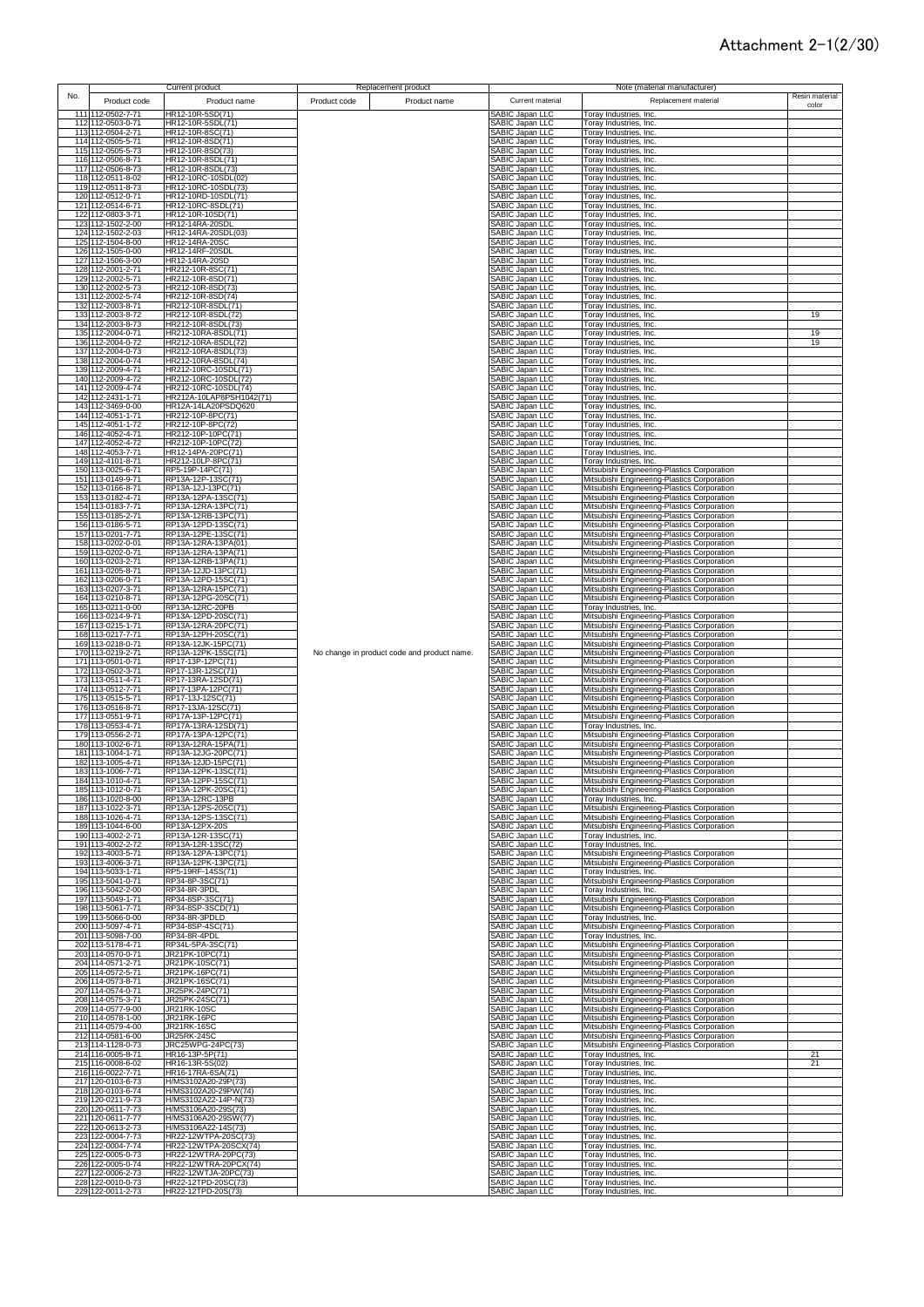|     |                                        | Current product                             |              | Replacement product                         |                                           |                                                  | Note (material manufacturer) |                         |
|-----|----------------------------------------|---------------------------------------------|--------------|---------------------------------------------|-------------------------------------------|--------------------------------------------------|------------------------------|-------------------------|
| No. | Product code                           | Product name                                | Product code | Product name                                | Current material                          |                                                  | Replacement material         | Resin material<br>color |
|     | 230 122-0012-5-73                      | HR22-12TPD-20P(73)                          |              |                                             | SABIC Japan LLC                           | Toray Industries, Inc.                           |                              |                         |
|     | 231 122-0013-8-73<br>232 122-0014-0-73 | HR22-12WTRA-20P(73)<br>HR22-12WTRA-20S(73)  |              |                                             | SABIC Japan LLC<br>SABIC Japan LLC        | Toray Industries, Inc.<br>Toray Industries, Inc. |                              |                         |
|     | 233 122-0015-3-73                      | HR22-12WTPA-20S(73)                         |              |                                             | SABIC Japan LLC                           | Toray Industries, Inc.                           |                              |                         |
|     | 234 122-0018-1-73                      | HR22-12TPD-20PC(73)                         |              |                                             | SABIC Japan LLC                           | Toray Industries, Inc.                           |                              |                         |
|     | 235 122-0019-4-73<br>236 122-0021-6-73 | HR22-12TJD-20PC(73)<br>HR22-12WTRA-20SC(73) |              |                                             | SABIC Japan LLC<br>SABIC Japan LLC        | Toray Industries, Inc.<br>Toray Industries, Inc. |                              |                         |
|     | 237 122-0022-9-73                      | HR22-12TJD-20P(73)                          |              |                                             | SABIC Japan LLC                           | Toray Industries, Inc.                           |                              |                         |
|     | 238 122-0023-1-73<br>239 122-0024-4-73 | HR22-12TJD-20S(73)<br>HR22-12WTPA-20PC(73)  |              |                                             | SABIC Japan LLC<br>SABIC Japan LLC        | Toray Industries, Inc.<br>Toray Industries, Inc. |                              |                         |
|     | 240 122-0025-7-73                      | HR22-12WTJA-20SC(73)                        |              |                                             | SABIC Japan LLC                           | Toray Industries, Inc.                           |                              |                         |
|     | 241 122-0027-2-73<br>242 122-0035-0-73 | HR22-12WTPA-20P(73)<br>HR22-12WTPH-20SC(73) |              |                                             | SABIC Japan LLC                           | Toray Industries, Inc.<br>Toray Industries, Inc. |                              |                         |
|     | 243 122-0056-0-00                      | HR22-12TPQ-20S                              |              |                                             | SABIC Japan LLC<br>SABIC Japan LLC        | Toray Industries, Inc.                           |                              |                         |
|     | 244 122-0059-9-00                      | HR22-12TPQ-20PC                             |              |                                             | SABIC Japan LLC                           | Toray Industries, Inc.                           |                              |                         |
|     | 245 122-0060-8-00<br>246 122-0061-0-00 | HR22-12WTPKA-20S<br>HR22-12TPU-20SC         |              |                                             | SABIC Japan LLC<br>SABIC Japan LLC        | Toray Industries, Inc.<br>Toray Industries, Inc. |                              |                         |
|     | 247 122-0062-3-00                      | HR22-12TPU-20S                              |              |                                             | SABIC Japan LLC                           | Toray Industries, Inc.                           |                              |                         |
|     | 248 122-0066-4-00<br>249 122-0068-0-00 | HR22-12WTPN-20PC<br>HR22-12WTRA-20PCY       |              |                                             | SABIC Japan LLC<br>SABIC Japan LLC        | Toray Industries, Inc.<br>Toray Industries, Inc. |                              |                         |
|     | 250 122-0071-4-00                      | HR22-12WTPV-20SC                            |              |                                             | SABIC Japan LLC                           | Toray Industries, Inc.                           |                              |                         |
|     | 251 122-0073-0-00<br>252 122-0074-2-00 | HR22-12WTRA-20PCZ<br>HR22-12TPQ-20PCZ       |              |                                             | SABIC Japan LLC<br>SABIC Japan LLC        | Toray Industries, Inc.<br>Toray Industries, Inc. |                              |                         |
|     | 253 122-0076-8-00                      | HR22-12TJQ-20PC                             |              |                                             | SABIC Japan LLC                           | Toray Industries, Inc.                           |                              |                         |
|     | 254 122-0077-0-00                      | HR22-12TJQ-20PCZ                            |              |                                             | SABIC Japan LLC                           | Toray Industries, Inc.                           |                              |                         |
|     | 255 122-0078-3-00<br>256 122-0082-0-00 | HR22-12WTRB-20PC<br>HR22-12TPMA-20PC        |              |                                             | SABIC Japan LLC<br>SABIC Japan LLC        | Toray Industries, Inc.<br>Toray Industries, Inc. |                              |                         |
|     | 257 122-0084-6-00                      | <b>HR22-12WTPN-20SC</b>                     |              |                                             | SABIC Japan LLC                           | Toray Industries, Inc.                           |                              |                         |
|     | 258 122-0085-9-00<br>259 122-0086-1-00 | HR22-12WTRB-20PCZ<br>HR22-12WTJA-20PCZ      |              |                                             | SABIC Japan LLC<br>SABIC Japan LLC        | Toray Industries, Inc.<br>Toray Industries, Inc. |                              |                         |
|     | 260 122-0089-0-00                      | HR22-12TPMB-20PC                            |              |                                             | SABIC Japan LLC                           | Toray Industries, Inc.                           |                              |                         |
|     | 261 122-0092-0-00<br>262 124-0880-4-74 | HR22-12WTRB-20SAZ<br>HR24-8DRM-5PDL(74)     |              |                                             | SABIC Japan LLC<br>SABIC Japan LLC        | Toray Industries, Inc.<br>Toray Industries, Inc. |                              | 9                       |
|     | 263 124-0885-8-01                      | HR24-8DRN-5PDL(01)                          |              |                                             | SABIC Japan LLC                           | Toray Industries, Inc.                           |                              | 9                       |
|     | 264 127-0002-3-72<br>265 127-0003-6-71 | MXR-8P-8P(72)<br>MXR-8PA-3PB(71)            |              |                                             | SABIC Japan LLC<br>SABIC Japan LLC        | Toray Industries, Inc.<br>Toray Industries, Inc. |                              |                         |
|     | 266 127-0004-9-71                      | MXR-8PA-4PB(71)                             |              |                                             | SABIC Japan LLC                           | Toray Industries, Inc.                           |                              |                         |
|     | 267 127-0005-1-71                      | MXR-8PA-6PB(71)                             |              |                                             | SABIC Japan LLC                           | Toray Industries, Inc.                           |                              |                         |
|     | 268 127-0101-5-71<br>269 127-0102-8-71 | MXR-8R-3SA(71)<br>MXR-8R-8SA(71)            |              |                                             | SABIC Japan LLC<br>SABIC Japan LLC        | Toray Industries, Inc.<br>Toray Industries, Inc. |                              |                         |
|     | 270 127-0103-0-71                      | MXR-8R-4SA(71)                              |              |                                             | SABIC Japan LLC<br>SABIC Japan LLC        | Toray Industries, Inc.                           |                              |                         |
|     | 271 127-0104-3-71<br>272 127-0121-2-71 | MXR-8R-6SA(71)<br>MXR-8RA-3S(71)            |              |                                             | SABIC Japan LLC                           | Toray Industries, Inc.<br>Toray Industries, Inc. |                              |                         |
|     | 273 127-0122-5-71                      | MXR-8RA-4S(71)                              |              |                                             | SABIC Japan LLC                           | Toray Industries, Inc.                           |                              |                         |
|     | 274 127-0123-8-71<br>275 127-0124-0-71 | MXR-8RA-6S(71)<br>MXR-8RA-8S(71)            |              |                                             | SABIC Japan LLC<br>SABIC Japan LLC        | Toray Industries, Inc.<br>Toray Industries, Inc. |                              |                         |
|     | 276 130-0010-4-72                      | HR30-6P-6S(72)                              |              |                                             | SABIC Japan LLC                           | Toray Industries, Inc.                           |                              |                         |
|     | 277 130-0010-4-75                      | HR30-6P-6S(75)                              |              |                                             | SABIC Japan LLC                           | Toray Industries, Inc.                           |                              |                         |
|     | 278 130-0013-2-71<br>279 130-0014-5-71 | HR30-7P-10SC(71<br>HR30-7P-12SC(71)         |              |                                             | SABIC Japan LLC<br>SABIC Japan LLC        | Toray Industries, Inc.<br>Toray Industries, Inc. |                              |                         |
|     | 280 130-0015-8-71                      | HR30-8P-12PC(71)                            |              |                                             | SABIC Japan LLC                           | Toray Industries, Inc.                           |                              |                         |
|     | 281 130-0015-8-74<br>282 130-0019-9-71 | HR30-8P-12PC(74)<br>HR30-6PA-6S(71)         |              |                                             | SABIC Japan LLC<br>SABIC Japan LLC        | Toray Industries, Inc.<br>Toray Industries, Inc. |                              |                         |
|     | 283 130-0020-8-71                      | HR30-6PA-6P(71)                             |              |                                             | SABIC Japan LLC                           | Toray Industries, Inc.                           |                              |                         |
|     | 284 130-0021-0-71<br>285 130-0026-4-71 | HR30-6PA-3S(71)<br>HR30-8P-12P(71)          |              |                                             | SABIC Japan LLC<br>SABIC Japan LLC        | Toray Industries, Inc.<br>Toray Industries, Inc. |                              |                         |
|     | 286 130-0027-7-71                      | HR30-7P-12S(71)                             |              |                                             | SABIC Japan LLC                           | Toray Industries, Inc.                           |                              |                         |
|     | 287 130-0030-1-00                      | HR30-8PB-12P                                |              |                                             | SABIC Japan LLC                           | Toray Industries, Inc.                           |                              |                         |
|     | 288 130-0031-4-00<br>289 130-0032-7-00 | HR30-8PB-12PC<br>HR30-6PB-6S                |              | No change in product code and product name. | SABIC Japan LLC<br>SABIC Japan LLC        | Toray Industries, Inc.<br>Toray Industries, Inc. |                              |                         |
|     | 290 130-0033-0-00                      | HR30-7PB-12SC                               |              |                                             | SABIC Japan LLC                           | Toray Industries, Inc.                           |                              |                         |
|     | 291 130-0034-2-00<br>292 130-0035-5-00 | HR30-6PB-3S<br>HR30-7PB-12S                 |              |                                             | SABIC Japan LLC                           | Toray Industries, Inc.<br>Toray Industries, Inc. |                              |                         |
|     | 293 130-0036-8-00                      | HR30-7PB-10SC                               |              |                                             | SABIC Japan LLC<br>SABIC Japan LLC        | Toray Industries, Inc.                           |                              |                         |
|     | 294 130-0037-0-00<br>295 130-0041-8-00 | HR30-6PB-6P<br>HR30-6PD-6P                  |              |                                             | SABIC Japan LLC<br>SABIC Japan LLC        | Toray Industries, Inc.<br>Toray Industries, Inc. |                              |                         |
|     | 296 130-0042-0-00                      | <b>HR30-7P-4S</b>                           |              |                                             | SABIC Japan LLC                           | Toray Industries, Inc.                           |                              |                         |
|     | 297 130-0043-3-01                      | HR30-9P-4S(01)<br>HR30-6J-6P(75)            |              |                                             | <b>SABIC Japan LLC</b>                    | Toray Industries, Inc.                           |                              |                         |
|     | 298 130-2009-6-75<br>299 130-2009-6-77 | HR30-6J-6P(77)                              |              |                                             | SABIC Japan LLC<br>SABIC Japan LLC        | Toray Industries, Inc.<br>Toray Industries, Inc. |                              |                         |
|     | 300 130-2015-9-71                      | HR30-7J-10PC(71)                            |              |                                             | SABIC Japan LLC                           | Toray Industries, Inc.                           |                              |                         |
|     | 301 130-2016-1-71<br>302 130-2016-1-74 | HR30-8J-12SC(71)<br>HR30-8J-12SC(74)        |              |                                             | SABIC Japan LLC<br>SABIC Japan LLC        | Toray Industries, Inc.<br>Toray Industries, Inc. |                              |                         |
|     | 303 130-2017-4-71                      | HR30-7J-12PC(71)                            |              |                                             | SABIC Japan LLC                           | Toray Industries, Inc.                           |                              |                         |
|     | 304 130-2018-7-71<br>305 130-2019-0-71 | HR30-6JA-6P(71)<br>HR30-8J-12S(71)          |              |                                             | SABIC Japan LLC<br>SABIC Japan LLC        | Toray Industries, Inc.<br>Toray Industries, Inc. |                              |                         |
|     | 306 130-2020-9-71                      | HR30-7J-12P(71)                             |              |                                             | SABIC Japan LLC                           | Toray Industries, Inc.                           |                              |                         |
|     | 307 130-2021-1-00<br>308 130-2022-4-00 | HR30-6JB-6P<br><b>HR30-7JB-12PC</b>         |              |                                             | SABIC Japan LLC                           | Toray Industries, Inc.                           |                              |                         |
|     | 309 130-2023-7-00                      | HR30-7JB-12P                                |              |                                             | SABIC Japan LLC<br>SABIC Japan LLC        | Toray Industries, Inc.<br>Toray Industries, Inc. |                              |                         |
|     | 310 130-2024-0-00                      | HR30-8JB-12S<br><b>HR30-7JB-10PC</b>        |              |                                             | SABIC Japan LLC                           | Toray Industries, Inc.                           |                              |                         |
|     | 311 130-2025-2-00<br>312 130-2026-5-00 | <b>HR30-8JB-12SC</b>                        |              |                                             | SABIC Japan LLC<br>SABIC Japan LLC        | Toray Industries, Inc.<br>Toray Industries, Inc. |                              |                         |
|     | 313 131-0001-0-72                      | HR31-5.08R-5PDL(72)                         |              |                                             | SABIC Japan LLC                           | Toray Industries, Inc.                           |                              |                         |
|     | 314 131-0001-0-75<br>315 131-0002-2-71 | HR31-5.08R-5PDL(75)<br>HR31-5.08P-5SC(71)   |              |                                             | SABIC Japan LLC<br>SABIC Japan LLC        | Toray Industries, Inc.<br>Toray Industries, Inc. |                              | 15                      |
|     | 316 131-0002-2-72                      | HR31-5.08P-5SC(72)                          |              |                                             | SABIC Japan LLC                           | Toray Industries, Inc.                           |                              | 15,16                   |
|     | 317 131-0003-5-76<br>318 206-0253-0-02 | HR31-5.08R-5PD(76)<br>MQ41-4S(02)           |              |                                             | SABIC Japan LLC                           | Toray Industries, Inc.<br>Toray Industries, Inc. |                              | 15                      |
|     | 319 206-0253-0-03                      | MQ41-4S(03)                                 |              |                                             | SABIC Japan LLC<br>SABIC Japan LLC        | Toray Industries, Inc.                           |                              |                         |
|     | 320 206-0314-3-50                      | MQ55-15PD(50)                               |              |                                             | SABIC Japan LLC                           | Toray Industries, Inc.                           |                              | 11                      |
|     | 321 206-0315-6-00<br>322 206-0426-7-00 | MQ55-15SS<br>MQ78-TK-10P                    |              |                                             | SABIC Japan LLC<br>SABIC Japan LLC        | Toray Industries, Inc.<br>Toray Industries, Inc. |                              | 11                      |
|     | 323 206-0427-0-00                      | MQ78-TK-10S                                 |              |                                             | SABIC Japan LLC                           | Toray Industries, Inc.                           |                              |                         |
|     | 324 206-0507-7-50<br>325 206-0512-7-50 | MQ55A-15PDA1(50)<br>MQ55A-15PDB(50)         |              |                                             | SABIC Japan LLC<br><b>SABIC Japan LLC</b> | Toray Industries, Inc.<br>Toray Industries, Inc. |                              | 11<br>11                |
|     | 326 206-1026-4-00                      | UK40-A-3S-1600                              |              |                                             | SABIC Japan LLC                           | Toray Industries, Inc.                           |                              |                         |
|     | 327 206-1030-1-00<br>328 206-2344-5-30 | UK40-C-3S-2000A<br>MQ172X-4SA-CVA-ON(30)    |              |                                             | SABIC Japan LLC<br>SABIC Japan LLC        | Toray Industries, Inc.<br>Toray Industries, Inc. |                              |                         |
|     | 329 206-2364-2-50                      | MQ170W1-NK-7RA1-PWJ(50)                     |              |                                             | SABIC Japan LLC                           | Toray Industries, Inc.                           |                              |                         |
|     | 330 206-2364-2-60                      | MQ170W1-NK-7RA1-PWJ(60)                     |              |                                             | SABIC Japan LLC                           | Toray Industries, Inc.                           |                              |                         |
|     | 331 206-2449-3-00<br>332 206-2474-0-00 | UK40-A-3S<br><b>UK40-C-3S</b>               |              |                                             | SABIC Japan LLC<br>SABIC Japan LLC        | Toray Industries, Inc.<br>Toray Industries, Inc. |                              |                         |
|     | 333 211-0440-3-05                      | RDDB-50P(05)                                |              |                                             | SABIC Japan LLC                           | Toray Industries, Inc.                           |                              |                         |
|     | 334 211-0441-6-05<br>335 211-0731-6-05 | RDDB-50S(05)<br>RDDB-50S-LNA(05)            |              |                                             | SABIC Japan LLC<br>SABIC Japan LLC        | Toray Industries, Inc.<br>Toray Industries, Inc. |                              |                         |
|     | 336 211-0797-4-05                      | RDDB-50PF-LNA(05)                           |              |                                             | SABIC Japan LLC                           | Toray Industries, Inc.                           |                              |                         |
|     | 337 211-0859-0-50                      | RDEF-9S-LNA(50)                             |              |                                             | SABIC Japan LLC                           | Toray Industries, Inc.                           |                              |                         |
|     | 338 211-0860-9-50<br>339 211-0861-1-50 | RDAF-15S-LNA(50)<br>RDBF-25S-LNA(50)        |              |                                             | SABIC Japan LLC<br>SABIC Japan LLC        | Toray Industries, Inc.<br>Toray Industries, Inc. |                              |                         |
|     | 340 211-0862-4-50                      | <b>RDEF-9S-LN(50)</b>                       |              |                                             | SABIC Japan LLC                           | Toray Industries, Inc.                           |                              |                         |
|     | 341 211-0864-0-50<br>342 211-0881-9-50 | RDBF-25S-LN(50)<br>RDBF-25SE-LNA(50)        |              |                                             | SABIC Japan LLC<br>SABIC Japan LLC        | Toray Industries, Inc.<br>Toray Industries, Inc. |                              |                         |
|     | 343 211-0931-5-50                      | RDEF-9SE-LNA(50)                            |              |                                             | SABIC Japan LLC                           | Toray Industries, Inc.                           |                              |                         |
|     | 344 211-0932-8-50<br>345 211-0966-0-50 | RDAF-15SE-LNA(50)<br>RDEF-9P-LNA(50)        |              |                                             | SABIC Japan LLC<br>SABIC Japan LLC        | Toray Industries, Inc.<br>Toray Industries, Inc. |                              |                         |
|     | 346 211-0997-3-50                      | RDBF-25S-LNA(4-40)(50)                      |              |                                             | SABIC Japan LLC                           | Toray Industries, Inc.                           |                              |                         |
|     | 347 211-1580-8-00                      | FDBD-25PF-610-770                           |              |                                             | SABIC Japan LLC                           | Toray Industries, Inc.                           |                              |                         |
|     | 348 211-1582-3-00                      | FDCD-37PF-610A100                           |              |                                             | SABIC Japan LLC                           | Toray Industries, Inc.                           |                              |                         |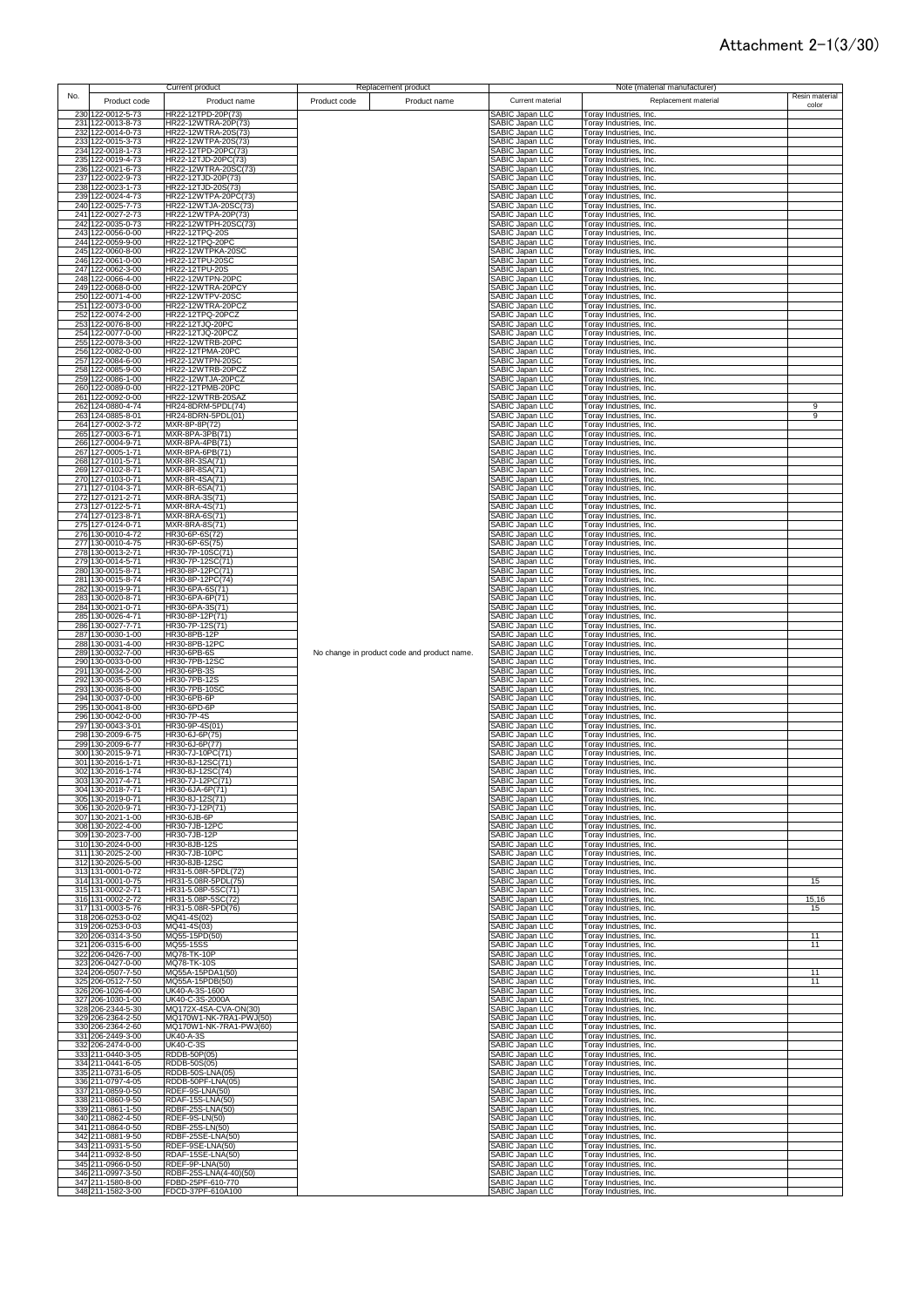|     |                                        | Current product                             |              | Replacement product                         |                                           |                                                  | Note (material manufacturer)                                                               |                         |  |
|-----|----------------------------------------|---------------------------------------------|--------------|---------------------------------------------|-------------------------------------------|--------------------------------------------------|--------------------------------------------------------------------------------------------|-------------------------|--|
| No. | Product code                           | Product name                                | Product code | Product name                                | Current material                          |                                                  | Replacement material                                                                       | Resin material<br>color |  |
|     | 349 211-5000-8-50                      | RDBF-25P-LNA(50)                            |              |                                             | SABIC Japan LLC                           | Toray Industries, Inc.                           |                                                                                            |                         |  |
|     | 350 211-5017-0-50                      | RDEF-9P-LNA(4-40)(50)                       |              |                                             | SABIC Japan LLC                           | Toray Industries, Inc.                           |                                                                                            |                         |  |
|     | 351 211-5030-9-50<br>352 211-5035-2-50 | RDBF-25PE-LNA(50)<br>RDEF-9PE-LNA(4-40)(50) |              |                                             | SABIC Japan LLC<br>SABIC Japan LLC        | Toray Industries, Inc.<br>Toray Industries, Inc. |                                                                                            |                         |  |
|     | 353 211-5085-0-50                      | RDEF-9PE-LNA(50)                            |              |                                             | SABIC Japan LLC                           | Toray Industries, Inc.                           |                                                                                            |                         |  |
|     | 354 211-5283-4-50                      | RDEF-9SE-LNA(4-40)(50)                      |              |                                             | SABIC Japan LLC                           | Toray Industries, Inc.                           |                                                                                            |                         |  |
|     | 355 211-5308-3-50<br>356 216-0419-9-00 | RDEF-9S-LNA(4-40)(50)<br>D-1600-SPA         |              |                                             | SABIC Japan LLC<br>SABIC Japan LLC        | Toray Industries, Inc.<br>Toray Industries, Inc. |                                                                                            |                         |  |
|     | 357 216-0420-8-00                      | D-1600-SPB                                  |              |                                             | SABIC Japan LLC                           | Toray Industries, Inc.                           |                                                                                            |                         |  |
|     | 358 216-0448-7-50<br>359 216-0450-9-50 | PR-1620BA-STA(50)<br>PR-1628BA-STA(50)      |              |                                             | SABIC Japan LLC<br><b>SABIC Japan LLC</b> | Toray Industries, Inc.<br>Toray Industries, Inc. |                                                                                            | 11<br>11                |  |
|     | 360 216-0451-1-50                      | PR-1634BA-STA(50)                           |              |                                             | SABIC Japan LLC                           | Toray Industries, Inc.                           |                                                                                            | 11                      |  |
|     | 361 216-0453-7-50                      | PR-1660BA-STA(50)                           |              |                                             | SABIC Japan LLC                           | Toray Industries, Inc.                           |                                                                                            | 11                      |  |
|     | 362 216-0455-2-50<br>363 216-0457-8-50 | PR-1620BA-ST(50)<br>PR-1628BA-ST(50)        |              |                                             | SABIC Japan LLC<br>SABIC Japan LLC        | Toray Industries, Inc.<br>Toray Industries, Inc. |                                                                                            | 11<br>11                |  |
|     | 364 216-0458-0-50                      | PR-1634BA-ST(50)                            |              |                                             | <b>SABIC Japan LLC</b>                    | Toray Industries, Inc.                           |                                                                                            | 11                      |  |
|     | 365 216-0460-2-50<br>366 216-0461-5-50 | PR-1660BA-ST(50)<br>PR-1620BA(50)           |              |                                             | SABIC Japan LLC<br><b>SABIC Japan LLC</b> | Toray Industries, Inc.<br>Toray Industries, Inc. |                                                                                            | 11<br>11                |  |
|     | 367 216-0463-0-50                      | PR-1628BA(50)                               |              |                                             | <b>SABIC Japan LLC</b>                    | Toray Industries, Inc.                           |                                                                                            | 11                      |  |
|     | 368 216-0464-3-50<br>369 216-0466-9-50 | PR-1634BA(50)<br>PR-1660BA(50)              |              |                                             | <b>SABIC Japan LLC</b><br>SABIC Japan LLC | Toray Industries, Inc.<br>Toray Industries, Inc. |                                                                                            | 11<br>11                |  |
|     | 370 216-0467-1-59                      | PR-1620BG-STA(59)                           |              |                                             | SABIC Japan LLC                           | Toray Industries, Inc.                           |                                                                                            | 11                      |  |
|     | 371 216-0469-7-59                      | PR-1628BG-STA(59)                           |              |                                             | SABIC Japan LLC                           | Toray Industries, Inc.                           |                                                                                            | 11                      |  |
|     | 372 216-0470-6-59<br>373 216-0472-1-59 | PR-1634BG-STA(59)<br>PR-1660BG-STA(59)      |              |                                             | SABIC Japan LLC<br>SABIC Japan LLC        | Toray Industries, Inc.<br>Toray Industries, Inc. |                                                                                            | 11<br>11                |  |
|     | 374 216-0473-4-59                      | PR-1620BG-ST(59)                            |              |                                             | SABIC Japan LLC                           | Toray Industries, Inc.                           |                                                                                            | 11                      |  |
|     | 375 216-0475-0-59<br>376 216-0476-2-59 | PR-1628BG-ST(59)<br>PR-1634BG-ST(59)        |              |                                             | SABIC Japan LLC<br>SABIC Japan LLC        | Toray Industries, Inc.<br>Toray Industries, Inc. |                                                                                            | 11<br>11                |  |
|     | 377 216-0478-8-50                      | PR-1660BG-ST(50)                            |              |                                             | SABIC Japan LLC                           | Toray Industries, Inc.                           |                                                                                            | 11                      |  |
|     | 378 216-0479-0-50<br>379 216-0482-5-59 | PR-1620BG(50)<br>PR-1634BG(59)              |              |                                             | SABIC Japan LLC<br>SABIC Japan LLC        | Toray Industries, Inc.<br>Toray Industries, Inc. |                                                                                            | 11<br>11                |  |
|     | 380 216-0484-0-59                      | PR-1660BG(59)                               |              |                                             | SABIC Japan LLC                           | Toray Industries, Inc.                           |                                                                                            | 11                      |  |
|     | 381 216-0495-7-50                      | PR-1620BA-STAR(50)                          |              |                                             | SABIC Japan LLC                           | Toray Industries, Inc.                           |                                                                                            | 11                      |  |
|     | 382 216-0497-2-50<br>383 216-0498-5-50 | PR-1628BA-STAR(50)<br>PR-1634BA-STAR(50)    |              |                                             | SABIC Japan LLC<br>SABIC Japan LLC        | Toray Industries, Inc.<br>Toray Industries, Inc. |                                                                                            | 11<br>11                |  |
|     | 384 216-0500-5-50                      | PR-1660BA-STAR(50)                          |              |                                             | SABIC Japan LLC                           | Toray Industries, Inc.                           |                                                                                            | 11                      |  |
|     | 385 216-0501-8-59<br>386 216-0503-3-59 | PR-1620BG-STAR(59)<br>PR-1628BG-STAR(59)    |              |                                             | SABIC Japan LLC<br>SABIC Japan LLC        | Toray Industries, Inc.<br>Toray Industries, Inc. |                                                                                            | 11<br>11                |  |
|     | 387 216-0504-6-59                      | PR-1634BG-STAR(59)                          |              |                                             | SABIC Japan LLC                           | Toray Industries, Inc.                           |                                                                                            | 11                      |  |
|     | 388 216-0506-1-59<br>389 216-0558-5-58 | PR-1660BG-STAR(59)<br>SD-1645G-STA-SPB2(58) |              |                                             | SABIC Japan LLC<br>SABIC Japan LLC        | Toray Industries, Inc.<br>Toray Industries, Inc. |                                                                                            | 11                      |  |
|     | 390 221-0239-2-00                      | PI8-FX-12S-C                                |              |                                             | <b>SABIC Japan LLC</b>                    | Toray Industries, Inc.                           |                                                                                            |                         |  |
|     | 391 221-0247-0-50<br>392 221-0247-0-52 | QR/P15-8P-C(50)<br>QR/P15-8P-C(52)          |              |                                             | SABIC Japan LLC<br>SABIC Japan LLC        | Toray Industries, Inc.<br>Toray Industries, Inc. |                                                                                            |                         |  |
|     | 393 221-0248-3-50                      | QR/P15-8S-C(50)                             |              |                                             | <b>SABIC Japan LLC</b>                    | Toray Industries, Inc.                           |                                                                                            |                         |  |
|     | 394 221-0249-6-50                      | QR/P15-24(4)P-C(50)                         |              |                                             | SABIC Japan LLC                           | Toray Industries, Inc.                           |                                                                                            |                         |  |
|     | 395 221-0250-5-50<br>396 221-0252-0-50 | QR/P15-24(4)S-C(50)<br>QR/P15-40P(50)       |              |                                             | SABIC Japan LLC<br>SABIC Japan LLC        | Toray Industries, Inc.<br>Toray Industries, Inc. |                                                                                            |                         |  |
|     | 397 221-0253-3-50                      | QR/P15-40S(50)                              |              |                                             | SABIC Japan LLC                           | Toray Industries, Inc.                           |                                                                                            |                         |  |
|     | 398 221-0253-3-51<br>399 221-0282-1-01 | QR/P15-40S(51)<br>QR/P-AK-6P-C(01)          |              |                                             | SABIC Japan LLC<br>SABIC Japan LLC        | Toray Industries, Inc.<br>Toray Industries, Inc. |                                                                                            | 11                      |  |
|     | 400 221-0283-4-01                      | QR/P-AK-6S-C(01)                            |              |                                             | SABIC Japan LLC                           | Toray Industries, Inc.                           |                                                                                            | 11                      |  |
|     | 401 221-0293-8-00<br>402 221-0294-0-00 | QR/P18-PA4S<br>QR/P18-SA4P-A                |              |                                             | SABIC Japan LLC<br>SABIC Japan LLC        | Toray Industries, Inc.<br>Toray Industries, Inc. |                                                                                            |                         |  |
|     | 403 221-0297-9-00                      | QR/P18-PC4S                                 |              |                                             | SABIC Japan LLC                           | Toray Industries, Inc.                           |                                                                                            |                         |  |
|     | 404 221-0298-1-00<br>405 221-0313-3-00 | QR/P18-SC4P-A<br>QR/P18-PB4S                |              |                                             | SABIC Japan LLC<br>SABIC Japan LLC        | Toray Industries, Inc.<br>Toray Industries, Inc. |                                                                                            |                         |  |
|     | 406 221-0314-6-00                      | QR/P18-4S-C                                 |              |                                             | SABIC Japan LLC                           | Toray Industries, Inc.                           |                                                                                            |                         |  |
|     | 407 221-0315-9-00<br>408 221-0316-1-00 | QR/P18-SB4P-A<br>QR/P18-4P-C                |              | No change in product code and product name. | SABIC Japan LLC<br>SABIC Japan LLC        | Toray Industries, Inc.<br>Toray Industries, Inc. |                                                                                            |                         |  |
|     | 409 221-0323-7-00                      | QR/P15-8SA-C                                |              |                                             | <b>SABIC Japan LLC</b>                    | Toray Industries, Inc.                           |                                                                                            |                         |  |
|     | 410 221-0325-2-00<br>411 221-0326-5-00 | QR/P17-RC-14P<br>QR/P17-RC-14S              |              |                                             | SABIC Japan LLC<br>SABIC Japan LLC        |                                                  | Mitsubishi Engineering-Plastics Corporation<br>Mitsubishi Engineering-Plastics Corporation |                         |  |
|     | 412 222-0072-5-50                      | TM5RA-44(50)                                |              |                                             | SABIC Japan LLC                           | Toray Industries, Inc.                           |                                                                                            | 18                      |  |
|     | 413 222-0091-0-50<br>414 222-0104-0-50 | TM5RA-66(50)<br>TM5RA-64(50)                |              |                                             | SABIC Japan LLC<br>SABIC Japan LLC        | Toray Industries, Inc.<br>Toray Industries, Inc. |                                                                                            | 18<br>18                |  |
|     | 415 222-0270-9-50                      | TM5RC-44(50)                                |              |                                             | <b>SABIC Japan LLC</b>                    | Toray Industries, Inc.                           |                                                                                            | 3                       |  |
|     | 416 222-0337-8-50<br>417 222-0338-0-50 | TM5RC-66(50)<br>TM5RC-64(50)                |              |                                             | SABIC Japan LLC<br><b>SABIC Japan LLC</b> | Toray Industries, Inc.<br>Toray Industries, Inc. |                                                                                            | 3<br>3                  |  |
|     | 418 222-0339-3-50                      | TM5RC-88(50)                                |              |                                             | SABIC Japan LLC                           | Toray Industries, Inc.                           |                                                                                            | 3                       |  |
|     | 419 222-0391-3-50<br>420 222-0521-7-50 | TM5RF-44(50)<br>TM3RA-44(50)                |              |                                             | SABIC Japan LLC<br>SABIC Japan LLC        | Toray Industries, Inc.<br>Toray Industries, Inc. |                                                                                            | 3<br>18                 |  |
|     | 421 222-0538-0-20                      | TM5RE1-44(20)                               |              |                                             | SABIC Japan LLC                           | Toray Industries, Inc.                           |                                                                                            | 3                       |  |
|     | 422 222-0539-2-20<br>423 222-0540-1-20 | TM5RE1-62(20)<br>TM5RE1-64(20)              |              |                                             | SABIC Japan LLC<br>SABIC Japan LLC        | Toray Industries, Inc.<br>Toray Industries, Inc. |                                                                                            | 3                       |  |
|     | 424 222-0541-4-20                      | TM5RE1-66(20)                               |              |                                             | SABIC Japan LLC                           | Toray Industries, Inc.                           |                                                                                            | 3                       |  |
|     | 425 222-0567-8-50<br>426 222-0584-7-50 | TM3RA-62(50)<br>TM3RA-64(50)                |              |                                             | SABIC Japan LLC<br>SABIC Japan LLC        | Toray Industries, Inc.<br>Toray Industries, Inc. |                                                                                            | 18<br>18                |  |
|     | 427 222-0591-2-50                      | TM2RE-1806(50)                              |              |                                             | SABIC Japan LLC                           | Toray Industries, Inc.                           |                                                                                            | 6                       |  |
|     | 428 222-0737-6-50                      | TM2REA-1818(50)                             |              |                                             | SABIC Japan LLC                           | Toray Industries, Inc.                           |                                                                                            | 6                       |  |
|     | 429 222-0770-1-50<br>430 222-0796-5-50 | TM3RA-66(50)<br>TM2RE-1818(50)              |              |                                             | SABIC Japan LLC<br>SABIC Japan LLC        | Toray Industries, Inc.<br>Toray Industries, Inc. |                                                                                            | 18<br>6                 |  |
|     | 431 222-0798-0-50                      | TM2REA-1812(50)                             |              |                                             | SABIC Japan LLC                           | Toray Industries, Inc.                           |                                                                                            | 6                       |  |
|     | 432 222-0801-3-50<br>433 222-1012-9-50 | TM2REA-1806(50)<br>TM3RA-88(50)             |              |                                             | SABIC Japan LLC<br>SABIC Japan LLC        | Toray Industries, Inc.<br>Toray Industries, Inc. |                                                                                            | 6<br>18                 |  |
|     | 434 222-1012-9-58                      | TM3RA-88(58)                                |              |                                             | SABIC Japan LLC                           | Toray Industries, Inc.                           |                                                                                            | 18                      |  |
|     | 435 222-1222-1-20<br>436 222-1223-4-20 | TM5RE2-44(20)<br>TM5RE2-64(20)              |              |                                             | SABIC Japan LLC<br>SABIC Japan LLC        | Toray Industries, Inc.<br>Toray Industries, Inc. |                                                                                            | 3<br>3                  |  |
|     | 437 222-1224-7-20                      | TM5RE2-62(20)                               |              |                                             | SABIC Japan LLC                           | Toray Industries, Inc.                           |                                                                                            | 3                       |  |
|     | 438 222-1225-0-20<br>439 222-1242-9-50 | TM5RE2-66(20)<br>TM5RF1-44(50)              |              |                                             | SABIC Japan LLC<br>SABIC Japan LLC        | Toray Industries, Inc.<br>Toray Industries, Inc. |                                                                                            | 3<br>3                  |  |
|     | 440 222-1242-9-71                      | TM5RF1-44(71)                               |              |                                             | SABIC Japan LLC                           | Toray Industries, Inc.                           |                                                                                            | 3                       |  |
|     | 441 222-1374-0-50<br>442 222-1374-0-60 | TM3RA1-44(50)<br>TM3RA1-44(60)              |              |                                             | <b>SABIC Japan LLC</b><br>SABIC Japan LLC | Toray Industries, Inc.<br>Toray Industries, Inc. |                                                                                            |                         |  |
|     | 443 222-1374-0-67                      | TM3RA1-44(67)                               |              |                                             | SABIC Japan LLC                           | Toray Industries, Inc.                           |                                                                                            |                         |  |
|     | 444 222-1375-2-50<br>445 222-1375-2-60 | TM3RA1-62(50)<br>TM3RA1-62(60)              |              |                                             | SABIC Japan LLC<br>SABIC Japan LLC        | Toray Industries, Inc.<br>Toray Industries, Inc. |                                                                                            |                         |  |
|     | 446 222-1376-5-50                      | TM3RA1-64(50)                               |              |                                             | SABIC Japan LLC                           | Toray Industries, Inc.                           |                                                                                            |                         |  |
|     | 447 222-1376-5-67<br>448 222-1377-8-50 | TM3RA1-64(67)<br>TM3RA1-66(50)              |              |                                             | SABIC Japan LLC<br>SABIC Japan LLC        | Toray Industries, Inc.<br>Toray Industries, Inc. |                                                                                            |                         |  |
|     | 449 222-1377-8-51                      | TM3RA1-66(51)                               |              |                                             | SABIC Japan LLC                           | Toray Industries, Inc.                           |                                                                                            | 18                      |  |
|     | 450 222-1377-8-60<br>451 222-1377-8-67 | TM3RA1-66(60)<br>TM3RA1-66(67)              |              |                                             | SABIC Japan LLC<br>SABIC Japan LLC        | Toray Industries, Inc.<br>Toray Industries, Inc. |                                                                                            |                         |  |
|     | 452 222-1378-0-50                      | TM11R-5C-88(50)                             |              |                                             | SABIC Japan LLC                           | Toray Industries, Inc.                           |                                                                                            |                         |  |
|     | 453 222-1406-4-20<br>454 222-1407-7-20 | TM5RE3-44(20)<br>TM5RE3-62(20)              |              |                                             | SABIC Japan LLC<br>SABIC Japan LLC        | Toray Industries, Inc.<br>Toray Industries, Inc. |                                                                                            | з<br>3                  |  |
|     | 455 222-1411-4-50                      | TM5RF-66(50)                                |              |                                             | SABIC Japan LLC                           | Toray Industries, Inc.                           |                                                                                            | 3                       |  |
|     | 456 222-1427-4-20                      | TM5RE3-64(20)                               |              |                                             | SABIC Japan LLC                           | Toray Industries, Inc.                           |                                                                                            | 3                       |  |
|     | 457 222-1428-7-20<br>458 222-1465-3-51 | TM5RE3-66(20)<br>TM5RJ3-88(51)              |              |                                             | SABIC Japan LLC<br>SABIC Japan LLC        | Toray Industries, Inc.<br>Toray Industries, Inc. |                                                                                            | 3<br>18                 |  |
|     | 459 222-1465-3-52                      | TM5RJ3-88(52)<br>TM5RC-1212(50)             |              |                                             | SABIC Japan LLC                           | Toray Industries, Inc.                           |                                                                                            |                         |  |
|     | 460 222-1513-4-50<br>461 222-1513-4-51 | TM5RC-1212(51)                              |              |                                             | SABIC Japan LLC<br>SABIC Japan LLC        | Toray Industries, Inc.<br>Toray Industries, Inc. |                                                                                            | 3<br>3                  |  |
|     | 462 222-1534-4-50                      | TM5RF1-66(50)                               |              |                                             | SABIC Japan LLC                           | Toray Industries, Inc.                           |                                                                                            | $\overline{2}$          |  |
|     | 463 222-1643-0-55<br>464 222-1702-7-20 | TM11PA-88P(55)<br>TM5RE3-88(20)             |              |                                             | SABIC Japan LLC<br>SABIC Japan LLC        | Toray Industries, Inc.                           | Mitsubishi Engineering-Plastics Corporation                                                | 41<br>3                 |  |
|     | 465 222-1737-1-50                      | TM13R-1006(50)                              |              |                                             | SABIC Japan LLC                           | Toray Industries, Inc.                           |                                                                                            |                         |  |
|     | 466 222-1804-7-50<br>467 222-2033-4-50 | TM13RA-1006(50)<br>TM13R-64(50)             |              |                                             | SABIC Japan LLC<br>SABIC Japan LLC        | Toray Industries, Inc.<br>Toray Industries, Inc. |                                                                                            |                         |  |
|     |                                        |                                             |              |                                             |                                           |                                                  |                                                                                            |                         |  |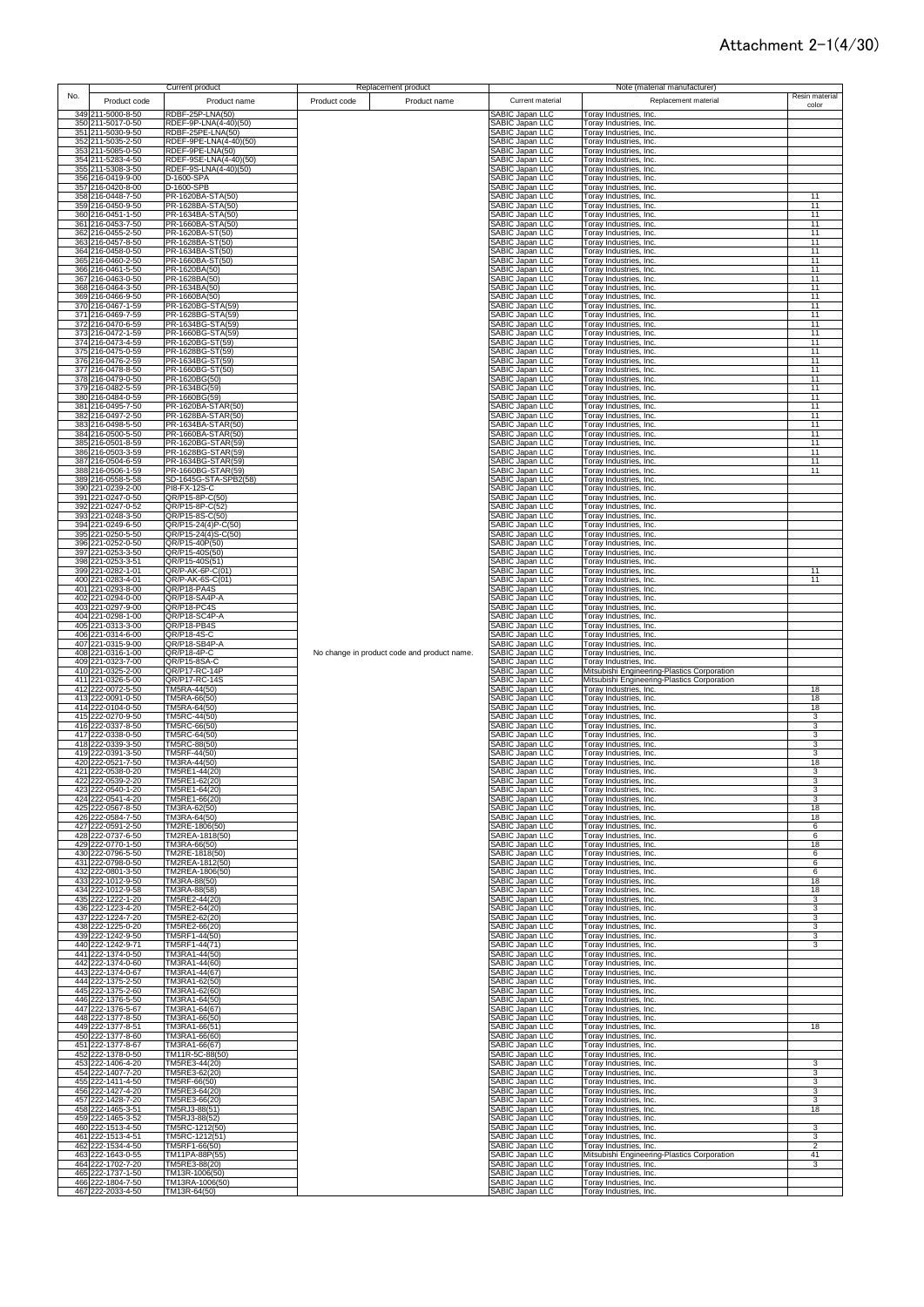|     |                                        | Current product                               |              | Replacement product                         |                                                  | Note (material manufacturer)                                                               |                |
|-----|----------------------------------------|-----------------------------------------------|--------------|---------------------------------------------|--------------------------------------------------|--------------------------------------------------------------------------------------------|----------------|
| No. | Product code                           | Product name                                  | Product code | Product name                                | Current material                                 | Replacement material                                                                       | Resin material |
|     | 468 222-2034-7-50                      | TM13R-44(50)                                  |              |                                             | <b>ABIC Japan LLC</b>                            | Toray Industries, Inc.                                                                     | color          |
|     | 469 222-2066-3-50                      | TM13R-62(50)                                  |              |                                             | <b>SABIC Japan LLC</b>                           | Toray Industries, Inc.                                                                     |                |
|     | 470 222-2079-5-20<br>471 222-2125-0-50 | TM5RE2V-44(20)<br>TM13R-66(50)                |              |                                             | <b>SABIC Japan LLC</b><br>SABIC Japan LLC        | Toray Industries, Inc.<br><b>Toray Industries, Inc.</b>                                    | 3              |
|     | 472 222-2133-9-50                      | TM11R-3C-88(50)                               |              |                                             | SABIC Japan LLC                                  | <b>Toray Industries, Inc.</b>                                                              |                |
|     | 473 222-2148-6-50                      | TM11R-5C-66(50)                               |              |                                             | SABIC Japan LLC<br>SABIC Japan LLC               | Foray Industries, Inc.                                                                     |                |
|     | 474 222-2687-0-61<br>475 222-2687-0-62 | TM11P1-88P(61)<br>TM11P1-88P(62)              |              |                                             | <b>SABIC Japan LLC</b>                           | Mitsubishi Engineering-Plastics Corporation<br>Mitsubishi Engineering-Plastics Corporation | 39<br>32       |
|     | 476 222-2687-0-63                      | TM11P1-88P(63)                                |              |                                             | <b>SABIC Japan LLC</b>                           | Mitsubishi Engineering-Plastics Corporation                                                |                |
|     | 477 222-2687-0-64<br>478 222-2687-0-65 | TM11P1-88P(64)<br>TM11P1-88P(65)              |              |                                             | SABIC Japan LLC<br><b>SABIC Japan LLC</b>        | Mitsubishi Engineering-Plastics Corporation<br>Mitsubishi Engineering-Plastics Corporation | 33<br>44       |
|     | 479 222-2687-0-66                      | TM11P1-88P(66)                                |              |                                             | SABIC Japan LLC                                  | Mitsubishi Engineering-Plastics Corporation                                                | 37             |
|     | 480 222-2687-0-67                      | TM11P1-88P(67)                                |              |                                             | ABIC Japan LLC<br><b>SABIC Japan LLC</b>         | Mitsubishi Engineering-Plastics Corporation                                                | 36             |
|     | 481 222-2687-0-68<br>482 222-2687-0-73 | TM11P1-88P(68)<br>TM11P1-88P(73)              |              |                                             | <b>SABIC Japan LLC</b>                           | Mitsubishi Engineering-Plastics Corporation<br>Mitsubishi Engineering-Plastics Corporation | 38             |
|     | 483 222-2726-0-20                      | TM5RE4-88(20)                                 |              |                                             | <b>SABIC Japan LLC</b>                           | Toray Industries, Inc.                                                                     | 3              |
|     | 484 222-2780-6-00<br>485 222-2780-6-02 | TM11AP-88P<br>TM11AP-88P(02)                  |              |                                             | <b>SABIC Japan LLC</b><br><b>SABIC Japan LLC</b> | Mitsubishi Engineering-Plastics Corporation<br>Mitsubishi Engineering-Plastics Corporation | 39<br>32       |
|     | 486 222-2780-6-03                      | TM11AP-88P(03)                                |              |                                             | <b>SABIC Japan LLC</b>                           | Mitsubishi Engineering-Plastics Corporation                                                |                |
|     | 487 222-2780-6-04<br>488 222-2781-9-03 | TM11AP-88P(04)<br>TM11APA-88P(03)             |              |                                             | <b>SABIC Japan LLC</b><br><b>SABIC Japan LLC</b> | Mitsubishi Engineering-Plastics Corporation<br>Mitsubishi Engineering-Plastics Corporation | 33             |
|     | 489 222-2781-9-13                      | TM11APA-88P(13)                               |              |                                             | <b>SABIC Japan LLC</b>                           | Mitsubishi Engineering-Plastics Corporation                                                |                |
|     | 490 222-2782-1-00                      | TM11AP1-88P                                   |              |                                             | <b>SABIC Japan LLC</b>                           | Mitsubishi Engineering-Plastics Corporation                                                | 39             |
|     | 491 222-2782-1-03<br>492 222-2783-4-00 | TM11AP1-88P(03)<br><b>TM11APA1-88P</b>        |              |                                             | SABIC Japan LLC<br>SABIC Japan LLC               | Mitsubishi Engineering-Plastics Corporation<br>Mitsubishi Engineering-Plastics Corporation | 42             |
|     | 493 222-2783-4-06                      | TM11APA1-88P(06)                              |              |                                             | SABIC Japan LLC                                  | Mitsubishi Engineering-Plastics Corporation                                                |                |
|     | 494 222-2806-8-50<br>495 222-2850-0-50 | TM11AP-88PP-HS1000D(50)<br>TM11R-5C-62(50)    |              |                                             | SABIC Japan LLC<br>SABIC Japan LLC               | Mitsubishi Engineering-Plastics Corporation<br>Toray Industries, Inc.                      | 39             |
|     | 496 222-2873-5-50                      | TM21R-5A-3232-LP(50)                          |              |                                             | SABIC Japan LLC                                  | Toray Industries, Inc.                                                                     |                |
|     | 497 222-2873-5-51<br>498 222-2879-1-50 | TM21R-5A-3232-LP(51)<br>TM21R-5B-3232D-LP(50) |              |                                             | SABIC Japan LLC<br>SABIC Japan LLC               | Toray Industries, Inc.<br>Toray Industries, Inc.                                           |                |
|     | 499 222-2885-4-50                      | TM21R-5B-4848D-LP(50)                         |              |                                             | SABIC Japan LLC                                  | Toray Industries, Inc.                                                                     |                |
|     | 500 222-2918-1-50                      | TM23R-5A-88(50)                               |              |                                             | SABIC Japan LLC                                  | Toray Industries, Inc.                                                                     |                |
|     | 501 222-2928-5-50<br>502 222-2935-0-00 | TM5RL-HT-88-JJ(50)<br>TM5RL-88-JJ5E           |              |                                             | SABIC Japan LLC<br>SABIC Japan LLC               | Mitsubishi Engineering-Plastics Corporation<br>Mitsubishi Engineering-Plastics Corporation | 35             |
|     | 503 222-2955-8-00                      | TM21R-5B-3232D                                |              |                                             | SABIC Japan LLC                                  | Toray Industries, Inc.                                                                     |                |
|     | 504 222-2969-2-00<br>505 222-3798-7-50 | TM22AR-5B-3232D<br>TM5RL-88-JJ(50)            |              |                                             | SABIC Japan LLC<br>SABIC Japan LLC               | Toray Industries, Inc.<br>Mitsubishi Engineering-Plastics Corporation                      | 35             |
|     | 506 222-3798-7-51                      | TM5RL-88-JJ(51)                               |              |                                             | <b>SABIC Japan LLC</b>                           | Mitsubishi Engineering-Plastics Corporation                                                |                |
|     | 507 222-3805-0-50<br>508 222-5002-7-50 | TM5RLF-88-JJ(50)<br>TM5RFX-44(50)             |              |                                             | SABIC Japan LLC<br>SABIC Japan LLC               | Mitsubishi Engineering-Plastics Corporation<br>Toray Industries, Inc.                      | 35<br>3        |
|     | 509 222-5021-1-50                      | TM2REAX-1806(50)                              |              |                                             | <b>SABIC Japan LLC</b>                           | Toray Industries, Inc.                                                                     | 6              |
|     | 510 222-5034-3-50<br>511 222-5035-6-50 | TM3RAX-88(50)<br>TM3RA1X-44(50)               |              |                                             | SABIC Japan LLC<br><b>SABIC Japan LLC</b>        | Toray Industries, Inc.<br>Toray Industries, Inc.                                           | 18             |
|     | 512 222-5036-9-50                      | TM3RA1X-62(50)                                |              |                                             | <b>SABIC Japan LLC</b>                           | <b>Toray Industries, Inc.</b>                                                              |                |
|     | 513 222-5037-1-50                      | TM3RA1X-64(50)                                |              |                                             | <b>SABIC Japan LLC</b>                           | Toray Industries, Inc.                                                                     |                |
|     | 514 222-5038-4-50<br>515 222-5114-0-20 | TM3RA1X-66(50)<br>TM5RE2X-64(20)              |              |                                             | SABIC Japan LLC<br><b>SABIC Japan LLC</b>        | Toray Industries, Inc.<br>Toray Industries, Inc.                                           | 3              |
|     | 516 222-5133-5-50                      | TM11RX-5C-88(50)                              |              |                                             | SABIC Japan LLC                                  | Toray Industries, Inc.                                                                     |                |
|     | 517 222-5136-3-20<br>518 222-8008-0-00 | TM5RE3VX-1212(20)<br>TM11APX-88P              |              |                                             | SABIC Japan LLC<br>SABIC Japan LLC               | Toray Industries, Inc.<br>Mitsubishi Engineering-Plastics Corporation                      | 43             |
|     | 519 223-0094-4-30                      | CTB-MJ-84SFG(30)                              |              |                                             | <b>SABIC Japan LLC</b>                           | Toray Industries, Inc.                                                                     |                |
|     | 520 225-0001-6-50<br>521 225-0002-9-50 | DN10-26S(50)<br>DN10-36S(50)                  |              |                                             | SABIC Japan LLC<br>SABIC Japan LLC               | Toray Industries, Inc.<br>Toray Industries, Inc.                                           |                |
|     | 522 225-0002-9-51                      | DN10-36S(51)                                  |              |                                             | SABIC Japan LLC                                  | Toray Industries, Inc.                                                                     |                |
|     | 523 225-0003-1-50<br>524 225-0003-1-57 | DN10-50S(50)<br>DN10-50S(57)                  |              |                                             | SABIC Japan LLC<br>SABIC Japan LLC               | Toray Industries, Inc.<br><b>Toray Industries, Inc.</b>                                    |                |
|     | 525 225-0004-4-00                      | <b>DN50-26P</b>                               |              |                                             | <b>SABIC Japan LLC</b>                           | Toray Industries, Inc.                                                                     |                |
|     | 526 225-0005-7-00                      | DN50-36P                                      |              |                                             | SABIC Japan LLC                                  | <b>Toray Industries, Inc.</b>                                                              |                |
|     | 527 225-0006-0-00<br>528 225-0015-0-50 | DN50-50P<br>DN10-20S(50)                      |              | No change in product code and product name. | SABIC Japan LLC<br><b>SABIC Japan LLC</b>        | Toray Industries, Inc.<br>Toray Industries, Inc.                                           |                |
|     | 529 225-0016-3-00                      | DN50-20P                                      |              |                                             | <b>SABIC Japan LLC</b>                           | Toray Industries, Inc.                                                                     |                |
|     | 530 225-0027-0-50<br>531 225-0027-0-51 | DN30-36P(50)<br>DN30-36P(51)                  |              |                                             | <b>SABIC Japan LLC</b><br><b>ABIC Japan LLC</b>  | Toray Industries, Inc.<br>Foray Industries, Inc.                                           |                |
|     | 532 225-0028-2-50                      | DN30-50P(50)                                  |              |                                             | <b>ABIC Japan LLC</b>                            | Toray Industries, Inc.                                                                     |                |
|     | 533 225-0028-2-51<br>534 225-0029-5-50 | DN30-50P(51)<br>DN30-26P(50)                  |              |                                             | <b>SABIC Japan LLC</b><br><b>SABIC Japan LLC</b> | Toray Industries, Inc.<br>Toray Industries, Inc.                                           |                |
|     | 535 225-0030-4-50                      | DN30-20P(50)                                  |              |                                             | <b>SABIC Japan LLC</b>                           | Toray Industries, Inc.                                                                     |                |
|     | 536 225-0045-1-50<br>537 225-0047-7-50 | DN20B-20S(50)<br>DN20B-36S(50)                |              |                                             | <b>SABIC Japan LLC</b><br><b>SABIC Japan LLC</b> | Toray Industries, Inc.<br>Toray Industries, Inc.                                           |                |
|     | 538 225-0047-7-57                      | DN20B-36S(57)                                 |              |                                             | ABIC Japan LLC                                   | Toray Industries, Inc.                                                                     |                |
|     | 539 225-0048-0-50<br>540 225-0048-0-51 | DN20B-50S(50)<br>DN20B-50S(51)                |              |                                             | ABIC Japan LLC<br><b>SABIC Japan LLC</b>         | Toray Industries, Inc.<br>Toray Industries, Inc.                                           |                |
|     | 541 225-0048-0-57                      | DN20B-50S(57)                                 |              |                                             | ABIC. Janan I I C                                | Toray Industries, Inc.                                                                     |                |
|     | 542 230-0001-1-50<br>543 230-0002-4-50 | DX10-20S(50)<br>DX10-28S(50)                  |              |                                             | SABIC Japan LLC<br>SABIC Japan LLC               | Toray Industries, Inc.<br>Toray Industries, Inc.                                           |                |
|     | 544 230-0003-7-50                      | DX10-36S(50)                                  |              |                                             | <b>SABIC Japan LLC</b>                           | Toray Industries, Inc.                                                                     |                |
|     | 545 230-0004-0-50                      | DX10-50S(50)                                  |              |                                             | <b>SABIC Japan LLC</b>                           | Toray Industries, Inc.                                                                     |                |
|     | 546 230-0004-0-55<br>547 230-0005-2-50 | DX10-50S(55)<br>DX10-68S(50)                  |              |                                             | SABIC Japan LLC<br>SABIC Japan LLC               | Toray Industries, Inc.<br>Toray Industries, Inc.                                           |                |
|     | 548 230-0006-5-50                      | DX10-80S(50)                                  |              |                                             | SABIC Japan LLC                                  | Foray Industries, Inc.                                                                     |                |
|     | 549 230-0008-0-50<br>550 230-0010-2-50 | DX30-20P(50)<br>DX30-36P(50)                  |              |                                             | SABIC Japan LLC<br>SABIC Japan LLC               | Foray Industries, Inc.<br><b>Toray Industries, Inc.</b>                                    |                |
|     | 551 230-0011-5-50                      | DX30-50P(50)                                  |              |                                             | SABIC Japan LLC                                  | Toray Industries, Inc.                                                                     |                |
|     | 552 230-0013-0-50<br>553 230-0014-3-50 | DX30-80P(50)<br>DX30-100P(50)                 |              |                                             | SABIC Japan LLC<br>SABIC Japan LLC               | <b>Toray Industries, Inc.</b><br>Toray Industries, Inc.                                    |                |
|     | 554 230-0020-6-50                      | DX31-80P(50)                                  |              |                                             | SABIC Japan LLC                                  | Toray Industries, Inc.                                                                     |                |
|     | 555 230-0021-9-50<br>556 230-0022-1-50 | DX31-100P(50)<br>DX30A-20P(50)                |              |                                             | SABIC Japan LLC                                  | Toray Industries, Inc.<br>Toray Industries, Inc.                                           |                |
|     | 557 230-0022-1-57                      | DX30A-20P(57)                                 |              |                                             | SABIC Japan LLC<br>SABIC Japan LLC               | Toray Industries, Inc.                                                                     |                |
|     | 558 230-0023-4-50                      | DX30A-28P(50)                                 |              |                                             | <b>SABIC Japan LLC</b><br><b>SABIC Japan LLC</b> | Toray Industries, Inc.                                                                     |                |
|     | 559 230-0024-7-50<br>560 230-0025-0-50 | DX30A-36P(50)<br>DX30A-50P(50)                |              |                                             | SABIC Japan LLC                                  | <b>Toray Industries, Inc.</b><br>Foray Industries, Inc.                                    |                |
|     | 561 230-0026-2-50                      | DX30A-68P(50)                                 |              |                                             | SABIC Japan LLC                                  | Toray Industries, Inc.                                                                     |                |
|     | 562 230-0027-5-50<br>563 230-0028-8-50 | DX30A-80P(50)<br>DX30A-100P(50)               |              |                                             | SABIC Japan LLC<br>SABIC Japan LLC               | Toray Industries, Inc.<br>Toray Industries, Inc.                                           |                |
|     | 564 230-0029-0-50                      | DX31A-20P(50)                                 |              |                                             | <b>SABIC Japan LLC</b>                           | Toray Industries, Inc.                                                                     |                |
|     | 565 230-0030-0-50<br>566 230-0031-2-50 | DX31A-28P(50)<br>DX31A-36P(50)                |              |                                             | <b>SABIC Japan LLC</b><br><b>SABIC Japan LLC</b> | Toray Industries, Inc.<br>Toray Industries, Inc.                                           |                |
|     | 567 230-0032-5-50                      | DX31A-50P(50)                                 |              |                                             | SABIC Japan LLC                                  | Toray Industries, Inc.                                                                     |                |
|     | 568 230-0033-8-50<br>569 230-0034-0-50 | DX31A-68P(50)<br>DX31A-80P(50)                |              |                                             | SABIC Japan LLC<br><b>SABIC Japan LLC</b>        | Toray Industries, Inc.<br>Toray Industries, Inc.                                           |                |
|     | 570 230-0035-3-50                      | DX31A-100P(50)                                |              |                                             | SABIC Japan LLC                                  | Toray Industries, Inc.                                                                     |                |
|     | 571 230-0043-1-50<br>572 230-0047-2-50 | DX10A-100S(50)<br>DX10A-20S(50)               |              |                                             | SABIC Japan LLC<br>SABIC Japan LLC               | Toray Industries, Inc.<br>Toray Industries, Inc.                                           |                |
|     | 573 230-0048-5-50                      | DX10A-28S(50)                                 |              |                                             | SABIC Japan LLC                                  | Toray Industries, Inc.                                                                     |                |
|     | 574 230-0049-8-50                      | DX10A-36S(50)                                 |              |                                             | SABIC Japan LLC                                  | Toray Industries, Inc.                                                                     |                |
|     | 575 230-0050-7-50<br>576 230-0051-0-50 | DX10A-50S(50)<br>DX10A-68S(50)                |              |                                             | SABIC Japan LLC<br>SABIC Japan LLC               | Toray Industries, Inc.<br>Toray Industries, Inc.                                           |                |
|     | 577 230-0052-2-50                      | DX10A-80S(50)                                 |              |                                             | SABIC Japan LLC                                  | Toray Industries, Inc.                                                                     |                |
|     | 578 230-0063-9-50<br>579 230-0064-1-50 | DX10J-26S-CR3(50)<br>DX20J-26S-CR3(50)        |              |                                             | SABIC Japan LLC<br><b>SABIC Japan LLC</b>        | Toray Industries, Inc.<br>Toray Industries, Inc.                                           |                |
|     | 580 230-0068-2-50                      | DX20-50S(50)                                  |              |                                             | SABIC Japan LLC                                  | Toray Industries, Inc.                                                                     |                |
|     | 581 230-0069-5-50<br>582 230-0081-0-50 | DX10-50SW(50)<br>DX20-36S(50)                 |              |                                             | SABIC Japan LLC<br><b>SABIC Japan LLC</b>        | Toray Industries, Inc.<br>Toray Industries, Inc.                                           |                |
|     | 583 230-0084-9-50                      | DX20A-100S(50)                                |              |                                             | SABIC Japan LLC                                  | Toray Industries, Inc.                                                                     |                |
|     | 584 230-0086-4-50<br>585 230-0101-6-50 | DX31A-100S-LNA(50)                            |              |                                             | SABIC Japan LLC<br><b>SABIC Japan LLC</b>        | Toray Industries, Inc.                                                                     |                |
|     | 586 230-0107-2-55                      | DX31A-20S(50)<br>DX40-20P(55)                 |              |                                             | SABIC Japan LLC                                  | Toray Industries, Inc.<br>Toray Industries, Inc.                                           |                |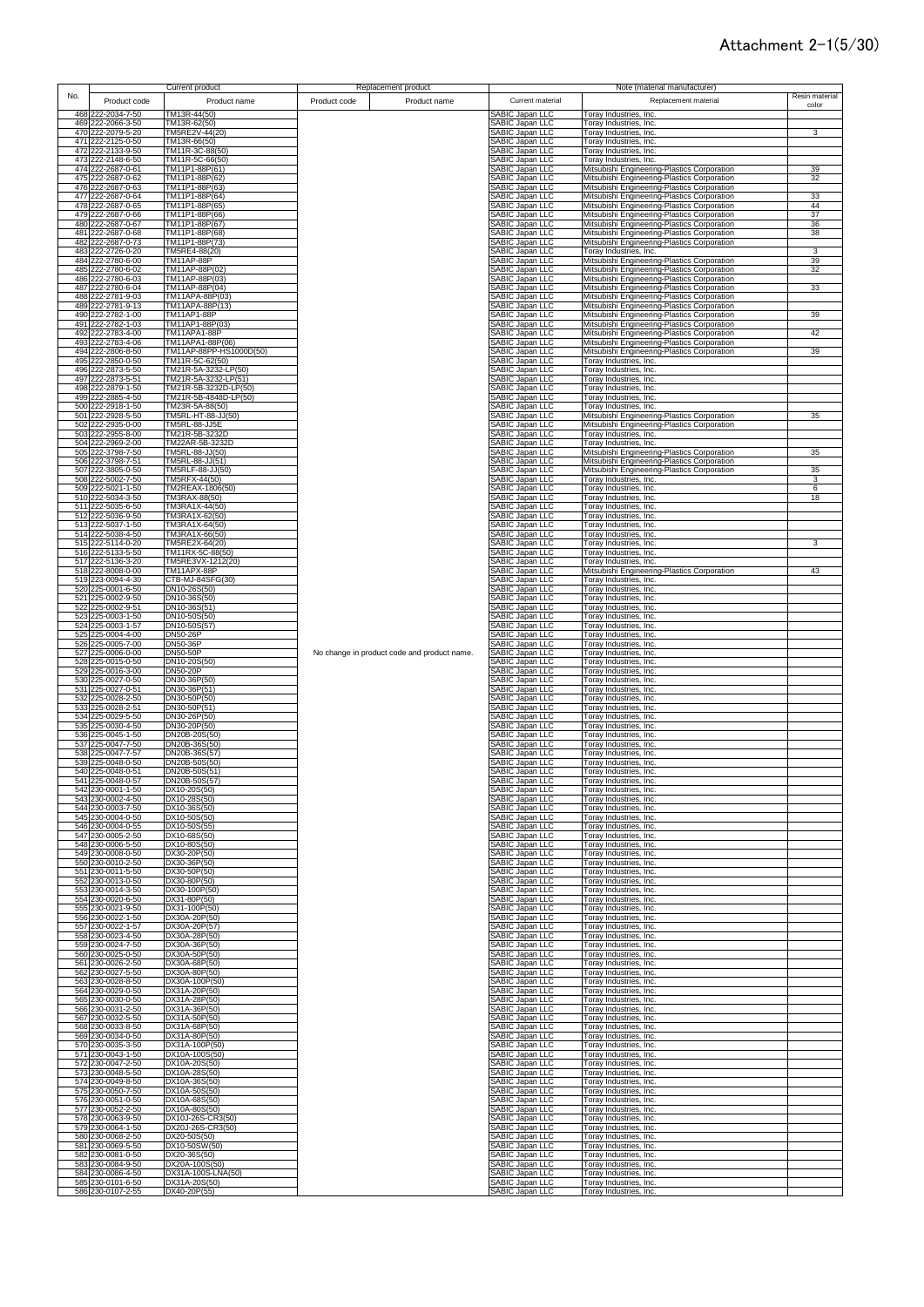|     |                                        | Current product                            |              | Replacement product                         |                                                  | Note (material manufacturer)                                                                                       |                |
|-----|----------------------------------------|--------------------------------------------|--------------|---------------------------------------------|--------------------------------------------------|--------------------------------------------------------------------------------------------------------------------|----------------|
| No. | Product code                           | Product name                               | Product code | Product name                                | Current material                                 | Replacement material                                                                                               | Resin material |
|     | 587 230-0108-5-55                      | DX40-28P(55)                               |              |                                             | <b>ABIC Japan LLC</b>                            | Toray Industries, Inc.                                                                                             | color          |
|     | 588 230-0109-8-55                      | DX40-36P(55)                               |              |                                             | <b>ABIC Japan LLC</b>                            | Toray Industries, Inc.                                                                                             |                |
|     | 589 230-0110-7-55                      | DX40-50P(55)                               |              |                                             | <b>SABIC Japan LLC</b>                           | Toray Industries, Inc.                                                                                             |                |
|     | 590 230-0111-0-55                      | DX40-68P(55)                               |              |                                             | SABIC Japan LLC                                  | Foray Industries, Inc.                                                                                             |                |
|     | 591 230-0112-2-55                      | DX40-80P(55)                               |              |                                             | SABIC Japan LLC                                  | <b>Toray Industries, Inc.</b>                                                                                      |                |
|     | 592 230-0113-5-55<br>593 230-0144-9-50 | DX40-100P(55)<br>DX20A-68S(50)             |              |                                             | SABIC Japan LLC<br>SABIC Japan LLC               | <b>Toray Industries, Inc.</b><br><b>Toray Industries, Inc.</b>                                                     |                |
|     | 594 230-0148-0-50                      | DX30AJ-26P-CP3(50)                         |              |                                             | <b>SABIC Japan LLC</b>                           | <b>Toray Industries, Inc.</b>                                                                                      |                |
|     | 595 230-0156-8-50                      | DX20A-36S(50)                              |              |                                             | <b>SABIC Japan LLC</b>                           | <b>Toray Industries, Inc.</b>                                                                                      |                |
|     | 596 230-0167-4-55                      | DX30A-36S-LNA(55)                          |              |                                             | <b>ABIC Japan LLC</b>                            | Toray Industries, Inc.                                                                                             |                |
|     | 597 230-0168-7-50<br>598 230-0171-1-50 | DX30A-100S-LNA(50)<br>DX33A-100S-LNA(50)   |              |                                             | <b>SABIC Japan LLC</b><br>SABIC Japan LLC        | Toray Industries, Inc.<br>Toray Industries, Inc.                                                                   |                |
|     | 599 230-0185-6-50                      | DX30A-36S(50)                              |              |                                             | <b>SABIC Japan LLC</b>                           | <b>Toray Industries, Inc.</b>                                                                                      |                |
|     | 600 230-0189-7-55                      | DX30A-50S-LNA(55)                          |              |                                             | <b>SABIC Japan LLC</b>                           | Foray Industries, Inc.                                                                                             |                |
|     | 601 230-0190-6-50                      | DX31A-50S(50)                              |              |                                             | <b>SABIC Japan LLC</b>                           | Toray Industries, Inc.                                                                                             |                |
|     | 602 230-0193-4-55                      | DX31A-50S-LNA(55)                          |              |                                             | <b>SABIC Japan LLC</b>                           | Toray Industries, Inc.                                                                                             |                |
|     | 603 230-0202-3-50<br>604 230-0203-6-50 | DX33A-36S(50)<br>DX33A-50S(50)             |              |                                             | <b>SABIC Japan LLC</b><br><b>SABIC Japan LLC</b> | Toray Industries, Inc.<br>Toray Industries, Inc.                                                                   |                |
|     | 605 230-0206-4-50                      | DX33A-50S-LNA(50)                          |              |                                             | <b>SABIC Japan LLC</b>                           | Toray Industries, Inc.                                                                                             |                |
|     | 606 230-0206-4-55                      | DX33A-50S-LNA(55)                          |              |                                             | <b>SABIC Japan LLC</b>                           | Toray Industries, Inc.                                                                                             |                |
|     | 607 230-0240-2-50                      | DX10A-68SW1(50)                            |              |                                             | <b>SABIC Japan LLC</b>                           | Toray Industries, Inc.                                                                                             |                |
|     | 608 230-0262-5-50<br>609 230-0272-9-50 | DX10A-100SE(50)<br>DX20A-50S(50)           |              |                                             | <b>SABIC Japan LLC</b><br><b>SABIC Japan LLC</b> | Toray Industries, Inc.<br>Toray Industries, Inc.                                                                   |                |
|     | 610 230-0274-4-50                      | DX10-20SE(50)                              |              |                                             | SABIC Japan LLC                                  | Toray Industries, Inc.                                                                                             |                |
|     | 611 230-0280-7-50                      | DX33A-50P(50)                              |              |                                             | SABIC Japan LLC                                  | Toray Industries, Inc.                                                                                             |                |
|     | 612 230-0283-5-50                      | DX33A-68P(50)                              |              |                                             | <b>SABIC Japan LLC</b>                           | Toray Industries, Inc.                                                                                             |                |
|     | 613 230-0294-1-50<br>614 230-0501-4-60 | DX10A-68SE(50)<br>FI-20-CV(60)             |              |                                             | SABIC Japan LLC<br>SABIC Japan LLC               | Toray Industries, Inc.<br>Mitsubishi Engineering-Plastics Corporation                                              | 34             |
|     | 615 230-0504-2-50                      | FI-20-CV2(50)                              |              |                                             | SABIC Japan LLC                                  | Mitsubishi Engineering-Plastics Corporation                                                                        | 34             |
|     | 616 230-0505-5-20                      | FI30-20S(20)                               |              |                                             | SABIC Japan LLC                                  | Toray Industries, Inc.                                                                                             |                |
|     | 617 230-0505-5-50                      | FI30-20S(50)                               |              |                                             | SABIC Japan LLC                                  | Toray Industries, Inc.                                                                                             |                |
|     | 618 230-0505-5-51<br>619 230-0506-8-50 | FI30-20S(51)<br>FI-20-CV3(50)              |              |                                             | SABIC Japan LLC<br>SABIC Japan LLC               | Toray Industries, Inc.<br>Mitsubishi Engineering-Plastics Corporation                                              | 34             |
|     | 620 230-0509-6-20                      | FI30-20S-CV2(20)                           |              |                                             | SABIC Japan LLC                                  | Toray Industries, Inc., Mitsubishi Engineering-Plastics Corporation                                                | 34             |
|     | 621 230-0509-6-50                      | FI30-20S-CV2(50)                           |              |                                             | SABIC Japan LLC                                  | Toray Industries, Inc., Mitsubishi Engineering-Plastics Corporation                                                | 34             |
|     | 622 230-0510-5-20                      | FI40-20S-CV2(20)                           |              |                                             | SABIC Japan LLC                                  | Mitsubishi Engineering-Plastics Corporation                                                                        | 34             |
|     | 623 230-0513-3-50                      | FI-20-CV4(50)<br>FI-20-CV5(50)             |              |                                             | SABIC Japan LLC                                  | Mitsubishi Engineering-Plastics Corporation                                                                        | 34             |
|     | 624 230-0515-9-50<br>625 230-0520-9-20 | FI40B-20S-CV5(20)                          |              |                                             | SABIC Japan LLC<br><b>SABIC Japan LLC</b>        | Mitsubishi Engineering-Plastics Corporation<br>Mitsubishi Engineering-Plastics Corporation                         | 34<br>34       |
|     | 626 230-0520-9-50                      | FI40B-20S-CV5(50)                          |              |                                             | SABIC Japan LLC                                  | Mitsubishi Engineering-Plastics Corporation                                                                        | 34             |
|     | 627 230-0525-2-00                      | FI-20-CV7                                  |              |                                             | <b>SABIC Japan LLC</b>                           | Mitsubishi Engineering-Plastics Corporation                                                                        | 34             |
|     | 628 230-0526-5-20                      | FI40B-2015S-CV(20)                         |              |                                             | SABIC Japan LLC                                  | Mitsubishi Engineering-Plastics Corporation                                                                        | 34             |
|     | 629 230-0526-5-60<br>630 230-0528-0-20 | FI40B-2015S-CV(60)<br>FI30-20S-CV7(20)     |              |                                             | <b>SABIC Japan LLC</b><br><b>SABIC Japan LLC</b> | Mitsubishi Engineering-Plastics Corporation<br>Toray Industries, Inc., Mitsubishi Engineering-Plastics Corporation | 34<br>34       |
|     | 631 230-0530-2-50                      | FI-2015-CVS(50)                            |              |                                             | ABIC Japan LLC                                   | Mitsubishi Engineering-Plastics Corporation                                                                        | 34             |
|     | 632 230-0531-5-50                      | FI-20-CVS2(50)                             |              |                                             | <b>SABIC Japan LLC</b>                           | Mitsubishi Engineering-Plastics Corporation                                                                        | 34             |
|     | 633 230-0532-8-50                      | FI-20-CVS5(50)                             |              |                                             | <b>SABIC Japan LLC</b>                           | Mitsubishi Engineering-Plastics Corporation                                                                        | 34             |
|     | 634 230-0533-0-20<br>635 230-0533-0-50 | FI40B-2015S-CVS(20)<br>FI40B-2015S-CVS(50) |              |                                             | <b>SABIC Japan LLC</b><br>SABIC Japan LLC        | Mitsubishi Engineering-Plastics Corporation<br>Mitsubishi Engineering-Plastics Corporation                         | 34<br>34       |
|     | 636 230-0534-3-20                      | FI30-20S-CVS2(20)                          |              |                                             | SABIC Japan LLC                                  | Toray Industries, Inc., Mitsubishi Engineering-Plastics Corporation                                                | 34             |
|     | 637 230-0535-6-20                      | FI40B-20S-CVS5(20)                         |              |                                             | <b>SABIC Japan LLC</b>                           | Mitsubishi Engineering-Plastics Corporation                                                                        | 34             |
|     | 638 230-0535-6-50                      | FI40B-20S-CVS5(50)                         |              |                                             | <b>SABIC Japan LLC</b>                           | Mitsubishi Engineering-Plastics Corporation                                                                        | 34             |
|     | 639 230-0536-9-20                      | FI40-20S-CVS2(20)                          |              |                                             | <b>SABIC Japan LLC</b>                           | Mitsubishi Engineering-Plastics Corporation                                                                        | 34             |
|     | 640 230-0539-7-00<br>641 230-0540-6-00 | FI40B-20S-CVS2<br>FI40B-20S-CV2            |              |                                             | SABIC Japan LLC<br>SABIC Japan LLC               | Mitsubishi Engineering-Plastics Corporation<br>Mitsubishi Engineering-Plastics Corporation                         | 34<br>34       |
|     | 642 230-1558-7-00                      | DX33AM-50S-20015                           |              |                                             | SABIC Japan LLC                                  | Toray Industries, Inc.                                                                                             |                |
|     | 643 230-1563-7-00                      | DX33A-50S-LNA-20006                        |              |                                             | SABIC Japan LLC                                  | Toray Industries, Inc.                                                                                             |                |
|     | 644 230-5000-6-50<br>645 230-5001-9-50 | DX10M-14S(50)<br>DX10M-20S(50)             |              |                                             | <b>SABIC Japan LLC</b><br>SABIC Japan LLC        | <b>Toray Industries, Inc.</b><br><b>Toray Industries, Inc.</b>                                                     |                |
|     | 646 230-5002-1-50                      | DX10M-26S(50)                              |              | No change in product code and product name. | SABIC Japan LLC                                  | <b>Toray Industries, Inc.</b>                                                                                      |                |
|     | 647 230-5003-4-50                      | DX10M-36S(50)                              |              |                                             | <b>SABIC Japan LLC</b>                           | Toray Industries, Inc.                                                                                             |                |
|     | 648 230-5004-7-50                      | DX10M-50S(50)                              |              |                                             | <b>SABIC Japan LLC</b>                           | Toray Industries, Inc.                                                                                             |                |
|     | 649 230-5005-0-50<br>650 230-5008-8-50 | DX10M-68S(50)<br>DX10BM-68S(50)            |              |                                             | <b>SABIC Japan LLC</b><br><b>ABIC Japan LLC</b>  | Toray Industries, Inc.<br>Foray Industries, Inc.                                                                   |                |
|     | 651 230-5009-0-50                      | DX10BM-80S(50)                             |              |                                             | <b>ABIC Japan LLC</b>                            | Toray Industries, Inc.                                                                                             |                |
|     | 652 230-5010-0-50                      | DX10BM-100S(50)                            |              |                                             | <b>ABIC Japan LLC</b>                            | Toray Industries, Inc.                                                                                             |                |
|     | 653 230-5012-5-50                      | DX20M-14S(50)                              |              |                                             | <b>SABIC Japan LLC</b>                           | Toray Industries, Inc.                                                                                             |                |
|     | 654 230-5013-8-50<br>655 230-5014-0-50 | DX20M-20S(50)<br>DX20M-26S(50)             |              |                                             | <b>SABIC Japan LLC</b><br><b>SABIC Japan LLC</b> | Toray Industries, Inc.<br>Toray Industries, Inc.                                                                   |                |
|     | 656 230-5015-3-50                      | DX20M-36S(50)                              |              |                                             | ABIC Japan LLC                                   | Toray Industries, Inc.                                                                                             |                |
| 657 | 230-5016-6-50                          | DX20M-50S(50)                              |              |                                             | ABIC Japan LLC                                   | Foray Industries, Inc.                                                                                             |                |
|     | 658 230-5017-9-50                      | DX20M-68S(50)                              |              |                                             | ABIC Japan LLC                                   | Toray Industries, Inc.                                                                                             |                |
|     | 659 230-5020-3-50<br>660 230-5021-6-50 | DX20BM-68S(50)<br>DX20BM-80S(50)           |              |                                             | <b>SABIC Japan LLC</b><br>ABIC. Janan I I C      | Toray Industries, Inc.<br>Toray Industries, Inc.                                                                   |                |
|     | 661 230-5022-9-50                      | DX20BM-100S(50)                            |              |                                             | SABIC Japan LLC                                  | Toray Industries, Inc.                                                                                             |                |
|     | 662 230-5022-9-57                      | DX20BM-100S(57)                            |              |                                             | SABIC Japan LLC                                  | Toray Industries, Inc.                                                                                             |                |
|     | 663 230-5024-4-00                      | DX30AM-14P                                 |              |                                             | <b>SABIC Japan LLC</b>                           | Toray Industries, Inc.                                                                                             |                |
|     | 664 230-5025-7-00<br>665 230-5026-0-00 | DX30AM-20P<br>DX30AM-26P                   |              |                                             | <b>SABIC Japan LLC</b><br>SABIC Japan LLC        | Toray Industries, Inc.<br>Toray Industries, Inc.                                                                   |                |
|     | 666 230-5027-2-00                      | DX30AM-36P                                 |              |                                             | SABIC Japan LLC                                  | Toray Industries, Inc.                                                                                             |                |
|     | 667 230-5028-5-00                      | DX30AM-50P                                 |              |                                             | SABIC Japan LLC                                  | <b>Toray Industries, Inc.</b>                                                                                      |                |
|     | 668 230-5029-8-00                      | DX30AM-68P                                 |              |                                             | SABIC Japan LLC                                  | <b>Toray Industries, Inc.</b><br><b>Toray Industries, Inc.</b>                                                     |                |
|     | 669 230-5030-7-00<br>670 230-5031-0-00 | DX30AM-80P<br>DX30AM-100P                  |              |                                             | SABIC Japan LLC<br>SABIC Japan LLC               | <b>Toray Industries, Inc.</b>                                                                                      |                |
|     | 671 230-5033-5-00                      | DX40M-20P                                  |              |                                             | SABIC Japan LLC                                  | <b>Toray Industries, Inc.</b>                                                                                      |                |
|     | 672 230-5034-8-00                      | DX40M-26P                                  |              |                                             | SABIC Japan LLC                                  | Toray Industries, Inc.                                                                                             |                |
|     | 673 230-5035-0-00<br>674 230-5036-3-00 | DX40M-36P<br>DX40M-50P                     |              |                                             | SABIC Japan LLC<br>SABIC Japan LLC               | Toray Industries, Inc.<br>Torav Industries, Inc.                                                                   |                |
|     | 675 230-5039-1-00                      | DX40M-100P                                 |              |                                             |                                                  | Toray Industries, Inc.                                                                                             |                |
|     | 676 230-5062-3-50                      | DX33AM-68S(50)                             |              |                                             | SABIC Japan LLC<br>SABIC Japan LLC               | Toray Industries, Inc.                                                                                             |                |
|     | 677 230-5064-9-00                      | DX30AM-110P                                |              |                                             | <b>SABIC Japan LLC</b>                           | Toray Industries, Inc.                                                                                             |                |
|     | 678 230-5067-7-50<br>679 230-5069-2-50 | DX10M-20SE(50)<br>DX10M-36SE(50)           |              |                                             | <b>SABIC Japan LLC</b><br>SABIC Japan LLC        | <b>Toray Industries, Inc.</b><br>Foray Industries, Inc.                                                            |                |
|     | 680 230-5070-1-50                      | DX10M-50SE(50)                             |              |                                             | SABIC Japan LLC                                  | Toray Industries, Inc.                                                                                             |                |
|     | 681 230-5071-4-50                      | DX10M-68SE(50)                             |              |                                             | SABIC Japan LLC                                  | Toray Industries, Inc.                                                                                             |                |
|     | 682 230-5076-8-50                      | DX10BM-100SE(50)                           |              |                                             | SABIC Japan LLC                                  | Toray Industries, Inc.                                                                                             |                |
|     | 683 230-5078-3-50<br>684 230-5086-1-51 | DX33AM-68S-LNA(50)<br>DX20CM-68S(51)       |              |                                             | SABIC Japan LLC<br>SABIC Japan LLC               | Toray Industries, Inc.<br>Toray Industries, Inc.                                                                   |                |
|     | 685 230-5088-7-50                      | DX10AM-110SE1(50)                          |              |                                             | <b>SABIC Japan LLC</b>                           | Toray Industries, Inc.                                                                                             |                |
|     | 686 230-5089-0-50                      | DX10AM-100SE1(50)                          |              |                                             | SABIC Japan LLC                                  | Toray Industries, Inc.                                                                                             |                |
|     | 687 230-5092-4-50                      | DX33AM-50S(50)                             |              |                                             | SABIC Japan LLC                                  | Toray Industries, Inc.                                                                                             |                |
|     | 688 230-5095-2-50<br>689 230-5107-0-50 | DX33AM-36S(50)                             |              |                                             | <b>SABIC Japan LLC</b><br>SABIC Japan LLC        | Toray Industries, Inc.                                                                                             |                |
|     | 690 230-5130-1-50                      | DX10M-14SE(50)<br>DX10GM-20SE(50)          |              |                                             | SABIC Japan LLC                                  | Toray Industries, Inc.<br>Toray Industries, Inc.                                                                   |                |
|     | 691 230-5134-2-50                      | DX10GM-68SE(50)                            |              |                                             | SABIC Japan LLC                                  | Toray Industries, Inc.                                                                                             |                |
|     | 692 230-5138-3-50                      | DX10AM-110SE2(50)                          |              |                                             | SABIC Japan LLC                                  | Toray Industries, Inc.                                                                                             |                |
|     | 693 230-5156-5-00                      | DX30AM-20PA                                |              |                                             | SABIC Japan LLC                                  | Toray Industries, Inc.                                                                                             |                |
|     | 694 230-5177-5-50<br>695 230-5181-2-50 | DX10GM-20S(50)<br>DX10GM-68S(50)           |              |                                             | SABIC Japan LLC<br>SABIC Japan LLC               | Toray Industries, Inc.<br>Toray Industries, Inc.                                                                   |                |
|     | 696 230-5210-9-50                      | DX10G1M-14SE(50)                           |              |                                             | SABIC Japan LLC                                  | Toray Industries, Inc.                                                                                             |                |
|     | 697 230-5212-4-50                      | DX10G1M-26SE(50)                           |              |                                             | SABIC Japan LLC                                  | Toray Industries, Inc.                                                                                             |                |
|     | 698 230-5213-7-50                      | DX10G1M-36SE(50)<br>DX10G1M-36SE(51)       |              |                                             | SABIC Japan LLC<br>SABIC Japan LLC               | Toray Industries, Inc.                                                                                             |                |
|     | 699 230-5213-7-51<br>700 230-5214-0-50 | DX10G1M-50SE(50)                           |              |                                             | SABIC Japan LLC                                  | Toray Industries, Inc.<br>Toray Industries, Inc.                                                                   |                |
|     | 701 230-5214-0-52                      | DX10G1M-50SE(52)                           |              |                                             | <b>SABIC Japan LLC</b>                           | Toray Industries, Inc.                                                                                             |                |
|     | 702 230-5223-0-50                      | DX10G1M-14S(50)                            |              |                                             | SABIC Japan LLC                                  | Toray Industries, Inc.                                                                                             |                |
|     | 703 230-5225-6-50                      | DX10G1M-26S(50)                            |              |                                             | SABIC Japan LLC                                  | Toray Industries, Inc.                                                                                             |                |
|     | 704 230-5226-9-50                      | DX10G1M-36S(50)                            |              |                                             | <b>SABIC Japan LLC</b>                           | Toray Industries, Inc.                                                                                             |                |
|     | 705 230-5227-1-50                      | DX10G1M-50S(50)                            |              |                                             | SABIC Japan LLC                                  | Toray Industries, Inc.                                                                                             |                |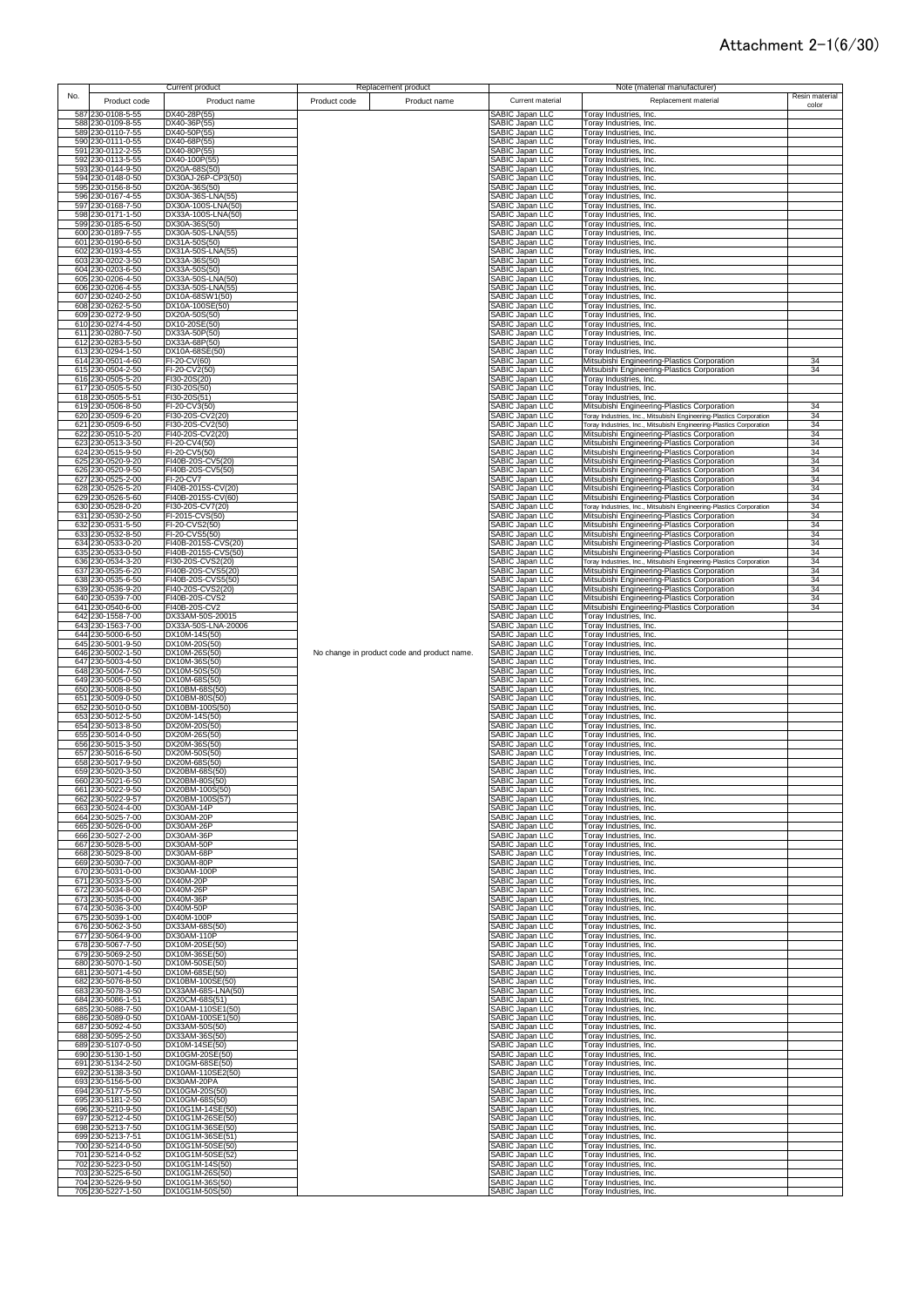| Resin material<br>No.<br>Current material<br>Replacement material<br>Product code<br>Product name<br>Product code<br>Product name<br>color<br>706 231-0012-4-50<br>3110-14SC(50)<br>SABIC Japan LLC<br>Toray Industries, Inc.<br>707 231-0022-8-50<br>3130-14P-C(50)<br>SABIC Japan LLC<br>Mitsubishi Engineering-Plastics Corporation<br>40<br>SABIC Japan LLC<br>708 231-3001-4-50<br>3110-8S(50)<br>Toray Industries, Inc.<br>709 231-3002-7-50<br>3130-8P-C(50)<br>SABIC Japan LLC<br>Mitsubishi Engineering-Plastics Corporation<br>40<br>710 231-3007-0-50<br>40<br>3130A-6P-C(50)<br>SABIC Japan LLC<br>Mitsubishi Engineering-Plastics Corporation<br>SABIC Japan LLC<br>711 231-3008-3-50<br>3110-12S(50)<br>Toray Industries, Inc.<br><b>SABIC Japan LLC</b><br>712 231-3009-6-50<br>3130-12P-C(50)<br>Mitsubishi Engineering-Plastics Corporation<br>40<br><b>SABIC Japan LLC</b><br>713 231-3014-6-50<br>3130-6P-C(50)<br>Mitsubishi Engineering-Plastics Corporation<br>40<br><b>SABIC Japan LLC</b><br>714 231-3017-4-50<br>3110-6SB(50)<br>Toray Industries, Inc.<br>715 231-3017-4-54<br>SABIC Japan LLC<br>3110-6SB(54)<br>Toray Industries, Inc.<br>716 235-0024-9-50<br>3530A-24P-CV(50)<br><b>SABIC Japan LLC</b><br>Toray Industries, Inc.<br>717 235-0024-9-57<br>3530A-24P-CV(57)<br>SABIC Japan LLC<br>Toray Industries, Inc.<br>718 236-2012-0-00<br>PQ50WTSX-54P-UNIT<br><b>SABIC Japan LLC</b><br>Mitsubishi Engineering-Plastics Corporation<br>PQ50WTSX-54S-UNIT<br>719 236-2042-0-00<br>SABIC Japan LLC<br>Mitsubishi Engineering-Plastics Corporation<br>SABIC Japan LLC<br>720 236-2085-0-00<br>PQ50WA/S-10S/34S-UNIT<br>Mitsubishi Engineering-Plastics Corporation<br>SABIC Japan LLC<br>PQ50WASX-46S-UNIT<br>721 236-2086-0-00<br>Mitsubishi Engineering-Plastics Corporation<br>PQ50WASX-46S-UNIT(10)<br>SABIC Japan LLC<br>722 236-2086-0-10<br>Mitsubishi Engineering-Plastics Corporation<br>PQ50WA/S-10P/34P-UNIT<br>723 236-2087-0-00<br>SABIC Japan LLC<br>Mitsubishi Engineering-Plastics Corporation<br>724 236-2088-0-00<br>PQ50WASX-46P-UNIT<br>SABIC Japan LLC<br>Mitsubishi Engineering-Plastics Corporation<br>PQ50WASX-46P-UNIT(10)<br>725 236-2088-0-10<br><b>SABIC Japan LLC</b><br>Mitsubishi Engineering-Plastics Corporation<br>726 244-0060-3-00<br>DH60-17P-LC<br>SABIC Japan LLC<br>Toray Industries, Inc.<br>727 302-0278-4-40<br>BNC-R-17A(40)<br><b>SABIC Japan LLC</b><br>Toray Industries, Inc.<br>728 302-0346-2-40<br>BNC-LR-PC-1B(40)<br>SABIC Japan LLC<br>Toray Industries, Inc.<br>729 302-0401-9-40<br>BNC-PJ-178/U-A(40)<br>SABIC Japan LLC<br>Toray Industries, Inc.<br>730 302-0402-1-40<br>BNC-PJ-178/U-B(40)<br>SABIC Japan LLC<br>Toray Industries, Inc.<br>731 302-0415-3-00<br>BNC-PJ-178/U-C<br>SABIC Japan LLC<br>Toray Industries, Inc.<br>732 302-0417-9-00<br>BNC-J-178/U<br>SABIC Japan LLC<br>Toray Industries, Inc.<br>BNC(75)J-PL72J-BPA(40)<br>SABIC Japan LLC<br>733 311-0247-1-40<br>Mitsubishi Engineering-Plastics Corporation<br>734 311-0269-4-41<br>BNC(75)J-PL72J-BPA-1(41)<br>SABIC Japan LLC<br>Mitsubishi Engineering-Plastics Corporation<br>735 311-0416-7-00<br>TNC(R)J-U.FLJ-PA-2<br>SABIC Japan LLC<br>Toray Industries, Inc.<br>736 312-0114-4-40<br>PO73-UPA-12.7(40)<br>SABIC Japan LLC<br>Toray Industries, Inc.<br>737 313-0351-6-40<br>MJ-P-1.5CV(P)(40)<br>SABIC Japan LLC<br>Toray Industries, Inc.<br>738 313-0364-8-00<br>PL72-LP-1.25CV<br>SABIC Japan LLC<br>Mitsubishi Engineering-Plastics Corporation<br>739 313-0410-3-40<br>TNC-J-1.5W-A(40)<br>SABIC Japan LLC<br>Toray Industries, Inc.<br>740 313-0425-0-40<br>SABIC Japan LLC<br>TNC-J-FHSB-A(40)<br>Toray Industries, Inc.<br>741 313-0503-2-40<br>TNC-WBPJ-FHSB-A(40)<br>SABIC Japan LLC<br>Toray Industries, Inc.<br>742 313-0510-8-40<br>TNC-BPJ-FHSB-A(40)<br>SABIC Japan LLC<br>Toray Industries, Inc.<br>743 313-0513-6-41<br>TNC-WBPJ-1.5W-A(41)<br>SABIC Japan LLC<br>Toray Industries, Inc.<br>744 313-0557-1-40<br>TNC-PJ-1.5W(P)(40)<br>SABIC Japan LLC<br>Toray Industries, Inc.<br>TNC-BPJ-1.32(40)<br>745 313-0558-4-40<br>SABIC Japan LLC<br>Toray Industries, Inc.<br>TNC-BPJ-1.32(41)<br>SABIC Japan LLC<br>746 313-0558-4-41<br>Toray Industries, Inc.<br>TNC-BPJ-1.32(42)<br>SABIC Japan LLC<br>747 313-0558-4-42<br>Toray Industries, Inc.<br>748 313-0571-2-40<br>TNC-BPJ-0.8DW(40)<br>SABIC Japan LLC<br>Toray Industries, Inc.<br>749 313-0599-1-00<br>TNC-PJ-1.5DW(N)<br>SABIC Japan LLC<br>Toray Industries, Inc.<br>750 313-0600-9-00<br>TNC-BPJ-1.5W(P)<br><b>SABIC Japan LLC</b><br>Toray Industries, Inc.<br>751 313-0607-8-00<br>TNC-BPJ-1.32-A<br>SABIC Japan LLC<br>Toray Industries, Inc.<br>752 313-0701-6-00<br>TNC-PJ-178/U-A<br>SABIC Japan LLC<br>Toray Industries, Inc.<br><b>TNC-PJ-088-1</b><br>SABIC Japan LLC<br>753 313-0705-7-00<br>Toray Industries, Inc.<br>754 313-0737-3-00<br>MRF20-10P-12PC/1RF(A)<br>SABIC Japan LLC<br>Toray Industries, Inc.<br>755 313-0738-6-00<br>MRF20-10P-12PC/1RF(B)<br>SABIC Japan LLC<br>Toray Industries, Inc.<br>756 313-0739-9-00<br>MRF20-10P-12PC/1RF(C1)<br>SABIC Japan LLC<br>Toray Industries, Inc.<br>757 313-0741-0-00<br>MRF20-10R-12SC/1RF(A)<br>SABIC Japan LLC<br>Toray Industries, Inc.<br>758 313-0742-3-00<br>MRF20-10R-12SC/1RF(B)<br>SABIC Japan LLC<br>Toray Industries, Inc.<br>759 313-0743-6-00<br>MRF20-10R-12SC/1RF(C1)<br>SABIC Japan LLC<br>Toray Industries, Inc.<br>760 321-0009-0-01<br>E.FL-2LP-066N1-A-(120)<br>SABIC Japan LLC<br>Mitsubishi Engineering-Plastics Corporation<br>761 321-0009-0-02<br>E.FL-2LP-066N1-A-(160)<br>SABIC Japan LLC<br>Mitsubishi Engineering-Plastics Corporation<br>762 321-0009-0-03<br>E.FL-2LP-066N1-A-(300)<br>SABIC Japan LLC<br>Mitsubishi Engineering-Plastics Corporation<br><b>SABIC Japan LLC</b><br>763 321-0009-0-04<br>E.FL-2LP-066N1-A-(550)<br>Mitsubishi Engineering-Plastics Corporation<br>SABIC Japan LLC<br>764 321-0009-0-05<br>E.FL-2LP-066N1-A-(70)A<br>Mitsubishi Engineering-Plastics Corporation<br>765 321-0009-0-06<br>SABIC Japan LLC<br>E.FL-2LP-066N1-A-(88)<br>No change in product code and product name.<br>Mitsubishi Engineering-Plastics Corporation<br>766 321-0009-0-07<br>E.FL-2LP-066N1-A-(208)<br>SABIC Japan LLC<br>Mitsubishi Engineering-Plastics Corporation<br>767 321-0009-0-08<br>E.FL-2LP-066N1-A-(400)<br>SABIC Japan LLC<br>Mitsubishi Engineering-Plastics Corporation<br>768 321-0011-0-01<br>TNCBPJD-U.FLHF-088K2T-145<br>SABIC Japan LLC<br>Toray Industries, Inc.<br>SABIC Japan LLC<br>769 321-0011-0-03<br>TNCBPJD-U.FLHF-088K2T-190<br>Toray Industries, Inc.<br>H.FL75-LPG-084N4-A-70<br>SABIC Japan LLC<br>Mitsubishi Engineering-Plastics Corporation<br>770 321-0051-0-04<br>H.FL75-LPG-084N4-A-80<br>SABIC Japan LLC<br>771 321-0051-0-05<br>Mitsubishi Engineering-Plastics Corporation<br><b>SABIC Japan LLC</b><br>H.FL75-2LPG084N4-A-TBK83B<br>772 321-0052-0-02<br>Mitsubishi Engineering-Plastics Corporation<br><b>SABIC Japan LLC</b><br>773 321-0072-0-01<br>TNCBPJD-U.FLHF-088K3T-82<br>Toray Industries, Inc.<br>774 321-0090-0-01<br>Mitsubishi Engineering-Plastics Corporation<br>UFLVWFL2-HF6-04N1TVA109HW<br>SABIC Japan LLC<br>22<br>775 321-0101-0-01<br>H.FL-2LP(A)-066N1-A-(100)<br>SABIC Japan LLC<br>Mitsubishi Engineering-Plastics Corporation<br>776 321-0101-0-02<br>H.FL-2LP(A)-066N1-A-(270)<br>SABIC Japan LLC<br>Mitsubishi Engineering-Plastics Corporation<br>777 321-0101-0-03<br>H.FL-2LP(A)-066N1-A-(210)<br>SABIC Japan LLC<br>Mitsubishi Engineering-Plastics Corporation<br>778 321-0101-0-04<br>H.FL-2LP(A)-066N1-A-(35)<br>SABIC Japan LLC<br>Mitsubishi Engineering-Plastics Corporation<br>779 321-0101-0-05<br>H.FL-2LP(A)-066N1-A-145A<br><b>ABIC Japan LLC</b><br>Mitsubishi Engineering-Plastics Corporation<br>780 321-0101-0-06<br>H.FL-2LP(A)-066N1-A-(300)<br>SABIC Japan LLC<br>Mitsubishi Engineering-Plastics Corporation<br>781 321-0146-0-00<br>WFL-2HF6-04N2TV-C-78.04FC<br>SABIC Japan LLC<br>Mitsubishi Engineering-Plastics Corporation<br>22<br>782 321-0234-0-08<br>UFL-2LPVHF6-04N2TV-A-100<br>SABIC Japan LLC<br>Mitsubishi Engineering-Plastics Corporation<br>22<br>22<br>783 321-0234-0-09<br>UFL-2LPVHF6-04N2TV-A-110<br>SABIC Japan LLC<br>Mitsubishi Engineering-Plastics Corporation<br>784 321-0234-0-10<br>UFL-2LPVHF6-04N2TV-A-120<br>SABIC Japan LLC<br>Mitsubishi Engineering-Plastics Corporation<br>22<br>785 321-0234-0-11<br>UFL-2LPVHF6-04N2TV-A-130<br>SABIC Japan LLC<br>Mitsubishi Engineering-Plastics Corporation<br>22<br>786 321-0234-0-12<br>22<br>UFL-2LPVHF6-04N2TV-A-140<br>SABIC Japan LLC<br>Mitsubishi Engineering-Plastics Corporation<br>787 321-0234-0-13<br>UFL-2LPVHF6-04N2TV-A-150<br>SABIC Japan LLC<br>22<br>Mitsubishi Engineering-Plastics Corporation<br>SABIC Japan LLC<br>22<br>788 321-0234-0-28<br>UFL-2LPVHF6-04N2TV-A-22D<br>Mitsubishi Engineering-Plastics Corporation<br>SABIC Japan LLC<br>22<br>789 321-0234-0-29<br>UFL-2LPVHF6-04N2TV-A-40D<br>Mitsubishi Engineering-Plastics Corporation<br>SABIC Japan LLC<br>790 321-0248-0-01<br>EFL-MMCXLP-066N1-A-200RS<br>Mitsubishi Engineering-Plastics Corporation<br>791 321-0250-0-01<br>HRMBPJ-HFLA-111-A-140ARS<br>SABIC Japan LLC<br>Mitsubishi Engineering-Plastics Corporation<br>792 321-0258-0-01<br>EFL-MMCXLP-066N1-AF-200RS<br>SABIC Japan LLC<br>Mitsubishi Engineering-Plastics Corporation<br>793 321-0261-0-01<br>H.FL-LP(A)-066N1-A-(100)<br>SABIC Japan LLC<br>Mitsubishi Engineering-Plastics Corporation<br>794 321-0261-0-02<br>H.FL-LP(A)-066N1-A-(40)<br>SABIC Japan LLC<br>Mitsubishi Engineering-Plastics Corporation<br>TNCBPJD-U.FLHF-088K1T-48<br>SABIC Japan LLC<br>795 321-0272-0-01<br>Toray Industries, Inc.<br>Mitsubishi Engineering-Plastics Corporation<br>796 321-0280-0-01<br>H.FL6G-2LP-084J-A-50YK<br>SABIC Japan LLC<br>SABIC Japan LLC<br>TNCPJ-UMLP6-1.5W-AA140ARS<br>797 321-0301-0-01<br>Toray Industries, Inc.<br>798 321-0301-0-02<br>SABIC Japan LLC<br>TNCPJ-UMLP6-1.5W-AA170ARS<br>Toray Industries, Inc.<br>TNCPJ-UMLP6-1.5W-AA200ARS<br>799 321-0301-0-03<br>SABIC Japan LLC<br>Toray Industries, Inc.<br>800 321-0307-0-14<br>H.FL75-2LPG-084N1-AC-170<br>SABIC Japan LLC<br>Mitsubishi Engineering-Plastics Corporation<br>801 321-0307-0-26<br>H.FL75-2LPG-084N1-AC-125<br><b>SABIC Japan LLC</b><br>Mitsubishi Engineering-Plastics Corporation<br>802 321-0307-0-27<br>H.FL75-2LPG-084N1-AC-45A<br><b>SABIC Japan LLC</b><br>Mitsubishi Engineering-Plastics Corporation<br>803 321-0308-0-26<br>H.FL75-2LPG-084N2-AC-115<br>SABIC Japan LLC<br>Mitsubishi Engineering-Plastics Corporation<br>804 321-0309-0-01<br>H.FL-LPA-066N1-AA-12-39A<br><b>SABIC Japan LLC</b><br>Mitsubishi Engineering-Plastics Corporation<br>805 321-0312-0-01<br>H.FL75-2LPG-084N4-ATB130<br>SABIC Japan LLC<br>Mitsubishi Engineering-Plastics Corporation<br>806 321-0342-0-00<br>WFL-2GHF6-062N1D-A-80AS<br>SABIC Japan LLC<br>Mitsubishi Engineering-Plastics Corporation<br>22<br>807 321-0355-0-01<br>H.FL75-2LPG-084N1-AC125CN<br>SABIC Japan LLC<br>Mitsubishi Engineering-Plastics Corporation<br>H.FL75-2LPG-084N1-AC175CN<br>SABIC Japan LLC<br>808 321-0355-0-02<br>Mitsubishi Engineering-Plastics Corporation<br>809 321-0355-0-03<br>H.FL75-2LPG-084N1-AC170CN<br>SABIC Japan LLC<br>Mitsubishi Engineering-Plastics Corporation<br>H.FL75-2LPG-084N2-AC115CN<br>SABIC Japan LLC<br>810 321-0356-0-01<br>Mitsubishi Engineering-Plastics Corporation<br>SABIC Japan LLC<br>811 321-0357-0-01<br>H.FL75-2LPG-084N4-AC150CN<br>Mitsubishi Engineering-Plastics Corporation<br>812 321-0360-0-01<br>H.FL-LPA-066N1-AA-13-39A<br>SABIC Japan LLC<br>Mitsubishi Engineering-Plastics Corporation<br>813 321-0376-0-01<br>SABIC Japan LLC<br>E.FL-2LP-066N1-AC-(40)<br>Mitsubishi Engineering-Plastics Corporation<br>814 321-0399-0-01<br>H.FL-LPA-066N1-AA-15-36A<br>SABIC Japan LLC<br>Mitsubishi Engineering-Plastics Corporation<br>815 321-0447-0-01<br>WFL-2LPHF6-04K2TV-300A<br>SABIC Japan LLC<br>Mitsubishi Engineering-Plastics Corporation<br>22<br>816 321-0447-0-02<br>WFL-2LPHF6-04K2TV-150A<br>SABIC Japan LLC<br>22<br>Mitsubishi Engineering-Plastics Corporation<br>SABIC Japan LLC<br>817 321-0469-0-01<br>UFL-2LPVHF6-04N1TV-AA73D<br>Mitsubishi Engineering-Plastics Corporation<br>22<br>SABIC Japan LLC<br>818 321-0517-0-01<br>H.FL-2LP(A)-066N1-(150)<br>Mitsubishi Engineering-Plastics Corporation<br>SABIC Japan LLC<br>819 321-0530-0-00<br>E.FL-2LP-066H-A-T1-KDN140<br>Mitsubishi Engineering-Plastics Corporation<br><b>SABIC Japan LLC</b><br>TNCPJN-UMLP6-1.5WAA160ARS<br>820 321-0538-0-01<br>Toray Industries, Inc.<br>SABIC Japan LLC<br>TNCPJN-UMLP6-1.5WAA210ARS<br>821 321-0538-0-02<br>Toray Industries, Inc.<br>SABIC Japan LLC<br>TNCPJN-UMLP6-1.5WAA260ARS<br>822 321-0538-0-03<br>Toray Industries, Inc.<br>TNCPJN-UMLP6-1.5WAA140ARS<br>SABIC Japan LLC<br>823 321-0538-0-04<br>Toray Industries, Inc. |                   | Current product           | Replacement product |                 | Note (material manufacturer) |  |
|-------------------------------------------------------------------------------------------------------------------------------------------------------------------------------------------------------------------------------------------------------------------------------------------------------------------------------------------------------------------------------------------------------------------------------------------------------------------------------------------------------------------------------------------------------------------------------------------------------------------------------------------------------------------------------------------------------------------------------------------------------------------------------------------------------------------------------------------------------------------------------------------------------------------------------------------------------------------------------------------------------------------------------------------------------------------------------------------------------------------------------------------------------------------------------------------------------------------------------------------------------------------------------------------------------------------------------------------------------------------------------------------------------------------------------------------------------------------------------------------------------------------------------------------------------------------------------------------------------------------------------------------------------------------------------------------------------------------------------------------------------------------------------------------------------------------------------------------------------------------------------------------------------------------------------------------------------------------------------------------------------------------------------------------------------------------------------------------------------------------------------------------------------------------------------------------------------------------------------------------------------------------------------------------------------------------------------------------------------------------------------------------------------------------------------------------------------------------------------------------------------------------------------------------------------------------------------------------------------------------------------------------------------------------------------------------------------------------------------------------------------------------------------------------------------------------------------------------------------------------------------------------------------------------------------------------------------------------------------------------------------------------------------------------------------------------------------------------------------------------------------------------------------------------------------------------------------------------------------------------------------------------------------------------------------------------------------------------------------------------------------------------------------------------------------------------------------------------------------------------------------------------------------------------------------------------------------------------------------------------------------------------------------------------------------------------------------------------------------------------------------------------------------------------------------------------------------------------------------------------------------------------------------------------------------------------------------------------------------------------------------------------------------------------------------------------------------------------------------------------------------------------------------------------------------------------------------------------------------------------------------------------------------------------------------------------------------------------------------------------------------------------------------------------------------------------------------------------------------------------------------------------------------------------------------------------------------------------------------------------------------------------------------------------------------------------------------------------------------------------------------------------------------------------------------------------------------------------------------------------------------------------------------------------------------------------------------------------------------------------------------------------------------------------------------------------------------------------------------------------------------------------------------------------------------------------------------------------------------------------------------------------------------------------------------------------------------------------------------------------------------------------------------------------------------------------------------------------------------------------------------------------------------------------------------------------------------------------------------------------------------------------------------------------------------------------------------------------------------------------------------------------------------------------------------------------------------------------------------------------------------------------------------------------------------------------------------------------------------------------------------------------------------------------------------------------------------------------------------------------------------------------------------------------------------------------------------------------------------------------------------------------------------------------------------------------------------------------------------------------------------------------------------------------------------------------------------------------------------------------------------------------------------------------------------------------------------------------------------------------------------------------------------------------------------------------------------------------------------------------------------------------------------------------------------------------------------------------------------------------------------------------------------------------------------------------------------------------------------------------------------------------------------------------------------------------------------------------------------------------------------------------------------------------------------------------------------------------------------------------------------------------------------------------------------------------------------------------------------------------------------------------------------------------------------------------------------------------------------------------------------------------------------------------------------------------------------------------------------------------------------------------------------------------------------------------------------------------------------------------------------------------------------------------------------------------------------------------------------------------------------------------------------------------------------------------------------------------------------------------------------------------------------------------------------------------------------------------------------------------------------------------------------------------------------------------------------------------------------------------------------------------------------------------------------------------------------------------------------------------------------------------------------------------------------------------------------------------------------------------------------------------------------------------------------------------------------------------------------------------------------------------------------------------------------------------------------------------------------------------------------------------------------------------------------------------------------------------------------------------------------------------------------------------------------------------------------------------------------------------------------------------------------------------------------------------------------------------------------------------------------------------------------------------------------------------------------------------------------------------------------------------------------------------------------------------------------------------------------------------------------------------------------------------------------------------------------------------------------------------------------------------------------------------------------------------------------------------------------------------------------------------------------------------------------------------------------------------------------------------------------------------------------------------------------------------------------------------------------------------------------------------------------------------------------------------------------------------------------------------------------------------------------------------------------------------------------------------------------------------------------------------------------------------------------------------------------------------------------------------------------------------------------------------------------------------------------------------------------------------------------------------------------------------------------------------------------------------------------------------------------------------------------------------------------------------------------------------------------------------------------------------------------------------------------------------------------------------------------------------------------------------------------------------------------------------------------------------------------------------------------------------------------------------------------------------------------------------------------------------------------------------------------------------------------------------------------------------------------------------------------------------------------------------------------------------------------------------------------------------------------------------------------------------------------------------------------------------------------------------------------------------------------------------------------------------------------------------------------------------------------------------------------------------------------------------------------------------------------------------------------------------------------------------------------------------------------------------------------------------------------------------------------------------------------------------------------------------------------------------------------------------------------------------------------------------------------------------------------------------------------------------------------------------------------------------------------------------------------------------------------------------------------------------------------------------------------------------------------------------------------------------------------------------------------------------------------------------------------------------------------------------------------------------------------------------------------------------------------------------------------------------------------------------------------------------------------------------------------------------------------------------------------------------------------------------------------------------------------------------------------------------------------------------------------------------------------------------------------------------------------------------------------------------------------------------------------------------------------------------------------------------------------------------------------------------|-------------------|---------------------------|---------------------|-----------------|------------------------------|--|
|                                                                                                                                                                                                                                                                                                                                                                                                                                                                                                                                                                                                                                                                                                                                                                                                                                                                                                                                                                                                                                                                                                                                                                                                                                                                                                                                                                                                                                                                                                                                                                                                                                                                                                                                                                                                                                                                                                                                                                                                                                                                                                                                                                                                                                                                                                                                                                                                                                                                                                                                                                                                                                                                                                                                                                                                                                                                                                                                                                                                                                                                                                                                                                                                                                                                                                                                                                                                                                                                                                                                                                                                                                                                                                                                                                                                                                                                                                                                                                                                                                                                                                                                                                                                                                                                                                                                                                                                                                                                                                                                                                                                                                                                                                                                                                                                                                                                                                                                                                                                                                                                                                                                                                                                                                                                                                                                                                                                                                                                                                                                                                                                                                                                                                                                                                                                                                                                                                                                                                                                                                                                                                                                                                                                                                                                                                                                                                                                                                                                                                                                                                                                                                                                                                                                                                                                                                                                                                                                                                                                                                                                                                                                                                                                                                                                                                                                                                                                                                                                                                                                                                                                                                                                                                                                                                                                                                                                                                                                                                                                                                                                                                                                                                                                                                                                                                                                                                                                                                                                                                                                                                                                                                                                                                                                                                                                                                                                                                                                                                                                                                                                                                                                                                                                                                                                                                                                                                                                                                                                                                                                                                                                                                                                                                                                                                                                                                                                                                                                                                                                                                                                                                                                                                                                                                                                                                                                                                                                                                                                                                                                                                                                                                                                                                                                                                                                                                                                                                                                                                                                                                                                                                                                                                                                                                                                                                                                                                                                                                                                                                                                                                                                                                                                                                                                                                                                                                                                                                                                                                                                                                                                                                                                                                                                                                                                                                                                                                                                                                                                                                                                                                                                                                                                                                                                                                                                                                                                                                                                                                                                                                                                   |                   |                           |                     |                 |                              |  |
|                                                                                                                                                                                                                                                                                                                                                                                                                                                                                                                                                                                                                                                                                                                                                                                                                                                                                                                                                                                                                                                                                                                                                                                                                                                                                                                                                                                                                                                                                                                                                                                                                                                                                                                                                                                                                                                                                                                                                                                                                                                                                                                                                                                                                                                                                                                                                                                                                                                                                                                                                                                                                                                                                                                                                                                                                                                                                                                                                                                                                                                                                                                                                                                                                                                                                                                                                                                                                                                                                                                                                                                                                                                                                                                                                                                                                                                                                                                                                                                                                                                                                                                                                                                                                                                                                                                                                                                                                                                                                                                                                                                                                                                                                                                                                                                                                                                                                                                                                                                                                                                                                                                                                                                                                                                                                                                                                                                                                                                                                                                                                                                                                                                                                                                                                                                                                                                                                                                                                                                                                                                                                                                                                                                                                                                                                                                                                                                                                                                                                                                                                                                                                                                                                                                                                                                                                                                                                                                                                                                                                                                                                                                                                                                                                                                                                                                                                                                                                                                                                                                                                                                                                                                                                                                                                                                                                                                                                                                                                                                                                                                                                                                                                                                                                                                                                                                                                                                                                                                                                                                                                                                                                                                                                                                                                                                                                                                                                                                                                                                                                                                                                                                                                                                                                                                                                                                                                                                                                                                                                                                                                                                                                                                                                                                                                                                                                                                                                                                                                                                                                                                                                                                                                                                                                                                                                                                                                                                                                                                                                                                                                                                                                                                                                                                                                                                                                                                                                                                                                                                                                                                                                                                                                                                                                                                                                                                                                                                                                                                                                                                                                                                                                                                                                                                                                                                                                                                                                                                                                                                                                                                                                                                                                                                                                                                                                                                                                                                                                                                                                                                                                                                                                                                                                                                                                                                                                                                                                                                                                                                                                                                                   |                   |                           |                     |                 |                              |  |
|                                                                                                                                                                                                                                                                                                                                                                                                                                                                                                                                                                                                                                                                                                                                                                                                                                                                                                                                                                                                                                                                                                                                                                                                                                                                                                                                                                                                                                                                                                                                                                                                                                                                                                                                                                                                                                                                                                                                                                                                                                                                                                                                                                                                                                                                                                                                                                                                                                                                                                                                                                                                                                                                                                                                                                                                                                                                                                                                                                                                                                                                                                                                                                                                                                                                                                                                                                                                                                                                                                                                                                                                                                                                                                                                                                                                                                                                                                                                                                                                                                                                                                                                                                                                                                                                                                                                                                                                                                                                                                                                                                                                                                                                                                                                                                                                                                                                                                                                                                                                                                                                                                                                                                                                                                                                                                                                                                                                                                                                                                                                                                                                                                                                                                                                                                                                                                                                                                                                                                                                                                                                                                                                                                                                                                                                                                                                                                                                                                                                                                                                                                                                                                                                                                                                                                                                                                                                                                                                                                                                                                                                                                                                                                                                                                                                                                                                                                                                                                                                                                                                                                                                                                                                                                                                                                                                                                                                                                                                                                                                                                                                                                                                                                                                                                                                                                                                                                                                                                                                                                                                                                                                                                                                                                                                                                                                                                                                                                                                                                                                                                                                                                                                                                                                                                                                                                                                                                                                                                                                                                                                                                                                                                                                                                                                                                                                                                                                                                                                                                                                                                                                                                                                                                                                                                                                                                                                                                                                                                                                                                                                                                                                                                                                                                                                                                                                                                                                                                                                                                                                                                                                                                                                                                                                                                                                                                                                                                                                                                                                                                                                                                                                                                                                                                                                                                                                                                                                                                                                                                                                                                                                                                                                                                                                                                                                                                                                                                                                                                                                                                                                                                                                                                                                                                                                                                                                                                                                                                                                                                                                                                                                   |                   |                           |                     |                 |                              |  |
|                                                                                                                                                                                                                                                                                                                                                                                                                                                                                                                                                                                                                                                                                                                                                                                                                                                                                                                                                                                                                                                                                                                                                                                                                                                                                                                                                                                                                                                                                                                                                                                                                                                                                                                                                                                                                                                                                                                                                                                                                                                                                                                                                                                                                                                                                                                                                                                                                                                                                                                                                                                                                                                                                                                                                                                                                                                                                                                                                                                                                                                                                                                                                                                                                                                                                                                                                                                                                                                                                                                                                                                                                                                                                                                                                                                                                                                                                                                                                                                                                                                                                                                                                                                                                                                                                                                                                                                                                                                                                                                                                                                                                                                                                                                                                                                                                                                                                                                                                                                                                                                                                                                                                                                                                                                                                                                                                                                                                                                                                                                                                                                                                                                                                                                                                                                                                                                                                                                                                                                                                                                                                                                                                                                                                                                                                                                                                                                                                                                                                                                                                                                                                                                                                                                                                                                                                                                                                                                                                                                                                                                                                                                                                                                                                                                                                                                                                                                                                                                                                                                                                                                                                                                                                                                                                                                                                                                                                                                                                                                                                                                                                                                                                                                                                                                                                                                                                                                                                                                                                                                                                                                                                                                                                                                                                                                                                                                                                                                                                                                                                                                                                                                                                                                                                                                                                                                                                                                                                                                                                                                                                                                                                                                                                                                                                                                                                                                                                                                                                                                                                                                                                                                                                                                                                                                                                                                                                                                                                                                                                                                                                                                                                                                                                                                                                                                                                                                                                                                                                                                                                                                                                                                                                                                                                                                                                                                                                                                                                                                                                                                                                                                                                                                                                                                                                                                                                                                                                                                                                                                                                                                                                                                                                                                                                                                                                                                                                                                                                                                                                                                                                                                                                                                                                                                                                                                                                                                                                                                                                                                                                                                                   |                   |                           |                     |                 |                              |  |
|                                                                                                                                                                                                                                                                                                                                                                                                                                                                                                                                                                                                                                                                                                                                                                                                                                                                                                                                                                                                                                                                                                                                                                                                                                                                                                                                                                                                                                                                                                                                                                                                                                                                                                                                                                                                                                                                                                                                                                                                                                                                                                                                                                                                                                                                                                                                                                                                                                                                                                                                                                                                                                                                                                                                                                                                                                                                                                                                                                                                                                                                                                                                                                                                                                                                                                                                                                                                                                                                                                                                                                                                                                                                                                                                                                                                                                                                                                                                                                                                                                                                                                                                                                                                                                                                                                                                                                                                                                                                                                                                                                                                                                                                                                                                                                                                                                                                                                                                                                                                                                                                                                                                                                                                                                                                                                                                                                                                                                                                                                                                                                                                                                                                                                                                                                                                                                                                                                                                                                                                                                                                                                                                                                                                                                                                                                                                                                                                                                                                                                                                                                                                                                                                                                                                                                                                                                                                                                                                                                                                                                                                                                                                                                                                                                                                                                                                                                                                                                                                                                                                                                                                                                                                                                                                                                                                                                                                                                                                                                                                                                                                                                                                                                                                                                                                                                                                                                                                                                                                                                                                                                                                                                                                                                                                                                                                                                                                                                                                                                                                                                                                                                                                                                                                                                                                                                                                                                                                                                                                                                                                                                                                                                                                                                                                                                                                                                                                                                                                                                                                                                                                                                                                                                                                                                                                                                                                                                                                                                                                                                                                                                                                                                                                                                                                                                                                                                                                                                                                                                                                                                                                                                                                                                                                                                                                                                                                                                                                                                                                                                                                                                                                                                                                                                                                                                                                                                                                                                                                                                                                                                                                                                                                                                                                                                                                                                                                                                                                                                                                                                                                                                                                                                                                                                                                                                                                                                                                                                                                                                                                                                                                   |                   |                           |                     |                 |                              |  |
|                                                                                                                                                                                                                                                                                                                                                                                                                                                                                                                                                                                                                                                                                                                                                                                                                                                                                                                                                                                                                                                                                                                                                                                                                                                                                                                                                                                                                                                                                                                                                                                                                                                                                                                                                                                                                                                                                                                                                                                                                                                                                                                                                                                                                                                                                                                                                                                                                                                                                                                                                                                                                                                                                                                                                                                                                                                                                                                                                                                                                                                                                                                                                                                                                                                                                                                                                                                                                                                                                                                                                                                                                                                                                                                                                                                                                                                                                                                                                                                                                                                                                                                                                                                                                                                                                                                                                                                                                                                                                                                                                                                                                                                                                                                                                                                                                                                                                                                                                                                                                                                                                                                                                                                                                                                                                                                                                                                                                                                                                                                                                                                                                                                                                                                                                                                                                                                                                                                                                                                                                                                                                                                                                                                                                                                                                                                                                                                                                                                                                                                                                                                                                                                                                                                                                                                                                                                                                                                                                                                                                                                                                                                                                                                                                                                                                                                                                                                                                                                                                                                                                                                                                                                                                                                                                                                                                                                                                                                                                                                                                                                                                                                                                                                                                                                                                                                                                                                                                                                                                                                                                                                                                                                                                                                                                                                                                                                                                                                                                                                                                                                                                                                                                                                                                                                                                                                                                                                                                                                                                                                                                                                                                                                                                                                                                                                                                                                                                                                                                                                                                                                                                                                                                                                                                                                                                                                                                                                                                                                                                                                                                                                                                                                                                                                                                                                                                                                                                                                                                                                                                                                                                                                                                                                                                                                                                                                                                                                                                                                                                                                                                                                                                                                                                                                                                                                                                                                                                                                                                                                                                                                                                                                                                                                                                                                                                                                                                                                                                                                                                                                                                                                                                                                                                                                                                                                                                                                                                                                                                                                                                                                                   |                   |                           |                     |                 |                              |  |
|                                                                                                                                                                                                                                                                                                                                                                                                                                                                                                                                                                                                                                                                                                                                                                                                                                                                                                                                                                                                                                                                                                                                                                                                                                                                                                                                                                                                                                                                                                                                                                                                                                                                                                                                                                                                                                                                                                                                                                                                                                                                                                                                                                                                                                                                                                                                                                                                                                                                                                                                                                                                                                                                                                                                                                                                                                                                                                                                                                                                                                                                                                                                                                                                                                                                                                                                                                                                                                                                                                                                                                                                                                                                                                                                                                                                                                                                                                                                                                                                                                                                                                                                                                                                                                                                                                                                                                                                                                                                                                                                                                                                                                                                                                                                                                                                                                                                                                                                                                                                                                                                                                                                                                                                                                                                                                                                                                                                                                                                                                                                                                                                                                                                                                                                                                                                                                                                                                                                                                                                                                                                                                                                                                                                                                                                                                                                                                                                                                                                                                                                                                                                                                                                                                                                                                                                                                                                                                                                                                                                                                                                                                                                                                                                                                                                                                                                                                                                                                                                                                                                                                                                                                                                                                                                                                                                                                                                                                                                                                                                                                                                                                                                                                                                                                                                                                                                                                                                                                                                                                                                                                                                                                                                                                                                                                                                                                                                                                                                                                                                                                                                                                                                                                                                                                                                                                                                                                                                                                                                                                                                                                                                                                                                                                                                                                                                                                                                                                                                                                                                                                                                                                                                                                                                                                                                                                                                                                                                                                                                                                                                                                                                                                                                                                                                                                                                                                                                                                                                                                                                                                                                                                                                                                                                                                                                                                                                                                                                                                                                                                                                                                                                                                                                                                                                                                                                                                                                                                                                                                                                                                                                                                                                                                                                                                                                                                                                                                                                                                                                                                                                                                                                                                                                                                                                                                                                                                                                                                                                                                                                                                                                   |                   |                           |                     |                 |                              |  |
|                                                                                                                                                                                                                                                                                                                                                                                                                                                                                                                                                                                                                                                                                                                                                                                                                                                                                                                                                                                                                                                                                                                                                                                                                                                                                                                                                                                                                                                                                                                                                                                                                                                                                                                                                                                                                                                                                                                                                                                                                                                                                                                                                                                                                                                                                                                                                                                                                                                                                                                                                                                                                                                                                                                                                                                                                                                                                                                                                                                                                                                                                                                                                                                                                                                                                                                                                                                                                                                                                                                                                                                                                                                                                                                                                                                                                                                                                                                                                                                                                                                                                                                                                                                                                                                                                                                                                                                                                                                                                                                                                                                                                                                                                                                                                                                                                                                                                                                                                                                                                                                                                                                                                                                                                                                                                                                                                                                                                                                                                                                                                                                                                                                                                                                                                                                                                                                                                                                                                                                                                                                                                                                                                                                                                                                                                                                                                                                                                                                                                                                                                                                                                                                                                                                                                                                                                                                                                                                                                                                                                                                                                                                                                                                                                                                                                                                                                                                                                                                                                                                                                                                                                                                                                                                                                                                                                                                                                                                                                                                                                                                                                                                                                                                                                                                                                                                                                                                                                                                                                                                                                                                                                                                                                                                                                                                                                                                                                                                                                                                                                                                                                                                                                                                                                                                                                                                                                                                                                                                                                                                                                                                                                                                                                                                                                                                                                                                                                                                                                                                                                                                                                                                                                                                                                                                                                                                                                                                                                                                                                                                                                                                                                                                                                                                                                                                                                                                                                                                                                                                                                                                                                                                                                                                                                                                                                                                                                                                                                                                                                                                                                                                                                                                                                                                                                                                                                                                                                                                                                                                                                                                                                                                                                                                                                                                                                                                                                                                                                                                                                                                                                                                                                                                                                                                                                                                                                                                                                                                                                                                                                                                                   |                   |                           |                     |                 |                              |  |
|                                                                                                                                                                                                                                                                                                                                                                                                                                                                                                                                                                                                                                                                                                                                                                                                                                                                                                                                                                                                                                                                                                                                                                                                                                                                                                                                                                                                                                                                                                                                                                                                                                                                                                                                                                                                                                                                                                                                                                                                                                                                                                                                                                                                                                                                                                                                                                                                                                                                                                                                                                                                                                                                                                                                                                                                                                                                                                                                                                                                                                                                                                                                                                                                                                                                                                                                                                                                                                                                                                                                                                                                                                                                                                                                                                                                                                                                                                                                                                                                                                                                                                                                                                                                                                                                                                                                                                                                                                                                                                                                                                                                                                                                                                                                                                                                                                                                                                                                                                                                                                                                                                                                                                                                                                                                                                                                                                                                                                                                                                                                                                                                                                                                                                                                                                                                                                                                                                                                                                                                                                                                                                                                                                                                                                                                                                                                                                                                                                                                                                                                                                                                                                                                                                                                                                                                                                                                                                                                                                                                                                                                                                                                                                                                                                                                                                                                                                                                                                                                                                                                                                                                                                                                                                                                                                                                                                                                                                                                                                                                                                                                                                                                                                                                                                                                                                                                                                                                                                                                                                                                                                                                                                                                                                                                                                                                                                                                                                                                                                                                                                                                                                                                                                                                                                                                                                                                                                                                                                                                                                                                                                                                                                                                                                                                                                                                                                                                                                                                                                                                                                                                                                                                                                                                                                                                                                                                                                                                                                                                                                                                                                                                                                                                                                                                                                                                                                                                                                                                                                                                                                                                                                                                                                                                                                                                                                                                                                                                                                                                                                                                                                                                                                                                                                                                                                                                                                                                                                                                                                                                                                                                                                                                                                                                                                                                                                                                                                                                                                                                                                                                                                                                                                                                                                                                                                                                                                                                                                                                                                                                                                                                   |                   |                           |                     |                 |                              |  |
|                                                                                                                                                                                                                                                                                                                                                                                                                                                                                                                                                                                                                                                                                                                                                                                                                                                                                                                                                                                                                                                                                                                                                                                                                                                                                                                                                                                                                                                                                                                                                                                                                                                                                                                                                                                                                                                                                                                                                                                                                                                                                                                                                                                                                                                                                                                                                                                                                                                                                                                                                                                                                                                                                                                                                                                                                                                                                                                                                                                                                                                                                                                                                                                                                                                                                                                                                                                                                                                                                                                                                                                                                                                                                                                                                                                                                                                                                                                                                                                                                                                                                                                                                                                                                                                                                                                                                                                                                                                                                                                                                                                                                                                                                                                                                                                                                                                                                                                                                                                                                                                                                                                                                                                                                                                                                                                                                                                                                                                                                                                                                                                                                                                                                                                                                                                                                                                                                                                                                                                                                                                                                                                                                                                                                                                                                                                                                                                                                                                                                                                                                                                                                                                                                                                                                                                                                                                                                                                                                                                                                                                                                                                                                                                                                                                                                                                                                                                                                                                                                                                                                                                                                                                                                                                                                                                                                                                                                                                                                                                                                                                                                                                                                                                                                                                                                                                                                                                                                                                                                                                                                                                                                                                                                                                                                                                                                                                                                                                                                                                                                                                                                                                                                                                                                                                                                                                                                                                                                                                                                                                                                                                                                                                                                                                                                                                                                                                                                                                                                                                                                                                                                                                                                                                                                                                                                                                                                                                                                                                                                                                                                                                                                                                                                                                                                                                                                                                                                                                                                                                                                                                                                                                                                                                                                                                                                                                                                                                                                                                                                                                                                                                                                                                                                                                                                                                                                                                                                                                                                                                                                                                                                                                                                                                                                                                                                                                                                                                                                                                                                                                                                                                                                                                                                                                                                                                                                                                                                                                                                                                                                                                                   |                   |                           |                     |                 |                              |  |
|                                                                                                                                                                                                                                                                                                                                                                                                                                                                                                                                                                                                                                                                                                                                                                                                                                                                                                                                                                                                                                                                                                                                                                                                                                                                                                                                                                                                                                                                                                                                                                                                                                                                                                                                                                                                                                                                                                                                                                                                                                                                                                                                                                                                                                                                                                                                                                                                                                                                                                                                                                                                                                                                                                                                                                                                                                                                                                                                                                                                                                                                                                                                                                                                                                                                                                                                                                                                                                                                                                                                                                                                                                                                                                                                                                                                                                                                                                                                                                                                                                                                                                                                                                                                                                                                                                                                                                                                                                                                                                                                                                                                                                                                                                                                                                                                                                                                                                                                                                                                                                                                                                                                                                                                                                                                                                                                                                                                                                                                                                                                                                                                                                                                                                                                                                                                                                                                                                                                                                                                                                                                                                                                                                                                                                                                                                                                                                                                                                                                                                                                                                                                                                                                                                                                                                                                                                                                                                                                                                                                                                                                                                                                                                                                                                                                                                                                                                                                                                                                                                                                                                                                                                                                                                                                                                                                                                                                                                                                                                                                                                                                                                                                                                                                                                                                                                                                                                                                                                                                                                                                                                                                                                                                                                                                                                                                                                                                                                                                                                                                                                                                                                                                                                                                                                                                                                                                                                                                                                                                                                                                                                                                                                                                                                                                                                                                                                                                                                                                                                                                                                                                                                                                                                                                                                                                                                                                                                                                                                                                                                                                                                                                                                                                                                                                                                                                                                                                                                                                                                                                                                                                                                                                                                                                                                                                                                                                                                                                                                                                                                                                                                                                                                                                                                                                                                                                                                                                                                                                                                                                                                                                                                                                                                                                                                                                                                                                                                                                                                                                                                                                                                                                                                                                                                                                                                                                                                                                                                                                                                                                                                                                   |                   |                           |                     |                 |                              |  |
|                                                                                                                                                                                                                                                                                                                                                                                                                                                                                                                                                                                                                                                                                                                                                                                                                                                                                                                                                                                                                                                                                                                                                                                                                                                                                                                                                                                                                                                                                                                                                                                                                                                                                                                                                                                                                                                                                                                                                                                                                                                                                                                                                                                                                                                                                                                                                                                                                                                                                                                                                                                                                                                                                                                                                                                                                                                                                                                                                                                                                                                                                                                                                                                                                                                                                                                                                                                                                                                                                                                                                                                                                                                                                                                                                                                                                                                                                                                                                                                                                                                                                                                                                                                                                                                                                                                                                                                                                                                                                                                                                                                                                                                                                                                                                                                                                                                                                                                                                                                                                                                                                                                                                                                                                                                                                                                                                                                                                                                                                                                                                                                                                                                                                                                                                                                                                                                                                                                                                                                                                                                                                                                                                                                                                                                                                                                                                                                                                                                                                                                                                                                                                                                                                                                                                                                                                                                                                                                                                                                                                                                                                                                                                                                                                                                                                                                                                                                                                                                                                                                                                                                                                                                                                                                                                                                                                                                                                                                                                                                                                                                                                                                                                                                                                                                                                                                                                                                                                                                                                                                                                                                                                                                                                                                                                                                                                                                                                                                                                                                                                                                                                                                                                                                                                                                                                                                                                                                                                                                                                                                                                                                                                                                                                                                                                                                                                                                                                                                                                                                                                                                                                                                                                                                                                                                                                                                                                                                                                                                                                                                                                                                                                                                                                                                                                                                                                                                                                                                                                                                                                                                                                                                                                                                                                                                                                                                                                                                                                                                                                                                                                                                                                                                                                                                                                                                                                                                                                                                                                                                                                                                                                                                                                                                                                                                                                                                                                                                                                                                                                                                                                                                                                                                                                                                                                                                                                                                                                                                                                                                                                                                                   |                   |                           |                     |                 |                              |  |
|                                                                                                                                                                                                                                                                                                                                                                                                                                                                                                                                                                                                                                                                                                                                                                                                                                                                                                                                                                                                                                                                                                                                                                                                                                                                                                                                                                                                                                                                                                                                                                                                                                                                                                                                                                                                                                                                                                                                                                                                                                                                                                                                                                                                                                                                                                                                                                                                                                                                                                                                                                                                                                                                                                                                                                                                                                                                                                                                                                                                                                                                                                                                                                                                                                                                                                                                                                                                                                                                                                                                                                                                                                                                                                                                                                                                                                                                                                                                                                                                                                                                                                                                                                                                                                                                                                                                                                                                                                                                                                                                                                                                                                                                                                                                                                                                                                                                                                                                                                                                                                                                                                                                                                                                                                                                                                                                                                                                                                                                                                                                                                                                                                                                                                                                                                                                                                                                                                                                                                                                                                                                                                                                                                                                                                                                                                                                                                                                                                                                                                                                                                                                                                                                                                                                                                                                                                                                                                                                                                                                                                                                                                                                                                                                                                                                                                                                                                                                                                                                                                                                                                                                                                                                                                                                                                                                                                                                                                                                                                                                                                                                                                                                                                                                                                                                                                                                                                                                                                                                                                                                                                                                                                                                                                                                                                                                                                                                                                                                                                                                                                                                                                                                                                                                                                                                                                                                                                                                                                                                                                                                                                                                                                                                                                                                                                                                                                                                                                                                                                                                                                                                                                                                                                                                                                                                                                                                                                                                                                                                                                                                                                                                                                                                                                                                                                                                                                                                                                                                                                                                                                                                                                                                                                                                                                                                                                                                                                                                                                                                                                                                                                                                                                                                                                                                                                                                                                                                                                                                                                                                                                                                                                                                                                                                                                                                                                                                                                                                                                                                                                                                                                                                                                                                                                                                                                                                                                                                                                                                                                                                                                                                   |                   |                           |                     |                 |                              |  |
|                                                                                                                                                                                                                                                                                                                                                                                                                                                                                                                                                                                                                                                                                                                                                                                                                                                                                                                                                                                                                                                                                                                                                                                                                                                                                                                                                                                                                                                                                                                                                                                                                                                                                                                                                                                                                                                                                                                                                                                                                                                                                                                                                                                                                                                                                                                                                                                                                                                                                                                                                                                                                                                                                                                                                                                                                                                                                                                                                                                                                                                                                                                                                                                                                                                                                                                                                                                                                                                                                                                                                                                                                                                                                                                                                                                                                                                                                                                                                                                                                                                                                                                                                                                                                                                                                                                                                                                                                                                                                                                                                                                                                                                                                                                                                                                                                                                                                                                                                                                                                                                                                                                                                                                                                                                                                                                                                                                                                                                                                                                                                                                                                                                                                                                                                                                                                                                                                                                                                                                                                                                                                                                                                                                                                                                                                                                                                                                                                                                                                                                                                                                                                                                                                                                                                                                                                                                                                                                                                                                                                                                                                                                                                                                                                                                                                                                                                                                                                                                                                                                                                                                                                                                                                                                                                                                                                                                                                                                                                                                                                                                                                                                                                                                                                                                                                                                                                                                                                                                                                                                                                                                                                                                                                                                                                                                                                                                                                                                                                                                                                                                                                                                                                                                                                                                                                                                                                                                                                                                                                                                                                                                                                                                                                                                                                                                                                                                                                                                                                                                                                                                                                                                                                                                                                                                                                                                                                                                                                                                                                                                                                                                                                                                                                                                                                                                                                                                                                                                                                                                                                                                                                                                                                                                                                                                                                                                                                                                                                                                                                                                                                                                                                                                                                                                                                                                                                                                                                                                                                                                                                                                                                                                                                                                                                                                                                                                                                                                                                                                                                                                                                                                                                                                                                                                                                                                                                                                                                                                                                                                                                                                                   |                   |                           |                     |                 |                              |  |
|                                                                                                                                                                                                                                                                                                                                                                                                                                                                                                                                                                                                                                                                                                                                                                                                                                                                                                                                                                                                                                                                                                                                                                                                                                                                                                                                                                                                                                                                                                                                                                                                                                                                                                                                                                                                                                                                                                                                                                                                                                                                                                                                                                                                                                                                                                                                                                                                                                                                                                                                                                                                                                                                                                                                                                                                                                                                                                                                                                                                                                                                                                                                                                                                                                                                                                                                                                                                                                                                                                                                                                                                                                                                                                                                                                                                                                                                                                                                                                                                                                                                                                                                                                                                                                                                                                                                                                                                                                                                                                                                                                                                                                                                                                                                                                                                                                                                                                                                                                                                                                                                                                                                                                                                                                                                                                                                                                                                                                                                                                                                                                                                                                                                                                                                                                                                                                                                                                                                                                                                                                                                                                                                                                                                                                                                                                                                                                                                                                                                                                                                                                                                                                                                                                                                                                                                                                                                                                                                                                                                                                                                                                                                                                                                                                                                                                                                                                                                                                                                                                                                                                                                                                                                                                                                                                                                                                                                                                                                                                                                                                                                                                                                                                                                                                                                                                                                                                                                                                                                                                                                                                                                                                                                                                                                                                                                                                                                                                                                                                                                                                                                                                                                                                                                                                                                                                                                                                                                                                                                                                                                                                                                                                                                                                                                                                                                                                                                                                                                                                                                                                                                                                                                                                                                                                                                                                                                                                                                                                                                                                                                                                                                                                                                                                                                                                                                                                                                                                                                                                                                                                                                                                                                                                                                                                                                                                                                                                                                                                                                                                                                                                                                                                                                                                                                                                                                                                                                                                                                                                                                                                                                                                                                                                                                                                                                                                                                                                                                                                                                                                                                                                                                                                                                                                                                                                                                                                                                                                                                                                                                                                                                   |                   |                           |                     |                 |                              |  |
|                                                                                                                                                                                                                                                                                                                                                                                                                                                                                                                                                                                                                                                                                                                                                                                                                                                                                                                                                                                                                                                                                                                                                                                                                                                                                                                                                                                                                                                                                                                                                                                                                                                                                                                                                                                                                                                                                                                                                                                                                                                                                                                                                                                                                                                                                                                                                                                                                                                                                                                                                                                                                                                                                                                                                                                                                                                                                                                                                                                                                                                                                                                                                                                                                                                                                                                                                                                                                                                                                                                                                                                                                                                                                                                                                                                                                                                                                                                                                                                                                                                                                                                                                                                                                                                                                                                                                                                                                                                                                                                                                                                                                                                                                                                                                                                                                                                                                                                                                                                                                                                                                                                                                                                                                                                                                                                                                                                                                                                                                                                                                                                                                                                                                                                                                                                                                                                                                                                                                                                                                                                                                                                                                                                                                                                                                                                                                                                                                                                                                                                                                                                                                                                                                                                                                                                                                                                                                                                                                                                                                                                                                                                                                                                                                                                                                                                                                                                                                                                                                                                                                                                                                                                                                                                                                                                                                                                                                                                                                                                                                                                                                                                                                                                                                                                                                                                                                                                                                                                                                                                                                                                                                                                                                                                                                                                                                                                                                                                                                                                                                                                                                                                                                                                                                                                                                                                                                                                                                                                                                                                                                                                                                                                                                                                                                                                                                                                                                                                                                                                                                                                                                                                                                                                                                                                                                                                                                                                                                                                                                                                                                                                                                                                                                                                                                                                                                                                                                                                                                                                                                                                                                                                                                                                                                                                                                                                                                                                                                                                                                                                                                                                                                                                                                                                                                                                                                                                                                                                                                                                                                                                                                                                                                                                                                                                                                                                                                                                                                                                                                                                                                                                                                                                                                                                                                                                                                                                                                                                                                                                                                                                                   |                   |                           |                     |                 |                              |  |
|                                                                                                                                                                                                                                                                                                                                                                                                                                                                                                                                                                                                                                                                                                                                                                                                                                                                                                                                                                                                                                                                                                                                                                                                                                                                                                                                                                                                                                                                                                                                                                                                                                                                                                                                                                                                                                                                                                                                                                                                                                                                                                                                                                                                                                                                                                                                                                                                                                                                                                                                                                                                                                                                                                                                                                                                                                                                                                                                                                                                                                                                                                                                                                                                                                                                                                                                                                                                                                                                                                                                                                                                                                                                                                                                                                                                                                                                                                                                                                                                                                                                                                                                                                                                                                                                                                                                                                                                                                                                                                                                                                                                                                                                                                                                                                                                                                                                                                                                                                                                                                                                                                                                                                                                                                                                                                                                                                                                                                                                                                                                                                                                                                                                                                                                                                                                                                                                                                                                                                                                                                                                                                                                                                                                                                                                                                                                                                                                                                                                                                                                                                                                                                                                                                                                                                                                                                                                                                                                                                                                                                                                                                                                                                                                                                                                                                                                                                                                                                                                                                                                                                                                                                                                                                                                                                                                                                                                                                                                                                                                                                                                                                                                                                                                                                                                                                                                                                                                                                                                                                                                                                                                                                                                                                                                                                                                                                                                                                                                                                                                                                                                                                                                                                                                                                                                                                                                                                                                                                                                                                                                                                                                                                                                                                                                                                                                                                                                                                                                                                                                                                                                                                                                                                                                                                                                                                                                                                                                                                                                                                                                                                                                                                                                                                                                                                                                                                                                                                                                                                                                                                                                                                                                                                                                                                                                                                                                                                                                                                                                                                                                                                                                                                                                                                                                                                                                                                                                                                                                                                                                                                                                                                                                                                                                                                                                                                                                                                                                                                                                                                                                                                                                                                                                                                                                                                                                                                                                                                                                                                                                                                                                   |                   |                           |                     |                 |                              |  |
|                                                                                                                                                                                                                                                                                                                                                                                                                                                                                                                                                                                                                                                                                                                                                                                                                                                                                                                                                                                                                                                                                                                                                                                                                                                                                                                                                                                                                                                                                                                                                                                                                                                                                                                                                                                                                                                                                                                                                                                                                                                                                                                                                                                                                                                                                                                                                                                                                                                                                                                                                                                                                                                                                                                                                                                                                                                                                                                                                                                                                                                                                                                                                                                                                                                                                                                                                                                                                                                                                                                                                                                                                                                                                                                                                                                                                                                                                                                                                                                                                                                                                                                                                                                                                                                                                                                                                                                                                                                                                                                                                                                                                                                                                                                                                                                                                                                                                                                                                                                                                                                                                                                                                                                                                                                                                                                                                                                                                                                                                                                                                                                                                                                                                                                                                                                                                                                                                                                                                                                                                                                                                                                                                                                                                                                                                                                                                                                                                                                                                                                                                                                                                                                                                                                                                                                                                                                                                                                                                                                                                                                                                                                                                                                                                                                                                                                                                                                                                                                                                                                                                                                                                                                                                                                                                                                                                                                                                                                                                                                                                                                                                                                                                                                                                                                                                                                                                                                                                                                                                                                                                                                                                                                                                                                                                                                                                                                                                                                                                                                                                                                                                                                                                                                                                                                                                                                                                                                                                                                                                                                                                                                                                                                                                                                                                                                                                                                                                                                                                                                                                                                                                                                                                                                                                                                                                                                                                                                                                                                                                                                                                                                                                                                                                                                                                                                                                                                                                                                                                                                                                                                                                                                                                                                                                                                                                                                                                                                                                                                                                                                                                                                                                                                                                                                                                                                                                                                                                                                                                                                                                                                                                                                                                                                                                                                                                                                                                                                                                                                                                                                                                                                                                                                                                                                                                                                                                                                                                                                                                                                                                                                                   |                   |                           |                     |                 |                              |  |
|                                                                                                                                                                                                                                                                                                                                                                                                                                                                                                                                                                                                                                                                                                                                                                                                                                                                                                                                                                                                                                                                                                                                                                                                                                                                                                                                                                                                                                                                                                                                                                                                                                                                                                                                                                                                                                                                                                                                                                                                                                                                                                                                                                                                                                                                                                                                                                                                                                                                                                                                                                                                                                                                                                                                                                                                                                                                                                                                                                                                                                                                                                                                                                                                                                                                                                                                                                                                                                                                                                                                                                                                                                                                                                                                                                                                                                                                                                                                                                                                                                                                                                                                                                                                                                                                                                                                                                                                                                                                                                                                                                                                                                                                                                                                                                                                                                                                                                                                                                                                                                                                                                                                                                                                                                                                                                                                                                                                                                                                                                                                                                                                                                                                                                                                                                                                                                                                                                                                                                                                                                                                                                                                                                                                                                                                                                                                                                                                                                                                                                                                                                                                                                                                                                                                                                                                                                                                                                                                                                                                                                                                                                                                                                                                                                                                                                                                                                                                                                                                                                                                                                                                                                                                                                                                                                                                                                                                                                                                                                                                                                                                                                                                                                                                                                                                                                                                                                                                                                                                                                                                                                                                                                                                                                                                                                                                                                                                                                                                                                                                                                                                                                                                                                                                                                                                                                                                                                                                                                                                                                                                                                                                                                                                                                                                                                                                                                                                                                                                                                                                                                                                                                                                                                                                                                                                                                                                                                                                                                                                                                                                                                                                                                                                                                                                                                                                                                                                                                                                                                                                                                                                                                                                                                                                                                                                                                                                                                                                                                                                                                                                                                                                                                                                                                                                                                                                                                                                                                                                                                                                                                                                                                                                                                                                                                                                                                                                                                                                                                                                                                                                                                                                                                                                                                                                                                                                                                                                                                                                                                                                                                                                   |                   |                           |                     |                 |                              |  |
|                                                                                                                                                                                                                                                                                                                                                                                                                                                                                                                                                                                                                                                                                                                                                                                                                                                                                                                                                                                                                                                                                                                                                                                                                                                                                                                                                                                                                                                                                                                                                                                                                                                                                                                                                                                                                                                                                                                                                                                                                                                                                                                                                                                                                                                                                                                                                                                                                                                                                                                                                                                                                                                                                                                                                                                                                                                                                                                                                                                                                                                                                                                                                                                                                                                                                                                                                                                                                                                                                                                                                                                                                                                                                                                                                                                                                                                                                                                                                                                                                                                                                                                                                                                                                                                                                                                                                                                                                                                                                                                                                                                                                                                                                                                                                                                                                                                                                                                                                                                                                                                                                                                                                                                                                                                                                                                                                                                                                                                                                                                                                                                                                                                                                                                                                                                                                                                                                                                                                                                                                                                                                                                                                                                                                                                                                                                                                                                                                                                                                                                                                                                                                                                                                                                                                                                                                                                                                                                                                                                                                                                                                                                                                                                                                                                                                                                                                                                                                                                                                                                                                                                                                                                                                                                                                                                                                                                                                                                                                                                                                                                                                                                                                                                                                                                                                                                                                                                                                                                                                                                                                                                                                                                                                                                                                                                                                                                                                                                                                                                                                                                                                                                                                                                                                                                                                                                                                                                                                                                                                                                                                                                                                                                                                                                                                                                                                                                                                                                                                                                                                                                                                                                                                                                                                                                                                                                                                                                                                                                                                                                                                                                                                                                                                                                                                                                                                                                                                                                                                                                                                                                                                                                                                                                                                                                                                                                                                                                                                                                                                                                                                                                                                                                                                                                                                                                                                                                                                                                                                                                                                                                                                                                                                                                                                                                                                                                                                                                                                                                                                                                                                                                                                                                                                                                                                                                                                                                                                                                                                                                                                                                                   |                   |                           |                     |                 |                              |  |
|                                                                                                                                                                                                                                                                                                                                                                                                                                                                                                                                                                                                                                                                                                                                                                                                                                                                                                                                                                                                                                                                                                                                                                                                                                                                                                                                                                                                                                                                                                                                                                                                                                                                                                                                                                                                                                                                                                                                                                                                                                                                                                                                                                                                                                                                                                                                                                                                                                                                                                                                                                                                                                                                                                                                                                                                                                                                                                                                                                                                                                                                                                                                                                                                                                                                                                                                                                                                                                                                                                                                                                                                                                                                                                                                                                                                                                                                                                                                                                                                                                                                                                                                                                                                                                                                                                                                                                                                                                                                                                                                                                                                                                                                                                                                                                                                                                                                                                                                                                                                                                                                                                                                                                                                                                                                                                                                                                                                                                                                                                                                                                                                                                                                                                                                                                                                                                                                                                                                                                                                                                                                                                                                                                                                                                                                                                                                                                                                                                                                                                                                                                                                                                                                                                                                                                                                                                                                                                                                                                                                                                                                                                                                                                                                                                                                                                                                                                                                                                                                                                                                                                                                                                                                                                                                                                                                                                                                                                                                                                                                                                                                                                                                                                                                                                                                                                                                                                                                                                                                                                                                                                                                                                                                                                                                                                                                                                                                                                                                                                                                                                                                                                                                                                                                                                                                                                                                                                                                                                                                                                                                                                                                                                                                                                                                                                                                                                                                                                                                                                                                                                                                                                                                                                                                                                                                                                                                                                                                                                                                                                                                                                                                                                                                                                                                                                                                                                                                                                                                                                                                                                                                                                                                                                                                                                                                                                                                                                                                                                                                                                                                                                                                                                                                                                                                                                                                                                                                                                                                                                                                                                                                                                                                                                                                                                                                                                                                                                                                                                                                                                                                                                                                                                                                                                                                                                                                                                                                                                                                                                                                                                                                   |                   |                           |                     |                 |                              |  |
|                                                                                                                                                                                                                                                                                                                                                                                                                                                                                                                                                                                                                                                                                                                                                                                                                                                                                                                                                                                                                                                                                                                                                                                                                                                                                                                                                                                                                                                                                                                                                                                                                                                                                                                                                                                                                                                                                                                                                                                                                                                                                                                                                                                                                                                                                                                                                                                                                                                                                                                                                                                                                                                                                                                                                                                                                                                                                                                                                                                                                                                                                                                                                                                                                                                                                                                                                                                                                                                                                                                                                                                                                                                                                                                                                                                                                                                                                                                                                                                                                                                                                                                                                                                                                                                                                                                                                                                                                                                                                                                                                                                                                                                                                                                                                                                                                                                                                                                                                                                                                                                                                                                                                                                                                                                                                                                                                                                                                                                                                                                                                                                                                                                                                                                                                                                                                                                                                                                                                                                                                                                                                                                                                                                                                                                                                                                                                                                                                                                                                                                                                                                                                                                                                                                                                                                                                                                                                                                                                                                                                                                                                                                                                                                                                                                                                                                                                                                                                                                                                                                                                                                                                                                                                                                                                                                                                                                                                                                                                                                                                                                                                                                                                                                                                                                                                                                                                                                                                                                                                                                                                                                                                                                                                                                                                                                                                                                                                                                                                                                                                                                                                                                                                                                                                                                                                                                                                                                                                                                                                                                                                                                                                                                                                                                                                                                                                                                                                                                                                                                                                                                                                                                                                                                                                                                                                                                                                                                                                                                                                                                                                                                                                                                                                                                                                                                                                                                                                                                                                                                                                                                                                                                                                                                                                                                                                                                                                                                                                                                                                                                                                                                                                                                                                                                                                                                                                                                                                                                                                                                                                                                                                                                                                                                                                                                                                                                                                                                                                                                                                                                                                                                                                                                                                                                                                                                                                                                                                                                                                                                                                                                                   |                   |                           |                     |                 |                              |  |
|                                                                                                                                                                                                                                                                                                                                                                                                                                                                                                                                                                                                                                                                                                                                                                                                                                                                                                                                                                                                                                                                                                                                                                                                                                                                                                                                                                                                                                                                                                                                                                                                                                                                                                                                                                                                                                                                                                                                                                                                                                                                                                                                                                                                                                                                                                                                                                                                                                                                                                                                                                                                                                                                                                                                                                                                                                                                                                                                                                                                                                                                                                                                                                                                                                                                                                                                                                                                                                                                                                                                                                                                                                                                                                                                                                                                                                                                                                                                                                                                                                                                                                                                                                                                                                                                                                                                                                                                                                                                                                                                                                                                                                                                                                                                                                                                                                                                                                                                                                                                                                                                                                                                                                                                                                                                                                                                                                                                                                                                                                                                                                                                                                                                                                                                                                                                                                                                                                                                                                                                                                                                                                                                                                                                                                                                                                                                                                                                                                                                                                                                                                                                                                                                                                                                                                                                                                                                                                                                                                                                                                                                                                                                                                                                                                                                                                                                                                                                                                                                                                                                                                                                                                                                                                                                                                                                                                                                                                                                                                                                                                                                                                                                                                                                                                                                                                                                                                                                                                                                                                                                                                                                                                                                                                                                                                                                                                                                                                                                                                                                                                                                                                                                                                                                                                                                                                                                                                                                                                                                                                                                                                                                                                                                                                                                                                                                                                                                                                                                                                                                                                                                                                                                                                                                                                                                                                                                                                                                                                                                                                                                                                                                                                                                                                                                                                                                                                                                                                                                                                                                                                                                                                                                                                                                                                                                                                                                                                                                                                                                                                                                                                                                                                                                                                                                                                                                                                                                                                                                                                                                                                                                                                                                                                                                                                                                                                                                                                                                                                                                                                                                                                                                                                                                                                                                                                                                                                                                                                                                                                                                                                                                   |                   |                           |                     |                 |                              |  |
|                                                                                                                                                                                                                                                                                                                                                                                                                                                                                                                                                                                                                                                                                                                                                                                                                                                                                                                                                                                                                                                                                                                                                                                                                                                                                                                                                                                                                                                                                                                                                                                                                                                                                                                                                                                                                                                                                                                                                                                                                                                                                                                                                                                                                                                                                                                                                                                                                                                                                                                                                                                                                                                                                                                                                                                                                                                                                                                                                                                                                                                                                                                                                                                                                                                                                                                                                                                                                                                                                                                                                                                                                                                                                                                                                                                                                                                                                                                                                                                                                                                                                                                                                                                                                                                                                                                                                                                                                                                                                                                                                                                                                                                                                                                                                                                                                                                                                                                                                                                                                                                                                                                                                                                                                                                                                                                                                                                                                                                                                                                                                                                                                                                                                                                                                                                                                                                                                                                                                                                                                                                                                                                                                                                                                                                                                                                                                                                                                                                                                                                                                                                                                                                                                                                                                                                                                                                                                                                                                                                                                                                                                                                                                                                                                                                                                                                                                                                                                                                                                                                                                                                                                                                                                                                                                                                                                                                                                                                                                                                                                                                                                                                                                                                                                                                                                                                                                                                                                                                                                                                                                                                                                                                                                                                                                                                                                                                                                                                                                                                                                                                                                                                                                                                                                                                                                                                                                                                                                                                                                                                                                                                                                                                                                                                                                                                                                                                                                                                                                                                                                                                                                                                                                                                                                                                                                                                                                                                                                                                                                                                                                                                                                                                                                                                                                                                                                                                                                                                                                                                                                                                                                                                                                                                                                                                                                                                                                                                                                                                                                                                                                                                                                                                                                                                                                                                                                                                                                                                                                                                                                                                                                                                                                                                                                                                                                                                                                                                                                                                                                                                                                                                                                                                                                                                                                                                                                                                                                                                                                                                                                                                                   |                   |                           |                     |                 |                              |  |
|                                                                                                                                                                                                                                                                                                                                                                                                                                                                                                                                                                                                                                                                                                                                                                                                                                                                                                                                                                                                                                                                                                                                                                                                                                                                                                                                                                                                                                                                                                                                                                                                                                                                                                                                                                                                                                                                                                                                                                                                                                                                                                                                                                                                                                                                                                                                                                                                                                                                                                                                                                                                                                                                                                                                                                                                                                                                                                                                                                                                                                                                                                                                                                                                                                                                                                                                                                                                                                                                                                                                                                                                                                                                                                                                                                                                                                                                                                                                                                                                                                                                                                                                                                                                                                                                                                                                                                                                                                                                                                                                                                                                                                                                                                                                                                                                                                                                                                                                                                                                                                                                                                                                                                                                                                                                                                                                                                                                                                                                                                                                                                                                                                                                                                                                                                                                                                                                                                                                                                                                                                                                                                                                                                                                                                                                                                                                                                                                                                                                                                                                                                                                                                                                                                                                                                                                                                                                                                                                                                                                                                                                                                                                                                                                                                                                                                                                                                                                                                                                                                                                                                                                                                                                                                                                                                                                                                                                                                                                                                                                                                                                                                                                                                                                                                                                                                                                                                                                                                                                                                                                                                                                                                                                                                                                                                                                                                                                                                                                                                                                                                                                                                                                                                                                                                                                                                                                                                                                                                                                                                                                                                                                                                                                                                                                                                                                                                                                                                                                                                                                                                                                                                                                                                                                                                                                                                                                                                                                                                                                                                                                                                                                                                                                                                                                                                                                                                                                                                                                                                                                                                                                                                                                                                                                                                                                                                                                                                                                                                                                                                                                                                                                                                                                                                                                                                                                                                                                                                                                                                                                                                                                                                                                                                                                                                                                                                                                                                                                                                                                                                                                                                                                                                                                                                                                                                                                                                                                                                                                                                                                                                                                   |                   |                           |                     |                 |                              |  |
|                                                                                                                                                                                                                                                                                                                                                                                                                                                                                                                                                                                                                                                                                                                                                                                                                                                                                                                                                                                                                                                                                                                                                                                                                                                                                                                                                                                                                                                                                                                                                                                                                                                                                                                                                                                                                                                                                                                                                                                                                                                                                                                                                                                                                                                                                                                                                                                                                                                                                                                                                                                                                                                                                                                                                                                                                                                                                                                                                                                                                                                                                                                                                                                                                                                                                                                                                                                                                                                                                                                                                                                                                                                                                                                                                                                                                                                                                                                                                                                                                                                                                                                                                                                                                                                                                                                                                                                                                                                                                                                                                                                                                                                                                                                                                                                                                                                                                                                                                                                                                                                                                                                                                                                                                                                                                                                                                                                                                                                                                                                                                                                                                                                                                                                                                                                                                                                                                                                                                                                                                                                                                                                                                                                                                                                                                                                                                                                                                                                                                                                                                                                                                                                                                                                                                                                                                                                                                                                                                                                                                                                                                                                                                                                                                                                                                                                                                                                                                                                                                                                                                                                                                                                                                                                                                                                                                                                                                                                                                                                                                                                                                                                                                                                                                                                                                                                                                                                                                                                                                                                                                                                                                                                                                                                                                                                                                                                                                                                                                                                                                                                                                                                                                                                                                                                                                                                                                                                                                                                                                                                                                                                                                                                                                                                                                                                                                                                                                                                                                                                                                                                                                                                                                                                                                                                                                                                                                                                                                                                                                                                                                                                                                                                                                                                                                                                                                                                                                                                                                                                                                                                                                                                                                                                                                                                                                                                                                                                                                                                                                                                                                                                                                                                                                                                                                                                                                                                                                                                                                                                                                                                                                                                                                                                                                                                                                                                                                                                                                                                                                                                                                                                                                                                                                                                                                                                                                                                                                                                                                                                                                                                                   |                   |                           |                     |                 |                              |  |
|                                                                                                                                                                                                                                                                                                                                                                                                                                                                                                                                                                                                                                                                                                                                                                                                                                                                                                                                                                                                                                                                                                                                                                                                                                                                                                                                                                                                                                                                                                                                                                                                                                                                                                                                                                                                                                                                                                                                                                                                                                                                                                                                                                                                                                                                                                                                                                                                                                                                                                                                                                                                                                                                                                                                                                                                                                                                                                                                                                                                                                                                                                                                                                                                                                                                                                                                                                                                                                                                                                                                                                                                                                                                                                                                                                                                                                                                                                                                                                                                                                                                                                                                                                                                                                                                                                                                                                                                                                                                                                                                                                                                                                                                                                                                                                                                                                                                                                                                                                                                                                                                                                                                                                                                                                                                                                                                                                                                                                                                                                                                                                                                                                                                                                                                                                                                                                                                                                                                                                                                                                                                                                                                                                                                                                                                                                                                                                                                                                                                                                                                                                                                                                                                                                                                                                                                                                                                                                                                                                                                                                                                                                                                                                                                                                                                                                                                                                                                                                                                                                                                                                                                                                                                                                                                                                                                                                                                                                                                                                                                                                                                                                                                                                                                                                                                                                                                                                                                                                                                                                                                                                                                                                                                                                                                                                                                                                                                                                                                                                                                                                                                                                                                                                                                                                                                                                                                                                                                                                                                                                                                                                                                                                                                                                                                                                                                                                                                                                                                                                                                                                                                                                                                                                                                                                                                                                                                                                                                                                                                                                                                                                                                                                                                                                                                                                                                                                                                                                                                                                                                                                                                                                                                                                                                                                                                                                                                                                                                                                                                                                                                                                                                                                                                                                                                                                                                                                                                                                                                                                                                                                                                                                                                                                                                                                                                                                                                                                                                                                                                                                                                                                                                                                                                                                                                                                                                                                                                                                                                                                                                                                                                   |                   |                           |                     |                 |                              |  |
|                                                                                                                                                                                                                                                                                                                                                                                                                                                                                                                                                                                                                                                                                                                                                                                                                                                                                                                                                                                                                                                                                                                                                                                                                                                                                                                                                                                                                                                                                                                                                                                                                                                                                                                                                                                                                                                                                                                                                                                                                                                                                                                                                                                                                                                                                                                                                                                                                                                                                                                                                                                                                                                                                                                                                                                                                                                                                                                                                                                                                                                                                                                                                                                                                                                                                                                                                                                                                                                                                                                                                                                                                                                                                                                                                                                                                                                                                                                                                                                                                                                                                                                                                                                                                                                                                                                                                                                                                                                                                                                                                                                                                                                                                                                                                                                                                                                                                                                                                                                                                                                                                                                                                                                                                                                                                                                                                                                                                                                                                                                                                                                                                                                                                                                                                                                                                                                                                                                                                                                                                                                                                                                                                                                                                                                                                                                                                                                                                                                                                                                                                                                                                                                                                                                                                                                                                                                                                                                                                                                                                                                                                                                                                                                                                                                                                                                                                                                                                                                                                                                                                                                                                                                                                                                                                                                                                                                                                                                                                                                                                                                                                                                                                                                                                                                                                                                                                                                                                                                                                                                                                                                                                                                                                                                                                                                                                                                                                                                                                                                                                                                                                                                                                                                                                                                                                                                                                                                                                                                                                                                                                                                                                                                                                                                                                                                                                                                                                                                                                                                                                                                                                                                                                                                                                                                                                                                                                                                                                                                                                                                                                                                                                                                                                                                                                                                                                                                                                                                                                                                                                                                                                                                                                                                                                                                                                                                                                                                                                                                                                                                                                                                                                                                                                                                                                                                                                                                                                                                                                                                                                                                                                                                                                                                                                                                                                                                                                                                                                                                                                                                                                                                                                                                                                                                                                                                                                                                                                                                                                                                                                                                                   |                   |                           |                     |                 |                              |  |
|                                                                                                                                                                                                                                                                                                                                                                                                                                                                                                                                                                                                                                                                                                                                                                                                                                                                                                                                                                                                                                                                                                                                                                                                                                                                                                                                                                                                                                                                                                                                                                                                                                                                                                                                                                                                                                                                                                                                                                                                                                                                                                                                                                                                                                                                                                                                                                                                                                                                                                                                                                                                                                                                                                                                                                                                                                                                                                                                                                                                                                                                                                                                                                                                                                                                                                                                                                                                                                                                                                                                                                                                                                                                                                                                                                                                                                                                                                                                                                                                                                                                                                                                                                                                                                                                                                                                                                                                                                                                                                                                                                                                                                                                                                                                                                                                                                                                                                                                                                                                                                                                                                                                                                                                                                                                                                                                                                                                                                                                                                                                                                                                                                                                                                                                                                                                                                                                                                                                                                                                                                                                                                                                                                                                                                                                                                                                                                                                                                                                                                                                                                                                                                                                                                                                                                                                                                                                                                                                                                                                                                                                                                                                                                                                                                                                                                                                                                                                                                                                                                                                                                                                                                                                                                                                                                                                                                                                                                                                                                                                                                                                                                                                                                                                                                                                                                                                                                                                                                                                                                                                                                                                                                                                                                                                                                                                                                                                                                                                                                                                                                                                                                                                                                                                                                                                                                                                                                                                                                                                                                                                                                                                                                                                                                                                                                                                                                                                                                                                                                                                                                                                                                                                                                                                                                                                                                                                                                                                                                                                                                                                                                                                                                                                                                                                                                                                                                                                                                                                                                                                                                                                                                                                                                                                                                                                                                                                                                                                                                                                                                                                                                                                                                                                                                                                                                                                                                                                                                                                                                                                                                                                                                                                                                                                                                                                                                                                                                                                                                                                                                                                                                                                                                                                                                                                                                                                                                                                                                                                                                                                                                                                   |                   |                           |                     |                 |                              |  |
|                                                                                                                                                                                                                                                                                                                                                                                                                                                                                                                                                                                                                                                                                                                                                                                                                                                                                                                                                                                                                                                                                                                                                                                                                                                                                                                                                                                                                                                                                                                                                                                                                                                                                                                                                                                                                                                                                                                                                                                                                                                                                                                                                                                                                                                                                                                                                                                                                                                                                                                                                                                                                                                                                                                                                                                                                                                                                                                                                                                                                                                                                                                                                                                                                                                                                                                                                                                                                                                                                                                                                                                                                                                                                                                                                                                                                                                                                                                                                                                                                                                                                                                                                                                                                                                                                                                                                                                                                                                                                                                                                                                                                                                                                                                                                                                                                                                                                                                                                                                                                                                                                                                                                                                                                                                                                                                                                                                                                                                                                                                                                                                                                                                                                                                                                                                                                                                                                                                                                                                                                                                                                                                                                                                                                                                                                                                                                                                                                                                                                                                                                                                                                                                                                                                                                                                                                                                                                                                                                                                                                                                                                                                                                                                                                                                                                                                                                                                                                                                                                                                                                                                                                                                                                                                                                                                                                                                                                                                                                                                                                                                                                                                                                                                                                                                                                                                                                                                                                                                                                                                                                                                                                                                                                                                                                                                                                                                                                                                                                                                                                                                                                                                                                                                                                                                                                                                                                                                                                                                                                                                                                                                                                                                                                                                                                                                                                                                                                                                                                                                                                                                                                                                                                                                                                                                                                                                                                                                                                                                                                                                                                                                                                                                                                                                                                                                                                                                                                                                                                                                                                                                                                                                                                                                                                                                                                                                                                                                                                                                                                                                                                                                                                                                                                                                                                                                                                                                                                                                                                                                                                                                                                                                                                                                                                                                                                                                                                                                                                                                                                                                                                                                                                                                                                                                                                                                                                                                                                                                                                                                                                                                                   |                   |                           |                     |                 |                              |  |
|                                                                                                                                                                                                                                                                                                                                                                                                                                                                                                                                                                                                                                                                                                                                                                                                                                                                                                                                                                                                                                                                                                                                                                                                                                                                                                                                                                                                                                                                                                                                                                                                                                                                                                                                                                                                                                                                                                                                                                                                                                                                                                                                                                                                                                                                                                                                                                                                                                                                                                                                                                                                                                                                                                                                                                                                                                                                                                                                                                                                                                                                                                                                                                                                                                                                                                                                                                                                                                                                                                                                                                                                                                                                                                                                                                                                                                                                                                                                                                                                                                                                                                                                                                                                                                                                                                                                                                                                                                                                                                                                                                                                                                                                                                                                                                                                                                                                                                                                                                                                                                                                                                                                                                                                                                                                                                                                                                                                                                                                                                                                                                                                                                                                                                                                                                                                                                                                                                                                                                                                                                                                                                                                                                                                                                                                                                                                                                                                                                                                                                                                                                                                                                                                                                                                                                                                                                                                                                                                                                                                                                                                                                                                                                                                                                                                                                                                                                                                                                                                                                                                                                                                                                                                                                                                                                                                                                                                                                                                                                                                                                                                                                                                                                                                                                                                                                                                                                                                                                                                                                                                                                                                                                                                                                                                                                                                                                                                                                                                                                                                                                                                                                                                                                                                                                                                                                                                                                                                                                                                                                                                                                                                                                                                                                                                                                                                                                                                                                                                                                                                                                                                                                                                                                                                                                                                                                                                                                                                                                                                                                                                                                                                                                                                                                                                                                                                                                                                                                                                                                                                                                                                                                                                                                                                                                                                                                                                                                                                                                                                                                                                                                                                                                                                                                                                                                                                                                                                                                                                                                                                                                                                                                                                                                                                                                                                                                                                                                                                                                                                                                                                                                                                                                                                                                                                                                                                                                                                                                                                                                                                                                                                   |                   |                           |                     |                 |                              |  |
|                                                                                                                                                                                                                                                                                                                                                                                                                                                                                                                                                                                                                                                                                                                                                                                                                                                                                                                                                                                                                                                                                                                                                                                                                                                                                                                                                                                                                                                                                                                                                                                                                                                                                                                                                                                                                                                                                                                                                                                                                                                                                                                                                                                                                                                                                                                                                                                                                                                                                                                                                                                                                                                                                                                                                                                                                                                                                                                                                                                                                                                                                                                                                                                                                                                                                                                                                                                                                                                                                                                                                                                                                                                                                                                                                                                                                                                                                                                                                                                                                                                                                                                                                                                                                                                                                                                                                                                                                                                                                                                                                                                                                                                                                                                                                                                                                                                                                                                                                                                                                                                                                                                                                                                                                                                                                                                                                                                                                                                                                                                                                                                                                                                                                                                                                                                                                                                                                                                                                                                                                                                                                                                                                                                                                                                                                                                                                                                                                                                                                                                                                                                                                                                                                                                                                                                                                                                                                                                                                                                                                                                                                                                                                                                                                                                                                                                                                                                                                                                                                                                                                                                                                                                                                                                                                                                                                                                                                                                                                                                                                                                                                                                                                                                                                                                                                                                                                                                                                                                                                                                                                                                                                                                                                                                                                                                                                                                                                                                                                                                                                                                                                                                                                                                                                                                                                                                                                                                                                                                                                                                                                                                                                                                                                                                                                                                                                                                                                                                                                                                                                                                                                                                                                                                                                                                                                                                                                                                                                                                                                                                                                                                                                                                                                                                                                                                                                                                                                                                                                                                                                                                                                                                                                                                                                                                                                                                                                                                                                                                                                                                                                                                                                                                                                                                                                                                                                                                                                                                                                                                                                                                                                                                                                                                                                                                                                                                                                                                                                                                                                                                                                                                                                                                                                                                                                                                                                                                                                                                                                                                                                                                                   |                   |                           |                     |                 |                              |  |
|                                                                                                                                                                                                                                                                                                                                                                                                                                                                                                                                                                                                                                                                                                                                                                                                                                                                                                                                                                                                                                                                                                                                                                                                                                                                                                                                                                                                                                                                                                                                                                                                                                                                                                                                                                                                                                                                                                                                                                                                                                                                                                                                                                                                                                                                                                                                                                                                                                                                                                                                                                                                                                                                                                                                                                                                                                                                                                                                                                                                                                                                                                                                                                                                                                                                                                                                                                                                                                                                                                                                                                                                                                                                                                                                                                                                                                                                                                                                                                                                                                                                                                                                                                                                                                                                                                                                                                                                                                                                                                                                                                                                                                                                                                                                                                                                                                                                                                                                                                                                                                                                                                                                                                                                                                                                                                                                                                                                                                                                                                                                                                                                                                                                                                                                                                                                                                                                                                                                                                                                                                                                                                                                                                                                                                                                                                                                                                                                                                                                                                                                                                                                                                                                                                                                                                                                                                                                                                                                                                                                                                                                                                                                                                                                                                                                                                                                                                                                                                                                                                                                                                                                                                                                                                                                                                                                                                                                                                                                                                                                                                                                                                                                                                                                                                                                                                                                                                                                                                                                                                                                                                                                                                                                                                                                                                                                                                                                                                                                                                                                                                                                                                                                                                                                                                                                                                                                                                                                                                                                                                                                                                                                                                                                                                                                                                                                                                                                                                                                                                                                                                                                                                                                                                                                                                                                                                                                                                                                                                                                                                                                                                                                                                                                                                                                                                                                                                                                                                                                                                                                                                                                                                                                                                                                                                                                                                                                                                                                                                                                                                                                                                                                                                                                                                                                                                                                                                                                                                                                                                                                                                                                                                                                                                                                                                                                                                                                                                                                                                                                                                                                                                                                                                                                                                                                                                                                                                                                                                                                                                                                                                                                   |                   |                           |                     |                 |                              |  |
|                                                                                                                                                                                                                                                                                                                                                                                                                                                                                                                                                                                                                                                                                                                                                                                                                                                                                                                                                                                                                                                                                                                                                                                                                                                                                                                                                                                                                                                                                                                                                                                                                                                                                                                                                                                                                                                                                                                                                                                                                                                                                                                                                                                                                                                                                                                                                                                                                                                                                                                                                                                                                                                                                                                                                                                                                                                                                                                                                                                                                                                                                                                                                                                                                                                                                                                                                                                                                                                                                                                                                                                                                                                                                                                                                                                                                                                                                                                                                                                                                                                                                                                                                                                                                                                                                                                                                                                                                                                                                                                                                                                                                                                                                                                                                                                                                                                                                                                                                                                                                                                                                                                                                                                                                                                                                                                                                                                                                                                                                                                                                                                                                                                                                                                                                                                                                                                                                                                                                                                                                                                                                                                                                                                                                                                                                                                                                                                                                                                                                                                                                                                                                                                                                                                                                                                                                                                                                                                                                                                                                                                                                                                                                                                                                                                                                                                                                                                                                                                                                                                                                                                                                                                                                                                                                                                                                                                                                                                                                                                                                                                                                                                                                                                                                                                                                                                                                                                                                                                                                                                                                                                                                                                                                                                                                                                                                                                                                                                                                                                                                                                                                                                                                                                                                                                                                                                                                                                                                                                                                                                                                                                                                                                                                                                                                                                                                                                                                                                                                                                                                                                                                                                                                                                                                                                                                                                                                                                                                                                                                                                                                                                                                                                                                                                                                                                                                                                                                                                                                                                                                                                                                                                                                                                                                                                                                                                                                                                                                                                                                                                                                                                                                                                                                                                                                                                                                                                                                                                                                                                                                                                                                                                                                                                                                                                                                                                                                                                                                                                                                                                                                                                                                                                                                                                                                                                                                                                                                                                                                                                                                                                                   |                   |                           |                     |                 |                              |  |
|                                                                                                                                                                                                                                                                                                                                                                                                                                                                                                                                                                                                                                                                                                                                                                                                                                                                                                                                                                                                                                                                                                                                                                                                                                                                                                                                                                                                                                                                                                                                                                                                                                                                                                                                                                                                                                                                                                                                                                                                                                                                                                                                                                                                                                                                                                                                                                                                                                                                                                                                                                                                                                                                                                                                                                                                                                                                                                                                                                                                                                                                                                                                                                                                                                                                                                                                                                                                                                                                                                                                                                                                                                                                                                                                                                                                                                                                                                                                                                                                                                                                                                                                                                                                                                                                                                                                                                                                                                                                                                                                                                                                                                                                                                                                                                                                                                                                                                                                                                                                                                                                                                                                                                                                                                                                                                                                                                                                                                                                                                                                                                                                                                                                                                                                                                                                                                                                                                                                                                                                                                                                                                                                                                                                                                                                                                                                                                                                                                                                                                                                                                                                                                                                                                                                                                                                                                                                                                                                                                                                                                                                                                                                                                                                                                                                                                                                                                                                                                                                                                                                                                                                                                                                                                                                                                                                                                                                                                                                                                                                                                                                                                                                                                                                                                                                                                                                                                                                                                                                                                                                                                                                                                                                                                                                                                                                                                                                                                                                                                                                                                                                                                                                                                                                                                                                                                                                                                                                                                                                                                                                                                                                                                                                                                                                                                                                                                                                                                                                                                                                                                                                                                                                                                                                                                                                                                                                                                                                                                                                                                                                                                                                                                                                                                                                                                                                                                                                                                                                                                                                                                                                                                                                                                                                                                                                                                                                                                                                                                                                                                                                                                                                                                                                                                                                                                                                                                                                                                                                                                                                                                                                                                                                                                                                                                                                                                                                                                                                                                                                                                                                                                                                                                                                                                                                                                                                                                                                                                                                                                                                                                                                   |                   |                           |                     |                 |                              |  |
|                                                                                                                                                                                                                                                                                                                                                                                                                                                                                                                                                                                                                                                                                                                                                                                                                                                                                                                                                                                                                                                                                                                                                                                                                                                                                                                                                                                                                                                                                                                                                                                                                                                                                                                                                                                                                                                                                                                                                                                                                                                                                                                                                                                                                                                                                                                                                                                                                                                                                                                                                                                                                                                                                                                                                                                                                                                                                                                                                                                                                                                                                                                                                                                                                                                                                                                                                                                                                                                                                                                                                                                                                                                                                                                                                                                                                                                                                                                                                                                                                                                                                                                                                                                                                                                                                                                                                                                                                                                                                                                                                                                                                                                                                                                                                                                                                                                                                                                                                                                                                                                                                                                                                                                                                                                                                                                                                                                                                                                                                                                                                                                                                                                                                                                                                                                                                                                                                                                                                                                                                                                                                                                                                                                                                                                                                                                                                                                                                                                                                                                                                                                                                                                                                                                                                                                                                                                                                                                                                                                                                                                                                                                                                                                                                                                                                                                                                                                                                                                                                                                                                                                                                                                                                                                                                                                                                                                                                                                                                                                                                                                                                                                                                                                                                                                                                                                                                                                                                                                                                                                                                                                                                                                                                                                                                                                                                                                                                                                                                                                                                                                                                                                                                                                                                                                                                                                                                                                                                                                                                                                                                                                                                                                                                                                                                                                                                                                                                                                                                                                                                                                                                                                                                                                                                                                                                                                                                                                                                                                                                                                                                                                                                                                                                                                                                                                                                                                                                                                                                                                                                                                                                                                                                                                                                                                                                                                                                                                                                                                                                                                                                                                                                                                                                                                                                                                                                                                                                                                                                                                                                                                                                                                                                                                                                                                                                                                                                                                                                                                                                                                                                                                                                                                                                                                                                                                                                                                                                                                                                                                                                                                                   |                   |                           |                     |                 |                              |  |
|                                                                                                                                                                                                                                                                                                                                                                                                                                                                                                                                                                                                                                                                                                                                                                                                                                                                                                                                                                                                                                                                                                                                                                                                                                                                                                                                                                                                                                                                                                                                                                                                                                                                                                                                                                                                                                                                                                                                                                                                                                                                                                                                                                                                                                                                                                                                                                                                                                                                                                                                                                                                                                                                                                                                                                                                                                                                                                                                                                                                                                                                                                                                                                                                                                                                                                                                                                                                                                                                                                                                                                                                                                                                                                                                                                                                                                                                                                                                                                                                                                                                                                                                                                                                                                                                                                                                                                                                                                                                                                                                                                                                                                                                                                                                                                                                                                                                                                                                                                                                                                                                                                                                                                                                                                                                                                                                                                                                                                                                                                                                                                                                                                                                                                                                                                                                                                                                                                                                                                                                                                                                                                                                                                                                                                                                                                                                                                                                                                                                                                                                                                                                                                                                                                                                                                                                                                                                                                                                                                                                                                                                                                                                                                                                                                                                                                                                                                                                                                                                                                                                                                                                                                                                                                                                                                                                                                                                                                                                                                                                                                                                                                                                                                                                                                                                                                                                                                                                                                                                                                                                                                                                                                                                                                                                                                                                                                                                                                                                                                                                                                                                                                                                                                                                                                                                                                                                                                                                                                                                                                                                                                                                                                                                                                                                                                                                                                                                                                                                                                                                                                                                                                                                                                                                                                                                                                                                                                                                                                                                                                                                                                                                                                                                                                                                                                                                                                                                                                                                                                                                                                                                                                                                                                                                                                                                                                                                                                                                                                                                                                                                                                                                                                                                                                                                                                                                                                                                                                                                                                                                                                                                                                                                                                                                                                                                                                                                                                                                                                                                                                                                                                                                                                                                                                                                                                                                                                                                                                                                                                                                                                                                   |                   |                           |                     |                 |                              |  |
|                                                                                                                                                                                                                                                                                                                                                                                                                                                                                                                                                                                                                                                                                                                                                                                                                                                                                                                                                                                                                                                                                                                                                                                                                                                                                                                                                                                                                                                                                                                                                                                                                                                                                                                                                                                                                                                                                                                                                                                                                                                                                                                                                                                                                                                                                                                                                                                                                                                                                                                                                                                                                                                                                                                                                                                                                                                                                                                                                                                                                                                                                                                                                                                                                                                                                                                                                                                                                                                                                                                                                                                                                                                                                                                                                                                                                                                                                                                                                                                                                                                                                                                                                                                                                                                                                                                                                                                                                                                                                                                                                                                                                                                                                                                                                                                                                                                                                                                                                                                                                                                                                                                                                                                                                                                                                                                                                                                                                                                                                                                                                                                                                                                                                                                                                                                                                                                                                                                                                                                                                                                                                                                                                                                                                                                                                                                                                                                                                                                                                                                                                                                                                                                                                                                                                                                                                                                                                                                                                                                                                                                                                                                                                                                                                                                                                                                                                                                                                                                                                                                                                                                                                                                                                                                                                                                                                                                                                                                                                                                                                                                                                                                                                                                                                                                                                                                                                                                                                                                                                                                                                                                                                                                                                                                                                                                                                                                                                                                                                                                                                                                                                                                                                                                                                                                                                                                                                                                                                                                                                                                                                                                                                                                                                                                                                                                                                                                                                                                                                                                                                                                                                                                                                                                                                                                                                                                                                                                                                                                                                                                                                                                                                                                                                                                                                                                                                                                                                                                                                                                                                                                                                                                                                                                                                                                                                                                                                                                                                                                                                                                                                                                                                                                                                                                                                                                                                                                                                                                                                                                                                                                                                                                                                                                                                                                                                                                                                                                                                                                                                                                                                                                                                                                                                                                                                                                                                                                                                                                                                                                                                                                                   |                   |                           |                     |                 |                              |  |
|                                                                                                                                                                                                                                                                                                                                                                                                                                                                                                                                                                                                                                                                                                                                                                                                                                                                                                                                                                                                                                                                                                                                                                                                                                                                                                                                                                                                                                                                                                                                                                                                                                                                                                                                                                                                                                                                                                                                                                                                                                                                                                                                                                                                                                                                                                                                                                                                                                                                                                                                                                                                                                                                                                                                                                                                                                                                                                                                                                                                                                                                                                                                                                                                                                                                                                                                                                                                                                                                                                                                                                                                                                                                                                                                                                                                                                                                                                                                                                                                                                                                                                                                                                                                                                                                                                                                                                                                                                                                                                                                                                                                                                                                                                                                                                                                                                                                                                                                                                                                                                                                                                                                                                                                                                                                                                                                                                                                                                                                                                                                                                                                                                                                                                                                                                                                                                                                                                                                                                                                                                                                                                                                                                                                                                                                                                                                                                                                                                                                                                                                                                                                                                                                                                                                                                                                                                                                                                                                                                                                                                                                                                                                                                                                                                                                                                                                                                                                                                                                                                                                                                                                                                                                                                                                                                                                                                                                                                                                                                                                                                                                                                                                                                                                                                                                                                                                                                                                                                                                                                                                                                                                                                                                                                                                                                                                                                                                                                                                                                                                                                                                                                                                                                                                                                                                                                                                                                                                                                                                                                                                                                                                                                                                                                                                                                                                                                                                                                                                                                                                                                                                                                                                                                                                                                                                                                                                                                                                                                                                                                                                                                                                                                                                                                                                                                                                                                                                                                                                                                                                                                                                                                                                                                                                                                                                                                                                                                                                                                                                                                                                                                                                                                                                                                                                                                                                                                                                                                                                                                                                                                                                                                                                                                                                                                                                                                                                                                                                                                                                                                                                                                                                                                                                                                                                                                                                                                                                                                                                                                                                                                                                   |                   |                           |                     |                 |                              |  |
|                                                                                                                                                                                                                                                                                                                                                                                                                                                                                                                                                                                                                                                                                                                                                                                                                                                                                                                                                                                                                                                                                                                                                                                                                                                                                                                                                                                                                                                                                                                                                                                                                                                                                                                                                                                                                                                                                                                                                                                                                                                                                                                                                                                                                                                                                                                                                                                                                                                                                                                                                                                                                                                                                                                                                                                                                                                                                                                                                                                                                                                                                                                                                                                                                                                                                                                                                                                                                                                                                                                                                                                                                                                                                                                                                                                                                                                                                                                                                                                                                                                                                                                                                                                                                                                                                                                                                                                                                                                                                                                                                                                                                                                                                                                                                                                                                                                                                                                                                                                                                                                                                                                                                                                                                                                                                                                                                                                                                                                                                                                                                                                                                                                                                                                                                                                                                                                                                                                                                                                                                                                                                                                                                                                                                                                                                                                                                                                                                                                                                                                                                                                                                                                                                                                                                                                                                                                                                                                                                                                                                                                                                                                                                                                                                                                                                                                                                                                                                                                                                                                                                                                                                                                                                                                                                                                                                                                                                                                                                                                                                                                                                                                                                                                                                                                                                                                                                                                                                                                                                                                                                                                                                                                                                                                                                                                                                                                                                                                                                                                                                                                                                                                                                                                                                                                                                                                                                                                                                                                                                                                                                                                                                                                                                                                                                                                                                                                                                                                                                                                                                                                                                                                                                                                                                                                                                                                                                                                                                                                                                                                                                                                                                                                                                                                                                                                                                                                                                                                                                                                                                                                                                                                                                                                                                                                                                                                                                                                                                                                                                                                                                                                                                                                                                                                                                                                                                                                                                                                                                                                                                                                                                                                                                                                                                                                                                                                                                                                                                                                                                                                                                                                                                                                                                                                                                                                                                                                                                                                                                                                                                                                                   |                   |                           |                     |                 |                              |  |
|                                                                                                                                                                                                                                                                                                                                                                                                                                                                                                                                                                                                                                                                                                                                                                                                                                                                                                                                                                                                                                                                                                                                                                                                                                                                                                                                                                                                                                                                                                                                                                                                                                                                                                                                                                                                                                                                                                                                                                                                                                                                                                                                                                                                                                                                                                                                                                                                                                                                                                                                                                                                                                                                                                                                                                                                                                                                                                                                                                                                                                                                                                                                                                                                                                                                                                                                                                                                                                                                                                                                                                                                                                                                                                                                                                                                                                                                                                                                                                                                                                                                                                                                                                                                                                                                                                                                                                                                                                                                                                                                                                                                                                                                                                                                                                                                                                                                                                                                                                                                                                                                                                                                                                                                                                                                                                                                                                                                                                                                                                                                                                                                                                                                                                                                                                                                                                                                                                                                                                                                                                                                                                                                                                                                                                                                                                                                                                                                                                                                                                                                                                                                                                                                                                                                                                                                                                                                                                                                                                                                                                                                                                                                                                                                                                                                                                                                                                                                                                                                                                                                                                                                                                                                                                                                                                                                                                                                                                                                                                                                                                                                                                                                                                                                                                                                                                                                                                                                                                                                                                                                                                                                                                                                                                                                                                                                                                                                                                                                                                                                                                                                                                                                                                                                                                                                                                                                                                                                                                                                                                                                                                                                                                                                                                                                                                                                                                                                                                                                                                                                                                                                                                                                                                                                                                                                                                                                                                                                                                                                                                                                                                                                                                                                                                                                                                                                                                                                                                                                                                                                                                                                                                                                                                                                                                                                                                                                                                                                                                                                                                                                                                                                                                                                                                                                                                                                                                                                                                                                                                                                                                                                                                                                                                                                                                                                                                                                                                                                                                                                                                                                                                                                                                                                                                                                                                                                                                                                                                                                                                                                                                                                   |                   |                           |                     |                 |                              |  |
|                                                                                                                                                                                                                                                                                                                                                                                                                                                                                                                                                                                                                                                                                                                                                                                                                                                                                                                                                                                                                                                                                                                                                                                                                                                                                                                                                                                                                                                                                                                                                                                                                                                                                                                                                                                                                                                                                                                                                                                                                                                                                                                                                                                                                                                                                                                                                                                                                                                                                                                                                                                                                                                                                                                                                                                                                                                                                                                                                                                                                                                                                                                                                                                                                                                                                                                                                                                                                                                                                                                                                                                                                                                                                                                                                                                                                                                                                                                                                                                                                                                                                                                                                                                                                                                                                                                                                                                                                                                                                                                                                                                                                                                                                                                                                                                                                                                                                                                                                                                                                                                                                                                                                                                                                                                                                                                                                                                                                                                                                                                                                                                                                                                                                                                                                                                                                                                                                                                                                                                                                                                                                                                                                                                                                                                                                                                                                                                                                                                                                                                                                                                                                                                                                                                                                                                                                                                                                                                                                                                                                                                                                                                                                                                                                                                                                                                                                                                                                                                                                                                                                                                                                                                                                                                                                                                                                                                                                                                                                                                                                                                                                                                                                                                                                                                                                                                                                                                                                                                                                                                                                                                                                                                                                                                                                                                                                                                                                                                                                                                                                                                                                                                                                                                                                                                                                                                                                                                                                                                                                                                                                                                                                                                                                                                                                                                                                                                                                                                                                                                                                                                                                                                                                                                                                                                                                                                                                                                                                                                                                                                                                                                                                                                                                                                                                                                                                                                                                                                                                                                                                                                                                                                                                                                                                                                                                                                                                                                                                                                                                                                                                                                                                                                                                                                                                                                                                                                                                                                                                                                                                                                                                                                                                                                                                                                                                                                                                                                                                                                                                                                                                                                                                                                                                                                                                                                                                                                                                                                                                                                                                                                                   |                   |                           |                     |                 |                              |  |
|                                                                                                                                                                                                                                                                                                                                                                                                                                                                                                                                                                                                                                                                                                                                                                                                                                                                                                                                                                                                                                                                                                                                                                                                                                                                                                                                                                                                                                                                                                                                                                                                                                                                                                                                                                                                                                                                                                                                                                                                                                                                                                                                                                                                                                                                                                                                                                                                                                                                                                                                                                                                                                                                                                                                                                                                                                                                                                                                                                                                                                                                                                                                                                                                                                                                                                                                                                                                                                                                                                                                                                                                                                                                                                                                                                                                                                                                                                                                                                                                                                                                                                                                                                                                                                                                                                                                                                                                                                                                                                                                                                                                                                                                                                                                                                                                                                                                                                                                                                                                                                                                                                                                                                                                                                                                                                                                                                                                                                                                                                                                                                                                                                                                                                                                                                                                                                                                                                                                                                                                                                                                                                                                                                                                                                                                                                                                                                                                                                                                                                                                                                                                                                                                                                                                                                                                                                                                                                                                                                                                                                                                                                                                                                                                                                                                                                                                                                                                                                                                                                                                                                                                                                                                                                                                                                                                                                                                                                                                                                                                                                                                                                                                                                                                                                                                                                                                                                                                                                                                                                                                                                                                                                                                                                                                                                                                                                                                                                                                                                                                                                                                                                                                                                                                                                                                                                                                                                                                                                                                                                                                                                                                                                                                                                                                                                                                                                                                                                                                                                                                                                                                                                                                                                                                                                                                                                                                                                                                                                                                                                                                                                                                                                                                                                                                                                                                                                                                                                                                                                                                                                                                                                                                                                                                                                                                                                                                                                                                                                                                                                                                                                                                                                                                                                                                                                                                                                                                                                                                                                                                                                                                                                                                                                                                                                                                                                                                                                                                                                                                                                                                                                                                                                                                                                                                                                                                                                                                                                                                                                                                                                                                   |                   |                           |                     |                 |                              |  |
|                                                                                                                                                                                                                                                                                                                                                                                                                                                                                                                                                                                                                                                                                                                                                                                                                                                                                                                                                                                                                                                                                                                                                                                                                                                                                                                                                                                                                                                                                                                                                                                                                                                                                                                                                                                                                                                                                                                                                                                                                                                                                                                                                                                                                                                                                                                                                                                                                                                                                                                                                                                                                                                                                                                                                                                                                                                                                                                                                                                                                                                                                                                                                                                                                                                                                                                                                                                                                                                                                                                                                                                                                                                                                                                                                                                                                                                                                                                                                                                                                                                                                                                                                                                                                                                                                                                                                                                                                                                                                                                                                                                                                                                                                                                                                                                                                                                                                                                                                                                                                                                                                                                                                                                                                                                                                                                                                                                                                                                                                                                                                                                                                                                                                                                                                                                                                                                                                                                                                                                                                                                                                                                                                                                                                                                                                                                                                                                                                                                                                                                                                                                                                                                                                                                                                                                                                                                                                                                                                                                                                                                                                                                                                                                                                                                                                                                                                                                                                                                                                                                                                                                                                                                                                                                                                                                                                                                                                                                                                                                                                                                                                                                                                                                                                                                                                                                                                                                                                                                                                                                                                                                                                                                                                                                                                                                                                                                                                                                                                                                                                                                                                                                                                                                                                                                                                                                                                                                                                                                                                                                                                                                                                                                                                                                                                                                                                                                                                                                                                                                                                                                                                                                                                                                                                                                                                                                                                                                                                                                                                                                                                                                                                                                                                                                                                                                                                                                                                                                                                                                                                                                                                                                                                                                                                                                                                                                                                                                                                                                                                                                                                                                                                                                                                                                                                                                                                                                                                                                                                                                                                                                                                                                                                                                                                                                                                                                                                                                                                                                                                                                                                                                                                                                                                                                                                                                                                                                                                                                                                                                                                                                                   |                   |                           |                     |                 |                              |  |
|                                                                                                                                                                                                                                                                                                                                                                                                                                                                                                                                                                                                                                                                                                                                                                                                                                                                                                                                                                                                                                                                                                                                                                                                                                                                                                                                                                                                                                                                                                                                                                                                                                                                                                                                                                                                                                                                                                                                                                                                                                                                                                                                                                                                                                                                                                                                                                                                                                                                                                                                                                                                                                                                                                                                                                                                                                                                                                                                                                                                                                                                                                                                                                                                                                                                                                                                                                                                                                                                                                                                                                                                                                                                                                                                                                                                                                                                                                                                                                                                                                                                                                                                                                                                                                                                                                                                                                                                                                                                                                                                                                                                                                                                                                                                                                                                                                                                                                                                                                                                                                                                                                                                                                                                                                                                                                                                                                                                                                                                                                                                                                                                                                                                                                                                                                                                                                                                                                                                                                                                                                                                                                                                                                                                                                                                                                                                                                                                                                                                                                                                                                                                                                                                                                                                                                                                                                                                                                                                                                                                                                                                                                                                                                                                                                                                                                                                                                                                                                                                                                                                                                                                                                                                                                                                                                                                                                                                                                                                                                                                                                                                                                                                                                                                                                                                                                                                                                                                                                                                                                                                                                                                                                                                                                                                                                                                                                                                                                                                                                                                                                                                                                                                                                                                                                                                                                                                                                                                                                                                                                                                                                                                                                                                                                                                                                                                                                                                                                                                                                                                                                                                                                                                                                                                                                                                                                                                                                                                                                                                                                                                                                                                                                                                                                                                                                                                                                                                                                                                                                                                                                                                                                                                                                                                                                                                                                                                                                                                                                                                                                                                                                                                                                                                                                                                                                                                                                                                                                                                                                                                                                                                                                                                                                                                                                                                                                                                                                                                                                                                                                                                                                                                                                                                                                                                                                                                                                                                                                                                                                                                                                                                   |                   |                           |                     |                 |                              |  |
|                                                                                                                                                                                                                                                                                                                                                                                                                                                                                                                                                                                                                                                                                                                                                                                                                                                                                                                                                                                                                                                                                                                                                                                                                                                                                                                                                                                                                                                                                                                                                                                                                                                                                                                                                                                                                                                                                                                                                                                                                                                                                                                                                                                                                                                                                                                                                                                                                                                                                                                                                                                                                                                                                                                                                                                                                                                                                                                                                                                                                                                                                                                                                                                                                                                                                                                                                                                                                                                                                                                                                                                                                                                                                                                                                                                                                                                                                                                                                                                                                                                                                                                                                                                                                                                                                                                                                                                                                                                                                                                                                                                                                                                                                                                                                                                                                                                                                                                                                                                                                                                                                                                                                                                                                                                                                                                                                                                                                                                                                                                                                                                                                                                                                                                                                                                                                                                                                                                                                                                                                                                                                                                                                                                                                                                                                                                                                                                                                                                                                                                                                                                                                                                                                                                                                                                                                                                                                                                                                                                                                                                                                                                                                                                                                                                                                                                                                                                                                                                                                                                                                                                                                                                                                                                                                                                                                                                                                                                                                                                                                                                                                                                                                                                                                                                                                                                                                                                                                                                                                                                                                                                                                                                                                                                                                                                                                                                                                                                                                                                                                                                                                                                                                                                                                                                                                                                                                                                                                                                                                                                                                                                                                                                                                                                                                                                                                                                                                                                                                                                                                                                                                                                                                                                                                                                                                                                                                                                                                                                                                                                                                                                                                                                                                                                                                                                                                                                                                                                                                                                                                                                                                                                                                                                                                                                                                                                                                                                                                                                                                                                                                                                                                                                                                                                                                                                                                                                                                                                                                                                                                                                                                                                                                                                                                                                                                                                                                                                                                                                                                                                                                                                                                                                                                                                                                                                                                                                                                                                                                                                                                                                                   |                   |                           |                     |                 |                              |  |
|                                                                                                                                                                                                                                                                                                                                                                                                                                                                                                                                                                                                                                                                                                                                                                                                                                                                                                                                                                                                                                                                                                                                                                                                                                                                                                                                                                                                                                                                                                                                                                                                                                                                                                                                                                                                                                                                                                                                                                                                                                                                                                                                                                                                                                                                                                                                                                                                                                                                                                                                                                                                                                                                                                                                                                                                                                                                                                                                                                                                                                                                                                                                                                                                                                                                                                                                                                                                                                                                                                                                                                                                                                                                                                                                                                                                                                                                                                                                                                                                                                                                                                                                                                                                                                                                                                                                                                                                                                                                                                                                                                                                                                                                                                                                                                                                                                                                                                                                                                                                                                                                                                                                                                                                                                                                                                                                                                                                                                                                                                                                                                                                                                                                                                                                                                                                                                                                                                                                                                                                                                                                                                                                                                                                                                                                                                                                                                                                                                                                                                                                                                                                                                                                                                                                                                                                                                                                                                                                                                                                                                                                                                                                                                                                                                                                                                                                                                                                                                                                                                                                                                                                                                                                                                                                                                                                                                                                                                                                                                                                                                                                                                                                                                                                                                                                                                                                                                                                                                                                                                                                                                                                                                                                                                                                                                                                                                                                                                                                                                                                                                                                                                                                                                                                                                                                                                                                                                                                                                                                                                                                                                                                                                                                                                                                                                                                                                                                                                                                                                                                                                                                                                                                                                                                                                                                                                                                                                                                                                                                                                                                                                                                                                                                                                                                                                                                                                                                                                                                                                                                                                                                                                                                                                                                                                                                                                                                                                                                                                                                                                                                                                                                                                                                                                                                                                                                                                                                                                                                                                                                                                                                                                                                                                                                                                                                                                                                                                                                                                                                                                                                                                                                                                                                                                                                                                                                                                                                                                                                                                                                                                                                   |                   |                           |                     |                 |                              |  |
|                                                                                                                                                                                                                                                                                                                                                                                                                                                                                                                                                                                                                                                                                                                                                                                                                                                                                                                                                                                                                                                                                                                                                                                                                                                                                                                                                                                                                                                                                                                                                                                                                                                                                                                                                                                                                                                                                                                                                                                                                                                                                                                                                                                                                                                                                                                                                                                                                                                                                                                                                                                                                                                                                                                                                                                                                                                                                                                                                                                                                                                                                                                                                                                                                                                                                                                                                                                                                                                                                                                                                                                                                                                                                                                                                                                                                                                                                                                                                                                                                                                                                                                                                                                                                                                                                                                                                                                                                                                                                                                                                                                                                                                                                                                                                                                                                                                                                                                                                                                                                                                                                                                                                                                                                                                                                                                                                                                                                                                                                                                                                                                                                                                                                                                                                                                                                                                                                                                                                                                                                                                                                                                                                                                                                                                                                                                                                                                                                                                                                                                                                                                                                                                                                                                                                                                                                                                                                                                                                                                                                                                                                                                                                                                                                                                                                                                                                                                                                                                                                                                                                                                                                                                                                                                                                                                                                                                                                                                                                                                                                                                                                                                                                                                                                                                                                                                                                                                                                                                                                                                                                                                                                                                                                                                                                                                                                                                                                                                                                                                                                                                                                                                                                                                                                                                                                                                                                                                                                                                                                                                                                                                                                                                                                                                                                                                                                                                                                                                                                                                                                                                                                                                                                                                                                                                                                                                                                                                                                                                                                                                                                                                                                                                                                                                                                                                                                                                                                                                                                                                                                                                                                                                                                                                                                                                                                                                                                                                                                                                                                                                                                                                                                                                                                                                                                                                                                                                                                                                                                                                                                                                                                                                                                                                                                                                                                                                                                                                                                                                                                                                                                                                                                                                                                                                                                                                                                                                                                                                                                                                                                                                                   |                   |                           |                     |                 |                              |  |
|                                                                                                                                                                                                                                                                                                                                                                                                                                                                                                                                                                                                                                                                                                                                                                                                                                                                                                                                                                                                                                                                                                                                                                                                                                                                                                                                                                                                                                                                                                                                                                                                                                                                                                                                                                                                                                                                                                                                                                                                                                                                                                                                                                                                                                                                                                                                                                                                                                                                                                                                                                                                                                                                                                                                                                                                                                                                                                                                                                                                                                                                                                                                                                                                                                                                                                                                                                                                                                                                                                                                                                                                                                                                                                                                                                                                                                                                                                                                                                                                                                                                                                                                                                                                                                                                                                                                                                                                                                                                                                                                                                                                                                                                                                                                                                                                                                                                                                                                                                                                                                                                                                                                                                                                                                                                                                                                                                                                                                                                                                                                                                                                                                                                                                                                                                                                                                                                                                                                                                                                                                                                                                                                                                                                                                                                                                                                                                                                                                                                                                                                                                                                                                                                                                                                                                                                                                                                                                                                                                                                                                                                                                                                                                                                                                                                                                                                                                                                                                                                                                                                                                                                                                                                                                                                                                                                                                                                                                                                                                                                                                                                                                                                                                                                                                                                                                                                                                                                                                                                                                                                                                                                                                                                                                                                                                                                                                                                                                                                                                                                                                                                                                                                                                                                                                                                                                                                                                                                                                                                                                                                                                                                                                                                                                                                                                                                                                                                                                                                                                                                                                                                                                                                                                                                                                                                                                                                                                                                                                                                                                                                                                                                                                                                                                                                                                                                                                                                                                                                                                                                                                                                                                                                                                                                                                                                                                                                                                                                                                                                                                                                                                                                                                                                                                                                                                                                                                                                                                                                                                                                                                                                                                                                                                                                                                                                                                                                                                                                                                                                                                                                                                                                                                                                                                                                                                                                                                                                                                                                                                                                                                                                   |                   |                           |                     |                 |                              |  |
|                                                                                                                                                                                                                                                                                                                                                                                                                                                                                                                                                                                                                                                                                                                                                                                                                                                                                                                                                                                                                                                                                                                                                                                                                                                                                                                                                                                                                                                                                                                                                                                                                                                                                                                                                                                                                                                                                                                                                                                                                                                                                                                                                                                                                                                                                                                                                                                                                                                                                                                                                                                                                                                                                                                                                                                                                                                                                                                                                                                                                                                                                                                                                                                                                                                                                                                                                                                                                                                                                                                                                                                                                                                                                                                                                                                                                                                                                                                                                                                                                                                                                                                                                                                                                                                                                                                                                                                                                                                                                                                                                                                                                                                                                                                                                                                                                                                                                                                                                                                                                                                                                                                                                                                                                                                                                                                                                                                                                                                                                                                                                                                                                                                                                                                                                                                                                                                                                                                                                                                                                                                                                                                                                                                                                                                                                                                                                                                                                                                                                                                                                                                                                                                                                                                                                                                                                                                                                                                                                                                                                                                                                                                                                                                                                                                                                                                                                                                                                                                                                                                                                                                                                                                                                                                                                                                                                                                                                                                                                                                                                                                                                                                                                                                                                                                                                                                                                                                                                                                                                                                                                                                                                                                                                                                                                                                                                                                                                                                                                                                                                                                                                                                                                                                                                                                                                                                                                                                                                                                                                                                                                                                                                                                                                                                                                                                                                                                                                                                                                                                                                                                                                                                                                                                                                                                                                                                                                                                                                                                                                                                                                                                                                                                                                                                                                                                                                                                                                                                                                                                                                                                                                                                                                                                                                                                                                                                                                                                                                                                                                                                                                                                                                                                                                                                                                                                                                                                                                                                                                                                                                                                                                                                                                                                                                                                                                                                                                                                                                                                                                                                                                                                                                                                                                                                                                                                                                                                                                                                                                                                                                                                                   |                   |                           |                     |                 |                              |  |
|                                                                                                                                                                                                                                                                                                                                                                                                                                                                                                                                                                                                                                                                                                                                                                                                                                                                                                                                                                                                                                                                                                                                                                                                                                                                                                                                                                                                                                                                                                                                                                                                                                                                                                                                                                                                                                                                                                                                                                                                                                                                                                                                                                                                                                                                                                                                                                                                                                                                                                                                                                                                                                                                                                                                                                                                                                                                                                                                                                                                                                                                                                                                                                                                                                                                                                                                                                                                                                                                                                                                                                                                                                                                                                                                                                                                                                                                                                                                                                                                                                                                                                                                                                                                                                                                                                                                                                                                                                                                                                                                                                                                                                                                                                                                                                                                                                                                                                                                                                                                                                                                                                                                                                                                                                                                                                                                                                                                                                                                                                                                                                                                                                                                                                                                                                                                                                                                                                                                                                                                                                                                                                                                                                                                                                                                                                                                                                                                                                                                                                                                                                                                                                                                                                                                                                                                                                                                                                                                                                                                                                                                                                                                                                                                                                                                                                                                                                                                                                                                                                                                                                                                                                                                                                                                                                                                                                                                                                                                                                                                                                                                                                                                                                                                                                                                                                                                                                                                                                                                                                                                                                                                                                                                                                                                                                                                                                                                                                                                                                                                                                                                                                                                                                                                                                                                                                                                                                                                                                                                                                                                                                                                                                                                                                                                                                                                                                                                                                                                                                                                                                                                                                                                                                                                                                                                                                                                                                                                                                                                                                                                                                                                                                                                                                                                                                                                                                                                                                                                                                                                                                                                                                                                                                                                                                                                                                                                                                                                                                                                                                                                                                                                                                                                                                                                                                                                                                                                                                                                                                                                                                                                                                                                                                                                                                                                                                                                                                                                                                                                                                                                                                                                                                                                                                                                                                                                                                                                                                                                                                                                                                                                   |                   |                           |                     |                 |                              |  |
|                                                                                                                                                                                                                                                                                                                                                                                                                                                                                                                                                                                                                                                                                                                                                                                                                                                                                                                                                                                                                                                                                                                                                                                                                                                                                                                                                                                                                                                                                                                                                                                                                                                                                                                                                                                                                                                                                                                                                                                                                                                                                                                                                                                                                                                                                                                                                                                                                                                                                                                                                                                                                                                                                                                                                                                                                                                                                                                                                                                                                                                                                                                                                                                                                                                                                                                                                                                                                                                                                                                                                                                                                                                                                                                                                                                                                                                                                                                                                                                                                                                                                                                                                                                                                                                                                                                                                                                                                                                                                                                                                                                                                                                                                                                                                                                                                                                                                                                                                                                                                                                                                                                                                                                                                                                                                                                                                                                                                                                                                                                                                                                                                                                                                                                                                                                                                                                                                                                                                                                                                                                                                                                                                                                                                                                                                                                                                                                                                                                                                                                                                                                                                                                                                                                                                                                                                                                                                                                                                                                                                                                                                                                                                                                                                                                                                                                                                                                                                                                                                                                                                                                                                                                                                                                                                                                                                                                                                                                                                                                                                                                                                                                                                                                                                                                                                                                                                                                                                                                                                                                                                                                                                                                                                                                                                                                                                                                                                                                                                                                                                                                                                                                                                                                                                                                                                                                                                                                                                                                                                                                                                                                                                                                                                                                                                                                                                                                                                                                                                                                                                                                                                                                                                                                                                                                                                                                                                                                                                                                                                                                                                                                                                                                                                                                                                                                                                                                                                                                                                                                                                                                                                                                                                                                                                                                                                                                                                                                                                                                                                                                                                                                                                                                                                                                                                                                                                                                                                                                                                                                                                                                                                                                                                                                                                                                                                                                                                                                                                                                                                                                                                                                                                                                                                                                                                                                                                                                                                                                                                                                                                                                                   |                   |                           |                     |                 |                              |  |
|                                                                                                                                                                                                                                                                                                                                                                                                                                                                                                                                                                                                                                                                                                                                                                                                                                                                                                                                                                                                                                                                                                                                                                                                                                                                                                                                                                                                                                                                                                                                                                                                                                                                                                                                                                                                                                                                                                                                                                                                                                                                                                                                                                                                                                                                                                                                                                                                                                                                                                                                                                                                                                                                                                                                                                                                                                                                                                                                                                                                                                                                                                                                                                                                                                                                                                                                                                                                                                                                                                                                                                                                                                                                                                                                                                                                                                                                                                                                                                                                                                                                                                                                                                                                                                                                                                                                                                                                                                                                                                                                                                                                                                                                                                                                                                                                                                                                                                                                                                                                                                                                                                                                                                                                                                                                                                                                                                                                                                                                                                                                                                                                                                                                                                                                                                                                                                                                                                                                                                                                                                                                                                                                                                                                                                                                                                                                                                                                                                                                                                                                                                                                                                                                                                                                                                                                                                                                                                                                                                                                                                                                                                                                                                                                                                                                                                                                                                                                                                                                                                                                                                                                                                                                                                                                                                                                                                                                                                                                                                                                                                                                                                                                                                                                                                                                                                                                                                                                                                                                                                                                                                                                                                                                                                                                                                                                                                                                                                                                                                                                                                                                                                                                                                                                                                                                                                                                                                                                                                                                                                                                                                                                                                                                                                                                                                                                                                                                                                                                                                                                                                                                                                                                                                                                                                                                                                                                                                                                                                                                                                                                                                                                                                                                                                                                                                                                                                                                                                                                                                                                                                                                                                                                                                                                                                                                                                                                                                                                                                                                                                                                                                                                                                                                                                                                                                                                                                                                                                                                                                                                                                                                                                                                                                                                                                                                                                                                                                                                                                                                                                                                                                                                                                                                                                                                                                                                                                                                                                                                                                                                                                                                   |                   |                           |                     |                 |                              |  |
|                                                                                                                                                                                                                                                                                                                                                                                                                                                                                                                                                                                                                                                                                                                                                                                                                                                                                                                                                                                                                                                                                                                                                                                                                                                                                                                                                                                                                                                                                                                                                                                                                                                                                                                                                                                                                                                                                                                                                                                                                                                                                                                                                                                                                                                                                                                                                                                                                                                                                                                                                                                                                                                                                                                                                                                                                                                                                                                                                                                                                                                                                                                                                                                                                                                                                                                                                                                                                                                                                                                                                                                                                                                                                                                                                                                                                                                                                                                                                                                                                                                                                                                                                                                                                                                                                                                                                                                                                                                                                                                                                                                                                                                                                                                                                                                                                                                                                                                                                                                                                                                                                                                                                                                                                                                                                                                                                                                                                                                                                                                                                                                                                                                                                                                                                                                                                                                                                                                                                                                                                                                                                                                                                                                                                                                                                                                                                                                                                                                                                                                                                                                                                                                                                                                                                                                                                                                                                                                                                                                                                                                                                                                                                                                                                                                                                                                                                                                                                                                                                                                                                                                                                                                                                                                                                                                                                                                                                                                                                                                                                                                                                                                                                                                                                                                                                                                                                                                                                                                                                                                                                                                                                                                                                                                                                                                                                                                                                                                                                                                                                                                                                                                                                                                                                                                                                                                                                                                                                                                                                                                                                                                                                                                                                                                                                                                                                                                                                                                                                                                                                                                                                                                                                                                                                                                                                                                                                                                                                                                                                                                                                                                                                                                                                                                                                                                                                                                                                                                                                                                                                                                                                                                                                                                                                                                                                                                                                                                                                                                                                                                                                                                                                                                                                                                                                                                                                                                                                                                                                                                                                                                                                                                                                                                                                                                                                                                                                                                                                                                                                                                                                                                                                                                                                                                                                                                                                                                                                                                                                                                                                                                                   |                   |                           |                     |                 |                              |  |
|                                                                                                                                                                                                                                                                                                                                                                                                                                                                                                                                                                                                                                                                                                                                                                                                                                                                                                                                                                                                                                                                                                                                                                                                                                                                                                                                                                                                                                                                                                                                                                                                                                                                                                                                                                                                                                                                                                                                                                                                                                                                                                                                                                                                                                                                                                                                                                                                                                                                                                                                                                                                                                                                                                                                                                                                                                                                                                                                                                                                                                                                                                                                                                                                                                                                                                                                                                                                                                                                                                                                                                                                                                                                                                                                                                                                                                                                                                                                                                                                                                                                                                                                                                                                                                                                                                                                                                                                                                                                                                                                                                                                                                                                                                                                                                                                                                                                                                                                                                                                                                                                                                                                                                                                                                                                                                                                                                                                                                                                                                                                                                                                                                                                                                                                                                                                                                                                                                                                                                                                                                                                                                                                                                                                                                                                                                                                                                                                                                                                                                                                                                                                                                                                                                                                                                                                                                                                                                                                                                                                                                                                                                                                                                                                                                                                                                                                                                                                                                                                                                                                                                                                                                                                                                                                                                                                                                                                                                                                                                                                                                                                                                                                                                                                                                                                                                                                                                                                                                                                                                                                                                                                                                                                                                                                                                                                                                                                                                                                                                                                                                                                                                                                                                                                                                                                                                                                                                                                                                                                                                                                                                                                                                                                                                                                                                                                                                                                                                                                                                                                                                                                                                                                                                                                                                                                                                                                                                                                                                                                                                                                                                                                                                                                                                                                                                                                                                                                                                                                                                                                                                                                                                                                                                                                                                                                                                                                                                                                                                                                                                                                                                                                                                                                                                                                                                                                                                                                                                                                                                                                                                                                                                                                                                                                                                                                                                                                                                                                                                                                                                                                                                                                                                                                                                                                                                                                                                                                                                                                                                                                                                                                   |                   |                           |                     |                 |                              |  |
|                                                                                                                                                                                                                                                                                                                                                                                                                                                                                                                                                                                                                                                                                                                                                                                                                                                                                                                                                                                                                                                                                                                                                                                                                                                                                                                                                                                                                                                                                                                                                                                                                                                                                                                                                                                                                                                                                                                                                                                                                                                                                                                                                                                                                                                                                                                                                                                                                                                                                                                                                                                                                                                                                                                                                                                                                                                                                                                                                                                                                                                                                                                                                                                                                                                                                                                                                                                                                                                                                                                                                                                                                                                                                                                                                                                                                                                                                                                                                                                                                                                                                                                                                                                                                                                                                                                                                                                                                                                                                                                                                                                                                                                                                                                                                                                                                                                                                                                                                                                                                                                                                                                                                                                                                                                                                                                                                                                                                                                                                                                                                                                                                                                                                                                                                                                                                                                                                                                                                                                                                                                                                                                                                                                                                                                                                                                                                                                                                                                                                                                                                                                                                                                                                                                                                                                                                                                                                                                                                                                                                                                                                                                                                                                                                                                                                                                                                                                                                                                                                                                                                                                                                                                                                                                                                                                                                                                                                                                                                                                                                                                                                                                                                                                                                                                                                                                                                                                                                                                                                                                                                                                                                                                                                                                                                                                                                                                                                                                                                                                                                                                                                                                                                                                                                                                                                                                                                                                                                                                                                                                                                                                                                                                                                                                                                                                                                                                                                                                                                                                                                                                                                                                                                                                                                                                                                                                                                                                                                                                                                                                                                                                                                                                                                                                                                                                                                                                                                                                                                                                                                                                                                                                                                                                                                                                                                                                                                                                                                                                                                                                                                                                                                                                                                                                                                                                                                                                                                                                                                                                                                                                                                                                                                                                                                                                                                                                                                                                                                                                                                                                                                                                                                                                                                                                                                                                                                                                                                                                                                                                                                                                                   |                   |                           |                     |                 |                              |  |
|                                                                                                                                                                                                                                                                                                                                                                                                                                                                                                                                                                                                                                                                                                                                                                                                                                                                                                                                                                                                                                                                                                                                                                                                                                                                                                                                                                                                                                                                                                                                                                                                                                                                                                                                                                                                                                                                                                                                                                                                                                                                                                                                                                                                                                                                                                                                                                                                                                                                                                                                                                                                                                                                                                                                                                                                                                                                                                                                                                                                                                                                                                                                                                                                                                                                                                                                                                                                                                                                                                                                                                                                                                                                                                                                                                                                                                                                                                                                                                                                                                                                                                                                                                                                                                                                                                                                                                                                                                                                                                                                                                                                                                                                                                                                                                                                                                                                                                                                                                                                                                                                                                                                                                                                                                                                                                                                                                                                                                                                                                                                                                                                                                                                                                                                                                                                                                                                                                                                                                                                                                                                                                                                                                                                                                                                                                                                                                                                                                                                                                                                                                                                                                                                                                                                                                                                                                                                                                                                                                                                                                                                                                                                                                                                                                                                                                                                                                                                                                                                                                                                                                                                                                                                                                                                                                                                                                                                                                                                                                                                                                                                                                                                                                                                                                                                                                                                                                                                                                                                                                                                                                                                                                                                                                                                                                                                                                                                                                                                                                                                                                                                                                                                                                                                                                                                                                                                                                                                                                                                                                                                                                                                                                                                                                                                                                                                                                                                                                                                                                                                                                                                                                                                                                                                                                                                                                                                                                                                                                                                                                                                                                                                                                                                                                                                                                                                                                                                                                                                                                                                                                                                                                                                                                                                                                                                                                                                                                                                                                                                                                                                                                                                                                                                                                                                                                                                                                                                                                                                                                                                                                                                                                                                                                                                                                                                                                                                                                                                                                                                                                                                                                                                                                                                                                                                                                                                                                                                                                                                                                                                                                                                   |                   |                           |                     |                 |                              |  |
|                                                                                                                                                                                                                                                                                                                                                                                                                                                                                                                                                                                                                                                                                                                                                                                                                                                                                                                                                                                                                                                                                                                                                                                                                                                                                                                                                                                                                                                                                                                                                                                                                                                                                                                                                                                                                                                                                                                                                                                                                                                                                                                                                                                                                                                                                                                                                                                                                                                                                                                                                                                                                                                                                                                                                                                                                                                                                                                                                                                                                                                                                                                                                                                                                                                                                                                                                                                                                                                                                                                                                                                                                                                                                                                                                                                                                                                                                                                                                                                                                                                                                                                                                                                                                                                                                                                                                                                                                                                                                                                                                                                                                                                                                                                                                                                                                                                                                                                                                                                                                                                                                                                                                                                                                                                                                                                                                                                                                                                                                                                                                                                                                                                                                                                                                                                                                                                                                                                                                                                                                                                                                                                                                                                                                                                                                                                                                                                                                                                                                                                                                                                                                                                                                                                                                                                                                                                                                                                                                                                                                                                                                                                                                                                                                                                                                                                                                                                                                                                                                                                                                                                                                                                                                                                                                                                                                                                                                                                                                                                                                                                                                                                                                                                                                                                                                                                                                                                                                                                                                                                                                                                                                                                                                                                                                                                                                                                                                                                                                                                                                                                                                                                                                                                                                                                                                                                                                                                                                                                                                                                                                                                                                                                                                                                                                                                                                                                                                                                                                                                                                                                                                                                                                                                                                                                                                                                                                                                                                                                                                                                                                                                                                                                                                                                                                                                                                                                                                                                                                                                                                                                                                                                                                                                                                                                                                                                                                                                                                                                                                                                                                                                                                                                                                                                                                                                                                                                                                                                                                                                                                                                                                                                                                                                                                                                                                                                                                                                                                                                                                                                                                                                                                                                                                                                                                                                                                                                                                                                                                                                                                                                                   |                   |                           |                     |                 |                              |  |
|                                                                                                                                                                                                                                                                                                                                                                                                                                                                                                                                                                                                                                                                                                                                                                                                                                                                                                                                                                                                                                                                                                                                                                                                                                                                                                                                                                                                                                                                                                                                                                                                                                                                                                                                                                                                                                                                                                                                                                                                                                                                                                                                                                                                                                                                                                                                                                                                                                                                                                                                                                                                                                                                                                                                                                                                                                                                                                                                                                                                                                                                                                                                                                                                                                                                                                                                                                                                                                                                                                                                                                                                                                                                                                                                                                                                                                                                                                                                                                                                                                                                                                                                                                                                                                                                                                                                                                                                                                                                                                                                                                                                                                                                                                                                                                                                                                                                                                                                                                                                                                                                                                                                                                                                                                                                                                                                                                                                                                                                                                                                                                                                                                                                                                                                                                                                                                                                                                                                                                                                                                                                                                                                                                                                                                                                                                                                                                                                                                                                                                                                                                                                                                                                                                                                                                                                                                                                                                                                                                                                                                                                                                                                                                                                                                                                                                                                                                                                                                                                                                                                                                                                                                                                                                                                                                                                                                                                                                                                                                                                                                                                                                                                                                                                                                                                                                                                                                                                                                                                                                                                                                                                                                                                                                                                                                                                                                                                                                                                                                                                                                                                                                                                                                                                                                                                                                                                                                                                                                                                                                                                                                                                                                                                                                                                                                                                                                                                                                                                                                                                                                                                                                                                                                                                                                                                                                                                                                                                                                                                                                                                                                                                                                                                                                                                                                                                                                                                                                                                                                                                                                                                                                                                                                                                                                                                                                                                                                                                                                                                                                                                                                                                                                                                                                                                                                                                                                                                                                                                                                                                                                                                                                                                                                                                                                                                                                                                                                                                                                                                                                                                                                                                                                                                                                                                                                                                                                                                                                                                                                                                                                                                   |                   |                           |                     |                 |                              |  |
|                                                                                                                                                                                                                                                                                                                                                                                                                                                                                                                                                                                                                                                                                                                                                                                                                                                                                                                                                                                                                                                                                                                                                                                                                                                                                                                                                                                                                                                                                                                                                                                                                                                                                                                                                                                                                                                                                                                                                                                                                                                                                                                                                                                                                                                                                                                                                                                                                                                                                                                                                                                                                                                                                                                                                                                                                                                                                                                                                                                                                                                                                                                                                                                                                                                                                                                                                                                                                                                                                                                                                                                                                                                                                                                                                                                                                                                                                                                                                                                                                                                                                                                                                                                                                                                                                                                                                                                                                                                                                                                                                                                                                                                                                                                                                                                                                                                                                                                                                                                                                                                                                                                                                                                                                                                                                                                                                                                                                                                                                                                                                                                                                                                                                                                                                                                                                                                                                                                                                                                                                                                                                                                                                                                                                                                                                                                                                                                                                                                                                                                                                                                                                                                                                                                                                                                                                                                                                                                                                                                                                                                                                                                                                                                                                                                                                                                                                                                                                                                                                                                                                                                                                                                                                                                                                                                                                                                                                                                                                                                                                                                                                                                                                                                                                                                                                                                                                                                                                                                                                                                                                                                                                                                                                                                                                                                                                                                                                                                                                                                                                                                                                                                                                                                                                                                                                                                                                                                                                                                                                                                                                                                                                                                                                                                                                                                                                                                                                                                                                                                                                                                                                                                                                                                                                                                                                                                                                                                                                                                                                                                                                                                                                                                                                                                                                                                                                                                                                                                                                                                                                                                                                                                                                                                                                                                                                                                                                                                                                                                                                                                                                                                                                                                                                                                                                                                                                                                                                                                                                                                                                                                                                                                                                                                                                                                                                                                                                                                                                                                                                                                                                                                                                                                                                                                                                                                                                                                                                                                                                                                                                                                                   |                   |                           |                     |                 |                              |  |
|                                                                                                                                                                                                                                                                                                                                                                                                                                                                                                                                                                                                                                                                                                                                                                                                                                                                                                                                                                                                                                                                                                                                                                                                                                                                                                                                                                                                                                                                                                                                                                                                                                                                                                                                                                                                                                                                                                                                                                                                                                                                                                                                                                                                                                                                                                                                                                                                                                                                                                                                                                                                                                                                                                                                                                                                                                                                                                                                                                                                                                                                                                                                                                                                                                                                                                                                                                                                                                                                                                                                                                                                                                                                                                                                                                                                                                                                                                                                                                                                                                                                                                                                                                                                                                                                                                                                                                                                                                                                                                                                                                                                                                                                                                                                                                                                                                                                                                                                                                                                                                                                                                                                                                                                                                                                                                                                                                                                                                                                                                                                                                                                                                                                                                                                                                                                                                                                                                                                                                                                                                                                                                                                                                                                                                                                                                                                                                                                                                                                                                                                                                                                                                                                                                                                                                                                                                                                                                                                                                                                                                                                                                                                                                                                                                                                                                                                                                                                                                                                                                                                                                                                                                                                                                                                                                                                                                                                                                                                                                                                                                                                                                                                                                                                                                                                                                                                                                                                                                                                                                                                                                                                                                                                                                                                                                                                                                                                                                                                                                                                                                                                                                                                                                                                                                                                                                                                                                                                                                                                                                                                                                                                                                                                                                                                                                                                                                                                                                                                                                                                                                                                                                                                                                                                                                                                                                                                                                                                                                                                                                                                                                                                                                                                                                                                                                                                                                                                                                                                                                                                                                                                                                                                                                                                                                                                                                                                                                                                                                                                                                                                                                                                                                                                                                                                                                                                                                                                                                                                                                                                                                                                                                                                                                                                                                                                                                                                                                                                                                                                                                                                                                                                                                                                                                                                                                                                                                                                                                                                                                                                                                                                   |                   |                           |                     |                 |                              |  |
|                                                                                                                                                                                                                                                                                                                                                                                                                                                                                                                                                                                                                                                                                                                                                                                                                                                                                                                                                                                                                                                                                                                                                                                                                                                                                                                                                                                                                                                                                                                                                                                                                                                                                                                                                                                                                                                                                                                                                                                                                                                                                                                                                                                                                                                                                                                                                                                                                                                                                                                                                                                                                                                                                                                                                                                                                                                                                                                                                                                                                                                                                                                                                                                                                                                                                                                                                                                                                                                                                                                                                                                                                                                                                                                                                                                                                                                                                                                                                                                                                                                                                                                                                                                                                                                                                                                                                                                                                                                                                                                                                                                                                                                                                                                                                                                                                                                                                                                                                                                                                                                                                                                                                                                                                                                                                                                                                                                                                                                                                                                                                                                                                                                                                                                                                                                                                                                                                                                                                                                                                                                                                                                                                                                                                                                                                                                                                                                                                                                                                                                                                                                                                                                                                                                                                                                                                                                                                                                                                                                                                                                                                                                                                                                                                                                                                                                                                                                                                                                                                                                                                                                                                                                                                                                                                                                                                                                                                                                                                                                                                                                                                                                                                                                                                                                                                                                                                                                                                                                                                                                                                                                                                                                                                                                                                                                                                                                                                                                                                                                                                                                                                                                                                                                                                                                                                                                                                                                                                                                                                                                                                                                                                                                                                                                                                                                                                                                                                                                                                                                                                                                                                                                                                                                                                                                                                                                                                                                                                                                                                                                                                                                                                                                                                                                                                                                                                                                                                                                                                                                                                                                                                                                                                                                                                                                                                                                                                                                                                                                                                                                                                                                                                                                                                                                                                                                                                                                                                                                                                                                                                                                                                                                                                                                                                                                                                                                                                                                                                                                                                                                                                                                                                                                                                                                                                                                                                                                                                                                                                                                                                                                                   |                   |                           |                     |                 |                              |  |
|                                                                                                                                                                                                                                                                                                                                                                                                                                                                                                                                                                                                                                                                                                                                                                                                                                                                                                                                                                                                                                                                                                                                                                                                                                                                                                                                                                                                                                                                                                                                                                                                                                                                                                                                                                                                                                                                                                                                                                                                                                                                                                                                                                                                                                                                                                                                                                                                                                                                                                                                                                                                                                                                                                                                                                                                                                                                                                                                                                                                                                                                                                                                                                                                                                                                                                                                                                                                                                                                                                                                                                                                                                                                                                                                                                                                                                                                                                                                                                                                                                                                                                                                                                                                                                                                                                                                                                                                                                                                                                                                                                                                                                                                                                                                                                                                                                                                                                                                                                                                                                                                                                                                                                                                                                                                                                                                                                                                                                                                                                                                                                                                                                                                                                                                                                                                                                                                                                                                                                                                                                                                                                                                                                                                                                                                                                                                                                                                                                                                                                                                                                                                                                                                                                                                                                                                                                                                                                                                                                                                                                                                                                                                                                                                                                                                                                                                                                                                                                                                                                                                                                                                                                                                                                                                                                                                                                                                                                                                                                                                                                                                                                                                                                                                                                                                                                                                                                                                                                                                                                                                                                                                                                                                                                                                                                                                                                                                                                                                                                                                                                                                                                                                                                                                                                                                                                                                                                                                                                                                                                                                                                                                                                                                                                                                                                                                                                                                                                                                                                                                                                                                                                                                                                                                                                                                                                                                                                                                                                                                                                                                                                                                                                                                                                                                                                                                                                                                                                                                                                                                                                                                                                                                                                                                                                                                                                                                                                                                                                                                                                                                                                                                                                                                                                                                                                                                                                                                                                                                                                                                                                                                                                                                                                                                                                                                                                                                                                                                                                                                                                                                                                                                                                                                                                                                                                                                                                                                                                                                                                                                                                                                   |                   |                           |                     |                 |                              |  |
|                                                                                                                                                                                                                                                                                                                                                                                                                                                                                                                                                                                                                                                                                                                                                                                                                                                                                                                                                                                                                                                                                                                                                                                                                                                                                                                                                                                                                                                                                                                                                                                                                                                                                                                                                                                                                                                                                                                                                                                                                                                                                                                                                                                                                                                                                                                                                                                                                                                                                                                                                                                                                                                                                                                                                                                                                                                                                                                                                                                                                                                                                                                                                                                                                                                                                                                                                                                                                                                                                                                                                                                                                                                                                                                                                                                                                                                                                                                                                                                                                                                                                                                                                                                                                                                                                                                                                                                                                                                                                                                                                                                                                                                                                                                                                                                                                                                                                                                                                                                                                                                                                                                                                                                                                                                                                                                                                                                                                                                                                                                                                                                                                                                                                                                                                                                                                                                                                                                                                                                                                                                                                                                                                                                                                                                                                                                                                                                                                                                                                                                                                                                                                                                                                                                                                                                                                                                                                                                                                                                                                                                                                                                                                                                                                                                                                                                                                                                                                                                                                                                                                                                                                                                                                                                                                                                                                                                                                                                                                                                                                                                                                                                                                                                                                                                                                                                                                                                                                                                                                                                                                                                                                                                                                                                                                                                                                                                                                                                                                                                                                                                                                                                                                                                                                                                                                                                                                                                                                                                                                                                                                                                                                                                                                                                                                                                                                                                                                                                                                                                                                                                                                                                                                                                                                                                                                                                                                                                                                                                                                                                                                                                                                                                                                                                                                                                                                                                                                                                                                                                                                                                                                                                                                                                                                                                                                                                                                                                                                                                                                                                                                                                                                                                                                                                                                                                                                                                                                                                                                                                                                                                                                                                                                                                                                                                                                                                                                                                                                                                                                                                                                                                                                                                                                                                                                                                                                                                                                                                                                                                                                                                                   |                   |                           |                     |                 |                              |  |
|                                                                                                                                                                                                                                                                                                                                                                                                                                                                                                                                                                                                                                                                                                                                                                                                                                                                                                                                                                                                                                                                                                                                                                                                                                                                                                                                                                                                                                                                                                                                                                                                                                                                                                                                                                                                                                                                                                                                                                                                                                                                                                                                                                                                                                                                                                                                                                                                                                                                                                                                                                                                                                                                                                                                                                                                                                                                                                                                                                                                                                                                                                                                                                                                                                                                                                                                                                                                                                                                                                                                                                                                                                                                                                                                                                                                                                                                                                                                                                                                                                                                                                                                                                                                                                                                                                                                                                                                                                                                                                                                                                                                                                                                                                                                                                                                                                                                                                                                                                                                                                                                                                                                                                                                                                                                                                                                                                                                                                                                                                                                                                                                                                                                                                                                                                                                                                                                                                                                                                                                                                                                                                                                                                                                                                                                                                                                                                                                                                                                                                                                                                                                                                                                                                                                                                                                                                                                                                                                                                                                                                                                                                                                                                                                                                                                                                                                                                                                                                                                                                                                                                                                                                                                                                                                                                                                                                                                                                                                                                                                                                                                                                                                                                                                                                                                                                                                                                                                                                                                                                                                                                                                                                                                                                                                                                                                                                                                                                                                                                                                                                                                                                                                                                                                                                                                                                                                                                                                                                                                                                                                                                                                                                                                                                                                                                                                                                                                                                                                                                                                                                                                                                                                                                                                                                                                                                                                                                                                                                                                                                                                                                                                                                                                                                                                                                                                                                                                                                                                                                                                                                                                                                                                                                                                                                                                                                                                                                                                                                                                                                                                                                                                                                                                                                                                                                                                                                                                                                                                                                                                                                                                                                                                                                                                                                                                                                                                                                                                                                                                                                                                                                                                                                                                                                                                                                                                                                                                                                                                                                                                                                                                   |                   |                           |                     |                 |                              |  |
|                                                                                                                                                                                                                                                                                                                                                                                                                                                                                                                                                                                                                                                                                                                                                                                                                                                                                                                                                                                                                                                                                                                                                                                                                                                                                                                                                                                                                                                                                                                                                                                                                                                                                                                                                                                                                                                                                                                                                                                                                                                                                                                                                                                                                                                                                                                                                                                                                                                                                                                                                                                                                                                                                                                                                                                                                                                                                                                                                                                                                                                                                                                                                                                                                                                                                                                                                                                                                                                                                                                                                                                                                                                                                                                                                                                                                                                                                                                                                                                                                                                                                                                                                                                                                                                                                                                                                                                                                                                                                                                                                                                                                                                                                                                                                                                                                                                                                                                                                                                                                                                                                                                                                                                                                                                                                                                                                                                                                                                                                                                                                                                                                                                                                                                                                                                                                                                                                                                                                                                                                                                                                                                                                                                                                                                                                                                                                                                                                                                                                                                                                                                                                                                                                                                                                                                                                                                                                                                                                                                                                                                                                                                                                                                                                                                                                                                                                                                                                                                                                                                                                                                                                                                                                                                                                                                                                                                                                                                                                                                                                                                                                                                                                                                                                                                                                                                                                                                                                                                                                                                                                                                                                                                                                                                                                                                                                                                                                                                                                                                                                                                                                                                                                                                                                                                                                                                                                                                                                                                                                                                                                                                                                                                                                                                                                                                                                                                                                                                                                                                                                                                                                                                                                                                                                                                                                                                                                                                                                                                                                                                                                                                                                                                                                                                                                                                                                                                                                                                                                                                                                                                                                                                                                                                                                                                                                                                                                                                                                                                                                                                                                                                                                                                                                                                                                                                                                                                                                                                                                                                                                                                                                                                                                                                                                                                                                                                                                                                                                                                                                                                                                                                                                                                                                                                                                                                                                                                                                                                                                                                                                                                                   |                   |                           |                     |                 |                              |  |
|                                                                                                                                                                                                                                                                                                                                                                                                                                                                                                                                                                                                                                                                                                                                                                                                                                                                                                                                                                                                                                                                                                                                                                                                                                                                                                                                                                                                                                                                                                                                                                                                                                                                                                                                                                                                                                                                                                                                                                                                                                                                                                                                                                                                                                                                                                                                                                                                                                                                                                                                                                                                                                                                                                                                                                                                                                                                                                                                                                                                                                                                                                                                                                                                                                                                                                                                                                                                                                                                                                                                                                                                                                                                                                                                                                                                                                                                                                                                                                                                                                                                                                                                                                                                                                                                                                                                                                                                                                                                                                                                                                                                                                                                                                                                                                                                                                                                                                                                                                                                                                                                                                                                                                                                                                                                                                                                                                                                                                                                                                                                                                                                                                                                                                                                                                                                                                                                                                                                                                                                                                                                                                                                                                                                                                                                                                                                                                                                                                                                                                                                                                                                                                                                                                                                                                                                                                                                                                                                                                                                                                                                                                                                                                                                                                                                                                                                                                                                                                                                                                                                                                                                                                                                                                                                                                                                                                                                                                                                                                                                                                                                                                                                                                                                                                                                                                                                                                                                                                                                                                                                                                                                                                                                                                                                                                                                                                                                                                                                                                                                                                                                                                                                                                                                                                                                                                                                                                                                                                                                                                                                                                                                                                                                                                                                                                                                                                                                                                                                                                                                                                                                                                                                                                                                                                                                                                                                                                                                                                                                                                                                                                                                                                                                                                                                                                                                                                                                                                                                                                                                                                                                                                                                                                                                                                                                                                                                                                                                                                                                                                                                                                                                                                                                                                                                                                                                                                                                                                                                                                                                                                                                                                                                                                                                                                                                                                                                                                                                                                                                                                                                                                                                                                                                                                                                                                                                                                                                                                                                                                                                                                                                   |                   |                           |                     |                 |                              |  |
|                                                                                                                                                                                                                                                                                                                                                                                                                                                                                                                                                                                                                                                                                                                                                                                                                                                                                                                                                                                                                                                                                                                                                                                                                                                                                                                                                                                                                                                                                                                                                                                                                                                                                                                                                                                                                                                                                                                                                                                                                                                                                                                                                                                                                                                                                                                                                                                                                                                                                                                                                                                                                                                                                                                                                                                                                                                                                                                                                                                                                                                                                                                                                                                                                                                                                                                                                                                                                                                                                                                                                                                                                                                                                                                                                                                                                                                                                                                                                                                                                                                                                                                                                                                                                                                                                                                                                                                                                                                                                                                                                                                                                                                                                                                                                                                                                                                                                                                                                                                                                                                                                                                                                                                                                                                                                                                                                                                                                                                                                                                                                                                                                                                                                                                                                                                                                                                                                                                                                                                                                                                                                                                                                                                                                                                                                                                                                                                                                                                                                                                                                                                                                                                                                                                                                                                                                                                                                                                                                                                                                                                                                                                                                                                                                                                                                                                                                                                                                                                                                                                                                                                                                                                                                                                                                                                                                                                                                                                                                                                                                                                                                                                                                                                                                                                                                                                                                                                                                                                                                                                                                                                                                                                                                                                                                                                                                                                                                                                                                                                                                                                                                                                                                                                                                                                                                                                                                                                                                                                                                                                                                                                                                                                                                                                                                                                                                                                                                                                                                                                                                                                                                                                                                                                                                                                                                                                                                                                                                                                                                                                                                                                                                                                                                                                                                                                                                                                                                                                                                                                                                                                                                                                                                                                                                                                                                                                                                                                                                                                                                                                                                                                                                                                                                                                                                                                                                                                                                                                                                                                                                                                                                                                                                                                                                                                                                                                                                                                                                                                                                                                                                                                                                                                                                                                                                                                                                                                                                                                                                                                                                                                                   |                   |                           |                     |                 |                              |  |
|                                                                                                                                                                                                                                                                                                                                                                                                                                                                                                                                                                                                                                                                                                                                                                                                                                                                                                                                                                                                                                                                                                                                                                                                                                                                                                                                                                                                                                                                                                                                                                                                                                                                                                                                                                                                                                                                                                                                                                                                                                                                                                                                                                                                                                                                                                                                                                                                                                                                                                                                                                                                                                                                                                                                                                                                                                                                                                                                                                                                                                                                                                                                                                                                                                                                                                                                                                                                                                                                                                                                                                                                                                                                                                                                                                                                                                                                                                                                                                                                                                                                                                                                                                                                                                                                                                                                                                                                                                                                                                                                                                                                                                                                                                                                                                                                                                                                                                                                                                                                                                                                                                                                                                                                                                                                                                                                                                                                                                                                                                                                                                                                                                                                                                                                                                                                                                                                                                                                                                                                                                                                                                                                                                                                                                                                                                                                                                                                                                                                                                                                                                                                                                                                                                                                                                                                                                                                                                                                                                                                                                                                                                                                                                                                                                                                                                                                                                                                                                                                                                                                                                                                                                                                                                                                                                                                                                                                                                                                                                                                                                                                                                                                                                                                                                                                                                                                                                                                                                                                                                                                                                                                                                                                                                                                                                                                                                                                                                                                                                                                                                                                                                                                                                                                                                                                                                                                                                                                                                                                                                                                                                                                                                                                                                                                                                                                                                                                                                                                                                                                                                                                                                                                                                                                                                                                                                                                                                                                                                                                                                                                                                                                                                                                                                                                                                                                                                                                                                                                                                                                                                                                                                                                                                                                                                                                                                                                                                                                                                                                                                                                                                                                                                                                                                                                                                                                                                                                                                                                                                                                                                                                                                                                                                                                                                                                                                                                                                                                                                                                                                                                                                                                                                                                                                                                                                                                                                                                                                                                                                                                                                                                   |                   |                           |                     |                 |                              |  |
|                                                                                                                                                                                                                                                                                                                                                                                                                                                                                                                                                                                                                                                                                                                                                                                                                                                                                                                                                                                                                                                                                                                                                                                                                                                                                                                                                                                                                                                                                                                                                                                                                                                                                                                                                                                                                                                                                                                                                                                                                                                                                                                                                                                                                                                                                                                                                                                                                                                                                                                                                                                                                                                                                                                                                                                                                                                                                                                                                                                                                                                                                                                                                                                                                                                                                                                                                                                                                                                                                                                                                                                                                                                                                                                                                                                                                                                                                                                                                                                                                                                                                                                                                                                                                                                                                                                                                                                                                                                                                                                                                                                                                                                                                                                                                                                                                                                                                                                                                                                                                                                                                                                                                                                                                                                                                                                                                                                                                                                                                                                                                                                                                                                                                                                                                                                                                                                                                                                                                                                                                                                                                                                                                                                                                                                                                                                                                                                                                                                                                                                                                                                                                                                                                                                                                                                                                                                                                                                                                                                                                                                                                                                                                                                                                                                                                                                                                                                                                                                                                                                                                                                                                                                                                                                                                                                                                                                                                                                                                                                                                                                                                                                                                                                                                                                                                                                                                                                                                                                                                                                                                                                                                                                                                                                                                                                                                                                                                                                                                                                                                                                                                                                                                                                                                                                                                                                                                                                                                                                                                                                                                                                                                                                                                                                                                                                                                                                                                                                                                                                                                                                                                                                                                                                                                                                                                                                                                                                                                                                                                                                                                                                                                                                                                                                                                                                                                                                                                                                                                                                                                                                                                                                                                                                                                                                                                                                                                                                                                                                                                                                                                                                                                                                                                                                                                                                                                                                                                                                                                                                                                                                                                                                                                                                                                                                                                                                                                                                                                                                                                                                                                                                                                                                                                                                                                                                                                                                                                                                                                                                                                                                                   |                   |                           |                     |                 |                              |  |
|                                                                                                                                                                                                                                                                                                                                                                                                                                                                                                                                                                                                                                                                                                                                                                                                                                                                                                                                                                                                                                                                                                                                                                                                                                                                                                                                                                                                                                                                                                                                                                                                                                                                                                                                                                                                                                                                                                                                                                                                                                                                                                                                                                                                                                                                                                                                                                                                                                                                                                                                                                                                                                                                                                                                                                                                                                                                                                                                                                                                                                                                                                                                                                                                                                                                                                                                                                                                                                                                                                                                                                                                                                                                                                                                                                                                                                                                                                                                                                                                                                                                                                                                                                                                                                                                                                                                                                                                                                                                                                                                                                                                                                                                                                                                                                                                                                                                                                                                                                                                                                                                                                                                                                                                                                                                                                                                                                                                                                                                                                                                                                                                                                                                                                                                                                                                                                                                                                                                                                                                                                                                                                                                                                                                                                                                                                                                                                                                                                                                                                                                                                                                                                                                                                                                                                                                                                                                                                                                                                                                                                                                                                                                                                                                                                                                                                                                                                                                                                                                                                                                                                                                                                                                                                                                                                                                                                                                                                                                                                                                                                                                                                                                                                                                                                                                                                                                                                                                                                                                                                                                                                                                                                                                                                                                                                                                                                                                                                                                                                                                                                                                                                                                                                                                                                                                                                                                                                                                                                                                                                                                                                                                                                                                                                                                                                                                                                                                                                                                                                                                                                                                                                                                                                                                                                                                                                                                                                                                                                                                                                                                                                                                                                                                                                                                                                                                                                                                                                                                                                                                                                                                                                                                                                                                                                                                                                                                                                                                                                                                                                                                                                                                                                                                                                                                                                                                                                                                                                                                                                                                                                                                                                                                                                                                                                                                                                                                                                                                                                                                                                                                                                                                                                                                                                                                                                                                                                                                                                                                                                                                                                                                   |                   |                           |                     |                 |                              |  |
|                                                                                                                                                                                                                                                                                                                                                                                                                                                                                                                                                                                                                                                                                                                                                                                                                                                                                                                                                                                                                                                                                                                                                                                                                                                                                                                                                                                                                                                                                                                                                                                                                                                                                                                                                                                                                                                                                                                                                                                                                                                                                                                                                                                                                                                                                                                                                                                                                                                                                                                                                                                                                                                                                                                                                                                                                                                                                                                                                                                                                                                                                                                                                                                                                                                                                                                                                                                                                                                                                                                                                                                                                                                                                                                                                                                                                                                                                                                                                                                                                                                                                                                                                                                                                                                                                                                                                                                                                                                                                                                                                                                                                                                                                                                                                                                                                                                                                                                                                                                                                                                                                                                                                                                                                                                                                                                                                                                                                                                                                                                                                                                                                                                                                                                                                                                                                                                                                                                                                                                                                                                                                                                                                                                                                                                                                                                                                                                                                                                                                                                                                                                                                                                                                                                                                                                                                                                                                                                                                                                                                                                                                                                                                                                                                                                                                                                                                                                                                                                                                                                                                                                                                                                                                                                                                                                                                                                                                                                                                                                                                                                                                                                                                                                                                                                                                                                                                                                                                                                                                                                                                                                                                                                                                                                                                                                                                                                                                                                                                                                                                                                                                                                                                                                                                                                                                                                                                                                                                                                                                                                                                                                                                                                                                                                                                                                                                                                                                                                                                                                                                                                                                                                                                                                                                                                                                                                                                                                                                                                                                                                                                                                                                                                                                                                                                                                                                                                                                                                                                                                                                                                                                                                                                                                                                                                                                                                                                                                                                                                                                                                                                                                                                                                                                                                                                                                                                                                                                                                                                                                                                                                                                                                                                                                                                                                                                                                                                                                                                                                                                                                                                                                                                                                                                                                                                                                                                                                                                                                                                                                                                                                                   |                   |                           |                     |                 |                              |  |
|                                                                                                                                                                                                                                                                                                                                                                                                                                                                                                                                                                                                                                                                                                                                                                                                                                                                                                                                                                                                                                                                                                                                                                                                                                                                                                                                                                                                                                                                                                                                                                                                                                                                                                                                                                                                                                                                                                                                                                                                                                                                                                                                                                                                                                                                                                                                                                                                                                                                                                                                                                                                                                                                                                                                                                                                                                                                                                                                                                                                                                                                                                                                                                                                                                                                                                                                                                                                                                                                                                                                                                                                                                                                                                                                                                                                                                                                                                                                                                                                                                                                                                                                                                                                                                                                                                                                                                                                                                                                                                                                                                                                                                                                                                                                                                                                                                                                                                                                                                                                                                                                                                                                                                                                                                                                                                                                                                                                                                                                                                                                                                                                                                                                                                                                                                                                                                                                                                                                                                                                                                                                                                                                                                                                                                                                                                                                                                                                                                                                                                                                                                                                                                                                                                                                                                                                                                                                                                                                                                                                                                                                                                                                                                                                                                                                                                                                                                                                                                                                                                                                                                                                                                                                                                                                                                                                                                                                                                                                                                                                                                                                                                                                                                                                                                                                                                                                                                                                                                                                                                                                                                                                                                                                                                                                                                                                                                                                                                                                                                                                                                                                                                                                                                                                                                                                                                                                                                                                                                                                                                                                                                                                                                                                                                                                                                                                                                                                                                                                                                                                                                                                                                                                                                                                                                                                                                                                                                                                                                                                                                                                                                                                                                                                                                                                                                                                                                                                                                                                                                                                                                                                                                                                                                                                                                                                                                                                                                                                                                                                                                                                                                                                                                                                                                                                                                                                                                                                                                                                                                                                                                                                                                                                                                                                                                                                                                                                                                                                                                                                                                                                                                                                                                                                                                                                                                                                                                                                                                                                                                                                                                                                   |                   |                           |                     |                 |                              |  |
|                                                                                                                                                                                                                                                                                                                                                                                                                                                                                                                                                                                                                                                                                                                                                                                                                                                                                                                                                                                                                                                                                                                                                                                                                                                                                                                                                                                                                                                                                                                                                                                                                                                                                                                                                                                                                                                                                                                                                                                                                                                                                                                                                                                                                                                                                                                                                                                                                                                                                                                                                                                                                                                                                                                                                                                                                                                                                                                                                                                                                                                                                                                                                                                                                                                                                                                                                                                                                                                                                                                                                                                                                                                                                                                                                                                                                                                                                                                                                                                                                                                                                                                                                                                                                                                                                                                                                                                                                                                                                                                                                                                                                                                                                                                                                                                                                                                                                                                                                                                                                                                                                                                                                                                                                                                                                                                                                                                                                                                                                                                                                                                                                                                                                                                                                                                                                                                                                                                                                                                                                                                                                                                                                                                                                                                                                                                                                                                                                                                                                                                                                                                                                                                                                                                                                                                                                                                                                                                                                                                                                                                                                                                                                                                                                                                                                                                                                                                                                                                                                                                                                                                                                                                                                                                                                                                                                                                                                                                                                                                                                                                                                                                                                                                                                                                                                                                                                                                                                                                                                                                                                                                                                                                                                                                                                                                                                                                                                                                                                                                                                                                                                                                                                                                                                                                                                                                                                                                                                                                                                                                                                                                                                                                                                                                                                                                                                                                                                                                                                                                                                                                                                                                                                                                                                                                                                                                                                                                                                                                                                                                                                                                                                                                                                                                                                                                                                                                                                                                                                                                                                                                                                                                                                                                                                                                                                                                                                                                                                                                                                                                                                                                                                                                                                                                                                                                                                                                                                                                                                                                                                                                                                                                                                                                                                                                                                                                                                                                                                                                                                                                                                                                                                                                                                                                                                                                                                                                                                                                                                                                                                                                                   |                   |                           |                     |                 |                              |  |
|                                                                                                                                                                                                                                                                                                                                                                                                                                                                                                                                                                                                                                                                                                                                                                                                                                                                                                                                                                                                                                                                                                                                                                                                                                                                                                                                                                                                                                                                                                                                                                                                                                                                                                                                                                                                                                                                                                                                                                                                                                                                                                                                                                                                                                                                                                                                                                                                                                                                                                                                                                                                                                                                                                                                                                                                                                                                                                                                                                                                                                                                                                                                                                                                                                                                                                                                                                                                                                                                                                                                                                                                                                                                                                                                                                                                                                                                                                                                                                                                                                                                                                                                                                                                                                                                                                                                                                                                                                                                                                                                                                                                                                                                                                                                                                                                                                                                                                                                                                                                                                                                                                                                                                                                                                                                                                                                                                                                                                                                                                                                                                                                                                                                                                                                                                                                                                                                                                                                                                                                                                                                                                                                                                                                                                                                                                                                                                                                                                                                                                                                                                                                                                                                                                                                                                                                                                                                                                                                                                                                                                                                                                                                                                                                                                                                                                                                                                                                                                                                                                                                                                                                                                                                                                                                                                                                                                                                                                                                                                                                                                                                                                                                                                                                                                                                                                                                                                                                                                                                                                                                                                                                                                                                                                                                                                                                                                                                                                                                                                                                                                                                                                                                                                                                                                                                                                                                                                                                                                                                                                                                                                                                                                                                                                                                                                                                                                                                                                                                                                                                                                                                                                                                                                                                                                                                                                                                                                                                                                                                                                                                                                                                                                                                                                                                                                                                                                                                                                                                                                                                                                                                                                                                                                                                                                                                                                                                                                                                                                                                                                                                                                                                                                                                                                                                                                                                                                                                                                                                                                                                                                                                                                                                                                                                                                                                                                                                                                                                                                                                                                                                                                                                                                                                                                                                                                                                                                                                                                                                                                                                                                                                   |                   |                           |                     |                 |                              |  |
|                                                                                                                                                                                                                                                                                                                                                                                                                                                                                                                                                                                                                                                                                                                                                                                                                                                                                                                                                                                                                                                                                                                                                                                                                                                                                                                                                                                                                                                                                                                                                                                                                                                                                                                                                                                                                                                                                                                                                                                                                                                                                                                                                                                                                                                                                                                                                                                                                                                                                                                                                                                                                                                                                                                                                                                                                                                                                                                                                                                                                                                                                                                                                                                                                                                                                                                                                                                                                                                                                                                                                                                                                                                                                                                                                                                                                                                                                                                                                                                                                                                                                                                                                                                                                                                                                                                                                                                                                                                                                                                                                                                                                                                                                                                                                                                                                                                                                                                                                                                                                                                                                                                                                                                                                                                                                                                                                                                                                                                                                                                                                                                                                                                                                                                                                                                                                                                                                                                                                                                                                                                                                                                                                                                                                                                                                                                                                                                                                                                                                                                                                                                                                                                                                                                                                                                                                                                                                                                                                                                                                                                                                                                                                                                                                                                                                                                                                                                                                                                                                                                                                                                                                                                                                                                                                                                                                                                                                                                                                                                                                                                                                                                                                                                                                                                                                                                                                                                                                                                                                                                                                                                                                                                                                                                                                                                                                                                                                                                                                                                                                                                                                                                                                                                                                                                                                                                                                                                                                                                                                                                                                                                                                                                                                                                                                                                                                                                                                                                                                                                                                                                                                                                                                                                                                                                                                                                                                                                                                                                                                                                                                                                                                                                                                                                                                                                                                                                                                                                                                                                                                                                                                                                                                                                                                                                                                                                                                                                                                                                                                                                                                                                                                                                                                                                                                                                                                                                                                                                                                                                                                                                                                                                                                                                                                                                                                                                                                                                                                                                                                                                                                                                                                                                                                                                                                                                                                                                                                                                                                                                                                                                                   |                   |                           |                     |                 |                              |  |
|                                                                                                                                                                                                                                                                                                                                                                                                                                                                                                                                                                                                                                                                                                                                                                                                                                                                                                                                                                                                                                                                                                                                                                                                                                                                                                                                                                                                                                                                                                                                                                                                                                                                                                                                                                                                                                                                                                                                                                                                                                                                                                                                                                                                                                                                                                                                                                                                                                                                                                                                                                                                                                                                                                                                                                                                                                                                                                                                                                                                                                                                                                                                                                                                                                                                                                                                                                                                                                                                                                                                                                                                                                                                                                                                                                                                                                                                                                                                                                                                                                                                                                                                                                                                                                                                                                                                                                                                                                                                                                                                                                                                                                                                                                                                                                                                                                                                                                                                                                                                                                                                                                                                                                                                                                                                                                                                                                                                                                                                                                                                                                                                                                                                                                                                                                                                                                                                                                                                                                                                                                                                                                                                                                                                                                                                                                                                                                                                                                                                                                                                                                                                                                                                                                                                                                                                                                                                                                                                                                                                                                                                                                                                                                                                                                                                                                                                                                                                                                                                                                                                                                                                                                                                                                                                                                                                                                                                                                                                                                                                                                                                                                                                                                                                                                                                                                                                                                                                                                                                                                                                                                                                                                                                                                                                                                                                                                                                                                                                                                                                                                                                                                                                                                                                                                                                                                                                                                                                                                                                                                                                                                                                                                                                                                                                                                                                                                                                                                                                                                                                                                                                                                                                                                                                                                                                                                                                                                                                                                                                                                                                                                                                                                                                                                                                                                                                                                                                                                                                                                                                                                                                                                                                                                                                                                                                                                                                                                                                                                                                                                                                                                                                                                                                                                                                                                                                                                                                                                                                                                                                                                                                                                                                                                                                                                                                                                                                                                                                                                                                                                                                                                                                                                                                                                                                                                                                                                                                                                                                                                                                                                                                   |                   |                           |                     |                 |                              |  |
|                                                                                                                                                                                                                                                                                                                                                                                                                                                                                                                                                                                                                                                                                                                                                                                                                                                                                                                                                                                                                                                                                                                                                                                                                                                                                                                                                                                                                                                                                                                                                                                                                                                                                                                                                                                                                                                                                                                                                                                                                                                                                                                                                                                                                                                                                                                                                                                                                                                                                                                                                                                                                                                                                                                                                                                                                                                                                                                                                                                                                                                                                                                                                                                                                                                                                                                                                                                                                                                                                                                                                                                                                                                                                                                                                                                                                                                                                                                                                                                                                                                                                                                                                                                                                                                                                                                                                                                                                                                                                                                                                                                                                                                                                                                                                                                                                                                                                                                                                                                                                                                                                                                                                                                                                                                                                                                                                                                                                                                                                                                                                                                                                                                                                                                                                                                                                                                                                                                                                                                                                                                                                                                                                                                                                                                                                                                                                                                                                                                                                                                                                                                                                                                                                                                                                                                                                                                                                                                                                                                                                                                                                                                                                                                                                                                                                                                                                                                                                                                                                                                                                                                                                                                                                                                                                                                                                                                                                                                                                                                                                                                                                                                                                                                                                                                                                                                                                                                                                                                                                                                                                                                                                                                                                                                                                                                                                                                                                                                                                                                                                                                                                                                                                                                                                                                                                                                                                                                                                                                                                                                                                                                                                                                                                                                                                                                                                                                                                                                                                                                                                                                                                                                                                                                                                                                                                                                                                                                                                                                                                                                                                                                                                                                                                                                                                                                                                                                                                                                                                                                                                                                                                                                                                                                                                                                                                                                                                                                                                                                                                                                                                                                                                                                                                                                                                                                                                                                                                                                                                                                                                                                                                                                                                                                                                                                                                                                                                                                                                                                                                                                                                                                                                                                                                                                                                                                                                                                                                                                                                                                                                                                                   |                   |                           |                     |                 |                              |  |
|                                                                                                                                                                                                                                                                                                                                                                                                                                                                                                                                                                                                                                                                                                                                                                                                                                                                                                                                                                                                                                                                                                                                                                                                                                                                                                                                                                                                                                                                                                                                                                                                                                                                                                                                                                                                                                                                                                                                                                                                                                                                                                                                                                                                                                                                                                                                                                                                                                                                                                                                                                                                                                                                                                                                                                                                                                                                                                                                                                                                                                                                                                                                                                                                                                                                                                                                                                                                                                                                                                                                                                                                                                                                                                                                                                                                                                                                                                                                                                                                                                                                                                                                                                                                                                                                                                                                                                                                                                                                                                                                                                                                                                                                                                                                                                                                                                                                                                                                                                                                                                                                                                                                                                                                                                                                                                                                                                                                                                                                                                                                                                                                                                                                                                                                                                                                                                                                                                                                                                                                                                                                                                                                                                                                                                                                                                                                                                                                                                                                                                                                                                                                                                                                                                                                                                                                                                                                                                                                                                                                                                                                                                                                                                                                                                                                                                                                                                                                                                                                                                                                                                                                                                                                                                                                                                                                                                                                                                                                                                                                                                                                                                                                                                                                                                                                                                                                                                                                                                                                                                                                                                                                                                                                                                                                                                                                                                                                                                                                                                                                                                                                                                                                                                                                                                                                                                                                                                                                                                                                                                                                                                                                                                                                                                                                                                                                                                                                                                                                                                                                                                                                                                                                                                                                                                                                                                                                                                                                                                                                                                                                                                                                                                                                                                                                                                                                                                                                                                                                                                                                                                                                                                                                                                                                                                                                                                                                                                                                                                                                                                                                                                                                                                                                                                                                                                                                                                                                                                                                                                                                                                                                                                                                                                                                                                                                                                                                                                                                                                                                                                                                                                                                                                                                                                                                                                                                                                                                                                                                                                                                                                                                   |                   |                           |                     |                 |                              |  |
|                                                                                                                                                                                                                                                                                                                                                                                                                                                                                                                                                                                                                                                                                                                                                                                                                                                                                                                                                                                                                                                                                                                                                                                                                                                                                                                                                                                                                                                                                                                                                                                                                                                                                                                                                                                                                                                                                                                                                                                                                                                                                                                                                                                                                                                                                                                                                                                                                                                                                                                                                                                                                                                                                                                                                                                                                                                                                                                                                                                                                                                                                                                                                                                                                                                                                                                                                                                                                                                                                                                                                                                                                                                                                                                                                                                                                                                                                                                                                                                                                                                                                                                                                                                                                                                                                                                                                                                                                                                                                                                                                                                                                                                                                                                                                                                                                                                                                                                                                                                                                                                                                                                                                                                                                                                                                                                                                                                                                                                                                                                                                                                                                                                                                                                                                                                                                                                                                                                                                                                                                                                                                                                                                                                                                                                                                                                                                                                                                                                                                                                                                                                                                                                                                                                                                                                                                                                                                                                                                                                                                                                                                                                                                                                                                                                                                                                                                                                                                                                                                                                                                                                                                                                                                                                                                                                                                                                                                                                                                                                                                                                                                                                                                                                                                                                                                                                                                                                                                                                                                                                                                                                                                                                                                                                                                                                                                                                                                                                                                                                                                                                                                                                                                                                                                                                                                                                                                                                                                                                                                                                                                                                                                                                                                                                                                                                                                                                                                                                                                                                                                                                                                                                                                                                                                                                                                                                                                                                                                                                                                                                                                                                                                                                                                                                                                                                                                                                                                                                                                                                                                                                                                                                                                                                                                                                                                                                                                                                                                                                                                                                                                                                                                                                                                                                                                                                                                                                                                                                                                                                                                                                                                                                                                                                                                                                                                                                                                                                                                                                                                                                                                                                                                                                                                                                                                                                                                                                                                                                                                                                                                                                                   |                   |                           |                     |                 |                              |  |
|                                                                                                                                                                                                                                                                                                                                                                                                                                                                                                                                                                                                                                                                                                                                                                                                                                                                                                                                                                                                                                                                                                                                                                                                                                                                                                                                                                                                                                                                                                                                                                                                                                                                                                                                                                                                                                                                                                                                                                                                                                                                                                                                                                                                                                                                                                                                                                                                                                                                                                                                                                                                                                                                                                                                                                                                                                                                                                                                                                                                                                                                                                                                                                                                                                                                                                                                                                                                                                                                                                                                                                                                                                                                                                                                                                                                                                                                                                                                                                                                                                                                                                                                                                                                                                                                                                                                                                                                                                                                                                                                                                                                                                                                                                                                                                                                                                                                                                                                                                                                                                                                                                                                                                                                                                                                                                                                                                                                                                                                                                                                                                                                                                                                                                                                                                                                                                                                                                                                                                                                                                                                                                                                                                                                                                                                                                                                                                                                                                                                                                                                                                                                                                                                                                                                                                                                                                                                                                                                                                                                                                                                                                                                                                                                                                                                                                                                                                                                                                                                                                                                                                                                                                                                                                                                                                                                                                                                                                                                                                                                                                                                                                                                                                                                                                                                                                                                                                                                                                                                                                                                                                                                                                                                                                                                                                                                                                                                                                                                                                                                                                                                                                                                                                                                                                                                                                                                                                                                                                                                                                                                                                                                                                                                                                                                                                                                                                                                                                                                                                                                                                                                                                                                                                                                                                                                                                                                                                                                                                                                                                                                                                                                                                                                                                                                                                                                                                                                                                                                                                                                                                                                                                                                                                                                                                                                                                                                                                                                                                                                                                                                                                                                                                                                                                                                                                                                                                                                                                                                                                                                                                                                                                                                                                                                                                                                                                                                                                                                                                                                                                                                                                                                                                                                                                                                                                                                                                                                                                                                                                                                                                                                   |                   |                           |                     |                 |                              |  |
|                                                                                                                                                                                                                                                                                                                                                                                                                                                                                                                                                                                                                                                                                                                                                                                                                                                                                                                                                                                                                                                                                                                                                                                                                                                                                                                                                                                                                                                                                                                                                                                                                                                                                                                                                                                                                                                                                                                                                                                                                                                                                                                                                                                                                                                                                                                                                                                                                                                                                                                                                                                                                                                                                                                                                                                                                                                                                                                                                                                                                                                                                                                                                                                                                                                                                                                                                                                                                                                                                                                                                                                                                                                                                                                                                                                                                                                                                                                                                                                                                                                                                                                                                                                                                                                                                                                                                                                                                                                                                                                                                                                                                                                                                                                                                                                                                                                                                                                                                                                                                                                                                                                                                                                                                                                                                                                                                                                                                                                                                                                                                                                                                                                                                                                                                                                                                                                                                                                                                                                                                                                                                                                                                                                                                                                                                                                                                                                                                                                                                                                                                                                                                                                                                                                                                                                                                                                                                                                                                                                                                                                                                                                                                                                                                                                                                                                                                                                                                                                                                                                                                                                                                                                                                                                                                                                                                                                                                                                                                                                                                                                                                                                                                                                                                                                                                                                                                                                                                                                                                                                                                                                                                                                                                                                                                                                                                                                                                                                                                                                                                                                                                                                                                                                                                                                                                                                                                                                                                                                                                                                                                                                                                                                                                                                                                                                                                                                                                                                                                                                                                                                                                                                                                                                                                                                                                                                                                                                                                                                                                                                                                                                                                                                                                                                                                                                                                                                                                                                                                                                                                                                                                                                                                                                                                                                                                                                                                                                                                                                                                                                                                                                                                                                                                                                                                                                                                                                                                                                                                                                                                                                                                                                                                                                                                                                                                                                                                                                                                                                                                                                                                                                                                                                                                                                                                                                                                                                                                                                                                                                                                                                                   |                   |                           |                     |                 |                              |  |
|                                                                                                                                                                                                                                                                                                                                                                                                                                                                                                                                                                                                                                                                                                                                                                                                                                                                                                                                                                                                                                                                                                                                                                                                                                                                                                                                                                                                                                                                                                                                                                                                                                                                                                                                                                                                                                                                                                                                                                                                                                                                                                                                                                                                                                                                                                                                                                                                                                                                                                                                                                                                                                                                                                                                                                                                                                                                                                                                                                                                                                                                                                                                                                                                                                                                                                                                                                                                                                                                                                                                                                                                                                                                                                                                                                                                                                                                                                                                                                                                                                                                                                                                                                                                                                                                                                                                                                                                                                                                                                                                                                                                                                                                                                                                                                                                                                                                                                                                                                                                                                                                                                                                                                                                                                                                                                                                                                                                                                                                                                                                                                                                                                                                                                                                                                                                                                                                                                                                                                                                                                                                                                                                                                                                                                                                                                                                                                                                                                                                                                                                                                                                                                                                                                                                                                                                                                                                                                                                                                                                                                                                                                                                                                                                                                                                                                                                                                                                                                                                                                                                                                                                                                                                                                                                                                                                                                                                                                                                                                                                                                                                                                                                                                                                                                                                                                                                                                                                                                                                                                                                                                                                                                                                                                                                                                                                                                                                                                                                                                                                                                                                                                                                                                                                                                                                                                                                                                                                                                                                                                                                                                                                                                                                                                                                                                                                                                                                                                                                                                                                                                                                                                                                                                                                                                                                                                                                                                                                                                                                                                                                                                                                                                                                                                                                                                                                                                                                                                                                                                                                                                                                                                                                                                                                                                                                                                                                                                                                                                                                                                                                                                                                                                                                                                                                                                                                                                                                                                                                                                                                                                                                                                                                                                                                                                                                                                                                                                                                                                                                                                                                                                                                                                                                                                                                                                                                                                                                                                                                                                                                                                                                   |                   |                           |                     |                 |                              |  |
|                                                                                                                                                                                                                                                                                                                                                                                                                                                                                                                                                                                                                                                                                                                                                                                                                                                                                                                                                                                                                                                                                                                                                                                                                                                                                                                                                                                                                                                                                                                                                                                                                                                                                                                                                                                                                                                                                                                                                                                                                                                                                                                                                                                                                                                                                                                                                                                                                                                                                                                                                                                                                                                                                                                                                                                                                                                                                                                                                                                                                                                                                                                                                                                                                                                                                                                                                                                                                                                                                                                                                                                                                                                                                                                                                                                                                                                                                                                                                                                                                                                                                                                                                                                                                                                                                                                                                                                                                                                                                                                                                                                                                                                                                                                                                                                                                                                                                                                                                                                                                                                                                                                                                                                                                                                                                                                                                                                                                                                                                                                                                                                                                                                                                                                                                                                                                                                                                                                                                                                                                                                                                                                                                                                                                                                                                                                                                                                                                                                                                                                                                                                                                                                                                                                                                                                                                                                                                                                                                                                                                                                                                                                                                                                                                                                                                                                                                                                                                                                                                                                                                                                                                                                                                                                                                                                                                                                                                                                                                                                                                                                                                                                                                                                                                                                                                                                                                                                                                                                                                                                                                                                                                                                                                                                                                                                                                                                                                                                                                                                                                                                                                                                                                                                                                                                                                                                                                                                                                                                                                                                                                                                                                                                                                                                                                                                                                                                                                                                                                                                                                                                                                                                                                                                                                                                                                                                                                                                                                                                                                                                                                                                                                                                                                                                                                                                                                                                                                                                                                                                                                                                                                                                                                                                                                                                                                                                                                                                                                                                                                                                                                                                                                                                                                                                                                                                                                                                                                                                                                                                                                                                                                                                                                                                                                                                                                                                                                                                                                                                                                                                                                                                                                                                                                                                                                                                                                                                                                                                                                                                                                                                                   |                   |                           |                     |                 |                              |  |
|                                                                                                                                                                                                                                                                                                                                                                                                                                                                                                                                                                                                                                                                                                                                                                                                                                                                                                                                                                                                                                                                                                                                                                                                                                                                                                                                                                                                                                                                                                                                                                                                                                                                                                                                                                                                                                                                                                                                                                                                                                                                                                                                                                                                                                                                                                                                                                                                                                                                                                                                                                                                                                                                                                                                                                                                                                                                                                                                                                                                                                                                                                                                                                                                                                                                                                                                                                                                                                                                                                                                                                                                                                                                                                                                                                                                                                                                                                                                                                                                                                                                                                                                                                                                                                                                                                                                                                                                                                                                                                                                                                                                                                                                                                                                                                                                                                                                                                                                                                                                                                                                                                                                                                                                                                                                                                                                                                                                                                                                                                                                                                                                                                                                                                                                                                                                                                                                                                                                                                                                                                                                                                                                                                                                                                                                                                                                                                                                                                                                                                                                                                                                                                                                                                                                                                                                                                                                                                                                                                                                                                                                                                                                                                                                                                                                                                                                                                                                                                                                                                                                                                                                                                                                                                                                                                                                                                                                                                                                                                                                                                                                                                                                                                                                                                                                                                                                                                                                                                                                                                                                                                                                                                                                                                                                                                                                                                                                                                                                                                                                                                                                                                                                                                                                                                                                                                                                                                                                                                                                                                                                                                                                                                                                                                                                                                                                                                                                                                                                                                                                                                                                                                                                                                                                                                                                                                                                                                                                                                                                                                                                                                                                                                                                                                                                                                                                                                                                                                                                                                                                                                                                                                                                                                                                                                                                                                                                                                                                                                                                                                                                                                                                                                                                                                                                                                                                                                                                                                                                                                                                                                                                                                                                                                                                                                                                                                                                                                                                                                                                                                                                                                                                                                                                                                                                                                                                                                                                                                                                                                                                                                                                   |                   |                           |                     |                 |                              |  |
|                                                                                                                                                                                                                                                                                                                                                                                                                                                                                                                                                                                                                                                                                                                                                                                                                                                                                                                                                                                                                                                                                                                                                                                                                                                                                                                                                                                                                                                                                                                                                                                                                                                                                                                                                                                                                                                                                                                                                                                                                                                                                                                                                                                                                                                                                                                                                                                                                                                                                                                                                                                                                                                                                                                                                                                                                                                                                                                                                                                                                                                                                                                                                                                                                                                                                                                                                                                                                                                                                                                                                                                                                                                                                                                                                                                                                                                                                                                                                                                                                                                                                                                                                                                                                                                                                                                                                                                                                                                                                                                                                                                                                                                                                                                                                                                                                                                                                                                                                                                                                                                                                                                                                                                                                                                                                                                                                                                                                                                                                                                                                                                                                                                                                                                                                                                                                                                                                                                                                                                                                                                                                                                                                                                                                                                                                                                                                                                                                                                                                                                                                                                                                                                                                                                                                                                                                                                                                                                                                                                                                                                                                                                                                                                                                                                                                                                                                                                                                                                                                                                                                                                                                                                                                                                                                                                                                                                                                                                                                                                                                                                                                                                                                                                                                                                                                                                                                                                                                                                                                                                                                                                                                                                                                                                                                                                                                                                                                                                                                                                                                                                                                                                                                                                                                                                                                                                                                                                                                                                                                                                                                                                                                                                                                                                                                                                                                                                                                                                                                                                                                                                                                                                                                                                                                                                                                                                                                                                                                                                                                                                                                                                                                                                                                                                                                                                                                                                                                                                                                                                                                                                                                                                                                                                                                                                                                                                                                                                                                                                                                                                                                                                                                                                                                                                                                                                                                                                                                                                                                                                                                                                                                                                                                                                                                                                                                                                                                                                                                                                                                                                                                                                                                                                                                                                                                                                                                                                                                                                                                                                                                                                                   |                   |                           |                     |                 |                              |  |
|                                                                                                                                                                                                                                                                                                                                                                                                                                                                                                                                                                                                                                                                                                                                                                                                                                                                                                                                                                                                                                                                                                                                                                                                                                                                                                                                                                                                                                                                                                                                                                                                                                                                                                                                                                                                                                                                                                                                                                                                                                                                                                                                                                                                                                                                                                                                                                                                                                                                                                                                                                                                                                                                                                                                                                                                                                                                                                                                                                                                                                                                                                                                                                                                                                                                                                                                                                                                                                                                                                                                                                                                                                                                                                                                                                                                                                                                                                                                                                                                                                                                                                                                                                                                                                                                                                                                                                                                                                                                                                                                                                                                                                                                                                                                                                                                                                                                                                                                                                                                                                                                                                                                                                                                                                                                                                                                                                                                                                                                                                                                                                                                                                                                                                                                                                                                                                                                                                                                                                                                                                                                                                                                                                                                                                                                                                                                                                                                                                                                                                                                                                                                                                                                                                                                                                                                                                                                                                                                                                                                                                                                                                                                                                                                                                                                                                                                                                                                                                                                                                                                                                                                                                                                                                                                                                                                                                                                                                                                                                                                                                                                                                                                                                                                                                                                                                                                                                                                                                                                                                                                                                                                                                                                                                                                                                                                                                                                                                                                                                                                                                                                                                                                                                                                                                                                                                                                                                                                                                                                                                                                                                                                                                                                                                                                                                                                                                                                                                                                                                                                                                                                                                                                                                                                                                                                                                                                                                                                                                                                                                                                                                                                                                                                                                                                                                                                                                                                                                                                                                                                                                                                                                                                                                                                                                                                                                                                                                                                                                                                                                                                                                                                                                                                                                                                                                                                                                                                                                                                                                                                                                                                                                                                                                                                                                                                                                                                                                                                                                                                                                                                                                                                                                                                                                                                                                                                                                                                                                                                                                                                                                                                   |                   |                           |                     |                 |                              |  |
|                                                                                                                                                                                                                                                                                                                                                                                                                                                                                                                                                                                                                                                                                                                                                                                                                                                                                                                                                                                                                                                                                                                                                                                                                                                                                                                                                                                                                                                                                                                                                                                                                                                                                                                                                                                                                                                                                                                                                                                                                                                                                                                                                                                                                                                                                                                                                                                                                                                                                                                                                                                                                                                                                                                                                                                                                                                                                                                                                                                                                                                                                                                                                                                                                                                                                                                                                                                                                                                                                                                                                                                                                                                                                                                                                                                                                                                                                                                                                                                                                                                                                                                                                                                                                                                                                                                                                                                                                                                                                                                                                                                                                                                                                                                                                                                                                                                                                                                                                                                                                                                                                                                                                                                                                                                                                                                                                                                                                                                                                                                                                                                                                                                                                                                                                                                                                                                                                                                                                                                                                                                                                                                                                                                                                                                                                                                                                                                                                                                                                                                                                                                                                                                                                                                                                                                                                                                                                                                                                                                                                                                                                                                                                                                                                                                                                                                                                                                                                                                                                                                                                                                                                                                                                                                                                                                                                                                                                                                                                                                                                                                                                                                                                                                                                                                                                                                                                                                                                                                                                                                                                                                                                                                                                                                                                                                                                                                                                                                                                                                                                                                                                                                                                                                                                                                                                                                                                                                                                                                                                                                                                                                                                                                                                                                                                                                                                                                                                                                                                                                                                                                                                                                                                                                                                                                                                                                                                                                                                                                                                                                                                                                                                                                                                                                                                                                                                                                                                                                                                                                                                                                                                                                                                                                                                                                                                                                                                                                                                                                                                                                                                                                                                                                                                                                                                                                                                                                                                                                                                                                                                                                                                                                                                                                                                                                                                                                                                                                                                                                                                                                                                                                                                                                                                                                                                                                                                                                                                                                                                                                                                                                                   |                   |                           |                     |                 |                              |  |
|                                                                                                                                                                                                                                                                                                                                                                                                                                                                                                                                                                                                                                                                                                                                                                                                                                                                                                                                                                                                                                                                                                                                                                                                                                                                                                                                                                                                                                                                                                                                                                                                                                                                                                                                                                                                                                                                                                                                                                                                                                                                                                                                                                                                                                                                                                                                                                                                                                                                                                                                                                                                                                                                                                                                                                                                                                                                                                                                                                                                                                                                                                                                                                                                                                                                                                                                                                                                                                                                                                                                                                                                                                                                                                                                                                                                                                                                                                                                                                                                                                                                                                                                                                                                                                                                                                                                                                                                                                                                                                                                                                                                                                                                                                                                                                                                                                                                                                                                                                                                                                                                                                                                                                                                                                                                                                                                                                                                                                                                                                                                                                                                                                                                                                                                                                                                                                                                                                                                                                                                                                                                                                                                                                                                                                                                                                                                                                                                                                                                                                                                                                                                                                                                                                                                                                                                                                                                                                                                                                                                                                                                                                                                                                                                                                                                                                                                                                                                                                                                                                                                                                                                                                                                                                                                                                                                                                                                                                                                                                                                                                                                                                                                                                                                                                                                                                                                                                                                                                                                                                                                                                                                                                                                                                                                                                                                                                                                                                                                                                                                                                                                                                                                                                                                                                                                                                                                                                                                                                                                                                                                                                                                                                                                                                                                                                                                                                                                                                                                                                                                                                                                                                                                                                                                                                                                                                                                                                                                                                                                                                                                                                                                                                                                                                                                                                                                                                                                                                                                                                                                                                                                                                                                                                                                                                                                                                                                                                                                                                                                                                                                                                                                                                                                                                                                                                                                                                                                                                                                                                                                                                                                                                                                                                                                                                                                                                                                                                                                                                                                                                                                                                                                                                                                                                                                                                                                                                                                                                                                                                                                                                                                   |                   |                           |                     |                 |                              |  |
|                                                                                                                                                                                                                                                                                                                                                                                                                                                                                                                                                                                                                                                                                                                                                                                                                                                                                                                                                                                                                                                                                                                                                                                                                                                                                                                                                                                                                                                                                                                                                                                                                                                                                                                                                                                                                                                                                                                                                                                                                                                                                                                                                                                                                                                                                                                                                                                                                                                                                                                                                                                                                                                                                                                                                                                                                                                                                                                                                                                                                                                                                                                                                                                                                                                                                                                                                                                                                                                                                                                                                                                                                                                                                                                                                                                                                                                                                                                                                                                                                                                                                                                                                                                                                                                                                                                                                                                                                                                                                                                                                                                                                                                                                                                                                                                                                                                                                                                                                                                                                                                                                                                                                                                                                                                                                                                                                                                                                                                                                                                                                                                                                                                                                                                                                                                                                                                                                                                                                                                                                                                                                                                                                                                                                                                                                                                                                                                                                                                                                                                                                                                                                                                                                                                                                                                                                                                                                                                                                                                                                                                                                                                                                                                                                                                                                                                                                                                                                                                                                                                                                                                                                                                                                                                                                                                                                                                                                                                                                                                                                                                                                                                                                                                                                                                                                                                                                                                                                                                                                                                                                                                                                                                                                                                                                                                                                                                                                                                                                                                                                                                                                                                                                                                                                                                                                                                                                                                                                                                                                                                                                                                                                                                                                                                                                                                                                                                                                                                                                                                                                                                                                                                                                                                                                                                                                                                                                                                                                                                                                                                                                                                                                                                                                                                                                                                                                                                                                                                                                                                                                                                                                                                                                                                                                                                                                                                                                                                                                                                                                                                                                                                                                                                                                                                                                                                                                                                                                                                                                                                                                                                                                                                                                                                                                                                                                                                                                                                                                                                                                                                                                                                                                                                                                                                                                                                                                                                                                                                                                                                                                                                                   |                   |                           |                     |                 |                              |  |
|                                                                                                                                                                                                                                                                                                                                                                                                                                                                                                                                                                                                                                                                                                                                                                                                                                                                                                                                                                                                                                                                                                                                                                                                                                                                                                                                                                                                                                                                                                                                                                                                                                                                                                                                                                                                                                                                                                                                                                                                                                                                                                                                                                                                                                                                                                                                                                                                                                                                                                                                                                                                                                                                                                                                                                                                                                                                                                                                                                                                                                                                                                                                                                                                                                                                                                                                                                                                                                                                                                                                                                                                                                                                                                                                                                                                                                                                                                                                                                                                                                                                                                                                                                                                                                                                                                                                                                                                                                                                                                                                                                                                                                                                                                                                                                                                                                                                                                                                                                                                                                                                                                                                                                                                                                                                                                                                                                                                                                                                                                                                                                                                                                                                                                                                                                                                                                                                                                                                                                                                                                                                                                                                                                                                                                                                                                                                                                                                                                                                                                                                                                                                                                                                                                                                                                                                                                                                                                                                                                                                                                                                                                                                                                                                                                                                                                                                                                                                                                                                                                                                                                                                                                                                                                                                                                                                                                                                                                                                                                                                                                                                                                                                                                                                                                                                                                                                                                                                                                                                                                                                                                                                                                                                                                                                                                                                                                                                                                                                                                                                                                                                                                                                                                                                                                                                                                                                                                                                                                                                                                                                                                                                                                                                                                                                                                                                                                                                                                                                                                                                                                                                                                                                                                                                                                                                                                                                                                                                                                                                                                                                                                                                                                                                                                                                                                                                                                                                                                                                                                                                                                                                                                                                                                                                                                                                                                                                                                                                                                                                                                                                                                                                                                                                                                                                                                                                                                                                                                                                                                                                                                                                                                                                                                                                                                                                                                                                                                                                                                                                                                                                                                                                                                                                                                                                                                                                                                                                                                                                                                                                                                                                   |                   |                           |                     |                 |                              |  |
|                                                                                                                                                                                                                                                                                                                                                                                                                                                                                                                                                                                                                                                                                                                                                                                                                                                                                                                                                                                                                                                                                                                                                                                                                                                                                                                                                                                                                                                                                                                                                                                                                                                                                                                                                                                                                                                                                                                                                                                                                                                                                                                                                                                                                                                                                                                                                                                                                                                                                                                                                                                                                                                                                                                                                                                                                                                                                                                                                                                                                                                                                                                                                                                                                                                                                                                                                                                                                                                                                                                                                                                                                                                                                                                                                                                                                                                                                                                                                                                                                                                                                                                                                                                                                                                                                                                                                                                                                                                                                                                                                                                                                                                                                                                                                                                                                                                                                                                                                                                                                                                                                                                                                                                                                                                                                                                                                                                                                                                                                                                                                                                                                                                                                                                                                                                                                                                                                                                                                                                                                                                                                                                                                                                                                                                                                                                                                                                                                                                                                                                                                                                                                                                                                                                                                                                                                                                                                                                                                                                                                                                                                                                                                                                                                                                                                                                                                                                                                                                                                                                                                                                                                                                                                                                                                                                                                                                                                                                                                                                                                                                                                                                                                                                                                                                                                                                                                                                                                                                                                                                                                                                                                                                                                                                                                                                                                                                                                                                                                                                                                                                                                                                                                                                                                                                                                                                                                                                                                                                                                                                                                                                                                                                                                                                                                                                                                                                                                                                                                                                                                                                                                                                                                                                                                                                                                                                                                                                                                                                                                                                                                                                                                                                                                                                                                                                                                                                                                                                                                                                                                                                                                                                                                                                                                                                                                                                                                                                                                                                                                                                                                                                                                                                                                                                                                                                                                                                                                                                                                                                                                                                                                                                                                                                                                                                                                                                                                                                                                                                                                                                                                                                                                                                                                                                                                                                                                                                                                                                                                                                                                                                                   |                   |                           |                     |                 |                              |  |
|                                                                                                                                                                                                                                                                                                                                                                                                                                                                                                                                                                                                                                                                                                                                                                                                                                                                                                                                                                                                                                                                                                                                                                                                                                                                                                                                                                                                                                                                                                                                                                                                                                                                                                                                                                                                                                                                                                                                                                                                                                                                                                                                                                                                                                                                                                                                                                                                                                                                                                                                                                                                                                                                                                                                                                                                                                                                                                                                                                                                                                                                                                                                                                                                                                                                                                                                                                                                                                                                                                                                                                                                                                                                                                                                                                                                                                                                                                                                                                                                                                                                                                                                                                                                                                                                                                                                                                                                                                                                                                                                                                                                                                                                                                                                                                                                                                                                                                                                                                                                                                                                                                                                                                                                                                                                                                                                                                                                                                                                                                                                                                                                                                                                                                                                                                                                                                                                                                                                                                                                                                                                                                                                                                                                                                                                                                                                                                                                                                                                                                                                                                                                                                                                                                                                                                                                                                                                                                                                                                                                                                                                                                                                                                                                                                                                                                                                                                                                                                                                                                                                                                                                                                                                                                                                                                                                                                                                                                                                                                                                                                                                                                                                                                                                                                                                                                                                                                                                                                                                                                                                                                                                                                                                                                                                                                                                                                                                                                                                                                                                                                                                                                                                                                                                                                                                                                                                                                                                                                                                                                                                                                                                                                                                                                                                                                                                                                                                                                                                                                                                                                                                                                                                                                                                                                                                                                                                                                                                                                                                                                                                                                                                                                                                                                                                                                                                                                                                                                                                                                                                                                                                                                                                                                                                                                                                                                                                                                                                                                                                                                                                                                                                                                                                                                                                                                                                                                                                                                                                                                                                                                                                                                                                                                                                                                                                                                                                                                                                                                                                                                                                                                                                                                                                                                                                                                                                                                                                                                                                                                                                                                                                   |                   |                           |                     |                 |                              |  |
|                                                                                                                                                                                                                                                                                                                                                                                                                                                                                                                                                                                                                                                                                                                                                                                                                                                                                                                                                                                                                                                                                                                                                                                                                                                                                                                                                                                                                                                                                                                                                                                                                                                                                                                                                                                                                                                                                                                                                                                                                                                                                                                                                                                                                                                                                                                                                                                                                                                                                                                                                                                                                                                                                                                                                                                                                                                                                                                                                                                                                                                                                                                                                                                                                                                                                                                                                                                                                                                                                                                                                                                                                                                                                                                                                                                                                                                                                                                                                                                                                                                                                                                                                                                                                                                                                                                                                                                                                                                                                                                                                                                                                                                                                                                                                                                                                                                                                                                                                                                                                                                                                                                                                                                                                                                                                                                                                                                                                                                                                                                                                                                                                                                                                                                                                                                                                                                                                                                                                                                                                                                                                                                                                                                                                                                                                                                                                                                                                                                                                                                                                                                                                                                                                                                                                                                                                                                                                                                                                                                                                                                                                                                                                                                                                                                                                                                                                                                                                                                                                                                                                                                                                                                                                                                                                                                                                                                                                                                                                                                                                                                                                                                                                                                                                                                                                                                                                                                                                                                                                                                                                                                                                                                                                                                                                                                                                                                                                                                                                                                                                                                                                                                                                                                                                                                                                                                                                                                                                                                                                                                                                                                                                                                                                                                                                                                                                                                                                                                                                                                                                                                                                                                                                                                                                                                                                                                                                                                                                                                                                                                                                                                                                                                                                                                                                                                                                                                                                                                                                                                                                                                                                                                                                                                                                                                                                                                                                                                                                                                                                                                                                                                                                                                                                                                                                                                                                                                                                                                                                                                                                                                                                                                                                                                                                                                                                                                                                                                                                                                                                                                                                                                                                                                                                                                                                                                                                                                                                                                                                                                                                                                                   |                   |                           |                     |                 |                              |  |
|                                                                                                                                                                                                                                                                                                                                                                                                                                                                                                                                                                                                                                                                                                                                                                                                                                                                                                                                                                                                                                                                                                                                                                                                                                                                                                                                                                                                                                                                                                                                                                                                                                                                                                                                                                                                                                                                                                                                                                                                                                                                                                                                                                                                                                                                                                                                                                                                                                                                                                                                                                                                                                                                                                                                                                                                                                                                                                                                                                                                                                                                                                                                                                                                                                                                                                                                                                                                                                                                                                                                                                                                                                                                                                                                                                                                                                                                                                                                                                                                                                                                                                                                                                                                                                                                                                                                                                                                                                                                                                                                                                                                                                                                                                                                                                                                                                                                                                                                                                                                                                                                                                                                                                                                                                                                                                                                                                                                                                                                                                                                                                                                                                                                                                                                                                                                                                                                                                                                                                                                                                                                                                                                                                                                                                                                                                                                                                                                                                                                                                                                                                                                                                                                                                                                                                                                                                                                                                                                                                                                                                                                                                                                                                                                                                                                                                                                                                                                                                                                                                                                                                                                                                                                                                                                                                                                                                                                                                                                                                                                                                                                                                                                                                                                                                                                                                                                                                                                                                                                                                                                                                                                                                                                                                                                                                                                                                                                                                                                                                                                                                                                                                                                                                                                                                                                                                                                                                                                                                                                                                                                                                                                                                                                                                                                                                                                                                                                                                                                                                                                                                                                                                                                                                                                                                                                                                                                                                                                                                                                                                                                                                                                                                                                                                                                                                                                                                                                                                                                                                                                                                                                                                                                                                                                                                                                                                                                                                                                                                                                                                                                                                                                                                                                                                                                                                                                                                                                                                                                                                                                                                                                                                                                                                                                                                                                                                                                                                                                                                                                                                                                                                                                                                                                                                                                                                                                                                                                                                                                                                                                                                                                   |                   |                           |                     |                 |                              |  |
|                                                                                                                                                                                                                                                                                                                                                                                                                                                                                                                                                                                                                                                                                                                                                                                                                                                                                                                                                                                                                                                                                                                                                                                                                                                                                                                                                                                                                                                                                                                                                                                                                                                                                                                                                                                                                                                                                                                                                                                                                                                                                                                                                                                                                                                                                                                                                                                                                                                                                                                                                                                                                                                                                                                                                                                                                                                                                                                                                                                                                                                                                                                                                                                                                                                                                                                                                                                                                                                                                                                                                                                                                                                                                                                                                                                                                                                                                                                                                                                                                                                                                                                                                                                                                                                                                                                                                                                                                                                                                                                                                                                                                                                                                                                                                                                                                                                                                                                                                                                                                                                                                                                                                                                                                                                                                                                                                                                                                                                                                                                                                                                                                                                                                                                                                                                                                                                                                                                                                                                                                                                                                                                                                                                                                                                                                                                                                                                                                                                                                                                                                                                                                                                                                                                                                                                                                                                                                                                                                                                                                                                                                                                                                                                                                                                                                                                                                                                                                                                                                                                                                                                                                                                                                                                                                                                                                                                                                                                                                                                                                                                                                                                                                                                                                                                                                                                                                                                                                                                                                                                                                                                                                                                                                                                                                                                                                                                                                                                                                                                                                                                                                                                                                                                                                                                                                                                                                                                                                                                                                                                                                                                                                                                                                                                                                                                                                                                                                                                                                                                                                                                                                                                                                                                                                                                                                                                                                                                                                                                                                                                                                                                                                                                                                                                                                                                                                                                                                                                                                                                                                                                                                                                                                                                                                                                                                                                                                                                                                                                                                                                                                                                                                                                                                                                                                                                                                                                                                                                                                                                                                                                                                                                                                                                                                                                                                                                                                                                                                                                                                                                                                                                                                                                                                                                                                                                                                                                                                                                                                                                                                                                                   |                   |                           |                     |                 |                              |  |
|                                                                                                                                                                                                                                                                                                                                                                                                                                                                                                                                                                                                                                                                                                                                                                                                                                                                                                                                                                                                                                                                                                                                                                                                                                                                                                                                                                                                                                                                                                                                                                                                                                                                                                                                                                                                                                                                                                                                                                                                                                                                                                                                                                                                                                                                                                                                                                                                                                                                                                                                                                                                                                                                                                                                                                                                                                                                                                                                                                                                                                                                                                                                                                                                                                                                                                                                                                                                                                                                                                                                                                                                                                                                                                                                                                                                                                                                                                                                                                                                                                                                                                                                                                                                                                                                                                                                                                                                                                                                                                                                                                                                                                                                                                                                                                                                                                                                                                                                                                                                                                                                                                                                                                                                                                                                                                                                                                                                                                                                                                                                                                                                                                                                                                                                                                                                                                                                                                                                                                                                                                                                                                                                                                                                                                                                                                                                                                                                                                                                                                                                                                                                                                                                                                                                                                                                                                                                                                                                                                                                                                                                                                                                                                                                                                                                                                                                                                                                                                                                                                                                                                                                                                                                                                                                                                                                                                                                                                                                                                                                                                                                                                                                                                                                                                                                                                                                                                                                                                                                                                                                                                                                                                                                                                                                                                                                                                                                                                                                                                                                                                                                                                                                                                                                                                                                                                                                                                                                                                                                                                                                                                                                                                                                                                                                                                                                                                                                                                                                                                                                                                                                                                                                                                                                                                                                                                                                                                                                                                                                                                                                                                                                                                                                                                                                                                                                                                                                                                                                                                                                                                                                                                                                                                                                                                                                                                                                                                                                                                                                                                                                                                                                                                                                                                                                                                                                                                                                                                                                                                                                                                                                                                                                                                                                                                                                                                                                                                                                                                                                                                                                                                                                                                                                                                                                                                                                                                                                                                                                                                                                                                                                   | 824 321-0538-0-05 | TNCPJN-UMLP6-1.5WAA500ARS |                     | SABIC Japan LLC | Toray Industries, Inc.       |  |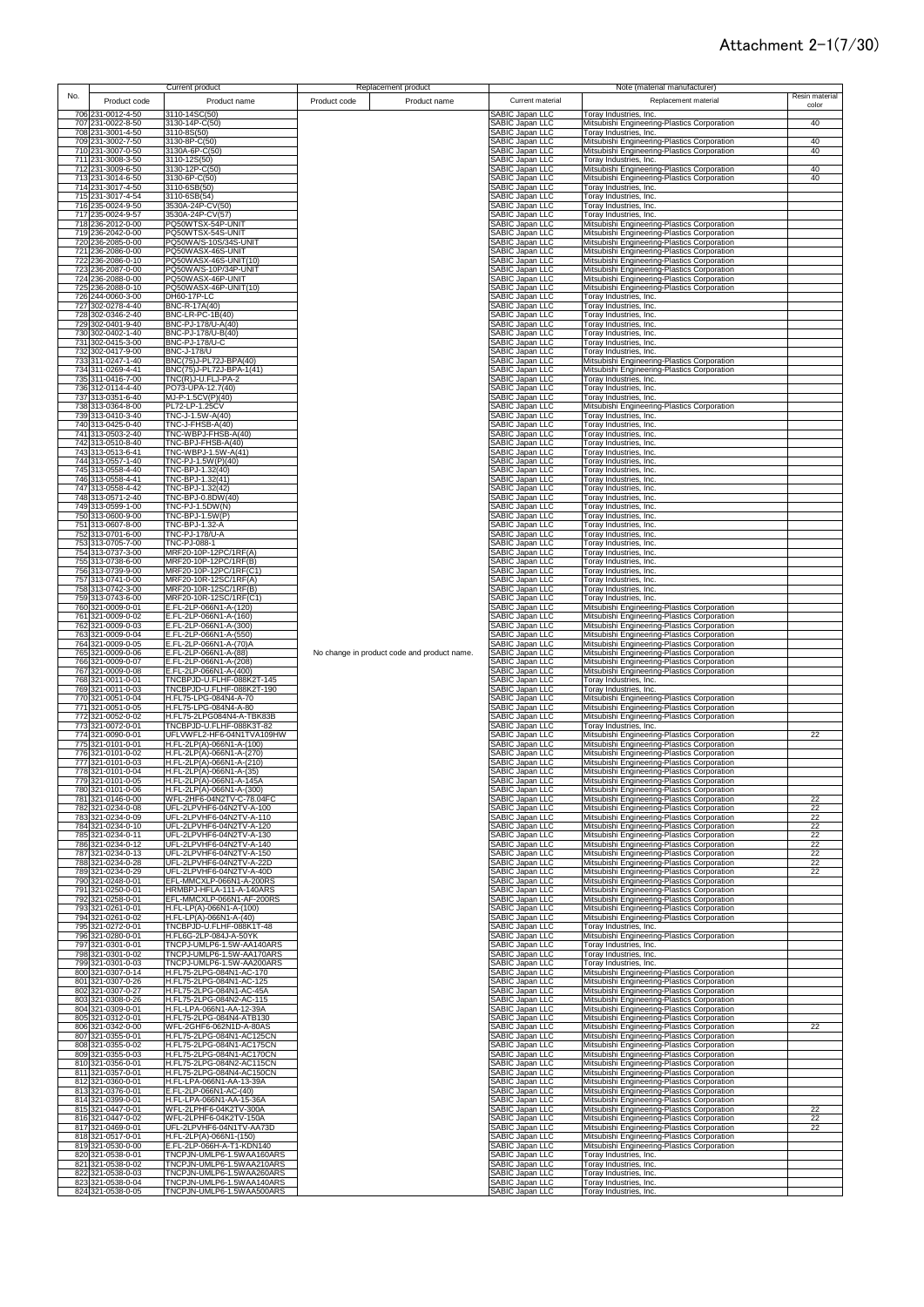|     |                                        | Current product                                      |              | Replacement product                         |                                    | Note (material manufacturer)                                                               |                |
|-----|----------------------------------------|------------------------------------------------------|--------------|---------------------------------------------|------------------------------------|--------------------------------------------------------------------------------------------|----------------|
| No. | Product code                           | Product name                                         | Product code | Product name                                | Current material                   | Replacement material                                                                       | Resin material |
|     | 825 321-0552-0-28                      | J.FL-2LPVHF-04N1T-A-58D                              |              |                                             |                                    | Mitsubishi Engineering-Plastics Corporation                                                | color          |
|     | 826 321-0571-0-00                      | UFL-2LPVHF6-04H4T-A-130A                             |              |                                             | SABIC Japan LLC<br>SABIC Japan LLC | Mitsubishi Engineering-Plastics Corporation                                                | 22<br>22       |
|     | 827 321-0579-0-03                      | UFL-2LPVHF6-04N1TV-A-50                              |              |                                             | SABIC Japan LLC                    | Mitsubishi Engineering-Plastics Corporation                                                | 22             |
|     | 828 321-0579-0-28                      | UFL-2LPVHF6-04N1TV-A-73E                             |              |                                             | SABIC Japan LLC                    | Mitsubishi Engineering-Plastics Corporation                                                | 22             |
|     | 829 321-0583-0-03                      | NFL-2LPHF6-04N1TV-A-50                               |              |                                             | SABIC Japan LLC                    | Mitsubishi Engineering-Plastics Corporation                                                | 22             |
|     | 830 321-0583-0-04                      | NFL-2LPHF6-04N1TV-A-60                               |              |                                             | SABIC Japan LLC                    | Mitsubishi Engineering-Plastics Corporation                                                | 22             |
| 831 | 321-0583-0-08                          | NFL-2LPHF6-04N1TV-A-100                              |              |                                             | SABIC Japan LLC                    | Mitsubishi Engineering-Plastics Corporation                                                | 22             |
| 832 | 321-0583-0-22                          | NFL-2LPHF6-04N1TV-A-500                              |              |                                             | SABIC Japan LLC                    | Mitsubishi Engineering-Plastics Corporation                                                | 22             |
|     | 833 321-0588-0-00                      | UFL-2LPVHF-04N2TV-AF-30BC                            |              |                                             | SABIC Japan LLC                    | Mitsubishi Engineering-Plastics Corporation                                                | 22             |
|     | 834 321-0623-0-01                      | H.FL-LPA-066N1-16-67.5A                              |              |                                             | SABIC Japan LLC                    | Mitsubishi Engineering-Plastics Corporation                                                |                |
|     | 835 321-0623-0-02                      | H.FL-LPA-066N1-16-127A                               |              |                                             | SABIC Japan LLC                    | Mitsubishi Engineering-Plastics Corporation                                                |                |
| 837 | 836 321-0749-0-01<br>321-0750-0-01     | UFL-LPVHF6-04Y2T-A13-48D<br>BPJA-H.FLA-111-A-82ARS   |              |                                             | SABIC Japan LLC                    | Mitsubishi Engineering-Plastics Corporation<br>Mitsubishi Engineering-Plastics Corporation | 22             |
| 838 | 321-0774-0-01                          | HBPJ-NFLHF6-04N1TV-A120RS                            |              |                                             | SABIC Japan LLC<br>SABIC Japan LLC | Mitsubishi Engineering-Plastics Corporation                                                | 22             |
|     | 839 321-0782-0-01                      | BPJA-UMLP41-178B/U-B-80A                             |              |                                             | SABIC Japan LLC                    | Toray Industries, Inc.                                                                     |                |
|     | 840 321-1280-0-06                      | H.FL-LP-FHSB-A-(60)                                  |              |                                             | SABIC Japan LLC                    | Mitsubishi Engineering-Plastics Corporation                                                |                |
|     | 841 321-1280-0-07                      | H.FL-LP-FHSB-A-(70)                                  |              |                                             | SABIC Japan LLC                    | Mitsubishi Engineering-Plastics Corporation                                                |                |
| 842 | 321-1280-0-10                          | H.FL-LP-FHSB-A-(100)                                 |              |                                             | SABIC Japan LLC                    | Mitsubishi Engineering-Plastics Corporation                                                |                |
| 843 | 321-1280-0-15                          | H.FL-LP-FHSB-A-(150)                                 |              |                                             | SABIC Japan LLC                    | Mitsubishi Engineering-Plastics Corporation                                                |                |
| 844 | 321-1280-0-20                          | H.FL-LP-FHSB-A-(200)                                 |              |                                             | SABIC Japan LLC                    | Mitsubishi Engineering-Plastics Corporation                                                |                |
| 845 | 321-1280-0-25                          | H.FL-LP-FHSB-A-(250)                                 |              |                                             | SABIC Japan LLC                    | Mitsubishi Engineering-Plastics Corporation                                                |                |
|     | 846 321-1280-0-30<br>847 321-1280-0-50 | H.FL-LP-FHSB-A-(300)<br>H.FL-LP-FHSB-A-(500)         |              |                                             | SABIC Japan LLC<br>SABIC Japan LLC | Mitsubishi Engineering-Plastics Corporation                                                |                |
|     | 848 321-1280-0-52                      | H.FL-LP-FHSB-A-(1000)                                |              |                                             | SABIC Japan LLC                    | Mitsubishi Engineering-Plastics Corporation<br>Mitsubishi Engineering-Plastics Corporation |                |
|     | 849 321-1281-2-06                      | H.FL-2LP-FHSB-A-(60)                                 |              |                                             | SABIC Japan LLC                    | Mitsubishi Engineering-Plastics Corporation                                                |                |
|     | 850 321-1281-2-07                      | H.FL-2LP-FHSB-A-(70)                                 |              |                                             | SABIC Japan LLC                    | Mitsubishi Engineering-Plastics Corporation                                                |                |
|     | 851 321-1281-2-08                      | H.FL-2LP-FHSB-A-(80)                                 |              |                                             | SABIC Japan LLC                    | Mitsubishi Engineering-Plastics Corporation                                                |                |
|     | 852 321-1281-2-10                      | H.FL-2LP-FHSB-A-(100)                                |              |                                             | SABIC Japan LLC                    | Mitsubishi Engineering-Plastics Corporation                                                |                |
|     | 853 321-1281-2-11                      | H.FL-2LP-FHSB-A-(110)                                |              |                                             | SABIC Japan LLC                    | Mitsubishi Engineering-Plastics Corporation                                                |                |
|     | 854 321-1281-2-12                      | H.FL-2LP-FHSB-A-(120)                                |              |                                             | SABIC Japan LLC                    | Mitsubishi Engineering-Plastics Corporation                                                |                |
|     | 855 321-1281-2-14                      | H.FL-2LP-FHSB-A-(140)                                |              |                                             | SABIC Japan LLC                    | Mitsubishi Engineering-Plastics Corporation                                                |                |
|     | 856 321-1281-2-15                      | H.FL-2LP-FHSB-A-(150)                                |              |                                             | SABIC Japan LLC                    | Mitsubishi Engineering-Plastics Corporation                                                |                |
|     | 857 321-1281-2-16<br>858 321-1281-2-17 | H.FL-2LP-FHSB-A-(160)<br>H.FL-2LP-FHSB-A-(170)       |              |                                             | SABIC Japan LLC<br>SABIC Japan LLC | Mitsubishi Engineering-Plastics Corporation<br>Mitsubishi Engineering-Plastics Corporation |                |
|     | 859 321-1281-2-20                      | H.FL-2LP-FHSB-A-(200)                                |              |                                             | SABIC Japan LLC                    | Mitsubishi Engineering-Plastics Corporation                                                |                |
|     | 860 321-1281-2-22                      | H.FL-2LP-FHSB-A-(220)                                |              |                                             | SABIC Japan LLC                    | Mitsubishi Engineering-Plastics Corporation                                                |                |
|     | 861 321-1281-2-25                      | H.FL-2LP-FHSB-A-(250)                                |              |                                             | SABIC Japan LLC                    | Mitsubishi Engineering-Plastics Corporation                                                |                |
|     | 862 321-1281-2-30                      | H.FL-2LP-FHSB-A-(300)                                |              |                                             | SABIC Japan LLC                    | Mitsubishi Engineering-Plastics Corporation                                                |                |
| 863 | 321-1281-2-38                          | H.FL-2LP-FHSB-A-(350)                                |              |                                             | SABIC Japan LLC                    | Mitsubishi Engineering-Plastics Corporation                                                |                |
|     | 864 321-1281-2-39                      | H.FL-2LP-FHSB-A-(400)                                |              |                                             | SABIC Japan LLC                    | Mitsubishi Engineering-Plastics Corporation                                                |                |
|     | 865 321-1281-2-52                      | H.FL-2LP-FHSB-A-(500)                                |              |                                             | <b>SABIC Japan LLC</b>             | Mitsubishi Engineering-Plastics Corporation                                                |                |
|     | 866 321-1281-2-54                      | H.FL-2LP-FHSB-A-(700)                                |              |                                             | SABIC Japan LLC                    | Mitsubishi Engineering-Plastics Corporation                                                |                |
|     | 867 321-1281-2-55<br>868 321-1281-2-57 | H.FL-2LP-FHSB-A-(95)<br>H.FL-2LP-FHSB-A-(1300)       |              |                                             | SABIC Japan LLC<br>SABIC Japan LLC | Mitsubishi Engineering-Plastics Corporation<br>Mitsubishi Engineering-Plastics Corporation |                |
|     | 869 321-1299-8-01                      | H.FL-LP-0733-A-(200)                                 |              |                                             | SABIC Japan LLC                    | Mitsubishi Engineering-Plastics Corporation                                                |                |
|     | 870 321-1299-8-04                      | H.FL-LP-0733-A-(300)                                 |              |                                             | SABIC Japan LLC                    | Mitsubishi Engineering-Plastics Corporation                                                |                |
| 871 | 321-1299-8-09                          | H.FL-LP-0733-A-(50)                                  |              |                                             | SABIC Japan LLC                    | Mitsubishi Engineering-Plastics Corporation                                                |                |
| 872 | 321-1388-6-03                          | H.FL-2LP-0733-A-(100)                                |              |                                             | SABIC Japan LLC                    | Mitsubishi Engineering-Plastics Corporation                                                |                |
|     | 873 321-1388-6-05                      | H.FL-2LP-0733-A-(150)                                |              |                                             | SABIC Japan LLC                    | Mitsubishi Engineering-Plastics Corporation                                                |                |
|     | 874 321-1388-6-18                      | H.FL-2LP-0733-A-(180)                                |              |                                             | SABIC Japan LLC                    | Mitsubishi Engineering-Plastics Corporation                                                |                |
|     | 875 321-1388-6-20                      | H.FL-2LP-0733-A-(200)                                |              |                                             | SABIC Japan LLC                    | Mitsubishi Engineering-Plastics Corporation                                                |                |
|     | 876 321-1388-6-21                      | H.FL-2LP-0733-A-(300)                                |              |                                             | SABIC Japan LLC                    | Mitsubishi Engineering-Plastics Corporation                                                |                |
|     | 877 321-1388-6-28                      | H.FL-2LP-0733-A-(85)                                 |              |                                             | SABIC Japan LLC                    | Mitsubishi Engineering-Plastics Corporation                                                |                |
|     | 878 321-1388-6-35                      | H.FL-2LP-0733-A-(600)                                |              |                                             | SABIC Japan LLC                    | Mitsubishi Engineering-Plastics Corporation                                                |                |
|     | 879 321-1388-6-36                      | H.FL-2LP-0733-A-(700)                                |              |                                             | SABIC Japan LLC                    | Mitsubishi Engineering-Plastics Corporation                                                |                |
|     | 880 321-1388-6-38<br>881 321-1388-6-40 | H.FL-2LP-0733-A-(1000)<br>H.FL-2LP-0733-A-(800)      |              |                                             | SABIC Japan LLC                    | Mitsubishi Engineering-Plastics Corporation                                                |                |
| 882 | 321-1388-6-41                          | H.FL-2LP-0733-A-(1050)                               |              |                                             | SABIC Japan LLC<br>SABIC Japan LLC | Mitsubishi Engineering-Plastics Corporation<br>Mitsubishi Engineering-Plastics Corporation |                |
|     | 883 321-1554-3-05                      | E.FL-2LP-04-A-(200)                                  |              |                                             | SABIC Japan LLC                    | Mitsubishi Engineering-Plastics Corporation                                                |                |
|     | 884 321-1554-3-16                      | E.FL-2LP-04-A-(80)                                   |              | No change in product code and product name. | SABIC Japan LLC                    | Mitsubishi Engineering-Plastics Corporation                                                |                |
|     | 885 321-1554-3-23                      | E.FL-2LP-04-A-(100)                                  |              |                                             | SABIC Japan LLC                    | Mitsubishi Engineering-Plastics Corporation                                                |                |
|     | 886 321-1554-3-25                      | E.FL-2LP-04-A-(300)                                  |              |                                             | SABIC Japan LLC                    | Mitsubishi Engineering-Plastics Corporation                                                |                |
|     | 887 321-1554-3-30                      | E.FL-2LP-04-A-(50)                                   |              |                                             | SABIC Japan LLC                    | Mitsubishi Engineering-Plastics Corporation                                                |                |
| 888 | 321-1554-3-35                          | E.FL-2LP-04-A-(110)A                                 |              |                                             | SABIC Japan LLC                    | Mitsubishi Engineering-Plastics Corporation                                                |                |
|     | 889 321-1555-6-04                      | E.FL-LP-04-A-(150)                                   |              |                                             | SABIC Japan LLC                    | Mitsubishi Engineering-Plastics Corporation                                                |                |
|     | 890 321-1567-5-08                      | H.FL-2LP-111-A-(400)                                 |              |                                             | SABIC Japan LLC<br>SABIC Japan LLC | Mitsubishi Engineering-Plastics Corporation                                                |                |
|     | 891 321-1567-5-10<br>892 321-1567-5-19 | H.FL-2LP-111-A-(55)<br>H.FL-2LP-111-A-(600)          |              |                                             | SABIC Japan LLC                    | Mitsubishi Engineering-Plastics Corporation<br>Mitsubishi Engineering-Plastics Corporation |                |
| 893 | 321-1567-5-21                          | H.FL-2LP-111-A-(450)                                 |              |                                             | SABIC Japan LLC                    | Mitsubishi Engineering-Plastics Corporation                                                |                |
| 894 | 321-1567-5-24                          | H.FL-2LP-111-A-(210)                                 |              |                                             | SABIC Japan LLC                    | Mitsubishi Engineering-Plastics Corporation                                                |                |
| 895 | 321-1567-5-25                          | H.FL-2LP-111-A-(350)                                 |              |                                             | SABIC Japan LLC                    | Mitsubishi Engineering-Plastics Corporation                                                |                |
| 896 | 321-1717-6-10                          | E.FL-2LP-066H-AC-(70)                                |              |                                             | SABIC Japan LLC                    | Mitsubishi Engineering-Plastics Corporation                                                |                |
|     | 897 321-1717-6-24                      | E.FL-2LP-066H-AC-(450)                               |              |                                             | SABIC Japan LLC                    | Mitsubishi Engineering-Plastics Corporation                                                |                |
|     | 898 321-1819-6-01                      | E.FL-2LP-066H-A-(120)                                |              |                                             | ARIC Janan LLC                     | Mitsubishi Engineering-Plastics Corporation                                                |                |
|     | 899 321-1819-6-03                      | E.FL-2LP-066H-A-(40)                                 |              |                                             | SABIC Japan LLC                    | Mitsubishi Engineering-Plastics Corporation                                                |                |
|     | 900 321-1819-6-07<br>901 321-1819-6-12 | E.FL-2LP-066H-A-(35)<br>E.FL-2LP-066H-A-(80A)        |              |                                             | SABIC Japan LLC<br>SABIC Japan LLC | Mitsubishi Engineering-Plastics Corporation<br>Mitsubishi Engineering-Plastics Corporation |                |
|     | 902 321-1819-6-15                      | E.FL-2LP-066H-A-(68)                                 |              |                                             | SABIC Japan LLC                    | Mitsubishi Engineering-Plastics Corporation                                                |                |
|     | 903 321-1819-6-30                      | E.FL-2LP-066H-A-(44)                                 |              |                                             | SABIC Japan LLC                    | Mitsubishi Engineering-Plastics Corporation                                                |                |
|     | 904 321-1819-6-34                      | E.FL-2LP-066H-A-(60)                                 |              |                                             | <b>SABIC Japan LLC</b>             | Mitsubishi Engineering-Plastics Corporation                                                |                |
|     | 905 321-1819-6-37                      | E.FL-2LP-066H-A-(580)A                               |              |                                             | SABIC Japan LLC                    | Mitsubishi Engineering-Plastics Corporation                                                |                |
|     | 906 321-1819-6-38                      | E.FL-2LP-066H-A-(42)A                                |              |                                             | SABIC Japan LLC                    | Mitsubishi Engineering-Plastics Corporation                                                |                |
|     | 907 321-1821-8-02                      | H.FL-2LP-066H-A-(140)<br>E.FL-LP-066H-A-(204)        |              |                                             | SABIC Japan LLC                    | Mitsubishi Engineering-Plastics Corporation                                                |                |
|     | 908 321-1870-3-11<br>909 321-1890-0-03 | H.FL-2LP(A)-FHSB-A-(35)                              |              |                                             | SABIC Japan LLC<br>SABIC Japan LLC | Mitsubishi Engineering-Plastics Corporation<br>Mitsubishi Engineering-Plastics Corporation |                |
|     | 910 321-1890-0-04                      | H.FL-2LP(A)-FHSB-A-(40)                              |              |                                             | SABIC Japan LLC                    | Mitsubishi Engineering-Plastics Corporation                                                |                |
|     | 911 321-1890-0-05                      | H.FL-2LP(A)-FHSB-A-(50)                              |              |                                             | SABIC Japan LLC                    | Mitsubishi Engineering-Plastics Corporation                                                |                |
|     | 912 321-1890-0-06                      | H.FL-2LP(A)-FHSB-A-(60)                              |              |                                             | SABIC Japan LLC                    | Mitsubishi Engineering-Plastics Corporation                                                |                |
|     | 913 321-1890-0-07                      | H.FL-2LP(A)-FHSB-A-(70)                              |              |                                             | SABIC Japan LLC<br>SABIC Japan LLC | Mitsubishi Engineering-Plastics Corporation                                                |                |
|     | 914 321-1890-0-08                      | H.FL-2LP(A)-FHSB-A-(80)                              |              |                                             |                                    | Mitsubishi Engineering-Plastics Corporation                                                |                |
|     | 915 321-1890-0-10                      | H.FL-2LP(A)-FHSB-A-(100)                             |              |                                             | SABIC Japan LLC                    | Mitsubishi Engineering-Plastics Corporation                                                |                |
|     | 916 321-1890-0-13<br>917 321-1890-0-15 | H.FL-2LP(A)-FHSB-A-(130)<br>H.FL-2LP(A)-FHSB-A-(150) |              |                                             | SABIC Japan LLC<br>SABIC Japan LLC | Mitsubishi Engineering-Plastics Corporation                                                |                |
|     | 918 321-1890-0-18                      | H.FL-2LP(A)-FHSB-A-(180)                             |              |                                             | SABIC Japan LLC                    | Mitsubishi Engineering-Plastics Corporation<br>Mitsubishi Engineering-Plastics Corporation |                |
|     | 919 321-1890-0-20                      | H.FL-2LP(A)-FHSB-A-(200)                             |              |                                             | SABIC Japan LLC                    | Mitsubishi Engineering-Plastics Corporation                                                |                |
|     | 920 321-1890-0-26                      | H.FL-2LP(A)-FHSB-A-(260)                             |              |                                             | SABIC Japan LLC                    | Mitsubishi Engineering-Plastics Corporation                                                |                |
|     | 921 321-1890-0-28                      | H.FL-2LP(A)-FHSB-A-(280)                             |              |                                             | SABIC Japan LLC                    | Mitsubishi Engineering-Plastics Corporation                                                |                |
|     | 922 321-1890-0-30                      | H.FL-2LP(A)-FHSB-A-(300)                             |              |                                             | SABIC Japan LLC                    | Mitsubishi Engineering-Plastics Corporation                                                |                |
|     | 923 321-1890-0-35                      | H.FL-2LP(A)-FHSB-A-(1000)                            |              |                                             | SABIC Japan LLC                    | Mitsubishi Engineering-Plastics Corporation                                                |                |
|     | 924 321-1890-0-38                      | H.FL-2LP(A)-FHSB-A-(350)                             |              |                                             | SABIC Japan LLC                    | Mitsubishi Engineering-Plastics Corporation                                                |                |
|     | 925 321-1890-0-39                      | H.FL-2LP(A)-FHSB-A-(400)                             |              |                                             | SABIC Japan LLC                    | Mitsubishi Engineering-Plastics Corporation                                                |                |
|     | 926 321-1890-0-45                      | H.FL-2LP(A)-FHSB-A-(500)                             |              |                                             | SABIC Japan LLC                    | Mitsubishi Engineering-Plastics Corporation                                                |                |
|     | 927 321-1890-0-49<br>928 321-1890-0-54 | H.FL-2LP(A)-FHSB-A-(800)<br>H.FL-2LP(A)-FHSB-A-(450) |              |                                             | SABIC Japan LLC<br>SABIC Japan LLC | Mitsubishi Engineering-Plastics Corporation<br>Mitsubishi Engineering-Plastics Corporation |                |
|     | 929 321-1890-0-56                      | H.FL-2LP(A)-FHSB-A-(1200)                            |              |                                             | SABIC Japan LLC                    | Mitsubishi Engineering-Plastics Corporation                                                |                |
|     | 930 321-1890-0-57                      | H.FL-2LP(A)-FHSB-A-(1600)                            |              |                                             | SABIC Japan LLC                    | Mitsubishi Engineering-Plastics Corporation                                                |                |
|     | 931 321-1890-0-58                      | H.FL-2LP(A)-FHSB-A-(1100)                            |              |                                             | SABIC Japan LLC                    | Mitsubishi Engineering-Plastics Corporation                                                |                |
| 932 | 321-1890-0-59                          | H.FL-2LP(A)-FHSB-A-(1500)                            |              |                                             | SABIC Japan LLC                    | Mitsubishi Engineering-Plastics Corporation                                                |                |
| 933 | 321-1908-4-15                          | H.FL-LP(A)-FHSB-A-(150)                              |              |                                             | SABIC Japan LLC                    | Mitsubishi Engineering-Plastics Corporation                                                |                |
|     | 934 321-1908-4-20                      | H.FL-LP(A)-FHSB-A-(200)                              |              |                                             | SABIC Japan LLC                    | Mitsubishi Engineering-Plastics Corporation                                                |                |
|     | 935 321-1908-4-30                      | H.FL-LP(A)-FHSB-A-(300)                              |              |                                             | SABIC Japan LLC<br>SABIC Japan LLC | Mitsubishi Engineering-Plastics Corporation                                                |                |
|     | 936 321-1908-4-33                      | H.FL-LP(A)-FHSB-A-(500)                              |              |                                             |                                    | Mitsubishi Engineering-Plastics Corporation                                                |                |
|     | 937 321-1908-4-35                      | H.FL-LP(A)-FHSB-A-(1000)                             |              |                                             | SABIC Japan LLC                    | Mitsubishi Engineering-Plastics Corporation                                                |                |
| 939 | 938 321-2148-8-12<br>321-2148-8-17     | H.FL75-LP-084N-A-150<br>H.FL75-LP-084N-A-200         |              |                                             | SABIC Japan LLC<br>SABIC Japan LLC | Mitsubishi Engineering-Plastics Corporation<br>Mitsubishi Engineering-Plastics Corporation |                |
|     | 940 321-2149-0-02                      | H.FL75-2LP-084N-A-50                                 |              |                                             | SABIC Japan LLC                    | Mitsubishi Engineering-Plastics Corporation                                                |                |
|     | 941 321-2149-0-03                      | H.FL75-2LP-084N-A-60                                 |              |                                             | SABIC Japan LLC                    | Mitsubishi Engineering-Plastics Corporation                                                |                |
|     | 942 321-2149-0-04                      | H.FL75-2LP-084N-A-70                                 |              |                                             | SABIC Japan LLC                    | Mitsubishi Engineering-Plastics Corporation                                                |                |
|     | 943 321-2149-0-05                      | H.FL75-2LP-084N-A-80                                 |              |                                             | SABIC Japan LLC                    | Mitsubishi Engineering-Plastics Corporation                                                |                |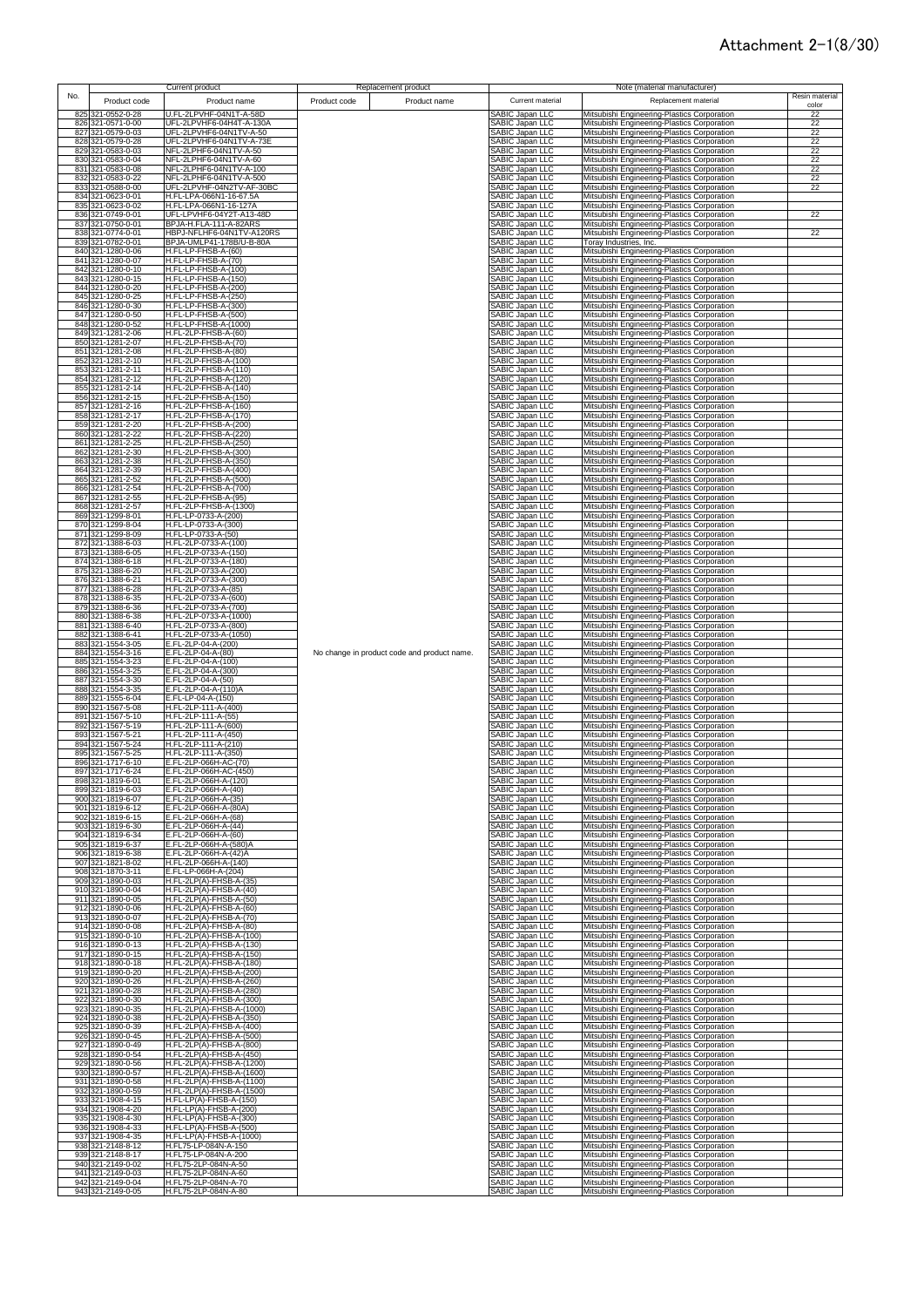|              |                                          | Current product                                       |              | Replacement product                         |                                           | Note (material manufacturer)                                                               |                         |
|--------------|------------------------------------------|-------------------------------------------------------|--------------|---------------------------------------------|-------------------------------------------|--------------------------------------------------------------------------------------------|-------------------------|
| No.          | Product code                             | Product name                                          | Product code | Product name                                | Current material                          | Replacement material                                                                       | Resin material<br>color |
|              | 944 321-2149-0-07                        | H.FL75-2LP-084N-A-100                                 |              |                                             | SABIC Japan LLC                           | Mitsubishi Engineering-Plastics Corporation                                                |                         |
|              | 945 321-2149-0-09                        | H.FL75-2LP-084N-A-120                                 |              |                                             | SABIC Japan LLC                           | Mitsubishi Engineering-Plastics Corporation                                                |                         |
|              | 946 321-2149-0-12<br>947 321-2149-0-13   | H.FL75-2LP-084N-A-150<br>H.FL75-2LP-084N-A-160        |              |                                             | SABIC Japan LLC<br>SABIC Japan LLC        | Mitsubishi Engineering-Plastics Corporation<br>Mitsubishi Engineering-Plastics Corporation |                         |
|              | 948 321-2149-0-14                        | H.FL75-2LP-084N-A-170                                 |              |                                             | SABIC Japan LLC                           | Mitsubishi Engineering-Plastics Corporation                                                |                         |
|              | 949 321-2149-0-17                        | H.FL75-2LP-084N-A-200                                 |              |                                             | SABIC Japan LLC                           | Mitsubishi Engineering-Plastics Corporation                                                |                         |
| 951          | 950 321-2149-0-18<br>321-2149-0-19       | H.FL75-2LP-084N-A-300<br>H.FL75-2LP-084N-A-400        |              |                                             | SABIC Japan LLC<br>SABIC Japan LLC        | Mitsubishi Engineering-Plastics Corporation<br>Mitsubishi Engineering-Plastics Corporation |                         |
| 952          | 321-2149-0-20                            | H.FL75-2LP-084N-A-500                                 |              |                                             | <b>SABIC Japan LLC</b>                    | Mitsubishi Engineering-Plastics Corporation                                                |                         |
| 953          | 321-2149-0-21<br>954 321-2149-0-23       | H.FL75-2LP-084N-A-600<br>H.FL75-2LP-084N-A-800        |              |                                             | SABIC Japan LLC<br><b>SABIC Japan LLC</b> | Mitsubishi Engineering-Plastics Corporation                                                |                         |
|              | 955 321-2149-0-25                        | H.FL75-2LP-084N-A-1000                                |              |                                             | <b>SABIC Japan LLC</b>                    | Mitsubishi Engineering-Plastics Corporation<br>Mitsubishi Engineering-Plastics Corporation |                         |
| 956          | 321-2150-0-12                            | H.FL75-LP-084H-A-150                                  |              |                                             | SABIC Japan LLC                           | Mitsubishi Engineering-Plastics Corporation                                                |                         |
| 957:         | 321-2150-0-18<br>958 321-2151-2-01       | H.FL75-LP-084H-A-300<br>H.FL75-2LP-084H-A-40          |              |                                             | SABIC Japan LLC                           | Mitsubishi Engineering-Plastics Corporation<br>Mitsubishi Engineering-Plastics Corporation |                         |
|              | 959 321-2151-2-02                        | H.FL75-2LP-084H-A-50                                  |              |                                             | SABIC Japan LLC<br>SABIC Japan LLC        | Mitsubishi Engineering-Plastics Corporation                                                |                         |
|              | 960 321-2151-2-03                        | H.FL75-2LP-084H-A-60<br>H.FL75-2LP-084H-A-70          |              |                                             | SABIC Japan LLC                           | Mitsubishi Engineering-Plastics Corporation                                                |                         |
| 961<br>962   | 321-2151-2-04<br>321-2151-2-05           | H.FL75-2LP-084H-A-80                                  |              |                                             | SABIC Japan LLC<br><b>SABIC Japan LLC</b> | Mitsubishi Engineering-Plastics Corporation<br>Mitsubishi Engineering-Plastics Corporation |                         |
| 963          | 321-2151-2-07                            | H.FL75-2LP-084H-A-100                                 |              |                                             | SABIC Japan LLC                           | Mitsubishi Engineering-Plastics Corporation                                                |                         |
| 964<br>965   | 321-2151-2-08<br>321-2151-2-09           | H.FL75-2LP-084H-A-110<br>H.FL75-2LP-084H-A-120        |              |                                             | SABIC Japan LLC<br>SABIC Japan LLC        | Mitsubishi Engineering-Plastics Corporation<br>Mitsubishi Engineering-Plastics Corporation |                         |
| 966          | 321-2151-2-10                            | H.FL75-2LP-084H-A-130                                 |              |                                             | SABIC Japan LLC                           | Mitsubishi Engineering-Plastics Corporation                                                |                         |
|              | 967 321-2151-2-11<br>968 321-2151-2-12   | H.FL75-2LP-084H-A-140<br>H.FL75-2LP-084H-A-150        |              |                                             | SABIC Japan LLC<br>SABIC Japan LLC        | Mitsubishi Engineering-Plastics Corporation                                                |                         |
| 969          | 321-2151-2-13                            | H.FL75-2LP-084H-A-160                                 |              |                                             | SABIC Japan LLC                           | Mitsubishi Engineering-Plastics Corporation<br>Mitsubishi Engineering-Plastics Corporation |                         |
|              | 970 321-2151-2-14                        | H.FL75-2LP-084H-A-170                                 |              |                                             | SABIC Japan LLC                           | Mitsubishi Engineering-Plastics Corporation                                                |                         |
|              | 971 321-2151-2-15<br>972 321-2151-2-17   | H.FL75-2LP-084H-A-180<br>H.FL75-2LP-084H-A-200        |              |                                             | SABIC Japan LLC<br>SABIC Japan LLC        | Mitsubishi Engineering-Plastics Corporation<br>Mitsubishi Engineering-Plastics Corporation |                         |
|              | 973 321-2151-2-18                        | H.FL75-2LP-084H-A-300                                 |              |                                             | SABIC Japan LLC                           | Mitsubishi Engineering-Plastics Corporation                                                |                         |
|              | 974 321-2151-2-19<br>975 321-2151-2-20   | H.FL75-2LP-084H-A-400<br>H.FL75-2LP-084H-A-500        |              |                                             | SABIC Japan LLC                           | Mitsubishi Engineering-Plastics Corporation<br>Mitsubishi Engineering-Plastics Corporation |                         |
|              | 976 321-2151-2-21                        | H.FL75-2LP-084H-A-600                                 |              |                                             | SABIC Japan LLC<br>SABIC Japan LLC        | Mitsubishi Engineering-Plastics Corporation                                                |                         |
|              | 977 321-2151-2-25                        | H.FL75-2LP-084H-A-1000                                |              |                                             | SABIC Japan LLC                           | Mitsubishi Engineering-Plastics Corporation                                                |                         |
|              | 978 321-2151-2-27<br>979 321-2151-2-28   | H.FL75-2LP-084H-A-250<br>H.FL75-2LP-084H-A-350        |              |                                             | SABIC Japan LLC<br>SABIC Japan LLC        | Mitsubishi Engineering-Plastics Corporation<br>Mitsubishi Engineering-Plastics Corporation |                         |
|              | 980 321-2151-2-30                        | H.FL75-2LP-084H-A-240                                 |              |                                             | SABIC Japan LLC                           | Mitsubishi Engineering-Plastics Corporation                                                |                         |
|              | 981 321-2151-2-32<br>982 321-2151-2-33   | H.FL75-2LP-084H-A-340<br>H.FL75-2LP-084H-A-450        |              |                                             | SABIC Japan LLC<br>SABIC Japan LLC        | Mitsubishi Engineering-Plastics Corporation<br>Mitsubishi Engineering-Plastics Corporation |                         |
|              | 983 321-2151-2-37                        | H.FL75-2LP-084H-A-230                                 |              |                                             | SABIC Japan LLC                           | Mitsubishi Engineering-Plastics Corporation                                                |                         |
|              | 984 321-2151-2-43<br>985 321-2151-2-44   | H.FL75-2LP-084H-A-210<br>H.FL75-2LP-084H-A-270        |              |                                             | SABIC Japan LLC<br>SABIC Japan LLC        | Mitsubishi Engineering-Plastics Corporation<br>Mitsubishi Engineering-Plastics Corporation |                         |
|              | 986 321-2151-2-45                        | H.FL75-2LP-084H-A-360                                 |              |                                             | SABIC Japan LLC                           | Mitsubishi Engineering-Plastics Corporation                                                |                         |
| 988          | 987 321-2151-2-57<br>321-2151-2-58       | H.FL75-2LP-084H-A-1600<br>H.FL75-2LP-084H-A-750       |              |                                             | SABIC Japan LLC<br>SABIC Japan LLC        | Mitsubishi Engineering-Plastics Corporation<br>Mitsubishi Engineering-Plastics Corporation |                         |
|              | 989 321-2178-9-01                        | H.FL75-2LP-WMF-A-TR-600                               |              |                                             | SABIC Japan LLC                           | Mitsubishi Engineering-Plastics Corporation                                                |                         |
|              | 990 321-2178-9-06                        | H.FL75-2LP-WMF-A-TR-630                               |              |                                             | SABIC Japan LLC                           | Mitsubishi Engineering-Plastics Corporation                                                |                         |
|              | 991 321-2178-9-14<br>992 321-2178-9-17   | H.FL75-2LP-WMF-A-TR-70<br>H.FL75-2LP-WMF-A-TR-190     |              |                                             | SABIC Japan LLC<br>SABIC Japan LLC        | Mitsubishi Engineering-Plastics Corporation<br>Mitsubishi Engineering-Plastics Corporation |                         |
|              | 993 321-2178-9-19                        | H.FL75-2LP-WMF-A-TR-120                               |              |                                             | SABIC Japan LLC                           | Mitsubishi Engineering-Plastics Corporation                                                |                         |
|              | 994 321-2178-9-20<br>995 321-2178-9-21   | H.FL75-2LP-WMF-A-TR-350<br>H.FL75-2LP-WMF-A-TR-150    |              |                                             | SABIC Japan LLC<br>SABIC Japan LLC        | Mitsubishi Engineering-Plastics Corporation<br>Mitsubishi Engineering-Plastics Corporation |                         |
|              | 996 321-2178-9-22                        | H.FL75-2LP-WMF-A-TR-280                               |              |                                             | SABIC Japan LLC                           | Mitsubishi Engineering-Plastics Corporation                                                |                         |
|              | 997 321-2178-9-25<br>998 321-2178-9-26   | H.FL75-2LP-WMF-A-TR-130A<br>H.FL75-2LP-WMF-A-TR-430   |              |                                             | SABIC Japan LLC<br>SABIC Japan LLC        | Mitsubishi Engineering-Plastics Corporation<br>Mitsubishi Engineering-Plastics Corporation |                         |
|              | 999 321-2179-1-09                        | H.FL75-2LP-WMF-A-TY-600                               |              |                                             | SABIC Japan LLC                           | Mitsubishi Engineering-Plastics Corporation                                                |                         |
| 1001         | 1000 321-2179-1-15<br>321-2179-1-17      | H.FL75-2LP-WMF-A-TY-390<br>H.FL75-2LP-WMF-A-TY-190    |              |                                             | SABIC Japan LLC<br>SABIC Japan LLC        | Mitsubishi Engineering-Plastics Corporation<br>Mitsubishi Engineering-Plastics Corporation |                         |
| 1002         | 321-2179-1-18                            | H.FL75-2LP-WMF-A-TY-130A                              |              |                                             | SABIC Japan LLC                           | Mitsubishi Engineering-Plastics Corporation                                                |                         |
|              | 1003 321-2180-0-07                       | H.FL75-2LP-WMF-A-TO-590                               |              | No change in product code and product name. | SABIC Japan LLC                           | Mitsubishi Engineering-Plastics Corporation                                                |                         |
|              | 1004 321-2180-0-11<br>1005 321-2180-0-16 | H.FL75-2LP-WMF-A-TO-600<br>H.FL75-2LP-WMF-A-TO-100    |              |                                             | SABIC Japan LLC<br>SABIC Japan LLC        | Mitsubishi Engineering-Plastics Corporation<br>Mitsubishi Engineering-Plastics Corporation |                         |
|              | 1006 321-2180-0-17                       | H.FL75-2LP-WMF-A-TO-80A                               |              |                                             | SABIC Japan LLC                           | Mitsubishi Engineering-Plastics Corporation                                                |                         |
| 1007<br>1008 | 321-2180-0-22<br>321-2180-0-23           | H.FL75-2LP-WMF-A-TO-130A<br>H.FL75-2LP-WMF-A-TO-315A  |              |                                             | SABIC Japan LLC<br>SABIC Japan LLC        | Mitsubishi Engineering-Plastics Corporation<br>Mitsubishi Engineering-Plastics Corporation |                         |
|              | 1009 321-2181-3-02                       | H.FL75-2LP-WMF-A-TB-590                               |              |                                             | SABIC Japan LLC                           | Mitsubishi Engineering-Plastics Corporation                                                |                         |
|              | 1010 321-2181-3-06<br>1011 321-2181-3-11 | H.FL75-2LP-WMF-A-TB-600<br>H.FL75-2LP-WMF-A-TB-250    |              |                                             | SABIC Japan LLC<br>SABIC Japan LLC        | Mitsubishi Engineering-Plastics Corporation<br>Mitsubishi Engineering-Plastics Corporation |                         |
|              | 1012 321-2181-3-13                       | H.FL75-2LP-WMF-A-TB-130                               |              |                                             | SABIC Japan LLC                           | Mitsubishi Engineering-Plastics Corporation                                                |                         |
| 1013<br>1014 | 321-2181-3-14<br>321-2181-3-19           | H.FL75-2LP-WMF-A-TB-190<br>H.FL75-2LP-WMF-A-TB-400A   |              |                                             | SABIC Japan LLC<br><b>SABIC Japan LLC</b> | Mitsubishi Engineering-Plastics Corporation<br>Mitsubishi Engineering-Plastics Corporation |                         |
| 1015         | 321-2181-3-20                            | H.FL75-2LP-WMF-A-TB-230                               |              |                                             | <b>SABIC Japan LLC</b>                    | Mitsubishi Engineering-Plastics Corporation                                                |                         |
|              | 1016 321-2181-3-21<br>1017 321-2182-6-03 | H.FL75-2LP-WMF-A-TB-60<br>H.FL75-2LP-WMF-A-TG-600     |              |                                             | SABIC Japan LLC<br>SABIC Japan LLC        | Mitsubishi Engineering-Plastics Corporation<br>Mitsubishi Engineering-Plastics Corporation |                         |
|              | 1018 321-2182-6-09                       | H.FL75-2LP-WMF-A-TG-100                               |              |                                             | SABIC Japan LLC                           | Mitsubishi Engineering-Plastics Corporation                                                |                         |
|              | 1019 321-2182-6-11<br>1020 321-2182-6-15 | H.FL75-2LP-WMF-A-TG-250<br>H.FL75-2LP-WMF-A-TG-190    |              |                                             | SABIC Japan LLC                           | Mitsubishi Engineering-Plastics Corporation                                                |                         |
|              | 1021 321-2182-6-18                       | H.FL75-2LP-WMF-A-TG-160                               |              |                                             | SABIC Japan LLC<br>SABIC Japan LLC        | Mitsubishi Engineering-Plastics Corporation<br>Mitsubishi Engineering-Plastics Corporation |                         |
|              | 1022 321-2182-6-20                       | H.FL75-2LP-WMF-A-TG-130A                              |              |                                             | SABIC Japan LLC                           | Mitsubishi Engineering-Plastics Corporation                                                |                         |
|              | 1023 321-2182-6-21<br>1024 321-2184-1-08 | H.FL75-2LP-WMF-A-TG-230<br>H.FL-2LP(A)-084C-A-TB100A  |              |                                             | SABIC Japan LLC<br>SABIC Japan LLC        | Mitsubishi Engineering-Plastics Corporation<br>Mitsubishi Engineering-Plastics Corporation |                         |
|              | 1025 321-2184-1-12                       | H.FL-2LP(A)-084C-A-TB150A                             |              |                                             | SABIC Japan LLC                           | Mitsubishi Engineering-Plastics Corporation                                                |                         |
|              | 1026 321-2184-1-13<br>1027 321-2218-1-01 | H.FL-2LP(A)-084C-A-TB250A<br>PL72-2LP-1.25-200-AN     |              |                                             | SABIC Japan LLC<br>SABIC Japan LLC        | Mitsubishi Engineering-Plastics Corporation<br>Mitsubishi Engineering-Plastics Corporation |                         |
|              | 1028 321-2218-1-07                       | PL72-2LP-1.25-150-AN                                  |              |                                             | SABIC Japan LLC                           | Mitsubishi Engineering-Plastics Corporation                                                |                         |
|              | 1029 321-2218-1-09<br>1030 321-2218-1-11 | PL72-2LP-1.25-230-AN<br>PL72-2LP-1.25-300-AN          |              |                                             | SABIC Japan LLC<br>SABIC Japan LLC        | Mitsubishi Engineering-Plastics Corporation<br>Mitsubishi Engineering-Plastics Corporation |                         |
|              | 1031 321-2218-1-12                       | PL72-2LP-1.25-320-AN                                  |              |                                             | SABIC Japan LLC                           | Mitsubishi Engineering-Plastics Corporation                                                |                         |
|              | 1032 321-2218-1-14<br>1033 321-2218-1-22 | PL72-2LP-1.25-350-AN<br>PL72-2LP-1.25-460-AN          |              |                                             | SABIC Japan LLC<br>SABIC Japan LLC        | Mitsubishi Engineering-Plastics Corporation<br>Mitsubishi Engineering-Plastics Corporation |                         |
|              | 1034 321-2218-1-28                       | PL72-2LP-1.25-250-AN                                  |              |                                             | SABIC Japan LLC                           | Mitsubishi Engineering-Plastics Corporation                                                |                         |
|              | 1035 321-2219-4-01<br>1036 321-2220-3-01 | PL72-2LP-1.25-(580)BK-AN<br>PL72-2LP-1.25-(580)RD-AN  |              |                                             | SABIC Japan LLC<br>SABIC Japan LLC        | Mitsubishi Engineering-Plastics Corporation                                                |                         |
|              | 1037 321-2221-6-01                       | PL72-2LP-1.25-(580)OE-AN                              |              |                                             | SABIC Japan LLC                           | Mitsubishi Engineering-Plastics Corporation<br>Mitsubishi Engineering-Plastics Corporation |                         |
|              | 1038 321-2222-9-01                       | PL72-2LP-1.25-(580)GN-AN                              |              |                                             | SABIC Japan LLC                           | Mitsubishi Engineering-Plastics Corporation                                                |                         |
|              | 1039 321-2223-1-01<br>1040 321-2280-5-01 | PL72-2LP-1.25-(580)YW-AN<br>E.FL-LP-04-A-(150)-1      |              |                                             | SABIC Japan LLC<br>SABIC Japan LLC        | Mitsubishi Engineering-Plastics Corporation<br>Mitsubishi Engineering-Plastics Corporation |                         |
|              | 1041 321-2280-5-09                       | E.FL-LP-04-A-(250)-1A                                 |              |                                             | SABIC Japan LLC                           | Mitsubishi Engineering-Plastics Corporation                                                |                         |
|              | 1042 321-2280-5-10<br>1043 321-2297-8-04 | E.FL-LP-04-A-(160)-1<br>H.FL-2LP(A)-FHSB-AC-110A      |              |                                             | SABIC Japan LLC<br>SABIC Japan LLC        | Mitsubishi Engineering-Plastics Corporation<br>Mitsubishi Engineering-Plastics Corporation |                         |
|              | 1044 321-2308-2-04                       | H.FL6G-2LP-084J-A-70                                  |              |                                             | SABIC Japan LLC                           | Mitsubishi Engineering-Plastics Corporation                                                |                         |
|              | 1045 321-2308-2-27<br>1046 321-2309-5-17 | H.FL6G-2LP-084J-A-250<br>H.FL6G-2LP-084H-A-200        |              |                                             | SABIC Japan LLC<br>SABIC Japan LLC        | Mitsubishi Engineering-Plastics Corporation<br>Mitsubishi Engineering-Plastics Corporation |                         |
|              | 1047 321-2328-0-02                       | H.FL75-2LP-WMF-A-TBL-620                              |              |                                             | SABIC Japan LLC                           | Mitsubishi Engineering-Plastics Corporation                                                |                         |
|              | 1048 321-2328-0-04                       | H.FL75-2LP-WMF-A-TBL-660                              |              |                                             | SABIC Japan LLC                           | Mitsubishi Engineering-Plastics Corporation                                                |                         |
|              | 1049 321-2328-0-08<br>1050 321-2328-0-10 | H.FL75-2LP-WMF-A-TBL-210<br>H.FL75-2LP-WMF-A-TBL-130A |              |                                             | SABIC Japan LLC<br>SABIC Japan LLC        | Mitsubishi Engineering-Plastics Corporation<br>Mitsubishi Engineering-Plastics Corporation |                         |
|              | 1051 321-2329-2-02                       | H.FL75-2LP-WMF-A-TW-620                               |              |                                             | SABIC Japan LLC                           | Mitsubishi Engineering-Plastics Corporation                                                |                         |
|              | 1052 321-2329-2-06<br>1053 321-2329-2-11 | H.FL75-2LP-WMF-A-TW-660<br>H.FL75-2LP-WMF-A-TW-210    |              |                                             | SABIC Japan LLC<br>SABIC Japan LLC        | Mitsubishi Engineering-Plastics Corporation<br>Mitsubishi Engineering-Plastics Corporation |                         |
|              | 1054 321-2329-2-12                       | H.FL75-2LP-WMF-A-TW-190                               |              |                                             | SABIC Japan LLC                           | Mitsubishi Engineering-Plastics Corporation                                                |                         |
|              | 1055 321-2329-2-13<br>1056 321-2329-2-15 | H.FL75-2LP-WMF-A-TW-390<br>H.FL75-2LP-WMF-A-TW-130A   |              |                                             | SABIC Japan LLC<br>SABIC Japan LLC        | Mitsubishi Engineering-Plastics Corporation<br>Mitsubishi Engineering-Plastics Corporation |                         |
|              | 1057 321-2389-4-02                       | H.FL75-2LP-WMF-A-TBR-660                              |              |                                             | SABIC Japan LLC                           | Mitsubishi Engineering-Plastics Corporation                                                |                         |
|              | 1058 321-2389-4-04                       | H.FL75-2LP-WMF-A-TBR-350                              |              |                                             | SABIC Japan LLC<br>SABIC Japan LLC        | Mitsubishi Engineering-Plastics Corporation                                                |                         |
|              | 1059 321-2389-4-10<br>1060 321-2393-1-02 | H.FL75-2LP-WMF-A-TBR-130A<br>H.FL75-2LP-WMF-A-370     |              |                                             | SABIC Japan LLC                           | Mitsubishi Engineering-Plastics Corporation<br>Mitsubishi Engineering-Plastics Corporation |                         |
|              | 1061 321-2489-9-01                       | H.FL-2LP-111-AC-(50)                                  |              |                                             | <b>SABIC Japan LLC</b>                    | Mitsubishi Engineering-Plastics Corporation                                                |                         |
|              | 1062 321-2594-3-03                       | H.FL-2LP(A)-0733-A-(130)                              |              |                                             | SABIC Japan LLC                           | Mitsubishi Engineering-Plastics Corporation                                                |                         |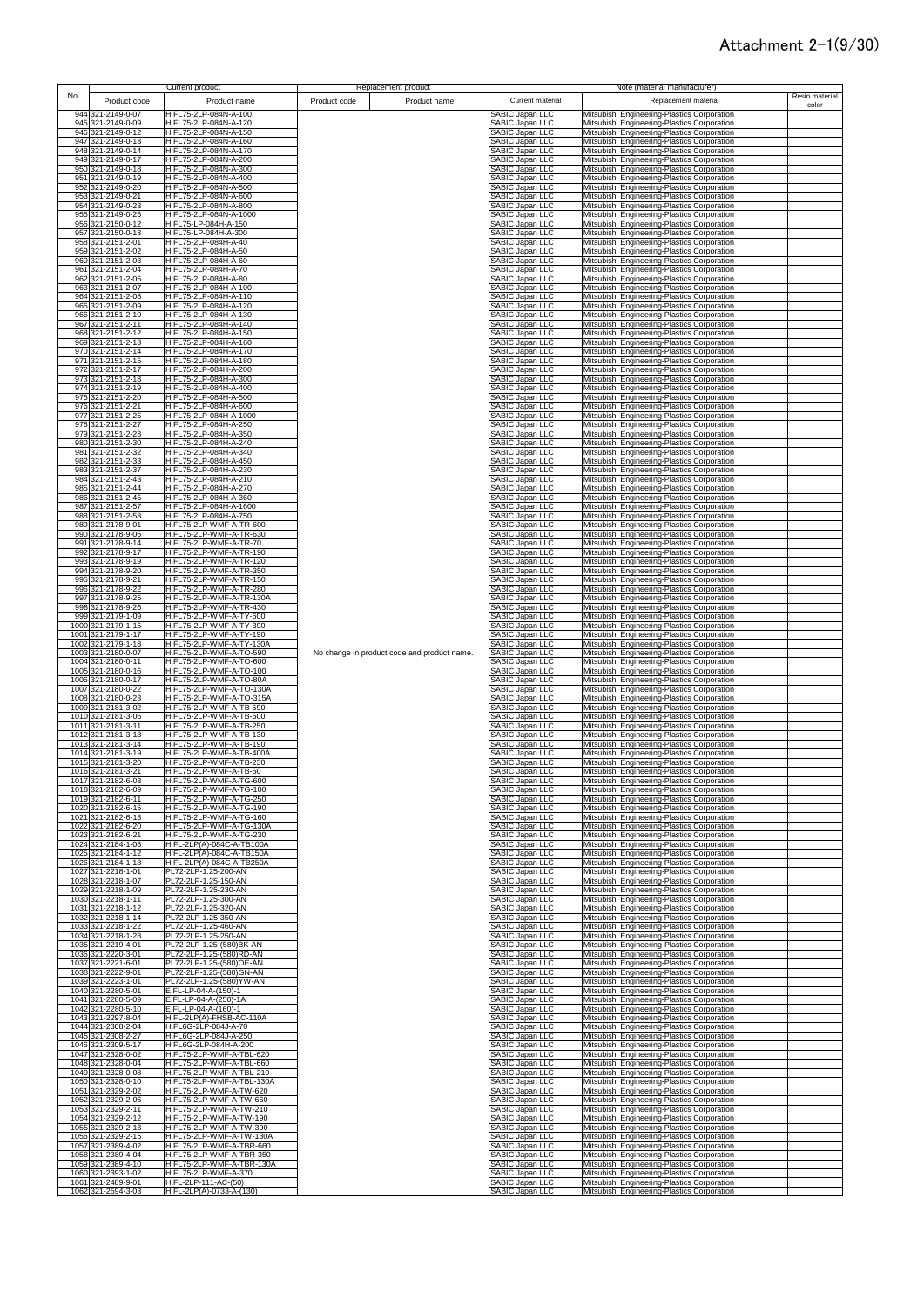|      |                                                |              | <b>Current product</b>                                 |              | Replacement product                         |                                    |                        | Note (material manufacturer)                                                               |                         |
|------|------------------------------------------------|--------------|--------------------------------------------------------|--------------|---------------------------------------------|------------------------------------|------------------------|--------------------------------------------------------------------------------------------|-------------------------|
| No.  |                                                | Product code | Product name                                           | Product code | Product name                                | Current material                   |                        | Replacement material                                                                       | Resin material<br>color |
|      | 1063 321-2594-3-07                             |              | H.FL-2LP(A)-0733-A-(280)                               |              |                                             | SABIC Japan LLC                    |                        | Mitsubishi Engineering-Plastics Corporation                                                |                         |
|      | 1064<br>321-2594-3-23                          |              | H.FL-2LP(A)-0733-A-(350)                               |              |                                             | SABIC Japan LLC                    |                        | Mitsubishi Engineering-Plastics Corporation                                                |                         |
|      | 321-2594-3-24<br>1065                          |              | H.FL-2LP(A)-0733-A-(40)<br>H.FL-2LP(A)-0733-A-(60)     |              |                                             | SABIC Japan LLC                    |                        | Mitsubishi Engineering-Plastics Corporation                                                |                         |
|      | 1066 321-2594-3-25<br>1067 321-2613-6-13       |              | E.FL-LP-0733-A-80A                                     |              |                                             | SABIC Japan LLC<br>SABIC Japan LLC |                        | Mitsubishi Engineering-Plastics Corporation<br>Mitsubishi Engineering-Plastics Corporation |                         |
|      | 1068 321-2638-7-05                             |              | H.FL-2LP(A)-111-A-(80)                                 |              |                                             | SABIC Japan LLC                    |                        | Mitsubishi Engineering-Plastics Corporation                                                |                         |
|      | 1069 321-2638-7-09                             |              | H.FL-2LP(A)-111-A-(100)                                |              |                                             | SABIC Japan LLC                    |                        | Mitsubishi Engineering-Plastics Corporation                                                |                         |
|      | 1070 321-2638-7-11<br>1071 321-2638-7-12       |              | H.FL-2LP(A)-111-A-(110)<br>H.FL-2LP(A)-111-A-(200)     |              |                                             | SABIC Japan LLC                    |                        | Mitsubishi Engineering-Plastics Corporation                                                |                         |
|      | 1072 321-2638-7-13                             |              | H.FL-2LP(A)-111-A-(300)                                |              |                                             | SABIC Japan LLC<br>SABIC Japan LLC |                        | Mitsubishi Engineering-Plastics Corporation<br>Mitsubishi Engineering-Plastics Corporation |                         |
|      | 1073 321-2638-7-18                             |              | H.FL-2LP(A)-111-A-(150)                                |              |                                             | SABIC Japan LLC                    |                        | Mitsubishi Engineering-Plastics Corporation                                                |                         |
|      | 1074 321-2638-7-20                             |              | H.FL-2LP(A)-111-A-(220)                                |              |                                             | SABIC Japan LLC                    |                        | Mitsubishi Engineering-Plastics Corporation                                                |                         |
|      | 1075 321-2638-7-23<br>1076 321-2638-7-24       |              | H.FL-2LP(A)-111-A-(500)<br>H.FL-2LP(A)-111-A-(255)     |              |                                             | SABIC Japan LLC<br>SABIC Japan LLC |                        | Mitsubishi Engineering-Plastics Corporation<br>Mitsubishi Engineering-Plastics Corporation |                         |
|      | 1077 321-2638-7-25                             |              | H.FL-2LP(A)-111-A-(309)                                |              |                                             | SABIC Japan LLC                    |                        | Mitsubishi Engineering-Plastics Corporation                                                |                         |
|      | 1078 321-2638-7-26                             |              | H.FL-2LP(A)-111-A-(90)A                                |              |                                             | SABIC Japan LLC                    |                        | Mitsubishi Engineering-Plastics Corporation                                                |                         |
|      | 1079 321-2638-7-27<br>1080 321-2638-7-28       |              | H.FL-2LP(A)-111-A-(270)                                |              |                                             | SABIC Japan LLC                    |                        | Mitsubishi Engineering-Plastics Corporation                                                |                         |
|      | 1081 321-2638-7-29                             |              | H.FL-2LP(A)-111-A-(350)<br>H.FL-2LP(A)-111-A-(50)      |              |                                             | SABIC Japan LLC                    |                        | Mitsubishi Engineering-Plastics Corporation<br>Mitsubishi Engineering-Plastics Corporation |                         |
|      | 1082<br>321-2870-9-01                          |              | N.UM-2LP-1.5DW-A-(100)                                 |              |                                             | SABIC Japan LLC<br>SABIC Japan LLC |                        | Mitsubishi Engineering-Plastics Corporation                                                |                         |
|      | 1083 321-2870-9-02                             |              | N.UM-2LP-1.5DW-A-(200)<br>N.UM-2LP-1.5DW-A-(300)       |              |                                             | <b>SABIC Japan LLC</b>             |                        | Mitsubishi Engineering-Plastics Corporation                                                |                         |
|      | 1084 321-2870-9-03<br>1085 321-2870-9-04       |              | N.UM-2LP-1.5DW-A-(400)                                 |              |                                             | SABIC Japan LLC<br>SABIC Japan LLC |                        | Mitsubishi Engineering-Plastics Corporation<br>Mitsubishi Engineering-Plastics Corporation |                         |
|      | 1086 321-2870-9-09                             |              | N.UM-2LP-1.5DW-A-(700)                                 |              |                                             | SABIC Japan LLC                    |                        | Mitsubishi Engineering-Plastics Corporation                                                |                         |
|      | 1087 321-2870-9-10                             |              | N.UM-2LP-1.5DW-A-(250)                                 |              |                                             | SABIC Japan LLC                    |                        | Mitsubishi Engineering-Plastics Corporation                                                |                         |
| 1088 | 321-2904-9-00<br>1089<br>321-3022-5-01         |              | E.FL-LP-066H-A-39-(39)<br>E.FL-2LP-0733-A-(200)        |              |                                             | SABIC Japan LLC<br>SABIC Japan LLC |                        | Mitsubishi Engineering-Plastics Corporation<br>Mitsubishi Engineering-Plastics Corporation |                         |
|      | 1090<br>321-3022-5-02                          |              | E.FL-2LP-0733-A-(500)                                  |              |                                             | SABIC Japan LLC                    |                        | Mitsubishi Engineering-Plastics Corporation                                                |                         |
|      | 1091<br>321-3022-5-03                          |              | E.FL-2LP-0733-A-(400)                                  |              |                                             | SABIC Japan LLC                    |                        | Mitsubishi Engineering-Plastics Corporation                                                |                         |
|      | 1092 321-3022-5-04                             |              | E.FL-2LP-0733-A-(300)                                  |              |                                             | SABIC Japan LLC                    |                        | Mitsubishi Engineering-Plastics Corporation                                                |                         |
|      | 1093 321-3022-5-05<br>1094 321-3022-5-06       |              | E.FL-2LP-0733-A-(100)<br>E.FL-2LP-0733-A-(42)A         |              |                                             | SABIC Japan LLC<br>SABIC Japan LLC |                        | Mitsubishi Engineering-Plastics Corporation<br>Mitsubishi Engineering-Plastics Corporation |                         |
|      | 1095 321-3022-5-07                             |              | E.FL-2LP-0733-A-(80)                                   |              |                                             | SABIC Japan LLC                    |                        | Mitsubishi Engineering-Plastics Corporation                                                |                         |
|      | 1096 321-3022-5-08                             |              | E.FL-2LP-0733-A-(50)                                   |              |                                             | SABIC Japan LLC                    |                        | Mitsubishi Engineering-Plastics Corporation                                                |                         |
|      | 1097 321-3063-2-11<br>1098 321-3069-9-00       |              | H.FL-2LP(A)-0733-AC-(55)<br>E.FL-2LP-066H-A-KDN75      |              |                                             | SABIC Japan LLC<br>SABIC Japan LLC |                        | Mitsubishi Engineering-Plastics Corporation<br>Mitsubishi Engineering-Plastics Corporation |                         |
|      | 1099 321-3215-9-02                             |              | H.FL-LP-111-A-(160)                                    |              |                                             | SABIC Japan LLC                    |                        | Mitsubishi Engineering-Plastics Corporation                                                |                         |
|      | 1100 321-3215-9-05                             |              | H.FL-LP-111-A-(520)                                    |              |                                             | SABIC Japan LLC                    |                        | Mitsubishi Engineering-Plastics Corporation                                                |                         |
|      | 1101 321-3215-9-06<br>1102                     |              | H.FL-LP-111-A-(150)<br>H.FL-LP-111-A-(400)             |              |                                             | SABIC Japan LLC                    |                        | Mitsubishi Engineering-Plastics Corporation                                                |                         |
|      | 321-3215-9-07<br>1103 321-3215-9-08            |              | H.FL-LP-111-A-(100)                                    |              |                                             | SABIC Japan LLC<br>SABIC Japan LLC |                        | Mitsubishi Engineering-Plastics Corporation<br>Mitsubishi Engineering-Plastics Corporation |                         |
|      | 1104 321-3215-9-09                             |              | H.FL-LP-111-A-(200)                                    |              |                                             | SABIC Japan LLC                    |                        | Mitsubishi Engineering-Plastics Corporation                                                |                         |
|      | 1105 321-3215-9-10                             |              | H.FL-LP-111-A-(300)                                    |              |                                             | SABIC Japan LLC                    |                        | Mitsubishi Engineering-Plastics Corporation                                                |                         |
|      | 1106 321-3215-9-11<br>1107 321-3215-9-12       |              | H.FL-LP-111-A-(120)<br>H.FL-LP-111-A-(80)              |              |                                             | SABIC Japan LLC<br>SABIC Japan LLC |                        | Mitsubishi Engineering-Plastics Corporation<br>Mitsubishi Engineering-Plastics Corporation |                         |
|      | 1108 321-3398-0-30                             |              | H.FL75-2LP-H-TGY-MC-440                                |              |                                             | SABIC Japan LLC                    |                        | Mitsubishi Engineering-Plastics Corporation                                                |                         |
|      | 1109 321-3442-0-07                             |              | H.FL75-2LP-H-TBK-MG-300                                |              |                                             | SABIC Japan LLC                    |                        | Mitsubishi Engineering-Plastics Corporation                                                |                         |
|      | 1110 321-3464-3-01                             |              | H.FL-LP(A)-111-A-(150)                                 |              |                                             | SABIC Japan LLC                    |                        | Mitsubishi Engineering-Plastics Corporation                                                |                         |
|      | 1111 321-3464-3-05<br>1112 321-3464-3-06       |              | H.FL-LP(A)-111-A-(100)<br>H.FL-LP(A)-111-A-(350)       |              |                                             | SABIC Japan LLC<br>SABIC Japan LLC |                        | Mitsubishi Engineering-Plastics Corporation<br>Mitsubishi Engineering-Plastics Corporation |                         |
|      | 1113 321-3464-3-08                             |              | H.FL-LP(A)-111-A-(35)                                  |              |                                             | <b>SABIC Japan LLC</b>             |                        | Mitsubishi Engineering-Plastics Corporation                                                |                         |
|      | 1114 321-3464-3-10                             |              | H.FL-LP(A)-111-A-(80)                                  |              |                                             | SABIC Japan LLC                    |                        | Mitsubishi Engineering-Plastics Corporation                                                |                         |
|      | 1115 321-3464-3-11<br>1116 321-3464-3-12       |              | H.FL-LP(A)-111-A-(155)<br>H.FL-LP(A)-111-A-(750)       |              |                                             | SABIC Japan LLC<br>SABIC Japan LLC |                        | Mitsubishi Engineering-Plastics Corporation<br>Mitsubishi Engineering-Plastics Corporation |                         |
|      | 1117 321-3464-3-18                             |              | H.FL-LP(A)-111-A-(70)                                  |              |                                             | SABIC Japan LLC                    |                        | Mitsubishi Engineering-Plastics Corporation                                                |                         |
|      | 1118 321-3464-3-19                             |              | H.FL-LP(A)-111-A-(300)                                 |              |                                             | SABIC Japan LLC                    |                        | Mitsubishi Engineering-Plastics Corporation                                                |                         |
|      | 1119 321-3464-3-20                             |              | H.FL-LP(A)-111-A-(200)                                 |              |                                             | SABIC Japan LLC                    |                        | Mitsubishi Engineering-Plastics Corporation                                                |                         |
|      | 1120 321-3494-4-01<br>1121 321-3494-4-10       |              | PL72-2LP-CX75-(160)BK-N<br>PL72-2LP-CX75-(810)BK-N     |              |                                             | SABIC Japan LLC<br>SABIC Japan LLC |                        | Mitsubishi Engineering-Plastics Corporation<br>Mitsubishi Engineering-Plastics Corporation |                         |
|      | 1122 321-3494-4-11                             |              | PL72-2LP-CX75-(560)BK-N                                |              | No change in product code and product name. | SABIC Japan LLC                    |                        | Mitsubishi Engineering-Plastics Corporation                                                |                         |
|      | 1123 321-3494-4-13                             |              | PL72-2LP-CX75-(28)BK-N                                 |              |                                             | SABIC Japan LLC                    |                        | Mitsubishi Engineering-Plastics Corporation                                                |                         |
|      | 1124 321-3494-4-16<br>1125 321-3494-4-17       |              | PL72-2LP-CX75-(40)BK-N<br>PL72-2LP-CX75-(280)BK-N      |              |                                             | SABIC Japan LLC<br>SABIC Japan LLC |                        | Mitsubishi Engineering-Plastics Corporation<br>Mitsubishi Engineering-Plastics Corporation |                         |
|      | 1126 321-3494-4-18                             |              | PL72-2LP-CX75-(80)BK-N                                 |              |                                             | SABIC Japan LLC                    |                        | Mitsubishi Engineering-Plastics Corporation                                                |                         |
|      | 1127 321-3500-5-01                             |              | PL72-2LP-CX75-(230)RD-N                                |              |                                             | SABIC Japan LLC                    |                        | Mitsubishi Engineering-Plastics Corporation                                                |                         |
|      | 1128 321-3500-5-06<br>1129 321-3594-9-09       |              | PL72-2LP-CX75-(1215)RD-N<br>H.FL75-2LP-084C-A-T380A    |              |                                             | SABIC Japan LLC<br>SABIC Japan LLC |                        | Mitsubishi Engineering-Plastics Corporation<br>Mitsubishi Engineering-Plastics Corporation |                         |
|      | 1130 321-3594-9-14                             |              | H.FL75-2LP-084C-A-T720A                                |              |                                             | <b>SABIC Japan LLC</b>             |                        | Mitsubishi Engineering-Plastics Corporation                                                |                         |
|      | 1131 321-3595-1-02                             |              | H.FL75-2LP-084C-A-TY500A                               |              |                                             | SABIC Japan LLC                    |                        | Mitsubishi Engineering-Plastics Corporation                                                |                         |
|      | 321-3595-1-07<br>1132<br>1133<br>321-3596-4-01 |              | H.FL75-2LP-084C-A-TY740A<br>H.FL75-2LP-084C-A-TO600A   |              |                                             | SABIC Japan LLC<br>SABIC Japan LLC |                        | Mitsubishi Engineering-Plastics Corporation<br>Mitsubishi Engineering-Plastics Corporation |                         |
|      | 1134 321-3596-4-03                             |              | H.FL75-2LP-084C-A-TO500A                               |              |                                             | SABIC Japan LLC                    |                        | Mitsubishi Engineering-Plastics Corporation                                                |                         |
|      | 1135 321-3596-4-10                             |              | H.FL75-2LP-084C-A-TO740A                               |              |                                             | SABIC Japan LLC                    |                        | Mitsubishi Engineering-Plastics Corporation                                                |                         |
|      | 1136 321-3597-7-01<br>1137 321-3597-7-02       |              | H.FL75-2LP-084C-A-TG600A<br>H.FL75-2LP-084C-A-TG300A   |              |                                             | ABIC Japan LLC<br>SABIC Japan LLC  |                        | Mitsubishi Engineering-Plastics Corporation<br>Mitsubishi Engineering-Plastics Corporation |                         |
|      | 1138 321-3597-7-03                             |              | H.FL75-2LP-084C-A-TG500A                               |              |                                             | SABIC Japan LLC                    |                        | Mitsubishi Engineering-Plastics Corporation                                                |                         |
|      | 1139 321-3597-7-08                             |              | H.FL75-2LP-084C-A-TG740A                               |              |                                             | SABIC Japan LLC                    |                        | Mitsubishi Engineering-Plastics Corporation                                                |                         |
|      | 1140 321-3598-0-03<br>1141 321-3598-0-04       |              | H.FL75-2LP-084C-A-TR570A<br>H.FL75-2LP-084C-A-TR500A   |              |                                             | SABIC Japan LLC<br>SABIC Japan LLC |                        | Mitsubishi Engineering-Plastics Corporation<br>Mitsubishi Engineering-Plastics Corporation |                         |
|      | 1142 321-3598-0-09                             |              | H.FL75-2LP-084C-A-TR380A                               |              |                                             | SABIC Japan LLC                    |                        | Mitsubishi Engineering-Plastics Corporation                                                |                         |
|      | 1143 321-3598-0-10                             |              | H.FL75-2LP-084C-A-TR100A                               |              |                                             | SABIC Japan LLC                    |                        | Mitsubishi Engineering-Plastics Corporation                                                |                         |
|      | 1144 321-3598-0-13<br>1145 321-3598-0-14       |              | H.FL75-2LP-084C-A-TR260A<br>H.FL75-2LP-084C-A-TR130A   |              |                                             | SABIC Japan LLC<br>SABIC Japan LLC |                        | Mitsubishi Engineering-Plastics Corporation<br>Mitsubishi Engineering-Plastics Corporation |                         |
|      | 1146 321-3599-2-07                             |              | H.FL75-2LP-084C-A-TB380A                               |              |                                             | SABIC Japan LLC                    |                        | Mitsubishi Engineering-Plastics Corporation                                                |                         |
|      | 1147 321-3599-2-08                             |              | H.FL75-2LP-084C-A-TB100A                               |              |                                             | SABIC Japan LLC                    |                        | Mitsubishi Engineering-Plastics Corporation                                                |                         |
|      | 1148 321-3599-2-10                             |              | H.FL75-2LP-084C-A-TB570A                               |              |                                             | SABIC Japan LLC<br>SABIC Japan LLC |                        | Mitsubishi Engineering-Plastics Corporation                                                |                         |
|      | 1149 321-3599-2-11<br>1150 321-3600-0-02       |              | H.FL75-2LP-084C-A-TB260A<br>H.FL75-2LP-084C-A-TH760A   |              |                                             | SABIC Japan LLC                    |                        | Mitsubishi Engineering-Plastics Corporation<br>Mitsubishi Engineering-Plastics Corporation |                         |
|      | 1151 321-3600-0-06                             |              | H.FL75-2LP-084C-A-TH380A                               |              |                                             | SABIC Japan LLC                    |                        | Mitsubishi Engineering-Plastics Corporation                                                |                         |
|      | 1152 321-3601-2-07                             |              | H.FL75-2LP-084C-A-TT380A                               |              |                                             | SABIC Japan LLC                    |                        | Mitsubishi Engineering-Plastics Corporation                                                |                         |
|      | 1153 321-3601-2-10<br>1154 321-3638-2-02       |              | H.FL75-2LP-084C-A-TT730A<br>E.FL-LP-04H-A-85-(60)A     |              |                                             | SABIC Japan LLC<br>SABIC Japan LLC |                        | Mitsubishi Engineering-Plastics Corporation<br>Mitsubishi Engineering-Plastics Corporation |                         |
|      | 1155 321-3647-3-02                             |              | H.FL75-2LP-084C-A-T-300                                |              |                                             | SABIC Japan LLC                    |                        | Mitsubishi Engineering-Plastics Corporation                                                |                         |
|      | 1156 321-3647-3-06                             |              | H.FL75-2LP-084C-A-T-220                                |              |                                             | SABIC Japan LLC                    |                        | Mitsubishi Engineering-Plastics Corporation                                                |                         |
|      | 1157 321-3662-7-09<br>1158 321-3669-6-06       |              | H.FL75-2LP-H-TBK-ME-200A<br>HRMBPJ40-E.FL-066J1-A-300  |              |                                             | SABIC Japan LLC<br>SABIC Japan LLC |                        | Mitsubishi Engineering-Plastics Corporation                                                |                         |
|      | 1159 321-3670-5-02                             |              | H.FL75-2LP-084H-A-TR-100A                              |              |                                             | SABIC Japan LLC                    |                        | Mitsubishi Engineering-Plastics Corporation<br>Mitsubishi Engineering-Plastics Corporation |                         |
|      | 1160 321-3670-5-03                             |              | H.FL75-2LP-084H-A-TR-220                               |              |                                             | SABIC Japan LLC                    |                        | Mitsubishi Engineering-Plastics Corporation                                                |                         |
|      | 1161 321-3670-5-04<br>1162 321-3670-5-05       |              | H.FL75-2LP-084H-A-TR-190<br>H.FL75-2LP-084H-A-TR-205A  |              |                                             | SABIC Japan LLC<br>SABIC Japan LLC |                        | Mitsubishi Engineering-Plastics Corporation<br>Mitsubishi Engineering-Plastics Corporation |                         |
|      | 1163 321-3670-5-06                             |              | H.FL75-2LP-084H-A-TR-310A                              |              |                                             | SABIC Japan LLC                    |                        | Mitsubishi Engineering-Plastics Corporation                                                |                         |
|      | 1164 321-3670-5-07                             |              | H.FL75-2LP-084H-A-TR-325A                              |              |                                             | SABIC Japan LLC                    |                        | Mitsubishi Engineering-Plastics Corporation                                                |                         |
|      | 321-3671-8-01<br>1165                          |              | H.FL75-2LP-084H-A-TG-200                               |              |                                             | SABIC Japan LLC<br>SABIC Japan LLC |                        | Mitsubishi Engineering-Plastics Corporation                                                |                         |
|      | 1166<br>321-3671-8-03<br>1167<br>321-3672-0-03 |              | H.FL75-2LP-084H-A-TG-100A<br>H.FL75-2LP-084H-A-TB-230A |              |                                             | SABIC Japan LLC                    |                        | Mitsubishi Engineering-Plastics Corporation<br>Mitsubishi Engineering-Plastics Corporation |                         |
|      | 1168 321-3672-0-04                             |              | H.FL75-2LP-084H-A-TB-100                               |              |                                             | SABIC Japan LLC                    |                        | Mitsubishi Engineering-Plastics Corporation                                                |                         |
|      | 1169 321-3672-0-05                             |              | H.FL75-2LP-084H-A-TB-310A                              |              |                                             | SABIC Japan LLC                    |                        | Mitsubishi Engineering-Plastics Corporation                                                |                         |
|      | 1170 321-3672-0-06<br>1171 321-3701-7-00       |              | H.FL75-2LP-084H-A-TB-325A<br>PO5G-2P-15HF-AC2ST2-807.5 |              |                                             | SABIC Japan LLC<br>SABIC Japan LLC |                        | Mitsubishi Engineering-Plastics Corporation<br>Mitsubishi Engineering-Plastics Corporation | 28                      |
|      | 1172 321-3701-7-01                             |              | PO5G-2P-15F-AC2ST2-807.5P                              |              |                                             | SABIC Japan LLC                    |                        | Mitsubishi Engineering-Plastics Corporation                                                | 28                      |
|      | 1173 321-3743-7-00                             |              | PO5G-P.J-1.5GXCHF-A-905F                               |              |                                             | SABIC Japan LLC                    |                        | Mitsubishi Engineering-Plastics Corporation                                                | 28                      |
|      | 1174 321-3846-0-05                             |              | HRMPJ-H.FLA-FHSB-A-50RS                                |              |                                             | SABIC Japan LLC                    |                        | Mitsubishi Engineering-Plastics Corporation                                                |                         |
|      | 1175 321-3854-8-01<br>1176 321-3903-1-01       |              | POSTLPJ-TNCBPJ-1.5-A1-500<br>H.FL-LP-066JN-A-11-100    |              |                                             | SABIC Japan LLC<br>SABIC Japan LLC | Toray Industries, Inc. | Mitsubishi Engineering-Plastics Corporation                                                |                         |
|      | 1177 321-3903-1-03                             |              | H.FL-LP-066JN-A-11-1000                                |              |                                             | SABIC Japan LLC                    |                        | Mitsubishi Engineering-Plastics Corporation                                                |                         |
|      | 1178 321-3934-5-01                             |              | N.UM-2LP-1.5W-AE-TB1-250                               |              |                                             | SABIC Japan LLC                    |                        | Mitsubishi Engineering-Plastics Corporation                                                |                         |
|      | 1179 321-3934-5-02<br>1180 321-3934-5-03       |              | N.UM-2LP-1.5W-AE-TB4-250<br>N.UM-2LP-1.5W-AE-TB5-250   |              |                                             | SABIC Japan LLC<br>SABIC Japan LLC |                        | Mitsubishi Engineering-Plastics Corporation<br>Mitsubishi Engineering-Plastics Corporation |                         |
|      | 1181 321-3934-5-04                             |              | N.UM-2LP-1.5W-AE-TB6-250                               |              |                                             | SABIC Japan LLC                    |                        | Mitsubishi Engineering-Plastics Corporation                                                |                         |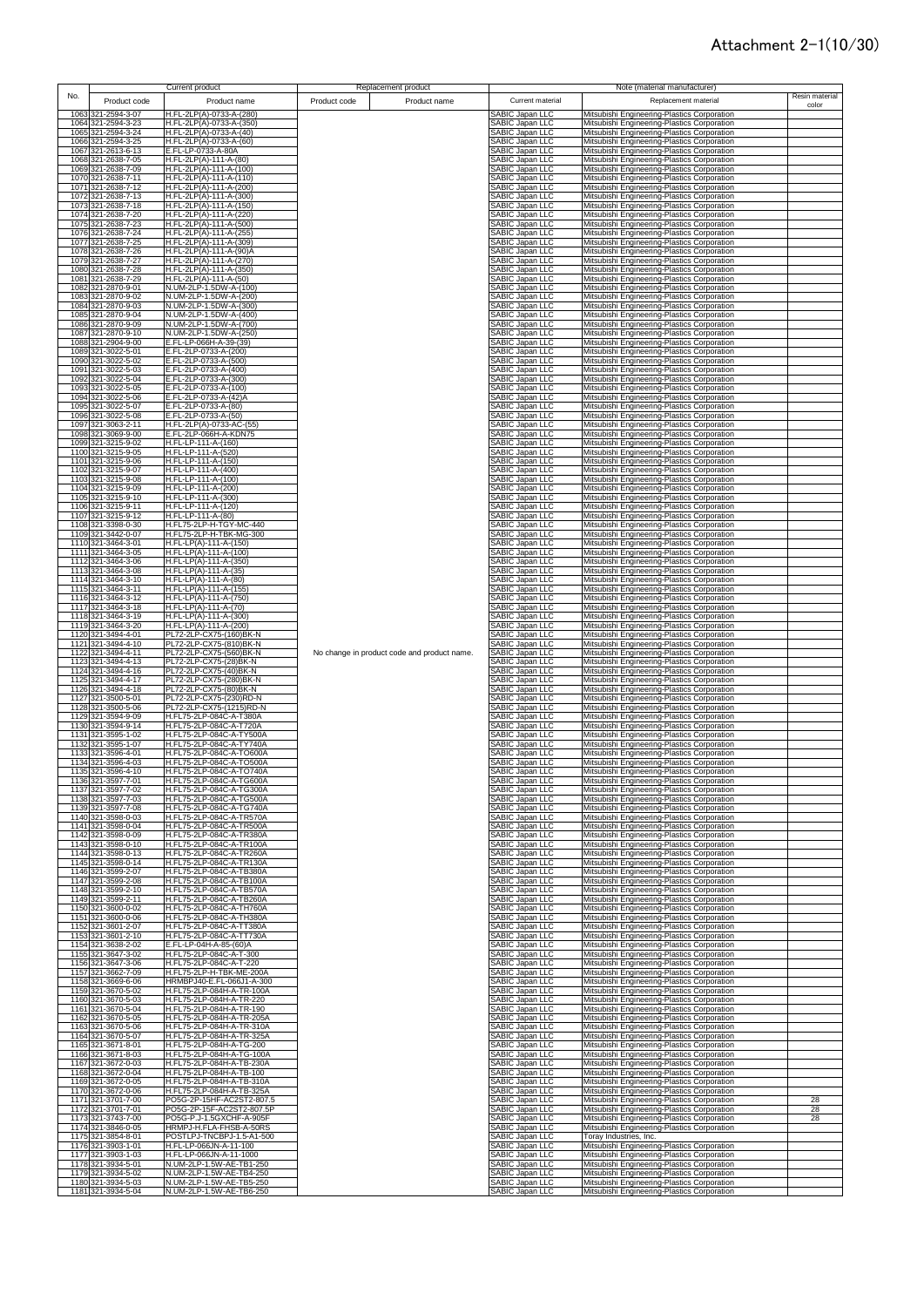|      |                                          | Current product                                        |              | Replacement product                         |                                                       | Note (material manufacturer)                                                               |                 |
|------|------------------------------------------|--------------------------------------------------------|--------------|---------------------------------------------|-------------------------------------------------------|--------------------------------------------------------------------------------------------|-----------------|
| No.  | Product code                             | Product name                                           | Product code | Product name                                | Current material                                      | Replacement material                                                                       | Resin material  |
|      |                                          |                                                        |              |                                             |                                                       |                                                                                            | color           |
|      | 1182 321-3934-5-05                       | N.UM-2LP-1.5W-AE-TB7-250                               |              |                                             | SABIC Japan LLC                                       | Mitsubishi Engineering-Plastics Corporation                                                |                 |
|      | 1183 321-3934-5-06                       | N.UM-2LP-1.5W-AE-TA7-260                               |              |                                             | SABIC Japan LLC                                       | Mitsubishi Engineering-Plastics Corporation                                                |                 |
|      | 1184 321-3934-5-07                       | N.UM-2LP-1.5W-AE-TB3-280                               |              |                                             | SABIC Japan LLC                                       | Mitsubishi Engineering-Plastics Corporation                                                |                 |
|      | 1185 321-3934-5-08                       | N.UM-2LP-1.5W-AE-TA8-290                               |              |                                             | SABIC Japan LLC                                       | Mitsubishi Engineering-Plastics Corporation                                                |                 |
|      | 1186 321-3934-5-09                       | N.UM-2LP-1.5W-AE-TA6-300                               |              |                                             | SABIC Japan LLC                                       | Mitsubishi Engineering-Plastics Corporation                                                |                 |
|      | 1187 321-3934-5-10                       | N.UM-2LP-1.5W-AE-TA6-320                               |              |                                             | SABIC Japan LLC                                       | Mitsubishi Engineering-Plastics Corporation                                                |                 |
|      | 1188 321-3934-5-11                       | N.UM-2LP-1.5W-AE-TA6-340                               |              |                                             | SABIC Japan LLC                                       | Mitsubishi Engineering-Plastics Corporation                                                |                 |
|      | 1189 321-3934-5-12                       | N.UM-2LP-1.5W-AE-TA9-360                               |              |                                             | SABIC Japan LLC                                       | Mitsubishi Engineering-Plastics Corporation                                                |                 |
|      | 1190 321-3934-5-13                       | N.UM-2LP-1.5W-AE-TB2-390                               |              |                                             | SABIC Japan LLC                                       | Mitsubishi Engineering-Plastics Corporation                                                |                 |
|      | 1191 321-3970-9-01                       | BPJ-FLLP-1.5CW-400RS                                   |              |                                             | SABIC Japan LLC                                       | Toray Industries, Inc.                                                                     |                 |
|      | 1192 321-3977-8-04                       | BPJ(41)-FLLP-1.5CW-250RS                               |              |                                             | SABIC Japan LLC                                       | Toray Industries, Inc.                                                                     |                 |
|      | 1193 321-3996-2-01                       | TNCBPJ-SFL2-FHSB-T-290RS                               |              |                                             | SABIC Japan LLC                                       | Toray Industries, Inc.                                                                     |                 |
|      | 1194 321-3999-0-01                       | BBPJ-H.FL-111-A-(120)RS                                |              |                                             | SABIC Japan LLC                                       | Mitsubishi Engineering-Plastics Corporation                                                |                 |
|      | 1195 321-3999-0-03                       | BBPJ-H.FL-111-A-(340)RS                                |              |                                             | SABIC Japan LLC                                       | Mitsubishi Engineering-Plastics Corporation                                                |                 |
|      | 1196 321-4012-7-01                       | TNCBPJ-H.FL-111-(100)RS                                |              |                                             | SABIC Japan LLC                                       | Toray Industries, Inc., Mitsubishi Engineering-Plastics Corporation                        |                 |
|      | 1197 321-4018-3-01                       | B.PJA-MMCXLP-DTR178-150AR                              |              |                                             | SABIC Japan LLC<br>SABIC Japan LLC<br>SABIC Japan LLC | Toray Industries, Inc.                                                                     |                 |
| 1198 | 321-4018-3-02                            | B.PJA-MMCXLP-DTR178-200AR                              |              |                                             |                                                       | <b>Toray Industries, Inc.</b>                                                              |                 |
|      | 1199 321-4018-3-03                       | B.PJA-MMCXLP-DTR178-250AR                              |              |                                             |                                                       | Toray Industries, Inc.                                                                     |                 |
|      | 1200 321-4018-3-04                       | B.PJA-MMCXLP-DTR178-300AR                              |              |                                             | SABIC Japan LLC                                       | Toray Industries, Inc.                                                                     |                 |
|      | 1201 321-4018-3-05                       | B.PJA-MMCXLP-DTR178-31AR                               |              |                                             | SABIC Japan LLC                                       | Toray Industries, Inc.                                                                     |                 |
|      | 1202 321-4018-3-06                       | B.PJA-MMCXLP-DTR178-400AR                              |              |                                             | SABIC Japan LLC                                       | Toray Industries, Inc.                                                                     |                 |
|      | 1203 321-4018-3-07                       | B.PJA-MMCXLP-DTR178-700AR                              |              |                                             | SABIC Japan LLC                                       | Toray Industries, Inc.                                                                     |                 |
|      | 1204 321-4066-6-01                       | FL-2LP-1.5DW-(130)RS                                   |              |                                             | SABIC Japan LLC                                       | Toray Industries, Inc.                                                                     |                 |
|      | 1205 321-4066-6-02                       | FL-2LP-1.5DW-(400)RS                                   |              |                                             | SABIC Japan LLC                                       | Toray Industries, Inc.                                                                     |                 |
|      | 1206 321-4074-4-01                       | BBPJ-H.FL-111-AA-(100)RS                               |              |                                             | SABIC Japan LLC                                       | Mitsubishi Engineering-Plastics Corporation                                                |                 |
|      | 1207 321-4074-4-02                       | BBPJ-H.FL-111-AA-(300)RS                               |              |                                             | SABIC Japan LLC                                       | Mitsubishi Engineering-Plastics Corporation                                                |                 |
|      | 1208 321-4118-8-02                       | BPJ-HFLLP-111-160ARS                                   |              |                                             | SABIC Japan LLC                                       | Mitsubishi Engineering-Plastics Corporation                                                |                 |
|      | 1209 321-4143-5-00                       | PO5G-2P-15F-AT8P2SC3-925F                              |              |                                             | SABIC Japan LLC                                       | Mitsubishi Engineering-Plastics Corporation                                                | 28              |
|      | 1210 321-4143-5-01                       | PO5G-2P-15-AT8P2SC3-925FP                              |              |                                             | SABIC Japan LLC                                       | Mitsubishi Engineering-Plastics Corporation                                                | 28              |
|      | 1211 321-4146-3-01                       | E.FL-2LP-04-A-(35)A                                    |              |                                             | SABIC Japan LLC                                       | Mitsubishi Engineering-Plastics Corporation                                                |                 |
|      | 1212 321-4178-0-01                       | HRMPJ21-E.FL-04N1-A-63RS                               |              |                                             | SABIC Japan LLC                                       | Mitsubishi Engineering-Plastics Corporation                                                |                 |
|      | 1213 321-4185-5-01                       | TNCBPJ-S.FL2-FHSB-250ARS                               |              |                                             | SABIC Japan LLC                                       | Toray Industries, Inc.                                                                     |                 |
|      | 1214 321-4187-0-00                       | PO5G-P.J-1.5GXCHF-A-865FA                              |              |                                             | SABIC Japan LLC                                       | Mitsubishi Engineering-Plastics Corporation                                                | 28              |
|      | 1215 321-4196-1-02                       | HRMP-H.FL6G-084H-300RS                                 |              |                                             | SABIC Japan LLC                                       | Mitsubishi Engineering-Plastics Corporation                                                |                 |
|      | 1216 321-4202-2-01<br>1217 321-4202-2-02 | FL-2LP-1.5CW-300RS                                     |              |                                             | SABIC Japan LLC                                       | Toray Industries, Inc.                                                                     |                 |
|      |                                          | FL-2LP-1.5CW-180RS                                     |              |                                             | SABIC Japan LLC                                       | Toray Industries, Inc.                                                                     |                 |
|      | 1218 321-4202-2-07                       | FL-2LP-1.5CW-110RS                                     |              |                                             | SABIC Japan LLC                                       | Toray Industries, Inc.                                                                     |                 |
|      | 1219 321-4202-2-08<br>1220 321-4202-2-09 | FL-2LP-1.5CW-200RS<br>FL-2LP-1.5CW-100RS               |              |                                             | SABIC Japan LLC<br>SABIC Japan LLC                    | Toray Industries, Inc.<br>Toray Industries, Inc.                                           |                 |
|      | 1221 321-4202-2-10                       | FL-2LP-1.5CW-150RS                                     |              |                                             |                                                       |                                                                                            |                 |
|      |                                          | FL-2LP-1.5CW-160RS                                     |              |                                             | SABIC Japan LLC<br>SABIC Japan LLC                    | Toray Industries, Inc.                                                                     |                 |
|      | 1222 321-4202-2-11<br>1223 321-4202-2-12 | FL-2LP-1.5CW-170RS                                     |              |                                             | SABIC Japan LLC                                       | Toray Industries, Inc.<br><b>Toray Industries, Inc.</b>                                    |                 |
|      | 1224 321-4202-2-13                       | FL-2LP-1.5CW-250RS                                     |              |                                             | SABIC Japan LLC                                       | <b>Toray Industries, Inc.</b>                                                              |                 |
|      | 1225 321-4202-2-14                       | FL-2LP-1.5CW-320RS                                     |              |                                             | SABIC Japan LLC                                       | Foray Industries, Inc.                                                                     |                 |
|      | 1226 321-4202-2-15                       | FL-2LP-1.5CW-270RS                                     |              |                                             | SABIC Japan LLC                                       | Toray Industries, Inc.                                                                     |                 |
|      | 1227 321-4202-2-16                       | FL-2LP-1.5CW-140RS                                     |              |                                             | SABIC Japan LLC                                       | Toray Industries, Inc.                                                                     |                 |
|      | 1228 321-4205-0-00                       | PO5G-P.J-1.5HF-AC4S3-962F                              |              |                                             | SABIC Japan LLC                                       | Mitsubishi Engineering-Plastics Corporation                                                | 28              |
|      | 1229 321-4205-0-01                       | PO5G-P.J-15HF-AC4S3-962FP                              |              |                                             | SABIC Japan LLC                                       | Mitsubishi Engineering-Plastics Corporation                                                | 28              |
|      | 1230 321-4206-3-01                       | H.FL-2LPA-FHSB-TGY20-315                               |              |                                             | SABIC Japan LLC                                       | Mitsubishi Engineering-Plastics Corporation                                                |                 |
|      | 1231 321-4220-4-01                       | BPJA-MMCXLP-DTR-50-AR                                  |              |                                             | SABIC Japan LLC                                       | Toray Industries, Inc.                                                                     |                 |
|      | 1232 321-4220-4-03                       | BPJA-MMCXLP-DTR-75-AR                                  |              |                                             | SABIC Japan LLC                                       | Toray Industries, Inc.                                                                     |                 |
|      | 1233 321-4220-4-04                       | BPJA-MMCXLP-DTR-110-AR                                 |              |                                             | SABIC Japan LLC                                       | Toray Industries, Inc.                                                                     |                 |
|      | 1234 321-4220-4-05                       | BPJA-MMCXLP-DTR-120-AR                                 |              |                                             | SABIC Japan LLC                                       | Toray Industries, Inc.                                                                     |                 |
|      | 1235 321-4220-4-06                       | BPJA-MMCXLP-DTR-140-AR                                 |              |                                             | SABIC Japan LLC                                       | Toray Industries, Inc.                                                                     |                 |
|      | 1236 321-4220-4-07                       | BPJA-MMCXLP-DTR-150-AR                                 |              |                                             | SABIC Japan LLC                                       | Toray Industries, Inc.                                                                     |                 |
|      | 1237 321-4221-7-01                       | BBPJB-FLLP-1.5DW-254-ARS                               |              |                                             | SABIC Japan LLC                                       | Toray Industries, Inc.                                                                     |                 |
|      | 1238 321-4223-2-05                       | FL-2LP-1.5DW-A-550RS                                   |              |                                             | SABIC Japan LLC                                       | Toray Industries, Inc.                                                                     |                 |
|      | 1239 321-4223-2-06                       | FL-2LP-1.5DW-A-340RS                                   |              |                                             | SABIC Japan LLC                                       | Toray Industries, Inc.                                                                     |                 |
|      | 1240 321-4229-9-00                       | PO5G-P.J-1.5HF-AT3P-722F                               |              |                                             | SABIC Japan LLC                                       | Mitsubishi Engineering-Plastics Corporation                                                | 28              |
|      | 1241 321-4231-0-01                       | BPJA-H.FL-111-100RS                                    |              | No change in product code and product name. | SABIC Japan LLC                                       | Mitsubishi Engineering-Plastics Corporation                                                |                 |
|      | 1242 321-4232-3-01                       | BPJ-N.UMLP-1.5DHW-B-80RS                               |              |                                             | SABIC Japan LLC                                       | Mitsubishi Engineering-Plastics Corporation                                                |                 |
|      | 1243 321-4266-5-00                       | WFL-2LPGHF062N2D-AF72BS                                |              |                                             | SABIC Japan LLC                                       | Mitsubishi Engineering-Plastics Corporation                                                | 22              |
|      | 1244 321-4271-5-02                       | HRMP-H.FL-111-100RS                                    |              |                                             | SABIC Japan LLC                                       | Mitsubishi Engineering-Plastics Corporation                                                |                 |
|      | 1245 321-4303-0-01                       | PODBPJ-E.FL-066H-260RS                                 |              |                                             | <b>SABIC Japan LLC</b>                                | Mitsubishi Engineering-Plastics Corporation                                                |                 |
|      | 1246 321-4304-2-01                       | PODBPJ41-E.FL-066H-150ARS                              |              | SABIC Japan LLC                             | Mitsubishi Engineering-Plastics Corporation           |                                                                                            |                 |
|      | 1247 321-4340-6-00                       | PO5G-P.J-15HF-ACP3T8-770F                              |              |                                             | SABIC Japan LLC                                       | Mitsubishi Engineering-Plastics Corporation                                                | 28              |
|      | 1248 321-4448-2-00                       | WFL-2LPGHF062N2D-AE55.35S                              |              |                                             | SABIC Japan LLC<br>SABIC Japan LLC                    | Mitsubishi Engineering-Plastics Corporation                                                | 22              |
|      | 1249 321-4502-6-04                       | E.FL-LP-066N1-A-(210)                                  |              |                                             | Mitsubishi Engineering-Plastics Corporation           |                                                                                            |                 |
|      | 1250 321-4522-3-02                       | H.FL75-2LP-084H-A-TW-100A                              |              |                                             | SABIC Japan LLC                                       | Mitsubishi Engineering-Plastics Corporation                                                |                 |
|      | 1251 321-4550-9-01<br>1252 321-4562-8-00 | BPJA-UMLP41-196/U-A-80ARS                              |              |                                             | SABIC Japan LLC                                       | Toray Industries, Inc.                                                                     |                 |
|      | 1253 321-4590-3-00                       | E.FL-MMCXLP-066H-AC-68RS<br>PO5G-P.J-15GXCHF-A-1015FA  |              |                                             | SABIC Japan LLC                                       | Mitsubishi Engineering-Plastics Corporation                                                | 28              |
|      |                                          |                                                        |              |                                             | SABIC Japan LLC                                       | Mitsubishi Engineering-Plastics Corporation                                                |                 |
|      | 1254 321-4596-0-01<br>1255 321-4596-0-02 | HRMPJ-H.FL-0733-T-257.5RS<br>HRMP LH EL-0733-T-457 5RS |              |                                             | SABIC Japan LLC<br>ARIC Janan LLC                     | Mitsubishi Engineering-Plastics Corporation<br>Mitsubishi Engineering-Plastics Corporation |                 |
|      | 1256 321-4596-0-03                       | HRMPJ-H.FL-0733-T-507.5RS                              |              |                                             | SABIC Japan LLC                                       | Mitsubishi Engineering-Plastics Corporation                                                |                 |
|      | 1257 321-4599-8-00                       | PO5G-2P-1.5HF-AT-1180F                                 |              |                                             | SABIC Japan LLC                                       | Mitsubishi Engineering-Plastics Corporation                                                | 28              |
|      | 1258 321-4599-8-01                       | PO5G-2P-1.5HF-AT-1180FP                                |              |                                             | SABIC Japan LLC                                       | Mitsubishi Engineering-Plastics Corporation                                                | 28              |
|      | 1259 321-4652-9-00                       | PO5G-2P-1.5GXCHF-AS-1102F                              |              |                                             | SABIC Japan LLC                                       | Mitsubishi Engineering-Plastics Corporation                                                | 28              |
|      | 1260 321-4652-9-01                       | PO5G-2P-15GXCHF-AS-1102FP                              |              |                                             | SABIC Japan LLC                                       | Mitsubishi Engineering-Plastics Corporation                                                | 28              |
|      | 1261 321-4668-9-00                       | UFL-2LPVHF04N2T-ASE60.75B                              |              |                                             | SABIC Japan LLC                                       | Mitsubishi Engineering-Plastics Corporation                                                | 22              |
|      | 1262 321-4676-7-01                       | HRMPJ2-H.FLA-FHSB-A-150RS                              |              |                                             | SABIC Japan LLC                                       | Mitsubishi Engineering-Plastics Corporation                                                |                 |
|      | 1263 321-4677-0-01                       | HRMP-H.FLA-FHSB-A-200RS                                |              |                                             | SABIC Japan LLC                                       | Mitsubishi Engineering-Plastics Corporation                                                |                 |
|      | 1264 321-4678-2-01                       | PO5G-P.J-1.5GXCS-A-700FP                               |              |                                             | SABIC Japan LLC                                       | Mitsubishi Engineering-Plastics Corporation                                                | 28              |
|      | 1265 321-4679-5-00                       | PO5G-P.J-1.5GXCS-A-1250F                               |              |                                             | SABIC Japan LLC                                       | Mitsubishi Engineering-Plastics Corporation                                                | 28              |
|      | 1266 321-4679-5-01                       | PO5G-P.J-1.5GXCS-A-1250FP                              |              |                                             | SABIC Japan LLC                                       | Mitsubishi Engineering-Plastics Corporation                                                | 28              |
|      | 1267 321-4680-4-00                       | PO5G-2P-1.5GXCS-AT-700F                                |              |                                             | SABIC Japan LLC                                       | Mitsubishi Engineering-Plastics Corporation                                                | 28              |
|      | 1268 321-4680-4-01                       | PO5G-2P-1.5GXCS-AT-700FP                               |              |                                             | SABIC Japan LLC                                       | Mitsubishi Engineering-Plastics Corporation                                                | 28              |
|      | 1269 321-4751-0-01                       | TNCBPJ-PO51MLJ-1.5W-200                                |              |                                             | SABIC Japan LLC                                       | Toray Industries, Inc.                                                                     |                 |
|      | 1270 321-4752-3-00                       | PO5G-P-1.5QEFA-A1-793.7F                               |              |                                             | SABIC Japan LLC                                       | Mitsubishi Engineering-Plastics Corporation                                                | 28              |
|      | 1271 321-4753-6-00                       | PO5G-P-1.5QEFA-A1-632.7F                               |              |                                             | SABIC Japan LLC                                       | Mitsubishi Engineering-Plastics Corporation                                                | 28              |
|      | 1272 321-4754-9-00                       | PO5G-P-1.5QEFA-A1-588.7F                               |              |                                             | SABIC Japan LLC                                       | Mitsubishi Engineering-Plastics Corporation                                                | 28              |
|      | 1273 321-4755-1-00<br>1274 321-4785-2-21 | PO5G-P-15FA-A1C3S-700.7FA<br>W.FL-2LPHF-04N1T-A-(400)  |              |                                             | SABIC Japan LLC<br>SABIC Japan LLC                    | Mitsubishi Engineering-Plastics Corporation                                                | 28              |
|      | 1275 321-4786-5-00                       | PO5G-P-1.5ZQEFA-A1T-633F                               |              |                                             | SABIC Japan LLC                                       | Mitsubishi Engineering-Plastics Corporation<br>Mitsubishi Engineering-Plastics Corporation | $\frac{22}{28}$ |
|      | 1276 321-4788-0-00                       | PO5G-P-1.5QEFA-A1S-681F                                |              |                                             | SABIC Japan LLC                                       | Mitsubishi Engineering-Plastics Corporation                                                | 28              |
|      | 1277 321-4789-3-00                       | PO5G-J-1.5Z-A1CT3-531.7DF                              |              |                                             | SABIC Japan LLC                                       | Mitsubishi Engineering-Plastics Corporation                                                | 28              |
|      | 1278 321-4792-8-01                       | W.FL-2LPGHF-062N2D-A-35                                |              |                                             | SABIC Japan LLC                                       | Mitsubishi Engineering-Plastics Corporation                                                | 22              |
|      | 1279 321-4792-8-05                       | W.FL-2LPGHF-062N2D-A-70                                |              |                                             | SABIC Japan LLC                                       | Mitsubishi Engineering-Plastics Corporation                                                | 22              |
|      | 1280 321-4792-8-07                       | W.FL-2LPGHF-062N2D-A-90                                |              |                                             | SABIC Japan LLC                                       | Mitsubishi Engineering-Plastics Corporation                                                | 22              |
|      | 1281 321-4792-8-08                       | W.FL-2LPGHF-062N2D-A-100                               |              |                                             | SABIC Japan LLC                                       | Mitsubishi Engineering-Plastics Corporation                                                | 22              |
|      | 1282 321-4792-8-11                       | W.FL-2LPGHF-062N2D-A-130                               |              |                                             | SABIC Japan LLC                                       | Mitsubishi Engineering-Plastics Corporation                                                | 22              |
|      | 1283 321-4792-8-18                       | W.FL-2LPGHF-062N2D-A-200                               |              |                                             | SABIC Japan LLC                                       | Mitsubishi Engineering-Plastics Corporation                                                | 22              |
|      | 1284 321-4792-8-22                       | W.FL-2LPGHF-062N2D-A-500                               |              |                                             | SABIC Japan LLC                                       | Mitsubishi Engineering-Plastics Corporation                                                | 22              |
|      | 1285 321-4792-8-29                       | W.FL-2LPGHF-062N2D-A-35B                               |              |                                             | SABIC Japan LLC                                       | Mitsubishi Engineering-Plastics Corporation                                                | 22              |
|      | 1286 321-4798-4-00                       | WFL-2LPHF-04SA2-A-61.1BS                               |              |                                             | SABIC Japan LLC                                       | Mitsubishi Engineering-Plastics Corporation                                                | 22              |
|      | 1287 321-4860-6-01                       | H.FL-2LP(A)-111-AC-(70)A                               |              |                                             | SABIC Japan LLC                                       | Mitsubishi Engineering-Plastics Corporation                                                |                 |
|      | 1288 321-4868-8-01                       | H.FL/S-LP(A)-088-A-(500)                               |              |                                             | SABIC Japan LLC                                       | Mitsubishi Engineering-Plastics Corporation                                                |                 |
|      | 1289 321-4868-8-02                       | H.FL/S-LP(A)-088-A-(1000)                              |              |                                             | SABIC Japan LLC                                       | Mitsubishi Engineering-Plastics Corporation                                                |                 |
|      | 1290 321-4884-4-01                       | H.FL75-2LP-084H-A-TY-160                               |              |                                             | SABIC Japan LLC                                       | Mitsubishi Engineering-Plastics Corporation                                                |                 |
|      | 1291 321-4884-4-02                       | H.FL75-2LP-084H-A-TY-165                               |              |                                             | SABIC Japan LLC                                       | Mitsubishi Engineering-Plastics Corporation                                                |                 |
|      | 1292 321-4884-4-03                       | H.FL75-2LP-084H-A-TY-170A                              |              |                                             | SABIC Japan LLC                                       | Mitsubishi Engineering-Plastics Corporation                                                |                 |
|      | 1293 321-4884-4-04                       | H.FL75-2LP-084H-A-TY-325A                              |              |                                             | SABIC Japan LLC                                       | Mitsubishi Engineering-Plastics Corporation                                                |                 |
|      | 1294 321-4885-7-02                       | H.FL75-2LP-H-A-TGY-230A                                |              |                                             | SABIC Japan LLC                                       | Mitsubishi Engineering-Plastics Corporation                                                |                 |
|      | 1295 321-4885-7-03                       | H.FL75-2LP-H-A-TGY-360                                 |              |                                             | SABIC Japan LLC                                       | Mitsubishi Engineering-Plastics Corporation                                                |                 |
|      | 1296 321-4885-7-04                       | H.FL75-2LP-H-A-TGY-290A                                |              |                                             | SABIC Japan LLC                                       | Mitsubishi Engineering-Plastics Corporation                                                |                 |
|      | 1297 321-4885-7-05                       | H.FL75-2LP-H-A-TGY-325A                                |              |                                             | SABIC Japan LLC                                       | Mitsubishi Engineering-Plastics Corporation                                                |                 |
|      | 1298 321-4888-5-01                       | W.FL-2LPGHF-062N1D-A-35                                |              |                                             | SABIC Japan LLC                                       | Mitsubishi Engineering-Plastics Corporation                                                | 22              |
|      | 1299 321-4888-5-02                       | W.FL-2LPGHF-062N1D-A-40                                |              |                                             | SABIC Japan LLC                                       | Mitsubishi Engineering-Plastics Corporation                                                | 22<br>22        |
|      | 1300 321-4888-5-03                       | W.FL-2LPGHF-062N1D-A-50                                |              |                                             | SABIC Japan LLC                                       | Mitsubishi Engineering-Plastics Corporation                                                |                 |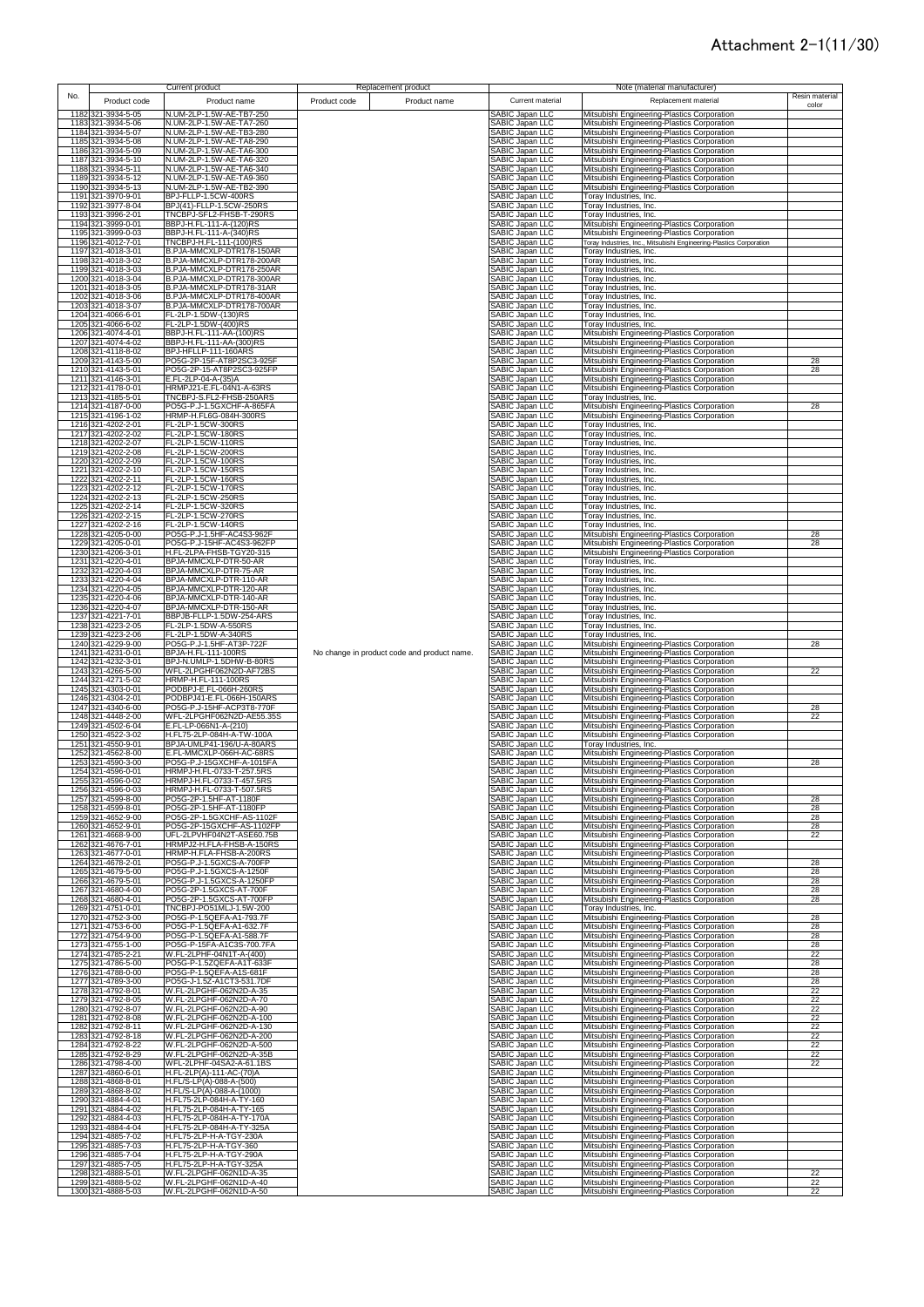|     |                                          | Current product                                      | Replacement product                         |                                                                                             | Note (material manufacturer)                                                               |                      |
|-----|------------------------------------------|------------------------------------------------------|---------------------------------------------|---------------------------------------------------------------------------------------------|--------------------------------------------------------------------------------------------|----------------------|
| No. | Product code                             |                                                      |                                             | Current material                                                                            | Replacement material                                                                       | Resin material       |
|     |                                          | Product name                                         | Product code<br>Product name                |                                                                                             |                                                                                            | color                |
|     | 1301 321-4888-5-04                       | W.FL-2LPGHF-062N1D-A-60                              |                                             | SABIC Japan LLC                                                                             | Mitsubishi Engineering-Plastics Corporation                                                | 22                   |
|     | 1302 321-4888-5-05                       | W.FL-2LPGHF-062N1D-A-70                              |                                             | SABIC Japan LLC                                                                             | Mitsubishi Engineering-Plastics Corporation                                                | 22                   |
|     | 1303 321-4888-5-06                       | W.FL-2LPGHF-062N1D-A-80                              |                                             | SABIC Japan LLC                                                                             | Mitsubishi Engineering-Plastics Corporation                                                | 22                   |
|     | 1304 321-4888-5-07                       | W.FL-2LPGHF-062N1D-A-90                              |                                             | SABIC Japan LLC                                                                             | Mitsubishi Engineering-Plastics Corporation                                                | 22                   |
|     | 1305 321-4888-5-08                       | W.FL-2LPGHF-062N1D-A-100                             |                                             | SABIC Japan LLC                                                                             | Mitsubishi Engineering-Plastics Corporation                                                | 22                   |
|     | 1306 321-4888-5-09                       | W.FL-2LPGHF-062N1D-A-110                             |                                             | SABIC Japan LLC                                                                             | Mitsubishi Engineering-Plastics Corporation                                                | 22                   |
|     | 1307 321-4888-5-10                       | W.FL-2LPGHF-062N1D-A-120                             |                                             | SABIC Japan LLC                                                                             | Mitsubishi Engineering-Plastics Corporation                                                | 22                   |
|     | 1308 321-4888-5-11                       | W.FL-2LPGHF-062N1D-A-130                             |                                             | SABIC Japan LLC                                                                             | Mitsubishi Engineering-Plastics Corporation                                                | 22                   |
|     | 1309 321-4888-5-12                       | W.FL-2LPGHF-062N1D-A-140                             |                                             | SABIC Japan LLC                                                                             | Mitsubishi Engineering-Plastics Corporation                                                | 22                   |
|     | 1310 321-4888-5-13                       | W.FL-2LPGHF-062N1D-A-150                             |                                             | SABIC Japan LLC                                                                             | Mitsubishi Engineering-Plastics Corporation                                                | 22                   |
|     | 1311 321-4888-5-14                       | W.FL-2LPGHF-062N1D-A-160                             |                                             | SABIC Japan LLC                                                                             | Mitsubishi Engineering-Plastics Corporation                                                | 22                   |
|     | 1312 321-4888-5-15                       | W.FL-2LPGHF-062N1D-A-170                             |                                             | SABIC Japan LLC                                                                             | Mitsubishi Engineering-Plastics Corporation                                                | 22                   |
|     | 1313 321-4888-5-16                       | W.FL-2LPGHF-062N1D-A-180                             |                                             | SABIC Japan LLC                                                                             | Mitsubishi Engineering-Plastics Corporation                                                | 22                   |
|     | 1314 321-4888-5-17                       | W.FL-2LPGHF-062N1D-A-190                             |                                             | SABIC Japan LLC                                                                             | Mitsubishi Engineering-Plastics Corporation                                                | 22                   |
|     | 1315 321-4888-5-18                       | W.FL-2LPGHF-062N1D-A-200                             |                                             | SABIC Japan LLC                                                                             | Mitsubishi Engineering-Plastics Corporation                                                | 22                   |
|     | 1316 321-4888-5-19                       | W.FL-2LPGHF-062N1D-A-250                             |                                             | SABIC Japan LLC                                                                             | Mitsubishi Engineering-Plastics Corporation                                                | 22                   |
|     | 1317 321-4888-5-20                       | W.FL-2LPGHF-062N1D-A-300                             |                                             | SABIC Japan LLC                                                                             | Mitsubishi Engineering-Plastics Corporation                                                | 22                   |
|     | 1318 321-4888-5-21                       | W.FL-2LPGHF-062N1D-A-400                             |                                             | SABIC Japan LLC                                                                             | Mitsubishi Engineering-Plastics Corporation                                                | 22                   |
|     | 1319 321-4888-5-22                       | W.FL-2LPGHF-062N1D-A-500                             |                                             | SABIC Japan LLC                                                                             | Mitsubishi Engineering-Plastics Corporation                                                | 22                   |
|     | 1320 321-4888-5-23                       | W.FL-2LPGHF-062N1D-A-600                             |                                             | <b>SABIC Japan LLC</b>                                                                      | Mitsubishi Engineering-Plastics Corporation                                                | 22                   |
|     | 1321 321-4888-5-24                       | W.FL-2LPGHF-062N1D-A-700                             |                                             | SABIC Japan LLC                                                                             | Mitsubishi Engineering-Plastics Corporation                                                | 22                   |
|     | 1322 321-4888-5-25                       | W.FL-2LPGHF-062N1D-A-800                             |                                             | SABIC Japan LLC                                                                             | Mitsubishi Engineering-Plastics Corporation                                                | 22                   |
|     | 1323 321-4888-5-26                       | W.FL-2LPGHF-062N1D-A-900                             |                                             | SABIC Japan LLC                                                                             | Mitsubishi Engineering-Plastics Corporation                                                | 22                   |
|     | 1324 321-4888-5-27                       | W.FL-2LPGHF-062N1D-A-1000                            |                                             | SABIC Japan LLC                                                                             | Mitsubishi Engineering-Plastics Corporation                                                | 22                   |
|     | 1325 321-4899-1-01                       | W.FL-2LPGHF-062N3D-A-35                              |                                             | SABIC Japan LLC                                                                             | Mitsubishi Engineering-Plastics Corporation                                                | 22                   |
|     | 1326 321-4899-1-02                       | W.FL-2LPGHF-062N3D-A-40                              |                                             | SABIC Japan LLC                                                                             | Mitsubishi Engineering-Plastics Corporation                                                | 22                   |
|     | 1327 321-4899-1-03                       | W.FL-2LPGHF-062N3D-A-50                              |                                             | SABIC Japan LLC                                                                             | Mitsubishi Engineering-Plastics Corporation                                                | 22                   |
|     | 1328 321-4899-1-04                       | W.FL-2LPGHF-062N3D-A-60                              |                                             | SABIC Japan LLC                                                                             | Mitsubishi Engineering-Plastics Corporation                                                | 22                   |
|     | 1329 321-4899-1-05                       | W.FL-2LPGHF-062N3D-A-70                              |                                             | SABIC Japan LLC                                                                             | Mitsubishi Engineering-Plastics Corporation                                                | 22                   |
|     | 1330 321-4899-1-06                       | W.FL-2LPGHF-062N3D-A-80                              |                                             | SABIC Japan LLC                                                                             | Mitsubishi Engineering-Plastics Corporation                                                | 22                   |
|     | 1331 321-4899-1-07                       | W.FL-2LPGHF-062N3D-A-90                              |                                             | SABIC Japan LLC                                                                             | Mitsubishi Engineering-Plastics Corporation                                                | 22                   |
|     | 1332 321-4899-1-08                       | W.FL-2LPGHF-062N3D-A-100                             |                                             | SABIC Japan LLC                                                                             | Mitsubishi Engineering-Plastics Corporation                                                | 22                   |
|     | 1333 321-4899-1-09                       | W.FL-2LPGHF-062N3D-A-110                             |                                             | SABIC Japan LLC                                                                             | Mitsubishi Engineering-Plastics Corporation                                                | 22                   |
|     | 1334 321-4899-1-10                       | W.FL-2LPGHF-062N3D-A-120<br>W.FL-2LPGHF-062N3D-A-130 |                                             | SABIC Japan LLC                                                                             | Mitsubishi Engineering-Plastics Corporation                                                | 22                   |
|     | 1335 321-4899-1-11                       | W.FL-2LPGHF-062N3D-A-140                             |                                             | SABIC Japan LLC                                                                             | Mitsubishi Engineering-Plastics Corporation                                                | 22                   |
|     | 1336 321-4899-1-12                       | W.FL-2LPGHF-062N3D-A-150                             |                                             | SABIC Japan LLC                                                                             | Mitsubishi Engineering-Plastics Corporation<br>Mitsubishi Engineering-Plastics Corporation | 22                   |
|     | 1337 321-4899-1-13                       |                                                      |                                             | SABIC Japan LLC                                                                             |                                                                                            | 22                   |
|     | 1338 321-4899-1-14                       | W.FL-2LPGHF-062N3D-A-160<br>W.FL-2LPGHF-062N3D-A-170 |                                             | SABIC Japan LLC                                                                             | Mitsubishi Engineering-Plastics Corporation                                                | 22                   |
|     | 1339 321-4899-1-15<br>1340 321-4899-1-16 | W.FL-2LPGHF-062N3D-A-180                             |                                             | SABIC Japan LLC                                                                             | Mitsubishi Engineering-Plastics Corporation                                                | 22<br>22             |
|     | 1341 321-4899-1-17                       |                                                      |                                             | SABIC Japan LLC                                                                             | Mitsubishi Engineering-Plastics Corporation                                                | 22                   |
|     | 1342 321-4899-1-18                       | W.FL-2LPGHF-062N3D-A-190<br>W.FL-2LPGHF-062N3D-A-200 |                                             | SABIC Japan LLC<br>SABIC Japan LLC                                                          | Mitsubishi Engineering-Plastics Corporation                                                |                      |
|     | 1343 321-4899-1-19                       | W.FL-2LPGHF-062N3D-A-250                             |                                             | SABIC Japan LLC                                                                             | Mitsubishi Engineering-Plastics Corporation<br>Mitsubishi Engineering-Plastics Corporation | $\frac{1}{22}$<br>22 |
|     | 1344 321-4899-1-20                       | W.FL-2LPGHF-062N3D-A-300                             |                                             |                                                                                             | Mitsubishi Engineering-Plastics Corporation                                                |                      |
|     | 1345 321-4899-1-21                       | W.FL-2LPGHF-062N3D-A-400                             |                                             | SABIC Japan LLC<br>SABIC Japan LLC                                                          | Mitsubishi Engineering-Plastics Corporation                                                | $\frac{22}{22}$      |
|     | 1346 321-4899-1-22                       | W.FL-2LPGHF-062N3D-A-500                             |                                             | SABIC Japan LLC                                                                             | Mitsubishi Engineering-Plastics Corporation                                                | 22                   |
|     | 1347 321-4899-1-23                       | W.FL-2LPGHF-062N3D-A-600                             |                                             | SABIC Japan LLC                                                                             | Mitsubishi Engineering-Plastics Corporation                                                | 22                   |
|     | 1348 321-4899-1-24                       | W.FL-2LPGHF-062N3D-A-700                             |                                             | SABIC Japan LLC                                                                             | Mitsubishi Engineering-Plastics Corporation                                                | 22                   |
|     | 1349 321-4899-1-25                       | W.FL-2LPGHF-062N3D-A-800                             |                                             | SABIC Japan LLC                                                                             | Mitsubishi Engineering-Plastics Corporation                                                | 22                   |
|     | 1350 321-4899-1-26                       | W.FL-2LPGHF-062N3D-A-900                             |                                             | SABIC Japan LLC                                                                             | Mitsubishi Engineering-Plastics Corporation                                                | 22                   |
|     | 1351 321-4899-1-27                       | W.FL-2LPGHF-062N3D-A-1000                            |                                             | SABIC Japan LLC                                                                             | Mitsubishi Engineering-Plastics Corporation                                                | 22                   |
|     | 1352 321-4909-3-01                       | W.FL-2LPHF-04N2T-A-(35)                              |                                             | SABIC Japan LLC                                                                             | Mitsubishi Engineering-Plastics Corporation                                                | 22                   |
|     | 1353 321-4909-3-02                       | W.FL-2LPHF-04N2T-A-(40)                              |                                             | SABIC Japan LLC                                                                             | Mitsubishi Engineering-Plastics Corporation                                                | 22                   |
|     | 1354 321-4909-3-03                       | W.FL-2LPHF-04N2T-A-(50)                              |                                             | SABIC Japan LLC                                                                             | Mitsubishi Engineering-Plastics Corporation                                                | 22                   |
|     | 1355 321-4909-3-04                       | W.FL-2LPHF-04N2T-A-(60)                              |                                             | SABIC Japan LLC                                                                             | Mitsubishi Engineering-Plastics Corporation                                                | 22                   |
|     | 1356 321-4909-3-05                       | W.FL-2LPHF-04N2T-A-(70)                              |                                             | SABIC Japan LLC                                                                             | Mitsubishi Engineering-Plastics Corporation                                                | 22                   |
|     | 1357 321-4909-3-06                       | W.FL-2LPHF-04N2T-A-(80)                              |                                             | SABIC Japan LLC                                                                             | Mitsubishi Engineering-Plastics Corporation                                                | 22                   |
|     | 1358 321-4909-3-07                       | W.FL-2LPHF-04N2T-A-(90)                              |                                             | SABIC Japan LLC                                                                             | Mitsubishi Engineering-Plastics Corporation                                                | 22                   |
|     | 1359 321-4909-3-08                       | W.FL-2LPHF-04N2T-A-(100)                             |                                             | SABIC Japan LLC                                                                             | Mitsubishi Engineering-Plastics Corporation                                                | 22                   |
|     | 1360 321-4909-3-09                       | W.FL-2LPHF-04N2T-A-(110)                             | No change in product code and product name. | SABIC Japan LLC                                                                             | Mitsubishi Engineering-Plastics Corporation                                                | 22                   |
|     | 1361 321-4909-3-10                       | W.FL-2LPHF-04N2T-A-(120)                             |                                             | SABIC Japan LLC                                                                             | Mitsubishi Engineering-Plastics Corporation                                                | 22                   |
|     | 1362 321-4909-3-11                       | W.FL-2LPHF-04N2T-A-(130)                             |                                             | SABIC Japan LLC                                                                             | Mitsubishi Engineering-Plastics Corporation                                                | 22                   |
|     | 1363 321-4909-3-12                       | W.FL-2LPHF-04N2T-A-(140)                             |                                             | SABIC Japan LLC                                                                             | Mitsubishi Engineering-Plastics Corporation                                                | 22                   |
|     | 1364 321-4909-3-13                       | W.FL-2LPHF-04N2T-A-(150)                             |                                             | SABIC Japan LLC                                                                             | Mitsubishi Engineering-Plastics Corporation                                                | 22                   |
|     | 1365 321-4909-3-14                       | W.FL-2LPHF-04N2T-A-(160)                             |                                             | SABIC Japan LLC                                                                             | Mitsubishi Engineering-Plastics Corporation                                                | 22                   |
|     | 1366 321-4909-3-15                       | W.FL-2LPHF-04N2T-A-(170)                             |                                             | SABIC Japan LLC                                                                             | Mitsubishi Engineering-Plastics Corporation                                                | 22                   |
|     | 1367 321-4909-3-16<br>1368 321-4909-3-17 | W.FL-2LPHF-04N2T-A-(180)<br>W.FL-2LPHF-04N2T-A-(190) |                                             | SABIC Japan LLC                                                                             | Mitsubishi Engineering-Plastics Corporation<br>Mitsubishi Engineering-Plastics Corporation | 22<br>22             |
|     | 1369 321-4909-3-18                       | W.FL-2LPHF-04N2T-A-(200)                             |                                             | SABIC Japan LLC<br>SABIC Japan LLC                                                          | Mitsubishi Engineering-Plastics Corporation                                                | 22                   |
|     | 1370 321-4909-3-19                       | W.FL-2LPHF-04N2T-A-(250)                             |                                             | SABIC Japan LLC                                                                             | Mitsubishi Engineering-Plastics Corporation                                                | 22                   |
|     | 1371 321-4909-3-20                       | W.FL-2LPHF-04N2T-A-(300)                             |                                             | SABIC Japan LLC                                                                             | Mitsubishi Engineering-Plastics Corporation                                                | 22                   |
|     | 1372 321-4909-3-21                       | W.FL-2LPHF-04N2T-A-(400)                             |                                             | SABIC Japan LLC                                                                             | Mitsubishi Engineering-Plastics Corporation                                                | 22                   |
|     | 1373 321-4909-3-22                       | W.FL-2LPHF-04N2T-A-(500)                             |                                             | SABIC Japan LLC                                                                             | Mitsubishi Engineering-Plastics Corporation                                                | 22                   |
|     | 1374 321-4909-3-23                       | W.FL-2LPHF-04N2T-A-(600)                             |                                             | SARIC: Janan LLC                                                                            | Mitsubishi Engineering Plastics Cornoration                                                | 22                   |
|     | 1375 321-4909-3-24                       | W.FL-2LPHF-04N2T-A-(700)                             |                                             | SABIC Japan LLC                                                                             | Mitsubishi Engineering-Plastics Corporation                                                | 22                   |
|     | 1376 321-4909-3-25                       | W.FL-2LPHF-04N2T-A-(800)                             |                                             | SABIC Japan LLC                                                                             | Mitsubishi Engineering-Plastics Corporation                                                | 22                   |
|     | 1377 321-4909-3-26                       | W.FL-2LPHF-04N2T-A-(900)                             |                                             | SABIC Japan LLC                                                                             | Mitsubishi Engineering-Plastics Corporation                                                | 22                   |
|     | 1378 321-4909-3-27                       | W.FL-2LPHF-04N2T-A-(1000)                            |                                             | SABIC Japan LLC                                                                             | Mitsubishi Engineering-Plastics Corporation                                                | 22                   |
|     | 1379 321-4929-0-00                       | W.FL-2LPHF-04TA1C-A-22E                              |                                             | SABIC Japan LLC                                                                             | Mitsubishi Engineering-Plastics Corporation                                                | 22                   |
|     | 1380 321-4930-0-00                       | WFL-2LPHF-04TA1C-A92.5BSM                            |                                             | SABIC Japan LLC                                                                             | Mitsubishi Engineering-Plastics Corporation                                                | 22                   |
|     | 1381 321-4946-0-01                       | H.FL-2LPA-111-AC-RD-135A                             |                                             | SABIC Japan LLC                                                                             | Mitsubishi Engineering-Plastics Corporation                                                |                      |
|     | 1382 321-4950-7-01                       | H.FL-2LPA-111-AC-YW-160A                             |                                             | SABIC Japan LLC                                                                             | Mitsubishi Engineering-Plastics Corporation                                                |                      |
|     | 1383 321-4974-5-00                       | PO5G-2P-1.5HF-ASCT-589F<br>PO5G-2P-1.5HF-ASCT-589FP  |                                             | SABIC Japan LLC<br>SABIC Japan LLC                                                          | Mitsubishi Engineering-Plastics Corporation                                                | 28<br>28             |
|     | 1384 321-4974-5-01<br>1385 321-4977-3-00 | PO5G-2P-1.5HF-AT2P-1346F                             |                                             | SABIC Japan LLC                                                                             | Mitsubishi Engineering-Plastics Corporation<br>Mitsubishi Engineering-Plastics Corporation | 28                   |
|     | 1386 321-4983-6-01                       | E.FL-2LP-066N3-A-(26.3)A                             |                                             | SABIC Japan LLC                                                                             | Mitsubishi Engineering-Plastics Corporation                                                |                      |
|     | 1387 321-4994-2-00                       | 3HFL75-2LPWMF-A-TOBG-320G                            |                                             | SABIC Japan LLC                                                                             | Mitsubishi Engineering-Plastics Corporation                                                |                      |
|     | 1388 321-5039-9-01                       | H.FL75-2LP-WMF-A-TR-WH70                             |                                             | SABIC Japan LLC                                                                             | Mitsubishi Engineering-Plastics Corporation                                                |                      |
|     | 1389 321-5039-9-02                       | H.FL75-2LP-WMF-A-TR-WH120                            |                                             | SABIC Japan LLC                                                                             | Mitsubishi Engineering-Plastics Corporation                                                |                      |
|     | 1390 321-5046-4-00                       | PO5G-P.J-1.5HF-AS3P2-850F                            |                                             | SABIC Japan LLC                                                                             | Mitsubishi Engineering-Plastics Corporation                                                | 28                   |
|     | 1391 321-5052-7-00                       | 3HFL75-2LPWMF-A-TRGB-600G                            |                                             | SABIC Japan LLC                                                                             | Mitsubishi Engineering-Plastics Corporation                                                |                      |
|     | 1392 321-5059-6-00                       | WFL-2LPHF-04TA1C-A-40CM                              |                                             |                                                                                             | Mitsubishi Engineering-Plastics Corporation                                                | 22                   |
|     | 1393 321-5086-9-00                       | WFL-2LPHF-04K2T-A-SE25A                              |                                             |                                                                                             | Mitsubishi Engineering-Plastics Corporation                                                | 22                   |
|     | 1394 321-5087-1-01                       | H.FL75-2LP-084N-AC-80                                |                                             |                                                                                             | Mitsubishi Engineering-Plastics Corporation                                                |                      |
|     | 1395 321-5087-1-02                       | H.FL75-2LP-084N-AC-100                               |                                             |                                                                                             | Mitsubishi Engineering-Plastics Corporation                                                |                      |
|     | 1396 321-5087-1-03                       | H.FL75-2LP-084N-AC-60                                |                                             | SABIC Japan LLC<br>SABIC Japan LLC<br>SABIC Japan LLC<br>SABIC Japan LLC<br>SABIC Japan LLC | Mitsubishi Engineering-Plastics Corporation                                                |                      |
|     | 1397 321-5087-1-05                       | H.FL75-2LP-084N-AC-50                                |                                             | SABIC Japan LLC                                                                             | Mitsubishi Engineering-Plastics Corporation                                                |                      |
|     | 1398 321-5087-1-06                       | H.FL75-2LP-084N-AC-200                               |                                             | SABIC Japan LLC                                                                             | Mitsubishi Engineering-Plastics Corporation                                                |                      |
|     | 1399 321-5097-5-00                       | PO5GP-HRMPJ-1.5GXCS-50RS                             |                                             | SABIC Japan LLC                                                                             | Mitsubishi Engineering-Plastics Corporation                                                | 28                   |
|     | 1400 321-5099-0-00                       | WFLHFXFL-04K2T-ACSE56.3G                             |                                             | SABIC Japan LLC                                                                             | Mitsubishi Engineering-Plastics Corporation                                                | 22                   |
|     | 1401 321-5110-1-01                       | UFL-2LPVHF04K1T-A45HW                                |                                             | SABIC Japan LLC                                                                             | Mitsubishi Engineering-Plastics Corporation                                                | 22                   |
|     | 1402 321-5111-4-01                       | H.FL75-2LPG-084N1-A-40                               |                                             | SABIC Japan LLC                                                                             | Mitsubishi Engineering-Plastics Corporation                                                |                      |
|     | 1403 321-5111-4-03                       | H.FL75-2LPG-084N1-A-60                               |                                             | SABIC Japan LLC                                                                             | Mitsubishi Engineering-Plastics Corporation                                                |                      |
|     | 1404 321-5111-4-05                       | H.FL75-2LPG-084N1-A-80                               |                                             | SABIC Japan LLC                                                                             | Mitsubishi Engineering-Plastics Corporation                                                |                      |
|     | 1405 321-5111-4-07                       | H.FL75-2LPG-084N1-A-100                              |                                             | SABIC Japan LLC                                                                             | Mitsubishi Engineering-Plastics Corporation                                                |                      |
|     | 1406 321-5111-4-17                       | H.FL75-2LPG-084N1-A-200                              |                                             | SABIC Japan LLC                                                                             | Mitsubishi Engineering-Plastics Corporation                                                |                      |
|     | 1407 321-5111-4-18                       | H.FL75-2LPG-084N1-A-300                              |                                             | SABIC Japan LLC                                                                             | Mitsubishi Engineering-Plastics Corporation                                                |                      |
|     | 1408 321-5111-4-19                       | H.FL75-2LPG-084N1-A-400                              |                                             | SABIC Japan LLC                                                                             | Mitsubishi Engineering-Plastics Corporation                                                |                      |
|     | 1409 321-5111-4-28<br>1410 321-5111-4-29 | H.FL75-2LPG-084N1-A-115<br>H.FL75-2LPG-084N1-A-89    |                                             | SABIC Japan LLC<br>SABIC Japan LLC                                                          | Mitsubishi Engineering-Plastics Corporation                                                |                      |
|     | 1411 321-5112-7-01                       | H.FL75-2LPG-084N2-A-40                               |                                             | SABIC Japan LLC                                                                             | Mitsubishi Engineering-Plastics Corporation<br>Mitsubishi Engineering-Plastics Corporation |                      |
|     | 1412 321-5112-7-02                       | H.FL75-2LPG-084N2-A-50                               |                                             | SABIC Japan LLC                                                                             | Mitsubishi Engineering-Plastics Corporation                                                |                      |
|     | 1413 321-5112-7-03                       | H.FL75-2LPG-084N2-A-60                               |                                             | SABIC Japan LLC                                                                             | Mitsubishi Engineering-Plastics Corporation                                                |                      |
|     | 1414 321-5112-7-04                       | H.FL75-2LPG-084N2-A-70                               |                                             | SABIC Japan LLC                                                                             | Mitsubishi Engineering-Plastics Corporation                                                |                      |
|     | 1415 321-5112-7-05                       | H.FL75-2LPG-084N2-A-80                               |                                             | SABIC Japan LLC                                                                             | Mitsubishi Engineering-Plastics Corporation                                                |                      |
|     | 1416 321-5112-7-06                       | H.FL75-2LPG-084N2-A-90                               |                                             | SABIC Japan LLC                                                                             | Mitsubishi Engineering-Plastics Corporation                                                |                      |
|     | 1417 321-5112-7-07                       | H.FL75-2LPG-084N2-A-100                              |                                             |                                                                                             | Mitsubishi Engineering-Plastics Corporation                                                |                      |
|     | 1418 321-5112-7-08                       | H.FL75-2LPG-084N2-A-110                              |                                             | SABIC Japan LLC<br>SABIC Japan LLC                                                          | Mitsubishi Engineering-Plastics Corporation                                                |                      |
|     | 1419 321-5112-7-09                       | H.FL75-2LPG-084N2-A-120                              |                                             | SABIC Japan LLC                                                                             | Mitsubishi Engineering-Plastics Corporation                                                |                      |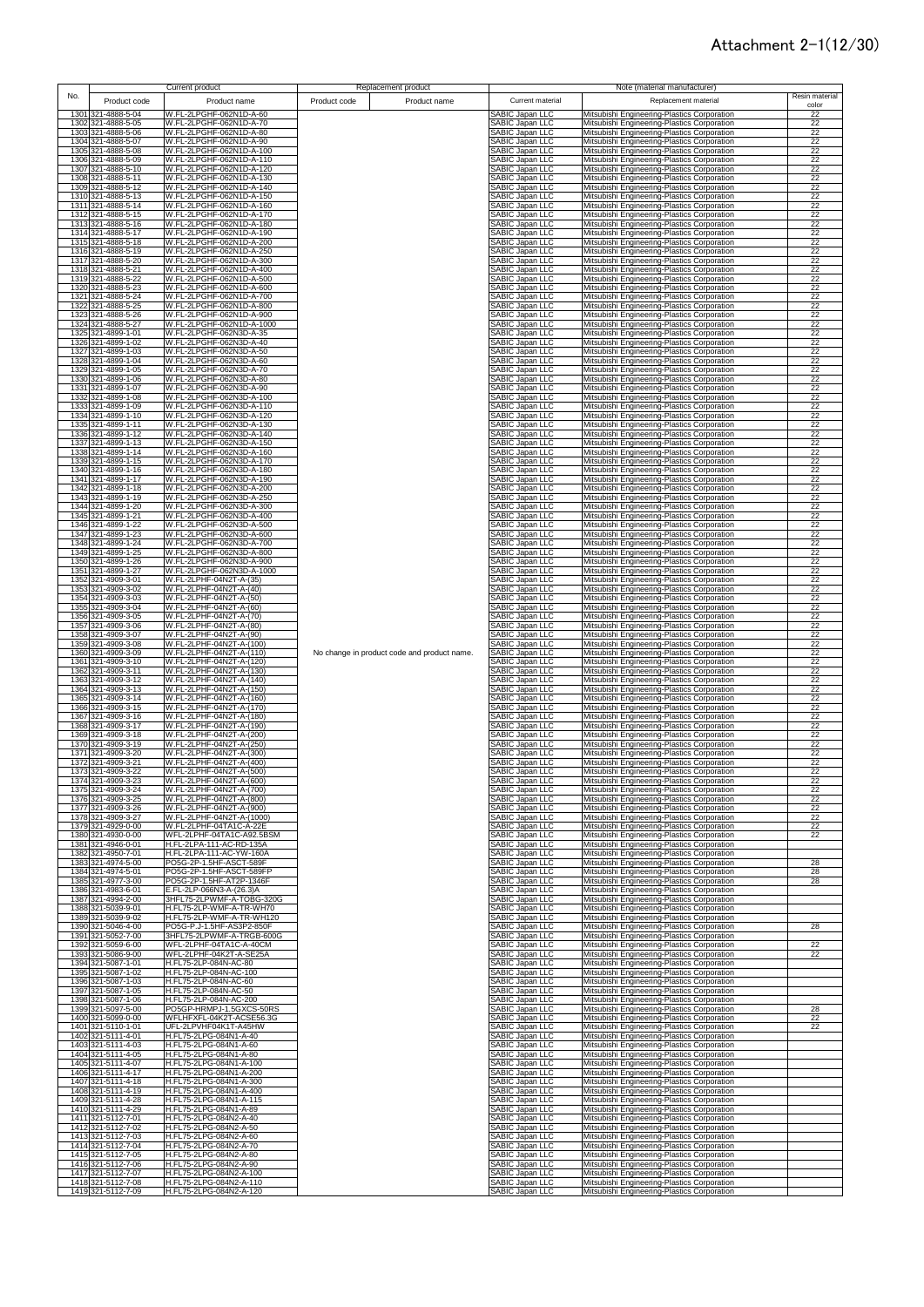|     |                                          | Current product                                        |              | Replacement product                         |                                                  | Note (material manufacturer)                                                               |                 |
|-----|------------------------------------------|--------------------------------------------------------|--------------|---------------------------------------------|--------------------------------------------------|--------------------------------------------------------------------------------------------|-----------------|
| No. | Product code                             | Product name                                           | Product code | Product name                                | Current material                                 | Replacement material                                                                       | Resin material  |
|     | 1420 321-5112-7-10                       | H.FL75-2LPG-084N2-A-130                                |              |                                             | SABIC Japan LLC                                  | Mitsubishi Engineering-Plastics Corporation                                                | color           |
|     | 1421 321-5112-7-11                       | H.FL75-2LPG-084N2-A-140                                |              |                                             | SABIC Japan LLC                                  | Mitsubishi Engineering-Plastics Corporation                                                |                 |
|     | 1422 321-5112-7-12                       | H.FL75-2LPG-084N2-A-150<br>H.FL75-2LPG-084N2-A-160     |              |                                             | SABIC Japan LLC                                  | Mitsubishi Engineering-Plastics Corporation                                                |                 |
|     | 1423 321-5112-7-13<br>1424 321-5112-7-14 | H.FL75-2LPG-084N2-A-170                                |              |                                             | SABIC Japan LLC<br>SABIC Japan LLC               | Mitsubishi Engineering-Plastics Corporation<br>Mitsubishi Engineering-Plastics Corporation |                 |
|     | 1425 321-5112-7-15                       | H.FL75-2LPG-084N2-A-180                                |              |                                             | SABIC Japan LLC                                  | Mitsubishi Engineering-Plastics Corporation                                                |                 |
|     | 1426 321-5112-7-16<br>1427 321-5112-7-17 | H.FL75-2LPG-084N2-A-190<br>H.FL75-2LPG-084N2-A-200     |              |                                             | SABIC Japan LLC<br>SABIC Japan LLC               | Mitsubishi Engineering-Plastics Corporation<br>Mitsubishi Engineering-Plastics Corporation |                 |
|     | 1428 321-5112-7-18                       | H.FL75-2LPG-084N2-A-300                                |              |                                             | SABIC Japan LLC                                  | Mitsubishi Engineering-Plastics Corporation                                                |                 |
|     | 1429 321-5112-7-19<br>1430 321-5112-7-20 | H.FL75-2LPG-084N2-A-400<br>H.FL75-2LPG-084N2-A-500     |              |                                             | SABIC Japan LLC<br>SABIC Japan LLC               | Mitsubishi Engineering-Plastics Corporation<br>Mitsubishi Engineering-Plastics Corporation |                 |
|     | 1431 321-5112-7-21                       | H.FL75-2LPG-084N2-A-600                                |              |                                             | SABIC Japan LLC                                  | Mitsubishi Engineering-Plastics Corporation                                                |                 |
|     | 1432 321-5112-7-22<br>1433 321-5112-7-23 | H.FL75-2LPG-084N2-A-700<br>H.FL75-2LPG-084N2-A-800     |              |                                             | SABIC Japan LLC<br><b>SABIC Japan LLC</b>        | Mitsubishi Engineering-Plastics Corporation<br>Mitsubishi Engineering-Plastics Corporation |                 |
|     | 1434 321-5112-7-24                       | H.FL75-2LPG-084N2-A-900                                |              |                                             | SABIC Japan LLC                                  | Mitsubishi Engineering-Plastics Corporation                                                |                 |
|     | 1435 321-5112-7-25<br>1436 321-5112-7-26 | H.FL75-2LPG-084N2-A-1000<br>H.FL75-2LPG-084N2-A-1040   |              |                                             | SABIC Japan LLC<br><b>SABIC Japan LLC</b>        | Mitsubishi Engineering-Plastics Corporation<br>Mitsubishi Engineering-Plastics Corporation |                 |
|     | 1437 321-5112-7-27                       | H.FL75-2LPG-084N2-A-350<br>H.FL75-2LPG-084N2-A-593A    |              |                                             | SABIC Japan LLC                                  | Mitsubishi Engineering-Plastics Corporation                                                |                 |
|     | 1438 321-5112-7-28<br>1439 321-5112-7-29 | H.FL75-2LPG-084N2-A-104                                |              |                                             | SABIC Japan LLC<br>SABIC Japan LLC               | Mitsubishi Engineering-Plastics Corporation<br>Mitsubishi Engineering-Plastics Corporation |                 |
|     | 1440 321-5118-3-01<br>1441 321-5118-3-02 | H.FL75-2LPG-084N4-A-40<br>H.FL75-2LPG-084N4-A-50       |              |                                             | SABIC Japan LLC<br>SABIC Japan LLC               | Mitsubishi Engineering-Plastics Corporation                                                |                 |
|     | 1442 321-5118-3-03                       | H.FL75-2LPG-084N4-A-60                                 |              |                                             | SABIC Japan LLC                                  | Mitsubishi Engineering-Plastics Corporation<br>Mitsubishi Engineering-Plastics Corporation |                 |
|     | 1443 321-5118-3-04<br>1444 321-5118-3-05 | H.FL75-2LPG-084N4-A-70<br>H.FL75-2LPG-084N4-A-80       |              |                                             | <b>SABIC Japan LLC</b><br><b>SABIC Japan LLC</b> | Mitsubishi Engineering-Plastics Corporation<br>Mitsubishi Engineering-Plastics Corporation |                 |
|     | 1445 321-5118-3-06                       | H.FL75-2LPG-084N4-A-90                                 |              |                                             | SABIC Japan LLC                                  | Mitsubishi Engineering-Plastics Corporation                                                |                 |
|     | 1446 321-5118-3-07<br>1447 321-5118-3-08 | H.FL75-2LPG-084N4-A-100<br>H.FL75-2LPG-084N4-A-110     |              |                                             | SABIC Japan LLC<br>SABIC Japan LLC               | Mitsubishi Engineering-Plastics Corporation<br>Mitsubishi Engineering-Plastics Corporation |                 |
|     | 1448 321-5118-3-09                       | H.FL75-2LPG-084N4-A-120                                |              |                                             | SABIC Japan LLC                                  | Mitsubishi Engineering-Plastics Corporation                                                |                 |
|     | 1449 321-5118-3-10<br>1450 321-5118-3-11 | H.FL75-2LPG-084N4-A-130<br>H.FL75-2LPG-084N4-A-140     |              |                                             | SABIC Japan LLC<br>SABIC Japan LLC               | Mitsubishi Engineering-Plastics Corporation<br>Mitsubishi Engineering-Plastics Corporation |                 |
|     | 1451 321-5118-3-12                       | H.FL75-2LPG-084N4-A-150                                |              |                                             | SABIC Japan LLC                                  | Mitsubishi Engineering-Plastics Corporation                                                |                 |
|     | 1452 321-5118-3-13<br>1453 321-5118-3-14 | H.FL75-2LPG-084N4-A-160<br>H.FL75-2LPG-084N4-A-170     |              |                                             | SABIC Japan LLC<br>SABIC Japan LLC               | Mitsubishi Engineering-Plastics Corporation<br>Mitsubishi Engineering-Plastics Corporation |                 |
|     | 1454 321-5118-3-15<br>1455 321-5118-3-16 | H.FL75-2LPG-084N4-A-180<br>H.FL75-2LPG-084N4-A-190     |              |                                             | SABIC Japan LLC                                  | Mitsubishi Engineering-Plastics Corporation<br>Mitsubishi Engineering-Plastics Corporation |                 |
|     | 1456 321-5118-3-17                       | H.FL75-2LPG-084N4-A-200                                |              |                                             | SABIC Japan LLC<br>SABIC Japan LLC               | Mitsubishi Engineering-Plastics Corporation                                                |                 |
|     | 1457 321-5118-3-18<br>1458 321-5118-3-19 | H.FL75-2LPG-084N4-A-300<br>H.FL75-2LPG-084N4-A-400     |              |                                             | SABIC Japan LLC<br>SABIC Japan LLC               | Mitsubishi Engineering-Plastics Corporation<br>Mitsubishi Engineering-Plastics Corporation |                 |
|     | 1459 321-5118-3-20                       | H.FL75-2LPG-084N4-A-500                                |              |                                             | SABIC Japan LLC                                  | Mitsubishi Engineering-Plastics Corporation                                                |                 |
|     | 1460 321-5118-3-21<br>1461 321-5118-3-22 | H.FL75-2LPG-084N4-A-600<br>H.FL75-2LPG-084N4-A-700     |              |                                             | SABIC Japan LLC<br>SABIC Japan LLC               | Mitsubishi Engineering-Plastics Corporation<br>Mitsubishi Engineering-Plastics Corporation |                 |
|     | 1462 321-5118-3-23<br>1463 321-5118-3-24 | H.FL75-2LPG-084N4-A-800<br>H.FL75-2LPG-084N4-A-900     |              |                                             | SABIC Japan LLC                                  | Mitsubishi Engineering-Plastics Corporation                                                |                 |
|     | 1464 321-5118-3-25                       | H.FL75-2LPG-084N4-A-1000                               |              |                                             | SABIC Japan LLC<br>SABIC Japan LLC               | Mitsubishi Engineering-Plastics Corporation<br>Mitsubishi Engineering-Plastics Corporation |                 |
|     | 1465 321-5118-3-26<br>1466 321-5118-3-27 | H.FL75-2LPG-084N4-A-125<br>H.FL75-2LPG-084N4-A-85      |              |                                             | SABIC Japan LLC<br>SABIC Japan LLC               | Mitsubishi Engineering-Plastics Corporation<br>Mitsubishi Engineering-Plastics Corporation |                 |
|     | 1467 321-5118-3-30                       | H.FL75-2LPG-084N4-A-145                                |              |                                             | SABIC Japan LLC                                  | Mitsubishi Engineering-Plastics Corporation                                                |                 |
|     | 1468 321-5118-3-31<br>1469 321-5118-3-32 | H.FL75-2LPG-084N4-A-220<br>H.FL75-2LPG-084N4-A-2000    |              |                                             | SABIC Japan LLC<br>SABIC Japan LLC               | Mitsubishi Engineering-Plastics Corporation<br>Mitsubishi Engineering-Plastics Corporation |                 |
|     | 1470 321-5118-3-34                       | H.FL75-2LPG-084N4-A-135A                               |              |                                             | SABIC Japan LLC                                  | Mitsubishi Engineering-Plastics Corporation                                                |                 |
|     | 1471 321-5118-3-35<br>1472 321-5118-3-36 | H.FL75-2LPG-084N4-A-58A<br>H.FL75-2LPG-084N4-A-63A     |              |                                             | SABIC Japan LLC<br>SABIC Japan LLC               | Mitsubishi Engineering-Plastics Corporation<br>Mitsubishi Engineering-Plastics Corporation |                 |
|     | 1473 321-5118-3-37<br>1474 321-5118-3-38 | H.FL75-2LPG-084N4-A-1500<br>H.FL75-2LPG-084N4-A-105    |              |                                             | SABIC Japan LLC<br>SABIC Japan LLC               | Mitsubishi Engineering-Plastics Corporation<br>Mitsubishi Engineering-Plastics Corporation |                 |
|     | 1475 321-5118-3-39                       | H.FL75-2LPG-084N4-A-960                                |              |                                             | SABIC Japan LLC                                  | Mitsubishi Engineering-Plastics Corporation                                                |                 |
|     | 1476 321-5118-3-40<br>1477 321-5118-3-41 | H.FL75-2LPG-084N4-A-250<br>H.FL75-2LPG-084N4-A-68      |              |                                             | SABIC Japan LLC<br>SABIC Japan LLC               | Mitsubishi Engineering-Plastics Corporation<br>Mitsubishi Engineering-Plastics Corporation |                 |
|     | 1478 321-5118-3-42<br>1479 321-5118-3-43 | H.FL75-2LPG-084N4-A-68A<br>H.FL75-2LPG-084N4-A-475     |              | No change in product code and product name. | SABIC Japan LLC<br>SABIC Japan LLC               | Mitsubishi Engineering-Plastics Corporation                                                |                 |
|     | 1480 321-5118-3-44                       | H.FL75-2LPG-084N4-A-720                                |              |                                             | SABIC Japan LLC                                  | Mitsubishi Engineering-Plastics Corporation<br>Mitsubishi Engineering-Plastics Corporation |                 |
|     | 1481 321-5118-3-45<br>1482 321-5118-3-46 | H.FL75-2LPG-084N4-A-345<br>H.FL75-2LPG-084N4-A-365     |              |                                             | SABIC Japan LLC<br>SABIC Japan LLC               | Mitsubishi Engineering-Plastics Corporation<br>Mitsubishi Engineering-Plastics Corporation |                 |
|     | 1483 321-5118-3-47                       | H.FL75-2LPG-084N4-A-385                                |              |                                             | <b>SABIC Japan LLC</b>                           | Mitsubishi Engineering-Plastics Corporation                                                |                 |
|     | 1484 321-5118-3-48<br>1485 321-5125-9-01 | H.FL75-2LPG-084N4-A-405<br>UFL-2LPVHF6-04N5TC-AC-28A   |              |                                             | SABIC Japan LLC<br>SABIC Japan LLC               | Mitsubishi Engineering-Plastics Corporation<br>Mitsubishi Engineering-Plastics Corporation | 22              |
|     | 1486 321-5128-7-00<br>1487 321-5144-3-01 | WFL-2LPGHF062N2D-ASE88.8S<br>UFLVHF6-04K2TTFVA12-295   |              |                                             | SABIC Japan LLC<br>SABIC Japan LLC               | Mitsubishi Engineering-Plastics Corporation<br>Mitsubishi Engineering-Plastics Corporation | 22<br>22        |
|     | 1488 321-5145-6-01                       | UFLVHF6-04K2TTFVA13-343.8                              |              |                                             | SABIC Japan LLC                                  | Mitsubishi Engineering-Plastics Corporation                                                | 22              |
|     | 1489 321-5146-9-01<br>1490 321-5165-3-03 | UFLVHF6-04K5TTFVA12-122.5<br>H.FL75-2LP-084N2-A-200    |              |                                             | SABIC Japan LLC<br>SABIC Japan LLC               | Mitsubishi Engineering-Plastics Corporation<br>Mitsubishi Engineering-Plastics Corporation | 22              |
|     | 1491 321-5165-3-04                       | H.FL75-2LP-084N2-A-110                                 |              |                                             | SABIC Japan LLC                                  | Mitsubishi Engineering-Plastics Corporation                                                |                 |
|     | 1492 321-5165-3-05<br>1493 321-5165-3-06 | H.FL75-2LP-084N2-A-55<br>H.FL75-2LP-084N2-A-50         |              |                                             | SABIC Japan LLC<br>SABIC Japan LLC               | Mitsubishi Engineering-Plastics Corporation<br>Mitsubishi Engineering-Plastics Corporatio  |                 |
|     | 1494 321-5165-3-07<br>1495 321-5165-3-08 | H.FL75-2LP-084N2-A-100<br>H.FL75-2LP-084N2-A-300       |              |                                             | SABIC Japan LLC<br><b>SABIC Japan LLC</b>        | Mitsubishi Engineering-Plastics Corporation                                                |                 |
|     | 1496 321-5165-3-09                       | H.FL75-2LP-084N2-A-400                                 |              |                                             | SABIC Japan LLC                                  | Mitsubishi Engineering-Plastics Corporation<br>Mitsubishi Engineering-Plastics Corporation |                 |
|     | 1497 321-5165-3-10<br>1498 321-5165-3-11 | H.FL75-2LP-084N2-A-500<br>H.FL75-2LP-084N2-A-600       |              |                                             | SABIC Japan LLC<br>SABIC Japan LLC               | Mitsubishi Engineering-Plastics Corporation<br>Mitsubishi Engineering-Plastics Corporation |                 |
|     | 1499 321-5165-3-12                       | H.FL75-2LP-084N2-A-700                                 |              |                                             | SABIC Japan LLC                                  | Mitsubishi Engineering-Plastics Corporation                                                |                 |
|     | 1500 321-5165-3-13<br>1501 321-5165-3-14 | H.FL75-2LP-084N2-A-800<br>H.FL75-2LP-084N2-A-900       |              |                                             | SABIC Japan LLC<br>SABIC Japan LLC               | Mitsubishi Engineering-Plastics Corporation<br>Mitsubishi Engineering-Plastics Corporation |                 |
|     | 1502 321-5165-3-15<br>1503 321-5165-3-16 | H.FL75-2LP-084N2-A-1000<br>H.FL75-2LP-084N2-A-135      |              |                                             | SABIC Japan LLC<br>SABIC Japan LLC               | Mitsubishi Engineering-Plastics Corporation<br>Mitsubishi Engineering-Plastics Corporation |                 |
|     | 1504 321-5165-3-17                       | H.FL75-2LP-084N2-A-250                                 |              |                                             | SABIC Japan LLC                                  | Mitsubishi Engineering-Plastics Corporation                                                |                 |
|     | 1505 321-5173-1-04<br>1506 321-5173-1-05 | WFL-2LPGHF-062N2D-A76.5HT<br>WFL-2LPGHF-062N2D-A78.5HT |              |                                             | SABIC Japan LLC<br>SABIC Japan LLC               | Mitsubishi Engineering-Plastics Corporation<br>Mitsubishi Engineering-Plastics Corporation | 22<br>22        |
|     | 1507 321-5180-7-00                       | E.FL-2LP-066H-A-KDN82                                  |              |                                             | SABIC Japan LLC                                  | Mitsubishi Engineering-Plastics Corporation                                                |                 |
|     | 1508 321-5185-0-02<br>1509 321-5204-3-00 | WFL-2LPGHF-062N2D-AC73HT<br>WFL-2LPHF-04TA2C-AMT26.2Q  |              |                                             | SABIC Japan LLC<br>SABIC Japan LLC               | Mitsubishi Engineering-Plastics Corporation<br>Mitsubishi Engineering-Plastics Corporation | 22<br>22        |
|     | 1510 321-5205-6-00                       | WFL-2LPHF-04TA2C-AMT34R<br>E.FL-2LP-066J1-AC-(60)      |              |                                             | SABIC Japan LLC<br>SABIC Japan LLC               | Mitsubishi Engineering-Plastics Corporation                                                | 22              |
|     | 1511 321-5217-5-01<br>1512 321-5218-8-01 | HRMBPJ-H.FL-111-A-150RS                                |              |                                             | SABIC Japan LLC                                  | Mitsubishi Engineering-Plastics Corporation<br>Mitsubishi Engineering-Plastics Corporation |                 |
|     | 1513 321-5219-0-01<br>1514 321-5220-0-01 | H.FL-2LP(A)-111-A-(100)A<br>H.FL-2LPA-111-A-YW-150A    |              |                                             | SABIC Japan LLC<br>SABIC Japan LLC               | Mitsubishi Engineering-Plastics Corporation<br>Mitsubishi Engineering-Plastics Corporation |                 |
|     | 1515 321-5223-8-01                       | UFL-2LPVHF6-04H1T-A-SC92                               |              |                                             | <b>SABIC Japan LLC</b>                           | Mitsubishi Engineering-Plastics Corporation                                                | $\frac{22}{22}$ |
|     | 1516 321-5224-0-01<br>1517 321-5239-8-00 | UFL-2LPVHF6-04H2T-A-SC58<br>MMCX(AR)-H.FL6G-084J-50YK  |              |                                             | SABIC Japan LLC<br>SABIC Japan LLC               | Mitsubishi Engineering-Plastics Corporation<br>Mitsubishi Engineering-Plastics Corporation |                 |
|     | 1518 321-5270-8-01                       | MRF14J-H.FLS-088B1T-200<br>MRF14J-H.FLS-088B2T-200     |              |                                             | SABIC Japan LLC<br>SABIC Japan LLC               | Mitsubishi Engineering-Plastics Corporation                                                |                 |
|     | 1519 321-5271-0-01<br>1520 321-5272-3-01 | MRF14J-H.FLS-088B4T-200                                |              |                                             | SABIC Japan LLC                                  | Mitsubishi Engineering-Plastics Corporation<br>Mitsubishi Engineering-Plastics Corporation |                 |
|     | 1521 321-5273-6-01<br>1522 321-5274-9-01 | MRF14J-H.FLS-088B5T-200<br>MRF14J-H.FLS-088B6T-200     |              |                                             | SABIC Japan LLC<br>SABIC Japan LLC               | Mitsubishi Engineering-Plastics Corporation<br>Mitsubishi Engineering-Plastics Corporation |                 |
|     | 1523 321-5275-1-01                       | MRF14J-H.FLS-088B7T-200                                |              |                                             | SABIC Japan LLC                                  | Mitsubishi Engineering-Plastics Corporation                                                |                 |
|     | 1524 321-5276-4-01<br>1525 321-5277-7-01 | MRF14J-H.FLS-088B8T-200<br>MRF14J-H.FLS-088B9T-200     |              |                                             | SABIC Japan LLC<br>SABIC Japan LLC               | Mitsubishi Engineering-Plastics Corporation<br>Mitsubishi Engineering-Plastics Corporation |                 |
|     | 1526 321-5279-2-01                       | MRF14J-HFLS-088BT8J2H-200                              |              |                                             | SABIC Japan LLC                                  | Mitsubishi Engineering-Plastics Corporation                                                |                 |
|     | 1527 321-5289-6-00<br>1528 321-5290-5-00 | WFL-2LPHF-04TA2C-AMT86.5S<br>WFL-2LPGHF062DA2-AMT224AB |              |                                             | SABIC Japan LLC<br>SABIC Japan LLC               | Mitsubishi Engineering-Plastics Corporation<br>Mitsubishi Engineering-Plastics Corporation | 22<br>22        |
|     | 1529 321-5297-4-01<br>1530 321-5297-4-02 | H.FL6G-LP-084J-A-55YK<br>H.FL6G-LP-084J-A-150YK        |              |                                             | SABIC Japan LLC<br>SABIC Japan LLC               | Mitsubishi Engineering-Plastics Corporation<br>Mitsubishi Engineering-Plastics Corporation |                 |
|     | 1531 321-5297-4-03                       | H.FL6G-LP-084J-A-129.4YK                               |              |                                             | SABIC Japan LLC                                  | Mitsubishi Engineering-Plastics Corporation                                                |                 |
|     | 1532 321-5297-4-04<br>1533 321-5297-4-05 | H.FL6G-LP-084J-A-124.4YK<br>H.FL6G-LP-084J-A-70YK      |              |                                             | SABIC Japan LLC<br>SABIC Japan LLC               | Mitsubishi Engineering-Plastics Corporation<br>Mitsubishi Engineering-Plastics Corporation |                 |
|     | 1534 321-5354-6-00                       | UFLVWFLHF6-04N1TV-180BC                                |              |                                             | <b>SABIC Japan LLC</b>                           | Mitsubishi Engineering-Plastics Corporation                                                | 22              |
|     | 1535 321-5359-0-00<br>1536 321-5363-7-08 | WFL-2LPGHF062N2D-ASE58.7S<br>WFL-2LPHF6-04N1TV-A-100   |              |                                             | SABIC Japan LLC<br>SABIC Japan LLC               | Mitsubishi Engineering-Plastics Corporation<br>Mitsubishi Engineering-Plastics Corporation | 22<br>22        |
|     | 1537 321-5363-7-09<br>1538 321-5363-7-10 | WFL-2LPHF6-04N1TV-A-110<br>WFL-2LPHF6-04N1TV-A-120     |              |                                             | SABIC Japan LLC<br>SABIC Japan LLC               | Mitsubishi Engineering-Plastics Corporation<br>Mitsubishi Engineering-Plastics Corporation | 22<br>22        |
|     |                                          |                                                        |              |                                             |                                                  |                                                                                            |                 |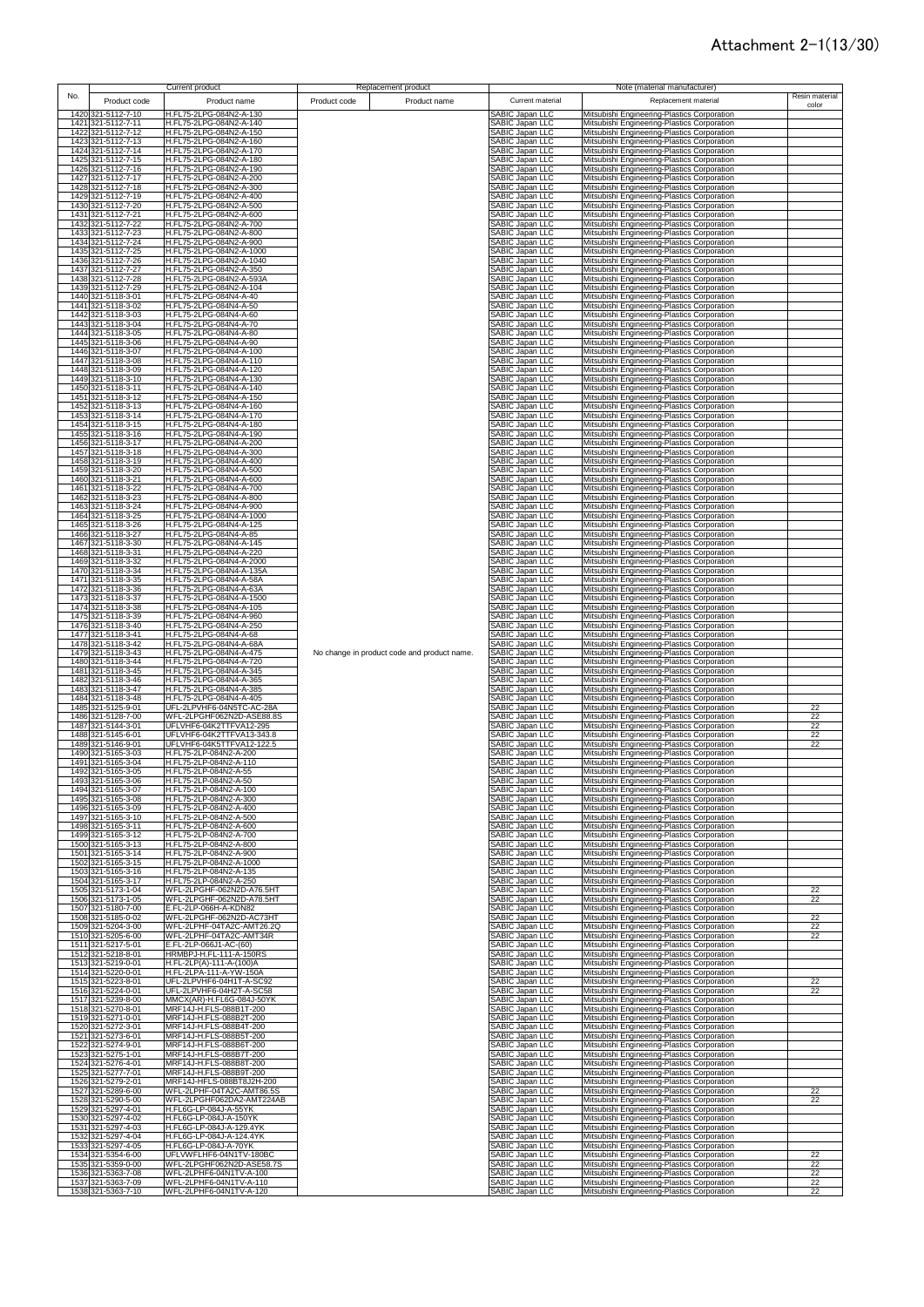|      |                                          | Current product                                        |              | Replacement product                         |                                                  | Note (material manufacturer)                                                               |                |
|------|------------------------------------------|--------------------------------------------------------|--------------|---------------------------------------------|--------------------------------------------------|--------------------------------------------------------------------------------------------|----------------|
| No.  | Product code                             | Product name                                           | Product code | Product name                                | Current material                                 | Replacement material                                                                       | Resin material |
|      | 1539 321-5363-7-11                       |                                                        |              |                                             |                                                  |                                                                                            | color          |
|      | 1540 321-5363-7-12                       | WFL-2LPHF6-04N1TV-A-130<br>WFL-2LPHF6-04N1TV-A-140     |              |                                             | <b>SABIC Japan LLC</b><br>SABIC Japan LLC        | Mitsubishi Engineering-Plastics Corporation<br>Mitsubishi Engineering-Plastics Corporation | 22<br>22       |
|      | 1541 321-5363-7-13                       | WFL-2LPHF6-04N1TV-A-150                                |              |                                             | SABIC Japan LLC                                  | Mitsubishi Engineering-Plastics Corporation                                                | 22             |
|      | 1542 321-5363-7-33                       | WFL-2LPHF6-04N1TV-A-60E                                |              |                                             | <b>ABIC Japan LLC</b>                            | Mitsubishi Engineering-Plastics Corporation                                                | 22             |
|      | 1543 321-5363-7-38                       | WFL-2LPHF6-04N1TV-A-70E                                |              |                                             | <b>ABIC Japan LLC</b>                            | Mitsubishi Engineering-Plastics Corporation                                                | 22             |
|      | 1544 321-5363-7-43                       | WFL-2LPHF6-04N1TV-A-80E                                |              |                                             | <b>ABIC Japan LLC</b>                            | Mitsubishi Engineering-Plastics Corporation                                                | 22             |
|      | 1545 321-5363-7-48                       | WFL-2LPHF6-04N1TV-A-90E                                |              |                                             | SABIC Japan LLC                                  | Mitsubishi Engineering-Plastics Corporation                                                | 22             |
|      | 1546 321-5363-7-53                       | WFL-2LPHF6-04N1TV-A-100E                               |              |                                             | SABIC Japan LLC                                  | Mitsubishi Engineering-Plastics Corporation                                                | 22             |
|      | 1547 321-5365-2-01                       | WFL-2LPHF6-04N1TV-AA71.2F                              |              |                                             | SABIC Japan LLC                                  | Mitsubishi Engineering-Plastics Corporation                                                | 22             |
|      | 1548 321-5371-5-30                       | WFL-2LPHF6-04N1TV-AC-82E                               |              |                                             | SABIC Japan LLC                                  | Mitsubishi Engineering-Plastics Corporation                                                | 22             |
|      | 1549 321-5379-7-00<br>1550 321-5393-8-00 | WFL-2LPGHF062N2D-ASE82S<br>UFL-2LPVHF04N1TV-A72.5KHW   |              |                                             | ABIC Japan LLC<br><b>SABIC Japan LLC</b>         | Mitsubishi Engineering-Plastics Corporation<br>Mitsubishi Engineering-Plastics Corporation | 22<br>22       |
|      | 1551 321-5404-2-01                       | WFL-2LPHF6-04N2TV-A-35                                 |              |                                             | <b>SABIC Japan LLC</b>                           | Mitsubishi Engineering-Plastics Corporation                                                | 22             |
|      | 1552 321-5404-2-28                       | WFL-2LPHF6-04N2TV-A-71.5B                              |              |                                             | <b>SABIC Japan LLC</b>                           | Mitsubishi Engineering-Plastics Corporation                                                | 22             |
|      | 1553 321-5404-2-30                       | WFL-2LPHF6-04N2TV-A-72E                                |              |                                             | <b>SABIC Japan LLC</b>                           | Mitsubishi Engineering-Plastics Corporation                                                | 22             |
|      | 1554 321-5406-8-00                       | E.FL-2LP-066H-AC-KDN40                                 |              |                                             | <b>SABIC Japan LLC</b>                           | Mitsubishi Engineering-Plastics Corporation                                                |                |
|      | 1555 321-5449-0-01                       | H.FL75-2LP-084N2-AC-50                                 |              |                                             | <b>SABIC Japan LLC</b>                           | Mitsubishi Engineering-Plastics Corporation                                                |                |
|      | 1556 321-5449-0-02                       | H.FL75-2LP-084N2-AC-90                                 |              |                                             | <b>SABIC Japan LLC</b>                           | Mitsubishi Engineering-Plastics Corporation                                                |                |
|      | 1557 321-5449-0-03                       | H.FL75-2LP-084N2-AC-80                                 |              |                                             | <b>ABIC Japan LLC</b>                            | Mitsubishi Engineering-Plastics Corporation                                                |                |
|      | 1558 321-5801-2-01                       | HRMBPJ-E.FL-066J1-A-250RS                              |              |                                             | SABIC Japan LLC                                  | Mitsubishi Engineering-Plastics Corporation                                                |                |
|      | 1559 321-5804-0-00<br>1560 321-5805-3-00 | UFL-2LPVHF04N2TV-ASE69.4B<br>E.FL-2LP-066H-AC-KDN41    |              |                                             | <b>SABIC Japan LLC</b><br><b>ABIC Japan LLC</b>  | Mitsubishi Engineering-Plastics Corporation                                                | 22             |
| 1561 | 321-5811-6-00                            | UFL-2LPVHF04N1TV-AC66BHW                               |              |                                             | <b>ABIC Japan LLC</b>                            | Mitsubishi Engineering-Plastics Corporation<br>Mitsubishi Engineering-Plastics Corporation | 22             |
| 1562 | 321-5816-0-00                            | WFL-2LPHF-04K2TV-AMT59.5A                              |              |                                             | <b>SABIC Japan LLC</b>                           | Mitsubishi Engineering-Plastics Corporation                                                | 22             |
|      | 1563 321-5819-8-00                       | WFLHF-XFL-04K2TV-ANM82.1C                              |              |                                             | SABIC Japan LLC                                  | Mitsubishi Engineering-Plastics Corporation                                                | 22             |
|      | 1564 321-5838-2-00                       | WFL-2LPHF-04TA2C-AMT27.1A                              |              |                                             | <b>SABIC Japan LLC</b>                           | Mitsubishi Engineering-Plastics Corporation                                                | 22             |
|      | 1565 321-5840-4-27                       | H.FL75-2LPG-084N2-340A                                 |              |                                             | SABIC Japan LLC                                  | Mitsubishi Engineering-Plastics Corporation                                                |                |
|      | 1566 321-5841-7-00                       | WFL-2LPHF-04TA2C-AMT42.1B                              |              |                                             | SABIC Japan LLC                                  | Mitsubishi Engineering-Plastics Corporation                                                | 22             |
|      | 1567 321-5842-0-00                       | H.FL-LP-111-A-28-(120)A                                |              |                                             | <b>ABIC Japan LLC</b>                            | Mitsubishi Engineering-Plastics Corporation                                                |                |
|      | 1568 321-5848-6-01                       | TNCWBPJ-UMP-1.5DHW-W1-218                              |              |                                             | <b>SABIC Japan LLC</b>                           | Toray Industries, Inc.                                                                     |                |
|      | 1569 321-5848-6-02<br>1570 321-5848-6-03 | TNCWBPJ-UMP-1.5DHW-W1-498<br>TNCWBPJ-UMP-1.5DHW-W2-648 |              |                                             | <b>SABIC Japan LLC</b><br><b>SABIC Japan LLC</b> | Toray Industries, Inc.<br>Toray Industries, Inc.                                           |                |
|      | 1571 321-5855-1-01                       | B.PJA-MMCXARLP-DTR178-600                              |              |                                             | SABIC Japan LLC                                  | Toray Industries, Inc.                                                                     |                |
|      | 1572 321-5855-1-02                       | B.PJA-MMCXARLP-DTR178-150                              |              |                                             | SABIC Japan LLC                                  | Toray Industries, Inc.                                                                     |                |
|      | 1573 321-5855-1-03                       | B.PJA-MMCXARLP-DTR178-300                              |              |                                             | SABIC Japan LLC                                  | <b>Toray Industries, Inc.</b>                                                              |                |
|      | 1574 321-5855-1-04                       | B.PJA-MMCXARLP-DTR178-400                              |              |                                             | <b>SABIC Japan LLC</b>                           | Toray Industries, Inc.                                                                     |                |
|      | 1575 321-5855-1-05                       | B.PJA-MMCXARLP-DTR178-700                              |              |                                             | <b>SABIC Japan LLC</b>                           | Toray Industries, Inc.                                                                     |                |
|      | 1576 321-5855-1-06                       | B.PJA-MMCXARLP-DTR178-200                              |              |                                             | SABIC Japan LLC                                  | Toray Industries, Inc.                                                                     |                |
|      | 1577 321-5864-2-01                       | BBPJ3-H.FLA-111-A-100ARS                               |              |                                             | SABIC Japan LLC                                  | Mitsubishi Engineering-Plastics Corporation                                                |                |
|      | 1578 321-5917-7-01<br>1579 321-5918-0-01 | H.FL75-2LPG084N1-ATR1200A<br>H.FL75-2LPG084N1-ATG1110A |              |                                             | SABIC Japan LLC<br>SABIC Japan LLC               | Mitsubishi Engineering-Plastics Corporation<br>Mitsubishi Engineering-Plastics Corporation |                |
|      | 1580 321-5919-2-01                       | H.FL75-2LPG-084N1-ATB990A                              |              |                                             | SABIC Japan LLC                                  | Mitsubishi Engineering-Plastics Corporation                                                |                |
|      | 1581 321-5920-1-01                       | H.FL75-2LPG-084N1-ATY910A                              |              |                                             | SABIC Japan LLC                                  | Mitsubishi Engineering-Plastics Corporation                                                |                |
|      | 1582 321-5926-8-01                       | NWBPJ-H.FLA-111-A-150RS                                |              |                                             | <b>ABIC Japan LLC</b>                            | Mitsubishi Engineering-Plastics Corporation                                                |                |
|      | 1583 321-5926-8-02                       | NWBPJ-H.FLA-111-A-600RS                                |              |                                             | <b>SABIC Japan LLC</b>                           | Mitsubishi Engineering-Plastics Corporation                                                |                |
|      | 1584 321-5926-8-03                       | NWBPJ-H.FLA-111-A-200RS                                |              |                                             | <b>SABIC Japan LLC</b>                           | Mitsubishi Engineering-Plastics Corporation                                                |                |
|      | 1585 321-5938-7-01                       | HRMWBPJ-H.FLA-111-A-150RS                              |              |                                             | <b>SABIC Japan LLC</b>                           | Mitsubishi Engineering-Plastics Corporation                                                |                |
|      | 1586 321-5938-7-02                       | HRMWBPJ-H.FLA-111-A-450RS                              |              |                                             | <b>ABIC Japan LLC</b>                            | Mitsubishi Engineering-Plastics Corporation                                                |                |
|      | 1587 321-5957-1-00<br>1588 321-5973-8-01 | WFL-2LPHF6-04N1TV-A81.5EC<br>H.FL75-2LPG-084N4-ATG85   |              |                                             | <b>ABIC Japan LLC</b><br><b>SABIC Japan LLC</b>  | Mitsubishi Engineering-Plastics Corporation<br>Mitsubishi Engineering-Plastics Corporation | 22             |
|      | 1589 321-5973-8-02                       | H.FL75-2LPG-084N4-ATG60                                |              |                                             | <b>SABIC Japan LLC</b>                           | Mitsubishi Engineering-Plastics Corporation                                                |                |
|      | 1590 321-5973-8-04                       | H.FL75-2LPG-084N4-ATG200                               |              |                                             | SABIC Japan LLC                                  | Mitsubishi Engineering-Plastics Corporation                                                |                |
|      | 1591 321-5974-0-01                       | H.FL75-2LPG-084N4-ATO85                                |              |                                             | SABIC Japan LLC                                  | Mitsubishi Engineering-Plastics Corporation                                                |                |
| 1592 | 321-5974-0-03                            | H.FL75-2LPG-084N4-ATO60                                |              |                                             | <b>ABIC Japan LLC</b>                            | Mitsubishi Engineering-Plastics Corporation                                                |                |
|      | 1593 321-5979-4-01                       | UFLVHF6-04K2TTFVA21-70.5                               |              |                                             | <b>SABIC Japan LLC</b>                           | Mitsubishi Engineering-Plastics Corporation                                                | 22             |
|      | 1594 321-5987-2-01                       | H.FL75-2LPG-084N4-ATBK100                              |              |                                             | <b>SABIC Japan LLC</b>                           | Mitsubishi Engineering-Plastics Corporation                                                |                |
|      | 1595 321-5987-2-03                       | H.FL75-2LPG-084N4-ATBK54                               |              |                                             | <b>SABIC Japan LLC</b>                           | Mitsubishi Engineering-Plastics Corporation                                                |                |
|      | 1596 321-5987-2-04                       | H.FL75-2LPG-084N4-ATBK200                              |              |                                             | SABIC Japan LLC                                  | Mitsubishi Engineering-Plastics Corporation                                                |                |
|      | 1597 321-5987-2-05<br>1598 321-5987-2-06 | H.FL75-2LPG-084N4-ATBK260<br>H.FL75-2LPG-084N4-ATBK240 |              | No change in product code and product name. | SABIC Japan LLC                                  | Mitsubishi Engineering-Plastics Corporation<br>Mitsubishi Engineering-Plastics Corporation |                |
|      | 1599 321-5988-5-01                       | H.FL75-2LPG-084N4-ATR150                               |              |                                             | SABIC Japan LLC<br>SABIC Japan LLC               | Mitsubishi Engineering-Plastics Corporation                                                |                |
|      | 1600 321-5988-5-02                       | H.FL75-2LPG-084N4-ATR130                               |              |                                             | SABIC Japan LLC                                  | Mitsubishi Engineering-Plastics Corporation                                                |                |
|      | 1601 321-5988-5-03                       | H.FL75-2LPG-084N4-ATR200                               |              |                                             | SABIC Japan LLC                                  | Mitsubishi Engineering-Plastics Corporation                                                |                |
|      | 1602 321-5988-5-04                       | H.FL75-2LPG-084N4-ATR260                               |              |                                             | SABIC Japan LLC                                  | Mitsubishi Engineering-Plastics Corporation                                                |                |
|      | 1603 321-5988-5-05                       | H.FL75-2LPG-084N4-ATR240                               |              |                                             | SABIC Japan LLC                                  | Mitsubishi Engineering-Plastics Corporation                                                |                |
|      | 1604 321-5990-7-02                       | UFLVHF6-04K2TTFVA22-65.5                               |              |                                             | SABIC Japan LLC                                  | Mitsubishi Engineering-Plastics Corporation                                                | 22             |
| 1605 | 321-5996-3-01                            | UFLVHF6-04K1TTFVA16-65.5                               |              |                                             | <b>SABIC Japan LLC</b>                           | Mitsubishi Engineering-Plastics Corporation                                                | 22<br>22       |
|      | 1606 321-6009-3-01<br>1607 321-6009-3-02 | UFL-2LPVHF04N1TV-A81.5HW<br>UFL-2LPVHF04N1TV-A112.1HW  |              |                                             | SABIC Japan LLC<br>SABIC Japan LLC               | Mitsubishi Engineering-Plastics Corporation<br>Mitsubishi Engineering-Plastics Corporation | 22             |
|      | 1608 321-6009-3-03                       | UFL-2LPVHF04N1TV-A121.1HW                              |              |                                             | <b>SABIC Japan LLC</b>                           | Mitsubishi Engineering-Plastics Corporation                                                | 22             |
|      | 1609 321-6009-3-04                       | UFL-2LPVHF-04N1TV-A147HW                               |              |                                             | <b>SABIC Japan LLC</b>                           | Mitsubishi Engineering-Plastics Corporation                                                | 22             |
|      | 1610 321-6009-3-05                       | UFL-2LPVHF-04N1TVA141.3HW                              |              |                                             | <b>SABIC Japan LLC</b>                           | Mitsubishi Engineering-Plastics Corporation                                                | 22             |
|      | 1611 321-6009-3-08                       | UFL-2LPVHF04N1TV-A138.8HW                              |              |                                             | SABIC Japan LLC                                  | Mitsubishi Engineering-Plastics Corporation                                                | 22             |
| 1612 | 321-6009-3-09                            | IFL-2LPVHF-04N1TV-A86HW                                |              |                                             | ABIC Janan LLC                                   | Mitsubishi Engineering-Plastics Corporation                                                |                |
|      | 1613 321-6029-0-00                       | WFL-2LPHF6-04N2T-A-65.4BC                              |              |                                             | SABIC Japan LLC                                  | Mitsubishi Engineering-Plastics Corporation                                                | 22             |
|      | 1614 321-6040-3-01<br>1615 321-6051-0-01 | UFLVHF6-04K5TTFVA15-141<br>E.FL-2LP-066H-AA-(800)A     |              |                                             | SABIC Japan LLC<br>SABIC Japan LLC               | Mitsubishi Engineering-Plastics Corporation<br>Mitsubishi Engineering-Plastics Corporation | 22             |
|      | 1616 321-6065-4-01                       | H.FL75-2LPG-084N1-300                                  |              |                                             | SABIC Japan LLC                                  | Mitsubishi Engineering-Plastics Corporation                                                |                |
|      | 1617 321-6066-7-01                       | H.FL75-2LP-084H-300                                    |              |                                             | SABIC Japan LLC                                  | Mitsubishi Engineering-Plastics Corporation                                                |                |
|      | 1618 321-6070-4-01                       | HRMPJ-H.FL-111-A-T-60RS                                |              |                                             | <b>ABIC Japan LLC</b>                            | Mitsubishi Engineering-Plastics Corporation                                                |                |
|      | 1619 321-6077-3-01                       | 8MRF14P-8H.FLS-88HTM520A                               |              |                                             | <b>ABIC Japan LLC</b>                            | Mitsubishi Engineering-Plastics Corporation                                                |                |
|      | 1620 321-6077-3-02                       | 8MRF14P-8H.FLS-88HTM520B                               |              |                                             | SABIC Japan LLC                                  | Mitsubishi Engineering-Plastics Corporation                                                |                |
|      | 1621 321-6077-3-03<br>1622 321-6077-3-04 | 8MRF14P-8H.FLS-88HTM520C<br>8MRF14P-8H.FLS-88HTM520D   |              |                                             | SABIC Japan LLC<br>SABIC Japan LLC               | Mitsubishi Engineering-Plastics Corporation<br>Mitsubishi Engineering-Plastics Corporation |                |
|      | 1623 321-6077-3-05                       | 8MRF14P-8H.FLS-88HTM520E                               |              |                                             | SABIC Japan LLC                                  | Mitsubishi Engineering-Plastics Corporation                                                |                |
|      | 1624 321-6077-3-06                       | 8MRF14P-8H.FLS-88HTM520F                               |              |                                             | SABIC Japan LLC                                  | Mitsubishi Engineering-Plastics Corporation                                                |                |
|      | 1625 321-6077-3-07                       | 8MRF14P-8H.FLS-88HTM520G                               |              |                                             | SABIC Japan LLC                                  | Mitsubishi Engineering-Plastics Corporation                                                |                |
|      | 1626 321-6077-3-08                       | 8MRF14P-8H.FLS-88HTM520H                               |              |                                             | SABIC Japan LLC                                  | Mitsubishi Engineering-Plastics Corporation                                                |                |
|      | 1627 321-6077-3-09                       | 8MRF14P-8H.FLS-88HTM520J                               |              |                                             | SABIC Japan LLC                                  | Mitsubishi Engineering-Plastics Corporation                                                |                |
|      | 1628 321-6077-3-10<br>1629 321-6077-3-11 | 8MRF14P-8H.FLS-88HTM520K                               |              |                                             | SABIC Japan LLC<br>SABIC Japan LLC               | Mitsubishi Engineering-Plastics Corporation                                                |                |
|      | 1630 321-6077-3-12                       | 8MRF14P-8H.FLS-88HTM520L<br>8MRF14P-8H.FLS-88HTM520M   |              |                                             | SABIC Japan LLC                                  | Mitsubishi Engineering-Plastics Corporation<br>Mitsubishi Engineering-Plastics Corporation |                |
|      | 1631 321-6091-4-01                       | H.FL75-2LP-084N-A-TG300A                               |              |                                             | <b>SABIC Japan LLC</b>                           | Mitsubishi Engineering-Plastics Corporation                                                |                |
|      | 1632 321-6096-8-01                       | H.FL/S-2LPA-088H1T-A-200                               |              |                                             | SABIC Japan LLC                                  | Mitsubishi Engineering-Plastics Corporation                                                |                |
|      | 1633 321-6096-8-02                       | H.FL/S-2LPA-088H1T-A-1000                              |              |                                             | SABIC Japan LLC                                  | Mitsubishi Engineering-Plastics Corporation                                                |                |
|      | 1634 321-6096-8-03                       | H.FL/S-2LPA-088H1T-A-60                                |              |                                             | SABIC Japan LLC                                  | Mitsubishi Engineering-Plastics Corporation                                                |                |
|      | 1635 321-6103-1-01                       | H.FL75-2LPG-084N4-ATW350                               |              |                                             | SABIC Japan LLC                                  | Mitsubishi Engineering-Plastics Corporation                                                |                |
|      | 1636 321-6119-1-00                       | UFL-2VHF04N4TV-ASE98.47B                               |              |                                             | <b>SABIC Japan LLC</b>                           | Mitsubishi Engineering-Plastics Corporation                                                | 22             |
|      | 1637 321-6133-2-01<br>1638 321-6150-1-01 | TNCPJN-PO51P-1.5W-AA-250A<br>UFLVHF6-04K4TTFVA14-277   |              |                                             | <b>SABIC Japan LLC</b><br>SABIC Japan LLC        | Toray Industries, Inc.<br>Mitsubishi Engineering-Plastics Corporation                      | 22             |
|      | 1639 321-6166-1-01                       | UFLVHF6-04K6TTFVA17-307.7                              |              |                                             | SABIC Japan LLC                                  | Mitsubishi Engineering-Plastics Corporation                                                | 22             |
|      | 1640 321-6167-4-12                       | H.FL75-2LPG-084N4-AC-150                               |              |                                             | SABIC Japan LLC                                  | Mitsubishi Engineering-Plastics Corporation                                                |                |
|      | 1641 321-6167-4-26                       | H.FL75-2LPG-084N4-AC-130A                              |              |                                             | SABIC Japan LLC                                  | Mitsubishi Engineering-Plastics Corporation                                                |                |
|      | 1642 321-6168-7-26                       | H.FL75-LPG-084N2-A-700                                 |              |                                             | SABIC Japan LLC                                  | Mitsubishi Engineering-Plastics Corporation                                                |                |
|      | 1643 321-6175-2-01                       | HRMPJ2-H.FLA-111-AF-210RS                              |              |                                             | SABIC Japan LLC                                  | Mitsubishi Engineering-Plastics Corporation                                                |                |
|      | 1644 321-6182-8-00                       | MRF14P-H.FLS-88HT1-520                                 |              |                                             | <b>SABIC Japan LLC</b>                           | Mitsubishi Engineering-Plastics Corporation                                                |                |
|      | 1645 321-6183-0-00                       | MRF14P-H.FLS-88HT2-520                                 |              |                                             | <b>SABIC Japan LLC</b>                           | Mitsubishi Engineering-Plastics Corporation                                                |                |
|      | 1646 321-6186-9-01                       | FL-LP-1.5DW-A-230ARS                                   |              |                                             | <b>SABIC Japan LLC</b>                           | Toray Industries, Inc.<br>Mitsubishi Engineering-Plastics Corporation                      |                |
|      | 1647 321-6195-0-01<br>1648 321-6196-2-01 | H.FL75-2LPG-084N4-ATGY230<br>H.FL75-2LPG-084N4-ATY230  |              |                                             | SABIC Japan LLC<br>SABIC Japan LLC               | Mitsubishi Engineering-Plastics Corporation                                                |                |
|      | 1649 321-6201-0-00                       | 8MRF14P-8H.FLS-88HTM520Z                               |              |                                             | SABIC Japan LLC                                  | Mitsubishi Engineering-Plastics Corporation                                                |                |
|      | 1650 321-6218-3-00                       | H.FL75-2LPG-084N4-A-135S                               |              |                                             | <b>SABIC Japan LLC</b>                           | Mitsubishi Engineering-Plastics Corporation                                                |                |
|      | 1651 321-6219-6-00                       | H.FL75-2LPG-084N4-A-145S                               |              |                                             | <b>SABIC Japan LLC</b>                           | Mitsubishi Engineering-Plastics Corporation                                                |                |
|      | 1652 321-6572-2-00                       | NFLUFLVHF-04N1TV-A88CLG                                |              |                                             | SABIC Japan LLC                                  | Mitsubishi Engineering-Plastics Corporation                                                | 22             |
|      | 1653 321-6573-5-00                       | NFLUFLVHF-04N2TV-A89.5ALG                              |              |                                             | <b>SABIC Japan LLC</b>                           | Mitsubishi Engineering-Plastics Corporation                                                | 22             |
|      | 1654 321-6615-3-00                       | WFL-2LPHF6-04N2TV-A-86EC                               |              |                                             | SABIC Japan LLC                                  | Mitsubishi Engineering-Plastics Corporation                                                | 22             |
|      | 1655 331-0001-6-40<br>1656 331-0001-6-41 | FL-LP-1.5DW(40)<br>FL-LP-1.5DW(41)                     |              |                                             | SABIC Japan LLC<br>SABIC Japan LLC               | Toray Industries, Inc.<br>Toray Industries, Inc.                                           |                |
|      | 1657 331-0001-6-42                       | FL-LP-1.5DW(42)                                        |              |                                             | <b>SABIC Japan LLC</b>                           | Toray Industries, Inc.                                                                     |                |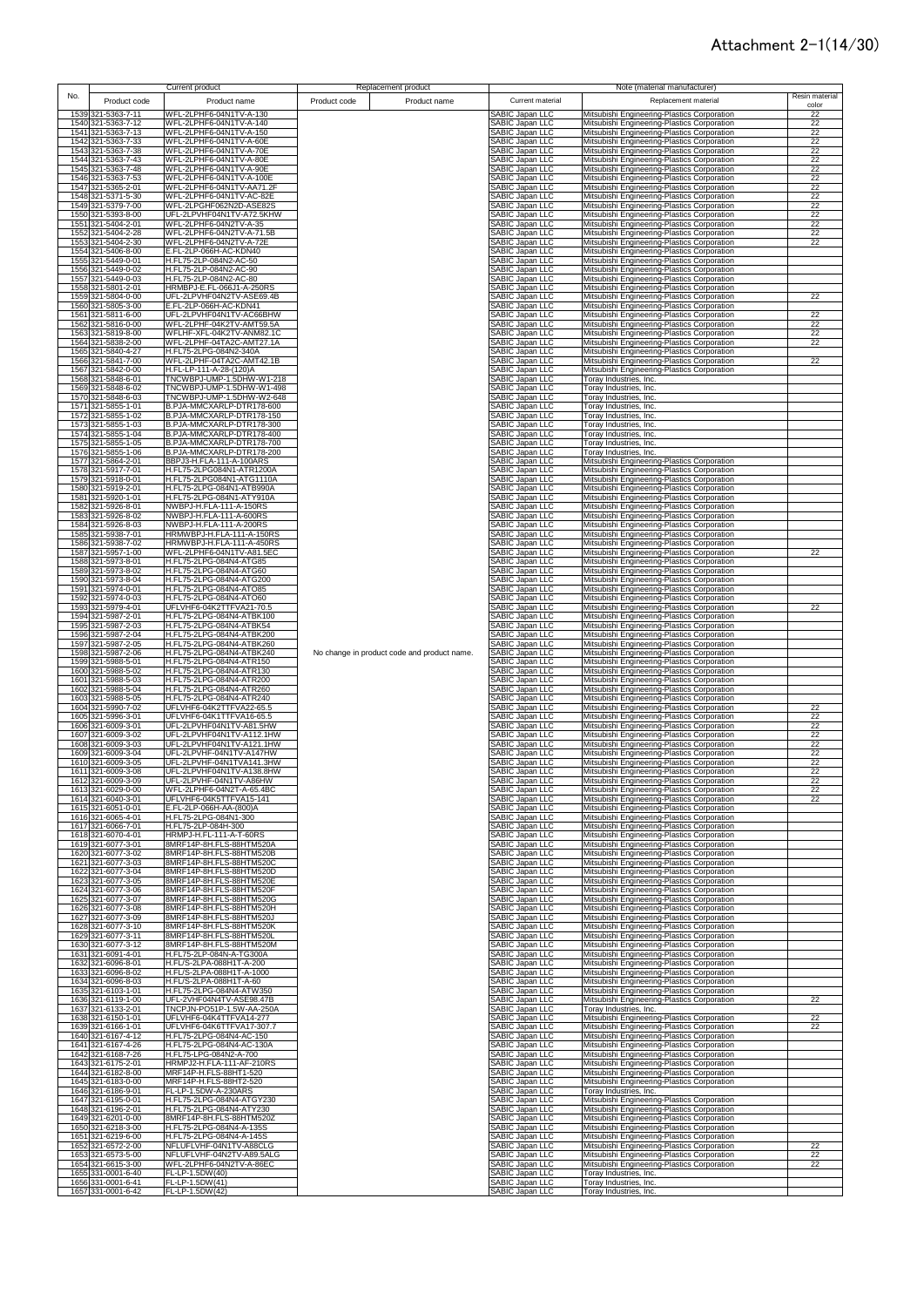|     |              |                                          | Current product                                  | Replacement product                         |                                                       | Note (material manufacturer)                                                               |                              |
|-----|--------------|------------------------------------------|--------------------------------------------------|---------------------------------------------|-------------------------------------------------------|--------------------------------------------------------------------------------------------|------------------------------|
| No. |              | Product code                             | Product name                                     | Product code<br>Product name                | Current material                                      | Replacement material                                                                       | Resin material               |
|     |              | 1658 331-0007-2-40                       | FL-LP-1.5C.QEW.CW(40)                            |                                             | SABIC Japan LLC                                       | Toray Industries, Inc.                                                                     | color                        |
|     |              | 1659 331-0051-4-00                       | $FL-R-PC(1)$                                     |                                             | SABIC Japan LLC                                       | Toray Industries, Inc.                                                                     |                              |
|     |              | 1660 331-0052-7-00                       | $FL-R-PC(2)$                                     |                                             | SABIC Japan LLC                                       | Toray Industries, Inc.                                                                     |                              |
|     |              | 1661 331-0053-0-00                       | $FL-R-PC(3)$                                     |                                             | SABIC Japan LLC                                       | Toray Industries, Inc.                                                                     |                              |
|     |              | 1662 331-0401-4-00                       | E.FL-LP-040                                      |                                             | SABIC Japan LLC                                       | Mitsubishi Engineering-Plastics Corporation                                                |                              |
|     |              | 1663 331-0401-4-01                       | E.FL-LP-040(01)<br>E.FL-LP-066                   |                                             | SABIC Japan LLC                                       | Mitsubishi Engineering-Plastics Corporation                                                |                              |
|     |              | 1664 331-0402-7-00<br>1665 331-0402-7-01 | E.FL-LP-066(01)                                  |                                             | SABIC Japan LLC<br>SABIC Japan LLC                    | Mitsubishi Engineering-Plastics Corporation<br>Mitsubishi Engineering-Plastics Corporation |                              |
|     |              | 1666 331-0503-4-01                       | H.FL-LP-DFS111(01)                               |                                             | SABIC Japan LLC                                       | Mitsubishi Engineering-Plastics Corporation                                                |                              |
|     |              | 1667 331-0504-7-00                       | H.FL-LP-A32                                      |                                             | SABIC Japan LLC                                       | Mitsubishi Engineering-Plastics Corporation                                                |                              |
|     |              | 1668 331-0504-7-01                       | H.FL-LP-A32(01)                                  |                                             | SABIC Japan LLC                                       | Mitsubishi Engineering-Plastics Corporation                                                |                              |
|     |              | 1669 331-0507-5-01                       | H.FL-LP-DFS111-A(01)                             |                                             | SABIC Japan LLC                                       | Mitsubishi Engineering-Plastics Corporation                                                |                              |
|     |              | 1670 331-0508-8-01<br>1671 331-0541-3-01 | H.FL-LP-A32-A(01)<br>H.FL75-LP-084(01)           |                                             | SABIC Japan LLC<br>SABIC Japan LLC                    | Mitsubishi Engineering-Plastics Corporation<br>Mitsubishi Engineering-Plastics Corporation |                              |
|     |              | 1672 331-0545-4-10                       | H.FL6G-LP-084(10)                                |                                             | SABIC Japan LLC                                       | Mitsubishi Engineering-Plastics Corporation                                                |                              |
|     | 1673         | 331-0559-9-02                            | U.FL-LP(V)-040HF(02)                             |                                             | SABIC Japan LLC                                       | Mitsubishi Engineering-Plastics Corporation                                                | 22                           |
|     |              | 1674 331-0559-9-07                       | U.FL-LP(V)-040HF(07)                             |                                             | SABIC Japan LLC                                       | Mitsubishi Engineering-Plastics Corporation                                                | 22                           |
|     |              | 1675 331-0563-6-02<br>1676 331-0803-8-00 | W.FL-LP-040HF(02)<br>H.FL/S-LP-088-A             |                                             | SABIC Japan LLC<br>SABIC Japan LLC                    | Mitsubishi Engineering-Plastics Corporation                                                | 22                           |
|     |              | 1677 331-0803-8-01                       | H.FL/S-LP-088-A(01)                              |                                             | SABIC Japan LLC                                       | Mitsubishi Engineering-Plastics Corporation<br>Mitsubishi Engineering-Plastics Corporation |                              |
|     | 1678         | 331-0808-1-01                            | H.FL75-LP(G)-084(01)                             |                                             | SABIC Japan LLC                                       | Mitsubishi Engineering-Plastics Corporation                                                |                              |
|     | 1679         | 358-0160-9-00                            | <b>MS-151-C(LP)</b>                              |                                             | SABIC Japan LLC                                       | Mitsubishi Engineering-Plastics Corporation                                                |                              |
|     | 1680         | 362-0143-9-00                            | MS151L-MS151L-6150<br>MS151L-MS151L-12000        |                                             | SABIC Japan LLC<br>SABIC Japan LLC                    | Mitsubishi Engineering-Plastics Corporation                                                |                              |
|     | 1681<br>1682 | 362-0149-5-00<br>362-0221-0-02           | MS151L-HRMJ-15V2000                              |                                             | SABIC Japan LLC                                       | Mitsubishi Engineering-Plastics Corporation<br>Mitsubishi Engineering-Plastics Corporation |                              |
|     | 1683         | 522-0001-1-70                            | CR22-44D-2.54DS(70)                              |                                             | <b>SABIC Japan LLC</b>                                | Toray Industries, Inc.                                                                     |                              |
|     | 1684         | 522-0002-4-70                            | CR22A-44D-2.54DS(70)                             |                                             | SABIC Japan LLC                                       | Toray Industries, Inc.                                                                     |                              |
|     | 1685         | 522-0004-0-70                            | CR22A-50D-2.54DS(70)                             |                                             | SABIC Japan LLC                                       | <b>Toray Industries, Inc.</b>                                                              |                              |
|     |              | 1686 522-0005-2-70<br>1687 522-0006-5-70 | CR22-100D-2.54DS(70)<br>CR22A-100D-2.54DS(70)    |                                             | SABIC Japan LLC<br>SABIC Japan LLC                    | <b>Toray Industries, Inc.</b><br>Toray Industries, Inc.                                    |                              |
|     |              | 1688 522-0008-0-70                       | CR22A-36D-2.54DS(70)                             |                                             | SABIC Japan LLC                                       | Toray Industries, Inc.                                                                     |                              |
|     |              | 1689 522-0010-2-70                       | CR22A-30D-2.54DS(70)                             |                                             | SABIC Japan LLC                                       | Toray Industries, Inc.                                                                     |                              |
|     |              | 1690 522-0011-5-70                       | CR22-34D-2.54DS(70)                              |                                             | SABIC Japan LLC                                       | <b>Toray Industries, Inc.</b>                                                              |                              |
|     | 1691         | 522-0012-8-70<br>1692 522-0012-8-93      | CR22A-34D-2.54DS(70)                             |                                             | SABIC Japan LLC                                       | Toray Industries, Inc.                                                                     |                              |
|     |              | 1693 522-0014-3-70                       | CR22A-34D-2.54DS(93)<br>CR22A-60D-2.54DS(70)     |                                             | SABIC Japan LLC<br>SABIC Japan LLC                    | Toray Industries, Inc.<br>Toray Industries, Inc.                                           |                              |
|     |              | 1694 522-0017-1-70                       | CR22-68D-2.54DS(70)                              |                                             | SABIC Japan LLC                                       | Toray Industries, Inc.                                                                     |                              |
|     |              | 1695 522-0019-7-70                       | CR22-72D-2.54DS(70)                              |                                             | SABIC Japan LLC                                       | Toray Industries, Inc.                                                                     |                              |
|     |              | 1696 522-0020-6-70                       | CR22A-72D-2.54DS(70)                             |                                             | SABIC Japan LLC                                       | Toray Industries, Inc.                                                                     |                              |
|     |              | 1697 522-0023-4-70<br>1698 522-0027-5-70 | CR22-30D-2.54DSA(70)<br>CR22-50D-2.54DSA(70)     |                                             | SABIC Japan LLC<br>SABIC Japan LLC                    | Toray Industries, Inc.<br>Toray Industries, Inc.                                           |                              |
|     |              | 1699 522-0028-8-70                       | CR22-60D-2.54DSA(70)                             |                                             | SABIC Japan LLC                                       | <b>Toray Industries, Inc.</b>                                                              |                              |
|     |              | 1700 522-0030-0-70                       | CR22-68D-2.54DSA(70)                             |                                             | SABIC Japan LLC                                       | Toray Industries, Inc.                                                                     |                              |
|     |              | 1701 522-0034-0-70                       | CR22A-30D-2.54DSA(70)                            |                                             | SABIC Japan LLC                                       | Toray Industries, Inc.                                                                     |                              |
|     |              | 1702 522-0037-9-70<br>1703 522-0047-2-70 | CR22A-44D-2.54DSA(70)<br>CR22B-50D-2.54DS(70)    |                                             | SABIC Japan LLC<br>SABIC Japan LLC                    | Toray Industries, Inc.<br>Toray Industries, Inc.                                           |                              |
|     |              | 1704 522-0049-8-70                       | CR22-80D-2.54DS(70)                              |                                             | SABIC Japan LLC                                       | Toray Industries, Inc.                                                                     |                              |
|     | 1705         | 522-0050-7-70                            | CR22A-80D-2.54DS(70)                             |                                             | SABIC Japan LLC                                       | Toray Industries, Inc.                                                                     |                              |
|     | 1706         | 522-0053-5-70                            | CR22D-120D-2.54DS(70)                            |                                             | SABIC Japan LLC                                       | Toray Industries, Inc.                                                                     |                              |
|     | 1707         | 522-0053-5-90                            | CR22D-120D-2.54DS(90)                            |                                             | SABIC Japan LLC                                       | Toray Industries, Inc.                                                                     |                              |
|     | 1708<br>1709 | 522-0055-0-70<br>522-0060-0-70           | CR22D-120D-2.54DSA(70)<br>CR22C-62D-2.54DS(70)   |                                             | SABIC Japan LLC<br>SABIC Japan LLC                    | Toray Industries, Inc.<br>Toray Industries, Inc.                                           |                              |
|     |              | 1710 522-0063-9-70                       | CR22-20D-2.54DS(70)                              |                                             | SABIC Japan LLC                                       | Toray Industries, Inc.                                                                     |                              |
|     | 1711         | 522-0064-1-70                            | CR22A-20D-2.54DS(70)                             |                                             | SABIC Japan LLC                                       | <b>Toray Industries, Inc.</b>                                                              |                              |
|     |              | 1712 522-0072-0-70                       | CR22C-36D-2.54DS(70)                             |                                             | SABIC Japan LLC                                       | Toray Industries, Inc.                                                                     |                              |
|     |              | 1713 539-0001-0-00                       | WAT-00281                                        |                                             | SABIC Japan LLC                                       | Toray Industries, Inc.                                                                     |                              |
|     |              | 1714 547-0356-3-05<br>1715 547-0389-2-67 | MDF62-22DP-2.54DSA(05)<br>MDF52-20P-2.54DSA(67)  |                                             | SABIC Japan LLC<br>SABIC Japan LLC                    | Toray Industries, Inc.<br>Toray Industries, Inc.                                           |                              |
|     |              | 1716 547-0441-0-00                       | MDF92-19P-2.54DSA                                |                                             | SABIC Japan LLC                                       | Toray Industries, Inc.                                                                     |                              |
|     |              | 1717 547-0443-6-05                       | MDF92-19S-2.54DSA(05)                            | No change in product code and product name. | SABIC Japan LLC<br>SABIC Japan LLC                    | Toray Industries, Inc.                                                                     |                              |
|     |              | 1718 547-0468-7-59                       | MDF33-25P-2.54DSA(59)                            |                                             |                                                       | Toray Industries, Inc.                                                                     |                              |
|     |              | 1719 547-0470-9-26<br>1720 547-0470-9-69 | MDF36-34DP-2.54DSA(26)<br>MDF36-34DP-2.54DSA(69) |                                             | SABIC Japan LLC<br>SABIC Japan LLC                    | Toray Industries, Inc.<br>Toray Industries, Inc.                                           |                              |
|     |              | 1721 547-0470-9-70                       | MDF36-34DP-2.54DSA(70)                           |                                             | SABIC Japan LLC                                       | <b>Toray Industries, Inc.</b>                                                              |                              |
|     |              | 1722 547-0470-9-71                       | MDF36-34DP-2.54DSA(71)                           |                                             | SABIC Japan LLC                                       | Toray Industries, Inc.                                                                     |                              |
|     |              | 1723 547-0533-7-32                       | MDF7K-12P-2.54DSA(32)                            |                                             | SABIC Japan LLC                                       | Toray Industries, Inc.                                                                     | $\overline{4}$               |
|     |              | 1724 547-0533-7-55<br>1725 547-1007-0-01 | MDF7K-12P-2.54DSA(55)                            |                                             |                                                       | <b>Toray Industries, Inc.</b>                                                              | 4<br>4                       |
|     |              | 1726 548-0112-5-70                       | MDF7H-8P-2.54DSA(01)<br>MCR60A-98D-2.54DS(70)    |                                             | SABIC Japan LLC<br>SABIC Japan LLC<br>SABIC Japan LLC | Toray Industries, Inc.<br>Toray Industries, Inc.                                           |                              |
|     |              | 1727 548-0112-5-73                       | MCR60A-98D-2.54DS(73)                            |                                             | SABIC Japan LLC                                       | <b>Toray Industries, Inc.</b>                                                              |                              |
|     | 1728         | 548-0112-5-77                            | MCR60A-98D-2.54DS(77)                            |                                             | SABIC Japan LLC                                       | Toray Industries, Inc.                                                                     |                              |
|     |              | 1729 548-0112-5-93                       | MCR60A-98D-2.54DS(93)                            |                                             | SABIC Japan LLC                                       | Toray Industries, Inc.                                                                     |                              |
|     |              | 1730 548-0132-2-66<br>1731 548-0132-2-73 | MCR69-30D-2.54DSA(66)<br>MCR69-30D-2 54DSA(73)   |                                             | SABIC Japan LLC<br>SARIC: Janan I I C                 | Toray Industries, Inc.<br>Torav Industries Inc                                             |                              |
|     |              | 1732 548-0148-2-70                       | MCR60A-98D-2.54DSA(70)                           |                                             | SABIC Japan LLC                                       | Toray Industries, Inc.                                                                     |                              |
|     |              | 1733 555-0334-5-00                       | HX2-GP-PA                                        |                                             | SABIC Japan LLC                                       | <b>Toray Industries, Inc.</b>                                                              |                              |
|     |              | 1734 561-0501-7-20                       | HIF2E-10D-2.54RA(20)                             |                                             | SABIC Japan LLC                                       | Toray Industries, Inc.                                                                     |                              |
|     |              | 1735 561-0502-0-20<br>1736 561-0503-2-20 | HIF2E-14D-2.54RA(20)<br>HIF2E-16D-2.54RA(20)     |                                             | SABIC Japan LLC<br>SABIC Japan LLC                    | Toray Industries, Inc.<br><b>Toray Industries, Inc.</b>                                    | $\mathbf{1}$<br>$\mathbf{1}$ |
|     |              | 1737 561-0504-5-20                       | HIF2E-20D-2.54RA(20)                             |                                             | SABIC Japan LLC                                       | <b>Toray Industries, Inc.</b>                                                              | 1                            |
|     |              | 1738 561-0505-8-20                       | HIF2E-26D-2.54RA(20)                             |                                             | SABIC Japan LLC                                       | Toray Industries, Inc.                                                                     | 1                            |
|     |              | 1739 561-0506-0-20                       | HIF2E-30D-2.54RA(20)                             |                                             | SABIC Japan LLC                                       | Toray Industries, Inc.                                                                     | 1                            |
|     |              | 1740 561-0507-3-20<br>1741 561-0508-6-20 | HIF2E-34D-2.54RA(20)<br>HIF2E-40D-2.54RA(20)     |                                             | SABIC Japan LLC<br>SABIC Japan LLC                    | Toray Industries, Inc.<br>Toray Industries, Inc.                                           | 1<br>$\mathbf{1}$            |
|     |              | 1742 561-0509-9-20                       | HIF2E-50D-2.54RA(20)                             |                                             | SABIC Japan LLC                                       | Toray Industries, Inc.                                                                     | $\mathbf{1}$                 |
|     |              | 1743 561-0510-8-20                       | HIF2E-60D-2.54RA(20)                             |                                             | SABIC Japan LLC                                       | Toray Industries, Inc.                                                                     | $\mathbf{1}$                 |
|     |              | 1744 561-0601-1-20                       | HIF2E-10D-2.54RB(20)                             |                                             | SABIC Japan LLC                                       | Toray Industries, Inc.                                                                     |                              |
|     |              | 1745 561-0602-4-20                       | HIF2E-14D-2.54RB(20)                             |                                             | SABIC Japan LLC                                       | Toray Industries, Inc.                                                                     |                              |
|     |              | 1746 561-0603-7-20<br>1747 561-0604-0-20 | HIF2E-16D-2.54RB(20)<br>HIF2E-20D-2.54RB(20)     |                                             | SABIC Japan LLC<br>SABIC Japan LLC                    | Toray Industries, Inc.<br><b>Toray Industries, Inc.</b>                                    |                              |
|     |              | 1748 561-0605-2-20                       | HIF2E-26D-2.54RB(20)                             |                                             | SABIC Japan LLC                                       | <b>Toray Industries, Inc.</b>                                                              |                              |
|     |              | 1749 561-0606-5-20                       | HIF2E-30D-2.54RB(20)                             |                                             | SABIC Japan LLC                                       | <b>Toray Industries, Inc.</b>                                                              |                              |
|     |              | 1750 561-0607-8-20                       | HIF2E-34D-2.54RB(20)                             |                                             | <b>SABIC Japan LLC</b><br>SABIC Japan LLC             | Foray Industries, Inc.                                                                     |                              |
|     |              | 1751 561-0608-0-20<br>1752 561-0609-3-20 | HIF2E-40D-2.54RB(20)<br>HIF2E-50D-2.54RB(20)     |                                             | SABIC Japan LLC                                       | Toray Industries, Inc.<br>Toray Industries, Inc.                                           |                              |
|     |              | 1753 561-0610-2-20                       | HIF2E-60D-2.54RB(20)                             |                                             | <b>SABIC Japan LLC</b>                                | Toray Industries, Inc.                                                                     |                              |
|     |              | 1754 562-0055-0-00                       | HIF3A-30D-2.54R                                  |                                             | SABIC Japan LLC                                       | Toray Industries, Inc.                                                                     |                              |
|     |              | 1755 562-0056-2-00                       | HIF3A-60D-2.54R                                  |                                             | SABIC Japan LLC                                       | Toray Industries, Inc.                                                                     |                              |
|     |              | 1756 562-0057-5-00<br>1757 562-0058-8-00 | HIF3A-10D-2.54R<br>HIF3A-16D-2.54R               |                                             | <b>SABIC Japan LLC</b><br>SABIC Japan LLC             | Toray Industries, Inc.<br>Toray Industries, Inc.                                           |                              |
|     |              | 1758 562-0059-0-00                       | HIF3A-20D-2.54R                                  |                                             | SABIC Japan LLC                                       | Toray Industries, Inc.                                                                     |                              |
|     |              | 1759 562-0060-0-00                       | HIF3A-26D-2.54R                                  |                                             | SABIC Japan LLC                                       | Toray Industries, Inc.                                                                     |                              |
|     |              | 1760 562-0061-2-00                       | HIF3A-34D-2.54R                                  |                                             | SABIC Japan LLC                                       | Toray Industries, Inc.                                                                     |                              |
|     |              | 1761 562-0062-5-00                       | HIF3A-40D-2.54R                                  |                                             | SABIC Japan LLC                                       | Toray Industries, Inc.                                                                     |                              |
|     |              | 1762 562-0063-8-00                       | HIF3A-50D-2.54R                                  |                                             | SABIC Japan LLC                                       | <b>Toray Industries, Inc.</b>                                                              |                              |
|     |              | 1763 562-0212-6-00<br>1764 562-0403-4-00 | HIF3G-2.54SP<br>HIF3GA-2.54SP                    |                                             | SABIC Japan LLC<br>SABIC Japan LLC                    | Toray Industries, Inc.<br>Toray Industries, Inc.                                           |                              |
|     |              | 1765 562-0503-9-71                       | HIF3-6PA-2.54DSA(71)                             |                                             | SABIC Japan LLC                                       | Toray Industries, Inc.                                                                     |                              |
|     |              | 1766 562-0601-8-00                       | HIF3B-GK                                         |                                             | SABIC Japan LLC                                       | Toray Industries, Inc.                                                                     |                              |
|     |              | 1767 562-0704-0-97                       | HIF3H-20SA-2.54DSA(97)                           |                                             | SABIC Japan LLC                                       | Toray Industries, Inc.                                                                     |                              |
|     |              | 1768 562-0714-4-00<br>1769 562-0720-7-86 | HIF3-トリッケアナスペーサー<br>HIF3-6PA-2.54DS(86)          |                                             | SABIC Japan LLC<br>SABIC Japan LLC                    | Toray Industries, Inc.<br>Toray Industries, Inc.                                           |                              |
|     |              | 1770 562-0723-5-81                       | HIF3H-12SA-2.54DSA(81)                           |                                             | SABIC Japan LLC                                       | Toray Industries, Inc.                                                                     |                              |
|     |              | 1771 563-0001-7-00                       | HIF4-20P-3.18DS                                  |                                             | SABIC Japan LLC                                       | Toray Industries, Inc.                                                                     |                              |
|     |              | 1772 563-0002-0-00                       | HIF4-26P-3.18DS                                  |                                             | <b>SABIC Japan LLC</b>                                | Toray Industries, Inc.                                                                     |                              |
|     |              |                                          |                                                  |                                             |                                                       |                                                                                            |                              |
|     |              | 1773 563-0002-0-01                       | HIF4-26P-3.18DS(01)                              |                                             | <b>SABIC Japan LLC</b>                                | <b>Toray Industries, Inc.</b>                                                              |                              |
|     |              | 1774 563-0003-2-00<br>1775 563-0003-2-01 | HIF4-34P-3.18DS<br>HIF4-34P-3.18DS(01)           |                                             | SABIC Japan LLC<br>SABIC Japan LLC                    | <b>Toray Industries, Inc.</b><br>Toray Industries, Inc.                                    |                              |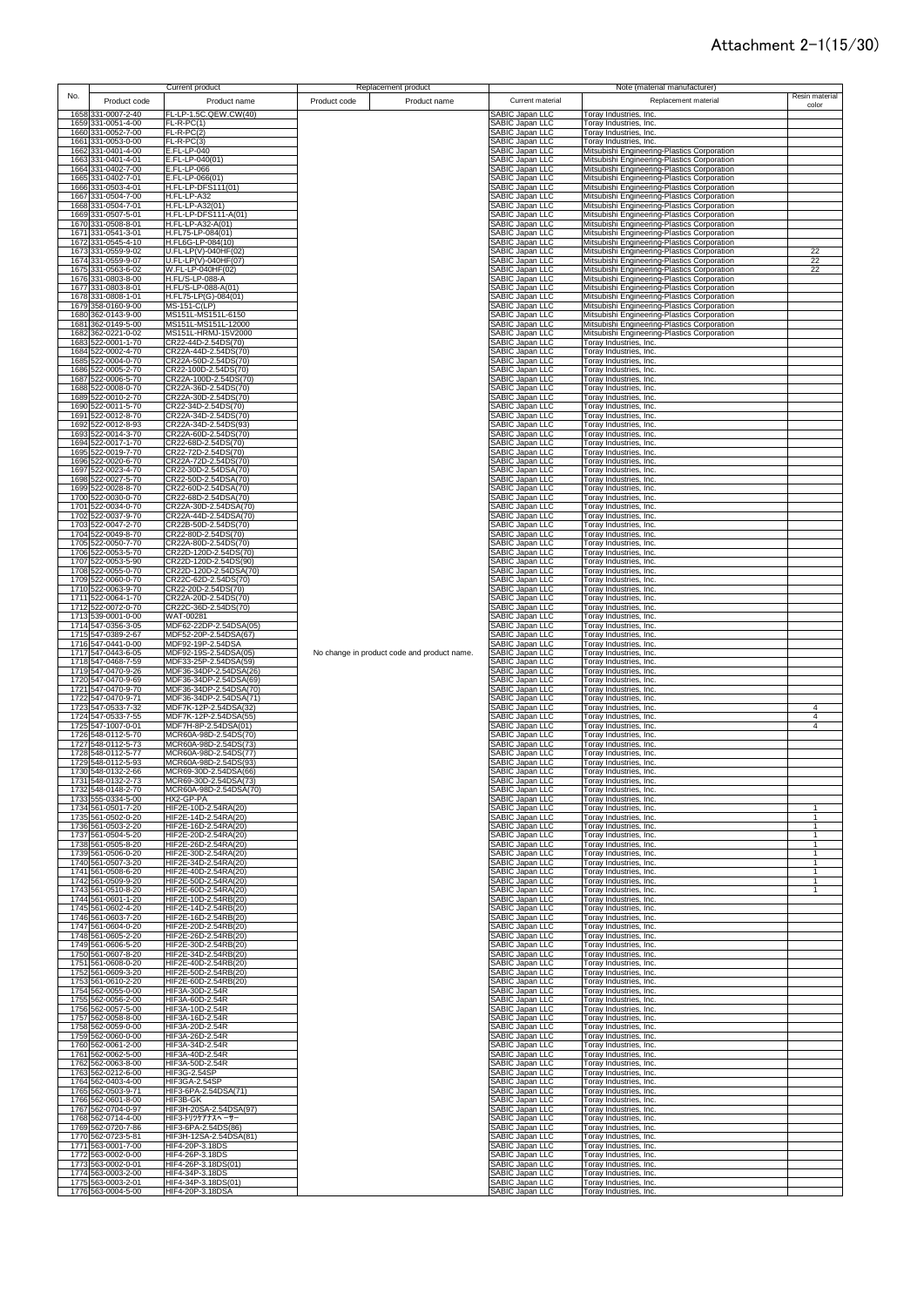|     |                                          | <b>Current product</b>                           |              | Replacement product                         |                                                  |                                                         | Note (material manufacturer) |                |
|-----|------------------------------------------|--------------------------------------------------|--------------|---------------------------------------------|--------------------------------------------------|---------------------------------------------------------|------------------------------|----------------|
| No. | Product code                             | Product name                                     | Product code | Product name                                | Current material                                 |                                                         | Replacement material         | Resin material |
|     | 1777 563-0004-5-01                       | HIF4-20P-3.18DSA(01)                             |              |                                             | SABIC Japan LLC                                  | Toray Industries, Inc.                                  |                              | color          |
|     | 1778 563-0005-8-00                       | HIF4-26P-3.18DSA                                 |              |                                             | SABIC Japan LLC                                  | Toray Industries, Inc.                                  |                              |                |
|     | 1779 563-0005-8-01<br>1780 563-0006-0-00 | HIF4-26P-3.18DSA(01)<br>HIF4-34P-3.18DSA         |              |                                             | <b>SABIC Japan LLC</b><br>SABIC Japan LLC        | Toray Industries, Inc.<br>Toray Industries, Inc.        |                              |                |
|     | 1781 563-0006-0-01                       | HIF4-34P-3.18DSA(01)                             |              |                                             | SABIC Japan LLC                                  | Toray Industries, Inc.                                  |                              |                |
|     | 1782 563-0010-8-00<br>1783 563-0010-8-01 | HIF4-20D-3.18R<br>HIF4-20D-3.18R(01)             |              |                                             | SABIC Japan LLC                                  | <b>Toray Industries, Inc.</b>                           |                              |                |
|     | 1784 563-0011-0-00                       | HIF4-26D-3.18R                                   |              |                                             | <b>SABIC Japan LLC</b><br><b>SABIC Japan LLC</b> | Foray Industries, Inc.<br>Toray Industries, Inc.        |                              |                |
|     | 1785 563-0011-0-01                       | HIF4-26D-3.18R(01)                               |              |                                             | SABIC Japan LLC                                  | Toray Industries, Inc.                                  |                              |                |
|     | 1786 563-0012-3-00<br>1787 563-0012-3-01 | HIF4-34D-3.18R<br>HIF4-34D-3.18R(01)             |              |                                             | <b>SABIC Japan LLC</b><br>SABIC Japan LLC        | Toray Industries, Inc.<br>Toray Industries, Inc.        |                              |                |
|     | 1788 563-0013-6-00                       | HIF4A-24D-3.18R                                  |              |                                             | SABIC Japan LLC                                  | Toray Industries, Inc.                                  |                              |                |
|     | 1789 563-0014-9-00<br>1790 563-0014-9-01 | HIF4A-24P-3.18DS<br>HIF4A-24P-3.18DS(01)         |              |                                             | SABIC Japan LLC<br><b>SABIC Japan LLC</b>        | Toray Industries, Inc.<br>Toray Industries, Inc.        |                              |                |
|     | 1791 563-0015-1-00                       | <b>HIF4A-24P-3.18DSA</b>                         |              |                                             | SABIC Japan LLC                                  | Toray Industries, Inc.                                  |                              |                |
|     | 1792 563-0015-1-01                       | HIF4A-24P-3.18DSA(01)<br>HIF4B-34D-3.18R         |              |                                             | <b>SABIC Japan LLC</b><br><b>ABIC Japan LLC</b>  | Toray Industries, Inc.                                  |                              |                |
|     | 1793 563-0017-7-00<br>1794 563-0018-0-00 | HIF4B-34P-3.18DS                                 |              |                                             | <b>SABIC Japan LLC</b>                           | Toray Industries, Inc.<br>Toray Industries, Inc.        |                              |                |
|     | 1795 563-0019-2-00                       | HIF4B-34P-3.18DSA                                |              |                                             | <b>SABIC Japan LLC</b>                           | Toray Industries, Inc.                                  |                              |                |
|     | 1796 563-0020-1-71<br>1797 563-0025-5-00 | HIF4B-34P-3.18W(71)<br>HIF4-16D-3.18R            |              |                                             | <b>SABIC Japan LLC</b><br><b>SABIC Japan LLC</b> | Foray Industries, Inc.<br>Toray Industries, Inc.        |                              |                |
|     | 1798 563-0025-5-01                       | HIF4-16D-3.18R(01)                               |              |                                             | SABIC Japan LLC                                  | Toray Industries, Inc.                                  |                              |                |
|     | 1799 563-0026-8-00<br>1800 563-0026-8-01 | HIF4-16P-3.18DS<br>HIF4-16P-3.18DS(01)           |              |                                             | <b>SABIC Japan LLC</b><br>SABIC Japan LLC        | Toray Industries, Inc.<br>Toray Industries, Inc.        |                              |                |
|     | 1801 563-0027-0-00                       | HIF4-16P-3.18DSA                                 |              |                                             | SABIC Japan LLC                                  | Toray Industries, Inc.                                  |                              |                |
|     | 1802 563-0027-0-01                       | HIF4-16P-3.18DSA(01)                             |              |                                             | <b>SABIC Japan LLC</b>                           | Toray Industries, Inc.                                  |                              |                |
|     | 1803 563-0029-6-00<br>1804 563-0029-6-01 | HIF4-40D-3.18R<br>HIF4-40D-3.18R(01)             |              |                                             | <b>ABIC Japan LLC</b><br><b>SABIC Japan LLC</b>  | Toray Industries, Inc.<br>Toray Industries, Inc.        |                              |                |
|     | 1805 563-0030-5-00                       | HIF4-40P-3.18DS                                  |              |                                             | <b>SABIC Japan LLC</b>                           | <b>Toray Industries, Inc.</b>                           |                              |                |
|     | 1806 563-0030-5-01<br>1807 563-0031-8-00 | HIF4-40P-3.18DS(01)<br>HIF4-40P-3.18DSA          |              |                                             | SABIC Japan LLC<br>SABIC Japan LLC               | Toray Industries, Inc.<br>Toray Industries, Inc.        |                              |                |
|     | 1808 563-0031-8-01                       | HIF4-40P-3.18DSA(01)                             |              |                                             | SABIC Japan LLC                                  | Torav Industries, Inc.                                  |                              |                |
|     | 1809 563-0036-1-00<br>1810 563-0037-4-00 | HIF4C-24P-3.18W<br>HIF4B-34D-3.18C               |              |                                             | SABIC Japan LLC<br>SABIC Japan LLC               | Toray Industries, Inc.<br>Toray Industries, Inc.        |                              |                |
|     | 1811 563-0038-7-00                       | HIF4BT-34D-3.18R                                 |              |                                             | SABIC Japan LLC                                  | Toray Industries, Inc.                                  |                              |                |
|     | 1812 563-0060-6-00                       | HIF4G-40P-3.18DSA                                |              |                                             | SABIC Japan LLC                                  | Toray Industries, Inc.                                  |                              |                |
|     | 1813 563-0064-7-00<br>1814 564-0005-4-00 | HIF4RA-16D-3.18R<br>HIF5-34D-2.54R               |              |                                             | SABIC Japan LLC<br>SABIC Japan LLC               | Toray Industries, Inc.<br>Toray Industries, Inc.        |                              |                |
|     | 1815 564-0020-8-91                       | HIF5C-20DA-2.54R(91)                             |              |                                             | SABIC Japan LLC                                  | Toray Industries, Inc.                                  |                              |                |
|     | 1816 564-0021-0-91<br>1817 564-0024-9-91 | HIF5C-26DA-2.54R(91)<br>HIF5C-50DA-2.54R(91)     |              |                                             | SABIC Japan LLC<br>SABIC Japan LLC               | Toray Industries, Inc.<br>Toray Industries, Inc.        |                              |                |
|     | 1818 564-0025-1-91                       | HIF5C-60DA-2.54R(91)                             |              |                                             | <b>SABIC Japan LLC</b>                           | Toray Industries, Inc.                                  |                              |                |
|     | 1819 564-0028-0-91<br>1820 564-0029-2-91 | HIF5D-34DA-2.54R(91)<br>HIF5D-40DA-2.54R(91)     |              |                                             | SABIC Japan LLC<br>SABIC Japan LLC               | Toray Industries, Inc.<br>Toray Industries, Inc.        |                              |                |
|     | 1821 564-0030-1-91                       | HIF5D-50DA-2.54R(91)                             |              |                                             | <b>SABIC Japan LLC</b>                           | Foray Industries, Inc.                                  |                              |                |
|     | 1822 564-0031-4-91                       | HIF5D-60DA-2.54R(91)                             |              |                                             | SABIC Japan LLC                                  | Toray Industries, Inc.                                  |                              |                |
|     | 1823 564-0042-0-91<br>1824 571-0003-7-71 | HIF5F-50DA-2.54R(91)<br>FX1-144S-1.27DS(71)      |              |                                             | SABIC Japan LLC<br>SABIC Japan LLC               | Toray Industries, Inc.<br>Toray Industries, Inc.        |                              |                |
|     | 1825 571-0004-0-71                       | FX1-192S-1.27DS(71)                              |              |                                             | SABIC Japan LLC                                  | Toray Industries, Inc.                                  |                              |                |
|     | 1826 571-0005-2-71<br>1827 571-0053-5-71 | FX1-216S-1.27DS(71)<br>FX1-144S-1.27DSL(71)      |              |                                             | SABIC Japan LLC<br>SABIC Japan LLC               | Toray Industries, Inc.<br>Toray Industries, Inc.        |                              |                |
|     | 1828 571-0054-8-71                       | FX1-192S-1.27DSL(71)                             |              |                                             | SABIC Japan LLC                                  | Toray Industries, Inc.                                  |                              |                |
|     | 1829 571-0055-0-71<br>1830 571-0203-6-71 | FX1-216S-1.27DSL(71)<br>FX1-144P-1.27DS(71)      |              |                                             | SABIC Japan LLC<br>SABIC Japan LLC               | Toray Industries, Inc.<br>Toray Industries, Inc.        |                              |                |
|     | 1831 571-0253-4-71                       | FX1-144P-1.27DSL(71)                             |              |                                             | SABIC Japan LLC                                  | Toray Industries, Inc.                                  |                              |                |
|     | 1832 572-0621-2-00<br>1833 572-0621-2-02 | FX2B-20SA-1.27R<br>FX2B-20SA-1.27R(02)           |              |                                             | SABIC Japan LLC<br>SABIC Japan LLC               | Toray Industries, Inc.<br>Toray Industries, Inc.        |                              |                |
|     | 1834 572-0622-5-00                       | FX2B-32SA-1.27R                                  |              |                                             | SABIC Japan LLC                                  | Toray Industries, Inc.                                  |                              |                |
|     | 1835 572-0622-5-02                       | FX2B-32SA-1.27R(02)                              |              |                                             | SABIC Japan LLC                                  | Toray Industries, Inc.                                  |                              |                |
|     | 1836 572-0623-8-00<br>1837 572-0623-8-02 | FX2B-40SA-1.27R<br>FX2B-40SA-1.27R(02)           |              | No change in product code and product name. | SABIC Japan LLC<br>SABIC Japan LLC               | Toray Industries, Inc.<br>Toray Industries, Inc.        |                              |                |
|     | 1838 572-0624-0-00                       | FX2B-52SA-1.27R                                  |              |                                             | SABIC Japan LLC                                  | Toray Industries, Inc.                                  |                              |                |
|     | 1839 572-0624-0-02<br>1840 572-0625-3-00 | FX2B-52SA-1.27R(02)<br>FX2B-60SA-1.27R           |              |                                             | SABIC Japan LLC<br><b>SABIC Japan LLC</b>        | Toray Industries, Inc.<br>Toray Industries, Inc.        |                              |                |
|     | 1841 572-0625-3-02                       | FX2B-60SA-1.27R(02)                              |              |                                             | SABIC Japan LLC                                  | Toray Industries, Inc.                                  |                              |                |
|     | 1842 572-0628-1-00<br>1843 572-0628-1-02 | FX2B-100SA-1.27R<br>FX2B-100SA-1.27R(02)         |              |                                             | SABIC Japan LLC<br><b>SABIC Japan LLC</b>        | Toray Industries, Inc.<br>Toray Industries, Inc.        |                              |                |
|     | 1844 572-0628-1-75                       | FX2B-100SA-1.27R(75)                             |              |                                             | <b>SABIC Japan LLC</b>                           | Toray Industries, Inc.                                  |                              |                |
|     | 1845 572-0629-4-00                       | FX2B-68SA-1.27R<br>FX2B-68SA-1.27R(02)           |              |                                             | <b>SABIC Japan LLC</b>                           | Toray Industries, Inc.                                  |                              |                |
|     | 1846 572-0629-4-02<br>1847 572-0630-3-00 | FX2B-80SA-1.27R                                  |              |                                             | <b>SABIC Japan LLC</b><br><b>SABIC Japan LLC</b> | <b>Toray Industries, Inc.</b><br>Foray Industries, Inc. |                              |                |
|     | 1848 572-0630-3-02                       | FX2B-80SA-1.27R(02)                              |              |                                             | SABIC Japan LLC                                  | Toray Industries, Inc.                                  |                              |                |
|     | 1849 572-0630-3-69<br>1850 572-0631-6-00 | FX2B-80SA-1.27R(69)<br>FX2BM-20SA-1.27R          |              |                                             | SABIC Japan LLC<br>ABIC Japan LLC                | Toray Industries, Inc.<br>Гoray Industries, Ind         |                              |                |
|     | 1851 572-0632-9-00                       | FX2BM-32SA-1.27R                                 |              |                                             | SABIC Japan LLC                                  | Toray Industries, Inc.                                  |                              |                |
|     | 1852 572-0633-1-00<br>1853 572-0634-4-00 | FX2BM-40SA-1.27R<br>FX2BM-52SA-1.27R             |              |                                             | SABIC Japan LLC<br><b>SABIC Japan LLC</b>        | Toray Industries, Inc.<br>Toray Industries, Inc.        |                              |                |
|     | 1854 572-0635-7-00                       | FX2BM-60SA-1.27R                                 |              |                                             | <b>SABIC Japan LLC</b>                           | Toray Industries, Inc.                                  |                              |                |
|     | 1855 572-0636-0-00<br>1856 572-0637-2-00 | FX2BM-68SA-1.27R<br>FX2BM-80SA-1.27R             |              |                                             | <b>SABIC Japan LLC</b><br>SABIC Japan LLC        | Toray Industries, Inc.<br>Toray Industries, Inc.        |                              |                |
|     | 1857 572-0638-5-00                       | FX2BM-100SA-1.27R                                |              |                                             | SABIC Japan LLC                                  | Toray Industries, Inc.                                  |                              |                |
|     | 1858 572-0671-0-00                       | FX2BA-20SA-1.27R                                 |              |                                             | SABIC Japan LLC                                  | <b>Toray Industries, Inc.</b>                           |                              |                |
|     | 1859 572-0672-3-00<br>1860 572-0673-6-00 | FX2BA-32SA-1.27R<br>FX2BA-40SA-1.27R             |              |                                             | SABIC Japan LLC<br>SABIC Japan LLC               | Toray Industries, Inc.<br>Toray Industries, Inc.        |                              |                |
|     | 1861 572-0674-9-00                       | FX2BA-52SA-1.27R                                 |              |                                             | SABIC Japan LLC                                  | Toray Industries, Inc.                                  |                              |                |
|     | 1862 572-0675-1-00<br>1863 572-0676-4-00 | FX2BA-60SA-1.27R<br>FX2BA-68SA-1.27R             |              |                                             | SABIC Japan LLC<br>SABIC Japan LLC               | Toray Industries, Inc.<br>Toray Industries, Inc.        |                              |                |
|     | 1864 572-0677-7-00                       | FX2BA-80SA-1.27R                                 |              |                                             | SABIC Japan LLC                                  | Toray Industries, Inc.                                  |                              |                |
|     | 1865 572-0678-0-00<br>1866 572-0686-0-00 | FX2BA-100SA-1.27R<br>FX2BR-100SA-1.27R           |              |                                             | SABIC Japan LLC<br>SABIC Japan LLC               | Toray Industries, Inc.<br>Toray Industries, Inc.        |                              |                |
|     | 1867 572-0686-0-02                       | FX2BR-100SA-1.27R(02)                            |              |                                             | <b>SABIC Japan LLC</b>                           | Toray Industries, Inc.                                  |                              |                |
|     | 1868 572-0687-0-00<br>1869 572-0687-0-02 | FX2BR-20SA-1.27R<br>FX2BR-20SA-1.27R(02)         |              |                                             | SABIC Japan LLC<br>SABIC Japan LLC               | Toray Industries, Inc.<br>Toray Industries, Inc.        |                              |                |
|     | 1870 572-0688-0-00                       | FX2BR-32SA-1.27R                                 |              |                                             | SABIC Japan LLC                                  | <b>Toray Industries, Inc.</b>                           |                              |                |
|     | 1871 572-0688-0-02                       | FX2BR-32SA-1.27R(02)                             |              |                                             | SABIC Japan LLC                                  | <b>Toray Industries, Inc.</b>                           |                              |                |
|     | 1872 572-0689-0-00<br>1873 572-0689-0-02 | FX2BR-40SA-1.27R<br>FX2BR-40SA-1.27R(02)         |              |                                             | SABIC Japan LLC<br>SABIC Japan LLC               | Foray Industries, Inc.<br>Toray Industries, Inc.        |                              |                |
|     | 1874 572-0690-0-00                       | FX2BR-52SA-1.27R                                 |              |                                             | SABIC Japan LLC                                  | Toray Industries, Inc.                                  |                              |                |
|     | 1875 572-0690-0-02<br>1876 572-0691-0-00 | FX2BR-52SA-1.27R(02)<br>FX2BR-60SA-1.27R         |              |                                             | <b>SABIC Japan LLC</b><br>SABIC Japan LLC        | Toray Industries, Inc.<br>Toray Industries, Inc.        |                              |                |
|     | 1877 572-0691-0-02                       | FX2BR-60SA-1.27R(02)                             |              |                                             | SABIC Japan LLC                                  | Toray Industries, Inc.                                  |                              |                |
|     | 1878 572-0692-0-00                       | FX2BR-68SA-1.27R                                 |              |                                             | <b>SABIC Japan LLC</b>                           | Toray Industries, Inc.                                  |                              |                |
|     | 1879 572-0692-0-02<br>1880 572-0693-0-00 | FX2BR-68SA-1.27R(02)<br>FX2BR-80SA-1.27R         |              |                                             | <b>SABIC Japan LLC</b><br><b>SABIC Japan LLC</b> | Toray Industries, Inc.<br>Toray Industries, Inc.        |                              |                |
|     | 1881 572-0693-0-02                       | FX2BR-80SA-1.27R(02)                             |              |                                             | SABIC Japan LLC                                  | <b>Toray Industries, Inc.</b>                           |                              |                |
|     | 1882 572-0952-0-61<br>1883 572-0953-2-61 | FX2BA-32P-1.27DSAL(61)<br>FX2BA-40P-1.27DSAL(61) |              |                                             | SABIC Japan LLC<br>SABIC Japan LLC               | Toray Industries, Inc.<br><b>Toray Industries, Inc.</b> |                              | 4<br>4         |
|     | 1884 572-0954-5-61                       | FX2BA-52P-1.27DSAL(61)                           |              |                                             | SABIC Japan LLC                                  | Toray Industries, Inc.                                  |                              | 4              |
|     | 1885 572-0955-8-61<br>1886 572-0956-0-61 | FX2BA-60P-1.27DSAL(61)<br>FX2BA-68P-1.27DSAL(61) |              |                                             | SABIC Japan LLC<br>SABIC Japan LLC               | Toray Industries, Inc.<br>Toray Industries, Inc.        |                              | 4<br>4         |
|     | 1887 572-0956-0-64                       | FX2BA-68P-1.27DSAL(64)                           |              |                                             | SABIC Japan LLC                                  | Toray Industries, Inc.                                  |                              | 4              |
|     | 1888 572-0957-3-61<br>1889 572-0990-9-00 | FX2BA-80P-1.27DSAL(61)<br>FX2BN1-32SA-1.27R      |              |                                             | <b>SABIC Japan LLC</b><br>SABIC Japan LLC        | Toray Industries, Inc.<br>Toray Industries, Inc.        |                              | 4              |
|     | 1890 572-0991-1-00                       | FX2BN1-40SA-1.27R                                |              |                                             | SABIC Japan LLC                                  | Toray Industries, Inc.                                  |                              |                |
|     | 1891 572-0992-4-00                       | FX2BN1-52SA-1.27R                                |              |                                             | <b>SABIC Japan LLC</b>                           | Toray Industries, Inc.                                  |                              |                |
|     | 1892 572-0993-7-00<br>1893 572-0994-0-00 | FX2BN1-60SA-1.27R<br>FX2BN1-68SA-1.27R           |              |                                             | SABIC Japan LLC<br>SABIC Japan LLC               | Toray Industries, Inc.<br>Toray Industries, Inc.        |                              |                |
|     | 1894 572-0995-2-00                       | FX2BN1-80SA-1.27R                                |              |                                             | <b>SABIC Japan LLC</b>                           | Toray Industries, Inc.                                  |                              |                |
|     | 1895 572-0996-5-00                       | FX2BN1-100SA-1.27R                               |              |                                             | SABIC Japan LLC                                  | Toray Industries, Inc.                                  |                              |                |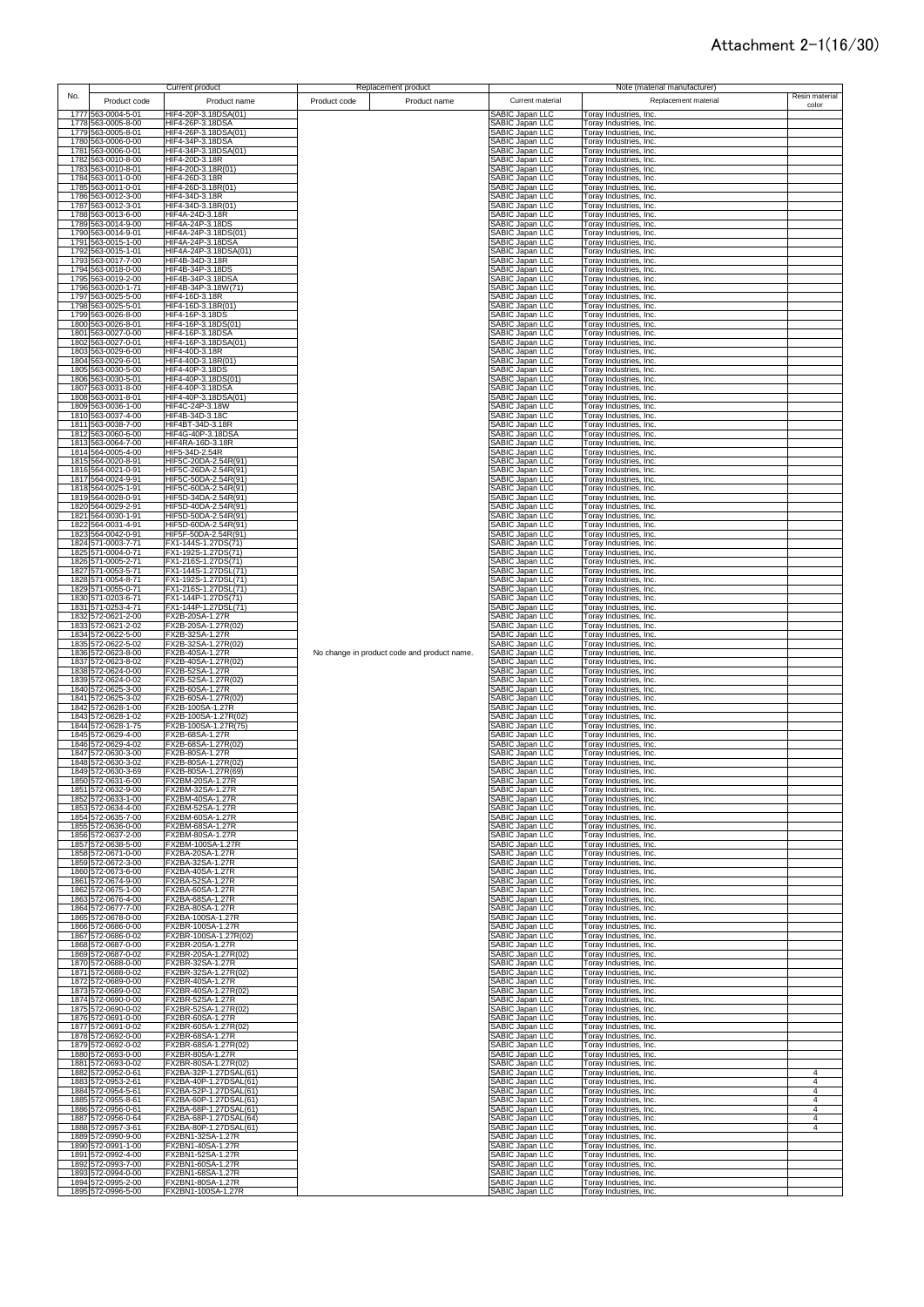| No.<br>Product code<br>Product name<br>Product code<br>Product name<br>Current material<br>Replacement material<br>1896 572-0997-8-00<br>FX2BN1-20SA-1.27R<br>SABIC Japan LLC<br>Toray Industries, Inc.<br>FX2M6A-60P-1.27DSAL(71<br>1897 572-1036-8-71<br>SABIC Japan LLC<br>Toray Industries, Inc.<br>1898 572-1036-8-82<br>FX2M6A-60P-1.27DSAL(82)<br>SABIC Japan LLC<br>Toray Industries, Inc.<br>1899 572-1036-8-83<br>FX2M6A-60P-1.27DSAL(83)<br>SABIC Japan LLC<br>Toray Industries, Inc.<br>1900 572-1037-0-71<br>FX2M6A-60S-1.27DSAL(71)<br>SABIC Japan LLC<br>Toray Industries, Inc.<br>1901 572-1037-0-82<br>FX2M6A-60S-1.27DSAL(82)<br>SABIC Japan LLC<br>Toray Industries, Inc.<br>1902 572-1037-0-83<br>FX2M6A-60S-1.27DSAL(83)<br>SABIC Japan LLC<br>Toray Industries, Inc.<br>FX2M6B-60P-1.27DSAL(71)<br>1903 572-1041-8-71<br>SABIC Japan LLC<br>Toray Industries, Inc.<br>1904 572-1041-8-82<br>FX2M6B-60P-1.27DSAL(82)<br>SABIC Japan LLC<br>Toray Industries, Inc.<br>1905 572-1042-0-71<br>FX2M6B-60S-1.27DSAL(71)<br>SABIC Japan LLC<br>Toray Industries, Inc.<br>FX2M6B-60S-1.27DSAL(91)<br>1906 572-1042-0-91<br>SABIC Japan LLC<br>Toray Industries, Inc.<br>FX2M1B-44P-1.27DSL(71)<br>1907 572-1045-9-71<br>SABIC Japan LLC<br>Toray Industries, Inc.<br>1908 572-1050-9-83<br>FX2M6C-60S-1.27DSAL(83)<br>SABIC Japan LLC<br>Toray Industries, Inc.<br>SABIC Japan LLC<br>1909 572-1050-9-84<br>FX2M6C-60S-1.27DSAL(84)<br>Toray Industries, Inc.<br>SABIC Japan LLC<br>1910 572-1050-9-91<br>FX2M6C-60S-1.27DSAL(91)<br>Toray Industries, Inc.<br>1911 572-1050-9-92<br>FX2M6C-60S-1.27DSAL(92)<br>SABIC Japan LLC<br>SABIC Japan LLC<br>Toray Industries, Inc.<br>1912 572-1067-1-00<br>FX2CA-52SA-1.27DSAL<br>Toray Industries, Inc.<br>1913 572-1067-1-11<br>FX2CA-52SA-1.27DSAL(11)<br>SABIC Japan LLC<br>Toray Industries, Inc.<br>1914 572-1101-8-83<br>FX2M10-60S-1.27DSAL(83)<br>SABIC Japan LLC<br>Toray Industries, Inc.<br>FX2M10-60S-1.27DSAL(84)<br>SABIC Japan LLC<br>SABIC Japan LLC<br>1915 572-1101-8-84<br>Toray Industries, Inc.<br>1916 572-1101-8-85<br>FX2M10-60S-1.27DSAL(85)<br>Toray Industries, Inc.<br>SABIC Japan LLC<br>FX2M10-60S-1.27DSAL(86)<br>1917 572-1101-8-86<br>Toray Industries, Inc.<br>1918 572-1101-8-91<br>FX2M10-60S-1.27DSAL(91)<br>SABIC Japan LLC<br>Toray Industries, Inc.<br>1919 572-1103-3-91<br>FX2M10-80S-1.27DSAL(91)<br>SABIC Japan LLC<br>Toray Industries, Inc.<br>1920 572-1258-0-71<br>FX2M6F-52S-1.27DSAL(71)<br>SABIC Japan LLC<br>Toray Industries, Inc.<br>1921 572-2458-4-61<br>FX2C-100S-1.27DSAL(61)<br><b>SABIC Japan LLC</b><br>Toray Industries, Inc.<br>1922 572-2575-8-61<br>FX2CA2-60S-1.27DSAL(61)<br>SABIC Japan LLC<br>Toray Industries, Inc.<br>FX2CA2-68S-1.27DSAL(61)<br>SABIC Japan LLC<br>1923 572-2576-0-61<br>Toray Industries, Inc.<br>1924 572-2577-3-61<br>FX2CA2-80S-1.27DSAL(61)<br>SABIC Japan LLC<br>Toray Industries, Inc.<br>1925 575-1010-3-70<br>FX5M1-100P-DSL(70)<br>SABIC Japan LLC<br>Toray Industries, Inc.<br>1926 575-1010-3-81<br>FX5M1-100P-DSL(81)<br>SABIC Japan LLC<br>Toray Industries, Inc.<br>1927 575-1014-4-70<br>FX5M1-120P-DSL(70)<br>SABIC Japan LLC<br>Toray Industries, Inc.<br>FX5M1-120P-DSL(81)<br>1928 575-1014-4-81<br>SABIC Japan LLC<br>Toray Industries, Inc.<br>1929 575-3262-7-00<br>FX16M2-41P-HC<br>SABIC Japan LLC<br>Toray Industries, Inc.<br>1930 575-3262-7-61<br>FX16M2-41P-HC(61)<br>SABIC Japan LLC<br>Toray Industries, Inc.<br>1931 575-3263-0-00<br>FX16M2-51P-HC<br>SABIC Japan LLC<br>Toray Industries, Inc.<br>1932 575-3263-0-61<br>SABIC Japan LLC<br>FX16M2-51P-HC(61)<br>Toray Industries, Inc.<br>SABIC Japan LLC<br>1933 587-0112-8-00<br>HP5-BP-GK(A)<br>Toray Industries, Inc.<br>SABIC Japan LLC<br>1934 587-0113-0-00<br>HP5-PKG-GK(A)<br>Toray Industries, Inc.<br>SABIC Japan LLC<br>1935 588-0059-3-01<br>MIF30-20P-2.54DSA(01)<br>Toray Industries, Inc.<br>1936 588-0061-5-01<br>MIF30-34P-2.54DSA(01)<br>SABIC Japan LLC<br>Toray Industries, Inc.<br>1937 610-0014-0-00<br>HIF3MW-10D-2.54R<br><b>SABIC Japan LLC</b><br>Toray Industries, Inc.<br>1938 610-0021-7-05<br>HIF3BA-10D-2.54R(05)<br>SABIC Japan LLC<br>Toray Industries, Inc.<br>1939 610-0023-2-05<br>HIF3BA-16D-2.54R(05)<br>SABIC Japan LLC<br>Toray Industries, Inc.<br>HIF3BA-16D-2.54R(11)<br>SABIC Japan LLC<br>1940 610-0023-2-11<br>Toray Industries, Inc.<br>SABIC Japan LLC<br>HIF3BA-20D-2.54R(05)<br>1941 610-0024-5-05<br>Toray Industries, Inc.<br>SABIC Japan LLC<br>HIF3BA-20D-2.54R(11)<br>1942 610-0024-5-11<br>Toray Industries, Inc.<br>SABIC Japan LLC<br>1943 610-0025-8-05<br>HIF3BA-26D-2.54R(05)<br>Toray Industries, Inc.<br>HIF3BA-26D-2.54R(11)<br>SABIC Japan LLC<br>1944 610-0025-8-11<br>Toray Industries, Inc.<br>HIF3BA-30D-2.54R(05)<br>SABIC Japan LLC<br>1945 610-0026-0-05<br>Toray Industries, Inc.<br>1946 610-0026-0-11<br>HIF3BA-30D-2.54R(11)<br>SABIC Japan LLC<br>Toray Industries, Inc.<br>HIF3BA-34D-2.54R(05)<br>SABIC Japan LLC<br>1947 610-0027-3-05<br>Toray Industries, Inc.<br>HIF3BA-34D-2.54R(11)<br>SABIC Japan LLC<br>1948 610-0027-3-11<br>Toray Industries, Inc.<br>HIF3BA-40D-2.54R(05)<br>SABIC Japan LLC<br>1949 610-0028-6-05<br>Toray Industries, Inc.<br>HIF3BA-40D-2.54R(11)<br>SABIC Japan LLC<br>Toray Industries, Inc.<br>1950 610-0028-6-11<br>1951 610-0029-9-05<br>HIF3BA-50D-2.54R(05)<br>SABIC Japan LLC<br>Toray Industries, Inc.<br>1952 610-0029-9-11<br>HIF3BA-50D-2.54R(11)<br>SABIC Japan LLC<br>Toray Industries, Inc.<br>1953 610-0030-8-18<br>HIF3BA-60D-2.54R(18)<br>SABIC Japan LLC<br>Toray Industries, Inc.<br>HIF3BA-64D-2.54R(05)<br>1954 610-0031-0-05<br>SABIC Japan LLC<br>Toray Industries, Inc.<br>1955 610-0041-4-05<br>HIF3BB-50D-2.54R(05)<br>No change in product code and product name.<br>SABIC Japan LLC<br>Toray Industries, Inc.<br>1956 610-0044-2-00<br>HIF3BA-24D-2.54R<br>SABIC Japan LLC<br>Toray Industries, Inc.<br>HIF3BA-10PA-2.54DS(75)<br>SABIC Japan LLC<br>1957 610-0091-2-75<br>Toray Industries, Inc.<br>1958 610-0091-2-81<br>HIF3BA-10PA-2.54DS(81)<br>SABIC Japan LLC<br>Toray Industries, Inc.<br>HIF3BA-16PA-2.54DS(75)<br>SABIC Japan LLC<br>1959 610-0093-8-75<br>Toray Industries, Inc.<br>HIF3BA-16PA-2.54DS(81)<br>SABIC Japan LLC<br>1960 610-0093-8-81<br>Toray Industries, Inc.<br>HIF3BA-20PA-2.54DS(69)<br>SABIC Japan LLC<br>1961 610-0094-0-69<br>Toray Industries, Inc.<br>1962 610-0094-0-75<br>HIF3BA-20PA-2.54DS(75)<br>SABIC Japan LLC<br>Toray Industries, Inc.<br>HIF3BA-26PA-2.54DS(75)<br>SABIC Japan LLC<br>1963 610-0095-3-75<br>Toray Industries, Inc.<br>1964 610-0095-3-85<br>HIF3BA-26PA-2.54DS(85)<br>SABIC Japan LLC<br>Toray Industries, Inc.<br>1965 610-0096-6-75<br>HIF3BA-30PA-2.54DS(75)<br>SABIC Japan LLC<br>Toray Industries, Inc.<br>HIF3BA-34PA-2.54DS(75)<br>SABIC Japan LLC<br>1966 610-0097-9-75<br>Toray Industries, Inc.<br>HIF3BA-34PA-2.54DS(91)<br>SABIC Japan LLC<br>1967 610-0097-9-91<br>Toray Industries, Inc.<br>HIF3BA-40PA-2.54DS(75)<br>SABIC Japan LLC<br>1968 610-0098-1-75<br>Toray Industries, Inc.<br>HIF3BA-40PA-2.54DS(81)<br>1969 610-0098-1-81<br><b>ABIC Japan LLC</b><br>Toray Industries, Ind<br>HIF3BA-40PA-2.54DS(82)<br>SABIC Japan LLC<br>1970 610-0098-1-82<br>Toray Industries, Inc.<br>1971 610-0099-4-75<br>HIF3BA-50PA-2.54DS(75)<br>SABIC Japan LLC<br>Toray Industries, Inc.<br>HIF3BA-64PA-2.54DS(75)<br><b>SABIC Japan LLC</b><br>1972<br>610-0101-4-75<br>Toray Industries, Inc.<br>HIF3BA-16PA-2.54DSA(74)<br>SABIC Japan LLC<br>1973 610-0113-3-74<br>Toray Industries, Inc.<br>HIF3BA-16PA-2.54DSA(75)<br>SABIC Japan LLC<br>1974 610-0113-3-75<br>Toray Industries, Inc.<br>1975 610-0114-6-69<br>HIF3BA-20PA-2.54DSA(69)<br>SABIC Japan LLC<br>Toray Industries, Inc.<br>1976 610-0114-6-72<br>HIF3BA-20PA-2.54DSA(72)<br>SABIC Japan LLC<br>Torav Industries, Inc.<br>1977 610-0114-6-74<br>HIF3BA-20PA-2.54DSA(74)<br>SABIC Japan LLC<br>Toray Industries, Inc.<br>HIF3BA-20PA-2.54DSA(75)<br>1978 610-0114-6-75<br>SABIC Japan LLC<br>Toray Industries, Inc.<br>HIF3BA-26PA-2.54DSA(72)<br>1979 610-0115-9-72<br>SABIC Japan LLC<br>Toray Industries, Inc.<br>1980 610-0115-9-75<br>HIF3BA-26PA-2.54DSA(75)<br>SABIC Japan LLC<br>Toray Industries, Inc.<br>HIF3BA-30PA-2.54DSA(72)<br>1981 610-0116-1-72<br>SABIC Japan LLC<br>Toray Industries, Inc.<br>1982 610-0116-1-75<br>HIF3BA-30PA-2.54DSA(75)<br>SABIC Japan LLC<br>Toray Industries, Inc.<br>SABIC Japan LLC<br>1983 610-0116-1-88<br>HIF3BA-30PA-2.54DSA(88)<br>Toray Industries, Inc.<br>1984 610-0117-4-72<br>HIF3BA-34PA-2.54DSA(72)<br>SABIC Japan LLC<br>Toray Industries, Inc.<br>1985 610-0117-4-75<br>HIF3BA-34PA-2.54DSA(75)<br>SABIC Japan LLC<br>Toray Industries, Inc.<br>SABIC Japan LLC<br>1986 610-0118-7-72<br>HIF3BA-40PA-2.54DSA(72)<br>Toray Industries, Inc.<br>1987 610-0118-7-75<br>HIF3BA-40PA-2.54DSA(75)<br>SABIC Japan LLC<br>Toray Industries, Inc.<br>1988 610-0118-7-82<br>HIF3BA-40PA-2.54DSA(82)<br><b>SABIC Japan LLC</b><br>Toray Industries, Inc.<br>1989 610-0118-7-83<br>HIF3BA-40PA-2.54DSA(83)<br>SABIC Japan LLC<br>Toray Industries, Inc.<br>1990 610-0118-7-84<br>HIF3BA-40PA-2.54DSA(84)<br>SABIC Japan LLC<br>Toray Industries, Inc.<br>HIF3BA-50PA-2.54DSA(75)<br>SABIC Japan LLC<br>1991 610-0119-0-75<br>Toray Industries, Inc.<br>SABIC Japan LLC<br>HIF3BA-60PA-2.54DSA(75)<br>1992 610-0120-9-75<br>Toray Industries, Inc.<br>HIF3BA-64PA-2.54DSA(75)<br>SABIC Japan LLC<br>1993 610-0121-1-75<br>Toray Industries, Inc.<br>1994 610-0171-0-72<br>HIF3BD-10PA-2.54DS(72)<br>SABIC Japan LLC<br>Toray Industries, Inc.<br>HIF3BD-10PA-2.54DS(75)<br>SABIC Japan LLC<br>1995 610-0171-0-75<br>Toray Industries, Inc.<br>1996 610-0181-3-75<br>HIF3BD-10PA-2.54DSA(75)<br>SABIC Japan LLC<br>Toray Industries, Inc.<br>1997 610-0377-5-88<br>HIF3BAE-34PA-2.54DSA(88)<br>SABIC Japan LLC<br>Toray Industries, Inc.<br>HIF3BD-10P-2.54W(88)<br>SABIC Japan LLC<br>1998 610-0492-3-88<br>Toray Industries, Inc.<br>HIF3BA-20P-2.54W(88)<br>SABIC Japan LLC<br>1999 610-0495-1-88<br>Toray Industries, Inc.<br>2000 610-0498-0-88<br>HIF3BA-34P-2.54W(88)<br>SABIC Japan LLC<br>Toray Industries, Inc.<br>2001 610-0499-2-88<br>HIF3BA-40P-2.54W(88)<br>SABIC Japan LLC<br>Toray Industries, Inc.<br>2002 610-0500-0-88<br>HIF3BB-50P-2.54W(88)<br>SABIC Japan LLC<br>Toray Industries, Inc.<br>2003 610-0503-8-88<br>HIF3BA-10P-2.54W(88)<br>SABIC Japan LLC<br>Toray Industries, Inc.<br>HIF3BA-50P-2.54W(88)<br>2004 610-0504-0-88<br>SABIC Japan LLC<br>Toray Industries, Inc.<br>HIF3BA-60P-2.54W(88)<br>2005 610-0505-3-88<br>SABIC Japan LLC<br>Toray Industries, Inc.<br>2006 610-0506-6-88<br>HIF3BA-64P-2.54W(88)<br>SABIC Japan LLC<br>Toray Industries, Inc.<br>HIF3BAE-34P-2.54W<br>2007 610-0527-6-00<br>SABIC Japan LLC<br>Toray Industries, Inc.<br>2008 610-0527-6-88<br>HIF3BAE-34P-2.54W(88)<br>SABIC Japan LLC<br>Toray Industries, Inc.<br>2009 610-0561-4-75<br>HIF3BBF-50PA-2.54DS(75)<br>SABIC Japan LLC<br>Toray Industries, Inc.<br>HIF3BDF-10PA-2.54DS(75)<br>SABIC Japan LLC<br>2010 610-0621-4-75<br>Toray Industries, Inc.<br>SABIC Japan LLC<br>2011 610-0703-7-91<br>HIF3CA-16PA-2.54DSA(91)<br>Toray Industries, Inc.<br>2012 610-0704-0-91<br>HIF3CA-20PA-2.54DSA(91)<br>SABIC Japan LLC<br>Toray Industries, Inc.<br>SABIC Japan LLC<br>2013 610-0705-2-91<br>HIF3CA-26PA-2.54DSA(91)<br>Toray Industries, Inc.<br>SABIC Japan LLC<br>2014 610-0706-5-91<br>HIF3CA-30PA-2.54DSA(91)<br>Toray Industries, Inc. |  | Current product |  | Replacement product |  | Note (material manufacturer) |                     |
|------------------------------------------------------------------------------------------------------------------------------------------------------------------------------------------------------------------------------------------------------------------------------------------------------------------------------------------------------------------------------------------------------------------------------------------------------------------------------------------------------------------------------------------------------------------------------------------------------------------------------------------------------------------------------------------------------------------------------------------------------------------------------------------------------------------------------------------------------------------------------------------------------------------------------------------------------------------------------------------------------------------------------------------------------------------------------------------------------------------------------------------------------------------------------------------------------------------------------------------------------------------------------------------------------------------------------------------------------------------------------------------------------------------------------------------------------------------------------------------------------------------------------------------------------------------------------------------------------------------------------------------------------------------------------------------------------------------------------------------------------------------------------------------------------------------------------------------------------------------------------------------------------------------------------------------------------------------------------------------------------------------------------------------------------------------------------------------------------------------------------------------------------------------------------------------------------------------------------------------------------------------------------------------------------------------------------------------------------------------------------------------------------------------------------------------------------------------------------------------------------------------------------------------------------------------------------------------------------------------------------------------------------------------------------------------------------------------------------------------------------------------------------------------------------------------------------------------------------------------------------------------------------------------------------------------------------------------------------------------------------------------------------------------------------------------------------------------------------------------------------------------------------------------------------------------------------------------------------------------------------------------------------------------------------------------------------------------------------------------------------------------------------------------------------------------------------------------------------------------------------------------------------------------------------------------------------------------------------------------------------------------------------------------------------------------------------------------------------------------------------------------------------------------------------------------------------------------------------------------------------------------------------------------------------------------------------------------------------------------------------------------------------------------------------------------------------------------------------------------------------------------------------------------------------------------------------------------------------------------------------------------------------------------------------------------------------------------------------------------------------------------------------------------------------------------------------------------------------------------------------------------------------------------------------------------------------------------------------------------------------------------------------------------------------------------------------------------------------------------------------------------------------------------------------------------------------------------------------------------------------------------------------------------------------------------------------------------------------------------------------------------------------------------------------------------------------------------------------------------------------------------------------------------------------------------------------------------------------------------------------------------------------------------------------------------------------------------------------------------------------------------------------------------------------------------------------------------------------------------------------------------------------------------------------------------------------------------------------------------------------------------------------------------------------------------------------------------------------------------------------------------------------------------------------------------------------------------------------------------------------------------------------------------------------------------------------------------------------------------------------------------------------------------------------------------------------------------------------------------------------------------------------------------------------------------------------------------------------------------------------------------------------------------------------------------------------------------------------------------------------------------------------------------------------------------------------------------------------------------------------------------------------------------------------------------------------------------------------------------------------------------------------------------------------------------------------------------------------------------------------------------------------------------------------------------------------------------------------------------------------------------------------------------------------------------------------------------------------------------------------------------------------------------------------------------------------------------------------------------------------------------------------------------------------------------------------------------------------------------------------------------------------------------------------------------------------------------------------------------------------------------------------------------------------------------------------------------------------------------------------------------------------------------------------------------------------------------------------------------------------------------------------------------------------------------------------------------------------------------------------------------------------------------------------------------------------------------------------------------------------------------------------------------------------------------------------------------------------------------------------------------------------------------------------------------------------------------------------------------------------------------------------------------------------------------------------------------------------------------------------------------------------------------------------------------------------------------------------------------------------------------------------------------------------------------------------------------------------------------------------------------------------------------------------------------------------------------------------------------------------------------------------------------------------------------------------------------------------------------------------------------------------------------------------------------------------------------------------------------------------------------------------------------------------------------------------------------------------------------------------------------------------------------------------------------------------------------------------------------------------------------------------------------------------------------------------------------------------------------------------------------------------------------------------------------------------------------------------------------------------------------------------------------------------------------------------------------------------------------------------------------------------------------------------------------------------------------------------------------------------------------------------------------------------------------------------------------------------------------------------------------------------------------------------------------------------------------------------------------------------------------------------------------------------------------------------------------------------------------------------------------------------------------------------------------------------------------------------------------------------------------------------------------------------------------------------------------------------------------------------------------------------------------------------------------------------------------------------------------------------------------------------------------------------------------------------------------------------------------------------------------------------------------------------------------------------------------------------------------------------------------------------------------------------------------------------------------------------------------------------------------------------------------------------------------------------------------------------------------------------------------------------------------------------------------------------------------------------------------------------------------------------------------------------------------------------------------------------------------------------------------------------------------------------------------------------------------------------------------------------------------------------------------------------------------------------------------------------------------------------------------------------------------------------------------------------------------------------------------------------------------------------------------------------------------------------------------------------------------------------------|--|-----------------|--|---------------------|--|------------------------------|---------------------|
|                                                                                                                                                                                                                                                                                                                                                                                                                                                                                                                                                                                                                                                                                                                                                                                                                                                                                                                                                                                                                                                                                                                                                                                                                                                                                                                                                                                                                                                                                                                                                                                                                                                                                                                                                                                                                                                                                                                                                                                                                                                                                                                                                                                                                                                                                                                                                                                                                                                                                                                                                                                                                                                                                                                                                                                                                                                                                                                                                                                                                                                                                                                                                                                                                                                                                                                                                                                                                                                                                                                                                                                                                                                                                                                                                                                                                                                                                                                                                                                                                                                                                                                                                                                                                                                                                                                                                                                                                                                                                                                                                                                                                                                                                                                                                                                                                                                                                                                                                                                                                                                                                                                                                                                                                                                                                                                                                                                                                                                                                                                                                                                                                                                                                                                                                                                                                                                                                                                                                                                                                                                                                                                                                                                                                                                                                                                                                                                                                                                                                                                                                                                                                                                                                                                                                                                                                                                                                                                                                                                                                                                                                                                                                                                                                                                                                                                                                                                                                                                                                                                                                                                                                                                                                                                                                                                                                                                                                                                                                                                                                                                                                                                                                                                                                                                                                                                                                                                                                                                                                                                                                                                                                                                                                                                                                                                                                                                                                                                                                                                                                                                                                                                                                                                                                                                                                                                                                                                                                                                                                                                                                                                                                                                                                                                                                                                                                                                                                                                                                                                                                                                                                                                                                                                                                                                                                                                                                                                                                                                                                                                                                                                                                                                                                                                                                                                                                                                                                                                                                                                                                                                                                                                                                                                                                                                                                                                                                                                                                                                                                                                                                                                                                                    |  |                 |  |                     |  |                              | Resin material      |
|                                                                                                                                                                                                                                                                                                                                                                                                                                                                                                                                                                                                                                                                                                                                                                                                                                                                                                                                                                                                                                                                                                                                                                                                                                                                                                                                                                                                                                                                                                                                                                                                                                                                                                                                                                                                                                                                                                                                                                                                                                                                                                                                                                                                                                                                                                                                                                                                                                                                                                                                                                                                                                                                                                                                                                                                                                                                                                                                                                                                                                                                                                                                                                                                                                                                                                                                                                                                                                                                                                                                                                                                                                                                                                                                                                                                                                                                                                                                                                                                                                                                                                                                                                                                                                                                                                                                                                                                                                                                                                                                                                                                                                                                                                                                                                                                                                                                                                                                                                                                                                                                                                                                                                                                                                                                                                                                                                                                                                                                                                                                                                                                                                                                                                                                                                                                                                                                                                                                                                                                                                                                                                                                                                                                                                                                                                                                                                                                                                                                                                                                                                                                                                                                                                                                                                                                                                                                                                                                                                                                                                                                                                                                                                                                                                                                                                                                                                                                                                                                                                                                                                                                                                                                                                                                                                                                                                                                                                                                                                                                                                                                                                                                                                                                                                                                                                                                                                                                                                                                                                                                                                                                                                                                                                                                                                                                                                                                                                                                                                                                                                                                                                                                                                                                                                                                                                                                                                                                                                                                                                                                                                                                                                                                                                                                                                                                                                                                                                                                                                                                                                                                                                                                                                                                                                                                                                                                                                                                                                                                                                                                                                                                                                                                                                                                                                                                                                                                                                                                                                                                                                                                                                                                                                                                                                                                                                                                                                                                                                                                                                                                                                                                                                    |  |                 |  |                     |  |                              | color               |
|                                                                                                                                                                                                                                                                                                                                                                                                                                                                                                                                                                                                                                                                                                                                                                                                                                                                                                                                                                                                                                                                                                                                                                                                                                                                                                                                                                                                                                                                                                                                                                                                                                                                                                                                                                                                                                                                                                                                                                                                                                                                                                                                                                                                                                                                                                                                                                                                                                                                                                                                                                                                                                                                                                                                                                                                                                                                                                                                                                                                                                                                                                                                                                                                                                                                                                                                                                                                                                                                                                                                                                                                                                                                                                                                                                                                                                                                                                                                                                                                                                                                                                                                                                                                                                                                                                                                                                                                                                                                                                                                                                                                                                                                                                                                                                                                                                                                                                                                                                                                                                                                                                                                                                                                                                                                                                                                                                                                                                                                                                                                                                                                                                                                                                                                                                                                                                                                                                                                                                                                                                                                                                                                                                                                                                                                                                                                                                                                                                                                                                                                                                                                                                                                                                                                                                                                                                                                                                                                                                                                                                                                                                                                                                                                                                                                                                                                                                                                                                                                                                                                                                                                                                                                                                                                                                                                                                                                                                                                                                                                                                                                                                                                                                                                                                                                                                                                                                                                                                                                                                                                                                                                                                                                                                                                                                                                                                                                                                                                                                                                                                                                                                                                                                                                                                                                                                                                                                                                                                                                                                                                                                                                                                                                                                                                                                                                                                                                                                                                                                                                                                                                                                                                                                                                                                                                                                                                                                                                                                                                                                                                                                                                                                                                                                                                                                                                                                                                                                                                                                                                                                                                                                                                                                                                                                                                                                                                                                                                                                                                                                                                                                                                                                    |  |                 |  |                     |  |                              |                     |
|                                                                                                                                                                                                                                                                                                                                                                                                                                                                                                                                                                                                                                                                                                                                                                                                                                                                                                                                                                                                                                                                                                                                                                                                                                                                                                                                                                                                                                                                                                                                                                                                                                                                                                                                                                                                                                                                                                                                                                                                                                                                                                                                                                                                                                                                                                                                                                                                                                                                                                                                                                                                                                                                                                                                                                                                                                                                                                                                                                                                                                                                                                                                                                                                                                                                                                                                                                                                                                                                                                                                                                                                                                                                                                                                                                                                                                                                                                                                                                                                                                                                                                                                                                                                                                                                                                                                                                                                                                                                                                                                                                                                                                                                                                                                                                                                                                                                                                                                                                                                                                                                                                                                                                                                                                                                                                                                                                                                                                                                                                                                                                                                                                                                                                                                                                                                                                                                                                                                                                                                                                                                                                                                                                                                                                                                                                                                                                                                                                                                                                                                                                                                                                                                                                                                                                                                                                                                                                                                                                                                                                                                                                                                                                                                                                                                                                                                                                                                                                                                                                                                                                                                                                                                                                                                                                                                                                                                                                                                                                                                                                                                                                                                                                                                                                                                                                                                                                                                                                                                                                                                                                                                                                                                                                                                                                                                                                                                                                                                                                                                                                                                                                                                                                                                                                                                                                                                                                                                                                                                                                                                                                                                                                                                                                                                                                                                                                                                                                                                                                                                                                                                                                                                                                                                                                                                                                                                                                                                                                                                                                                                                                                                                                                                                                                                                                                                                                                                                                                                                                                                                                                                                                                                                                                                                                                                                                                                                                                                                                                                                                                                                                                                                                    |  |                 |  |                     |  |                              |                     |
|                                                                                                                                                                                                                                                                                                                                                                                                                                                                                                                                                                                                                                                                                                                                                                                                                                                                                                                                                                                                                                                                                                                                                                                                                                                                                                                                                                                                                                                                                                                                                                                                                                                                                                                                                                                                                                                                                                                                                                                                                                                                                                                                                                                                                                                                                                                                                                                                                                                                                                                                                                                                                                                                                                                                                                                                                                                                                                                                                                                                                                                                                                                                                                                                                                                                                                                                                                                                                                                                                                                                                                                                                                                                                                                                                                                                                                                                                                                                                                                                                                                                                                                                                                                                                                                                                                                                                                                                                                                                                                                                                                                                                                                                                                                                                                                                                                                                                                                                                                                                                                                                                                                                                                                                                                                                                                                                                                                                                                                                                                                                                                                                                                                                                                                                                                                                                                                                                                                                                                                                                                                                                                                                                                                                                                                                                                                                                                                                                                                                                                                                                                                                                                                                                                                                                                                                                                                                                                                                                                                                                                                                                                                                                                                                                                                                                                                                                                                                                                                                                                                                                                                                                                                                                                                                                                                                                                                                                                                                                                                                                                                                                                                                                                                                                                                                                                                                                                                                                                                                                                                                                                                                                                                                                                                                                                                                                                                                                                                                                                                                                                                                                                                                                                                                                                                                                                                                                                                                                                                                                                                                                                                                                                                                                                                                                                                                                                                                                                                                                                                                                                                                                                                                                                                                                                                                                                                                                                                                                                                                                                                                                                                                                                                                                                                                                                                                                                                                                                                                                                                                                                                                                                                                                                                                                                                                                                                                                                                                                                                                                                                                                                                                                                    |  |                 |  |                     |  |                              |                     |
|                                                                                                                                                                                                                                                                                                                                                                                                                                                                                                                                                                                                                                                                                                                                                                                                                                                                                                                                                                                                                                                                                                                                                                                                                                                                                                                                                                                                                                                                                                                                                                                                                                                                                                                                                                                                                                                                                                                                                                                                                                                                                                                                                                                                                                                                                                                                                                                                                                                                                                                                                                                                                                                                                                                                                                                                                                                                                                                                                                                                                                                                                                                                                                                                                                                                                                                                                                                                                                                                                                                                                                                                                                                                                                                                                                                                                                                                                                                                                                                                                                                                                                                                                                                                                                                                                                                                                                                                                                                                                                                                                                                                                                                                                                                                                                                                                                                                                                                                                                                                                                                                                                                                                                                                                                                                                                                                                                                                                                                                                                                                                                                                                                                                                                                                                                                                                                                                                                                                                                                                                                                                                                                                                                                                                                                                                                                                                                                                                                                                                                                                                                                                                                                                                                                                                                                                                                                                                                                                                                                                                                                                                                                                                                                                                                                                                                                                                                                                                                                                                                                                                                                                                                                                                                                                                                                                                                                                                                                                                                                                                                                                                                                                                                                                                                                                                                                                                                                                                                                                                                                                                                                                                                                                                                                                                                                                                                                                                                                                                                                                                                                                                                                                                                                                                                                                                                                                                                                                                                                                                                                                                                                                                                                                                                                                                                                                                                                                                                                                                                                                                                                                                                                                                                                                                                                                                                                                                                                                                                                                                                                                                                                                                                                                                                                                                                                                                                                                                                                                                                                                                                                                                                                                                                                                                                                                                                                                                                                                                                                                                                                                                                                                                                    |  |                 |  |                     |  |                              |                     |
|                                                                                                                                                                                                                                                                                                                                                                                                                                                                                                                                                                                                                                                                                                                                                                                                                                                                                                                                                                                                                                                                                                                                                                                                                                                                                                                                                                                                                                                                                                                                                                                                                                                                                                                                                                                                                                                                                                                                                                                                                                                                                                                                                                                                                                                                                                                                                                                                                                                                                                                                                                                                                                                                                                                                                                                                                                                                                                                                                                                                                                                                                                                                                                                                                                                                                                                                                                                                                                                                                                                                                                                                                                                                                                                                                                                                                                                                                                                                                                                                                                                                                                                                                                                                                                                                                                                                                                                                                                                                                                                                                                                                                                                                                                                                                                                                                                                                                                                                                                                                                                                                                                                                                                                                                                                                                                                                                                                                                                                                                                                                                                                                                                                                                                                                                                                                                                                                                                                                                                                                                                                                                                                                                                                                                                                                                                                                                                                                                                                                                                                                                                                                                                                                                                                                                                                                                                                                                                                                                                                                                                                                                                                                                                                                                                                                                                                                                                                                                                                                                                                                                                                                                                                                                                                                                                                                                                                                                                                                                                                                                                                                                                                                                                                                                                                                                                                                                                                                                                                                                                                                                                                                                                                                                                                                                                                                                                                                                                                                                                                                                                                                                                                                                                                                                                                                                                                                                                                                                                                                                                                                                                                                                                                                                                                                                                                                                                                                                                                                                                                                                                                                                                                                                                                                                                                                                                                                                                                                                                                                                                                                                                                                                                                                                                                                                                                                                                                                                                                                                                                                                                                                                                                                                                                                                                                                                                                                                                                                                                                                                                                                                                                                                                    |  |                 |  |                     |  |                              |                     |
|                                                                                                                                                                                                                                                                                                                                                                                                                                                                                                                                                                                                                                                                                                                                                                                                                                                                                                                                                                                                                                                                                                                                                                                                                                                                                                                                                                                                                                                                                                                                                                                                                                                                                                                                                                                                                                                                                                                                                                                                                                                                                                                                                                                                                                                                                                                                                                                                                                                                                                                                                                                                                                                                                                                                                                                                                                                                                                                                                                                                                                                                                                                                                                                                                                                                                                                                                                                                                                                                                                                                                                                                                                                                                                                                                                                                                                                                                                                                                                                                                                                                                                                                                                                                                                                                                                                                                                                                                                                                                                                                                                                                                                                                                                                                                                                                                                                                                                                                                                                                                                                                                                                                                                                                                                                                                                                                                                                                                                                                                                                                                                                                                                                                                                                                                                                                                                                                                                                                                                                                                                                                                                                                                                                                                                                                                                                                                                                                                                                                                                                                                                                                                                                                                                                                                                                                                                                                                                                                                                                                                                                                                                                                                                                                                                                                                                                                                                                                                                                                                                                                                                                                                                                                                                                                                                                                                                                                                                                                                                                                                                                                                                                                                                                                                                                                                                                                                                                                                                                                                                                                                                                                                                                                                                                                                                                                                                                                                                                                                                                                                                                                                                                                                                                                                                                                                                                                                                                                                                                                                                                                                                                                                                                                                                                                                                                                                                                                                                                                                                                                                                                                                                                                                                                                                                                                                                                                                                                                                                                                                                                                                                                                                                                                                                                                                                                                                                                                                                                                                                                                                                                                                                                                                                                                                                                                                                                                                                                                                                                                                                                                                                                                                                    |  |                 |  |                     |  |                              |                     |
|                                                                                                                                                                                                                                                                                                                                                                                                                                                                                                                                                                                                                                                                                                                                                                                                                                                                                                                                                                                                                                                                                                                                                                                                                                                                                                                                                                                                                                                                                                                                                                                                                                                                                                                                                                                                                                                                                                                                                                                                                                                                                                                                                                                                                                                                                                                                                                                                                                                                                                                                                                                                                                                                                                                                                                                                                                                                                                                                                                                                                                                                                                                                                                                                                                                                                                                                                                                                                                                                                                                                                                                                                                                                                                                                                                                                                                                                                                                                                                                                                                                                                                                                                                                                                                                                                                                                                                                                                                                                                                                                                                                                                                                                                                                                                                                                                                                                                                                                                                                                                                                                                                                                                                                                                                                                                                                                                                                                                                                                                                                                                                                                                                                                                                                                                                                                                                                                                                                                                                                                                                                                                                                                                                                                                                                                                                                                                                                                                                                                                                                                                                                                                                                                                                                                                                                                                                                                                                                                                                                                                                                                                                                                                                                                                                                                                                                                                                                                                                                                                                                                                                                                                                                                                                                                                                                                                                                                                                                                                                                                                                                                                                                                                                                                                                                                                                                                                                                                                                                                                                                                                                                                                                                                                                                                                                                                                                                                                                                                                                                                                                                                                                                                                                                                                                                                                                                                                                                                                                                                                                                                                                                                                                                                                                                                                                                                                                                                                                                                                                                                                                                                                                                                                                                                                                                                                                                                                                                                                                                                                                                                                                                                                                                                                                                                                                                                                                                                                                                                                                                                                                                                                                                                                                                                                                                                                                                                                                                                                                                                                                                                                                                                                                    |  |                 |  |                     |  |                              |                     |
|                                                                                                                                                                                                                                                                                                                                                                                                                                                                                                                                                                                                                                                                                                                                                                                                                                                                                                                                                                                                                                                                                                                                                                                                                                                                                                                                                                                                                                                                                                                                                                                                                                                                                                                                                                                                                                                                                                                                                                                                                                                                                                                                                                                                                                                                                                                                                                                                                                                                                                                                                                                                                                                                                                                                                                                                                                                                                                                                                                                                                                                                                                                                                                                                                                                                                                                                                                                                                                                                                                                                                                                                                                                                                                                                                                                                                                                                                                                                                                                                                                                                                                                                                                                                                                                                                                                                                                                                                                                                                                                                                                                                                                                                                                                                                                                                                                                                                                                                                                                                                                                                                                                                                                                                                                                                                                                                                                                                                                                                                                                                                                                                                                                                                                                                                                                                                                                                                                                                                                                                                                                                                                                                                                                                                                                                                                                                                                                                                                                                                                                                                                                                                                                                                                                                                                                                                                                                                                                                                                                                                                                                                                                                                                                                                                                                                                                                                                                                                                                                                                                                                                                                                                                                                                                                                                                                                                                                                                                                                                                                                                                                                                                                                                                                                                                                                                                                                                                                                                                                                                                                                                                                                                                                                                                                                                                                                                                                                                                                                                                                                                                                                                                                                                                                                                                                                                                                                                                                                                                                                                                                                                                                                                                                                                                                                                                                                                                                                                                                                                                                                                                                                                                                                                                                                                                                                                                                                                                                                                                                                                                                                                                                                                                                                                                                                                                                                                                                                                                                                                                                                                                                                                                                                                                                                                                                                                                                                                                                                                                                                                                                                                                                                                    |  |                 |  |                     |  |                              |                     |
|                                                                                                                                                                                                                                                                                                                                                                                                                                                                                                                                                                                                                                                                                                                                                                                                                                                                                                                                                                                                                                                                                                                                                                                                                                                                                                                                                                                                                                                                                                                                                                                                                                                                                                                                                                                                                                                                                                                                                                                                                                                                                                                                                                                                                                                                                                                                                                                                                                                                                                                                                                                                                                                                                                                                                                                                                                                                                                                                                                                                                                                                                                                                                                                                                                                                                                                                                                                                                                                                                                                                                                                                                                                                                                                                                                                                                                                                                                                                                                                                                                                                                                                                                                                                                                                                                                                                                                                                                                                                                                                                                                                                                                                                                                                                                                                                                                                                                                                                                                                                                                                                                                                                                                                                                                                                                                                                                                                                                                                                                                                                                                                                                                                                                                                                                                                                                                                                                                                                                                                                                                                                                                                                                                                                                                                                                                                                                                                                                                                                                                                                                                                                                                                                                                                                                                                                                                                                                                                                                                                                                                                                                                                                                                                                                                                                                                                                                                                                                                                                                                                                                                                                                                                                                                                                                                                                                                                                                                                                                                                                                                                                                                                                                                                                                                                                                                                                                                                                                                                                                                                                                                                                                                                                                                                                                                                                                                                                                                                                                                                                                                                                                                                                                                                                                                                                                                                                                                                                                                                                                                                                                                                                                                                                                                                                                                                                                                                                                                                                                                                                                                                                                                                                                                                                                                                                                                                                                                                                                                                                                                                                                                                                                                                                                                                                                                                                                                                                                                                                                                                                                                                                                                                                                                                                                                                                                                                                                                                                                                                                                                                                                                                                                                    |  |                 |  |                     |  |                              |                     |
|                                                                                                                                                                                                                                                                                                                                                                                                                                                                                                                                                                                                                                                                                                                                                                                                                                                                                                                                                                                                                                                                                                                                                                                                                                                                                                                                                                                                                                                                                                                                                                                                                                                                                                                                                                                                                                                                                                                                                                                                                                                                                                                                                                                                                                                                                                                                                                                                                                                                                                                                                                                                                                                                                                                                                                                                                                                                                                                                                                                                                                                                                                                                                                                                                                                                                                                                                                                                                                                                                                                                                                                                                                                                                                                                                                                                                                                                                                                                                                                                                                                                                                                                                                                                                                                                                                                                                                                                                                                                                                                                                                                                                                                                                                                                                                                                                                                                                                                                                                                                                                                                                                                                                                                                                                                                                                                                                                                                                                                                                                                                                                                                                                                                                                                                                                                                                                                                                                                                                                                                                                                                                                                                                                                                                                                                                                                                                                                                                                                                                                                                                                                                                                                                                                                                                                                                                                                                                                                                                                                                                                                                                                                                                                                                                                                                                                                                                                                                                                                                                                                                                                                                                                                                                                                                                                                                                                                                                                                                                                                                                                                                                                                                                                                                                                                                                                                                                                                                                                                                                                                                                                                                                                                                                                                                                                                                                                                                                                                                                                                                                                                                                                                                                                                                                                                                                                                                                                                                                                                                                                                                                                                                                                                                                                                                                                                                                                                                                                                                                                                                                                                                                                                                                                                                                                                                                                                                                                                                                                                                                                                                                                                                                                                                                                                                                                                                                                                                                                                                                                                                                                                                                                                                                                                                                                                                                                                                                                                                                                                                                                                                                                                                                                    |  |                 |  |                     |  |                              |                     |
|                                                                                                                                                                                                                                                                                                                                                                                                                                                                                                                                                                                                                                                                                                                                                                                                                                                                                                                                                                                                                                                                                                                                                                                                                                                                                                                                                                                                                                                                                                                                                                                                                                                                                                                                                                                                                                                                                                                                                                                                                                                                                                                                                                                                                                                                                                                                                                                                                                                                                                                                                                                                                                                                                                                                                                                                                                                                                                                                                                                                                                                                                                                                                                                                                                                                                                                                                                                                                                                                                                                                                                                                                                                                                                                                                                                                                                                                                                                                                                                                                                                                                                                                                                                                                                                                                                                                                                                                                                                                                                                                                                                                                                                                                                                                                                                                                                                                                                                                                                                                                                                                                                                                                                                                                                                                                                                                                                                                                                                                                                                                                                                                                                                                                                                                                                                                                                                                                                                                                                                                                                                                                                                                                                                                                                                                                                                                                                                                                                                                                                                                                                                                                                                                                                                                                                                                                                                                                                                                                                                                                                                                                                                                                                                                                                                                                                                                                                                                                                                                                                                                                                                                                                                                                                                                                                                                                                                                                                                                                                                                                                                                                                                                                                                                                                                                                                                                                                                                                                                                                                                                                                                                                                                                                                                                                                                                                                                                                                                                                                                                                                                                                                                                                                                                                                                                                                                                                                                                                                                                                                                                                                                                                                                                                                                                                                                                                                                                                                                                                                                                                                                                                                                                                                                                                                                                                                                                                                                                                                                                                                                                                                                                                                                                                                                                                                                                                                                                                                                                                                                                                                                                                                                                                                                                                                                                                                                                                                                                                                                                                                                                                                                                                                    |  |                 |  |                     |  |                              |                     |
|                                                                                                                                                                                                                                                                                                                                                                                                                                                                                                                                                                                                                                                                                                                                                                                                                                                                                                                                                                                                                                                                                                                                                                                                                                                                                                                                                                                                                                                                                                                                                                                                                                                                                                                                                                                                                                                                                                                                                                                                                                                                                                                                                                                                                                                                                                                                                                                                                                                                                                                                                                                                                                                                                                                                                                                                                                                                                                                                                                                                                                                                                                                                                                                                                                                                                                                                                                                                                                                                                                                                                                                                                                                                                                                                                                                                                                                                                                                                                                                                                                                                                                                                                                                                                                                                                                                                                                                                                                                                                                                                                                                                                                                                                                                                                                                                                                                                                                                                                                                                                                                                                                                                                                                                                                                                                                                                                                                                                                                                                                                                                                                                                                                                                                                                                                                                                                                                                                                                                                                                                                                                                                                                                                                                                                                                                                                                                                                                                                                                                                                                                                                                                                                                                                                                                                                                                                                                                                                                                                                                                                                                                                                                                                                                                                                                                                                                                                                                                                                                                                                                                                                                                                                                                                                                                                                                                                                                                                                                                                                                                                                                                                                                                                                                                                                                                                                                                                                                                                                                                                                                                                                                                                                                                                                                                                                                                                                                                                                                                                                                                                                                                                                                                                                                                                                                                                                                                                                                                                                                                                                                                                                                                                                                                                                                                                                                                                                                                                                                                                                                                                                                                                                                                                                                                                                                                                                                                                                                                                                                                                                                                                                                                                                                                                                                                                                                                                                                                                                                                                                                                                                                                                                                                                                                                                                                                                                                                                                                                                                                                                                                                                                                                                    |  |                 |  |                     |  |                              |                     |
|                                                                                                                                                                                                                                                                                                                                                                                                                                                                                                                                                                                                                                                                                                                                                                                                                                                                                                                                                                                                                                                                                                                                                                                                                                                                                                                                                                                                                                                                                                                                                                                                                                                                                                                                                                                                                                                                                                                                                                                                                                                                                                                                                                                                                                                                                                                                                                                                                                                                                                                                                                                                                                                                                                                                                                                                                                                                                                                                                                                                                                                                                                                                                                                                                                                                                                                                                                                                                                                                                                                                                                                                                                                                                                                                                                                                                                                                                                                                                                                                                                                                                                                                                                                                                                                                                                                                                                                                                                                                                                                                                                                                                                                                                                                                                                                                                                                                                                                                                                                                                                                                                                                                                                                                                                                                                                                                                                                                                                                                                                                                                                                                                                                                                                                                                                                                                                                                                                                                                                                                                                                                                                                                                                                                                                                                                                                                                                                                                                                                                                                                                                                                                                                                                                                                                                                                                                                                                                                                                                                                                                                                                                                                                                                                                                                                                                                                                                                                                                                                                                                                                                                                                                                                                                                                                                                                                                                                                                                                                                                                                                                                                                                                                                                                                                                                                                                                                                                                                                                                                                                                                                                                                                                                                                                                                                                                                                                                                                                                                                                                                                                                                                                                                                                                                                                                                                                                                                                                                                                                                                                                                                                                                                                                                                                                                                                                                                                                                                                                                                                                                                                                                                                                                                                                                                                                                                                                                                                                                                                                                                                                                                                                                                                                                                                                                                                                                                                                                                                                                                                                                                                                                                                                                                                                                                                                                                                                                                                                                                                                                                                                                                                                                                    |  |                 |  |                     |  |                              |                     |
|                                                                                                                                                                                                                                                                                                                                                                                                                                                                                                                                                                                                                                                                                                                                                                                                                                                                                                                                                                                                                                                                                                                                                                                                                                                                                                                                                                                                                                                                                                                                                                                                                                                                                                                                                                                                                                                                                                                                                                                                                                                                                                                                                                                                                                                                                                                                                                                                                                                                                                                                                                                                                                                                                                                                                                                                                                                                                                                                                                                                                                                                                                                                                                                                                                                                                                                                                                                                                                                                                                                                                                                                                                                                                                                                                                                                                                                                                                                                                                                                                                                                                                                                                                                                                                                                                                                                                                                                                                                                                                                                                                                                                                                                                                                                                                                                                                                                                                                                                                                                                                                                                                                                                                                                                                                                                                                                                                                                                                                                                                                                                                                                                                                                                                                                                                                                                                                                                                                                                                                                                                                                                                                                                                                                                                                                                                                                                                                                                                                                                                                                                                                                                                                                                                                                                                                                                                                                                                                                                                                                                                                                                                                                                                                                                                                                                                                                                                                                                                                                                                                                                                                                                                                                                                                                                                                                                                                                                                                                                                                                                                                                                                                                                                                                                                                                                                                                                                                                                                                                                                                                                                                                                                                                                                                                                                                                                                                                                                                                                                                                                                                                                                                                                                                                                                                                                                                                                                                                                                                                                                                                                                                                                                                                                                                                                                                                                                                                                                                                                                                                                                                                                                                                                                                                                                                                                                                                                                                                                                                                                                                                                                                                                                                                                                                                                                                                                                                                                                                                                                                                                                                                                                                                                                                                                                                                                                                                                                                                                                                                                                                                                                                                                                    |  |                 |  |                     |  |                              |                     |
|                                                                                                                                                                                                                                                                                                                                                                                                                                                                                                                                                                                                                                                                                                                                                                                                                                                                                                                                                                                                                                                                                                                                                                                                                                                                                                                                                                                                                                                                                                                                                                                                                                                                                                                                                                                                                                                                                                                                                                                                                                                                                                                                                                                                                                                                                                                                                                                                                                                                                                                                                                                                                                                                                                                                                                                                                                                                                                                                                                                                                                                                                                                                                                                                                                                                                                                                                                                                                                                                                                                                                                                                                                                                                                                                                                                                                                                                                                                                                                                                                                                                                                                                                                                                                                                                                                                                                                                                                                                                                                                                                                                                                                                                                                                                                                                                                                                                                                                                                                                                                                                                                                                                                                                                                                                                                                                                                                                                                                                                                                                                                                                                                                                                                                                                                                                                                                                                                                                                                                                                                                                                                                                                                                                                                                                                                                                                                                                                                                                                                                                                                                                                                                                                                                                                                                                                                                                                                                                                                                                                                                                                                                                                                                                                                                                                                                                                                                                                                                                                                                                                                                                                                                                                                                                                                                                                                                                                                                                                                                                                                                                                                                                                                                                                                                                                                                                                                                                                                                                                                                                                                                                                                                                                                                                                                                                                                                                                                                                                                                                                                                                                                                                                                                                                                                                                                                                                                                                                                                                                                                                                                                                                                                                                                                                                                                                                                                                                                                                                                                                                                                                                                                                                                                                                                                                                                                                                                                                                                                                                                                                                                                                                                                                                                                                                                                                                                                                                                                                                                                                                                                                                                                                                                                                                                                                                                                                                                                                                                                                                                                                                                                                                                                    |  |                 |  |                     |  |                              |                     |
|                                                                                                                                                                                                                                                                                                                                                                                                                                                                                                                                                                                                                                                                                                                                                                                                                                                                                                                                                                                                                                                                                                                                                                                                                                                                                                                                                                                                                                                                                                                                                                                                                                                                                                                                                                                                                                                                                                                                                                                                                                                                                                                                                                                                                                                                                                                                                                                                                                                                                                                                                                                                                                                                                                                                                                                                                                                                                                                                                                                                                                                                                                                                                                                                                                                                                                                                                                                                                                                                                                                                                                                                                                                                                                                                                                                                                                                                                                                                                                                                                                                                                                                                                                                                                                                                                                                                                                                                                                                                                                                                                                                                                                                                                                                                                                                                                                                                                                                                                                                                                                                                                                                                                                                                                                                                                                                                                                                                                                                                                                                                                                                                                                                                                                                                                                                                                                                                                                                                                                                                                                                                                                                                                                                                                                                                                                                                                                                                                                                                                                                                                                                                                                                                                                                                                                                                                                                                                                                                                                                                                                                                                                                                                                                                                                                                                                                                                                                                                                                                                                                                                                                                                                                                                                                                                                                                                                                                                                                                                                                                                                                                                                                                                                                                                                                                                                                                                                                                                                                                                                                                                                                                                                                                                                                                                                                                                                                                                                                                                                                                                                                                                                                                                                                                                                                                                                                                                                                                                                                                                                                                                                                                                                                                                                                                                                                                                                                                                                                                                                                                                                                                                                                                                                                                                                                                                                                                                                                                                                                                                                                                                                                                                                                                                                                                                                                                                                                                                                                                                                                                                                                                                                                                                                                                                                                                                                                                                                                                                                                                                                                                                                                                                                    |  |                 |  |                     |  |                              |                     |
|                                                                                                                                                                                                                                                                                                                                                                                                                                                                                                                                                                                                                                                                                                                                                                                                                                                                                                                                                                                                                                                                                                                                                                                                                                                                                                                                                                                                                                                                                                                                                                                                                                                                                                                                                                                                                                                                                                                                                                                                                                                                                                                                                                                                                                                                                                                                                                                                                                                                                                                                                                                                                                                                                                                                                                                                                                                                                                                                                                                                                                                                                                                                                                                                                                                                                                                                                                                                                                                                                                                                                                                                                                                                                                                                                                                                                                                                                                                                                                                                                                                                                                                                                                                                                                                                                                                                                                                                                                                                                                                                                                                                                                                                                                                                                                                                                                                                                                                                                                                                                                                                                                                                                                                                                                                                                                                                                                                                                                                                                                                                                                                                                                                                                                                                                                                                                                                                                                                                                                                                                                                                                                                                                                                                                                                                                                                                                                                                                                                                                                                                                                                                                                                                                                                                                                                                                                                                                                                                                                                                                                                                                                                                                                                                                                                                                                                                                                                                                                                                                                                                                                                                                                                                                                                                                                                                                                                                                                                                                                                                                                                                                                                                                                                                                                                                                                                                                                                                                                                                                                                                                                                                                                                                                                                                                                                                                                                                                                                                                                                                                                                                                                                                                                                                                                                                                                                                                                                                                                                                                                                                                                                                                                                                                                                                                                                                                                                                                                                                                                                                                                                                                                                                                                                                                                                                                                                                                                                                                                                                                                                                                                                                                                                                                                                                                                                                                                                                                                                                                                                                                                                                                                                                                                                                                                                                                                                                                                                                                                                                                                                                                                                                                                    |  |                 |  |                     |  |                              |                     |
|                                                                                                                                                                                                                                                                                                                                                                                                                                                                                                                                                                                                                                                                                                                                                                                                                                                                                                                                                                                                                                                                                                                                                                                                                                                                                                                                                                                                                                                                                                                                                                                                                                                                                                                                                                                                                                                                                                                                                                                                                                                                                                                                                                                                                                                                                                                                                                                                                                                                                                                                                                                                                                                                                                                                                                                                                                                                                                                                                                                                                                                                                                                                                                                                                                                                                                                                                                                                                                                                                                                                                                                                                                                                                                                                                                                                                                                                                                                                                                                                                                                                                                                                                                                                                                                                                                                                                                                                                                                                                                                                                                                                                                                                                                                                                                                                                                                                                                                                                                                                                                                                                                                                                                                                                                                                                                                                                                                                                                                                                                                                                                                                                                                                                                                                                                                                                                                                                                                                                                                                                                                                                                                                                                                                                                                                                                                                                                                                                                                                                                                                                                                                                                                                                                                                                                                                                                                                                                                                                                                                                                                                                                                                                                                                                                                                                                                                                                                                                                                                                                                                                                                                                                                                                                                                                                                                                                                                                                                                                                                                                                                                                                                                                                                                                                                                                                                                                                                                                                                                                                                                                                                                                                                                                                                                                                                                                                                                                                                                                                                                                                                                                                                                                                                                                                                                                                                                                                                                                                                                                                                                                                                                                                                                                                                                                                                                                                                                                                                                                                                                                                                                                                                                                                                                                                                                                                                                                                                                                                                                                                                                                                                                                                                                                                                                                                                                                                                                                                                                                                                                                                                                                                                                                                                                                                                                                                                                                                                                                                                                                                                                                                                                                                    |  |                 |  |                     |  |                              | 4<br>$\overline{4}$ |
|                                                                                                                                                                                                                                                                                                                                                                                                                                                                                                                                                                                                                                                                                                                                                                                                                                                                                                                                                                                                                                                                                                                                                                                                                                                                                                                                                                                                                                                                                                                                                                                                                                                                                                                                                                                                                                                                                                                                                                                                                                                                                                                                                                                                                                                                                                                                                                                                                                                                                                                                                                                                                                                                                                                                                                                                                                                                                                                                                                                                                                                                                                                                                                                                                                                                                                                                                                                                                                                                                                                                                                                                                                                                                                                                                                                                                                                                                                                                                                                                                                                                                                                                                                                                                                                                                                                                                                                                                                                                                                                                                                                                                                                                                                                                                                                                                                                                                                                                                                                                                                                                                                                                                                                                                                                                                                                                                                                                                                                                                                                                                                                                                                                                                                                                                                                                                                                                                                                                                                                                                                                                                                                                                                                                                                                                                                                                                                                                                                                                                                                                                                                                                                                                                                                                                                                                                                                                                                                                                                                                                                                                                                                                                                                                                                                                                                                                                                                                                                                                                                                                                                                                                                                                                                                                                                                                                                                                                                                                                                                                                                                                                                                                                                                                                                                                                                                                                                                                                                                                                                                                                                                                                                                                                                                                                                                                                                                                                                                                                                                                                                                                                                                                                                                                                                                                                                                                                                                                                                                                                                                                                                                                                                                                                                                                                                                                                                                                                                                                                                                                                                                                                                                                                                                                                                                                                                                                                                                                                                                                                                                                                                                                                                                                                                                                                                                                                                                                                                                                                                                                                                                                                                                                                                                                                                                                                                                                                                                                                                                                                                                                                                                                                                    |  |                 |  |                     |  |                              | 4                   |
|                                                                                                                                                                                                                                                                                                                                                                                                                                                                                                                                                                                                                                                                                                                                                                                                                                                                                                                                                                                                                                                                                                                                                                                                                                                                                                                                                                                                                                                                                                                                                                                                                                                                                                                                                                                                                                                                                                                                                                                                                                                                                                                                                                                                                                                                                                                                                                                                                                                                                                                                                                                                                                                                                                                                                                                                                                                                                                                                                                                                                                                                                                                                                                                                                                                                                                                                                                                                                                                                                                                                                                                                                                                                                                                                                                                                                                                                                                                                                                                                                                                                                                                                                                                                                                                                                                                                                                                                                                                                                                                                                                                                                                                                                                                                                                                                                                                                                                                                                                                                                                                                                                                                                                                                                                                                                                                                                                                                                                                                                                                                                                                                                                                                                                                                                                                                                                                                                                                                                                                                                                                                                                                                                                                                                                                                                                                                                                                                                                                                                                                                                                                                                                                                                                                                                                                                                                                                                                                                                                                                                                                                                                                                                                                                                                                                                                                                                                                                                                                                                                                                                                                                                                                                                                                                                                                                                                                                                                                                                                                                                                                                                                                                                                                                                                                                                                                                                                                                                                                                                                                                                                                                                                                                                                                                                                                                                                                                                                                                                                                                                                                                                                                                                                                                                                                                                                                                                                                                                                                                                                                                                                                                                                                                                                                                                                                                                                                                                                                                                                                                                                                                                                                                                                                                                                                                                                                                                                                                                                                                                                                                                                                                                                                                                                                                                                                                                                                                                                                                                                                                                                                                                                                                                                                                                                                                                                                                                                                                                                                                                                                                                                                                                                    |  |                 |  |                     |  |                              | 4                   |
|                                                                                                                                                                                                                                                                                                                                                                                                                                                                                                                                                                                                                                                                                                                                                                                                                                                                                                                                                                                                                                                                                                                                                                                                                                                                                                                                                                                                                                                                                                                                                                                                                                                                                                                                                                                                                                                                                                                                                                                                                                                                                                                                                                                                                                                                                                                                                                                                                                                                                                                                                                                                                                                                                                                                                                                                                                                                                                                                                                                                                                                                                                                                                                                                                                                                                                                                                                                                                                                                                                                                                                                                                                                                                                                                                                                                                                                                                                                                                                                                                                                                                                                                                                                                                                                                                                                                                                                                                                                                                                                                                                                                                                                                                                                                                                                                                                                                                                                                                                                                                                                                                                                                                                                                                                                                                                                                                                                                                                                                                                                                                                                                                                                                                                                                                                                                                                                                                                                                                                                                                                                                                                                                                                                                                                                                                                                                                                                                                                                                                                                                                                                                                                                                                                                                                                                                                                                                                                                                                                                                                                                                                                                                                                                                                                                                                                                                                                                                                                                                                                                                                                                                                                                                                                                                                                                                                                                                                                                                                                                                                                                                                                                                                                                                                                                                                                                                                                                                                                                                                                                                                                                                                                                                                                                                                                                                                                                                                                                                                                                                                                                                                                                                                                                                                                                                                                                                                                                                                                                                                                                                                                                                                                                                                                                                                                                                                                                                                                                                                                                                                                                                                                                                                                                                                                                                                                                                                                                                                                                                                                                                                                                                                                                                                                                                                                                                                                                                                                                                                                                                                                                                                                                                                                                                                                                                                                                                                                                                                                                                                                                                                                                                                                    |  |                 |  |                     |  |                              |                     |
|                                                                                                                                                                                                                                                                                                                                                                                                                                                                                                                                                                                                                                                                                                                                                                                                                                                                                                                                                                                                                                                                                                                                                                                                                                                                                                                                                                                                                                                                                                                                                                                                                                                                                                                                                                                                                                                                                                                                                                                                                                                                                                                                                                                                                                                                                                                                                                                                                                                                                                                                                                                                                                                                                                                                                                                                                                                                                                                                                                                                                                                                                                                                                                                                                                                                                                                                                                                                                                                                                                                                                                                                                                                                                                                                                                                                                                                                                                                                                                                                                                                                                                                                                                                                                                                                                                                                                                                                                                                                                                                                                                                                                                                                                                                                                                                                                                                                                                                                                                                                                                                                                                                                                                                                                                                                                                                                                                                                                                                                                                                                                                                                                                                                                                                                                                                                                                                                                                                                                                                                                                                                                                                                                                                                                                                                                                                                                                                                                                                                                                                                                                                                                                                                                                                                                                                                                                                                                                                                                                                                                                                                                                                                                                                                                                                                                                                                                                                                                                                                                                                                                                                                                                                                                                                                                                                                                                                                                                                                                                                                                                                                                                                                                                                                                                                                                                                                                                                                                                                                                                                                                                                                                                                                                                                                                                                                                                                                                                                                                                                                                                                                                                                                                                                                                                                                                                                                                                                                                                                                                                                                                                                                                                                                                                                                                                                                                                                                                                                                                                                                                                                                                                                                                                                                                                                                                                                                                                                                                                                                                                                                                                                                                                                                                                                                                                                                                                                                                                                                                                                                                                                                                                                                                                                                                                                                                                                                                                                                                                                                                                                                                                                                                                    |  |                 |  |                     |  |                              |                     |
|                                                                                                                                                                                                                                                                                                                                                                                                                                                                                                                                                                                                                                                                                                                                                                                                                                                                                                                                                                                                                                                                                                                                                                                                                                                                                                                                                                                                                                                                                                                                                                                                                                                                                                                                                                                                                                                                                                                                                                                                                                                                                                                                                                                                                                                                                                                                                                                                                                                                                                                                                                                                                                                                                                                                                                                                                                                                                                                                                                                                                                                                                                                                                                                                                                                                                                                                                                                                                                                                                                                                                                                                                                                                                                                                                                                                                                                                                                                                                                                                                                                                                                                                                                                                                                                                                                                                                                                                                                                                                                                                                                                                                                                                                                                                                                                                                                                                                                                                                                                                                                                                                                                                                                                                                                                                                                                                                                                                                                                                                                                                                                                                                                                                                                                                                                                                                                                                                                                                                                                                                                                                                                                                                                                                                                                                                                                                                                                                                                                                                                                                                                                                                                                                                                                                                                                                                                                                                                                                                                                                                                                                                                                                                                                                                                                                                                                                                                                                                                                                                                                                                                                                                                                                                                                                                                                                                                                                                                                                                                                                                                                                                                                                                                                                                                                                                                                                                                                                                                                                                                                                                                                                                                                                                                                                                                                                                                                                                                                                                                                                                                                                                                                                                                                                                                                                                                                                                                                                                                                                                                                                                                                                                                                                                                                                                                                                                                                                                                                                                                                                                                                                                                                                                                                                                                                                                                                                                                                                                                                                                                                                                                                                                                                                                                                                                                                                                                                                                                                                                                                                                                                                                                                                                                                                                                                                                                                                                                                                                                                                                                                                                                                                                                    |  |                 |  |                     |  |                              |                     |
|                                                                                                                                                                                                                                                                                                                                                                                                                                                                                                                                                                                                                                                                                                                                                                                                                                                                                                                                                                                                                                                                                                                                                                                                                                                                                                                                                                                                                                                                                                                                                                                                                                                                                                                                                                                                                                                                                                                                                                                                                                                                                                                                                                                                                                                                                                                                                                                                                                                                                                                                                                                                                                                                                                                                                                                                                                                                                                                                                                                                                                                                                                                                                                                                                                                                                                                                                                                                                                                                                                                                                                                                                                                                                                                                                                                                                                                                                                                                                                                                                                                                                                                                                                                                                                                                                                                                                                                                                                                                                                                                                                                                                                                                                                                                                                                                                                                                                                                                                                                                                                                                                                                                                                                                                                                                                                                                                                                                                                                                                                                                                                                                                                                                                                                                                                                                                                                                                                                                                                                                                                                                                                                                                                                                                                                                                                                                                                                                                                                                                                                                                                                                                                                                                                                                                                                                                                                                                                                                                                                                                                                                                                                                                                                                                                                                                                                                                                                                                                                                                                                                                                                                                                                                                                                                                                                                                                                                                                                                                                                                                                                                                                                                                                                                                                                                                                                                                                                                                                                                                                                                                                                                                                                                                                                                                                                                                                                                                                                                                                                                                                                                                                                                                                                                                                                                                                                                                                                                                                                                                                                                                                                                                                                                                                                                                                                                                                                                                                                                                                                                                                                                                                                                                                                                                                                                                                                                                                                                                                                                                                                                                                                                                                                                                                                                                                                                                                                                                                                                                                                                                                                                                                                                                                                                                                                                                                                                                                                                                                                                                                                                                                                                                                    |  |                 |  |                     |  |                              |                     |
|                                                                                                                                                                                                                                                                                                                                                                                                                                                                                                                                                                                                                                                                                                                                                                                                                                                                                                                                                                                                                                                                                                                                                                                                                                                                                                                                                                                                                                                                                                                                                                                                                                                                                                                                                                                                                                                                                                                                                                                                                                                                                                                                                                                                                                                                                                                                                                                                                                                                                                                                                                                                                                                                                                                                                                                                                                                                                                                                                                                                                                                                                                                                                                                                                                                                                                                                                                                                                                                                                                                                                                                                                                                                                                                                                                                                                                                                                                                                                                                                                                                                                                                                                                                                                                                                                                                                                                                                                                                                                                                                                                                                                                                                                                                                                                                                                                                                                                                                                                                                                                                                                                                                                                                                                                                                                                                                                                                                                                                                                                                                                                                                                                                                                                                                                                                                                                                                                                                                                                                                                                                                                                                                                                                                                                                                                                                                                                                                                                                                                                                                                                                                                                                                                                                                                                                                                                                                                                                                                                                                                                                                                                                                                                                                                                                                                                                                                                                                                                                                                                                                                                                                                                                                                                                                                                                                                                                                                                                                                                                                                                                                                                                                                                                                                                                                                                                                                                                                                                                                                                                                                                                                                                                                                                                                                                                                                                                                                                                                                                                                                                                                                                                                                                                                                                                                                                                                                                                                                                                                                                                                                                                                                                                                                                                                                                                                                                                                                                                                                                                                                                                                                                                                                                                                                                                                                                                                                                                                                                                                                                                                                                                                                                                                                                                                                                                                                                                                                                                                                                                                                                                                                                                                                                                                                                                                                                                                                                                                                                                                                                                                                                                                                                    |  |                 |  |                     |  |                              |                     |
|                                                                                                                                                                                                                                                                                                                                                                                                                                                                                                                                                                                                                                                                                                                                                                                                                                                                                                                                                                                                                                                                                                                                                                                                                                                                                                                                                                                                                                                                                                                                                                                                                                                                                                                                                                                                                                                                                                                                                                                                                                                                                                                                                                                                                                                                                                                                                                                                                                                                                                                                                                                                                                                                                                                                                                                                                                                                                                                                                                                                                                                                                                                                                                                                                                                                                                                                                                                                                                                                                                                                                                                                                                                                                                                                                                                                                                                                                                                                                                                                                                                                                                                                                                                                                                                                                                                                                                                                                                                                                                                                                                                                                                                                                                                                                                                                                                                                                                                                                                                                                                                                                                                                                                                                                                                                                                                                                                                                                                                                                                                                                                                                                                                                                                                                                                                                                                                                                                                                                                                                                                                                                                                                                                                                                                                                                                                                                                                                                                                                                                                                                                                                                                                                                                                                                                                                                                                                                                                                                                                                                                                                                                                                                                                                                                                                                                                                                                                                                                                                                                                                                                                                                                                                                                                                                                                                                                                                                                                                                                                                                                                                                                                                                                                                                                                                                                                                                                                                                                                                                                                                                                                                                                                                                                                                                                                                                                                                                                                                                                                                                                                                                                                                                                                                                                                                                                                                                                                                                                                                                                                                                                                                                                                                                                                                                                                                                                                                                                                                                                                                                                                                                                                                                                                                                                                                                                                                                                                                                                                                                                                                                                                                                                                                                                                                                                                                                                                                                                                                                                                                                                                                                                                                                                                                                                                                                                                                                                                                                                                                                                                                                                                                                                    |  |                 |  |                     |  |                              | 20                  |
|                                                                                                                                                                                                                                                                                                                                                                                                                                                                                                                                                                                                                                                                                                                                                                                                                                                                                                                                                                                                                                                                                                                                                                                                                                                                                                                                                                                                                                                                                                                                                                                                                                                                                                                                                                                                                                                                                                                                                                                                                                                                                                                                                                                                                                                                                                                                                                                                                                                                                                                                                                                                                                                                                                                                                                                                                                                                                                                                                                                                                                                                                                                                                                                                                                                                                                                                                                                                                                                                                                                                                                                                                                                                                                                                                                                                                                                                                                                                                                                                                                                                                                                                                                                                                                                                                                                                                                                                                                                                                                                                                                                                                                                                                                                                                                                                                                                                                                                                                                                                                                                                                                                                                                                                                                                                                                                                                                                                                                                                                                                                                                                                                                                                                                                                                                                                                                                                                                                                                                                                                                                                                                                                                                                                                                                                                                                                                                                                                                                                                                                                                                                                                                                                                                                                                                                                                                                                                                                                                                                                                                                                                                                                                                                                                                                                                                                                                                                                                                                                                                                                                                                                                                                                                                                                                                                                                                                                                                                                                                                                                                                                                                                                                                                                                                                                                                                                                                                                                                                                                                                                                                                                                                                                                                                                                                                                                                                                                                                                                                                                                                                                                                                                                                                                                                                                                                                                                                                                                                                                                                                                                                                                                                                                                                                                                                                                                                                                                                                                                                                                                                                                                                                                                                                                                                                                                                                                                                                                                                                                                                                                                                                                                                                                                                                                                                                                                                                                                                                                                                                                                                                                                                                                                                                                                                                                                                                                                                                                                                                                                                                                                                                                                                    |  |                 |  |                     |  |                              | 20                  |
|                                                                                                                                                                                                                                                                                                                                                                                                                                                                                                                                                                                                                                                                                                                                                                                                                                                                                                                                                                                                                                                                                                                                                                                                                                                                                                                                                                                                                                                                                                                                                                                                                                                                                                                                                                                                                                                                                                                                                                                                                                                                                                                                                                                                                                                                                                                                                                                                                                                                                                                                                                                                                                                                                                                                                                                                                                                                                                                                                                                                                                                                                                                                                                                                                                                                                                                                                                                                                                                                                                                                                                                                                                                                                                                                                                                                                                                                                                                                                                                                                                                                                                                                                                                                                                                                                                                                                                                                                                                                                                                                                                                                                                                                                                                                                                                                                                                                                                                                                                                                                                                                                                                                                                                                                                                                                                                                                                                                                                                                                                                                                                                                                                                                                                                                                                                                                                                                                                                                                                                                                                                                                                                                                                                                                                                                                                                                                                                                                                                                                                                                                                                                                                                                                                                                                                                                                                                                                                                                                                                                                                                                                                                                                                                                                                                                                                                                                                                                                                                                                                                                                                                                                                                                                                                                                                                                                                                                                                                                                                                                                                                                                                                                                                                                                                                                                                                                                                                                                                                                                                                                                                                                                                                                                                                                                                                                                                                                                                                                                                                                                                                                                                                                                                                                                                                                                                                                                                                                                                                                                                                                                                                                                                                                                                                                                                                                                                                                                                                                                                                                                                                                                                                                                                                                                                                                                                                                                                                                                                                                                                                                                                                                                                                                                                                                                                                                                                                                                                                                                                                                                                                                                                                                                                                                                                                                                                                                                                                                                                                                                                                                                                                                                                    |  |                 |  |                     |  |                              |                     |
|                                                                                                                                                                                                                                                                                                                                                                                                                                                                                                                                                                                                                                                                                                                                                                                                                                                                                                                                                                                                                                                                                                                                                                                                                                                                                                                                                                                                                                                                                                                                                                                                                                                                                                                                                                                                                                                                                                                                                                                                                                                                                                                                                                                                                                                                                                                                                                                                                                                                                                                                                                                                                                                                                                                                                                                                                                                                                                                                                                                                                                                                                                                                                                                                                                                                                                                                                                                                                                                                                                                                                                                                                                                                                                                                                                                                                                                                                                                                                                                                                                                                                                                                                                                                                                                                                                                                                                                                                                                                                                                                                                                                                                                                                                                                                                                                                                                                                                                                                                                                                                                                                                                                                                                                                                                                                                                                                                                                                                                                                                                                                                                                                                                                                                                                                                                                                                                                                                                                                                                                                                                                                                                                                                                                                                                                                                                                                                                                                                                                                                                                                                                                                                                                                                                                                                                                                                                                                                                                                                                                                                                                                                                                                                                                                                                                                                                                                                                                                                                                                                                                                                                                                                                                                                                                                                                                                                                                                                                                                                                                                                                                                                                                                                                                                                                                                                                                                                                                                                                                                                                                                                                                                                                                                                                                                                                                                                                                                                                                                                                                                                                                                                                                                                                                                                                                                                                                                                                                                                                                                                                                                                                                                                                                                                                                                                                                                                                                                                                                                                                                                                                                                                                                                                                                                                                                                                                                                                                                                                                                                                                                                                                                                                                                                                                                                                                                                                                                                                                                                                                                                                                                                                                                                                                                                                                                                                                                                                                                                                                                                                                                                                                                                                    |  |                 |  |                     |  |                              |                     |
|                                                                                                                                                                                                                                                                                                                                                                                                                                                                                                                                                                                                                                                                                                                                                                                                                                                                                                                                                                                                                                                                                                                                                                                                                                                                                                                                                                                                                                                                                                                                                                                                                                                                                                                                                                                                                                                                                                                                                                                                                                                                                                                                                                                                                                                                                                                                                                                                                                                                                                                                                                                                                                                                                                                                                                                                                                                                                                                                                                                                                                                                                                                                                                                                                                                                                                                                                                                                                                                                                                                                                                                                                                                                                                                                                                                                                                                                                                                                                                                                                                                                                                                                                                                                                                                                                                                                                                                                                                                                                                                                                                                                                                                                                                                                                                                                                                                                                                                                                                                                                                                                                                                                                                                                                                                                                                                                                                                                                                                                                                                                                                                                                                                                                                                                                                                                                                                                                                                                                                                                                                                                                                                                                                                                                                                                                                                                                                                                                                                                                                                                                                                                                                                                                                                                                                                                                                                                                                                                                                                                                                                                                                                                                                                                                                                                                                                                                                                                                                                                                                                                                                                                                                                                                                                                                                                                                                                                                                                                                                                                                                                                                                                                                                                                                                                                                                                                                                                                                                                                                                                                                                                                                                                                                                                                                                                                                                                                                                                                                                                                                                                                                                                                                                                                                                                                                                                                                                                                                                                                                                                                                                                                                                                                                                                                                                                                                                                                                                                                                                                                                                                                                                                                                                                                                                                                                                                                                                                                                                                                                                                                                                                                                                                                                                                                                                                                                                                                                                                                                                                                                                                                                                                                                                                                                                                                                                                                                                                                                                                                                                                                                                                                                                    |  |                 |  |                     |  |                              |                     |
|                                                                                                                                                                                                                                                                                                                                                                                                                                                                                                                                                                                                                                                                                                                                                                                                                                                                                                                                                                                                                                                                                                                                                                                                                                                                                                                                                                                                                                                                                                                                                                                                                                                                                                                                                                                                                                                                                                                                                                                                                                                                                                                                                                                                                                                                                                                                                                                                                                                                                                                                                                                                                                                                                                                                                                                                                                                                                                                                                                                                                                                                                                                                                                                                                                                                                                                                                                                                                                                                                                                                                                                                                                                                                                                                                                                                                                                                                                                                                                                                                                                                                                                                                                                                                                                                                                                                                                                                                                                                                                                                                                                                                                                                                                                                                                                                                                                                                                                                                                                                                                                                                                                                                                                                                                                                                                                                                                                                                                                                                                                                                                                                                                                                                                                                                                                                                                                                                                                                                                                                                                                                                                                                                                                                                                                                                                                                                                                                                                                                                                                                                                                                                                                                                                                                                                                                                                                                                                                                                                                                                                                                                                                                                                                                                                                                                                                                                                                                                                                                                                                                                                                                                                                                                                                                                                                                                                                                                                                                                                                                                                                                                                                                                                                                                                                                                                                                                                                                                                                                                                                                                                                                                                                                                                                                                                                                                                                                                                                                                                                                                                                                                                                                                                                                                                                                                                                                                                                                                                                                                                                                                                                                                                                                                                                                                                                                                                                                                                                                                                                                                                                                                                                                                                                                                                                                                                                                                                                                                                                                                                                                                                                                                                                                                                                                                                                                                                                                                                                                                                                                                                                                                                                                                                                                                                                                                                                                                                                                                                                                                                                                                                                                                                    |  |                 |  |                     |  |                              |                     |
|                                                                                                                                                                                                                                                                                                                                                                                                                                                                                                                                                                                                                                                                                                                                                                                                                                                                                                                                                                                                                                                                                                                                                                                                                                                                                                                                                                                                                                                                                                                                                                                                                                                                                                                                                                                                                                                                                                                                                                                                                                                                                                                                                                                                                                                                                                                                                                                                                                                                                                                                                                                                                                                                                                                                                                                                                                                                                                                                                                                                                                                                                                                                                                                                                                                                                                                                                                                                                                                                                                                                                                                                                                                                                                                                                                                                                                                                                                                                                                                                                                                                                                                                                                                                                                                                                                                                                                                                                                                                                                                                                                                                                                                                                                                                                                                                                                                                                                                                                                                                                                                                                                                                                                                                                                                                                                                                                                                                                                                                                                                                                                                                                                                                                                                                                                                                                                                                                                                                                                                                                                                                                                                                                                                                                                                                                                                                                                                                                                                                                                                                                                                                                                                                                                                                                                                                                                                                                                                                                                                                                                                                                                                                                                                                                                                                                                                                                                                                                                                                                                                                                                                                                                                                                                                                                                                                                                                                                                                                                                                                                                                                                                                                                                                                                                                                                                                                                                                                                                                                                                                                                                                                                                                                                                                                                                                                                                                                                                                                                                                                                                                                                                                                                                                                                                                                                                                                                                                                                                                                                                                                                                                                                                                                                                                                                                                                                                                                                                                                                                                                                                                                                                                                                                                                                                                                                                                                                                                                                                                                                                                                                                                                                                                                                                                                                                                                                                                                                                                                                                                                                                                                                                                                                                                                                                                                                                                                                                                                                                                                                                                                                                                                                                    |  |                 |  |                     |  |                              |                     |
|                                                                                                                                                                                                                                                                                                                                                                                                                                                                                                                                                                                                                                                                                                                                                                                                                                                                                                                                                                                                                                                                                                                                                                                                                                                                                                                                                                                                                                                                                                                                                                                                                                                                                                                                                                                                                                                                                                                                                                                                                                                                                                                                                                                                                                                                                                                                                                                                                                                                                                                                                                                                                                                                                                                                                                                                                                                                                                                                                                                                                                                                                                                                                                                                                                                                                                                                                                                                                                                                                                                                                                                                                                                                                                                                                                                                                                                                                                                                                                                                                                                                                                                                                                                                                                                                                                                                                                                                                                                                                                                                                                                                                                                                                                                                                                                                                                                                                                                                                                                                                                                                                                                                                                                                                                                                                                                                                                                                                                                                                                                                                                                                                                                                                                                                                                                                                                                                                                                                                                                                                                                                                                                                                                                                                                                                                                                                                                                                                                                                                                                                                                                                                                                                                                                                                                                                                                                                                                                                                                                                                                                                                                                                                                                                                                                                                                                                                                                                                                                                                                                                                                                                                                                                                                                                                                                                                                                                                                                                                                                                                                                                                                                                                                                                                                                                                                                                                                                                                                                                                                                                                                                                                                                                                                                                                                                                                                                                                                                                                                                                                                                                                                                                                                                                                                                                                                                                                                                                                                                                                                                                                                                                                                                                                                                                                                                                                                                                                                                                                                                                                                                                                                                                                                                                                                                                                                                                                                                                                                                                                                                                                                                                                                                                                                                                                                                                                                                                                                                                                                                                                                                                                                                                                                                                                                                                                                                                                                                                                                                                                                                                                                                                                                    |  |                 |  |                     |  |                              |                     |
|                                                                                                                                                                                                                                                                                                                                                                                                                                                                                                                                                                                                                                                                                                                                                                                                                                                                                                                                                                                                                                                                                                                                                                                                                                                                                                                                                                                                                                                                                                                                                                                                                                                                                                                                                                                                                                                                                                                                                                                                                                                                                                                                                                                                                                                                                                                                                                                                                                                                                                                                                                                                                                                                                                                                                                                                                                                                                                                                                                                                                                                                                                                                                                                                                                                                                                                                                                                                                                                                                                                                                                                                                                                                                                                                                                                                                                                                                                                                                                                                                                                                                                                                                                                                                                                                                                                                                                                                                                                                                                                                                                                                                                                                                                                                                                                                                                                                                                                                                                                                                                                                                                                                                                                                                                                                                                                                                                                                                                                                                                                                                                                                                                                                                                                                                                                                                                                                                                                                                                                                                                                                                                                                                                                                                                                                                                                                                                                                                                                                                                                                                                                                                                                                                                                                                                                                                                                                                                                                                                                                                                                                                                                                                                                                                                                                                                                                                                                                                                                                                                                                                                                                                                                                                                                                                                                                                                                                                                                                                                                                                                                                                                                                                                                                                                                                                                                                                                                                                                                                                                                                                                                                                                                                                                                                                                                                                                                                                                                                                                                                                                                                                                                                                                                                                                                                                                                                                                                                                                                                                                                                                                                                                                                                                                                                                                                                                                                                                                                                                                                                                                                                                                                                                                                                                                                                                                                                                                                                                                                                                                                                                                                                                                                                                                                                                                                                                                                                                                                                                                                                                                                                                                                                                                                                                                                                                                                                                                                                                                                                                                                                                                                                                                    |  |                 |  |                     |  |                              |                     |
|                                                                                                                                                                                                                                                                                                                                                                                                                                                                                                                                                                                                                                                                                                                                                                                                                                                                                                                                                                                                                                                                                                                                                                                                                                                                                                                                                                                                                                                                                                                                                                                                                                                                                                                                                                                                                                                                                                                                                                                                                                                                                                                                                                                                                                                                                                                                                                                                                                                                                                                                                                                                                                                                                                                                                                                                                                                                                                                                                                                                                                                                                                                                                                                                                                                                                                                                                                                                                                                                                                                                                                                                                                                                                                                                                                                                                                                                                                                                                                                                                                                                                                                                                                                                                                                                                                                                                                                                                                                                                                                                                                                                                                                                                                                                                                                                                                                                                                                                                                                                                                                                                                                                                                                                                                                                                                                                                                                                                                                                                                                                                                                                                                                                                                                                                                                                                                                                                                                                                                                                                                                                                                                                                                                                                                                                                                                                                                                                                                                                                                                                                                                                                                                                                                                                                                                                                                                                                                                                                                                                                                                                                                                                                                                                                                                                                                                                                                                                                                                                                                                                                                                                                                                                                                                                                                                                                                                                                                                                                                                                                                                                                                                                                                                                                                                                                                                                                                                                                                                                                                                                                                                                                                                                                                                                                                                                                                                                                                                                                                                                                                                                                                                                                                                                                                                                                                                                                                                                                                                                                                                                                                                                                                                                                                                                                                                                                                                                                                                                                                                                                                                                                                                                                                                                                                                                                                                                                                                                                                                                                                                                                                                                                                                                                                                                                                                                                                                                                                                                                                                                                                                                                                                                                                                                                                                                                                                                                                                                                                                                                                                                                                                                                                    |  |                 |  |                     |  |                              |                     |
|                                                                                                                                                                                                                                                                                                                                                                                                                                                                                                                                                                                                                                                                                                                                                                                                                                                                                                                                                                                                                                                                                                                                                                                                                                                                                                                                                                                                                                                                                                                                                                                                                                                                                                                                                                                                                                                                                                                                                                                                                                                                                                                                                                                                                                                                                                                                                                                                                                                                                                                                                                                                                                                                                                                                                                                                                                                                                                                                                                                                                                                                                                                                                                                                                                                                                                                                                                                                                                                                                                                                                                                                                                                                                                                                                                                                                                                                                                                                                                                                                                                                                                                                                                                                                                                                                                                                                                                                                                                                                                                                                                                                                                                                                                                                                                                                                                                                                                                                                                                                                                                                                                                                                                                                                                                                                                                                                                                                                                                                                                                                                                                                                                                                                                                                                                                                                                                                                                                                                                                                                                                                                                                                                                                                                                                                                                                                                                                                                                                                                                                                                                                                                                                                                                                                                                                                                                                                                                                                                                                                                                                                                                                                                                                                                                                                                                                                                                                                                                                                                                                                                                                                                                                                                                                                                                                                                                                                                                                                                                                                                                                                                                                                                                                                                                                                                                                                                                                                                                                                                                                                                                                                                                                                                                                                                                                                                                                                                                                                                                                                                                                                                                                                                                                                                                                                                                                                                                                                                                                                                                                                                                                                                                                                                                                                                                                                                                                                                                                                                                                                                                                                                                                                                                                                                                                                                                                                                                                                                                                                                                                                                                                                                                                                                                                                                                                                                                                                                                                                                                                                                                                                                                                                                                                                                                                                                                                                                                                                                                                                                                                                                                                                                                    |  |                 |  |                     |  |                              |                     |
|                                                                                                                                                                                                                                                                                                                                                                                                                                                                                                                                                                                                                                                                                                                                                                                                                                                                                                                                                                                                                                                                                                                                                                                                                                                                                                                                                                                                                                                                                                                                                                                                                                                                                                                                                                                                                                                                                                                                                                                                                                                                                                                                                                                                                                                                                                                                                                                                                                                                                                                                                                                                                                                                                                                                                                                                                                                                                                                                                                                                                                                                                                                                                                                                                                                                                                                                                                                                                                                                                                                                                                                                                                                                                                                                                                                                                                                                                                                                                                                                                                                                                                                                                                                                                                                                                                                                                                                                                                                                                                                                                                                                                                                                                                                                                                                                                                                                                                                                                                                                                                                                                                                                                                                                                                                                                                                                                                                                                                                                                                                                                                                                                                                                                                                                                                                                                                                                                                                                                                                                                                                                                                                                                                                                                                                                                                                                                                                                                                                                                                                                                                                                                                                                                                                                                                                                                                                                                                                                                                                                                                                                                                                                                                                                                                                                                                                                                                                                                                                                                                                                                                                                                                                                                                                                                                                                                                                                                                                                                                                                                                                                                                                                                                                                                                                                                                                                                                                                                                                                                                                                                                                                                                                                                                                                                                                                                                                                                                                                                                                                                                                                                                                                                                                                                                                                                                                                                                                                                                                                                                                                                                                                                                                                                                                                                                                                                                                                                                                                                                                                                                                                                                                                                                                                                                                                                                                                                                                                                                                                                                                                                                                                                                                                                                                                                                                                                                                                                                                                                                                                                                                                                                                                                                                                                                                                                                                                                                                                                                                                                                                                                                                                                                    |  |                 |  |                     |  |                              |                     |
|                                                                                                                                                                                                                                                                                                                                                                                                                                                                                                                                                                                                                                                                                                                                                                                                                                                                                                                                                                                                                                                                                                                                                                                                                                                                                                                                                                                                                                                                                                                                                                                                                                                                                                                                                                                                                                                                                                                                                                                                                                                                                                                                                                                                                                                                                                                                                                                                                                                                                                                                                                                                                                                                                                                                                                                                                                                                                                                                                                                                                                                                                                                                                                                                                                                                                                                                                                                                                                                                                                                                                                                                                                                                                                                                                                                                                                                                                                                                                                                                                                                                                                                                                                                                                                                                                                                                                                                                                                                                                                                                                                                                                                                                                                                                                                                                                                                                                                                                                                                                                                                                                                                                                                                                                                                                                                                                                                                                                                                                                                                                                                                                                                                                                                                                                                                                                                                                                                                                                                                                                                                                                                                                                                                                                                                                                                                                                                                                                                                                                                                                                                                                                                                                                                                                                                                                                                                                                                                                                                                                                                                                                                                                                                                                                                                                                                                                                                                                                                                                                                                                                                                                                                                                                                                                                                                                                                                                                                                                                                                                                                                                                                                                                                                                                                                                                                                                                                                                                                                                                                                                                                                                                                                                                                                                                                                                                                                                                                                                                                                                                                                                                                                                                                                                                                                                                                                                                                                                                                                                                                                                                                                                                                                                                                                                                                                                                                                                                                                                                                                                                                                                                                                                                                                                                                                                                                                                                                                                                                                                                                                                                                                                                                                                                                                                                                                                                                                                                                                                                                                                                                                                                                                                                                                                                                                                                                                                                                                                                                                                                                                                                                                                                                    |  |                 |  |                     |  |                              |                     |
|                                                                                                                                                                                                                                                                                                                                                                                                                                                                                                                                                                                                                                                                                                                                                                                                                                                                                                                                                                                                                                                                                                                                                                                                                                                                                                                                                                                                                                                                                                                                                                                                                                                                                                                                                                                                                                                                                                                                                                                                                                                                                                                                                                                                                                                                                                                                                                                                                                                                                                                                                                                                                                                                                                                                                                                                                                                                                                                                                                                                                                                                                                                                                                                                                                                                                                                                                                                                                                                                                                                                                                                                                                                                                                                                                                                                                                                                                                                                                                                                                                                                                                                                                                                                                                                                                                                                                                                                                                                                                                                                                                                                                                                                                                                                                                                                                                                                                                                                                                                                                                                                                                                                                                                                                                                                                                                                                                                                                                                                                                                                                                                                                                                                                                                                                                                                                                                                                                                                                                                                                                                                                                                                                                                                                                                                                                                                                                                                                                                                                                                                                                                                                                                                                                                                                                                                                                                                                                                                                                                                                                                                                                                                                                                                                                                                                                                                                                                                                                                                                                                                                                                                                                                                                                                                                                                                                                                                                                                                                                                                                                                                                                                                                                                                                                                                                                                                                                                                                                                                                                                                                                                                                                                                                                                                                                                                                                                                                                                                                                                                                                                                                                                                                                                                                                                                                                                                                                                                                                                                                                                                                                                                                                                                                                                                                                                                                                                                                                                                                                                                                                                                                                                                                                                                                                                                                                                                                                                                                                                                                                                                                                                                                                                                                                                                                                                                                                                                                                                                                                                                                                                                                                                                                                                                                                                                                                                                                                                                                                                                                                                                                                                                                                    |  |                 |  |                     |  |                              |                     |
|                                                                                                                                                                                                                                                                                                                                                                                                                                                                                                                                                                                                                                                                                                                                                                                                                                                                                                                                                                                                                                                                                                                                                                                                                                                                                                                                                                                                                                                                                                                                                                                                                                                                                                                                                                                                                                                                                                                                                                                                                                                                                                                                                                                                                                                                                                                                                                                                                                                                                                                                                                                                                                                                                                                                                                                                                                                                                                                                                                                                                                                                                                                                                                                                                                                                                                                                                                                                                                                                                                                                                                                                                                                                                                                                                                                                                                                                                                                                                                                                                                                                                                                                                                                                                                                                                                                                                                                                                                                                                                                                                                                                                                                                                                                                                                                                                                                                                                                                                                                                                                                                                                                                                                                                                                                                                                                                                                                                                                                                                                                                                                                                                                                                                                                                                                                                                                                                                                                                                                                                                                                                                                                                                                                                                                                                                                                                                                                                                                                                                                                                                                                                                                                                                                                                                                                                                                                                                                                                                                                                                                                                                                                                                                                                                                                                                                                                                                                                                                                                                                                                                                                                                                                                                                                                                                                                                                                                                                                                                                                                                                                                                                                                                                                                                                                                                                                                                                                                                                                                                                                                                                                                                                                                                                                                                                                                                                                                                                                                                                                                                                                                                                                                                                                                                                                                                                                                                                                                                                                                                                                                                                                                                                                                                                                                                                                                                                                                                                                                                                                                                                                                                                                                                                                                                                                                                                                                                                                                                                                                                                                                                                                                                                                                                                                                                                                                                                                                                                                                                                                                                                                                                                                                                                                                                                                                                                                                                                                                                                                                                                                                                                                                                                    |  |                 |  |                     |  |                              |                     |
|                                                                                                                                                                                                                                                                                                                                                                                                                                                                                                                                                                                                                                                                                                                                                                                                                                                                                                                                                                                                                                                                                                                                                                                                                                                                                                                                                                                                                                                                                                                                                                                                                                                                                                                                                                                                                                                                                                                                                                                                                                                                                                                                                                                                                                                                                                                                                                                                                                                                                                                                                                                                                                                                                                                                                                                                                                                                                                                                                                                                                                                                                                                                                                                                                                                                                                                                                                                                                                                                                                                                                                                                                                                                                                                                                                                                                                                                                                                                                                                                                                                                                                                                                                                                                                                                                                                                                                                                                                                                                                                                                                                                                                                                                                                                                                                                                                                                                                                                                                                                                                                                                                                                                                                                                                                                                                                                                                                                                                                                                                                                                                                                                                                                                                                                                                                                                                                                                                                                                                                                                                                                                                                                                                                                                                                                                                                                                                                                                                                                                                                                                                                                                                                                                                                                                                                                                                                                                                                                                                                                                                                                                                                                                                                                                                                                                                                                                                                                                                                                                                                                                                                                                                                                                                                                                                                                                                                                                                                                                                                                                                                                                                                                                                                                                                                                                                                                                                                                                                                                                                                                                                                                                                                                                                                                                                                                                                                                                                                                                                                                                                                                                                                                                                                                                                                                                                                                                                                                                                                                                                                                                                                                                                                                                                                                                                                                                                                                                                                                                                                                                                                                                                                                                                                                                                                                                                                                                                                                                                                                                                                                                                                                                                                                                                                                                                                                                                                                                                                                                                                                                                                                                                                                                                                                                                                                                                                                                                                                                                                                                                                                                                                                                                    |  |                 |  |                     |  |                              |                     |
|                                                                                                                                                                                                                                                                                                                                                                                                                                                                                                                                                                                                                                                                                                                                                                                                                                                                                                                                                                                                                                                                                                                                                                                                                                                                                                                                                                                                                                                                                                                                                                                                                                                                                                                                                                                                                                                                                                                                                                                                                                                                                                                                                                                                                                                                                                                                                                                                                                                                                                                                                                                                                                                                                                                                                                                                                                                                                                                                                                                                                                                                                                                                                                                                                                                                                                                                                                                                                                                                                                                                                                                                                                                                                                                                                                                                                                                                                                                                                                                                                                                                                                                                                                                                                                                                                                                                                                                                                                                                                                                                                                                                                                                                                                                                                                                                                                                                                                                                                                                                                                                                                                                                                                                                                                                                                                                                                                                                                                                                                                                                                                                                                                                                                                                                                                                                                                                                                                                                                                                                                                                                                                                                                                                                                                                                                                                                                                                                                                                                                                                                                                                                                                                                                                                                                                                                                                                                                                                                                                                                                                                                                                                                                                                                                                                                                                                                                                                                                                                                                                                                                                                                                                                                                                                                                                                                                                                                                                                                                                                                                                                                                                                                                                                                                                                                                                                                                                                                                                                                                                                                                                                                                                                                                                                                                                                                                                                                                                                                                                                                                                                                                                                                                                                                                                                                                                                                                                                                                                                                                                                                                                                                                                                                                                                                                                                                                                                                                                                                                                                                                                                                                                                                                                                                                                                                                                                                                                                                                                                                                                                                                                                                                                                                                                                                                                                                                                                                                                                                                                                                                                                                                                                                                                                                                                                                                                                                                                                                                                                                                                                                                                                                                                    |  |                 |  |                     |  |                              |                     |
|                                                                                                                                                                                                                                                                                                                                                                                                                                                                                                                                                                                                                                                                                                                                                                                                                                                                                                                                                                                                                                                                                                                                                                                                                                                                                                                                                                                                                                                                                                                                                                                                                                                                                                                                                                                                                                                                                                                                                                                                                                                                                                                                                                                                                                                                                                                                                                                                                                                                                                                                                                                                                                                                                                                                                                                                                                                                                                                                                                                                                                                                                                                                                                                                                                                                                                                                                                                                                                                                                                                                                                                                                                                                                                                                                                                                                                                                                                                                                                                                                                                                                                                                                                                                                                                                                                                                                                                                                                                                                                                                                                                                                                                                                                                                                                                                                                                                                                                                                                                                                                                                                                                                                                                                                                                                                                                                                                                                                                                                                                                                                                                                                                                                                                                                                                                                                                                                                                                                                                                                                                                                                                                                                                                                                                                                                                                                                                                                                                                                                                                                                                                                                                                                                                                                                                                                                                                                                                                                                                                                                                                                                                                                                                                                                                                                                                                                                                                                                                                                                                                                                                                                                                                                                                                                                                                                                                                                                                                                                                                                                                                                                                                                                                                                                                                                                                                                                                                                                                                                                                                                                                                                                                                                                                                                                                                                                                                                                                                                                                                                                                                                                                                                                                                                                                                                                                                                                                                                                                                                                                                                                                                                                                                                                                                                                                                                                                                                                                                                                                                                                                                                                                                                                                                                                                                                                                                                                                                                                                                                                                                                                                                                                                                                                                                                                                                                                                                                                                                                                                                                                                                                                                                                                                                                                                                                                                                                                                                                                                                                                                                                                                                                                                    |  |                 |  |                     |  |                              |                     |
|                                                                                                                                                                                                                                                                                                                                                                                                                                                                                                                                                                                                                                                                                                                                                                                                                                                                                                                                                                                                                                                                                                                                                                                                                                                                                                                                                                                                                                                                                                                                                                                                                                                                                                                                                                                                                                                                                                                                                                                                                                                                                                                                                                                                                                                                                                                                                                                                                                                                                                                                                                                                                                                                                                                                                                                                                                                                                                                                                                                                                                                                                                                                                                                                                                                                                                                                                                                                                                                                                                                                                                                                                                                                                                                                                                                                                                                                                                                                                                                                                                                                                                                                                                                                                                                                                                                                                                                                                                                                                                                                                                                                                                                                                                                                                                                                                                                                                                                                                                                                                                                                                                                                                                                                                                                                                                                                                                                                                                                                                                                                                                                                                                                                                                                                                                                                                                                                                                                                                                                                                                                                                                                                                                                                                                                                                                                                                                                                                                                                                                                                                                                                                                                                                                                                                                                                                                                                                                                                                                                                                                                                                                                                                                                                                                                                                                                                                                                                                                                                                                                                                                                                                                                                                                                                                                                                                                                                                                                                                                                                                                                                                                                                                                                                                                                                                                                                                                                                                                                                                                                                                                                                                                                                                                                                                                                                                                                                                                                                                                                                                                                                                                                                                                                                                                                                                                                                                                                                                                                                                                                                                                                                                                                                                                                                                                                                                                                                                                                                                                                                                                                                                                                                                                                                                                                                                                                                                                                                                                                                                                                                                                                                                                                                                                                                                                                                                                                                                                                                                                                                                                                                                                                                                                                                                                                                                                                                                                                                                                                                                                                                                                                                                                    |  |                 |  |                     |  |                              |                     |
|                                                                                                                                                                                                                                                                                                                                                                                                                                                                                                                                                                                                                                                                                                                                                                                                                                                                                                                                                                                                                                                                                                                                                                                                                                                                                                                                                                                                                                                                                                                                                                                                                                                                                                                                                                                                                                                                                                                                                                                                                                                                                                                                                                                                                                                                                                                                                                                                                                                                                                                                                                                                                                                                                                                                                                                                                                                                                                                                                                                                                                                                                                                                                                                                                                                                                                                                                                                                                                                                                                                                                                                                                                                                                                                                                                                                                                                                                                                                                                                                                                                                                                                                                                                                                                                                                                                                                                                                                                                                                                                                                                                                                                                                                                                                                                                                                                                                                                                                                                                                                                                                                                                                                                                                                                                                                                                                                                                                                                                                                                                                                                                                                                                                                                                                                                                                                                                                                                                                                                                                                                                                                                                                                                                                                                                                                                                                                                                                                                                                                                                                                                                                                                                                                                                                                                                                                                                                                                                                                                                                                                                                                                                                                                                                                                                                                                                                                                                                                                                                                                                                                                                                                                                                                                                                                                                                                                                                                                                                                                                                                                                                                                                                                                                                                                                                                                                                                                                                                                                                                                                                                                                                                                                                                                                                                                                                                                                                                                                                                                                                                                                                                                                                                                                                                                                                                                                                                                                                                                                                                                                                                                                                                                                                                                                                                                                                                                                                                                                                                                                                                                                                                                                                                                                                                                                                                                                                                                                                                                                                                                                                                                                                                                                                                                                                                                                                                                                                                                                                                                                                                                                                                                                                                                                                                                                                                                                                                                                                                                                                                                                                                                                                                                    |  |                 |  |                     |  |                              |                     |
|                                                                                                                                                                                                                                                                                                                                                                                                                                                                                                                                                                                                                                                                                                                                                                                                                                                                                                                                                                                                                                                                                                                                                                                                                                                                                                                                                                                                                                                                                                                                                                                                                                                                                                                                                                                                                                                                                                                                                                                                                                                                                                                                                                                                                                                                                                                                                                                                                                                                                                                                                                                                                                                                                                                                                                                                                                                                                                                                                                                                                                                                                                                                                                                                                                                                                                                                                                                                                                                                                                                                                                                                                                                                                                                                                                                                                                                                                                                                                                                                                                                                                                                                                                                                                                                                                                                                                                                                                                                                                                                                                                                                                                                                                                                                                                                                                                                                                                                                                                                                                                                                                                                                                                                                                                                                                                                                                                                                                                                                                                                                                                                                                                                                                                                                                                                                                                                                                                                                                                                                                                                                                                                                                                                                                                                                                                                                                                                                                                                                                                                                                                                                                                                                                                                                                                                                                                                                                                                                                                                                                                                                                                                                                                                                                                                                                                                                                                                                                                                                                                                                                                                                                                                                                                                                                                                                                                                                                                                                                                                                                                                                                                                                                                                                                                                                                                                                                                                                                                                                                                                                                                                                                                                                                                                                                                                                                                                                                                                                                                                                                                                                                                                                                                                                                                                                                                                                                                                                                                                                                                                                                                                                                                                                                                                                                                                                                                                                                                                                                                                                                                                                                                                                                                                                                                                                                                                                                                                                                                                                                                                                                                                                                                                                                                                                                                                                                                                                                                                                                                                                                                                                                                                                                                                                                                                                                                                                                                                                                                                                                                                                                                                                                                    |  |                 |  |                     |  |                              |                     |
|                                                                                                                                                                                                                                                                                                                                                                                                                                                                                                                                                                                                                                                                                                                                                                                                                                                                                                                                                                                                                                                                                                                                                                                                                                                                                                                                                                                                                                                                                                                                                                                                                                                                                                                                                                                                                                                                                                                                                                                                                                                                                                                                                                                                                                                                                                                                                                                                                                                                                                                                                                                                                                                                                                                                                                                                                                                                                                                                                                                                                                                                                                                                                                                                                                                                                                                                                                                                                                                                                                                                                                                                                                                                                                                                                                                                                                                                                                                                                                                                                                                                                                                                                                                                                                                                                                                                                                                                                                                                                                                                                                                                                                                                                                                                                                                                                                                                                                                                                                                                                                                                                                                                                                                                                                                                                                                                                                                                                                                                                                                                                                                                                                                                                                                                                                                                                                                                                                                                                                                                                                                                                                                                                                                                                                                                                                                                                                                                                                                                                                                                                                                                                                                                                                                                                                                                                                                                                                                                                                                                                                                                                                                                                                                                                                                                                                                                                                                                                                                                                                                                                                                                                                                                                                                                                                                                                                                                                                                                                                                                                                                                                                                                                                                                                                                                                                                                                                                                                                                                                                                                                                                                                                                                                                                                                                                                                                                                                                                                                                                                                                                                                                                                                                                                                                                                                                                                                                                                                                                                                                                                                                                                                                                                                                                                                                                                                                                                                                                                                                                                                                                                                                                                                                                                                                                                                                                                                                                                                                                                                                                                                                                                                                                                                                                                                                                                                                                                                                                                                                                                                                                                                                                                                                                                                                                                                                                                                                                                                                                                                                                                                                                                                                    |  |                 |  |                     |  |                              |                     |
|                                                                                                                                                                                                                                                                                                                                                                                                                                                                                                                                                                                                                                                                                                                                                                                                                                                                                                                                                                                                                                                                                                                                                                                                                                                                                                                                                                                                                                                                                                                                                                                                                                                                                                                                                                                                                                                                                                                                                                                                                                                                                                                                                                                                                                                                                                                                                                                                                                                                                                                                                                                                                                                                                                                                                                                                                                                                                                                                                                                                                                                                                                                                                                                                                                                                                                                                                                                                                                                                                                                                                                                                                                                                                                                                                                                                                                                                                                                                                                                                                                                                                                                                                                                                                                                                                                                                                                                                                                                                                                                                                                                                                                                                                                                                                                                                                                                                                                                                                                                                                                                                                                                                                                                                                                                                                                                                                                                                                                                                                                                                                                                                                                                                                                                                                                                                                                                                                                                                                                                                                                                                                                                                                                                                                                                                                                                                                                                                                                                                                                                                                                                                                                                                                                                                                                                                                                                                                                                                                                                                                                                                                                                                                                                                                                                                                                                                                                                                                                                                                                                                                                                                                                                                                                                                                                                                                                                                                                                                                                                                                                                                                                                                                                                                                                                                                                                                                                                                                                                                                                                                                                                                                                                                                                                                                                                                                                                                                                                                                                                                                                                                                                                                                                                                                                                                                                                                                                                                                                                                                                                                                                                                                                                                                                                                                                                                                                                                                                                                                                                                                                                                                                                                                                                                                                                                                                                                                                                                                                                                                                                                                                                                                                                                                                                                                                                                                                                                                                                                                                                                                                                                                                                                                                                                                                                                                                                                                                                                                                                                                                                                                                                                                                    |  |                 |  |                     |  |                              |                     |
|                                                                                                                                                                                                                                                                                                                                                                                                                                                                                                                                                                                                                                                                                                                                                                                                                                                                                                                                                                                                                                                                                                                                                                                                                                                                                                                                                                                                                                                                                                                                                                                                                                                                                                                                                                                                                                                                                                                                                                                                                                                                                                                                                                                                                                                                                                                                                                                                                                                                                                                                                                                                                                                                                                                                                                                                                                                                                                                                                                                                                                                                                                                                                                                                                                                                                                                                                                                                                                                                                                                                                                                                                                                                                                                                                                                                                                                                                                                                                                                                                                                                                                                                                                                                                                                                                                                                                                                                                                                                                                                                                                                                                                                                                                                                                                                                                                                                                                                                                                                                                                                                                                                                                                                                                                                                                                                                                                                                                                                                                                                                                                                                                                                                                                                                                                                                                                                                                                                                                                                                                                                                                                                                                                                                                                                                                                                                                                                                                                                                                                                                                                                                                                                                                                                                                                                                                                                                                                                                                                                                                                                                                                                                                                                                                                                                                                                                                                                                                                                                                                                                                                                                                                                                                                                                                                                                                                                                                                                                                                                                                                                                                                                                                                                                                                                                                                                                                                                                                                                                                                                                                                                                                                                                                                                                                                                                                                                                                                                                                                                                                                                                                                                                                                                                                                                                                                                                                                                                                                                                                                                                                                                                                                                                                                                                                                                                                                                                                                                                                                                                                                                                                                                                                                                                                                                                                                                                                                                                                                                                                                                                                                                                                                                                                                                                                                                                                                                                                                                                                                                                                                                                                                                                                                                                                                                                                                                                                                                                                                                                                                                                                                                                                                    |  |                 |  |                     |  |                              |                     |
|                                                                                                                                                                                                                                                                                                                                                                                                                                                                                                                                                                                                                                                                                                                                                                                                                                                                                                                                                                                                                                                                                                                                                                                                                                                                                                                                                                                                                                                                                                                                                                                                                                                                                                                                                                                                                                                                                                                                                                                                                                                                                                                                                                                                                                                                                                                                                                                                                                                                                                                                                                                                                                                                                                                                                                                                                                                                                                                                                                                                                                                                                                                                                                                                                                                                                                                                                                                                                                                                                                                                                                                                                                                                                                                                                                                                                                                                                                                                                                                                                                                                                                                                                                                                                                                                                                                                                                                                                                                                                                                                                                                                                                                                                                                                                                                                                                                                                                                                                                                                                                                                                                                                                                                                                                                                                                                                                                                                                                                                                                                                                                                                                                                                                                                                                                                                                                                                                                                                                                                                                                                                                                                                                                                                                                                                                                                                                                                                                                                                                                                                                                                                                                                                                                                                                                                                                                                                                                                                                                                                                                                                                                                                                                                                                                                                                                                                                                                                                                                                                                                                                                                                                                                                                                                                                                                                                                                                                                                                                                                                                                                                                                                                                                                                                                                                                                                                                                                                                                                                                                                                                                                                                                                                                                                                                                                                                                                                                                                                                                                                                                                                                                                                                                                                                                                                                                                                                                                                                                                                                                                                                                                                                                                                                                                                                                                                                                                                                                                                                                                                                                                                                                                                                                                                                                                                                                                                                                                                                                                                                                                                                                                                                                                                                                                                                                                                                                                                                                                                                                                                                                                                                                                                                                                                                                                                                                                                                                                                                                                                                                                                                                                                                                    |  |                 |  |                     |  |                              |                     |
|                                                                                                                                                                                                                                                                                                                                                                                                                                                                                                                                                                                                                                                                                                                                                                                                                                                                                                                                                                                                                                                                                                                                                                                                                                                                                                                                                                                                                                                                                                                                                                                                                                                                                                                                                                                                                                                                                                                                                                                                                                                                                                                                                                                                                                                                                                                                                                                                                                                                                                                                                                                                                                                                                                                                                                                                                                                                                                                                                                                                                                                                                                                                                                                                                                                                                                                                                                                                                                                                                                                                                                                                                                                                                                                                                                                                                                                                                                                                                                                                                                                                                                                                                                                                                                                                                                                                                                                                                                                                                                                                                                                                                                                                                                                                                                                                                                                                                                                                                                                                                                                                                                                                                                                                                                                                                                                                                                                                                                                                                                                                                                                                                                                                                                                                                                                                                                                                                                                                                                                                                                                                                                                                                                                                                                                                                                                                                                                                                                                                                                                                                                                                                                                                                                                                                                                                                                                                                                                                                                                                                                                                                                                                                                                                                                                                                                                                                                                                                                                                                                                                                                                                                                                                                                                                                                                                                                                                                                                                                                                                                                                                                                                                                                                                                                                                                                                                                                                                                                                                                                                                                                                                                                                                                                                                                                                                                                                                                                                                                                                                                                                                                                                                                                                                                                                                                                                                                                                                                                                                                                                                                                                                                                                                                                                                                                                                                                                                                                                                                                                                                                                                                                                                                                                                                                                                                                                                                                                                                                                                                                                                                                                                                                                                                                                                                                                                                                                                                                                                                                                                                                                                                                                                                                                                                                                                                                                                                                                                                                                                                                                                                                                                                                    |  |                 |  |                     |  |                              |                     |
|                                                                                                                                                                                                                                                                                                                                                                                                                                                                                                                                                                                                                                                                                                                                                                                                                                                                                                                                                                                                                                                                                                                                                                                                                                                                                                                                                                                                                                                                                                                                                                                                                                                                                                                                                                                                                                                                                                                                                                                                                                                                                                                                                                                                                                                                                                                                                                                                                                                                                                                                                                                                                                                                                                                                                                                                                                                                                                                                                                                                                                                                                                                                                                                                                                                                                                                                                                                                                                                                                                                                                                                                                                                                                                                                                                                                                                                                                                                                                                                                                                                                                                                                                                                                                                                                                                                                                                                                                                                                                                                                                                                                                                                                                                                                                                                                                                                                                                                                                                                                                                                                                                                                                                                                                                                                                                                                                                                                                                                                                                                                                                                                                                                                                                                                                                                                                                                                                                                                                                                                                                                                                                                                                                                                                                                                                                                                                                                                                                                                                                                                                                                                                                                                                                                                                                                                                                                                                                                                                                                                                                                                                                                                                                                                                                                                                                                                                                                                                                                                                                                                                                                                                                                                                                                                                                                                                                                                                                                                                                                                                                                                                                                                                                                                                                                                                                                                                                                                                                                                                                                                                                                                                                                                                                                                                                                                                                                                                                                                                                                                                                                                                                                                                                                                                                                                                                                                                                                                                                                                                                                                                                                                                                                                                                                                                                                                                                                                                                                                                                                                                                                                                                                                                                                                                                                                                                                                                                                                                                                                                                                                                                                                                                                                                                                                                                                                                                                                                                                                                                                                                                                                                                                                                                                                                                                                                                                                                                                                                                                                                                                                                                                                                                    |  |                 |  |                     |  |                              |                     |
|                                                                                                                                                                                                                                                                                                                                                                                                                                                                                                                                                                                                                                                                                                                                                                                                                                                                                                                                                                                                                                                                                                                                                                                                                                                                                                                                                                                                                                                                                                                                                                                                                                                                                                                                                                                                                                                                                                                                                                                                                                                                                                                                                                                                                                                                                                                                                                                                                                                                                                                                                                                                                                                                                                                                                                                                                                                                                                                                                                                                                                                                                                                                                                                                                                                                                                                                                                                                                                                                                                                                                                                                                                                                                                                                                                                                                                                                                                                                                                                                                                                                                                                                                                                                                                                                                                                                                                                                                                                                                                                                                                                                                                                                                                                                                                                                                                                                                                                                                                                                                                                                                                                                                                                                                                                                                                                                                                                                                                                                                                                                                                                                                                                                                                                                                                                                                                                                                                                                                                                                                                                                                                                                                                                                                                                                                                                                                                                                                                                                                                                                                                                                                                                                                                                                                                                                                                                                                                                                                                                                                                                                                                                                                                                                                                                                                                                                                                                                                                                                                                                                                                                                                                                                                                                                                                                                                                                                                                                                                                                                                                                                                                                                                                                                                                                                                                                                                                                                                                                                                                                                                                                                                                                                                                                                                                                                                                                                                                                                                                                                                                                                                                                                                                                                                                                                                                                                                                                                                                                                                                                                                                                                                                                                                                                                                                                                                                                                                                                                                                                                                                                                                                                                                                                                                                                                                                                                                                                                                                                                                                                                                                                                                                                                                                                                                                                                                                                                                                                                                                                                                                                                                                                                                                                                                                                                                                                                                                                                                                                                                                                                                                                                                                    |  |                 |  |                     |  |                              |                     |
|                                                                                                                                                                                                                                                                                                                                                                                                                                                                                                                                                                                                                                                                                                                                                                                                                                                                                                                                                                                                                                                                                                                                                                                                                                                                                                                                                                                                                                                                                                                                                                                                                                                                                                                                                                                                                                                                                                                                                                                                                                                                                                                                                                                                                                                                                                                                                                                                                                                                                                                                                                                                                                                                                                                                                                                                                                                                                                                                                                                                                                                                                                                                                                                                                                                                                                                                                                                                                                                                                                                                                                                                                                                                                                                                                                                                                                                                                                                                                                                                                                                                                                                                                                                                                                                                                                                                                                                                                                                                                                                                                                                                                                                                                                                                                                                                                                                                                                                                                                                                                                                                                                                                                                                                                                                                                                                                                                                                                                                                                                                                                                                                                                                                                                                                                                                                                                                                                                                                                                                                                                                                                                                                                                                                                                                                                                                                                                                                                                                                                                                                                                                                                                                                                                                                                                                                                                                                                                                                                                                                                                                                                                                                                                                                                                                                                                                                                                                                                                                                                                                                                                                                                                                                                                                                                                                                                                                                                                                                                                                                                                                                                                                                                                                                                                                                                                                                                                                                                                                                                                                                                                                                                                                                                                                                                                                                                                                                                                                                                                                                                                                                                                                                                                                                                                                                                                                                                                                                                                                                                                                                                                                                                                                                                                                                                                                                                                                                                                                                                                                                                                                                                                                                                                                                                                                                                                                                                                                                                                                                                                                                                                                                                                                                                                                                                                                                                                                                                                                                                                                                                                                                                                                                                                                                                                                                                                                                                                                                                                                                                                                                                                                                                                    |  |                 |  |                     |  |                              |                     |
|                                                                                                                                                                                                                                                                                                                                                                                                                                                                                                                                                                                                                                                                                                                                                                                                                                                                                                                                                                                                                                                                                                                                                                                                                                                                                                                                                                                                                                                                                                                                                                                                                                                                                                                                                                                                                                                                                                                                                                                                                                                                                                                                                                                                                                                                                                                                                                                                                                                                                                                                                                                                                                                                                                                                                                                                                                                                                                                                                                                                                                                                                                                                                                                                                                                                                                                                                                                                                                                                                                                                                                                                                                                                                                                                                                                                                                                                                                                                                                                                                                                                                                                                                                                                                                                                                                                                                                                                                                                                                                                                                                                                                                                                                                                                                                                                                                                                                                                                                                                                                                                                                                                                                                                                                                                                                                                                                                                                                                                                                                                                                                                                                                                                                                                                                                                                                                                                                                                                                                                                                                                                                                                                                                                                                                                                                                                                                                                                                                                                                                                                                                                                                                                                                                                                                                                                                                                                                                                                                                                                                                                                                                                                                                                                                                                                                                                                                                                                                                                                                                                                                                                                                                                                                                                                                                                                                                                                                                                                                                                                                                                                                                                                                                                                                                                                                                                                                                                                                                                                                                                                                                                                                                                                                                                                                                                                                                                                                                                                                                                                                                                                                                                                                                                                                                                                                                                                                                                                                                                                                                                                                                                                                                                                                                                                                                                                                                                                                                                                                                                                                                                                                                                                                                                                                                                                                                                                                                                                                                                                                                                                                                                                                                                                                                                                                                                                                                                                                                                                                                                                                                                                                                                                                                                                                                                                                                                                                                                                                                                                                                                                                                                                                                    |  |                 |  |                     |  |                              |                     |
|                                                                                                                                                                                                                                                                                                                                                                                                                                                                                                                                                                                                                                                                                                                                                                                                                                                                                                                                                                                                                                                                                                                                                                                                                                                                                                                                                                                                                                                                                                                                                                                                                                                                                                                                                                                                                                                                                                                                                                                                                                                                                                                                                                                                                                                                                                                                                                                                                                                                                                                                                                                                                                                                                                                                                                                                                                                                                                                                                                                                                                                                                                                                                                                                                                                                                                                                                                                                                                                                                                                                                                                                                                                                                                                                                                                                                                                                                                                                                                                                                                                                                                                                                                                                                                                                                                                                                                                                                                                                                                                                                                                                                                                                                                                                                                                                                                                                                                                                                                                                                                                                                                                                                                                                                                                                                                                                                                                                                                                                                                                                                                                                                                                                                                                                                                                                                                                                                                                                                                                                                                                                                                                                                                                                                                                                                                                                                                                                                                                                                                                                                                                                                                                                                                                                                                                                                                                                                                                                                                                                                                                                                                                                                                                                                                                                                                                                                                                                                                                                                                                                                                                                                                                                                                                                                                                                                                                                                                                                                                                                                                                                                                                                                                                                                                                                                                                                                                                                                                                                                                                                                                                                                                                                                                                                                                                                                                                                                                                                                                                                                                                                                                                                                                                                                                                                                                                                                                                                                                                                                                                                                                                                                                                                                                                                                                                                                                                                                                                                                                                                                                                                                                                                                                                                                                                                                                                                                                                                                                                                                                                                                                                                                                                                                                                                                                                                                                                                                                                                                                                                                                                                                                                                                                                                                                                                                                                                                                                                                                                                                                                                                                                                                                    |  |                 |  |                     |  |                              |                     |
|                                                                                                                                                                                                                                                                                                                                                                                                                                                                                                                                                                                                                                                                                                                                                                                                                                                                                                                                                                                                                                                                                                                                                                                                                                                                                                                                                                                                                                                                                                                                                                                                                                                                                                                                                                                                                                                                                                                                                                                                                                                                                                                                                                                                                                                                                                                                                                                                                                                                                                                                                                                                                                                                                                                                                                                                                                                                                                                                                                                                                                                                                                                                                                                                                                                                                                                                                                                                                                                                                                                                                                                                                                                                                                                                                                                                                                                                                                                                                                                                                                                                                                                                                                                                                                                                                                                                                                                                                                                                                                                                                                                                                                                                                                                                                                                                                                                                                                                                                                                                                                                                                                                                                                                                                                                                                                                                                                                                                                                                                                                                                                                                                                                                                                                                                                                                                                                                                                                                                                                                                                                                                                                                                                                                                                                                                                                                                                                                                                                                                                                                                                                                                                                                                                                                                                                                                                                                                                                                                                                                                                                                                                                                                                                                                                                                                                                                                                                                                                                                                                                                                                                                                                                                                                                                                                                                                                                                                                                                                                                                                                                                                                                                                                                                                                                                                                                                                                                                                                                                                                                                                                                                                                                                                                                                                                                                                                                                                                                                                                                                                                                                                                                                                                                                                                                                                                                                                                                                                                                                                                                                                                                                                                                                                                                                                                                                                                                                                                                                                                                                                                                                                                                                                                                                                                                                                                                                                                                                                                                                                                                                                                                                                                                                                                                                                                                                                                                                                                                                                                                                                                                                                                                                                                                                                                                                                                                                                                                                                                                                                                                                                                                                                                    |  |                 |  |                     |  |                              |                     |
|                                                                                                                                                                                                                                                                                                                                                                                                                                                                                                                                                                                                                                                                                                                                                                                                                                                                                                                                                                                                                                                                                                                                                                                                                                                                                                                                                                                                                                                                                                                                                                                                                                                                                                                                                                                                                                                                                                                                                                                                                                                                                                                                                                                                                                                                                                                                                                                                                                                                                                                                                                                                                                                                                                                                                                                                                                                                                                                                                                                                                                                                                                                                                                                                                                                                                                                                                                                                                                                                                                                                                                                                                                                                                                                                                                                                                                                                                                                                                                                                                                                                                                                                                                                                                                                                                                                                                                                                                                                                                                                                                                                                                                                                                                                                                                                                                                                                                                                                                                                                                                                                                                                                                                                                                                                                                                                                                                                                                                                                                                                                                                                                                                                                                                                                                                                                                                                                                                                                                                                                                                                                                                                                                                                                                                                                                                                                                                                                                                                                                                                                                                                                                                                                                                                                                                                                                                                                                                                                                                                                                                                                                                                                                                                                                                                                                                                                                                                                                                                                                                                                                                                                                                                                                                                                                                                                                                                                                                                                                                                                                                                                                                                                                                                                                                                                                                                                                                                                                                                                                                                                                                                                                                                                                                                                                                                                                                                                                                                                                                                                                                                                                                                                                                                                                                                                                                                                                                                                                                                                                                                                                                                                                                                                                                                                                                                                                                                                                                                                                                                                                                                                                                                                                                                                                                                                                                                                                                                                                                                                                                                                                                                                                                                                                                                                                                                                                                                                                                                                                                                                                                                                                                                                                                                                                                                                                                                                                                                                                                                                                                                                                                                                                                    |  |                 |  |                     |  |                              |                     |
|                                                                                                                                                                                                                                                                                                                                                                                                                                                                                                                                                                                                                                                                                                                                                                                                                                                                                                                                                                                                                                                                                                                                                                                                                                                                                                                                                                                                                                                                                                                                                                                                                                                                                                                                                                                                                                                                                                                                                                                                                                                                                                                                                                                                                                                                                                                                                                                                                                                                                                                                                                                                                                                                                                                                                                                                                                                                                                                                                                                                                                                                                                                                                                                                                                                                                                                                                                                                                                                                                                                                                                                                                                                                                                                                                                                                                                                                                                                                                                                                                                                                                                                                                                                                                                                                                                                                                                                                                                                                                                                                                                                                                                                                                                                                                                                                                                                                                                                                                                                                                                                                                                                                                                                                                                                                                                                                                                                                                                                                                                                                                                                                                                                                                                                                                                                                                                                                                                                                                                                                                                                                                                                                                                                                                                                                                                                                                                                                                                                                                                                                                                                                                                                                                                                                                                                                                                                                                                                                                                                                                                                                                                                                                                                                                                                                                                                                                                                                                                                                                                                                                                                                                                                                                                                                                                                                                                                                                                                                                                                                                                                                                                                                                                                                                                                                                                                                                                                                                                                                                                                                                                                                                                                                                                                                                                                                                                                                                                                                                                                                                                                                                                                                                                                                                                                                                                                                                                                                                                                                                                                                                                                                                                                                                                                                                                                                                                                                                                                                                                                                                                                                                                                                                                                                                                                                                                                                                                                                                                                                                                                                                                                                                                                                                                                                                                                                                                                                                                                                                                                                                                                                                                                                                                                                                                                                                                                                                                                                                                                                                                                                                                                                                                    |  |                 |  |                     |  |                              |                     |
|                                                                                                                                                                                                                                                                                                                                                                                                                                                                                                                                                                                                                                                                                                                                                                                                                                                                                                                                                                                                                                                                                                                                                                                                                                                                                                                                                                                                                                                                                                                                                                                                                                                                                                                                                                                                                                                                                                                                                                                                                                                                                                                                                                                                                                                                                                                                                                                                                                                                                                                                                                                                                                                                                                                                                                                                                                                                                                                                                                                                                                                                                                                                                                                                                                                                                                                                                                                                                                                                                                                                                                                                                                                                                                                                                                                                                                                                                                                                                                                                                                                                                                                                                                                                                                                                                                                                                                                                                                                                                                                                                                                                                                                                                                                                                                                                                                                                                                                                                                                                                                                                                                                                                                                                                                                                                                                                                                                                                                                                                                                                                                                                                                                                                                                                                                                                                                                                                                                                                                                                                                                                                                                                                                                                                                                                                                                                                                                                                                                                                                                                                                                                                                                                                                                                                                                                                                                                                                                                                                                                                                                                                                                                                                                                                                                                                                                                                                                                                                                                                                                                                                                                                                                                                                                                                                                                                                                                                                                                                                                                                                                                                                                                                                                                                                                                                                                                                                                                                                                                                                                                                                                                                                                                                                                                                                                                                                                                                                                                                                                                                                                                                                                                                                                                                                                                                                                                                                                                                                                                                                                                                                                                                                                                                                                                                                                                                                                                                                                                                                                                                                                                                                                                                                                                                                                                                                                                                                                                                                                                                                                                                                                                                                                                                                                                                                                                                                                                                                                                                                                                                                                                                                                                                                                                                                                                                                                                                                                                                                                                                                                                                                                                                                    |  |                 |  |                     |  |                              |                     |
|                                                                                                                                                                                                                                                                                                                                                                                                                                                                                                                                                                                                                                                                                                                                                                                                                                                                                                                                                                                                                                                                                                                                                                                                                                                                                                                                                                                                                                                                                                                                                                                                                                                                                                                                                                                                                                                                                                                                                                                                                                                                                                                                                                                                                                                                                                                                                                                                                                                                                                                                                                                                                                                                                                                                                                                                                                                                                                                                                                                                                                                                                                                                                                                                                                                                                                                                                                                                                                                                                                                                                                                                                                                                                                                                                                                                                                                                                                                                                                                                                                                                                                                                                                                                                                                                                                                                                                                                                                                                                                                                                                                                                                                                                                                                                                                                                                                                                                                                                                                                                                                                                                                                                                                                                                                                                                                                                                                                                                                                                                                                                                                                                                                                                                                                                                                                                                                                                                                                                                                                                                                                                                                                                                                                                                                                                                                                                                                                                                                                                                                                                                                                                                                                                                                                                                                                                                                                                                                                                                                                                                                                                                                                                                                                                                                                                                                                                                                                                                                                                                                                                                                                                                                                                                                                                                                                                                                                                                                                                                                                                                                                                                                                                                                                                                                                                                                                                                                                                                                                                                                                                                                                                                                                                                                                                                                                                                                                                                                                                                                                                                                                                                                                                                                                                                                                                                                                                                                                                                                                                                                                                                                                                                                                                                                                                                                                                                                                                                                                                                                                                                                                                                                                                                                                                                                                                                                                                                                                                                                                                                                                                                                                                                                                                                                                                                                                                                                                                                                                                                                                                                                                                                                                                                                                                                                                                                                                                                                                                                                                                                                                                                                                                                    |  |                 |  |                     |  |                              |                     |
|                                                                                                                                                                                                                                                                                                                                                                                                                                                                                                                                                                                                                                                                                                                                                                                                                                                                                                                                                                                                                                                                                                                                                                                                                                                                                                                                                                                                                                                                                                                                                                                                                                                                                                                                                                                                                                                                                                                                                                                                                                                                                                                                                                                                                                                                                                                                                                                                                                                                                                                                                                                                                                                                                                                                                                                                                                                                                                                                                                                                                                                                                                                                                                                                                                                                                                                                                                                                                                                                                                                                                                                                                                                                                                                                                                                                                                                                                                                                                                                                                                                                                                                                                                                                                                                                                                                                                                                                                                                                                                                                                                                                                                                                                                                                                                                                                                                                                                                                                                                                                                                                                                                                                                                                                                                                                                                                                                                                                                                                                                                                                                                                                                                                                                                                                                                                                                                                                                                                                                                                                                                                                                                                                                                                                                                                                                                                                                                                                                                                                                                                                                                                                                                                                                                                                                                                                                                                                                                                                                                                                                                                                                                                                                                                                                                                                                                                                                                                                                                                                                                                                                                                                                                                                                                                                                                                                                                                                                                                                                                                                                                                                                                                                                                                                                                                                                                                                                                                                                                                                                                                                                                                                                                                                                                                                                                                                                                                                                                                                                                                                                                                                                                                                                                                                                                                                                                                                                                                                                                                                                                                                                                                                                                                                                                                                                                                                                                                                                                                                                                                                                                                                                                                                                                                                                                                                                                                                                                                                                                                                                                                                                                                                                                                                                                                                                                                                                                                                                                                                                                                                                                                                                                                                                                                                                                                                                                                                                                                                                                                                                                                                                                                                                    |  |                 |  |                     |  |                              |                     |
|                                                                                                                                                                                                                                                                                                                                                                                                                                                                                                                                                                                                                                                                                                                                                                                                                                                                                                                                                                                                                                                                                                                                                                                                                                                                                                                                                                                                                                                                                                                                                                                                                                                                                                                                                                                                                                                                                                                                                                                                                                                                                                                                                                                                                                                                                                                                                                                                                                                                                                                                                                                                                                                                                                                                                                                                                                                                                                                                                                                                                                                                                                                                                                                                                                                                                                                                                                                                                                                                                                                                                                                                                                                                                                                                                                                                                                                                                                                                                                                                                                                                                                                                                                                                                                                                                                                                                                                                                                                                                                                                                                                                                                                                                                                                                                                                                                                                                                                                                                                                                                                                                                                                                                                                                                                                                                                                                                                                                                                                                                                                                                                                                                                                                                                                                                                                                                                                                                                                                                                                                                                                                                                                                                                                                                                                                                                                                                                                                                                                                                                                                                                                                                                                                                                                                                                                                                                                                                                                                                                                                                                                                                                                                                                                                                                                                                                                                                                                                                                                                                                                                                                                                                                                                                                                                                                                                                                                                                                                                                                                                                                                                                                                                                                                                                                                                                                                                                                                                                                                                                                                                                                                                                                                                                                                                                                                                                                                                                                                                                                                                                                                                                                                                                                                                                                                                                                                                                                                                                                                                                                                                                                                                                                                                                                                                                                                                                                                                                                                                                                                                                                                                                                                                                                                                                                                                                                                                                                                                                                                                                                                                                                                                                                                                                                                                                                                                                                                                                                                                                                                                                                                                                                                                                                                                                                                                                                                                                                                                                                                                                                                                                                                                                    |  |                 |  |                     |  |                              |                     |
|                                                                                                                                                                                                                                                                                                                                                                                                                                                                                                                                                                                                                                                                                                                                                                                                                                                                                                                                                                                                                                                                                                                                                                                                                                                                                                                                                                                                                                                                                                                                                                                                                                                                                                                                                                                                                                                                                                                                                                                                                                                                                                                                                                                                                                                                                                                                                                                                                                                                                                                                                                                                                                                                                                                                                                                                                                                                                                                                                                                                                                                                                                                                                                                                                                                                                                                                                                                                                                                                                                                                                                                                                                                                                                                                                                                                                                                                                                                                                                                                                                                                                                                                                                                                                                                                                                                                                                                                                                                                                                                                                                                                                                                                                                                                                                                                                                                                                                                                                                                                                                                                                                                                                                                                                                                                                                                                                                                                                                                                                                                                                                                                                                                                                                                                                                                                                                                                                                                                                                                                                                                                                                                                                                                                                                                                                                                                                                                                                                                                                                                                                                                                                                                                                                                                                                                                                                                                                                                                                                                                                                                                                                                                                                                                                                                                                                                                                                                                                                                                                                                                                                                                                                                                                                                                                                                                                                                                                                                                                                                                                                                                                                                                                                                                                                                                                                                                                                                                                                                                                                                                                                                                                                                                                                                                                                                                                                                                                                                                                                                                                                                                                                                                                                                                                                                                                                                                                                                                                                                                                                                                                                                                                                                                                                                                                                                                                                                                                                                                                                                                                                                                                                                                                                                                                                                                                                                                                                                                                                                                                                                                                                                                                                                                                                                                                                                                                                                                                                                                                                                                                                                                                                                                                                                                                                                                                                                                                                                                                                                                                                                                                                                                                                    |  |                 |  |                     |  |                              |                     |
|                                                                                                                                                                                                                                                                                                                                                                                                                                                                                                                                                                                                                                                                                                                                                                                                                                                                                                                                                                                                                                                                                                                                                                                                                                                                                                                                                                                                                                                                                                                                                                                                                                                                                                                                                                                                                                                                                                                                                                                                                                                                                                                                                                                                                                                                                                                                                                                                                                                                                                                                                                                                                                                                                                                                                                                                                                                                                                                                                                                                                                                                                                                                                                                                                                                                                                                                                                                                                                                                                                                                                                                                                                                                                                                                                                                                                                                                                                                                                                                                                                                                                                                                                                                                                                                                                                                                                                                                                                                                                                                                                                                                                                                                                                                                                                                                                                                                                                                                                                                                                                                                                                                                                                                                                                                                                                                                                                                                                                                                                                                                                                                                                                                                                                                                                                                                                                                                                                                                                                                                                                                                                                                                                                                                                                                                                                                                                                                                                                                                                                                                                                                                                                                                                                                                                                                                                                                                                                                                                                                                                                                                                                                                                                                                                                                                                                                                                                                                                                                                                                                                                                                                                                                                                                                                                                                                                                                                                                                                                                                                                                                                                                                                                                                                                                                                                                                                                                                                                                                                                                                                                                                                                                                                                                                                                                                                                                                                                                                                                                                                                                                                                                                                                                                                                                                                                                                                                                                                                                                                                                                                                                                                                                                                                                                                                                                                                                                                                                                                                                                                                                                                                                                                                                                                                                                                                                                                                                                                                                                                                                                                                                                                                                                                                                                                                                                                                                                                                                                                                                                                                                                                                                                                                                                                                                                                                                                                                                                                                                                                                                                                                                                                                                    |  |                 |  |                     |  |                              |                     |
|                                                                                                                                                                                                                                                                                                                                                                                                                                                                                                                                                                                                                                                                                                                                                                                                                                                                                                                                                                                                                                                                                                                                                                                                                                                                                                                                                                                                                                                                                                                                                                                                                                                                                                                                                                                                                                                                                                                                                                                                                                                                                                                                                                                                                                                                                                                                                                                                                                                                                                                                                                                                                                                                                                                                                                                                                                                                                                                                                                                                                                                                                                                                                                                                                                                                                                                                                                                                                                                                                                                                                                                                                                                                                                                                                                                                                                                                                                                                                                                                                                                                                                                                                                                                                                                                                                                                                                                                                                                                                                                                                                                                                                                                                                                                                                                                                                                                                                                                                                                                                                                                                                                                                                                                                                                                                                                                                                                                                                                                                                                                                                                                                                                                                                                                                                                                                                                                                                                                                                                                                                                                                                                                                                                                                                                                                                                                                                                                                                                                                                                                                                                                                                                                                                                                                                                                                                                                                                                                                                                                                                                                                                                                                                                                                                                                                                                                                                                                                                                                                                                                                                                                                                                                                                                                                                                                                                                                                                                                                                                                                                                                                                                                                                                                                                                                                                                                                                                                                                                                                                                                                                                                                                                                                                                                                                                                                                                                                                                                                                                                                                                                                                                                                                                                                                                                                                                                                                                                                                                                                                                                                                                                                                                                                                                                                                                                                                                                                                                                                                                                                                                                                                                                                                                                                                                                                                                                                                                                                                                                                                                                                                                                                                                                                                                                                                                                                                                                                                                                                                                                                                                                                                                                                                                                                                                                                                                                                                                                                                                                                                                                                                                                                                    |  |                 |  |                     |  |                              |                     |
|                                                                                                                                                                                                                                                                                                                                                                                                                                                                                                                                                                                                                                                                                                                                                                                                                                                                                                                                                                                                                                                                                                                                                                                                                                                                                                                                                                                                                                                                                                                                                                                                                                                                                                                                                                                                                                                                                                                                                                                                                                                                                                                                                                                                                                                                                                                                                                                                                                                                                                                                                                                                                                                                                                                                                                                                                                                                                                                                                                                                                                                                                                                                                                                                                                                                                                                                                                                                                                                                                                                                                                                                                                                                                                                                                                                                                                                                                                                                                                                                                                                                                                                                                                                                                                                                                                                                                                                                                                                                                                                                                                                                                                                                                                                                                                                                                                                                                                                                                                                                                                                                                                                                                                                                                                                                                                                                                                                                                                                                                                                                                                                                                                                                                                                                                                                                                                                                                                                                                                                                                                                                                                                                                                                                                                                                                                                                                                                                                                                                                                                                                                                                                                                                                                                                                                                                                                                                                                                                                                                                                                                                                                                                                                                                                                                                                                                                                                                                                                                                                                                                                                                                                                                                                                                                                                                                                                                                                                                                                                                                                                                                                                                                                                                                                                                                                                                                                                                                                                                                                                                                                                                                                                                                                                                                                                                                                                                                                                                                                                                                                                                                                                                                                                                                                                                                                                                                                                                                                                                                                                                                                                                                                                                                                                                                                                                                                                                                                                                                                                                                                                                                                                                                                                                                                                                                                                                                                                                                                                                                                                                                                                                                                                                                                                                                                                                                                                                                                                                                                                                                                                                                                                                                                                                                                                                                                                                                                                                                                                                                                                                                                                                                                                    |  |                 |  |                     |  |                              |                     |
|                                                                                                                                                                                                                                                                                                                                                                                                                                                                                                                                                                                                                                                                                                                                                                                                                                                                                                                                                                                                                                                                                                                                                                                                                                                                                                                                                                                                                                                                                                                                                                                                                                                                                                                                                                                                                                                                                                                                                                                                                                                                                                                                                                                                                                                                                                                                                                                                                                                                                                                                                                                                                                                                                                                                                                                                                                                                                                                                                                                                                                                                                                                                                                                                                                                                                                                                                                                                                                                                                                                                                                                                                                                                                                                                                                                                                                                                                                                                                                                                                                                                                                                                                                                                                                                                                                                                                                                                                                                                                                                                                                                                                                                                                                                                                                                                                                                                                                                                                                                                                                                                                                                                                                                                                                                                                                                                                                                                                                                                                                                                                                                                                                                                                                                                                                                                                                                                                                                                                                                                                                                                                                                                                                                                                                                                                                                                                                                                                                                                                                                                                                                                                                                                                                                                                                                                                                                                                                                                                                                                                                                                                                                                                                                                                                                                                                                                                                                                                                                                                                                                                                                                                                                                                                                                                                                                                                                                                                                                                                                                                                                                                                                                                                                                                                                                                                                                                                                                                                                                                                                                                                                                                                                                                                                                                                                                                                                                                                                                                                                                                                                                                                                                                                                                                                                                                                                                                                                                                                                                                                                                                                                                                                                                                                                                                                                                                                                                                                                                                                                                                                                                                                                                                                                                                                                                                                                                                                                                                                                                                                                                                                                                                                                                                                                                                                                                                                                                                                                                                                                                                                                                                                                                                                                                                                                                                                                                                                                                                                                                                                                                                                                                                                    |  |                 |  |                     |  |                              |                     |
|                                                                                                                                                                                                                                                                                                                                                                                                                                                                                                                                                                                                                                                                                                                                                                                                                                                                                                                                                                                                                                                                                                                                                                                                                                                                                                                                                                                                                                                                                                                                                                                                                                                                                                                                                                                                                                                                                                                                                                                                                                                                                                                                                                                                                                                                                                                                                                                                                                                                                                                                                                                                                                                                                                                                                                                                                                                                                                                                                                                                                                                                                                                                                                                                                                                                                                                                                                                                                                                                                                                                                                                                                                                                                                                                                                                                                                                                                                                                                                                                                                                                                                                                                                                                                                                                                                                                                                                                                                                                                                                                                                                                                                                                                                                                                                                                                                                                                                                                                                                                                                                                                                                                                                                                                                                                                                                                                                                                                                                                                                                                                                                                                                                                                                                                                                                                                                                                                                                                                                                                                                                                                                                                                                                                                                                                                                                                                                                                                                                                                                                                                                                                                                                                                                                                                                                                                                                                                                                                                                                                                                                                                                                                                                                                                                                                                                                                                                                                                                                                                                                                                                                                                                                                                                                                                                                                                                                                                                                                                                                                                                                                                                                                                                                                                                                                                                                                                                                                                                                                                                                                                                                                                                                                                                                                                                                                                                                                                                                                                                                                                                                                                                                                                                                                                                                                                                                                                                                                                                                                                                                                                                                                                                                                                                                                                                                                                                                                                                                                                                                                                                                                                                                                                                                                                                                                                                                                                                                                                                                                                                                                                                                                                                                                                                                                                                                                                                                                                                                                                                                                                                                                                                                                                                                                                                                                                                                                                                                                                                                                                                                                                                                                                                    |  |                 |  |                     |  |                              |                     |
|                                                                                                                                                                                                                                                                                                                                                                                                                                                                                                                                                                                                                                                                                                                                                                                                                                                                                                                                                                                                                                                                                                                                                                                                                                                                                                                                                                                                                                                                                                                                                                                                                                                                                                                                                                                                                                                                                                                                                                                                                                                                                                                                                                                                                                                                                                                                                                                                                                                                                                                                                                                                                                                                                                                                                                                                                                                                                                                                                                                                                                                                                                                                                                                                                                                                                                                                                                                                                                                                                                                                                                                                                                                                                                                                                                                                                                                                                                                                                                                                                                                                                                                                                                                                                                                                                                                                                                                                                                                                                                                                                                                                                                                                                                                                                                                                                                                                                                                                                                                                                                                                                                                                                                                                                                                                                                                                                                                                                                                                                                                                                                                                                                                                                                                                                                                                                                                                                                                                                                                                                                                                                                                                                                                                                                                                                                                                                                                                                                                                                                                                                                                                                                                                                                                                                                                                                                                                                                                                                                                                                                                                                                                                                                                                                                                                                                                                                                                                                                                                                                                                                                                                                                                                                                                                                                                                                                                                                                                                                                                                                                                                                                                                                                                                                                                                                                                                                                                                                                                                                                                                                                                                                                                                                                                                                                                                                                                                                                                                                                                                                                                                                                                                                                                                                                                                                                                                                                                                                                                                                                                                                                                                                                                                                                                                                                                                                                                                                                                                                                                                                                                                                                                                                                                                                                                                                                                                                                                                                                                                                                                                                                                                                                                                                                                                                                                                                                                                                                                                                                                                                                                                                                                                                                                                                                                                                                                                                                                                                                                                                                                                                                                                                                    |  |                 |  |                     |  |                              |                     |
|                                                                                                                                                                                                                                                                                                                                                                                                                                                                                                                                                                                                                                                                                                                                                                                                                                                                                                                                                                                                                                                                                                                                                                                                                                                                                                                                                                                                                                                                                                                                                                                                                                                                                                                                                                                                                                                                                                                                                                                                                                                                                                                                                                                                                                                                                                                                                                                                                                                                                                                                                                                                                                                                                                                                                                                                                                                                                                                                                                                                                                                                                                                                                                                                                                                                                                                                                                                                                                                                                                                                                                                                                                                                                                                                                                                                                                                                                                                                                                                                                                                                                                                                                                                                                                                                                                                                                                                                                                                                                                                                                                                                                                                                                                                                                                                                                                                                                                                                                                                                                                                                                                                                                                                                                                                                                                                                                                                                                                                                                                                                                                                                                                                                                                                                                                                                                                                                                                                                                                                                                                                                                                                                                                                                                                                                                                                                                                                                                                                                                                                                                                                                                                                                                                                                                                                                                                                                                                                                                                                                                                                                                                                                                                                                                                                                                                                                                                                                                                                                                                                                                                                                                                                                                                                                                                                                                                                                                                                                                                                                                                                                                                                                                                                                                                                                                                                                                                                                                                                                                                                                                                                                                                                                                                                                                                                                                                                                                                                                                                                                                                                                                                                                                                                                                                                                                                                                                                                                                                                                                                                                                                                                                                                                                                                                                                                                                                                                                                                                                                                                                                                                                                                                                                                                                                                                                                                                                                                                                                                                                                                                                                                                                                                                                                                                                                                                                                                                                                                                                                                                                                                                                                                                                                                                                                                                                                                                                                                                                                                                                                                                                                                                                                    |  |                 |  |                     |  |                              |                     |
|                                                                                                                                                                                                                                                                                                                                                                                                                                                                                                                                                                                                                                                                                                                                                                                                                                                                                                                                                                                                                                                                                                                                                                                                                                                                                                                                                                                                                                                                                                                                                                                                                                                                                                                                                                                                                                                                                                                                                                                                                                                                                                                                                                                                                                                                                                                                                                                                                                                                                                                                                                                                                                                                                                                                                                                                                                                                                                                                                                                                                                                                                                                                                                                                                                                                                                                                                                                                                                                                                                                                                                                                                                                                                                                                                                                                                                                                                                                                                                                                                                                                                                                                                                                                                                                                                                                                                                                                                                                                                                                                                                                                                                                                                                                                                                                                                                                                                                                                                                                                                                                                                                                                                                                                                                                                                                                                                                                                                                                                                                                                                                                                                                                                                                                                                                                                                                                                                                                                                                                                                                                                                                                                                                                                                                                                                                                                                                                                                                                                                                                                                                                                                                                                                                                                                                                                                                                                                                                                                                                                                                                                                                                                                                                                                                                                                                                                                                                                                                                                                                                                                                                                                                                                                                                                                                                                                                                                                                                                                                                                                                                                                                                                                                                                                                                                                                                                                                                                                                                                                                                                                                                                                                                                                                                                                                                                                                                                                                                                                                                                                                                                                                                                                                                                                                                                                                                                                                                                                                                                                                                                                                                                                                                                                                                                                                                                                                                                                                                                                                                                                                                                                                                                                                                                                                                                                                                                                                                                                                                                                                                                                                                                                                                                                                                                                                                                                                                                                                                                                                                                                                                                                                                                                                                                                                                                                                                                                                                                                                                                                                                                                                                                                                    |  |                 |  |                     |  |                              |                     |
|                                                                                                                                                                                                                                                                                                                                                                                                                                                                                                                                                                                                                                                                                                                                                                                                                                                                                                                                                                                                                                                                                                                                                                                                                                                                                                                                                                                                                                                                                                                                                                                                                                                                                                                                                                                                                                                                                                                                                                                                                                                                                                                                                                                                                                                                                                                                                                                                                                                                                                                                                                                                                                                                                                                                                                                                                                                                                                                                                                                                                                                                                                                                                                                                                                                                                                                                                                                                                                                                                                                                                                                                                                                                                                                                                                                                                                                                                                                                                                                                                                                                                                                                                                                                                                                                                                                                                                                                                                                                                                                                                                                                                                                                                                                                                                                                                                                                                                                                                                                                                                                                                                                                                                                                                                                                                                                                                                                                                                                                                                                                                                                                                                                                                                                                                                                                                                                                                                                                                                                                                                                                                                                                                                                                                                                                                                                                                                                                                                                                                                                                                                                                                                                                                                                                                                                                                                                                                                                                                                                                                                                                                                                                                                                                                                                                                                                                                                                                                                                                                                                                                                                                                                                                                                                                                                                                                                                                                                                                                                                                                                                                                                                                                                                                                                                                                                                                                                                                                                                                                                                                                                                                                                                                                                                                                                                                                                                                                                                                                                                                                                                                                                                                                                                                                                                                                                                                                                                                                                                                                                                                                                                                                                                                                                                                                                                                                                                                                                                                                                                                                                                                                                                                                                                                                                                                                                                                                                                                                                                                                                                                                                                                                                                                                                                                                                                                                                                                                                                                                                                                                                                                                                                                                                                                                                                                                                                                                                                                                                                                                                                                                                                                                                    |  |                 |  |                     |  |                              |                     |
|                                                                                                                                                                                                                                                                                                                                                                                                                                                                                                                                                                                                                                                                                                                                                                                                                                                                                                                                                                                                                                                                                                                                                                                                                                                                                                                                                                                                                                                                                                                                                                                                                                                                                                                                                                                                                                                                                                                                                                                                                                                                                                                                                                                                                                                                                                                                                                                                                                                                                                                                                                                                                                                                                                                                                                                                                                                                                                                                                                                                                                                                                                                                                                                                                                                                                                                                                                                                                                                                                                                                                                                                                                                                                                                                                                                                                                                                                                                                                                                                                                                                                                                                                                                                                                                                                                                                                                                                                                                                                                                                                                                                                                                                                                                                                                                                                                                                                                                                                                                                                                                                                                                                                                                                                                                                                                                                                                                                                                                                                                                                                                                                                                                                                                                                                                                                                                                                                                                                                                                                                                                                                                                                                                                                                                                                                                                                                                                                                                                                                                                                                                                                                                                                                                                                                                                                                                                                                                                                                                                                                                                                                                                                                                                                                                                                                                                                                                                                                                                                                                                                                                                                                                                                                                                                                                                                                                                                                                                                                                                                                                                                                                                                                                                                                                                                                                                                                                                                                                                                                                                                                                                                                                                                                                                                                                                                                                                                                                                                                                                                                                                                                                                                                                                                                                                                                                                                                                                                                                                                                                                                                                                                                                                                                                                                                                                                                                                                                                                                                                                                                                                                                                                                                                                                                                                                                                                                                                                                                                                                                                                                                                                                                                                                                                                                                                                                                                                                                                                                                                                                                                                                                                                                                                                                                                                                                                                                                                                                                                                                                                                                                                                                                                    |  |                 |  |                     |  |                              |                     |
|                                                                                                                                                                                                                                                                                                                                                                                                                                                                                                                                                                                                                                                                                                                                                                                                                                                                                                                                                                                                                                                                                                                                                                                                                                                                                                                                                                                                                                                                                                                                                                                                                                                                                                                                                                                                                                                                                                                                                                                                                                                                                                                                                                                                                                                                                                                                                                                                                                                                                                                                                                                                                                                                                                                                                                                                                                                                                                                                                                                                                                                                                                                                                                                                                                                                                                                                                                                                                                                                                                                                                                                                                                                                                                                                                                                                                                                                                                                                                                                                                                                                                                                                                                                                                                                                                                                                                                                                                                                                                                                                                                                                                                                                                                                                                                                                                                                                                                                                                                                                                                                                                                                                                                                                                                                                                                                                                                                                                                                                                                                                                                                                                                                                                                                                                                                                                                                                                                                                                                                                                                                                                                                                                                                                                                                                                                                                                                                                                                                                                                                                                                                                                                                                                                                                                                                                                                                                                                                                                                                                                                                                                                                                                                                                                                                                                                                                                                                                                                                                                                                                                                                                                                                                                                                                                                                                                                                                                                                                                                                                                                                                                                                                                                                                                                                                                                                                                                                                                                                                                                                                                                                                                                                                                                                                                                                                                                                                                                                                                                                                                                                                                                                                                                                                                                                                                                                                                                                                                                                                                                                                                                                                                                                                                                                                                                                                                                                                                                                                                                                                                                                                                                                                                                                                                                                                                                                                                                                                                                                                                                                                                                                                                                                                                                                                                                                                                                                                                                                                                                                                                                                                                                                                                                                                                                                                                                                                                                                                                                                                                                                                                                                                                                    |  |                 |  |                     |  |                              |                     |
|                                                                                                                                                                                                                                                                                                                                                                                                                                                                                                                                                                                                                                                                                                                                                                                                                                                                                                                                                                                                                                                                                                                                                                                                                                                                                                                                                                                                                                                                                                                                                                                                                                                                                                                                                                                                                                                                                                                                                                                                                                                                                                                                                                                                                                                                                                                                                                                                                                                                                                                                                                                                                                                                                                                                                                                                                                                                                                                                                                                                                                                                                                                                                                                                                                                                                                                                                                                                                                                                                                                                                                                                                                                                                                                                                                                                                                                                                                                                                                                                                                                                                                                                                                                                                                                                                                                                                                                                                                                                                                                                                                                                                                                                                                                                                                                                                                                                                                                                                                                                                                                                                                                                                                                                                                                                                                                                                                                                                                                                                                                                                                                                                                                                                                                                                                                                                                                                                                                                                                                                                                                                                                                                                                                                                                                                                                                                                                                                                                                                                                                                                                                                                                                                                                                                                                                                                                                                                                                                                                                                                                                                                                                                                                                                                                                                                                                                                                                                                                                                                                                                                                                                                                                                                                                                                                                                                                                                                                                                                                                                                                                                                                                                                                                                                                                                                                                                                                                                                                                                                                                                                                                                                                                                                                                                                                                                                                                                                                                                                                                                                                                                                                                                                                                                                                                                                                                                                                                                                                                                                                                                                                                                                                                                                                                                                                                                                                                                                                                                                                                                                                                                                                                                                                                                                                                                                                                                                                                                                                                                                                                                                                                                                                                                                                                                                                                                                                                                                                                                                                                                                                                                                                                                                                                                                                                                                                                                                                                                                                                                                                                                                                                                                                    |  |                 |  |                     |  |                              |                     |
|                                                                                                                                                                                                                                                                                                                                                                                                                                                                                                                                                                                                                                                                                                                                                                                                                                                                                                                                                                                                                                                                                                                                                                                                                                                                                                                                                                                                                                                                                                                                                                                                                                                                                                                                                                                                                                                                                                                                                                                                                                                                                                                                                                                                                                                                                                                                                                                                                                                                                                                                                                                                                                                                                                                                                                                                                                                                                                                                                                                                                                                                                                                                                                                                                                                                                                                                                                                                                                                                                                                                                                                                                                                                                                                                                                                                                                                                                                                                                                                                                                                                                                                                                                                                                                                                                                                                                                                                                                                                                                                                                                                                                                                                                                                                                                                                                                                                                                                                                                                                                                                                                                                                                                                                                                                                                                                                                                                                                                                                                                                                                                                                                                                                                                                                                                                                                                                                                                                                                                                                                                                                                                                                                                                                                                                                                                                                                                                                                                                                                                                                                                                                                                                                                                                                                                                                                                                                                                                                                                                                                                                                                                                                                                                                                                                                                                                                                                                                                                                                                                                                                                                                                                                                                                                                                                                                                                                                                                                                                                                                                                                                                                                                                                                                                                                                                                                                                                                                                                                                                                                                                                                                                                                                                                                                                                                                                                                                                                                                                                                                                                                                                                                                                                                                                                                                                                                                                                                                                                                                                                                                                                                                                                                                                                                                                                                                                                                                                                                                                                                                                                                                                                                                                                                                                                                                                                                                                                                                                                                                                                                                                                                                                                                                                                                                                                                                                                                                                                                                                                                                                                                                                                                                                                                                                                                                                                                                                                                                                                                                                                                                                                                                                                    |  |                 |  |                     |  |                              |                     |
|                                                                                                                                                                                                                                                                                                                                                                                                                                                                                                                                                                                                                                                                                                                                                                                                                                                                                                                                                                                                                                                                                                                                                                                                                                                                                                                                                                                                                                                                                                                                                                                                                                                                                                                                                                                                                                                                                                                                                                                                                                                                                                                                                                                                                                                                                                                                                                                                                                                                                                                                                                                                                                                                                                                                                                                                                                                                                                                                                                                                                                                                                                                                                                                                                                                                                                                                                                                                                                                                                                                                                                                                                                                                                                                                                                                                                                                                                                                                                                                                                                                                                                                                                                                                                                                                                                                                                                                                                                                                                                                                                                                                                                                                                                                                                                                                                                                                                                                                                                                                                                                                                                                                                                                                                                                                                                                                                                                                                                                                                                                                                                                                                                                                                                                                                                                                                                                                                                                                                                                                                                                                                                                                                                                                                                                                                                                                                                                                                                                                                                                                                                                                                                                                                                                                                                                                                                                                                                                                                                                                                                                                                                                                                                                                                                                                                                                                                                                                                                                                                                                                                                                                                                                                                                                                                                                                                                                                                                                                                                                                                                                                                                                                                                                                                                                                                                                                                                                                                                                                                                                                                                                                                                                                                                                                                                                                                                                                                                                                                                                                                                                                                                                                                                                                                                                                                                                                                                                                                                                                                                                                                                                                                                                                                                                                                                                                                                                                                                                                                                                                                                                                                                                                                                                                                                                                                                                                                                                                                                                                                                                                                                                                                                                                                                                                                                                                                                                                                                                                                                                                                                                                                                                                                                                                                                                                                                                                                                                                                                                                                                                                                                                                                                    |  |                 |  |                     |  |                              |                     |
|                                                                                                                                                                                                                                                                                                                                                                                                                                                                                                                                                                                                                                                                                                                                                                                                                                                                                                                                                                                                                                                                                                                                                                                                                                                                                                                                                                                                                                                                                                                                                                                                                                                                                                                                                                                                                                                                                                                                                                                                                                                                                                                                                                                                                                                                                                                                                                                                                                                                                                                                                                                                                                                                                                                                                                                                                                                                                                                                                                                                                                                                                                                                                                                                                                                                                                                                                                                                                                                                                                                                                                                                                                                                                                                                                                                                                                                                                                                                                                                                                                                                                                                                                                                                                                                                                                                                                                                                                                                                                                                                                                                                                                                                                                                                                                                                                                                                                                                                                                                                                                                                                                                                                                                                                                                                                                                                                                                                                                                                                                                                                                                                                                                                                                                                                                                                                                                                                                                                                                                                                                                                                                                                                                                                                                                                                                                                                                                                                                                                                                                                                                                                                                                                                                                                                                                                                                                                                                                                                                                                                                                                                                                                                                                                                                                                                                                                                                                                                                                                                                                                                                                                                                                                                                                                                                                                                                                                                                                                                                                                                                                                                                                                                                                                                                                                                                                                                                                                                                                                                                                                                                                                                                                                                                                                                                                                                                                                                                                                                                                                                                                                                                                                                                                                                                                                                                                                                                                                                                                                                                                                                                                                                                                                                                                                                                                                                                                                                                                                                                                                                                                                                                                                                                                                                                                                                                                                                                                                                                                                                                                                                                                                                                                                                                                                                                                                                                                                                                                                                                                                                                                                                                                                                                                                                                                                                                                                                                                                                                                                                                                                                                                                                                    |  |                 |  |                     |  |                              |                     |
|                                                                                                                                                                                                                                                                                                                                                                                                                                                                                                                                                                                                                                                                                                                                                                                                                                                                                                                                                                                                                                                                                                                                                                                                                                                                                                                                                                                                                                                                                                                                                                                                                                                                                                                                                                                                                                                                                                                                                                                                                                                                                                                                                                                                                                                                                                                                                                                                                                                                                                                                                                                                                                                                                                                                                                                                                                                                                                                                                                                                                                                                                                                                                                                                                                                                                                                                                                                                                                                                                                                                                                                                                                                                                                                                                                                                                                                                                                                                                                                                                                                                                                                                                                                                                                                                                                                                                                                                                                                                                                                                                                                                                                                                                                                                                                                                                                                                                                                                                                                                                                                                                                                                                                                                                                                                                                                                                                                                                                                                                                                                                                                                                                                                                                                                                                                                                                                                                                                                                                                                                                                                                                                                                                                                                                                                                                                                                                                                                                                                                                                                                                                                                                                                                                                                                                                                                                                                                                                                                                                                                                                                                                                                                                                                                                                                                                                                                                                                                                                                                                                                                                                                                                                                                                                                                                                                                                                                                                                                                                                                                                                                                                                                                                                                                                                                                                                                                                                                                                                                                                                                                                                                                                                                                                                                                                                                                                                                                                                                                                                                                                                                                                                                                                                                                                                                                                                                                                                                                                                                                                                                                                                                                                                                                                                                                                                                                                                                                                                                                                                                                                                                                                                                                                                                                                                                                                                                                                                                                                                                                                                                                                                                                                                                                                                                                                                                                                                                                                                                                                                                                                                                                                                                                                                                                                                                                                                                                                                                                                                                                                                                                                                                                                    |  |                 |  |                     |  |                              |                     |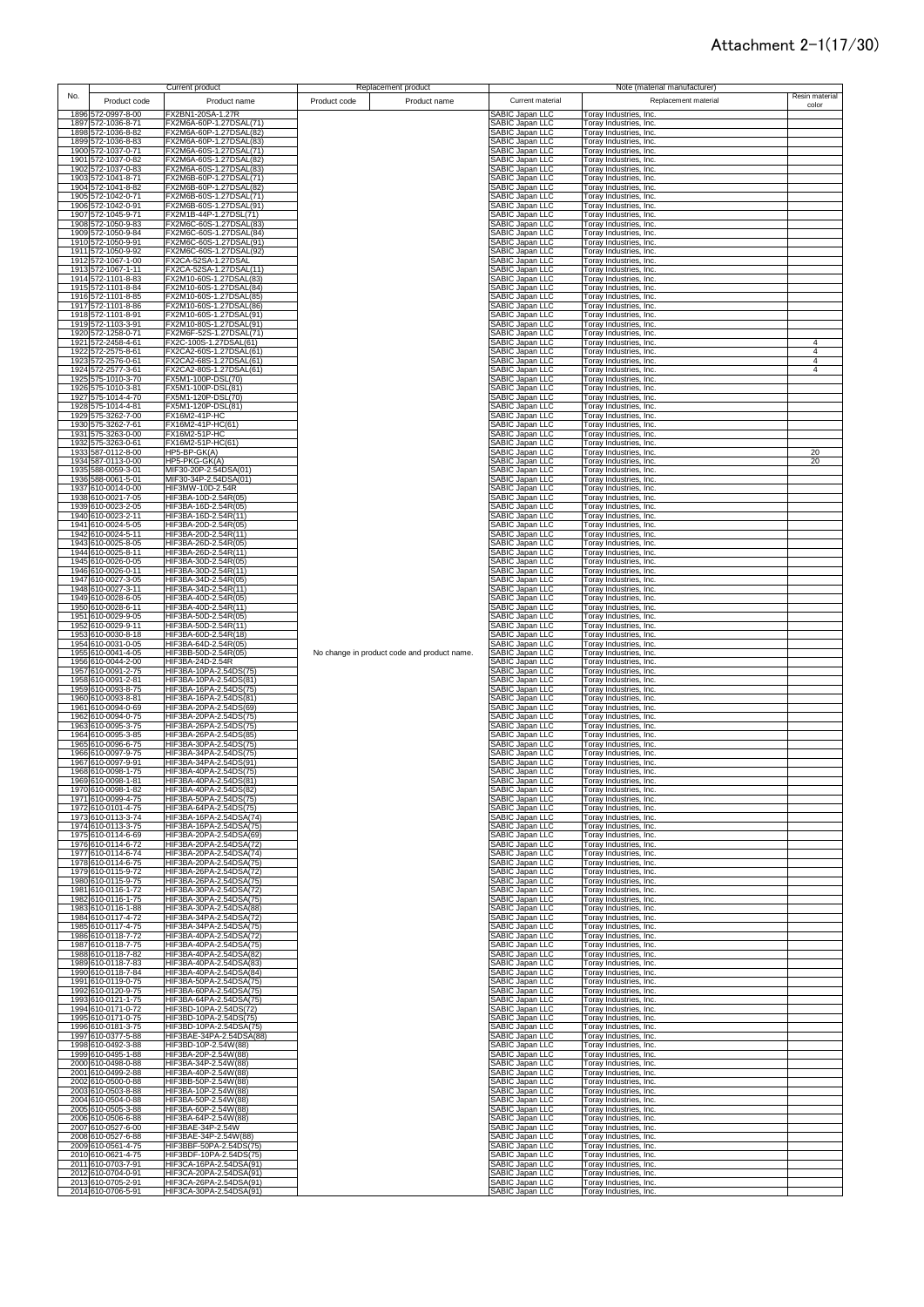|     |                                          | Current product                                      | Replacement product                         |                                    | Note (material manufacturer)                     |                |
|-----|------------------------------------------|------------------------------------------------------|---------------------------------------------|------------------------------------|--------------------------------------------------|----------------|
| No. | Product code                             | Product name                                         | Product code<br>Product name                | Current material                   | Replacement material                             | Resin material |
|     | 2015 610-0707-8-91                       |                                                      |                                             |                                    |                                                  | color          |
|     | 2016 610-0708-0-82                       | HIF3CA-34PA-2.54DSA(91)<br>HIF3CA-40PA-2.54DSA(82)   |                                             | SABIC Japan LLC<br>SABIC Japan LLC | Toray Industries, Inc.<br>Toray Industries, Inc. |                |
|     | 2017 610-0708-0-91                       | HIF3CA-40PA-2.54DSA(91)                              |                                             | SABIC Japan LLC                    | Toray Industries, Inc.                           |                |
|     | 2018 610-0709-3-91                       | HIF3CA-50PA-2.54DSA(91)                              |                                             | SABIC Japan LLC                    | Toray Industries, Inc.                           |                |
|     | 2019 610-0721-9-91                       | HIF3CB-50PA-2.54DSA(91)                              |                                             | SABIC Japan LLC                    | Toray Industries, Inc.                           |                |
|     | 2020 610-0722-1-91                       | HIF3CD-10PA-2.54DSA(91)                              |                                             | SABIC Japan LLC                    | Toray Industries, Inc.                           |                |
|     | 2021 610-0723-4-91                       | HIF3CB-60PA-2.54DSA(91)                              |                                             | SABIC Japan LLC                    | Toray Industries, Inc.                           |                |
|     | 2022 610-0724-7-91                       | HIF3CB-64PA-2.54DSA(91)                              |                                             | SABIC Japan LLC                    | Toray Industries, Inc.                           |                |
|     | 2023 610-0725-0-91                       | HIF3CBG-60PA-2.54DSA(91)                             |                                             | SABIC Japan LLC                    | Toray Industries, Inc.                           |                |
|     | 2024 610-0767-0-00                       | HIF3BA-34P-2.54WA                                    |                                             | SABIC Japan LLC                    | Toray Industries, Inc.                           |                |
|     | 2025 610-0768-2-00                       | HIF3BA-40P-2.54WA                                    |                                             | SABIC Japan LLC                    | Toray Industries, Inc.                           |                |
|     | 2026 610-0769-5-00                       | HIF3BA-50P-2.54WA                                    |                                             | SABIC Japan LLC                    | Toray Industries, Inc.                           |                |
|     | 2027 610-0770-4-00<br>2028 610-0771-7-00 | HIF3BA-60P-2.54WA                                    |                                             | SABIC Japan LLC                    | Toray Industries, Inc.                           |                |
|     | 2029 610-0856-8-71                       | HIF3BA-64P-2.54WA<br>HIF3BA-50PA-2.54DSB(71)         |                                             | SABIC Japan LLC<br>SABIC Japan LLC | Toray Industries, Inc.<br>Toray Industries, Inc. |                |
|     | 2030 610-1043-5-03                       | HIF3BA-20D-2.54C(03)                                 |                                             | SABIC Japan LLC                    | Toray Industries, Inc.                           |                |
|     | 2031 610-1044-8-03                       | HIF3BA-26D-2.54C(03)                                 |                                             | SABIC Japan LLC                    | Toray Industries, Inc.                           |                |
|     | 2032 610-1046-3-03                       | HIF3BA-34D-2.54C(03)                                 |                                             | SABIC Japan LLC                    | Toray Industries, Inc.                           |                |
|     | 2033 610-1062-0-03                       | HIF3BB-60D-2.54C(03)                                 |                                             | SABIC Japan LLC                    | Toray Industries, Inc.                           |                |
|     | 2034 610-1084-2-00                       | HIF3BM-50D-2.54C                                     |                                             | SABIC Japan LLC                    | Toray Industries, Inc.                           |                |
|     | 2035 610-1085-5-00                       | HIF3BM-34D-2.54C                                     |                                             | SABIC Japan LLC                    | Toray Industries, Inc.                           |                |
|     | 2036 610-1086-8-00                       | HIF3BM-20D-2.54C                                     |                                             | SABIC Japan LLC                    | Toray Industries, Inc.                           |                |
|     | 2037 610-1305-0-71                       | HIF3CAF-26PA-2.54DSA(71)                             |                                             | <b>SABIC Japan LLC</b>             | Toray Industries, Inc.                           |                |
|     | 2038 610-1349-5-91                       | HIF3CAG-30PA-2.54DSA(91)                             |                                             | SABIC Japan LLC                    | Toray Industries, Inc.                           |                |
|     | 2039 610-1352-0-91                       | HIF3CAG-50PA-2.54DSA(91)                             |                                             | SABIC Japan LLC                    | Toray Industries, Inc.                           |                |
|     | 2040 610-1511-1-82<br>2041 610-1532-1-75 | HIF3BA-50PA-2.54WB(82)<br>HIF3BBF-50PA-2.54WB(75)    |                                             | SABIC Japan LLC                    | Toray Industries, Inc.                           |                |
|     | 2042 610-1677-4-71                       | HIF3BA-20/20PA-2.54DS(71)                            |                                             | SABIC Japan LLC<br>SABIC Japan LLC | Toray Industries, Inc.<br>Toray Industries, Inc. |                |
|     | 2043 610-1681-1-88                       | HIF3BA-34/34PA-2.54DS(88)                            |                                             | SABIC Japan LLC                    | Toray Industries, Inc.                           |                |
|     | 2044 610-1681-1-89                       | HIF3BA-34/34PA-2.54DS(89)                            |                                             | SABIC Japan LLC                    | Toray Industries, Inc.                           |                |
|     | 2045 610-1681-1-91                       | HIF3BA-34/34PA-2.54DS(91)                            |                                             | SABIC Japan LLC                    | Toray Industries, Inc.                           |                |
|     | 2046 610-1683-7-71                       | HIF3BB-50/50PA-2.54DS(71)                            |                                             | SABIC Japan LLC                    | Toray Industries, Inc.                           |                |
|     | 2047 610-1683-7-88                       | HIF3BB-50/50PA-2.54DS(88)                            |                                             | SABIC Japan LLC                    | Toray Industries, Inc.                           |                |
|     | 2048 610-2000-8-71                       | HIF3BA-16P-2.54PFA-2(71)                             |                                             | SABIC Japan LLC                    | Toray Industries, Inc.                           |                |
|     | 2049 610-2001-0-71                       | HIF3BA-20P-2.54PFA-2(71)                             |                                             | SABIC Japan LLC                    | Toray Industries, Inc.                           |                |
|     | 2050 610-2002-3-71                       | HIF3BA-26P-2.54PFA-2(71)                             |                                             | SABIC Japan LLC                    | Toray Industries, Inc.                           |                |
|     | 2051 610-2003-6-71                       | HIF3BA-30P-2.54PFA-2(71)                             |                                             | SABIC Japan LLC                    | Toray Industries, Inc.                           |                |
|     | 2052 610-2004-9-71                       | HIF3BA-34P-2.54PFA-2(71)                             |                                             | SABIC Japan LLC                    | Toray Industries, Inc.                           |                |
|     | 2053 610-2005-1-71<br>2054 610-2006-4-71 | HIF3BA-40P-2.54PFA-2(71)<br>HIF3BA-50P-2.54PFA-2(71) |                                             | SABIC Japan LLC<br>SABIC Japan LLC | Toray Industries, Inc.<br>Toray Industries, Inc. |                |
|     | 2055 610-2008-0-71                       | HIF3BA-60P-2.54PFA-2(71)                             |                                             | SABIC Japan LLC                    | Toray Industries, Inc.                           |                |
|     | 2056 610-2015-5-71                       | HIF3BD-10P-2.54PFA-2(71)                             |                                             | SABIC Japan LLC                    | Foray Industries, Inc.                           |                |
|     | 2057 610-2108-4-71                       | HIF3CAW-20PA-2.54DSA(71)                             |                                             | SABIC Japan LLC                    | Toray Industries, Inc.                           |                |
|     | 2058 610-2109-7-71                       | HIF3CAW-34PA-2.54DSA(71)                             |                                             | SABIC Japan LLC                    | Toray Industries, Inc.                           |                |
|     | 2059 610-2110-6-71                       | HIF3CAW-40PA-2.54DSA(71)                             |                                             | <b>SABIC Japan LLC</b>             | Toray Industries, Inc.                           |                |
|     | 2060 610-2111-9-71                       | HIF3CAW-50PA-2.54DSA(71)                             |                                             | SABIC Japan LLC                    | Toray Industries, Inc.                           |                |
|     | 2061 610-2112-1-71                       | HIF3CBW-50PA-2.54DSA(71)                             |                                             | SABIC Japan LLC                    | Toray Industries, Inc.                           |                |
|     | 2062 610-2113-4-71                       | HIF3CBW-60PA-2.54DSA(71)                             |                                             | SABIC Japan LLC                    | Toray Industries, Inc.                           |                |
|     | 2063 610-2116-2-71<br>2064 611-0059-6-00 | HIF3CAW-16PA-2.54DSA(71)<br>HIF3BAE-60PD-2.54R-MC    |                                             | SABIC Japan LLC<br>SABIC Japan LLC | Toray Industries, Inc.<br>Toray Industries, Inc. |                |
|     | 2065 614-0008-4-00                       | HIF3E-50P-2.54DS                                     |                                             | SABIC Japan LLC                    | Toray Industries, Inc.                           |                |
|     | 2066 614-0041-0-71                       | HIF3E-10PA-2.54DS(71)                                |                                             | SABIC Japan LLC                    | Toray Industries, Inc.                           |                |
|     | 2067 614-0042-2-71                       | HIF3E-16PA-2.54DS(71)                                |                                             | SABIC Japan LLC                    | Toray Industries, Inc.                           |                |
|     | 2068 614-0043-5-71                       | HIF3E-20PA-2.54DS(71)                                |                                             | SABIC Japan LLC                    | Toray Industries, Inc.                           |                |
|     | 2069 614-0044-8-71                       | HIF3E-26PA-2.54DS(71)                                |                                             | SABIC Japan LLC                    | Toray Industries, Inc.                           |                |
|     | 2070 614-0045-0-71                       | HIF3E-30PA-2.54DS(71)                                |                                             | SABIC Japan LLC                    | Toray Industries, Inc.                           |                |
|     | 2071 614-0046-3-71                       | HIF3E-34PA-2.54DS(71)                                |                                             | SABIC Japan LLC                    | Toray Industries, Inc.                           |                |
|     | 2072 614-0047-6-71                       | HIF3E-40PA-2.54DS(71)                                |                                             | SABIC Japan LLC                    | Toray Industries, Inc.                           |                |
|     | 2073 614-0048-9-71                       | HIF3E-50PA-2.54DS(71)                                |                                             | SABIC Japan LLC                    | Toray Industries, Inc.                           |                |
|     | 2074 614-0049-1-71                       | HIF3E-60PA-2.54DS(71)                                | No change in product code and product name. | SABIC Japan LLC                    | Toray Industries, Inc.                           |                |
|     | 2075 614-0050-0-71                       | HIF3E-12PA-2.54DS(71)                                |                                             | SABIC Japan LLC                    | Toray Industries, Inc.                           |                |
|     | 2076 614-0051-3-71<br>2077 614-0061-7-71 | HIF3E-18PA-2.54DS(71)<br>HIF3E-10PA-2.54DSA(71)      |                                             | SABIC Japan LLC<br>SABIC Japan LLC | Toray Industries, Inc.<br>Toray Industries, Inc. |                |
|     | 2078 614-0062-0-71                       | HIF3E-16PA-2.54DSA(71)                               |                                             | SABIC Japan LLC                    | Toray Industries, Inc.                           |                |
|     | 2079 614-0063-2-71                       | HIF3E-20PA-2.54DSA(71)                               |                                             | SABIC Japan LLC                    | Toray Industries, Inc.                           |                |
|     | 2080 614-0064-5-71                       | HIF3E-26PA-2.54DSA(71)                               |                                             | SABIC Japan LLC                    | Toray Industries, Inc.                           |                |
|     | 2081 614-0065-8-71                       | HIF3E-30PA-2.54DSA(71)                               |                                             | SABIC Japan LLC                    | Toray Industries, Inc.                           |                |
|     | 2082 614-0066-0-71                       | HIF3E-34PA-2.54DSA(71)                               |                                             | SABIC Japan LLC                    | Toray Industries, Inc.                           |                |
|     | 2083 614-0067-3-71                       | HIF3E-40PA-2.54DSA(71)                               |                                             | SABIC Japan LLC                    | Toray Industries, Inc.                           |                |
|     | 2084 614-0067-3-74                       | HIF3E-40PA-2.54DSA(74)                               |                                             | SABIC Japan LLC                    | Toray Industries, Inc.                           |                |
|     | 2085 614-0068-6-71                       | HIF3E-50PA-2.54DSA(71)                               |                                             | SABIC Japan LLC                    | Toray Industries, Inc.                           |                |
|     | 2086 614-0069-9-71                       | HIF3E-60PA-2.54DSA(71)                               |                                             | SABIC Japan LLC                    | Toray Industries, Inc.                           |                |
|     | 2087 614-0070-8-71<br>2088 614-0071-0-71 | HIF3E-12PA-2.54DSA(71)<br>HIE3E-18PA-2 54DSA(71      |                                             | SABIC Japan LLC<br>SABIC Janan LLC | Toray Industries, Inc.<br>Toray Industries Inc   |                |
|     | 2089 614-0072-3-71                       | HIF3E-8PA-2.54DSA(71)                                |                                             | SABIC Japan LLC                    | Toray Industries, Inc.                           |                |
|     | 2090 615-0023-4-21                       | HIF3F-20P-2.54DSA(21)                                |                                             | SABIC Japan LLC                    | Toray Industries, Inc.                           |                |
|     | 2091 615-0041-6-71                       | HIF3F-10PA-2.54DS(71)                                |                                             | SABIC Japan LLC                    | Toray Industries, Inc.                           |                |
|     | 2092 615-0042-9-71                       | HIF3F-16PA-2.54DS(71)                                |                                             | SABIC Japan LLC                    | Toray Industries, Inc.                           |                |
|     | 2093 615-0043-1-71                       | HIF3F-20PA-2.54DS(71)                                |                                             | SABIC Japan LLC                    | Toray Industries, Inc.                           |                |
|     | 2094 615-0044-4-71                       | HIF3F-26PA-2.54DS(71)                                |                                             | SABIC Japan LLC                    | Toray Industries, Inc.                           |                |
|     | 2095 615-0045-7-71                       | HIF3F-30PA-2.54DS(71)                                |                                             | SABIC Japan LLC                    | Toray Industries, Inc.                           |                |
|     | 2096 615-0046-0-71<br>2097 615-0047-2-71 | HIF3F-34PA-2.54DS(71)<br>HIF3F-40PA-2.54DS(71)       |                                             | SABIC Japan LLC<br>SABIC Japan LLC | Toray Industries, Inc.<br>Toray Industries, Inc. |                |
|     | 2098 615-0048-5-71                       | HIF3F-50PA-2.54DS(71)                                |                                             | SABIC Japan LLC                    | Toray Industries, Inc.                           |                |
|     | 2099 615-0049-8-71                       | HIF3F-60PA-2.54DS(71)                                |                                             | SABIC Japan LLC                    | Toray Industries, Inc.                           |                |
|     | 2100 615-0061-3-71                       | HIF3F-10PA-2.54DSA(71)                               |                                             | SABIC Japan LLC                    | Toray Industries, Inc.                           |                |
|     | 2101 615-0062-6-71                       | HIF3F-16PA-2.54DSA(71)                               |                                             | SABIC Japan LLC                    | Toray Industries, Inc.                           |                |
|     | 2102 615-0063-9-71                       | HIF3F-20PA-2.54DSA(71)                               |                                             | SABIC Japan LLC                    | Toray Industries, Inc.                           |                |
|     | 2103 615-0064-1-71                       | HIF3F-26PA-2.54DSA(71)                               |                                             | SABIC Japan LLC                    | Toray Industries, Inc.                           |                |
|     | 2104 615-0065-4-71                       | HIF3F-30PA-2.54DSA(71)                               |                                             | SABIC Japan LLC                    | Toray Industries, Inc.                           |                |
|     | 2105 615-0066-7-71<br>2106 615-0067-0-71 | HIF3F-34PA-2.54DSA(71)                               |                                             | SABIC Japan LLC<br>SABIC Japan LLC | Toray Industries, Inc.<br>Toray Industries, Inc. |                |
|     | 2107 615-0068-2-71                       | HIF3F-40PA-2.54DSA(71)<br>HIF3F-50PA-2.54DSA(71)     |                                             | SABIC Japan LLC                    | Toray Industries, Inc.                           |                |
|     | 2108 615-0069-5-71                       | HIF3F-60PA-2.54DSA(71)                               |                                             | SABIC Japan LLC                    | Toray Industries, Inc.                           |                |
|     | 2109 616-0030-6-71                       | HIF3FB-60PA-2.54DS(71)                               |                                             | SABIC Japan LLC                    | Toray Industries, Inc.                           |                |
|     | 2110 616-0031-9-71                       | HIF3FB-64PA-2.54DS(71)                               |                                             | SABIC Japan LLC                    | Toray Industries, Inc.                           |                |
|     | 2111 616-0042-5-71                       | HIF3FBA-60PA-2.54DS(71)                              |                                             | SABIC Japan LLC                    | Toray Industries, Inc.                           |                |
|     | 2112 616-0043-8-71                       | HIF3FBA-64PA-2.54DS(71)                              |                                             | SABIC Japan LLC                    | Toray Industries, Inc.                           |                |
|     | 2113 616-0130-0-71                       | HIF3FB-60PA-2.54DSA(71)                              |                                             | SABIC Japan LLC                    | Toray Industries, Inc.                           |                |
|     | 2114 616-0131-3-71                       | HIF3FB-64PA-2.54DSA(71)                              |                                             | SABIC Japan LLC                    | Toray Industries, Inc.                           |                |
|     | 2115 616-0142-0-71                       | HIF3FBA-60PA-2.54DSA(71)                             |                                             | SABIC Japan LLC                    | Toray Industries, Inc.                           |                |
|     | 2116 616-0143-2-71                       | HIF3FBA-64PA-2.54DSA(71)<br>HIF3FBA-64PA-2.54DSA(90) |                                             | SABIC Japan LLC                    | Toray Industries, Inc.                           |                |
|     | 2117 616-0143-2-90<br>2118 616-0201-7-69 | HIF3FB-10DA-2.54DSA(69)                              |                                             | SABIC Japan LLC<br>SABIC Japan LLC | Toray Industries, Inc.                           |                |
|     | 2119 616-0201-7-71                       | HIF3FB-10DA-2.54DSA(71)                              |                                             | SABIC Japan LLC                    | Toray Industries, Inc.<br>Toray Industries, Inc. |                |
|     | 2120 616-0203-2-71                       | HIF3FB-16DA-2.54DSA(71)                              |                                             | SABIC Japan LLC                    | Toray Industries, Inc.                           |                |
|     | 2121 616-0204-5-71                       | HIF3FB-20DA-2.54DSA(71)                              |                                             | SABIC Japan LLC                    | Toray Industries, Inc.                           |                |
|     | 2122 616-0205-8-71                       | HIF3FB-26DA-2.54DSA(71)                              |                                             | SABIC Japan LLC                    | Toray Industries, Inc.                           |                |
|     | 2123 616-0206-0-71                       | HIF3FB-30DA-2.54DSA(71)                              |                                             | SABIC Japan LLC                    | Toray Industries, Inc.                           |                |
|     | 2124 616-0207-3-71                       | HIF3FB-34DA-2.54DSA(71)                              |                                             | SABIC Japan LLC                    | Toray Industries, Inc.                           |                |
|     | 2125 616-0208-6-71                       | HIF3FB-40DA-2.54DSA(71)                              |                                             | SABIC Japan LLC                    | Toray Industries, Inc.                           |                |
|     | 2126 616-0209-9-71                       | HIF3FB-50DA-2.54DSA(71)                              |                                             | SABIC Japan LLC                    | Toray Industries, Inc.                           |                |
|     | 2127 616-0210-8-71                       | HIF3FB-60DA-2.54DSA(71)                              |                                             | SABIC Japan LLC                    | Toray Industries, Inc.                           |                |
|     | 2128 617-0201-3-04<br>2129 618-0001-0-00 | HIF3GB-2.54SP(04)<br>HIF3H-10D-2.54DSA               |                                             | SABIC Japan LLC<br>SABIC Japan LLC | Toray Industries, Inc.<br>Toray Industries, Inc. |                |
|     | 2130 618-0008-0-00                       | HIF3H-50D-2.54DSA                                    |                                             | SABIC Japan LLC                    | Toray Industries, Inc.                           |                |
|     | 2131 618-0101-5-74                       | HIF3H-10DA-2.54DSA(74)                               |                                             | SABIC Japan LLC                    | Toray Industries, Inc.                           |                |
|     | 2132 618-0103-0-75                       | HIF3H-16DA-2.54DSA(75)                               |                                             | <b>SABIC Japan LLC</b>             | Toray Industries, Inc.                           |                |
|     | 2133 618-0104-3-81                       | HIF3H-20DA-2.54DSA(81)                               |                                             | SABIC Japan LLC                    | Toray Industries, Inc.                           |                |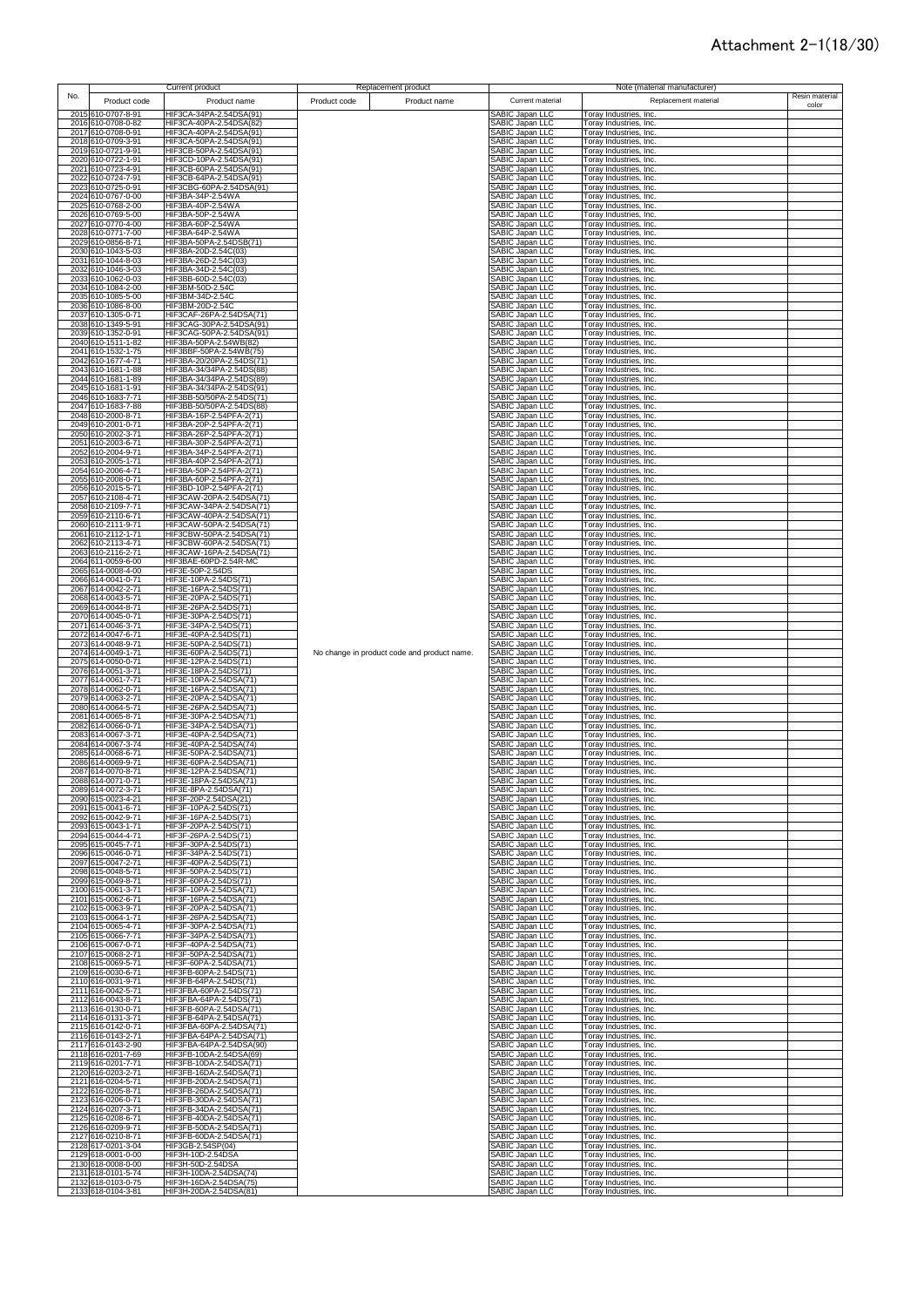|     |                                          | Current product                                  | Replacement product                         |                                           | Note (material manufacturer)                     |                |
|-----|------------------------------------------|--------------------------------------------------|---------------------------------------------|-------------------------------------------|--------------------------------------------------|----------------|
| No. | Product code                             | Product name                                     | Product code<br>Product name                | Current material                          | Replacement material                             | Resin material |
|     | 2134 618-0105-6-75                       | HIF3H-26DA-2.54DSA(75)                           |                                             | SABIC Japan LLC                           |                                                  | color          |
|     | 2135 618-0105-6-91                       | HIF3H-26DA-2.54DSA(91)                           |                                             | SABIC Japan LLC                           | Toray Industries, Inc.<br>Toray Industries, Inc. |                |
|     | 2136 618-0105-6-92                       | HIF3H-26DA-2.54DSA(92)                           |                                             | SABIC Japan LLC                           | Toray Industries, Inc.                           |                |
|     | 2137 618-0106-9-75                       | HIF3H-30DA-2.54DSA(75)                           |                                             | SABIC Japan LLC                           | Toray Industries, Inc.                           |                |
|     | 2138 618-0107-1-91                       | HIF3H-34DA-2.54DSA(91)                           |                                             | SABIC Japan LLC                           | Toray Industries, Inc.                           |                |
|     | 2139 618-0109-7-75                       | HIF3H-50DA-2.54DSA(75)                           |                                             | SABIC Japan LLC                           | Toray Industries, Inc.                           |                |
|     | 2140 618-0110-6-81<br>2141 618-0113-4-91 | HIF3H-60DA-2.54DSA(81)<br>HIF3H-24DA-2.54DSA(91) |                                             | SABIC Japan LLC<br>SABIC Japan LLC        | Toray Industries, Inc.<br>Toray Industries, Inc. |                |
|     | 2142 618-0139-8-75                       | HIF3H-6DA-2.54DSA(75)                            |                                             | SABIC Japan LLC                           | Toray Industries, Inc.                           |                |
|     | 2143 618-0144-8-91                       | HIF3H-26DB-2.54DS(91)                            |                                             | SABIC Japan LLC                           | Toray Industries, Inc.                           |                |
|     | 2144 618-0146-3-75                       | HIF3H-34DB-2.54DS(75)                            |                                             | SABIC Japan LLC                           | Toray Industries, Inc.                           |                |
|     | 2145 618-0147-6-91                       | HIF3H-40DB-2.54DS(91)                            |                                             | SABIC Japan LLC                           | Toray Industries, Inc.                           |                |
|     | 2146 618-0148-9-91<br>2147 618-0148-9-93 | HIF3H-50DB-2.54DS(91)<br>HIF3H-50DB-2.54DS(93)   |                                             | SABIC Japan LLC                           | Toray Industries, Inc.                           |                |
|     | 2148 618-0148-9-94                       | HIF3H-50DB-2.54DS(94)                            |                                             | SABIC Japan LLC<br>SABIC Japan LLC        | Toray Industries, Inc.<br>Toray Industries, Inc. |                |
|     | 2149 618-0148-9-95                       | HIF3H-50DB-2.54DS(95)                            |                                             | SABIC Japan LLC                           | Toray Industries, Inc.                           |                |
|     | 2150 618-0149-1-81                       | HIF3H-60DB-2.54DS(81)                            |                                             | SABIC Japan LLC                           | Toray Industries, Inc.                           |                |
|     | 2151 618-0149-1-82                       | HIF3H-60DB-2.54DS(82)                            |                                             | SABIC Japan LLC                           | Toray Industries, Inc.                           |                |
|     | 2152 618-0149-1-83<br>2153 618-0181-4-17 | HIF3H-60DB-2.54DS(83)<br>HIF3H-34P-2.54W(17)     |                                             | SABIC Japan LLC<br>SABIC Japan LLC        | Toray Industries, Inc.                           |                |
|     | 2154 618-0182-7-00                       | HIF3H-40P-2.54W                                  |                                             | SABIC Japan LLC                           | Toray Industries, Inc.<br>Toray Industries, Inc. |                |
|     | 2155 618-0183-0-00                       | HIF3H-20P-2.54W                                  |                                             | SABIC Japan LLC                           | Toray Industries, Inc.                           |                |
|     | 2156 618-0184-2-00                       | HIF3H-26P-2.54W                                  |                                             | SABIC Japan LLC                           | Toray Industries, Inc.                           |                |
|     | 2157 618-0184-2-17                       | HIF3H-26P-2.54W(17)                              |                                             | SABIC Japan LLC                           | Toray Industries, Inc.                           |                |
|     | 2158 618-0185-5-00<br>2159 618-0186-8-00 | HIF3H-10P-2.54W<br>HIF3H-30P-2.54W               |                                             | SABIC Japan LLC<br>SABIC Japan LLC        | Toray Industries, Inc.<br>Toray Industries, Inc. |                |
|     | 2160 618-0187-0-00                       | HIF3H-60P-2.54W                                  |                                             | SABIC Japan LLC                           | Toray Industries, Inc.                           |                |
|     | 2161 618-0188-3-00                       | HIF3H-50P-2.54W                                  |                                             | SABIC Japan LLC                           | Toray Industries, Inc.                           |                |
|     | 2162 618-0193-3-18                       | HIF3H-14P-2.54W(18)                              |                                             | SABIC Japan LLC                           | Toray Industries, Inc.                           |                |
|     | 2163 618-0201-0-74<br>2164 618-0201-0-75 | HIF3H-10PB-2.54DSA(74)<br>HIF3H-10PB-2.54DSA(75) |                                             | SABIC Japan LLC<br>SABIC Japan LLC        | Toray Industries, Inc.<br>Toray Industries, Inc. |                |
|     | 2165 618-0204-8-81                       | HIF3H-20PB-2.54DSA(81)                           |                                             | SABIC Japan LLC                           | Toray Industries, Inc.                           |                |
|     | 2166 618-0207-6-75                       | HIF3H-30PB-2.54DSA(75)                           |                                             | SABIC Japan LLC                           | Toray Industries, Inc.                           |                |
|     | 2167 618-0207-6-90                       | HIF3H-30PB-2.54DSA(90)                           |                                             | SABIC Japan LLC                           | Toray Industries, Inc.                           |                |
|     | 2168 618-0209-1-90                       | HIF3H-40PB-2.54DSA(90)                           |                                             | SABIC Japan LLC                           | Toray Industries, Inc.                           |                |
|     | 2169 618-0210-0-75<br>2170 618-0210-0-90 | HIF3H-50PB-2.54DSA(75)<br>HIF3H-50PB-2.54DSA(90) |                                             | SABIC Japan LLC<br>SABIC Japan LLC        | Toray Industries, Inc.<br>Toray Industries, Inc. |                |
|     | 2171 618-0211-3-81                       | HIF3H-60PB-2.54DSA(81)                           |                                             | SABIC Japan LLC                           | Toray Industries, Inc.                           |                |
|     | 2172 618-0211-3-82                       | HIF3H-60PB-2.54DSA(82)                           |                                             | SABIC Japan LLC                           | Toray Industries, Inc.                           |                |
|     | 2173 618-0211-3-83                       | HIF3H-60PB-2.54DSA(83)                           |                                             | SABIC Japan LLC                           | Toray Industries, Inc.                           |                |
|     | 2174 618-0217-0-18                       | HIF3H-6P-2.54W(18)                               |                                             | SABIC Japan LLC                           | Toray Industries, Inc.                           |                |
|     | 2175 619-0001-7-71<br>2176 619-0002-0-71 | A1-6PA-2.54DS(71)<br>A1-10PA-2.54DS(71)          |                                             | SABIC Japan LLC<br>SABIC Japan LLC        | Foray Industries, Inc.<br>Toray Industries, Inc. |                |
|     | 2177 619-0003-2-71                       | A1-12PA-2.54DS(71)                               |                                             | SABIC Japan LLC                           | Toray Industries, Inc.                           |                |
|     | 2178 619-0004-5-71                       | A1-14PA-2.54DS(71)                               |                                             | <b>SABIC Japan LLC</b>                    | Toray Industries, Inc.                           |                |
|     | 2179 619-0005-8-71                       | A1-16PA-2.54DS(71)                               |                                             | SABIC Japan LLC                           | Toray Industries, Inc.                           |                |
|     | 2180 619-0005-8-74                       | A1-16PA-2.54DS(74)<br>A1-18PA-2.54DS(71)         |                                             | SABIC Japan LLC                           | Toray Industries, Inc.                           |                |
|     | 2181 619-0006-0-71<br>2182 619-0007-3-71 | A1-20PA-2.54DS(71)                               |                                             | SABIC Japan LLC<br>SABIC Japan LLC        | Toray Industries, Inc.<br>Toray Industries, Inc. |                |
|     | 2183 619-0008-6-71                       | A1-24PA-2.54DS(71)                               |                                             | SABIC Japan LLC                           | Toray Industries, Inc.                           |                |
|     | 2184 619-0009-9-71                       | A1-26PA-2.54DS(71)                               |                                             | SABIC Japan LLC                           | Toray Industries, Inc.                           |                |
|     | 2185 619-0010-8-71                       | A1-30PA-2.54DS(71)                               |                                             | SABIC Japan LLC                           | Toray Industries, Inc.                           |                |
|     | 2186 619-0011-0-71<br>2187 619-0011-0-92 | A1-34PA-2.54DS(71)<br>A1-34PA-2.54DS(92)         |                                             | SABIC Japan LLC<br>SABIC Japan LLC        | Toray Industries, Inc.<br>Toray Industries, Inc. |                |
|     | 2188 619-0012-3-71                       | A1-40PA-2.54DS(71)                               |                                             | SABIC Japan LLC                           | Toray Industries, Inc.                           |                |
|     | 2189 619-0013-6-71                       | A1-50PA-2.54DS(71)                               |                                             | SABIC Japan LLC                           | Toray Industries, Inc.                           |                |
|     | 2190 619-0014-9-71                       | A1-60PA-2.54DS(71)                               |                                             | SABIC Japan LLC                           | Toray Industries, Inc.                           |                |
|     | 2191 619-0015-1-71                       | A1-64PA-2.54DS(71)                               |                                             | SABIC Japan LLC                           | Toray Industries, Inc.                           |                |
|     | 2192 619-0016-4-71<br>2193 619-0016-4-74 | A1-8PA-2.54DS(71)<br>A1-8PA-2.54DS(74)           | No change in product code and product name. | SABIC Japan LLC<br>SABIC Japan LLC        | Toray Industries, Inc.<br>Toray Industries, Inc. |                |
|     | 2194 619-0021-4-71                       | A1-6PA-2.54DSA(71)                               |                                             | <b>SABIC Japan LLC</b>                    | Toray Industries, Inc.                           |                |
|     | 2195 619-0022-7-71                       | A1-10PA-2.54DSA(71)                              |                                             | SABIC Japan LLC                           | Toray Industries, Inc.                           |                |
|     | 2196 619-0022-7-81                       | A1-10PA-2.54DSA(81)                              |                                             | SABIC Japan LLC                           | Toray Industries, Inc.                           |                |
|     | 2197 619-0023-0-71                       | A1-12PA-2.54DSA(71)                              |                                             | SABIC Japan LLC                           | Toray Industries, Inc.                           |                |
|     | 2198 619-0023-0-74<br>2199 619-0024-2-71 | A1-12PA-2.54DSA(74)<br>A1-14PA-2.54DSA(71)       |                                             | SABIC Japan LLC<br><b>SABIC Japan LLC</b> | Toray Industries, Inc.<br>Toray Industries, Inc. |                |
|     | 2200 619-0025-5-71                       | A1-16PA-2.54DSA(71)                              |                                             | SABIC Japan LLC                           | Toray Industries, Inc.                           |                |
|     | 2201 619-0026-8-71                       | A1-18PA-2.54DSA(71)                              |                                             | SABIC Japan LLC                           | Toray Industries, Inc.                           |                |
|     | 2202 619-0027-0-71                       | A1-20PA-2.54DSA(71)                              |                                             | SABIC Japan LLC                           | Toray Industries, Inc.                           |                |
|     | 2203 619-0028-3-71<br>2204 619-0029-6-71 | A1-24PA-2.54DSA(71)<br>A1-26PA-2.54DSA(71)       |                                             | SABIC Japan LLC<br>SABIC Japan LLC        | Toray Industries, Inc.<br>Toray Industries, Inc. |                |
|     | 2205 619-0030-5-71                       | A1-30PA-2.54DSA(71)                              |                                             | SABIC Japan LLC                           | Toray Industries, Inc.                           |                |
|     | 2206 619-0031-8-71                       | A1-34PA-2.54DSA(71)                              |                                             | SABIC Japan LLC                           | Toray Industries, Inc.                           |                |
|     | 2207 619-0031-8-72                       | A1-34PA-2 54DSA(72                               |                                             | SARIC: Janan I I C                        | Toray Industries Inc                             |                |
|     | 2208 619-0032-0-71                       | A1-40PA-2.54DSA(71)                              |                                             | SABIC Japan LLC                           | Toray Industries, Inc.                           |                |
|     | 2209 619-0033-3-71<br>2210 619-0034-6-71 | A1-50PA-2.54DSA(71)<br>A1-60PA-2.54DSA(71)       |                                             | SABIC Japan LLC<br>SABIC Japan LLC        | Toray Industries, Inc.<br>Toray Industries, Inc. |                |
|     | 2211 619-0035-9-71                       | A1-64PA-2.54DSA(71)                              |                                             | SABIC Japan LLC                           | Toray Industries, Inc.                           |                |
|     | 2212 619-0036-1-71                       | A1-4PA-2.54DSA(71)                               |                                             | SABIC Japan LLC                           | Toray Industries, Inc.                           |                |
|     | 2213 619-0037-4-71                       | A1-8PA-2.54DSA(71)                               |                                             | SABIC Japan LLC                           | Toray Industries, Inc.                           |                |
|     | 2214 619-0141-6-71<br>2215 619-0142-9-71 | A1A-10PA-2.54DS(71)<br>A1A-12PA-2.54DS(71)       |                                             | SABIC Japan LLC<br>SABIC Japan LLC        | Toray Industries, Inc.<br>Toray Industries, Inc. |                |
|     | 2216 619-0149-8-71                       | A1A-16PA-2.54DS(71)                              |                                             | SABIC Japan LLC                           | Toray Industries, Inc.                           |                |
|     | 2217 619-0153-5-71                       | A1A-36PA-2.54DS(71)                              |                                             | SABIC Japan LLC                           | Toray Industries, Inc.                           |                |
|     | 2218 620-0001-7-71                       | A2-1PA-2.54DS(71)                                |                                             | SABIC Japan LLC                           | Toray Industries, Inc.                           |                |
|     | 2219 620-0002-0-71                       | A2-2PA-2.54DS(71)                                |                                             | SABIC Japan LLC                           | Toray Industries, Inc.                           |                |
|     | 2220 620-0003-2-71<br>2221 620-0004-5-71 | A2-3PA-2.54DS(71)<br>A2-4PA-2.54DS(71)           |                                             | SABIC Japan LLC<br>SABIC Japan LLC        | Toray Industries, Inc.<br>Toray Industries, Inc. |                |
|     | 2222 620-0005-8-71                       | A2-5PA-2.54DS(71)                                |                                             | SABIC Japan LLC                           | Toray Industries, Inc.                           |                |
|     | 2223 620-0006-0-71                       | A2-6PA-2.54DS(71)                                |                                             | SABIC Japan LLC                           | Toray Industries, Inc.                           |                |
|     | 2224 620-0006-0-81                       | A2-6PA-2.54DS(81)                                |                                             | SABIC Japan LLC                           | Toray Industries, Inc.                           |                |
|     | 2225 620-0007-3-71<br>2226 620-0008-6-71 | A2-7PA-2.54DS(71)<br>A2-8PA-2.54DS(71)           |                                             | SABIC Japan LLC<br>SABIC Japan LLC        | Toray Industries, Inc.<br>Toray Industries, Inc. |                |
|     | 2227 620-0009-9-71                       | A2-9PA-2.54DS(71)                                |                                             | SABIC Japan LLC                           | Toray Industries, Inc.                           |                |
|     | 2228 620-0010-8-71                       | A2-10PA-2.54DS(71)                               |                                             | SABIC Japan LLC                           | Toray Industries, Inc.                           |                |
|     | 2229 620-0011-0-71                       | A2-11PA-2.54DS(71)                               |                                             | SABIC Japan LLC                           | Toray Industries, Inc.                           |                |
|     | 2230 620-0012-3-71<br>2231 620-0013-6-71 | A2-12PA-2.54DS(71)<br>A2-13PA-2.54DS(71)         |                                             | SABIC Japan LLC<br>SABIC Japan LLC        | Toray Industries, Inc.                           |                |
|     | 2232 620-0014-9-71                       | A2-14PA-2.54DS(71)                               |                                             | SABIC Japan LLC                           | Toray Industries, Inc.<br>Toray Industries, Inc. |                |
|     | 2233 620-0015-1-71                       | A2-15PA-2.54DS(71)                               |                                             | SABIC Japan LLC                           | Toray Industries, Inc.                           |                |
|     | 2234 620-0016-4-71                       | A2-16PA-2.54DS(71)                               |                                             | SABIC Japan LLC                           | Toray Industries, Inc.                           |                |
|     | 2235 620-0017-7-71                       | A2-17PA-2.54DS(71)                               |                                             | SABIC Japan LLC                           | Toray Industries, Inc.                           |                |
|     | 2236 620-0018-0-71                       | A2-18PA-2.54DS(71)                               |                                             | SABIC Japan LLC                           | Toray Industries, Inc.                           |                |
|     | 2237 620-0019-2-71<br>2238 620-0020-1-71 | A2-19PA-2.54DS(71)<br>A2-20PA-2.54DS(71)         |                                             | SABIC Japan LLC<br>SABIC Japan LLC        | Toray Industries, Inc.<br>Toray Industries, Inc. |                |
|     | 2239 620-0051-5-71                       | A2-1PA-2.54DSA(71)                               |                                             | SABIC Japan LLC                           | Toray Industries, Inc.                           |                |
|     | 2240 620-0052-8-71                       | A2-2PA-2.54DSA(71)                               |                                             | SABIC Japan LLC                           | Toray Industries, Inc.                           |                |
|     | 2241 620-0052-8-74                       | A2-2PA-2.54DSA(74)                               |                                             | SABIC Japan LLC                           | Toray Industries, Inc.                           |                |
|     | 2242 620-0053-0-71<br>2243 620-0053-0-74 | A2-3PA-2.54DSA(71)<br>A2-3PA-2.54DSA(74)         |                                             | SABIC Japan LLC<br>SABIC Japan LLC        | Toray Industries, Inc.<br>Toray Industries, Inc. |                |
|     | 2244 620-0054-3-71                       | A2-4PA-2.54DSA(71)                               |                                             | SABIC Japan LLC                           | Toray Industries, Inc.                           |                |
|     | 2245 620-0055-6-71                       | A2-5PA-2.54DSA(71)                               |                                             | SABIC Japan LLC                           | Toray Industries, Inc.                           |                |
|     | 2246 620-0056-9-71                       | A2-6PA-2.54DSA(71)                               |                                             | SABIC Japan LLC                           | Toray Industries, Inc.                           |                |
|     | 2247 620-0056-9-81                       | A2-6PA-2.54DSA(81)                               |                                             | SABIC Japan LLC                           | Toray Industries, Inc.<br>Toray Industries, Inc. |                |
|     | 2248 620-0057-1-71<br>2249 620-0058-4-71 | A2-7PA-2.54DSA(71)<br>A2-8PA-2.54DSA(71)         |                                             | SABIC Japan LLC<br>SABIC Japan LLC        | Toray Industries, Inc.                           |                |
|     | 2250 620-0058-4-81                       | A2-8PA-2.54DSA(81)                               |                                             | SABIC Japan LLC                           | Toray Industries, Inc.                           |                |
|     | 2251 620-0059-7-71                       | A2-9PA-2.54DSA(71)                               |                                             | SABIC Japan LLC                           | Toray Industries, Inc.                           |                |
|     | 2252 620-0060-6-71                       | A2-10PA-2.54DSA(71)                              |                                             | SABIC Japan LLC                           | Toray Industries, Inc.                           |                |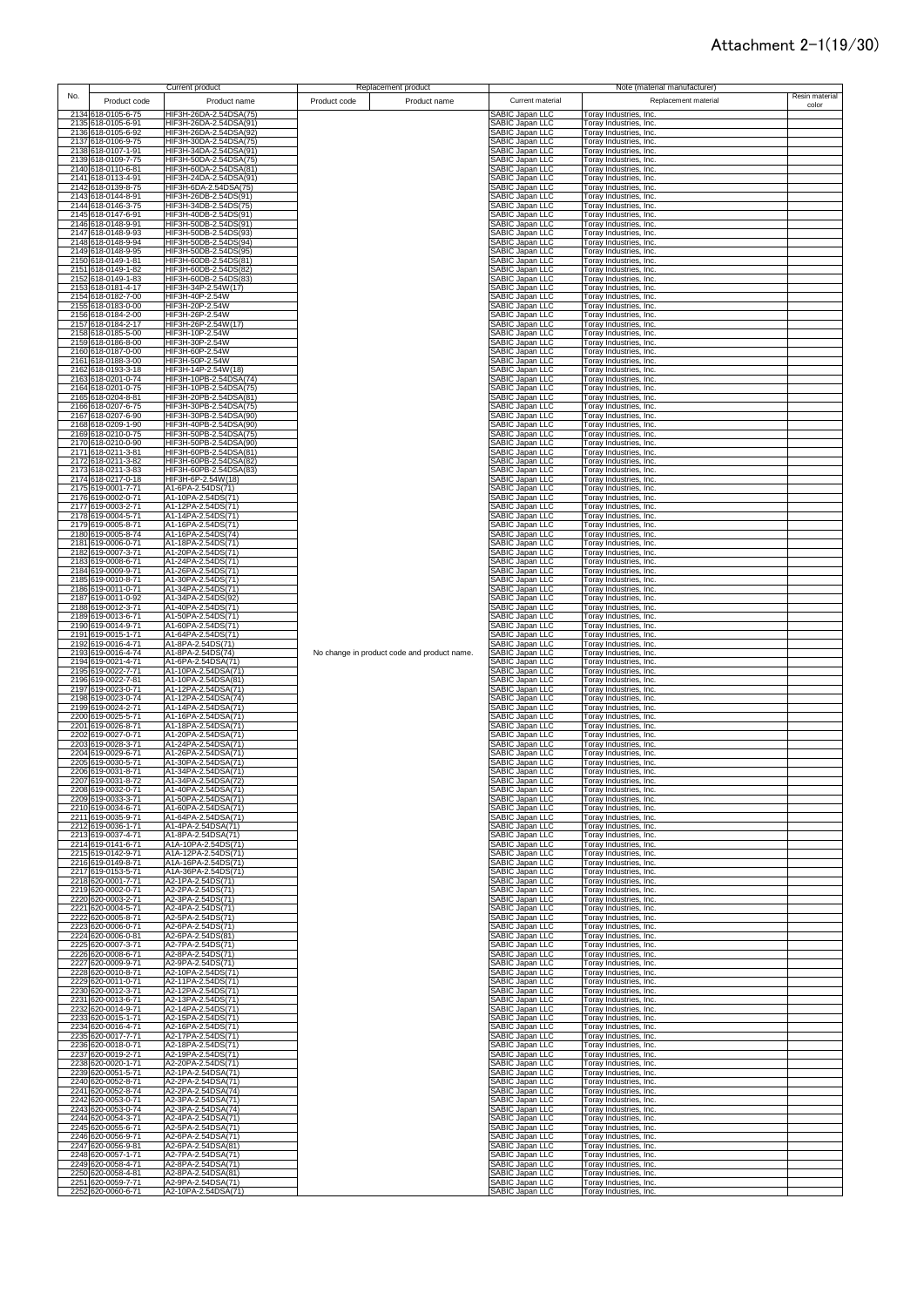|     |                                          | <b>Current product</b>                         |              | Replacement product                         |                                                       |                                                  | Note (material manufacturer) |                |
|-----|------------------------------------------|------------------------------------------------|--------------|---------------------------------------------|-------------------------------------------------------|--------------------------------------------------|------------------------------|----------------|
| No. | Product code                             | Product name                                   | Product code | Product name                                | Current material                                      |                                                  | Replacement material         | Resin material |
|     | 2253 620-0061-9-71                       | A2-11PA-2.54DSA(71)                            |              |                                             | <b>SABIC Japan LLC</b>                                | Toray Industries, Inc.                           |                              | color          |
|     | 2254 620-0062-1-71                       | A2-12PA-2.54DSA(71)                            |              |                                             | SABIC Japan LLC                                       | Toray Industries, Inc.                           |                              |                |
|     | 2255 620-0063-4-71                       | A2-13PA-2.54DSA(71)                            |              |                                             | SABIC Japan LLC                                       | Toray Industries, Inc.                           |                              |                |
|     | 2256 620-0064-7-71                       | A2-14PA-2.54DSA(71)                            |              |                                             | SABIC Japan LLC                                       | Toray Industries, Inc.                           |                              |                |
|     | 2257 620-0065-0-71                       | A2-15PA-2.54DSA(71)<br>A2-16PA-2.54DSA(71)     |              |                                             | SABIC Japan LLC<br>SABIC Japan LLC                    | Toray Industries, Inc.                           |                              |                |
|     | 2258 620-0066-2-71<br>2259 620-0067-5-71 | A2-17PA-2.54DSA(71)                            |              |                                             | SABIC Japan LLC                                       | Toray Industries, Inc.<br>Toray Industries, Inc. |                              |                |
|     | 2260 620-0068-8-71                       | A2-18PA-2.54DSA(71)                            |              |                                             | SABIC Japan LLC                                       | Toray Industries, Inc.                           |                              |                |
|     | 2261 620-0069-0-71                       | A2-19PA-2.54DSA(71)                            |              |                                             | SABIC Japan LLC                                       | Toray Industries, Inc.                           |                              |                |
|     | 2262 620-0070-0-71<br>2263 620-0074-0-82 | A2-20PA-2.54DSA(71)<br>A2-25PA-2.54DSA(82)     |              |                                             | SABIC Japan LLC<br>SABIC Japan LLC                    | Toray Industries, Inc.<br>Toray Industries, Inc. |                              |                |
|     | 2264 621-0180-4-00                       | $A3-SP(A)$                                     |              |                                             | SABIC Japan LLC                                       | Toray Industries, Inc.                           |                              |                |
|     | 2265 621-0305-8-00                       | A3B-4D-2C                                      |              |                                             | SABIC Japan LLC                                       | Toray Industries, Inc.                           |                              |                |
|     | 2266 621-0306-0-00                       | A3B-6D-2C                                      |              |                                             | SABIC Japan LLC                                       | Toray Industries, Inc.                           |                              |                |
|     | 2267 621-0307-3-00<br>2268 621-0308-6-00 | A3B-8D-2C<br>A3B-10D-2C                        |              |                                             | SABIC Japan LLC<br>SABIC Japan LLC                    | Toray Industries, Inc.<br>Toray Industries, Inc. |                              |                |
|     | 2269 621-0309-9-00                       | A3B-12D-2C                                     |              |                                             | SABIC Japan LLC                                       | Toray Industries, Inc.                           |                              |                |
|     | 2270 621-0310-8-00                       | A3B-14D-2C                                     |              |                                             | SABIC Japan LLC                                       | Toray Industries, Inc.                           |                              |                |
|     | 2271 621-0311-0-00<br>2272 621-0312-3-00 | A3B-18D-2C<br>A3B-20D-2C                       |              |                                             | SABIC Japan LLC<br>SABIC Japan LLC<br>SABIC Japan LLC | Toray Industries, Inc.<br>Toray Industries, Inc. |                              |                |
|     | 2273 621-0313-6-00                       | A3B-24D-2C                                     |              |                                             |                                                       | Toray Industries, Inc.                           |                              |                |
|     | 2274 621-0314-9-00                       | A3B-28D-2C                                     |              |                                             | SABIC Japan LLC                                       | Toray Industries, Inc.                           |                              |                |
|     | 2275 621-0330-5-00                       | A3B-44D-2C                                     |              |                                             | SABIC Japan LLC<br>SABIC Japan LLC                    | Toray Industries, Inc.                           |                              |                |
|     | 2276 621-0501-6-71<br>2277 621-0502-9-71 | A3C-4DA-2DSA(71)<br>A3C-6DA-2DSA(71)           |              |                                             | SABIC Japan LLC                                       | Toray Industries, Inc.<br>Toray Industries, Inc. |                              |                |
|     | 2278 621-0502-9-81                       | A3C-6DA-2DSA(81)                               |              |                                             | SABIC Japan LLC                                       | Toray Industries, Inc.                           |                              |                |
|     | 2279 621-0503-1-71                       | A3C-8DA-2DSA(71)                               |              |                                             | SABIC Japan LLC                                       | Toray Industries, Inc.                           |                              |                |
|     | 2280 621-0504-4-71                       | A3C-10DA-2DSA(71)                              |              |                                             | SABIC Japan LLC                                       | Toray Industries, Inc.                           |                              |                |
|     | 2281 621-0505-7-71<br>2282 621-0506-0-71 | A3C-12DA-2DSA(71)<br>A3C-14DA-2DSA(71)         |              |                                             | <b>SABIC Japan LLC</b><br>SABIC Japan LLC             | Toray Industries, Inc.<br>Toray Industries, Inc. |                              |                |
|     | 2283 621-0507-2-71                       | A3C-16DA-2DSA(71)                              |              |                                             | SABIC Japan LLC                                       | Toray Industries, Inc.                           |                              |                |
|     | 2284 621-0508-5-71                       | A3C-18DA-2DSA(71)                              |              |                                             | <b>SABIC Japan LLC</b>                                | Toray Industries, Inc.                           |                              |                |
|     | 2285 621-0509-8-71<br>2286 621-0509-8-81 | A3C-20DA-2DSA(71)<br>A3C-20DA-2DSA(81)         |              |                                             | SABIC Japan LLC<br>SABIC Japan LLC                    | Toray Industries, Inc.<br>Toray Industries, Inc. |                              |                |
|     | 2287 621-0511-0-71                       | A3C-24DA-2DSA(71)                              |              |                                             | SABIC Japan LLC                                       | Toray Industries, Inc.                           |                              |                |
|     | 2288 621-0513-5-71                       | A3C-28DA-2DSA(71)                              |              |                                             | SABIC Japan LLC                                       | Toray Industries, Inc.                           |                              |                |
|     | 2289 621-0515-0-71<br>2290 621-0524-1-71 | A3C-32DA-2DSA(71)                              |              |                                             | SABIC Japan LLC                                       | Toray Industries, Inc.                           |                              |                |
|     | 2291 621-0531-7-71                       | A3C-50DA-2DSA(71)<br>A3C-4DA-2DSC(71)          |              |                                             | SABIC Japan LLC<br>SABIC Japan LLC                    | Toray Industries, Inc.<br>Toray Industries, Inc. |                              |                |
|     | 2292 621-0532-0-71                       | A3C-6DA-2DSC(71)                               |              |                                             | SABIC Japan LLC                                       | Toray Industries, Inc.                           |                              |                |
|     | 2293 621-0533-2-71                       | A3C-8DA-2DSC(71)                               |              |                                             | SABIC Japan LLC                                       | Toray Industries, Inc.                           |                              |                |
|     | 2294 621-0534-5-71<br>2295 621-0535-8-71 | A3C-10DA-2DSC(71)<br>A3C-12DA-2DSC(71)         |              |                                             | SABIC Japan LLC<br>SABIC Japan LLC                    | Toray Industries, Inc.<br>Toray Industries, Inc. |                              |                |
|     | 2296 621-0536-0-71                       | A3C-14DA-2DSC(71)                              |              |                                             | SABIC Japan LLC                                       | Toray Industries, Inc.                           |                              |                |
|     | 2297 621-0537-3-71                       | A3C-16DA-2DSC(71)                              |              |                                             | <b>SABIC Japan LLC</b>                                | Toray Industries, Inc.                           |                              |                |
|     | 2298 621-0538-6-71<br>2299 621-0539-9-71 | A3C-18DA-2DSC(71)<br>A3C-20DA-2DSC(71)         |              |                                             | SABIC Japan LLC<br><b>SABIC Japan LLC</b>             | Toray Industries, Inc.<br>Toray Industries, Inc. |                              |                |
|     | 2300 621-0541-0-71                       | A3C-24DA-2DSC(71)                              |              |                                             |                                                       | Toray Industries, Inc.                           |                              |                |
|     | 2301 621-0543-6-71                       | A3C-28DA-2DSC(71)                              |              |                                             | SABIC Japan LLC<br>SABIC Japan LLC                    | Toray Industries, Inc.                           |                              |                |
|     | 2302 621-0545-1-71                       | A3C-32DA-2DSC(71)<br>A3C-50DA-2DSC(71)         |              |                                             | SABIC Japan LLC<br><b>SABIC Japan LLC</b>             | Toray Industries, Inc.                           |                              |                |
|     | 2303 621-0554-2-71<br>2304 621-0571-1-71 | A3C-24DA-2DSE(71)                              |              |                                             | SABIC Japan LLC                                       | Toray Industries, Inc.<br>Toray Industries, Inc. |                              |                |
|     | 2305 621-0575-2-71                       | A3C-32DA-2DSE(71)                              |              |                                             | SABIC Japan LLC                                       | Toray Industries, Inc.                           |                              |                |
|     | 2306 621-0584-3-71                       | A3C-50DA-2DSE(71)                              |              |                                             | SABIC Japan LLC                                       | Toray Industries, Inc.                           |                              |                |
|     | 2307 621-0709-7-71<br>2308 621-0711-9-71 | A3-36DA-2DS(71)<br>A3-44DA-2DS(71)             |              |                                             | SABIC Japan LLC<br>SABIC Japan LLC                    | Toray Industries, Inc.<br>Toray Industries, Inc. |                              |                |
|     | 2309 621-0714-7-71                       | A3-50DA-2DS(71)                                |              |                                             | SABIC Japan LLC                                       | Toray Industries, Inc.                           |                              |                |
|     | 2310 621-0753-9-71                       | A3D-8DA-2DSE(71)                               |              |                                             | SABIC Japan LLC                                       | Toray Industries, Inc.                           |                              |                |
|     | 2311 621-0756-7-71<br>2312 621-0811-3-30 | A3D-14DA-2DSE(71)<br>A3E-44D-2R(30)            |              | No change in product code and product name. | SABIC Japan LLC<br>SABIC Japan LLC                    | Toray Industries, Inc.<br>Toray Industries, Inc. |                              |                |
|     | 2313 621-0811-3-41                       | A3E-44D-2R(41)                                 |              |                                             | SABIC Japan LLC                                       | Toray Industries, Inc.                           |                              |                |
|     | 2314 621-0814-1-30                       | A3E-50D-2R(30)                                 |              |                                             | SABIC Japan LLC                                       | Toray Industries, Inc.                           |                              |                |
|     | 2315 621-0861-1-30<br>2316 621-0861-1-41 | A3EA-44D-2R(30)<br>A3EA-44D-2R(41)             |              |                                             | SABIC Japan LLC<br><b>SABIC Japan LLC</b>             | Toray Industries, Inc.<br>Toray Industries, Inc. |                              |                |
|     | 2317 621-0864-0-30                       | A3EA-50D-2R(30)                                |              |                                             | SABIC Japan LLC                                       | Toray Industries, Inc.                           |                              |                |
|     | 2318 621-0864-0-41                       | A3EA-50D-2R(41)                                |              |                                             | SABIC Japan LLC                                       | Toray Industries, Inc.                           |                              |                |
|     | 2319 622-0301-3-00<br>2320 622-0302-6-00 | A4B-2S-2C<br>A4B-3S-2C                         |              |                                             | SABIC Japan LLC<br>SABIC Japan LLC                    | Toray Industries, Inc.<br>Toray Industries, Inc. |                              |                |
|     | 2321 622-0303-9-00                       | A4B-4S-2C                                      |              |                                             | SABIC Japan LLC                                       | Toray Industries, Inc.                           |                              |                |
|     | 2322 622-0304-1-00                       | A4B-5S-2C                                      |              |                                             | SABIC Japan LLC                                       | Toray Industries, Inc.                           |                              |                |
|     | 2323 622-0305-4-00<br>2324 622-0306-7-00 | A4B-6S-2C<br>A4B-8S-2C                         |              |                                             | SABIC Japan LLC<br>SABIC Japan LLC                    | Toray Industries, Inc.<br>Toray Industries, Inc. |                              |                |
|     | 2325 622-0307-0-00                       | A4B-10S-2C                                     |              |                                             | SABIC Japan LLC                                       | Toray Industries, Inc.                           |                              |                |
|     | 2326 622-0308-2-00                       | A4B-12S-2C                                     |              |                                             | ABIC Japan LLC                                        | Toray Industries, Inc                            |                              |                |
|     | 2327 622-0309-5-00<br>2328 622-0311-7-00 | A4B-18S-2C<br>A4B-15S-2C                       |              |                                             | SABIC Japan LLC<br>SABIC Japan LLC                    | Toray Industries, Inc.<br>Toray Industries, Inc. |                              |                |
|     | 2329 630-0001-4-20                       | HIF6-20D-1.27R(20)                             |              |                                             | SABIC Japan LLC                                       | Toray Industries, Inc.                           |                              |                |
|     | 2330 630-0002-7-20                       | HIF6-26D-1.27R(20)                             |              |                                             | SABIC Japan LLC                                       | Toray Industries, Inc.                           |                              |                |
|     | 2331 630-0003-0-20<br>2332 630-0004-2-20 | HIF6-32D-1.27R(20)<br>HIF6-34D-1.27R(20)       |              |                                             | SABIC Japan LLC<br>SABIC Japan LLC                    | Toray Industries, Inc.<br>Toray Industries, Inc. |                              |                |
|     | 2333 630-0004-2-22                       | HIF6-34D-1.27R(22)                             |              |                                             | SABIC Japan LLC                                       | Toray Industries, Inc.                           |                              |                |
|     | 2334 630-0005-5-20                       | HIF6-40D-1.27R(20)                             |              |                                             | SABIC Japan LLC                                       | Toray Industries, Inc.                           |                              |                |
|     | 2335 630-0006-8-20<br>2336 630-0006-8-22 | HIF6-50D-1.27R(20)<br>HIF6-50D-1.27R(22)       |              |                                             | SABIC Japan LLC<br>SABIC Japan LLC                    | Toray Industries, Inc.<br>Toray Industries, Inc. |                              |                |
|     | 2337 630-0006-8-25                       | HIF6-50D-1.27R(25)                             |              |                                             | SABIC Japan LLC                                       | Toray Industries, Inc.                           |                              |                |
|     | 2338 630-0007-0-20                       | HIF6-52D-1.27R(20)                             |              |                                             | SABIC Japan LLC                                       | Toray Industries, Inc.                           |                              |                |
|     | 2339 630-0008-3-20                       | HIF6-60D-1.27R(20)                             |              |                                             | SABIC Japan LLC                                       | Toray Industries, Inc.                           |                              |                |
|     | 2340 630-0008-3-25<br>2341 630-0009-6-20 | HIF6-60D-1.27R(25)<br>HIF6-68D-1.27R(20)       |              |                                             | SABIC Japan LLC<br>SABIC Japan LLC                    | Toray Industries, Inc.<br>Toray Industries, Inc. |                              |                |
|     | 2342 630-0009-6-22                       | HIF6-68D-1.27R(22)                             |              |                                             | SABIC Japan LLC                                       | Toray Industries, Inc.                           |                              |                |
|     | 2343 630-0010-5-20                       | HIF6-80D-1.27R(20)                             |              |                                             | SABIC Japan LLC                                       | Toray Industries, Inc.                           |                              |                |
|     | 2344 630-0010-5-22<br>2345 630-0010-5-25 | HIF6-80D-1.27R(22)<br>HIF6-80D-1.27R(25)       |              |                                             | SABIC Japan LLC<br>SABIC Japan LLC                    | Toray Industries, Inc.<br>Toray Industries, Inc. |                              |                |
|     | 2346 630-0011-8-20                       | HIF6-100D-1.27R(20)                            |              |                                             | SABIC Japan LLC                                       | Toray Industries, Inc.                           |                              |                |
|     | 2347 630-0011-8-22                       | HIF6-100D-1.27R(22)                            |              |                                             | SABIC Japan LLC                                       | Toray Industries, Inc.                           |                              |                |
|     | 2348 630-0011-8-25<br>2349 630-0051-2-71 | HIF6-100D-1.27R(25)<br>HIF6-20PA-1.27DS(71)    |              |                                             | SABIC Japan LLC<br>SABIC Japan LLC                    | Toray Industries, Inc.<br>Toray Industries, Inc. |                              |                |
|     | 2350 630-0051-2-75                       | HIF6-20PA-1.27DS(75)                           |              |                                             | SABIC Japan LLC                                       | Toray Industries, Inc.                           |                              |                |
|     | 2351 630-0052-5-71                       | HIF6-26PA-1.27DS(71)                           |              |                                             | SABIC Japan LLC                                       | Toray Industries, Inc.                           |                              |                |
|     | 2352 630-0052-5-75                       | HIF6-26PA-1.27DS(75)                           |              |                                             | SABIC Japan LLC<br>SABIC Japan LLC                    | Toray Industries, Inc.                           |                              |                |
|     | 2353 630-0053-8-71<br>2354 630-0054-0-71 | HIF6-32PA-1.27DS(71)<br>HIF6-34PA-1.27DS(71)   |              |                                             | SABIC Japan LLC                                       | Toray Industries, Inc.<br>Toray Industries, Inc. |                              |                |
|     | 2355 630-0054-0-75                       | HIF6-34PA-1.27DS(75)                           |              |                                             | SABIC Japan LLC                                       | Toray Industries, Inc.                           |                              |                |
|     | 2356 630-0055-3-71                       | HIF6-40PA-1.27DS(71)                           |              |                                             | SABIC Japan LLC                                       | Toray Industries, Inc.                           |                              |                |
|     | 2357 630-0055-3-75<br>2358 630-0056-6-71 | HIF6-40PA-1.27DS(75)<br>HIF6-50PA-1.27DS(71)   |              |                                             | SABIC Japan LLC<br>SABIC Japan LLC                    | Toray Industries, Inc.<br>Toray Industries, Inc. |                              |                |
|     | 2359 630-0056-6-75                       | HIF6-50PA-1.27DS(75)                           |              |                                             | SABIC Japan LLC                                       | Toray Industries, Inc.                           |                              |                |
|     | 2360 630-0057-9-71                       | HIF6-52PA-1.27DS(71)                           |              |                                             | SABIC Japan LLC                                       | Toray Industries, Inc.                           |                              |                |
|     | 2361 630-0058-1-71<br>2362 630-0059-4-71 | HIF6-60PA-1.27DS(71)<br>HIF6-68PA-1.27DS(71)   |              |                                             | SABIC Japan LLC<br>SABIC Japan LLC                    | Toray Industries, Inc.<br>Toray Industries, Inc. |                              |                |
|     | 2363 630-0060-3-71                       | HIF6-80PA-1.27DS(71)                           |              |                                             | SABIC Japan LLC                                       | Toray Industries, Inc.                           |                              |                |
|     | 2364 630-0061-6-71                       | HIF6-100PA-1.27DS(71)                          |              |                                             | SABIC Japan LLC                                       | Toray Industries, Inc.                           |                              |                |
|     | 2365 630-0061-6-75<br>2366 630-0101-9-71 | HIF6-100PA-1.27DS(75)<br>HIF6-20PA-1.27DSA(71) |              |                                             | SABIC Japan LLC<br>SABIC Japan LLC                    | Toray Industries, Inc.<br>Toray Industries, Inc. |                              |                |
|     | 2367 630-0101-9-75                       | HIF6-20PA-1.27DSA(75)                          |              |                                             | SABIC Japan LLC                                       | Toray Industries, Inc.                           |                              |                |
|     | 2368 630-0102-1-71                       | HIF6-26PA-1.27DSA(71)                          |              |                                             | SABIC Japan LLC                                       | Toray Industries, Inc.                           |                              |                |
|     | 2369 630-0103-4-71                       | HIF6-32PA-1.27DSA(71)<br>HIF6-34PA-1.27DSA(71) |              |                                             | SABIC Japan LLC                                       | Toray Industries, Inc.                           |                              |                |
|     | 2370 630-0104-7-71<br>2371 630-0104-7-75 | HIF6-34PA-1.27DSA(75)                          |              |                                             | SABIC Japan LLC<br>SABIC Japan LLC                    | Toray Industries, Inc.<br>Toray Industries, Inc. |                              |                |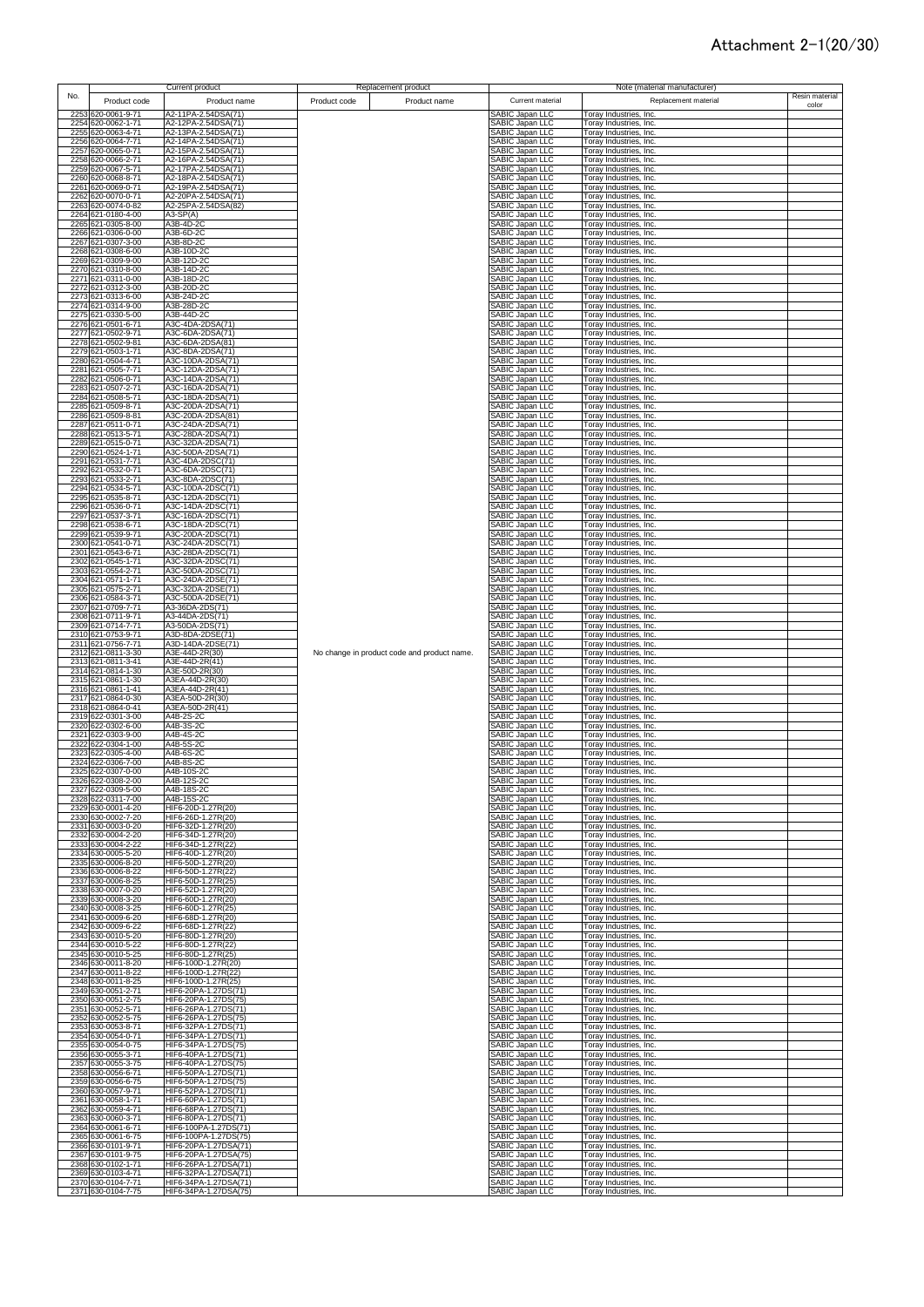|     |                                          | Current product                                   |              | Replacement product                         |                                           |                                                  | Note (material manufacturer) |                |
|-----|------------------------------------------|---------------------------------------------------|--------------|---------------------------------------------|-------------------------------------------|--------------------------------------------------|------------------------------|----------------|
| No. | Product code                             | Product name                                      | Product code | Product name                                | Current material                          |                                                  | Replacement material         | Resin material |
|     | 2372 630-0105-0-71                       | HIF6-40PA-1.27DSA(71)                             |              |                                             | SABIC Japan LLC                           | Toray Industries, Inc.                           |                              | color          |
|     | 2373 630-0105-0-75                       | HIF6-40PA-1.27DSA(75)                             |              |                                             | SABIC Japan LLC                           | Toray Industries, Inc.                           |                              |                |
|     | 2374 630-0106-2-71                       | HIF6-50PA-1.27DSA(71)                             |              |                                             | SABIC Japan LLC                           | Toray Industries, Inc.                           |                              |                |
|     | 2375 630-0106-2-75<br>2376 630-0107-5-71 | HIF6-50PA-1.27DSA(75)<br>HIF6-52PA-1.27DSA(71)    |              |                                             | SABIC Japan LLC<br>SABIC Japan LLC        | Toray Industries, Inc.<br>Toray Industries, Inc. |                              |                |
|     | 2377 630-0108-8-71                       | HIF6-60PA-1.27DSA(71)                             |              |                                             | SABIC Japan LLC                           | Toray Industries, Inc.                           |                              |                |
|     | 2378 630-0108-8-75                       | HIF6-60PA-1.27DSA(75)                             |              |                                             | SABIC Japan LLC                           | Toray Industries, Inc.                           |                              |                |
|     | 2379 630-0109-0-71<br>2380 630-0109-0-75 | HIF6-68PA-1.27DSA(71)<br>HIF6-68PA-1.27DSA(75)    |              |                                             | SABIC Japan LLC<br>SABIC Japan LLC        | Toray Industries, Inc.<br>Toray Industries, Inc. |                              |                |
|     | 2381 630-0110-0-71                       | HIF6-80PA-1.27DSA(71)                             |              |                                             | SABIC Japan LLC                           | Toray Industries, Inc.                           |                              |                |
|     | 2382 630-0110-0-75<br>2383 630-0111-2-71 | HIF6-80PA-1.27DSA(75)<br>HIF6-100PA-1.27DSA(71)   |              |                                             | SABIC Japan LLC<br>SABIC Japan LLC        | Toray Industries, Inc.<br>Toray Industries, Inc. |                              |                |
|     | 2384 630-0111-2-75                       | HIF6-100PA-1.27DSA(75)                            |              |                                             | SABIC Japan LLC                           | Toray Industries, Inc.                           |                              |                |
|     | 2385 630-0151-7-20                       | HIF6H-40D-1.27R(20)                               |              |                                             | SABIC Japan LLC                           | Toray Industries, Inc.                           |                              |                |
|     | 2386 630-0152-0-20<br>2387 630-0153-2-20 | HIF6H-50D-1.27R(20)<br>HIF6H-60D-1.27R(20)        |              |                                             | SABIC Japan LLC<br>SABIC Japan LLC        | Toray Industries, Inc.<br>Toray Industries, Inc. |                              |                |
|     | 2388 630-0154-5-20                       | HIF6H-80D-1.27R(20)                               |              |                                             | SABIC Japan LLC                           | Toray Industries, Inc.                           |                              |                |
|     | 2389 630-0155-8-20<br>2390 630-0156-0-20 | HIF6H-100D-1.27R(20)<br>HIF6H-34D-1.27R(20)       |              |                                             | SABIC Japan LLC<br>SABIC Japan LLC        | Toray Industries, Inc.<br>Toray Industries, Inc. |                              |                |
|     | 2391 630-0161-0-71                       | HIF6H-40PA-1.27DS(71)                             |              |                                             | <b>SABIC Japan LLC</b>                    | Foray Industries, Inc.                           |                              |                |
|     | 2392 630-0162-3-71                       | HIF6H-50PA-1.27DS(71)<br>HIF6H-60PA-1.27DS(71)    |              |                                             | SABIC Japan LLC<br>SABIC Japan LLC        | Toray Industries, Inc.                           |                              |                |
|     | 2393 630-0163-6-71<br>2394 630-0164-9-71 | HIF6H-80PA-1.27DS(71)                             |              |                                             | <b>SABIC Japan LLC</b>                    | Toray Industries, Inc.<br>Toray Industries, Inc. |                              |                |
|     | 2395 630-0165-1-71                       | HIF6H-100PA-1.27DS(71)                            |              |                                             | SABIC Japan LLC                           | Toray Industries, Inc.                           |                              |                |
|     | 2396 630-0166-4-71<br>2397 630-0171-4-71 | HIF6H-34PA-1.27DS(71)<br>HIF6H-40PA-1.27DSA(71)   |              |                                             | SABIC Japan LLC<br><b>SABIC Japan LLC</b> | Toray Industries, Inc.<br>Toray Industries, Inc. |                              |                |
|     | 2398 630-0172-7-71                       | HIF6H-50PA-1.27DSA(71)                            |              |                                             | SABIC Japan LLC                           | Toray Industries, Inc.                           |                              |                |
|     | 2399 630-0173-0-71<br>2400 630-0174-2-71 | HIF6H-60PA-1.27DSA(71)<br>HIF6H-80PA-1.27DSA(71)  |              |                                             | SABIC Japan LLC<br>SABIC Japan LLC        | Toray Industries, Inc.<br>Toray Industries, Inc. |                              |                |
|     | 2401 630-0175-5-71                       | HIF6H-100PA-1.27DSA(71)                           |              |                                             | SABIC Japan LLC                           | Toray Industries, Inc.                           |                              |                |
|     | 2402 630-0176-8-71                       | HIF6H-34PA-1.27DSA(71)                            |              |                                             | SABIC Japan LLC                           | Toray Industries, Inc.                           |                              |                |
|     | 2403 630-0181-8-20<br>2404 630-0182-0-20 | HIF6HB-34D-1.27R(20)<br>HIF6HB-40D-1.27R(20)      |              |                                             | SABIC Japan LLC<br>SABIC Japan LLC        | Toray Industries, Inc.<br>Toray Industries, Inc. |                              |                |
|     | 2405 630-0183-3-20                       | HIF6HB-50D-1.27R(20)                              |              |                                             | SABIC Japan LLC                           | Toray Industries, Inc.                           |                              |                |
|     | 2406 630-0184-6-20<br>2407 630-0185-9-20 | HIF6HB-60D-1.27R(20)<br>HIF6HB-80D-1.27R(20)      |              |                                             | SABIC Japan LLC<br>SABIC Japan LLC        | Toray Industries, Inc.<br>Toray Industries, Inc. |                              |                |
|     | 2408 630-0186-1-20                       | HIF6HB-100D-1.27R(20)                             |              |                                             | SABIC Japan LLC                           | Toray Industries, Inc.                           |                              |                |
|     | 2409 631-0001-0-71<br>2410 631-0002-3-71 | HIF6A-20DA-1.27DS(71)<br>HIF6A-26DA-1.27DS(71)    |              |                                             | SABIC Japan LLC<br>SABIC Japan LLC        | Toray Industries, Inc.<br>Toray Industries, Inc. |                              |                |
|     | 2411 631-0003-6-71                       | HIF6A-32DA-1.27DS(71)                             |              |                                             | SABIC Japan LLC                           | Toray Industries, Inc.                           |                              |                |
|     | 2412 631-0004-9-71<br>2413 631-0005-1-71 | HIF6A-34DA-1.27DS(71)<br>HIF6A-40DA-1.27DS(71)    |              |                                             | SABIC Japan LLC<br>SABIC Japan LLC        | Toray Industries, Inc.<br>Toray Industries, Inc. |                              |                |
|     | 2414 631-0006-4-71                       | HIF6A-50DA-1.27DS(71)                             |              |                                             | SABIC Japan LLC                           | Toray Industries, Inc.                           |                              |                |
|     | 2415 631-0007-7-71                       | HIF6A-52DA-1.27DS(71)                             |              |                                             | SABIC Japan LLC<br>SABIC Japan LLC        | Toray Industries, Inc.<br>Toray Industries, Inc. |                              |                |
|     | 2416 631-0008-0-71<br>2417 631-0009-2-71 | HIF6A-60DA-1.27DS(71)<br>HIF6A-68DA-1.27DS(71)    |              |                                             | SABIC Japan LLC                           | Toray Industries, Inc.                           |                              |                |
|     | 2418 631-0010-1-71                       | HIF6A-80DA-1.27DS(71)                             |              |                                             | SABIC Japan LLC                           | Toray Industries, Inc.                           |                              |                |
|     | 2419 631-0051-9-71<br>2420 631-0052-1-71 | HIF6B-20DA-1.27DS(71)<br>HIF6B-26DA-1.27DS(71)    |              |                                             | SABIC Japan LLC<br>SABIC Japan LLC        | Toray Industries, Inc.<br>Toray Industries, Inc. |                              |                |
|     | 2421 631-0053-4-71                       | HIF6B-32DA-1.27DS(71)                             |              |                                             | SABIC Japan LLC                           | Toray Industries, Inc.                           |                              |                |
|     | 2422 631-0054-7-71<br>2423 631-0055-0-71 | HIF6B-34DA-1.27DS(71)<br>HIF6B-40DA-1.27DS(71)    |              |                                             | SABIC Japan LLC<br>SABIC Japan LLC        | Toray Industries, Inc.<br>Toray Industries, Inc. |                              |                |
|     | 2424 631-0056-2-71                       | HIF6B-50DA-1.27DS(71)                             |              |                                             | SABIC Japan LLC                           | Toray Industries, Inc.                           |                              |                |
|     | 2425 631-0057-5-71<br>2426 631-0058-8-71 | HIF6B-52DA-1.27DS(71)<br>HIF6B-60DA-1.27DS(71)    |              |                                             | SABIC Japan LLC<br>SABIC Japan LLC        | Toray Industries, Inc.<br>Toray Industries, Inc. |                              |                |
|     | 2427 631-0059-0-71                       | HIF6B-68DA-1.27DS(71)                             |              |                                             | SABIC Japan LLC                           | Toray Industries, Inc.                           |                              |                |
|     | 2428 631-0060-0-71<br>2429 631-0101-5-71 | HIF6B-80DA-1.27DS(71)<br>HIF6A-20DA-1.27DSA(71)   |              |                                             | SABIC Japan LLC<br>SABIC Japan LLC        | Toray Industries, Inc.<br>Toray Industries, Inc. |                              |                |
|     | 2430 631-0102-8-71                       | HIF6A-26DA-1.27DSA(71)                            |              |                                             | SABIC Japan LLC                           | Toray Industries, Inc.                           |                              |                |
|     | 2431 631-0103-0-71                       | HIF6A-32DA-1.27DSA(71)                            |              | No change in product code and product name. | SABIC Japan LLC                           | Toray Industries, Inc.                           |                              |                |
|     | 2432 631-0104-3-71<br>2433 631-0105-6-71 | HIF6A-34DA-1.27DSA(71)<br>HIF6A-40DA-1.27DSA(71)  |              |                                             | <b>SABIC Japan LLC</b><br>SABIC Japan LLC | Toray Industries, Inc.<br>Toray Industries, Inc. |                              |                |
|     | 2434 631-0106-9-71                       | HIF6A-50DA-1.27DSA(71)                            |              |                                             | SABIC Japan LLC                           | Toray Industries, Inc.                           |                              |                |
|     | 2435 631-0107-1-71<br>2436 631-0108-4-71 | HIF6A-52DA-1.27DSA(71)<br>HIF6A-60DA-1.27DSA(71)  |              |                                             | SABIC Japan LLC<br>SABIC Japan LLC        | Toray Industries, Inc.<br>Toray Industries, Inc. |                              |                |
|     | 2437 631-0109-7-71                       | HIF6A-68DA-1.27DSA(71)                            |              |                                             | SABIC Japan LLC                           | Toray Industries, Inc.                           |                              |                |
|     | 2438 631-0110-6-71<br>2439 631-0111-9-71 | HIF6A-80DA-1.27DSA(71)<br>HIF6A-100DA-1.27DSA(71) |              |                                             | SABIC Japan LLC<br>SABIC Japan LLC        | Toray Industries, Inc.<br>Toray Industries, Inc. |                              |                |
|     | 2440 631-0128-1-71                       | HIF6AN-60DA-1.27DSA(71)                           |              |                                             | SABIC Japan LLC                           | Toray Industries, Inc.                           |                              |                |
|     | 2441 631-0151-3-71                       | HIF6B-20DA-1.27DSA(71)<br>HIF6B-26DA-1.27DSA(71)  |              |                                             | <b>SABIC Japan LLC</b>                    | Toray Industries, Inc.                           |                              |                |
|     | 2442 631-0152-6-71<br>2443 631-0153-9-71 | HIF6B-32DA-1.27DSA(71)                            |              |                                             | SABIC Japan LLC<br>SABIC Japan LLC        | Toray Industries, Inc.<br>Toray Industries, Inc. |                              |                |
|     | 2444 631-0154-1-71                       | HIF6B-34DA-1.27DSA(71)                            |              |                                             | SABIC Japan LLC                           | Toray Industries, Inc.                           |                              |                |
|     | 2445 631-0155-4-71<br>2446 631-0156-7-71 | HIF6B-40DA-1.27DSA(71)<br>HIF6B-50DA-1.27DSA(71)  |              |                                             | <b>ABIC Japan LLC</b><br>SABIC Japan LLC  | Toray Industries, Inc<br>Toray Industries, Inc.  |                              |                |
|     | 2447 631-0157-0-71                       | HIF6B-52DA-1.27DSA(71)                            |              |                                             | SABIC Japan LLC                           | Toray Industries, Inc.                           |                              |                |
|     | 2448 631-0158-2-71<br>2449 631-0159-5-71 | HIF6B-60DA-1.27DSA(71)<br>HIF6B-68DA-1.27DSA(71)  |              |                                             | SABIC Japan LLC<br>SABIC Japan LLC        | Toray Industries, Inc.<br>Toray Industries, Inc. |                              |                |
|     | 2450 631-0160-4-71                       | HIF6B-80DA-1.27DSA(71)                            |              |                                             | SABIC Japan LLC                           | Toray Industries, Inc.                           |                              |                |
|     | 2451 631-0161-7-71<br>2452 631-0201-0-71 | HIF6B-100DA-1.27DSA(71)<br>HIF6A-20PA-1.27DS(71)  |              |                                             | SABIC Japan LLC<br>SABIC Japan LLC        | Toray Industries, Inc.<br>Toray Industries, Inc. |                              |                |
|     | 2453 631-0202-2-71                       | HIF6A-26PA-1.27DS(71)                             |              |                                             | SABIC Japan LLC                           | Toray Industries, Inc.                           |                              |                |
|     | 2454 631-0203-5-71<br>2455 631-0204-8-71 | HIF6A-32PA-1.27DS(71)<br>HIF6A-34PA-1.27DS(71)    |              |                                             | SABIC Japan LLC<br>SABIC Japan LLC        | Toray Industries, Inc.<br>Toray Industries, Inc. |                              |                |
|     | 2456 631-0205-0-71                       | HIF6A-40PA-1.27DS(71)                             |              |                                             | SABIC Japan LLC                           | Toray Industries, Inc.                           |                              |                |
|     | 2457 631-0206-3-71                       | HIF6A-50PA-1.27DS(71)                             |              |                                             | SABIC Japan LLC<br>SABIC Japan LLC        | Toray Industries, Inc.                           |                              |                |
|     | 2458 631-0207-6-71<br>2459 631-0208-9-71 | HIF6A-52PA-1.27DS(71)<br>HIF6A-60PA-1.27DS(71)    |              |                                             | SABIC Japan LLC                           | Toray Industries, Inc.<br>Toray Industries, Inc. |                              |                |
|     | 2460 631-0209-1-71                       | HIF6A-68PA-1.27DS(71)                             |              |                                             | SABIC Japan LLC                           | Toray Industries, Inc.                           |                              |                |
|     | 2461 631-0210-0-71<br>2462 631-0211-3-71 | HIF6A-80PA-1.27DS(71)<br>HIF6A-100PA-1.27DS(71)   |              |                                             | SABIC Japan LLC<br>SABIC Japan LLC        | Toray Industries, Inc.<br>Toray Industries, Inc. |                              |                |
|     | 2463 631-0251-8-71                       | HIF6B-20PA-1.27DS(71)                             |              |                                             | SABIC Japan LLC                           | Toray Industries, Inc.                           |                              |                |
|     | 2464 631-0252-0-71<br>2465 631-0253-3-71 | HIF6B-26PA-1.27DS(71)<br>HIF6B-32PA-1.27DS(71)    |              |                                             | SABIC Japan LLC<br>SABIC Japan LLC        | Toray Industries, Inc.<br>Toray Industries, Inc. |                              |                |
|     | 2466 631-0254-6-71                       | HIF6B-34PA-1.27DS(71)                             |              |                                             | SABIC Japan LLC                           | Toray Industries, Inc.                           |                              |                |
|     | 2467 631-0255-9-71<br>2468 631-0256-1-71 | HIF6B-40PA-1.27DS(71)<br>HIF6B-50PA-1.27DS(71)    |              |                                             | SABIC Japan LLC<br>SABIC Japan LLC        | Toray Industries, Inc.<br>Toray Industries, Inc. |                              |                |
|     | 2469 631-0257-4-71                       | HIF6B-52PA-1.27DS(71)                             |              |                                             | SABIC Japan LLC                           | Toray Industries, Inc.                           |                              |                |
|     | 2470 631-0258-7-71<br>2471 631-0259-0-71 | HIF6B-60PA-1.27DS(71)<br>HIF6B-68PA-1.27DS(71)    |              |                                             | SABIC Japan LLC<br>SABIC Japan LLC        | Toray Industries, Inc.<br>Toray Industries, Inc. |                              |                |
|     | 2472 631-0260-9-71                       | HIF6B-80PA-1.27DS(71)                             |              |                                             | SABIC Japan LLC                           | Toray Industries, Inc.                           |                              |                |
|     | 2473 631-0261-1-71                       | HIF6B-100PA-1.27DS(71)                            |              |                                             | SABIC Japan LLC                           | Toray Industries, Inc.                           |                              |                |
|     | 2474 631-0301-4-71<br>2475 631-0302-7-71 | HIF6A-20PA-1.27DSA(71)<br>HIF6A-26PA-1.27DSA(71)  |              |                                             | SABIC Japan LLC<br>SABIC Japan LLC        | Toray Industries, Inc.<br>Toray Industries, Inc. |                              |                |
|     | 2476 631-0303-0-71                       | HIF6A-32PA-1.27DSA(71)                            |              |                                             | SABIC Japan LLC                           | Toray Industries, Inc.                           |                              |                |
|     | 2477 631-0304-2-71<br>2478 631-0305-5-71 | HIF6A-34PA-1.27DSA(71)<br>HIF6A-40PA-1.27DSA(71)  |              |                                             | SABIC Japan LLC<br>SABIC Japan LLC        | Toray Industries, Inc.<br>Toray Industries, Inc. |                              |                |
|     | 2479 631-0306-8-71                       | HIF6A-50PA-1.27DSA(71)                            |              |                                             | SABIC Japan LLC                           | Toray Industries, Inc.                           |                              |                |
|     | 2480 631-0307-0-71<br>2481 631-0308-3-71 | HIF6A-52PA-1.27DSA(71)<br>HIF6A-60PA-1.27DSA(71)  |              |                                             | SABIC Japan LLC<br>SABIC Japan LLC        | Toray Industries, Inc.<br>Toray Industries, Inc. |                              |                |
|     | 2482 631-0309-6-71                       | HIF6A-68PA-1.27DSA(71)                            |              |                                             | SABIC Japan LLC                           | Toray Industries, Inc.                           |                              |                |
|     | 2483 631-0310-5-71                       | HIF6A-80PA-1.27DSA(71)                            |              |                                             | SABIC Japan LLC                           | Toray Industries, Inc.                           |                              |                |
|     | 2484 631-0311-8-71<br>2485 631-0351-2-71 | HIF6A-100PA-1.27DSA(71)<br>HIF6B-20PA-1.27DSA(71) |              |                                             | SABIC Japan LLC<br>SABIC Japan LLC        | Toray Industries, Inc.<br>Toray Industries, Inc. |                              |                |
|     | 2486 631-0352-5-71                       | HIF6B-26PA-1.27DSA(71)                            |              |                                             | SABIC Japan LLC                           | Toray Industries, Inc.                           |                              |                |
|     | 2487 631-0353-8-71<br>2488 631-0354-0-71 | HIF6B-32PA-1.27DSA(71)<br>HIF6B-34PA-1.27DSA(71)  |              |                                             | SABIC Japan LLC<br>SABIC Japan LLC        | Toray Industries, Inc.<br>Toray Industries, Inc. |                              |                |
|     | 2489 631-0355-3-71                       | HIF6B-40PA-1.27DSA(71)                            |              |                                             | SABIC Japan LLC                           | Toray Industries, Inc.                           |                              |                |
|     | 2490 631-0356-6-71                       | HIF6B-50PA-1.27DSA(71)                            |              |                                             | SABIC Japan LLC                           | Toray Industries, Inc.                           |                              |                |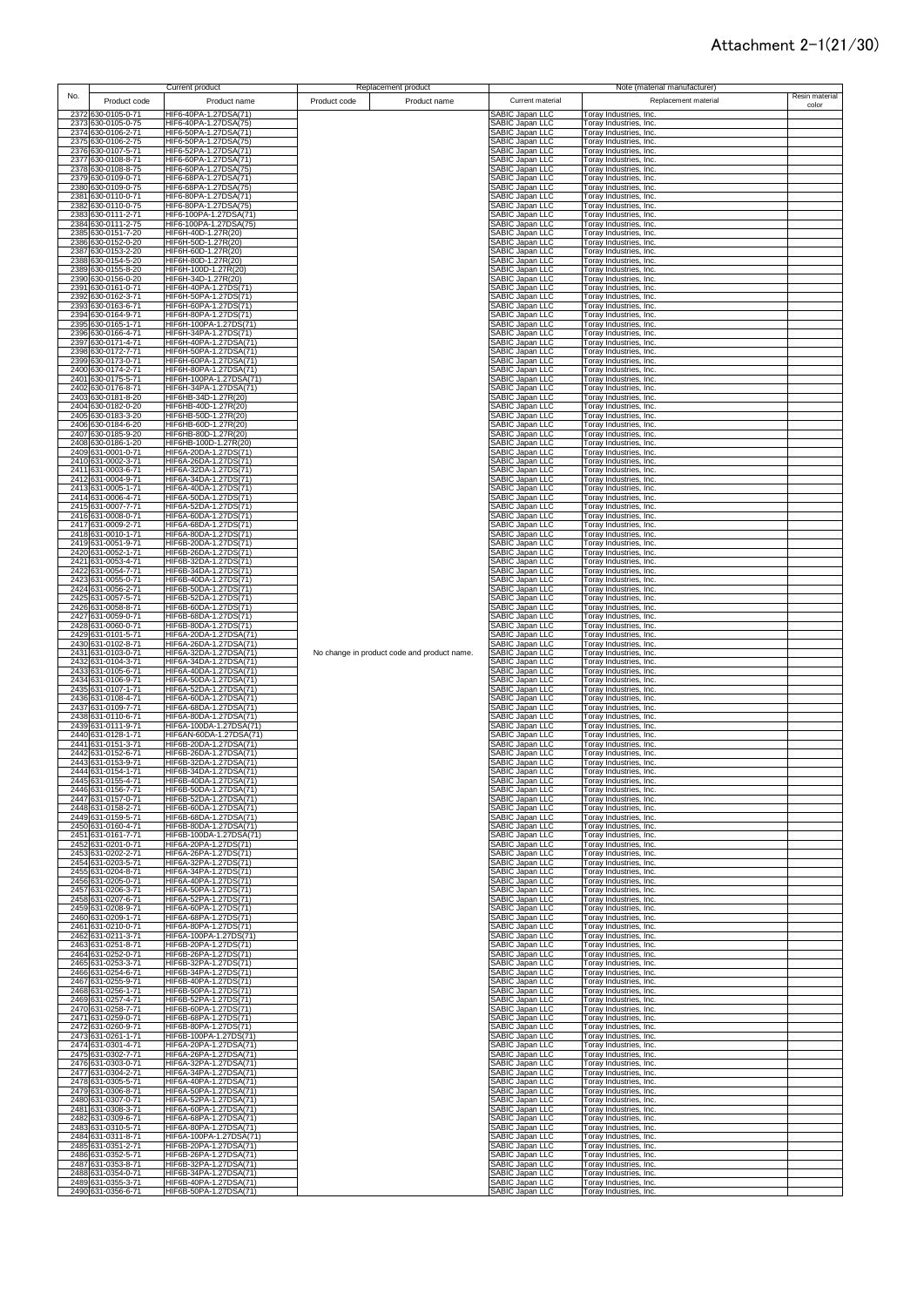|     |                                          | Current product                                     |              | Replacement product                         |                                                       | Note (material manufacturer)                                                               |                |
|-----|------------------------------------------|-----------------------------------------------------|--------------|---------------------------------------------|-------------------------------------------------------|--------------------------------------------------------------------------------------------|----------------|
| No. | Product code                             | Product name                                        | Product code | Product name                                | Current material                                      | Replacement material                                                                       | Resin material |
|     | 2491 631-0357-9-71                       | HIF6B-52PA-1.27DSA(71)                              |              |                                             | SABIC Japan LLC                                       | Toray Industries, Inc.                                                                     | color          |
|     | 2492 631-0358-1-71                       | HIF6B-60PA-1.27DSA(71)                              |              |                                             | SABIC Japan LLC                                       | Toray Industries, Inc.                                                                     |                |
|     | 2493 631-0359-4-71<br>2494 631-0360-3-71 | HIF6B-68PA-1.27DSA(71)<br>HIF6B-80PA-1.27DSA(71)    |              |                                             | SABIC Japan LLC<br>SABIC Japan LLC                    | Toray Industries, Inc.<br>Toray Industries, Inc.                                           |                |
|     | 2495 631-0361-6-71                       | HIF6B-100PA-1.27DSA(71)                             |              |                                             | SABIC Japan LLC                                       | Toray Industries, Inc.                                                                     |                |
|     | 2496 631-0402-1-71<br>2497 631-0404-7-71 | HIF6B-26DA-1.27DSL(71)<br>HIF6B-34DA-1.27DSL(71)    |              |                                             | SABIC Japan LLC<br>SABIC Japan LLC                    | <b>Toray Industries, Inc.</b><br><b>Foray Industries, Inc.</b>                             |                |
|     | 2498 631-0406-2-71                       | HIF6B-50DA-1.27DSL(71)                              |              |                                             | SABIC Japan LLC                                       | Toray Industries, Inc.                                                                     |                |
|     | 2499 631-0408-8-71                       | HIF6B-60DA-1.27DSL(71)                              |              |                                             | SABIC Japan LLC                                       | Toray Industries, Inc.                                                                     |                |
|     | 2500 631-0451-7-71<br>2501 631-0452-0-71 | HIF6B-20DA-1.27DSAL(71)<br>HIF6B-26DA-1.27DSAL(71)  |              |                                             | SABIC Japan LLC<br>SABIC Japan LLC                    | Toray Industries, Inc.<br>Toray Industries, Inc.                                           |                |
|     | 2502 631-0453-2-71                       | HIF6B-32DA-1.27DSAL(71)                             |              |                                             | SABIC Japan LLC                                       | Toray Industries, Inc.                                                                     |                |
|     | 2503 631-0454-5-71<br>2504 631-0455-8-71 | HIF6B-34DA-1.27DSAL(71)<br>HIF6B-40DA-1.27DSAL(71)  |              |                                             | SABIC Japan LLC<br>SABIC Japan LLC                    | Toray Industries, Inc.<br>Toray Industries, Inc.                                           |                |
|     | 2505 631-0456-0-71                       | HIF6B-50DA-1.27DSAL(71)                             |              |                                             | SABIC Japan LLC                                       | Toray Industries, Inc.                                                                     |                |
|     | 2506 631-0458-6-71<br>2507 631-0461-0-71 | HIF6B-60DA-1.27DSAL(71)<br>HIF6B-100DA-1.27DSAL(71) |              |                                             | SABIC Japan LLC<br>SABIC Japan LLC                    | Toray Industries, Inc.<br>Toray Industries, Inc.                                           |                |
|     | 2508 631-0501-3-71                       | HIF6B-20PA-1.27DSL(71)                              |              |                                             | SABIC Japan LLC                                       | Toray Industries, Inc.                                                                     |                |
|     | 2509 631-0502-6-71                       | HIF6B-26PA-1.27DSL(71)                              |              |                                             | SABIC Japan LLC                                       | Toray Industries, Inc.                                                                     |                |
|     | 2510 631-0504-1-71<br>2511 631-0505-4-71 | HIF6B-34PA-1.27DSL(71)<br>HIF6B-40PA-1.27DSL(71)    |              |                                             | SABIC Japan LLC<br>SABIC Japan LLC                    | Toray Industries, Inc.<br>Toray Industries, Inc.                                           |                |
|     | 2512 631-0506-7-71                       | HIF6B-50PA-1.27DSL(71)                              |              |                                             | SABIC Japan LLC                                       | Toray Industries, Inc.                                                                     |                |
|     | 2513 631-0508-2-71<br>2514 631-0551-1-71 | HIF6B-60PA-1.27DSL(71)<br>HIF6B-20PA-1.27DSAL(71)   |              |                                             | SABIC Japan LLC<br><b>SABIC Japan LLC</b>             | Toray Industries, Inc.<br>Toray Industries, Inc.                                           |                |
|     | 2515 631-0552-4-71                       | HIF6B-26PA-1.27DSAL(71)                             |              |                                             | SABIC Japan LLC                                       | Toray Industries, Inc.                                                                     |                |
|     | 2516 631-0553-7-71                       | HIF6B-32PA-1.27DSAL(71)<br>HIF6B-50PA-1.27DSAL(71)  |              |                                             | <b>SABIC Japan LLC</b><br><b>SABIC Japan LLC</b>      | Toray Industries, Inc.                                                                     |                |
|     | 2517 631-0556-5-71<br>2518 631-0558-0-71 | HIF6B-60PA-1.27DSAL(71)                             |              |                                             | SABIC Japan LLC                                       | Toray Industries, Inc.<br>Toray Industries, Inc.                                           |                |
|     | 2519 631-0559-3-71                       | HIF6B-68PA-1.27DSAL(71)                             |              |                                             | <b>SABIC Japan LLC</b>                                | Toray Industries, Inc.                                                                     |                |
|     | 2520 631-0560-2-71<br>2521 631-0561-5-71 | HIF6B-80PA-1.27DSAL(71)<br>HIF6B-100PA-1.27DSAL(71) |              |                                             | SABIC Japan LLC<br>SABIC Japan LLC                    | Toray Industries, Inc.<br>Toray Industries, Inc.                                           |                |
|     | 2522 631-0582-5-71                       | HIF6BM-50PB-1.27DSL(71)                             |              |                                             | SABIC Japan LLC                                       | Toray Industries, Inc.                                                                     |                |
|     | 2523 631-0583-8-71<br>2524 631-0584-0-71 | HIF6BM-80PB-1.27DSL(71)<br>HIF6BN-80D-1.27DSA(71)   |              |                                             | SABIC Japan LLC<br>SABIC Japan LLC                    | Toray Industries, Inc.<br>Toray Industries, Inc.                                           |                |
|     | 2525 631-0585-3-71                       | HIF6BN-50D-1.27DSA(71)                              |              |                                             | SABIC Japan LLC                                       | Toray Industries, Inc.                                                                     |                |
|     | 2526 640-0007-8-72<br>2527 641-0151-0-03 | IC1A-40PD-1.27DS(72)<br>IT1-168P/48-15H(03)         |              |                                             | SABIC Japan LLC<br>SABIC Japan LLC                    | Toray Industries, Inc.                                                                     |                |
|     | 2528 641-0192-8-00                       | IT1-168P/28-19H                                     |              |                                             | SABIC Japan LLC                                       | Toray Industries, Inc.<br>Toray Industries, Inc.                                           |                |
|     | 2529 641-0231-8-00                       | IT1-252P/44-23H                                     |              |                                             | SABIC Japan LLC                                       | Toray Industries, Inc.                                                                     |                |
|     | 2530 641-0231-8-03<br>2531 641-0241-1-03 | T1-252P/44-23H(03)<br>IT1B-168P/28-24H(03)          |              |                                             | SABIC Japan LLC<br>SABIC Japan LLC                    | Toray Industries, Inc.<br>Toray Industries, Inc.                                           | 20             |
|     | 2532 641-0263-4-00                       | T1-168P/28-23H                                      |              |                                             | <b>SABIC Japan LLC</b>                                | Toray Industries, Inc.                                                                     |                |
|     | 2533 641-0263-4-03<br>2534 641-0264-7-03 | IT1-168P/28-23H(03)<br>T1M5-168P-19H(03)            |              |                                             | SABIC Japan LLC<br><b>SABIC Japan LLC</b>             | Toray Industries, Inc.<br>Torav Industries, Inc.                                           |                |
|     | 2535 641-0271-2-02                       | T1-168P/28-18.6H(02)                                |              |                                             | SABIC Japan LLC                                       | Toray Industries, Inc.                                                                     |                |
|     | 2536 641-0303-7-00<br>2537 641-0303-7-03 | IT1-168P/28-30H<br>IT1-168P/28-30H(03)              |              |                                             | SABIC Japan LLC<br><b>SABIC Japan LLC</b>             | Toray Industries, Inc.<br>Toray Industries, Inc.                                           |                |
|     | 2538 641-0304-0-03                       | IT1-252P/44-30H(03)                                 |              |                                             | <b>SABIC Japan LLC</b>                                | Toray Industries, Inc.                                                                     |                |
|     | 2539 641-0363-9-03                       | IT1-252P/44-19H(03)                                 |              |                                             | SABIC Japan LLC                                       | Toray Industries, Inc.                                                                     |                |
|     | 2540 641-0364-1-03<br>2541 641-0365-4-04 | IT1M6-252P-22H(03)<br>IT1-168P/52-31.7H(04)         |              |                                             | SABIC Japan LLC<br><b>SABIC Japan LLC</b>             | Toray Industries, Inc.<br>Toray Industries, Inc.                                           |                |
|     | 2542 641-0366-7-04                       | IT1C-84P/14-30H(04)                                 |              |                                             | SABIC Japan LLC                                       | Toray Industries, Inc.                                                                     |                |
|     | 2543 641-2151-1-00<br>2544 641-2155-2-03 | IT2-380PS-15H<br>IT2-380PS-17H(03)                  |              |                                             | SABIC Japan LLC<br>SABIC Japan LLC                    | Toray Industries, Inc.<br>Toray Industries, Inc.                                           | 3<br>3         |
|     | 2545 641-2251-6-00                       | IT2-380PS-25H                                       |              |                                             | SABIC Japan LLC                                       | Toray Industries, Inc.                                                                     | 3              |
|     | 2546 641-2252-9-00<br>2547 641-2256-0-00 | IT2-380PS-22.2H<br>IT2-380PS-20H                    |              |                                             | SABIC Japan LLC<br>SABIC Japan LLC                    | Toray Industries, Inc.<br>Toray Industries, Inc.                                           | 3<br>3         |
|     | 2548 641-2256-0-03                       | IT2-380PS-20H(03)                                   |              |                                             | SABIC Japan LLC                                       | Toray Industries, Inc.                                                                     | 3              |
|     | 2549 641-2300-0-00                       | IT2-380PS-35H                                       |              |                                             | SABIC Japan LLC                                       | Toray Industries, Inc.                                                                     | 3              |
|     | 2550 641-2301-2-00<br>2551 641-2515-6-03 | IT2-380PS-30H<br>IT2-380PM4-32.2H(03)               |              | No change in product code and product name. | SABIC Japan LLC<br>SABIC Japan LLC                    | Toray Industries, Inc.<br>Toray Industries, Inc.                                           | 3<br>3         |
|     | 2552 660-0004-4-71                       | HIF12-34DT-1.27R(71)                                |              |                                             | SABIC Japan LLC                                       | Toray Industries, Inc.                                                                     |                |
|     | 2553 660-0005-7-71<br>2554 660-0006-0-71 | HIF12-40DT-1.27R(71)<br>HIF12-50DT-1.27R(71)        |              |                                             | SABIC Japan LLC<br>SABIC Japan LLC                    | Toray Industries, Inc.<br>Toray Industries, Inc.                                           |                |
|     | 2555 660-0007-2-71                       | HIF12-52DT-1.27R(71)                                |              |                                             | SABIC Japan LLC                                       | Toray Industries, Inc.                                                                     |                |
|     | 2556 660-0008-5-71<br>2557 660-0009-8-71 | HIF12-60DT-1.27R(71)<br>HIF12-68DT-1.27R(71)        |              |                                             | <b>SABIC Japan LLC</b><br>SABIC Japan LLC             | Toray Industries, Inc.<br>Toray Industries, Inc.                                           |                |
|     | 2558 660-0010-7-71                       | HIF12-80DT-1.27R(71)                                |              |                                             | SABIC Japan LLC                                       | Toray Industries, Inc.                                                                     |                |
|     | 2559 660-0011-0-71                       | HIF12-100DT-1.27R(71)                               |              |                                             | SABIC Japan LLC                                       | Toray Industries, Inc.                                                                     |                |
|     | 2560 665-0012-4-00<br>2561 665-0012-4-15 | DF50S-50DS-1C<br>DF50S-50DS-1C(15)                  |              |                                             | SABIC Japan LLC<br><b>SABIC Japan LLC</b>             | Mitsubishi Engineering-Plastics Corporation<br>Mitsubishi Engineering-Plastics Corporation |                |
|     | 2562 665-0020-2-00                       | DF50S-20DS-1C                                       |              |                                             | SABIC Japan LLC                                       | Mitsubishi Engineering-Plastics Corporation                                                |                |
|     | 2563 665-0020-2-15<br>2564 665-0021-5-00 | DF50S-20DS-1C(15)<br>DF50S-30DS-1C                  |              |                                             | SABIC Japan LLC<br>ABIC Japan LLC                     | Mitsubishi Engineering-Plastics Corporation<br>Mitsubishi Engineering-Plastics Corporation |                |
|     | 2565 665-0021-5-15                       | DF50S-30DS-1C(15)                                   |              |                                             | SABIC Japan LLC                                       | Mitsubishi Engineering-Plastics Corporation                                                |                |
|     | 2566 665-0022-8-00<br>2567 665-0022-8-15 | DF50S-40DS-1C<br>DF50S-40DS-1C(15)                  |              |                                             | SABIC Japan LLC<br>SABIC Japan LLC                    | Mitsubishi Engineering-Plastics Corporation                                                |                |
|     | 2568 665-0024-3-00                       | DF50-20DS-1C                                        |              |                                             | SABIC Japan LLC                                       | Mitsubishi Engineering-Plastics Corporation<br>Mitsubishi Engineering-Plastics Corporation |                |
|     | 2569 665-0025-6-00                       | DF50-50DS-1C                                        |              |                                             | SABIC Japan LLC                                       | Mitsubishi Engineering-Plastics Corporation                                                |                |
|     | 2570 665-1002-6-00<br>2571 665-1005-4-00 | DF50A-2S-1C<br>DF50A-3S-1C                          |              |                                             | SABIC Japan LLC<br>SABIC Japan LLC                    | Mitsubishi Engineering-Plastics Corporation<br>Mitsubishi Engineering-Plastics Corporation |                |
|     | 2572 665-1007-0-00                       | DF50A-4S-1C                                         |              |                                             | SABIC Japan LLC                                       | Mitsubishi Engineering-Plastics Corporation                                                |                |
|     | 2573 665-1009-5-00<br>2574 665-1011-7-00 | DF50A-5S-1C<br>DF50A-6S-1C                          |              |                                             | SABIC Japan LLC<br>SABIC Japan LLC                    | Mitsubishi Engineering-Plastics Corporation<br>Mitsubishi Engineering-Plastics Corporation |                |
|     | 2575 665-1013-2-00                       | DF50A-7S-1C                                         |              |                                             | SABIC Japan LLC                                       | Mitsubishi Engineering-Plastics Corporation                                                |                |
|     | 2576 665-1015-8-00<br>2577 665-1018-6-00 | DF50A-8S-1C<br>DF50A-10S-1C                         |              |                                             | SABIC Japan LLC<br>SABIC Japan LLC                    | Mitsubishi Engineering-Plastics Corporation<br>Mitsubishi Engineering-Plastics Corporation |                |
|     | 2578 665-1020-8-00                       | DF50A-11S-1C                                        |              |                                             | SABIC Japan LLC                                       | Mitsubishi Engineering-Plastics Corporation                                                |                |
|     | 2579 665-1022-3-00                       | DF50A-12S-1C                                        |              |                                             | SABIC Japan LLC                                       | Mitsubishi Engineering-Plastics Corporation                                                |                |
|     | 2580 665-1024-9-00<br>2581 665-1026-4-00 | DF50A-13S-1C<br>DF50A-14S-1C                        |              |                                             | SABIC Japan LLC<br>SABIC Japan LLC                    | Mitsubishi Engineering-Plastics Corporation<br>Mitsubishi Engineering-Plastics Corporation |                |
|     | 2582 665-1028-0-00                       | DF50A-15S-1C                                        |              |                                             | SABIC Japan LLC                                       | Mitsubishi Engineering-Plastics Corporation                                                |                |
|     | 2583 665-1030-1-00<br>2584 665-1100-5-00 | DF50A-16S-1C<br>DF50A-9S-1C                         |              |                                             | <b>SABIC Japan LLC</b><br>SABIC Japan LLC             | Mitsubishi Engineering-Plastics Corporation<br>Mitsubishi Engineering-Plastics Corporation |                |
|     | 2585 670-0001-3-34                       | HIF7-40DA-1.27DS(34)                                |              |                                             |                                                       | Toray Industries, Inc.                                                                     |                |
|     | 2586 670-0001-3-71<br>2587 670-0006-7-71 | HIF7-40DA-1.27DS(71)<br>HIF7-120DA-1.27DS(71)       |              |                                             | SABIC Japan LLC<br>SABIC Japan LLC<br>SABIC Japan LLC | Toray Industries, Inc.<br>Toray Industries, Inc.                                           |                |
|     | 2588 670-0007-0-71                       | HIF7-34DA-1.27DS(71)                                |              |                                             | SABIC Japan LLC                                       | Toray Industries, Inc.                                                                     |                |
|     | 2589 670-0051-1-71                       | HIF7-40DA-1.27DSL(71)                               |              |                                             | <b>SABIC Japan LLC</b>                                | Toray Industries, Inc.                                                                     |                |
|     | 2590 670-0051-1-84<br>2591 670-0052-4-71 | HIF7-40DA-1.27DSL(84)<br>HIF7-50DA-1.27DSL(71)      |              |                                             | SABIC Japan LLC<br>SABIC Japan LLC                    | Toray Industries, Inc.<br>Toray Industries, Inc.                                           |                |
|     | 2592 670-0054-0-71                       | HIF7-80DA-1.27DSL(71)                               |              |                                             | <b>SABIC Japan LLC</b>                                | Toray Industries, Inc.                                                                     |                |
|     | 2593 670-0055-2-71<br>2594 670-0055-2-80 | HIF7-100DA-1.27DSL(71)<br>HIF7-100DA-1.27DSL(80)    |              |                                             | SABIC Japan LLC<br>SABIC Japan LLC                    | Toray Industries, Inc.<br>Toray Industries, Inc.                                           |                |
|     | 2595 670-0056-5-71                       | HIF7-120DA-1.27DSL(71)                              |              |                                             | SABIC Japan LLC                                       | Toray Industries, Inc.                                                                     |                |
|     | 2596 670-0058-0-71                       | HIF7-68DA-1.27DSL(71)                               |              |                                             | SABIC Japan LLC                                       | Toray Industries, Inc.                                                                     |                |
|     | 2597 670-0105-9-71<br>2598 670-0151-6-71 | HIF7-100DA-1.27DSA(71)<br>HIF7-40DA-1.27DSAL(71)    |              |                                             | SABIC Japan LLC<br>SABIC Japan LLC                    | Toray Industries, Inc.<br>Toray Industries, Inc.                                           |                |
|     | 2599 670-0151-6-84                       | HIF7-40DA-1.27DSAL(84)                              |              |                                             | SABIC Japan LLC                                       | Toray Industries, Inc.                                                                     |                |
|     | 2600 670-0152-9-71<br>2601 670-0153-1-71 | HIF7-50DA-1.27DSAL(71)<br>HIF7-60DA-1.27DSAL(71)    |              |                                             | SABIC Japan LLC<br>SABIC Japan LLC                    | Toray Industries, Inc.<br>Toray Industries, Inc.                                           |                |
|     | 2602 670-0154-4-71                       | HIF7-80DA-1.27DSAL(71)                              |              |                                             | SABIC Japan LLC                                       | Toray Industries, Inc.                                                                     |                |
|     | 2603 670-0155-7-71<br>2604 670-0156-0-71 | HIF7-100DA-1.27DSAL(71)<br>HIF7-120DA-1.27DSAL(71)  |              |                                             | SABIC Japan LLC<br>SABIC Japan LLC                    | Toray Industries, Inc.<br>Toray Industries, Inc.                                           |                |
|     |                                          |                                                     |              |                                             | SABIC Japan LLC                                       | Toray Industries, Inc.                                                                     |                |
|     | 2605 670-0201-2-34                       | HIF7-40PA-1.27DS(34)                                |              |                                             |                                                       |                                                                                            |                |
|     | 2606 670-0201-2-71                       | HIF7-40PA-1.27DS(71)                                |              |                                             | SABIC Japan LLC                                       | Toray Industries, Inc.                                                                     |                |
|     | 2607 670-0206-6-71<br>2608 670-0207-9-71 | HIF7-120PA-1.27DS(71)<br>HIF7-34PA-1.27DS(71)       |              |                                             | SABIC Japan LLC<br>SABIC Japan LLC                    | Toray Industries, Inc.<br>Toray Industries, Inc.                                           |                |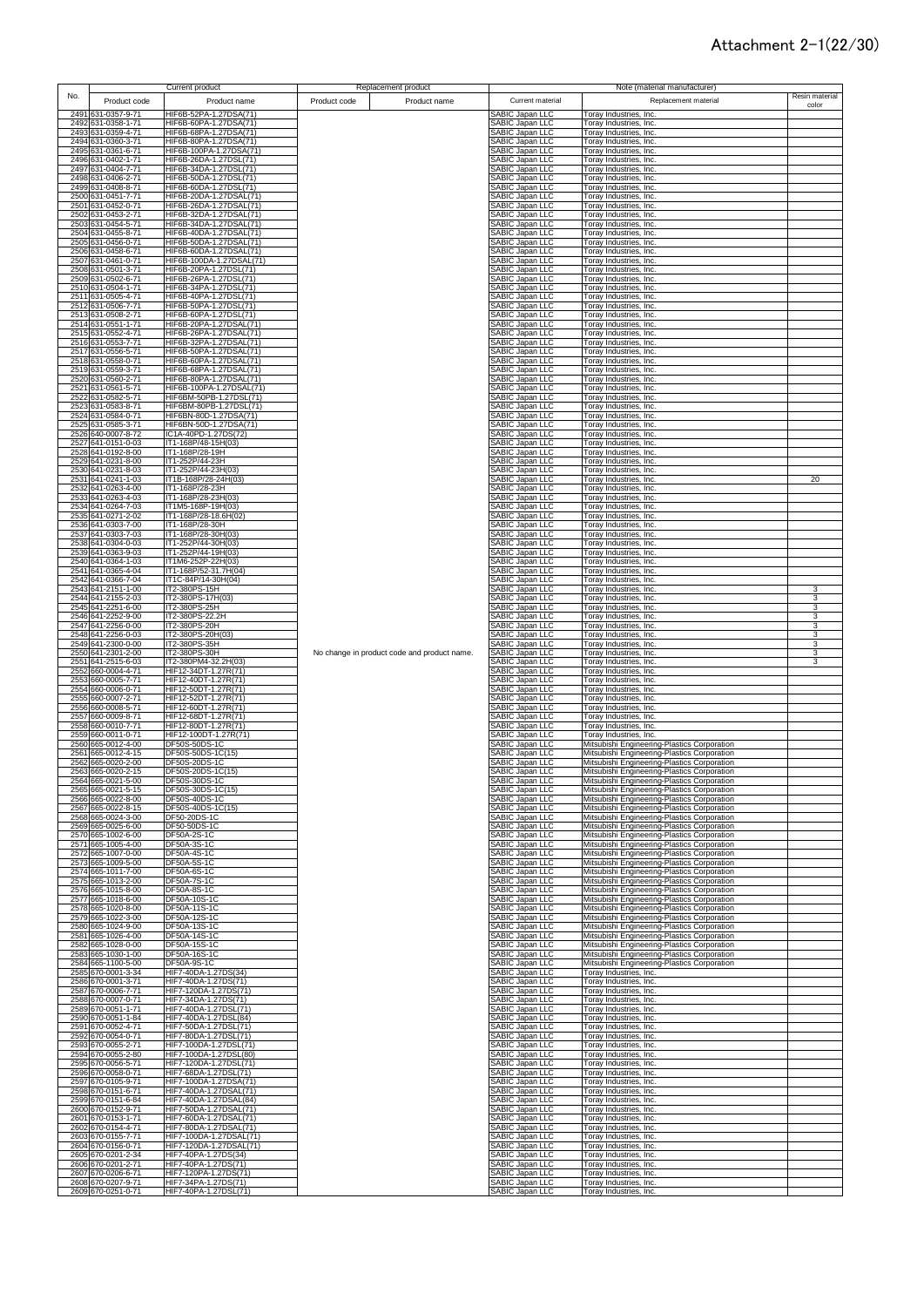|     |                                          | Current product                                       | Replacement product                         |              |                                                  |                                                  | Note (material manufacturer) |                         |
|-----|------------------------------------------|-------------------------------------------------------|---------------------------------------------|--------------|--------------------------------------------------|--------------------------------------------------|------------------------------|-------------------------|
| No. | Product code                             | Product name                                          | Product code                                | Product name | Current material                                 |                                                  | Replacement material         | Resin material<br>color |
|     | 2610 670-0251-0-84                       | HIF7-40PA-1.27DSL(84)                                 |                                             |              | SABIC Japan LLC                                  | Toray Industries, Inc.                           |                              |                         |
|     | 2611 670-0254-9-71                       | HIF7-80PA-1.27DSL(71)                                 |                                             |              | SABIC Japan LLC                                  | Toray Industries, Inc.                           |                              |                         |
|     | 2612 670-0255-1-71<br>2613 670-1001-9-71 | HIF7-100PA-1.27DSL(71)<br>HIF7C-40DA-1.27DSA(71)      |                                             |              | SABIC Japan LLC<br>SABIC Japan LLC               | Toray Industries, Inc.<br>Toray Industries, Inc. |                              |                         |
|     | 2614 670-1054-5-71                       | HIF7C-68DA-1.27DSAL(71)                               |                                             |              | SABIC Japan LLC                                  | Toray Industries, Inc.                           |                              |                         |
|     | 2615 670-1103-9-71                       | HIF7CA-60DA-1.27DSA(71)                               |                                             |              | SABIC Japan LLC                                  | Toray Industries, Inc.                           |                              |                         |
|     | 2616 670-1105-4-71<br>2617 670-1107-0-71 | HIF7CA-80DA-1.27DSA(71)<br>HIF7CA-120DA-1.27DSA(71)   |                                             |              | SABIC Japan LLC<br>SABIC Japan LLC               | Toray Industries, Inc.<br>Toray Industries, Inc. |                              |                         |
|     | 2618 670-1151-1-71                       | HIF7CA-40DA-1.27DSAL(71)                              |                                             |              | SABIC Japan LLC                                  | Toray Industries, Inc.                           |                              |                         |
|     | 2619 670-1155-2-71<br>2620 670-1156-5-71 | HIF7CA-80DA-1.27DSAL(71)<br>HIF7CA-100DA-1.27DSAL(71) |                                             |              | SABIC Japan LLC<br>SABIC Japan LLC               | Toray Industries, Inc.<br>Toray Industries, Inc. |                              |                         |
|     | 2621 670-1156-5-80                       | HIF7CA-100DA-1.27DSAL(80)                             |                                             |              | SABIC Japan LLC                                  | Toray Industries, Inc.                           |                              |                         |
|     | 2622 670-1157-8-71                       | HIF7CA-120DA-1.27DSAL(71)                             |                                             |              | SABIC Japan LLC                                  | Toray Industries, Inc.                           |                              |                         |
|     | 2623 670-1157-8-80<br>2624 670-1655-5-71 | HIF7CA-120DA-1.27DSAL(80)<br>HIF7E-80PA-1.27DSL(71)   |                                             |              | SABIC Japan LLC<br>SABIC Japan LLC               | Toray Industries, Inc.<br>Toray Industries, Inc. |                              |                         |
|     | 2625 670-1656-8-80                       | HIF7E-100PA-1.27DSL(80)                               |                                             |              | SABIC Japan LLC                                  | Toray Industries, Inc.                           |                              |                         |
|     | 2626 670-1657-0-71<br>2627 670-1657-0-80 | HIF7E-120PA-1.27DSL(71)<br>HIF7E-120PA-1.27DSL(80)    |                                             |              | SABIC Japan LLC<br>SABIC Japan LLC               | Toray Industries, Inc.                           |                              |                         |
|     | 2628 676-1119-7-00                       | DF33C-4DS-3.3C                                        |                                             |              | <b>SABIC Japan LLC</b>                           | Toray Industries, Inc.<br>Toray Industries, Inc. |                              |                         |
|     | 2629 676-1120-6-00                       | DF33C-6DS-3.3C                                        |                                             |              | <b>SABIC Japan LLC</b>                           | Toray Industries, Inc.                           |                              |                         |
|     | 2630 676-1121-9-00<br>2631 676-1122-1-00 | DF33C-8DS-3.3C<br>DF33C-10DS-3.3C                     |                                             |              | <b>SABIC Japan LLC</b><br><b>SABIC Japan LLC</b> | Toray Industries, Inc.<br>Toray Industries, Inc. |                              |                         |
|     | 2632 676-1123-4-00                       | DF33C-12DS-3.3C                                       |                                             |              | <b>SABIC Japan LLC</b>                           | Toray Industries, Inc.                           |                              |                         |
|     | 2633 676-1125-0-00<br>2634 676-1126-2-00 | DF33C-4RDS-3.3<br>DF33C-6RDS-3.3                      |                                             |              | SABIC Japan LLC<br>SABIC Japan LLC               | Toray Industries, Inc.<br>Toray Industries, Inc. |                              |                         |
|     | 2635 676-1127-5-00                       | DF33C-8RDS-3.3                                        |                                             |              | SABIC Japan LLC                                  | Toray Industries, Inc.                           |                              |                         |
|     | 2636 676-1128-8-00<br>2637 676-1129-0-00 | DF33C-10RDS-3.3<br>DF33C-12RDS-3.3                    |                                             |              | SABIC Japan LLC<br>SABIC Japan LLC               | Toray Industries, Inc.<br>Toray Industries, Inc. |                              |                         |
|     | 2638 676-1136-6-00                       | DF33C-2S-3.3C                                         |                                             |              | SABIC Japan LLC                                  | Toray Industries, Inc.                           |                              |                         |
|     | 2639 676-1137-9-00                       | DF33C-3S-3.3C                                         |                                             |              | SABIC Japan LLC                                  | Toray Industries, Inc.                           |                              |                         |
|     | 2640 676-1138-1-00<br>2641 676-1139-4-00 | DF33C-4S-3.3C<br>DF33C-5S-3.3C                        |                                             |              | SABIC Japan LLC<br>SABIC Japan LLC               | Toray Industries, Inc.<br>Toray Industries, Inc. |                              |                         |
|     | 2642 676-1140-3-00                       | DF33C-6S-3.3C                                         |                                             |              | SABIC Japan LLC                                  | Toray Industries, Inc.                           |                              |                         |
|     | 2643 676-1141-6-00<br>2644 676-1142-9-00 | DF33C-2RS-3.3<br>DF33C-3RS-3.3                        |                                             |              | SABIC Japan LLC<br>SABIC Japan LLC               | Toray Industries, Inc.<br>Toray Industries, Inc. |                              |                         |
|     | 2645 676-1143-1-00                       | DF33C-4RS-3.3                                         |                                             |              | SABIC Japan LLC                                  | Toray Industries, Inc.                           |                              |                         |
|     | 2646 676-1144-4-00<br>2647 676-1145-7-00 | DF33C-5RS-3.3<br>DF33C-6RS-3.3                        |                                             |              | SABIC Japan LLC<br>SABIC Japan LLC               | Toray Industries, Inc.<br>Toray Industries, Inc. |                              |                         |
|     | 2648 681-0012-0-00                       | WO-00318                                              |                                             |              | <b>SABIC Japan LLC</b>                           | Toray Industries, Inc.                           |                              |                         |
|     | 2649 681-0013-0-00                       | HIF3BA-34D-AA-35.0TA                                  |                                             |              | <b>SABIC Japan LLC</b>                           | Toray Industries, Inc.                           |                              |                         |
|     | 2650 681-0014-0-00<br>2651 681-0019-0-00 | HIF3A-16D-AA-65.0TA<br>HIF6-20D-AB-20.0TA             |                                             |              | <b>SABIC Japan LLC</b><br><b>SABIC Japan LLC</b> | Toray Industries, Inc.<br>Toray Industries, Inc. |                              |                         |
|     | 2652 681-0020-0-00                       | HIF6-32D-AB-20.0TA                                    |                                             |              | <b>SABIC Japan LLC</b>                           | Toray Industries, Inc.                           |                              |                         |
|     | 2653 681-0021-0-00<br>2654 681-0022-0-00 | WO-00317<br>WT-00275                                  |                                             |              | <b>SABIC Japan LLC</b><br><b>SABIC Japan LLC</b> | Toray Industries, Inc.<br>Toray Industries, Inc. |                              |                         |
|     | 2655 681-0023-0-00                       | HIF2EB3BA-40D-AA-5.0TA                                |                                             |              | SABIC Japan LLC                                  | Toray Industries, Inc.                           |                              |                         |
|     | 2656 681-0024-0-00<br>2657 681-0025-0-00 | W1-00084<br>W1-00085                                  |                                             |              | SABIC Japan LLC<br><b>SABIC Japan LLC</b>        | Toray Industries, Inc.<br>Toray Industries, Inc. |                              |                         |
|     | 2658 681-0026-0-00                       | HIF6H-80D-AB-9.0JJ(A)                                 |                                             |              | SABIC Japan LLC                                  | Toray Industries, Inc.                           |                              |                         |
|     | 2659 681-0087-0-00<br>2660 681-0088-0-00 | W1-00086<br>HIF6H-50D-AA-34.0JJ(A)                    |                                             |              | SABIC Japan LLC<br>SABIC Japan LLC               | Toray Industries, Inc.<br>Toray Industries, Inc. |                              |                         |
|     | 2661 681-0089-0-00                       | HIF6H-50D-AA-38.0JJ(A)                                |                                             |              | SABIC Japan LLC                                  | Toray Industries, Inc.                           |                              |                         |
|     | 2662 681-4966-5-40<br>2663 681-6363-0-00 | W5-00030(40)<br>WO-64420-0                            |                                             |              | SABIC Japan LLC<br>SABIC Japan LLC               | Toray Industries, Inc.<br>Toray Industries, Inc. |                              |                         |
|     | 2664 681-6443-8-40                       | WT-00025(40)                                          |                                             |              | SABIC Japan LLC                                  | Toray Industries, Inc.                           |                              |                         |
|     | 2665 681-6444-0-40<br>2666 681-6520-7-40 | WT-00026(40)<br>WY-64030-5(40)                        |                                             |              | SABIC Japan LLC<br>SABIC Japan LLC               | Toray Industries, Inc.<br>Toray Industries, Inc. |                              |                         |
|     | 2667 681-6541-7-40                       | WT-00066(40)                                          |                                             |              | SABIC Japan LLC                                  | Toray Industries, Inc.                           |                              |                         |
|     | 2668 681-6600-4-00<br>2669 681-6639-0-40 | WY-00165<br>WY-00202(40)                              | No change in product code and product name. |              | SABIC Japan LLC<br>SABIC Japan LLC               | Toray Industries, Inc.<br>Toray Industries, Inc. |                              |                         |
|     | 2670 681-6687-2-10                       | W6-00090(10)                                          |                                             |              | <b>SABIC Japan LLC</b>                           | Toray Industries, Inc.                           |                              |                         |
|     | 2671 681-6688-5-40<br>2672 681-6749-8-10 | W6-00091(40)<br>W3-00075(10)                          |                                             |              | SABIC Japan LLC<br><b>SABIC Japan LLC</b>        | Toray Industries, Inc.<br>Toray Industries, Inc. |                              |                         |
|     | 2673 681-6792-7-40                       | HIF6H-40D-AA-40.0JJ(40)                               |                                             |              | <b>SABIC Japan LLC</b>                           | Toray Industries, Inc.                           |                              |                         |
|     | 2674 681-6796-8-40                       | HIF6H-60D-AA-20.0JJ(40)                               |                                             |              | SABIC Japan LLC                                  | Toray Industries, Inc.                           |                              |                         |
|     | 2675 681-6799-6-40<br>2676 681-6799-6-41 | HIF6H-80D-AA-10.0JJ(40)<br>HIF6H-80D-AA-10.0JJ(41)    |                                             |              | SABIC Japan LLC<br>SABIC Japan LLC               | Toray Industries, Inc.<br>Toray Industries, Inc. |                              |                         |
|     | 2677 681-6803-1-40                       | HIF6H-80D-AA-60.0JJ(40)                               |                                             |              | <b>SABIC Japan LLC</b>                           | Toray Industries, Inc.                           |                              |                         |
|     | 2678 681-6838-6-40<br>2679 681-6838-6-41 | HIF6H-100D-AA-5.0JJ(40)<br>HIF6H-100D-AA-5.0JJ(41)    |                                             |              | <b>SABIC Japan LLC</b><br><b>SABIC Japan LLC</b> | Toray Industries, Inc.<br>Toray Industries, Inc. |                              |                         |
|     | 2680 681-6839-9-40                       | HIF6H-60D-AB-10.0JJ(40)                               |                                             |              | <b>SABIC Japan LLC</b>                           | Toray Industries, Inc.                           |                              |                         |
|     | 2681 681-6843-6-40<br>2682 681-6844-9-40 | HIF6H-100D-AB-10.0JJ(40)<br>HIF6H-100D-AB-25.0JJ(40)  |                                             |              | <b>SABIC Japan LLC</b><br>SABIC Japan LLC        | Toray Industries, Inc.<br>Toray Industries, Inc. |                              |                         |
|     | 2683 681-6849-2-40                       | HIF6-68D-AA-28.0KB(40)                                |                                             |              | SABIC Japan LLC                                  | Toray Industries Inc.                            |                              |                         |
|     | 2684 681-6855-5-40<br>2685 681-6857-0-40 | HIF6H-34D-AA-10.0JJ(40)<br>HIF6-40D-AB-18.0HA(40)     |                                             |              | SABIC Japan LLC<br>SABIC Japan LLC               | Toray Industries, Inc.<br>Toray Industries, Inc. |                              |                         |
|     | 2686 681-6858-3-40                       | HIF6H-100D-AA-15.0JJ(40)                              |                                             |              | SABIC Japan LLC                                  | Toray Industries, Inc.                           |                              |                         |
|     | 2687 681-6862-0-10<br>2688 681-6863-3-40 | HIF3BA-26D-AC-5.0HA(10)<br>HIF6-50D-AB-9.0HA(40)      |                                             |              | SABIC Japan LLC<br>SABIC Japan LLC               | Toray Industries, Inc.<br>Toray Industries, Inc. |                              |                         |
|     | 2689 681-6872-4-10                       | W6-00107(10)                                          |                                             |              | SABIC Japan LLC                                  | Toray Industries, Inc.                           |                              |                         |
|     | 2690 681-6873-7-10<br>2691 681-6875-2-10 | W6-00108(10)<br>W6-00110(10)                          |                                             |              | SABIC Japan LLC                                  | Toray Industries, Inc.                           |                              |                         |
|     | 2692 681-6876-5-10                       | W6-00111(10)                                          |                                             |              | SABIC Japan LLC<br><b>SABIC Japan LLC</b>        | Toray Industries, Inc.<br>Toray Industries, Inc. |                              |                         |
|     | 2693 681-6877-8-10<br>2694 681-6885-6-40 | W6-00112(10)<br>HIF6H-60D-AA-50.0JJ(40)               |                                             |              | SABIC Japan LLC<br>SABIC Japan LLC               | Toray Industries, Inc.<br>Toray Industries, Inc. |                              |                         |
|     | 2695 681-6891-9-40                       | HIF6H-80D-AA-9.0JJ(40)                                |                                             |              | SABIC Japan LLC<br>SABIC Japan LLC               | Toray Industries, Inc.                           |                              |                         |
|     | 2696 681-6892-1-40<br>2697 681-6911-4-40 | HIF6H-100D-AA-10.0JJ(40)<br>HIF6H-50D-AA-12.0JJ(40)   |                                             |              | SABIC Japan LLC                                  | Toray Industries, Inc.<br>Toray Industries, Inc. |                              |                         |
|     | 2698 681-6921-8-40                       | HIF612-80DT-AA-30.0HA(40)                             |                                             |              | <b>SABIC Japan LLC</b>                           | Toray Industries, Inc.                           |                              |                         |
|     | 2699 681-6932-4-40                       | HIF6H-40D-AA-150.0JJ(40)                              |                                             |              | SABIC Japan LLC                                  | Toray Industries, Inc.                           |                              |                         |
|     | 2700 681-7010-6-40<br>2701 681-7075-1-40 | HIF6H-50D-AA-19.0JJ(40)<br>HIF6H-60D-AA-23.0JJ(40)    |                                             |              | SABIC Japan LLC<br>SABIC Japan LLC               | Toray Industries, Inc.<br>Toray Industries, Inc. |                              |                         |
|     | 2702 681-7076-4-40                       | HIF6H-60D-AA-25.0JJ(40)<br>HIF6H-100D-AB-20.0JJ(40)   |                                             |              | SABIC Japan LLC                                  | Toray Industries, Inc.                           |                              |                         |
|     | 2703 681-7140-1-40<br>2704 681-7141-4-40 | HIF6H-60D-AB-20.0JJ(40)                               |                                             |              | <b>SABIC Japan LLC</b><br>SABIC Japan LLC        | Toray Industries, Inc.<br>Toray Industries, Inc. |                              |                         |
|     | 2705 681-7149-6-40                       | HIF6-26D-AB-20.0SD(40)                                |                                             |              | SABIC Japan LLC                                  | Toray Industries, Inc.                           |                              |                         |
|     | 2706 681-7150-5-10<br>2707 681-7175-6-40 | WY-00253(10)<br>HIF2EB3BA-14D-AC-5.0HA(40             |                                             |              | SABIC Japan LLC<br>SABIC Japan LLC               | Toray Industries, Inc.<br>Toray Industries, Inc. |                              |                         |
|     | 2708 681-7177-1-40                       | HIF6H-80D-AA-20.0JJ(40)                               |                                             |              | SABIC Japan LLC                                  | Toray Industries, Inc.                           |                              |                         |
|     | 2709 681-7207-0-40<br>2710 681-7225-2-10 | WT-00165(40)<br>W6-00141(10)                          |                                             |              | SABIC Japan LLC<br>SABIC Japan LLC               | Toray Industries, Inc.<br>Toray Industries, Inc. |                              |                         |
|     | 2711 681-7228-0-11                       | WO-00275(11)                                          |                                             |              | SABIC Japan LLC                                  | Toray Industries, Inc.                           |                              |                         |
|     | 2712 681-7230-2-40<br>2713 681-7259-4-40 | W3-00109(40)<br>WT-00173(40)                          |                                             |              | SABIC Japan LLC<br>SABIC Japan LLC               | Toray Industries, Inc.<br>Toray Industries, Inc. |                              |                         |
|     | 2714 681-7282-6-40                       | HIF6-68D-AA-18.0KA(40)                                |                                             |              | SABIC Japan LLC                                  | Toray Industries, Inc.                           |                              |                         |
|     | 2715 681-7287-0-40<br>2716 681-7288-2-40 | WO-00281(40)<br>WO-00282(40)                          |                                             |              | SABIC Japan LLC<br>SABIC Japan LLC               | Toray Industries, Inc.<br>Toray Industries, Inc. |                              |                         |
|     | 2717 681-7290-4-40                       | WT-00181(40)                                          |                                             |              | SABIC Japan LLC                                  | Toray Industries, Inc.                           |                              |                         |
|     | 2718 681-7291-7-40<br>2719 681-7292-0-40 | WT-00182(40)<br>W3-00106(40)                          |                                             |              | <b>SABIC Japan LLC</b><br><b>SABIC Japan LLC</b> | Toray Industries, Inc.<br>Toray Industries, Inc. |                              |                         |
|     | 2720 681-7307-5-10                       | WO-00287(10)                                          |                                             |              | SABIC Japan LLC                                  | Toray Industries, Inc.                           |                              |                         |
|     | 2721 681-7324-4-40                       | W1-00066(40)                                          |                                             |              | <b>SABIC Japan LLC</b>                           | Toray Industries, Inc.                           |                              |                         |
|     | 2722 681-7325-7-40<br>2723 681-7326-0-40 | W1-00067(40)<br>W1-00068(40)                          |                                             |              | <b>SABIC Japan LLC</b><br>SABIC Japan LLC        | Toray Industries, Inc.<br>Toray Industries, Inc. |                              |                         |
|     | 2724 681-7327-2-40                       | W1-00069(40)                                          |                                             |              | <b>SABIC Japan LLC</b>                           | Toray Industries, Inc.                           |                              |                         |
|     | 2725 681-7328-5-40<br>2726 681-7329-8-40 | W1-00070(40)<br>W1-00071(40)                          |                                             |              | SABIC Japan LLC<br>SABIC Japan LLC               | Toray Industries, Inc.<br>Toray Industries, Inc. |                              |                         |
|     | 2727 681-7333-5-00                       | W6-00147                                              |                                             |              | <b>SABIC Japan LLC</b>                           | Toray Industries, Inc.                           |                              |                         |
|     | 2728 681-7333-5-02                       | W6-00147(02)                                          |                                             |              | SABIC Japan LLC                                  | Toray Industries, Inc.                           |                              |                         |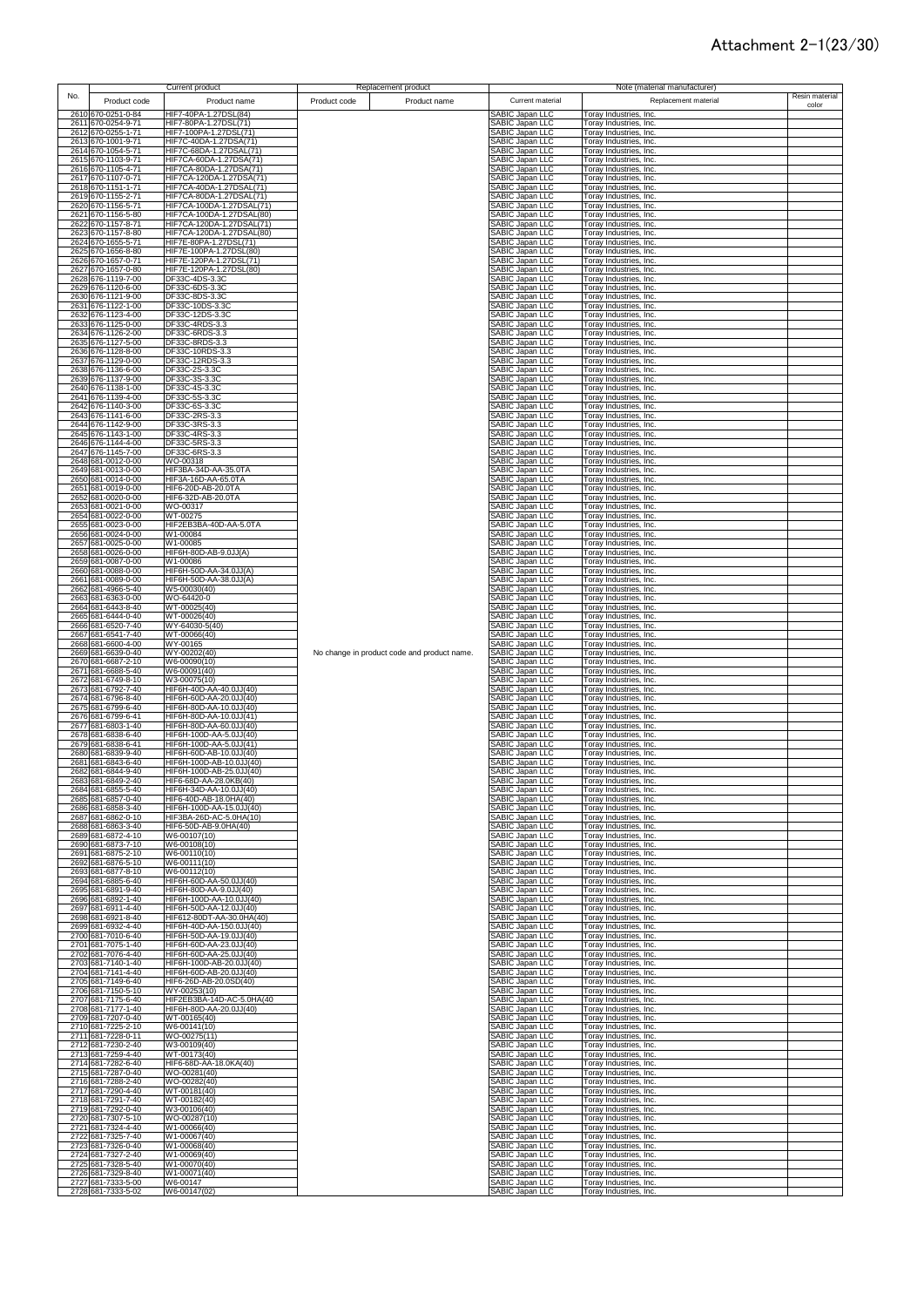|     |                                          | Current product                                      | Replacement product                         |                                           | Note (material manufacturer)                     |                              |
|-----|------------------------------------------|------------------------------------------------------|---------------------------------------------|-------------------------------------------|--------------------------------------------------|------------------------------|
| No. | Product code                             | Product name                                         | Product name<br>Product code                | Current material                          | Replacement material                             | Resin material               |
|     |                                          |                                                      |                                             |                                           |                                                  | color                        |
|     | 2729 681-7336-3-40<br>2730 681-7341-3-40 | HIF6H-50D-AA-6.0JJ(40)<br>W6-00151(40)               |                                             | <b>SABIC Japan LLC</b><br>SABIC Japan LLC | Toray Industries, Inc.<br>Toray Industries, Inc. |                              |
|     | 2731 681-7348-2-10                       | WT-00203(10)                                         |                                             | SABIC Japan LLC                           | Toray Industries, Inc.                           |                              |
|     | 2732 681-7355-8-10                       | WT-00201(10)                                         |                                             | SABIC Japan LLC                           | Toray Industries, Inc.                           |                              |
|     | 2733 681-7360-8-40                       | HIF6H-100D-AA-12.0JJ(40)                             |                                             | SABIC Japan LLC                           | Toray Industries, Inc.                           |                              |
|     | 2734 681-7362-3-40                       | HIF6H-40D-AB-200.0JJ(40)                             |                                             | SABIC Japan LLC                           | Toray Industries, Inc.                           |                              |
|     | 2735 681-7365-1-40                       | W2-00088(40)                                         |                                             | <b>SABIC Japan LLC</b>                    | Toray Industries, Inc.                           |                              |
|     | 2736 681-7371-4-40                       | WO-00301(40)                                         |                                             | SABIC Japan LLC                           | Toray Industries, Inc.                           |                              |
|     | 2737 681-7375-5-10                       | W6-00152(10)                                         |                                             | SABIC Japan LLC                           | Toray Industries, Inc.                           |                              |
|     | 2738 681-7376-8-40                       | HIF6H-60D-AA-100.0JJ(40)                             |                                             | SABIC Japan LLC                           | Toray Industries, Inc.                           |                              |
|     | 2739 681-7377-0-40                       | HIF6H-40D-AB-100.0JJ(40)                             |                                             | SABIC Japan LLC                           | Toray Industries, Inc.                           |                              |
|     | 2740 681-7378-3-40                       | HIF6H-60D-AB-100.0JJ(40)                             |                                             | SABIC Japan LLC                           | Toray Industries, Inc.                           |                              |
|     | 2741 681-7379-6-40                       | HIF6H-40D-AB-17.0JJ(40)<br>HIF612-60DT-AA-27.0HA(40) |                                             | SABIC Japan LLC                           | Toray Industries, Inc.                           |                              |
|     | 2742 681-7380-5-40<br>2743 681-7381-8-10 | HIF3BA-10D-AC-100.0HA(10)                            |                                             | SABIC Japan LLC<br>SABIC Japan LLC        | Toray Industries, Inc.<br>Toray Industries, Inc. |                              |
|     | 2744 681-7382-0-40                       | W5-00026(40)                                         |                                             | SABIC Japan LLC                           | Toray Industries, Inc.                           |                              |
|     | 2745 681-7383-3-40                       | WO-00259(40)                                         |                                             | SABIC Japan LLC                           | Toray Industries, Inc.                           |                              |
|     | 2746 681-7386-1-40                       | HIF6H-100D-AB-28.0JJ(40)                             |                                             | SABIC Japan LLC                           | Toray Industries, Inc.                           |                              |
|     | 2747 681-7387-4-10                       | WT-00200(10)                                         |                                             | <b>SABIC Japan LLC</b>                    | Toray Industries, Inc.                           |                              |
|     | 2748 681-7388-7-40                       | HIF6H-40D-AB-105.0JJ(40)                             |                                             | <b>SABIC Japan LLC</b>                    | Toray Industries, Inc.                           |                              |
|     | 2749 681-7391-1-40                       | HIF6-60D-AB-6.0HA(40)                                |                                             | SABIC Japan LLC                           | Toray Industries, Inc.                           |                              |
|     | 2750 681-7393-7-40                       | W6-00153(40)                                         |                                             | <b>SABIC Japan LLC</b>                    | Toray Industries, Inc.                           |                              |
|     | 2751 681-7394-0-40                       | W6-00154(40)                                         |                                             | SABIC Japan LLC                           | Toray Industries, Inc.                           |                              |
|     | 2752 681-7395-2-40                       | WT-00208(40)                                         |                                             | <b>SABIC Japan LLC</b><br>SABIC Japan LLC | Toray Industries, Inc.                           |                              |
|     | 2753 681-7396-5-40<br>2754 681-7397-8-40 | WT-00196(40)<br>WT-00197(40)                         |                                             | <b>SABIC Japan LLC</b>                    | Toray Industries, Inc.<br>Toray Industries, Inc. |                              |
|     | 2755 681-7398-0-40                       | WT-00218(40)                                         |                                             | SABIC Japan LLC                           | Toray Industries, Inc.                           |                              |
|     | 2756 681-7399-3-40                       | WT-00219(40)                                         |                                             | SABIC Japan LLC                           | Toray Industries, Inc.                           |                              |
|     | 2757 681-7400-0-40                       | WT-00220(40)                                         |                                             | SABIC Japan LLC                           | Toray Industries, Inc.                           |                              |
|     | 2758 681-7402-6-10                       | WY-00286(10)                                         |                                             | SABIC Japan LLC                           | Toray Industries, Inc.                           |                              |
|     | 2759 681-7405-4-40                       | $\overline{W6}$ -00156(40)                           |                                             | SABIC Japan LLC                           | Toray Industries, Inc.                           |                              |
|     | 2760 681-7407-0-40                       | WO-00248(40)                                         |                                             | SABIC Japan LLC                           | Toray Industries, Inc.                           |                              |
|     | 2761 681-7420-8-40                       | WO-00297(40)                                         |                                             | SABIC Japan LLC                           | Toray Industries, Inc.                           |                              |
|     | 2762 681-7421-0-40<br>2763 681-7421-0-41 | WT-00232(40)<br>WT-00232(41)                         |                                             | SABIC Japan LLC<br>SABIC Japan LLC        | Toray Industries, Inc.<br>Toray Industries, Inc. |                              |
|     | 2764 681-7426-4-10                       | HIF3BA-10D-A0-25.0HA(10)                             |                                             | SABIC Japan LLC                           | Toray Industries, Inc.                           |                              |
|     | 2765 681-7428-0-40                       | W6-00157(40)                                         |                                             | SABIC Japan LLC                           | Toray Industries, Inc.                           |                              |
|     | 2766 681-7431-4-40                       | W6-00158(40)                                         |                                             | SABIC Japan LLC                           | Toray Industries, Inc.                           |                              |
|     | 2767 681-7433-0-40                       | HIF6H-100D-AA-38.0JJ(40)                             |                                             | SABIC Japan LLC                           | Toray Industries, Inc.                           |                              |
|     | 2768 681-7434-2-10                       | HIF3BA-50D-AC-210.0HA(10)                            |                                             | SABIC Japan LLC                           | Toray Industries, Inc.                           |                              |
|     | 2769 681-7442-0-40                       | W3-00123HW(40)                                       |                                             | SABIC Japan LLC                           | Toray Industries, Inc.                           |                              |
|     | 2770 681-7442-0-41                       | W3-00123HW(41)                                       |                                             | <b>SABIC Japan LLC</b>                    | Toray Industries, Inc.                           |                              |
|     | 2771 681-7442-0-42                       | W3-00123HW(42)                                       |                                             | SABIC Japan LLC                           | Toray Industries, Inc.                           |                              |
|     | 2772 681-7442-0-43<br>2773 681-7443-3-40 | W3-00123HW(43)<br>HIF6H-34D-AA-50.0JJ(40)            |                                             | SABIC Japan LLC<br><b>SABIC Japan LLC</b> | Toray Industries, Inc.<br>Toray Industries, Inc. |                              |
|     | 2774 681-7444-6-10                       | WT-00243(10)                                         |                                             | SABIC Japan LLC                           | Toray Industries, Inc.                           |                              |
|     | 2775 681-7445-9-10                       | WT-00244(10)                                         |                                             | <b>SABIC Japan LLC</b>                    | Toray Industries, Inc.                           |                              |
|     | 2776 681-7449-0-40                       | HIF6H-34D-AA-19.0JJ(40)                              |                                             | <b>SABIC Japan LLC</b>                    | Toray Industries, Inc.                           |                              |
|     | 2777 681-7450-9-40                       | HIF6H-50D-AA-77.0HW(40)                              |                                             | SABIC Japan LLC                           | Toray Industries, Inc.                           |                              |
|     | 2778 681-7451-1-40                       | WO-00304(40)                                         |                                             | SABIC Japan LLC                           | Toray Industries, Inc.                           |                              |
|     | 2779 681-7454-0-40                       | HIF6H-40D-AA-140.0JJ(40)                             |                                             | SABIC Japan LLC                           | Toray Industries, Inc.                           |                              |
|     | 2780 681-7456-5-40                       | HIF6H-100D-AB-55.0JJ(40)                             |                                             | SABIC Japan LLC                           | Toray Industries, Inc.                           |                              |
|     | 2781 681-7457-8-40                       | HIF6H-60D-AA-55.0JJ(40)                              |                                             | SABIC Japan LLC                           | Toray Industries, Inc.                           |                              |
|     | 2782 681-7458-0-40                       | HIF6H-60D-AB-55.0JJ(40)                              |                                             | SABIC Japan LLC                           | Toray Industries, Inc.                           |                              |
|     | 2783 681-7460-2-40<br>2784 681-7461-5-40 | WO-00305(40)<br>WT-00239(40)                         |                                             | SABIC Japan LLC<br>SABIC Japan LLC        | Toray Industries, Inc.<br>Toray Industries, Inc. |                              |
|     | 2785 681-7462-8-40                       | HIF6-40D-AB-27.0KA(40)                               |                                             | SABIC Japan LLC                           | Toray Industries, Inc.                           |                              |
|     | 2786 681-7463-0-40                       | HIF6-50D-AB-18.0KA(40)                               |                                             | SABIC Japan LLC                           | Toray Industries, Inc.                           |                              |
|     | 2787 681-7464-3-40                       | WO-00306(40)                                         |                                             | SABIC Japan LLC                           | Toray Industries, Inc.                           |                              |
|     | 2788 681-7465-6-00                       | W6-00160                                             | No change in product code and product name. | SABIC Japan LLC                           | Toray Industries, Inc.                           |                              |
|     | 2789 681-7468-4-40                       | HIF6H-34D-AA-21.0JJ(40)                              |                                             | SABIC Japan LLC                           | Toray Industries, Inc.                           |                              |
|     | 2790 681-7469-7-40                       | HIF6H-34D-AA-40.0JJ(40)                              |                                             | SABIC Japan LLC                           | Toray Industries, Inc.                           |                              |
|     | 2791 681-7470-6-40                       | HIF6H-34D-AA-64.0JJ(40)                              |                                             | SABIC Japan LLC                           | Toray Industries, Inc.                           |                              |
|     | 2792 681-7471-9-40<br>2793 681-7475-0-40 | HIF6H-34D-AA-300.0JJ(40)<br>WO-00307(40)             |                                             | <b>SABIC Japan LLC</b><br>SABIC Japan LLC | Toray Industries, Inc.<br>Toray Industries, Inc. |                              |
|     | 2794 681-7476-2-40                       | HIF6-100D-AA-300.0KA(40)                             |                                             | SABIC Japan LLC                           | Toray Industries, Inc.                           |                              |
|     | 2795 681-7479-0-40                       | WT-00254(40)                                         |                                             | SABIC Japan LLC                           | Toray Industries, Inc.                           |                              |
|     | 2796 681-7480-0-40                       | WT-00255(40)                                         |                                             | SABIC Japan LLC                           | Toray Industries, Inc.                           |                              |
|     | 2797 681-7480-0-41                       | WT-00255(41)                                         |                                             | SABIC Japan LLC                           | Toray Industries, Inc.                           |                              |
|     | 2798 681-7481-2-40                       | WT-00256(40)                                         |                                             | <b>SABIC Japan LLC</b>                    | Toray Industries, Inc.                           |                              |
|     | 2799 681-7482-5-40                       | WT-00257(40)                                         |                                             | <b>SABIC Japan LLC</b>                    | Toray Industries, Inc.                           |                              |
|     | 2800 681-7483-8-40                       | WT-00258(40)                                         |                                             | <b>SABIC Japan LLC</b>                    | Toray Industries, Inc.                           |                              |
|     | 2801 681-7483-8-41<br>2802 681-7484-0-40 | WT-00258(41)<br>WT-00259(40)                         |                                             | SABIC Japan LLC<br>SABIC Janan I I C      | Toray Industries, Inc.<br>Toray Industries Inc.  |                              |
|     |                                          |                                                      |                                             |                                           |                                                  |                              |
|     | 2803 681-7485-3-40<br>2804 681-7485-3-41 | WT-00260(40)<br>WT-00260(41)                         |                                             | SABIC Japan LLC<br>SABIC Japan LLC        | Toray Industries, Inc.<br>Toray Industries, Inc. |                              |
|     | 2805 681-7485-3-42                       | WT-00260(42)                                         |                                             | SABIC Japan LLC                           | Toray Industries, Inc.                           |                              |
|     | 2806 681-7486-6-40                       | W2-00094(40)                                         |                                             | SABIC Japan LLC                           | Toray Industries, Inc.                           |                              |
|     | 2807 681-7488-1-40                       | WO-00309(40)                                         |                                             | SABIC Japan LLC                           | Toray Industries, Inc.                           |                              |
|     | 2808 681-7489-4-40                       | W2-00095(40)                                         |                                             | SABIC Japan LLC                           | Toray Industries, Inc.                           |                              |
|     | 2809 681-7490-3-40                       | W2-00096(40)                                         |                                             | SABIC Japan LLC                           | Toray Industries, Inc.                           |                              |
|     | 2810 681-7491-6-40<br>2811 681-7492-9-40 | HIF6-50D-AA-16.0KA(40)<br>HIF6-60D-AA-33.0KA(40)     |                                             | SABIC Japan LLC                           | Toray Industries, Inc.                           |                              |
|     | 2812 681-7493-1-40                       | HIF6-100D-AA-50.0KA(40)                              |                                             | <b>SABIC Japan LLC</b><br>SABIC Japan LLC | Toray Industries, Inc.<br>Toray Industries, Inc. |                              |
|     | 2813 681-7494-4-40                       | HIF6-80D-AA-100.0KA(40)                              |                                             | SABIC Japan LLC                           | Toray Industries, Inc.                           |                              |
|     | 2814 681-7495-7-40                       | HIF6H-40D-AA-30.0JJ(40)                              |                                             | SABIC Japan LLC                           | Toray Industries, Inc.                           |                              |
|     | 2815 681-7497-2-40                       | HIF6H-80D-AA-70.0JJ(40)                              |                                             | SABIC Japan LLC                           | Toray Industries, Inc.                           |                              |
|     | 2816 681-7499-8-40                       | HIF6H-80D-AA-16.0JJ(40)                              |                                             | SABIC Japan LLC                           | Toray Industries, Inc.                           |                              |
|     | 2817 681-7502-0-00                       | WO-00312                                             |                                             | SABIC Japan LLC                           | Toray Industries, Inc.                           |                              |
|     | 2818 681-7503-3-40                       | HIF6-20D-AB-20.0KA(40)                               |                                             | SABIC Japan LLC                           | Toray Industries, Inc.                           |                              |
|     | 2819 681-7504-6-40<br>2820 681-7505-9-40 | HIF6-20D-AB-8.0KA(40)                                |                                             | SABIC Japan LLC                           | Toray Industries, Inc.<br>Toray Industries, Inc. |                              |
|     | 2821 681-7505-9-41                       | WT-00264(40)<br>WT-00264(41)                         |                                             | SABIC Japan LLC<br>SABIC Japan LLC        | Toray Industries, Inc.                           |                              |
|     | 2822 681-7505-9-42                       | WT-00264(42)                                         |                                             | SABIC Japan LLC                           | Toray Industries, Inc.                           | 1                            |
|     | 2823 681-7506-1-40                       | WT-00265(40)                                         |                                             | SABIC Japan LLC                           | Toray Industries, Inc.                           | $\mathbf{1}$                 |
|     | 2824 681-7506-1-41                       | WT-00265(41)                                         |                                             | SABIC Japan LLC                           | Toray Industries, Inc.                           | 1                            |
|     | 2825 681-7507-4-40                       | WT-00266(40)                                         |                                             | SABIC Japan LLC                           | Toray Industries, Inc.                           | 1                            |
|     | 2826 681-7507-4-41                       | WT-00266(41)                                         |                                             | SABIC Japan LLC                           | Toray Industries, Inc.                           | $\mathbf{1}$                 |
|     | 2827 681-7508-7-40                       | WT-00267(40)                                         |                                             | <b>SABIC Japan LLC</b>                    | Toray Industries, Inc.                           | $\mathbf{1}$                 |
|     | 2828 681-7508-7-41                       | WT-00267(41)                                         |                                             | SABIC Japan LLC                           | Toray Industries, Inc.                           | $\mathbf{1}$                 |
|     | 2829 681-7509-0-40                       | WT-00268(40)                                         |                                             | SABIC Japan LLC                           | Toray Industries, Inc.                           | $\mathbf{1}$<br>$\mathbf{1}$ |
|     | 2830 681-7509-0-41<br>2831 681-7510-9-40 | $WT-00268(41)$<br>WT-00269(40)                       |                                             | SABIC Japan LLC<br>SABIC Japan LLC        | Toray Industries, Inc.<br>Toray Industries, Inc. | 1                            |
|     | 2832 681-7511-1-40                       | WO-00204(40)                                         |                                             | SABIC Japan LLC                           | Toray Industries, Inc.                           |                              |
|     | 2833 681-7514-0-40                       | W6-00163(40)                                         |                                             | SABIC Japan LLC                           | Toray Industries, Inc.                           |                              |
|     | 2834 681-7515-2-40                       | WY-00296(40)                                         |                                             | SABIC Japan LLC                           | Toray Industries, Inc.                           |                              |
|     | 2835 681-7517-8-00                       | WT-00261                                             |                                             | SABIC Japan LLC                           | Toray Industries, Inc.                           |                              |
|     | 2836 681-7518-0-40                       | HIF6H-34D-AB-150.0JJ(40)                             |                                             | SABIC Japan LLC                           | Toray Industries, Inc.                           |                              |
|     | 2837 681-7519-3-40                       | HIF6-20D-AA-9.0KA(40)                                |                                             | SABIC Japan LLC                           | Toray Industries, Inc.                           |                              |
|     | 2838 681-7520-2-40                       | HIF6-60D-AA-5.0KA(40)                                |                                             | SABIC Japan LLC                           | Toray Industries, Inc.                           |                              |
|     | 2839 681-7521-5-40                       | HIF6-68D-AA-8.0KA(40)                                |                                             | SABIC Japan LLC                           | Toray Industries, Inc.                           |                              |
|     | 2840 681-7522-8-00                       | WO-00316                                             |                                             | SABIC Japan LLC                           | Toray Industries, Inc.                           |                              |
|     | 2841 681-7523-0-40<br>2842 681-7524-3-00 | HIF6H-34D-AB-19.0JJ(40)<br>HIF3BA-14D-A0-29.0KA      |                                             | SABIC Japan LLC                           | Toray Industries, Inc.                           |                              |
|     | 2843 681-7525-6-00                       | HIF3BA-34D-A0-86.0KA                                 |                                             | SABIC Japan LLC<br>SABIC Japan LLC        | Toray Industries, Inc.<br>Toray Industries, Inc. |                              |
|     | 2844 681-7526-9-40                       | HIF6-68D-AA-10.0KA(40)                               |                                             | SABIC Japan LLC                           | Toray Industries, Inc.                           |                              |
|     | 2845 681-7527-1-40                       | HIF6-20D-AA-200.0KA(40)                              |                                             | SABIC Japan LLC                           | Toray Industries, Inc.                           |                              |
|     | 2846 681-7528-4-40                       | HIF6-60D-AA-200.0KA(40)                              |                                             | SABIC Japan LLC                           | Toray Industries, Inc.                           |                              |
|     | 2847 681-7529-7-40                       | HIF6-68D-AA-200.0KA(40)                              |                                             | SABIC Japan LLC                           | Toray Industries, Inc.                           |                              |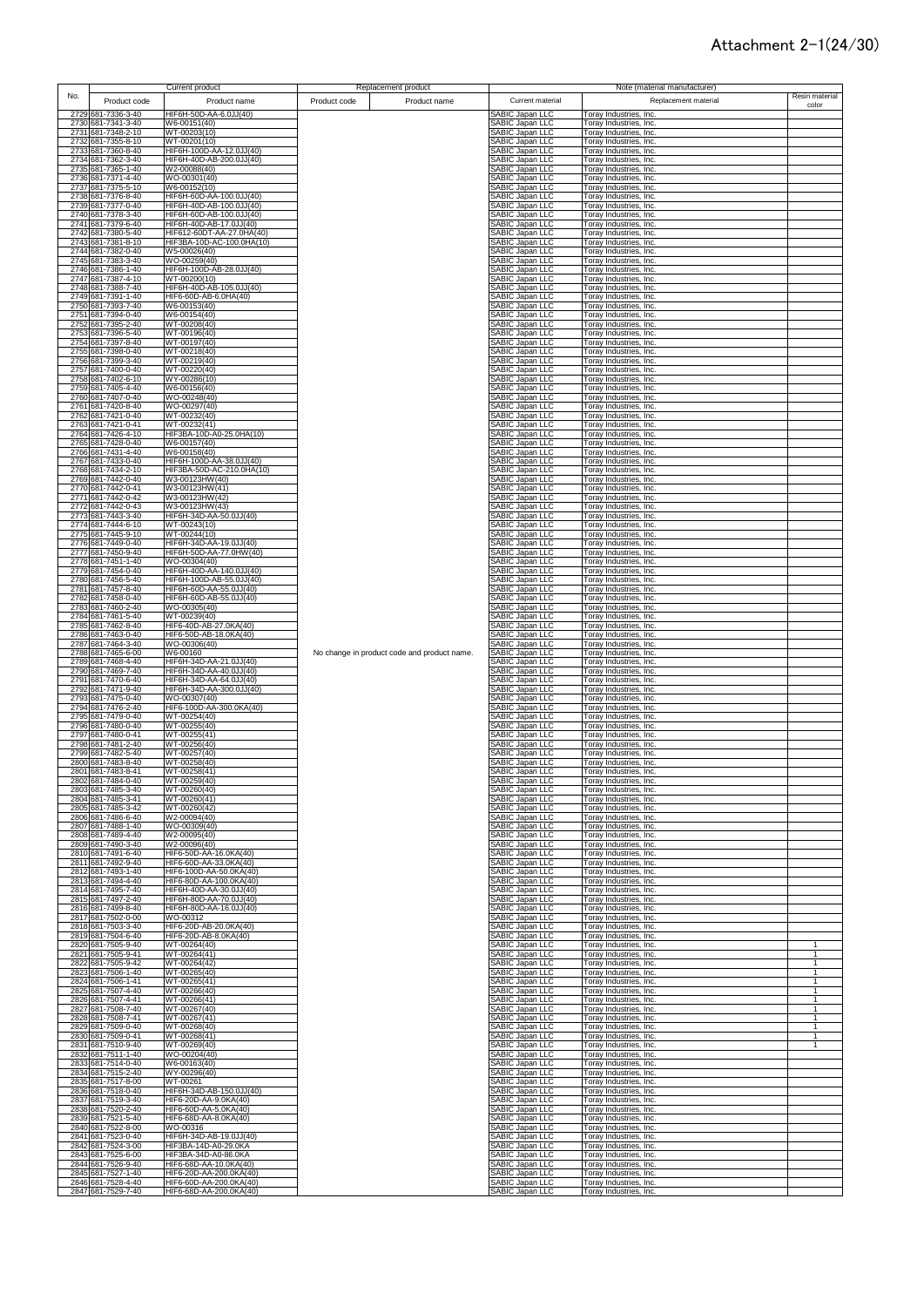|     |                                          | <b>Current product</b>                             |              | Replacement product                         |                                                  |                                                                | Note (material manufacturer) |                                  |
|-----|------------------------------------------|----------------------------------------------------|--------------|---------------------------------------------|--------------------------------------------------|----------------------------------------------------------------|------------------------------|----------------------------------|
| No. | Product code                             | Product name                                       | Product code | Product name                                | Current material                                 |                                                                | Replacement material         | Resin material                   |
|     | 2848 681-7530-6-40                       | HIF6H-60D-AB-15.0JJ(40)                            |              |                                             | SABIC Japan LLC                                  | Toray Industries, Inc.                                         |                              | color                            |
|     | 2849 681-7531-9-40<br>2850 681-7532-1-40 | HIF6-68D-AA-100.0KA(40)<br>HIF6-60D-AA-100.0KA(40) |              |                                             | SABIC Japan LLC<br>SABIC Japan LLC               | Toray Industries, Inc.<br>Toray Industries, Inc.               |                              |                                  |
|     | 2851 681-7533-4-40                       | HIF6-20D-AA-100.0KA(40)                            |              |                                             | SABIC Japan LLC                                  | Toray Industries, Inc.                                         |                              |                                  |
|     | 2852 681-7534-7-40<br>2853 681-7535-0-00 | HIF6-68D-AA-7.0KA(40)<br>WO-00322                  |              |                                             | SABIC Japan LLC<br>SABIC Japan LLC               | Toray Industries, Inc.<br>Toray Industries, Inc.               |                              |                                  |
|     | 2854 681-7536-2-40                       | HIF6-20D-AB-8.5KA(40)                              |              |                                             | SABIC Japan LLC                                  | Toray Industries, Inc.                                         |                              |                                  |
|     | 2855 681-7537-5-00<br>2856 681-7538-8-00 | WO-00324<br>WO-00325                               |              |                                             | SABIC Japan LLC<br>SABIC Japan LLC               | Toray Industries, Inc.<br>Toray Industries, Inc.               |                              |                                  |
|     | 2857 681-7539-0-40<br>2858 681-7540-0-00 | WO-00329(40)<br>HIF3BA-16D-AC-5.0TA                |              |                                             | SABIC Japan LLC<br>SABIC Japan LLC               | Toray Industries, Inc.<br>Toray Industries, Inc.               |                              |                                  |
|     | 2859 681-7543-8-40                       | HIF6H-50D-AA-7.0JJ(40)                             |              |                                             | SABIC Japan LLC                                  | Toray Industries, Inc.                                         |                              |                                  |
|     | 2860 681-7544-0-40<br>2861 681-7545-3-00 | HIF6H-60D-AA-10.0JJ(40)<br>WO-00332                |              |                                             | SABIC Japan LLC<br>SABIC Japan LLC               | Toray Industries, Inc.<br>Toray Industries, Inc.               |                              |                                  |
|     | 2862 681-7546-6-40                       | W2-00101(40)                                       |              |                                             | SABIC Japan LLC                                  | Toray Industries, Inc.                                         |                              |                                  |
|     | 2863 681-7547-9-40<br>2864 681-7548-1-00 | HIF6-100D-AB-50.0TA(40)<br>WO-00333                |              |                                             | SABIC Japan LLC<br>SABIC Japan LLC               | Toray Industries, Inc.<br>Toray Industries, Inc.               |                              |                                  |
|     | 2865 681-7549-4-00<br>2866 701-0065-0-61 | HIF3BA-10D-AA-60.0TA<br>HRFCP-HSCJ-1(61)           |              |                                             | <b>SABIC Japan LLC</b><br><b>SABIC Japan LLC</b> | Toray Industries, Inc.<br>Toray Industries, Inc.               |                              | $\overline{7}$                   |
|     | 2867 701-0085-7-61                       | HRFCP-HSCJ-2(61)                                   |              |                                             | <b>SABIC Japan LLC</b>                           | Foray Industries, Inc.                                         |                              | 7                                |
|     | 2868 701-0108-0-61<br>2869 701-0109-3-61 | HRFCP-HSCJ-1AS(61)<br>HRFCP-HSCJ-2AS(61)           |              |                                             | SABIC Japan LLC<br>SABIC Japan LLC               | Toray Industries, Inc.<br><b>Toray Industries, Inc.</b>        |                              | $\overline{7}$<br>$\overline{7}$ |
|     | 2870 703-1022-5-00                       | MF28S-P032-H-6.5M                                  |              |                                             | <b>SABIC Japan LLC</b>                           | Toray Industries, Inc.                                         |                              |                                  |
|     | 2871 704-0016-3-72<br>2872 704-0020-0-50 | <b>HSC-PH2-A2(72)</b><br><b>HSC-A2(50)</b>         |              |                                             | <b>SABIC Japan LLC</b><br><b>SABIC Japan LLC</b> | Toray Industries, Inc.<br>Toray Industries, Inc.               |                              | $\overline{7}$<br>10             |
|     | 2873 704-0021-3-51                       | HSCJ-HRFCJ-B(51)                                   |              |                                             | <b>SABIC Japan LLC</b>                           | Toray Industries, Inc.                                         |                              | 7<br>$\overline{7}$              |
|     | 2874 704-0022-6-41<br>2875 704-0023-9-41 | HSC-R1-B(41)<br>HSC-R2-B(41)                       |              |                                             | SABIC Japan LLC<br><b>SABIC Japan LLC</b>        | Toray Industries, Inc.<br>Toray Industries, Inc.               |                              | $\overline{7}$                   |
|     | 2876 704-0092-1-51<br>2877 704-0092-1-53 | <b>HSC-A3(51)</b><br><b>HSC-A3(53)</b>             |              |                                             | <b>SABIC Japan LLC</b><br>SABIC Japan LLC        | Toray Industries, Inc.<br>Toray Industries, Inc.               |                              | 7,10<br>7,10                     |
|     | 2878 704-0102-3-40                       | HSCJ-HSTJ-B(40)                                    |              |                                             | SABIC Japan LLC                                  | Toray Industries, Inc.                                         |                              | $\overline{7}$                   |
|     | 2879 704-0203-0-61<br>2880 704-0204-3-61 | HSCP-HRFCJ-1(61)<br>HSCP-HRFCJ-2(61)               |              |                                             | SABIC Japan LLC<br>SABIC Japan LLC               | Torav Industries, Inc.<br>Toray Industries, Inc.               |                              |                                  |
|     | 2881 704-0206-9-43                       | HSCJ-HRFCJ-C(43)                                   |              |                                             | SABIC Japan LLC<br>SABIC Japan LLC               | Toray Industries, Inc.                                         |                              | 7<br>7,10                        |
|     | 2882 704-0217-5-02<br>2883 704-0217-5-03 | HSC-A3-D1(02)<br>HSC-A3-D1(03)                     |              |                                             | SABIC Japan LLC                                  | Toray Industries, Inc.<br>Toray Industries, Inc.               |                              | 7,10                             |
|     | 2884 704-0217-5-21<br>2885 704-0220-0-60 | HSC-A3-D1(21)<br>HSC-PH2-B1(60)                    |              |                                             | SABIC Japan LLC<br>SABIC Japan LLC               | Toray Industries, Inc.<br>Toray Industries, Inc.               |                              | 7,10<br>$\overline{7}$           |
|     | 2886 704-0221-2-60                       | HSC-PH2-B2(60)                                     |              |                                             | SABIC Japan LLC                                  | Toray Industries, Inc.                                         |                              | 7                                |
|     | 2887 704-0222-5-68<br>2888 704-0223-8-68 | HSC-PH3-B1(68)<br>HSC-PH3-B2(68)                   |              |                                             | SABIC Japan LLC<br>SABIC Japan LLC               | Toray Industries, Inc.<br>Toray Industries, Inc.               |                              | $\boldsymbol{7}$<br>7            |
|     | 2889 704-0244-8-60<br>2890 704-0258-2-01 | <b>HSC-PH2-A4(60)</b><br>HSC-A2-D1(01)             |              |                                             | <b>SABIC Japan LLC</b><br><b>SABIC Japan LLC</b> | Toray Industries, Inc.<br>Toray Industries, Inc.               |                              | $\overline{7}$<br>10             |
|     | 2891 704-0285-5-40                       | HSCJ-HRFCJ-BD1(40)                                 |              |                                             | SABIC Japan LLC                                  | Toray Industries, Inc.                                         |                              | $\overline{7}$                   |
|     | 2892 704-0288-3-61<br>2893 704-0289-6-61 | HSCP-HRFCJ-1AS(61)<br>HSCP-HRFCJ-2AS(61)           |              |                                             | <b>SABIC Japan LLC</b><br>SABIC Japan LLC        | <b>Toray Industries, Inc.</b><br><b>Toray Industries, Inc.</b> |                              |                                  |
|     | 2894 704-0327-3-60                       | HSC-PH2-E1(60)                                     |              |                                             | SABIC Japan LLC                                  | Toray Industries, Inc.                                         |                              | $\overline{7}$                   |
|     | 2895 704-0327-3-62<br>2896 704-0327-3-64 | HSC-PH2-E1(62)<br>HSC-PH2-E1(64)                   |              |                                             | <b>SABIC Japan LLC</b><br>SABIC Japan LLC        | Toray Industries, Inc.<br>Toray Industries, Inc.               |                              | $\overline{7}$<br>$\overline{7}$ |
|     | 2897 704-0327-3-68<br>2898 704-0327-3-69 | HSC-PH2-E1(68)<br>HSC-PH2-E1(69)                   |              |                                             | SABIC Japan LLC<br><b>SABIC Japan LLC</b>        | Toray Industries, Inc.<br>Toray Industries, Inc.               |                              | $\overline{7}$<br>$\overline{7}$ |
|     | 2899 704-0327-3-76                       | HSC-PH2-E1(76)                                     |              |                                             | <b>ABIC Japan LLC</b>                            | Toray Industries, Inc.                                         |                              | $\overline{7}$                   |
|     | 2900 704-0328-6-40<br>2901 704-0328-6-74 | HSC-PH2-E2(40)<br>HSC-PH2-E2(74)                   |              |                                             | <b>SABIC Japan LLC</b><br><b>SABIC Japan LLC</b> | Toray Industries, Inc.<br>Toray Industries, Inc.               |                              | $\overline{7}$<br>$\overline{7}$ |
|     | 2902 704-0328-6-75                       | HSC-PH2-E2(75)                                     |              |                                             | SABIC Japan LLC                                  | Toray Industries, Inc.                                         |                              | $\overline{7}$                   |
|     | 2903 704-0335-1-60<br>2904 704-0336-4-40 | HSC-PH1.7-E1(60)<br>HSC-PH1.7-E2(40)               |              |                                             | SABIC Japan LLC<br>SABIC Japan LLC               | Toray Industries, Inc.<br><b>Toray Industries, Inc.</b>        |                              | $\overline{7}$<br>$\overline{7}$ |
|     | 2905 704-0336-4-64<br>2906 704-0339-2-26 | HSC-PH1.7-E2(64)<br>HSC-PH0.9-E1(26)               |              |                                             | SABIC Japan LLC<br>SABIC Japan LLC               | Toray Industries, Inc.                                         |                              | 7<br>7                           |
|     | 2907 704-0339-2-60                       | HSC-PH0.9-E1(60)                                   |              | No change in product code and product name. | SABIC Japan LLC                                  | Toray Industries, Inc.<br>Toray Industries, Inc.               |                              | 7                                |
|     | 2908 704-0339-2-64<br>2909 704-0343-0-40 | HSC-PH0.9-E1(64)<br>HSC-PH1.7-E6(40)               |              |                                             | <b>SABIC Japan LLC</b><br>SABIC Japan LLC        | Toray Industries, Inc.<br>Toray Industries, Inc.               |                              | $\overline{7}$                   |
|     | 2910 704-0354-6-01                       | HSC-PH0.9-E2(01)                                   |              |                                             | SABIC Japan LLC                                  | Toray Industries, Inc.                                         |                              | $\overline{7}$                   |
|     | 2911 704-0354-6-02<br>2912 704-0354-6-51 | HSC-PH0.9-E2(02)<br>HSC-PH0.9-E2(51)               |              |                                             | <b>SABIC Japan LLC</b><br><b>SABIC Japan LLC</b> | Toray Industries, Inc.<br>Toray Industries, Inc.               |                              | $\overline{7}$<br>$\overline{7}$ |
|     | 2913 704-0354-6-60<br>2914 704-0363-7-00 | HSC-PH0.9-E2(60)<br>HSC-C5                         |              |                                             | SABIC Japan LLC<br><b>SABIC Japan LLC</b>        | Toray Industries, Inc.<br>Toray Industries, Inc.               |                              | $\overline{7}$                   |
|     | 2915 704-0391-2-40                       | HSCJ-HRFCJ-CD1(40)                                 |              |                                             | <b>ABIC Japan LLC</b>                            | Toray Industries, Inc.                                         |                              | $\overline{7}$                   |
|     | 2916 704-0464-4-63<br>2917 704-0480-0-62 | HSC-PH2-E1-A(63)<br><b>HSC-PH2-E2-A(62)</b>        |              |                                             | <b>SABIC Japan LLC</b><br><b>SABIC Japan LLC</b> | Toray Industries, Inc.<br><b>Toray Industries, Inc.</b>        |                              | 7<br>$\overline{7}$              |
|     | 2918 704-0480-0-63                       | HSC-PH2-E2-A(63)                                   |              |                                             | <b>SABIC Japan LLC</b><br>SABIC Japan LLC        | Toray Industries, Inc.                                         |                              | $\overline{7}$                   |
|     | 2919 704-0487-0-00<br>2920 704-0512-5-40 | <b>HSC2-C2</b><br>HSC-A2M-D1(40)                   |              |                                             | SABIC Japan LLC                                  | Toray Industries, Inc.<br>Toray Industries, Inc.               |                              | 10                               |
|     | 2921 704-0546-7-41<br>2922 704-0556-0-01 | HSC-PH5-A6(41)<br>HSC-A6-D1-3(01)                  |              |                                             | ABIC Japan LLC<br>SABIC Japan LLC                | Toray Industries, Inc<br>Toray Industries, Inc.                |                              |                                  |
|     | 2923 704-0572-7-01                       | <b>HSC-AFR-D1(01)</b>                              |              |                                             | <b>SABIC Japan LLC</b>                           | Toray Industries, Inc.                                         |                              | 10                               |
|     | 2924 704-0573-0-01<br>2925 704-0593-7-00 | <b>HSC-AFR-D2(01)</b><br>HSC-AFL1-S1-D1            |              |                                             | SABIC Japan LLC<br><b>SABIC Japan LLC</b>        | Toray Industries, Inc.<br>Toray Industries, Inc.               |                              | 10<br>$\overline{7}$             |
|     | 2926 704-0609-5-00<br>2927 704-0610-4-00 | HSC-PH2-E10-A<br>HSC-AFL3-S1-D1                    |              |                                             | SABIC Japan LLC<br><b>SABIC Japan LLC</b>        | Toray Industries, Inc.<br>Toray Industries, Inc.               |                              | $\overline{7}$<br>$\overline{7}$ |
|     | 2928 704-1135-8-01                       | HSC-SPP2-F3P-5M                                    |              |                                             | SABIC Japan LLC                                  | <b>Toray Industries, Inc.</b>                                  |                              | 7                                |
|     | 2929 704-1135-8-02<br>2930 704-1169-0-22 | HSC-SPP2-F3P-10M<br>HSC-ASPP2-F3Q-1M(22)           |              |                                             | SABIC Japan LLC<br><b>SABIC Japan LLC</b>        | <b>Toray Industries, Inc.</b><br>Toray Industries, Inc.        |                              | $\overline{7}$<br>7              |
|     | 2931 704-1170-9-21                       | HSC-ASPAD2-F3Q-1M(21)                              |              |                                             | SABIC Japan LLC                                  | Toray Industries, Inc.                                         |                              | 7                                |
|     | 2932 704-1170-9-24<br>2933 704-1173-7-01 | HSC-ASPAD2-F3Q-5M<br>HSC-SPAD2-F3P-1M(01)          |              |                                             | SABIC Japan LLC<br>SABIC Japan LLC               | Toray Industries, Inc.<br>Toray Industries, Inc.               |                              | 7<br>7                           |
|     | 2934 704-1173-7-02<br>2935 704-1173-7-03 | HSC-SPAD2-F3P-2M(02)<br>HSC-SPAD2-F3P-3M(03)       |              |                                             | SABIC Japan LLC<br>SABIC Japan LLC               | Toray Industries, Inc.<br>Toray Industries, Inc.               |                              | 7<br>$\overline{7}$              |
|     | 2936 704-1173-7-30                       | HSC-SPAD2-F3P-30M                                  |              |                                             | SABIC Japan LLC                                  | Toray Industries, Inc.                                         |                              | 7                                |
|     | 2937 704-1185-6-00<br>2938 704-1188-0-00 | HSC-ASPP4-F3Q35-D8-0.6M<br>HSC-ASPE1-F3Q-2M        |              |                                             | SABIC Japan LLC<br>SABIC Japan LLC               | Toray Industries, Inc.<br>Toray Industries, Inc.               |                              | 7<br>7                           |
|     | 2939 704-1189-0-00                       | HSC-ASPE1-F3P-2M                                   |              |                                             | SABIC Japan LLC                                  | Toray Industries, Inc.                                         |                              | $\overline{7}$                   |
|     | 2940 704-1190-0-00<br>2941 704-1191-0-00 | HSC-SPV2-F3M-A-0.3M<br>HSC-ASPV2-F3L-A-0.5M        |              |                                             | SABIC Japan LLC<br>SABIC Japan LLC               | <b>Toray Industries, Inc.</b><br>Toray Industries, Inc.        |                              | 7<br>7                           |
|     | 2942 704-1200-0-00<br>2943 704-2008-6-51 | HSC-SPK2-F3M8-30M<br><b>HSCF-2A(P)(51)</b>         |              |                                             | SABIC Japan LLC<br><b>SABIC Japan LLC</b>        | Toray Industries, Inc.<br>Toray Industries, Inc.               |                              | 7<br>7                           |
|     | 2944 704-2008-6-52                       | $HSCF-2A(P)(52)$                                   |              |                                             | SABIC Japan LLC                                  | Toray Industries, Inc.                                         |                              | $\overline{7}$                   |
|     | 2945 704-2020-1-51<br>2946 704-2020-1-53 | <b>HSCH-2A(P)(51)</b><br><b>HSCH-2A(P)(53)</b>     |              |                                             | SABIC Japan LLC<br><b>SABIC Japan LLC</b>        | Toray Industries, Inc.<br>Toray Industries, Inc.               |                              | $\overline{7}$                   |
|     | 2947 704-2032-0-63                       | HSCF-2PH3-B1(P)(63)                                |              |                                             | SABIC Japan LLC                                  | Toray Industries, Inc.                                         |                              | 8                                |
|     | 2948 704-2036-1-65<br>2949 704-2040-9-00 | HSCF-2PH3-B2(P)(65)<br>HSCF-2A-D(P)                |              |                                             | SABIC Japan LLC<br><b>SABIC Japan LLC</b>        | Toray Industries, Inc.<br>Toray Industries, Inc.               |                              | 8<br>7                           |
|     | 2950 704-2040-9-06                       | HSCF-2A-D(P)(06)                                   |              |                                             | <b>SABIC Japan LLC</b>                           | Toray Industries, Inc.                                         |                              | $\overline{7}$                   |
|     | 2951 704-2062-1-02<br>2952 704-2062-1-05 | <b>HSCH-2A-D(P)(02)</b><br><b>HSCH-2A-D(P)(05)</b> |              |                                             | SABIC Japan LLC<br><b>SABIC Japan LLC</b>        | Toray Industries, Inc.<br>Toray Industries, Inc.               |                              | $\overline{7}$<br>$\overline{7}$ |
|     | 2953 704-2066-2-51<br>2954 704-2066-2-52 | HSCH-2A1(P)(51)<br><b>HSCH-2A1(P)(52)</b>          |              |                                             | SABIC Japan LLC                                  | Toray Industries, Inc.                                         |                              | $\overline{7}$                   |
|     | 2955 704-2100-9-60                       | HSCM-2SPH2-B1(60)                                  |              |                                             | SABIC Japan LLC<br>SABIC Japan LLC               | Toray Industries, Inc.<br>Toray Industries, Inc.               |                              |                                  |
|     | 2956 704-2102-4-60<br>2957 704-2104-0-60 | HSCM-2SPH3-B1(60)<br>HSCM-2GPH2-B1(60)             |              |                                             | SABIC Japan LLC<br>SABIC Japan LLC               | Toray Industries, Inc.<br>Toray Industries, Inc.               |                              |                                  |
|     | 2958 704-2106-5-60                       | HSCM-2GPH3-B1(60)                                  |              |                                             | SABIC Japan LLC                                  | Toray Industries, Inc.                                         |                              |                                  |
|     | 2959 704-2108-0-03<br>2960 704-2109-3-62 | HSCH-2A-D2(P)(03)<br>HSCF-2PH2-E1(P)(62)           |              |                                             | SABIC Japan LLC<br>SABIC Japan LLC               | Toray Industries, Inc.<br>Toray Industries, Inc.               |                              | 7,13<br>8                        |
|     | 2961 704-2109-3-63                       | HSCF-2PH2-E1(P)(63)                                |              |                                             | SABIC Japan LLC                                  | Toray Industries, Inc.                                         |                              | 8                                |
|     | 2962 704-2112-8-06<br>2963 704-2117-1-05 | HSCF-2A-D2(P)(06)<br>HSCH-2A1-D(P)(05)             |              |                                             | SABIC Japan LLC<br>SABIC Japan LLC               | Toray Industries, Inc.<br>Toray Industries, Inc.               |                              | 7,13<br>7                        |
|     | 2964 704-2120-6-62<br>2965 704-2122-1-40 | HSCF-2PH2-E2(P)(62)<br><b>HSCH-C1(40)</b>          |              |                                             | SABIC Japan LLC<br><b>SABIC Japan LLC</b>        | Toray Industries, Inc.<br>Toray Industries, Inc.               |                              | 8                                |
|     | 2966 704-2126-2-40                       | <b>HSCF-C2(40)</b>                                 |              |                                             | SABIC Japan LLC                                  | Toray Industries, Inc.                                         |                              |                                  |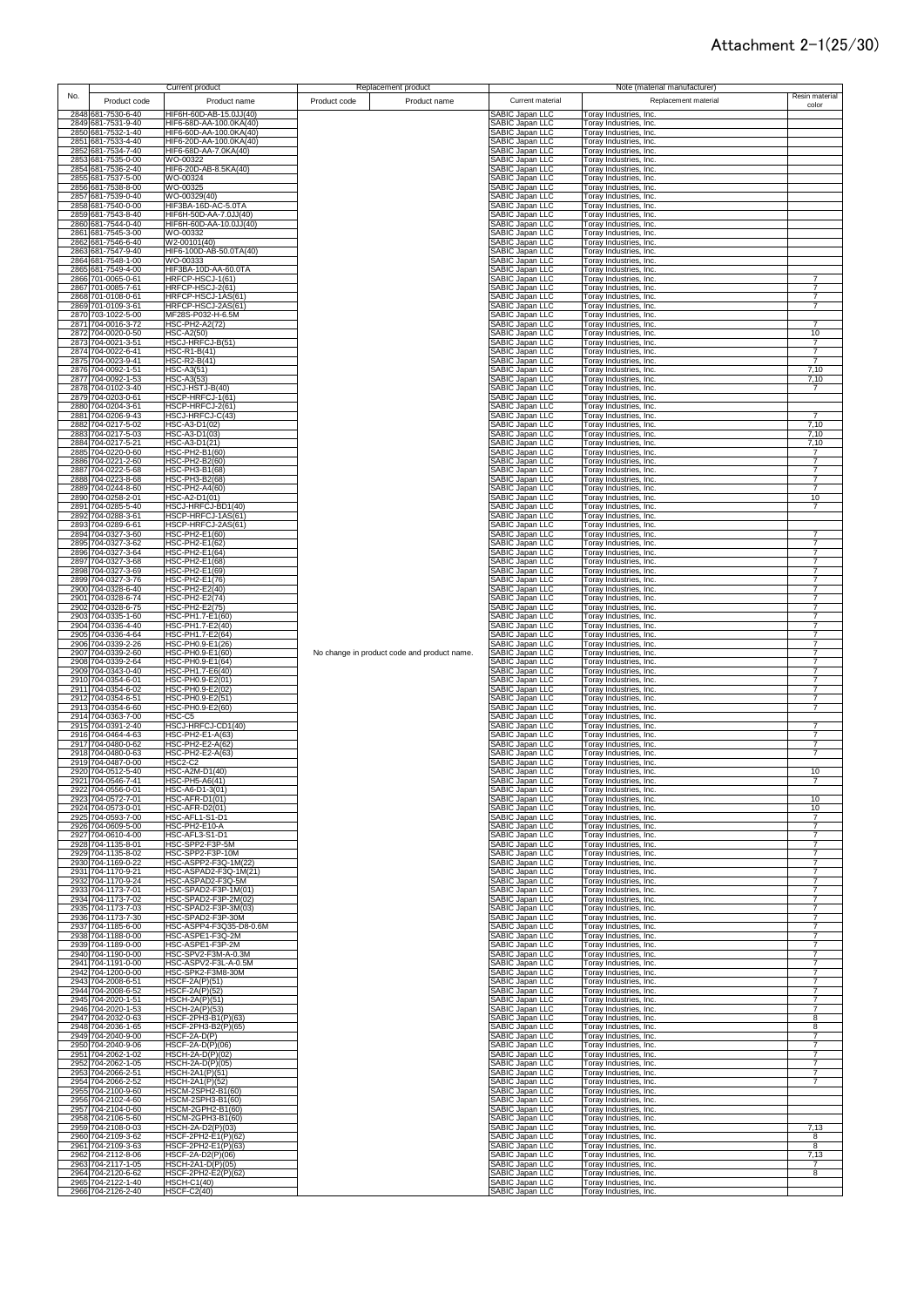|              |                                          | <b>Current product</b>                               | Replacement product                         |                                           | Note (material manufacturer)                     |                                  |
|--------------|------------------------------------------|------------------------------------------------------|---------------------------------------------|-------------------------------------------|--------------------------------------------------|----------------------------------|
| No.          | Product code                             | Product name                                         | Product code<br>Product name                | Current material                          | Replacement material                             | Resin material<br>color          |
|              | 2967 704-2133-8-60                       | HSCM-2SPH2-B2(60)                                    |                                             | SABIC Japan LLC                           | Toray Industries, Inc.                           |                                  |
|              | 2968 704-2135-3-40                       | <b>HSCF-C3(40)</b>                                   |                                             | SABIC Japan LLC                           | Toray Industries, Inc.                           |                                  |
|              | 2969 704-3007-9-06                       | HSC-A3-D2(06)                                        |                                             | SABIC Japan LLC                           | Toray Industries, Inc.                           | 10,13                            |
|              | 2970 704-3007-9-07<br>2971 704-3007-9-08 | HSC-A3-D2(07)<br>HSC-A3-D2(08)                       |                                             | SABIC Japan LLC<br>SABIC Japan LLC        | Toray Industries, Inc.<br>Toray Industries, Inc. | 10,13<br>10,13                   |
|              | 2972 704-3019-8-60                       | HSC-PH2-B5(60)                                       |                                             | SABIC Japan LLC                           | Toray Industries, Inc.                           | 13                               |
|              | 2973 704-3020-7-62                       | HSC-PH3-B5(62)                                       |                                             | SABIC Japan LLC                           | Toray Industries, Inc.                           | 13                               |
|              | 2974 704-3104-5-51                       | HSC-PH0.9-E5(51)                                     |                                             | SABIC Japan LLC                           | Toray Industries, Inc.                           | 13                               |
|              | 2975 704-3104-5-60<br>2976 704-3108-6-66 | HSC-PH0.9-E5(60)<br><b>HSC-PH2-E5(66)</b>            |                                             | SABIC Japan LLC<br>SABIC Japan LLC        | Toray Industries, Inc.<br>Toray Industries, Inc. | 13<br>13                         |
|              | 2977 704-3124-2-60                       | HSC-PH2-E5-A(60)                                     |                                             | SABIC Japan LLC                           | Toray Industries, Inc.                           | 13                               |
| 2978         | 704-3141-1-00                            | HSC-AFL1-S1-D2                                       |                                             | SABIC Japan LLC                           | Toray Industries, Inc.                           | 7,13                             |
| 2979<br>2980 | 704-3154-3-00<br>704-5013-2-00           | HSC-AFL3-S1-D3<br>HSC-HA3-D1                         |                                             | SABIC Japan LLC<br>SABIC Japan LLC        | Toray Industries, Inc.<br>Toray Industries, Inc. | $\overline{7}$<br>$\overline{7}$ |
|              | 2981 704-5013-2-01                       | HSC-HA3-D1(01)                                       |                                             | SABIC Japan LLC                           | Toray Industries, Inc.                           | $\overline{7}$                   |
| 2982         | 704-5014-5-00                            | HSC-HB3-D1                                           |                                             | SABIC Japan LLC                           | Toray Industries, Inc.                           | $\overline{7}$                   |
| 2983         | 704-5014-5-01<br>2984 704-5015-8-00      | HSC-HB3-D1(01)<br>HSC-HC3-D1                         |                                             | <b>SABIC Japan LLC</b><br>SABIC Japan LLC | Toray Industries, Inc.                           | $\overline{7}$<br>$\overline{7}$ |
| 2985         | 706-0055-0-00                            | CA04AQ154-ASQ-5M                                     |                                             | <b>SABIC Japan LLC</b>                    | Toray Industries, Inc.<br>Toray Industries, Inc. | $\overline{7}$                   |
| 2986         | 706-0055-0-01                            | CA04AQ154-ASQ-10M                                    |                                             | <b>SABIC Japan LLC</b>                    | Toray Industries, Inc.                           | 7                                |
| 2987         | 706-0056-0-00                            | CA04AF10V-ASM-0.2M<br>CA10U10V-ASM-B-0.3M            |                                             | SABIC Japan LLC                           | Toray Industries, Inc.                           | $\overline{7}$                   |
|              | 2988 706-0057-0-00<br>2989 706-0058-0-00 | CA04AQ154-ASQ-A-5M                                   |                                             | SABIC Japan LLC<br><b>SABIC Japan LLC</b> | Toray Industries, Inc.<br>Toray Industries, Inc. |                                  |
| 2990         | 706-0078-0-00                            | CA01704AQ-ASQ-A-5M                                   |                                             | SABIC Japan LLC                           | Toray Industries, Inc.                           | $\overline{7}$                   |
|              | 2991 706-0079-0-00                       | CA04AF10K-ASL-A-2M                                   |                                             | SABIC Japan LLC                           | Toray Industries, Inc.                           | $\overline{7}$                   |
| 2992         | 706-0080-0-00<br>2993 706-0081-0-00      | CA10V156-ASL-A-0.3M<br>CA10U156-ASL-A-0.3M           |                                             | SABIC Japan LLC<br>SABIC Japan LLC        | Toray Industries, Inc.<br>Toray Industries, Inc. |                                  |
|              | 2994 706-0082-0-00                       | CA10V156-ASL34-A-0.3M                                |                                             | SABIC Japan LLC                           | Toray Industries, Inc.                           |                                  |
|              | 2995 706-0083-0-00                       | CA10U156-ASL34-A-0.3M                                |                                             | SABIC Japan LLC                           | Toray Industries, Inc.                           |                                  |
|              | 2996 706-0084-0-00<br>2997 706-0195-7-00 | CA04AJ153-SPW-A-1M<br>CA04AF1505-AST79-B6-10M        |                                             | SABIC Japan LLC<br>SABIC Japan LLC        | Toray Industries, Inc.<br>Toray Industries, Inc. | $\overline{7}$<br>7              |
|              | 2998 706-0195-7-01                       | CA04AF1505-AST79-B6-30M                              |                                             | SABIC Japan LLC                           | Toray Industries, Inc.                           | 7                                |
|              | 2999 706-0195-7-02                       | CA04AF1505-AST79-B6-50M                              |                                             | SABIC Japan LLC                           | Toray Industries, Inc.                           | 7                                |
|              | 3000 706-0196-0-00<br>3001 706-0197-0-00 | CA01704AQ-ASQ-A-1M<br>CA04AF15D-AST79-E2-5M          |                                             | SABIC Japan LLC                           | Toray Industries, Inc.                           | 7<br>$\overline{7}$              |
|              | 3002 706-0198-0-00                       | CA04AF15D-AST79-E2-10M                               |                                             | SABIC Japan LLC<br>SABIC Japan LLC        | Toray Industries, Inc.<br>Toray Industries, Inc. |                                  |
|              | 3003 706-0374-6-42                       | CA04A04Y-ASY15-0.64M(42)                             |                                             | SABIC Japan LLC                           | Toray Industries, Inc.                           | $\overline{7}$                   |
|              | 3004 706-0374-6-44                       | CA04A04Y-ASY15-0.45M                                 |                                             | SABIC Japan LLC                           | Toray Industries, Inc.                           | $\overline{7}$<br>7              |
|              | 3005 706-0374-6-45<br>3006 706-0594-2-00 | CA04A04Y-ASY15-0.73M<br>CA04AR15A-ASQ35-B7-0.94M     |                                             | SABIC Japan LLC<br>SABIC Japan LLC        | Toray Industries, Inc.<br>Toray Industries, Inc. | $\overline{7}$                   |
|              | 3007 706-0594-2-01                       | CA04AR15A-ASQ35-B7-0.98M                             |                                             | SABIC Japan LLC                           | Toray Industries, Inc.                           |                                  |
| 3008         | 706-0594-2-02                            | CA04AR15A-ASQ35-B7-1.02M                             |                                             | SABIC Japan LLC                           | Toray Industries, Inc.                           | $\overline{7}$                   |
|              | 3009 706-0594-2-03<br>3010 706-0594-2-04 | CA04AR15A-ASQ35-B7-1.06M<br>CA04AR15A-ASQ35-B7-1.1M  |                                             | SABIC Japan LLC<br>SABIC Japan LLC        | Toray Industries, Inc.<br>Toray Industries, Inc. | $\overline{7}$                   |
| 3011         | 706-0594-2-05                            | CA04AR15A-ASQ35-B7-1.14M                             |                                             | SABIC Japan LLC                           | Toray Industries, Inc.                           | 7                                |
| 3012<br>3013 | 706-0594-2-06                            | CA04AR15A-ASQ35-B7-1.18M<br>CA04AR15A-ASQ35-B7-1.22M |                                             | SABIC Japan LLC                           | Toray Industries, Inc.                           | $\overline{7}$<br>$\overline{7}$ |
|              | 706-0594-2-07<br>3014 706-0594-2-08      | CA04AR15A-ASQ35-B7-1.26M                             |                                             | SABIC Japan LLC<br>SABIC Japan LLC        | Toray Industries, Inc.<br>Toray Industries, Inc. | $\overline{7}$                   |
|              | 3015 706-0594-2-09                       | CA04AR15A-ASQ35-B7-1.3M                              |                                             | SABIC Japan LLC                           | Toray Industries, Inc.                           | 7                                |
|              | 3016 706-0594-2-10<br>3017 706-0594-2-11 | CA04AR15A-ASQ35-B7-1.4M<br>CA04AR15A-ASQ35-B7-1.44M  |                                             | SABIC Japan LLC<br>SABIC Japan LLC        | Toray Industries, Inc.<br>Toray Industries, Inc. | 7<br>$\overline{7}$              |
|              | 3018 706-0594-2-12                       | CA04AR15A-ASQ35-B7-1.48M                             |                                             | SABIC Japan LLC                           | Toray Industries, Inc.                           | 7                                |
|              | 3019 706-0594-2-13                       | CA04AR15A-ASQ35-B7-1.52M                             |                                             | SABIC Japan LLC                           | Toray Industries, Inc.                           | 7                                |
|              | 3020 706-0594-2-14<br>3021 706-0594-2-15 | CA04AR15A-ASQ35-B7-1.56M<br>CA04AR15A-ASQ35-B7-1.6M  |                                             | SABIC Japan LLC<br>SABIC Japan LLC        | Toray Industries, Inc.<br>Toray Industries, Inc. | 7<br>$\overline{7}$              |
|              | 3022 706-0594-2-16                       | CA04AR15A-ASQ35-B7-1.64M                             |                                             | SABIC Japan LLC                           | Toray Industries, Inc.                           | $\overline{7}$                   |
|              | 3023 706-0594-2-17                       | CA04AR15A-ASQ35-B7-1.68M                             |                                             | SABIC Japan LLC                           | Toray Industries, Inc.                           | 7                                |
|              | 3024 706-0598-3-00<br>3025 706-0598-3-01 | CA10U158-SPM-A-0.442M<br>CA10U158-SPM-A-0.427M       |                                             | SABIC Japan LLC<br>SABIC Japan LLC        | Toray Industries, Inc.<br>Toray Industries, Inc. |                                  |
|              | 3026 709-0309-3-00                       | MF13SDRFS-L3248-0.1M                                 | No change in product code and product name. | SABIC Japan LLC                           | Toray Industries, Inc.                           | 7                                |
|              | 3027 709-0311-0-00                       | MF13SDRFS-L3248-1M                                   |                                             | SABIC Japan LLC                           | Toray Industries, Inc.                           |                                  |
| 3028<br>3029 | 709-0312-0-00<br>709-0590-0-00           | MF13SDRFS-L3248-0.5M<br>MF17S-WP8S08-0400            |                                             | SABIC Japan LLC<br>SABIC Japan LLC        | Toray Industries, Inc.<br>Toray Industries, Inc. | $\overline{7}$                   |
| 3030         | 709-0634-0-00                            | MF10SWDRF01-SC-1M                                    |                                             | <b>SABIC Japan LLC</b>                    | Toray Industries, Inc.                           |                                  |
| 3031         | 709-0637-0-00<br>709-0901-9-00           | MF10SWDRFN02-SC01-0.3M                               |                                             | SABIC Japan LLC<br>SABIC Japan LLC        | Toray Industries, Inc.<br>Toray Industries, Inc. | $\overline{7}$<br>$\overline{7}$ |
| 3032<br>3033 | 709-0903-4-00                            | MF25SWP11-SC-12M<br>MF25SWP11-SC-15M                 |                                             | SABIC Japan LLC                           | Toray Industries, Inc.                           | $\overline{7}$                   |
|              | 3034 709-0904-7-00                       | MF25SWP11-SC-10M                                     |                                             | SABIC Japan LLC                           | Toray Industries, Inc.                           | $\overline{7}$                   |
| 3035<br>3036 | 709-0905-0-00<br>709-0906-2-00           | MF25SWP11-SC-20M<br>MF25SWP11-SC-25M                 |                                             | SABIC Japan LLC<br><b>SABIC Japan LLC</b> | Toray Industries, Inc.<br>Toray Industries, Inc. | $\overline{7}$<br>$\overline{7}$ |
| 3037         | 709-0907-5-00                            | MF25SWP11-SC-30M                                     |                                             | SABIC Japan LLC                           | Toray Industries, Inc.                           | $\overline{7}$                   |
| 3038         | 709-0908-8-00                            | MF25SWP11-SC-35M                                     |                                             | SABIC Japan LLC                           | Toray Industries, Inc.                           | $\overline{7}$                   |
|              | 3039 709-0909-0-00<br>3040 709-0911-2-00 | MF25SWP11-SC-40M<br>MF25SWP11-SC-50M                 |                                             | SABIC Japan LLC<br>SABIC Japan LLC        | Toray Industries, Inc.<br>Toray Industries Inc.  | $\overline{7}$                   |
|              | 3041 709-0912-5-00                       | MF25SWP11-SC-55M                                     |                                             | SABIC Japan LLC                           | Toray Industries, Inc.                           | 7                                |
|              | 3042 709-0913-8-00                       | MF25SWP11-SC-60M                                     |                                             | SABIC Japan LLC                           | Toray Industries, Inc.                           | $\overline{7}$                   |
|              | 3043 709-0914-0-00<br>3044 709-0915-3-00 | MF25SWP11-SC-65M<br>MF25SWP11-SC-90M                 |                                             | SABIC Japan LLC<br>SABIC Japan LLC        | Toray Industries, Inc.<br>Toray Industries, Inc. | 7<br>7                           |
|              | 3045 709-0917-9-00                       | MF25SWP11-SC-75M                                     |                                             | SABIC Japan LLC                           | Toray Industries, Inc.                           | 7                                |
|              | 3046 709-0918-1-00                       | MF25SWP11-SC-110M                                    |                                             | <b>SABIC Japan LLC</b>                    | Toray Industries, Inc.                           | 7                                |
|              | 3047 709-0919-4-00<br>3048 709-0921-6-00 | MF25SWP11-SC-120M<br>MF25SWP11-SC-70M                |                                             | SABIC Japan LLC<br>SABIC Japan LLC        | Toray Industries, Inc.<br>Toray Industries, Inc. | $\overline{7}$<br>$\overline{7}$ |
|              | 3049 709-0924-4-00                       | MF25SWRF01-SC-1M                                     |                                             | <b>SABIC Japan LLC</b>                    | Toray Industries, Inc.                           |                                  |
|              | 3050 709-0928-0-00                       | MF25SWRF01-SC-0.6M                                   |                                             | SABIC Japan LLC                           | Toray Industries, Inc.                           | 7                                |
| 3051<br>3052 | 709-3002-7-00<br>709-3004-2-00           | MF28-P032-H1-16.5M<br>MF28SWP032-FC-18.5M            |                                             | SABIC Japan LLC<br>SABIC Japan LLC        | Toray Industries, Inc.<br>Toray Industries, Inc. |                                  |
| 3053         | 709-3005-5-00                            | MF28SWP032-FC-H-9M                                   |                                             | SABIC Japan LLC                           | Toray Industries, Inc.                           |                                  |
|              | 3054 709-3009-0-00                       | MF28SWP032-FC-26M                                    |                                             | SABIC Japan LLC                           | Toray Industries, Inc.                           |                                  |
|              | 3055 709-9001-7-51<br>3056 709-9002-0-51 | MF28SWRB-FC-G(51)<br>MF28SWRB-FC-G1(51)              |                                             | SABIC Japan LLC<br>SABIC Japan LLC        | Toray Industries, Inc.<br>Toray Industries, Inc. |                                  |
|              | 3057 709-9009-0-00                       | MF28SWRB-FC-G3                                       |                                             | SABIC Japan LLC                           | Toray Industries, Inc.                           |                                  |
|              | 3058 709-9010-0-00                       | MF28SWRB-FC-G4                                       |                                             | SABIC Japan LLC                           | Toray Industries, Inc.                           |                                  |
| 3060         | 3059 710-0001-8-48<br>710-0001-8-60      | HMUA-P2-H2(48)<br>HMUA-P2-H2(60)                     |                                             | <b>SABIC Japan LLC</b><br>SABIC Japan LLC | Toray Industries, Inc.<br>Toray Industries, Inc. |                                  |
|              | 3061 710-0002-0-61                       | HMUA-2P2-H2(61)                                      |                                             | <b>SABIC Japan LLC</b>                    | Toray Industries, Inc.                           |                                  |
| 3062         | 710-0030-0-00                            | HMUT-CSPTPT-FAL30-150C<br>HMUA-SP2-F3P-3M(63)        |                                             | <b>SABIC Japan LLC</b>                    | Toray Industries, Inc.                           |                                  |
|              | 3063 710-0031-9-63<br>3064 710-0031-9-64 | HMUA-SP2-F3P-4.5M(64)                                |                                             | SABIC Japan LLC<br><b>SABIC Japan LLC</b> | Toray Industries, Inc.<br>Toray Industries, Inc. |                                  |
|              | 3065 710-0047-9-61                       | HMUA-P2-H1(61)                                       |                                             | SABIC Japan LLC                           | Toray Industries, Inc.                           |                                  |
|              | 3066 710-0052-9-62<br>3067 710-0094-9-40 | HMUA-ASP2-F3P-10M(62)<br><b>HMUA-SR-1(40)</b>        |                                             | SABIC Japan LLC<br>SABIC Japan LLC        | Toray Industries, Inc.<br>Toray Industries, Inc. |                                  |
|              | 3068 710-0103-8-00                       | HMUA-A-3                                             |                                             | SABIC Japan LLC                           | Toray Industries, Inc.                           |                                  |
|              | 3069 710-0104-0-00                       | HMUA-AS-3                                            |                                             | SABIC Japan LLC                           | Toray Industries, Inc.                           |                                  |
|              | 3070 710-0107-9-01<br>3071 710-0143-2-00 | HMUA-FK-A1255(01)<br><b>HMUA-16A-2</b>               |                                             | SABIC Japan LLC<br>SABIC Japan LLC        | Toray Industries, Inc.<br>Toray Industries, Inc. |                                  |
|              | 3072 710-0158-0-60                       | HMUA-P0.9-H1(60)                                     |                                             | SABIC Japan LLC                           | Toray Industries, Inc.                           |                                  |
|              | 3073 710-0159-2-60                       | HMUA-P0.9-H2(60)                                     |                                             | SABIC Japan LLC                           | Toray Industries, Inc.                           |                                  |
|              | 3074 710-0168-3-40<br>3075 710-0173-3-00 | <b>HMUA-8SR-3(40)</b><br>HMUA-16SR-5                 |                                             | SABIC Japan LLC<br>SABIC Japan LLC        | Toray Industries, Inc.<br>Toray Industries, Inc. |                                  |
|              | 3076 710-0175-9-00                       | HMUA-8AS-3                                           |                                             | SABIC Japan LLC                           | Toray Industries, Inc.                           |                                  |
|              | 3077 710-0178-7-00                       | <b>HMUA-4A-40-4</b>                                  |                                             | SABIC Japan LLC                           | Toray Industries, Inc.                           |                                  |
|              | 3078 710-0187-8-00<br>3079 710-0188-0-00 | HMUA-2A-4<br>HMUA-2AS-4                              |                                             | SABIC Japan LLC<br><b>SABIC Japan LLC</b> | Toray Industries, Inc.<br>Toray Industries, Inc. |                                  |
|              | 3080 710-0189-3-40                       | HMUA-2AH-4(40)                                       |                                             | <b>SABIC Japan LLC</b>                    | Toray Industries, Inc.                           |                                  |
|              | 3081 710-0193-0-00                       | HMUA-10SR-4                                          |                                             | <b>SABIC Japan LLC</b><br>SABIC Japan LLC | Toray Industries, Inc.                           |                                  |
| 3083         | 3082 710-0196-9-00<br>710-0243-7-00      | HMUA-2AK-1<br>HMUA-2A-40A-4                          |                                             | SABIC Japan LLC                           | Toray Industries, Inc.<br>Toray Industries, Inc. |                                  |
|              | 3084 710-0250-2-00                       | HMUT-ATCS-1                                          |                                             | SABIC Japan LLC                           | Toray Industries, Inc.                           |                                  |
|              | 3085 710-0254-3-00                       | HMU-CSPJ2-FAL40-80C                                  |                                             | SABIC Japan LLC                           | Toray Industries, Inc.                           |                                  |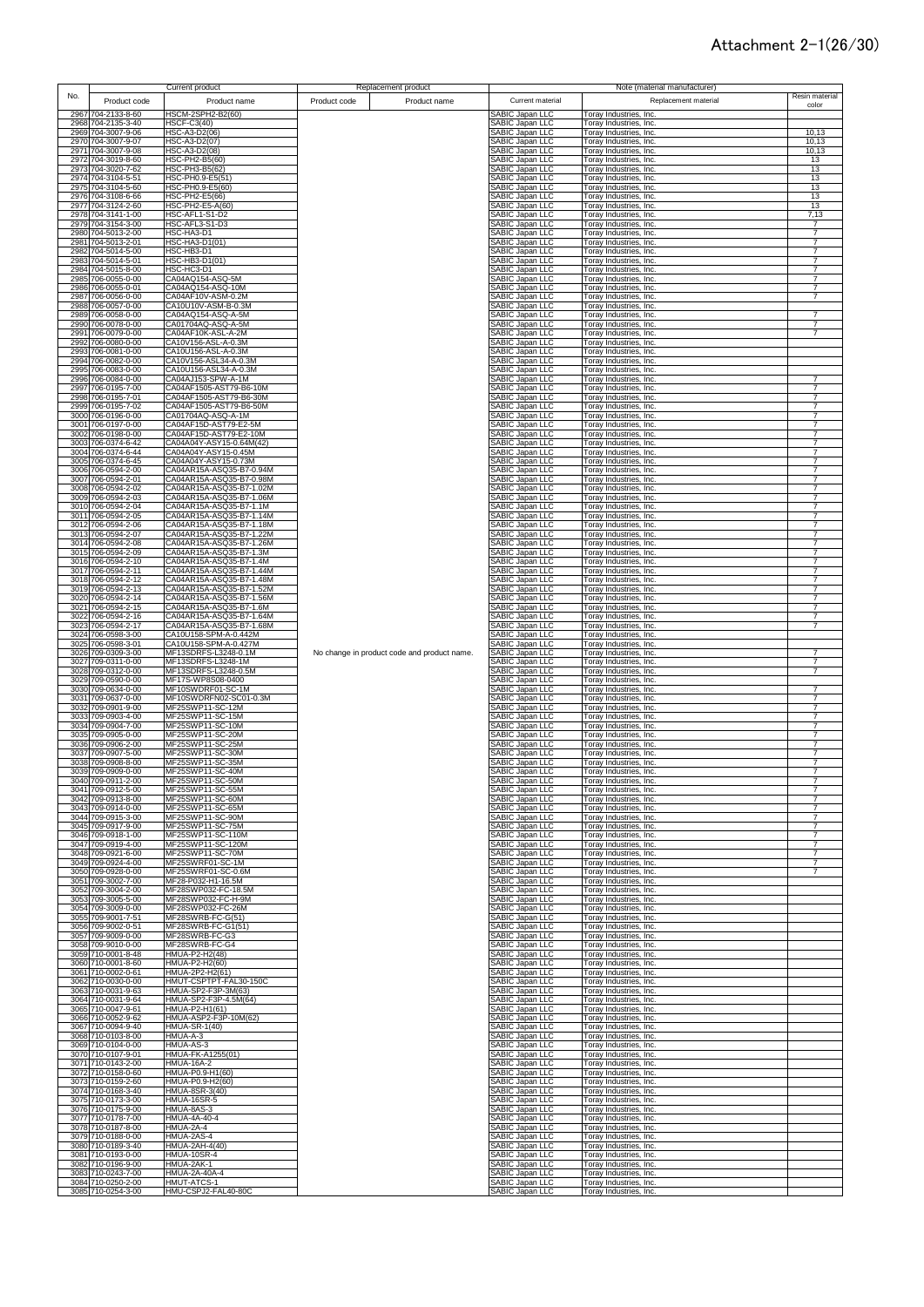|     |                                          | <b>Current product</b>                                 |              | Replacement product                         |                                                  |                                                         | Note (material manufacturer) |                                  |
|-----|------------------------------------------|--------------------------------------------------------|--------------|---------------------------------------------|--------------------------------------------------|---------------------------------------------------------|------------------------------|----------------------------------|
| No. | Product code                             | Product name                                           | Product code | Product name                                | Current material                                 |                                                         | Replacement material         | Resin material                   |
|     | 3086 710-0256-9-00                       | HMU-CSPJ2-FAL30-80C                                    |              |                                             | SABIC Japan LLC                                  | Toray Industries, Inc.                                  |                              | color                            |
|     | 3087 710-0263-4-00                       | HMU-CSPJ2H-FAL30-4M                                    |              |                                             | <b>SABIC Japan LLC</b>                           | Toray Industries, Inc.                                  |                              |                                  |
|     | 3088 710-0267-0-00<br>3089 710-1003-0-00 | HMUT-PLUG-FRAME<br>HMUA-ASP2-F3M-0.2M                  |              |                                             | <b>SABIC Japan LLC</b><br><b>SABIC Japan LLC</b> | Toray Industries, Inc.<br><b>Toray Industries, Inc.</b> |                              |                                  |
|     | 3090 710-1079-0-00                       | HMU-CSPJ2-FAL30-DU-80C                                 |              |                                             | SABIC Japan LLC                                  | Toray Industries, Inc.                                  |                              |                                  |
|     | 3091 717-5002-2-00<br>3092 717-5002-2-01 | SW20-SCR-1<br>SW20-SCR-1(01)                           |              |                                             | SABIC Japan LLC<br><b>SABIC Japan LLC</b>        | <b>Toray Industries, Inc.</b><br>Foray Industries, Inc. |                              | 10<br>10                         |
|     | 3093 717-5002-2-02                       | SW20-SCR-1(02)                                         |              |                                             | SABIC Japan LLC                                  | Toray Industries, Inc.                                  |                              | 10                               |
|     | 3094 717-5002-2-05                       | SW20-SCR-1(05)                                         |              |                                             | SABIC Japan LLC                                  | Toray Industries, Inc.                                  |                              | 10                               |
|     | 3095 717-5002-2-11<br>3096 717-5019-5-01 | SW20-SCR-1(11)<br>SW20-SCPT75-2(01)                    |              |                                             | <b>SABIC Japan LLC</b><br>SABIC Japan LLC        | Toray Industries, Inc.<br>Toray Industries, Inc.        |                              | 10<br>7                          |
|     | 3097 717-5019-5-11                       | SW20-SCPT75-2(11)                                      |              |                                             | SABIC Japan LLC                                  | Toray Industries, Inc.                                  |                              | $\overline{7}$                   |
|     | 3098 717-5019-5-21<br>3099 717-5019-5-22 | SW20-SCPT75-2(21)<br>SW20-SCPT75-2(22)                 |              |                                             | SABIC Japan LLC<br><b>SABIC Japan LLC</b>        | Toray Industries, Inc.<br>Toray Industries, Inc.        |                              | $\overline{7}$<br>7              |
|     | 3100 717-5019-5-23                       | SW20-SCPT75-2(23)                                      |              |                                             | SABIC Japan LLC                                  | Toray Industries, Inc.                                  |                              | 7                                |
|     | 3101 717-5019-5-24<br>3102 717-5030-8-00 | SW20-SCPT75-2(24)<br>SW20-SCA-1                        |              |                                             | <b>SABIC Japan LLC</b><br><b>ABIC Japan LLC</b>  | Toray Industries, Inc.<br>Toray Industries, Inc.        |                              | $\overline{7}$<br>10             |
|     | 3103 717-5508-1-00                       | SW20-LCPT75-3                                          |              |                                             | <b>SABIC Japan LLC</b>                           | <b>Toray Industries, Inc.</b>                           |                              | $\overline{7}$                   |
|     | 3104 717-5508-1-11                       | SW20-LCPT75-3(11)                                      |              |                                             | <b>SABIC Japan LLC</b><br><b>SABIC Japan LLC</b> | Toray Industries, Inc.                                  |                              | $\overline{7}$                   |
|     | 3105 717-5508-1-20<br>3106 717-5508-1-21 | SW20-LCPT75-3(20)<br>SW20-LCPT75-3(21)                 |              |                                             | <b>SABIC Japan LLC</b>                           | Foray Industries, Inc.<br>Toray Industries, Inc.        |                              | $\overline{7}$                   |
|     | 3107 717-6003-0-00                       | SW20-SCPT75-2-LC-2M-57                                 |              |                                             | SABIC Japan LLC                                  | Toray Industries, Inc.                                  |                              |                                  |
|     | 3108 717-6004-0-00<br>3109 717-6014-7-00 | SW20-SCPT75-2-LC-10M-57<br>SW20-SCP2T75-2-6M-3         |              |                                             | <b>SABIC Japan LLC</b><br>SABIC Japan LLC        | Toray Industries, Inc.<br>Toray Industries, Inc.        |                              | $\overline{7}$                   |
|     | 3110 717-6015-0-00                       | SW20-SCP2T75-2-5M-3                                    |              |                                             | SABIC Japan LLC                                  | Toray Industries, Inc.                                  |                              | $\overline{7}$                   |
|     | 3111 717-6016-2-00<br>3112 717-6017-5-00 | SW20-SCP2T75-2-10M-3<br>SW20-SCP2T75-2-25M-3           |              |                                             | <b>SABIC Japan LLC</b><br><b>SABIC Japan LLC</b> | Toray Industries, Inc.<br>Toray Industries, Inc.        |                              | $\overline{7}$                   |
|     | 3113 717-6018-8-00                       | SW20-SCPT75-2-10M-8                                    |              |                                             | SABIC Japan LLC                                  | Toray Industries, Inc.                                  |                              | $\overline{7}$                   |
|     | 3114 717-6022-5-00<br>3115 717-6023-8-00 | SW20-SCP2T75-2-40M-3<br>SW20-SCPT75-2-20M-8            |              |                                             | SABIC Japan LLC<br>SABIC Japan LLC               | Toray Industries, Inc.<br>Toray Industries, Inc.        |                              | $\overline{7}$<br>7              |
|     | 3116 717-6024-0-00                       | SW20-SCPT75-2-30M-8                                    |              |                                             | SABIC Japan LLC                                  | Toray Industries, Inc.                                  |                              | 7                                |
|     | 3117 717-6025-3-00                       | SW20-SCP2T75-2-50M-3                                   |              |                                             | SABIC Japan LLC<br>SABIC Japan LLC               | Toray Industries, Inc.                                  |                              | $\overline{7}$                   |
|     | 3118 717-6026-6-00<br>3119 717-6027-9-00 | SW20-SCP2T75-2-70M-3<br>SW20-SCP2T75-2-80M-3           |              |                                             | SABIC Japan LLC                                  | Toray Industries, Inc.<br>Toray Industries, Inc.        |                              | 7<br>7                           |
|     | 3120 717-6028-1-00                       | SW20-SCP2T75-2-90M-3                                   |              |                                             | SABIC Japan LLC                                  | <b>Toray Industries, Inc.</b>                           |                              | 7<br>$\overline{7}$              |
|     | 3121 717-6029-4-00<br>3122 717-6030-3-00 | SW20-SCP2T75-2-120M-3<br>SW20-SCP2T75-2-60M-3          |              |                                             | SABIC Japan LLC<br>SABIC Japan LLC               | Toray Industries, Inc.<br>Toray Industries, Inc.        |                              | $\overline{7}$                   |
|     | 3123 717-6031-6-00                       | SW20-SCP2T75-2-100M-3                                  |              |                                             | SABIC Japan LLC                                  | Toray Industries, Inc.                                  |                              | $\overline{7}$                   |
|     | 3124 717-6033-0-00<br>3125 717-6034-0-00 | SW20-SCPT75-2-SC-3M-66<br>SW20-SCPT75-2-NC-100M-73     |              |                                             | <b>SABIC Japan LLC</b><br>SABIC Japan LLC        | Toray Industries, Inc.<br>Toray Industries, Inc.        |                              | 7<br>7                           |
|     | 3126 717-6037-0-00                       | SW20-SCPT75-2-LC-5M-57                                 |              |                                             | SABIC Japan LLC                                  | Toray Industries, Inc.                                  |                              | $\overline{7}$                   |
|     | 3127 717-6038-0-00<br>3128 717-6039-0-00 | SW20-SCPT75-2-LC-15M-57<br>SW20-SCPT75-2-LC-20M-57     |              |                                             | <b>SABIC Japan LLC</b><br>SABIC Japan LLC        | Toray Industries, Inc.<br>Toray Industries, Inc.        |                              |                                  |
|     | 3129 717-6040-0-00                       | SW20-SCPT75-2-NC-20M-73                                |              |                                             | SABIC Japan LLC                                  | Toray Industries, Inc.                                  |                              |                                  |
|     | 3130 717-6041-0-00<br>3131 717-6042-0-00 | SW20-SCPT75-2-NC-10M-73<br>SW20-SCPT75-2-NC-15M-73     |              |                                             | <b>SABIC Japan LLC</b><br><b>SABIC Japan LLC</b> | Foray Industries, Inc.                                  |                              | 7<br>$\overline{7}$              |
|     | 3132 717-6046-0-00                       | SW20-SCPT75-2-LC-30M-57                                |              |                                             | SABIC Japan LLC                                  | Toray Industries, Inc.<br>Toray Industries, Inc.        |                              | $\overline{7}$                   |
|     | 3133 717-6047-0-00                       | SW20-SC2-2-S-1M-89                                     |              |                                             | SABIC Japan LLC                                  | Toray Industries, Inc.                                  |                              | $\overline{7}$                   |
|     | 3134 717-6100-0-00<br>3135 717-6105-0-00 | SW20-SCPT75-2-25M-14<br>SW20-SCPT75-2-3M-14            |              |                                             | <b>SABIC Japan LLC</b><br><b>SABIC Japan LLC</b> | Toray Industries, Inc.<br>Toray Industries, Inc.        |                              | $\overline{7}$                   |
|     | 3136 717-6106-3-00                       | SW20-SCPT75-2-10M-14                                   |              |                                             | <b>SABIC Japan LLC</b>                           | Toray Industries, Inc.                                  |                              | $\overline{7}$                   |
|     | 3137 717-6107-6-00<br>3138 717-6108-9-00 | SW20-SCPT75-2-15M-14<br>SW20-SCPT75-2-5M-14            |              |                                             | SABIC Japan LLC<br><b>SABIC Japan LLC</b>        | Toray Industries, Inc.<br>Toray Industries, Inc.        |                              | $\overline{7}$<br>$\overline{7}$ |
|     | 3139 717-6109-1-00                       | SW20-SCPT75-2-7M-14                                    |              |                                             | <b>SABIC Japan LLC</b>                           | Toray Industries, Inc.                                  |                              | $\overline{7}$                   |
|     | 3140 717-6110-0-00<br>3141 717-6110-0-01 | SW20-SCPT75-2-LC-LM-19<br>SW20-SCPT75-2-LC-0.5M-19     |              |                                             | SABIC Japan LLC<br>SABIC Japan LLC               | Toray Industries, Inc.<br><b>Toray Industries, Inc.</b> |                              | 7<br>$\overline{7}$              |
|     | 3142 717-6110-0-02                       | SW20-SCPT75-2-LC-5M-19                                 |              |                                             | SABIC Japan LLC                                  | Toray Industries, Inc.                                  |                              | $\overline{7}$                   |
|     | 3143 717-6110-0-03                       | SW20-SCPT75-2-LC-10M-19<br>SW20-SCPT75-2-LC-20M-19     |              |                                             | SABIC Japan LLC                                  | Toray Industries, Inc.                                  |                              | 7                                |
|     | 3144 717-6110-0-04<br>3145 717-6110-0-05 | SW20-SCPT75-2-LC-50M-19                                |              | No change in product code and product name. | SABIC Japan LLC                                  | Toray Industries, Inc.<br>Toray Industries, Inc.        |                              | 7<br>7                           |
|     | 3146 717-6110-0-06                       | SW20-SCPT75-2-LC-100M-19                               |              |                                             | SABIC Japan LLC<br>SABIC Japan LLC               | Toray Industries, Inc.                                  |                              |                                  |
|     | 3147 717-6110-0-07<br>3148 717-6110-0-08 | SW20-SCPT75-2-LC-1M-19<br>SW20-SCPT75-2-LC-30M-19      |              |                                             | SABIC Japan LLC<br>SABIC Japan LLC               | Toray Industries, Inc.<br>Toray Industries, Inc.        |                              | 7<br>7                           |
|     | 3149 717-6110-0-09                       | SW20-SCPT75-2-LC-40M-19                                |              |                                             | <b>SABIC Japan LLC</b>                           | Toray Industries, Inc.                                  |                              | 7                                |
|     | 3150 717-6110-0-10<br>3151 717-6110-0-11 | SW20-SCPT75-2-LC-60M-19<br>SW20-SCPT75-2-LC-70M-19     |              |                                             | SABIC Japan LLC<br>SABIC Japan LLC               | Toray Industries, Inc.<br>Toray Industries, Inc.        |                              | $\overline{7}$<br>$\overline{7}$ |
|     | 3152 717-6110-0-12                       | SW20-SCPT75-2-LC-80M-19                                |              |                                             | <b>ABIC Japan LLC</b>                            | Toray Industries, Inc.                                  |                              | $\overline{7}$                   |
|     | 3153 717-6110-0-13<br>3154 717-6111-3-00 | SW20-SCPT75-2-LC-90M-19<br>SW20-SCPT75-2-11M-14        |              |                                             | <b>SABIC Japan LLC</b><br><b>SABIC Japan LLC</b> | Toray Industries, Inc.<br>Toray Industries, Inc.        |                              | $\overline{7}$<br>$\overline{7}$ |
|     | 3155 717-6112-6-00                       | SW20-SCPT75-2-20M-14                                   |              |                                             | <b>SABIC Japan LLC</b>                           | <b>Toray Industries, Inc.</b>                           |                              | $\overline{7}$                   |
|     | 3156 717-6113-9-00<br>3157 717-6114-1-00 | SW20-SCPT75-2-21M-14<br>SW20-SCPT75-2-31M-14           |              |                                             | <b>SABIC Japan LLC</b><br>SABIC Japan LLC        | <b>Toray Industries, Inc.</b><br>Toray Industries, Inc. |                              |                                  |
|     | 3158 717-6115-4-00                       | SW20-SCP2T75-2-2M-48                                   |              |                                             | <b>SABIC Japan LLC</b>                           | Toray Industries, Inc.                                  |                              |                                  |
|     | 3159 717-6116-7-00                       | SW20-SCP2T75-2-10M-48                                  |              |                                             | <b>ABIC Japan LLC</b><br><b>SABIC Japan LLC</b>  | Toray Industries, Ind                                   |                              | $\overline{7}$                   |
|     | 3160 717-6117-0-00<br>3161 717-6118-2-00 | SW20-SCP2T75-2-20M-48<br>SW20-SCP2T75-2-30M-48         |              |                                             | SABIC Japan LLC                                  | Toray Industries, Inc.<br>Toray Industries, Inc.        |                              | $\overline{7}$                   |
|     | 3162 717-6119-5-00                       | SW20-SCP2T75-2-40M-48                                  |              |                                             | SABIC Japan LLC                                  | Toray Industries, Inc.                                  |                              | 7                                |
|     | 3163 717-6120-4-00<br>3164 717-6123-0-00 | SW20-SCP2T75-2-50M-48<br>SW20-SCPT75-2-4M-14           |              |                                             | SABIC Japan LLC<br><b>SABIC Japan LLC</b>        | Toray Industries, Inc.<br>Toray Industries, Inc.        |                              | $\overline{7}$<br>$\overline{7}$ |
|     | 3165 717-6124-0-00                       | SW20-SCPT75-2-6M-14                                    |              |                                             | SABIC Japan LLC                                  | Toray Industries, Inc.                                  |                              | $\overline{7}$                   |
|     | 3166 717-6125-0-00<br>3167 717-6128-0-00 | SW20-SCP2T75-2-440M-61<br>SW20-SCPT75-2-SC-20M-64      |              |                                             | SABIC Japan LLC<br>SABIC Japan LLC               | Toray Industries, Inc.<br><b>Toray Industries, Inc.</b> |                              | $\overline{7}$<br>$\overline{7}$ |
|     | 3168 717-6129-0-00                       | SW20-SCPT75-2-SC-100M-61                               |              |                                             | SABIC Japan LLC                                  | Toray Industries, Inc.                                  |                              | 7                                |
|     | 3169 717-6133-0-00<br>3170 717-6147-0-00 | SW20-SCP2T75-2-20M-74<br>SW20-SCPT75-2-NC-60M-75       |              |                                             | SABIC Japan LLC<br>SABIC Japan LLC               | Toray Industries, Inc.<br>Toray Industries, Inc.        |                              | 7<br>7                           |
|     | 3171 717-6152-0-00                       | SW20-SCP2T75-2-5M-77                                   |              |                                             | SABIC Japan LLC                                  | Toray Industries, Inc.                                  |                              | 7                                |
|     | 3172 717-6171-0-00<br>3173 717-6174-0-00 | SW20-SCPT75-2-NC-25M-75<br>SW20-SC2-2-S-3M-89          |              |                                             | SABIC Japan LLC<br>SABIC Japan LLC               | Toray Industries, Inc.<br>Toray Industries, Inc.        |                              | 7<br>$\overline{7}$              |
|     | 3174 717-6176-0-00                       | SW20-SC-2-SSC-10M-91                                   |              |                                             | SABIC Japan LLC                                  | Toray Industries, Inc.                                  |                              | $\overline{7}$                   |
|     | 3175 717-6177-0-00<br>3176 717-6180-0-00 | SW20-SC-2-SSC-15M-91<br>SW20-SC2-2-G-10M-87            |              |                                             | SABIC Japan LLC<br><b>SABIC Japan LLC</b>        | Toray Industries, Inc.<br>Toray Industries, Inc.        |                              | 7<br>7                           |
|     | 3177 717-6181-0-00                       | SW20-SCPT75-2-NC-11M-92                                |              |                                             | SABIC Japan LLC                                  | Toray Industries, Inc.                                  |                              | $\overline{7}$                   |
|     | 3178 717-6219-0-00                       | SW20-SCPT75-2-2M-12                                    |              |                                             | <b>SABIC Japan LLC</b>                           | Toray Industries, Inc.                                  |                              | $\overline{7}$                   |
|     | 3179 717-6220-9-00<br>3180 717-6221-1-00 | SW20-SCPT75-2-5M-12<br>SW20-SCPT75-2-10M-12            |              |                                             | SABIC Japan LLC<br>SABIC Japan LLC               | Toray Industries, Inc.<br>Toray Industries, Inc.        |                              | $\overline{7}$<br>$\overline{7}$ |
|     | 3181 717-6222-4-00                       | SW20-SCPT75-2-20M-12                                   |              |                                             | <b>SABIC Japan LLC</b>                           | Foray Industries, Inc.                                  |                              |                                  |
|     | 3182 717-6223-7-00<br>3183 717-6224-0-00 | SW20-SCPT75-2-30M-12                                   |              |                                             | SABIC Japan LLC<br>SABIC Japan LLC               | Toray Industries, Inc.<br>Toray Industries, Inc.        |                              | $\overline{7}$<br>$\overline{7}$ |
|     | 3184 717-6500-5-00                       | SW20-SCPT75-2-40M-12<br>SW20-LCPT75-1-SC-3M-1          |              |                                             | SABIC Japan LLC                                  | Toray Industries, Inc.                                  |                              | 7                                |
|     | 3185 717-6505-9-00<br>3186 717-6505-9-01 | SW20-LCPT75-1-SC-4M-1<br>SW20-LCPT75-1-SC-6M-1         |              |                                             | SABIC Japan LLC<br>SABIC Japan LLC               | Toray Industries, Inc.<br>Toray Industries, Inc.        |                              | $\overline{7}$<br>$\overline{7}$ |
|     | 3187 717-6505-9-02                       | SW20-LCPT75-1-SC-11M-1                                 |              |                                             | <b>SABIC Japan LLC</b>                           | Toray Industries, Inc.                                  |                              | $\overline{7}$                   |
|     | 3188 717-6505-9-03                       | SW20-LCPT75-1-SC-21M-1                                 |              |                                             | <b>SABIC Japan LLC</b>                           | Toray Industries, Inc.                                  |                              | $\overline{7}$<br>$\overline{7}$ |
|     | 3189 717-6505-9-06<br>3190 717-6505-9-08 | SW20-LCPT75-1-SC-51M-1<br>SW20-LCPT75-1-SC-1M-1        |              |                                             | <b>SABIC Japan LLC</b><br><b>SABIC Japan LLC</b> | Toray Industries, Inc.<br><b>Toray Industries, Inc.</b> |                              | $\overline{7}$                   |
|     | 3191 717-6505-9-09                       | SW20-LCPT75-1-SC-10M-1                                 |              |                                             | SABIC Japan LLC                                  | Toray Industries, Inc.                                  |                              | $\overline{7}$                   |
|     | 3192 717-6505-9-10<br>3193 717-6505-9-21 | SW20-LCPT75-1-SC-10M-1-10<br>SW20-LCPT75-1-SC-6M-1-21  |              |                                             | SABIC Japan LLC<br>SABIC Japan LLC               | <b>Toray Industries, Inc.</b><br>Toray Industries, Inc. |                              | $\overline{7}$<br>$\overline{7}$ |
|     | 3194 717-6505-9-22                       | SW20-LCPT75-1-SC-11M-1-22                              |              |                                             | SABIC Japan LLC                                  | Toray Industries, Inc.                                  |                              | 7                                |
|     | 3195 717-6505-9-23<br>3196 717-6505-9-26 | SW20-LCPT75-1-SC-21M-1-23<br>SW20-LCPT75-1-SC-51M-1-26 |              |                                             | SABIC Japan LLC<br>SABIC Japan LLC               | Toray Industries, Inc.<br>Toray Industries, Inc.        |                              | 7<br>7                           |
|     | 3197 717-6507-4-00                       | SW20-LCP2T75-3-2M-23                                   |              |                                             | SABIC Japan LLC                                  | Toray Industries, Inc.                                  |                              |                                  |
|     | 3198 717-6509-0-00                       | SW20-LCPT75-1-SC-1M-29                                 |              |                                             | SABIC Japan LLC                                  | Toray Industries, Inc.                                  |                              | $\overline{7}$<br>$\overline{7}$ |
|     | 3199 717-6510-9-00<br>3200 717-6510-9-01 | SW20-LCPT75-1-LC-0.5M-31<br>SW20-LCPT75-1-LC-5M-31     |              |                                             | SABIC Japan LLC<br><b>SABIC Japan LLC</b>        | Toray Industries, Inc.<br>Toray Industries, Inc.        |                              | 7                                |
|     | 3201 717-6510-9-02                       | SW20-LCPT75-1-LC-10M-31                                |              |                                             | SABIC Japan LLC                                  | Toray Industries, Inc.                                  |                              | 7                                |
|     | 3202 717-6510-9-03<br>3203 717-6510-9-04 | SW20-LCPT75-1-LC-20M-31<br>SW20-LCPT75-1-LC-50M-31     |              |                                             | SABIC Japan LLC<br><b>SABIC Japan LLC</b>        | Toray Industries, Inc.<br>Toray Industries, Inc.        |                              | 7                                |
|     | 3204 717-6510-9-05                       | SW20-LCPT75-1-LC-100M-31                               |              |                                             | SABIC Japan LLC                                  | Toray Industries, Inc.                                  |                              | $\overline{7}$                   |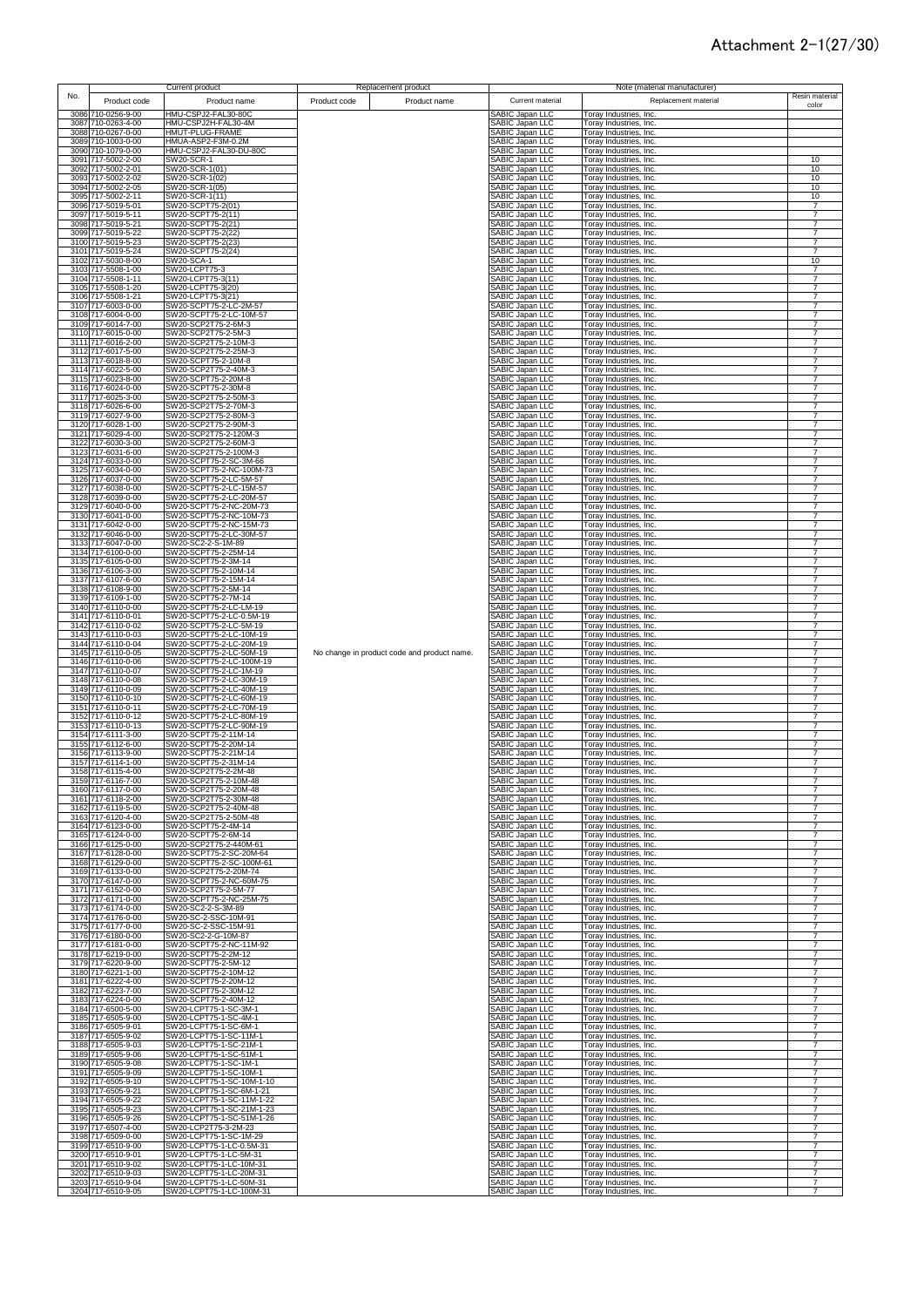|     |                                          | Current product                                      | Replacement product                         |                                                  | Note (material manufacturer)                                                                                                               |                                  |
|-----|------------------------------------------|------------------------------------------------------|---------------------------------------------|--------------------------------------------------|--------------------------------------------------------------------------------------------------------------------------------------------|----------------------------------|
| No. | Product code                             | Product name                                         | Product code<br>Product name                | Current material                                 | Replacement material                                                                                                                       | Resin material                   |
|     |                                          |                                                      |                                             |                                                  |                                                                                                                                            | color                            |
|     | 3205 717-6510-9-06                       | SW20-LCPT75-1-LC-1M-31                               |                                             | <b>SABIC Japan LLC</b>                           | Toray Industries, Inc.                                                                                                                     |                                  |
|     | 3206 717-6510-9-07                       | SW20-LCPT75-1-LC-30M-31<br>SW20-LCPT75-1-LC-40M-31   |                                             | SABIC Japan LLC                                  | Toray Industries, Inc.                                                                                                                     | 7<br>7                           |
|     | 3207 717-6510-9-08<br>3208 717-6510-9-09 | SW20-LCPT75-1-LC-60M-31                              |                                             | SABIC Japan LLC<br>SABIC Japan LLC               | Toray Industries, Inc.<br>Toray Industries, Inc.                                                                                           | 7                                |
|     | 3209 717-6510-9-10                       | SW20-LCPT75-1-LC-70M-31                              |                                             | SABIC Japan LLC                                  | Toray Industries, Inc.                                                                                                                     | 7                                |
|     | 3210 717-6510-9-11                       | SW20-LCPT75-1-LC-80M-31                              |                                             | SABIC Japan LLC                                  | Toray Industries, Inc.                                                                                                                     | 7                                |
|     | 3211 717-6510-9-12                       | SW20-LCPT75-1-LC-90M-31                              |                                             | SABIC Japan LLC                                  | Toray Industries, Inc.                                                                                                                     |                                  |
|     | 3212 717-6512-4-00                       | SW20-LCPT75-1-LC-LM-40                               |                                             | SABIC Japan LLC                                  | Toray Industries, Inc.                                                                                                                     | 7                                |
|     | 3213 717-6512-4-01                       | SW20-LCPT75-1-LC-0.5M-40                             |                                             | SABIC Japan LLC                                  | Toray Industries, Inc.                                                                                                                     | 7                                |
|     | 3214 717-6512-4-02                       | SW20-LCPT75-1-LC-5M-40                               |                                             | SABIC Japan LLC                                  | Toray Industries, Inc.                                                                                                                     | 7                                |
|     | 3215 717-6512-4-03                       | SW20-LCPT75-1-LC-10M-40                              |                                             | SABIC Japan LLC                                  | Toray Industries, Inc.                                                                                                                     | 7                                |
|     | 3216 717-6512-4-04                       | SW20-LCPT75-1-LC-20M-40                              |                                             | SABIC Japan LLC                                  | Toray Industries, Inc.                                                                                                                     | 7                                |
|     | 3217 717-6512-4-05<br>3218 717-6512-4-06 | SW20-LCPT75-1-LC-50M-40<br>SW20-LCPT75-1-LC-100M-40  |                                             | SABIC Japan LLC                                  | Toray Industries, Inc.                                                                                                                     | $\overline{7}$<br>7              |
|     | 3219 717-6512-4-07                       | SW20-LCPT75-1-LC-1M-40                               |                                             | SABIC Japan LLC<br>SABIC Japan LLC               | Toray Industries, Inc.<br>Toray Industries, Inc.                                                                                           | 7                                |
|     | 3220 717-6512-4-08                       | SW20-LCPT75-1-LC-30M-40                              |                                             | SABIC Japan LLC                                  | Toray Industries, Inc.                                                                                                                     | $\overline{7}$                   |
|     | 3221 717-6512-4-09                       | SW20-LCPT75-1-LC-40M-40                              |                                             | SABIC Japan LLC                                  | Toray Industries, Inc.                                                                                                                     | 7                                |
|     | 3222 717-6512-4-10                       | SW20-LCPT75-1-LC-60M-40                              |                                             | SABIC Japan LLC                                  | Toray Industries, Inc.                                                                                                                     | 7                                |
|     | 3223 717-6512-4-11                       | SW20-LCPT75-1-LC-70M-40                              |                                             | <b>SABIC Japan LLC</b>                           | Toray Industries, Inc.                                                                                                                     |                                  |
|     | 3224 717-6512-4-12                       | SW20-LCPT75-1-LC-80M-40                              |                                             | SABIC Japan LLC                                  | Toray Industries, Inc.                                                                                                                     |                                  |
|     | 3225 717-6512-4-13                       | SW20-LCPT75-1-LC-90M-40                              |                                             | <b>SABIC Japan LLC</b>                           | Toray Industries, Inc.                                                                                                                     | 7                                |
|     | 3226 717-6512-4-14<br>3227 717-6513-7-00 | SW20-LCPT75-1-LC-3M-40<br>SW20-LCPT75-1-LC-LM-32     |                                             | <b>SABIC Japan LLC</b><br><b>SABIC Japan LLC</b> | Toray Industries, Inc.                                                                                                                     | $\overline{7}$<br>7              |
|     | 3228 717-6513-7-01                       | SW20-LCPT75-1-LC-3M-32                               |                                             | SABIC Japan LLC                                  | Toray Industries, Inc.<br>Toray Industries, Inc.                                                                                           | $\overline{7}$                   |
|     | 3229 717-6513-7-02                       | SW20-LCPT75-1-LC-5M-32                               |                                             | SABIC Japan LLC                                  | Toray Industries, Inc.                                                                                                                     | $\overline{7}$                   |
|     | 3230 717-6513-7-03                       | SW20-LCPT75-1-LC-7M-32                               |                                             | <b>SABIC Japan LLC</b>                           | Toray Industries, Inc.                                                                                                                     | 7                                |
|     | 3231 717-6513-7-04                       | SW20-LCPT75-1-LC-10M-32                              |                                             | SABIC Japan LLC                                  | Toray Industries, Inc.                                                                                                                     | 7                                |
|     | 3232 717-6513-7-05                       | SW20-LCPT75-1-LC-20M-32                              |                                             | SABIC Japan LLC                                  | Toray Industries, Inc.                                                                                                                     | 7                                |
|     | 3233 717-6513-7-06                       | SW20-LCPT75-1-LC-50M-32                              |                                             | SABIC Japan LLC                                  | Toray Industries, Inc.                                                                                                                     | 7                                |
|     | 3234 717-6513-7-07                       | SW20-LCPT75-1-LC-100M-32                             |                                             | SABIC Japan LLC<br>SABIC Japan LLC               | Toray Industries, Inc.                                                                                                                     | 7                                |
|     | 3235 717-6513-7-08<br>3236 717-6514-0-00 | SW20-LCPT75-1-LC-200M-32<br>SW20-LCPT75-1-LC-LM-33   |                                             | SABIC Japan LLC                                  | Toray Industries, Inc.<br>Toray Industries, Inc.                                                                                           | 7<br>7                           |
|     | 3237 717-6514-0-01                       | SW20-LCPT75-1-LC-3M-33                               |                                             | SABIC Japan LLC                                  | Toray Industries, Inc.                                                                                                                     | 7                                |
|     | 3238 717-6514-0-02                       | SW20-LCPT75-1-LC-5M-33                               |                                             | SABIC Japan LLC                                  | Toray Industries, Inc.                                                                                                                     | $\overline{7}$                   |
|     | 3239 717-6514-0-03                       | SW20-LCPT75-1-LC-7M-33                               |                                             | SABIC Japan LLC                                  | Toray Industries, Inc.                                                                                                                     | $\overline{7}$                   |
|     | 3240 717-6514-0-04                       | SW20-LCPT75-1-LC-10M-33                              |                                             | SABIC Japan LLC                                  | Toray Industries, Inc.                                                                                                                     | 7                                |
|     | 3241 717-6514-0-05                       | SW20-LCPT75-1-LC-20M-33                              |                                             | SABIC Japan LLC                                  | Toray Industries, Inc.                                                                                                                     | 7                                |
|     | 3242 717-6514-0-06<br>3243 717-6514-0-07 | SW20-LCPT75-1-LC-50M-33                              |                                             | SABIC Japan LLC                                  | Toray Industries, Inc.<br>Toray Industries, Inc.                                                                                           | 7<br>7                           |
|     | 3244 717-6514-0-08                       | SW20-LCPT75-1-LC-100M-33<br>SW20-LCPT75-1-LC-200M-33 |                                             | <b>SABIC Japan LLC</b><br>SABIC Japan LLC        | Toray Industries, Inc.                                                                                                                     | 7                                |
|     | 3245 717-6516-5-00                       | SW20-LCPT75-1-LC-8M-44                               |                                             | SABIC Japan LLC                                  | Toray Industries, Inc., Mitsubishi Engineering-Plastics Corporation                                                                        | 7                                |
|     | 3246 717-6517-8-00                       | SW20-LCPT75-1-LC-25M-44                              |                                             | SABIC Japan LLC                                  | Toray Industries, Inc., Mitsubishi Engineering-Plastics Corporation                                                                        |                                  |
|     | 3247 717-6518-0-00                       | SW20-LCPT75-1-LC-30M-44                              |                                             | SABIC Japan LLC                                  | Toray Industries, Inc., Mitsubishi Engineering-Plastics Corporation                                                                        | 7                                |
|     | 3248 717-6519-3-00                       | SW20-LCPT75-1-LC-35M-44                              |                                             | SABIC Japan LLC                                  | Toray Industries, Inc., Mitsubishi Engineering-Plastics Corporation                                                                        | 7                                |
|     | 3249 717-6520-2-00                       | SW20-LCPT75-1-LC-40M-44                              |                                             | <b>SABIC Japan LLC</b>                           | Toray Industries, Inc., Mitsubishi Engineering-Plastics Corporation                                                                        |                                  |
|     | 3250 717-6521-5-00<br>3251 717-6522-8-00 | SW20-LCPT75-1-LC-55M-44<br>SW20-LCPT75-1-LC-60M-44   |                                             | SABIC Japan LLC<br>SABIC Japan LLC               | Toray Industries, Inc., Mitsubishi Engineering-Plastics Corporation                                                                        | $\overline{7}$<br>$\overline{7}$ |
|     | 3252 717-6523-0-00                       | SW20-LCPT75-1-LC-100M-44                             |                                             | SABIC Japan LLC                                  | Toray Industries, Inc., Mitsubishi Engineering-Plastics Corporation<br>Toray Industries, Inc., Mitsubishi Engineering-Plastics Corporation | $\overline{7}$                   |
|     | 3253 717-6524-3-00                       | SW20-LCP2T75-1-2M-45                                 |                                             | SABIC Japan LLC                                  | Toray Industries, Inc.                                                                                                                     | $\overline{7}$                   |
|     | 3254 717-6525-6-00                       | SW20-LCP2T75-1-10M-45                                |                                             | SABIC Japan LLC                                  | Toray Industries, Inc.                                                                                                                     | $\overline{7}$                   |
|     | 3255 717-6526-9-00                       | SW20-LCP2T75-1-20M-45                                |                                             | SABIC Japan LLC                                  | Toray Industries, Inc.                                                                                                                     | $\overline{7}$                   |
|     | 3256 717-6527-1-00                       | SW20-LCP2T75-1-30M-45                                |                                             | SABIC Japan LLC                                  | Toray Industries, Inc.                                                                                                                     | 7                                |
|     | 3257 717-6528-4-00                       | SW20-LCP2T75-1-40M-45                                |                                             | SABIC Japan LLC                                  | Toray Industries, Inc.                                                                                                                     | 7                                |
|     | 3258 717-6529-7-00                       | SW20-LCP2T75-1-50M-45<br>SW20-LCPT75-1-LC-50M-44     |                                             | SABIC Japan LLC                                  | Toray Industries, Inc.                                                                                                                     | 7<br>7                           |
|     | 3259 717-6537-0-00<br>3260 717-6538-0-00 | SW20-LCPT75-1-LC-70M-44                              |                                             | SABIC Japan LLC<br>SABIC Japan LLC               | Toray Industries, Inc., Mitsubishi Engineering-Plastics Corporation<br>Toray Industries, Inc., Mitsubishi Engineering-Plastics Corporation | 7                                |
|     | 3261 717-6539-0-00                       | SW20-LCPT75-1-LC-75M-44                              |                                             | SABIC Japan LLC                                  | Toray Industries, Inc., Mitsubishi Engineering-Plastics Corporation                                                                        | 7                                |
|     | 3262 717-6540-0-00                       | SW20-LCPT75-1-LC-85M-44                              |                                             | SABIC Japan LLC                                  | Toray Industries, Inc., Mitsubishi Engineering-Plastics Corporation                                                                        |                                  |
|     | 3263 717-6541-0-00                       | SW20-LCPT75-1-LC-120M-44                             |                                             | SABIC Japan LLC                                  | Toray Industries, Inc., Mitsubishi Engineering-Plastics Corporation                                                                        | $\overline{7}$                   |
|     | 3264 717-6545-0-00                       | SW20-LCP2T75-2-200M-51                               | No change in product code and product name. | SABIC Japan LLC                                  | Toray Industries, Inc.                                                                                                                     | 7                                |
|     | 3265 717-6546-0-00                       | SW20-LCP2T75-2-140M-51                               |                                             | SABIC Japan LLC                                  | Toray Industries, Inc.                                                                                                                     | 7                                |
|     | 3266 717-6548-0-00<br>3267 717-6549-0-00 | SW20-LCPT75-3-NC-30M-55                              |                                             | SABIC Japan LLC                                  | Toray Industries, Inc.                                                                                                                     | 7<br>7                           |
|     | 3268 717-6550-0-00                       | SW20-LCPT75-3-NC-60M-55<br>SW20-LCPT75-1-LC-5M-44    |                                             | SABIC Japan LLC<br>SABIC Japan LLC               | Toray Industries, Inc.<br>Toray Industries, Inc., Mitsubishi Engineering-Plastics Corporation                                              |                                  |
|     | 3269 717-6551-0-00                       | SW20-LCPT75-1-LC-10M-44                              |                                             | SABIC Japan LLC                                  | Toray Industries, Inc., Mitsubishi Engineering-Plastics Corporation                                                                        | 7                                |
|     | 3270 717-6553-0-00                       | SW20-LCPT75-3-NC-2.5M-58                             |                                             | SABIC Japan LLC                                  | Toray Industries, Inc.                                                                                                                     | $\overline{7}$                   |
|     | 3271 717-6555-0-00                       | SW20-LCP2T75-2-440M-51                               |                                             | SABIC Japan LLC                                  | Toray Industries, Inc.                                                                                                                     | 7                                |
|     | 3272 717-6556-0-00                       | SW20-LCP2T75-2-440M-61                               |                                             | SABIC Japan LLC                                  | Toray Industries, Inc.                                                                                                                     | 7                                |
|     | 3273 717-6557-0-00                       | SW20-LCP2T75-2-350M-51                               |                                             | SABIC Japan LLC                                  | Toray Industries, Inc.                                                                                                                     | 7                                |
|     | 3274 717-6558-0-00<br>3275 717-6559-0-00 | SW20-LCPT75-3-SC-10M-60<br>SW20-LCPT75-3-SC-6M-60    |                                             | SABIC Japan LLC<br>SABIC Japan LLC               | Toray Industries, Inc.<br>Toray Industries, Inc.                                                                                           | $\overline{7}$                   |
|     | 3276 717-6563-0-00                       | SW20-LCPT75-1-SC-15M-1                               |                                             | SABIC Japan LLC                                  | Toray Industries, Inc.                                                                                                                     | $\overline{7}$                   |
|     | 3277 717-6563-0-01                       | SW20-LCPT75-1-SC-15M-1-01                            |                                             | SABIC Japan LLC                                  | Toray Industries, Inc.                                                                                                                     | $\overline{7}$                   |
|     | 3278 717-6564-0-00                       | SW 20-1 CPT75-3-SC-5M-78                             |                                             | SABIC: Janan LLC                                 | Toray Industries Inc                                                                                                                       |                                  |
|     | 3279 717-6565-0-00                       | SW20-LCPT75-3-SC-6M-78                               |                                             | SABIC Japan LLC                                  | Toray Industries, Inc.                                                                                                                     | 7                                |
|     | 3280 717-6566-0-00                       | SW20-LCPT75-3-SC-7M-78<br>SW20-LCPT75-3-SC-15M-78    |                                             | SABIC Japan LLC                                  | Toray Industries, Inc.                                                                                                                     | $\overline{7}$                   |
|     | 3281 717-6567-0-00<br>3282 717-6568-0-00 | SW20-LCPT75-3-SC-16M-78                              |                                             | SABIC Japan LLC<br>SABIC Japan LLC               | Toray Industries, Inc.<br>Toray Industries, Inc.                                                                                           | 7                                |
|     | 3283 717-6569-0-00                       | SW20-LCPT75-3-NC-70M-78                              |                                             | SABIC Japan LLC                                  | Toray Industries, Inc.                                                                                                                     | 7                                |
|     | 3284 717-6570-0-00                       | SW20-LCPT75-3-NC-125M-78                             |                                             | SABIC Japan LLC                                  | Toray Industries, Inc.                                                                                                                     | 7                                |
|     | 3285 717-6571-0-00                       | SW20-LCPT75-3-NC-170M-78                             |                                             | SABIC Japan LLC                                  | Toray Industries, Inc.                                                                                                                     | 7                                |
|     | 3286 717-6572-0-00                       | SW20-LCPT75-3-NC-215M-78                             |                                             | SABIC Japan LLC                                  | Toray Industries, Inc.                                                                                                                     | 7                                |
|     | 3287 717-6573-0-00<br>3288 717-6575-0-00 | SW20-LCPT75-3-NC-260M-78<br>SW20-LCPT75-3-SC-8M-78   |                                             | SABIC Japan LLC<br>SABIC Japan LLC               | Toray Industries, Inc.<br>Toray Industries, Inc.                                                                                           | 7                                |
|     | 3289 717-6576-0-00                       | SW20-LCPT75-1-LC-65M-44                              |                                             | SABIC Japan LLC                                  | Toray Industries, Inc., Mitsubishi Engineering-Plastics Corporation                                                                        | 7                                |
|     | 3290 717-6577-0-00                       | SW20-LC-3-GFC-3M-83                                  |                                             | SABIC Japan LLC                                  | Toray Industries, Inc.                                                                                                                     | 7                                |
|     | 3291 717-6578-0-00                       | SW20-LC-3-SLC-30M-84                                 |                                             | SABIC Japan LLC                                  | Toray Industries, Inc.                                                                                                                     | 7                                |
|     | 3292 717-6579-0-00                       | SW20-LC-3-SLC-65M-84                                 |                                             | SABIC Japan LLC                                  | Toray Industries, Inc.                                                                                                                     | 7                                |
|     | 3293 717-6580-0-00<br>3294 717-6586-0-00 | SW20-LCPT75-3-LC-100M-72<br>SW20-LCPT75-3-LC-20M-72  |                                             | SABIC Japan LLC                                  | Toray Industries, Inc.                                                                                                                     | $\overline{7}$                   |
|     | 3295 717-6589-0-00                       | SW20-SC2-2-G-1M-87                                   |                                             | SABIC Japan LLC<br>SABIC Japan LLC               | Toray Industries, Inc.<br>Toray Industries, Inc.                                                                                           | 7<br>7                           |
|     | 3296 717-6590-0-00                       | SW20-LC2-3-G-70M-87                                  |                                             | SABIC Japan LLC                                  | Torav Industries, Inc.                                                                                                                     | 7                                |
|     | 3297 717-6592-0-00                       | SW20-LCPT75-3-LC-30M-72                              |                                             | SABIC Japan LLC                                  | Toray Industries, Inc.                                                                                                                     | 7                                |
|     | 3298 717-6593-0-00                       | SW20-LC-3-SNC-5M-91                                  |                                             | SABIC Japan LLC                                  | Toray Industries, Inc.                                                                                                                     | 7                                |
|     | 3299 717-7010-1-00                       | SW23-RC-B1                                           |                                             | SABIC Japan LLC                                  | Toray Industries, Inc.                                                                                                                     |                                  |
|     | 3300 717-7101-5-00                       | SW23-P1-SC1-LM-1                                     |                                             | <b>SABIC Japan LLC</b>                           | Toray Industries, Inc.                                                                                                                     |                                  |
|     | 3301 717-7101-5-01                       | SW23-P1-SC1-1M-1                                     |                                             | SABIC Japan LLC                                  | Toray Industries, Inc.                                                                                                                     | $\overline{7}$                   |
|     | 3302 717-7101-5-02<br>3303 717-7101-5-03 | SW23-P1-SC1-5M-1<br>SW23-P1-SC1-10M-1                |                                             | SABIC Japan LLC<br><b>SABIC Japan LLC</b>        | Toray Industries, Inc.<br>Toray Industries, Inc.                                                                                           | $\overline{7}$<br>7              |
|     | 3304 717-7101-5-04                       | SW23-P1-SC1-15M-1                                    |                                             | SABIC Japan LLC                                  | Toray Industries, Inc.                                                                                                                     | $\overline{7}$                   |
|     | 3305 717-7101-5-05                       | SW23-P1-SC1-20M-1                                    |                                             | SABIC Japan LLC                                  | Toray Industries, Inc.                                                                                                                     | $\overline{7}$                   |
|     | 3306 717-7101-5-06                       | SW23-P1-SC1-25M-1                                    |                                             | SABIC Japan LLC                                  | Toray Industries, Inc.                                                                                                                     | 7                                |
|     | 3307 717-7101-5-07                       | SW23-P1-SC1-30M-1                                    |                                             | SABIC Japan LLC                                  | Toray Industries, Inc.                                                                                                                     | 7                                |
|     | 3308 717-7101-5-08                       | SW23-P1-SC1-35M-1                                    |                                             | SABIC Japan LLC                                  | Toray Industries, Inc.                                                                                                                     | 7                                |
|     | 3309 717-7101-5-09                       | SW23-P1-SC1-40M-1                                    |                                             | SABIC Japan LLC                                  | Toray Industries, Inc.                                                                                                                     | 7                                |
|     | 3310 717-7101-5-10<br>3311 717-7101-5-11 | SW23-P1-SC1-45M-1<br>SW23-P1-SC1-50M-1               |                                             | SABIC Japan LLC<br>SABIC Japan LLC               | Toray Industries, Inc.<br>Toray Industries, Inc.                                                                                           | 7<br>7                           |
|     | 3312 717-7101-5-12                       | SW23-P1-SC1-55M-1                                    |                                             | SABIC Japan LLC                                  | Toray Industries, Inc.                                                                                                                     | 7                                |
|     | 3313 717-7101-5-13                       | SW23-P1-SC1-60M-1                                    |                                             | SABIC Japan LLC                                  | Toray Industries, Inc.                                                                                                                     | 7                                |
|     | 3314 717-7101-5-14                       | SW23-P1-SC1-65M-1                                    |                                             | SABIC Japan LLC                                  | Toray Industries, Inc.                                                                                                                     | 7                                |
|     | 3315 717-7101-5-15                       | SW23-P1-SC1-70M-1                                    |                                             | SABIC Japan LLC                                  | Toray Industries, Inc.                                                                                                                     | 7                                |
|     | 3316 717-7101-5-16                       | SW23-P1-SC1-75M-1                                    |                                             | SABIC Japan LLC                                  | Toray Industries, Inc.                                                                                                                     | $\overline{7}$                   |
|     | 3317 717-7101-5-17                       | SW23-P1-SC1-80M-1                                    |                                             | SABIC Japan LLC                                  | Toray Industries, Inc.                                                                                                                     | $\overline{7}$<br>7              |
|     | 3318 717-7101-5-18<br>3319 717-7101-5-19 | SW23-P1-SC1-85M-1<br>SW23-P1-SC1-90M-1               |                                             | SABIC Japan LLC<br><b>SABIC Japan LLC</b>        | Toray Industries, Inc.<br>Toray Industries, Inc.                                                                                           | 7                                |
|     | 3320 717-7101-5-20                       | SW23-P1-SC1-95M-1                                    |                                             | SABIC Japan LLC                                  | Toray Industries, Inc.                                                                                                                     | 7                                |
|     | 3321 717-7101-5-21                       | SW23-P1-SC1-100M-1                                   |                                             | SABIC Japan LLC                                  | Toray Industries, Inc.                                                                                                                     | $\overline{7}$                   |
|     | 3322 717-7101-5-22                       | SW23-P1-SC1-105M-1                                   |                                             | SABIC Japan LLC                                  | Toray Industries, Inc.                                                                                                                     | 7                                |
|     | 3323 717-7101-5-23                       | SW23-P1-SC1-110M-1                                   |                                             | SABIC Japan LLC                                  | Toray Industries, Inc.                                                                                                                     |                                  |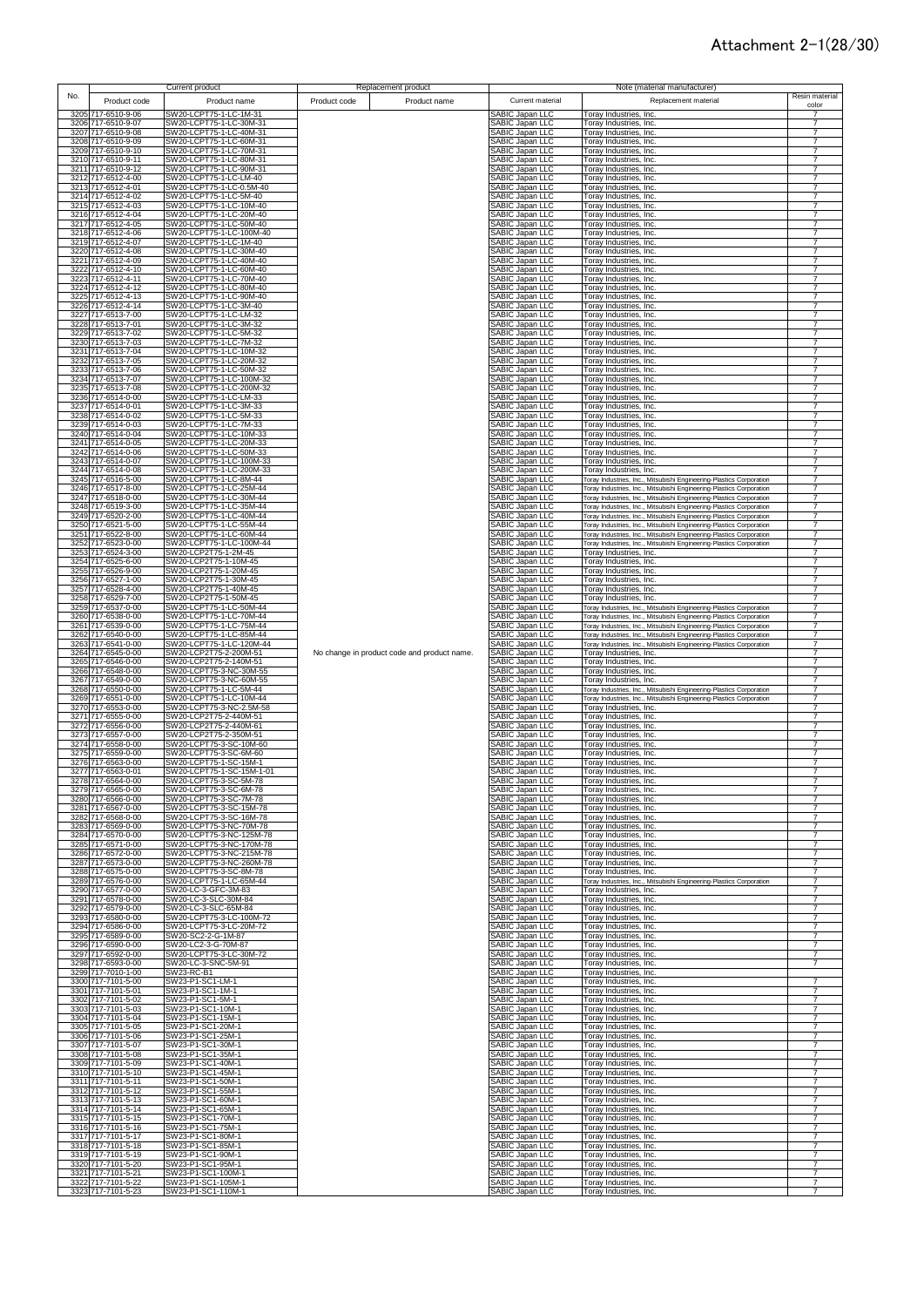|      |                                          | Current product                                      |              | Replacement product                         |                                                  | Note (material manufacturer)                                                                                                               |                                  |
|------|------------------------------------------|------------------------------------------------------|--------------|---------------------------------------------|--------------------------------------------------|--------------------------------------------------------------------------------------------------------------------------------------------|----------------------------------|
| No.  | Product code                             | Product name                                         | Product code | Product name                                | Current material                                 | Replacement material                                                                                                                       | Resin material                   |
|      | 3324 717-7101-5-24                       | SW23-P1-SC1-115M-1                                   |              |                                             | SABIC Japan LLC                                  | Toray Industries, Inc.                                                                                                                     | color<br>7                       |
|      | 3325 717-7101-5-25                       | SW23-P1-SC1-120M-1                                   |              |                                             | SABIC Japan LLC                                  | Toray Industries, Inc.                                                                                                                     | $\overline{7}$<br>$\overline{7}$ |
|      | 3326 717-7101-5-26<br>3327 717-7101-5-27 | SW23-P1-SC1-125M-1<br>SW23-P1-SC1-130M-1             |              |                                             | SABIC Japan LLC<br>SABIC Japan LLC               | Toray Industries, Inc.<br>Toray Industries, Inc.                                                                                           | $\overline{7}$                   |
|      | 3328 717-7101-5-28                       | SW23-P1-SC1-135M-1                                   |              |                                             | SABIC Japan LLC                                  | Toray Industries, Inc.                                                                                                                     | $\overline{7}$                   |
|      | 3329 717-7101-5-29<br>3330 717-7101-5-30 | SW23-P1-SC1-140M-1<br>SW23-P1-SC1-145M-1             |              |                                             | SABIC Japan LLC<br>SABIC Japan LLC               | Toray Industries, Inc.<br>Toray Industries, Inc.                                                                                           | $\overline{7}$<br>7              |
|      | 3331 717-7101-5-31                       | SW23-P1-SC1-150M-1                                   |              |                                             | SABIC Japan LLC                                  | Toray Industries, Inc.                                                                                                                     | $\overline{7}$                   |
|      | 3332 755-0001-9-70<br>3333 755-0001-9-80 | GT5-2428/1.6-2.9PCF(70)<br>GT5-2428/1.6-2.9PCF(80)   |              |                                             | SABIC Japan LLC<br>SABIC Japan LLC               | Mitsubishi Engineering-Plastics Corporation                                                                                                | 31<br>31                         |
|      | 3334 755-0002-1-70                       | GT5-2428/1.6-2.9SCF(70)                              |              |                                             | SABIC Japan LLC                                  | Mitsubishi Engineering-Plastics Corporation<br>Mitsubishi Engineering-Plastics Corporation                                                 | 31                               |
|      | 3335 755-0002-1-80                       | GT5-2428/1.6-2.9SCF(80)                              |              |                                             | SABIC Japan LLC                                  | Mitsubishi Engineering-Plastics Corporation                                                                                                | 31                               |
|      | 3336 755-0003-4-00<br>3337 755-0004-7-00 | GT5-2/1S-R<br>GT5-1S-HU                              |              |                                             | SABIC Japan LLC<br>SABIC Japan LLC               | Mitsubishi Engineering-Plastics Corporation<br>Mitsubishi Engineering-Plastics Corporation                                                 | 28<br>25                         |
|      | 3338 755-0004-7-35                       | GT5-1S-HU(35)                                        |              |                                             | SABIC Japan LLC                                  | Mitsubishi Engineering-Plastics Corporation                                                                                                | 25                               |
|      | 3339 755-0005-0-10<br>3340 755-0005-0-70 | GT5-1PP-HU(10)<br>GT5-1PP-HU(70)                     |              |                                             | SABIC Japan LLC<br>SABIC Japan LLC               | Mitsubishi Engineering-Plastics Corporation<br>Mitsubishi Engineering-Plastics Corporation                                                 | 25<br>25                         |
|      | 3341 755-0005-0-80                       | GT5-1PP-HU(80)                                       |              |                                             | <b>SABIC Japan LLC</b>                           | Mitsubishi Engineering-Plastics Corporation                                                                                                | 25                               |
|      | 3342 755-0006-2-00                       | GT5-1P/S-R                                           |              |                                             | SABIC Japan LLC                                  | Mitsubishi Engineering-Plastics Corporation                                                                                                | 28                               |
|      | 3343 755-0006-2-35<br>3344 755-0007-5-70 | GT5-1P/S-R(35)<br>GT5-1P-DS(70)                      |              |                                             | <b>SABIC Japan LLC</b><br>SABIC Japan LLC        | Mitsubishi Engineering-Plastics Corporation<br>Mitsubishi Engineering-Plastics Corporation                                                 | 28<br>26,31                      |
|      | 3345 755-0007-5-77                       | GT5-1P-DS(77)                                        |              |                                             | SABIC Japan LLC                                  | Mitsubishi Engineering-Plastics Corporation                                                                                                | 26,31                            |
|      | 3346 755-0010-0-00<br>3347 755-0013-8-00 | GT5-2/1PP-R<br>GT5N-2/1PP-HU                         |              |                                             | <b>SABIC Japan LLC</b><br><b>SABIC Japan LLC</b> | Mitsubishi Engineering-Plastics Corporation<br>Mitsubishi Engineering-Plastics Corporation                                                 | 28<br>25                         |
|      | 3348 755-0017-9-70                       | GT5-30/0.7-1.5PCF(70)                                |              |                                             | <b>SABIC Japan LLC</b>                           | Mitsubishi Engineering-Plastics Corporation                                                                                                | 31                               |
|      | 3349 755-0018-1-70                       | GT5T-1PP-HU(70)                                      |              |                                             | <b>SABIC Japan LLC</b>                           | Mitsubishi Engineering-Plastics Corporation                                                                                                | 25<br>31                         |
|      | 3350 755-0019-4-70<br>3351 755-0020-3-70 | GT5-30/F4-5PCF(70)<br>GT5-30/F4-5SCF(70)             |              |                                             | SABIC Japan LLC<br>SABIC Japan LLC               | Mitsubishi Engineering-Plastics Corporation<br>Mitsubishi Engineering-Plastics Corporation                                                 | 31                               |
|      | 3352 755-0021-6-70                       | GT5-30/1.6-2.9PCF(70)                                |              |                                             | <b>SABIC Japan LLC</b>                           | Mitsubishi Engineering-Plastics Corporation                                                                                                | 31                               |
|      | 3353 755-0022-9-70<br>3354 755-0025-7-70 | GT5-30/1.6-2.9SCF(70)<br>GT5A-1PP-HU(70)             |              |                                             | SABIC Japan LLC<br>SABIC Japan LLC               | Mitsubishi Engineering-Plastics Corporation<br>Mitsubishi Engineering-Plastics Corporation                                                 | 31<br>26                         |
|      | 3355 755-0028-5-00                       | GT5W-1P/S-R                                          |              |                                             | SABIC Japan LLC                                  | Mitsubishi Engineering-Plastics Corporation                                                                                                | 29                               |
|      | 3356 755-0030-7-70<br>3357 755-0041-3-70 | GT5P-1PP-HU(70)<br>GT5-1P-DS(A)(70)                  |              |                                             | SABIC Japan LLC<br>SABIC Japan LLC               | Mitsubishi Engineering-Plastics Corporation<br>Mitsubishi Engineering-Plastics Corporation                                                 | 26<br>31                         |
|      | 3358 755-0042-6-70                       | GT5-1P-DS(B)(70)                                     |              |                                             | SABIC Japan LLC                                  | Mitsubishi Engineering-Plastics Corporation                                                                                                | 31                               |
|      | 3359 755-0043-9-70<br>3360 755-0043-9-73 | GT5-2P-DS(70)<br>GT5-2P-DS(73)                       |              |                                             | SABIC Japan LLC<br>SABIC Japan LLC               | Mitsubishi Engineering-Plastics Corporation                                                                                                | 31<br>31                         |
|      | 3361 755-0050-4-70                       | GT5S-1PP-HU(70)                                      |              |                                             | SABIC Japan LLC                                  | Mitsubishi Engineering-Plastics Corporation<br>Mitsubishi Engineering-Plastics Corporation                                                 | 26                               |
| 3362 | 755-0065-1-70                            | GT5-30/0.7-1.5SCF(70)                                |              |                                             | SABIC Japan LLC                                  | Mitsubishi Engineering-Plastics Corporation                                                                                                | 31                               |
|      | 3363 755-0066-4-70<br>3364 755-0068-0-70 | GT5L-2428/1.6-2.9PCF(70)<br>GT5L-30/0.7-1.5PCF(70)   |              |                                             | SABIC Japan LLC<br>SABIC Japan LLC               | Mitsubishi Engineering-Plastics Corporation<br>Mitsubishi Engineering-Plastics Corporation                                                 | 31<br>31                         |
|      | 3365 755-0071-4-70                       | GT5-2022/1.6-2.9SCF(70)                              |              |                                             | <b>SABIC Japan LLC</b>                           | Mitsubishi Engineering-Plastics Corporation                                                                                                | 31                               |
|      | 3366 755-0076-8-70<br>3367 755-0077-0-70 | GT5-2022/F2.7-3.5PCF(70)<br>GT5-2022/F2.7-3.5SCF(70) |              |                                             | SABIC Japan LLC<br>SABIC Japan LLC               | Mitsubishi Engineering-Plastics Corporation<br>Mitsubishi Engineering-Plastics Corporation                                                 | 31<br>31                         |
|      | 3368 755-0078-3-70                       | GT5-2428/1.6-2.5SCF(70)                              |              |                                             | <b>SABIC Japan LLC</b>                           | Mitsubishi Engineering-Plastics Corporation                                                                                                | 31                               |
|      | 3369 755-0083-3-70<br>3370 755-0087-4-70 | GT5-1P-DS(C)(70)<br>GT5-4P-DS(70)                    |              |                                             | SABIC Japan LLC<br>SABIC Japan LLC               | Mitsubishi Engineering-Plastics Corporation<br>Mitsubishi Engineering-Plastics Corporation                                                 | 31<br>31                         |
|      | 3371 755-0092-4-70                       | GT5E-1P-DS(70)                                       |              |                                             | SABIC Japan LLC                                  | Mitsubishi Engineering-Plastics Corporation                                                                                                | 31                               |
|      | 3372 755-0092-4-71<br>3373 755-0094-0-70 | GT5E-1P-DS(71)<br>GT5-2022/1.6-2.9PCF(70)            |              |                                             | SABIC Japan LLC<br>SABIC Japan LLC               | Mitsubishi Engineering-Plastics Corporation<br>Mitsubishi Engineering-Plastics Corporation                                                 | 31<br>31                         |
|      | 3374 755-0123-6-00                       | GT5-2428/1.1-2.2SCF                                  |              |                                             | <b>SABIC Japan LLC</b>                           | Mitsubishi Engineering-Plastics Corporation                                                                                                | 31                               |
| 3375 | 757-0014-3-70                            | GT7A-26DP-DS(70)                                     |              |                                             | <b>SABIC Japan LLC</b>                           | Mitsubishi Engineering-Plastics Corporation                                                                                                | 27<br>29                         |
|      | 3376 758-0007-4-00<br>3377 758-0017-8-00 | GT8Z-20DS-2C<br>GT8F-14DS-2C                         |              |                                             | <b>ABIC Japan LLC</b><br><b>SABIC Japan LLC</b>  | Mitsubishi Engineering-Plastics Corporation<br>Mitsubishi Engineering-Plastics Corporation                                                 | 29                               |
|      | 3378 758-0018-0-00                       | GT8-14DS-2C                                          |              |                                             | SABIC Japan LLC                                  | Mitsubishi Engineering-Plastics Corporation                                                                                                | 29                               |
|      | 3379 758-0025-6-00<br>3380 758-0124-8-00 | GT8B-14DS-2C<br>GT8-10DS-2C                          |              |                                             | SABIC Japan LLC<br>SABIC Japan LLC               | Mitsubishi Engineering-Plastics Corporation<br>Mitsubishi Engineering-Plastics Corporation                                                 | 29                               |
|      | 3381 760-0001-4-70                       | GT10-16DP-DS(70)                                     |              |                                             | SABIC Japan LLC                                  | Mitsubishi Engineering-Plastics Corporation                                                                                                | 26                               |
|      | 3382 761-0005-1-00<br>3383 761-0006-4-00 | GT11-2S-HU<br>GT11-2P-HU                             |              | No change in product code and product name. | SABIC Japan LLC<br>SABIC Japan LLC               | Mitsubishi Engineering-Plastics Corporation<br>Mitsubishi Engineering-Plastics Corporation                                                 | 24<br>24                         |
|      | 3384 761-0007-7-70                       | GT11-2P-DS(70)                                       |              |                                             | SABIC Japan LLC                                  | Mitsubishi Engineering-Plastics Corporation                                                                                                | 23,31                            |
|      | 3385 763-0001-3-70<br>3386 763-0001-3-71 | GT13-2428/1.6-2.9SCF(70)<br>GT13-2428/1.6-2.9SCF(71) |              |                                             | SABIC Japan LLC<br>SABIC Japan LLC               | Mitsubishi Engineering-Plastics Corporation<br>Mitsubishi Engineering-Plastics Corporation                                                 | 30<br>30                         |
|      | 3387 763-0002-6-70                       | GT13-2428/1.6-2.9PCF(70)                             |              |                                             | <b>SABIC Japan LLC</b>                           | Mitsubishi Engineering-Plastics Corporation                                                                                                | 30                               |
|      | 3388 763-0002-6-71<br>3389 763-0005-4-70 | GT13-2428/1.6-2.9PCF(71)<br>GT13-1P-DS(70)           |              |                                             | <b>SABIC Japan LLC</b><br>SABIC Japan LLC        | Mitsubishi Engineering-Plastics Corporation<br>Mitsubishi Engineering-Plastics Corporation                                                 | 30<br>30                         |
|      | 3390 763-0012-0-70                       | GT13-30/1.6-2.9SCF(70)                               |              |                                             | <b>SABIC Japan LLC</b>                           | Mitsubishi Engineering-Plastics Corporation                                                                                                | 30                               |
|      | 3391 763-0041-8-70<br>3392 763-0051-1-70 | GT13-30/1.6-2.9PCF(70)<br>GT13-2428/F4-5SCF(70)      |              |                                             | <b>ABIC Japan LLC</b><br>SABIC Japan LLC         | Mitsubishi Engineering-Plastics Corporation<br>Mitsubishi Engineering-Plastics Corporation                                                 | 30<br>30                         |
|      | 3393 763-0051-1-71                       | GT13-2428/F4-5SCF(71)                                |              |                                             | SABIC Japan LLC                                  | Mitsubishi Engineering-Plastics Corporation                                                                                                | 30                               |
|      | 3394 763-0054-0-70                       | GT13-2428/F4-5PCF(70)                                |              |                                             | SABIC Japan LLC                                  | Mitsubishi Engineering-Plastics Corporation                                                                                                | 30                               |
|      | 3395 763-0066-9-70<br>3396 763-0067-1-70 | GT13-30/F4-5PCF(70)<br>GT13-30/F4-5SCF(70)           |              |                                             | SABIC Japan LLC<br>SABIC Japan LLC               | Mitsubishi Engineering-Plastics Corporation<br>Mitsubishi Engineering-Plastics Corporation                                                 | 30<br>30                         |
|      | 3397 763-0084-0-00                       | GT13GM-2022/4.5-6.2S0                                |              |                                             | ABIC Japan LLC                                   | Mitsubishi Engineering-Plastics Corporation                                                                                                | 30                               |
|      | 3398 763-0085-3-00<br>3399 763-0096-0-00 | GT13GM-2022/4.5-6.2PCF<br>GT13H-30/1.6-2.9SCF        |              |                                             | SABIC Japan LLC<br><b>SABIC Japan LLC</b>        | Mitsubishi Engineering-Plastics Corporation<br>Mitsubishi Engineering-Plastics Corporation                                                 | 30<br>30                         |
|      | 3400 763-0097-2-00                       | GT13H-30/1.6-2.9PCF                                  |              |                                             | SABIC Japan LLC                                  | Mitsubishi Engineering-Plastics Corporation                                                                                                | 30                               |
|      | 3401 763-0102-0-00<br>3402 763-0103-3-00 | GT13-2022/F3.3-5PCF<br>GT13-2022/F3.3-5SCF           |              |                                             | SABIC Japan LLC<br><b>SABIC Japan LLC</b>        | Mitsubishi Engineering-Plastics Corporation<br>Mitsubishi Engineering-Plastics Corporation                                                 | 30<br>30                         |
|      | 3403 763-0115-2-00                       | GT13L-2428/1.1-2.2SCF                                |              |                                             | <b>SABIC Japan LLC</b>                           | Mitsubishi Engineering-Plastics Corporation                                                                                                | 30                               |
|      | 3404 766-0002-5-00<br>3405 766-0007-9-00 | GT16-SC<br>GT16-PC                                   |              |                                             | SABIC Japan LLC<br>SABIC Japan LLC               | Mitsubishi Engineering-Plastics Corporation<br>Mitsubishi Engineering-Plastics Corporation                                                 |                                  |
|      | 3406 767-0216-5-00                       | GT17W-1P/S-R                                         |              |                                             | SABIC Japan LLC                                  | Mitsubishi Engineering-Plastics Corporation                                                                                                | 29                               |
|      | 3407 779-0004-7-70<br>3408 779-0005-0-70 | GTM5-14DS-2DS(70)<br>GTM5-14DP-2DSA(70)              |              |                                             | SABIC Japan LLC<br>SABIC Japan LLC               | Mitsubishi Engineering-Plastics Corporation<br>Mitsubishi Engineering-Plastics Corporation                                                 | 31<br>27                         |
|      | 3409 779-0006-2-00                       | GTM5-20DS-2C                                         |              |                                             | SABIC Japan LLC                                  | Mitsubishi Engineering-Plastics Corporation                                                                                                | 29                               |
|      | 3410 779-0007-5-70                       | GTM5-20DS-2DS(70)                                    |              |                                             | SABIC Japan LLC                                  | Mitsubishi Engineering-Plastics Corporation                                                                                                | 31                               |
|      | 3411 779-0008-8-70<br>3412 781-0001-5-70 | GTM5-20DP-2DSA(70)<br>WTGTM5-0001(70)                |              |                                             | SABIC Japan LLC<br>SABIC Japan LLC               | Mitsubishi Engineering-Plastics Corporation<br>Mitsubishi Engineering-Plastics Corporation                                                 | 27<br>29                         |
|      | 3413 781-0002-8-70                       | WTGTM5-0002(70)                                      |              |                                             | SABIC Japan LLC                                  | Mitsubishi Engineering-Plastics Corporation                                                                                                | 29                               |
|      | 3414 781-0004-3-70<br>3415 781-0005-6-70 | WTGTM5-0004(70)<br>WTGTM5-0005(70)                   |              |                                             | SABIC Japan LLC<br>SABIC Japan LLC               | Mitsubishi Engineering-Plastics Corporation<br>Mitsubishi Engineering-Plastics Corporation                                                 | 29<br>29                         |
|      | 3416 781-0027-9-70                       | WTGTM5-0027(70)                                      |              |                                             | SABIC Japan LLC                                  | Mitsubishi Engineering-Plastics Corporation                                                                                                | 29                               |
|      | 3417 781-0050-0-70<br>3418 781-0080-1-70 | WTGT8F-0050(70)<br>WTGT8F-0080(70)                   |              |                                             | SABIC Japan LLC<br>SABIC Japan LLC               | Mitsubishi Engineering-Plastics Corporation<br>Mitsubishi Engineering-Plastics Corporation                                                 | 29<br>29                         |
|      | 3419 781-0269-8-70                       | WKGT5HFL-0269(70)                                    |              |                                             | <b>SABIC Japan LLC</b>                           | Mitsubishi Engineering-Plastics Corporation                                                                                                | 25,28,31                         |
|      | 3420 781-0345-4-70<br>3421 781-0396-5-70 | W1GT5G-0345(70)<br>W3GT5HFL-0396(70)                 |              |                                             | SABIC Japan LLC<br>SABIC Japan LLC               | Mitsubishi Engineering-Plastics Corporation<br>Mitsubishi Engineering-Plastics Corporation                                                 | 25,28,31<br>25,28,31             |
|      | 3422 781-0398-0-70                       | WTGT5HFL-0398(70)                                    |              |                                             | SABIC Japan LLC                                  | Mitsubishi Engineering-Plastics Corporation                                                                                                | 25,28,31                         |
|      | 3423 781-0399-3-70<br>3424 781-0460-2-00 | WTGT5PHFL-0399(70)<br>W1GT5HFL-0460                  |              |                                             | SABIC Japan LLC<br>SABIC Japan LLC               | Mitsubishi Engineering-Plastics Corporation                                                                                                | 26,31                            |
|      | 3425 781-0490-3-00                       | W3GT5HFL-0490                                        |              |                                             | <b>SABIC Japan LLC</b>                           | Mitsubishi Engineering-Plastics Corporation<br>Mitsubishi Engineering-Plastics Corporation                                                 | 25,28,31<br>25,28,31             |
|      | 3426 781-0524-3-00                       | WAEGT5HFL-0524                                       |              |                                             | <b>SABIC Japan LLC</b>                           | Mitsubishi Engineering-Plastics Corporation                                                                                                | 25,28,31                         |
|      | 3427 781-0558-0-00<br>3428 781-0584-0-00 | WGT5W-0558<br>WGT5WHRMM-0584                         |              |                                             | SABIC Japan LLC<br>SABIC Japan LLC               | Mitsubishi Engineering-Plastics Corporation<br>Mitsubishi Engineering-Plastics Corporation                                                 | 29,31<br>29,31                   |
|      | 3429 781-0630-0-00                       | WNGT5UFL-0630                                        |              |                                             | SABIC Japan LLC                                  | Mitsubishi Engineering-Plastics Corporation, Polyplastics Co., Ltd.                                                                        | 28,31                            |
|      | 3430 781-0635-4-00<br>3431 781-0675-9-00 | WAEGT5UFL-0635<br>WAEGT5UFL-0675                     |              |                                             | SABIC Japan LLC<br>SABIC Japan LLC               | Mitsubishi Engineering-Plastics Corporation, Polyplastics Co., Ltd.<br>Mitsubishi Engineering-Plastics Corporation, Polyplastics Co., Ltd. | 25,28,31<br>25,28,31             |
|      | 3432 781-0693-0-00                       | WNGT5W/5R-0693                                       |              |                                             | SABIC Japan LLC                                  | Mitsubishi Engineering-Plastics Corporation                                                                                                | 29,31                            |
|      | 3433 781-0700-4-00<br>3434 781-0707-3-00 | WAEGT5HFL-0700<br>WAEGT5-0707                        |              |                                             | SABIC Japan LLC<br>SABIC Japan LLC               | Mitsubishi Engineering-Plastics Corporation<br>Mitsubishi Engineering-Plastics Corporation                                                 | 25,28,31<br>25,28,31             |
|      | 3435 781-0734-6-00                       | WSGT5AUFL-0734                                       |              |                                             | SABIC Japan LLC                                  | Mitsubishi Engineering-Plastics Corporation, Polyplastics Co., Ltd.                                                                        | 26,31                            |
|      | 3436 781-0899-6-00<br>3437 781-0961-8-00 | WAEGT21NUFL-0899                                     |              |                                             | SABIC Japan LLC                                  | Polyplastics Co., Ltd.                                                                                                                     |                                  |
|      | 3438 781-0987-1-00                       | WAEGT5HFL-0961<br>WAEGT21NUFL-0987                   |              |                                             | SABIC Japan LLC<br><b>SABIC Japan LLC</b>        | Mitsubishi Engineering-Plastics Corporation<br>Polyplastics Co., Ltd.                                                                      | 25,28,31                         |
|      | 3439 781-0989-7-00                       | WAEGT13SHBNC-0989                                    |              |                                             | SABIC Japan LLC                                  | Mitsubishi Engineering-Plastics Corporation                                                                                                | 30                               |
|      | 3440 781-0990-6-00<br>3441 820-6001-6-00 | W3GT5SHFL-0990<br><b>HSC-AT11K-A00</b>               |              |                                             | SABIC Japan LLC<br><b>SABIC Japan LLC</b>        | Mitsubishi Engineering-Plastics Corporation<br>Toray Industries, Inc.                                                                      | 26,31                            |
|      | 3442 820-6002-9-00                       | <b>HSC-AT11K-A01</b>                                 |              |                                             | SABIC Japan LLC                                  | Toray Industries, Inc.                                                                                                                     |                                  |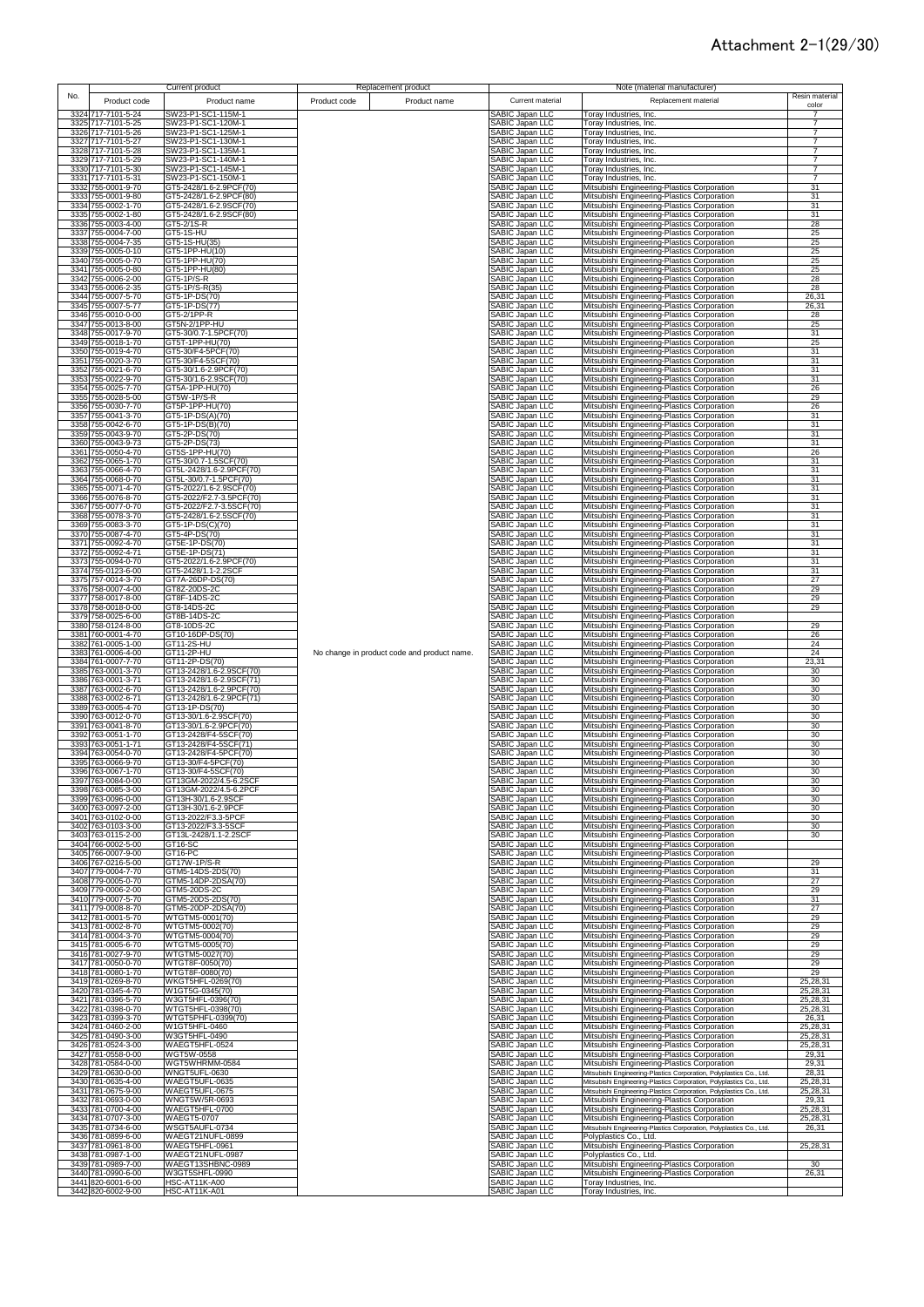|      |                                          | Current product                              | Replacement product                         |                                           | Note (material manufacturer)                     |                |
|------|------------------------------------------|----------------------------------------------|---------------------------------------------|-------------------------------------------|--------------------------------------------------|----------------|
| No.  | Product code                             | Product name                                 | Product name                                | Current material                          | Replacement material                             | Resin material |
|      |                                          |                                              | Product code                                |                                           |                                                  | color          |
| 3443 | 820-6003-1-00                            | <b>HSC-AT11K-A02</b>                         |                                             | <b>SABIC Japan LLC</b>                    | Toray Industries, Inc.                           |                |
|      | 3444 820-6004-4-00                       | <b>HSC-AT11K-A03</b>                         |                                             | SABIC Japan LLC                           | Toray Industries, Inc.                           |                |
|      | 3445 820-6005-7-00                       | <b>HSC-AT11K-A04</b>                         |                                             | SABIC Japan LLC                           | Toray Industries, Inc.                           |                |
|      | 3446 820-6006-0-00                       | <b>HSC-AT11K-A05</b>                         |                                             | SABIC Japan LLC                           | Toray Industries, Inc.                           |                |
|      | 3447 820-6007-2-00                       | <b>HSC-AT11K-A06</b>                         |                                             | SABIC Japan LLC                           | Toray Industries, Inc.                           |                |
|      | 3448 820-6008-5-00                       | <b>HSC-AT11K-A10</b>                         |                                             | SABIC Japan LLC                           | Toray Industries, Inc.                           |                |
|      | 3449 820-6009-8-00                       | <b>HSC-AT11K-A15</b>                         |                                             | SABIC Japan LLC                           | Toray Industries, Inc.                           |                |
|      | 3450 820-6010-7-00                       | <b>HSC-AT11K-A20</b>                         |                                             | SABIC Japan LLC                           | Toray Industries, Inc.                           |                |
|      | 3451 820-6011-0-00                       | <b>HSC-AT11K-A25</b>                         |                                             | SABIC Japan LLC                           | Toray Industries, Inc.                           |                |
|      | 3452 820-6012-2-00                       | <b>HSC-AT11K-A30</b>                         |                                             | SABIC Japan LLC                           | Toray Industries, Inc.                           |                |
|      | 3453 820-6013-5-00                       | <b>HSC-AT11K-A07</b>                         |                                             | SABIC Japan LLC                           | Toray Industries, Inc.                           |                |
|      | 3454 820-6014-8-00                       | <b>HSC-AT11K-A08</b>                         |                                             | SABIC Japan LLC                           | Toray Industries, Inc.                           |                |
|      | 3455 820-6015-0-00                       | <b>HSC-AT11K-A09</b>                         |                                             | SABIC Japan LLC<br>SABIC Japan LLC        | Toray Industries, Inc.                           |                |
|      | 3456 820-6016-3-00                       | <b>HSC-AT11K-A11</b>                         |                                             |                                           | Toray Industries, Inc.                           |                |
|      | 3457 820-6017-6-00                       | <b>HSC-AT11K-A12</b>                         |                                             | <b>SABIC Japan LLC</b>                    | Toray Industries, Inc.                           |                |
| 3458 | 320-6018-9-00                            | <b>HSC-AT11K-A13</b>                         |                                             | SABIC Japan LLC<br>SABIC Japan LLC        | Toray Industries, Inc.                           |                |
|      | 3459 820-6019-1-00                       | <b>HSC-AT11K-A14</b>                         |                                             |                                           | Toray Industries, Inc.                           |                |
| 3460 | 820-6020-0-00                            | <b>HSC-AT11K-A16</b>                         |                                             | SABIC Japan LLC                           | Toray Industries, Inc.                           |                |
| 3461 | 320-6601-3-00                            | HSC-AT11K-A01R5                              |                                             | SABIC Japan LLC                           | Toray Industries, Inc.                           |                |
|      | 3462 820-6602-6-00                       | HSC-AT11K-A02R5                              |                                             | <b>SABIC Japan LLC</b>                    | Toray Industries, Inc.                           |                |
| 3463 | 820-6603-9-00                            | HSC-AT11K-A03R5                              |                                             | SABIC Japan LLC                           | Toray Industries, Inc.                           |                |
| 3465 | 3464 820-6604-1-00<br>320-6605-4-00      | HSC-AT11K-A04R5<br>HSC-AT11K-A05R5           |                                             | SABIC Japan LLC<br><b>SABIC Japan LLC</b> | Toray Industries, Inc.<br>Toray Industries, Inc. |                |
| 3466 | 320-6606-7-00                            | HSC-AT11K-A06R5                              |                                             | <b>SABIC Japan LLC</b>                    | Toray Industries, Inc.                           |                |
| 3467 | 820-6607-0-00                            | HSC-AT11K-A07R5                              |                                             | <b>SABIC Japan LLC</b>                    | Toray Industries, Inc.                           |                |
|      | 3468 820-6608-2-00                       | HSC-AT11K-A08R5                              |                                             | <b>SABIC Japan LLC</b>                    | Toray Industries, Inc.                           |                |
|      | 3469 820-6609-5-00                       | HSC-AT11K-A09R5                              |                                             | SABIC Japan LLC                           | Toray Industries, Inc.                           |                |
|      | 3470 820-6610-4-00                       | HSC-AT11K-A10R5                              |                                             | SABIC Japan LLC                           | Toray Industries, Inc.                           |                |
|      | 3471 820-6611-7-00                       | <b>HSC-AT11K-A11R5</b>                       |                                             | SABIC Japan LLC                           | Toray Industries, Inc.                           |                |
|      | 3472 820-6612-0-00                       | HSC-AT11K-A12R5                              |                                             | SABIC Japan LLC                           | Toray Industries, Inc.                           |                |
|      | 3473 820-6613-2-00                       | HSC-AT11K-A13R5                              |                                             | SABIC Japan LLC                           | Toray Industries, Inc.                           |                |
|      | 3474 820-6614-5-00                       | HSC-AT11K-A14R5                              |                                             | SABIC Japan LLC                           | Toray Industries, Inc.                           |                |
|      | 3475 820-6615-8-00                       | HSC-AT11K-A15R5                              |                                             | SABIC Japan LLC                           | Toray Industries, Inc.                           |                |
|      | 3476 820-6616-0-00                       | HSC-AT11K-A16R5                              |                                             | SABIC Japan LLC                           | Toray Industries, Inc.                           |                |
|      | 3477 820-6620-8-00                       | HSC-AT11K-A20R5                              |                                             | SABIC Japan LLC                           | Toray Industries, Inc.                           |                |
|      | 3478 820-6625-1-00                       | HSC-AT11K-A25R5                              |                                             | <b>SABIC Japan LLC</b>                    | Toray Industries, Inc.                           |                |
|      | 3479 820-6630-1-00                       | HSC-AT11K-A30R5                              |                                             | <b>SABIC Japan LLC</b>                    | Toray Industries, Inc.                           |                |
|      | 3480 820-9001-2-00                       | HSC-AT11CS-A01                               |                                             | SABIC Japan LLC                           | Toray Industries, Inc.                           |                |
|      | 3481 820-9002-5-00                       | HSC-AT11CS-A02                               |                                             | <b>SABIC Japan LLC</b>                    | Toray Industries, Inc.                           |                |
|      | 3482 820-9003-8-00                       | HSC-AT11CS-A03                               |                                             | <b>SABIC Japan LLC</b>                    | Toray Industries, Inc.                           |                |
|      | 3483 820-9004-0-00                       | HSC-AT11CS-A04                               |                                             | <b>SABIC Japan LLC</b>                    | Toray Industries, Inc.                           |                |
|      | 3484 820-9005-3-00                       | HSC-AT11CS-A05                               |                                             | <b>SABIC Japan LLC</b>                    | Toray Industries, Inc.                           |                |
|      | 3485 820-9006-6-00                       | HSC-AT11CS-A06                               |                                             | SABIC Japan LLC                           | Toray Industries, Inc.                           |                |
|      | 3486 820-9007-9-00                       | HSC-AT11CS-A07                               |                                             | SABIC Japan LLC                           | Toray Industries, Inc.                           |                |
|      | 3487 820-9008-1-00                       | HSC-AT11CS-A08                               |                                             | SABIC Japan LLC                           | Toray Industries, Inc.                           |                |
|      | 3488 820-9009-4-00                       | HSC-AT11CS-A09                               |                                             | SABIC Japan LLC                           | Toray Industries, Inc.                           |                |
|      | 3489 820-9010-3-00                       | HSC-AT11CS-A10                               |                                             | <b>SABIC Japan LLC</b>                    | Toray Industries, Inc.                           |                |
| 3490 | 820-9011-6-00                            | HSC-AT11CS-A11                               |                                             | <b>SABIC Japan LLC</b>                    | Toray Industries, Inc.                           |                |
| 3491 | 820-9012-9-00                            | HSC-AT11CS-A12                               | No change in product code and product name. | SABIC Japan LLC                           | Toray Industries, Inc.                           |                |
| 3492 | 320-9013-1-00                            | HSC-AT11CS-A13                               |                                             | SABIC Japan LLC                           | Toray Industries, Inc.                           |                |
| 3493 | 820-9014-4-00                            | HSC-AT11CS-A14                               |                                             | <b>SABIC Japan LLC</b>                    | Toray Industries, Inc.                           |                |
|      | 3494 820-9015-7-00                       | HSC-AT11CS-A15                               |                                             | SABIC Japan LLC                           | Toray Industries, Inc.                           |                |
|      | 3495 820-9016-0-00<br>3496 820-9017-2-00 | HSC-AT11CS-A16<br>HSC-AT11CS-A20             |                                             | SABIC Japan LLC                           | Toray Industries, Inc.<br>Toray Industries, Inc. |                |
|      | 3497 820-9018-5-00                       | HSC-AT11CS-A25                               |                                             | SABIC Japan LLC<br>SABIC Japan LLC        | Toray Industries, Inc.                           |                |
|      | 3498 820-9019-8-00                       | HSC-AT11CS-A30                               |                                             | SABIC Japan LLC                           | Toray Industries, Inc.                           |                |
|      | 3499 820-9500-2-00                       | <b>HSC-AT11U-A00</b>                         |                                             | SABIC Japan LLC                           | Toray Industries, Inc.                           |                |
|      | 3500 820-9501-5-00                       | HSC-AT11U-A01                                |                                             | SABIC Japan LLC                           | Toray Industries, Inc.                           |                |
|      | 3501 820-9502-8-00                       | <b>HSC-AT11U-A02</b>                         |                                             | SABIC Japan LLC                           | Toray Industries, Inc.                           |                |
|      | 3502 820-9503-0-00                       | <b>HSC-AT11U-A03</b>                         |                                             | SABIC Japan LLC                           | Toray Industries, Inc.                           |                |
|      | 3503 820-9504-3-00                       | HSC-AT11U-A04                                |                                             | SABIC Japan LLC                           | Toray Industries, Inc.                           |                |
|      | 3504 820-9505-6-00                       | <b>HSC-AT11U-A05</b>                         |                                             | SABIC Japan LLC                           | Toray Industries, Inc.                           |                |
|      | 3505 820-9506-9-00                       | <b>HSC-AT11U-A06</b>                         |                                             | SABIC Japan LLC                           | Toray Industries, Inc.                           |                |
|      | 3506 820-9507-1-00                       | HSC-AT11U-A07                                |                                             | <b>SABIC Japan LLC</b>                    | Toray Industries, Inc.                           |                |
|      | 3507 820-9508-4-00                       | <b>HSC-AT11U-A08</b>                         |                                             | <b>SABIC Japan LLC</b>                    | Toray Industries, Inc.                           |                |
| 3508 | 820-9509-7-00                            | <b>HSC-AT11U-A09</b>                         |                                             | <b>SABIC Japan LLC</b>                    | Toray Industries, Inc.                           |                |
| 3509 | 320-9510-6-00                            | <b>HSC-AT11U-A10</b>                         |                                             | <b>ABIC Japan LLC</b>                     | Toray Industries, Inc.                           |                |
| 3510 | 320-9511-9-00                            | HSC-AT11U-A11                                |                                             | <b>SABIC Japan LLC</b>                    | Toray Industries, Inc.                           |                |
| 3511 | 820-9512-1-00                            | <b>HSC-AT11U-A12</b>                         |                                             | <b>SABIC Japan LLC</b>                    | Toray Industries, Inc.                           |                |
| 3512 | 320-9513-4-00                            | HSC-AT11U-A13                                |                                             | <b>SABIC Japan LLC</b>                    | Toray Industries, Inc.                           |                |
|      | 3513 820-9514-7-00                       | <b>HSC-AT11U-A14</b>                         |                                             | <b>SABIC Japan LLC</b>                    | Toray Industries, Inc.                           |                |
|      | 3514 820-9515-0-00                       | <b>HSC-AT11U-A15</b>                         |                                             | SABIC Japan LLC                           | Toray Industries, Inc.                           |                |
|      | 3515 820-9516-2-00<br>3516 820-9517-5-00 | HSC-AT11U-A16                                |                                             | SABIC Japan LLC                           | Toray Industries, Inc.                           |                |
|      |                                          | <b>HSC-AT11LLA20</b>                         |                                             | ABIC Janan LLC                            | Torav Industries Inc                             |                |
|      | 3517 820-9518-8-00<br>3518 820-9519-0-00 | <b>HSC-AT11U-A25</b>                         |                                             | SABIC Japan LLC                           | Toray Industries, Inc.                           |                |
|      | 3519 821-0005-0-40                       | <b>HSC-AT11U-A30</b><br><b>HSC-TM-P1(40)</b> |                                             | SABIC Japan LLC<br>SABIC Japan LLC        | Toray Industries, Inc.<br>Toray Industries, Inc. |                |
|      | 3520 821-0009-1-60                       | <b>HMUA-TM-P2(60)</b>                        |                                             | SABIC Japan LLC                           | Toray Industries, Inc.                           |                |
|      | 3521 828-0001-4-21                       | HMU-PJAT1K-A00R1(21)                         |                                             | SABIC Japan LLC                           | Toray Industries, Inc.                           |                |
|      | 3522 828-0001-4-40                       | HMU-PJAT1K-A00R1(40)                         |                                             | SABIC Japan LLC                           | Toray Industries, Inc.                           |                |
|      | 3523 828-0002-7-20                       | HMU-PJAT1K-A01R1(20)                         |                                             | SABIC Japan LLC                           | Toray Industries, Inc.                           |                |
|      | 3524 828-0003-0-20                       | HMU-PJAT1K-A02R1(20)                         |                                             | SABIC Japan LLC                           | Toray Industries, Inc.                           |                |
|      | 3525 828-0004-2-20                       | HMU-PJAT1K-A03R1(20)                         |                                             | SABIC Japan LLC                           | Toray Industries, Inc.                           |                |
|      | 3526 828-0005-5-20                       | HMU-PJAT1K-A04R1(20)                         |                                             | SABIC Japan LLC                           | Toray Industries, Inc.                           |                |
|      | 3527 828-0006-8-20                       | HMU-PJAT1K-A05R1(20)                         |                                             | SABIC Japan LLC                           | Toray Industries, Inc.                           |                |
|      | 3528 828-0007-0-20                       | HMU-PJAT1K-A06R1(20)                         |                                             | SABIC Japan LLC                           | Toray Industries, Inc.                           |                |
|      | 3529 828-0008-3-20                       | HMU-PJAT1K-A07R1(20)                         |                                             | SABIC Japan LLC                           | Toray Industries, Inc.                           |                |
|      | 3530 828-0009-6-20                       | HMU-PJAT1K-A08R1(20)                         |                                             | SABIC Japan LLC                           | Toray Industries, Inc.                           |                |
|      | 3531 828-0010-5-20                       | HMU-PJAT1K-A09R1(20)                         |                                             | SABIC Japan LLC                           | Toray Industries, Inc.                           |                |
|      | 3532 828-0011-8-20                       | HMU-PJAT1K-A10R1(20)                         |                                             | SABIC Japan LLC                           | Toray Industries, Inc.                           |                |
|      | 3533 828-0016-1-20                       | HMU-PJAT1K-A15R1(20)                         |                                             | SABIC Japan LLC                           | Toray Industries, Inc.                           |                |
|      | 3534 828-0021-1-20                       | HMU-PJAT1K-A20R1(20)                         |                                             | SABIC Japan LLC                           | Toray Industries, Inc.                           |                |
|      | 3535 828-0100-6-20                       | HMU-PJAT1K-A01R-MUASA(20)                    |                                             | SABIC Japan LLC                           | Toray Industries, Inc.                           |                |
|      | 3536 828-0101-9-20                       | HMU-PJAT1K-A03R-MUASA(20)                    |                                             | SABIC Japan LLC                           | Toray Industries, Inc.                           |                |
|      | 3537 828-0102-1-20                       | HMU-PJAT1K-A05R-MUASA(20)                    |                                             | SABIC Japan LLC                           | Toray Industries, Inc.                           |                |
|      | 3538 828-0103-4-20                       | HMU-PJAT1K-A10R-MUASA(20)                    |                                             | SABIC Japan LLC                           | Toray Industries, Inc.                           |                |
|      | 3539 828-0104-7-20                       | HMU-PJAT1K-A15R-MUASA(20)                    |                                             | SABIC Japan LLC                           | Toray Industries, Inc.                           |                |
|      | 3540 828-0105-0-20                       | HMU-PJAT1K-A20R-MUASA(20)                    |                                             | SABIC Japan LLC                           | Toray Industries, Inc.                           |                |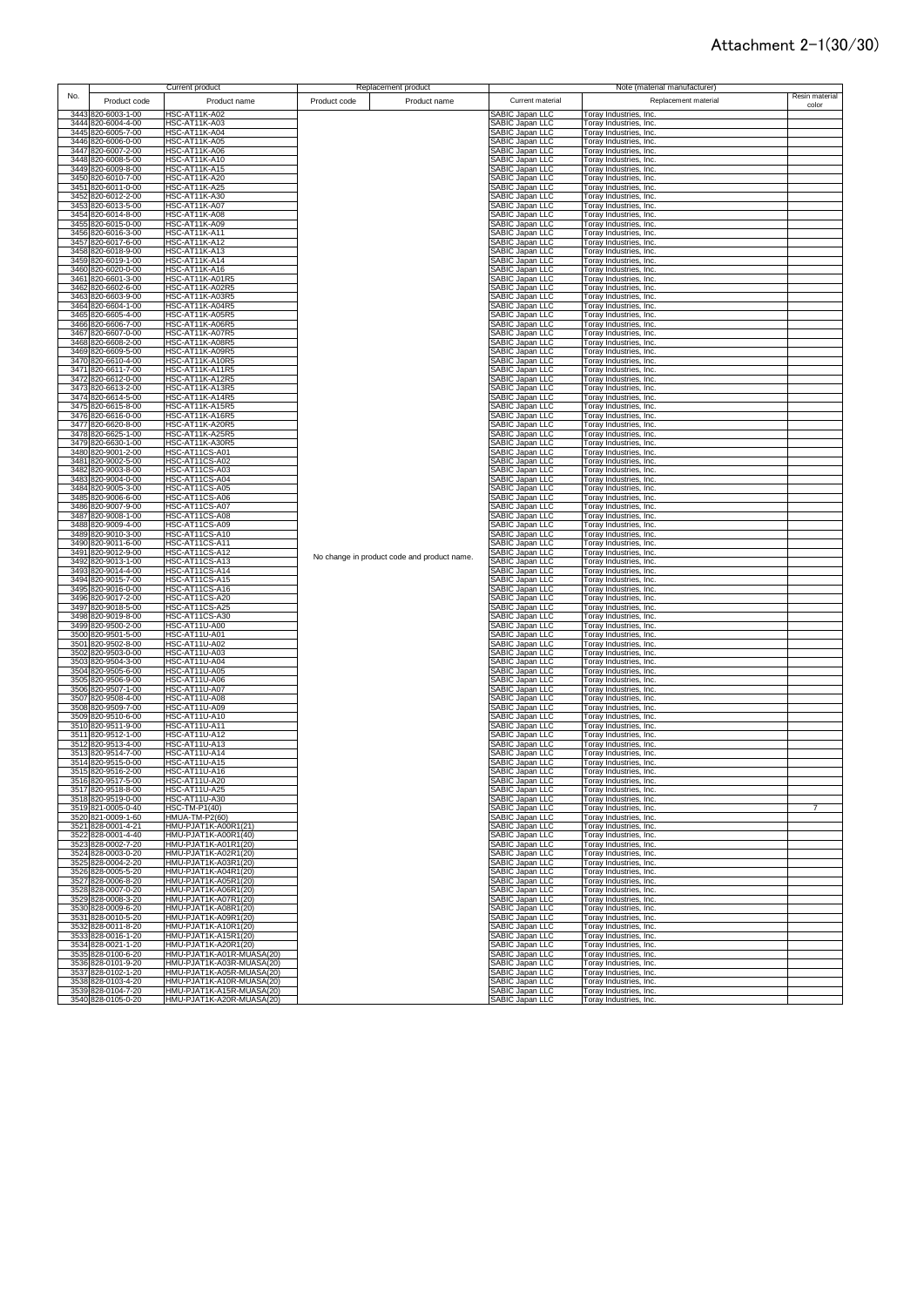#### Attachment 2-2: Product List (switching to halogen-free materials with product name change)

#### Note 1: For items marked with "\*" in the table, contact our sales representative for details.

Note 2: The products subject to switching to halogen-free materials this time are U.FL (excluding U.FL-LJ-088)/W.FL/W.FL2/N.FS series connectors.

Therefore, please note that harness products combining non-target series are not halogen-free.

|     |                                         | Current product                                        |               | Replacement product                                    |                                                                                             | Note (material manufacturer)                                                                     |
|-----|-----------------------------------------|--------------------------------------------------------|---------------|--------------------------------------------------------|---------------------------------------------------------------------------------------------|--------------------------------------------------------------------------------------------------|
| No. | Product code                            | Product name                                           | Product code  | Product name                                           | Current material                                                                            | Replacement material                                                                             |
|     | 1321-0001-0-01                          | U.FL-LP-04K2T-AA11-256D                                |               |                                                        | SABIC Japan LLC                                                                             | Polyplastics Co., Ltd.                                                                           |
|     | 2 321-0004-0-01                         | TNCWPJ4-U.FL-068N2T-A-60                               | ⋇             | TNCWPJ4-UFLHF6-068N2TA60                               | SABIC Japan LLC                                                                             | Polyplastics Co., Ltd.                                                                           |
|     | 3 321-0004-0-02                         | TNCWPJ4-U.FL-068N2T-A-166                              | ⋇             | TNCWPJ4-UFLHF6-068N2TA166                              | SABIC Japan LLC                                                                             | Polyplastics Co., Ltd.                                                                           |
|     | 4 321-0039-0-28                         | U.FL-2LP-04N3-A-(115)                                  | ⋇             | UFL-2LPHF6-04N3-A-(115)                                | SABIC Japan LLC                                                                             | Polyplastics Co., Ltd.                                                                           |
|     | 5 321-0042-0-01<br>6 321-0042-0-02      | UFL-MMCXLP-088K2T-A-170RS<br>UFL-MMCXLP-088K2T-A-185RS | 321-0829-0-01 | UFLHF6-MMCXLP-088N2T-A170<br>UFLHF6-MMCXLP-088N2T-A185 | SABIC Japan LLC<br>SABIC Japan LLC                                                          | Polyplastics Co., Ltd.<br>Polyplastics Co., Ltd.                                                 |
|     | 7 321-0044-0-01                         | HRMWBPJ-UFL-088K2T-A150RS                              | x             | HWBPJ-UFLHF6-088N2TA150RS                              | SABIC Japan LLC<br>SABIC Japan LLC                                                          | Polyplastics Co., Ltd.                                                                           |
|     | 8 321-0044-0-02                         | HRMWBPJ-UFL-088K2T-A120RS                              | ⋇             | HWBPJ-UFLHF6-088N2TA120RS                              |                                                                                             | Polyplastics Co., Ltd.                                                                           |
|     | 9 321-0045-0-01                         | U.FL-LP-066N3-A-14-68D                                 | ⋇             |                                                        | SABIC Japan LLC                                                                             | Polyplastics Co., Ltd.                                                                           |
|     | 10321-0046-0-28<br>11 321-0048-0-01     | U.FL-LP-04K2T-A-(150)<br>UFL-MMCXLP-088K3T-A-185RS     | ⋇             | UFL-LPHF6-04N2TV-A-(150)<br>UFLHF6-MMCXLP-088N3T-A185  |                                                                                             | Polyplastics Co., Ltd.<br>Polyplastics Co., Ltd.                                                 |
|     | 12 321-0053-0-01                        | U.FL-LP-066N2-11-(500)D                                |               |                                                        |                                                                                             | Polyplastics Co., Ltd.                                                                           |
|     | 13 321-0066-0-01                        | HRMJ-U.FL-04N1-A-150RS                                 |               | HRMJ-UFLHF6-04N1TV-A150RS                              | SABIC Japan LLC<br>SABIC Japan LLC<br>SABIC Japan LLC<br>SABIC Japan LLC<br>SABIC Japan LLC | Polyplastics Co., Ltd.                                                                           |
|     | 14 321-0069-0-01<br>15 321-0069-0-02    | TNCRWBPJ-UFL-088N2PDAE152<br>TNCRWBPJ-UFL-088N2PDAE216 | ×.<br>⋇       | TRWBPJ-UFLHF-088N2PDAE152<br>TRWBPJ-UFLHF-088N2PDAE216 | SABIC Japan LLC                                                                             | Toray Industries, Inc., Polyplastics Co., Ltd.<br>Toray Industries, Inc., Polyplastics Co., Ltd. |
|     | 16 321-0070-0-01                        | TNCWBPJ-UFL-088N2PDAE55                                | ⋇             | TNCWBPJ-UFLHF088N2PDAE55                               | SABIC Japan LLC                                                                             | Toray Industries, Inc., Polyplastics Co., Ltd.                                                   |
|     | 17 321-0070-0-02                        | TNCWBPJ-UFL-088N2PDAE120                               | ⋇             | TNCWBPJ-UFLHF088N2PDAE120                              | <b>SABIC Japan LLC</b>                                                                      | Toray Industries, Inc., Polyplastics Co., Ltd.                                                   |
|     | 18 321-0070-0-03<br>19 321-0070-0-04    | TNCWBPJ-UFL-088N2PDAE65<br>TNCWBPJ-UFL-088N2PDAE216    | ×<br>×        | TNCWBPJ-UFLHF088N2PDAE65<br>TNCWBPJ-UFLHF088N2PDAE216  | SABIC Japan LLC<br>SABIC Japan LLC                                                          | Toray Industries, Inc., Polyplastics Co., Ltd.<br>Toray Industries, Inc., Polyplastics Co., Ltd. |
|     | 20 321-0070-0-06                        | TNCWBPJ-UFL-088N2PDAE150                               | ×             | TWBPJ-UFLHF6-088N2PDAE150                              | <b>SABIC Japan LLC</b>                                                                      | Toray Industries, Inc., Polyplastics Co., Ltd.                                                   |
|     | 21 321-0088-0-01                        | HRMP-W.FL2-04N2TV-A-150RS                              | ፠             | HRMP-WFL2HF6-04N2TVA150RS                              | SABIC Japan LLC                                                                             | Polyplastics Co., Ltd.                                                                           |
|     | 22 321-0089-0-13                        | W.FL2-LP-04N2TV-A-(150)                                | ×             | WFL2-LPHF6-04N2TV-A-150                                | SABIC Japan LLC                                                                             | Polyplastics Co., Ltd.                                                                           |
|     | 23 321-0102-0-00<br>24 321-0105-0-00    | HRMWBPJ-UFL-088N2PDAE177<br>U.FL-ELM4-088K2T-A90BE1    | ×<br>⋇        | HWBPJ-UFLHF-088N2PD-AE177<br>U.FLHF-ELM4-088K2TA90BE1  | SABIC Japan LLC<br>SABIC Japan LLC                                                          | Polyplastics Co., Ltd.<br>Polyplastics Co., Ltd.                                                 |
|     | 25 321-0110-0-01                        | UFL-LP-088N2PD-A13-59.4D                               | ×             | ×                                                      | SABIC Japan LLC                                                                             | Polyplastics Co., Ltd.                                                                           |
|     | 26 321-0110-0-02                        | UFL-LP-088N2PD-A13-124.4D                              | ⋇             | ×                                                      | SABIC Japan LLC                                                                             | Polyplastics Co., Ltd.                                                                           |
|     | 27 321-0110-0-03<br>28 321-0110-0-04    | UFL-LP-088N2PD-A13-156.4D<br>UFL-LP-088N2PD-A13-220.4D | ⋇<br>⋇        | ⋇<br>×                                                 | SABIC Japan LLC<br>SABIC Japan LLC                                                          | Polyplastics Co., Ltd.<br>Polyplastics Co., Ltd.                                                 |
|     | 29 321-0110-0-05                        | UFL-LP-088N2PD-A13-69.4D                               | ⋇             | ×                                                      | SABIC Japan LLC                                                                             | Polyplastics Co., Ltd.                                                                           |
|     | 30 321-0110-0-08                        | UFL-LP-088N2PD-A13-154.4D                              | ⋇             |                                                        | SABIC Japan LLC                                                                             | Polyplastics Co., Ltd.                                                                           |
|     | 31 321-0114-0-28                        | U.FL-2LP(V)-04K1T-AE-95D                               | ×             | UFL-2LPVHF6-04N1TV-AE95D                               | SABIC Japan LLC                                                                             | Mitsubishi Engineering-Plastics Corporation                                                      |
|     | 32 321-0115-0-28<br>33 321-0120-0-28    | U.FL-2LP(V)-04K2T-AE-80D<br>U.FL-2LP6-04N1TV-A-(107)   | ×<br>⋇        | UFL-2LPVHF6-04N1TV-AE80D<br>U.FL-2LPHF6-04N1TV-A-107   | SABIC Japan LLC<br>SABIC Japan LLC                                                          | Mitsubishi Engineering-Plastics Corporation<br>Polyplastics Co., Ltd.                            |
|     | 34 321-0120-0-29                        | U.FL-2LP6-04N1TV-A-(45)                                | ×             | U.FL-2LPHF6-04N1TV-A-45                                |                                                                                             | Polyplastics Co., Ltd.                                                                           |
|     | 35 321-0127-0-01                        | HRMP-U.FL-068N1T-A-50RS                                | ⋇             | HRMP-UFLHF6-068N1T-A50RS                               |                                                                                             | Polyplastics Co., Ltd.                                                                           |
|     | 36<br>321-0127-0-02<br>37 321-0127-0-03 | HRMP-U.FL-068N1T-A-100RS<br>HRMP-U.FL-068N1T-A-150RS   | ⋇<br>×        | HRMP-UFLHF6-068N1T-A100RS<br>HRMP-UFLHF6-068N1T-A150RS | SABIC Japan LLC<br>SABIC Japan LLC<br>SABIC Japan LLC<br>SABIC Japan LLC                    | Polyplastics Co., Ltd.<br>Polyplastics Co., Ltd.                                                 |
|     | 38 321-0127-0-04                        | HRMP-U.FL-068N1T-A-200RS                               | ⋇             | HRMP-UFLHF6-068N1T-A200RS                              | SABIC Japan LLC                                                                             | Polyplastics Co., Ltd.                                                                           |
|     | 39 321-0127-0-05                        | HRMP-U.FL-068N1T-A-250RS                               | ×             | HRMP-UFLHF6-068N1T-A250RS                              | SABIC Japan LLC                                                                             | Polyplastics Co., Ltd.                                                                           |
|     | 40 321-0127-0-06                        | HRMP-U.FL-068N1T-A-300RS                               | ⋇             | HRMP-UFLHF6-068N1T-A300RS                              | SABIC Japan LLC                                                                             | Polyplastics Co., Ltd.                                                                           |
|     | 41 321-0127-0-07<br>42 321-0127-0-08    | HRMP-U.FL-068N1T-A-350RS<br>HRMP-U.FL-068N1T-A-400RS   | ⋇<br>×        | HRMP-UFLHF6-068N1T-A350RS<br>HRMP-UFLHF6-068N1T-A400RS | <b>SABIC Japan LLC</b><br>SABIC Japan LLC                                                   | Polyplastics Co., Ltd.<br>Polyplastics Co., Ltd.                                                 |
|     | 43 321-0127-0-09                        | HRMP-U.FL-068N1T-A-450RS                               | ⋇             | HRMP-UFLHF6-068N1T-A450RS                              | <b>SABIC Japan LLC</b>                                                                      | Polyplastics Co., Ltd.                                                                           |
|     | 44 321-0127-0-10                        | HRMP-U.FL-068N1T-A-500RS                               | ⋇             | HRMP-UFLHF6-068N1T-A500RS                              | <b>SABIC Japan LLC</b>                                                                      | Polyplastics Co., Ltd.                                                                           |
|     | 45 321-0127-0-11<br>46 321-0127-0-12    | HRMP-U.FL-068N1T-A-130RS<br>HRMP-U.FL-068N1T-A-90RS    | ⋇<br>⋇        | HRMP-UFLHF6-068N1T-A130RS<br>HRMP-UFLHF6-068N1T-A90RS  | SABIC Japan LLC<br>SABIC Japan LLC                                                          | Polyplastics Co., Ltd.<br>Polyplastics Co., Ltd.                                                 |
|     | 47 321-0148-0-08                        | U.FL-2LP6-068SD1T-A-(100)                              | ⋇             | UFL-2LPHF6-068SD1T-A-100                               | SABIC Japan LLC                                                                             | Polyplastics Co., Ltd.                                                                           |
|     | 48 321-0148-0-18                        | U.FL-2LP6-068SD1T-A-(200)                              | ⋇             | UFL-2LPHF6-068SD1T-A-200                               | SABIC Japan LLC                                                                             | Polyplastics Co., Ltd.                                                                           |
|     | 49 321-0148-0-20                        | U.FL-2LP6-068SD1T-A-(300)                              | ⋇             | UFL-2LPHF6-068SD1T-A-300                               | SABIC Japan LLC                                                                             | Polyplastics Co., Ltd.                                                                           |
|     | 50 321-0148-0-21<br>51 321-0148-0-27    | U.FL-2LP6-068SD1T-A-(400)<br>U.FL-2LP6-068SD1T-A-1000  | ⋇<br>⋇        | UFL-2LPHF6-068SD1T-A-400<br>UFL-2LPHF6-068SD1T-A-1000  | SABIC Japan LLC<br>SABIC Japan LLC                                                          | Polyplastics Co., Ltd.<br>Polyplastics Co., Ltd.                                                 |
|     | 52 321-0150-0-19                        | U.FL-2LP6-068SD2T-A-(200)                              | ⋇             | UFL-2LPHF6-068SD2T-A-200                               | SABIC Japan LLC                                                                             | Polyplastics Co., Ltd.                                                                           |
|     | 53 321-0150-0-20                        | U.FL-2LP6-068SD2T-A-(300)                              | ⋇             | UFL-2LPHF6-068SD2T-A-300                               | SABIC Japan LLC                                                                             | Polyplastics Co., Ltd.                                                                           |
|     | 54 321-0150-0-21<br>55 321-0166-0-01    | U.FL-2LP6-068SD2T-A-(400)<br>U.FL-LP-066N2-AA14-161.1D | ⋇<br>⋇        | UFL-2LPHF6-068SD2T-A-400                               | SABIC Japan LLC<br>SABIC Japan LLC                                                          | Polyplastics Co., Ltd.<br>Polyplastics Co., Ltd.                                                 |
|     | 56 321-0182-0-01                        | U.FL-LP-066N2-AA12-90.5D                               | ⋇             |                                                        | SABIC Japan LLC                                                                             | Polyplastics Co., Ltd.                                                                           |
|     | 57 321-0186-0-01                        | HRMWPJ-UFL6-088K1T-A150RS                              | ⋇             | HWPJ-UFLHF6-088N1T-A150RS                              | SABIC Japan LLC<br>SABIC Japan LLC<br>SABIC Japan LLC                                       | Polyplastics Co., Ltd.                                                                           |
|     | 58 321-0186-0-02<br>59 321-0186-0-03    | HRMWPJ-UFL6-088K1T-A70RS<br>HRMWPJ-UFL6-088K1T-A200RS  | ×<br>⋇        | HWPJ-UFLHF6-088N1T-A70RS<br>HWPJ-UFLHF6-088N1T-A200RS  |                                                                                             | Polyplastics Co., Ltd.<br>Polyplastics Co., Ltd.                                                 |
|     | 60 321-0187-0-21                        | U.FL-LP6-088K1T-A-(400)                                | ⋇             | UFL-LPHF6-088N1T-A-400                                 | <b>SABIC Japan LLC</b>                                                                      | Polyplastics Co., Ltd.                                                                           |
|     | 61 321-0189-0-00                        | UFL-ELM4-088SD1TA129.4BE1                              | ⋇             | UFLHFELM4088SD1TA129.4BE1                              | SABIC Japan LLC                                                                             | Polyplastics Co., Ltd.                                                                           |
|     | 62 321-0190-0-00<br>63 321-0191-0-00    | U.FL-ELM4-088SD1T-A203BE1<br>UFL-ELM4-088SD1TA161.6BE2 |               | U.FLHF-ELM4088SD1TA203BE1<br>UFLHFELM4088SD1TA161.6BE2 | SABIC Japan LLC<br>SABIC Japan LLC                                                          | Polyplastics Co., Ltd.<br>Polyplastics Co., Ltd.                                                 |
|     | 64 321-0192-0-00                        | U.FL-ELM4-088SD1T-A150BE4                              |               | U.FLHFELM4-088SD1TA150BE4                              | SABIC Japan LLC                                                                             | Polyplastics Co., Ltd.                                                                           |
|     | 65 321-0193-0-00                        | U.FL-ELM4-088SD2T-A200                                 | ⋇             | U.FLHF-ELM4-088SD2T-A200                               | SABIC Japan LLC                                                                             | Polyplastics Co., Ltd.                                                                           |
|     | 66 321-0194-0-00                        | UFL-ELM4-088SD2TA129.6BE2                              | ⋇             | UFLHFELM4088SD2TA129.6BE2                              | SABIC Japan LLC<br>SABIC Japan LLC                                                          | Polyplastics Co., Ltd.                                                                           |
|     | 67 321-0195-0-00<br>68 321-0196-0-00    | U.FL-ELM4-088SD2T-A150BE2<br>U.FL-ELM4-088SD2T-A203BE2 | ⋇<br>⋇        | U.FLHF-ELM4088SD2TA150BE2<br>U.FLHF-ELM4088SD2TA203BE2 | SABIC Japan LLC                                                                             | Polyplastics Co., Ltd.<br>Polyplastics Co., Ltd.                                                 |
|     | 69 321-0197-0-00                        | U.FL-ELM4-088SD2T-A88BE3                               | ×             | U.FLHF-ELM4-088SD2TA88BE3                              | SABIC Japan LLC                                                                             | Polyplastics Co., Ltd.                                                                           |
|     | 70 321-0198-0-00                        | U.FL-ELM4-088SD2T-A170BE4                              | ×             | U.FLHF-ELM4088SD2TA170BE4                              | SABIC Japan LLC                                                                             | Polyplastics Co., Ltd.                                                                           |
|     | 71 321-0199-0-01<br>72 321-0204-0-01    | U.FL-LP-066N1-A-63-160D<br>U.FL-LP-04N1T-A15-39.5B     | ⋇<br>×        | ×<br>⋇                                                 | SABIC Japan LLC<br>SABIC Japan LLC                                                          | Polyplastics Co., Ltd.<br>Polyplastics Co., Ltd.                                                 |
|     | 73 321-0206-0-01                        | U.FL-LP-04N2T-A11-29.5B                                | ⋇             | ×.                                                     | SABIC Japan LLC                                                                             | Polyplastics Co., Ltd.                                                                           |
|     | 74 321-0210-0-02                        | U.FL-2LP6-088N1T-A-(40)                                |               | U.FL-2LPHF6-088N1T-A-40                                | SABIC Japan LLC                                                                             | Polyplastics Co., Ltd.                                                                           |
|     | 75 321-0210-0-12<br>76 321-0211-0-08    | U.FL-2LP6-088N1T-A-(140)<br>U.FL-2LP6-04N2TV-A-(100)   | ⋇<br>⋇        | U.FL-2LPHF6-088N1T-A-140<br>U.FL-2LPHF6-04N2TV-A-100   | SABIC Japan LLC<br>SABIC Japan LLC                                                          | Polyplastics Co., Ltd.<br>Polyplastics Co., Ltd.                                                 |
|     | 77 321-0211-0-28                        | U.FL-2LP6-04N2TV-A-(98)                                | ⋇             | U.FL-2LPHF6-04N2TV-A-98                                | SABIC Japan LLC                                                                             | Polyplastics Co., Ltd.                                                                           |
|     | 78 321-0213-0-08                        | U.FL-2LP-088SD2T-A-(100)                               | ⋇             | UFL-2LPHF6-088SD2T-A-100                               | SABIC Japan LLC                                                                             | Polyplastics Co., Ltd.                                                                           |
|     | 79 321-0213-0-27<br>80 321-0214-0-01    | U.FL-2LP-088SD2T-A-(1000)<br>U.FL-LP-066N2-A-28-90.5D  | ⋇<br>×        | UFL-2LPHF6-088SD2T-A-1000<br>×                         | SABIC Japan LLC<br>SABIC Japan LLC                                                          | Polyplastics Co., Ltd.<br>Polyplastics Co., Ltd.                                                 |
|     | 81 321-0214-0-02                        | U.FL-LP-066N2-A-28-91.5D                               | ⋇             |                                                        | SABIC Japan LLC                                                                             | Polyplastics Co., Ltd.                                                                           |
|     | 82 321-0220-0-00                        | U.FL-ELM4-088K2T-A90RB1                                | ⋇             | U.FLHF-ELM4-088K2TA90RB1                               | SABIC Japan LLC                                                                             | Polyplastics Co., Ltd.                                                                           |
|     | 83 321-0221-0-00<br>84 321-0222-0-00    | U.FL-ELM4-088K2T-AT150RB1<br>U.FL-ELM4-088K2T-AT215RB1 | ⋇<br>⋇        | U.FLHF-ELM4088K2TAT150RB1<br>U.FLHF-ELM4088K2TAT215RB1 | SABIC Japan LLC<br>SABIC Japan LLC                                                          | Polyplastics Co., Ltd.<br>Polyplastics Co., Ltd.                                                 |
|     | 85 321-0223-0-00                        | U.FL-ELM4-088K2T-AT280RB1                              | ⋇             | U.FLHF-ELM4088K2TAT280RB1                              |                                                                                             | Polyplastics Co., Ltd.                                                                           |
|     | 86 321-0224-0-01                        | HRMJ-U.FL-066N2-A-300RS                                | ⋇             | HRMJ-UFLHF6-066N2-A300RS                               | SABIC Japan LLC<br>SABIC Japan LLC                                                          | Polyplastics Co., Ltd.                                                                           |
|     | 87 321-0253-0-00<br>88 321-0254-0-00    | U.FL-ELM4-088N2PDA90RB1<br>U.FL-ELM4-088N2PDAT150RB1   | ⋇             | U.FLHF-ELM4-088N2PDA90RB1<br>U.FLHFELM4088N2PDAT150RB1 | SABIC Japan LLC<br>SABIC Japan LLC                                                          | Polyplastics Co., Ltd.                                                                           |
|     | 89 321-0255-0-00                        | U.FL-ELM4-088N2PDAT215RB1                              | ⋇<br>⋇        | U.FLHFELM4088N2PDAT215RB1                              | SABIC Japan LLC                                                                             | Polyplastics Co., Ltd.<br>Polyplastics Co., Ltd.                                                 |
|     | 90 321-0257-0-00                        | U.FL-ELM4-088N2PDAT280RB1                              | ⋇             | U.FLHFELM4088N2PDAT280RB1                              | SABIC Japan LLC                                                                             | Polyplastics Co., Ltd.                                                                           |
|     | 91 321-0259-0-01<br>92 321-0259-0-02    | HRMWBPJ-UFL-088K1T-A400RS                              | ×.            | HWBPJ-UFLHF6-088N1TA400RS<br>HWBPJ-UFLHF6-088N1TA80RS  | SABIC Japan LLC                                                                             | Polyplastics Co., Ltd.                                                                           |
|     | 93 321-0259-0-03                        | HRMWBPJ-UFL-088K1T-A80RS<br>HRMWBPJ-UFL-088K1T-A200RS  | ×.<br>×.      | HWBPJ-UFLHF6-088N1TA200RS                              | SABIC Japan LLC<br><b>SABIC Japan LLC</b>                                                   | Polyplastics Co., Ltd.<br>Polyplastics Co., Ltd.                                                 |
|     | 94 321-0265-0-00                        | U.FL-ELM6-088N3PD-A-T-150                              | ⋇             | U.FLHF-ELM6-088N3PDAT150                               | <b>SABIC Japan LLC</b>                                                                      | Polyplastics Co., Ltd.                                                                           |
|     | 95 321-0266-0-00                        | U.FL-ELM6-088N3PD-A-160                                | ⋇             | U.FLHF-ELM6-088N3PDA160                                | SABIC Japan LLC                                                                             | Polyplastics Co., Ltd.                                                                           |
|     | 96 321-0267-0-00<br>97 321-0268-0-00    | U.FL-ELM6-088N3PD-A-T-235<br>U.FL-ELM6-088N3PD-A-T-240 | ⋇<br>⋇        | U.FLHF-ELM6-088N3PDAT235<br>U.FLHF-ELM6-088N3PDAT240   | SABIC Japan LLC<br>SABIC Japan LLC                                                          | Polyplastics Co., Ltd.<br>Polyplastics Co., Ltd.                                                 |
|     | 98 321-0278-0-01                        | HRMJ-UFL-088K2T-A-162.5HW                              | ⋇             | HRMJ-UFLHF6088N2TA162.5HW                              | SABIC Japan LLC                                                                             | Polyplastics Co., Ltd.                                                                           |
|     | 99 321-0282-0-00                        | UFL-LP6-068N1T-A11-T-153D                              | ⋇             | ⋇                                                      | SABIC Japan LLC                                                                             | Polyplastics Co., Ltd.                                                                           |
|     | 100 321-0283-0-01<br>101 321-0284-0-01  | UFL-LP6-068N1T-A13-213D<br>HRMJ-U.FL-088N1T-A-300RS    | ⋇<br>⋇        | ⋇<br>HRMJ-UFLHF6-088N1T-A300RS                         | SABIC Japan LLC<br>SABIC Japan LLC                                                          | Polyplastics Co., Ltd.<br>Polyplastics Co., Ltd.                                                 |
|     | 102 321-0285-0-01                       | UFLV-WFL2-2LP-04N1T-AC-43                              | ⋇             | UFLV-WFL2-HF6-04N1TVAC43                               | SABIC Japan LLC                                                                             | Mitsubishi Engineering-Plastics Corporation, Polyplastics Co., Ltd.                              |
|     | 103 321-0303-0-00                       | U.FL-ELM6-088N3PD-A-TF150                              | ⋇             | U.FLHF-ELM6-088N3PDATF150                              | <b>SABIC Japan LLC</b>                                                                      | Polyplastics Co., Ltd.                                                                           |
|     | 104 321-0304-0-00<br>105 321-0305-0-00  | U.FL-ELM6-088N3PD-A-TF160<br>U.FL-ELM6-088N3PD-A-TF235 | ⋇             | U.FLHF-ELM6-088N3PDATF160<br>U.FLHF-ELM6-088N3PDATF235 | SABIC Japan LLC                                                                             | Polyplastics Co., Ltd.                                                                           |
|     | 106 321-0306-0-00                       | U.FL-ELM6-088N3PD-A-TF240                              | ⋇<br>×        | U.FLHF-ELM6-088N3PDATF240                              | SABIC Japan LLC<br>SABIC Japan LLC                                                          | Polyplastics Co., Ltd.<br>Polyplastics Co., Ltd.                                                 |
|     | 107 321-0310-0-00                       | U.FL-ELM4-088N2PD-AT420                                |               | U.FLHF-ELM4-088N2PDAT420                               | SABIC Japan LLC                                                                             | Polyplastics Co., Ltd.                                                                           |
|     | 108 321-0311-0-01                       | H.FLA-U.FL-066N2-A-(50)                                | 321-0846-0-01 | H.FLA-UFLHF6-066N2-A-50                                | SABIC Japan LLC                                                                             | Mitsubishi Engineering-Plastics Corporation, Polyplastics Co., Ltd.                              |
|     | 109 321-0317-0-18                       | U.FL-LP6-066N1-A-(200)                                 |               | U.FL-LPHF6-066N1-A-200                                 | SABIC Japan LLC                                                                             | Polyplastics Co., Ltd.                                                                           |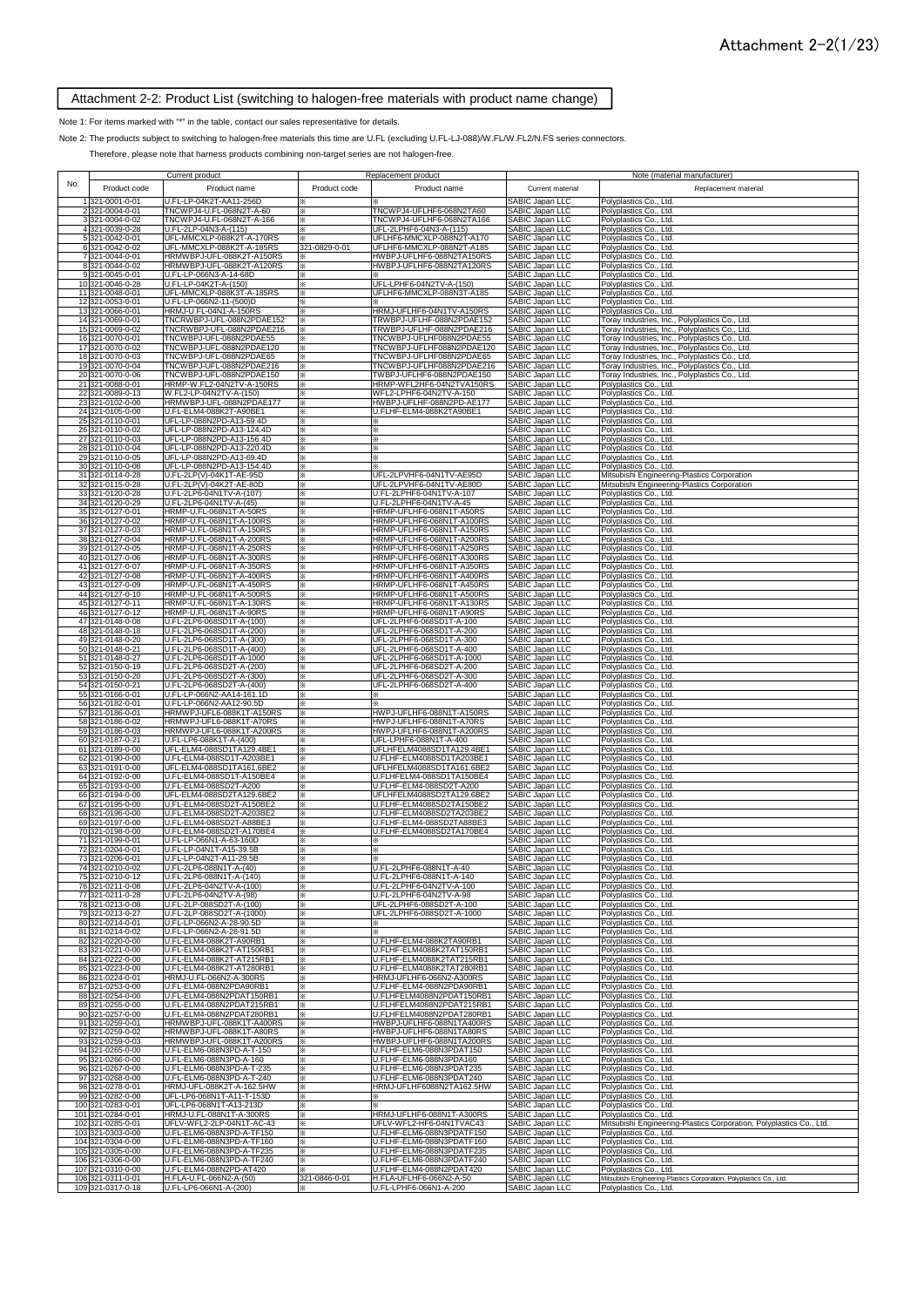### Attachment 2-2(2/23)

|                                        |                   | Current product                                        |               | Replacement product                                    |                                                       | Note (material manufacturer)                                                                  |
|----------------------------------------|-------------------|--------------------------------------------------------|---------------|--------------------------------------------------------|-------------------------------------------------------|-----------------------------------------------------------------------------------------------|
| No.                                    | Product code      | Product name                                           | Product code  | Product name                                           | Current material                                      | Replacement material                                                                          |
| 110 321-0317-0-29                      |                   | U.FL-LP6-066N1-A-(470)                                 |               | J.FL-LPHF6-066N1-A-470                                 | SABIC Japan LLC                                       | Polyplastics Co., Ltd.                                                                        |
| 111 321-0322-0-01                      |                   | U.FL-LP-04K2T-A19-60D                                  |               |                                                        | SABIC Japan LLC                                       | Polyplastics Co., Ltd.                                                                        |
| 112 321-0333-0-00<br>113 321-0334-0-01 |                   | UFL-LP6-068N1T-11-T-400D<br>U.FL-2LP6-088N2PD-A-35     | X<br>⋇        | UFL-2LPHF6-088N2PD-A-35                                | SABIC Japan LLC<br>SABIC Japan LLC                    | Polyplastics Co., Ltd.<br>Polyplastics Co., Ltd.                                              |
| 114 321-0334-0-03                      |                   | U.FL-2LP6-088N2PD-A-50                                 | ×.            | UFL-2LPHF6-088N2PD-A-50                                | SABIC Japan LLC                                       | Polyplastics Co., Ltd.                                                                        |
| 115 321-0334-0-05<br>116 321-0334-0-08 |                   | U.FL-2LP6-088N2PD-A-70<br>U.FL-2LP6-088N2PD-A-100      | ×<br>$\times$ | UFL-2LPHF6-088N2PD-A-70<br>UFL-2LPHF6-088N2PD-A-100    | SABIC Japan LLC<br>SABIC Japan LLC                    | Polyplastics Co., Ltd.<br>Polyplastics Co., Ltd.                                              |
| 117 321-0334-0-13                      |                   | U.FL-2LP6-088N2PD-A-150                                |               | UFL-2LPHF6-088N2PD-A-150                               | SABIC Japan LLC                                       | Polyplastics Co., Ltd.                                                                        |
| 118 321-0334-0-15<br>119 321-0334-0-18 |                   | U.FL-2LP6-088N2PD-A-170<br>U.FL-2LP6-088N2PD-A-200     |               | UFL-2LPHF6-088N2PD-A-170<br>UFL-2LPHF6-088N2PD-A-200   | SABIC Japan LLC<br>SABIC Japan LLC                    | Polyplastics Co., Ltd.<br>Polyplastics Co., Ltd.                                              |
| 120 321-0334-0-19                      |                   | U.FL-2LP6-088N2PD-A-300                                | ✕             | UFL-2LPHF6-088N2PD-A-300                               | SABIC Japan LLC                                       | Polyplastics Co., Ltd.                                                                        |
| 121 321-0334-0-21<br>122 321-0338-0-01 |                   | U.FL-2LP6-088N2PD-A-500<br>H.FLA-U.FL-066N1-A-(250)    | 321-0845-0-01 | UFL-2LPHF6-088N2PD-A-500<br>H.FLA-UFLHF6-066N1-A-250   | SABIC Japan LLC<br>SABIC Japan LLC                    | Polyplastics Co., Ltd.                                                                        |
| 123 321-0348-0-02                      |                   | U.FL-2LP6-088K1T-A-(40)                                |               | J.FL-2LPHF6-088N1T-A-40                                | SABIC Japan LLC                                       | Mitsubishi Engineering-Plastics Corporation, Polyplastics Co., Ltd.<br>Polyplastics Co., Ltd. |
| 124 321-0348-0-03                      |                   | U.FL-2LP6-088K1T-A-(50)<br>U.FL-2LP6-088K1T-A-(80)     | ×.            | U.FL-2LPHF6-088N1T-A-50                                | SABIC Japan LLC                                       | Polyplastics Co., Ltd.                                                                        |
| 125 321-0348-0-06<br>126 321-0348-0-07 |                   | U.FL-2LP6-088K1T-A-(90)                                | ×.<br>⋇       | U.FL-2LPHF6-088N1T-A-80<br>U.FL-2LPHF6-088N1T-A-90     | <b>SABIC Japan LLC</b><br>SABIC Japan LLC             | Polyplastics Co., Ltd.<br>Polyplastics Co., Ltd.                                              |
| 127 321-0348-0-08                      |                   | U.FL-2LP6-088K1T-A-(100)                               | ⋇             | U.FL-2LPHF6-088N1T-A-100                               | SABIC Japan LLC                                       | Polyplastics Co., Ltd.                                                                        |
| 128 321-0348-0-09<br>129 321-0348-0-10 |                   | U.FL-2LP6-088K1T-A-(110)<br>U.FL-2LP6-088K1T-A-(120)   | ⋇<br>⋇        | U.FL-2LPHF6-088N1T-A-110<br>U.FL-2LPHF6-088N1T-A-120   | SABIC Japan LLC<br>SABIC Japan LLC                    | Polyplastics Co., Ltd.<br>Polyplastics Co., Ltd.                                              |
| 130 321-0348-0-11                      |                   | U.FL-2LP6-088K1T-A-(130)                               | ×             | U.FL-2LPHF6-088N1T-A-130                               | SABIC Japan LLC                                       | Polyplastics Co., Ltd.                                                                        |
| 131 321-0348-0-13<br>132 321-0348-0-14 |                   | U.FL-2LP6-088K1T-A-(150)<br>U.FL-2LP6-088K1T-A-(160)   | ✕<br>×        | J.FL-2LPHF6-088N1T-A-150<br>U.FL-2LPHF6-088N1T-A-160   | SABIC Japan LLC<br>SABIC Japan LLC                    | Polyplastics Co., Ltd.<br>Polyplastics Co., Ltd.                                              |
| 133 321-0348-0-15                      |                   | U.FL-2LP6-088K1T-A-(170)                               | ×             | U.FL-2LPHF6-088N1T-A-170                               | SABIC Japan LLC                                       | Polyplastics Co., Ltd.                                                                        |
| 134 321-0348-0-16<br>135 321-0348-0-17 |                   | U.FL-2LP6-088K1T-A-(180)<br>U.FL-2LP6-088K1T-A-(190)   | ×<br>⋇        | U.FL-2LPHF6-088N1T-A-180<br>J.FL-2LPHF6-088N1T-A-190   | SABIC Japan LLC<br>SABIC Japan LLC                    | Polyplastics Co., Ltd.<br>Polyplastics Co., Ltd.                                              |
| 136 321-0348-0-18                      |                   | U.FL-2LP6-088K1T-A-(200)                               | X             | J.FL-2LPHF6-088N1T-A-200                               | SABIC Japan LLC                                       | Polyplastics Co., Ltd.                                                                        |
| 137 321-0348-0-19<br>138 321-0348-0-21 |                   | U.FL-2LP6-088K1T-A-(250)<br>U.FL-2LP6-088K1T-A-(400)   | ⋇<br>⋇        | J.FL-2LPHF6-088N1T-A-250<br>J.FL-2LPHF6-088N1T-A-400   | SABIC Japan LLC<br>SABIC Japan LLC                    | Polyplastics Co., Ltd.<br>Polyplastics Co., Ltd.                                              |
| 139 321-0348-0-28                      |                   | U.FL-2LP6-088K1T-A-(210)                               | ⋇             | U.FL-2LPHF6-088N1T-A-210                               | SABIC Japan LLC                                       | Polyplastics Co., Ltd.                                                                        |
| 140 321-0348-0-29<br>141 321-0348-0-30 |                   | U.FL-2LP6-088K1T-A-(230)<br>U.FL-2LP6-088K1T-A-(270)   | ⋇<br>×        | U.FL-2LPHF6-088N1T-A-230<br>J.FL-2LPHF6-088N1T-A-270   | SABIC Japan LLC<br>SABIC Japan LLC                    | Polyplastics Co., Ltd.<br>Polyplastics Co., Ltd.                                              |
| 142 321-0348-0-31                      |                   | U.FL-2LP6-088K1T-A-(280)                               |               | J.FL-2LPHF6-088N1T-A-280                               | SABIC Japan LLC                                       | Polyplastics Co., Ltd.                                                                        |
| 143 321-0348-0-32<br>144 321-0348-0-33 |                   | U.FL-2LP6-088K1T-A-(310)<br>U.FL-2LP6-088K1T-A-(330)   |               | J.FL-2LPHF6-088N1T-A-310<br>J.FL-2LPHF6-088N1T-A-330   | SABIC Japan LLC<br>SABIC Japan LLC                    | Polyplastics Co., Ltd.<br>Polyplastics Co., Ltd.                                              |
| 145 321-0353-0-01                      |                   | HRMPJ-U.FL-088N1T-A-110RS                              | ×             | HPJ-UFLHF6-088N1T-A110RS                               | SABIC Japan LLC                                       | Polyplastics Co., Ltd.                                                                        |
| 146<br>147 321-0359-0-02               | 321-0359-0-01     | HRMBPJ-UFL-088N1T-A-155RS<br>HRMBPJ-UFL-088N1T-A-254RS | ፠<br>×        | HBPJ-UFLHF6-088N1T-A155RS<br>HBPJ-UFLHF6-088N1T-A254RS | SABIC Japan LLC<br>SABIC Japan LLC                    | Polyplastics Co., Ltd.<br>Polyplastics Co., Ltd.                                              |
| 148 321-0364-0-00                      |                   | U.FL-2LP-068N1-A-T-80FJT                               | ✕             | UFL-2LPHF-068N1-AT80FJT                                | SABIC Japan LLC                                       | Polyplastics Co., Ltd.                                                                        |
| 149<br>150                             | 321-0377-0-01     | HRMBPJ-N.FL-04N2-A-120RS<br>HRMJ-U.FL-088N2T-A-2013RS  | ⋇             | HBPJ-NFLHF6-04N2TV-A120RS<br>HRMJ-UFLHF6-088N2TA2013RS | SABIC Japan LLC<br><b>SABIC Japan LLC</b>             | Mitsubishi Engineering-Plastics Corporation<br>Polyplastics Co., Ltd.                         |
| 151 321-0417-0-01                      | 321-0408-0-01     | HRMPJ2-UFLV04N1-A179.4ARS                              | ×<br>×.       | HPJ2-UFLVHF604N1TVA179.4A                              | <b>SABIC Japan LLC</b>                                | Mitsubishi Engineering-Plastics Corporation                                                   |
| 152 321-0423-0-06<br>153 321-0423-0-13 |                   | U.FL-LP-088SD2T-A-(80)<br>U.FL-LP-088SD2T-A-(150)      | ×             | UFL-LPHF6-088SD2T-A-80<br>UFL-LPHF6-088SD2T-A-150      | SABIC Japan LLC                                       | Polyplastics Co., Ltd.                                                                        |
| 154 321-0444-0-01                      |                   | UFL-LP-088N2PD-A14-141.3B                              | ×.<br>⋇       |                                                        | SABIC Japan LLC<br>SABIC Japan LLC                    | Polyplastics Co., Ltd.<br>Polyplastics Co., Ltd.                                              |
| 155 321-0467-0-01                      |                   | HRMPJ-U.FL-068N1T-A-211RS                              | ⋇             | HPJ-UFLHF6-068N1T-A211RS                               | SABIC Japan LLC                                       | Polyplastics Co., Ltd.                                                                        |
| 156 321-0519-0-00<br>157 321-0526-0-01 |                   | W.FL2-2LP-04N1-AC-T-110D<br>UFL-LP-088SD2PDA11-141.3B  | ⋇<br>×        | WFL2-2HF6-04N1TV-ACT110D                               | SABIC Japan LLC<br>SABIC Japan LLC                    | Polyplastics Co., Ltd.<br>Polyplastics Co., Ltd.                                              |
| 158 321-0534-0-01                      |                   | HRMBPJ2-UFL-088SD2PD139.7                              | ⋇             | HBPJ2-UFLHF6088SD2PD139.7                              | SABIC Japan LLC                                       | Polyplastics Co., Ltd.                                                                        |
| 159 321-0545-0-00<br>160 321-0548-0-18 |                   | HRMBPJ-UFL-088K1T-AT120SO<br>U.FL-2LPV6-04N2TV-A-200   | ⋇<br>⋇        | HBPJ-UFLHF6-088N1TAT120SO<br>UFL-2LPVHF6-04N2TV-A-200  | SABIC Japan LLC<br>SABIC Japan LLC                    | Polyplastics Co., Ltd.<br>Mitsubishi Engineering-Plastics Corporation                         |
| 161 321-0548-0-19                      |                   | U.FL-2LPV6-04N2TV-A-250                                | X             | UFL-2LPVHF6-04N2TV-A-250                               | SABIC Japan LLC                                       | Mitsubishi Engineering-Plastics Corporation                                                   |
| 162 321-0549-0-01<br>163 321-0549-0-02 |                   | HRMPJ2-U.FL-04N2-A-250RS<br>HRMPJ2-U.FL-04N2-A-275RS   | ⋇             | HPJ2-UFLHF6-04N2TV-A250RS<br>HPJ2-UFLHF6-04N2TV-A275RS | SABIC Japan LLC<br>SABIC Japan LLC                    | Polyplastics Co., Ltd.<br>Polyplastics Co., Ltd.                                              |
| 164 321-0556-0-01                      |                   | HRMBPJ2-UFL-088N2T-AFT200                              | ×             | HBPJ2-UFLHF6-088N2TAFT200                              | SABIC Japan LLC                                       | Polyplastics Co., Ltd.                                                                        |
| 165 321-0557-0-01<br>166 321-0560-0-01 |                   | U.FL-LP-088N2T-A22-201.6B<br>SMARJ-U.FL-068N1T-A-105RS | ×<br>×        | SRJ-UFLHF6-068N1T-A105RS                               | SABIC Japan LLC<br>SABIC Japan LLC                    | Polyplastics Co., Ltd.<br>Polyplastics Co., Ltd.                                              |
| 167 321-0575-0-00                      |                   | U.FL-ELM6-088SD3PD-A-T150                              |               |                                                        | SABIC Japan LLC<br>SABIC Japan LLC                    | Polyplastics Co., Ltd.                                                                        |
| 168 321-0576-0-00<br>169 321-0577-0-00 |                   | U.FL-ELM6-088SD3PD-A-T160<br>U.FL-ELM6-088SD3PD-A-T235 | ⋇<br>⋇        | ⋇<br>⋇                                                 | SABIC Japan LLC                                       | Polyplastics Co., Ltd.<br>Polyplastics Co., Ltd.                                              |
| 170 321-0578-0-00                      |                   | U.FL-ELM6-088SD3PD-A-T240                              | X.            | ⋇                                                      | SABIC Japan LLC                                       |                                                                                               |
|                                        |                   |                                                        |               |                                                        |                                                       | Polyplastics Co., Ltd.                                                                        |
|                                        | 171 321-0582-0-01 | U.FL-LP6-088K1T-A-12-(50)                              | ✕             | X                                                      | SABIC Japan LLC                                       | Polyplastics Co., Ltd.                                                                        |
| 172 321-0582-0-02<br>173 321-0582-0-03 |                   | U.FL-LP6-088K1T-A-12-200<br>U.FL-LP6-088K1T-A-12-100D  | ×.<br>×       |                                                        | SABIC Japan LLC<br>SABIC Japan LLC                    | Polyplastics Co., Ltd.<br>Polyplastics Co., Ltd.                                              |
| 174 321-0582-0-04                      |                   | U.FL-LP6-088K1T-A-12-230D                              | ×             |                                                        | SABIC Japan LLC                                       | Polyplastics Co., Ltd.                                                                        |
| 175 321-0615-0-01<br>176 321-0617-0-01 |                   | HRMBPJ-UFL-088N1T-AT70SO<br>U.FL-LP(V)-04N1-A-47-55D   | ×             | HBPJ-UFLHF6-088N1T-AT70SO                              | SABIC Japan LLC<br><b>SABIC Japan LLC</b>             | Polyplastics Co., Ltd.<br>Mitsubishi Engineering-Plastics Corporation                         |
| 177 321-0700-0-01                      |                   | U.FL-2LPV6-04N2T-A-(35)                                | ×             | UFL-2LPVHF6-04N2TV-A-35                                | SABIC Japan LLC                                       | Mitsubishi Engineering-Plastics Corporation                                                   |
| 178 321-0700-0-28<br>179 321-0717-0-01 |                   | U.FL-2LPV6-04N2T-A-(45)<br>U.FL-2LP-088SD1PD-A-200     | ×.<br>⋇       | UFL-2LPVHF6-04N2TV-A-40<br>⋇                           | SABIC Japan LLC<br>SABIC Japan LLC                    | Mitsubishi Engineering-Plastics Corporation<br>Polyplastics Co., Ltd.                         |
| 180 321-0720-0-01                      |                   | U.FL-2LP-088SD2PD-A-195                                | ⋇             | ⋇                                                      | SABIC Japan LLC                                       | Polyplastics Co., Ltd.                                                                        |
| 181 321-0721-0-00<br>182 321-0723-0-00 |                   | U.FL-2LP-088SD1PD-ACT150<br>U.FL-2LP-088SD1PD-ACT195   | ⋇<br>⋇        | ⋇<br>⋇                                                 | SABIC Japan LLC<br>SABIC Japan LLC                    | Polyplastics Co., Ltd.                                                                        |
| 183 321-0724-0-00                      |                   | U.FL-2LP-088SD2PD-ACT118                               |               |                                                        | SABIC Japan LLC                                       | Polyplastics Co., Ltd.<br>Polyplastics Co., Ltd.                                              |
| 184 321-0725-0-00<br>185 321-0726-0-00 |                   | U.FL-2LP-088SD1PD-AT-180<br>U.FL-2LP-088SD1PD-AT-216D  | ⋇<br>⋇        | ⋇<br>⋇                                                 | SABIC Japan LLC<br>SABIC Japan LLC                    | Polyplastics Co., Ltd.<br>Polyplastics Co., Ltd.                                              |
| 186 321-0728-0-00                      |                   | U.FL-2LP-088SD2PD-AT-164                               | ⋇             | ⋇                                                      | SABIC Japan LLC                                       | Polyplastics Co., Ltd.                                                                        |
| 187 321-0729-0-00<br>188 321-0730-0-00 |                   | U.FL-2LP-088SD2PD-AT-242D<br>U.FL-ELM6-088SD3PD-A-B128 | ⋇<br>፠        | ⋇<br>⋇                                                 | SABIC Japan LLC                                       | Polyplastics Co., Ltd.<br>Polyplastics Co., Ltd.                                              |
| 189 321-0731-0-00                      |                   | U.FL-ELM6-088SD3PD-ATB198                              | ×.            | ×                                                      | SABIC Japan LLC<br>SABIC Japan LLC                    | Polyplastics Co., Ltd.                                                                        |
| 190 321-0736-0-00<br>191 321-0747-0-00 |                   | U.FL-ELM6-088SD3PD-ATB320<br>U.FL-ELM6-088SD3PD-ATB375 | ⋇<br>⋇        | ⋇                                                      | SABIC Japan LLC<br>SABIC Japan LLC                    | Polyplastics Co., Ltd.<br>Polyplastics Co., Ltd.                                              |
| 192 321-1937-2-02                      |                   | U.FL-2LP-04-A-(40)                                     |               | J.FL-2LPHF6-04N1TV-A-40                                | SABIC Japan LLC                                       | Polyplastics Co., Ltd.                                                                        |
| 193 321-1937-2-03<br>194 321-1937-2-04 |                   | U.FL-2LP-04-A-(50)<br>U.FL-2LP-04-A-(60)               | ⋇<br>፠        | I.FL-2LPHF6-04N1TV-A-50<br>I.FL-2LPHF6-04N1TV-A-60     | SABIC Japan LLC<br>SABIC Japan LLC                    | Polyplastics Co., Ltd.<br>Polyplastics Co., Ltd.                                              |
| 195 321-1937-2-06                      |                   | U.FL-2LP-04-A-(80)                                     |               | J.FL-2LPHF6-04N1TV-A-80                                | SABIC Japan LLC                                       | Polyplastics Co., Ltd.                                                                        |
| 196 321-1937-2-08<br>197 321-1937-2-13 |                   | U.FL-2LP-04-A-(100)<br>U.FL-2LP-04-A-(150)             | ×<br>×        | J.FL-2LPHF6-04N1TV-A-100<br>J.FL-2LPHF6-04N1TV-A-150   | SABIC Japan LLC<br><b>SABIC Japan LLC</b>             | Polyplastics Co., Ltd.<br>Polyplastics Co., Ltd.                                              |
| 198                                    | 321-2162-9-07     | U.FL-LP-066H-A-(100)                                   | ×.            | .FL-LPHF6-066N1-A-100                                  | SABIC Japan LLC                                       | Polyplastics Co., Ltd.                                                                        |
| 199 321-2162-9-12<br>200 321-2163-1-28 |                   | U.FL-LP-066H-A-(150)<br>U.FL-2LP-066H-A-(45)A          | ፠<br>×        | I.FL-LPHF6-066N1-A-150                                 | SABIC Japan LLC<br>SABIC Japan LLC                    | Polyplastics Co., Ltd.<br>Polyplastics Co., Ltd.                                              |
| 201 321-2170-7-02                      |                   | U.FL-2LP-066-A-(50)                                    | ×             | J.FL-2LPHF6-066N1-A-50                                 | <b>SABIC Japan LLC</b>                                | Polyplastics Co., Ltd.                                                                        |
| 202 321-2170-7-12<br>203 321-2170-7-18 |                   | U.FL-2LP-066-A-(150)<br>U.FL-2LP-066-A-(300)           | ×.<br>×.      | U.FL-2LPHF6-066N1-A-150<br>U.FL-2LPHF6-066N1-A-300     | SABIC Japan LLC<br>SABIC Japan LLC                    | Polyplastics Co., Ltd.<br>Polyplastics Co., Ltd.                                              |
| 204 321-2170-7-26                      |                   | U.FL-2LP-066-A-(44)                                    | ×.            | U.FL-2LPHF6-066N1-A-44                                 | SABIC Japan LLC                                       | Polyplastics Co., Ltd.                                                                        |
| 205 321-2368-4-05<br>206 321-2493-6-02 |                   | U.FL-2LP-04-AC-(85)<br>U.FL-2LP-5016-A-(50)            | ×<br>×        | UFL-2LPHF6-04N1TV-AC-85<br>U.FL-2LPHF6-068N1T-A-50     | SABIC Japan LLC<br>SABIC Japan LLC                    | Polyplastics Co., Ltd.<br>Polyplastics Co., Ltd.                                              |
| 207 321-3086-8-05                      |                   | U.FL-2LP-066N1-A-(100)                                 | ×             | J.FL-2LPHF6-066N1-A-100                                | SABIC Japan LLC                                       | Polyplastics Co., Ltd.                                                                        |
| 208 321-3086-8-06<br>209 321-3086-8-07 |                   | U.FL-2LP-066N1-A-(160)<br>U.FL-2LP-066N1-A-(200)       | ×<br>×        | U.FL-2LPHF6-066N1-A-160<br>U.FL-2LPHF6-066N1-A-200     | SABIC Japan LLC<br>SABIC Japan LLC                    | Polyplastics Co., Ltd.<br>Polyplastics Co., Ltd.                                              |
| 210 321-3086-8-08                      |                   | U.FL-2LP-066N1-A-(250)                                 | ×             | J.FL-2LPHF6-066N1-A-250                                | SABIC Japan LLC                                       | Polyplastics Co., Ltd.                                                                        |
| 211 321-3086-8-11<br>212 321-3086-8-12 |                   | U.FL-2LP-066N1-A-(35)                                  | ⋇<br>×        | J.FL-2LPHF6-066N1-A-35<br>J.FL-2LPHF6-066N1-A-40       | SABIC Japan LLC                                       | Polyplastics Co., Ltd.                                                                        |
| 213 321-3086-8-13                      |                   | U.FL-2LP-066N1-A-(40)<br>U.FL-2LP-066N1-A-(50)         | ⋇             | J.FL-2LPHF6-066N1-A-50                                 | SABIC Japan LLC<br>SABIC Japan LLC                    | Polyplastics Co., Ltd.<br>Polyplastics Co., Ltd.                                              |
| 214 321-3086-8-14                      |                   | U.FL-2LP-066N1-A-(60)                                  | ፠             | J.FL-2LPHF6-066N1-A-60<br>J.FL-2LPHF6-066N1-A-70       | SABIC Japan LLC                                       | Polyplastics Co., Ltd.                                                                        |
| 215 321-3086-8-15<br>216 321-3086-8-16 |                   | U.FL-2LP-066N1-A-(70)<br>U.FL-2LP-066N1-A-(80)         | ×<br>×.       | U.FL-2LPHF6-066N1-A-80                                 | SABIC Japan LLC<br>SABIC Japan LLC                    | Polyplastics Co., Ltd.<br>Polyplastics Co., Ltd.                                              |
| 217 321-3086-8-17                      |                   | U.FL-2LP-066N1-A-(90)                                  | ⋇             | J.FL-2LPHF6-066N1-A-90                                 |                                                       | Polyplastics Co., Ltd.                                                                        |
| 218 321-3086-8-18<br>219 321-3086-8-19 |                   | U.FL-2LP-066N1-A-(110)<br>U.FL-2LP-066N1-A-(120)       | ፠<br>፠        | J.FL-2LPHF6-066N1-A-110<br>J.FL-2LPHF6-066N1-A-120     | SABIC Japan LLC<br>SABIC Japan LLC<br>SABIC Japan LLC | Polyplastics Co., Ltd.<br>Polyplastics Co., Ltd.                                              |
| 220 321-3086-8-22                      |                   | U.FL-2LP-066N1-A-(140)                                 | ⋇             | J.FL-2LPHF6-066N1-A-140                                | SABIC Japan LLC                                       | Polyplastics Co., Ltd.                                                                        |
| 221 321-3086-8-23<br>222 321-3086-8-24 |                   | U.FL-2LP-066N1-A-(150)<br>U.FL-2LP-066N1-A-(170)       | ×<br>×        | U.FL-2LPHF6-066N1-A-150<br>J.FL-2LPHF6-066N1-A-170     | SABIC Japan LLC<br>SABIC Japan LLC                    | Polyplastics Co., Ltd.<br>Polyplastics Co., Ltd.                                              |
| 223 321-3086-8-25                      |                   | U.FL-2LP-066N1-A-(180)                                 | ፠             | U.FL-2LPHF6-066N1-A-180                                | SABIC Japan LLC                                       | Polyplastics Co., Ltd.                                                                        |
| 224 321-3086-8-26<br>225 321-3086-8-27 |                   | U.FL-2LP-066N1-A-(190)<br>U.FL-2LP-066N1-A-(300)       | ×.<br>፠       | U.FL-2LPHF6-066N1-A-190<br>U.FL-2LPHF6-066N1-A-300     | SABIC Japan LLC<br>SABIC Japan LLC                    | Polyplastics Co., Ltd.<br>Polyplastics Co., Ltd.                                              |
| 226 321-3086-8-28<br>227 321-3086-8-29 |                   | U.FL-2LP-066N1-A-(400)<br>U.FL-2LP-066N1-A-(500)       | ⋇<br>⋇        | U.FL-2LPHF6-066N1-A-400<br>U.FL-2LPHF6-066N1-A-500     | SABIC Japan LLC<br>SABIC Japan LLC                    | Polyplastics Co., Ltd.<br>Polyplastics Co., Ltd.                                              |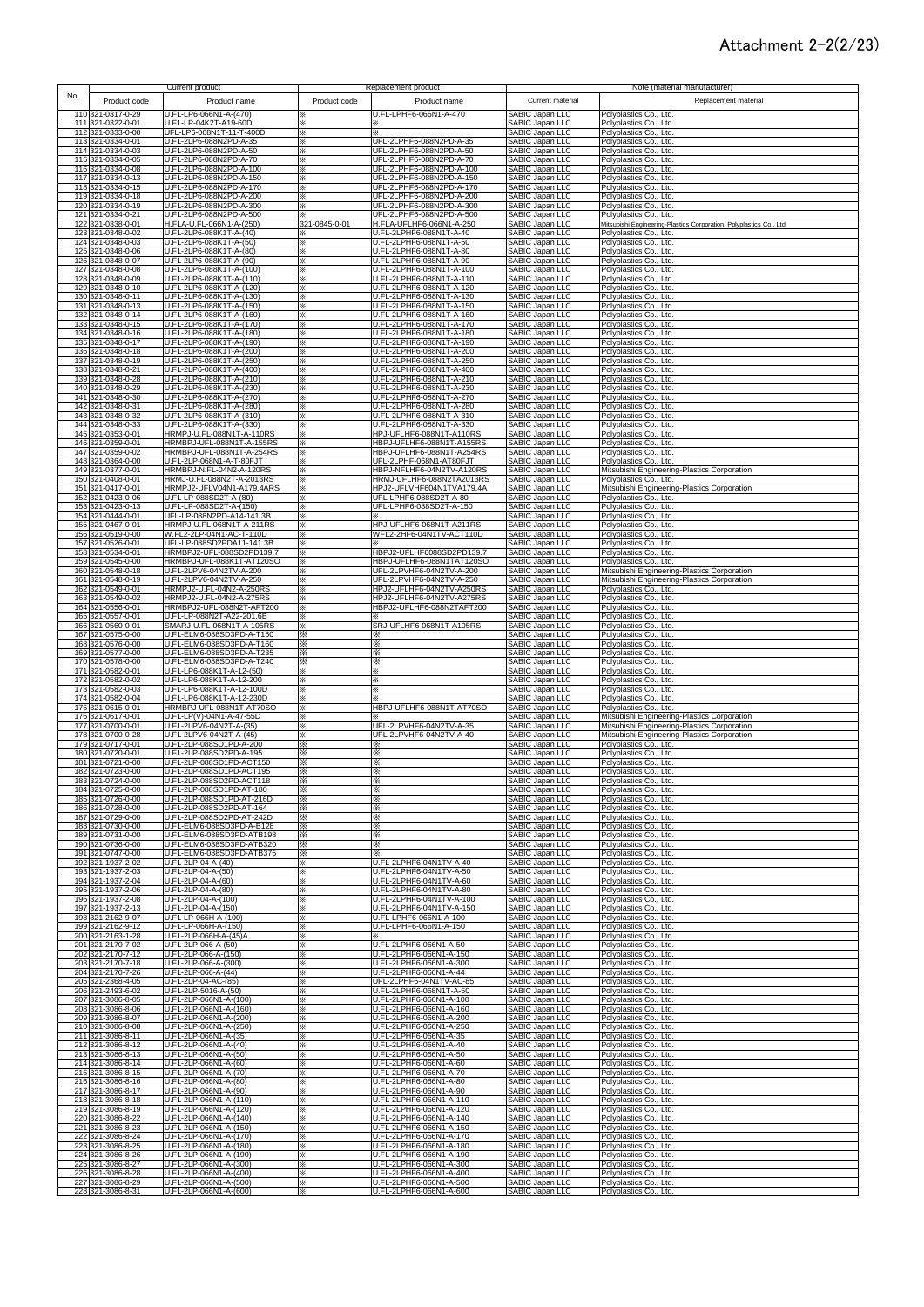### Attachment 2-2(3/23)

|            |                                        | Current product                                    | Replacement product                                                 |                                                                          | Note (material manufacturer)                     |
|------------|----------------------------------------|----------------------------------------------------|---------------------------------------------------------------------|--------------------------------------------------------------------------|--------------------------------------------------|
| No.        | Product code                           | Product name                                       | Product code<br>Product name                                        | Current material                                                         | Replacement material                             |
|            | 229 321-3086-8-32                      | U.FL-2LP-066N1-A-(700)                             | U.FL-2LPHF6-066N1-A-700                                             | SABIC Japan LLC                                                          | Polyplastics Co., Ltd.                           |
|            | 230 321-3086-8-33                      | U.FL-2LP-066N1-A-(800)                             | U.FL-2LPHF6-066N1-A-800                                             | SABIC Japan LLC                                                          | Polyplastics Co., Ltd.                           |
|            | 231 321-3086-8-34                      | U.FL-2LP-066N1-A-(900)                             | U.FL-2LPHF6-066N1-A-900                                             | SABIC Japan LLC                                                          | Polyplastics Co., Ltd.                           |
|            | 232 321-3086-8-49<br>233 321-3086-8-50 | U.FL-2LP-066N1-A-(1450)<br>U.FL-2LP-066N1-A-(1200) | U.FL-2LPHF6-066N1-A-1450<br>U.FL-2LPHF6-066N1-A-1200<br>×           | SABIC Japan LLC<br>SABIC Japan LLC                                       | Polyplastics Co., Ltd.<br>Polyplastics Co., Ltd. |
|            | 234 321-3086-8-51                      | U.FL-2LP-066N1-A-(55)                              | U.FL-2LPHF6-066N1-A-55<br>⋇                                         | SABIC Japan LLC                                                          | Polyplastics Co., Ltd.                           |
|            | 235 321-3086-8-52                      | U.FL-2LP-066N1-A-(280)                             | U.FL-2LPHF6-066N1-A-280<br>⋇                                        | SABIC Japan LLC                                                          | Polyplastics Co., Ltd.                           |
|            | 236 321-3086-8-53                      | U.FL-2LP-066N1-A-(260)<br>U.FL-2LP-066N1-A-(124)   | U.FL-2LPHF6-066N1-A-260<br>⋇                                        | SABIC Japan LLC                                                          | Polyplastics Co., Ltd.                           |
|            | 237 321-3086-8-54<br>238 321-3086-8-55 | U.FL-2LP-066N1-A-(125)                             | U.FL-2LPHF6-066N1-A-124<br>×<br>U.FL-2LPHF6-066N1-A-125             | SABIC Japan LLC<br>SABIC Japan LLC                                       | Polyplastics Co., Ltd.<br>Polyplastics Co., Ltd. |
|            | 239 321-3086-8-56                      | U.FL-2LP-066N1-A-(116)                             | U.FL-2LPHF6-066N1-A-116<br>×                                        | SABIC Japan LLC                                                          | Polyplastics Co., Ltd.                           |
|            | 240 321-3086-8-57                      | U.FL-2LP-066N1-A-(44)                              | U.FL-2LPHF6-066N1-A-44<br>×                                         | SABIC Japan LLC                                                          | Polyplastics Co., Ltd.                           |
|            | 241 321-3086-8-58                      | U.FL-2LP-066N1-A-(550)                             | U.FL-2LPHF6-066N1-A-550<br>×.                                       | SABIC Japan LLC                                                          | Polyplastics Co., Ltd.                           |
|            | 242 321-3086-8-60<br>243 321-3086-8-61 | U.FL-2LP-066N1-A-(48)<br>U.FL-2LP-066N1-A-(175)    | U.FL-2LPHF6-066N1-A-48<br>×<br>U.FL-2LPHF6-066N1-A-175<br>×.        | SABIC Japan LLC<br>SABIC Japan LLC                                       | Polyplastics Co., Ltd.<br>Polyplastics Co., Ltd. |
|            | 244 321-3086-8-62                      | U.FL-2LP-066N1-A-(65)D                             | ×                                                                   | SABIC Japan LLC                                                          | Polyplastics Co., Ltd.                           |
|            | 245 321-3086-8-63                      | U.FL-2LP-066N1-A-(360)                             | U.FL-2LPHF6-066N1-A-360<br>⋇                                        | SABIC Japan LLC                                                          | Polyplastics Co., Ltd.                           |
|            | 246 321-3086-8-64<br>247 321-3086-8-65 | U.FL-2LP-066N1-A-(1400)<br>U.FL-2LP-066N1-A-(1000) | U.FL-2LPHF6-066N1-A-1400<br>⋇<br>U.FL-2LPHF6-066N1-A-1000<br>×      | SABIC Japan LLC<br>SABIC Japan LLC                                       | Polyplastics Co., Ltd.<br>Polyplastics Co., Ltd. |
|            | 248 321-3087-0-05                      | U.FL-2LP-066N2-A-(190)                             | U.FL-2LPHF6-066N2-A-190<br>$\times$                                 | SABIC Japan LLC                                                          | Polyplastics Co., Ltd.                           |
|            | 249 321-3087-0-06                      | U.FL-2LP-066N2-A-(200)                             | U.FL-2LPHF6-066N2-A-200<br>×                                        | SABIC Japan LLC                                                          | Polyplastics Co., Ltd.                           |
|            | 250 321-3087-0-09                      | U.FL-2LP-066N2-A-(40)                              | U.FL-2LPHF6-066N2-A-40<br>×                                         | SABIC Japan LLC                                                          | Polyplastics Co., Ltd.                           |
|            | 251 321-3087-0-10<br>252 321-3087-0-11 | U.FL-2LP-066N2-A-(50)<br>U.FL-2LP-066N2-A-(60)     | U.FL-2LPHF6-066N2-A-50<br>×<br>U.FL-2LPHF6-066N2-A-60<br>⋇          | SABIC Japan LLC<br>SABIC Japan LLC                                       | Polyplastics Co., Ltd.<br>Polyplastics Co., Ltd. |
|            | 253 321-3087-0-12                      | U.FL-2LP-066N2-A-(70)                              | U.FL-2LPHF6-066N2-A-70<br>×                                         | <b>SABIC Japan LLC</b>                                                   | Polyplastics Co., Ltd.                           |
|            | 254 321-3087-0-13                      | U.FL-2LP-066N2-A-(80)                              | U.FL-2LPHF6-066N2-A-80                                              | SABIC Japan LLC<br>SABIC Japan LLC<br>SABIC Japan LLC<br>SABIC Japan LLC | Polyplastics Co., Ltd.                           |
|            | 255 321-3087-0-14<br>256 321-3087-0-15 | U.FL-2LP-066N2-A-(90)<br>U.FL-2LP-066N2-A-(100)    | U.FL-2LPHF6-066N2-A-90<br>U.FL-2LPHF6-066N2-A-100<br>×              |                                                                          | Polyplastics Co., Ltd.<br>Polyplastics Co., Ltd. |
|            | 257 321-3087-0-16                      | U.FL-2LP-066N2-A-(110)                             | J.FL-2LPHF6-066N2-A-110                                             |                                                                          | Polyplastics Co., Ltd.                           |
|            | 258 321-3087-0-17                      | U.FL-2LP-066N2-A-(120)                             | U.FL-2LPHF6-066N2-A-120<br>×.                                       | SABIC Japan LLC                                                          | Polyplastics Co., Ltd.                           |
| 259        | 321-3087-0-18                          | U.FL-2LP-066N2-A-(130)                             | U.FL-2LPHF6-066N2-A-130<br>×.                                       | SABIC Japan LLC                                                          | Polyplastics Co., Ltd.                           |
| 260<br>261 | 321-3087-0-19<br>321-3087-0-21         | U.FL-2LP-066N2-A-(140)<br>U.FL-2LP-066N2-A-(150)   | U.FL-2LPHF6-066N2-A-140<br>$\times$<br>U.FL-2LPHF6-066N2-A-150<br>⋇ | SABIC Japan LLC<br>SABIC Japan LLC                                       | Polyplastics Co., Ltd.<br>Polyplastics Co., Ltd. |
| 262        | 321-3087-0-22                          | U.FL-2LP-066N2-A-(160)                             | U.FL-2LPHF6-066N2-A-160<br>⋇                                        | SABIC Japan LLC                                                          | Polyplastics Co., Ltd.                           |
| 263        | 321-3087-0-23                          | U.FL-2LP-066N2-A-(170)                             | U.FL-2LPHF6-066N2-A-170<br>⋇                                        | <b>SABIC Japan LLC</b>                                                   | Polyplastics Co., Ltd.                           |
|            | 264 321-3087-0-24<br>265 321-3087-0-25 | U.FL-2LP-066N2-A-(180)<br>U.FL-2LP-066N2-A-(300)   | U.FL-2LPHF6-066N2-A-180<br>×.<br>U.FL-2LPHF6-066N2-A-300<br>፠       | SABIC Japan LLC<br>SABIC Japan LLC                                       | Polyplastics Co., Ltd.<br>Polyplastics Co., Ltd. |
|            | 266 321-3087-0-26                      | U.FL-2LP-066N2-A-(400)                             | U.FL-2LPHF6-066N2-A-400<br>⋇                                        | SABIC Japan LLC                                                          | Polyplastics Co., Ltd.                           |
|            | 267 321-3087-0-27                      | U.FL-2LP-066N2-A-(500)                             | U.FL-2LPHF6-066N2-A-500<br>⋇                                        | SABIC Japan LLC                                                          | Polyplastics Co., Ltd.                           |
|            | 268 321-3087-0-28                      | U.FL-2LP-066N2-A-(600)                             | U.FL-2LPHF6-066N2-A-600<br>⋇                                        | SABIC Japan LLC                                                          | Polyplastics Co., Ltd.                           |
|            | 269 321-3087-0-29<br>270 321-3087-0-30 | U.FL-2LP-066N2-A-(700)<br>U.FL-2LP-066N2-A-(800)   | U.FL-2LPHF6-066N2-A-700<br>⋇<br>U.FL-2LPHF6-066N2-A-800<br>⋇        | SABIC Japan LLC<br>SABIC Japan LLC                                       | Polyplastics Co., Ltd.<br>Polyplastics Co., Ltd. |
|            | 271 321-3087-0-31                      | U.FL-2LP-066N2-A-(900)                             | U.FL-2LPHF6-066N2-A-900<br>×                                        | SABIC Japan LLC                                                          | Polyplastics Co., Ltd.                           |
|            | 272 321-3087-0-32                      | U.FL-2LP-066N2-A-(1000)                            | U.FL-2LPHF6-066N2-A-1000<br>×                                       | SABIC Japan LLC                                                          | Polyplastics Co., Ltd.                           |
|            | 273 321-3087-0-45<br>274 321-3087-0-46 | U.FL-2LP-066N2-A-(65)<br>U.FL-2LP-066N2-A-(310)    | J.FL-2LPHF6-066N2-A-65<br>$\times$<br>J.FL-2LPHF6-066N2-A-310<br>×  | <b>SABIC Japan LLC</b><br>SABIC Japan LLC                                | Polyplastics Co., Ltd.<br>Polyplastics Co., Ltd. |
|            | 275 321-3087-0-47                      | U.FL-2LP-066N2-A-(71)                              | U.FL-2LPHF6-066N2-A-71<br>×                                         | SABIC Japan LLC                                                          | Polyplastics Co., Ltd.                           |
|            | 276 321-3087-0-48                      | U.FL-2LP-066N2-A-(230)                             | U.FL-2LPHF6-066N2-A-230<br>×                                        | SABIC Japan LLC                                                          | Polyplastics Co., Ltd.                           |
|            | 277 321-3087-0-49                      | U.FL-2LP-066N2-A-(138)                             | U.FL-2LPHF6-066N2-A-138<br>×.                                       | SABIC Japan LLC                                                          | Polyplastics Co., Ltd.                           |
|            | 278 321-3087-0-50<br>279 321-3110-0-02 | U.FL-2LP-066N2-A-(1100)<br>U.FL-2LP-068N1T-A-(1000 | U.FL-2LPHF6-066N2-A-1100<br>⋇<br>U.FL-2LPHF6-068N1T-A-1000          | SABIC Japan LLC<br>SABIC Japan LLC                                       | Polyplastics Co., Ltd.<br>Polyplastics Co., Ltd. |
|            | 280 321-3110-0-04                      | U.FL-2LP-068N1T-A-(600)                            | J.FL-2LPHF6-068N1T-A-600                                            | SABIC Japan LLC                                                          | Polyplastics Co., Ltd.                           |
|            | 281 321-3110-0-05                      | U.FL-2LP-068N1T-A-(35)                             | J.FL-2LPHF6-068N1T-A-35                                             | SABIC Japan LLC                                                          | Polyplastics Co., Ltd.                           |
|            | 282 321-3110-0-06<br>283 321-3110-0-07 | U.FL-2LP-068N1T-A-(40)<br>U.FL-2LP-068N1T-A-(50)   | J.FL-2LPHF6-068N1T-A-40<br>U.FL-2LPHF6-068N1T-A-50<br>×             | SABIC Japan LLC<br>SABIC Japan LLC                                       | Polyplastics Co., Ltd.<br>Polyplastics Co., Ltd. |
|            | 284 321-3110-0-08                      | U.FL-2LP-068N1T-A-(60)                             | U.FL-2LPHF6-068N1T-A-60<br>⋇                                        | SABIC Japan LLC                                                          | Polyplastics Co., Ltd.                           |
|            | 285 321-3110-0-09                      | U.FL-2LP-068N1T-A-(70)                             | U.FL-2LPHF6-068N1T-A-70<br>×.                                       | SABIC Japan LLC                                                          | Polyplastics Co., Ltd.                           |
| 286<br>287 | 321-3110-0-10                          | U.FL-2LP-068N1T-A-(80)                             | U.FL-2LPHF6-068N1T-A-80<br>$\times$<br>×                            | <b>SABIC Japan LLC</b>                                                   | Polyplastics Co., Ltd.                           |
|            | 321-3110-0-11<br>288 321-3110-0-12     | U.FL-2LP-068N1T-A-(90)<br>U.FL-2LP-068N1T-A-(100)  | U.FL-2LPHF6-068N1T-A-90<br>U.FL-2LPHF6-068N1T-A-100<br>×            | SABIC Japan LLC<br>SABIC Japan LLC                                       | Polyplastics Co., Ltd.<br>Polyplastics Co., Ltd. |
|            | 289 321-3110-0-13                      | U.FL-2LP-068N1T-A-(110)                            | U.FL-2LPHF6-068N1T-A-110<br>×.                                      | SABIC Japan LLC                                                          | Polyplastics Co., Ltd.                           |
|            | 290 321-3110-0-14<br>291 321-3110-0-15 | U.FL-2LP-068N1T-A-(120)<br>U.FL-2LP-068N1T-A-(140) | U.FL-2LPHF6-068N1T-A-120<br>፠<br>U.FL-2LPHF6-068N1T-A-140<br>፠      | SABIC Japan LLC<br>SABIC Japan LLC                                       | Polyplastics Co., Ltd.<br>Polyplastics Co., Ltd. |
|            | 292 321-3110-0-16                      | U.FL-2LP-068N1T-A-(150)                            | U.FL-2LPHF6-068N1T-A-150<br>×.                                      | SABIC Japan LLC                                                          | Polyplastics Co., Ltd.                           |
|            | 293 321-3110-0-17                      | U.FL-2LP-068N1T-A-(160)                            | U.FL-2LPHF6-068N1T-A-160<br>×.                                      | SABIC Japan LLC                                                          | Polyplastics Co., Ltd.                           |
|            | 294 321-3110-0-18                      | U.FL-2LP-068N1T-A-(170)                            | U.FL-2LPHF6-068N1T-A-170<br>⋇                                       | SABIC Japan LLC                                                          | Polyplastics Co., Ltd.                           |
|            | 295 321-3110-0-19<br>296 321-3110-0-20 | U.FL-2LP-068N1T-A-(180)<br>U.FL-2LP-068N1T-A-(190) | U.FL-2LPHF6-068N1T-A-180<br>U.FL-2LPHF6-068N1T-A-190<br>⋇           | SABIC Japan LLC<br>SABIC Japan LLC                                       | Polyplastics Co., Ltd.<br>Polyplastics Co., Ltd. |
|            | 297 321-3110-0-21                      | U.FL-2LP-068N1T-A-(200)                            | U.FL-2LPHF6-068N1T-A-200<br>⋇                                       | SABIC Japan LLC                                                          | Polyplastics Co., Ltd.                           |
|            | 298 321-3110-0-22                      | U.FL-2LP-068N1T-A-(250)                            | U.FL-2LPHF6-068N1T-A-250<br>⋇                                       | SABIC Japan LLC                                                          | Polyplastics Co., Ltd.                           |
|            | 299 321-3110-0-23<br>300 321-3110-0-24 | U.FL-2LP-068N1T-A-(300)<br>U.FL-2LP-068N1T-A-(400) | U.FL-2LPHF6-068N1T-A-300<br>×<br>U.FL-2LPHF6-068N1T-A-400<br>⋇      | <b>SABIC Japan LLC</b><br>SABIC Japan LLC                                | Polyplastics Co., Ltd.<br>Polyplastics Co., Ltd. |
|            | 301 321-3110-0-25                      | U.FL-2LP-068N1T-A-(500)                            | U.FL-2LPHF6-068N1T-A-500                                            | SABIC Japan LLC                                                          | Polyplastics Co., Ltd.                           |
|            | 302 321-3110-0-26                      | U.FL-2LP-068N1T-A-(700)                            | U.FL-2LPHF6-068N1T-A-700                                            | SABI <u>C Japan LLC</u>                                                  | Polyplastics Co., Ltd.                           |
|            | 303 321-3110-0-27<br>304 321-3110-0-28 | U.FL-2LP-068N1T-A-(800)<br>U.FL-2LP-068N1T-A-(900) | U.FL-2LPHF6-068N1T-A-800<br>⋇<br>U.FL-2LPHF6-068N1T-A-900<br>⋇      | SABIC Japan LLC<br>SABIC Japan LLC                                       | Polyplastics Co., Ltd.<br>Polyplastics Co., Ltd. |
|            | 305 321-3110-0-29                      | U.FL-2LP-068N1T-A-(30)                             | U.FL-2LPHF6-068N1T-A-30<br>×.                                       | SABIC Japan LLC<br>SABIC Japan LLC                                       | Polyplastics Co., Ltd.                           |
|            | 306 321-3110-0-30                      | U.FL-2LP-068N1T-A-(130)                            | U.FL-2LPHF6-068N1T-A-130<br>⋇                                       | SABIC Japan LLC                                                          | Polyplastics Co., Ltd.                           |
|            | 307 321-3110-0-57<br>308 321-3110-0-58 | U.FL-2LP-068N1T-A-(350)<br>U.FL-2LP-068N1T-A-(85)  | U.FL-2LPHF6-068N1T-A-350<br>⋇<br>U.FL-2LPHF6-068N1T-A-85<br>⋇       | SABIC Japan LLC                                                          | Polyplastics Co., Ltd.<br>Polyplastics Co., Ltd. |
|            | 309 321-3110-0-59                      | U.FL-2LP-068N1T-A-(220)                            | U.FL-2LPHF6-068N1T-A-220<br>⋇                                       | SABIC Japan LLC                                                          | Polyplastics Co., Ltd.                           |
|            | 310 321-3110-0-60                      | U.FL-2LP-068N1T-A-(210)                            | U.FL-2LPHF6-068N1T-A-210<br>⋇<br>U.FL-2LPHF6-068N1T-A-305           | SABIC Japan LLC                                                          | Polyplastics Co., Ltd.                           |
|            | 311 321-3110-0-61<br>312 321-3110-0-62 | U.FL-2LP-068N1T-A-(305)<br>U.FL-2LP-068N1T-A-(310) | ×<br>⋇<br>U.FL-2LPHF6-068N1T-A-310                                  | <b>SABIC Japan LLC</b><br><b>SABIC Japan LLC</b>                         | Polyplastics Co., Ltd.<br>Polyplastics Co., Ltd. |
|            | 313 321-3110-0-63                      | U.FL-2LP-068N1T-A-(55)                             | U.FL-2LPHF6-068N1T-A-55<br>⋇                                        | SABIC Japan LLC                                                          | Polyplastics Co., Ltd.                           |
|            | 314 321-3110-0-64                      | U.FL-2LP-068N1T-A-(100)D                           | ⋇                                                                   | SABIC Japan LLC                                                          | Polyplastics Co., Ltd.                           |
|            | 315 321-3110-0-65<br>316 321-3110-0-66 | U.FL-2LP-068N1T-A-(2000)<br>U.FL-2LP-068N1T-A-(75) | U.FL-2LPHF6-068N1T-A-2000<br>⋇<br>U.FL-2LPHF6-068N1T-A-75<br>⋇      | SABIC Japan LLC<br>SABIC Japan LLC                                       | Polyplastics Co., Ltd.<br>Polyplastics Co., Ltd. |
|            | 317 321-3110-0-67                      | U.FL-2LP-068N1T-A-(340)                            | U.FL-2LPHF6-068N1T-A-340<br>×.                                      | SABIC Japan LLC                                                          | Polyplastics Co., Ltd.                           |
|            | 318 321-3110-0-68                      | U.FL-2LP-068N1T-A-(300)C                           | ⋇                                                                   | SABIC Japan LLC                                                          | Polyplastics Co., Ltd.                           |
|            | 319 321-3111-3-01<br>320 321-3111-3-10 | U.FL-2LP-068N2T-A-(1000)<br>U.FL-2LP-068N2T-A-(35) | U.FL-2LPHF6-068N2T-A-1000<br>⋇<br>U.FL-2LPHF6-068N2T-A-35           | SABIC Japan LLC                                                          | Polyplastics Co., Ltd.                           |
|            | 321 321-3111-3-11                      | U.FL-2LP-068N2T-A-(40)                             | ⋇<br>U.FL-2LPHF6-068N2T-A-40<br>⋇                                   | SABIC Japan LLC<br>SABIC Japan LLC                                       | Polyplastics Co., Ltd.<br>Polyplastics Co., Ltd. |
|            | 322 321-3111-3-12                      | U.FL-2LP-068N2T-A-(50)                             | U.FL-2LPHF6-068N2T-A-50<br>×                                        | SABIC Japan LLC                                                          | Polyplastics Co., Ltd.                           |
|            | 323 321-3111-3-13                      | U.FL-2LP-068N2T-A-(60)                             | U.FL-2LPHF6-068N2T-A-60<br>×                                        | SABIC Japan LLC                                                          | Polyplastics Co., Ltd.                           |
|            | 324 321-3111-3-14<br>325 321-3111-3-15 | U.FL-2LP-068N2T-A-(100)<br>U.FL-2LP-068N2T-A-(70)  | U.FL-2LPHF6-068N2T-A-100<br>×<br>U.FL-2LPHF6-068N2T-A-70<br>×       | SABIC Japan LLC<br>SABIC Japan LLC                                       | Polyplastics Co., Ltd.<br>Polyplastics Co., Ltd. |
|            | 326 321-3111-3-16                      | U.FL-2LP-068N2T-A-(80)                             | U.FL-2LPHF6-068N2T-A-80<br>×                                        | SABIC Japan LLC                                                          | Polyplastics Co., Ltd.                           |
|            | 327 321-3111-3-17                      | U.FL-2LP-068N2T-A-(90)                             | U.FL-2LPHF6-068N2T-A-90<br>⋇                                        | SABIC Japan LLC                                                          | Polyplastics Co., Ltd.                           |
|            | 328 321-3111-3-18<br>329 321-3111-3-19 | U.FL-2LP-068N2T-A-(110)<br>U.FL-2LP-068N2T-A-(120) | U.FL-2LPHF6-068N2T-A-110<br>⋇<br>U.FL-2LPHF6-068N2T-A-120<br>⋇      | SABIC Japan LLC<br>SABIC Japan LLC                                       | Polyplastics Co., Ltd.<br>Polyplastics Co., Ltd. |
|            | 330 321-3111-3-20                      | U.FL-2LP-068N2T-A-(130)                            | U.FL-2LPHF6-068N2T-A-130<br>×                                       | SABIC Japan LLC                                                          | Polyplastics Co., Ltd.                           |
|            | 331 321-3111-3-21                      | U.FL-2LP-068N2T-A-(140)                            | U.FL-2LPHF6-068N2T-A-140<br>×                                       | SABIC Japan LLC                                                          | Polyplastics Co., Ltd.                           |
|            | 332 321-3111-3-22<br>333 321-3111-3-23 | U.FL-2LP-068N2T-A-(150)<br>U.FL-2LP-068N2T-A-(160) | U.FL-2LPHF6-068N2T-A-150<br>⋇<br>U.FL-2LPHF6-068N2T-A-160<br>⋇      | SABIC Japan LLC<br>SABIC Japan LLC                                       | Polyplastics Co., Ltd.<br>Polyplastics Co., Ltd. |
|            | 334 321-3111-3-24                      | U.FL-2LP-068N2T-A-(170)                            | U.FL-2LPHF6-068N2T-A-170<br>⋇                                       | SABIC Japan LLC                                                          | Polyplastics Co., Ltd.                           |
|            | 335 321-3111-3-25                      | U.FL-2LP-068N2T-A-(180)                            | U.FL-2LPHF6-068N2T-A-180<br>⋇                                       | SABIC Japan LLC                                                          | Polyplastics Co., Ltd.                           |
|            | 336 321-3111-3-26<br>337 321-3111-3-27 | U.FL-2LP-068N2T-A-(190)<br>U.FL-2LP-068N2T-A-(200) | U.FL-2LPHF6-068N2T-A-190<br>×.<br>×<br>U.FL-2LPHF6-068N2T-A-200     | SABIC Japan LLC<br>SABIC Japan LLC                                       | Polyplastics Co., Ltd.<br>Polyplastics Co., Ltd. |
|            | 338 321-3111-3-28                      | U.FL-2LP-068N2T-A-(250)                            | ⋇<br>U.FL-2LPHF6-068N2T-A-250                                       | <b>SABIC Japan LLC</b>                                                   | Polyplastics Co., Ltd.                           |
|            | 339 321-3111-3-29                      | U.FL-2LP-068N2T-A-(300)                            | U.FL-2LPHF6-068N2T-A-300<br>⋇                                       | <b>SABIC Japan LLC</b>                                                   | Polyplastics Co., Ltd.                           |
|            | 340 321-3111-3-30<br>341 321-3111-3-31 | U.FL-2LP-068N2T-A-(400)<br>U.FL-2LP-068N2T-A-(500) | U.FL-2LPHF6-068N2T-A-400<br>⋇<br>U.FL-2LPHF6-068N2T-A-500<br>X.     | SABIC Japan LLC<br>SABIC Japan LLC                                       | Polyplastics Co., Ltd.<br>Polyplastics Co., Ltd. |
|            | 342 321-3111-3-32                      | U.FL-2LP-068N2T-A-(600)                            | U.FL-2LPHF6-068N2T-A-600<br>X.                                      | SABIC Japan LLC                                                          | Polyplastics Co., Ltd.                           |
|            | 343 321-3111-3-33                      | U.FL-2LP-068N2T-A-(700)                            | U.FL-2LPHF6-068N2T-A-700<br>⋇                                       | SABIC Japan LLC                                                          | Polyplastics Co., Ltd.                           |
|            | 344 321-3111-3-40                      | U.FL-2LP-068N2T-A-(800)                            | U.FL-2LPHF6-068N2T-A-800<br>×                                       | SABIC Japan LLC                                                          | Polyplastics Co., Ltd.                           |
|            | 345 321-3111-3-41<br>346 321-3111-3-43 | U.FL-2LP-068N2T-A-(900)<br>U.FL-2LP-068N2T-A-(280) | U.FL-2LPHF6-068N2T-A-900<br>⋇<br>U.FL-2LPHF6-068N2T-A-280<br>⋇      | SABIC Japan LLC<br>SABIC Japan LLC                                       | Polyplastics Co., Ltd.<br>Polyplastics Co., Ltd. |
|            | 347 321-3111-3-44                      | U.FL-2LP-068N2T-A-(76)                             | U.FL-2LPHF6-068N2T-A-76<br>×                                        | SABIC Japan LLC                                                          | Polyplastics Co., Ltd.                           |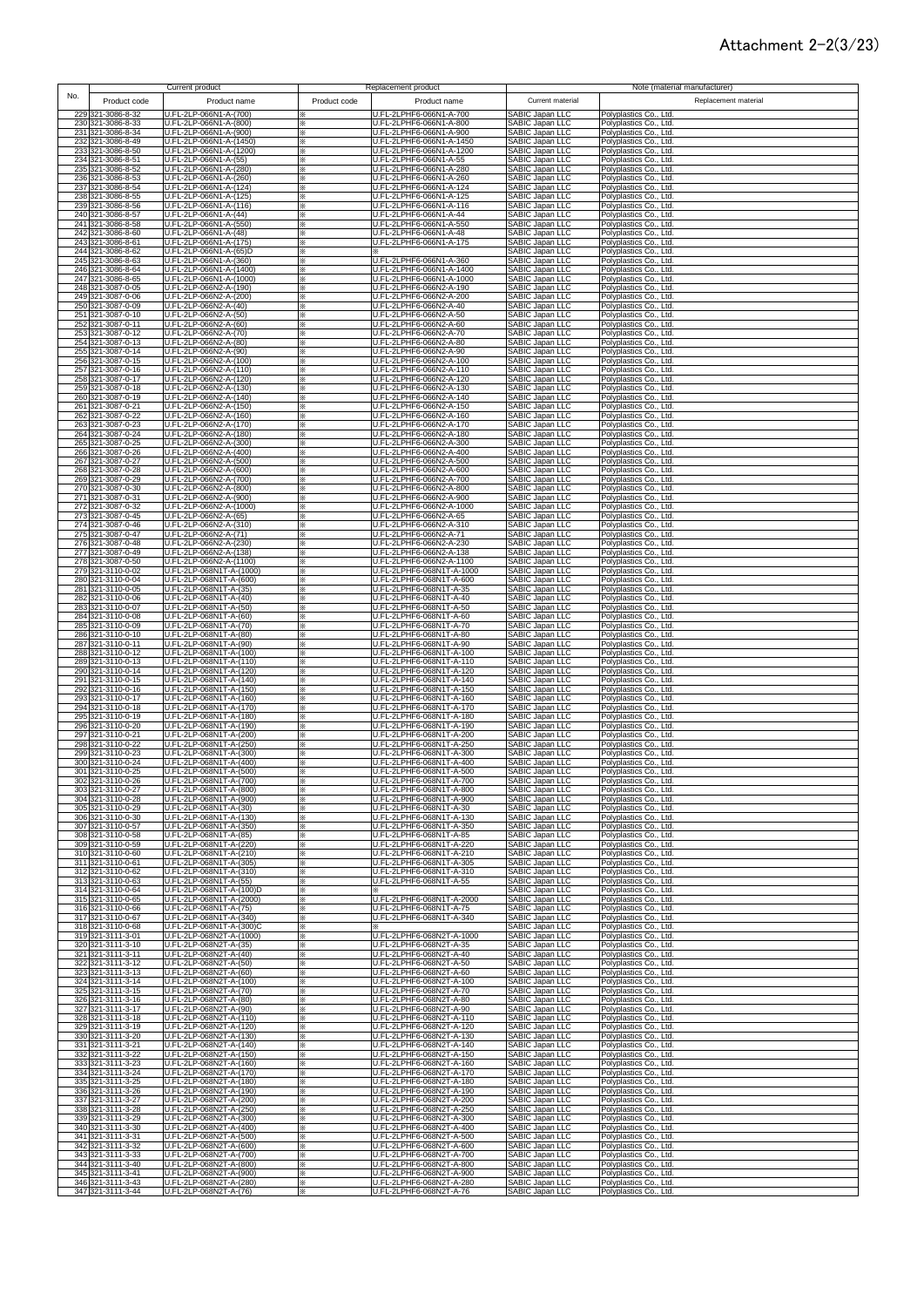### Attachment 2-2(4/23)

| 348 321-3111-3-46<br>U.FL-2LP-068N2T-A-(63)<br>U.FL-2LPHF6-068N2T-A-63<br><b>SABIC Japan LLC</b><br>Polyplastics Co., Ltd.<br>349 321-3167-8-04<br>U.FL-2LP-068N3T-A-(35)<br>U.FL-2LPHF6-068N3T-A-35<br>SABIC Japan LLC<br>Polyplastics Co., Ltd.<br>×<br>350 321-3167-8-05<br>U.FL-2LP-068N3T-A-(40)<br>U.FL-2LPHF6-068N3T-A-40<br>SABIC Japan LLC<br>SABIC Japan LLC<br>SABIC Japan LLC<br>SABIC Japan LLC<br>SABIC Japan LLC<br>Polyplastics Co., Ltd.<br>×<br>351 321-3167-8-06<br>U.FL-2LP-068N3T-A-(50)<br>U.FL-2LPHF6-068N3T-A-50<br>Polyplastics Co., Ltd.<br>352 321-3167-8-07<br>U.FL-2LP-068N3T-A-(60)<br>U.FL-2LPHF6-068N3T-A-60<br>Polyplastics Co., Ltd.<br>×<br>353 321-3167-8-08<br>U.FL-2LP-068N3T-A-(70)<br>U.FL-2LPHF6-068N3T-A-70<br>Polyplastics Co., Ltd.<br>×<br>U.FL-2LP-068N3T-A-(80)<br>U.FL-2LPHF6-068N3T-A-80<br>354 321-3167-8-09<br>Polyplastics Co., Ltd.<br>×<br>SABIC Japan LLC<br>355 321-3167-8-10<br>U.FL-2LP-068N3T-A-(90)<br>U.FL-2LPHF6-068N3T-A-90<br>Polyplastics Co., Ltd.<br>×<br>U.FL-2LP-068N3T-A-(100)<br>SABIC Japan LLC<br>356 321-3167-8-11<br>U.FL-2LPHF6-068N3T-A-100<br>Polyplastics Co., Ltd.<br>×<br>SABIC Japan LLC<br>U.FL-2LP-068N3T-A-(110)<br>U.FL-2LPHF6-068N3T-A-110<br>357 321-3167-8-12<br>Polyplastics Co., Ltd.<br>×<br>SABIC Japan LLC<br>358 321-3167-8-13<br>U.FL-2LP-068N3T-A-(120)<br>U.FL-2LPHF6-068N3T-A-120<br>Polyplastics Co., Ltd.<br>×<br>SABIC Japan LLC<br>359 321-3167-8-14<br>U.FL-2LP-068N3T-A-(130)<br>U.FL-2LPHF6-068N3T-A-130<br>Polyplastics Co., Ltd.<br>⋇<br>U.FL-2LP-068N3T-A-(140)<br><b>SABIC Japan LLC</b><br>321-3167-8-15<br>U.FL-2LPHF6-068N3T-A-140<br>Polyplastics Co., Ltd.<br>360<br>×<br>361 321-3167-8-16<br>U.FL-2LP-068N3T-A-(150)<br>U.FL-2LPHF6-068N3T-A-150<br>SABIC Japan LLC<br>Polyplastics Co., Ltd.<br>⋇<br>U.FL-2LP-068N3T-A-(160)<br>U.FL-2LPHF6-068N3T-A-160<br>SABIC Japan LLC<br>362 321-3167-8-17<br>×.<br>Polyplastics Co., Ltd.<br>363 321-3167-8-18<br>U.FL-2LP-068N3T-A-(170)<br>U.FL-2LPHF6-068N3T-A-170<br>SABIC Japan LLC<br>×.<br>Polyplastics Co., Ltd.<br>U.FL-2LP-068N3T-A-(180)<br>364 321-3167-8-19<br>U.FL-2LPHF6-068N3T-A-180<br>SABIC Japan LLC<br>Polyplastics Co., Ltd.<br>⋇<br>365 321-3167-8-20<br>U.FL-2LP-068N3T-A-(190)<br>U.FL-2LPHF6-068N3T-A-190<br>SABIC Japan LLC<br>Polyplastics Co., Ltd.<br>×<br>U.FL-2LP-068N3T-A-(200)<br>366 321-3167-8-21<br>U.FL-2LPHF6-068N3T-A-200<br>SABIC Japan LLC<br>Polyplastics Co., Ltd.<br>×<br>367 321-3167-8-22<br>U.FL-2LP-068N3T-A-(250)<br>U.FL-2LPHF6-068N3T-A-250<br>SABIC Japan LLC<br>Polyplastics Co., Ltd.<br>⋇<br>U.FL-2LP-068N3T-A-(300)<br>SABIC Japan LLC<br>368 321-3167-8-23<br>U.FL-2LPHF6-068N3T-A-300<br>⋇<br>Polyplastics Co., Ltd.<br>U.FL-2LP-068N3T-A-(400)<br>SABIC Japan LLC<br>369 321-3167-8-24<br>U.FL-2LPHF6-068N3T-A-400<br>Polyplastics Co., Ltd.<br>⋇<br>U.FL-2LP-068N3T-A-(500)<br>370 321-3167-8-25<br>J.FL-2LPHF6-068N3T-A-500<br>SABIC Japan LLC<br>Polyplastics Co., Ltd.<br>×<br>371 321-3167-8-26<br>U.FL-2LP-068N3T-A-(600)<br>J.FL-2LPHF6-068N3T-A-600<br>SABIC Japan LLC<br>Polyplastics Co., Ltd.<br>U.FL-2LP-068N3T-A-(700)<br>U.FL-2LPHF6-068N3T-A-700<br>SABIC Japan LLC<br>372 321-3167-8-27<br>Polyplastics Co., Ltd.<br>373 321-3167-8-28<br>U.FL-2LP-068N3T-A-(800)<br>U.FL-2LPHF6-068N3T-A-800<br>SABIC Japan LLC<br>Polyplastics Co., Ltd.<br>X<br>374 321-3167-8-29<br>U.FL-2LP-068N3T-A-(900)<br>U.FL-2LPHF6-068N3T-A-900<br>SABIC Japan LLC<br>Polyplastics Co., Ltd.<br>⋇<br>375 321-3167-8-31<br>U.FL-2LP-068N3T-A-(178)<br>U.FL-2LPHF6-068N3T-A-178<br>SABIC Japan LLC<br>Polyplastics Co., Ltd.<br>⋇<br>321-3196-6-01<br>U.FL-2LP-088K1T-A-(50)<br>U.FL-2LPHF6-088N1T-A-50<br><b>SABIC Japan LLC</b><br>Polyplastics Co., Ltd.<br>376<br>U.FL-2LP-088K1T-A-(100)<br>377 321-3196-6-02<br>U.FL-2LPHF6-088N1T-A-100<br>SABIC Japan LLC<br>Polyplastics Co., Ltd.<br>U.FL-2LP-088K1T-A-(150)<br>SABIC Japan LLC<br>378<br>321-3196-6-03<br>J.FL-2LPHF6-088N1T-A-150<br>Polyplastics Co., Ltd.<br>SABIC Japan LLC<br>379 321-3196-6-04<br>U.FL-2LP-088K1T-A-(200)<br>J.FL-2LPHF6-088N1T-A-200<br>Polyplastics Co., Ltd.<br>SABIC Japan LLC<br>U.FL-2LPHF6-088N1T-A-250<br>U.FL-2LP-088K1T-A-(250)<br>380 321-3196-6-05<br>×<br>Polyplastics Co., Ltd.<br>U.FL-2LP-088K1T-A-(300)<br>SABIC Japan LLC<br>381 321-3196-6-06<br>U.FL-2LPHF6-088N1T-A-300<br>Polyplastics Co., Ltd.<br>⋇<br>SABIC Japan LLC<br>U.FL-2LP-088K1T-A-(400)<br>U.FL-2LPHF6-088N1T-A-400<br>321-3196-6-07<br>382<br>×.<br>Polyplastics Co., Ltd.<br>383<br>321-3196-6-08<br>U.FL-2LP-088K1T-A-(500)<br>U.FL-2LPHF6-088N1T-A-500<br>SABIC Japan LLC<br>⋇<br>Polyplastics Co., Ltd.<br>384 321-3196-6-09<br>U.FL-2LP-088K1T-A-(600)<br>U.FL-2LPHF6-088N1T-A-600<br>SABIC Japan LLC<br>Polyplastics Co., Ltd.<br>⋇<br>385 321-3196-6-10<br>U.FL-2LP-088K1T-A-(700)<br>U.FL-2LPHF6-088N1T-A-700<br>SABIC Japan LLC<br>Polyplastics Co., Ltd.<br>⋇<br>386 321-3196-6-11<br>U.FL-2LP-088K1T-A-(800)<br>U.FL-2LPHF6-088N1T-A-800<br>SABIC Japan LLC<br>⋇<br>Polyplastics Co., Ltd.<br>387 321-3196-6-12<br>U.FL-2LP-088K1T-A-(900)<br>U.FL-2LPHF6-088N1T-A-900<br>SABIC Japan LLC<br>⋇<br>Polyplastics Co., Ltd.<br>388 321-3196-6-13<br>U.FL-2LP-088K1T-A-(1000)<br>U.FL-2LPHF6-088N1T-A-1000<br>SABIC Japan LLC<br>Polyplastics Co., Ltd.<br>⋇<br>389 321-3196-6-15<br>U.FL-2LP-088K1T-A-(76)<br>U.FL-2LPHF6-088N1T-A-76<br><b>SABIC Japan LLC</b><br>Polyplastics Co., Ltd.<br>⋇<br>U.FL-2LP-088K1T-A-(80)<br>390 321-3196-6-16<br>U.FL-2LPHF6-088N1T-A-80<br>SABIC Japan LLC<br>Polyplastics Co., Ltd.<br>⋇<br>U.FL-2LP-088K1T-A-(70)<br>SABIC Japan LLC<br>391 321-3196-6-17<br>U.FL-2LPHF6-088N1T-A-70<br>Polyplastics Co., Ltd.<br>⋇<br>SABIC Japan LLC<br>392 321-3196-6-19<br>U.FL-2LP-088K1T-A-(120)<br>U.FL-2LPHF6-088N1T-A-120<br>×<br>Polyplastics Co., Ltd.<br>U.FL-2LP-088K1T-A-(60)<br>U.FL-2LPHF6-088N1T-A-60<br>SABIC Japan LLC<br>393 321-3196-6-22<br>Polyplastics Co., Ltd.<br>⋇<br>U.FL-2LP-088K1T-A-(90)<br>U.FL-2LPHF6-088N1T-A-90<br>SABIC Japan LLC<br>394 321-3196-6-27<br>Polyplastics Co., Ltd.<br>⋇<br>SABIC Japan LLC<br>395 321-3196-6-29<br>U.FL-2LP-088K1T-A-(40)<br>U.FL-2LPHF6-088N1T-A-40<br>Polyplastics Co., Ltd.<br>⋇<br>U.FL-2LP-088K1T-A-(110)<br>U.FL-2LPHF6-088N1T-A-110<br>SABIC Japan LLC<br>396 321-3196-6-34<br>Polyplastics Co., Ltd.<br>⋇<br>397 321-3196-6-35<br>U.FL-2LP-088K1T-A-(35)<br>J.FL-2LPHF6-088N1T-A-35<br>SABIC Japan LLC<br>Polyplastics Co., Ltd.<br>⋇<br>SABIC Japan LLC<br>398 321-3196-6-36<br>U.FL-2LP-088K1T-A-(5000)<br>J.FL-2LPHF6-088N1T-A-3000<br>Polyplastics Co., Ltd.<br>×<br>U.FL-2LP-088K1T-A-(160)<br>U.FL-2LPHF6-088N1T-A-160<br>SABIC Japan LLC<br>399 321-3196-6-39<br>Polyplastics Co., Ltd.<br>×<br>400 321-3196-6-40<br>U.FL-2LP-088K1T-A-(140)<br>U.FL-2LPHF6-088N1T-A-140<br>SABIC Japan LLC<br>Polyplastics Co., Ltd.<br>×<br>401 321-3196-6-44<br>U.FL-2LP-088K1T-A-(174)<br>U.FL-2LPHF6-088N1T-A-174<br>SABIC Japan LLC<br>Polyplastics Co., Ltd.<br>U.FL-2LPHF6-088N1T-A-264<br>SABIC Japan LLC<br>402 321-3196-6-45<br>U.FL-2LP-088K1T-A-(264)<br>Polyplastics Co., Ltd.<br>SABIC Japan LLC<br>403 321-3196-6-46<br>U.FL-2LP-088K1T-A-(87)D<br>Polyplastics Co., Ltd.<br>×<br>SABIC Japan LLC<br>U.FL-2LP-088K1T-A-(167)D<br>404 321-3196-6-47<br>Polyplastics Co., Ltd.<br>SABIC Japan LLC<br>U.FL-2LP-088K1T-A-(135)<br>405 321-3196-6-48<br>J.FL-2LPHF6-088N1T-A-135<br>Polyplastics Co., Ltd.<br>U.FL-2LP-088K1T-A-(240)<br>SABIC Japan LLC<br>406 321-3196-6-49<br>U.FL-2LPHF6-088N1T-A-240<br>Polyplastics Co., Ltd.<br>×<br>SABIC Japan LLC<br>U.FL-2LP-088K1T-A-(167)<br>U.FL-2LPHF6-088N1T-A-167<br>407 321-3196-6-50<br>Polyplastics Co., Ltd.<br>×<br>U.FL-2LPHF6-088N1T-A-115<br>SABIC Japan LLC<br>408 321-3196-6-51<br>U.FL-2LP-088K1T-A-(115)<br>Polyplastics Co., Ltd.<br>$\times$<br>SABIC Japan LLC<br>409 321-3196-6-52<br>U.FL-2LP-088K1T-A-(253)E<br>Polyplastics Co., Ltd.<br>⋇<br>SABIC Japan LLC<br>410 321-3196-6-53<br>U.FL-2LP-088K1T-A-(202)D<br>Polyplastics Co., Ltd.<br>×<br>U.FL-2LP-088K1T-A-(124)D<br>SABIC Japan LLC<br>411 321-3196-6-54<br>Polyplastics Co., Ltd.<br>⋇<br>412 321-3196-6-55<br>U.FL-2LP-088K1T-A-(130)<br>U.FL-2LPHF6-088N1T-A-130<br>SABIC Japan LLC<br>×.<br>Polyplastics Co., Ltd.<br>413 321-3196-6-57<br>U.FL-2LP-088K1T-A-(235)<br>U.FL-2LPHF6-088N1T-A-235<br>SABIC Japan LLC<br>×.<br>Polyplastics Co., Ltd.<br>414 321-3196-6-59<br>U.FL-2LP-088K1T-A-(310)<br>U.FL-2LPHF6-088N1T-A-310<br>SABIC Japan LLC<br>×.<br>Polyplastics Co., Ltd.<br>415 321-3196-6-60<br>U.FL-2LP-088K1T-A-(730)<br>U.FL-2LPHF6-088N1T-A-730<br>SABIC Japan LLC<br>Polyplastics Co., Ltd.<br>×<br>416 321-3196-6-61<br>U.FL-2LP-088K1T-A-(530)<br>U.FL-2LPHF6-088N1T-A-530<br>SABIC Japan LLC<br>Polyplastics Co., Ltd.<br>×<br>417 321-3196-6-65<br>U.FL-2LP-088K1T-A-(62)D<br>SABIC Japan LLC<br>Polyplastics Co., Ltd.<br>×<br>U.FL-2LP-088K1T-A-(72)D<br>SABIC Japan LLC<br>418 321-3196-6-66<br>⋇<br>Polyplastics Co., Ltd.<br>×<br>U.FL-2LP-088K1T-A-(147)D<br>419 321-3196-6-67<br>SABIC Japan LLC<br>Polyplastics Co., Ltd.<br>⋇<br>U.FL-2LP-088K1T-A-(460)<br>U.FL-2LPHF6-088N1T-A-460<br>SABIC Japan LLC<br>420 321-3196-6-68<br>Polyplastics Co., Ltd.<br>×<br>421 321-3196-6-69<br>U.FL-2LP-088K11-A-(125)<br>U.FL-2LPHF6-088N11-A-125<br>SABIC Japan LLL<br>Polyplastics Co., Ltd.<br>422 321-3196-6-70<br>U.FL-2LP-088K1T-A-(325)D<br>SABIC Japan LLC<br>Polyplastics Co., Ltd.<br>⋇<br>423 321-3197-9-01<br>U.FL-2LPHF6-088N2T-A-50<br>U.FL-2LP-088K2T-A-(50)<br>SABIC Japan LLC<br>Polyplastics Co., Ltd.<br>×<br>U.FL-2LP-088K2T-A-(100)<br>424 321-3197-9-02<br>U.FL-2LPHF6-088N2T-A-100<br><b>SABIC Japan LLC</b><br>Polyplastics Co., Ltd.<br>⋇<br>U.FL-2LP-088K2T-A-(150)<br>425 321-3197-9-03<br>U.FL-2LPHF6-088N2T-A-150<br>SABIC Japan LLC<br>Polyplastics Co., Ltd.<br>⋇<br>SABIC Japan LLC<br>426 321-3197-9-04<br>U.FL-2LP-088K2T-A-(200)<br>U.FL-2LPHF6-088N2T-A-200<br>Polyplastics Co., Ltd.<br>⋇<br>SABIC Japan LLC<br>U.FL-2LP-088K2T-A-(250)<br>427 321-3197-9-05<br>U.FL-2LPHF6-088N2T-A-250<br>Polyplastics Co., Ltd.<br>×<br>SABIC Japan LLC<br>U.FL-2LP-088K2T-A-(300)<br>428 321-3197-9-06<br>U.FL-2LPHF6-088N2T-A-300<br>Polyplastics Co., Ltd.<br>SABIC Japan LLC<br>429 321-3197-9-07<br>U.FL-2LP-088K2T-A-(400)<br>U.FL-2LPHF6-088N2T-A-400<br>Polyplastics Co., Ltd.<br>×<br>430 321-3197-9-08<br>SABIC Japan LLC<br>U.FL-2LP-088K2T-A-(500)<br>U.FL-2LPHF6-088N2T-A-500<br>Polyplastics Co., Ltd.<br>⋇<br>SABIC Japan LLC<br>431 321-3197-9-09<br>U.FL-2LP-088K2T-A-(600)<br>U.FL-2LPHF6-088N2T-A-600<br>Polyplastics Co., Ltd.<br>⋇<br>432 321-3197-9-10<br>U.FL-2LP-088K2T-A-(700)<br>U.FL-2LPHF6-088N2T-A-700<br><b>SABIC Japan LLC</b><br>Polyplastics Co., Ltd.<br>⋇<br>321-3197-9-11<br>U.FL-2LP-088K2T-A-(800)<br>U.FL-2LPHF6-088N2T-A-800<br>SABIC Japan LLC<br>433<br>⋇<br>Polyplastics Co., Ltd.<br>U.FL-2LP-088K2T-A-(900)<br>SABIC Japan LLC<br>434 321-3197-9-12<br>⋇<br>U.FL-2LPHF6-088N2T-A-900<br>Polyplastics Co., Ltd.<br>U.FL-2LP-088K2T-A-(1000)<br>U.FL-2LPHF6-088N2T-A-1000<br>SABIC Japan LLC<br>435 321-3197-9-13<br>⋇<br>Polyplastics Co., Ltd.<br>436 321-3197-9-16<br>U.FL-2LP-088K2T-A-(1500)<br>U.FL-2LPHF6-088N2T-A-1500<br>SABIC Japan LLC<br>⋇<br>Polyplastics Co., Ltd.<br>437 321-3197-9-17<br>U.FL-2LP-088K2T-A-(35)<br>U.FL-2LPHF6-088N2T-A-35<br>SABIC Japan LLC<br>⋇<br>Polyplastics Co., Ltd.<br>438 321-3197-9-25<br>U.FL-2LP-088K2T-A-(80)<br>U.FL-2LPHF6-088N2T-A-80<br>SABIC Japan LLC<br>Polyplastics Co., Ltd.<br>⋇<br>439 321-3197-9-33<br>U.FL-2LP-088K2T-A-(360)<br>U.FL-2LPHF6-088N2T-A-360<br>SABIC Japan LLC<br>Polyplastics Co., Ltd.<br>⋇<br>U.FL-2LP-088K2T-A-(120)<br>SABIC Japan LLC<br>440 321-3197-9-34<br>U.FL-2LPHF6-088N2T-A-120<br>Polyplastics Co., Ltd.<br>×<br>U.FL-2LP-088K2T-A-(110)<br>441 321-3197-9-35<br>U.FL-2LPHF6-088N2T-A-110<br>SABIC Japan LLC<br>Polyplastics Co., Ltd.<br>⋇<br>U.FL-2LP-088K2T-A-(70)<br>442 321-3197-9-36<br>U.FL-2LPHF6-088N2T-A-70<br>SABIC Japan LLC<br>Polyplastics Co., Ltd.<br>⋇<br>443 321-3197-9-38<br>U.FL-2LP-088K2T-A-(265)<br>SABIC Japan LLC<br>U.FL-2LPHF6-088N2T-A-265<br>Polyplastics Co., Ltd.<br>×<br>444 321-3197-9-40<br>SABIC Japan LLC<br>U.FL-2LP-088K2T-A-(140)<br>U.FL-2LPHF6-088N2T-A-140<br>Polyplastics Co., Ltd.<br>×<br>445 321-3197-9-46<br>U.FL-2LP-088K2T-A-(90)<br>SABIC Japan LLC<br>U.FL-2LPHF6-088N2T-A-90<br>Polyplastics Co., Ltd.<br>×<br>SABIC Japan LLC<br>446 321-3197-9-47<br>U.FL-2LP-088K2T-A-(45)<br>J.FL-2LPHF6-088N2T-A-45<br>Polyplastics Co., Ltd.<br>×<br>SABIC Japan LLC<br>447 321-3197-9-48<br>U.FL-2LP-088K2T-A-(165)<br>J.FL-2LPHF6-088N2T-A-165<br>Polyplastics Co., Ltd.<br>⋇<br>448 321-3197-9-49<br>U.FL-2LP-088K2T-A-(55)<br>J.FL-2LPHF6-088N2T-A-55<br>SABIC Japan LLC<br>Polyplastics Co., Ltd.<br>⋇<br>449 321-3197-9-50<br>U.FL-2LP-088K2T-A-(40)<br>U.FL-2LPHF6-088N2T-A-40<br>SABIC Japan LLC<br>Polyplastics Co., Ltd.<br>×.<br>SABIC Japan LLC<br>450 321-3197-9-51<br>U.FL-2LP-088K2T-A-(80)D<br>Polyplastics Co., Ltd.<br>⋇<br>U.FL-2LPHF6-088N2T-A-180<br>451 321-3197-9-52<br>U.FL-2LP-088K2T-A-(180)<br>SABIC Japan LLC<br>Polyplastics Co., Ltd.<br>⋇<br>U.FL-2LP-088K2T-A-(220)<br>SABIC Japan LLC<br>SABIC Japan LLC<br>452 321-3197-9-53<br>U.FL-2LPHF6-088N2T-A-220<br>Polyplastics Co., Ltd.<br>×.<br>U.FL-2LP-088K2T-A-(125)<br>453 321-3197-9-54<br>U.FL-2LPHF6-088N2T-A-125<br>⋇<br>Polyplastics Co., Ltd.<br>SABIC Japan LLC<br>454 321-3197-9-55<br>U.FL-2LP-088K2T-A-(245)F<br>Polyplastics Co., Ltd.<br>SABIC Japan LLC<br>U.FL-2LP-088K2T-A-(228)<br>J.FL-2LPHF6-088N2T-A-228<br>455 321-3197-9-56<br>Polyplastics Co., Ltd.<br>SABIC Japan LLC<br>456 321-3198-1-01<br>U.FL-2LP-088K3T-A-(50)<br>U.FL-2LPHF6-088N3T-A-50<br>Polyplastics Co., Ltd.<br>⋇<br>SABIC Japan LLC<br>457 321-3198-1-02<br>U.FL-2LP-088K3T-A-(100)<br>U.FL-2LPHF6-088N3T-A-100<br>Polyplastics Co., Ltd.<br>⋇<br>SABIC Japan LLC<br>458 321-3198-1-03<br>U.FL-2LP-088K3T-A-(150)<br>U.FL-2LPHF6-088N3T-A-150<br>⋇<br>Polyplastics Co., Ltd.<br>459 321-3198-1-04<br>U.FL-2LP-088K3T-A-(200)<br><b>SABIC Japan LLC</b><br>×<br>U.FL-2LPHF6-088N3T-A-200<br>Polyplastics Co., Ltd.<br>460 321-3198-1-05<br>U.FL-2LP-088K3T-A-(250)<br>SABIC Japan LLC<br>U.FL-2LPHF6-088N3T-A-250<br>Polyplastics Co., Ltd.<br>፠<br>461 321-3198-1-06<br>U.FL-2LP-088K3T-A-(300)<br>U.FL-2LPHF6-088N3T-A-300<br>SABIC Japan LLC<br>⋇<br>Polyplastics Co., Ltd.<br>462 321-3198-1-07<br>U.FL-2LP-088K3T-A-(400)<br>U.FL-2LPHF6-088N3T-A-400<br>SABIC Japan LLC<br>⋇<br>Polyplastics Co., Ltd.<br>463 321-3198-1-08<br>U.FL-2LP-088K3T-A-(500)<br>U.FL-2LPHF6-088N3T-A-500<br>SABIC Japan LLC<br>Polyplastics Co., Ltd.<br>⋇<br>464 321-3198-1-09<br>U.FL-2LP-088K3T-A-(600)<br>U.FL-2LPHF6-088N3T-A-600<br>SABIC Japan LLC<br>Polyplastics Co., Ltd.<br>⋇<br>U.FL-2LP-088K3T-A-(700)<br>465 321-3198-1-10<br>U.FL-2LPHF6-088N3T-A-700<br>SABIC Japan LLC<br>Polyplastics Co., Ltd.<br>× | No. |                   | Current product         |              | Replacement product      | Current material | Note (material manufacturer)<br>Replacement material |
|----------------------------------------------------------------------------------------------------------------------------------------------------------------------------------------------------------------------------------------------------------------------------------------------------------------------------------------------------------------------------------------------------------------------------------------------------------------------------------------------------------------------------------------------------------------------------------------------------------------------------------------------------------------------------------------------------------------------------------------------------------------------------------------------------------------------------------------------------------------------------------------------------------------------------------------------------------------------------------------------------------------------------------------------------------------------------------------------------------------------------------------------------------------------------------------------------------------------------------------------------------------------------------------------------------------------------------------------------------------------------------------------------------------------------------------------------------------------------------------------------------------------------------------------------------------------------------------------------------------------------------------------------------------------------------------------------------------------------------------------------------------------------------------------------------------------------------------------------------------------------------------------------------------------------------------------------------------------------------------------------------------------------------------------------------------------------------------------------------------------------------------------------------------------------------------------------------------------------------------------------------------------------------------------------------------------------------------------------------------------------------------------------------------------------------------------------------------------------------------------------------------------------------------------------------------------------------------------------------------------------------------------------------------------------------------------------------------------------------------------------------------------------------------------------------------------------------------------------------------------------------------------------------------------------------------------------------------------------------------------------------------------------------------------------------------------------------------------------------------------------------------------------------------------------------------------------------------------------------------------------------------------------------------------------------------------------------------------------------------------------------------------------------------------------------------------------------------------------------------------------------------------------------------------------------------------------------------------------------------------------------------------------------------------------------------------------------------------------------------------------------------------------------------------------------------------------------------------------------------------------------------------------------------------------------------------------------------------------------------------------------------------------------------------------------------------------------------------------------------------------------------------------------------------------------------------------------------------------------------------------------------------------------------------------------------------------------------------------------------------------------------------------------------------------------------------------------------------------------------------------------------------------------------------------------------------------------------------------------------------------------------------------------------------------------------------------------------------------------------------------------------------------------------------------------------------------------------------------------------------------------------------------------------------------------------------------------------------------------------------------------------------------------------------------------------------------------------------------------------------------------------------------------------------------------------------------------------------------------------------------------------------------------------------------------------------------------------------------------------------------------------------------------------------------------------------------------------------------------------------------------------------------------------------------------------------------------------------------------------------------------------------------------------------------------------------------------------------------------------------------------------------------------------------------------------------------------------------------------------------------------------------------------------------------------------------------------------------------------------------------------------------------------------------------------------------------------------------------------------------------------------------------------------------------------------------------------------------------------------------------------------------------------------------------------------------------------------------------------------------------------------------------------------------------------------------------------------------------------------------------------------------------------------------------------------------------------------------------------------------------------------------------------------------------------------------------------------------------------------------------------------------------------------------------------------------------------------------------------------------------------------------------------------------------------------------------------------------------------------------------------------------------------------------------------------------------------------------------------------------------------------------------------------------------------------------------------------------------------------------------------------------------------------------------------------------------------------------------------------------------------------------------------------------------------------------------------------------------------------------------------------------------------------------------------------------------------------------------------------------------------------------------------------------------------------------------------------------------------------------------------------------------------------------------------------------------------------------------------------------------------------------------------------------------------------------------------------------------------------------------------------------------------------------------------------------------------------------------------------------------------------------------------------------------------------------------------------------------------------------------------------------------------------------------------------------------------------------------------------------------------------------------------------------------------------------------------------------------------------------------------------------------------------------------------------------------------------------------------------------------------------------------------------------------------------------------------------------------------------------------------------------------------------------------------------------------------------------------------------------------------------------------------------------------------------------------------------------------------------------------------------------------------------------------------------------------------------------------------------------------------------------------------------------------------------------------------------------------------------------------------------------------------------------------------------------------------------------------------------------------------------------------------------------------------------------------------------------------------------------------------------------------------------------------------------------------------------------------------------------------------------------------------------------------------------------------------------------------------------------------------------------------------------------------------------------------------------------------------------------------------------------------------------------------------------------------------------------------------------------------------------------------------------------------------------------------------------------------------------------------------------------------------------------------------------------------------------------------------------------------------------------------------------------------------------------------------------------------------------------------------------------------------------------------------------------------------------------------------------------------------------------------------------------------------------------------------------------------------------------------------------------------------------------------------------------------------------------------------------------------------------------------------------------------------------------------------------------------------------------------------------------------------------------------------------------------------------------------------------------------------------------------------------------------------------------------------------------------------------------------------------------------------------------------------------------------------------------------------------------------------------------------------------------------------------------------------------------------------------------------------------------------------------------------------------------------------------------------------------------------------------------------------------------------------------------------------------------------------------------------------------------------------------------------------------------------------------------------------------------------------------------------------------------------------------------------------------------------------------------------------------------------------------------------------------------------------------------------------------------------------------------------------------------------------------------------------------------------------------------------------------------------------------------------------------------------------------------------------------------------------------------------------------------------------------------------------------------------------------------------------------------------------------------------------------------------------------------------------------------------------------------------------------------------------------------------------------------------------------------------------------------------------------------------------------------------------------------------------------------------------------------------------------------------------------------------------------------------------------------------------------------------------------------------------------------------------------------------------------------------------------------------------------------------------------------------------------------------------------------------------------------------------------------------------------------------------------------------------------------------------------------------------------------------------------------------------------------------------------------------------------------------------------------------------------------------------------------------------------------------------------------------------------------------------------------------------------------------------------------------------------------------------------------------------------------------------------------------------------------------------------------------------------------------------------------------------------------------------------------------------------------------------------------------------------------------------------------------------------------------------------------------------------------------------------------------------------------------------------------------------------------------------------------------------------------------------------------------------------------------------------------------------------------------------------------------------------------------------------------------------------------------------------------------------------------------------------------------------------------------------------------------------------------------------------------------------------------------------------------------------------------------------------------------------------------------------------------------------------------------------------------------------------------------------------------------------------------------------------------------------------------------------------------------------------------------------------------------------------------------------------------------------------------------------------------------------------------------------------------------------|-----|-------------------|-------------------------|--------------|--------------------------|------------------|------------------------------------------------------|
|                                                                                                                                                                                                                                                                                                                                                                                                                                                                                                                                                                                                                                                                                                                                                                                                                                                                                                                                                                                                                                                                                                                                                                                                                                                                                                                                                                                                                                                                                                                                                                                                                                                                                                                                                                                                                                                                                                                                                                                                                                                                                                                                                                                                                                                                                                                                                                                                                                                                                                                                                                                                                                                                                                                                                                                                                                                                                                                                                                                                                                                                                                                                                                                                                                                                                                                                                                                                                                                                                                                                                                                                                                                                                                                                                                                                                                                                                                                                                                                                                                                                                                                                                                                                                                                                                                                                                                                                                                                                                                                                                                                                                                                                                                                                                                                                                                                                                                                                                                                                                                                                                                                                                                                                                                                                                                                                                                                                                                                                                                                                                                                                                                                                                                                                                                                                                                                                                                                                                                                                                                                                                                                                                                                                                                                                                                                                                                                                                                                                                                                                                                                                                                                                                                                                                                                                                                                                                                                                                                                                                                                                                                                                                                                                                                                                                                                                                                                                                                                                                                                                                                                                                                                                                                                                                                                                                                                                                                                                                                                                                                                                                                                                                                                                                                                                                                                                                                                                                                                                                                                                                                                                                                                                                                                                                                                                                                                                                                                                                                                                                                                                                                                                                                                                                                                                                                                                                                                                                                                                                                                                                                                                                                                                                                                                                                                                                                                                                                                                                                                                                                                                                                                                                                                                                                                                                                                                                                                                                                                                                                                                                                                                                                                                                                                                                                                                                                                                                                                                                                                                                                                                                                                                                                                                                                                                                                                                                                                                                                                                                                                                                                                                                                                                                                                                                                                                                                                                                                                                                                                                                                                                                                                                                                                                                                                                                                                                                                                                                                                                                                                                                                                                                                                                                                                                                                                                                                                                                                                                                                                                                                                                                                                                                                                                                                                                                                                                                                                                                                                                                                                                                                                                                                                                                                                                                                                                                                                                                                                                                                                                                                                                                                                                                                                                                                                                                                                                                                                                                                                                                                                                                                                                                                                                                                                                                                                                                                                                                                                                                                                                                                                                                                                                  |     | Product code      | Product name            | Product code | Product name             |                  |                                                      |
|                                                                                                                                                                                                                                                                                                                                                                                                                                                                                                                                                                                                                                                                                                                                                                                                                                                                                                                                                                                                                                                                                                                                                                                                                                                                                                                                                                                                                                                                                                                                                                                                                                                                                                                                                                                                                                                                                                                                                                                                                                                                                                                                                                                                                                                                                                                                                                                                                                                                                                                                                                                                                                                                                                                                                                                                                                                                                                                                                                                                                                                                                                                                                                                                                                                                                                                                                                                                                                                                                                                                                                                                                                                                                                                                                                                                                                                                                                                                                                                                                                                                                                                                                                                                                                                                                                                                                                                                                                                                                                                                                                                                                                                                                                                                                                                                                                                                                                                                                                                                                                                                                                                                                                                                                                                                                                                                                                                                                                                                                                                                                                                                                                                                                                                                                                                                                                                                                                                                                                                                                                                                                                                                                                                                                                                                                                                                                                                                                                                                                                                                                                                                                                                                                                                                                                                                                                                                                                                                                                                                                                                                                                                                                                                                                                                                                                                                                                                                                                                                                                                                                                                                                                                                                                                                                                                                                                                                                                                                                                                                                                                                                                                                                                                                                                                                                                                                                                                                                                                                                                                                                                                                                                                                                                                                                                                                                                                                                                                                                                                                                                                                                                                                                                                                                                                                                                                                                                                                                                                                                                                                                                                                                                                                                                                                                                                                                                                                                                                                                                                                                                                                                                                                                                                                                                                                                                                                                                                                                                                                                                                                                                                                                                                                                                                                                                                                                                                                                                                                                                                                                                                                                                                                                                                                                                                                                                                                                                                                                                                                                                                                                                                                                                                                                                                                                                                                                                                                                                                                                                                                                                                                                                                                                                                                                                                                                                                                                                                                                                                                                                                                                                                                                                                                                                                                                                                                                                                                                                                                                                                                                                                                                                                                                                                                                                                                                                                                                                                                                                                                                                                                                                                                                                                                                                                                                                                                                                                                                                                                                                                                                                                                                                                                                                                                                                                                                                                                                                                                                                                                                                                                                                                                                                                                                                                                                                                                                                                                                                                                                                                                                                                                                                                                  |     |                   |                         |              |                          |                  |                                                      |
|                                                                                                                                                                                                                                                                                                                                                                                                                                                                                                                                                                                                                                                                                                                                                                                                                                                                                                                                                                                                                                                                                                                                                                                                                                                                                                                                                                                                                                                                                                                                                                                                                                                                                                                                                                                                                                                                                                                                                                                                                                                                                                                                                                                                                                                                                                                                                                                                                                                                                                                                                                                                                                                                                                                                                                                                                                                                                                                                                                                                                                                                                                                                                                                                                                                                                                                                                                                                                                                                                                                                                                                                                                                                                                                                                                                                                                                                                                                                                                                                                                                                                                                                                                                                                                                                                                                                                                                                                                                                                                                                                                                                                                                                                                                                                                                                                                                                                                                                                                                                                                                                                                                                                                                                                                                                                                                                                                                                                                                                                                                                                                                                                                                                                                                                                                                                                                                                                                                                                                                                                                                                                                                                                                                                                                                                                                                                                                                                                                                                                                                                                                                                                                                                                                                                                                                                                                                                                                                                                                                                                                                                                                                                                                                                                                                                                                                                                                                                                                                                                                                                                                                                                                                                                                                                                                                                                                                                                                                                                                                                                                                                                                                                                                                                                                                                                                                                                                                                                                                                                                                                                                                                                                                                                                                                                                                                                                                                                                                                                                                                                                                                                                                                                                                                                                                                                                                                                                                                                                                                                                                                                                                                                                                                                                                                                                                                                                                                                                                                                                                                                                                                                                                                                                                                                                                                                                                                                                                                                                                                                                                                                                                                                                                                                                                                                                                                                                                                                                                                                                                                                                                                                                                                                                                                                                                                                                                                                                                                                                                                                                                                                                                                                                                                                                                                                                                                                                                                                                                                                                                                                                                                                                                                                                                                                                                                                                                                                                                                                                                                                                                                                                                                                                                                                                                                                                                                                                                                                                                                                                                                                                                                                                                                                                                                                                                                                                                                                                                                                                                                                                                                                                                                                                                                                                                                                                                                                                                                                                                                                                                                                                                                                                                                                                                                                                                                                                                                                                                                                                                                                                                                                                                                                                                                                                                                                                                                                                                                                                                                                                                                                                                                                                                                  |     |                   |                         |              |                          |                  |                                                      |
|                                                                                                                                                                                                                                                                                                                                                                                                                                                                                                                                                                                                                                                                                                                                                                                                                                                                                                                                                                                                                                                                                                                                                                                                                                                                                                                                                                                                                                                                                                                                                                                                                                                                                                                                                                                                                                                                                                                                                                                                                                                                                                                                                                                                                                                                                                                                                                                                                                                                                                                                                                                                                                                                                                                                                                                                                                                                                                                                                                                                                                                                                                                                                                                                                                                                                                                                                                                                                                                                                                                                                                                                                                                                                                                                                                                                                                                                                                                                                                                                                                                                                                                                                                                                                                                                                                                                                                                                                                                                                                                                                                                                                                                                                                                                                                                                                                                                                                                                                                                                                                                                                                                                                                                                                                                                                                                                                                                                                                                                                                                                                                                                                                                                                                                                                                                                                                                                                                                                                                                                                                                                                                                                                                                                                                                                                                                                                                                                                                                                                                                                                                                                                                                                                                                                                                                                                                                                                                                                                                                                                                                                                                                                                                                                                                                                                                                                                                                                                                                                                                                                                                                                                                                                                                                                                                                                                                                                                                                                                                                                                                                                                                                                                                                                                                                                                                                                                                                                                                                                                                                                                                                                                                                                                                                                                                                                                                                                                                                                                                                                                                                                                                                                                                                                                                                                                                                                                                                                                                                                                                                                                                                                                                                                                                                                                                                                                                                                                                                                                                                                                                                                                                                                                                                                                                                                                                                                                                                                                                                                                                                                                                                                                                                                                                                                                                                                                                                                                                                                                                                                                                                                                                                                                                                                                                                                                                                                                                                                                                                                                                                                                                                                                                                                                                                                                                                                                                                                                                                                                                                                                                                                                                                                                                                                                                                                                                                                                                                                                                                                                                                                                                                                                                                                                                                                                                                                                                                                                                                                                                                                                                                                                                                                                                                                                                                                                                                                                                                                                                                                                                                                                                                                                                                                                                                                                                                                                                                                                                                                                                                                                                                                                                                                                                                                                                                                                                                                                                                                                                                                                                                                                                                                                                                                                                                                                                                                                                                                                                                                                                                                                                                                                                                                  |     |                   |                         |              |                          |                  |                                                      |
|                                                                                                                                                                                                                                                                                                                                                                                                                                                                                                                                                                                                                                                                                                                                                                                                                                                                                                                                                                                                                                                                                                                                                                                                                                                                                                                                                                                                                                                                                                                                                                                                                                                                                                                                                                                                                                                                                                                                                                                                                                                                                                                                                                                                                                                                                                                                                                                                                                                                                                                                                                                                                                                                                                                                                                                                                                                                                                                                                                                                                                                                                                                                                                                                                                                                                                                                                                                                                                                                                                                                                                                                                                                                                                                                                                                                                                                                                                                                                                                                                                                                                                                                                                                                                                                                                                                                                                                                                                                                                                                                                                                                                                                                                                                                                                                                                                                                                                                                                                                                                                                                                                                                                                                                                                                                                                                                                                                                                                                                                                                                                                                                                                                                                                                                                                                                                                                                                                                                                                                                                                                                                                                                                                                                                                                                                                                                                                                                                                                                                                                                                                                                                                                                                                                                                                                                                                                                                                                                                                                                                                                                                                                                                                                                                                                                                                                                                                                                                                                                                                                                                                                                                                                                                                                                                                                                                                                                                                                                                                                                                                                                                                                                                                                                                                                                                                                                                                                                                                                                                                                                                                                                                                                                                                                                                                                                                                                                                                                                                                                                                                                                                                                                                                                                                                                                                                                                                                                                                                                                                                                                                                                                                                                                                                                                                                                                                                                                                                                                                                                                                                                                                                                                                                                                                                                                                                                                                                                                                                                                                                                                                                                                                                                                                                                                                                                                                                                                                                                                                                                                                                                                                                                                                                                                                                                                                                                                                                                                                                                                                                                                                                                                                                                                                                                                                                                                                                                                                                                                                                                                                                                                                                                                                                                                                                                                                                                                                                                                                                                                                                                                                                                                                                                                                                                                                                                                                                                                                                                                                                                                                                                                                                                                                                                                                                                                                                                                                                                                                                                                                                                                                                                                                                                                                                                                                                                                                                                                                                                                                                                                                                                                                                                                                                                                                                                                                                                                                                                                                                                                                                                                                                                                                                                                                                                                                                                                                                                                                                                                                                                                                                                                                                                                  |     |                   |                         |              |                          |                  |                                                      |
|                                                                                                                                                                                                                                                                                                                                                                                                                                                                                                                                                                                                                                                                                                                                                                                                                                                                                                                                                                                                                                                                                                                                                                                                                                                                                                                                                                                                                                                                                                                                                                                                                                                                                                                                                                                                                                                                                                                                                                                                                                                                                                                                                                                                                                                                                                                                                                                                                                                                                                                                                                                                                                                                                                                                                                                                                                                                                                                                                                                                                                                                                                                                                                                                                                                                                                                                                                                                                                                                                                                                                                                                                                                                                                                                                                                                                                                                                                                                                                                                                                                                                                                                                                                                                                                                                                                                                                                                                                                                                                                                                                                                                                                                                                                                                                                                                                                                                                                                                                                                                                                                                                                                                                                                                                                                                                                                                                                                                                                                                                                                                                                                                                                                                                                                                                                                                                                                                                                                                                                                                                                                                                                                                                                                                                                                                                                                                                                                                                                                                                                                                                                                                                                                                                                                                                                                                                                                                                                                                                                                                                                                                                                                                                                                                                                                                                                                                                                                                                                                                                                                                                                                                                                                                                                                                                                                                                                                                                                                                                                                                                                                                                                                                                                                                                                                                                                                                                                                                                                                                                                                                                                                                                                                                                                                                                                                                                                                                                                                                                                                                                                                                                                                                                                                                                                                                                                                                                                                                                                                                                                                                                                                                                                                                                                                                                                                                                                                                                                                                                                                                                                                                                                                                                                                                                                                                                                                                                                                                                                                                                                                                                                                                                                                                                                                                                                                                                                                                                                                                                                                                                                                                                                                                                                                                                                                                                                                                                                                                                                                                                                                                                                                                                                                                                                                                                                                                                                                                                                                                                                                                                                                                                                                                                                                                                                                                                                                                                                                                                                                                                                                                                                                                                                                                                                                                                                                                                                                                                                                                                                                                                                                                                                                                                                                                                                                                                                                                                                                                                                                                                                                                                                                                                                                                                                                                                                                                                                                                                                                                                                                                                                                                                                                                                                                                                                                                                                                                                                                                                                                                                                                                                                                                                                                                                                                                                                                                                                                                                                                                                                                                                                                                                                                  |     |                   |                         |              |                          |                  |                                                      |
|                                                                                                                                                                                                                                                                                                                                                                                                                                                                                                                                                                                                                                                                                                                                                                                                                                                                                                                                                                                                                                                                                                                                                                                                                                                                                                                                                                                                                                                                                                                                                                                                                                                                                                                                                                                                                                                                                                                                                                                                                                                                                                                                                                                                                                                                                                                                                                                                                                                                                                                                                                                                                                                                                                                                                                                                                                                                                                                                                                                                                                                                                                                                                                                                                                                                                                                                                                                                                                                                                                                                                                                                                                                                                                                                                                                                                                                                                                                                                                                                                                                                                                                                                                                                                                                                                                                                                                                                                                                                                                                                                                                                                                                                                                                                                                                                                                                                                                                                                                                                                                                                                                                                                                                                                                                                                                                                                                                                                                                                                                                                                                                                                                                                                                                                                                                                                                                                                                                                                                                                                                                                                                                                                                                                                                                                                                                                                                                                                                                                                                                                                                                                                                                                                                                                                                                                                                                                                                                                                                                                                                                                                                                                                                                                                                                                                                                                                                                                                                                                                                                                                                                                                                                                                                                                                                                                                                                                                                                                                                                                                                                                                                                                                                                                                                                                                                                                                                                                                                                                                                                                                                                                                                                                                                                                                                                                                                                                                                                                                                                                                                                                                                                                                                                                                                                                                                                                                                                                                                                                                                                                                                                                                                                                                                                                                                                                                                                                                                                                                                                                                                                                                                                                                                                                                                                                                                                                                                                                                                                                                                                                                                                                                                                                                                                                                                                                                                                                                                                                                                                                                                                                                                                                                                                                                                                                                                                                                                                                                                                                                                                                                                                                                                                                                                                                                                                                                                                                                                                                                                                                                                                                                                                                                                                                                                                                                                                                                                                                                                                                                                                                                                                                                                                                                                                                                                                                                                                                                                                                                                                                                                                                                                                                                                                                                                                                                                                                                                                                                                                                                                                                                                                                                                                                                                                                                                                                                                                                                                                                                                                                                                                                                                                                                                                                                                                                                                                                                                                                                                                                                                                                                                                                                                                                                                                                                                                                                                                                                                                                                                                                                                                                                                                                  |     |                   |                         |              |                          |                  |                                                      |
|                                                                                                                                                                                                                                                                                                                                                                                                                                                                                                                                                                                                                                                                                                                                                                                                                                                                                                                                                                                                                                                                                                                                                                                                                                                                                                                                                                                                                                                                                                                                                                                                                                                                                                                                                                                                                                                                                                                                                                                                                                                                                                                                                                                                                                                                                                                                                                                                                                                                                                                                                                                                                                                                                                                                                                                                                                                                                                                                                                                                                                                                                                                                                                                                                                                                                                                                                                                                                                                                                                                                                                                                                                                                                                                                                                                                                                                                                                                                                                                                                                                                                                                                                                                                                                                                                                                                                                                                                                                                                                                                                                                                                                                                                                                                                                                                                                                                                                                                                                                                                                                                                                                                                                                                                                                                                                                                                                                                                                                                                                                                                                                                                                                                                                                                                                                                                                                                                                                                                                                                                                                                                                                                                                                                                                                                                                                                                                                                                                                                                                                                                                                                                                                                                                                                                                                                                                                                                                                                                                                                                                                                                                                                                                                                                                                                                                                                                                                                                                                                                                                                                                                                                                                                                                                                                                                                                                                                                                                                                                                                                                                                                                                                                                                                                                                                                                                                                                                                                                                                                                                                                                                                                                                                                                                                                                                                                                                                                                                                                                                                                                                                                                                                                                                                                                                                                                                                                                                                                                                                                                                                                                                                                                                                                                                                                                                                                                                                                                                                                                                                                                                                                                                                                                                                                                                                                                                                                                                                                                                                                                                                                                                                                                                                                                                                                                                                                                                                                                                                                                                                                                                                                                                                                                                                                                                                                                                                                                                                                                                                                                                                                                                                                                                                                                                                                                                                                                                                                                                                                                                                                                                                                                                                                                                                                                                                                                                                                                                                                                                                                                                                                                                                                                                                                                                                                                                                                                                                                                                                                                                                                                                                                                                                                                                                                                                                                                                                                                                                                                                                                                                                                                                                                                                                                                                                                                                                                                                                                                                                                                                                                                                                                                                                                                                                                                                                                                                                                                                                                                                                                                                                                                                                                                                                                                                                                                                                                                                                                                                                                                                                                                                                                                                                  |     |                   |                         |              |                          |                  |                                                      |
|                                                                                                                                                                                                                                                                                                                                                                                                                                                                                                                                                                                                                                                                                                                                                                                                                                                                                                                                                                                                                                                                                                                                                                                                                                                                                                                                                                                                                                                                                                                                                                                                                                                                                                                                                                                                                                                                                                                                                                                                                                                                                                                                                                                                                                                                                                                                                                                                                                                                                                                                                                                                                                                                                                                                                                                                                                                                                                                                                                                                                                                                                                                                                                                                                                                                                                                                                                                                                                                                                                                                                                                                                                                                                                                                                                                                                                                                                                                                                                                                                                                                                                                                                                                                                                                                                                                                                                                                                                                                                                                                                                                                                                                                                                                                                                                                                                                                                                                                                                                                                                                                                                                                                                                                                                                                                                                                                                                                                                                                                                                                                                                                                                                                                                                                                                                                                                                                                                                                                                                                                                                                                                                                                                                                                                                                                                                                                                                                                                                                                                                                                                                                                                                                                                                                                                                                                                                                                                                                                                                                                                                                                                                                                                                                                                                                                                                                                                                                                                                                                                                                                                                                                                                                                                                                                                                                                                                                                                                                                                                                                                                                                                                                                                                                                                                                                                                                                                                                                                                                                                                                                                                                                                                                                                                                                                                                                                                                                                                                                                                                                                                                                                                                                                                                                                                                                                                                                                                                                                                                                                                                                                                                                                                                                                                                                                                                                                                                                                                                                                                                                                                                                                                                                                                                                                                                                                                                                                                                                                                                                                                                                                                                                                                                                                                                                                                                                                                                                                                                                                                                                                                                                                                                                                                                                                                                                                                                                                                                                                                                                                                                                                                                                                                                                                                                                                                                                                                                                                                                                                                                                                                                                                                                                                                                                                                                                                                                                                                                                                                                                                                                                                                                                                                                                                                                                                                                                                                                                                                                                                                                                                                                                                                                                                                                                                                                                                                                                                                                                                                                                                                                                                                                                                                                                                                                                                                                                                                                                                                                                                                                                                                                                                                                                                                                                                                                                                                                                                                                                                                                                                                                                                                                                                                                                                                                                                                                                                                                                                                                                                                                                                                                                                                                  |     |                   |                         |              |                          |                  |                                                      |
|                                                                                                                                                                                                                                                                                                                                                                                                                                                                                                                                                                                                                                                                                                                                                                                                                                                                                                                                                                                                                                                                                                                                                                                                                                                                                                                                                                                                                                                                                                                                                                                                                                                                                                                                                                                                                                                                                                                                                                                                                                                                                                                                                                                                                                                                                                                                                                                                                                                                                                                                                                                                                                                                                                                                                                                                                                                                                                                                                                                                                                                                                                                                                                                                                                                                                                                                                                                                                                                                                                                                                                                                                                                                                                                                                                                                                                                                                                                                                                                                                                                                                                                                                                                                                                                                                                                                                                                                                                                                                                                                                                                                                                                                                                                                                                                                                                                                                                                                                                                                                                                                                                                                                                                                                                                                                                                                                                                                                                                                                                                                                                                                                                                                                                                                                                                                                                                                                                                                                                                                                                                                                                                                                                                                                                                                                                                                                                                                                                                                                                                                                                                                                                                                                                                                                                                                                                                                                                                                                                                                                                                                                                                                                                                                                                                                                                                                                                                                                                                                                                                                                                                                                                                                                                                                                                                                                                                                                                                                                                                                                                                                                                                                                                                                                                                                                                                                                                                                                                                                                                                                                                                                                                                                                                                                                                                                                                                                                                                                                                                                                                                                                                                                                                                                                                                                                                                                                                                                                                                                                                                                                                                                                                                                                                                                                                                                                                                                                                                                                                                                                                                                                                                                                                                                                                                                                                                                                                                                                                                                                                                                                                                                                                                                                                                                                                                                                                                                                                                                                                                                                                                                                                                                                                                                                                                                                                                                                                                                                                                                                                                                                                                                                                                                                                                                                                                                                                                                                                                                                                                                                                                                                                                                                                                                                                                                                                                                                                                                                                                                                                                                                                                                                                                                                                                                                                                                                                                                                                                                                                                                                                                                                                                                                                                                                                                                                                                                                                                                                                                                                                                                                                                                                                                                                                                                                                                                                                                                                                                                                                                                                                                                                                                                                                                                                                                                                                                                                                                                                                                                                                                                                                                                                                                                                                                                                                                                                                                                                                                                                                                                                                                                                                                                  |     |                   |                         |              |                          |                  |                                                      |
|                                                                                                                                                                                                                                                                                                                                                                                                                                                                                                                                                                                                                                                                                                                                                                                                                                                                                                                                                                                                                                                                                                                                                                                                                                                                                                                                                                                                                                                                                                                                                                                                                                                                                                                                                                                                                                                                                                                                                                                                                                                                                                                                                                                                                                                                                                                                                                                                                                                                                                                                                                                                                                                                                                                                                                                                                                                                                                                                                                                                                                                                                                                                                                                                                                                                                                                                                                                                                                                                                                                                                                                                                                                                                                                                                                                                                                                                                                                                                                                                                                                                                                                                                                                                                                                                                                                                                                                                                                                                                                                                                                                                                                                                                                                                                                                                                                                                                                                                                                                                                                                                                                                                                                                                                                                                                                                                                                                                                                                                                                                                                                                                                                                                                                                                                                                                                                                                                                                                                                                                                                                                                                                                                                                                                                                                                                                                                                                                                                                                                                                                                                                                                                                                                                                                                                                                                                                                                                                                                                                                                                                                                                                                                                                                                                                                                                                                                                                                                                                                                                                                                                                                                                                                                                                                                                                                                                                                                                                                                                                                                                                                                                                                                                                                                                                                                                                                                                                                                                                                                                                                                                                                                                                                                                                                                                                                                                                                                                                                                                                                                                                                                                                                                                                                                                                                                                                                                                                                                                                                                                                                                                                                                                                                                                                                                                                                                                                                                                                                                                                                                                                                                                                                                                                                                                                                                                                                                                                                                                                                                                                                                                                                                                                                                                                                                                                                                                                                                                                                                                                                                                                                                                                                                                                                                                                                                                                                                                                                                                                                                                                                                                                                                                                                                                                                                                                                                                                                                                                                                                                                                                                                                                                                                                                                                                                                                                                                                                                                                                                                                                                                                                                                                                                                                                                                                                                                                                                                                                                                                                                                                                                                                                                                                                                                                                                                                                                                                                                                                                                                                                                                                                                                                                                                                                                                                                                                                                                                                                                                                                                                                                                                                                                                                                                                                                                                                                                                                                                                                                                                                                                                                                                                                                                                                                                                                                                                                                                                                                                                                                                                                                                                                                                                  |     |                   |                         |              |                          |                  |                                                      |
|                                                                                                                                                                                                                                                                                                                                                                                                                                                                                                                                                                                                                                                                                                                                                                                                                                                                                                                                                                                                                                                                                                                                                                                                                                                                                                                                                                                                                                                                                                                                                                                                                                                                                                                                                                                                                                                                                                                                                                                                                                                                                                                                                                                                                                                                                                                                                                                                                                                                                                                                                                                                                                                                                                                                                                                                                                                                                                                                                                                                                                                                                                                                                                                                                                                                                                                                                                                                                                                                                                                                                                                                                                                                                                                                                                                                                                                                                                                                                                                                                                                                                                                                                                                                                                                                                                                                                                                                                                                                                                                                                                                                                                                                                                                                                                                                                                                                                                                                                                                                                                                                                                                                                                                                                                                                                                                                                                                                                                                                                                                                                                                                                                                                                                                                                                                                                                                                                                                                                                                                                                                                                                                                                                                                                                                                                                                                                                                                                                                                                                                                                                                                                                                                                                                                                                                                                                                                                                                                                                                                                                                                                                                                                                                                                                                                                                                                                                                                                                                                                                                                                                                                                                                                                                                                                                                                                                                                                                                                                                                                                                                                                                                                                                                                                                                                                                                                                                                                                                                                                                                                                                                                                                                                                                                                                                                                                                                                                                                                                                                                                                                                                                                                                                                                                                                                                                                                                                                                                                                                                                                                                                                                                                                                                                                                                                                                                                                                                                                                                                                                                                                                                                                                                                                                                                                                                                                                                                                                                                                                                                                                                                                                                                                                                                                                                                                                                                                                                                                                                                                                                                                                                                                                                                                                                                                                                                                                                                                                                                                                                                                                                                                                                                                                                                                                                                                                                                                                                                                                                                                                                                                                                                                                                                                                                                                                                                                                                                                                                                                                                                                                                                                                                                                                                                                                                                                                                                                                                                                                                                                                                                                                                                                                                                                                                                                                                                                                                                                                                                                                                                                                                                                                                                                                                                                                                                                                                                                                                                                                                                                                                                                                                                                                                                                                                                                                                                                                                                                                                                                                                                                                                                                                                                                                                                                                                                                                                                                                                                                                                                                                                                                                                                                                  |     |                   |                         |              |                          |                  |                                                      |
|                                                                                                                                                                                                                                                                                                                                                                                                                                                                                                                                                                                                                                                                                                                                                                                                                                                                                                                                                                                                                                                                                                                                                                                                                                                                                                                                                                                                                                                                                                                                                                                                                                                                                                                                                                                                                                                                                                                                                                                                                                                                                                                                                                                                                                                                                                                                                                                                                                                                                                                                                                                                                                                                                                                                                                                                                                                                                                                                                                                                                                                                                                                                                                                                                                                                                                                                                                                                                                                                                                                                                                                                                                                                                                                                                                                                                                                                                                                                                                                                                                                                                                                                                                                                                                                                                                                                                                                                                                                                                                                                                                                                                                                                                                                                                                                                                                                                                                                                                                                                                                                                                                                                                                                                                                                                                                                                                                                                                                                                                                                                                                                                                                                                                                                                                                                                                                                                                                                                                                                                                                                                                                                                                                                                                                                                                                                                                                                                                                                                                                                                                                                                                                                                                                                                                                                                                                                                                                                                                                                                                                                                                                                                                                                                                                                                                                                                                                                                                                                                                                                                                                                                                                                                                                                                                                                                                                                                                                                                                                                                                                                                                                                                                                                                                                                                                                                                                                                                                                                                                                                                                                                                                                                                                                                                                                                                                                                                                                                                                                                                                                                                                                                                                                                                                                                                                                                                                                                                                                                                                                                                                                                                                                                                                                                                                                                                                                                                                                                                                                                                                                                                                                                                                                                                                                                                                                                                                                                                                                                                                                                                                                                                                                                                                                                                                                                                                                                                                                                                                                                                                                                                                                                                                                                                                                                                                                                                                                                                                                                                                                                                                                                                                                                                                                                                                                                                                                                                                                                                                                                                                                                                                                                                                                                                                                                                                                                                                                                                                                                                                                                                                                                                                                                                                                                                                                                                                                                                                                                                                                                                                                                                                                                                                                                                                                                                                                                                                                                                                                                                                                                                                                                                                                                                                                                                                                                                                                                                                                                                                                                                                                                                                                                                                                                                                                                                                                                                                                                                                                                                                                                                                                                                                                                                                                                                                                                                                                                                                                                                                                                                                                                                                                                                  |     |                   |                         |              |                          |                  |                                                      |
|                                                                                                                                                                                                                                                                                                                                                                                                                                                                                                                                                                                                                                                                                                                                                                                                                                                                                                                                                                                                                                                                                                                                                                                                                                                                                                                                                                                                                                                                                                                                                                                                                                                                                                                                                                                                                                                                                                                                                                                                                                                                                                                                                                                                                                                                                                                                                                                                                                                                                                                                                                                                                                                                                                                                                                                                                                                                                                                                                                                                                                                                                                                                                                                                                                                                                                                                                                                                                                                                                                                                                                                                                                                                                                                                                                                                                                                                                                                                                                                                                                                                                                                                                                                                                                                                                                                                                                                                                                                                                                                                                                                                                                                                                                                                                                                                                                                                                                                                                                                                                                                                                                                                                                                                                                                                                                                                                                                                                                                                                                                                                                                                                                                                                                                                                                                                                                                                                                                                                                                                                                                                                                                                                                                                                                                                                                                                                                                                                                                                                                                                                                                                                                                                                                                                                                                                                                                                                                                                                                                                                                                                                                                                                                                                                                                                                                                                                                                                                                                                                                                                                                                                                                                                                                                                                                                                                                                                                                                                                                                                                                                                                                                                                                                                                                                                                                                                                                                                                                                                                                                                                                                                                                                                                                                                                                                                                                                                                                                                                                                                                                                                                                                                                                                                                                                                                                                                                                                                                                                                                                                                                                                                                                                                                                                                                                                                                                                                                                                                                                                                                                                                                                                                                                                                                                                                                                                                                                                                                                                                                                                                                                                                                                                                                                                                                                                                                                                                                                                                                                                                                                                                                                                                                                                                                                                                                                                                                                                                                                                                                                                                                                                                                                                                                                                                                                                                                                                                                                                                                                                                                                                                                                                                                                                                                                                                                                                                                                                                                                                                                                                                                                                                                                                                                                                                                                                                                                                                                                                                                                                                                                                                                                                                                                                                                                                                                                                                                                                                                                                                                                                                                                                                                                                                                                                                                                                                                                                                                                                                                                                                                                                                                                                                                                                                                                                                                                                                                                                                                                                                                                                                                                                                                                                                                                                                                                                                                                                                                                                                                                                                                                                                                                                                  |     |                   |                         |              |                          |                  |                                                      |
|                                                                                                                                                                                                                                                                                                                                                                                                                                                                                                                                                                                                                                                                                                                                                                                                                                                                                                                                                                                                                                                                                                                                                                                                                                                                                                                                                                                                                                                                                                                                                                                                                                                                                                                                                                                                                                                                                                                                                                                                                                                                                                                                                                                                                                                                                                                                                                                                                                                                                                                                                                                                                                                                                                                                                                                                                                                                                                                                                                                                                                                                                                                                                                                                                                                                                                                                                                                                                                                                                                                                                                                                                                                                                                                                                                                                                                                                                                                                                                                                                                                                                                                                                                                                                                                                                                                                                                                                                                                                                                                                                                                                                                                                                                                                                                                                                                                                                                                                                                                                                                                                                                                                                                                                                                                                                                                                                                                                                                                                                                                                                                                                                                                                                                                                                                                                                                                                                                                                                                                                                                                                                                                                                                                                                                                                                                                                                                                                                                                                                                                                                                                                                                                                                                                                                                                                                                                                                                                                                                                                                                                                                                                                                                                                                                                                                                                                                                                                                                                                                                                                                                                                                                                                                                                                                                                                                                                                                                                                                                                                                                                                                                                                                                                                                                                                                                                                                                                                                                                                                                                                                                                                                                                                                                                                                                                                                                                                                                                                                                                                                                                                                                                                                                                                                                                                                                                                                                                                                                                                                                                                                                                                                                                                                                                                                                                                                                                                                                                                                                                                                                                                                                                                                                                                                                                                                                                                                                                                                                                                                                                                                                                                                                                                                                                                                                                                                                                                                                                                                                                                                                                                                                                                                                                                                                                                                                                                                                                                                                                                                                                                                                                                                                                                                                                                                                                                                                                                                                                                                                                                                                                                                                                                                                                                                                                                                                                                                                                                                                                                                                                                                                                                                                                                                                                                                                                                                                                                                                                                                                                                                                                                                                                                                                                                                                                                                                                                                                                                                                                                                                                                                                                                                                                                                                                                                                                                                                                                                                                                                                                                                                                                                                                                                                                                                                                                                                                                                                                                                                                                                                                                                                                                                                                                                                                                                                                                                                                                                                                                                                                                                                                                                                                                  |     |                   |                         |              |                          |                  |                                                      |
|                                                                                                                                                                                                                                                                                                                                                                                                                                                                                                                                                                                                                                                                                                                                                                                                                                                                                                                                                                                                                                                                                                                                                                                                                                                                                                                                                                                                                                                                                                                                                                                                                                                                                                                                                                                                                                                                                                                                                                                                                                                                                                                                                                                                                                                                                                                                                                                                                                                                                                                                                                                                                                                                                                                                                                                                                                                                                                                                                                                                                                                                                                                                                                                                                                                                                                                                                                                                                                                                                                                                                                                                                                                                                                                                                                                                                                                                                                                                                                                                                                                                                                                                                                                                                                                                                                                                                                                                                                                                                                                                                                                                                                                                                                                                                                                                                                                                                                                                                                                                                                                                                                                                                                                                                                                                                                                                                                                                                                                                                                                                                                                                                                                                                                                                                                                                                                                                                                                                                                                                                                                                                                                                                                                                                                                                                                                                                                                                                                                                                                                                                                                                                                                                                                                                                                                                                                                                                                                                                                                                                                                                                                                                                                                                                                                                                                                                                                                                                                                                                                                                                                                                                                                                                                                                                                                                                                                                                                                                                                                                                                                                                                                                                                                                                                                                                                                                                                                                                                                                                                                                                                                                                                                                                                                                                                                                                                                                                                                                                                                                                                                                                                                                                                                                                                                                                                                                                                                                                                                                                                                                                                                                                                                                                                                                                                                                                                                                                                                                                                                                                                                                                                                                                                                                                                                                                                                                                                                                                                                                                                                                                                                                                                                                                                                                                                                                                                                                                                                                                                                                                                                                                                                                                                                                                                                                                                                                                                                                                                                                                                                                                                                                                                                                                                                                                                                                                                                                                                                                                                                                                                                                                                                                                                                                                                                                                                                                                                                                                                                                                                                                                                                                                                                                                                                                                                                                                                                                                                                                                                                                                                                                                                                                                                                                                                                                                                                                                                                                                                                                                                                                                                                                                                                                                                                                                                                                                                                                                                                                                                                                                                                                                                                                                                                                                                                                                                                                                                                                                                                                                                                                                                                                                                                                                                                                                                                                                                                                                                                                                                                                                                                                                                                                  |     |                   |                         |              |                          |                  |                                                      |
|                                                                                                                                                                                                                                                                                                                                                                                                                                                                                                                                                                                                                                                                                                                                                                                                                                                                                                                                                                                                                                                                                                                                                                                                                                                                                                                                                                                                                                                                                                                                                                                                                                                                                                                                                                                                                                                                                                                                                                                                                                                                                                                                                                                                                                                                                                                                                                                                                                                                                                                                                                                                                                                                                                                                                                                                                                                                                                                                                                                                                                                                                                                                                                                                                                                                                                                                                                                                                                                                                                                                                                                                                                                                                                                                                                                                                                                                                                                                                                                                                                                                                                                                                                                                                                                                                                                                                                                                                                                                                                                                                                                                                                                                                                                                                                                                                                                                                                                                                                                                                                                                                                                                                                                                                                                                                                                                                                                                                                                                                                                                                                                                                                                                                                                                                                                                                                                                                                                                                                                                                                                                                                                                                                                                                                                                                                                                                                                                                                                                                                                                                                                                                                                                                                                                                                                                                                                                                                                                                                                                                                                                                                                                                                                                                                                                                                                                                                                                                                                                                                                                                                                                                                                                                                                                                                                                                                                                                                                                                                                                                                                                                                                                                                                                                                                                                                                                                                                                                                                                                                                                                                                                                                                                                                                                                                                                                                                                                                                                                                                                                                                                                                                                                                                                                                                                                                                                                                                                                                                                                                                                                                                                                                                                                                                                                                                                                                                                                                                                                                                                                                                                                                                                                                                                                                                                                                                                                                                                                                                                                                                                                                                                                                                                                                                                                                                                                                                                                                                                                                                                                                                                                                                                                                                                                                                                                                                                                                                                                                                                                                                                                                                                                                                                                                                                                                                                                                                                                                                                                                                                                                                                                                                                                                                                                                                                                                                                                                                                                                                                                                                                                                                                                                                                                                                                                                                                                                                                                                                                                                                                                                                                                                                                                                                                                                                                                                                                                                                                                                                                                                                                                                                                                                                                                                                                                                                                                                                                                                                                                                                                                                                                                                                                                                                                                                                                                                                                                                                                                                                                                                                                                                                                                                                                                                                                                                                                                                                                                                                                                                                                                                                                                                                                  |     |                   |                         |              |                          |                  |                                                      |
|                                                                                                                                                                                                                                                                                                                                                                                                                                                                                                                                                                                                                                                                                                                                                                                                                                                                                                                                                                                                                                                                                                                                                                                                                                                                                                                                                                                                                                                                                                                                                                                                                                                                                                                                                                                                                                                                                                                                                                                                                                                                                                                                                                                                                                                                                                                                                                                                                                                                                                                                                                                                                                                                                                                                                                                                                                                                                                                                                                                                                                                                                                                                                                                                                                                                                                                                                                                                                                                                                                                                                                                                                                                                                                                                                                                                                                                                                                                                                                                                                                                                                                                                                                                                                                                                                                                                                                                                                                                                                                                                                                                                                                                                                                                                                                                                                                                                                                                                                                                                                                                                                                                                                                                                                                                                                                                                                                                                                                                                                                                                                                                                                                                                                                                                                                                                                                                                                                                                                                                                                                                                                                                                                                                                                                                                                                                                                                                                                                                                                                                                                                                                                                                                                                                                                                                                                                                                                                                                                                                                                                                                                                                                                                                                                                                                                                                                                                                                                                                                                                                                                                                                                                                                                                                                                                                                                                                                                                                                                                                                                                                                                                                                                                                                                                                                                                                                                                                                                                                                                                                                                                                                                                                                                                                                                                                                                                                                                                                                                                                                                                                                                                                                                                                                                                                                                                                                                                                                                                                                                                                                                                                                                                                                                                                                                                                                                                                                                                                                                                                                                                                                                                                                                                                                                                                                                                                                                                                                                                                                                                                                                                                                                                                                                                                                                                                                                                                                                                                                                                                                                                                                                                                                                                                                                                                                                                                                                                                                                                                                                                                                                                                                                                                                                                                                                                                                                                                                                                                                                                                                                                                                                                                                                                                                                                                                                                                                                                                                                                                                                                                                                                                                                                                                                                                                                                                                                                                                                                                                                                                                                                                                                                                                                                                                                                                                                                                                                                                                                                                                                                                                                                                                                                                                                                                                                                                                                                                                                                                                                                                                                                                                                                                                                                                                                                                                                                                                                                                                                                                                                                                                                                                                                                                                                                                                                                                                                                                                                                                                                                                                                                                                                                                                  |     |                   |                         |              |                          |                  |                                                      |
|                                                                                                                                                                                                                                                                                                                                                                                                                                                                                                                                                                                                                                                                                                                                                                                                                                                                                                                                                                                                                                                                                                                                                                                                                                                                                                                                                                                                                                                                                                                                                                                                                                                                                                                                                                                                                                                                                                                                                                                                                                                                                                                                                                                                                                                                                                                                                                                                                                                                                                                                                                                                                                                                                                                                                                                                                                                                                                                                                                                                                                                                                                                                                                                                                                                                                                                                                                                                                                                                                                                                                                                                                                                                                                                                                                                                                                                                                                                                                                                                                                                                                                                                                                                                                                                                                                                                                                                                                                                                                                                                                                                                                                                                                                                                                                                                                                                                                                                                                                                                                                                                                                                                                                                                                                                                                                                                                                                                                                                                                                                                                                                                                                                                                                                                                                                                                                                                                                                                                                                                                                                                                                                                                                                                                                                                                                                                                                                                                                                                                                                                                                                                                                                                                                                                                                                                                                                                                                                                                                                                                                                                                                                                                                                                                                                                                                                                                                                                                                                                                                                                                                                                                                                                                                                                                                                                                                                                                                                                                                                                                                                                                                                                                                                                                                                                                                                                                                                                                                                                                                                                                                                                                                                                                                                                                                                                                                                                                                                                                                                                                                                                                                                                                                                                                                                                                                                                                                                                                                                                                                                                                                                                                                                                                                                                                                                                                                                                                                                                                                                                                                                                                                                                                                                                                                                                                                                                                                                                                                                                                                                                                                                                                                                                                                                                                                                                                                                                                                                                                                                                                                                                                                                                                                                                                                                                                                                                                                                                                                                                                                                                                                                                                                                                                                                                                                                                                                                                                                                                                                                                                                                                                                                                                                                                                                                                                                                                                                                                                                                                                                                                                                                                                                                                                                                                                                                                                                                                                                                                                                                                                                                                                                                                                                                                                                                                                                                                                                                                                                                                                                                                                                                                                                                                                                                                                                                                                                                                                                                                                                                                                                                                                                                                                                                                                                                                                                                                                                                                                                                                                                                                                                                                                                                                                                                                                                                                                                                                                                                                                                                                                                                                                                                                  |     |                   |                         |              |                          |                  |                                                      |
|                                                                                                                                                                                                                                                                                                                                                                                                                                                                                                                                                                                                                                                                                                                                                                                                                                                                                                                                                                                                                                                                                                                                                                                                                                                                                                                                                                                                                                                                                                                                                                                                                                                                                                                                                                                                                                                                                                                                                                                                                                                                                                                                                                                                                                                                                                                                                                                                                                                                                                                                                                                                                                                                                                                                                                                                                                                                                                                                                                                                                                                                                                                                                                                                                                                                                                                                                                                                                                                                                                                                                                                                                                                                                                                                                                                                                                                                                                                                                                                                                                                                                                                                                                                                                                                                                                                                                                                                                                                                                                                                                                                                                                                                                                                                                                                                                                                                                                                                                                                                                                                                                                                                                                                                                                                                                                                                                                                                                                                                                                                                                                                                                                                                                                                                                                                                                                                                                                                                                                                                                                                                                                                                                                                                                                                                                                                                                                                                                                                                                                                                                                                                                                                                                                                                                                                                                                                                                                                                                                                                                                                                                                                                                                                                                                                                                                                                                                                                                                                                                                                                                                                                                                                                                                                                                                                                                                                                                                                                                                                                                                                                                                                                                                                                                                                                                                                                                                                                                                                                                                                                                                                                                                                                                                                                                                                                                                                                                                                                                                                                                                                                                                                                                                                                                                                                                                                                                                                                                                                                                                                                                                                                                                                                                                                                                                                                                                                                                                                                                                                                                                                                                                                                                                                                                                                                                                                                                                                                                                                                                                                                                                                                                                                                                                                                                                                                                                                                                                                                                                                                                                                                                                                                                                                                                                                                                                                                                                                                                                                                                                                                                                                                                                                                                                                                                                                                                                                                                                                                                                                                                                                                                                                                                                                                                                                                                                                                                                                                                                                                                                                                                                                                                                                                                                                                                                                                                                                                                                                                                                                                                                                                                                                                                                                                                                                                                                                                                                                                                                                                                                                                                                                                                                                                                                                                                                                                                                                                                                                                                                                                                                                                                                                                                                                                                                                                                                                                                                                                                                                                                                                                                                                                                                                                                                                                                                                                                                                                                                                                                                                                                                                                                                                                  |     |                   |                         |              |                          |                  |                                                      |
|                                                                                                                                                                                                                                                                                                                                                                                                                                                                                                                                                                                                                                                                                                                                                                                                                                                                                                                                                                                                                                                                                                                                                                                                                                                                                                                                                                                                                                                                                                                                                                                                                                                                                                                                                                                                                                                                                                                                                                                                                                                                                                                                                                                                                                                                                                                                                                                                                                                                                                                                                                                                                                                                                                                                                                                                                                                                                                                                                                                                                                                                                                                                                                                                                                                                                                                                                                                                                                                                                                                                                                                                                                                                                                                                                                                                                                                                                                                                                                                                                                                                                                                                                                                                                                                                                                                                                                                                                                                                                                                                                                                                                                                                                                                                                                                                                                                                                                                                                                                                                                                                                                                                                                                                                                                                                                                                                                                                                                                                                                                                                                                                                                                                                                                                                                                                                                                                                                                                                                                                                                                                                                                                                                                                                                                                                                                                                                                                                                                                                                                                                                                                                                                                                                                                                                                                                                                                                                                                                                                                                                                                                                                                                                                                                                                                                                                                                                                                                                                                                                                                                                                                                                                                                                                                                                                                                                                                                                                                                                                                                                                                                                                                                                                                                                                                                                                                                                                                                                                                                                                                                                                                                                                                                                                                                                                                                                                                                                                                                                                                                                                                                                                                                                                                                                                                                                                                                                                                                                                                                                                                                                                                                                                                                                                                                                                                                                                                                                                                                                                                                                                                                                                                                                                                                                                                                                                                                                                                                                                                                                                                                                                                                                                                                                                                                                                                                                                                                                                                                                                                                                                                                                                                                                                                                                                                                                                                                                                                                                                                                                                                                                                                                                                                                                                                                                                                                                                                                                                                                                                                                                                                                                                                                                                                                                                                                                                                                                                                                                                                                                                                                                                                                                                                                                                                                                                                                                                                                                                                                                                                                                                                                                                                                                                                                                                                                                                                                                                                                                                                                                                                                                                                                                                                                                                                                                                                                                                                                                                                                                                                                                                                                                                                                                                                                                                                                                                                                                                                                                                                                                                                                                                                                                                                                                                                                                                                                                                                                                                                                                                                                                                                                                                                  |     |                   |                         |              |                          |                  |                                                      |
|                                                                                                                                                                                                                                                                                                                                                                                                                                                                                                                                                                                                                                                                                                                                                                                                                                                                                                                                                                                                                                                                                                                                                                                                                                                                                                                                                                                                                                                                                                                                                                                                                                                                                                                                                                                                                                                                                                                                                                                                                                                                                                                                                                                                                                                                                                                                                                                                                                                                                                                                                                                                                                                                                                                                                                                                                                                                                                                                                                                                                                                                                                                                                                                                                                                                                                                                                                                                                                                                                                                                                                                                                                                                                                                                                                                                                                                                                                                                                                                                                                                                                                                                                                                                                                                                                                                                                                                                                                                                                                                                                                                                                                                                                                                                                                                                                                                                                                                                                                                                                                                                                                                                                                                                                                                                                                                                                                                                                                                                                                                                                                                                                                                                                                                                                                                                                                                                                                                                                                                                                                                                                                                                                                                                                                                                                                                                                                                                                                                                                                                                                                                                                                                                                                                                                                                                                                                                                                                                                                                                                                                                                                                                                                                                                                                                                                                                                                                                                                                                                                                                                                                                                                                                                                                                                                                                                                                                                                                                                                                                                                                                                                                                                                                                                                                                                                                                                                                                                                                                                                                                                                                                                                                                                                                                                                                                                                                                                                                                                                                                                                                                                                                                                                                                                                                                                                                                                                                                                                                                                                                                                                                                                                                                                                                                                                                                                                                                                                                                                                                                                                                                                                                                                                                                                                                                                                                                                                                                                                                                                                                                                                                                                                                                                                                                                                                                                                                                                                                                                                                                                                                                                                                                                                                                                                                                                                                                                                                                                                                                                                                                                                                                                                                                                                                                                                                                                                                                                                                                                                                                                                                                                                                                                                                                                                                                                                                                                                                                                                                                                                                                                                                                                                                                                                                                                                                                                                                                                                                                                                                                                                                                                                                                                                                                                                                                                                                                                                                                                                                                                                                                                                                                                                                                                                                                                                                                                                                                                                                                                                                                                                                                                                                                                                                                                                                                                                                                                                                                                                                                                                                                                                                                                                                                                                                                                                                                                                                                                                                                                                                                                                                                                                                                  |     |                   |                         |              |                          |                  |                                                      |
|                                                                                                                                                                                                                                                                                                                                                                                                                                                                                                                                                                                                                                                                                                                                                                                                                                                                                                                                                                                                                                                                                                                                                                                                                                                                                                                                                                                                                                                                                                                                                                                                                                                                                                                                                                                                                                                                                                                                                                                                                                                                                                                                                                                                                                                                                                                                                                                                                                                                                                                                                                                                                                                                                                                                                                                                                                                                                                                                                                                                                                                                                                                                                                                                                                                                                                                                                                                                                                                                                                                                                                                                                                                                                                                                                                                                                                                                                                                                                                                                                                                                                                                                                                                                                                                                                                                                                                                                                                                                                                                                                                                                                                                                                                                                                                                                                                                                                                                                                                                                                                                                                                                                                                                                                                                                                                                                                                                                                                                                                                                                                                                                                                                                                                                                                                                                                                                                                                                                                                                                                                                                                                                                                                                                                                                                                                                                                                                                                                                                                                                                                                                                                                                                                                                                                                                                                                                                                                                                                                                                                                                                                                                                                                                                                                                                                                                                                                                                                                                                                                                                                                                                                                                                                                                                                                                                                                                                                                                                                                                                                                                                                                                                                                                                                                                                                                                                                                                                                                                                                                                                                                                                                                                                                                                                                                                                                                                                                                                                                                                                                                                                                                                                                                                                                                                                                                                                                                                                                                                                                                                                                                                                                                                                                                                                                                                                                                                                                                                                                                                                                                                                                                                                                                                                                                                                                                                                                                                                                                                                                                                                                                                                                                                                                                                                                                                                                                                                                                                                                                                                                                                                                                                                                                                                                                                                                                                                                                                                                                                                                                                                                                                                                                                                                                                                                                                                                                                                                                                                                                                                                                                                                                                                                                                                                                                                                                                                                                                                                                                                                                                                                                                                                                                                                                                                                                                                                                                                                                                                                                                                                                                                                                                                                                                                                                                                                                                                                                                                                                                                                                                                                                                                                                                                                                                                                                                                                                                                                                                                                                                                                                                                                                                                                                                                                                                                                                                                                                                                                                                                                                                                                                                                                                                                                                                                                                                                                                                                                                                                                                                                                                                                                                                                  |     |                   |                         |              |                          |                  |                                                      |
|                                                                                                                                                                                                                                                                                                                                                                                                                                                                                                                                                                                                                                                                                                                                                                                                                                                                                                                                                                                                                                                                                                                                                                                                                                                                                                                                                                                                                                                                                                                                                                                                                                                                                                                                                                                                                                                                                                                                                                                                                                                                                                                                                                                                                                                                                                                                                                                                                                                                                                                                                                                                                                                                                                                                                                                                                                                                                                                                                                                                                                                                                                                                                                                                                                                                                                                                                                                                                                                                                                                                                                                                                                                                                                                                                                                                                                                                                                                                                                                                                                                                                                                                                                                                                                                                                                                                                                                                                                                                                                                                                                                                                                                                                                                                                                                                                                                                                                                                                                                                                                                                                                                                                                                                                                                                                                                                                                                                                                                                                                                                                                                                                                                                                                                                                                                                                                                                                                                                                                                                                                                                                                                                                                                                                                                                                                                                                                                                                                                                                                                                                                                                                                                                                                                                                                                                                                                                                                                                                                                                                                                                                                                                                                                                                                                                                                                                                                                                                                                                                                                                                                                                                                                                                                                                                                                                                                                                                                                                                                                                                                                                                                                                                                                                                                                                                                                                                                                                                                                                                                                                                                                                                                                                                                                                                                                                                                                                                                                                                                                                                                                                                                                                                                                                                                                                                                                                                                                                                                                                                                                                                                                                                                                                                                                                                                                                                                                                                                                                                                                                                                                                                                                                                                                                                                                                                                                                                                                                                                                                                                                                                                                                                                                                                                                                                                                                                                                                                                                                                                                                                                                                                                                                                                                                                                                                                                                                                                                                                                                                                                                                                                                                                                                                                                                                                                                                                                                                                                                                                                                                                                                                                                                                                                                                                                                                                                                                                                                                                                                                                                                                                                                                                                                                                                                                                                                                                                                                                                                                                                                                                                                                                                                                                                                                                                                                                                                                                                                                                                                                                                                                                                                                                                                                                                                                                                                                                                                                                                                                                                                                                                                                                                                                                                                                                                                                                                                                                                                                                                                                                                                                                                                                                                                                                                                                                                                                                                                                                                                                                                                                                                                                                                                                  |     |                   |                         |              |                          |                  |                                                      |
|                                                                                                                                                                                                                                                                                                                                                                                                                                                                                                                                                                                                                                                                                                                                                                                                                                                                                                                                                                                                                                                                                                                                                                                                                                                                                                                                                                                                                                                                                                                                                                                                                                                                                                                                                                                                                                                                                                                                                                                                                                                                                                                                                                                                                                                                                                                                                                                                                                                                                                                                                                                                                                                                                                                                                                                                                                                                                                                                                                                                                                                                                                                                                                                                                                                                                                                                                                                                                                                                                                                                                                                                                                                                                                                                                                                                                                                                                                                                                                                                                                                                                                                                                                                                                                                                                                                                                                                                                                                                                                                                                                                                                                                                                                                                                                                                                                                                                                                                                                                                                                                                                                                                                                                                                                                                                                                                                                                                                                                                                                                                                                                                                                                                                                                                                                                                                                                                                                                                                                                                                                                                                                                                                                                                                                                                                                                                                                                                                                                                                                                                                                                                                                                                                                                                                                                                                                                                                                                                                                                                                                                                                                                                                                                                                                                                                                                                                                                                                                                                                                                                                                                                                                                                                                                                                                                                                                                                                                                                                                                                                                                                                                                                                                                                                                                                                                                                                                                                                                                                                                                                                                                                                                                                                                                                                                                                                                                                                                                                                                                                                                                                                                                                                                                                                                                                                                                                                                                                                                                                                                                                                                                                                                                                                                                                                                                                                                                                                                                                                                                                                                                                                                                                                                                                                                                                                                                                                                                                                                                                                                                                                                                                                                                                                                                                                                                                                                                                                                                                                                                                                                                                                                                                                                                                                                                                                                                                                                                                                                                                                                                                                                                                                                                                                                                                                                                                                                                                                                                                                                                                                                                                                                                                                                                                                                                                                                                                                                                                                                                                                                                                                                                                                                                                                                                                                                                                                                                                                                                                                                                                                                                                                                                                                                                                                                                                                                                                                                                                                                                                                                                                                                                                                                                                                                                                                                                                                                                                                                                                                                                                                                                                                                                                                                                                                                                                                                                                                                                                                                                                                                                                                                                                                                                                                                                                                                                                                                                                                                                                                                                                                                                                                                                                  |     |                   |                         |              |                          |                  |                                                      |
|                                                                                                                                                                                                                                                                                                                                                                                                                                                                                                                                                                                                                                                                                                                                                                                                                                                                                                                                                                                                                                                                                                                                                                                                                                                                                                                                                                                                                                                                                                                                                                                                                                                                                                                                                                                                                                                                                                                                                                                                                                                                                                                                                                                                                                                                                                                                                                                                                                                                                                                                                                                                                                                                                                                                                                                                                                                                                                                                                                                                                                                                                                                                                                                                                                                                                                                                                                                                                                                                                                                                                                                                                                                                                                                                                                                                                                                                                                                                                                                                                                                                                                                                                                                                                                                                                                                                                                                                                                                                                                                                                                                                                                                                                                                                                                                                                                                                                                                                                                                                                                                                                                                                                                                                                                                                                                                                                                                                                                                                                                                                                                                                                                                                                                                                                                                                                                                                                                                                                                                                                                                                                                                                                                                                                                                                                                                                                                                                                                                                                                                                                                                                                                                                                                                                                                                                                                                                                                                                                                                                                                                                                                                                                                                                                                                                                                                                                                                                                                                                                                                                                                                                                                                                                                                                                                                                                                                                                                                                                                                                                                                                                                                                                                                                                                                                                                                                                                                                                                                                                                                                                                                                                                                                                                                                                                                                                                                                                                                                                                                                                                                                                                                                                                                                                                                                                                                                                                                                                                                                                                                                                                                                                                                                                                                                                                                                                                                                                                                                                                                                                                                                                                                                                                                                                                                                                                                                                                                                                                                                                                                                                                                                                                                                                                                                                                                                                                                                                                                                                                                                                                                                                                                                                                                                                                                                                                                                                                                                                                                                                                                                                                                                                                                                                                                                                                                                                                                                                                                                                                                                                                                                                                                                                                                                                                                                                                                                                                                                                                                                                                                                                                                                                                                                                                                                                                                                                                                                                                                                                                                                                                                                                                                                                                                                                                                                                                                                                                                                                                                                                                                                                                                                                                                                                                                                                                                                                                                                                                                                                                                                                                                                                                                                                                                                                                                                                                                                                                                                                                                                                                                                                                                                                                                                                                                                                                                                                                                                                                                                                                                                                                                                                                                                  |     |                   |                         |              |                          |                  |                                                      |
|                                                                                                                                                                                                                                                                                                                                                                                                                                                                                                                                                                                                                                                                                                                                                                                                                                                                                                                                                                                                                                                                                                                                                                                                                                                                                                                                                                                                                                                                                                                                                                                                                                                                                                                                                                                                                                                                                                                                                                                                                                                                                                                                                                                                                                                                                                                                                                                                                                                                                                                                                                                                                                                                                                                                                                                                                                                                                                                                                                                                                                                                                                                                                                                                                                                                                                                                                                                                                                                                                                                                                                                                                                                                                                                                                                                                                                                                                                                                                                                                                                                                                                                                                                                                                                                                                                                                                                                                                                                                                                                                                                                                                                                                                                                                                                                                                                                                                                                                                                                                                                                                                                                                                                                                                                                                                                                                                                                                                                                                                                                                                                                                                                                                                                                                                                                                                                                                                                                                                                                                                                                                                                                                                                                                                                                                                                                                                                                                                                                                                                                                                                                                                                                                                                                                                                                                                                                                                                                                                                                                                                                                                                                                                                                                                                                                                                                                                                                                                                                                                                                                                                                                                                                                                                                                                                                                                                                                                                                                                                                                                                                                                                                                                                                                                                                                                                                                                                                                                                                                                                                                                                                                                                                                                                                                                                                                                                                                                                                                                                                                                                                                                                                                                                                                                                                                                                                                                                                                                                                                                                                                                                                                                                                                                                                                                                                                                                                                                                                                                                                                                                                                                                                                                                                                                                                                                                                                                                                                                                                                                                                                                                                                                                                                                                                                                                                                                                                                                                                                                                                                                                                                                                                                                                                                                                                                                                                                                                                                                                                                                                                                                                                                                                                                                                                                                                                                                                                                                                                                                                                                                                                                                                                                                                                                                                                                                                                                                                                                                                                                                                                                                                                                                                                                                                                                                                                                                                                                                                                                                                                                                                                                                                                                                                                                                                                                                                                                                                                                                                                                                                                                                                                                                                                                                                                                                                                                                                                                                                                                                                                                                                                                                                                                                                                                                                                                                                                                                                                                                                                                                                                                                                                                                                                                                                                                                                                                                                                                                                                                                                                                                                                                                                                                  |     |                   |                         |              |                          |                  |                                                      |
|                                                                                                                                                                                                                                                                                                                                                                                                                                                                                                                                                                                                                                                                                                                                                                                                                                                                                                                                                                                                                                                                                                                                                                                                                                                                                                                                                                                                                                                                                                                                                                                                                                                                                                                                                                                                                                                                                                                                                                                                                                                                                                                                                                                                                                                                                                                                                                                                                                                                                                                                                                                                                                                                                                                                                                                                                                                                                                                                                                                                                                                                                                                                                                                                                                                                                                                                                                                                                                                                                                                                                                                                                                                                                                                                                                                                                                                                                                                                                                                                                                                                                                                                                                                                                                                                                                                                                                                                                                                                                                                                                                                                                                                                                                                                                                                                                                                                                                                                                                                                                                                                                                                                                                                                                                                                                                                                                                                                                                                                                                                                                                                                                                                                                                                                                                                                                                                                                                                                                                                                                                                                                                                                                                                                                                                                                                                                                                                                                                                                                                                                                                                                                                                                                                                                                                                                                                                                                                                                                                                                                                                                                                                                                                                                                                                                                                                                                                                                                                                                                                                                                                                                                                                                                                                                                                                                                                                                                                                                                                                                                                                                                                                                                                                                                                                                                                                                                                                                                                                                                                                                                                                                                                                                                                                                                                                                                                                                                                                                                                                                                                                                                                                                                                                                                                                                                                                                                                                                                                                                                                                                                                                                                                                                                                                                                                                                                                                                                                                                                                                                                                                                                                                                                                                                                                                                                                                                                                                                                                                                                                                                                                                                                                                                                                                                                                                                                                                                                                                                                                                                                                                                                                                                                                                                                                                                                                                                                                                                                                                                                                                                                                                                                                                                                                                                                                                                                                                                                                                                                                                                                                                                                                                                                                                                                                                                                                                                                                                                                                                                                                                                                                                                                                                                                                                                                                                                                                                                                                                                                                                                                                                                                                                                                                                                                                                                                                                                                                                                                                                                                                                                                                                                                                                                                                                                                                                                                                                                                                                                                                                                                                                                                                                                                                                                                                                                                                                                                                                                                                                                                                                                                                                                                                                                                                                                                                                                                                                                                                                                                                                                                                                                                                                                  |     |                   |                         |              |                          |                  |                                                      |
|                                                                                                                                                                                                                                                                                                                                                                                                                                                                                                                                                                                                                                                                                                                                                                                                                                                                                                                                                                                                                                                                                                                                                                                                                                                                                                                                                                                                                                                                                                                                                                                                                                                                                                                                                                                                                                                                                                                                                                                                                                                                                                                                                                                                                                                                                                                                                                                                                                                                                                                                                                                                                                                                                                                                                                                                                                                                                                                                                                                                                                                                                                                                                                                                                                                                                                                                                                                                                                                                                                                                                                                                                                                                                                                                                                                                                                                                                                                                                                                                                                                                                                                                                                                                                                                                                                                                                                                                                                                                                                                                                                                                                                                                                                                                                                                                                                                                                                                                                                                                                                                                                                                                                                                                                                                                                                                                                                                                                                                                                                                                                                                                                                                                                                                                                                                                                                                                                                                                                                                                                                                                                                                                                                                                                                                                                                                                                                                                                                                                                                                                                                                                                                                                                                                                                                                                                                                                                                                                                                                                                                                                                                                                                                                                                                                                                                                                                                                                                                                                                                                                                                                                                                                                                                                                                                                                                                                                                                                                                                                                                                                                                                                                                                                                                                                                                                                                                                                                                                                                                                                                                                                                                                                                                                                                                                                                                                                                                                                                                                                                                                                                                                                                                                                                                                                                                                                                                                                                                                                                                                                                                                                                                                                                                                                                                                                                                                                                                                                                                                                                                                                                                                                                                                                                                                                                                                                                                                                                                                                                                                                                                                                                                                                                                                                                                                                                                                                                                                                                                                                                                                                                                                                                                                                                                                                                                                                                                                                                                                                                                                                                                                                                                                                                                                                                                                                                                                                                                                                                                                                                                                                                                                                                                                                                                                                                                                                                                                                                                                                                                                                                                                                                                                                                                                                                                                                                                                                                                                                                                                                                                                                                                                                                                                                                                                                                                                                                                                                                                                                                                                                                                                                                                                                                                                                                                                                                                                                                                                                                                                                                                                                                                                                                                                                                                                                                                                                                                                                                                                                                                                                                                                                                                                                                                                                                                                                                                                                                                                                                                                                                                                                                                                                                  |     |                   |                         |              |                          |                  |                                                      |
|                                                                                                                                                                                                                                                                                                                                                                                                                                                                                                                                                                                                                                                                                                                                                                                                                                                                                                                                                                                                                                                                                                                                                                                                                                                                                                                                                                                                                                                                                                                                                                                                                                                                                                                                                                                                                                                                                                                                                                                                                                                                                                                                                                                                                                                                                                                                                                                                                                                                                                                                                                                                                                                                                                                                                                                                                                                                                                                                                                                                                                                                                                                                                                                                                                                                                                                                                                                                                                                                                                                                                                                                                                                                                                                                                                                                                                                                                                                                                                                                                                                                                                                                                                                                                                                                                                                                                                                                                                                                                                                                                                                                                                                                                                                                                                                                                                                                                                                                                                                                                                                                                                                                                                                                                                                                                                                                                                                                                                                                                                                                                                                                                                                                                                                                                                                                                                                                                                                                                                                                                                                                                                                                                                                                                                                                                                                                                                                                                                                                                                                                                                                                                                                                                                                                                                                                                                                                                                                                                                                                                                                                                                                                                                                                                                                                                                                                                                                                                                                                                                                                                                                                                                                                                                                                                                                                                                                                                                                                                                                                                                                                                                                                                                                                                                                                                                                                                                                                                                                                                                                                                                                                                                                                                                                                                                                                                                                                                                                                                                                                                                                                                                                                                                                                                                                                                                                                                                                                                                                                                                                                                                                                                                                                                                                                                                                                                                                                                                                                                                                                                                                                                                                                                                                                                                                                                                                                                                                                                                                                                                                                                                                                                                                                                                                                                                                                                                                                                                                                                                                                                                                                                                                                                                                                                                                                                                                                                                                                                                                                                                                                                                                                                                                                                                                                                                                                                                                                                                                                                                                                                                                                                                                                                                                                                                                                                                                                                                                                                                                                                                                                                                                                                                                                                                                                                                                                                                                                                                                                                                                                                                                                                                                                                                                                                                                                                                                                                                                                                                                                                                                                                                                                                                                                                                                                                                                                                                                                                                                                                                                                                                                                                                                                                                                                                                                                                                                                                                                                                                                                                                                                                                                                                                                                                                                                                                                                                                                                                                                                                                                                                                                                                                                                  |     |                   |                         |              |                          |                  |                                                      |
|                                                                                                                                                                                                                                                                                                                                                                                                                                                                                                                                                                                                                                                                                                                                                                                                                                                                                                                                                                                                                                                                                                                                                                                                                                                                                                                                                                                                                                                                                                                                                                                                                                                                                                                                                                                                                                                                                                                                                                                                                                                                                                                                                                                                                                                                                                                                                                                                                                                                                                                                                                                                                                                                                                                                                                                                                                                                                                                                                                                                                                                                                                                                                                                                                                                                                                                                                                                                                                                                                                                                                                                                                                                                                                                                                                                                                                                                                                                                                                                                                                                                                                                                                                                                                                                                                                                                                                                                                                                                                                                                                                                                                                                                                                                                                                                                                                                                                                                                                                                                                                                                                                                                                                                                                                                                                                                                                                                                                                                                                                                                                                                                                                                                                                                                                                                                                                                                                                                                                                                                                                                                                                                                                                                                                                                                                                                                                                                                                                                                                                                                                                                                                                                                                                                                                                                                                                                                                                                                                                                                                                                                                                                                                                                                                                                                                                                                                                                                                                                                                                                                                                                                                                                                                                                                                                                                                                                                                                                                                                                                                                                                                                                                                                                                                                                                                                                                                                                                                                                                                                                                                                                                                                                                                                                                                                                                                                                                                                                                                                                                                                                                                                                                                                                                                                                                                                                                                                                                                                                                                                                                                                                                                                                                                                                                                                                                                                                                                                                                                                                                                                                                                                                                                                                                                                                                                                                                                                                                                                                                                                                                                                                                                                                                                                                                                                                                                                                                                                                                                                                                                                                                                                                                                                                                                                                                                                                                                                                                                                                                                                                                                                                                                                                                                                                                                                                                                                                                                                                                                                                                                                                                                                                                                                                                                                                                                                                                                                                                                                                                                                                                                                                                                                                                                                                                                                                                                                                                                                                                                                                                                                                                                                                                                                                                                                                                                                                                                                                                                                                                                                                                                                                                                                                                                                                                                                                                                                                                                                                                                                                                                                                                                                                                                                                                                                                                                                                                                                                                                                                                                                                                                                                                                                                                                                                                                                                                                                                                                                                                                                                                                                                                                                                                  |     |                   |                         |              |                          |                  |                                                      |
|                                                                                                                                                                                                                                                                                                                                                                                                                                                                                                                                                                                                                                                                                                                                                                                                                                                                                                                                                                                                                                                                                                                                                                                                                                                                                                                                                                                                                                                                                                                                                                                                                                                                                                                                                                                                                                                                                                                                                                                                                                                                                                                                                                                                                                                                                                                                                                                                                                                                                                                                                                                                                                                                                                                                                                                                                                                                                                                                                                                                                                                                                                                                                                                                                                                                                                                                                                                                                                                                                                                                                                                                                                                                                                                                                                                                                                                                                                                                                                                                                                                                                                                                                                                                                                                                                                                                                                                                                                                                                                                                                                                                                                                                                                                                                                                                                                                                                                                                                                                                                                                                                                                                                                                                                                                                                                                                                                                                                                                                                                                                                                                                                                                                                                                                                                                                                                                                                                                                                                                                                                                                                                                                                                                                                                                                                                                                                                                                                                                                                                                                                                                                                                                                                                                                                                                                                                                                                                                                                                                                                                                                                                                                                                                                                                                                                                                                                                                                                                                                                                                                                                                                                                                                                                                                                                                                                                                                                                                                                                                                                                                                                                                                                                                                                                                                                                                                                                                                                                                                                                                                                                                                                                                                                                                                                                                                                                                                                                                                                                                                                                                                                                                                                                                                                                                                                                                                                                                                                                                                                                                                                                                                                                                                                                                                                                                                                                                                                                                                                                                                                                                                                                                                                                                                                                                                                                                                                                                                                                                                                                                                                                                                                                                                                                                                                                                                                                                                                                                                                                                                                                                                                                                                                                                                                                                                                                                                                                                                                                                                                                                                                                                                                                                                                                                                                                                                                                                                                                                                                                                                                                                                                                                                                                                                                                                                                                                                                                                                                                                                                                                                                                                                                                                                                                                                                                                                                                                                                                                                                                                                                                                                                                                                                                                                                                                                                                                                                                                                                                                                                                                                                                                                                                                                                                                                                                                                                                                                                                                                                                                                                                                                                                                                                                                                                                                                                                                                                                                                                                                                                                                                                                                                                                                                                                                                                                                                                                                                                                                                                                                                                                                                                                                                  |     |                   |                         |              |                          |                  |                                                      |
|                                                                                                                                                                                                                                                                                                                                                                                                                                                                                                                                                                                                                                                                                                                                                                                                                                                                                                                                                                                                                                                                                                                                                                                                                                                                                                                                                                                                                                                                                                                                                                                                                                                                                                                                                                                                                                                                                                                                                                                                                                                                                                                                                                                                                                                                                                                                                                                                                                                                                                                                                                                                                                                                                                                                                                                                                                                                                                                                                                                                                                                                                                                                                                                                                                                                                                                                                                                                                                                                                                                                                                                                                                                                                                                                                                                                                                                                                                                                                                                                                                                                                                                                                                                                                                                                                                                                                                                                                                                                                                                                                                                                                                                                                                                                                                                                                                                                                                                                                                                                                                                                                                                                                                                                                                                                                                                                                                                                                                                                                                                                                                                                                                                                                                                                                                                                                                                                                                                                                                                                                                                                                                                                                                                                                                                                                                                                                                                                                                                                                                                                                                                                                                                                                                                                                                                                                                                                                                                                                                                                                                                                                                                                                                                                                                                                                                                                                                                                                                                                                                                                                                                                                                                                                                                                                                                                                                                                                                                                                                                                                                                                                                                                                                                                                                                                                                                                                                                                                                                                                                                                                                                                                                                                                                                                                                                                                                                                                                                                                                                                                                                                                                                                                                                                                                                                                                                                                                                                                                                                                                                                                                                                                                                                                                                                                                                                                                                                                                                                                                                                                                                                                                                                                                                                                                                                                                                                                                                                                                                                                                                                                                                                                                                                                                                                                                                                                                                                                                                                                                                                                                                                                                                                                                                                                                                                                                                                                                                                                                                                                                                                                                                                                                                                                                                                                                                                                                                                                                                                                                                                                                                                                                                                                                                                                                                                                                                                                                                                                                                                                                                                                                                                                                                                                                                                                                                                                                                                                                                                                                                                                                                                                                                                                                                                                                                                                                                                                                                                                                                                                                                                                                                                                                                                                                                                                                                                                                                                                                                                                                                                                                                                                                                                                                                                                                                                                                                                                                                                                                                                                                                                                                                                                                                                                                                                                                                                                                                                                                                                                                                                                                                                                                                                  |     |                   |                         |              |                          |                  |                                                      |
|                                                                                                                                                                                                                                                                                                                                                                                                                                                                                                                                                                                                                                                                                                                                                                                                                                                                                                                                                                                                                                                                                                                                                                                                                                                                                                                                                                                                                                                                                                                                                                                                                                                                                                                                                                                                                                                                                                                                                                                                                                                                                                                                                                                                                                                                                                                                                                                                                                                                                                                                                                                                                                                                                                                                                                                                                                                                                                                                                                                                                                                                                                                                                                                                                                                                                                                                                                                                                                                                                                                                                                                                                                                                                                                                                                                                                                                                                                                                                                                                                                                                                                                                                                                                                                                                                                                                                                                                                                                                                                                                                                                                                                                                                                                                                                                                                                                                                                                                                                                                                                                                                                                                                                                                                                                                                                                                                                                                                                                                                                                                                                                                                                                                                                                                                                                                                                                                                                                                                                                                                                                                                                                                                                                                                                                                                                                                                                                                                                                                                                                                                                                                                                                                                                                                                                                                                                                                                                                                                                                                                                                                                                                                                                                                                                                                                                                                                                                                                                                                                                                                                                                                                                                                                                                                                                                                                                                                                                                                                                                                                                                                                                                                                                                                                                                                                                                                                                                                                                                                                                                                                                                                                                                                                                                                                                                                                                                                                                                                                                                                                                                                                                                                                                                                                                                                                                                                                                                                                                                                                                                                                                                                                                                                                                                                                                                                                                                                                                                                                                                                                                                                                                                                                                                                                                                                                                                                                                                                                                                                                                                                                                                                                                                                                                                                                                                                                                                                                                                                                                                                                                                                                                                                                                                                                                                                                                                                                                                                                                                                                                                                                                                                                                                                                                                                                                                                                                                                                                                                                                                                                                                                                                                                                                                                                                                                                                                                                                                                                                                                                                                                                                                                                                                                                                                                                                                                                                                                                                                                                                                                                                                                                                                                                                                                                                                                                                                                                                                                                                                                                                                                                                                                                                                                                                                                                                                                                                                                                                                                                                                                                                                                                                                                                                                                                                                                                                                                                                                                                                                                                                                                                                                                                                                                                                                                                                                                                                                                                                                                                                                                                                                                                                                                  |     |                   |                         |              |                          |                  |                                                      |
|                                                                                                                                                                                                                                                                                                                                                                                                                                                                                                                                                                                                                                                                                                                                                                                                                                                                                                                                                                                                                                                                                                                                                                                                                                                                                                                                                                                                                                                                                                                                                                                                                                                                                                                                                                                                                                                                                                                                                                                                                                                                                                                                                                                                                                                                                                                                                                                                                                                                                                                                                                                                                                                                                                                                                                                                                                                                                                                                                                                                                                                                                                                                                                                                                                                                                                                                                                                                                                                                                                                                                                                                                                                                                                                                                                                                                                                                                                                                                                                                                                                                                                                                                                                                                                                                                                                                                                                                                                                                                                                                                                                                                                                                                                                                                                                                                                                                                                                                                                                                                                                                                                                                                                                                                                                                                                                                                                                                                                                                                                                                                                                                                                                                                                                                                                                                                                                                                                                                                                                                                                                                                                                                                                                                                                                                                                                                                                                                                                                                                                                                                                                                                                                                                                                                                                                                                                                                                                                                                                                                                                                                                                                                                                                                                                                                                                                                                                                                                                                                                                                                                                                                                                                                                                                                                                                                                                                                                                                                                                                                                                                                                                                                                                                                                                                                                                                                                                                                                                                                                                                                                                                                                                                                                                                                                                                                                                                                                                                                                                                                                                                                                                                                                                                                                                                                                                                                                                                                                                                                                                                                                                                                                                                                                                                                                                                                                                                                                                                                                                                                                                                                                                                                                                                                                                                                                                                                                                                                                                                                                                                                                                                                                                                                                                                                                                                                                                                                                                                                                                                                                                                                                                                                                                                                                                                                                                                                                                                                                                                                                                                                                                                                                                                                                                                                                                                                                                                                                                                                                                                                                                                                                                                                                                                                                                                                                                                                                                                                                                                                                                                                                                                                                                                                                                                                                                                                                                                                                                                                                                                                                                                                                                                                                                                                                                                                                                                                                                                                                                                                                                                                                                                                                                                                                                                                                                                                                                                                                                                                                                                                                                                                                                                                                                                                                                                                                                                                                                                                                                                                                                                                                                                                                                                                                                                                                                                                                                                                                                                                                                                                                                                                                                                                  |     |                   |                         |              |                          |                  |                                                      |
|                                                                                                                                                                                                                                                                                                                                                                                                                                                                                                                                                                                                                                                                                                                                                                                                                                                                                                                                                                                                                                                                                                                                                                                                                                                                                                                                                                                                                                                                                                                                                                                                                                                                                                                                                                                                                                                                                                                                                                                                                                                                                                                                                                                                                                                                                                                                                                                                                                                                                                                                                                                                                                                                                                                                                                                                                                                                                                                                                                                                                                                                                                                                                                                                                                                                                                                                                                                                                                                                                                                                                                                                                                                                                                                                                                                                                                                                                                                                                                                                                                                                                                                                                                                                                                                                                                                                                                                                                                                                                                                                                                                                                                                                                                                                                                                                                                                                                                                                                                                                                                                                                                                                                                                                                                                                                                                                                                                                                                                                                                                                                                                                                                                                                                                                                                                                                                                                                                                                                                                                                                                                                                                                                                                                                                                                                                                                                                                                                                                                                                                                                                                                                                                                                                                                                                                                                                                                                                                                                                                                                                                                                                                                                                                                                                                                                                                                                                                                                                                                                                                                                                                                                                                                                                                                                                                                                                                                                                                                                                                                                                                                                                                                                                                                                                                                                                                                                                                                                                                                                                                                                                                                                                                                                                                                                                                                                                                                                                                                                                                                                                                                                                                                                                                                                                                                                                                                                                                                                                                                                                                                                                                                                                                                                                                                                                                                                                                                                                                                                                                                                                                                                                                                                                                                                                                                                                                                                                                                                                                                                                                                                                                                                                                                                                                                                                                                                                                                                                                                                                                                                                                                                                                                                                                                                                                                                                                                                                                                                                                                                                                                                                                                                                                                                                                                                                                                                                                                                                                                                                                                                                                                                                                                                                                                                                                                                                                                                                                                                                                                                                                                                                                                                                                                                                                                                                                                                                                                                                                                                                                                                                                                                                                                                                                                                                                                                                                                                                                                                                                                                                                                                                                                                                                                                                                                                                                                                                                                                                                                                                                                                                                                                                                                                                                                                                                                                                                                                                                                                                                                                                                                                                                                                                                                                                                                                                                                                                                                                                                                                                                                                                                                                                                                  |     |                   |                         |              |                          |                  |                                                      |
|                                                                                                                                                                                                                                                                                                                                                                                                                                                                                                                                                                                                                                                                                                                                                                                                                                                                                                                                                                                                                                                                                                                                                                                                                                                                                                                                                                                                                                                                                                                                                                                                                                                                                                                                                                                                                                                                                                                                                                                                                                                                                                                                                                                                                                                                                                                                                                                                                                                                                                                                                                                                                                                                                                                                                                                                                                                                                                                                                                                                                                                                                                                                                                                                                                                                                                                                                                                                                                                                                                                                                                                                                                                                                                                                                                                                                                                                                                                                                                                                                                                                                                                                                                                                                                                                                                                                                                                                                                                                                                                                                                                                                                                                                                                                                                                                                                                                                                                                                                                                                                                                                                                                                                                                                                                                                                                                                                                                                                                                                                                                                                                                                                                                                                                                                                                                                                                                                                                                                                                                                                                                                                                                                                                                                                                                                                                                                                                                                                                                                                                                                                                                                                                                                                                                                                                                                                                                                                                                                                                                                                                                                                                                                                                                                                                                                                                                                                                                                                                                                                                                                                                                                                                                                                                                                                                                                                                                                                                                                                                                                                                                                                                                                                                                                                                                                                                                                                                                                                                                                                                                                                                                                                                                                                                                                                                                                                                                                                                                                                                                                                                                                                                                                                                                                                                                                                                                                                                                                                                                                                                                                                                                                                                                                                                                                                                                                                                                                                                                                                                                                                                                                                                                                                                                                                                                                                                                                                                                                                                                                                                                                                                                                                                                                                                                                                                                                                                                                                                                                                                                                                                                                                                                                                                                                                                                                                                                                                                                                                                                                                                                                                                                                                                                                                                                                                                                                                                                                                                                                                                                                                                                                                                                                                                                                                                                                                                                                                                                                                                                                                                                                                                                                                                                                                                                                                                                                                                                                                                                                                                                                                                                                                                                                                                                                                                                                                                                                                                                                                                                                                                                                                                                                                                                                                                                                                                                                                                                                                                                                                                                                                                                                                                                                                                                                                                                                                                                                                                                                                                                                                                                                                                                                                                                                                                                                                                                                                                                                                                                                                                                                                                                                                                                  |     |                   |                         |              |                          |                  |                                                      |
|                                                                                                                                                                                                                                                                                                                                                                                                                                                                                                                                                                                                                                                                                                                                                                                                                                                                                                                                                                                                                                                                                                                                                                                                                                                                                                                                                                                                                                                                                                                                                                                                                                                                                                                                                                                                                                                                                                                                                                                                                                                                                                                                                                                                                                                                                                                                                                                                                                                                                                                                                                                                                                                                                                                                                                                                                                                                                                                                                                                                                                                                                                                                                                                                                                                                                                                                                                                                                                                                                                                                                                                                                                                                                                                                                                                                                                                                                                                                                                                                                                                                                                                                                                                                                                                                                                                                                                                                                                                                                                                                                                                                                                                                                                                                                                                                                                                                                                                                                                                                                                                                                                                                                                                                                                                                                                                                                                                                                                                                                                                                                                                                                                                                                                                                                                                                                                                                                                                                                                                                                                                                                                                                                                                                                                                                                                                                                                                                                                                                                                                                                                                                                                                                                                                                                                                                                                                                                                                                                                                                                                                                                                                                                                                                                                                                                                                                                                                                                                                                                                                                                                                                                                                                                                                                                                                                                                                                                                                                                                                                                                                                                                                                                                                                                                                                                                                                                                                                                                                                                                                                                                                                                                                                                                                                                                                                                                                                                                                                                                                                                                                                                                                                                                                                                                                                                                                                                                                                                                                                                                                                                                                                                                                                                                                                                                                                                                                                                                                                                                                                                                                                                                                                                                                                                                                                                                                                                                                                                                                                                                                                                                                                                                                                                                                                                                                                                                                                                                                                                                                                                                                                                                                                                                                                                                                                                                                                                                                                                                                                                                                                                                                                                                                                                                                                                                                                                                                                                                                                                                                                                                                                                                                                                                                                                                                                                                                                                                                                                                                                                                                                                                                                                                                                                                                                                                                                                                                                                                                                                                                                                                                                                                                                                                                                                                                                                                                                                                                                                                                                                                                                                                                                                                                                                                                                                                                                                                                                                                                                                                                                                                                                                                                                                                                                                                                                                                                                                                                                                                                                                                                                                                                                                                                                                                                                                                                                                                                                                                                                                                                                                                                                                                                                  |     |                   |                         |              |                          |                  |                                                      |
|                                                                                                                                                                                                                                                                                                                                                                                                                                                                                                                                                                                                                                                                                                                                                                                                                                                                                                                                                                                                                                                                                                                                                                                                                                                                                                                                                                                                                                                                                                                                                                                                                                                                                                                                                                                                                                                                                                                                                                                                                                                                                                                                                                                                                                                                                                                                                                                                                                                                                                                                                                                                                                                                                                                                                                                                                                                                                                                                                                                                                                                                                                                                                                                                                                                                                                                                                                                                                                                                                                                                                                                                                                                                                                                                                                                                                                                                                                                                                                                                                                                                                                                                                                                                                                                                                                                                                                                                                                                                                                                                                                                                                                                                                                                                                                                                                                                                                                                                                                                                                                                                                                                                                                                                                                                                                                                                                                                                                                                                                                                                                                                                                                                                                                                                                                                                                                                                                                                                                                                                                                                                                                                                                                                                                                                                                                                                                                                                                                                                                                                                                                                                                                                                                                                                                                                                                                                                                                                                                                                                                                                                                                                                                                                                                                                                                                                                                                                                                                                                                                                                                                                                                                                                                                                                                                                                                                                                                                                                                                                                                                                                                                                                                                                                                                                                                                                                                                                                                                                                                                                                                                                                                                                                                                                                                                                                                                                                                                                                                                                                                                                                                                                                                                                                                                                                                                                                                                                                                                                                                                                                                                                                                                                                                                                                                                                                                                                                                                                                                                                                                                                                                                                                                                                                                                                                                                                                                                                                                                                                                                                                                                                                                                                                                                                                                                                                                                                                                                                                                                                                                                                                                                                                                                                                                                                                                                                                                                                                                                                                                                                                                                                                                                                                                                                                                                                                                                                                                                                                                                                                                                                                                                                                                                                                                                                                                                                                                                                                                                                                                                                                                                                                                                                                                                                                                                                                                                                                                                                                                                                                                                                                                                                                                                                                                                                                                                                                                                                                                                                                                                                                                                                                                                                                                                                                                                                                                                                                                                                                                                                                                                                                                                                                                                                                                                                                                                                                                                                                                                                                                                                                                                                                                                                                                                                                                                                                                                                                                                                                                                                                                                                                                                                                  |     |                   |                         |              |                          |                  |                                                      |
|                                                                                                                                                                                                                                                                                                                                                                                                                                                                                                                                                                                                                                                                                                                                                                                                                                                                                                                                                                                                                                                                                                                                                                                                                                                                                                                                                                                                                                                                                                                                                                                                                                                                                                                                                                                                                                                                                                                                                                                                                                                                                                                                                                                                                                                                                                                                                                                                                                                                                                                                                                                                                                                                                                                                                                                                                                                                                                                                                                                                                                                                                                                                                                                                                                                                                                                                                                                                                                                                                                                                                                                                                                                                                                                                                                                                                                                                                                                                                                                                                                                                                                                                                                                                                                                                                                                                                                                                                                                                                                                                                                                                                                                                                                                                                                                                                                                                                                                                                                                                                                                                                                                                                                                                                                                                                                                                                                                                                                                                                                                                                                                                                                                                                                                                                                                                                                                                                                                                                                                                                                                                                                                                                                                                                                                                                                                                                                                                                                                                                                                                                                                                                                                                                                                                                                                                                                                                                                                                                                                                                                                                                                                                                                                                                                                                                                                                                                                                                                                                                                                                                                                                                                                                                                                                                                                                                                                                                                                                                                                                                                                                                                                                                                                                                                                                                                                                                                                                                                                                                                                                                                                                                                                                                                                                                                                                                                                                                                                                                                                                                                                                                                                                                                                                                                                                                                                                                                                                                                                                                                                                                                                                                                                                                                                                                                                                                                                                                                                                                                                                                                                                                                                                                                                                                                                                                                                                                                                                                                                                                                                                                                                                                                                                                                                                                                                                                                                                                                                                                                                                                                                                                                                                                                                                                                                                                                                                                                                                                                                                                                                                                                                                                                                                                                                                                                                                                                                                                                                                                                                                                                                                                                                                                                                                                                                                                                                                                                                                                                                                                                                                                                                                                                                                                                                                                                                                                                                                                                                                                                                                                                                                                                                                                                                                                                                                                                                                                                                                                                                                                                                                                                                                                                                                                                                                                                                                                                                                                                                                                                                                                                                                                                                                                                                                                                                                                                                                                                                                                                                                                                                                                                                                                                                                                                                                                                                                                                                                                                                                                                                                                                                                                                                                  |     |                   |                         |              |                          |                  |                                                      |
|                                                                                                                                                                                                                                                                                                                                                                                                                                                                                                                                                                                                                                                                                                                                                                                                                                                                                                                                                                                                                                                                                                                                                                                                                                                                                                                                                                                                                                                                                                                                                                                                                                                                                                                                                                                                                                                                                                                                                                                                                                                                                                                                                                                                                                                                                                                                                                                                                                                                                                                                                                                                                                                                                                                                                                                                                                                                                                                                                                                                                                                                                                                                                                                                                                                                                                                                                                                                                                                                                                                                                                                                                                                                                                                                                                                                                                                                                                                                                                                                                                                                                                                                                                                                                                                                                                                                                                                                                                                                                                                                                                                                                                                                                                                                                                                                                                                                                                                                                                                                                                                                                                                                                                                                                                                                                                                                                                                                                                                                                                                                                                                                                                                                                                                                                                                                                                                                                                                                                                                                                                                                                                                                                                                                                                                                                                                                                                                                                                                                                                                                                                                                                                                                                                                                                                                                                                                                                                                                                                                                                                                                                                                                                                                                                                                                                                                                                                                                                                                                                                                                                                                                                                                                                                                                                                                                                                                                                                                                                                                                                                                                                                                                                                                                                                                                                                                                                                                                                                                                                                                                                                                                                                                                                                                                                                                                                                                                                                                                                                                                                                                                                                                                                                                                                                                                                                                                                                                                                                                                                                                                                                                                                                                                                                                                                                                                                                                                                                                                                                                                                                                                                                                                                                                                                                                                                                                                                                                                                                                                                                                                                                                                                                                                                                                                                                                                                                                                                                                                                                                                                                                                                                                                                                                                                                                                                                                                                                                                                                                                                                                                                                                                                                                                                                                                                                                                                                                                                                                                                                                                                                                                                                                                                                                                                                                                                                                                                                                                                                                                                                                                                                                                                                                                                                                                                                                                                                                                                                                                                                                                                                                                                                                                                                                                                                                                                                                                                                                                                                                                                                                                                                                                                                                                                                                                                                                                                                                                                                                                                                                                                                                                                                                                                                                                                                                                                                                                                                                                                                                                                                                                                                                                                                                                                                                                                                                                                                                                                                                                                                                                                                                                                                                                  |     |                   |                         |              |                          |                  |                                                      |
|                                                                                                                                                                                                                                                                                                                                                                                                                                                                                                                                                                                                                                                                                                                                                                                                                                                                                                                                                                                                                                                                                                                                                                                                                                                                                                                                                                                                                                                                                                                                                                                                                                                                                                                                                                                                                                                                                                                                                                                                                                                                                                                                                                                                                                                                                                                                                                                                                                                                                                                                                                                                                                                                                                                                                                                                                                                                                                                                                                                                                                                                                                                                                                                                                                                                                                                                                                                                                                                                                                                                                                                                                                                                                                                                                                                                                                                                                                                                                                                                                                                                                                                                                                                                                                                                                                                                                                                                                                                                                                                                                                                                                                                                                                                                                                                                                                                                                                                                                                                                                                                                                                                                                                                                                                                                                                                                                                                                                                                                                                                                                                                                                                                                                                                                                                                                                                                                                                                                                                                                                                                                                                                                                                                                                                                                                                                                                                                                                                                                                                                                                                                                                                                                                                                                                                                                                                                                                                                                                                                                                                                                                                                                                                                                                                                                                                                                                                                                                                                                                                                                                                                                                                                                                                                                                                                                                                                                                                                                                                                                                                                                                                                                                                                                                                                                                                                                                                                                                                                                                                                                                                                                                                                                                                                                                                                                                                                                                                                                                                                                                                                                                                                                                                                                                                                                                                                                                                                                                                                                                                                                                                                                                                                                                                                                                                                                                                                                                                                                                                                                                                                                                                                                                                                                                                                                                                                                                                                                                                                                                                                                                                                                                                                                                                                                                                                                                                                                                                                                                                                                                                                                                                                                                                                                                                                                                                                                                                                                                                                                                                                                                                                                                                                                                                                                                                                                                                                                                                                                                                                                                                                                                                                                                                                                                                                                                                                                                                                                                                                                                                                                                                                                                                                                                                                                                                                                                                                                                                                                                                                                                                                                                                                                                                                                                                                                                                                                                                                                                                                                                                                                                                                                                                                                                                                                                                                                                                                                                                                                                                                                                                                                                                                                                                                                                                                                                                                                                                                                                                                                                                                                                                                                                                                                                                                                                                                                                                                                                                                                                                                                                                                                                                                                  |     |                   |                         |              |                          |                  |                                                      |
|                                                                                                                                                                                                                                                                                                                                                                                                                                                                                                                                                                                                                                                                                                                                                                                                                                                                                                                                                                                                                                                                                                                                                                                                                                                                                                                                                                                                                                                                                                                                                                                                                                                                                                                                                                                                                                                                                                                                                                                                                                                                                                                                                                                                                                                                                                                                                                                                                                                                                                                                                                                                                                                                                                                                                                                                                                                                                                                                                                                                                                                                                                                                                                                                                                                                                                                                                                                                                                                                                                                                                                                                                                                                                                                                                                                                                                                                                                                                                                                                                                                                                                                                                                                                                                                                                                                                                                                                                                                                                                                                                                                                                                                                                                                                                                                                                                                                                                                                                                                                                                                                                                                                                                                                                                                                                                                                                                                                                                                                                                                                                                                                                                                                                                                                                                                                                                                                                                                                                                                                                                                                                                                                                                                                                                                                                                                                                                                                                                                                                                                                                                                                                                                                                                                                                                                                                                                                                                                                                                                                                                                                                                                                                                                                                                                                                                                                                                                                                                                                                                                                                                                                                                                                                                                                                                                                                                                                                                                                                                                                                                                                                                                                                                                                                                                                                                                                                                                                                                                                                                                                                                                                                                                                                                                                                                                                                                                                                                                                                                                                                                                                                                                                                                                                                                                                                                                                                                                                                                                                                                                                                                                                                                                                                                                                                                                                                                                                                                                                                                                                                                                                                                                                                                                                                                                                                                                                                                                                                                                                                                                                                                                                                                                                                                                                                                                                                                                                                                                                                                                                                                                                                                                                                                                                                                                                                                                                                                                                                                                                                                                                                                                                                                                                                                                                                                                                                                                                                                                                                                                                                                                                                                                                                                                                                                                                                                                                                                                                                                                                                                                                                                                                                                                                                                                                                                                                                                                                                                                                                                                                                                                                                                                                                                                                                                                                                                                                                                                                                                                                                                                                                                                                                                                                                                                                                                                                                                                                                                                                                                                                                                                                                                                                                                                                                                                                                                                                                                                                                                                                                                                                                                                                                                                                                                                                                                                                                                                                                                                                                                                                                                                                                                                                  |     |                   |                         |              |                          |                  |                                                      |
|                                                                                                                                                                                                                                                                                                                                                                                                                                                                                                                                                                                                                                                                                                                                                                                                                                                                                                                                                                                                                                                                                                                                                                                                                                                                                                                                                                                                                                                                                                                                                                                                                                                                                                                                                                                                                                                                                                                                                                                                                                                                                                                                                                                                                                                                                                                                                                                                                                                                                                                                                                                                                                                                                                                                                                                                                                                                                                                                                                                                                                                                                                                                                                                                                                                                                                                                                                                                                                                                                                                                                                                                                                                                                                                                                                                                                                                                                                                                                                                                                                                                                                                                                                                                                                                                                                                                                                                                                                                                                                                                                                                                                                                                                                                                                                                                                                                                                                                                                                                                                                                                                                                                                                                                                                                                                                                                                                                                                                                                                                                                                                                                                                                                                                                                                                                                                                                                                                                                                                                                                                                                                                                                                                                                                                                                                                                                                                                                                                                                                                                                                                                                                                                                                                                                                                                                                                                                                                                                                                                                                                                                                                                                                                                                                                                                                                                                                                                                                                                                                                                                                                                                                                                                                                                                                                                                                                                                                                                                                                                                                                                                                                                                                                                                                                                                                                                                                                                                                                                                                                                                                                                                                                                                                                                                                                                                                                                                                                                                                                                                                                                                                                                                                                                                                                                                                                                                                                                                                                                                                                                                                                                                                                                                                                                                                                                                                                                                                                                                                                                                                                                                                                                                                                                                                                                                                                                                                                                                                                                                                                                                                                                                                                                                                                                                                                                                                                                                                                                                                                                                                                                                                                                                                                                                                                                                                                                                                                                                                                                                                                                                                                                                                                                                                                                                                                                                                                                                                                                                                                                                                                                                                                                                                                                                                                                                                                                                                                                                                                                                                                                                                                                                                                                                                                                                                                                                                                                                                                                                                                                                                                                                                                                                                                                                                                                                                                                                                                                                                                                                                                                                                                                                                                                                                                                                                                                                                                                                                                                                                                                                                                                                                                                                                                                                                                                                                                                                                                                                                                                                                                                                                                                                                                                                                                                                                                                                                                                                                                                                                                                                                                                                                                                                  |     |                   |                         |              |                          |                  |                                                      |
|                                                                                                                                                                                                                                                                                                                                                                                                                                                                                                                                                                                                                                                                                                                                                                                                                                                                                                                                                                                                                                                                                                                                                                                                                                                                                                                                                                                                                                                                                                                                                                                                                                                                                                                                                                                                                                                                                                                                                                                                                                                                                                                                                                                                                                                                                                                                                                                                                                                                                                                                                                                                                                                                                                                                                                                                                                                                                                                                                                                                                                                                                                                                                                                                                                                                                                                                                                                                                                                                                                                                                                                                                                                                                                                                                                                                                                                                                                                                                                                                                                                                                                                                                                                                                                                                                                                                                                                                                                                                                                                                                                                                                                                                                                                                                                                                                                                                                                                                                                                                                                                                                                                                                                                                                                                                                                                                                                                                                                                                                                                                                                                                                                                                                                                                                                                                                                                                                                                                                                                                                                                                                                                                                                                                                                                                                                                                                                                                                                                                                                                                                                                                                                                                                                                                                                                                                                                                                                                                                                                                                                                                                                                                                                                                                                                                                                                                                                                                                                                                                                                                                                                                                                                                                                                                                                                                                                                                                                                                                                                                                                                                                                                                                                                                                                                                                                                                                                                                                                                                                                                                                                                                                                                                                                                                                                                                                                                                                                                                                                                                                                                                                                                                                                                                                                                                                                                                                                                                                                                                                                                                                                                                                                                                                                                                                                                                                                                                                                                                                                                                                                                                                                                                                                                                                                                                                                                                                                                                                                                                                                                                                                                                                                                                                                                                                                                                                                                                                                                                                                                                                                                                                                                                                                                                                                                                                                                                                                                                                                                                                                                                                                                                                                                                                                                                                                                                                                                                                                                                                                                                                                                                                                                                                                                                                                                                                                                                                                                                                                                                                                                                                                                                                                                                                                                                                                                                                                                                                                                                                                                                                                                                                                                                                                                                                                                                                                                                                                                                                                                                                                                                                                                                                                                                                                                                                                                                                                                                                                                                                                                                                                                                                                                                                                                                                                                                                                                                                                                                                                                                                                                                                                                                                                                                                                                                                                                                                                                                                                                                                                                                                                                                                                                                  |     |                   |                         |              |                          |                  |                                                      |
|                                                                                                                                                                                                                                                                                                                                                                                                                                                                                                                                                                                                                                                                                                                                                                                                                                                                                                                                                                                                                                                                                                                                                                                                                                                                                                                                                                                                                                                                                                                                                                                                                                                                                                                                                                                                                                                                                                                                                                                                                                                                                                                                                                                                                                                                                                                                                                                                                                                                                                                                                                                                                                                                                                                                                                                                                                                                                                                                                                                                                                                                                                                                                                                                                                                                                                                                                                                                                                                                                                                                                                                                                                                                                                                                                                                                                                                                                                                                                                                                                                                                                                                                                                                                                                                                                                                                                                                                                                                                                                                                                                                                                                                                                                                                                                                                                                                                                                                                                                                                                                                                                                                                                                                                                                                                                                                                                                                                                                                                                                                                                                                                                                                                                                                                                                                                                                                                                                                                                                                                                                                                                                                                                                                                                                                                                                                                                                                                                                                                                                                                                                                                                                                                                                                                                                                                                                                                                                                                                                                                                                                                                                                                                                                                                                                                                                                                                                                                                                                                                                                                                                                                                                                                                                                                                                                                                                                                                                                                                                                                                                                                                                                                                                                                                                                                                                                                                                                                                                                                                                                                                                                                                                                                                                                                                                                                                                                                                                                                                                                                                                                                                                                                                                                                                                                                                                                                                                                                                                                                                                                                                                                                                                                                                                                                                                                                                                                                                                                                                                                                                                                                                                                                                                                                                                                                                                                                                                                                                                                                                                                                                                                                                                                                                                                                                                                                                                                                                                                                                                                                                                                                                                                                                                                                                                                                                                                                                                                                                                                                                                                                                                                                                                                                                                                                                                                                                                                                                                                                                                                                                                                                                                                                                                                                                                                                                                                                                                                                                                                                                                                                                                                                                                                                                                                                                                                                                                                                                                                                                                                                                                                                                                                                                                                                                                                                                                                                                                                                                                                                                                                                                                                                                                                                                                                                                                                                                                                                                                                                                                                                                                                                                                                                                                                                                                                                                                                                                                                                                                                                                                                                                                                                                                                                                                                                                                                                                                                                                                                                                                                                                                                                                                                                  |     |                   |                         |              |                          |                  |                                                      |
|                                                                                                                                                                                                                                                                                                                                                                                                                                                                                                                                                                                                                                                                                                                                                                                                                                                                                                                                                                                                                                                                                                                                                                                                                                                                                                                                                                                                                                                                                                                                                                                                                                                                                                                                                                                                                                                                                                                                                                                                                                                                                                                                                                                                                                                                                                                                                                                                                                                                                                                                                                                                                                                                                                                                                                                                                                                                                                                                                                                                                                                                                                                                                                                                                                                                                                                                                                                                                                                                                                                                                                                                                                                                                                                                                                                                                                                                                                                                                                                                                                                                                                                                                                                                                                                                                                                                                                                                                                                                                                                                                                                                                                                                                                                                                                                                                                                                                                                                                                                                                                                                                                                                                                                                                                                                                                                                                                                                                                                                                                                                                                                                                                                                                                                                                                                                                                                                                                                                                                                                                                                                                                                                                                                                                                                                                                                                                                                                                                                                                                                                                                                                                                                                                                                                                                                                                                                                                                                                                                                                                                                                                                                                                                                                                                                                                                                                                                                                                                                                                                                                                                                                                                                                                                                                                                                                                                                                                                                                                                                                                                                                                                                                                                                                                                                                                                                                                                                                                                                                                                                                                                                                                                                                                                                                                                                                                                                                                                                                                                                                                                                                                                                                                                                                                                                                                                                                                                                                                                                                                                                                                                                                                                                                                                                                                                                                                                                                                                                                                                                                                                                                                                                                                                                                                                                                                                                                                                                                                                                                                                                                                                                                                                                                                                                                                                                                                                                                                                                                                                                                                                                                                                                                                                                                                                                                                                                                                                                                                                                                                                                                                                                                                                                                                                                                                                                                                                                                                                                                                                                                                                                                                                                                                                                                                                                                                                                                                                                                                                                                                                                                                                                                                                                                                                                                                                                                                                                                                                                                                                                                                                                                                                                                                                                                                                                                                                                                                                                                                                                                                                                                                                                                                                                                                                                                                                                                                                                                                                                                                                                                                                                                                                                                                                                                                                                                                                                                                                                                                                                                                                                                                                                                                                                                                                                                                                                                                                                                                                                                                                                                                                                                                                                                  |     |                   |                         |              |                          |                  |                                                      |
|                                                                                                                                                                                                                                                                                                                                                                                                                                                                                                                                                                                                                                                                                                                                                                                                                                                                                                                                                                                                                                                                                                                                                                                                                                                                                                                                                                                                                                                                                                                                                                                                                                                                                                                                                                                                                                                                                                                                                                                                                                                                                                                                                                                                                                                                                                                                                                                                                                                                                                                                                                                                                                                                                                                                                                                                                                                                                                                                                                                                                                                                                                                                                                                                                                                                                                                                                                                                                                                                                                                                                                                                                                                                                                                                                                                                                                                                                                                                                                                                                                                                                                                                                                                                                                                                                                                                                                                                                                                                                                                                                                                                                                                                                                                                                                                                                                                                                                                                                                                                                                                                                                                                                                                                                                                                                                                                                                                                                                                                                                                                                                                                                                                                                                                                                                                                                                                                                                                                                                                                                                                                                                                                                                                                                                                                                                                                                                                                                                                                                                                                                                                                                                                                                                                                                                                                                                                                                                                                                                                                                                                                                                                                                                                                                                                                                                                                                                                                                                                                                                                                                                                                                                                                                                                                                                                                                                                                                                                                                                                                                                                                                                                                                                                                                                                                                                                                                                                                                                                                                                                                                                                                                                                                                                                                                                                                                                                                                                                                                                                                                                                                                                                                                                                                                                                                                                                                                                                                                                                                                                                                                                                                                                                                                                                                                                                                                                                                                                                                                                                                                                                                                                                                                                                                                                                                                                                                                                                                                                                                                                                                                                                                                                                                                                                                                                                                                                                                                                                                                                                                                                                                                                                                                                                                                                                                                                                                                                                                                                                                                                                                                                                                                                                                                                                                                                                                                                                                                                                                                                                                                                                                                                                                                                                                                                                                                                                                                                                                                                                                                                                                                                                                                                                                                                                                                                                                                                                                                                                                                                                                                                                                                                                                                                                                                                                                                                                                                                                                                                                                                                                                                                                                                                                                                                                                                                                                                                                                                                                                                                                                                                                                                                                                                                                                                                                                                                                                                                                                                                                                                                                                                                                                                                                                                                                                                                                                                                                                                                                                                                                                                                                                                                                                  |     |                   |                         |              |                          |                  |                                                      |
|                                                                                                                                                                                                                                                                                                                                                                                                                                                                                                                                                                                                                                                                                                                                                                                                                                                                                                                                                                                                                                                                                                                                                                                                                                                                                                                                                                                                                                                                                                                                                                                                                                                                                                                                                                                                                                                                                                                                                                                                                                                                                                                                                                                                                                                                                                                                                                                                                                                                                                                                                                                                                                                                                                                                                                                                                                                                                                                                                                                                                                                                                                                                                                                                                                                                                                                                                                                                                                                                                                                                                                                                                                                                                                                                                                                                                                                                                                                                                                                                                                                                                                                                                                                                                                                                                                                                                                                                                                                                                                                                                                                                                                                                                                                                                                                                                                                                                                                                                                                                                                                                                                                                                                                                                                                                                                                                                                                                                                                                                                                                                                                                                                                                                                                                                                                                                                                                                                                                                                                                                                                                                                                                                                                                                                                                                                                                                                                                                                                                                                                                                                                                                                                                                                                                                                                                                                                                                                                                                                                                                                                                                                                                                                                                                                                                                                                                                                                                                                                                                                                                                                                                                                                                                                                                                                                                                                                                                                                                                                                                                                                                                                                                                                                                                                                                                                                                                                                                                                                                                                                                                                                                                                                                                                                                                                                                                                                                                                                                                                                                                                                                                                                                                                                                                                                                                                                                                                                                                                                                                                                                                                                                                                                                                                                                                                                                                                                                                                                                                                                                                                                                                                                                                                                                                                                                                                                                                                                                                                                                                                                                                                                                                                                                                                                                                                                                                                                                                                                                                                                                                                                                                                                                                                                                                                                                                                                                                                                                                                                                                                                                                                                                                                                                                                                                                                                                                                                                                                                                                                                                                                                                                                                                                                                                                                                                                                                                                                                                                                                                                                                                                                                                                                                                                                                                                                                                                                                                                                                                                                                                                                                                                                                                                                                                                                                                                                                                                                                                                                                                                                                                                                                                                                                                                                                                                                                                                                                                                                                                                                                                                                                                                                                                                                                                                                                                                                                                                                                                                                                                                                                                                                                                                                                                                                                                                                                                                                                                                                                                                                                                                                                                                                                                  |     |                   |                         |              |                          |                  |                                                      |
|                                                                                                                                                                                                                                                                                                                                                                                                                                                                                                                                                                                                                                                                                                                                                                                                                                                                                                                                                                                                                                                                                                                                                                                                                                                                                                                                                                                                                                                                                                                                                                                                                                                                                                                                                                                                                                                                                                                                                                                                                                                                                                                                                                                                                                                                                                                                                                                                                                                                                                                                                                                                                                                                                                                                                                                                                                                                                                                                                                                                                                                                                                                                                                                                                                                                                                                                                                                                                                                                                                                                                                                                                                                                                                                                                                                                                                                                                                                                                                                                                                                                                                                                                                                                                                                                                                                                                                                                                                                                                                                                                                                                                                                                                                                                                                                                                                                                                                                                                                                                                                                                                                                                                                                                                                                                                                                                                                                                                                                                                                                                                                                                                                                                                                                                                                                                                                                                                                                                                                                                                                                                                                                                                                                                                                                                                                                                                                                                                                                                                                                                                                                                                                                                                                                                                                                                                                                                                                                                                                                                                                                                                                                                                                                                                                                                                                                                                                                                                                                                                                                                                                                                                                                                                                                                                                                                                                                                                                                                                                                                                                                                                                                                                                                                                                                                                                                                                                                                                                                                                                                                                                                                                                                                                                                                                                                                                                                                                                                                                                                                                                                                                                                                                                                                                                                                                                                                                                                                                                                                                                                                                                                                                                                                                                                                                                                                                                                                                                                                                                                                                                                                                                                                                                                                                                                                                                                                                                                                                                                                                                                                                                                                                                                                                                                                                                                                                                                                                                                                                                                                                                                                                                                                                                                                                                                                                                                                                                                                                                                                                                                                                                                                                                                                                                                                                                                                                                                                                                                                                                                                                                                                                                                                                                                                                                                                                                                                                                                                                                                                                                                                                                                                                                                                                                                                                                                                                                                                                                                                                                                                                                                                                                                                                                                                                                                                                                                                                                                                                                                                                                                                                                                                                                                                                                                                                                                                                                                                                                                                                                                                                                                                                                                                                                                                                                                                                                                                                                                                                                                                                                                                                                                                                                                                                                                                                                                                                                                                                                                                                                                                                                                                                                                                  |     |                   |                         |              |                          |                  |                                                      |
|                                                                                                                                                                                                                                                                                                                                                                                                                                                                                                                                                                                                                                                                                                                                                                                                                                                                                                                                                                                                                                                                                                                                                                                                                                                                                                                                                                                                                                                                                                                                                                                                                                                                                                                                                                                                                                                                                                                                                                                                                                                                                                                                                                                                                                                                                                                                                                                                                                                                                                                                                                                                                                                                                                                                                                                                                                                                                                                                                                                                                                                                                                                                                                                                                                                                                                                                                                                                                                                                                                                                                                                                                                                                                                                                                                                                                                                                                                                                                                                                                                                                                                                                                                                                                                                                                                                                                                                                                                                                                                                                                                                                                                                                                                                                                                                                                                                                                                                                                                                                                                                                                                                                                                                                                                                                                                                                                                                                                                                                                                                                                                                                                                                                                                                                                                                                                                                                                                                                                                                                                                                                                                                                                                                                                                                                                                                                                                                                                                                                                                                                                                                                                                                                                                                                                                                                                                                                                                                                                                                                                                                                                                                                                                                                                                                                                                                                                                                                                                                                                                                                                                                                                                                                                                                                                                                                                                                                                                                                                                                                                                                                                                                                                                                                                                                                                                                                                                                                                                                                                                                                                                                                                                                                                                                                                                                                                                                                                                                                                                                                                                                                                                                                                                                                                                                                                                                                                                                                                                                                                                                                                                                                                                                                                                                                                                                                                                                                                                                                                                                                                                                                                                                                                                                                                                                                                                                                                                                                                                                                                                                                                                                                                                                                                                                                                                                                                                                                                                                                                                                                                                                                                                                                                                                                                                                                                                                                                                                                                                                                                                                                                                                                                                                                                                                                                                                                                                                                                                                                                                                                                                                                                                                                                                                                                                                                                                                                                                                                                                                                                                                                                                                                                                                                                                                                                                                                                                                                                                                                                                                                                                                                                                                                                                                                                                                                                                                                                                                                                                                                                                                                                                                                                                                                                                                                                                                                                                                                                                                                                                                                                                                                                                                                                                                                                                                                                                                                                                                                                                                                                                                                                                                                                                                                                                                                                                                                                                                                                                                                                                                                                                                                                                                                  |     |                   |                         |              |                          |                  |                                                      |
|                                                                                                                                                                                                                                                                                                                                                                                                                                                                                                                                                                                                                                                                                                                                                                                                                                                                                                                                                                                                                                                                                                                                                                                                                                                                                                                                                                                                                                                                                                                                                                                                                                                                                                                                                                                                                                                                                                                                                                                                                                                                                                                                                                                                                                                                                                                                                                                                                                                                                                                                                                                                                                                                                                                                                                                                                                                                                                                                                                                                                                                                                                                                                                                                                                                                                                                                                                                                                                                                                                                                                                                                                                                                                                                                                                                                                                                                                                                                                                                                                                                                                                                                                                                                                                                                                                                                                                                                                                                                                                                                                                                                                                                                                                                                                                                                                                                                                                                                                                                                                                                                                                                                                                                                                                                                                                                                                                                                                                                                                                                                                                                                                                                                                                                                                                                                                                                                                                                                                                                                                                                                                                                                                                                                                                                                                                                                                                                                                                                                                                                                                                                                                                                                                                                                                                                                                                                                                                                                                                                                                                                                                                                                                                                                                                                                                                                                                                                                                                                                                                                                                                                                                                                                                                                                                                                                                                                                                                                                                                                                                                                                                                                                                                                                                                                                                                                                                                                                                                                                                                                                                                                                                                                                                                                                                                                                                                                                                                                                                                                                                                                                                                                                                                                                                                                                                                                                                                                                                                                                                                                                                                                                                                                                                                                                                                                                                                                                                                                                                                                                                                                                                                                                                                                                                                                                                                                                                                                                                                                                                                                                                                                                                                                                                                                                                                                                                                                                                                                                                                                                                                                                                                                                                                                                                                                                                                                                                                                                                                                                                                                                                                                                                                                                                                                                                                                                                                                                                                                                                                                                                                                                                                                                                                                                                                                                                                                                                                                                                                                                                                                                                                                                                                                                                                                                                                                                                                                                                                                                                                                                                                                                                                                                                                                                                                                                                                                                                                                                                                                                                                                                                                                                                                                                                                                                                                                                                                                                                                                                                                                                                                                                                                                                                                                                                                                                                                                                                                                                                                                                                                                                                                                                                                                                                                                                                                                                                                                                                                                                                                                                                                                                                                                                  |     |                   |                         |              |                          |                  |                                                      |
|                                                                                                                                                                                                                                                                                                                                                                                                                                                                                                                                                                                                                                                                                                                                                                                                                                                                                                                                                                                                                                                                                                                                                                                                                                                                                                                                                                                                                                                                                                                                                                                                                                                                                                                                                                                                                                                                                                                                                                                                                                                                                                                                                                                                                                                                                                                                                                                                                                                                                                                                                                                                                                                                                                                                                                                                                                                                                                                                                                                                                                                                                                                                                                                                                                                                                                                                                                                                                                                                                                                                                                                                                                                                                                                                                                                                                                                                                                                                                                                                                                                                                                                                                                                                                                                                                                                                                                                                                                                                                                                                                                                                                                                                                                                                                                                                                                                                                                                                                                                                                                                                                                                                                                                                                                                                                                                                                                                                                                                                                                                                                                                                                                                                                                                                                                                                                                                                                                                                                                                                                                                                                                                                                                                                                                                                                                                                                                                                                                                                                                                                                                                                                                                                                                                                                                                                                                                                                                                                                                                                                                                                                                                                                                                                                                                                                                                                                                                                                                                                                                                                                                                                                                                                                                                                                                                                                                                                                                                                                                                                                                                                                                                                                                                                                                                                                                                                                                                                                                                                                                                                                                                                                                                                                                                                                                                                                                                                                                                                                                                                                                                                                                                                                                                                                                                                                                                                                                                                                                                                                                                                                                                                                                                                                                                                                                                                                                                                                                                                                                                                                                                                                                                                                                                                                                                                                                                                                                                                                                                                                                                                                                                                                                                                                                                                                                                                                                                                                                                                                                                                                                                                                                                                                                                                                                                                                                                                                                                                                                                                                                                                                                                                                                                                                                                                                                                                                                                                                                                                                                                                                                                                                                                                                                                                                                                                                                                                                                                                                                                                                                                                                                                                                                                                                                                                                                                                                                                                                                                                                                                                                                                                                                                                                                                                                                                                                                                                                                                                                                                                                                                                                                                                                                                                                                                                                                                                                                                                                                                                                                                                                                                                                                                                                                                                                                                                                                                                                                                                                                                                                                                                                                                                                                                                                                                                                                                                                                                                                                                                                                                                                                                                                                                                  |     |                   |                         |              |                          |                  |                                                      |
|                                                                                                                                                                                                                                                                                                                                                                                                                                                                                                                                                                                                                                                                                                                                                                                                                                                                                                                                                                                                                                                                                                                                                                                                                                                                                                                                                                                                                                                                                                                                                                                                                                                                                                                                                                                                                                                                                                                                                                                                                                                                                                                                                                                                                                                                                                                                                                                                                                                                                                                                                                                                                                                                                                                                                                                                                                                                                                                                                                                                                                                                                                                                                                                                                                                                                                                                                                                                                                                                                                                                                                                                                                                                                                                                                                                                                                                                                                                                                                                                                                                                                                                                                                                                                                                                                                                                                                                                                                                                                                                                                                                                                                                                                                                                                                                                                                                                                                                                                                                                                                                                                                                                                                                                                                                                                                                                                                                                                                                                                                                                                                                                                                                                                                                                                                                                                                                                                                                                                                                                                                                                                                                                                                                                                                                                                                                                                                                                                                                                                                                                                                                                                                                                                                                                                                                                                                                                                                                                                                                                                                                                                                                                                                                                                                                                                                                                                                                                                                                                                                                                                                                                                                                                                                                                                                                                                                                                                                                                                                                                                                                                                                                                                                                                                                                                                                                                                                                                                                                                                                                                                                                                                                                                                                                                                                                                                                                                                                                                                                                                                                                                                                                                                                                                                                                                                                                                                                                                                                                                                                                                                                                                                                                                                                                                                                                                                                                                                                                                                                                                                                                                                                                                                                                                                                                                                                                                                                                                                                                                                                                                                                                                                                                                                                                                                                                                                                                                                                                                                                                                                                                                                                                                                                                                                                                                                                                                                                                                                                                                                                                                                                                                                                                                                                                                                                                                                                                                                                                                                                                                                                                                                                                                                                                                                                                                                                                                                                                                                                                                                                                                                                                                                                                                                                                                                                                                                                                                                                                                                                                                                                                                                                                                                                                                                                                                                                                                                                                                                                                                                                                                                                                                                                                                                                                                                                                                                                                                                                                                                                                                                                                                                                                                                                                                                                                                                                                                                                                                                                                                                                                                                                                                                                                                                                                                                                                                                                                                                                                                                                                                                                                                                                                                  |     |                   |                         |              |                          |                  |                                                      |
|                                                                                                                                                                                                                                                                                                                                                                                                                                                                                                                                                                                                                                                                                                                                                                                                                                                                                                                                                                                                                                                                                                                                                                                                                                                                                                                                                                                                                                                                                                                                                                                                                                                                                                                                                                                                                                                                                                                                                                                                                                                                                                                                                                                                                                                                                                                                                                                                                                                                                                                                                                                                                                                                                                                                                                                                                                                                                                                                                                                                                                                                                                                                                                                                                                                                                                                                                                                                                                                                                                                                                                                                                                                                                                                                                                                                                                                                                                                                                                                                                                                                                                                                                                                                                                                                                                                                                                                                                                                                                                                                                                                                                                                                                                                                                                                                                                                                                                                                                                                                                                                                                                                                                                                                                                                                                                                                                                                                                                                                                                                                                                                                                                                                                                                                                                                                                                                                                                                                                                                                                                                                                                                                                                                                                                                                                                                                                                                                                                                                                                                                                                                                                                                                                                                                                                                                                                                                                                                                                                                                                                                                                                                                                                                                                                                                                                                                                                                                                                                                                                                                                                                                                                                                                                                                                                                                                                                                                                                                                                                                                                                                                                                                                                                                                                                                                                                                                                                                                                                                                                                                                                                                                                                                                                                                                                                                                                                                                                                                                                                                                                                                                                                                                                                                                                                                                                                                                                                                                                                                                                                                                                                                                                                                                                                                                                                                                                                                                                                                                                                                                                                                                                                                                                                                                                                                                                                                                                                                                                                                                                                                                                                                                                                                                                                                                                                                                                                                                                                                                                                                                                                                                                                                                                                                                                                                                                                                                                                                                                                                                                                                                                                                                                                                                                                                                                                                                                                                                                                                                                                                                                                                                                                                                                                                                                                                                                                                                                                                                                                                                                                                                                                                                                                                                                                                                                                                                                                                                                                                                                                                                                                                                                                                                                                                                                                                                                                                                                                                                                                                                                                                                                                                                                                                                                                                                                                                                                                                                                                                                                                                                                                                                                                                                                                                                                                                                                                                                                                                                                                                                                                                                                                                                                                                                                                                                                                                                                                                                                                                                                                                                                                                                                                                  |     |                   |                         |              |                          |                  |                                                      |
|                                                                                                                                                                                                                                                                                                                                                                                                                                                                                                                                                                                                                                                                                                                                                                                                                                                                                                                                                                                                                                                                                                                                                                                                                                                                                                                                                                                                                                                                                                                                                                                                                                                                                                                                                                                                                                                                                                                                                                                                                                                                                                                                                                                                                                                                                                                                                                                                                                                                                                                                                                                                                                                                                                                                                                                                                                                                                                                                                                                                                                                                                                                                                                                                                                                                                                                                                                                                                                                                                                                                                                                                                                                                                                                                                                                                                                                                                                                                                                                                                                                                                                                                                                                                                                                                                                                                                                                                                                                                                                                                                                                                                                                                                                                                                                                                                                                                                                                                                                                                                                                                                                                                                                                                                                                                                                                                                                                                                                                                                                                                                                                                                                                                                                                                                                                                                                                                                                                                                                                                                                                                                                                                                                                                                                                                                                                                                                                                                                                                                                                                                                                                                                                                                                                                                                                                                                                                                                                                                                                                                                                                                                                                                                                                                                                                                                                                                                                                                                                                                                                                                                                                                                                                                                                                                                                                                                                                                                                                                                                                                                                                                                                                                                                                                                                                                                                                                                                                                                                                                                                                                                                                                                                                                                                                                                                                                                                                                                                                                                                                                                                                                                                                                                                                                                                                                                                                                                                                                                                                                                                                                                                                                                                                                                                                                                                                                                                                                                                                                                                                                                                                                                                                                                                                                                                                                                                                                                                                                                                                                                                                                                                                                                                                                                                                                                                                                                                                                                                                                                                                                                                                                                                                                                                                                                                                                                                                                                                                                                                                                                                                                                                                                                                                                                                                                                                                                                                                                                                                                                                                                                                                                                                                                                                                                                                                                                                                                                                                                                                                                                                                                                                                                                                                                                                                                                                                                                                                                                                                                                                                                                                                                                                                                                                                                                                                                                                                                                                                                                                                                                                                                                                                                                                                                                                                                                                                                                                                                                                                                                                                                                                                                                                                                                                                                                                                                                                                                                                                                                                                                                                                                                                                                                                                                                                                                                                                                                                                                                                                                                                                                                                                                                                                  |     |                   |                         |              |                          |                  |                                                      |
|                                                                                                                                                                                                                                                                                                                                                                                                                                                                                                                                                                                                                                                                                                                                                                                                                                                                                                                                                                                                                                                                                                                                                                                                                                                                                                                                                                                                                                                                                                                                                                                                                                                                                                                                                                                                                                                                                                                                                                                                                                                                                                                                                                                                                                                                                                                                                                                                                                                                                                                                                                                                                                                                                                                                                                                                                                                                                                                                                                                                                                                                                                                                                                                                                                                                                                                                                                                                                                                                                                                                                                                                                                                                                                                                                                                                                                                                                                                                                                                                                                                                                                                                                                                                                                                                                                                                                                                                                                                                                                                                                                                                                                                                                                                                                                                                                                                                                                                                                                                                                                                                                                                                                                                                                                                                                                                                                                                                                                                                                                                                                                                                                                                                                                                                                                                                                                                                                                                                                                                                                                                                                                                                                                                                                                                                                                                                                                                                                                                                                                                                                                                                                                                                                                                                                                                                                                                                                                                                                                                                                                                                                                                                                                                                                                                                                                                                                                                                                                                                                                                                                                                                                                                                                                                                                                                                                                                                                                                                                                                                                                                                                                                                                                                                                                                                                                                                                                                                                                                                                                                                                                                                                                                                                                                                                                                                                                                                                                                                                                                                                                                                                                                                                                                                                                                                                                                                                                                                                                                                                                                                                                                                                                                                                                                                                                                                                                                                                                                                                                                                                                                                                                                                                                                                                                                                                                                                                                                                                                                                                                                                                                                                                                                                                                                                                                                                                                                                                                                                                                                                                                                                                                                                                                                                                                                                                                                                                                                                                                                                                                                                                                                                                                                                                                                                                                                                                                                                                                                                                                                                                                                                                                                                                                                                                                                                                                                                                                                                                                                                                                                                                                                                                                                                                                                                                                                                                                                                                                                                                                                                                                                                                                                                                                                                                                                                                                                                                                                                                                                                                                                                                                                                                                                                                                                                                                                                                                                                                                                                                                                                                                                                                                                                                                                                                                                                                                                                                                                                                                                                                                                                                                                                                                                                                                                                                                                                                                                                                                                                                                                                                                                                                                                                  |     |                   |                         |              |                          |                  |                                                      |
|                                                                                                                                                                                                                                                                                                                                                                                                                                                                                                                                                                                                                                                                                                                                                                                                                                                                                                                                                                                                                                                                                                                                                                                                                                                                                                                                                                                                                                                                                                                                                                                                                                                                                                                                                                                                                                                                                                                                                                                                                                                                                                                                                                                                                                                                                                                                                                                                                                                                                                                                                                                                                                                                                                                                                                                                                                                                                                                                                                                                                                                                                                                                                                                                                                                                                                                                                                                                                                                                                                                                                                                                                                                                                                                                                                                                                                                                                                                                                                                                                                                                                                                                                                                                                                                                                                                                                                                                                                                                                                                                                                                                                                                                                                                                                                                                                                                                                                                                                                                                                                                                                                                                                                                                                                                                                                                                                                                                                                                                                                                                                                                                                                                                                                                                                                                                                                                                                                                                                                                                                                                                                                                                                                                                                                                                                                                                                                                                                                                                                                                                                                                                                                                                                                                                                                                                                                                                                                                                                                                                                                                                                                                                                                                                                                                                                                                                                                                                                                                                                                                                                                                                                                                                                                                                                                                                                                                                                                                                                                                                                                                                                                                                                                                                                                                                                                                                                                                                                                                                                                                                                                                                                                                                                                                                                                                                                                                                                                                                                                                                                                                                                                                                                                                                                                                                                                                                                                                                                                                                                                                                                                                                                                                                                                                                                                                                                                                                                                                                                                                                                                                                                                                                                                                                                                                                                                                                                                                                                                                                                                                                                                                                                                                                                                                                                                                                                                                                                                                                                                                                                                                                                                                                                                                                                                                                                                                                                                                                                                                                                                                                                                                                                                                                                                                                                                                                                                                                                                                                                                                                                                                                                                                                                                                                                                                                                                                                                                                                                                                                                                                                                                                                                                                                                                                                                                                                                                                                                                                                                                                                                                                                                                                                                                                                                                                                                                                                                                                                                                                                                                                                                                                                                                                                                                                                                                                                                                                                                                                                                                                                                                                                                                                                                                                                                                                                                                                                                                                                                                                                                                                                                                                                                                                                                                                                                                                                                                                                                                                                                                                                                                                                                                                                  |     |                   |                         |              |                          |                  |                                                      |
|                                                                                                                                                                                                                                                                                                                                                                                                                                                                                                                                                                                                                                                                                                                                                                                                                                                                                                                                                                                                                                                                                                                                                                                                                                                                                                                                                                                                                                                                                                                                                                                                                                                                                                                                                                                                                                                                                                                                                                                                                                                                                                                                                                                                                                                                                                                                                                                                                                                                                                                                                                                                                                                                                                                                                                                                                                                                                                                                                                                                                                                                                                                                                                                                                                                                                                                                                                                                                                                                                                                                                                                                                                                                                                                                                                                                                                                                                                                                                                                                                                                                                                                                                                                                                                                                                                                                                                                                                                                                                                                                                                                                                                                                                                                                                                                                                                                                                                                                                                                                                                                                                                                                                                                                                                                                                                                                                                                                                                                                                                                                                                                                                                                                                                                                                                                                                                                                                                                                                                                                                                                                                                                                                                                                                                                                                                                                                                                                                                                                                                                                                                                                                                                                                                                                                                                                                                                                                                                                                                                                                                                                                                                                                                                                                                                                                                                                                                                                                                                                                                                                                                                                                                                                                                                                                                                                                                                                                                                                                                                                                                                                                                                                                                                                                                                                                                                                                                                                                                                                                                                                                                                                                                                                                                                                                                                                                                                                                                                                                                                                                                                                                                                                                                                                                                                                                                                                                                                                                                                                                                                                                                                                                                                                                                                                                                                                                                                                                                                                                                                                                                                                                                                                                                                                                                                                                                                                                                                                                                                                                                                                                                                                                                                                                                                                                                                                                                                                                                                                                                                                                                                                                                                                                                                                                                                                                                                                                                                                                                                                                                                                                                                                                                                                                                                                                                                                                                                                                                                                                                                                                                                                                                                                                                                                                                                                                                                                                                                                                                                                                                                                                                                                                                                                                                                                                                                                                                                                                                                                                                                                                                                                                                                                                                                                                                                                                                                                                                                                                                                                                                                                                                                                                                                                                                                                                                                                                                                                                                                                                                                                                                                                                                                                                                                                                                                                                                                                                                                                                                                                                                                                                                                                                                                                                                                                                                                                                                                                                                                                                                                                                                                                                                                                  |     |                   |                         |              |                          |                  |                                                      |
|                                                                                                                                                                                                                                                                                                                                                                                                                                                                                                                                                                                                                                                                                                                                                                                                                                                                                                                                                                                                                                                                                                                                                                                                                                                                                                                                                                                                                                                                                                                                                                                                                                                                                                                                                                                                                                                                                                                                                                                                                                                                                                                                                                                                                                                                                                                                                                                                                                                                                                                                                                                                                                                                                                                                                                                                                                                                                                                                                                                                                                                                                                                                                                                                                                                                                                                                                                                                                                                                                                                                                                                                                                                                                                                                                                                                                                                                                                                                                                                                                                                                                                                                                                                                                                                                                                                                                                                                                                                                                                                                                                                                                                                                                                                                                                                                                                                                                                                                                                                                                                                                                                                                                                                                                                                                                                                                                                                                                                                                                                                                                                                                                                                                                                                                                                                                                                                                                                                                                                                                                                                                                                                                                                                                                                                                                                                                                                                                                                                                                                                                                                                                                                                                                                                                                                                                                                                                                                                                                                                                                                                                                                                                                                                                                                                                                                                                                                                                                                                                                                                                                                                                                                                                                                                                                                                                                                                                                                                                                                                                                                                                                                                                                                                                                                                                                                                                                                                                                                                                                                                                                                                                                                                                                                                                                                                                                                                                                                                                                                                                                                                                                                                                                                                                                                                                                                                                                                                                                                                                                                                                                                                                                                                                                                                                                                                                                                                                                                                                                                                                                                                                                                                                                                                                                                                                                                                                                                                                                                                                                                                                                                                                                                                                                                                                                                                                                                                                                                                                                                                                                                                                                                                                                                                                                                                                                                                                                                                                                                                                                                                                                                                                                                                                                                                                                                                                                                                                                                                                                                                                                                                                                                                                                                                                                                                                                                                                                                                                                                                                                                                                                                                                                                                                                                                                                                                                                                                                                                                                                                                                                                                                                                                                                                                                                                                                                                                                                                                                                                                                                                                                                                                                                                                                                                                                                                                                                                                                                                                                                                                                                                                                                                                                                                                                                                                                                                                                                                                                                                                                                                                                                                                                                                                                                                                                                                                                                                                                                                                                                                                                                                                                                                                                  |     |                   |                         |              |                          |                  |                                                      |
|                                                                                                                                                                                                                                                                                                                                                                                                                                                                                                                                                                                                                                                                                                                                                                                                                                                                                                                                                                                                                                                                                                                                                                                                                                                                                                                                                                                                                                                                                                                                                                                                                                                                                                                                                                                                                                                                                                                                                                                                                                                                                                                                                                                                                                                                                                                                                                                                                                                                                                                                                                                                                                                                                                                                                                                                                                                                                                                                                                                                                                                                                                                                                                                                                                                                                                                                                                                                                                                                                                                                                                                                                                                                                                                                                                                                                                                                                                                                                                                                                                                                                                                                                                                                                                                                                                                                                                                                                                                                                                                                                                                                                                                                                                                                                                                                                                                                                                                                                                                                                                                                                                                                                                                                                                                                                                                                                                                                                                                                                                                                                                                                                                                                                                                                                                                                                                                                                                                                                                                                                                                                                                                                                                                                                                                                                                                                                                                                                                                                                                                                                                                                                                                                                                                                                                                                                                                                                                                                                                                                                                                                                                                                                                                                                                                                                                                                                                                                                                                                                                                                                                                                                                                                                                                                                                                                                                                                                                                                                                                                                                                                                                                                                                                                                                                                                                                                                                                                                                                                                                                                                                                                                                                                                                                                                                                                                                                                                                                                                                                                                                                                                                                                                                                                                                                                                                                                                                                                                                                                                                                                                                                                                                                                                                                                                                                                                                                                                                                                                                                                                                                                                                                                                                                                                                                                                                                                                                                                                                                                                                                                                                                                                                                                                                                                                                                                                                                                                                                                                                                                                                                                                                                                                                                                                                                                                                                                                                                                                                                                                                                                                                                                                                                                                                                                                                                                                                                                                                                                                                                                                                                                                                                                                                                                                                                                                                                                                                                                                                                                                                                                                                                                                                                                                                                                                                                                                                                                                                                                                                                                                                                                                                                                                                                                                                                                                                                                                                                                                                                                                                                                                                                                                                                                                                                                                                                                                                                                                                                                                                                                                                                                                                                                                                                                                                                                                                                                                                                                                                                                                                                                                                                                                                                                                                                                                                                                                                                                                                                                                                                                                                                                                                                                  |     |                   |                         |              |                          |                  |                                                      |
|                                                                                                                                                                                                                                                                                                                                                                                                                                                                                                                                                                                                                                                                                                                                                                                                                                                                                                                                                                                                                                                                                                                                                                                                                                                                                                                                                                                                                                                                                                                                                                                                                                                                                                                                                                                                                                                                                                                                                                                                                                                                                                                                                                                                                                                                                                                                                                                                                                                                                                                                                                                                                                                                                                                                                                                                                                                                                                                                                                                                                                                                                                                                                                                                                                                                                                                                                                                                                                                                                                                                                                                                                                                                                                                                                                                                                                                                                                                                                                                                                                                                                                                                                                                                                                                                                                                                                                                                                                                                                                                                                                                                                                                                                                                                                                                                                                                                                                                                                                                                                                                                                                                                                                                                                                                                                                                                                                                                                                                                                                                                                                                                                                                                                                                                                                                                                                                                                                                                                                                                                                                                                                                                                                                                                                                                                                                                                                                                                                                                                                                                                                                                                                                                                                                                                                                                                                                                                                                                                                                                                                                                                                                                                                                                                                                                                                                                                                                                                                                                                                                                                                                                                                                                                                                                                                                                                                                                                                                                                                                                                                                                                                                                                                                                                                                                                                                                                                                                                                                                                                                                                                                                                                                                                                                                                                                                                                                                                                                                                                                                                                                                                                                                                                                                                                                                                                                                                                                                                                                                                                                                                                                                                                                                                                                                                                                                                                                                                                                                                                                                                                                                                                                                                                                                                                                                                                                                                                                                                                                                                                                                                                                                                                                                                                                                                                                                                                                                                                                                                                                                                                                                                                                                                                                                                                                                                                                                                                                                                                                                                                                                                                                                                                                                                                                                                                                                                                                                                                                                                                                                                                                                                                                                                                                                                                                                                                                                                                                                                                                                                                                                                                                                                                                                                                                                                                                                                                                                                                                                                                                                                                                                                                                                                                                                                                                                                                                                                                                                                                                                                                                                                                                                                                                                                                                                                                                                                                                                                                                                                                                                                                                                                                                                                                                                                                                                                                                                                                                                                                                                                                                                                                                                                                                                                                                                                                                                                                                                                                                                                                                                                                                                                                                                  |     |                   |                         |              |                          |                  |                                                      |
|                                                                                                                                                                                                                                                                                                                                                                                                                                                                                                                                                                                                                                                                                                                                                                                                                                                                                                                                                                                                                                                                                                                                                                                                                                                                                                                                                                                                                                                                                                                                                                                                                                                                                                                                                                                                                                                                                                                                                                                                                                                                                                                                                                                                                                                                                                                                                                                                                                                                                                                                                                                                                                                                                                                                                                                                                                                                                                                                                                                                                                                                                                                                                                                                                                                                                                                                                                                                                                                                                                                                                                                                                                                                                                                                                                                                                                                                                                                                                                                                                                                                                                                                                                                                                                                                                                                                                                                                                                                                                                                                                                                                                                                                                                                                                                                                                                                                                                                                                                                                                                                                                                                                                                                                                                                                                                                                                                                                                                                                                                                                                                                                                                                                                                                                                                                                                                                                                                                                                                                                                                                                                                                                                                                                                                                                                                                                                                                                                                                                                                                                                                                                                                                                                                                                                                                                                                                                                                                                                                                                                                                                                                                                                                                                                                                                                                                                                                                                                                                                                                                                                                                                                                                                                                                                                                                                                                                                                                                                                                                                                                                                                                                                                                                                                                                                                                                                                                                                                                                                                                                                                                                                                                                                                                                                                                                                                                                                                                                                                                                                                                                                                                                                                                                                                                                                                                                                                                                                                                                                                                                                                                                                                                                                                                                                                                                                                                                                                                                                                                                                                                                                                                                                                                                                                                                                                                                                                                                                                                                                                                                                                                                                                                                                                                                                                                                                                                                                                                                                                                                                                                                                                                                                                                                                                                                                                                                                                                                                                                                                                                                                                                                                                                                                                                                                                                                                                                                                                                                                                                                                                                                                                                                                                                                                                                                                                                                                                                                                                                                                                                                                                                                                                                                                                                                                                                                                                                                                                                                                                                                                                                                                                                                                                                                                                                                                                                                                                                                                                                                                                                                                                                                                                                                                                                                                                                                                                                                                                                                                                                                                                                                                                                                                                                                                                                                                                                                                                                                                                                                                                                                                                                                                                                                                                                                                                                                                                                                                                                                                                                                                                                                                                                                                  |     |                   |                         |              |                          |                  |                                                      |
|                                                                                                                                                                                                                                                                                                                                                                                                                                                                                                                                                                                                                                                                                                                                                                                                                                                                                                                                                                                                                                                                                                                                                                                                                                                                                                                                                                                                                                                                                                                                                                                                                                                                                                                                                                                                                                                                                                                                                                                                                                                                                                                                                                                                                                                                                                                                                                                                                                                                                                                                                                                                                                                                                                                                                                                                                                                                                                                                                                                                                                                                                                                                                                                                                                                                                                                                                                                                                                                                                                                                                                                                                                                                                                                                                                                                                                                                                                                                                                                                                                                                                                                                                                                                                                                                                                                                                                                                                                                                                                                                                                                                                                                                                                                                                                                                                                                                                                                                                                                                                                                                                                                                                                                                                                                                                                                                                                                                                                                                                                                                                                                                                                                                                                                                                                                                                                                                                                                                                                                                                                                                                                                                                                                                                                                                                                                                                                                                                                                                                                                                                                                                                                                                                                                                                                                                                                                                                                                                                                                                                                                                                                                                                                                                                                                                                                                                                                                                                                                                                                                                                                                                                                                                                                                                                                                                                                                                                                                                                                                                                                                                                                                                                                                                                                                                                                                                                                                                                                                                                                                                                                                                                                                                                                                                                                                                                                                                                                                                                                                                                                                                                                                                                                                                                                                                                                                                                                                                                                                                                                                                                                                                                                                                                                                                                                                                                                                                                                                                                                                                                                                                                                                                                                                                                                                                                                                                                                                                                                                                                                                                                                                                                                                                                                                                                                                                                                                                                                                                                                                                                                                                                                                                                                                                                                                                                                                                                                                                                                                                                                                                                                                                                                                                                                                                                                                                                                                                                                                                                                                                                                                                                                                                                                                                                                                                                                                                                                                                                                                                                                                                                                                                                                                                                                                                                                                                                                                                                                                                                                                                                                                                                                                                                                                                                                                                                                                                                                                                                                                                                                                                                                                                                                                                                                                                                                                                                                                                                                                                                                                                                                                                                                                                                                                                                                                                                                                                                                                                                                                                                                                                                                                                                                                                                                                                                                                                                                                                                                                                                                                                                                                                                                                                  |     |                   |                         |              |                          |                  |                                                      |
|                                                                                                                                                                                                                                                                                                                                                                                                                                                                                                                                                                                                                                                                                                                                                                                                                                                                                                                                                                                                                                                                                                                                                                                                                                                                                                                                                                                                                                                                                                                                                                                                                                                                                                                                                                                                                                                                                                                                                                                                                                                                                                                                                                                                                                                                                                                                                                                                                                                                                                                                                                                                                                                                                                                                                                                                                                                                                                                                                                                                                                                                                                                                                                                                                                                                                                                                                                                                                                                                                                                                                                                                                                                                                                                                                                                                                                                                                                                                                                                                                                                                                                                                                                                                                                                                                                                                                                                                                                                                                                                                                                                                                                                                                                                                                                                                                                                                                                                                                                                                                                                                                                                                                                                                                                                                                                                                                                                                                                                                                                                                                                                                                                                                                                                                                                                                                                                                                                                                                                                                                                                                                                                                                                                                                                                                                                                                                                                                                                                                                                                                                                                                                                                                                                                                                                                                                                                                                                                                                                                                                                                                                                                                                                                                                                                                                                                                                                                                                                                                                                                                                                                                                                                                                                                                                                                                                                                                                                                                                                                                                                                                                                                                                                                                                                                                                                                                                                                                                                                                                                                                                                                                                                                                                                                                                                                                                                                                                                                                                                                                                                                                                                                                                                                                                                                                                                                                                                                                                                                                                                                                                                                                                                                                                                                                                                                                                                                                                                                                                                                                                                                                                                                                                                                                                                                                                                                                                                                                                                                                                                                                                                                                                                                                                                                                                                                                                                                                                                                                                                                                                                                                                                                                                                                                                                                                                                                                                                                                                                                                                                                                                                                                                                                                                                                                                                                                                                                                                                                                                                                                                                                                                                                                                                                                                                                                                                                                                                                                                                                                                                                                                                                                                                                                                                                                                                                                                                                                                                                                                                                                                                                                                                                                                                                                                                                                                                                                                                                                                                                                                                                                                                                                                                                                                                                                                                                                                                                                                                                                                                                                                                                                                                                                                                                                                                                                                                                                                                                                                                                                                                                                                                                                                                                                                                                                                                                                                                                                                                                                                                                                                                                                                                                                  |     |                   |                         |              |                          |                  |                                                      |
|                                                                                                                                                                                                                                                                                                                                                                                                                                                                                                                                                                                                                                                                                                                                                                                                                                                                                                                                                                                                                                                                                                                                                                                                                                                                                                                                                                                                                                                                                                                                                                                                                                                                                                                                                                                                                                                                                                                                                                                                                                                                                                                                                                                                                                                                                                                                                                                                                                                                                                                                                                                                                                                                                                                                                                                                                                                                                                                                                                                                                                                                                                                                                                                                                                                                                                                                                                                                                                                                                                                                                                                                                                                                                                                                                                                                                                                                                                                                                                                                                                                                                                                                                                                                                                                                                                                                                                                                                                                                                                                                                                                                                                                                                                                                                                                                                                                                                                                                                                                                                                                                                                                                                                                                                                                                                                                                                                                                                                                                                                                                                                                                                                                                                                                                                                                                                                                                                                                                                                                                                                                                                                                                                                                                                                                                                                                                                                                                                                                                                                                                                                                                                                                                                                                                                                                                                                                                                                                                                                                                                                                                                                                                                                                                                                                                                                                                                                                                                                                                                                                                                                                                                                                                                                                                                                                                                                                                                                                                                                                                                                                                                                                                                                                                                                                                                                                                                                                                                                                                                                                                                                                                                                                                                                                                                                                                                                                                                                                                                                                                                                                                                                                                                                                                                                                                                                                                                                                                                                                                                                                                                                                                                                                                                                                                                                                                                                                                                                                                                                                                                                                                                                                                                                                                                                                                                                                                                                                                                                                                                                                                                                                                                                                                                                                                                                                                                                                                                                                                                                                                                                                                                                                                                                                                                                                                                                                                                                                                                                                                                                                                                                                                                                                                                                                                                                                                                                                                                                                                                                                                                                                                                                                                                                                                                                                                                                                                                                                                                                                                                                                                                                                                                                                                                                                                                                                                                                                                                                                                                                                                                                                                                                                                                                                                                                                                                                                                                                                                                                                                                                                                                                                                                                                                                                                                                                                                                                                                                                                                                                                                                                                                                                                                                                                                                                                                                                                                                                                                                                                                                                                                                                                                                                                                                                                                                                                                                                                                                                                                                                                                                                                                                                                                  |     | 466 321-3198-1-11 | U.FL-2LP-088K3T-A-(800) | ×.           | U.FL-2LPHF6-088N3T-A-800 | SABIC Japan LLC  | Polyplastics Co., Ltd.                               |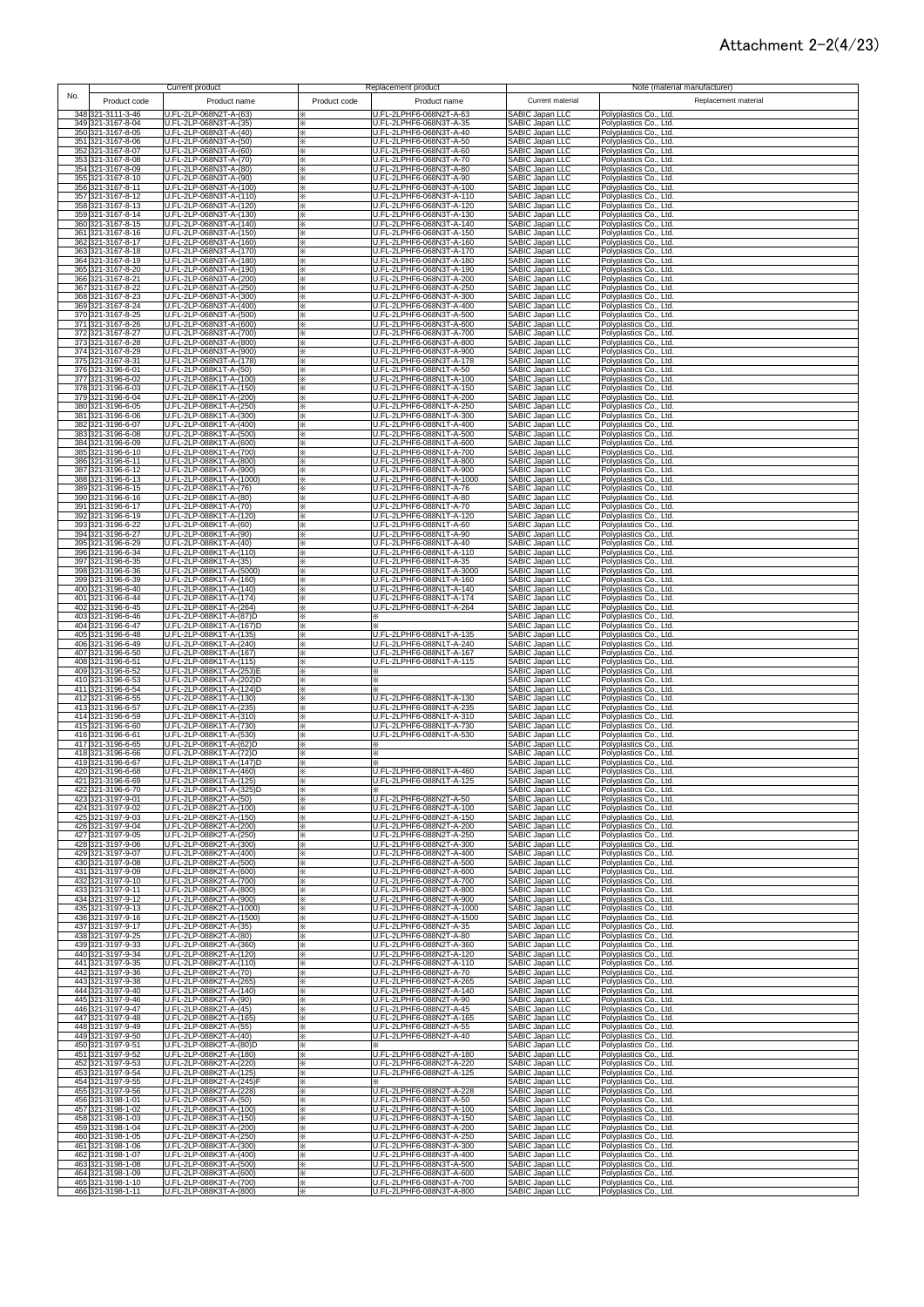### Attachment 2-2(5/23)

|            |                                        | Current product                                      |               | Replacement product                                   |                                    | Note (material manufacturer)                     |
|------------|----------------------------------------|------------------------------------------------------|---------------|-------------------------------------------------------|------------------------------------|--------------------------------------------------|
| No.        | Product code                           | Product name                                         | Product code  | Product name                                          | Current material                   | Replacement material                             |
| 467        | 321-3198-1-12                          | U.FL-2LP-088K3T-A-(900)                              |               | U.FL-2LPHF6-088N3T-A-900                              | SABIC Japan LLC                    | Polyplastics Co., Ltd.                           |
| 468        | 321-3198-1-13<br>469 321-3198-1-28     | U.FL-2LP-088K3T-A-(1000)<br>U.FL-2LP-088K3T-A-(200)D | ፠<br>⋇        | U.FL-2LPHF6-088N3T-A-1000                             | SABIC Japan LLC<br>SABIC Japan LLC | Polyplastics Co., Ltd.<br>Polyplastics Co., Ltd. |
|            | 470 321-3198-1-29                      | U.FL-2LP-088K3T-A-(228)                              | ×             | U.FL-2LPHF6-088N3T-A-228                              | SABIC Japan LLC                    | Polyplastics Co., Ltd.                           |
|            | 471 321-3200-1-01<br>472 321-3200-1-02 | U.FL-2LP-088N2T-A-(40)<br>U.FL-2LP-088N2T-A-(50)     | ×.<br>×.      | U.FL-2LPHF6-088N2T-A-40<br>U.FL-2LPHF6-088N2T-A-50    | SABIC Japan LLC                    | Polyplastics Co., Ltd.<br>Polyplastics Co., Ltd. |
| 473        | 321-3200-1-03                          | U.FL-2LP-088N2T-A-(100)                              | ፠             | U.FL-2LPHF6-088N2T-A-100                              | SABIC Japan LLC<br>SABIC Japan LLC | Polyplastics Co., Ltd.                           |
|            | 474 321-3200-1-04                      | U.FL-2LP-088N2T-A-(150)                              | ፠             | U.FL-2LPHF6-088N2T-A-150                              | SABIC Japan LLC                    | Polyplastics Co., Ltd.                           |
|            | 475 321-3200-1-05<br>476 321-3200-1-06 | U.FL-2LP-088N2T-A-(200)<br>U.FL-2LP-088N2T-A-(250)   | ፠<br>፠        | U.FL-2LPHF6-088N2T-A-200<br>U.FL-2LPHF6-088N2T-A-250  | SABIC Japan LLC                    | Polyplastics Co., Ltd.<br>Polyplastics Co., Ltd. |
|            | 477 321-3200-1-07                      | U.FL-2LP-088N2T-A-(300)                              | ×             | U.FL-2LPHF6-088N2T-A-300                              | SABIC Japan LLC<br>SABIC Japan LLC | Polyplastics Co., Ltd.                           |
|            | 478 321-3200-1-08<br>479 321-3200-1-09 | U.FL-2LP-088N2T-A-(400)<br>U.FL-2LP-088N2T-A-(500)   | ×<br>⋇        | U.FL-2LPHF6-088N2T-A-400<br>U.FL-2LPHF6-088N2T-A-500  | SABIC Japan LLC<br>SABIC Japan LLC | Polyplastics Co., Ltd.<br>Polyplastics Co., Ltd. |
|            | 480 321-3200-1-10                      | U.FL-2LP-088N2T-A-(600)                              | ⋇             | U.FL-2LPHF6-088N2T-A-600                              | SABIC Japan LLC                    | Polyplastics Co., Ltd.                           |
|            | 481 321-3200-1-11<br>482 321-3200-1-12 | U.FL-2LP-088N2T-A-(700)<br>U.FL-2LP-088N2T-A-(800)   | ⋇<br>×        | U.FL-2LPHF6-088N2T-A-700<br>U.FL-2LPHF6-088N2T-A-800  | SABIC Japan LLC<br>SABIC Japan LLC | Polyplastics Co., Ltd.                           |
|            | 483 321-3200-1-13                      | U.FL-2LP-088N2T-A-(900)                              | ×.            | U.FL-2LPHF6-088N2T-A-900                              | SABIC Japan LLC                    | Polyplastics Co., Ltd.<br>Polyplastics Co., Ltd. |
|            | 484 321-3200-1-14                      | U.FL-2LP-088N2T-A-(1000)                             | ×.            | U.FL-2LPHF6-088N2T-A-1000                             | SABIC Japan LLC                    | Polyplastics Co., Ltd.                           |
|            | 485 321-3200-1-19<br>486 321-3200-1-25 | U.FL-2LP-088N2T-A-(35)<br>U.FL-2LP-088N2T-A-(120)    | ×.<br>×       | U.FL-2LPHF6-088N2T-A-35<br>U.FL-2LPHF6-088N2T-A-120   | SABIC Japan LLC<br>SABIC Japan LLC | Polyplastics Co., Ltd.<br>Polyplastics Co., Ltd. |
|            | 487 321-3200-1-26                      | U.FL-2LP-088N2T-A-(60)                               | ×             | U.FL-2LPHF6-088N2T-A-60                               | SABIC Japan LLC                    | Polyplastics Co., Ltd.                           |
|            | 488 321-3200-1-31<br>489 321-3200-1-32 | U.FL-2LP-088N2T-A-(75)<br>U.FL-2LP-088N2T-A-(80)     | ×<br>×        | U.FL-2LPHF6-088N2T-A-75<br>U.FL-2LPHF6-088N2T-A-80    | SABIC Japan LLC<br>SABIC Japan LLC | Polyplastics Co., Ltd.<br>Polyplastics Co., Ltd. |
|            | 490 321-3200-1-33                      | U.FL-2LP-088N2T-A-(70)                               | ×             | U.FL-2LPHF6-088N2T-A-70                               | SABIC Japan LLC                    | Polyplastics Co., Ltd.                           |
| 492        | 491 321-3200-1-34<br>321-3201-4-01     | U.FL-2LP-088N2T-A-(140)<br>U.FL-2LP-088N3T-A-(40)    | ×<br>⋇        | U.FL-2LPHF6-088N2T-A-140<br>U.FL-2LPHF6-088N3T-A-40   | SABIC Japan LLC<br>SABIC Japan LLC | Polyplastics Co., Ltd.<br>Polyplastics Co., Ltd. |
| 493        | 321-3201-4-02                          | U.FL-2LP-088N3T-A-(50)                               | ×             | U.FL-2LPHF6-088N3T-A-50                               | SABIC Japan LLC                    | Polyplastics Co., Ltd.                           |
|            | 494 321-3201-4-03<br>495 321-3201-4-04 | U.FL-2LP-088N3T-A-(100)<br>U.FL-2LP-088N3T-A-(150)   | ×<br>X        | U.FL-2LPHF6-088N3T-A-100<br>U.FL-2LPHF6-088N3T-A-150  | SABIC Japan LLC<br>SABIC Japan LLC | Polyplastics Co., Ltd.<br>Polyplastics Co., Ltd. |
|            | 496 321-3201-4-05                      | U.FL-2LP-088N3T-A-(200)                              | ✕             | U.FL-2LPHF6-088N3T-A-200                              | SABIC Japan LLC                    | Polyplastics Co., Ltd.                           |
|            | 497 321-3201-4-06<br>321-3201-4-07     | U.FL-2LP-088N3T-A-(250)<br>U.FL-2LP-088N3T-A-(300)   | ×.            | U.FL-2LPHF6-088N3T-A-250<br>U.FL-2LPHF6-088N3T-A-300  | SABIC Japan LLC<br>SABIC Japan LLC | Polyplastics Co., Ltd.                           |
| 498<br>499 | 321-3201-4-08                          | U.FL-2LP-088N3T-A-(400)                              | ×<br>፠        | U.FL-2LPHF6-088N3T-A-400                              | SABIC Japan LLC                    | Polyplastics Co., Ltd.<br>Polyplastics Co., Ltd. |
|            | 500 321-3201-4-09                      | U.FL-2LP-088N3T-A-(500)                              | ፠             | U.FL-2LPHF6-088N3T-A-500                              | SABIC Japan LLC                    | Polyplastics Co., Ltd.                           |
|            | 501 321-3201-4-10<br>502 321-3201-4-11 | U.FL-2LP-088N3T-A-(600)<br>U.FL-2LP-088N3T-A-(700)   | ፠<br>፠        | U.FL-2LPHF6-088N3T-A-600<br>U.FL-2LPHF6-088N3T-A-700  | SABIC Japan LLC<br>SABIC Japan LLC | Polyplastics Co., Ltd.<br>Polyplastics Co., Ltd. |
|            | 503 321-3201-4-12                      | U.FL-2LP-088N3T-A-(800)                              | ×             | U.FL-2LPHF6-088N3T-A-800                              | SABIC Japan LLC                    | Polyplastics Co., Ltd.                           |
| 505        | 504 321-3201-4-13<br>321-3201-4-14     | U.FL-2LP-088N3T-A-(900)<br>U.FL-2LP-088N3T-A-(1000)  | ×<br>×        | U.FL-2LPHF6-088N3T-A-900<br>U.FL-2LPHF6-088N3T-A-1000 | SABIC Japan LLC<br>SABIC Japan LLC | Polyplastics Co., Ltd.<br>Polyplastics Co., Ltd. |
| 506        | 321-3201-4-20                          | U.FL-2LP-088N3T-A-(80)                               | ×             | U.FL-2LPHF6-088N3T-A-80                               | SABIC Japan LLC                    | Polyplastics Co., Ltd.                           |
|            | 507 321-3201-4-21<br>508 321-3201-4-22 | U.FL-2LP-088N3T-A-(120)<br>U.FL-2LP-088N3T-A-(110)   | ×<br>×.       | U.FL-2LPHF6-088N3T-A-120<br>U.FL-2LPHF6-088N3T-A-110  | SABIC Japan LLC<br>SABIC Japan LLC | Polyplastics Co., Ltd.<br>Polyplastics Co., Ltd. |
|            | 509 321-3201-4-31                      | U.FL-2LP-088N3T-A-(85)                               | ×.            | U.FL-2LPHF6-088N3T-A-85                               | SABIC Japan LLC                    | Polyplastics Co., Ltd.                           |
| 511        | 510 321-3201-4-32<br>321-3240-6-01     | U.FL-2LP-088N3T-A-(115)<br>U.FL-2LP-066J1-A-(120)    | ×.<br>×       | U.FL-2LPHF6-088N3T-A-115<br>U.FL-2LPHF6-066N1-A-120   | SABIC Japan LLC<br>SABIC Japan LLC | Polyplastics Co., Ltd.<br>Polyplastics Co., Ltd. |
|            | 512 321-3240-6-03                      | U.FL-2LP-066J1-A-(40)                                | ×             | U.FL-2LPHF6-066N1-A-40                                | SABIC Japan LLC                    | Polyplastics Co., Ltd.                           |
|            | 513 321-3240-6-04                      | U.FL-2LP-066J1-A-(50)                                | ×             | U.FL-2LPHF6-066N1-A-50                                | SABIC Japan LLC                    | Polyplastics Co., Ltd.                           |
|            | 514 321-3240-6-05<br>515 321-3240-6-06 | U.FL-2LP-066J1-A-(60)<br>U.FL-2LP-066J1-A-(70)       | ፠<br>×        | U.FL-2LPHF6-066N1-A-60<br>U.FL-2LPHF6-066N1-A-70      | SABIC Japan LLC<br>SABIC Japan LLC | Polyplastics Co., Ltd.<br>Polyplastics Co., Ltd. |
|            | 516 321-3240-6-07                      | U.FL-2LP-066J1-A-(80)                                | ×             | U.FL-2LPHF6-066N1-A-80                                | SABIC Japan LLC                    | Polyplastics Co., Ltd.                           |
|            | 517 321-3240-6-08<br>518 321-3240-6-09 | U.FL-2LP-066J1-A-(90)<br>U.FL-2LP-066J1-A-(100)      | ×<br>×        | U.FL-2LPHF6-066N1-A-90<br>U.FL-2LPHF6-066N1-A-100     | SABIC Japan LLC<br>SABIC Japan LLC | Polyplastics Co., Ltd.<br>Polyplastics Co., Ltd. |
|            | 519 321-3240-6-10                      | U.FL-2LP-066J1-A-(110)                               | ፠             | U.FL-2LPHF6-066N1-A-110                               | SABIC Japan LLC                    | Polyplastics Co., Ltd.                           |
|            | 520 321-3240-6-12<br>521 321-3240-6-13 | U.FL-2LP-066J1-A-(140)<br>U.FL-2LP-066J1-A-(150)     | $\times$<br>× | U.FL-2LPHF6-066N1-A-140<br>U.FL-2LPHF6-066N1-A-150    | SABIC Japan LLC<br>SABIC Japan LLC | Polyplastics Co., Ltd.<br>Polyplastics Co., Ltd. |
|            | 522 321-3240-6-14                      | U.FL-2LP-066J1-A-(160)                               | ×             | U.FL-2LPHF6-066N1-A-160                               | SABIC Japan LLC                    | Polyplastics Co., Ltd.                           |
|            | 523 321-3240-6-16                      | U.FL-2LP-066J1-A-(180)                               | ×.            | U.FL-2LPHF6-066N1-A-180                               | SABIC Japan LLC                    | Polyplastics Co., Ltd.                           |
|            | 524 321-3240-6-18<br>525 321-3240-6-19 | U.FL-2LP-066J1-A-(200)<br>U.FL-2LP-066J1-A-(250)     | ፠<br>፠        | U.FL-2LPHF6-066N1-A-200<br>U.FL-2LPHF6-066N1-A-250    | SABIC Japan LLC<br>SABIC Japan LLC | Polyplastics Co., Ltd.<br>Polyplastics Co., Ltd. |
|            | 526 321-3240-6-20                      | U.FL-2LP-066J1-A-(300)                               | ፠             | U.FL-2LPHF6-066N1-A-300                               | SABIC Japan LLC                    | Polyplastics Co., Ltd.                           |
|            | 527 321-3240-6-21<br>528 321-3240-6-22 | U.FL-2LP-066J1-A-(400)<br>U.FL-2LP-066J1-A-(500)     | ×<br>×        | U.FL-2LPHF6-066N1-A-400<br>U.FL-2LPHF6-066N1-A-500    | SABIC Japan LLC<br>SABIC Japan LLC | Polyplastics Co., Ltd.<br>Polyplastics Co., Ltd. |
|            | 529 321-3240-6-23                      | U.FL-2LP-066J1-A-(600)                               | ×             | U.FL-2LPHF6-066N1-A-600                               | SABIC Japan LLC                    | Polyplastics Co., Ltd.                           |
|            | 530 321-3240-6-24<br>531 321-3240-6-25 | U.FL-2LP-066J1-A-(700)<br>U.FL-2LP-066J1-A-(800)     | ×<br>⋇        | U.FL-2LPHF6-066N1-A-700<br>U.FL-2LPHF6-066N1-A-800    | SABIC Japan LLC<br>SABIC Japan LLC | Polyplastics Co., Ltd.<br>Polyplastics Co., Ltd. |
|            | 532 321-3240-6-29                      | U.FL-2LP-066J1-A-(35)                                | ⋇             | U.FL-2LPHF6-066N1-A-35                                | SABIC Japan LLC                    | Polyplastics Co., Ltd.                           |
|            | 533 321-3240-6-31<br>534 321-3240-6-32 | U.FL-2LP-066J1-A-(350)<br>U.FL-2LP-066J1-A-(1000)    | ×<br>×.       | U.FL-2LPHF6-066N1-A-350<br>U.FL-2LPHF6-066N1-A-1000   | SABIC Japan LLC<br>SABIC Japan LLC | Polyplastics Co., Ltd.<br>Polyplastics Co., Ltd. |
|            | 535 321-3240-6-38                      | U.FL-2LP-066J1-A-(330)A                              | ×.            |                                                       | SABIC Japan LLC                    | Polyplastics Co., Ltd.                           |
|            | 536 321-3240-6-39                      | U.FL-2LP-066J1-A-(220)A                              | ×.            | U.FL-2LPHF6-066N1-A-85                                | SABIC Japan LLC                    | Polyplastics Co., Ltd.<br>Polyplastics Co., Ltd. |
|            | 537 321-3240-6-41<br>538 321-3240-6-42 | U.FL-2LP-066J1-A-(85)<br>U.FL-2LP-066J1-A-(80)B      | ×<br>⋇        | ⋇                                                     | SABIC Japan LLC<br>SABIC Japan LLC | Polyplastics Co., Ltd.                           |
|            | 539 321-3240-6-45                      | U.FL-2LP-066J1-A-(80)C                               | ✕             | ×                                                     | SABIC Japan LLC                    | Polyplastics Co., Ltd.                           |
|            | 540 321-3240-6-46<br>541 321-3240-6-51 | U.FL-2LP-066J1-A-(100)B<br>U.FL-2LP-066J1-A-(1700)   | ×             | U.FL-2LPHF6-066N1-A-1700                              | SABIC Japan LLC<br>SABIC Japan LLC | Polyplastics Co., Ltd.<br>Polyplastics Co., Ltd. |
|            | 542 321-3240-6-53                      | U.FL-2LP-066J1-A-(390)                               | ×             | U.FL-2LPHF6-066N1-A-390                               | SABIC Japan LLC                    | Polyplastics Co., Ltd.                           |
|            | 543 321-3240-6-55<br>544 321-3240-6-56 | U.FL-2LP-066J1-A-(250)B<br>U.FL-2LP-066J1-A-(350)B   | ⋇<br>⋇        |                                                       | SABIC Japan LLC<br>SABIC Japan LLC | Polyplastics Co., Ltd.<br>Polyplastics Co., Ltd. |
|            | 545 321-3240-6-58                      | U.FL-2LP-066J1-A-(600)B                              | ×             |                                                       | SABIC Japan LLC                    | Polyplastics Co., Ltd.                           |
|            | 546 321-3240-6-67<br>547 321-3240-6-70 | U.FL-2LP-066J1-A-(42)<br>U.FL-2LP-066J1-A-(180)B     | ×<br>×        | U.FL-2LPHF6-066N1-A-42                                | SABIC Japan LLC<br>SABIC Japan LLC | Polyplastics Co., Ltd.<br>Polyplastics Co., Ltd. |
|            | 548 321-3240-6-76                      | U.FL-2LP-066J1-A-(68)B                               | ×             |                                                       | SABIC Japan LLC<br>SABIC Japan LLC | Polyplastics Co., Ltd.                           |
|            | 549 321-3241-9-10<br>550 321-3241-9-14 | U.FL-2LP-066J2-A-(100)<br>U.FL-2LP-066J2-A-(150)     | ×<br>×        | U.FL-2LPHF6-066N2-A-100<br>U.FL-2LPHF6-066N2-A-150    | SABIC Japan LLC                    | Polyplastics Co., Ltd.<br>Polyplastics Co., Ltd. |
|            | 551 321-3241-9-19                      | U.FL-2LP-066J2-A-(200)                               | ×             | U.FL-2LPHF6-066N2-A-200                               | SABIC Japan LLC                    | Polyplastics Co., Ltd.                           |
|            | 552 321-3241-9-21<br>553 321-3241-9-23 | U.FL-2LP-066J2-A-(300)<br>U.FL-2LP-066J2-A-(500)     | ፠<br>×        | U.FL-2LPHF6-066N2-A-300<br>U.FL-2LPHF6-066N2-A-400    | SABIC Japan LLC<br>SABIC Japan LLC | Polyplastics Co., Ltd.<br>Polyplastics Co., Ltd. |
|            | 554 321-3247-5-01                      | U.FL-LP-088K1T-A-(50)                                | ×             | U.FL-LPHF6-088N1T-A-50                                | SABIC Japan LLC                    | Polyplastics Co., Ltd.                           |
|            | 555 321-3247-5-02                      | U.FL-LP-088K1T-A-(100)                               | ×             | U.FL-LPHF6-088N1T-A-100                               | SABIC Japan LLC                    | Polyplastics Co., Ltd.                           |
|            | 556 321-3247-5-03<br>557 321-3247-5-04 | U.FL-LP-088K1T-A-(150)<br>U.FL-LP-088K1T-A-(200)     | ×<br>×        | U.FL-LPHF6-088N1T-A-150<br>U.FL-LPHF6-088N1T-A-200    | SABIC Japan LLC<br>SABIC Japan LLC | Polyplastics Co., Ltd.<br>Polyplastics Co., Ltd. |
|            | 558 321-3247-5-05                      | U.FL-LP-088K1T-A-(250)                               | ⋇             | U.FL-LPHF6-088N1T-A-250                               | SABIC Japan LLC                    | Polyplastics Co., Ltd.                           |
|            | 559 321-3247-5-06<br>560 321-3247-5-07 | U.FL-LP-088K1T-A-(300)<br>U.FL-LP-088K1T-A-(400)     | ×.<br>×       | U.FL-LPHF6-088N1T-A-300<br>U.FL-LPHF6-088N1T-A-400    | SABIC Japan LLC<br>SABIC Japan LLC | Polyplastics Co., Ltd.<br>Polyplastics Co., Ltd. |
|            | 561 321-3247-5-08                      | U.FL-LP-088K1T-A-(500)                               | ⋇             | U.FL-LPHF6-088N1T-A-500                               | SABIC Japan LLC                    | Polyplastics Co., Ltd.                           |
|            | 562 321-3247-5-09<br>563 321-3247-5-10 | U.FL-LP-088K1T-A-(600)<br>U.FL-LP-088K1T-A-(700)     | ×<br>×        | U.FL-LPHF6-088N1T-A-600<br>U.FL-LPHF6-088N1T-A-700    | SABIC Japan LLC<br>SABIC Japan LLC | Polyplastics Co., Ltd.<br>Polyplastics Co., Ltd. |
|            | 564 321-3247-5-11                      | U.FL-LP-088K1T-A-(800)                               | ×             | U.FL-LPHF6-088N1T-A-800                               | SABIC Japan LLC                    | Polyplastics Co., Ltd.                           |
|            | 565 321-3247-5-12<br>566 321-3247-5-13 | U.FL-LP-088K1T-A-(900)<br>U.FL-LP-088K1T-A-(1000)    | ×<br>×        | U.FL-LPHF6-088N1T-A-900<br>U.FL-LPHF6-088N1T-A-1000   | SABIC Japan LLC<br>SABIC Japan LLC | Polyplastics Co., Ltd.<br>Polyplastics Co., Ltd. |
|            | 567 321-3247-5-14                      | U.FL-LP-088K1T-A-(320)                               | $\times$      | U.FL-LPHF6-088N1T-A-320                               | SABIC Japan LLC                    | Polyplastics Co., Ltd.                           |
|            | 568 321-3247-5-15                      | U.FL-LP-088K1T-A-(120)                               | ×             | U.FL-LPHF6-088N1T-A-120<br>U.FL-LPHF6-088N1T-A-70     | SABIC Japan LLC<br>SABIC Japan LLC | Polyplastics Co., Ltd.                           |
|            | 569 321-3247-5-16<br>570 321-3247-5-17 | U.FL-LP-088K1T-A-(70)<br>U.FL-LP-088K1T-A-(160)      | ×<br>⋇        | U.FL-LPHF6-088N1T-A-160                               | SABIC Japan LLC                    | Polyplastics Co., Ltd.<br>Polyplastics Co., Ltd. |
|            | 571 321-3247-5-19                      | U.FL-LP-088K1T-A-(110)                               | X             | U.FL-LPHF6-088N1T-A-110                               | SABIC Japan LLC<br>SABIC Japan LLC | Polyplastics Co., Ltd.                           |
|            | 572 321-3247-5-20<br>573 321-3247-5-21 | U.FL-LP-088K1T-A-(170)<br>U.FL-LP-088K1T-A-(80)      | ×<br>×        | U.FL-LPHF6-088N1T-A-170<br>U.FL-LPHF6-088N1T-A-80     | SABIC Japan LLC                    | Polyplastics Co., Ltd.<br>Polyplastics Co., Ltd. |
|            | 574 321-3247-5-23                      | U.FL-LP-088K1T-A-(65)                                | ×             | U.FL-LPHF6-088N1T-A-65                                | SABIC Japan LLC<br>SABIC Japan LLC | Polyplastics Co., Ltd.                           |
|            | 575 321-3247-5-24<br>576 321-3247-5-25 | U.FL-LP-088K1T-A-(112)<br>U.FL-LP-088K1T-A-(217)     | ×<br>×        | U.FL-LPHF6-088N1T-A-112<br>U.FL-LPHF6-088N1T-A-217    | SABIC Japan LLC                    | Polyplastics Co., Ltd.<br>Polyplastics Co., Ltd. |
|            | 577 321-3247-5-26                      | U.FL-LP-088K1T-A-(5100)                              | ×             | U.FL-LPHF6-088N1T-A-5100                              | SABIC Japan LLC                    | Polyplastics Co., Ltd.                           |
|            | 578 321-3247-5-28<br>579 321-3247-5-29 | U.FL-LP-088K1T-A-(500)D<br>U.FL-LP-088K1T-A-(134)D   | ×<br>×        |                                                       | SABIC Japan LLC<br>SABIC Japan LLC | Polyplastics Co., Ltd.<br>Polyplastics Co., Ltd. |
|            | 580 321-3247-5-30                      | U.FL-LP-088K1T-A-(90)                                | ×             | U.FL-LPHF6-088N1T-A-90                                | SABIC Japan LLC                    | Polyplastics Co., Ltd.                           |
|            | 581 321-3247-5-31<br>582 321-3247-5-32 | U.FL-LP-088K1T-A-(89)D<br>U.FL-LP-088K1T-A-(130)D    | ×.<br>×       |                                                       | SABIC Japan LLC<br>SABIC Japan LLC | Polyplastics Co., Ltd.<br>Polyplastics Co., Ltd. |
|            | 583 321-3247-5-33                      | U.FL-LP-088K1T-A-(11200)                             | ×             | U.FL-LPHF6-088N1T-A-11200                             | SABIC Japan LLC                    | Polyplastics Co., Ltd.                           |
|            | 584 321-3247-5-34                      | U.FL-LP-088K1T-A-(1500)                              | ×.            | U.FL-LPHF6-088N1T-A-1500                              | SABIC Japan LLC                    | Polyplastics Co., Ltd.                           |
|            | 585 321-3247-5-35                      | U.FL-LP-088K1T-A-(410)                               | $\times$      | U.FL-LPHF6-088N1T-A-410                               | SABIC Japan LLC                    | Polyplastics Co., Ltd.                           |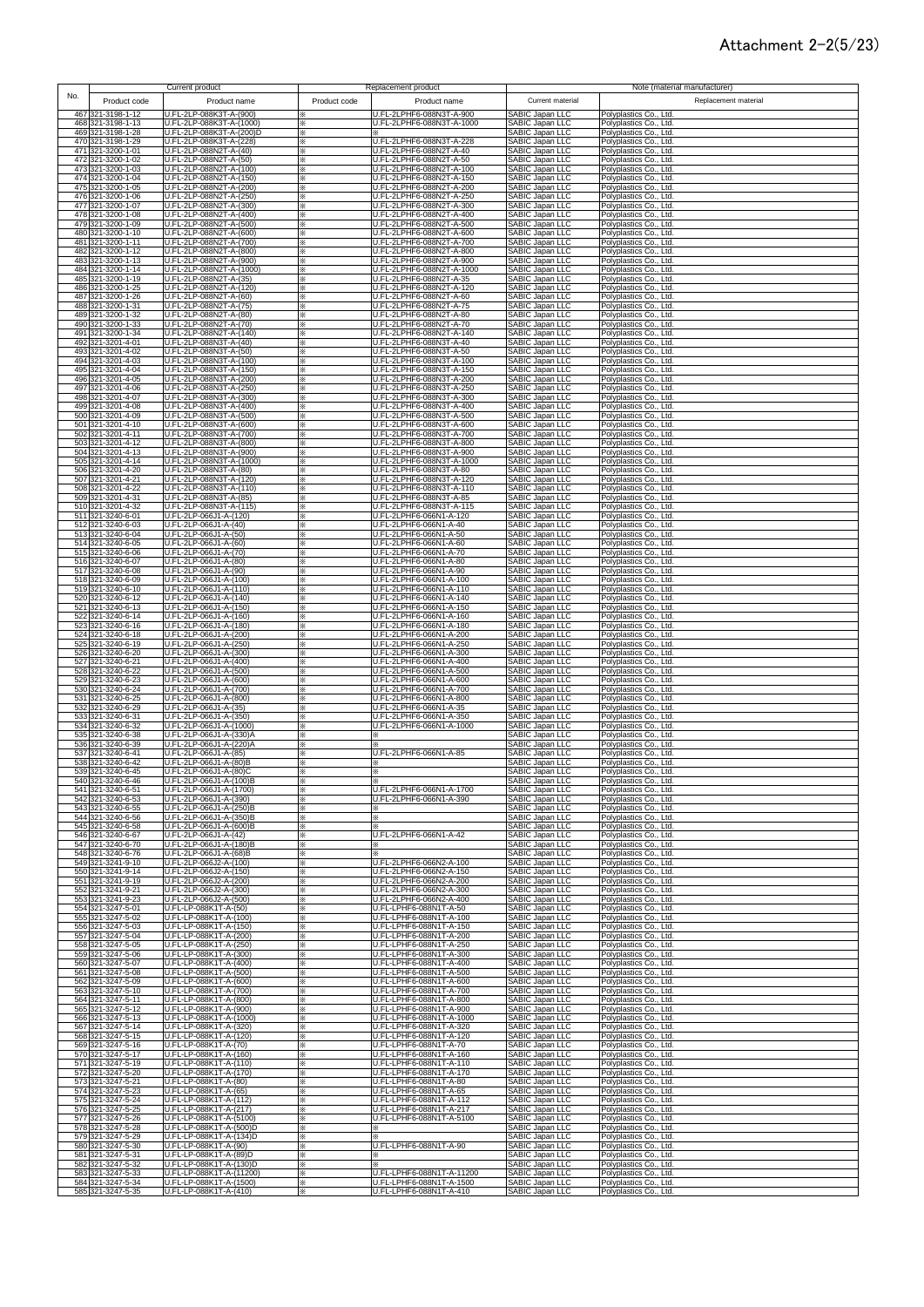### Attachment 2-2(6/23)

| No.        |                                        | Current product                                                              |                   | Replacement product                                   |                                                       | Note (material manufacturer)                                                               |
|------------|----------------------------------------|------------------------------------------------------------------------------|-------------------|-------------------------------------------------------|-------------------------------------------------------|--------------------------------------------------------------------------------------------|
|            | Product code<br>586 321-3248-8-01      | Product name<br>U.FL-LP-088K2T-A-(50)                                        | Product code<br>⋇ | Product name<br>U.FL-LPHF6-088N2T-A-50                | Current material<br>SABIC Japan LLC                   | Replacement material<br>Polyplastics Co., Ltd.                                             |
|            | 587 321-3248-8-02<br>588 321-3248-8-03 | U.FL-LP-088K2T-A-(100)<br>U.FL-LP-088K2T-A-(150)                             | ×<br>×.           | U.FL-LPHF6-088N2T-A-100<br>U.FL-LPHF6-088N2T-A-150    | SABIC Japan LLC                                       | Polyplastics Co., Ltd.<br>Polyplastics Co., Ltd.                                           |
|            | 589 321-3248-8-04<br>590 321-3248-8-05 | U.FL-LP-088K2T-A-(200)<br>U.FL-LP-088K2T-A-(250)                             | ×<br>፠            | U.FL-LPHF6-088N2T-A-200<br>U.FL-LPHF6-088N2T-A-250    | SABIC Japan LLC<br>SABIC Japan LLC<br>SABIC Japan LLC | Polyplastics Co., Ltd.<br>Polyplastics Co., Ltd.                                           |
|            | 591 321-3248-8-06<br>592 321-3248-8-07 | U.FL-LP-088K2T-A-(300)<br>U.FL-LP-088K2T-A-(400)                             | ፠<br>፠            | U.FL-LPHF6-088N2T-A-300<br>U.FL-LPHF6-088N2T-A-400    | SABIC Japan LLC<br>SABIC Japan LLC                    | Polyplastics Co., Ltd.<br>Polyplastics Co., Ltd.                                           |
|            | 593 321-3248-8-08<br>594 321-3248-8-09 | U.FL-LP-088K2T-A-(500)<br>U.FL-LP-088K2T-A-(600)                             | ×<br>×            | U.FL-LPHF6-088N2T-A-500<br>U.FL-LPHF6-088N2T-A-600    | SABIC Japan LLC<br>SABIC Japan LLC                    | Polyplastics Co., Ltd.<br>Polyplastics Co., Ltd.                                           |
|            | 595 321-3248-8-10<br>596 321-3248-8-11 | U.FL-LP-088K2T-A-(700)<br>U.FL-LP-088K2T-A-(800)                             | ⋇<br>×            | U.FL-LPHF6-088N2T-A-700<br>U.FL-LPHF6-088N2T-A-800    | SABIC Japan LLC<br>SABIC Japan LLC                    | Polyplastics Co., Ltd.<br>Polyplastics Co., Ltd.                                           |
|            | 597 321-3248-8-12                      | U.FL-LP-088K2T-A-(900)                                                       | ×                 | U.FL-LPHF6-088N2T-A-900                               | SABIC Japan LLC                                       | Polyplastics Co., Ltd.                                                                     |
|            | 598 321-3248-8-13<br>599 321-3248-8-16 | U.FL-LP-088K2T-A-(1000)<br>U.FL-LP-088K2T-A-(80)                             | ×<br>×.           | U.FL-LPHF6-088N2T-A-1000<br>U.FL-LPHF6-088N2T-A-80    | SABIC Japan LLC<br>SABIC Japan LLC                    | Polyplastics Co., Ltd.<br>Polyplastics Co., Ltd.                                           |
|            | 600 321-3248-8-17<br>601 321-3248-8-18 | U.FL-LP-088K2T-A-(130)<br>U.FL-LP-088K2T-A-(160)                             | ×.<br>×           | U.FL-LPHF6-088N2T-A-130<br>U.FL-LPHF6-088N2T-A-160    | SABIC Japan LLC<br>SABIC Japan LLC                    | Polyplastics Co., Ltd.<br>Polyplastics Co., Ltd.                                           |
|            | 602 321-3248-8-19<br>603 321-3248-8-21 | U.FL-LP-088K2T-A-(60)<br>U.FL-LP-088K2T-A-(95)                               | ×<br>×            | U.FL-LPHF6-088N2T-A-60<br>U.FL-LPHF6-088N2T-A-95      | SABIC Japan LLC<br>SABIC Japan LLC                    | Polyplastics Co., Ltd.<br>Polyplastics Co., Ltd.                                           |
|            | 604 321-3248-8-22<br>605 321-3248-8-23 | U.FL-LP-088K2T-A-(180)<br>U.FL-LP-088K2T-A-(83)                              | ×<br>×            | U.FL-LPHF6-088N2T-A-180<br>U.FL-LPHF6-088N2T-A-83     | SABIC Japan LLC<br>SABIC Japan LLC                    | Polyplastics Co., Ltd.<br>Polyplastics Co., Ltd.                                           |
|            | 606 321-3248-8-24<br>607 321-3248-8-25 | U.FL-LP-088K2T-A-(112)<br>U.FL-LP-088K2T-A-(146)                             | ×<br>×            | U.FL-LPHF6-088N2T-A-112<br>U.FL-LPHF6-088N2T-A-146    | SABIC Japan LLC<br>SABIC Japan LLC                    | Polyplastics Co., Ltd.<br>Polyplastics Co., Ltd.                                           |
|            | 608 321-3248-8-28<br>609 321-3248-8-29 | U.FL-LP-088K2T-A-(500)D<br>U.FL-LP-088K2T-A-(67)                             | ⋇<br>⋇            | U.FL-LPHF6-088N2T-A-67                                | SABIC Japan LLC<br>SABIC Japan LLC                    | Polyplastics Co., Ltd.<br>Polyplastics Co., Ltd.                                           |
|            | 610 321-3248-8-30<br>611 321-3248-8-31 | U.FL-LP-088K2T-A-(650)<br>U.FL-LP-088K2T-A-(420)                             | ⋇<br>⋇            | U.FL-LPHF6-088N2T-A-650<br>U.FL-LPHF6-088N2T-A-420    | SABIC Japan LLC<br>SABIC Japan LLC                    | Polyplastics Co., Ltd.<br>Polyplastics Co., Ltd.                                           |
|            | 612 321-3248-8-32<br>613 321-3248-8-33 | U.FL-LP-088K2T-A-(163)D<br>U.FL-LP-088K2T-A-(450)                            | ×.<br>×           | U.FL-LPHF6-088N2T-A-450                               | SABIC Japan LLC<br>SABIC Japan LLC                    | Polyplastics Co., Ltd.<br>Polyplastics Co., Ltd.                                           |
|            | 614 321-3249-0-04<br>615 321-3249-0-28 | U.FL-LP-088K3T-A-(200)<br>U.FL-LP-088K3T-A-(500)D                            | ×<br>×            | U.FL-LPHF6-088N3T-A-200                               | SABIC Japan LLC<br>SABIC Japan LLC                    | Polyplastics Co., Ltd.<br>Polyplastics Co., Ltd.                                           |
| 617        | 616 321-3257-9-01<br>321-3257-9-02     | U.FL-2LP-062N1D-A-(50)<br>U.FL-2LP-062N1D-A-(100)                            | ፠<br>×            | UFL-2LPHF6-062N1D-A-50<br>UFL-2LPHF6-062N1D-A-100     | SABIC Japan LLC<br>SABIC Japan LLC                    | Polyplastics Co., Ltd.<br>Polyplastics Co., Ltd.                                           |
| 618<br>619 | 321-3257-9-03<br>321-3257-9-04         | U.FL-2LP-062N1D-A-(150)<br>U.FL-2LP-062N1D-A-(200)                           | ×<br>×            | UFL-2LPHF6-062N1D-A-150<br>UFL-2LPHF6-062N1D-A-200    | SABIC Japan LLC<br>SABIC Japan LLC                    | Polyplastics Co., Ltd.<br>Polyplastics Co., Ltd.                                           |
| 620        | 321-3257-9-06<br>621 321-3257-9-07     | U.FL-2LP-062N1D-A-(300)<br>U.FL-2LP-062N1D-A-(400)                           | ×<br>×            | UFL-2LPHF6-062N1D-A-300<br>UFL-2LPHF6-062N1D-A-400    | SABIC Japan LLC<br>SABIC Japan LLC                    | Polyplastics Co., Ltd.<br>Polyplastics Co., Ltd.                                           |
| 623        | 622 321-3257-9-16<br>321-3257-9-17     | U.FL-2LP-062N1D-A-(35)<br>U.FL-2LP-062N1D-A-(180)                            | ×<br>×            | UFL-2LPHF6-062N1D-A-35<br>UFL-2LPHF6-062N1D-A-180     | SABIC Japan LLC<br>SABIC Japan LLC                    | Polyplastics Co., Ltd.<br>Polyplastics Co., Ltd.                                           |
|            | 624 321-3257-9-20<br>625 321-3257-9-24 | U.FL-2LP-062N1D-A-(190)<br>U.FL-2LP-062N1D-A-(60)                            | ×.<br>×.          | UFL-2LPHF6-062N1D-A-190<br>UFL-2LPHF6-062N1D-A-60     | SABIC Japan LLC<br>SABIC Japan LLC                    | Polyplastics Co., Ltd.<br>Polyplastics Co., Ltd.                                           |
|            | 626 321-3257-9-25<br>627 321-3257-9-29 | U.FL-2LP-062N1D-A-(80)<br>U.FL-2LP-062N1D-A-(75)                             | ×.<br>×           | UFL-2LPHF6-062N1D-A-80<br>UFL-2LPHF6-062N1D-A-75      | SABIC Japan LLC<br>SABIC Japan LLC                    | Polyplastics Co., Ltd.<br>Polyplastics Co., Ltd.                                           |
|            | 628 321-3257-9-31<br>629 321-3257-9-33 | U.FL-2LP-062N1D-A-(260)<br>U.FL-2LP-062N1D-A-(90)                            | ×<br>×            | UFL-2LPHF6-062N1D-A-260<br>UFL-2LPHF6-062N1D-A-90     | SABIC Japan LLC<br>SABIC Japan LLC                    | Polyplastics Co., Ltd.<br>Polyplastics Co., Ltd.                                           |
|            | 630 321-3257-9-34<br>631 321-3257-9-35 | U.FL-2LP-062N1D-A-(110)<br>U.FL-2LP-062N1D-A-(40)                            | ×<br>×            | UFL-2LPHF6-062N1D-A-110<br>UFL-2LPHF6-062N1D-A-40     | SABIC Japan LLC<br>SABIC Japan LLC                    | Polyplastics Co., Ltd.<br>Polyplastics Co., Ltd.                                           |
|            | 632 321-3257-9-36<br>633 321-3257-9-37 | U.FL-2LP-062N1D-A-(350)<br>U.FL-2LP-062N1D-A-(125)                           | $\times$<br>×     | UFL-2LPHF6-062N1D-A-350<br>UFL-2LPHF6-062N1D-A-125    | SABIC Japan LLC<br>SABIC Japan LLC                    | Polyplastics Co., Ltd.<br>Polyplastics Co., Ltd.                                           |
|            | 634 321-3258-1-01<br>635 321-3258-1-02 | U.FL-2LP-062N2D-A-(50)<br>U.FL-2LP-062N2D-A-(100)                            | ⋇<br>×            | UFL-2LPHF6-062N2D-A-50<br>UFL-2LPHF6-062N2D-A-100     | SABIC Japan LLC<br>SABIC Japan LLC                    | Polyplastics Co., Ltd.<br>Polyplastics Co., Ltd.                                           |
|            | 636 321-3258-1-03<br>637 321-3258-1-04 | U.FL-2LP-062N2D-A-(150)<br>U.FL-2LP-062N2D-A-(200)                           | $\times$<br>×     | UFL-2LPHF6-062N2D-A-150<br>UFL-2LPHF6-062N2D-A-200    | SABIC Japan LLC<br>SABIC Japan LLC                    | Polyplastics Co., Ltd.<br>Polyplastics Co., Ltd.                                           |
|            | 638 321-3258-1-06<br>639 321-3258-1-07 | U.FL-2LP-062N2D-A-(300)<br>U.FL-2LP-062N2D-A-(400)                           | ×<br>×            | UFL-2LPHF6-062N2D-A-300<br>UFL-2LPHF6-062N2D-A-400    | SABIC Japan LLC                                       | Polyplastics Co., Ltd.<br>Polyplastics Co., Ltd.                                           |
|            | 640 321-3258-1-10<br>641 321-3258-1-15 | U.FL-2LP-062N2D-A-(700)                                                      | ፠<br>፠            | UFL-2LPHF6-062N2D-A-700<br>UFL-2LPHF6-062N2D-A-2000   | SABIC Japan LLC<br>SABIC Japan LLC<br>SABIC Japan LLC | Polyplastics Co., Ltd.<br>Polyplastics Co., Ltd.                                           |
|            | 642 321-3258-1-16<br>643 321-3258-1-25 | U.FL-2LP-062N2D-A-(2000)<br>U.FL-2LP-062N2D-A-(90)<br>U.FL-2LP-062N2D-A-(60) | ፠<br>፠            | UFL-2LPHF6-062N2D-A-90<br>UFL-2LPHF6-062N2D-A-65      | SABIC Japan LLC<br>SABIC Japan LLC                    | Polyplastics Co., Ltd.                                                                     |
|            | 644 321-3258-1-27<br>645 321-3258-1-35 | U.FL-2LP-062N2D-A-(75)<br>U.FL-2LP-062N2D-A-(35)                             | ×<br>×            | UFL-2LPHF6-062N2D-A-75<br>UFL-2LPHF6-062N2D-A-35      | SABIC Japan LLC<br>SABIC Japan LLC                    | Polyplastics Co., Ltd.<br>Polyplastics Co., Ltd.<br>Polyplastics Co., Ltd.                 |
|            | 646 321-3258-1-37<br>647 321-3258-1-38 | U.FL-2LP-062N2D-A-(70)                                                       | ×<br>×            | UFL-2LPHF6-062N2D-A-70<br>UFL-2LPHF6-062N2D-A-80      | SABIC Japan LLC<br>SABIC Japan LLC                    | Polyplastics Co., Ltd.                                                                     |
|            | 648 321-3258-1-42                      | U.FL-2LP-062N2D-A-(80)<br>U.FL-2LP-062N2D-A-(110)<br>U.FL-2LP-062N2D-A-(65)  | ⋇                 | UFL-2LPHF6-062N2D-A-110<br>UFL-2LPHF6-062N2D-A-65     | SABIC Japan LLC                                       | Polyplastics Co., Ltd.<br>Polyplastics Co., Ltd.                                           |
|            | 649 321-3258-1-43<br>650 321-3258-1-44 | U.FL-2LP-062N2D-A-(3000)                                                     | ×.<br>×.          | UFL-2LPHF6-062N2D-A-3000                              | SABIC Japan LLC<br>SABIC Japan LLC                    | Polyplastics Co., Ltd.<br>Polyplastics Co., Ltd.                                           |
|            | 651 321-3258-1-45<br>652 321-3269-8-04 | U.FL-2LP-062N2D-A-(450)A<br>U.FL-2LP(V)-04N4-A-(60)                          | ×.<br>×.          | UFL-2LPVHF6-04N4TV-A-60                               | SABIC Japan LLC<br>SABIC Japan LLC                    | Polyplastics Co., Ltd.<br>Mitsubishi Engineering-Plastics Corporation                      |
|            | 653 321-3269-8-10<br>654 321-3269-8-28 | U.FL-2LP(V)-04N4-A-(120)<br>U.FL-2LP(V)-04N4-A-(28)D                         | ×<br>×            | UFL-2LPVHF6-04N4TV-A-120                              | SABIC Japan LLC<br>SABIC Japan LLC                    | Mitsubishi Engineering-Plastics Corporation<br>Mitsubishi Engineering-Plastics Corporation |
|            | 655 321-3279-1-01<br>656 321-3279-1-02 | U.FL-2LP-068N1-A-(50)<br>U.FL-2LP-068N1-A-(100)                              | ×.<br>×           | U.FL-2LPHF6-068N1T-A-50<br>U.FL-2LPHF6-068N1T-A-100   | SABIC Japan LLC<br>SABIC Japan LLC                    | Polyplastics Co., Ltd.<br>Polyplastics Co., Ltd.                                           |
|            | 657 321-3279-1-03<br>658 321-3279-1-04 | U.FL-2LP-068N1-A-(150)<br>U.FL-2LP-068N1-A-(200)                             | ×<br>×            | U.FL-2LPHF6-068N1T-A-150<br>U.FL-2LPHF6-068N1T-A-200  | SABIC Japan LLC<br>SABIC Japan LLC                    | Polyplastics Co., Ltd.<br>Polyplastics Co., Ltd.                                           |
|            | 659 321-3279-1-05<br>660 321-3279-1-06 | U.FL-2LP-068N1-A-(250)<br>U.FL-2LP-068N1-A-(300)                             | ×                 | U.FL-2LPHF6-068N1T-A-250<br>U.FL-2LPHF6-068N1T-A-300  | SABIC Japan LLC<br>SABIC Japan LLC                    | Polyplastics Co., Ltd.<br>Polyplastics Co., Ltd.                                           |
|            | 661 321-3279-1-07<br>662 321-3279-1-08 | U.FL-2LP-068N1-A-(400)<br>U.FL-2LP-068N1-A-(500)                             | ⋇<br>×            | U.FL-2LPHF6-068N1T-A-400<br>U.FL-2LPHF6-068N1T-A-500  | SABIC Japan LLC<br>SABIC Japan LLC                    | Polyplastics Co., Ltd.<br>Polyplastics Co., Ltd.                                           |
|            | 663 321-3279-1-09<br>664 321-3279-1-10 | U.FL-2LP-068N1-A-(600)<br>U.FL-2LP-068N1-A-(700)                             | ×<br>×.           | U.FL-2LPHF6-068N1T-A-600<br>U.FL-2LPHF6-068N1T-A-700  | SABIC Japan LLC<br>SABIC Japan LLC                    | Polyplastics Co., Ltd.<br>Polyplastics Co., Ltd.                                           |
|            | 665 321-3279-1-11<br>666 321-3279-1-12 | U.FL-2LP-068N1-A-(800)<br>U.FL-2LP-068N1-A-(900)                             | ×<br>×            | U.FL-2LPHF6-068N1T-A-800<br>U.FL-2LPHF6-068N1T-A-900  | <b>SABIC Japan LLC</b><br>SABIC Japan LLC             | Polyplastics Co., Ltd.<br>Polyplastics Co., Ltd.                                           |
| 668        | 667 321-3279-1-13<br>321-3279-1-14     | U.FL-2LP-068N1-A-(1000)<br>U.FL-2LP-068N1-A-(35)                             | ፠<br>×.           | U.FL-2LPHF6-068N1T-A-1000<br>U.FL-2LPHF6-068N1T-A-35  | SABIC Japan LLC                                       | Polyplastics Co., Ltd.<br>Polyplastics Co., Ltd.                                           |
|            | 669 321-3279-1-19<br>670 321-3279-1-20 | U.FL-2LP-068N1-A-(60)<br>U.FL-2LP-068N1-A-(70)                               | ×<br>×            | U.FL-2LPHF6-068N1T-A-60<br>U.FL-2LPHF6-068N1T-A-70    | SABIC Japan LLC<br>SABIC Japan LLC                    | Polyplastics Co., Ltd.<br>Polyplastics Co., Ltd.                                           |
| 672        | 671 321-3279-1-21<br>321-3279-1-22     | U.FL-2LP-068N1-A-(80)<br>U.FL-2LP-068N1-A-(90)                               | ×<br>×            | U.FL-2LPHF6-068N1T-A-80<br>U.FL-2LPHF6-068N1T-A-90    | SABIC Japan LLC<br>SABIC Japan LLC                    | Polyplastics Co., Ltd.<br>Polyplastics Co., Ltd.                                           |
|            | 673 321-3279-1-23<br>674 321-3279-1-24 | U.FL-2LP-068N1-A-(120)<br>U.FL-2LP-068N1-A-(130)                             | ⋇<br>×            | U.FL-2LPHF6-068N1T-A-120<br>U.FL-2LPHF6-068N1T-A-130  | SABIC Japan LLC<br>SABIC Japan LLC                    | Polyplastics Co., Ltd.<br>Polyplastics Co., Ltd.                                           |
|            | 675 321-3279-1-25<br>676 321-3279-1-26 | U.FL-2LP-068N1-A-(140)<br>U.FL-2LP-068N1-A-(160)                             | ×.<br>×.          | U.FL-2LPHF6-068N1T-A-140<br>U.FL-2LPHF6-068N1T-A-160  | SABIC Japan LLC<br>SABIC Japan LLC                    | Polyplastics Co., Ltd.<br>Polyplastics Co., Ltd.                                           |
|            | 677 321-3279-1-27<br>678 321-3279-1-28 | U.FL-2LP-068N1-A-(170)<br>U.FL-2LP-068N1-A-(180)                             | ×.<br>×           | U.FL-2LPHF6-068N1T-A-170<br>U.FL-2LPHF6-068N1T-A-180  | SABIC Japan LLC<br>SABIC Japan LLC                    | Polyplastics Co., Ltd.<br>Polyplastics Co., Ltd.                                           |
|            | 679 321-3279-1-38<br>680 321-3279-1-43 | U.FL-2LP-068N1-A-(40)<br>U.FL-2LP-068N1-A-(69)                               | ×<br>×            | U.FL-2LPHF6-068N1T-A-40<br>U.FL-2LPHF6-068N1T-A-69    | SABIC Japan LLC<br>SABIC Japan LLC                    | Polyplastics Co., Ltd.<br>Polyplastics Co., Ltd.                                           |
|            | 681 321-3279-1-69<br>682 321-3279-1-75 | U.FL-2LP-068N1-A-(820)<br>U.FL-2LP-068N1-A-(115)                             | ×<br>×            | U.FL-2LPHF6-068N1T-A-820<br>U.FL-2LPHF6-068N1T-A-115  | SABIC Japan LLC<br>SABIC Japan LLC                    | Polyplastics Co., Ltd.<br>Polyplastics Co., Ltd.                                           |
|            | 683 321-3279-1-76<br>684 321-3279-1-78 | U.FL-2LP-068N1-A-(2000)<br>U.FL-2LP-068N1-A-(225)                            | $\times$<br>⋇     | U.FL-2LPHF6-068N1T-A-2000<br>U.FL-2LPHF6-068N1T-A-225 | SABIC Japan LLC<br>SABIC Japan LLC                    | Polyplastics Co., Ltd.<br>Polyplastics Co., Ltd.                                           |
|            | 685 321-3279-1-79<br>686 321-3280-0-01 | U.FL-2LP-068N1-A-(125)<br>U.FL-2LP-068N2-A-(50)                              | ×<br>⋇            | U.FL-2LPHF6-068N1T-A-125<br>U.FL-2LPHF6-068N2T-A-50   | SABIC Japan LLC<br>SABIC Japan LLC                    | Polyplastics Co., Ltd.<br>Polyplastics Co., Ltd.                                           |
|            | 687 321-3280-0-02<br>688 321-3280-0-03 | U.FL-2LP-068N2-A-(100)<br>U.FL-2LP-068N2-A-(150)                             | ×<br>×            | U.FL-2LPHF6-068N2T-A-100<br>U.FL-2LPHF6-068N2T-A-150  | SABIC Japan LLC<br>SABIC Japan LLC                    | Polyplastics Co., Ltd.<br>Polyplastics Co., Ltd.                                           |
|            | 689 321-3280-0-04<br>690 321-3280-0-05 | U.FL-2LP-068N2-A-(200)<br>U.FL-2LP-068N2-A-(250)                             | ×.<br>፠           | U.FL-2LPHF6-068N2T-A-200<br>U.FL-2LPHF6-068N2T-A-250  | SABIC Japan LLC                                       | Polyplastics Co., Ltd.<br>Polyplastics Co., Ltd.                                           |
|            | 691 321-3280-0-06<br>692 321-3280-0-07 | U.FL-2LP-068N2-A-(300)<br>U.FL-2LP-068N2-A-(400)                             | ×<br>×            | U.FL-2LPHF6-068N2T-A-300<br>U.FL-2LPHF6-068N2T-A-400  | SABIC Japan LLC<br>SABIC Japan LLC<br>SABIC Japan LLC | Polyplastics Co., Ltd.<br>Polyplastics Co., Ltd.                                           |
|            | 693 321-3280-0-08<br>694 321-3280-0-09 | U.FL-2LP-068N2-A-(500)<br>U.FL-2LP-068N2-A-(600)                             | ፠<br>×            | U.FL-2LPHF6-068N2T-A-500<br>U.FL-2LPHF6-068N2T-A-600  | SABIC Japan LLC<br>SABIC Japan LLC                    | Polyplastics Co., Ltd.<br>Polyplastics Co., Ltd.                                           |
|            | 695 321-3280-0-10<br>696 321-3280-0-11 | U.FL-2LP-068N2-A-(700)<br>U.FL-2LP-068N2-A-(800)                             | ×<br>×            | U.FL-2LPHF6-068N2T-A-700<br>U.FL-2LPHF6-068N2T-A-800  | SABIC Japan LLC<br>SABIC Japan LLC                    | Polyplastics Co., Ltd.<br>Polyplastics Co., Ltd.                                           |
|            | 697 321-3280-0-12<br>698 321-3280-0-13 | U.FL-2LP-068N2-A-(900)<br>U.FL-2LP-068N2-A-(1000)                            | ×.<br>⋇           | U.FL-2LPHF6-068N2T-A-900<br>U.FL-2LPHF6-068N2T-A-1000 | SABIC Japan LLC<br>SABIC Japan LLC                    | Polyplastics Co., Ltd.<br>Polyplastics Co., Ltd.                                           |
|            | 699 321-3280-0-18<br>700 321-3280-0-19 | U.FL-2LP-068N2-A-(60)<br>U.FL-2LP-068N2-A-(70)                               | ×<br>×.           | U.FL-2LPHF6-068N2T-A-60<br>U.FL-2LPHF6-068N2T-A-70    | SABIC Japan LLC<br>SABIC Japan LLC                    | Polyplastics Co., Ltd.<br>Polyplastics Co., Ltd.                                           |
|            | 701 321-3280-0-20<br>702 321-3280-0-21 | U.FL-2LP-068N2-A-(80)<br>U.FL-2LP-068N2-A-(40)                               | ×.<br>×.          | U.FL-2LPHF6-068N2T-A-80<br>U.FL-2LPHF6-068N2T-A-40    | SABIC Japan LLC<br>SABIC Japan LLC                    | Polyplastics Co., Ltd.<br>Polyplastics Co., Ltd.                                           |
|            | 703 321-3280-0-25<br>704 321-3280-0-27 | U.FL-2LP-068N2-A-(160)<br>U.FL-2LP-068N2-A-(350)                             | ×<br>፠            | U.FL-2LPHF6-068N2T-A-160<br>U.FL-2LPHF6-068N2T-A-350  | SABIC Japan LLC<br>SABIC Japan LLC                    | Polyplastics Co., Ltd.<br>Polyplastics Co., Ltd.                                           |
|            |                                        |                                                                              |                   |                                                       |                                                       |                                                                                            |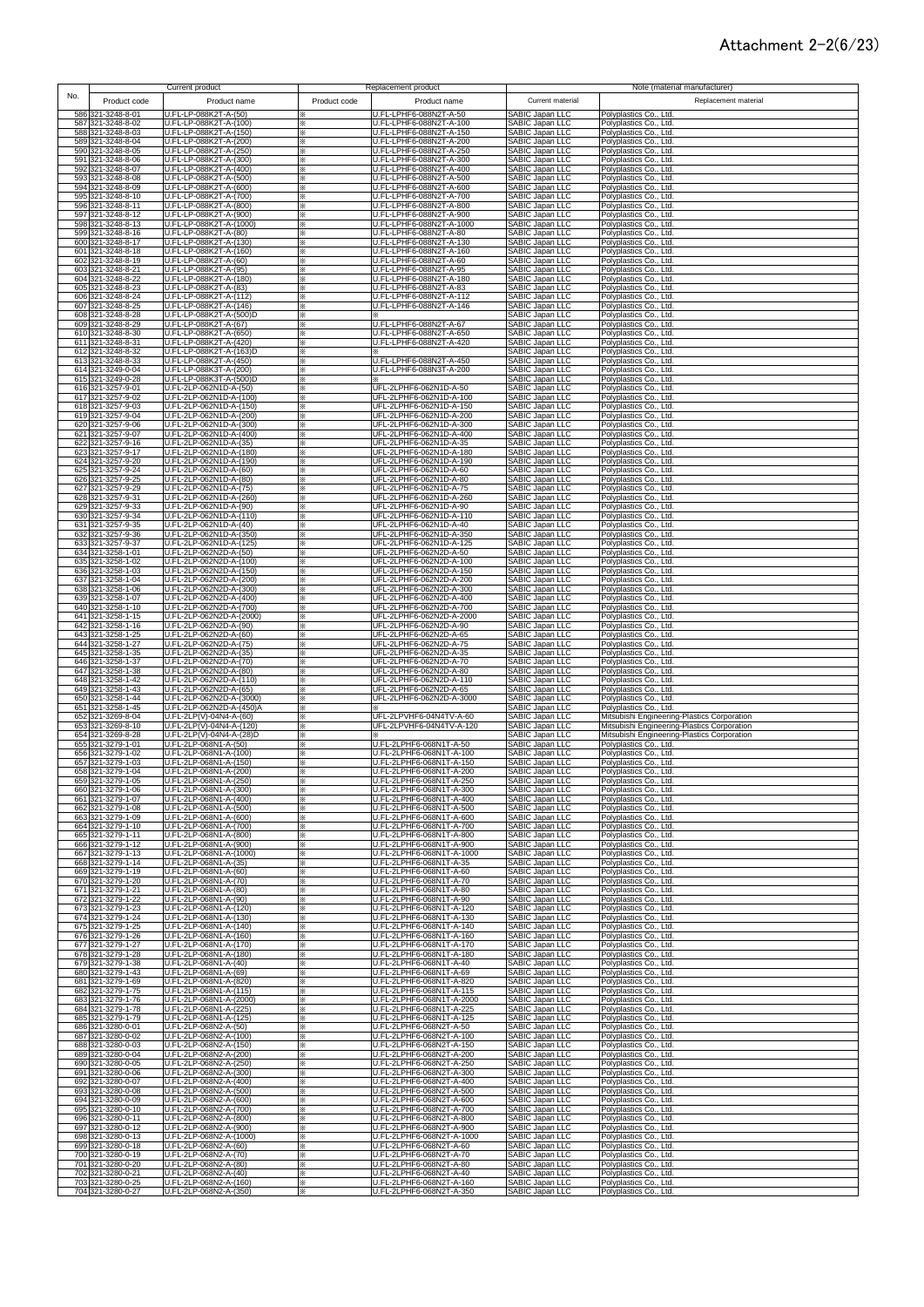### Attachment 2-2(7/23)

| No. |                                        | Current product                                       |                   | Replacement product                                  | Current material                                                         | Note (material manufacturer)                                                               |
|-----|----------------------------------------|-------------------------------------------------------|-------------------|------------------------------------------------------|--------------------------------------------------------------------------|--------------------------------------------------------------------------------------------|
|     | Product code<br>705 321-3280-0-28      | Product name<br>U.FL-2LP-068N2-A-(110)                | Product code<br>⋇ | Product name<br>U.FL-2LPHF6-068N2T-A-110             | <b>SABIC Japan LLC</b>                                                   | Replacement material<br>Polyplastics Co., Ltd.                                             |
|     | 706 321-3280-0-29                      | U.FL-2LP-068N2-A-(180)                                | ፠                 | U.FL-2LPHF6-068N2T-A-180                             | SABIC Japan LLC                                                          | Polyplastics Co., Ltd.                                                                     |
|     | 707 321-3280-0-36                      | U.FL-2LP-068N2-A-(35)                                 | ⋇                 | U.FL-2LPHF6-068N2T-A-35                              | SABIC Japan LLC                                                          | Polyplastics Co., Ltd.                                                                     |
|     | 708 321-3280-0-38                      | U.FL-2LP-068N2-A-(1200)                               | ⋇                 | U.FL-2LPHF6-068N2T-A-1200                            | SABIC Japan LLC                                                          | Polyplastics Co., Ltd.                                                                     |
|     | 709 321-3290-4-01                      | W.FL-2LP-04N1-A-(35)                                  | ⋇                 | WFL-2LPHF6-04N1TV-A-35                               | SABIC Japan LLC                                                          | Mitsubishi Engineering-Plastics Corporation                                                |
|     | 710 321-3290-4-02                      | W.FL-2LP-04N1-A-(40)                                  | ⋇                 | WFL-2LPHF6-04N1TV-A-40                               | SABIC Japan LLC                                                          | Mitsubishi Engineering-Plastics Corporation                                                |
|     | 711 321-3290-4-03                      | W.FL-2LP-04N1-A-(50)                                  | ⋇                 | WFL-2LPHF6-04N1TV-A-50                               | <b>SABIC Japan LLC</b>                                                   | Mitsubishi Engineering-Plastics Corporation                                                |
|     | 712 321-3290-4-04                      | W.FL-2LP-04N1-A-(60)                                  | ×                 | WFL-2LPHF6-04N1TV-A-60                               | SABIC Japan LLC                                                          | Mitsubishi Engineering-Plastics Corporation                                                |
|     | 713 321-3290-4-05                      | W.FL-2LP-04N1-A-(70)                                  | ×                 | WFL-2LPHF6-04N1TV-A-70                               | SABIC Japan LLC                                                          | Mitsubishi Engineering-Plastics Corporation                                                |
|     | 714 321-3290-4-06                      | W.FL-2LP-04N1-A-(80)                                  | ×                 | WFL-2LPHF6-04N1TV-A-80                               | SABIC Japan LLC                                                          | Mitsubishi Engineering-Plastics Corporation                                                |
|     | 715 321-3290-4-07                      | W.FL-2LP-04N1-A-(90)                                  | ⋇                 | WFL-2LPHF6-04N1TV-A-90                               | SABIC Japan LLC                                                          | Mitsubishi Engineering-Plastics Corporation                                                |
|     | 716 321-3290-4-08                      | W.FL-2LP-04N1-A-(100)                                 | ⋇                 | WFL-2LPHF6-04N1TV-A-100                              | SABIC Japan LLC                                                          | Mitsubishi Engineering-Plastics Corporation                                                |
|     | 717 321-3290-4-09                      | W.FL-2LP-04N1-A-(110)                                 | ⋇                 | WFL-2LPHF6-04N1TV-A-110                              | SABIC Japan LLC                                                          | Mitsubishi Engineering-Plastics Corporation                                                |
|     | 718 321-3290-4-10                      | W.FL-2LP-04N1-A-(120)                                 | ⋇                 | WFL-2LPHF6-04N1TV-A-120                              | SABIC Japan LLC                                                          | Mitsubishi Engineering-Plastics Corporation                                                |
|     | 719 321-3290-4-11                      | W.FL-2LP-04N1-A-(130)                                 | ⋇                 | WFL-2LPHF6-04N1TV-A-130                              | SABIC Japan LLC                                                          | Mitsubishi Engineering-Plastics Corporation                                                |
|     | 720 321-3290-4-12                      | W.FL-2LP-04N1-A-(140)                                 | ⋇                 | WFL-2LPHF6-04N1TV-A-140                              | SABIC Japan LLC                                                          | Mitsubishi Engineering-Plastics Corporation                                                |
|     | 721 321-3290-4-13                      | W.FL-2LP-04N1-A-(150)                                 | ⋇                 | WFL-2LPHF6-04N1TV-A-150                              | SABIC Japan LLC                                                          | Mitsubishi Engineering-Plastics Corporation                                                |
|     | 722 321-3290-4-14                      | W.FL-2LP-04N1-A-(160)                                 | ⋇                 | WFL-2LPHF6-04N1TV-A-160                              | SABIC Japan LLC                                                          | Mitsubishi Engineering-Plastics Corporation                                                |
|     | 723 321-3290-4-15                      | W.FL-2LP-04N1-A-(170)                                 | ⋇                 | WFL-2LPHF6-04N1TV-A-170                              | SABIC Japan LLC                                                          | Mitsubishi Engineering-Plastics Corporation                                                |
|     | 724 321-3290-4-16<br>725 321-3290-4-17 | W.FL-2LP-04N1-A-(180)<br>W.FL-2LP-04N1-A-(190)        | ×                 | WFL-2LPHF6-04N1TV-A-180<br>WFL-2LPHF6-04N1TV-A-190   | SABIC Japan LLC                                                          | Mitsubishi Engineering-Plastics Corporation                                                |
|     | 726 321-3290-4-18                      | W.FL-2LP-04N1-A-(200)                                 | ፠<br>፠            | WFL-2LPHF6-04N1TV-A-200                              | SABIC Japan LLC<br>SABIC Japan LLC                                       | Mitsubishi Engineering-Plastics Corporation<br>Mitsubishi Engineering-Plastics Corporation |
|     | 727 321-3290-4-19                      | W.FL-2LP-04N1-A-(300)                                 | ×                 | WFL-2LPHF6-04N1TV-A-300                              | SABIC Japan LLC                                                          | Mitsubishi Engineering-Plastics Corporation                                                |
|     | 728 321-3290-4-20                      | W.FL-2LP-04N1-A-(400)                                 | ⋇                 | WFL-2LPHF6-04N1TV-A-400                              | SABIC Japan LLC                                                          | Mitsubishi Engineering-Plastics Corporation                                                |
|     | 729 321-3290-4-21                      | W.FL-2LP-04N1-A-(500)                                 | ⋇                 | WFL-2LPHF6-04N1TV-A-500                              | SABIC Japan LLC                                                          | Mitsubishi Engineering-Plastics Corporation                                                |
|     | 730 321-3290-4-22                      | W.FL-2LP-04N1-A-(600)                                 | ⋇                 | WFL-2LPHF6-04N1TV-A-600                              | SABIC Japan LLC                                                          | Mitsubishi Engineering-Plastics Corporation                                                |
|     | 731 321-3290-4-23                      | W.FL-2LP-04N1-A-(700)                                 | ⋇                 | WFL-2LPHF6-04N1TV-A-700                              | SABIC Japan LLC                                                          | Mitsubishi Engineering-Plastics Corporation                                                |
|     | 732 321-3290-4-24                      | W.FL-2LP-04N1-A-(800)                                 | ⋇                 | WFL-2LPHF6-04N1TV-A-800                              | SABIC Japan LLC                                                          | Mitsubishi Engineering-Plastics Corporation                                                |
|     | 733 321-3290-4-25                      | W.FL-2LP-04N1-A-(900)                                 | ⋇                 | WFL-2LPHF6-04N1TV-A-900                              | SABIC Japan LLC                                                          | Mitsubishi Engineering-Plastics Corporation                                                |
|     | 734 321-3290-4-26                      | W.FL-2LP-04N1-A-(1000)                                | ⋇                 | WFL-2LPHF6-04N1TV-A-1000                             | SABIC Japan LLC                                                          | Mitsubishi Engineering-Plastics Corporation                                                |
|     | 735 321-3290-4-33                      | W.FL-2LP-04N1-A-(220)                                 | ⋇                 | WFL-2LPHF6-04N1TV-A-220                              | SABIC Japan LLC                                                          | Mitsubishi Engineering-Plastics Corporation                                                |
|     | 736 321-3290-4-36                      | W.FL-2LP-04N1-A-(250)                                 | ⋇                 | WFL-2LPHF6-04N1TV-A-250                              | SABIC Japan LLC                                                          | Mitsubishi Engineering-Plastics Corporation                                                |
|     | 737 321-3291-7-01                      | W.FL-2LP-04N2-A-(35)                                  | ×                 | WFL-2LPHF6-04N2TV-A-35                               | SABIC Japan LLC                                                          | Mitsubishi Engineering-Plastics Corporation                                                |
|     | 738 321-3291-7-02                      | W.FL-2LP-04N2-A-(40)                                  | ×                 | WFL-2LPHF6-04N2TV-A-40                               | SABIC Japan LLC                                                          | Mitsubishi Engineering-Plastics Corporation                                                |
|     | 739 321-3291-7-03                      | W.FL-2LP-04N2-A-(50)                                  | ⋇                 | WFL-2LPHF6-04N2TV-A-50                               | SABIC Japan LLC                                                          | Mitsubishi Engineering-Plastics Corporation                                                |
|     | 740 321-3291-7-04                      | W.FL-2LP-04N2-A-(60)                                  | ⋇                 | WFL-2LPHF6-04N2TV-A-60                               | SABIC Japan LLC                                                          | Mitsubishi Engineering-Plastics Corporation                                                |
|     | 741 321-3291-7-05                      | W.FL-2LP-04N2-A-(70)                                  | ⋇                 | WFL-2LPHF6-04N2TV-A-70                               | SABIC Japan LLC                                                          | Mitsubishi Engineering-Plastics Corporation                                                |
|     | 742 321-3291-7-06                      | W.FL-2LP-04N2-A-(80)                                  | ⋇                 | WFL-2LPHF6-04N2TV-A-80                               | SABIC Japan LLC                                                          | Mitsubishi Engineering-Plastics Corporation                                                |
|     | 743 321-3291-7-07                      | W.FL-2LP-04N2-A-(90)                                  | ⋇                 | WFL-2LPHF6-04N2TV-A-90                               | SABIC Japan LLC                                                          | Mitsubishi Engineering-Plastics Corporation                                                |
|     | 744 321-3291-7-08                      | W.FL-2LP-04N2-A-(100)                                 | ⋇                 | WFL-2LPHF6-04N2TV-A-100                              | SABIC Japan LLC                                                          | Mitsubishi Engineering-Plastics Corporation                                                |
|     | 745 321-3291-7-09                      | W.FL-2LP-04N2-A-(110)                                 | ⋇                 | WFL-2LPHF6-04N2TV-A-110                              | SABIC Japan LLC                                                          | Mitsubishi Engineering-Plastics Corporation                                                |
|     | 746 321-3291-7-10                      | W.FL-2LP-04N2-A-(120)                                 | ⋇                 | WFL-2LPHF6-04N2TV-A-120                              | SABIC Japan LLC                                                          | Mitsubishi Engineering-Plastics Corporation                                                |
|     | 747 321-3291-7-11                      | W.FL-2LP-04N2-A-(130)                                 | ፠                 | WFL-2LPHF6-04N2TV-A-130                              | SABIC Japan LLC                                                          | Mitsubishi Engineering-Plastics Corporation                                                |
|     | 748 321-3291-7-12                      | W.FL-2LP-04N2-A-(140)                                 | ⋇                 | WFL-2LPHF6-04N2TV-A-140                              | SABIC Japan LLC                                                          | Mitsubishi Engineering-Plastics Corporation                                                |
|     | 749 321-3291-7-13                      | W.FL-2LP-04N2-A-(150)                                 | ×                 | WFL-2LPHF6-04N2TV-A-150                              | <b>SABIC Japan LLC</b>                                                   | Mitsubishi Engineering-Plastics Corporation                                                |
|     | 750 321-3291-7-14                      | W.FL-2LP-04N2-A-(160)                                 | ⋇                 | WFL-2LPHF6-04N2TV-A-160                              | SABIC Japan LLC                                                          | Mitsubishi Engineering-Plastics Corporation                                                |
|     | 751 321-3291-7-15                      | W.FL-2LP-04N2-A-(170)                                 | ⋇                 | WFL-2LPHF6-04N2TV-A-170                              | SABIC Japan LLC                                                          | Mitsubishi Engineering-Plastics Corporation                                                |
|     | 752 321-3291-7-16                      | W.FL-2LP-04N2-A-(180)                                 | ፠                 | WFL-2LPHF6-04N2TV-A-180                              | SABIC Japan LLC                                                          | Mitsubishi Engineering-Plastics Corporation                                                |
|     | 753 321-3291-7-17                      | W.FL-2LP-04N2-A-(190)                                 | ⋇                 | WFL-2LPHF6-04N2TV-A-190                              | SABIC Japan LLC                                                          | Mitsubishi Engineering-Plastics Corporation                                                |
|     | 754 321-3291-7-18                      | W.FL-2LP-04N2-A-(200)                                 | ⋇                 | WFL-2LPHF6-04N2TV-A-200                              | SABIC Japan LLC                                                          | Mitsubishi Engineering-Plastics Corporation                                                |
|     | 755 321-3291-7-19                      | W.FL-2LP-04N2-A-(300)                                 | ×                 | WFL-2LPHF6-04N2TV-A-300                              | SABIC Japan LLC                                                          | Mitsubishi Engineering-Plastics Corporation                                                |
|     | 756 321-3291-7-20                      | W.FL-2LP-04N2-A-(400)                                 | ⋇                 | WFL-2LPHF6-04N2TV-A-400                              | SABIC Japan LLC                                                          | Mitsubishi Engineering-Plastics Corporation                                                |
|     | 757 321-3291-7-21                      | W.FL-2LP-04N2-A-(500)                                 | ×                 | WFL-2LPHF6-04N2TV-A-500                              | SABIC Japan LLC                                                          | Mitsubishi Engineering-Plastics Corporation                                                |
|     | 758 321-3291-7-22                      | W.FL-2LP-04N2-A-(600)                                 | ⋇                 | WFL-2LPHF6-04N2TV-A-600                              | SABIC Japan LLC                                                          | Mitsubishi Engineering-Plastics Corporation                                                |
|     | 759 321-3291-7-23                      | W.FL-2LP-04N2-A-(700)                                 | ⋇                 | WFL-2LPHF6-04N2TV-A-700                              | SABIC Japan LLC                                                          | Mitsubishi Engineering-Plastics Corporation                                                |
|     | 760 321-3291-7-24                      | W.FL-2LP-04N2-A-(800)                                 | ⋇                 | WFL-2LPHF6-04N2TV-A-800                              | SABIC Japan LLC                                                          | Mitsubishi Engineering-Plastics Corporation                                                |
|     | 761 321-3291-7-25                      | W.FL-2LP-04N2-A-(900)                                 | ⋇                 | WFL-2LPHF6-04N2TV-A-900                              | SABIC Japan LLC                                                          | Mitsubishi Engineering-Plastics Corporation                                                |
|     | 762 321-3291-7-26                      | W.FL-2LP-04N2-A-(1000)                                | ⋇                 | WFL-2LPHF6-04N2TV-A-1000                             | SABIC Japan LLC                                                          | Mitsubishi Engineering-Plastics Corporation                                                |
|     | 763 321-3291-7-27                      | W.FL-2LP-04N2-A-(155)                                 | ×                 | WFL-2LPHF6-04N2TV-A-155                              | SABIC Japan LLC                                                          | Mitsubishi Engineering-Plastics Corporation                                                |
|     | 764 321-3291-7-28                      | W.FL-2LP-04N2-A-(75)                                  | ×                 | WFL-2LPHF6-04N2TV-A-75                               | SABIC Japan LLC                                                          | Mitsubishi Engineering-Plastics Corporation                                                |
|     | 765 321-3291-7-38                      | W.FL-2LP-04N2-A-(250)                                 | ×                 | WFL-2LPHF6-04N2TV-A-250                              | SABIC Japan LLC                                                          | Mitsubishi Engineering-Plastics Corporation                                                |
|     | 766 321-3316-6-04                      | U.FL-2LP-068N1-AC-(55)                                | ⋇                 | UFL-2HF6-068N1T-AC-55                                | SABIC Japan LLC                                                          | Polyplastics Co., Ltd.                                                                     |
|     | 767 321-3316-6-05                      | U.FL-2LP-068N1-AC-(35)                                | ⋇                 | UFL-2HF6-068N1T-AC-35                                | SABIC Japan LLC                                                          | Polyplastics Co., Ltd.                                                                     |
|     | 768 321-3316-6-28                      | U.FL-2LP-068N1-AC-(65)                                | ⋇                 | UFL-2HF6-068N1T-AC-65                                | SABIC Japan LLC                                                          | Polyplastics Co., Ltd.                                                                     |
|     | 769 321-3325-7-02                      | W.FL-2LP-04N1-AC-(30)                                 | ⋇                 | W.FL-2LPHF6-04N1TV-AC-30                             | SABIC Japan LLC                                                          | Mitsubishi Engineering-Plastics Corporation                                                |
|     | 770 321-3325-7-04                      | W.FL-2LP-04N1-AC-(35)                                 | ⋇                 | W.FL-2LPHF6-04N1TV-AC-35                             | SABIC Japan LLC                                                          | Mitsubishi Engineering-Plastics Corporation                                                |
|     | 771 321-3326-0-06                      | W.FL-2LP-04N2-AC-(70)                                 | ⋇                 | WFL-2LPHF6-04N2TV-AC-70                              | SABIC Japan LLC                                                          | Mitsubishi Engineering-Plastics Corporation                                                |
|     | 772 321-3345-4-02                      | U.FL-2LP-066J1-A-SO(200)                              | ⋇                 | UFL-2LPHF6-066N1-A-200                               | SABIC Japan LLC                                                          | Polyplastics Co., Ltd.                                                                     |
|     | 773 321-3345-4-08                      | U.FL-2LP-066J1-A-SO(30)                               | ⋇                 | UFL-2LPHF6-066N1-A-30                                | SABIC Japan LLC                                                          | Polyplastics Co., Ltd.                                                                     |
|     | 774 321-3345-4-09                      | U.FL-2LP-066J1-A-SO(190)                              | ⋇                 | UFL-2LPHF6-066N1-A-190                               | SABIC Japan LLC                                                          | Polyplastics Co., Ltd.                                                                     |
|     | 775 321-3346-7-03                      | U.FL-2LP-066N1-AA-(40)B                               | ⋇                 | ⋇                                                    | SABIC Japan LLC                                                          | Polyplastics Co., Ltd.                                                                     |
|     | 776 321-3351-7-01                      | U.FL-2LP(V)-04N2-A-(35)                               | ፠                 | UFL-2LPVHF6-04N2TV-A-35                              | SABIC Japan LLC                                                          | Mitsubishi Engineering-Plastics Corporation                                                |
|     | 777 321-3351-7-02                      | U.FL-2LP(V)-04N2-A-(40)                               | ፠                 | UFL-2LPVHF6-04N2TV-A-40                              | SABIC Japan LLC                                                          | Mitsubishi Engineering-Plastics Corporation                                                |
|     | 778 321-3351-7-03                      | U.FL-2LP(V)-04N2-A-(50)                               |                   | UFL-2LPVHF6-04N2 IV-A-50                             | SABIC Japan LLL                                                          | Mitsubishi Engineering-Plastics Corporation                                                |
|     | 779 321-3351-7-04                      | U.FL-2LP(V)-04N2-A-(60)                               | ⋇                 | UFL-2LPVHF6-04N2TV-A-60                              | SABIC Japan LLC                                                          | Mitsubishi Engineering-Plastics Corporation                                                |
|     | 780 321-3351-7-05                      | U.FL-2LP(V)-04N2-A-(70)                               | ⋇                 | UFL-2LPVHF6-04N2TV-A-70                              | SABIC Japan LLC                                                          | Mitsubishi Engineering-Plastics Corporation                                                |
|     | 781 321-3351-7-06<br>782 321-3351-7-07 | U.FL-2LP(V)-04N2-A-(80)<br>U.FL-2LP(V)-04N2-A-(90)    | ⋇<br>⋇            | UFL-2LPVHF6-04N2TV-A-80<br>UFL-2LPVHF6-04N2TV-A-90   | SABIC Japan LLC                                                          | Mitsubishi Engineering-Plastics Corporation<br>Mitsubishi Engineering-Plastics Corporation |
|     | 783 321-3351-7-08<br>784 321-3351-7-09 | U.FL-2LP(V)-04N2-A-(100)<br>U.FL-2LP(V)-04N2-A-(110)  | ፠<br>⋇            | UFL-2LPVHF6-04N2TV-A-100<br>UFL-2LPVHF6-04N2TV-A-110 | SABIC Japan LLC<br>SABIC Japan LLC<br>SABIC Japan LLC<br>SABIC Japan LLC | Mitsubishi Engineering-Plastics Corporation<br>Mitsubishi Engineering-Plastics Corporation |
|     | 785 321-3351-7-10<br>786 321-3351-7-11 | U.FL-2LP(V)-04N2-A-(120)<br>U.FL-2LP(V)-04N2-A-(130)  | ⋇<br>⋇            | UFL-2LPVHF6-04N2TV-A-120<br>UFL-2LPVHF6-04N2TV-A-130 | SABIC Japan LLC                                                          | Mitsubishi Engineering-Plastics Corporation<br>Mitsubishi Engineering-Plastics Corporation |
|     | 787 321-3351-7-12                      | U.FL-2LP(V)-04N2-A-(140)                              | ⋇                 | UFL-2LPVHF6-04N2TV-A-140                             | SABIC Japan LLC                                                          | Mitsubishi Engineering-Plastics Corporation                                                |
|     | 788 321-3351-7-13                      | U.FL-2LP(V)-04N2-A-(150)                              | ×                 | UFL-2LPVHF6-04N2TV-A-150                             | SABIC Japan LLC                                                          | Mitsubishi Engineering-Plastics Corporation                                                |
|     | 789 321-3351-7-15                      | U.FL-2LP(V)-04N2-A-(160)                              | ×                 | UFL-2LPVHF6-04N2TV-A-160                             | SABIC Japan LLC                                                          | Mitsubishi Engineering-Plastics Corporation                                                |
|     | 790 321-3351-7-16                      | U.FL-2LP(V)-04N2-A-(170)                              | ×                 | UFL-2LPVHF6-04N2TV-A-170                             | SABIC Japan LLC                                                          | Mitsubishi Engineering-Plastics Corporation                                                |
|     | 791 321-3351-7-17                      | U.FL-2LP(V)-04N2-A-(180)                              | ⋇                 | UFL-2LPVHF6-04N2TV-A-180                             | SABIC Japan LLC                                                          | Mitsubishi Engineering-Plastics Corporation                                                |
|     | 792 321-3351-7-18                      | U.FL-2LP(V)-04N2-A-(190)                              | ⋇                 | UFL-2LPVHF6-04N2TV-A-190                             | SABIC Japan LLC                                                          | Mitsubishi Engineering-Plastics Corporation                                                |
|     | 793 321-3351-7-19                      | U.FL-2LP(V)-04N2-A-(200)                              | ×                 | UFL-2LPVHF6-04N2TV-A-200                             | SABIC Japan LLC                                                          | Mitsubishi Engineering-Plastics Corporation                                                |
|     | 794 321-3351-7-24                      | U.FL-2LP(V)-04N2-A-(250)                              | ×                 | UFL-2LPVHF6-04N2TV-A-250                             | SABIC Japan LLC                                                          | Mitsubishi Engineering-Plastics Corporation                                                |
|     | 795 321-3351-7-32                      | U.FL-2LP(V)-04N2-A-(300)                              | ⋇                 | UFL-2LPVHF6-04N2TV-A-300                             | SABIC Japan LLC                                                          | Mitsubishi Engineering-Plastics Corporation                                                |
|     | 796 321-3351-7-33                      | U.FL-2LP(V)-04N2-A-(400)                              | ⋇                 | UFL-2LPVHF6-04N2TV-A-400                             | SABIC Japan LLC                                                          | Mitsubishi Engineering-Plastics Corporation                                                |
|     | 797 321-3351-7-34                      | U.FL-2LP(V)-04N2-A-(500)                              | ⋇                 | UFL-2LPVHF6-04N2TV-A-500                             | SABIC Japan LLC                                                          | Mitsubishi Engineering-Plastics Corporation                                                |
|     | 798 321-3351-7-35                      | U.FL-2LP(V)-04N2-A-(600)                              | ⋇                 | UFL-2LPVHF6-04N2TV-A-600                             | SABIC Japan LLC                                                          | Mitsubishi Engineering-Plastics Corporation                                                |
|     | 799 321-3351-7-36                      | U.FL-2LP(V)-04N2-A-(700)                              | ⋇                 | UFL-2LPVHF6-04N2TV-A-700                             | SABIC Japan LLC                                                          | Mitsubishi Engineering-Plastics Corporation                                                |
|     | 800 321-3351-7-37                      | U.FL-2LP(V)-04N2-A-(800)                              | ⋇                 | UFL-2LPVHF6-04N2TV-A-800                             | SABIC Japan LLC                                                          | Mitsubishi Engineering-Plastics Corporation                                                |
|     | 801 321-3351-7-38<br>802 321-3351-7-41 | U.FL-2LP(V)-04N2-A-(900)<br>U.FL-2LP(V)-04N2-A-(140)B | ⋇<br>×            | UFL-2LPVHF6-04N2TV-A-900                             | SABIC Japan LLC<br>SABIC Japan LLC                                       | Mitsubishi Engineering-Plastics Corporation<br>Mitsubishi Engineering-Plastics Corporation |
|     | 803 321-3351-7-42                      | U.FL-2LP(V)-04N2-A-(1000)                             | ×                 | UFL-2LPVHF6-04N2TV-A-1000                            | SABIC Japan LLC                                                          | Mitsubishi Engineering-Plastics Corporation                                                |
|     | 804 321-3352-0-04                      | U.FL-2LP-066N1-AC-(50)                                | ⋇                 | U.FL-2LPHF6-066N1-AC-50                              | SABIC Japan LLC                                                          | Polyplastics Co., Ltd.                                                                     |
|     | 805 321-3352-0-07                      | U.FL-2LP-066N1-AC-(80)                                | ⋇                 | U.FL-2LPHF6-066N1-AC-80                              | SABIC Japan LLC                                                          | Polyplastics Co., Ltd.                                                                     |
|     | 806 321-3352-0-09                      | U.FL-2LP-066N1-AC-(100)                               | ×                 | U.FL-2LPHF6-066N1-AC-100                             | SABIC Japan LLC                                                          | Polyplastics Co., Ltd.                                                                     |
|     | 807 321-3352-0-12                      | U.FL-2LP-066N1-AC-(130)                               | ×                 | U.FL-2LPHF6-066N1-AC-130                             | SABIC Japan LLC                                                          | Polyplastics Co., Ltd.                                                                     |
|     | 808 321-3352-0-14                      | U.FL-2LP-066N1-AC-(150)                               | ×                 | U.FL-2LPHF6-066N1-AC-150                             | SABIC Japan LLC                                                          | Polyplastics Co., Ltd.                                                                     |
|     | 809 321-3352-0-17                      | U.FL-2LP-066N1-AC-(200)                               | ⋇                 | U.FL-2LPHF6-066N1-AC-200                             | SABIC Japan LLC                                                          | Polyplastics Co., Ltd.                                                                     |
|     | 810 321-3352-0-27                      | U.FL-2LP-066N1-AC-(175)                               | ⋇                 | U.FL-2LPHF6-066N1-AC-175                             | SABIC Japan LLC                                                          | Polyplastics Co., Ltd.                                                                     |
|     | 811 321-3352-0-28                      | U.FL-2LP-066N1-AC-(145)                               | ⋇                 | U.FL-2LPHF6-066N1-AC-145                             | SABIC Japan LLC                                                          | Polyplastics Co., Ltd.                                                                     |
|     | 812 321-3352-0-29                      | U.FL-2LP-066N1-AC-(420)                               | ⋇                 | U.FL-2LPHF6-066N1-AC-420                             | SABIC Japan LLC                                                          | Polyplastics Co., Ltd.                                                                     |
|     | 813 321-3357-3-01                      | U.FL-LP-068N1-A-(35)                                  | ×                 | U.FL-LPHF6-068N1T-A-35                               | SABIC Japan LLC                                                          | Polyplastics Co., Ltd.                                                                     |
|     | 814 321-3357-3-02                      | U.FL-LP-068N1-A-(40)                                  | ×                 | U.FL-LPHF6-068N1T-A-40                               | SABIC Japan LLC                                                          | Polyplastics Co., Ltd.                                                                     |
|     | 815 321-3357-3-03                      | U.FL-LP-068N1-A-(50)                                  | ×                 | U.FL-LPHF6-068N1T-A-50                               | SABIC Japan LLC                                                          | Polyplastics Co., Ltd.                                                                     |
|     | 816 321-3357-3-04                      | U.FL-LP-068N1-A-(60)                                  | ×                 | U.FL-LPHF6-068N1T-A-60                               | <b>SABIC Japan LLC</b>                                                   | Polyplastics Co., Ltd.                                                                     |
|     | 817 321-3357-3-05                      | U.FL-LP-068N1-A-(70)                                  | ⋇                 | U.FL-LPHF6-068N1T-A-70                               | SABIC Japan LLC                                                          | Polyplastics Co., Ltd.                                                                     |
|     | 818 321-3357-3-06                      | U.FL-LP-068N1-A-(80)                                  | ⋇                 | U.FL-LPHF6-068N1T-A-80                               | SABIC Japan LLC                                                          | Polyplastics Co., Ltd.                                                                     |
|     | 819 321-3357-3-07                      | U.FL-LP-068N1-A-(90)                                  | ⋇                 | U.FL-LPHF6-068N1T-A-90                               | SABIC Japan LLC                                                          | Polyplastics Co., Ltd.                                                                     |
|     | 820 321-3357-3-08                      | U.FL-LP-068N1-A-(100)                                 | ⋇                 | U.FL-LPHF6-068N1T-A-100                              | SABIC Japan LLC                                                          | Polyplastics Co., Ltd.                                                                     |
|     | 821 321-3357-3-09                      | U.FL-LP-068N1-A-(110)                                 | ⋇                 | U.FL-LPHF6-068N1T-A-110                              | SABIC Japan LLC                                                          | Polyplastics Co., Ltd.                                                                     |
|     | 822 321-3357-3-10                      | U.FL-LP-068N1-A-(120)                                 | ⋇                 | U.FL-LPHF6-068N1T-A-120                              | SABIC Japan LLC                                                          | Polyplastics Co., Ltd.                                                                     |
|     | 823 321-3357-3-11                      | U.FL-LP-068N1-A-(130)                                 | ⋇                 | U.FL-LPHF6-068N1T-A-130                              | SABIC Japan LLC                                                          | Polyplastics Co., Ltd.                                                                     |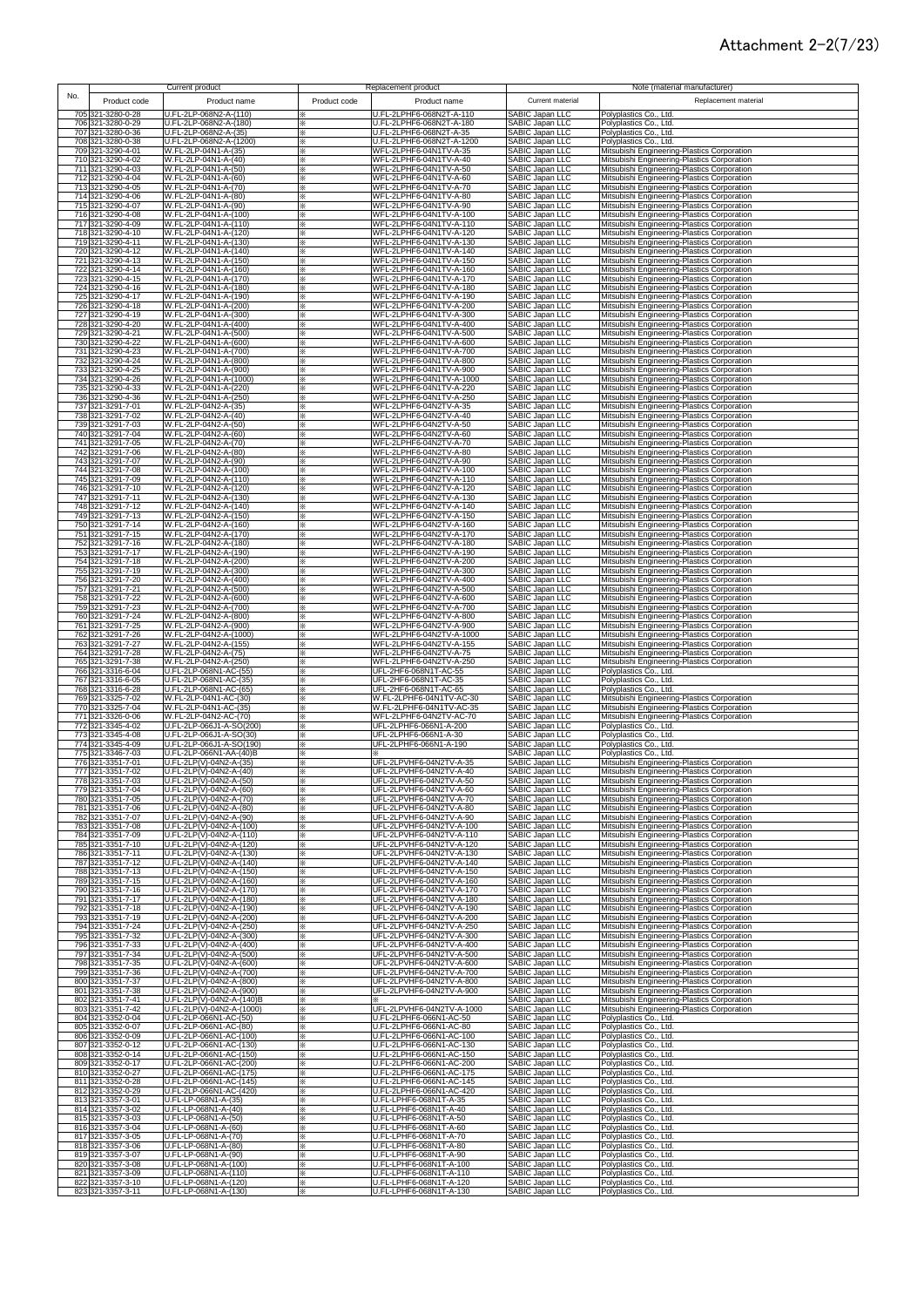### Attachment 2-2(8/23)

| No.        |                                        | Current product                                      |              | Replacement product                                  | Current material                                      | Note (material manufacturer)<br>Replacement material                                       |
|------------|----------------------------------------|------------------------------------------------------|--------------|------------------------------------------------------|-------------------------------------------------------|--------------------------------------------------------------------------------------------|
|            | Product code<br>824 321-3357-3-12      | Product name<br>U.FL-LP-068N1-A-(140)                | Product code | Product name<br>U.FL-LPHF6-068N1T-A-140              | <b>SABIC Japan LLC</b>                                | Polyplastics Co., Ltd.                                                                     |
|            | 825 321-3357-3-13                      | U.FL-LP-068N1-A-(150)                                | ×            | U.FL-LPHF6-068N1T-A-150                              | SABIC Japan LLC                                       | Polyplastics Co., Ltd.                                                                     |
|            | 826 321-3357-3-14                      | U.FL-LP-068N1-A-(160)                                | ×            | U.FL-LPHF6-068N1T-A-160                              | SABIC Japan LLC                                       | Polyplastics Co., Ltd.                                                                     |
|            | 827 321-3357-3-15                      | U.FL-LP-068N1-A-(170)                                |              | U.FL-LPHF6-068N1T-A-170                              | SABIC Japan LLC<br>SABIC Japan LLC                    | Polyplastics Co., Ltd.                                                                     |
|            | 828 321-3357-3-16<br>829 321-3357-3-17 | U.FL-LP-068N1-A-(180)<br>U.FL-LP-068N1-A-(190)       | ×<br>×       | U.FL-LPHF6-068N1T-A-180<br>U.FL-LPHF6-068N1T-A-190   | SABIC Japan LLC                                       | Polyplastics Co., Ltd.<br>Polyplastics Co., Ltd.                                           |
|            | 830 321-3357-3-18                      | U.FL-LP-068N1-A-(200)                                | ×            | U.FL-LPHF6-068N1T-A-200                              | SABIC Japan LLC                                       | Polyplastics Co., Ltd.                                                                     |
|            | 831 321-3357-3-19                      | U.FL-LP-068N1-A-(300)                                | ×.           | U.FL-LPHF6-068N1T-A-300                              | SABIC Japan LLC                                       | Polyplastics Co., Ltd.                                                                     |
|            | 832 321-3357-3-20                      | U.FL-LP-068N1-A-(400)                                | ×.           | U.FL-LPHF6-068N1T-A-400                              | SABIC Japan LLC                                       | Polyplastics Co., Ltd.                                                                     |
|            | 833 321-3357-3-21                      | U.FL-LP-068N1-A-(500)                                | $\times$     | U.FL-LPHF6-068N1T-A-500                              | SABIC Japan LLC                                       | Polyplastics Co., Ltd.                                                                     |
|            | 834 321-3357-3-22                      | U.FL-LP-068N1-A-(600)                                | ⋇            | U.FL-LPHF6-068N1T-A-600                              | SABIC Japan LLC                                       | Polyplastics Co., Ltd.                                                                     |
|            | 835 321-3357-3-23                      | U.FL-LP-068N1-A-(700)                                | ⋇            | U.FL-LPHF6-068N1T-A-700                              | SABIC Japan LLC                                       | Polyplastics Co., Ltd.                                                                     |
|            | 836 321-3357-3-24<br>837 321-3357-3-25 | U.FL-LP-068N1-A-(800)<br>U.FL-LP-068N1-A-(900)       | ×<br>⋇       | U.FL-LPHF6-068N1T-A-800<br>U.FL-LPHF6-068N1T-A-900   | SABIC Japan LLC<br>SABIC Japan LLC                    | Polyplastics Co., Ltd.                                                                     |
|            | 838 321-3357-3-26                      | U.FL-LP-068N1-A-(1000)                               | ×            | U.FL-LPHF6-068N1T-A-1000                             | SABIC Japan LLC                                       | Polyplastics Co., Ltd.<br>Polyplastics Co., Ltd.                                           |
|            | 839 321-3362-3-01                      | U.FL-LP-066N1-A-(40)                                 | ×.           | U.FL-LPHF6-066N1-A-40                                | SABIC Japan LLC                                       | Polyplastics Co., Ltd.                                                                     |
|            | 840 321-3362-3-02                      | U.FL-LP-066N1-A-(50)                                 | ×.           | U.FL-LPHF6-066N1-A-50                                | SABIC Japan LLC                                       | Polyplastics Co., Ltd.                                                                     |
|            | 841 321-3362-3-03                      | U.FL-LP-066N1-A-(60)                                 | ×            | U.FL-LPHF6-066N1-A-60                                | SABIC Japan LLC                                       | Polyplastics Co., Ltd.                                                                     |
|            | 842 321-3362-3-04                      | U.FL-LP-066N1-A-(70)                                 | ×            | U.FL-LPHF6-066N1-A-70                                | SABIC Japan LLC                                       | Polyplastics Co., Ltd.                                                                     |
|            | 843 321-3362-3-05                      | U.FL-LP-066N1-A-(80)                                 | ⋇            | U.FL-LPHF6-066N1-A-80                                | SABIC Japan LLC                                       | Polyplastics Co., Ltd.                                                                     |
|            | 844 321-3362-3-06                      | U.FL-LP-066N1-A-(90)                                 | ⋇            | U.FL-LPHF6-066N1-A-90                                | SABIC Japan LLC                                       | Polyplastics Co., Ltd.                                                                     |
|            | 845 321-3362-3-07                      | U.FL-LP-066N1-A-(100)                                | ⋇            | U.FL-LPHF6-066N1-A-100                               | SABIC Japan LLC                                       | Polyplastics Co., Ltd.                                                                     |
|            | 846 321-3362-3-08                      | U.FL-LP-066N1-A-(110)                                | $\times$     | U.FL-LPHF6-066N1-A-110                               | SABIC Japan LLC                                       | Polyplastics Co., Ltd.                                                                     |
|            | 847 321-3362-3-09                      | U.FL-LP-066N1-A-(120)                                |              | J.FL-LPHF6-066N1-A-120                               | SABIC Japan LLC                                       | Polyplastics Co., Ltd.                                                                     |
|            | 848 321-3362-3-10<br>849 321-3362-3-11 | U.FL-LP-066N1-A-(130)<br>U.FL-LP-066N1-A-(140)       | X            | U.FL-LPHF6-066N1-A-130<br>U.FL-LPHF6-066N1-A-140     | SABIC Japan LLC<br>SABIC Japan LLC                    | Polyplastics Co., Ltd.<br>Polyplastics Co., Ltd.                                           |
| 850        | 321-3362-3-12                          | U.FL-LP-066N1-A-(150)                                | ⋇            | U.FL-LPHF6-066N1-A-150                               | SABIC Japan LLC                                       | Polyplastics Co., Ltd.                                                                     |
| 851        | 321-3362-3-13                          | U.FL-LP-066N1-A-(160)                                | ⋇            | U.FL-LPHF6-066N1-A-160                               | SABIC Japan LLC                                       | Polyplastics Co., Ltd.                                                                     |
| 852        | 321-3362-3-14                          | U.FL-LP-066N1-A-(170)                                |              | U.FL-LPHF6-066N1-A-170                               | SABIC Japan LLC                                       | Polyplastics Co., Ltd.                                                                     |
| 853        | 321-3362-3-15                          | U.FL-LP-066N1-A-(180)                                |              | J.FL-LPHF6-066N1-A-180                               | SABIC Japan LLC                                       | Polyplastics Co., Ltd.                                                                     |
| 854        | 321-3362-3-16                          | U.FL-LP-066N1-A-(190)                                |              | U.FL-LPHF6-066N1-A-190                               | SABIC Japan LLC                                       | Polyplastics Co., Ltd.                                                                     |
| 855        | 321-3362-3-17                          | U.FL-LP-066N1-A-(200)                                |              | J.FL-LPHF6-066N1-A-200                               | SABIC Japan LLC                                       | Polyplastics Co., Ltd.                                                                     |
| 856        | 321-3362-3-18                          | U.FL-LP-066N1-A-(300)<br>U.FL-LP-066N1-A-(400)       | ⋇            | U.FL-LPHF6-066N1-A-300                               | SABIC Japan LLC<br><b>SABIC Japan LLC</b>             | Polyplastics Co., Ltd.                                                                     |
| 857<br>858 | 321-3362-3-19<br>321-3362-3-20         | U.FL-LP-066N1-A-(500)                                | ⋇<br>×.      | U.FL-LPHF6-066N1-A-400<br>U.FL-LPHF6-066N1-A-500     | SABIC Japan LLC                                       | Polyplastics Co., Ltd.<br>Polyplastics Co., Ltd.                                           |
| 859        | 321-3362-3-21                          | U.FL-LP-066N1-A-(600)                                | ⋇            | U.FL-LPHF6-066N1-A-600                               | SABIC Japan LLC                                       | Polyplastics Co., Ltd.                                                                     |
| 860        | 321-3362-3-22                          | U.FL-LP-066N1-A-(700)                                | ⋇            | U.FL-LPHF6-066N1-A-700                               | SABIC Japan LLC                                       | Polyplastics Co., Ltd.                                                                     |
| 861        | 321-3362-3-23                          | U.FL-LP-066N1-A-(800)                                | ⋇            | U.FL-LPHF6-066N1-A-800                               | SABIC Japan LLC                                       | Polyplastics Co., Ltd.                                                                     |
| 862        | 321-3362-3-24                          | U.FL-LP-066N1-A-(900)                                | ⋇            | U.FL-LPHF6-066N1-A-900                               | <b>SABIC Japan LLC</b>                                | Polyplastics Co., Ltd.                                                                     |
| 863        | 321-3362-3-25                          | U.FL-LP-066N1-A-(1000)                               | ⋇            | U.FL-LPHF6-066N1-A-1000                              | SABIC Japan LLC                                       | Polyplastics Co., Ltd.                                                                     |
|            | 864 321-3362-3-35                      | U.FL-LP-066N1-A-(220)                                | ⋇            | U.FL-LPHF6-066N1-A-220                               | SABIC Japan LLC                                       | Polyplastics Co., Ltd.                                                                     |
|            | 865 321-3362-3-39<br>866 321-3362-3-40 | U.FL-LP-066N1-A-(41)A<br>U.FL-LP-066N1-A-(20)        | ⋇<br>⋇       |                                                      | SABIC Japan LLC<br>SABIC Japan LLC                    | Polyplastics Co., Ltd.<br>Polyplastics Co., Ltd.                                           |
|            | 867 321-3362-3-41<br>868 321-3372-7-01 | U.FL-LP-066N1-A-(30)                                 | ⋇            | U.FL-LPHF6-066N1-A-30                                | SABIC Japan LLC                                       | Polyplastics Co., Ltd.                                                                     |
|            | 869 321-3372-7-02                      | U.FL-2LP-04N1-A-(40)<br>U.FL-2LP-04N1-A-(50)         | ⋇<br>⋇       | U.FL-2LPHF6-04N1TV-A-40<br>U.FL-2LPHF6-04N1TV-A-50   | <b>SABIC Japan LLC</b><br>SABIC Japan LLC             | Polyplastics Co., Ltd.<br>Polyplastics Co., Ltd.                                           |
|            | 870 321-3372-7-03                      | U.FL-2LP-04N1-A-(60)                                 | ⋇            | U.FL-2LPHF6-04N1TV-A-60                              | SABIC Japan LLC                                       | Polyplastics Co., Ltd.                                                                     |
|            | 871 321-3372-7-04                      | U.FL-2LP-04N1-A-(70)                                 | ⋇            | U.FL-2LPHF6-04N1TV-A-70                              | SABIC Japan LLC                                       | Polyplastics Co., Ltd.                                                                     |
|            | 872 321-3372-7-05                      | U.FL-2LP-04N1-A-(80)                                 | ×            | U.FL-2LPHF6-04N1TV-A-80                              | SABIC Japan LLC                                       | Polyplastics Co., Ltd.                                                                     |
|            | 873 321-3372-7-06                      | U.FL-2LP-04N1-A-(90)                                 | ⋇            | J.FL-2LPHF6-04N1TV-A-90                              | SABIC Japan LLC                                       | Polyplastics Co., Ltd.                                                                     |
|            | 874 321-3372-7-07                      | U.FL-2LP-04N1-A-(100)                                | ×            | J.FL-2LPHF6-04N1TV-A-100                             | SABIC Japan LLC                                       | Polyplastics Co., Ltd.                                                                     |
|            | 875 321-3372-7-08                      | U.FL-2LP-04N1-A-(110)                                | ×            | U.FL-2LPHF6-04N1TV-A-110                             | SABIC Japan LLC                                       | Polyplastics Co., Ltd.                                                                     |
|            | 876 321-3372-7-09                      | U.FL-2LP-04N1-A-(120)<br>U.FL-2LP-04N1-A-(130)       | ×            | U.FL-2LPHF6-04N1TV-A-120<br>U.FL-2LPHF6-04N1TV-A-130 | SABIC Japan LLC                                       | Polyplastics Co., Ltd.<br>Polyplastics Co., Ltd.                                           |
|            | 877 321-3372-7-10<br>878 321-3372-7-11 | U.FL-2LP-04N1-A-(140)                                | ×            | U.FL-2LPHF6-04N1TV-A-140                             | SABIC Japan LLC<br>SABIC Japan LLC                    | Polyplastics Co., Ltd.                                                                     |
|            | 879 321-3372-7-12<br>880 321-3372-7-13 | U.FL-2LP-04N1-A-(150)<br>U.FL-2LP-04N1-A-(160)       | ×            | U.FL-2LPHF6-04N1TV-A-150<br>U.FL-2LPHF6-04N1TV-A-160 | SABIC Japan LLC<br>SABIC Japan LLC                    | Polyplastics Co., Ltd.<br>Polyplastics Co., Ltd.                                           |
|            | 881 321-3372-7-14<br>882 321-3372-7-15 | U.FL-2LP-04N1-A-(170)<br>U.FL-2LP-04N1-A-(180)       | ×            | U.FL-2LPHF6-04N1TV-A-170<br>U.FL-2LPHF6-04N1TV-A-180 | SABIC Japan LLC<br>SABIC Japan LLC                    | Polyplastics Co., Ltd.<br>Polyplastics Co., Ltd.                                           |
|            | 883 321-3372-7-16                      | U.FL-2LP-04N1-A-(190)                                | ⋇            | U.FL-2LPHF6-04N1TV-A-190                             | SABIC Japan LLC                                       | Polyplastics Co., Ltd.                                                                     |
|            | 884 321-3372-7-17                      | U.FL-2LP-04N1-A-(200)                                | ×.           | U.FL-2LPHF6-04N1TV-A-200                             | SABIC Japan LLC                                       | Polyplastics Co., Ltd.                                                                     |
|            | 885 321-3372-7-18                      | U.FL-2LP-04N1-A-(250)                                | ⋇            | U.FL-2LPHF6-04N1TV-A-250                             | SABIC Japan LLC                                       | Polyplastics Co., Ltd.                                                                     |
|            | 886 321-3372-7-19                      | U.FL-2LP-04N1-A-(300)                                | ×            | U.FL-2LPHF6-04N1TV-A-300                             | SABIC Japan LLC                                       | Polyplastics Co., Ltd.                                                                     |
|            | 887 321-3372-7-20                      | U.FL-2LP-04N1-A-(400)<br>U.FL-2LP-04N1-A-(500)       | ⋇<br>×.      | U.FL-2LPHF6-04N1TV-A-400<br>U.FL-2LPHF6-04N1TV-A-500 | SABIC Japan LLC                                       | Polyplastics Co., Ltd.                                                                     |
|            | 888 321-3372-7-21<br>889 321-3372-7-22 | U.FL-2LP-04N1-A-(600)                                | ×.           | U.FL-2LPHF6-04N1TV-A-600                             | SABIC Japan LLC<br>SABIC Japan LLC                    | Polyplastics Co., Ltd.<br>Polyplastics Co., Ltd.                                           |
|            | 890 321-3372-7-23                      | U.FL-2LP-04N1-A-(700)                                | ×.           | U.FL-2LPHF6-04N1TV-A-700                             | SABIC Japan LLC                                       | Polyplastics Co., Ltd.                                                                     |
|            | 891 321-3372-7-24                      | U.FL-2LP-04N1-A-(800)                                | ×            | U.FL-2LPHF6-04N1TV-A-800                             | SABIC Japan LLC                                       | Polyplastics Co., Ltd.                                                                     |
|            | 892 321-3372-7-25                      | U.FL-2LP-04N1-A-(900)                                | $\times$     | U.FL-2LPHF6-04N1TV-A-900                             | SABIC Japan LLC                                       | Polyplastics Co., Ltd.                                                                     |
|            | 893 321-3372-7-30                      | U.FL-2LP-04N1-A-(35)                                 | ×            | U.FL-2LPHF6-04N1TV-A-35                              | SABIC Japan LLC                                       | Polyplastics Co., Ltd.                                                                     |
|            | 894 321-3372-7-31                      | U.FL-2LP-04N1-A-(30)                                 | ⋇            | U.FL-2LPHF6-04N1TV-A-30                              | SABIC Japan LLC                                       | Polyplastics Co., Ltd.                                                                     |
|            | 895 321-3372-7-32                      | U.FL-2LP-04N1-A-(450)                                | ⋇            | U.FL-2LPHF6-04N1TV-A-450                             | SABIC Japan LLC                                       | Polyplastics Co., Ltd.                                                                     |
|            | 896 321-3372-7-33<br>897 321-3372-7-53 | U.FL-2LP-04N1-A-(1000)<br>U.FL-2LP-04N1-A-(80)A      | ×            | U.FL-2LPHF6-04N1TV-A-1000                            | SABIC Japan LLC<br>SABIC Japan LLL                    | Polyplastics Co., Ltd.<br>Polyplastics Co., Ltd.                                           |
|            | 898 321-3372-7-59                      | U.FL-2LP-04N1-A-(970)                                | ⋇            | U.FL-2LPHF6-04N1TV-A-970                             | SABIC Japan LLC                                       | Polyplastics Co., Ltd.                                                                     |
|            | 899 321-3372-7-65<br>900 321-3372-7-73 | U.FL-2LP-04N1-A-(50)B<br>U.FL-2LP-04N1-A-(150)A      | ⋇<br>⋇       |                                                      | SABIC Japan LLC<br><b>SABIC Japan LLC</b>             | Polyplastics Co., Ltd.<br>Polyplastics Co., Ltd.                                           |
|            | 901 321-3372-7-75                      | U.FL-2LP-04N1-A-220                                  | ⋇            | U.FL-2LPHF6-04N1TV-A-220                             | SABIC Japan LLC                                       | Polyplastics Co., Ltd.                                                                     |
|            | 902 321-3372-7-76                      | U.FL-2LP-04N1-A-(155)                                | ×            | U.FL-2LPHF6-04N1TV-A-155                             | SABIC Japan LLC                                       | Polyplastics Co., Ltd.                                                                     |
| 903        | 321-3372-7-77<br>904 321-3372-7-78     | U.FL-2LP-04N1-A-(108)<br>U.FL-2LP-04N1-A-(135)       |              | U.FL-2LPHF6-04N1TV-A-108<br>U.FL-2LPHF6-04N1TV-A-135 | SABIC Japan LLC<br>SABIC Japan LLC                    | Polyplastics Co., Ltd.<br>Polyplastics Co., Ltd.                                           |
|            | 905 321-3372-7-79<br>906 321-3378-3-01 | U.FL-2LP-04N1-A-(260)<br>U.FL-2LP(V)-04N1-A-(40)     | ⋇            | U.FL-2LPHF6-04N1TV-A-260<br>UFL-2LPVHF6-04N1TV-A-40  | SABIC Japan LLC<br>SABIC Japan LLC                    | Polyplastics Co., Ltd.<br>Mitsubishi Engineering-Plastics Corporation                      |
|            | 907 321-3378-3-02                      | U.FL-2LP(V)-04N1-A-(50)                              | ⋇            | UFL-2LPVHF6-04N1TV-A-50                              | SABIC Japan LLC                                       | Mitsubishi Engineering-Plastics Corporation                                                |
|            | 908 321-3378-3-03                      | U.FL-2LP(V)-04N1-A-(60)                              | ⋇            | UFL-2LPVHF6-04N1TV-A-60                              | SABIC Japan LLC                                       | Mitsubishi Engineering-Plastics Corporation                                                |
| 909        | 321-3378-3-04                          | U.FL-2LP(V)-04N1-A-(70)                              | ×.           | UFL-2LPVHF6-04N1TV-A-70                              | SABIC Japan LLC                                       | Mitsubishi Engineering-Plastics Corporation                                                |
|            | 910 321-3378-3-05                      | U.FL-2LP(V)-04N1-A-(80)                              | ፠            | UFL-2LPVHF6-04N1TV-A-80                              | SABIC Japan LLC                                       | Mitsubishi Engineering-Plastics Corporation                                                |
|            | 911 321-3378-3-06                      | U.FL-2LP(V)-04N1-A-(90)                              | ⋇            | UFL-2LPVHF6-04N1TV-A-90                              | SABIC Japan LLC                                       | Mitsubishi Engineering-Plastics Corporation                                                |
|            | 912 321-3378-3-07                      | U.FL-2LP(V)-04N1-A-(110)                             | ⋇            | UFL-2LPVHF6-04N1TV-A-110                             | SABIC Japan LLC                                       | Mitsubishi Engineering-Plastics Corporation                                                |
|            | 913 321-3378-3-08                      | U.FL-2LP(V)-04N1-A-(120)                             | ⋇            | UFL-2LPVHF6-04N1TV-A-120                             | SABIC Japan LLC                                       | Mitsubishi Engineering-Plastics Corporation                                                |
|            | 914 321-3378-3-09                      | U.FL-2LP(V)-04N1-A-(130)                             | ⋇            | UFL-2LPVHF6-04N1TV-A-130                             | SABIC Japan LLC                                       | Mitsubishi Engineering-Plastics Corporation                                                |
|            | 915 321-3378-3-10                      | U.FL-2LP(V)-04N1-A-(140)                             | ⋇            | UFL-2LPVHF6-04N1TV-A-140                             | SABIC Japan LLC                                       | Mitsubishi Engineering-Plastics Corporation                                                |
|            | 916 321-3378-3-11                      | U.FL-2LP(V)-04N1-A-(150)                             | ×            | UFL-2LPVHF6-04N1TV-A-150                             | SABIC Japan LLC                                       | Mitsubishi Engineering-Plastics Corporation                                                |
|            | 917 321-3378-3-12                      | U.FL-2LP(V)-04N1-A-(160)                             | ×            | UFL-2LPVHF6-04N1TV-A-160                             | SABIC Japan LLC                                       | Mitsubishi Engineering-Plastics Corporation                                                |
|            | 918 321-3378-3-13                      | U.FL-2LP(V)-04N1-A-(170)                             | ⋇            | UFL-2LPVHF6-04N1TV-A-170                             | SABIC Japan LLC                                       | Mitsubishi Engineering-Plastics Corporation                                                |
|            | 919 321-3378-3-14                      | U.FL-2LP(V)-04N1-A-(180)                             | ⋇            | UFL-2LPVHF6-04N1TV-A-180                             | SABIC Japan LLC                                       | Mitsubishi Engineering-Plastics Corporation                                                |
|            | 920 321-3378-3-15<br>921 321-3378-3-16 | U.FL-2LP(V)-04N1-A-(190)<br>U.FL-2LP(V)-04N1-A-(200) | ×            | UFL-2LPVHF6-04N1TV-A-190<br>UFL-2LPVHF6-04N1TV-A-200 | SABIC Japan LLC<br>SABIC Japan LLC                    | Mitsubishi Engineering-Plastics Corporation                                                |
|            | 922 321-3378-3-21                      | U.FL-2LP(V)-04N1-A-(250)                             | ×<br>×       | UFL-2LPVHF6-04N1TV-A-250                             | SABIC Japan LLC                                       | Mitsubishi Engineering-Plastics Corporation<br>Mitsubishi Engineering-Plastics Corporation |
|            | 923 321-3378-3-26                      | U.FL-2LP(V)-04N1-A-(300)                             | ⋇            | UFL-2LPVHF6-04N1TV-A-300                             | SABIC Japan LLC                                       | Mitsubishi Engineering-Plastics Corporation                                                |
|            | 924 321-3378-3-33                      | U.FL-2LP(V)-04N1-A-(400)                             | ⋇            | UFL-2LPVHF6-04N1TV-A-400                             | SABIC Japan LLC                                       | Mitsubishi Engineering-Plastics Corporation                                                |
|            | 925 321-3378-3-34                      | U.FL-2LP(V)-04N1-A-(500)                             | ×.           | UFL-2LPVHF6-04N1TV-A-500                             | SABIC Japan LLC                                       | Mitsubishi Engineering-Plastics Corporation                                                |
|            | 926 321-3378-3-35                      | U.FL-2LP(V)-04N1-A-(600)                             | ⋇            | UFL-2LPVHF6-04N1TV-A-600                             | SABIC Japan LLC                                       | Mitsubishi Engineering-Plastics Corporation                                                |
|            | 927 321-3378-3-36<br>928 321-3378-3-37 | U.FL-2LP(V)-04N1-A-(700)<br>U.FL-2LP(V)-04N1-A-(800) | ⋇<br>×.      | UFL-2LPVHF6-04N1TV-A-700<br>UFL-2LPVHF6-04N1TV-A-800 | SABIC Japan LLC                                       | Mitsubishi Engineering-Plastics Corporation<br>Mitsubishi Engineering-Plastics Corporation |
|            | 929 321-3378-3-38<br>930 321-3378-3-46 | U.FL-2LP(V)-04N1-A-(900)<br>U.FL-2LP(V)-04N1-A-(35)  | ×            | UFL-2LPVHF6-04N1TV-A-900<br>UFL-2LPVHF6-04N1TV-A-35  | SABIC Japan LLC<br>SABIC Japan LLC<br>SABIC Japan LLC | Mitsubishi Engineering-Plastics Corporation<br>Mitsubishi Engineering-Plastics Corporation |
|            | 931 321-3378-3-48<br>932 321-3378-3-56 | U.FL-2LP(V)-04N1-A-(100)<br>U.FL-2LP(V)-04N1-A-(75)  | ⋇            | UFL-2LPVHF6-04N1TV-A-100<br>UFL-2LPVHF6-04N1TV-A-75  | SABIC Japan LLC<br>SABIC Japan LLC                    | Mitsubishi Engineering-Plastics Corporation<br>Mitsubishi Engineering-Plastics Corporation |
|            | 933 321-3378-3-71                      | U.FL-2LP(V)-04N1-A-(1000)                            | ⋇            | UFL-2LPVHF6-04N1TV-A-1000                            | SABIC Japan LLC                                       | Mitsubishi Engineering-Plastics Corporation                                                |
|            | 934 321-3378-3-77                      | U.FL-2LP(V)-04N1-A-(30)                              | ⋇            | UFL-2LPVHF6-04N1TV-A-300                             | SABIC Japan LLC                                       | Mitsubishi Engineering-Plastics Corporation                                                |
|            | 935 321-3379-6-01                      | U.FL-2LP-04N2-A-(40)                                 | ⋇            | U.FL-2LPHF6-04N2TV-A-40                              | <b>SABIC Japan LLC</b>                                | Polyplastics Co., Ltd.                                                                     |
|            | 936 321-3379-6-02                      | U.FL-2LP-04N2-A-(50)                                 | ⋇            | U.FL-2LPHF6-04N2TV-A-50                              | SABIC Japan LLC                                       | Polyplastics Co., Ltd.                                                                     |
|            | 937 321-3379-6-03                      | U.FL-2LP-04N2-A-(60)                                 | ⋇            | U.FL-2LPHF6-04N2TV-A-60                              | SABIC Japan LLC                                       | Polyplastics Co., Ltd.                                                                     |
|            | 938 321-3379-6-04                      | U.FL-2LP-04N2-A-(70)                                 | ⋇            | U.FL-2LPHF6-04N2TV-A-70                              | SABIC Japan LLC                                       | Polyplastics Co., Ltd.                                                                     |
|            | 939 321-3379-6-05                      | U.FL-2LP-04N2-A-(80)                                 | ⋇            | U.FL-2LPHF6-04N2TV-A-80                              | SABIC Japan LLC                                       | Polyplastics Co., Ltd.                                                                     |
|            | 940 321-3379-6-06                      | U.FL-2LP-04N2-A-(90)                                 | ⋇            | U.FL-2LPHF6-04N2TV-A-90                              | SABIC Japan LLC                                       | Polyplastics Co., Ltd.                                                                     |
|            | 941 321-3379-6-07                      | U.FL-2LP-04N2-A-(100)                                | ×            | U.FL-2LPHF6-04N2TV-A-100                             | SABIC Japan LLC                                       | Polyplastics Co., Ltd.                                                                     |
|            | 942 321-3379-6-08                      | U.FL-2LP-04N2-A-(110)                                | $\times$     | U.FL-2LPHF6-04N2TV-A-110                             | SABIC Japan LLC                                       | Polyplastics Co., Ltd.                                                                     |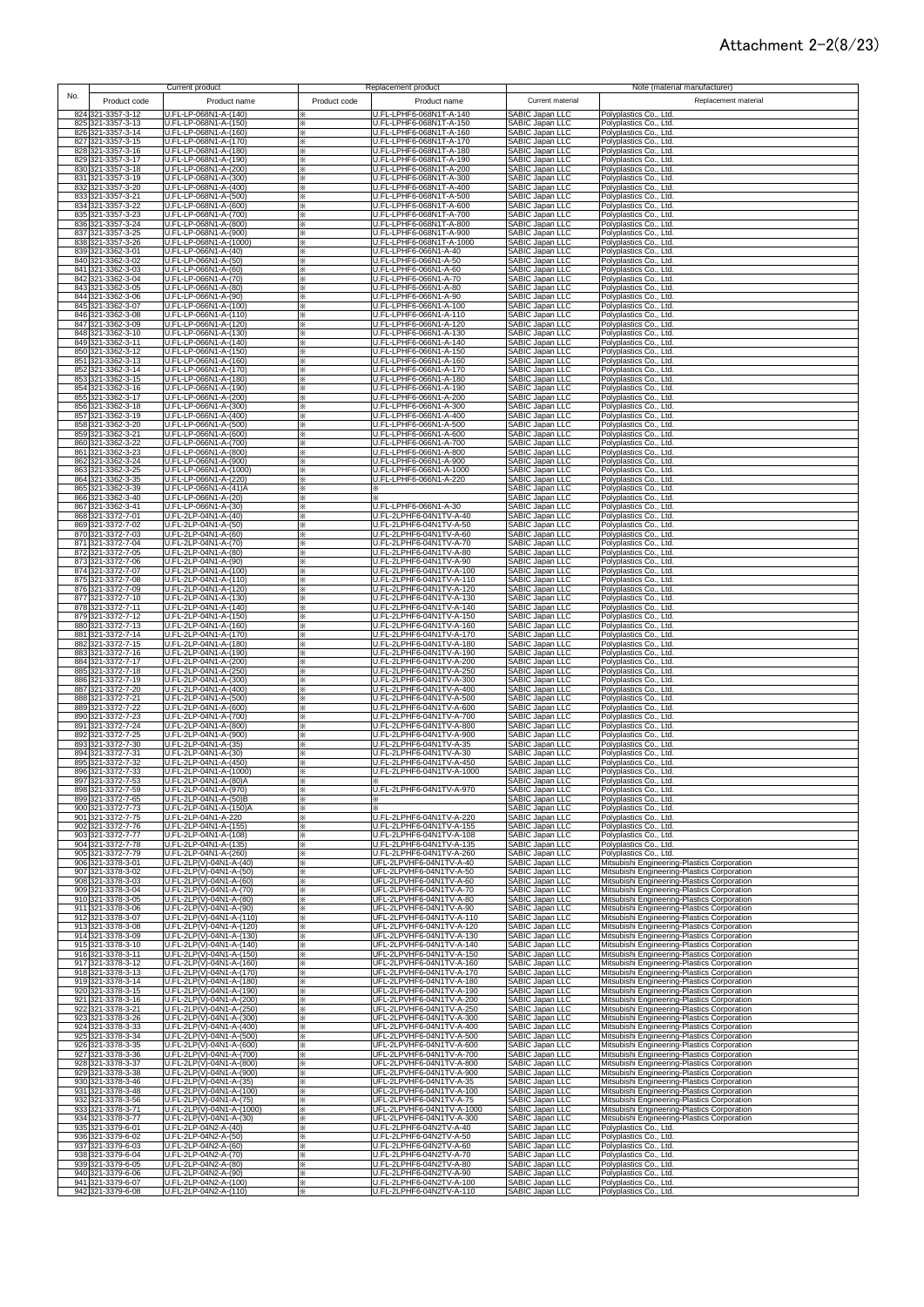### Attachment 2-2(9/23)

|     |                                          | Current product                                      |              | Replacement product                                  |                                                                          | Note (material manufacturer)                                                                                                               |
|-----|------------------------------------------|------------------------------------------------------|--------------|------------------------------------------------------|--------------------------------------------------------------------------|--------------------------------------------------------------------------------------------------------------------------------------------|
| No. | Product code                             | Product name                                         | Product code | Product name                                         | Current material                                                         | Replacement material                                                                                                                       |
|     | 943 321-3379-6-09                        | J.FL-2LP-04N2-A-(120)                                | $\times$     | U.FL-2LPHF6-04N2TV-A-120                             | SABIC Japan LLC                                                          | Polyplastics Co., Ltd.                                                                                                                     |
|     | 944 321-3379-6-10<br>945 321-3379-6-11   | J.FL-2LP-04N2-A-(130)<br>J.FL-2LP-04N2-A-(140)       | ×<br>×       | U.FL-2LPHF6-04N2TV-A-130<br>U.FL-2LPHF6-04N2TV-A-140 | SABIC Japan LLC<br>SABIC Japan LLC                                       | Polyplastics Co., Ltd.<br>Polyplastics Co., Ltd.                                                                                           |
|     | 946 321-3379-6-12                        | J.FL-2LP-04N2-A-(150)                                | ⋇            | U.FL-2LPHF6-04N2TV-A-150                             | SABIC Japan LLC                                                          | Polyplastics Co., Ltd.                                                                                                                     |
|     | 947 321-3379-6-13<br>948 321-3379-6-14   | U.FL-2LP-04N2-A-(160)<br>U.FL-2LP-04N2-A-(170)       | ×.           | U.FL-2LPHF6-04N2TV-A-160<br>U.FL-2LPHF6-04N2TV-A-170 | SABIC Japan LLC                                                          | Polyplastics Co., Ltd.<br>Polyplastics Co., Ltd.                                                                                           |
|     | 949 321-3379-6-15                        | U.FL-2LP-04N2-A-(180)                                | ⋇<br>×       | U.FL-2LPHF6-04N2TV-A-180                             | SABIC Japan LLC<br>SABIC Japan LLC<br>SABIC Japan LLC                    | Polyplastics Co., Ltd.                                                                                                                     |
|     | 950 321-3379-6-16                        | U.FL-2LP-04N2-A-(190)                                | ⋇            | U.FL-2LPHF6-04N2TV-A-190                             |                                                                          | Polyplastics Co., Ltd.                                                                                                                     |
|     | 951 321-3379-6-17<br>952 321-3379-6-18   | U.FL-2LP-04N2-A-(200)<br>U.FL-2LP-04N2-A-(250)       | ⋇<br>×       | U.FL-2LPHF6-04N2TV-A-200<br>U.FL-2LPHF6-04N2TV-A-250 | SABIC Japan LLC<br>SABIC Japan LLC                                       | Polyplastics Co., Ltd.<br>Polyplastics Co., Ltd.                                                                                           |
|     | 953 321-3379-6-19                        | U.FL-2LP-04N2-A-(300)                                | ×            | U.FL-2LPHF6-04N2TV-A-300                             | SABIC Japan LLC                                                          | Polyplastics Co., Ltd.                                                                                                                     |
|     | 954 321-3379-6-20<br>955 321-3379-6-21   | U.FL-2LP-04N2-A-(400)<br>U.FL-2LP-04N2-A-(500)       | ×<br>⋇       | U.FL-2LPHF6-04N2TV-A-400<br>U.FL-2LPHF6-04N2TV-A-500 | SABIC Japan LLC<br>SABIC Japan LLC                                       | Polyplastics Co., Ltd.<br>Polyplastics Co., Ltd.                                                                                           |
|     | 956 321-3379-6-22                        | U.FL-2LP-04N2-A-(600)                                | ×            | U.FL-2LPHF6-04N2TV-A-600                             | SABIC Japan LLC                                                          | Polyplastics Co., Ltd.                                                                                                                     |
|     | 957 321-3379-6-23<br>958 321-3379-6-24   | U.FL-2LP-04N2-A-(700)<br>U.FL-2LP-04N2-A-(800)       | ×<br>⋇       | U.FL-2LPHF6-04N2TV-A-700<br>U.FL-2LPHF6-04N2TV-A-800 | SABIC Japan LLC<br>SABIC Japan LLC                                       | Polyplastics Co., Ltd.<br>Polyplastics Co., Ltd.                                                                                           |
|     | 959 321-3379-6-25                        | U.FL-2LP-04N2-A-(900)                                | ⋇            | U.FL-2LPHF6-04N2TV-A-900                             | SABIC Japan LLC                                                          | Polyplastics Co., Ltd.                                                                                                                     |
|     | 960 321-3379-6-26<br>961 321-3379-6-29   | U.FL-2LP-04N2-A-(35)<br>U.FL-2LP-04N2-A-(57)         | ⋇            | U.FL-2LPHF6-04N2TV-A-35<br>U.FL-2LPHF6-04N2TV-A-57   | SABIC Japan LLC<br><b>SABIC Japan LLC</b>                                | Polyplastics Co., Ltd.<br>Polyplastics Co., Ltd.                                                                                           |
|     | 962 321-3379-6-31                        | U.FL-2LP-04N2-A-(1000)                               | ⋇<br>፠       | U.FL-2LPHF6-04N2TV-A-1000                            | SABIC Japan LLC                                                          | Polyplastics Co., Ltd.                                                                                                                     |
|     | 963 321-3379-6-34                        | U.FL-2LP-04N2-A-(90)D                                | ፠            | ×.                                                   | SABIC Japan LLC                                                          | Polyplastics Co., Ltd.                                                                                                                     |
|     | 964 321-3379-6-35<br>965 321-3379-6-37   | U.FL-2LP-04N2-A-(84)D<br>U.FL-2LP-04N2-A-(5000)      | ፠<br>⋇       | U.FL-2LPHF6-04N2TV-A-5000                            | SABIC Japan LLC<br>SABIC Japan LLC                                       | Polyplastics Co., Ltd.<br>Polyplastics Co., Ltd.                                                                                           |
|     | 966 321-3379-6-38                        | U.FL-2LP-04N2-A-(52)D                                | ×            | ⋇                                                    | SABIC Japan LLC                                                          | Polyplastics Co., Ltd.                                                                                                                     |
|     | 967 321-3382-0-02<br>968 321-3400-0-01   | U.FL-2LP-088K1T-AE-(145)<br>U.FL-LP-04N1-A-12-(50)   | ×<br>⋇       | UFL-2LPHF6-088N1T-AE-145                             | SABIC Japan LLC<br>SABIC Japan LLC                                       | Polyplastics Co., Ltd.<br>Polyplastics Co., Ltd.                                                                                           |
|     | 969 321-3407-0-01                        | J.FL-LP-068N2-A-(35)                                 | ⋇            | U.FL-LPHF6-068N2T-A-35                               | SABIC Japan LLC                                                          | Polyplastics Co., Ltd.                                                                                                                     |
|     | 970 321-3407-0-02<br>971 321-3407-0-03   | J.FL-LP-068N2-A-(40)<br>J.FL-LP-068N2-A-(50)         | ×<br>፠       | U.FL-LPHF6-068N2T-A-40<br>U.FL-LPHF6-068N2T-A-50     | SABIC Japan LLC<br>SABIC Japan LLC                                       | Polyplastics Co., Ltd.<br>Polyplastics Co., Ltd.                                                                                           |
|     | 972 321-3407-0-04                        | J.FL-LP-068N2-A-(60)                                 | ⋇            | U.FL-LPHF6-068N2T-A-60                               | SABIC Japan LLC                                                          | Polyplastics Co., Ltd.                                                                                                                     |
|     | 973 321-3407-0-05<br>974 321-3407-0-06   | J.FL-LP-068N2-A-(70)<br>J.FL-LP-068N2-A-(80)         | ፠            | U.FL-LPHF6-068N2T-A-70<br>U.FL-LPHF6-068N2T-A-80     | SABIC Japan LLC                                                          | Polyplastics Co., Ltd.                                                                                                                     |
|     | 975 321-3407-0-07                        | J.FL-LP-068N2-A-(90)                                 | ⋇<br>⋇       | U.FL-LPHF6-068N2T-A-90                               | SABIC Japan LLC<br>SABIC Japan LLC                                       | Polyplastics Co., Ltd.<br>Polyplastics Co., Ltd.                                                                                           |
|     | 976 321-3407-0-08                        | U.FL-LP-068N2-A-(100)                                | ×            | U.FL-LPHF6-068N2T-A-100                              | SABIC Japan LLC                                                          | Polyplastics Co., Ltd.                                                                                                                     |
|     | 977 321-3407-0-09<br>978 321-3407-0-10   | U.FL-LP-068N2-A-(110)<br>U.FL-LP-068N2-A-(120)       | ×<br>×       | U.FL-LPHF6-068N2T-A-110<br>U.FL-LPHF6-068N2T-A-120   | SABIC Japan LLC<br>SABIC Japan LLC                                       | Polyplastics Co., Ltd.<br>Polyplastics Co., Ltd.                                                                                           |
|     | 979 321-3407-0-11                        | U.FL-LP-068N2-A-(130)                                | ⋇            | U.FL-LPHF6-068N2T-A-130                              | SABIC Japan LLC                                                          | Polyplastics Co., Ltd.                                                                                                                     |
| 981 | 980 321-3407-0-12<br>321-3407-0-13       | U.FL-LP-068N2-A-(140)<br>U.FL-LP-068N2-A-(150)       | ⋇<br>×       | U.FL-LPHF6-068N2T-A-140<br>U.FL-LPHF6-068N2T-A-150   | SABIC Japan LLC<br><b>SABIC Japan LLC</b>                                | Polyplastics Co., Ltd.<br>Polyplastics Co., Ltd.                                                                                           |
|     | 982 321-3407-0-14                        | U.FL-LP-068N2-A-(160)                                | ×            | U.FL-LPHF6-068N2T-A-160                              | SABIC Japan LLC                                                          | Polyplastics Co., Ltd.                                                                                                                     |
|     | 983 321-3407-0-15<br>984 321-3407-0-16   | U.FL-LP-068N2-A-(170)<br>U.FL-LP-068N2-A-(180)       | ×<br>×       | U.FL-LPHF6-068N2T-A-170<br>U.FL-LPHF6-068N2T-A-180   | SABIC Japan LLC<br>SABIC Japan LLC                                       | Polyplastics Co., Ltd.<br>Polyplastics Co., Ltd.                                                                                           |
|     | 985 321-3407-0-17                        | U.FL-LP-068N2-A-(190)                                | ⋇            | U.FL-LPHF6-068N2T-A-190                              | SABIC Japan LLC                                                          | Polyplastics Co., Ltd.                                                                                                                     |
|     | 986 321-3407-0-18<br>987 321-3407-0-19   | U.FL-LP-068N2-A-(200)<br>U.FL-LP-068N2-A-(300)       | ⋇<br>⋇       | U.FL-LPHF6-068N2T-A-200<br>U.FL-LPHF6-068N2T-A-300   | SABIC Japan LLC<br><b>SABIC Japan LLC</b>                                | Polyplastics Co., Ltd.<br>Polyplastics Co., Ltd.                                                                                           |
|     | 988 321-3407-0-20                        | U.FL-LP-068N2-A-(400)                                | ⋇            | U.FL-LPHF6-068N2T-A-400                              | SABIC Japan LLC                                                          | Polyplastics Co., Ltd.                                                                                                                     |
|     | 989 321-3407-0-21                        | U.FL-LP-068N2-A-(500)                                | ⋇            | U.FL-LPHF6-068N2T-A-500                              | SABIC Japan LLC                                                          | Polyplastics Co., Ltd.                                                                                                                     |
|     | 990 321-3407-0-22<br>991 321-3407-0-23   | U.FL-LP-068N2-A-(600)<br>U.FL-LP-068N2-A-(700)       | ፠<br>⋇       | U.FL-LPHF6-068N2T-A-600<br>U.FL-LPHF6-068N2T-A-700   | SABIC Japan LLC<br>SABIC Japan LLC                                       | Polyplastics Co., Ltd.<br>Polyplastics Co., Ltd.                                                                                           |
|     | 992 321-3407-0-24                        | U.FL-LP-068N2-A-(800)                                | ⋇            | U.FL-LPHF6-068N2T-A-800                              | SABIC Japan LLC                                                          | Polyplastics Co., Ltd.                                                                                                                     |
|     | 993 321-3407-0-25<br>994 321-3407-0-26   | U.FL-LP-068N2-A-(900)<br>U.FL-LP-068N2-A-(1000)      | ⋇<br>×       | U.FL-LPHF6-068N2T-A-900<br>U.FL-LPHF6-068N2T-A-1000  | SABIC Japan LLC<br>SABIC Japan LLC                                       | Polyplastics Co., Ltd.<br>Polyplastics Co., Ltd.                                                                                           |
|     | 995 321-3408-2-01                        | U.FL-LP-04N1-A-(40)                                  | ×            | UFL-LPHF6-04N1TV-A-40                                | SABIC Japan LLC                                                          | Polyplastics Co., Ltd.                                                                                                                     |
|     | 996 321-3408-2-02<br>997 321-3408-2-03   | J.FL-LP-04N1-A-(50)<br>U.FL-LP-04N1-A-(60)           | ፠<br>፠       | UFL-LPHF6-04N1TV-A-50<br>UFL-LPHF6-04N1TV-A-60       | SABIC Japan LLC<br>SABIC Japan LLC                                       | Polyplastics Co., Ltd.<br>Polyplastics Co., Ltd.                                                                                           |
|     | 998 321-3408-2-04                        | U.FL-LP-04N1-A-(70)                                  | ፠            | UFL-LPHF6-04N1TV-A-70                                | SABIC Japan LLC                                                          | Polyplastics Co., Ltd.                                                                                                                     |
|     | 999 321-3408-2-05<br>1000 321-3408-2-06  | U.FL-LP-04N1-A-(80)<br>U.FL-LP-04N1-A-(90)           | ⋇            | UFL-LPHF6-04N1TV-A-80<br>UFL-LPHF6-04N1TV-A-90       | SABIC Japan LLC                                                          | Polyplastics Co., Ltd.                                                                                                                     |
|     | 1001 321-3408-2-07                       | U.FL-LP-04N1-A-(100)                                 | ⋇<br>፠       | UFL-LPHF6-04N1TV-A-100                               |                                                                          | Polyplastics Co., Ltd.<br>Polyplastics Co., Ltd.                                                                                           |
|     | 1002 321-3408-2-08<br>1003 321-3408-2-09 | U.FL-LP-04N1-A-(110)<br>U.FL-LP-04N1-A-(120)         | ⋇            | UFL-LPHF6-04N1TV-A-110                               | SABIC Japan LLC<br>SABIC Japan LLC<br>SABIC Japan LLC<br>SABIC Japan LLC | Polyplastics Co., Ltd.                                                                                                                     |
|     | 1004 321-3408-2-10                       | U.FL-LP-04N1-A-(130)                                 | ፠<br>×       | UFL-LPHF6-04N1TV-A-120<br>UFL-LPHF6-04N1TV-A-130     | SABIC Japan LLC                                                          | Polyplastics Co., Ltd.<br>Polyplastics Co., Ltd.                                                                                           |
|     | 1005 321-3408-2-11                       | U.FL-LP-04N1-A-(140)                                 | ×            | UFL-LPHF6-04N1TV-A-140                               | SABIC Japan LLC                                                          | Polyplastics Co., Ltd.                                                                                                                     |
|     | 1006 321-3408-2-12<br>1007 321-3408-2-13 | U.FL-LP-04N1-A-(150)<br>U.FL-LP-04N1-A-(160)         | ×<br>×       | UFL-LPHF6-04N1TV-A-150<br>UFL-LPHF6-04N1TV-A-160     | SABIC Japan LLC<br>SABIC Japan LLC                                       | Polyplastics Co., Ltd.<br>Polyplastics Co., Ltd.                                                                                           |
|     | 1008 321-3408-2-14                       | U.FL-LP-04N1-A-(170)                                 | ×            | UFL-LPHF6-04N1TV-A-170                               | SABIC Japan LLC                                                          | Polyplastics Co., Ltd.                                                                                                                     |
|     | 1009 321-3408-2-15<br>1010 321-3408-2-16 | U.FL-LP-04N1-A-(180)<br>U.FL-LP-04N1-A-(190)         | ×<br>×.      | UFL-LPHF6-04N1TV-A-180<br>UFL-LPHF6-04N1TV-A-190     | <b>SABIC Japan LLC</b><br>SABIC Japan LLC                                | Polyplastics Co., Ltd.<br>Polyplastics Co., Ltd.                                                                                           |
|     | 1011 321-3408-2-17                       | U.FL-LP-04N1-A-(200)                                 | ⋇            | UFL-LPHF6-04N1TV-A-200                               | SABIC Japan LLC                                                          | Polyplastics Co., Ltd.                                                                                                                     |
|     | 1012 321-3408-2-18<br>1013 321-3408-2-19 | U.FL-LP-04N1-A-(250)<br>U.FL-LP-04N1-A-(300)         | ⋇<br>⋇       | UFL-LPHF6-04N1TV-A-250<br>UFL-LPHF6-04N1TV-A-300     | SABIC Japan LLC<br>SABIC Japan LLC                                       | Polyplastics Co., Ltd.<br>Polyplastics Co., Ltd.                                                                                           |
|     | 1014 321-3408-2-20                       | U.FL-LP-04N1-A-(400)                                 | ⋇            | UFL-LPHF6-04N1TV-A-400                               | SABIC Japan LLC                                                          | Polyplastics Co., Ltd.                                                                                                                     |
|     | 1015 321-3408-2-21<br>1016 321-3408-2-22 | U.FL-LP-04N1-A-(500)<br>U.FL-LP-04N1-A-(600)         | $\times$     | UFL-LPHF6-04N1TV-A-500<br>UFL-LPHF6-04N1TV-A-600     | SABIC Japan LLC                                                          | Polyplastics Co., Ltd.                                                                                                                     |
|     | 1017 321-3408-2-23                       | U.FL-LP-04N1-A-(700)                                 | ⋇            | UFL-LPHF6-04N1TV-A-700                               | SABIC Japan LLC<br>SABIC Japan LLC                                       | Polyplastics Co., Ltd.<br>Polyplastics Co., Ltd.                                                                                           |
|     | 1018 321-3408-2-24<br>1019 321-3408-2-25 | U.FL-LP-04N1-A-(800)<br>U.FL-LP-04N1-A-(900)         | ⋇            | UFL-LPHF6-04N1TV-A-800<br>UFL-LPHF6-04N1TV-A-900     | SABIC Japan LLC<br>SABIC Japan LLC                                       | Polyplastics Co., Ltd.<br>Polyplastics Co., Ltd.                                                                                           |
|     | 1020 321-3408-2-26                       | J.FL-LP-04N1-A-(1000)                                | ×<br>፠       | UFL-LPHF6-04N1TV-A-1000                              | SABIC Japan LLC                                                          | Polyplastics Co., Ltd.                                                                                                                     |
|     | 1021 321-3408-2-28                       | J.FL-LP-04N1-A-(35)                                  | ×            | UFL-LPHF6-04N1TV-A-35                                | SABIC Japan LLC                                                          | Polyplastics Co., Ltd.                                                                                                                     |
|     | 1022 321-3411-7-05<br>1023 321-3412-0-03 | J.FL-LP-068N1T-AA-14-175<br>J.FL-LP-068N2T-AA-11-190 | ⋇<br>⋇       | ⋇<br>⋇                                               | SABIC Japan LLC<br>SABIC Japan LLC                                       | Polyplastics Co., Ltd.<br>Polyplastics Co., Ltd.                                                                                           |
|     | 1024 321-3413-2-01                       | J.FL-LP-068N3T-AA-11-450A                            | ⋇            | ×.                                                   |                                                                          | Polyplastics Co., Ltd.                                                                                                                     |
|     | 1025 321-3413-2-06<br>1026 321-3414-5-03 | J.FL-LP-068N3T-AA-11-144<br>U.FL-LP-068N5T-AA-11-170 | ⋇<br>⋇       | ⋇<br>⋇                                               | SABIC Japan LLC<br>SABIC Japan LLC<br>SABIC Japan LLC                    | Polyplastics Co., Ltd.<br>Polyplastics Co., Ltd.                                                                                           |
|     | 1027 321-3419-9-02                       | U.FL-LP-068N1-A-23-146.5A                            | ⋇            | X                                                    | SABIC Japan LLC                                                          | Polyplastics Co., Ltd.                                                                                                                     |
|     | 1028 321-3419-9-03<br>1029 321-3446-1-02 | J.FL-LP-068N1-A-23-181.5A<br>U.FL-LP-066J1-A-(50)    | ×<br>×       | U.FL-LPHF6-066N1-A-50                                | SABIC Japan LLC<br>SABIC Japan LLC                                       | Polyplastics Co., Ltd.<br>Polyplastics Co., Ltd.                                                                                           |
|     | 1030 321-3446-1-06                       | U.FL-LP-066J1-A-(90)                                 | ×            | U.FL-LPHF6-066N1-A-90                                | SABIC Japan LLC                                                          | Polyplastics Co., Ltd.                                                                                                                     |
|     | 1031 321-3446-1-07<br>1032 321-3446-1-08 | U.FL-LP-066J1-A-(100)<br>U.FL-LP-066J1-A-(110)       | ×<br>×       | U.FL-LPHF6-066N1-A-100<br>U.FL-LPHF6-066N1-A-110     | SABIC Japan LLC<br>SABIC Japan LLC                                       | Polyplastics Co., Ltd.<br>Polyplastics Co., Ltd.                                                                                           |
|     | 1033 321-3446-1-10                       | U.FL-LP-066J1-A-(130)                                | ×            | U.FL-LPHF6-066N1-A-130                               | SABIC Japan LLC                                                          | Polyplastics Co., Ltd.                                                                                                                     |
|     | 1034 321-3446-1-13<br>1035 321-3446-1-15 | U.FL-LP-066J1-A-(160)<br>U.FL-LP-066J1-A-(180)       | ⋇<br>×       | U.FL-LPHF6-066N1-A-160<br>U.FL-LPHF6-066N1-A-180     | SABIC Japan LLC<br>SABIC Japan LLC                                       | Polyplastics Co., Ltd.<br>Polyplastics Co., Ltd.                                                                                           |
|     | 1036 321-3446-1-17                       | U.FL-LP-066J1-A-(200)                                | ⋇            | U.FL-LPHF6-066N1-A-200                               | SABIC Japan LLC                                                          | Polyplastics Co., Ltd.                                                                                                                     |
|     | 1037 321-3446-1-19                       | U.FL-LP-066J1-A-(400)                                | ⋇            | U.FL-LPHF6-066N1-A-400                               | SABIC Japan LLC                                                          | Polyplastics Co., Ltd.                                                                                                                     |
|     | 1038 321-3446-1-25<br>1039 321-3446-1-27 | U.FL-LP-066J1-A-(1000)<br>U.FL-LP-066J1-A-(350)      | ⋇<br>⋇       | U.FL-LPHF6-066N1-A-1000<br>U.FL-LPHF6-066N1-A-350    | SABIC Japan LLC<br>SABIC Japan LLC                                       | Polyplastics Co., Ltd.<br>Polyplastics Co., Ltd.                                                                                           |
|     | 1040 321-3446-1-28                       | U.FL-LP-066J1-A-(35)                                 | ⋇            | U.FL-LPHF6-066N1-A-350                               | SABIC Japan LLC                                                          | Polyplastics Co., Ltd.                                                                                                                     |
|     | 1041 321-3446-1-31<br>1042 321-3446-1-36 | U.FL-LP-066J1-A-(320)<br>U.FL-LP-066J1-A-(305)       | ×.<br>×.     | U.FL-LPHF6-066N1-A-320<br>U.FL-LPHF6-066N1-A-305     | SABIC Japan LLC<br>SABIC Japan LLC                                       | Polyplastics Co., Ltd.<br>Polyplastics Co., Ltd.                                                                                           |
|     | 1043 321-3446-1-37                       | U.FL-LP-066J1-A-(1100)                               | ፠            | U.FL-LPHF6-066N1-A-1100                              | SABIC Japan LLC                                                          | Polyplastics Co., Ltd.                                                                                                                     |
|     | 1044 321-3466-9-05<br>1045 321-3466-9-28 | UFL-WFL-2LP-04N1-A-(70)<br>UFL-WFL-2LP-04N1-A-(40)   | ⋇<br>×       | UFL-WFL-HF6-04N1TV-A-70<br>UFL-WFL-HF6-04N1TV-A-40   | SABIC Japan LLC<br>SABIC Japan LLC                                       | Mitsubishi Engineering-Plastics Corporation, Polyplastics Co., Ltd.<br>Mitsubishi Engineering-Plastics Corporation, Polyplastics Co., Ltd. |
|     | 1046 321-3466-9-29                       | UFL-WFL-2LP-04N1-A-(50)                              | ×            | UFL-WFL-HF6-04N1TV-A-50                              | SABIC Japan LLC                                                          | Mitsubishi Engineering-Plastics Corporation, Polyplastics Co., Ltd.                                                                        |
|     | 1047 321-3510-9-02<br>1048 321-3510-9-03 | U.FL-2LP-04N1-AC-(50)<br>J.FL-2LP-04N1-AC-(85)       | X.<br>×      | UFL-2LPHF6-04N1TV-AC-50<br>UFL-2LPHF6-04N1TV-AC-85   | SABIC Japan LLC<br>SABIC Japan LLC                                       | Polyplastics Co., Ltd.<br>Polyplastics Co., Ltd.                                                                                           |
|     | 1049 321-3510-9-05                       | U.FL-2LP-04N1-AC-(40)                                | ⋇            | UFL-2LPHF6-04N1TV-AC-40                              | SABIC Japan LLC                                                          | Polyplastics Co., Ltd.                                                                                                                     |
|     | 1050 321-3510-9-07<br>1051 321-3510-9-08 | U.FL-2LP-04N1-AC-(80)                                | ×.<br>፠      | UFL-2LPHF6-04N1TV-AC-80<br>UFL-2LPHF6-04N1TV-AC-60   | SABIC Japan LLC<br>SABIC Japan LLC<br>SABIC Japan LLC                    | Polyplastics Co., Ltd.<br>Polyplastics Co., Ltd.                                                                                           |
|     | 1052 321-3510-9-09                       | U.FL-2LP-04N1-AC-(60)<br>U.FL-2LP-04N1-AC-(200)      | ፠            | UFL-2LPHF6-04N1TV-AC-200                             |                                                                          | Polyplastics Co., Ltd.                                                                                                                     |
|     | 1053 321-3510-9-10                       | U.FL-2LP-04N1-AC-(38)                                | ×            | UFL-2LPHF6-04N1TV-AC-38                              | SABIC Japan LLC                                                          | Polyplastics Co., Ltd.                                                                                                                     |
|     | 1054 321-3510-9-11<br>1055 321-3510-9-28 | U.FL-2LP-04N1-AC-(70)<br>U.FL-2LP-04N1-AC-(144)      | ፠<br>×       | UFL-2LPHF6-04N1TV-AC-70<br>UFL-2LPHF6-04N1TV-AC-144  | SABIC Japan LLC<br>SABIC Japan LLC                                       | Polyplastics Co., Ltd.<br>Polyplastics Co., Ltd.                                                                                           |
|     | 1056 321-3510-9-30                       | U.FL-2LP-04N1-AC-(135)                               | ×            | UFL-2LPHF6-04N1TV-AC-135                             | SABIC Japan LLC                                                          | Polyplastics Co., Ltd.                                                                                                                     |
|     | 1057 321-3547-9-10<br>1058 321-3547-9-28 | U.FL-2LP(V)-04N3-A-(120)<br>U.FL-2LP(V)-04N3-A-(28)D | ×<br>×       | UFL-2LPVHF6-04N3-A-120                               | SABIC Japan LLC<br>SABIC Japan LLC                                       | Mitsubishi Engineering-Plastics Corporation<br>Mitsubishi Engineering-Plastics Corporation                                                 |
|     | 1059 321-3551-6-01                       | U.FL-LP-04N1-A-21-(95)                               | ×            |                                                      | SABIC Japan LLC                                                          | Polyplastics Co., Ltd.                                                                                                                     |
|     | 1060 321-3560-7-06<br>1061 321-3560-7-07 | U.FL-2LP-066J1-AC-(80)<br>U.FL-2LP-066J1-AC-(35)     | ×<br>⋇       | U.FL-2LPHF6-066N1-AC-80<br>U.FL-2LPHF6-066N1-AC-35   | SABIC Japan LLC<br>SABIC Japan LLC                                       | Polyplastics Co., Ltd.<br>Polyplastics Co., Ltd.                                                                                           |
|     |                                          |                                                      |              |                                                      |                                                                          |                                                                                                                                            |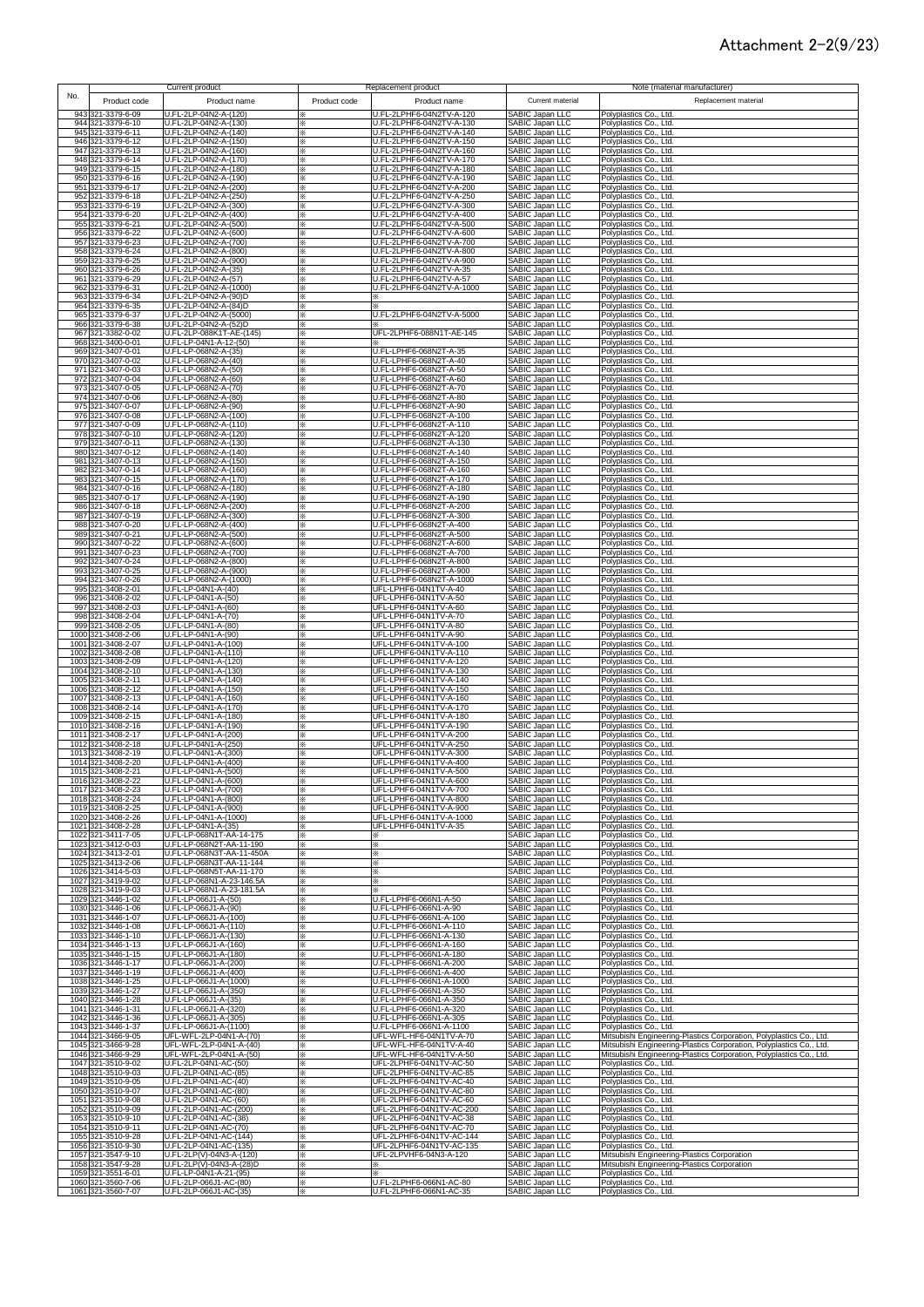#### Attachment 2-2(10/23)

|     |                                          | Current product                                       |              | Replacement product                                 |                                                                          | Note (material manufacturer)                                                               |
|-----|------------------------------------------|-------------------------------------------------------|--------------|-----------------------------------------------------|--------------------------------------------------------------------------|--------------------------------------------------------------------------------------------|
| No. |                                          |                                                       |              |                                                     |                                                                          |                                                                                            |
|     | Product code                             | Product name                                          | Product code | Product name                                        | Current material                                                         | Replacement material                                                                       |
|     | 1062 321-3560-7-08                       | U.FL-2LP-066J1-AC-(40)                                | X            | U.FL-2LPHF6-066N1-AC-40                             | <b>SABIC Japan LLC</b>                                                   | Polyplastics Co., Ltd.                                                                     |
|     | 1063 321-3560-7-09                       | U.FL-2LP-066J1-AC-(50)                                | ×            | U.FL-2LPHF6-066N1-AC-50                             | SABIC Japan LLC                                                          | Polyplastics Co., Ltd.                                                                     |
|     | 1064 321-3560-7-11                       | U.FL-2LP-066J1-AC-(90)                                |              | U.FL-2LPHF6-066N1-AC-90                             | SABIC Japan LLC                                                          |                                                                                            |
|     | 1065 321-3560-7-31                       | U.FL-2LP-066J1-AC-(42)                                | ⋇<br>×       | U.FL-2LPHF6-066N1-AC-42                             | SABIC Japan LLC                                                          | Polyplastics Co., Ltd.<br>Polyplastics Co., Ltd.                                           |
|     | 1066 321-3570-0-01                       | W.FL-LP-04N1-A-(35)                                   | ×            | WFL-LPHF6-04N1TV-A-35                               | SABIC Japan LLC                                                          | Mitsubishi Engineering-Plastics Corporation                                                |
|     | 1067 321-3570-0-02                       | W.FL-LP-04N1-A-(40)                                   | ×            | WFL-LPHF6-04N1TV-A-40                               | SABIC Japan LLC                                                          | Mitsubishi Engineering-Plastics Corporation                                                |
|     | 1068 321-3570-0-03                       | W.FL-LP-04N1-A-(50)                                   | ⋇            | WFL-LPHF6-04N1TV-A-50                               | SABIC Japan LLC                                                          | Mitsubishi Engineering-Plastics Corporation                                                |
|     | 1069 321-3570-0-04                       | W.FL-LP-04N1-A-(60)                                   | ፠            | WFL-LPHF6-04N1TV-A-60                               | SABIC Japan LLC                                                          | Mitsubishi Engineering-Plastics Corporation                                                |
|     | 1070 321-3570-0-05                       | W.FL-LP-04N1-A-(70)                                   | ⋇            | WFL-LPHF6-04N1TV-A-70                               | SABIC Japan LLC                                                          | Mitsubishi Engineering-Plastics Corporation                                                |
|     |                                          | W.FL-LP-04N1-A-(80)                                   | ⋇            | WFL-LPHF6-04N1TV-A-80                               |                                                                          |                                                                                            |
|     | 1071 321-3570-0-06<br>1072 321-3570-0-07 | W.FL-LP-04N1-A-(90)                                   | ×            | WFL-LPHF6-04N1TV-A-90                               |                                                                          | Mitsubishi Engineering-Plastics Corporation<br>Mitsubishi Engineering-Plastics Corporation |
|     | 1073 321-3570-0-08                       | W.FL-LP-04N1-A-(100)                                  | ×            | WFL-LPHF6-04N1TV-A-100                              |                                                                          | Mitsubishi Engineering-Plastics Corporation                                                |
|     | 1074 321-3570-0-09                       | W.FL-LP-04N1-A-(110)                                  | ×            | WFL-LPHF6-04N1TV-A-110                              | SABIC Japan LLC<br>SABIC Japan LLC<br>SABIC Japan LLC<br>SABIC Japan LLC | Mitsubishi Engineering-Plastics Corporation                                                |
|     | 1075 321-3570-0-10                       | W.FL-LP-04N1-A-(120)                                  | ×            | WFL-LPHF6-04N1TV-A-120                              | SABIC Japan LLC                                                          | Mitsubishi Engineering-Plastics Corporation                                                |
|     | 1076 321-3570-0-11                       | W.FL-LP-04N1-A-(130)                                  | ×            | WFL-LPHF6-04N1TV-A-130                              | SABIC Japan LLC                                                          | Mitsubishi Engineering-Plastics Corporation                                                |
|     | 1077 321-3570-0-12                       | W.FL-LP-04N1-A-(140)                                  | ×            | WFL-LPHF6-04N1TV-A-140                              | <b>SABIC Japan LLC</b>                                                   | Mitsubishi Engineering-Plastics Corporation                                                |
|     | 1078 321-3570-0-13                       | W.FL-LP-04N1-A-(150)                                  | ×            | WFL-LPHF6-04N1TV-A-150                              | SABIC Japan LLC                                                          | Mitsubishi Engineering-Plastics Corporation                                                |
|     | 1079 321-3570-0-14                       | W.FL-LP-04N1-A-(160)                                  | ×            | WFL-LPHF6-04N1TV-A-160                              | SABIC Japan LLC                                                          | Mitsubishi Engineering-Plastics Corporation                                                |
|     | 1080 321-3570-0-15                       | W.FL-LP-04N1-A-(170)                                  | ×            | WFL-LPHF6-04N1TV-A-170                              | SABIC Japan LLC                                                          | Mitsubishi Engineering-Plastics Corporation                                                |
|     | 1081 321-3570-0-16                       | W.FL-LP-04N1-A-(180)                                  | ×.           | WFL-LPHF6-04N1TV-A-180                              | SABIC Japan LLC                                                          | Mitsubishi Engineering-Plastics Corporation                                                |
|     | 1082 321-3570-0-17                       | W.FL-LP-04N1-A-(190)                                  | ×.           | WFL-LPHF6-04N1TV-A-190                              | SABIC Japan LLC                                                          | Mitsubishi Engineering-Plastics Corporation                                                |
|     | 1083 321-3570-0-18                       | W.FL-LP-04N1-A-(200)                                  | ⋇            | WFL-LPHF6-04N1TV-A-200                              | SABIC Japan LLC                                                          | Mitsubishi Engineering-Plastics Corporation                                                |
|     | 1084 321-3570-0-19                       | W.FL-LP-04N1-A-(210)                                  | ⋇            | WFL-LPHF6-04N1TV-A-210                              | SABIC Japan LLC                                                          | Mitsubishi Engineering-Plastics Corporation                                                |
|     | 1085 321-3570-0-20                       | W.FL-LP-04N1-A-(220)                                  | ፠            | WFL-LPHF6-04N1TV-A-220                              | SABIC Japan LLC                                                          | Mitsubishi Engineering-Plastics Corporation                                                |
|     | 1086 321-3570-0-21                       | W.FL-LP-04N1-A-(300)                                  | ፠            | WFL-LPHF6-04N1TV-A-300                              | SABIC Japan LLC                                                          | Mitsubishi Engineering-Plastics Corporation                                                |
|     | 1087 321-3570-0-22                       | W.FL-LP-04N1-A-(400)                                  | ×            | WFL-LPHF6-04N1TV-A-400                              | SABIC Japan LLC                                                          | Mitsubishi Engineering-Plastics Corporation                                                |
|     | 1088 321-3570-0-23                       | W.FL-LP-04N1-A-(500)                                  | ፠            | WFL-LPHF6-04N1TV-A-500                              | SABIC Japan LLC                                                          | Mitsubishi Engineering-Plastics Corporation                                                |
|     | 1089 321-3570-0-24                       | W.FL-LP-04N1-A-(600)                                  | ⋇            | WFL-LPHF6-04N1TV-A-600                              | SABIC Japan LLC                                                          | Mitsubishi Engineering-Plastics Corporation                                                |
|     | 1090 321-3570-0-25                       | W.FL-LP-04N1-A-(700)                                  | ⋇            | WFL-LPHF6-04N1TV-A-700                              | SABIC Japan LLC                                                          | Mitsubishi Engineering-Plastics Corporation                                                |
|     | 1091 321-3570-0-26                       | W.FL-LP-04N1-A-(800)                                  | ፠            | WFL-LPHF6-04N1TV-A-800                              | SABIC Japan LLC                                                          | Mitsubishi Engineering-Plastics Corporation                                                |
|     | 1092 321-3570-0-27                       | W.FL-LP-04N1-A-(900)                                  | ×            | WFL-LPHF6-04N1TV-A-900                              | SABIC Japan LLC                                                          | Mitsubishi Engineering-Plastics Corporation                                                |
|     | 1093 321-3570-0-28                       | W.FL-LP-04N1-A-(1000)                                 | ×            | WFL-LPHF6-04N1TV-A-1000                             | SABIC Japan LLC                                                          | Mitsubishi Engineering-Plastics Corporation                                                |
|     | 1094 321-3570-0-29                       | W.FL-LP-04N1-A-(350)                                  | ⋇            | WFL-LPHF6-04N1TV-A-350                              | SABIC Japan LLC                                                          | Mitsubishi Engineering-Plastics Corporation                                                |
|     | 1095 321-3570-0-30                       | W.FL-LP-04N1-A-(250)                                  | ⋇            | WFL-LPHF6-04N1TV-A-250                              | SABIC Japan LLC                                                          | Mitsubishi Engineering-Plastics Corporation                                                |
|     | 1096 321-3580-4-01                       | W.FL-LP-04N2-A-11-(43)A                               | ⋇            |                                                     | SABIC Japan LLC                                                          | Mitsubishi Engineering-Plastics Corporation                                                |
|     | 1097 321-3612-9-02                       | U.FL-2LP-088K2T-AC-(1500)                             | ×            | U.FL-2LPHF6-088N2T-AC(1500)                         | SABIC Japan LLC                                                          | Polyplastics Co., Ltd.                                                                     |
|     | 1098 321-3612-9-29                       | U.FL-2LP-088K2T-AC-(111)                              | ⋇            | U.FL-2LPHF6-088N2T-AC-(111)                         | SABIC Japan LLC<br>SABIC Japan LLC                                       | Polyplastics Co., Ltd.                                                                     |
|     | 1099 321-3612-9-30                       | U.FL-2LP-088K2T-AC-(105)                              | ⋇            | U.FL-2LPHF6-088N2T-AC-(105)                         |                                                                          | Polyplastics Co., Ltd.                                                                     |
|     | 1100 321-3630-0-02                       | U.FL-LP-068N1-AA-12-112A                              | ፠            |                                                     | SABIC Japan LLC                                                          | Polyplastics Co., Ltd.                                                                     |
|     | 1101 321-3653-6-01                       | U.FL-LP(V)-04N1-A-(35)                                | ×            | UFL-LPVHF6-04N1TV-A-35                              | SABIC Japan LLC                                                          | Mitsubishi Engineering-Plastics Corporation                                                |
|     | 1102 321-3653-6-02                       | U.FL-LP(V)-04N1-A-(40)                                | ×            | UFL-LPVHF6-04N1TV-A-40                              | SABIC Japan LLC                                                          | Mitsubishi Engineering-Plastics Corporation                                                |
|     | 1103 321-3653-6-03                       | U.FL-LP(V)-04N1-A-(50)                                | ×            | UFL-LPVHF6-04N1TV-A-50                              | <b>SABIC Japan LLC</b>                                                   | Mitsubishi Engineering-Plastics Corporation                                                |
|     | 1104 321-3653-6-04                       | U.FL-LP(V)-04N1-A-(60)                                | ⋇            | UFL-LPVHF6-04N1TV-A-60                              | SABIC Japan LLC                                                          | Mitsubishi Engineering-Plastics Corporation                                                |
|     | 1105 321-3653-6-05                       | U.FL-LP(V)-04N1-A-(70)                                | ×            | UFL-LPVHF6-04N1TV-A-70                              | SABIC Japan LLC                                                          | Mitsubishi Engineering-Plastics Corporation                                                |
|     | 1106 321-3653-6-06                       | U.FL-LP(V)-04N1-A-(80)                                | ×.           | UFL-LPVHF6-04N1TV-A-80                              | <b>SABIC Japan LLC</b>                                                   | Mitsubishi Engineering-Plastics Corporation                                                |
|     | 1107 321-3653-6-07                       | U.FL-LP(V)-04N1-A-(90)                                | ×.           | UFL-LPVHF6-04N1TV-A-90                              | SABIC Japan LLC                                                          | Mitsubishi Engineering-Plastics Corporation                                                |
|     | 1108 321-3653-6-08                       | U.FL-LP(V)-04N1-A-(100)                               | ⋇            | UFL-LPVHF6-04N1TV-A-100                             | SABIC Japan LLC                                                          | Mitsubishi Engineering-Plastics Corporation                                                |
|     | 1109 321-3653-6-09                       | U.FL-LP(V)-04N1-A-(110)                               | ×.           | UFL-LPVHF6-04N1TV-A-110                             | SABIC Japan LLC                                                          | Mitsubishi Engineering-Plastics Corporation                                                |
|     | 1110 321-3653-6-10                       | U.FL-LP(V)-04N1-A-(120)                               | ፠            | UFL-LPVHF6-04N1TV-A-120                             | SABIC Japan LLC                                                          | Mitsubishi Engineering-Plastics Corporation                                                |
|     | 1111 321-3653-6-11                       | U.FL-LP(V)-04N1-A-(130)                               | ፠            | UFL-LPVHF6-04N1TV-A-130                             | SABIC Japan LLC                                                          | Mitsubishi Engineering-Plastics Corporation                                                |
|     | 1112 321-3653-6-12                       | U.FL-LP(V)-04N1-A-(140)                               | ፠            | UFL-LPVHF6-04N1TV-A-140                             | SABIC Japan LLC                                                          | Mitsubishi Engineering-Plastics Corporation                                                |
|     | 1113 321-3653-6-13                       | U.FL-LP(V)-04N1-A-(150)                               | ⋇            | UFL-LPVHF6-04N1TV-A-150                             | SABIC Japan LLC                                                          | Mitsubishi Engineering-Plastics Corporation                                                |
|     | 1114 321-3653-6-14                       | U.FL-LP(V)-04N1-A-(160)                               | ⋇            | UFL-LPVHF6-04N1TV-A-160                             | SABIC Japan LLC                                                          | Mitsubishi Engineering-Plastics Corporation                                                |
|     | 1115 321-3653-6-15                       | U.FL-LP(V)-04N1-A-(170)                               | ⋇            | UFL-LPVHF6-04N1TV-A-170                             | SABIC Japan LLC                                                          | Mitsubishi Engineering-Plastics Corporation                                                |
|     | 1116 321-3653-6-16<br>1117 321-3653-6-17 | J.FL-LP(V)-04N1-A-(180)<br>U.FL-LP(V)-04N1-A-(190)    | ×            | UFL-LPVHF6-04N1TV-A-180<br>UFL-LPVHF6-04N1TV-A-190  | SABIC Japan LLC<br>SABIC Japan LLC                                       | Mitsubishi Engineering-Plastics Corporation<br>Mitsubishi Engineering-Plastics Corporation |
|     | 1118 321-3653-6-18                       | U.FL-LP(V)-04N1-A-(200)                               | ×            | UFL-LPVHF6-04N1TV-A-200                             | SABIC Japan LLC                                                          |                                                                                            |
|     | 1119 321-3653-6-19                       | U.FL-LP(V)-04N1-A-(210)                               | ×<br>⋇       | UFL-LPVHF6-04N1TV-A-210                             | SABIC Japan LLC                                                          | Mitsubishi Engineering-Plastics Corporation<br>Mitsubishi Engineering-Plastics Corporation |
|     | 1120 321-3653-6-20                       | U.FL-LP(V)-04N1-A-(220)                               | ⋇            | UFL-LPVHF6-04N1TV-A-220                             | SABIC Japan LLC                                                          | Mitsubishi Engineering-Plastics Corporation                                                |
|     | 1121 321-3653-6-21                       | U.FL-LP(V)-04N1-A-(230)                               | ፠            | UFL-LPVHF6-04N1TV-A-230                             |                                                                          | Mitsubishi Engineering-Plastics Corporation                                                |
|     | 1122 321-3653-6-22                       | U.FL-LP(V)-04N1-A-(240)                               | ×            | UFL-LPVHF6-04N1TV-A-240                             | SABIC Japan LLC<br>SABIC Japan LLC                                       | Mitsubishi Engineering-Plastics Corporation                                                |
|     | 1123 321-3653-6-23                       | U.FL-LP(V)-04N1-A-(250)                               | ×            | UFL-LPVHF6-04N1TV-A-250                             | SABIC Japan LLC                                                          | Mitsubishi Engineering-Plastics Corporation                                                |
|     | 1124 321-3653-6-24                       | U.FL-LP(V)-04N1-A-(260)                               | ×            | UFL-LPVHF6-04N1TV-A-260                             | SABIC Japan LLC                                                          | Mitsubishi Engineering-Plastics Corporation                                                |
|     | 1125 321-3653-6-25                       | U.FL-LP(V)-04N1-A-(270)                               | ×            | UFL-LPVHF6-04N1TV-A-270                             | SABIC Japan LLC                                                          | Mitsubishi Engineering-Plastics Corporation                                                |
|     | 1126 321-3653-6-26                       | U.FL-LP(V)-04N1-A-(280)                               | ×            | UFL-LPVHF6-04N1TV-A-280                             | SABIC Japan LLC                                                          | Mitsubishi Engineering-Plastics Corporation                                                |
|     | 1127 321-3653-6-27                       | U.FL-LP(V)-04N1-A-(290)                               | ×            | UFL-LPVHF6-04N1TV-A-290                             | SABIC Japan LLC                                                          | Mitsubishi Engineering-Plastics Corporation                                                |
|     | 1128 321-3653-6-28                       | U.FL-LP(V)-04N1-A-(300)                               | ×            | UFL-LPVHF6-04N1TV-A-300                             | SABIC Japan LLC                                                          | Mitsubishi Engineering-Plastics Corporation                                                |
|     | 1129 321-3653-6-29                       | U.FL-LP(V)-04N1-A-(400)                               | ×            | UFL-LPVHF6-04N1TV-A-400                             | SABIC Japan LLC                                                          | Mitsubishi Engineering-Plastics Corporation                                                |
|     | 1130 321-3653-6-30                       | J.FL-LP(V)-04N1-A-(500)                               | ⋇            | UFL-LPVHF6-04N1TV-A-500                             | SABIC Japan LLC                                                          | Mitsubishi Engineering-Plastics Corporation                                                |
|     | 1131 321-3653-6-31                       | J.FL-LP(V)-04N1-A-(600)                               | ×            | UFL-LPVHF6-04N1TV-A-600                             | <b>SABIC Japan LLC</b>                                                   | Mitsubishi Engineering-Plastics Corporation                                                |
|     | 1132 321-3653-6-32                       | U.FL-LP(V)-04N1-A-(700)                               | ⋇            | UFL-LPVHF6-04N1TV-A-700                             | SABIC Japan LLC                                                          | Mitsubishi Engineering-Plastics Corporation                                                |
|     | 1133 321-3653-6-33                       | U.FL-LP(V)-04N1-A-(800)                               | ⋇            | UFL-LPVHF6-04N1TV-A-800                             | SABIC Japan LLC                                                          | Mitsubishi Engineering-Plastics Corporation                                                |
|     | 1134 321-3653-6-34                       | U.FL-LP(V)-04N1-A-(900)                               | ×.           | UFL-LPVHF6-04N1TV-A-900                             | SABIC Japan LLC                                                          | Mitsubishi Engineering-Plastics Corporation                                                |
|     | 1135 321-3653-6-35                       | U.FL-LP(V)-04N1-A-(1000)                              |              | UFL-LPVHF6-04N1TV-A-1000                            | SABIC Japan LLC                                                          | Mitsubishi Engineering-Plastics Corporation                                                |
|     | 1136 321-3654-9-01                       | U.FL-LP-066J2-A-(40)                                  | ፠            | U.FL-LPHF6-066N2-A-40                               | SABIC Japan LLC                                                          | Polyplastics Co., Ltd.                                                                     |
|     | 1137 321-3654-9-20                       | U.FL-LP-066J2-A-(500)                                 | ⋇            | U.FL-LPHF6-066N2-A-500                              | SABIC Japan LLC                                                          | Polyplastics Co., Ltd.                                                                     |
|     | 1138 321-3657-7-01                       | U.FL-LP-04N2-A-(40)                                   | ⋇            | UFL-LPHF6-04N2TV-A-40                               | <b>SABIC Japan LLC</b>                                                   | Polyplastics Co., Ltd.                                                                     |
|     | 1139 321-3657-7-02                       | U.FL-LP-04N2-A-(50)                                   | ×            | UFL-LPHF6-04N2TV-A-50                               | SABIC Japan LLC                                                          | Polyplastics Co., Ltd.                                                                     |
|     | 1140 321-3657-7-03                       | U.FL-LP-04N2-A-(60)                                   | ⋇            | UFL-LPHF6-04N2TV-A-60                               | SABIC Japan LLC                                                          | Polyplastics Co., Ltd.                                                                     |
|     | 1141 321-3657-7-04<br>1142 321-3657-7-05 | U.FL-LP-04N2-A-(70)<br>U.FL-LP-04N2-A-(80)            | ×            | UFL-LPHF6-04N2TV-A-70<br>UFL-LPHF6-04N2TV-A-80      | SABIC Japan LLC                                                          | Polyplastics Co., Ltd.                                                                     |
|     | 1143 321-3657-7-06                       | J.FL-LP-04N2-A-(90)                                   | ×<br>×       | UFL-LPHF6-04N2TV-A-90                               | SABIC Japan LLC<br>SABIC Japan LLC                                       | Polyplastics Co., Ltd.<br>Polyplastics Co., Ltd.                                           |
|     | 1144 321-3657-7-07                       | J.FL-LP-04N2-A-(100)                                  | ×.           | UFL-LPHF6-04N2TV-A-100                              | SABIC Japan LLC                                                          | Polyplastics Co., Ltd.                                                                     |
|     | 1145 321-3657-7-08                       | J.FL-LP-04N2-A-(110)                                  | ⋇            | UFL-LPHF6-04N2TV-A-110                              | SABIC Japan LLC                                                          | Polyplastics Co., Ltd.                                                                     |
|     | 1146 321-3657-7-09                       | J.FL-LP-04N2-A-(120)                                  | ⋇            | UFL-LPHF6-04N2TV-A-120                              | SABIC Japan LLC                                                          | Polyplastics Co., Ltd.                                                                     |
|     | 1147 321-3657-7-10                       | J.FL-LP-04N2-A-(130)                                  | ፠            | UFL-LPHF6-04N2TV-A-130                              |                                                                          | Polyplastics Co., Ltd.                                                                     |
|     | 1148 321-3657-7-11                       | U.FL-LP-04N2-A-(140)                                  | ፠            | UFL-LPHF6-04N2TV-A-140                              |                                                                          | Polyplastics Co., Ltd.                                                                     |
|     | 1149 321-3657-7-12                       | U.FL-LP-04N2-A-(150)                                  | ፠            | UFL-LPHF6-04N2TV-A-150                              | SABIC Japan LLC<br>SABIC Japan LLC<br>SABIC Japan LLC<br>SABIC Japan LLC | Polyplastics Co., Ltd.                                                                     |
|     | 1150 321-3657-7-13                       | U.FL-LP-04N2-A-(160)                                  | ፠            | UFL-LPHF6-04N2TV-A-160                              | SABIC Japan LLC                                                          | Polyplastics Co., Ltd.                                                                     |
|     | 1151 321-3657-7-14                       | U.FL-LP-04N2-A-(170)                                  | ×            | UFL-LPHF6-04N2TV-A-170                              | SABIC Japan LLC                                                          | Polyplastics Co., Ltd.                                                                     |
|     | 1152 321-3657-7-15                       | U.FL-LP-04N2-A-(180)                                  | ×            | UFL-LPHF6-04N2TV-A-180                              | SABIC Japan LLC                                                          | Polyplastics Co., Ltd.                                                                     |
|     | 1153 321-3657-7-16                       | U.FL-LP-04N2-A-(190)                                  | ⋇            | UFL-LPHF6-04N2TV-A-190                              | SABIC Japan LLC                                                          | Polyplastics Co., Ltd.                                                                     |
|     | 1154 321-3657-7-17                       | U.FL-LP-04N2-A-(200)                                  | ×            | UFL-LPHF6-04N2TV-A-200                              | SABIC Japan LLC                                                          | Polyplastics Co., Ltd.                                                                     |
|     | 1155 321-3657-7-18                       | U.FL-LP-04N2-A-(250)                                  | ⋇            | UFL-LPHF6-04N2TV-A-250                              | SABIC Japan LLC                                                          | Polyplastics Co., Ltd.                                                                     |
|     | 1156 321-3657-7-20                       | U.FL-LP-04N2-A-(400)                                  | ×            | UFL-LPHF6-04N2TV-A-400                              | SABIC Japan LLC                                                          | Polyplastics Co., Ltd.                                                                     |
|     | 1157 321-3657-7-21                       | U.FL-LP-04N2-A-(500)                                  | ×            | UFL-LPHF6-04N2TV-A-500                              | SABIC Japan LLC                                                          | Polyplastics Co., Ltd.                                                                     |
|     | 1158 321-3657-7-22                       | U.FL-LP-04N2-A-(600)                                  | ×            | UFL-LPHF6-04N2TV-A-600                              | SABIC Japan LLC                                                          | Polyplastics Co., Ltd.                                                                     |
|     | 1159 321-3657-7-23                       | U.FL-LP-04N2-A-(700)                                  | ×            | UFL-LPHF6-04N2TV-A-700                              | SABIC Japan LLC                                                          | Polyplastics Co., Ltd.                                                                     |
|     | 1160 321-3657-7-24                       | U.FL-LP-04N2-A-(800)                                  | ⋇            | UFL-LPHF6-04N2TV-A-800                              | SABIC Japan LLC                                                          | Polyplastics Co., Ltd.                                                                     |
|     | 1161 321-3657-7-25                       | U.FL-LP-04N2-A-(900)                                  | ×.           | UFL-LPHF6-04N2TV-A-900                              | SABIC Japan LLC                                                          | Polyplastics Co., Ltd.                                                                     |
|     | 1162 321-3657-7-26                       | U.FL-LP-04N2-A-(1000)                                 | ⋇            | UFL-LPHF6-04N2TV-A-1000                             | SABIC Japan LLC                                                          | Polyplastics Co., Ltd.                                                                     |
|     | 1163 321-3674-6-01                       | U.FL-2LP-088N2PD-A-(39)D                              | ×.           |                                                     | <b>SABIC Japan LLC</b>                                                   | Polyplastics Co., Ltd.                                                                     |
|     | 1164 321-3674-6-02                       | U.FL-2LP-088N2PD-A-(80)                               | ⋇            | UFL-2LPHF6-088N2PD-A-80                             | SABIC Japan LLC                                                          | Polyplastics Co., Ltd.                                                                     |
|     | 1165 321-3674-6-04                       | U.FL-2LP-088N2PD-A-(160)                              | ⋇            | UFL-2LPHF6-088N2PD-A-160                            | SABIC Japan LLC                                                          | Polyplastics Co., Ltd.                                                                     |
|     | 1166 321-3674-6-05                       | U.FL-2LP-088N2PD-A-(95)                               | ⋇            | UFL-2LPHF6-088N2PD-A-95<br>UFL-2LPHF6-088N2PD-A-130 | SABIC Japan LLC                                                          | Polyplastics Co., Ltd.                                                                     |
|     | 1167 321-3674-6-06<br>1168 321-3674-6-07 | U.FL-2LP-088N2PD-A-(130)<br>J.FL-2LP-088N2PD-A-(222)D | ×<br>×       | ×                                                   | SABIC Japan LLC<br>SABIC Japan LLC                                       | Polyplastics Co., Ltd.<br>Polyplastics Co., Ltd.                                           |
|     | 1169 321-3674-6-08                       | J.FL-2LP-088N2PD-A-(267)D                             | X.           |                                                     | SABIC Japan LLC                                                          | Polyplastics Co., Ltd.                                                                     |
|     | 1170 321-3674-6-09                       | J.FL-2LP-088N2PD-A-(100)                              | ⋇            | UFL-2LPHF6-088N2PD-A-100                            | SABIC Japan LLC                                                          | Polyplastics Co., Ltd.                                                                     |
|     | 1171 321-3674-6-10                       | U.FL-2LP-088N2PD-A-(200)                              | ⋇            | UFL-2LPHF6-088N2PD-A-200                            | SABIC Japan LLC                                                          | Polyplastics Co., Ltd.                                                                     |
|     | 1172 321-3674-6-11                       | U.FL-2LP-088N2PD-A-(400)                              | ⋇            | UFL-2LPHF6-088N2PD-A-400                            | <b>SABIC Japan LLC</b>                                                   | Polyplastics Co., Ltd.                                                                     |
|     | 1173 321-3699-7-01                       | W.FL-LP-04N1-A-34-(35)                                | ፠            |                                                     | SABIC Japan LLC                                                          | Mitsubishi Engineering-Plastics Corporation                                                |
|     | 1174 321-3732-0-02                       | U.FL-2LP-066J2-A-SO(220)                              | ፠            | UFL-2LPHF6-066N2-A-SO220                            | SABIC Japan LLC                                                          | Polyplastics Co., Ltd.                                                                     |
|     | 1175 321-3749-3-03                       | U.FL-2LP-088K1T-AC-(70)                               | ፠            | U.FL-2LPHF6-088N1T-AC-70                            | SABIC Japan LLC                                                          | Polyplastics Co., Ltd.                                                                     |
|     | 1176 321-3749-3-08                       | U.FL-2LP-088K1T-AC-(100)                              | ×            | U.FL-2LPHF6-088N1T-AC-100                           | SABIC Japan LLC                                                          | Polyplastics Co., Ltd.                                                                     |
|     | 1177 321-3749-3-18                       | U.FL-2LP-088K1T-AC-(200)                              | ×            | U.FL-2LPHF6-088N1T-AC-200                           | SABIC Japan LLC                                                          | Polyplastics Co., Ltd.                                                                     |
|     | 1178 321-3749-3-29                       | U.FL-2LP-088K1T-AC-(152)                              | ×            | U.FL-2LPHF6-088N1T-AC-152                           | SABIC Japan LLC                                                          | Polyplastics Co., Ltd.                                                                     |
|     | 1179 321-3749-3-30                       | U.FL-2LP-088K1T-AC-(76)                               | ×            | U.FL-2LPHF6-088N1T-AC-76                            | SABIC Japan LLC                                                          | Polyplastics Co., Ltd.                                                                     |
|     | 1180 321-3749-3-31                       | U.FL-2LP-088K1T-AC-(50)                               | ×            | U.FL-2LPHF6-088N1T-AC-50                            | SABIC Japan LLC                                                          | Polyplastics Co., Ltd.                                                                     |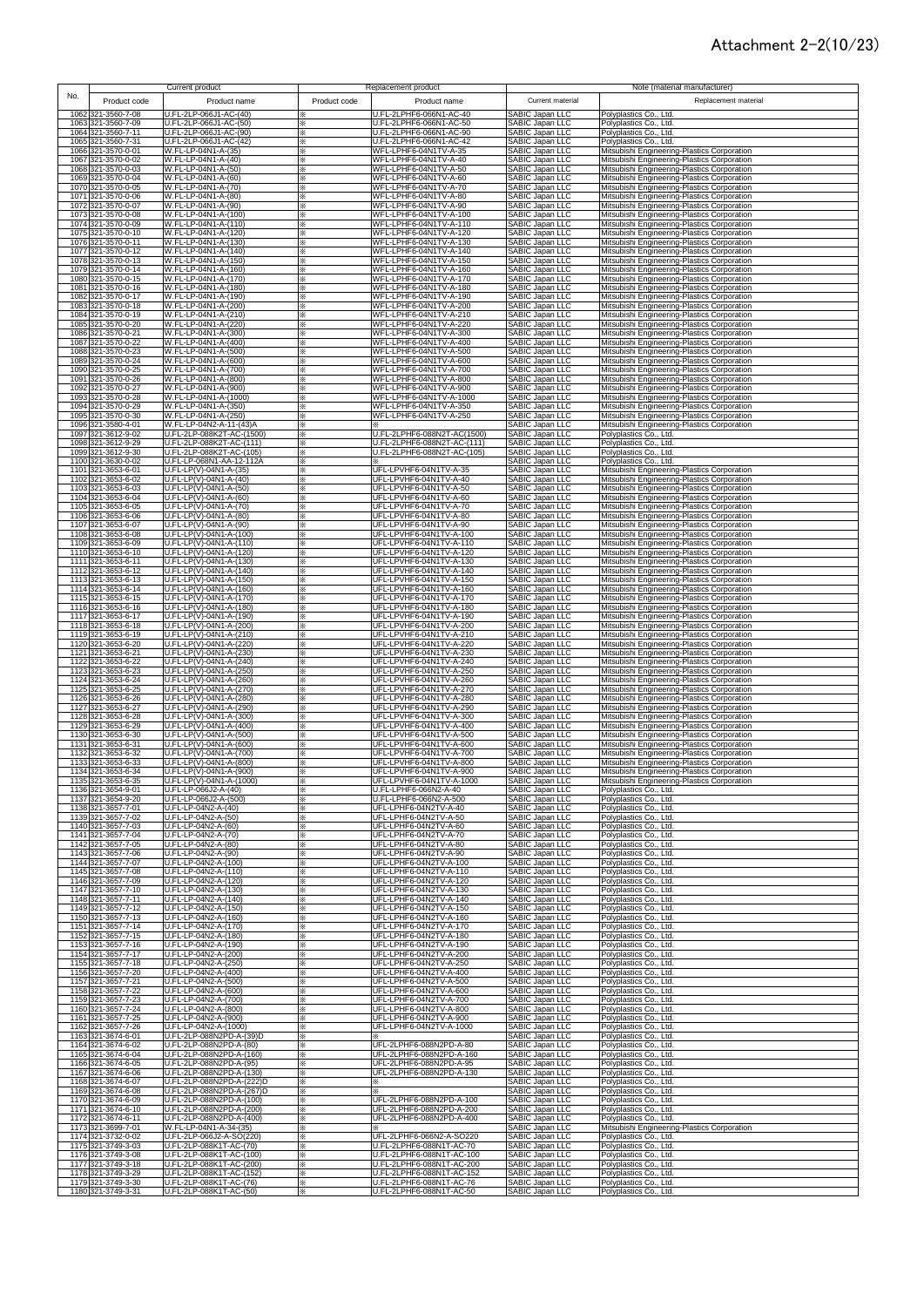#### Attachment 2-2(11/23)

|      |                                          | Current product                                      |               | Replacement product                                    |                                                  | Note (material manufacturer)                                                               |
|------|------------------------------------------|------------------------------------------------------|---------------|--------------------------------------------------------|--------------------------------------------------|--------------------------------------------------------------------------------------------|
| No.  | Product code                             | Product name                                         | Product code  | Product name                                           | Current material                                 | Replacement material                                                                       |
|      | 1181 321-3749-3-32                       | U.FL-2LP-088K1T-AC-(105)                             |               | U.FL-2LPHF6-088N1T-AC-105                              | SABIC Japan LLC                                  | Polyplastics Co., Ltd.                                                                     |
|      | 1182 321-3752-8-01                       | HRMJ-U.FL-068N1-A-50RS                               | ×             | HRMJ-UFLHF6-068N1T-A50RS                               | SABIC Japan LLC                                  | Polyplastics Co., Ltd.                                                                     |
|      | 1183 321-3752-8-02<br>1184 321-3752-8-03 | HRMJ-U.FL-068N1-A-100RS<br>HRMJ-U.FL-068N1-A-150RS   | ×<br>×        | HRMJ-UFLHF6-068N1T-A100RS<br>HRMJ-UFLHF6-068N1T-A150RS | SABIC Japan LLC<br>SABIC Japan LLC               | Polyplastics Co., Ltd.<br>Polyplastics Co., Ltd.                                           |
|      | 1185 321-3752-8-04                       | HRMJ-U.FL-068N1-A-200RS                              | $\times$      | HRMJ-UFLHF6-068N1T-A200RS                              | SABIC Japan LLC                                  | Polyplastics Co., Ltd.                                                                     |
|      | 1186 321-3752-8-05<br>1187 321-3752-8-06 | HRMJ-U.FL-068N1-A-250RS<br>HRMJ-U.FL-068N1-A-300RS   | $\times$<br>⋇ | HRMJ-UFLHF6-068N1T-A250RS<br>HRMJ-UFLHF6-068N1T-A300RS | SABIC Japan LLC<br><b>SABIC Japan LLC</b>        | Polyplastics Co., Ltd.<br>Polyplastics Co., Ltd.                                           |
|      | 1188 321-3752-8-07                       | HRMJ-U.FL-068N1-A-350RS                              | ⋇             | HRMJ-UFLHF6-068N1T-A350RS                              | SABIC Japan LLC                                  | Polyplastics Co., Ltd.                                                                     |
|      | 1189 321-3752-8-08<br>1190 321-3752-8-09 | HRMJ-U.FL-068N1-A-400RS<br>HRMJ-U.FL-068N1-A-450RS   | ×             | HRMJ-UFLHF6-068N1T-A400RS<br>HRMJ-UFLHF6-068N1T-A450RS | SABIC Japan LLC<br>SABIC Japan LLC               | Polyplastics Co., Ltd.<br>Polyplastics Co., Ltd.                                           |
|      | 1191 321-3752-8-10                       | HRMJ-U.FL-068N1-A-500RS                              | X<br>×        | HRMJ-UFLHF6-068N1T-A500RS                              | SABIC Japan LLC                                  | Polyplastics Co., Ltd.                                                                     |
|      | 1192 321-3755-6-01                       | W.FL2-2LP-04N1-A-(35)                                | ×             | WFL2-2LPHF6-04N1TV-A-35<br>WFL2-2LPHF6-04N1TV-A-50     | SABIC Japan LLC                                  | Polyplastics Co., Ltd.                                                                     |
|      | 1193 321-3755-6-03<br>1194 321-3755-6-05 | W.FL2-2LP-04N1-A-(50)<br>W.FL2-2LP-04N1-A-(70)       | ×.<br>፠       | WFL2-2LPHF6-04N1TV-A-70                                | SABIC Japan LLC<br>SABIC Japan LLC               | Polyplastics Co., Ltd.<br>Polyplastics Co., Ltd.                                           |
|      | 1195 321-3755-6-06                       | W.FL2-2LP-04N1-A-(80)<br>W.FL2-2LP-04N1-A-(90)       | ፠             | WFL2-2LPHF6-04N1TV-A-80                                | SABIC Japan LLC<br>SABIC Japan LLC               | Polyplastics Co., Ltd.                                                                     |
|      | 1196 321-3755-6-07<br>1197 321-3755-6-09 | W.FL2-2LP-04N1-A-(110)                               | $\times$<br>፠ | WFL2-2LPHF6-04N1TV-A-90<br>WFL2-2LPHF6-04N1TV-A-110    | SABIC Japan LLC                                  | Polyplastics Co., Ltd.<br>Polyplastics Co., Ltd.                                           |
|      | 1198 321-3755-6-10<br>1199 321-3755-6-11 | W.FL2-2LP-04N1-A-(120)<br>W.FL2-2LP-04N1-A-(130)     | ×             | WFL2-2LPHF6-04N1TV-A-120<br>WFL2-2LPHF6-04N1TV-A-130   | SABIC Japan LLC<br>SABIC Japan LLC               | Polyplastics Co., Ltd.                                                                     |
|      | 1200 321-3755-6-12                       | W.FL2-2LP-04N1-A-(140)                               | ×<br>×        | WFL2-2LPHF6-04N1TV-A-140                               | SABIC Japan LLC                                  | Polyplastics Co., Ltd.<br>Polyplastics Co., Ltd.                                           |
|      | 1201 321-3755-6-13                       | W.FL2-2LP-04N1-A-(150)                               | ⋇             | WFL2-2LPHF6-04N1TV-A-150                               | <b>SABIC Japan LLC</b>                           | Polyplastics Co., Ltd.                                                                     |
|      | 1202 321-3755-6-14<br>1203 321-3755-6-15 | W.FL2-2LP-04N1-A-(160)<br>W.FL2-2LP-04N1-A-(170)     | ⋇<br>×        | WFL2-2LPHF6-04N1TV-A-160<br>WFL2-2LPHF6-04N1TV-A-170   | <b>SABIC Japan LLC</b><br>SABIC Japan LLC        | Polyplastics Co., Ltd.<br>Polyplastics Co., Ltd.                                           |
|      | 1204 321-3755-6-16                       | W.FL2-2LP-04N1-A-(180)                               | ×             | WFL2-2LPHF6-04N1TV-A-180                               | SABIC Japan LLC                                  | Polyplastics Co., Ltd.                                                                     |
|      | 1205 321-3755-6-17<br>1206 321-3755-6-18 | W.FL2-2LP-04N1-A-(190)<br>W.FL2-2LP-04N1-A-(200)     | ×<br>×        | WFL2-2LPHF6-04N1TV-A-190<br>WFL2-2LPHF6-04N1TV-A-200   | SABIC Japan LLC<br>SABIC Japan LLC               | Polyplastics Co., Ltd.<br>Polyplastics Co., Ltd.                                           |
|      | 1207 321-3755-6-19                       | W.FL2-2LP-04N1-A-(300)                               | ×             | WFL2-2LPHF6-04N1TV-A-300                               | SABIC Japan LLC                                  | Polyplastics Co., Ltd.                                                                     |
|      | 1208 321-3755-6-20<br>1209 321-3755-6-21 | W.FL2-2LP-04N1-A-(400)<br>W.FL2-2LP-04N1-A-(500)     | ×<br>×.       | WFL2-2LPHF6-04N1TV-A-400<br>WFL2-2LPHF6-04N1TV-A-500   | SABIC Japan LLC<br>SABIC Japan LLC               | Polyplastics Co., Ltd.<br>Polyplastics Co., Ltd.                                           |
|      | 1210 321-3755-6-22                       | W.FL2-2LP-04N1-A-(600)                               | ×             | WFL2-2LPHF6-04N1TV-A-600                               | SABIC Japan LLC                                  | Polyplastics Co., Ltd.                                                                     |
|      | 1211 321-3755-6-23<br>1212 321-3755-6-24 | W.FL2-2LP-04N1-A-(700)<br>W.FL2-2LP-04N1-A-(800)     | ×<br>×        | WFL2-2LPHF6-04N1TV-A-700<br>WFL2-2LPHF6-04N1TV-A-800   | SABIC Japan LLC<br>SABIC Japan LLC               | Polyplastics Co., Ltd.<br>Polyplastics Co., Ltd.                                           |
|      | 1213 321-3755-6-25                       | W.FL2-2LP-04N1-A-(900)                               | ⋇             | WFL2-2LPHF6-04N1TV-A-900                               | SABIC Japan LLC                                  | Polyplastics Co., Ltd.                                                                     |
|      | 1214 321-3755-6-26<br>1215 321-3755-6-28 | W.FL2-2LP-04N1-A-(1000)<br>W.FL2-2LP-04N1-A-(250)    | ⋇<br>X        | WFL2-2LPHF6-04N1TV-A-1000<br>WFL2-2LPHF6-04N1TV-A-250  | SABIC Japan LLC<br>SABIC Japan LLC               | Polyplastics Co., Ltd.<br>Polyplastics Co., Ltd.                                           |
|      | 1216 321-3755-6-29                       | W.FL2-2LP-04N1-A-(23)B                               | ×             |                                                        | SABIC Japan LLC                                  | Polyplastics Co., Ltd.                                                                     |
|      | 1217 321-3755-6-32<br>1218 321-3755-6-33 | W.FL2-2LP-04N1-A-(42)<br>W.FL2-2LP-04N1-A-(104)D     | ×.<br>×       | WFL2-2LPHF6-04N1TV-A-42                                | SABIC Japan LLC<br>SABIC Japan LLC               | Polyplastics Co., Ltd.                                                                     |
| 1219 | 321-3756-9-01                            | W.FL2-2LP-04N2-A-(35)                                | ፠             | WFL2-2LPHF6-04N2TV-A-35                                | SABIC Japan LLC<br>SABIC Japan LLC               | Polyplastics Co., Ltd.<br>Polyplastics Co., Ltd.                                           |
|      | 1220 321-3756-9-02                       | W.FL2-2LP-04N2-A-(40)<br>W.FL2-2LP-04N2-A-(50)       | ፠             | WFL2-2LPHF6-04N2TV-A-40                                | SABIC Japan LLC                                  | Polyplastics Co., Ltd.                                                                     |
|      | 1221 321-3756-9-03<br>1222 321-3756-9-04 | W.FL2-2LP-04N2-A-(60)                                | ፠<br>፠        | WFL2-2LPHF6-04N2TV-A-50<br>WFL2-2LPHF6-04N2TV-A-60     | SABIC Japan LLC                                  | Polyplastics Co., Ltd.<br>Polyplastics Co., Ltd.                                           |
|      | 1223 321-3756-9-05                       | W.FL2-2LP-04N2-A-(70)<br>W.FL2-2LP-04N2-A-(80)       | ×             | WFL2-2LPHF6-04N2TV-A-70<br>WFL2-2LPHF6-04N2TV-A-80     | SABIC Japan LLC                                  | Polyplastics Co., Ltd.                                                                     |
| 1225 | 1224 321-3756-9-06<br>321-3756-9-07      | W.FL2-2LP-04N2-A-(90)                                | ×<br>×        | WFL2-2LPHF6-04N2TV-A-90                                | <b>SABIC Japan LLC</b><br><b>SABIC Japan LLC</b> | Polyplastics Co., Ltd.<br>Polyplastics Co., Ltd.                                           |
|      | 1226 321-3756-9-09                       | W.FL2-2LP-04N2-A-(110)                               | ×             | WFL2-2LPHF6-04N2TV-A-110                               | SABIC Japan LLC                                  | Polyplastics Co., Ltd.                                                                     |
|      | 1227 321-3756-9-10<br>1228 321-3756-9-11 | W.FL2-2LP-04N2-A-(120)<br>W.FL2-2LP-04N2-A-(130)     | ×<br>×        | WFL2-2LPHF6-04N2TV-A-120<br>WFL2-2LPHF6-04N2TV-A-130   | <b>SABIC Japan LLC</b><br>SABIC Japan LLC        | Polyplastics Co., Ltd.<br>Polyplastics Co., Ltd.                                           |
|      | 1229 321-3756-9-12                       | W.FL2-2LP-04N2-A-(140)                               | ×.            | WFL2-2LPHF6-04N2TV-A-140                               | SABIC Japan LLC                                  | Polyplastics Co., Ltd.                                                                     |
|      | 1230 321-3756-9-13<br>1231 321-3756-9-14 | W.FL2-2LP-04N2-A-(150)<br>W.FL2-2LP-04N2-A-(160)     | ×.<br>×.      | WFL2-2LPHF6-04N2TV-A-150<br>WFL2-2LPHF6-04N2TV-A-160   | SABIC Japan LLC<br>SABIC Japan LLC               | Polyplastics Co., Ltd.<br>Polyplastics Co., Ltd.                                           |
|      | 1232 321-3756-9-15                       | W.FL2-2LP-04N2-A-(170)                               | ×             | WFL2-2LPHF6-04N2TV-A-170                               | SABIC Japan LLC                                  | Polyplastics Co., Ltd.                                                                     |
|      | 1233 321-3756-9-16<br>1234 321-3756-9-17 | W.FL2-2LP-04N2-A-(180)<br>W.FL2-2LP-04N2-A-(190)     | ×<br>×        | WFL2-2LPHF6-04N2TV-A-180<br>WFL2-2LPHF6-04N2TV-A-190   | SABIC Japan LLC<br>SABIC Japan LLC               | Polyplastics Co., Ltd.<br>Polyplastics Co., Ltd.                                           |
|      | 1235 321-3756-9-18                       | W.FL2-2LP-04N2-A-(200)                               | ×             | WFL2-2LPHF6-04N2TV-A-200                               | SABIC Japan LLC                                  | Polyplastics Co., Ltd.                                                                     |
|      | 1236 321-3756-9-19<br>1237 321-3756-9-20 | W.FL2-2LP-04N2-A-(300)<br>W.FL2-2LP-04N2-A-(400)     | ×<br>$\times$ | WFL2-2LPHF6-04N2TV-A-300<br>WFL2-2LPHF6-04N2TV-A-400   | SABIC Japan LLC<br>SABIC Japan LLC               | Polyplastics Co., Ltd.<br>Polyplastics Co., Ltd.                                           |
|      | 1238 321-3756-9-22                       | W.FL2-2LP-04N2-A-(600)                               | ⋇             | WFL2-2LPHF6-04N2TV-A-600                               | SABIC Japan LLC                                  | Polyplastics Co., Ltd.                                                                     |
|      | 1239 321-3756-9-23<br>1240 321-3756-9-24 | W.FL2-2LP-04N2-A-(700)<br>W.FL2-2LP-04N2-A-(800)     | ⋇<br>×        | WFL2-2LPHF6-04N2TV-A-700<br>WFL2-2LPHF6-04N2TV-A-800   | SABIC Japan LLC<br>SABIC Japan LLC               | Polyplastics Co., Ltd.<br>Polyplastics Co., Ltd.                                           |
|      | 1241 321-3756-9-25                       | W.FL2-2LP-04N2-A-(900)                               | ፠             | WFL2-2LPHF6-04N2TV-A-900                               | SABIC Japan LLC                                  | Polyplastics Co., Ltd.                                                                     |
|      | 1242 321-3756-9-26<br>1243 321-3756-9-31 | W.FL2-2LP-04N2-A-(1000)<br>W.FL2-2LP-04N2-A-(42)     | ×<br>፠        | WFL2-2LPHF6-04N2TV-A-1000<br>WFL2-2LPHF6-04N2TV-A-42   | SABIC Japan LLC<br>SABIC Japan LLC               | Polyplastics Co., Ltd.<br>Polyplastics Co., Ltd.                                           |
|      | 1244 321-3756-9-32                       | W.FL2-2LP-04N2-A-(250)                               | ፠             | WFL2-2LPHF6-04N2TV-A-250                               | SABIC Japan LLC                                  | Polyplastics Co., Ltd.                                                                     |
|      | 1245 321-3765-0-01<br>1246 321-3765-0-02 | U.FL-LP-066N2-A-(40)<br>U.FL-LP-066N2-A-(50)         | ፠<br>፠        | U.FL-LPHF6-066N2-A-40<br>U.FL-LPHF6-066N2-A-50         | SABIC Japan LLC<br>SABIC Japan LLC               | Polyplastics Co., Ltd.<br>Polyplastics Co., Ltd.                                           |
|      | 1247 321-3765-0-03                       | U.FL-LP-066N2-A-(60)                                 | ×             | U.FL-LPHF6-066N2-A-60                                  | SABIC Japan LLC                                  | Polyplastics Co., Ltd.                                                                     |
|      | 1248 321-3765-0-04<br>1249 321-3765-0-05 | U.FL-LP-066N2-A-(70)<br>U.FL-LP-066N2-A-(80)         | ×<br>×        | U.FL-LPHF6-066N2-A-70<br>U.FL-LPHF6-066N2-A-80         | SABIC Japan LLC<br>SABIC Japan LLC               | Polyplastics Co., Ltd.<br>Polyplastics Co., Ltd.                                           |
|      | 1250 321-3765-0-06                       | U.FL-LP-066N2-A-(90)                                 | ⋇             | U.FL-LPHF6-066N2-A-90                                  | SABIC Japan LLC                                  | Polyplastics Co., Ltd.                                                                     |
|      | 1251 321-3765-0-07<br>1252 321-3765-0-08 | U.FL-LP-066N2-A-(100)<br>U.FL-LP-066N2-A-(110)       | ×<br>×        | U.FL-LPHF6-066N2-A-100<br>U.FL-LPHF6-066N2-A-110       | SABIC Japan LLC<br><b>SABIC Japan LLC</b>        | Polyplastics Co., Ltd.                                                                     |
|      | 1253 321-3765-0-09                       | U.FL-LP-066N2-A-(120)                                | ⋇             | U.FL-LPHF6-066N2-A-120                                 | <b>SABIC Japan LLC</b>                           | Polyplastics Co., Ltd.<br>Polyplastics Co., Ltd.                                           |
|      | 1254 321-3765-0-10<br>1255 321-3765-0-11 | U.FL-LP-066N2-A-(130)<br>U.FL-LP-066N2-A-(140)       | ×             | U.FL-LPHF6-066N2-A-130<br>U.FL-LPHF6-066N2-A-140       | SABIC Japan LLC<br>SABIC Japan LLC               | Polyplastics Co., Ltd.<br>Polyplastics Co., Ltd.                                           |
|      | 1256 321-3765-0-12                       | U.FL-LP-066N2-A-(150)                                | ×.            | U.FL-LPHF6-066N2-A-150                                 | SABIC Japan LLC                                  | Polyplastics Co., Ltd.                                                                     |
|      | 1257 321-3765-0-13                       | U.FL-LP-066N2-A-(160)                                | ×             | U.FL-LPHF6-066N2-A-160<br>U.FL-LPHF6-066N2-A-170       | SABIC Japan LLC                                  | Polyplastics Co., Ltd.                                                                     |
|      | 1258 321-3765-0-14<br>1259 321-3765-0-15 | U.FL-LP-066N2-A-(170)<br>U.FL-LP-066N2-A-(180)       | ×<br>×        | U.FL-LPHF6-066N2-A-180                                 | SABIC Japan LLC<br>SABIC Japan LLC               | Polyplastics Co., Ltd.<br>Polyplastics Co., Ltd.                                           |
|      | 1260 321-3765-0-16                       | U.FL-LP-066N2-A-(190)<br>U.FL-LP-066N2-A-(200)       | ×             | U.FL-LPHF6-066N2-A-190                                 | SABIC Japan LLC                                  | Polyplastics Co., Ltd.                                                                     |
|      | 1261 321-3765-0-17<br>1262 321-3765-0-18 | U.FL-LP-066N2-A-(300)                                | ×<br>×        | U.FL-LPHF6-066N2-A-200<br>U.FL-LPHF6-066N2-A-300       | SABIC Japan LLC<br>SABIC Japan LLC               | Polyplastics Co., Ltd.<br>Polyplastics Co., Ltd.                                           |
|      | 1263 321-3765-0-19<br>1264 321-3765-0-20 | U.FL-LP-066N2-A-(400)<br>U.FL-LP-066N2-A-(500)       | ⋇             | U.FL-LPHF6-066N2-A-400<br>U.FL-LPHF6-066N2-A-500       | SABIC Japan LLC<br>SABIC Japan LLC               | Polyplastics Co., Ltd.<br>Polyplastics Co., Ltd.                                           |
|      | 1265 321-3765-0-21                       | U.FL-LP-066N2-A-(600)                                | ⋇<br>×        | U.FL-LPHF6-066N2-A-600                                 | SABIC Japan LLC                                  | Polyplastics Co., Ltd.                                                                     |
|      | 1266 321-3765-0-22<br>1267 321-3765-0-23 | U.FL-LP-066N2-A-(700)<br>U.FL-LP-066N2-A-(800)       | $\times$<br>፠ | U.FL-LPHF6-066N2-A-700<br>U.FL-LPHF6-066N2-A-800       | SABIC Japan LLC<br>SABIC Japan LLC               | Polyplastics Co., Ltd.<br>Polyplastics Co., Ltd.                                           |
|      | 1268 321-3765-0-24                       | U.FL-LP-066N2-A-(900)                                | ×             | U.FL-LPHF6-066N2-A-900                                 | SABIC Japan LLC                                  | Polyplastics Co., Ltd.                                                                     |
|      | 1269 321-3765-0-25<br>1270 321-3765-0-29 | U.FL-LP-066N2-A-(1000)<br>U.FL-LP-066N2-A-(83)       | ×.<br>×       | U.FL-LPHF6-066N2-A-1000<br>U.FL-LPHF6-066N2-A-83       | SABIC Japan LLC<br>SABIC Japan LLC               | Polyplastics Co., Ltd.<br>Polyplastics Co., Ltd.                                           |
|      | 1271 321-3775-3-01                       | U.FL-LP-066N3-A-12-(75)A                             | ፠             | ×                                                      | SABIC Japan LLC                                  | Polyplastics Co., Ltd.                                                                     |
|      | 1272 321-3775-3-02<br>1273 321-3775-3-03 | U.FL-LP-066N3-A-12-(55)D<br>U.FL-LP-066N3-A-12-(74)D | ፠<br>×        | ×                                                      | SABIC Japan LLC<br>SABIC Japan LLC               | Polyplastics Co., Ltd.                                                                     |
|      | 1274 321-3775-3-04                       | U.FL-LP-066N3-A-12-(77)D                             | ×             | ×<br>×.                                                | SABIC Japan LLC                                  | Polyplastics Co., Ltd.<br>Polyplastics Co., Ltd.                                           |
|      | 1275 321-3777-9-01<br>1276 321-3777-9-02 | U.FL-LP(V)-04N2-A-(35)<br>U.FL-LP(V)-04N2-A-(40)     | ×             | UFL-LPVHF6-04N2TV-A-35<br>UFL-LPVHF6-04N2TV-A-40       | SABIC Japan LLC<br><b>SABIC Japan LLC</b>        | Mitsubishi Engineering-Plastics Corporation                                                |
|      | 1277 321-3777-9-03                       | U.FL-LP(V)-04N2-A-(50)                               | ፠<br>×        | UFL-LPVHF6-04N2TV-A-50                                 | SABIC Japan LLC                                  | Mitsubishi Engineering-Plastics Corporation<br>Mitsubishi Engineering-Plastics Corporation |
|      | 1278 321-3777-9-04                       | U.FL-LP(V)-04N2-A-(60)                               | ×             | UFL-LPVHF6-04N2TV-A-60                                 | SABIC Japan LLC                                  | Mitsubishi Engineering-Plastics Corporation                                                |
|      | 1279 321-3777-9-05<br>1280 321-3777-9-06 | U.FL-LP(V)-04N2-A-(70)<br>U.FL-LP(V)-04N2-A-(80)     | ×.<br>×.      | UFL-LPVHF6-04N2TV-A-70<br>UFL-LPVHF6-04N2TV-A-80       | <b>SABIC Japan LLC</b><br>SABIC Japan LLC        | Mitsubishi Engineering-Plastics Corporation<br>Mitsubishi Engineering-Plastics Corporation |
|      | 1281 321-3777-9-07                       | U.FL-LP(V)-04N2-A-(90)                               | ×.            | UFL-LPVHF6-04N2TV-A-90                                 | SABIC Japan LLC                                  | Mitsubishi Engineering-Plastics Corporation                                                |
|      | 1282 321-3777-9-08<br>1283 321-3777-9-09 | U.FL-LP(V)-04N2-A-(100)<br>U.FL-LP(V)-04N2-A-(110)   | ×<br>×        | UFL-LPVHF6-04N2TV-A-100<br>UFL-LPVHF6-04N2TV-A-110     | SABIC Japan LLC<br>SABIC Japan LLC               | Mitsubishi Engineering-Plastics Corporation<br>Mitsubishi Engineering-Plastics Corporation |
|      | 1284 321-3777-9-10                       | U.FL-LP(V)-04N2-A-(120)                              | ×             | UFL-LPVHF6-04N2TV-A-120                                | SABIC Japan LLC                                  | Mitsubishi Engineering-Plastics Corporation                                                |
|      | 1285 321-3777-9-11<br>1286 321-3777-9-12 | U.FL-LP(V)-04N2-A-(130)<br>U.FL-LP(V)-04N2-A-(140)   | ×<br>×        | UFL-LPVHF6-04N2TV-A-130<br>UFL-LPVHF6-04N2TV-A-140     | SABIC Japan LLC<br>SABIC Japan LLC               | Mitsubishi Engineering-Plastics Corporation<br>Mitsubishi Engineering-Plastics Corporation |
|      | 1287 321-3777-9-13                       | U.FL-LP(V)-04N2-A-(150)                              | $\times$      | UFL-LPVHF6-04N2TV-A-150                                | SABIC Japan LLC                                  | Mitsubishi Engineering-Plastics Corporation                                                |
|      | 1288 321-3777-9-14<br>1289 321-3777-9-15 | U.FL-LP(V)-04N2-A-(160)<br>U.FL-LP(V)-04N2-A-(170)   | ፠<br>⋇        | UFL-LPVHF6-04N2TV-A-160<br>UFL-LPVHF6-04N2TV-A-170     | SABIC Japan LLC<br>SABIC Japan LLC               | Mitsubishi Engineering-Plastics Corporation<br>Mitsubishi Engineering-Plastics Corporation |
|      | 1290 321-3777-9-16                       | U.FL-LP(V)-04N2-A-(180)                              | ×             | UFL-LPVHF6-04N2TV-A-180                                | SABIC Japan LLC                                  | Mitsubishi Engineering-Plastics Corporation                                                |
|      | 1291 321-3777-9-17<br>1292 321-3777-9-18 | U.FL-LP(V)-04N2-A-(190)<br>U.FL-LP(V)-04N2-A-(200)   | ×<br>×        | UFL-LPVHF6-04N2TV-A-190<br>UFL-LPVHF6-04N2TV-A-200     | SABIC Japan LLC<br>SABIC Japan LLC               | Mitsubishi Engineering-Plastics Corporation<br>Mitsubishi Engineering-Plastics Corporation |
|      | 1293 321-3777-9-19                       | U.FL-LP(V)-04N2-A-(210)                              | ×             | UFL-LPVHF6-04N2TV-A-210                                | SABIC Japan LLC                                  | Mitsubishi Engineering-Plastics Corporation                                                |
|      | 1294 321-3777-9-20<br>1295 321-3777-9-21 | U.FL-LP(V)-04N2-A-(220)<br>U.FL-LP(V)-04N2-A-(230)   | ×.<br>፠       | UFL-LPVHF6-04N2TV-A-220<br>UFL-LPVHF6-04N2TV-A-230     | SABIC Japan LLC<br><b>SABIC Japan LLC</b>        | Mitsubishi Engineering-Plastics Corporation<br>Mitsubishi Engineering-Plastics Corporation |
|      | 1296 321-3777-9-22                       | U.FL-LP(V)-04N2-A-(240)                              | ፠             | UFL-LPVHF6-04N2TV-A-240                                | SABIC Japan LLC                                  | Mitsubishi Engineering-Plastics Corporation                                                |
|      | 1297 321-3777-9-23<br>1298 321-3777-9-24 | U.FL-LP(V)-04N2-A-(250)<br>U.FL-LP(V)-04N2-A-(260)   | ×<br>፠        | UFL-LPVHF6-04N2TV-A-250<br>UFL-LPVHF6-04N2TV-A-260     | SABIC Japan LLC<br>SABIC Japan LLC               | Mitsubishi Engineering-Plastics Corporation<br>Mitsubishi Engineering-Plastics Corporation |
|      | 1299 321-3777-9-25                       | U.FL-LP(V)-04N2-A-(270)                              | ×             | UFL-LPVHF6-04N2TV-A-270                                | SABIC Japan LLC                                  | Mitsubishi Engineering-Plastics Corporation                                                |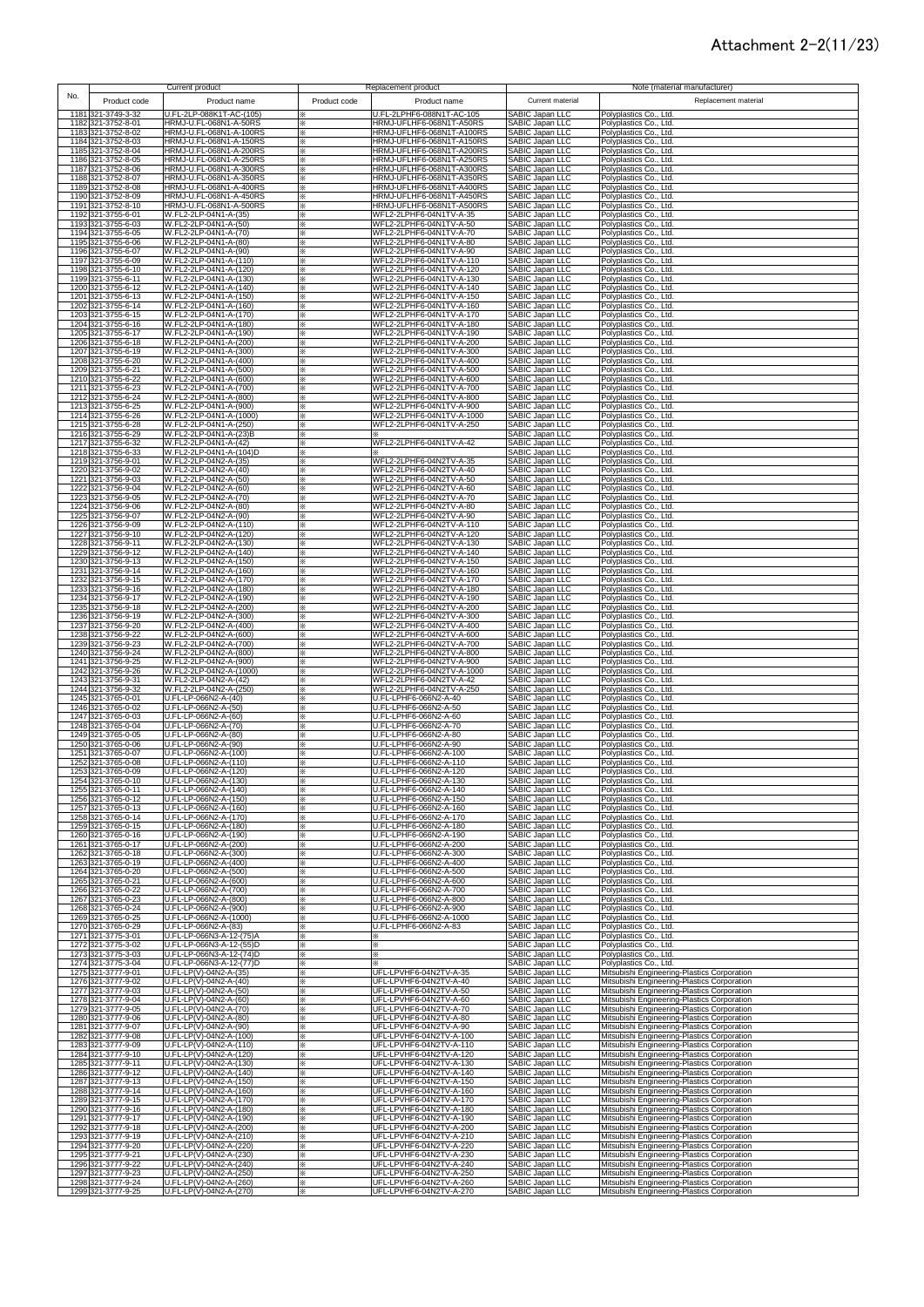#### Attachment 2-2(12/23)

|      |                                          | Current product                                      |              | Replacement product                                  |                                                                                                                | Note (material manufacturer)                                                               |
|------|------------------------------------------|------------------------------------------------------|--------------|------------------------------------------------------|----------------------------------------------------------------------------------------------------------------|--------------------------------------------------------------------------------------------|
| No.  | Product code                             | Product name                                         | Product code | Product name                                         | Current material                                                                                               | Replacement material                                                                       |
|      | 1300 321-3777-9-26                       | U.FL-LP(V)-04N2-A-(280)                              | ×            | UFL-LPVHF6-04N2TV-A-280                              | <b>SABIC Japan LLC</b>                                                                                         | Mitsubishi Engineering-Plastics Corporation                                                |
|      | 1301 321-3777-9-27<br>1302 321-3777-9-28 | U.FL-LP(V)-04N2-A-(290)<br>U.FL-LP(V)-04N2-A-(300)   | ×<br>×       | UFL-LPVHF6-04N2TV-A-290<br>UFL-LPVHF6-04N2TV-A-300   | SABIC Japan LLC<br>SABIC Japan LLC                                                                             | Mitsubishi Engineering-Plastics Corporation<br>Mitsubishi Engineering-Plastics Corporation |
|      | 1303 321-3777-9-29                       | U.FL-LP(V)-04N2-A-(400)                              | ⋇            | UFL-LPVHF6-04N2TV-A-400                              | SABIC Japan LLC                                                                                                | Mitsubishi Engineering-Plastics Corporation                                                |
|      | 1304 321-3777-9-30                       | U.FL-LP(V)-04N2-A-(500)<br>U.FL-LP(V)-04N2-A-(600)   | ⋇            | UFL-LPVHF6-04N2TV-A-500<br>UFL-LPVHF6-04N2TV-A-600   | SABIC Japan LLC                                                                                                | Mitsubishi Engineering-Plastics Corporation                                                |
|      | 1305 321-3777-9-31<br>1306 321-3777-9-32 | U.FL-LP(V)-04N2-A-(700)                              | ፠<br>⋇       | UFL-LPVHF6-04N2TV-A-700                              | SABIC Japan LLC<br>SABIC Japan LLC<br>SABIC Japan LLC                                                          | Mitsubishi Engineering-Plastics Corporation<br>Mitsubishi Engineering-Plastics Corporation |
|      | 1307 321-3777-9-33                       | U.FL-LP(V)-04N2-A-(800)                              | ⋇            | UFL-LPVHF6-04N2TV-A-800                              |                                                                                                                | Mitsubishi Engineering-Plastics Corporation                                                |
|      | 1308 321-3777-9-34<br>1309 321-3777-9-35 | U.FL-LP(V)-04N2-A-(900)<br>U.FL-LP(V)-04N2-A-(1000)  | ×            | UFL-LPVHF6-04N2TV-A-900<br>UFL-LPVHF6-04N2TV-A-1000  | SABIC Japan LLC<br>SABIC Japan LLC                                                                             | Mitsubishi Engineering-Plastics Corporation<br>Mitsubishi Engineering-Plastics Corporation |
|      | 1310 321-3778-1-01                       | U.FL-LP-068N2T-12-(570)A                             | ×            |                                                      | SABIC Japan LLC                                                                                                | Polyplastics Co., Ltd.                                                                     |
|      | 1311 321-3789-8-05<br>1312 321-3789-8-06 | N.FL-2LP-04N1-A-N-76A<br>N.FL-2LP-04N1-A-N-66A       | ⋇<br>×       | NFL-2LPHF6-04N1TV-A-N76A<br>NFL-2LPHF6-04N1TV-A-N66A | SABIC Japan LLC<br>SABIC Japan LLC                                                                             | Mitsubishi Engineering-Plastics Corporation<br>Mitsubishi Engineering-Plastics Corporation |
|      | 1313 321-3808-0-01                       | U.FL-LP-068N1T-A-(35)                                | ⋇            | U.FL-LPHF6-068N1T-A-35                               | SABIC Japan LLC                                                                                                | Polyplastics Co., Ltd.                                                                     |
|      | 1314 321-3808-0-02<br>1315 321-3808-0-03 | U.FL-LP-068N1T-A-(40)<br>U.FL-LP-068N1T-A-(50)       | ⋇<br>×       | U.FL-LPHF6-068N1T-A-40<br>U.FL-LPHF6-068N1T-A-50     | SABIC Japan LLC<br>SABIC Japan LLC                                                                             | Polyplastics Co., Ltd.<br>Polyplastics Co., Ltd.                                           |
|      | 1316 321-3808-0-04                       | U.FL-LP-068N1T-A-(60)                                | ⋇            | U.FL-LPHF6-068N1T-A-60                               | SABIC Japan LLC                                                                                                | Polyplastics Co., Ltd.                                                                     |
|      | 1317 321-3808-0-05<br>1318 321-3808-0-06 | U.FL-LP-068N1T-A-(70)<br>U.FL-LP-068N1T-A-(80)       | ×            | U.FL-LPHF6-068N1T-A-70<br>U.FL-LPHF6-068N1T-A-80     | SABIC Japan LLC                                                                                                | Polyplastics Co., Ltd.<br>Polyplastics Co., Ltd.                                           |
|      | 1319 321-3808-0-07                       | U.FL-LP-068N1T-A-(90)                                | ⋇<br>⋇       | U.FL-LPHF6-068N1T-A-90                               | SABIC Japan LLC<br>SABIC Japan LLC                                                                             | Polyplastics Co., Ltd.                                                                     |
|      | 1320 321-3808-0-08                       | U.FL-LP-068N1T-A-(100)                               | ⋇            | U.FL-LPHF6-068N1T-A-100                              | SABIC Japan LLC                                                                                                | Polyplastics Co., Ltd.                                                                     |
|      | 1321 321-3808-0-09<br>1322 321-3808-0-10 | U.FL-LP-068N1T-A-(110)<br>U.FL-LP-068N1T-A-(120)     | ⋇<br>×       | U.FL-LPHF6-068N1T-A-110<br>U.FL-LPHF6-068N1T-A-120   | SABIC Japan LLC<br>SABIC Japan LLC                                                                             | Polyplastics Co., Ltd.<br>Polyplastics Co., Ltd.                                           |
|      | 1323 321-3808-0-11                       | U.FL-LP-068N1T-A-(130)                               | ⋇            | U.FL-LPHF6-068N1T-A-130                              | SABIC Japan LLC                                                                                                | Polyplastics Co., Ltd.                                                                     |
|      | 1324 321-3808-0-12<br>1325 321-3808-0-13 | U.FL-LP-068N1T-A-(140)<br>U.FL-LP-068N1T-A-(150)     | ⋇<br>⋇       | U.FL-LPHF6-068N1T-A-140<br>U.FL-LPHF6-068N1T-A-150   | SABIC Japan LLC<br>SABIC Japan LLC                                                                             | Polyplastics Co., Ltd.<br>Polyplastics Co., Ltd.                                           |
|      | 1326 321-3808-0-14                       | U.FL-LP-068N1T-A-(160)                               | ×            | U.FL-LPHF6-068N1T-A-160                              | SABIC Japan LLC                                                                                                | Polyplastics Co., Ltd.                                                                     |
|      | 1327 321-3808-0-15<br>1328 321-3808-0-16 | U.FL-LP-068N1T-A-(170)<br>U.FL-LP-068N1T-A-(180)     | ⋇<br>×       | U.FL-LPHF6-068N1T-A-170<br>U.FL-LPHF6-068N1T-A-180   | SABIC Japan LLC<br>SABIC Japan LLC                                                                             | Polyplastics Co., Ltd.<br>Polyplastics Co., Ltd.                                           |
|      | 1329 321-3808-0-17                       | U.FL-LP-068N1T-A-(190)                               | ⋇            | U.FL-LPHF6-068N1T-A-190                              | SABIC Japan LLC                                                                                                | Polyplastics Co., Ltd.                                                                     |
|      | 1330 321-3808-0-18<br>1331 321-3808-0-19 | U.FL-LP-068N1T-A-(200)<br>J.FL-LP-068N1T-A-(300)     | ⋇<br>×       | U.FL-LPHF6-068N1T-A-200<br>U.FL-LPHF6-068N1T-A-300   | SABIC Japan LLC<br>SABIC Japan LLC                                                                             | Polyplastics Co., Ltd.<br>Polyplastics Co., Ltd.                                           |
|      | 1332 321-3808-0-20                       | U.FL-LP-068N1T-A-(400)                               | ×            | U.FL-LPHF6-068N1T-A-400                              | SABIC Japan LLC                                                                                                | Polyplastics Co., Ltd.                                                                     |
|      | 1333 321-3808-0-21                       | U.FL-LP-068N1T-A-(500)                               | ×            | U.FL-LPHF6-068N1T-A-500                              | SABIC Japan LLC<br>SABIC Japan LLC                                                                             | Polyplastics Co., Ltd.                                                                     |
|      | 1334 321-3808-0-22<br>1335 321-3808-0-23 | U.FL-LP-068N1T-A-(600)<br>U.FL-LP-068N1T-A-(700)     | ×<br>፠       | U.FL-LPHF6-068N1T-A-600<br>U.FL-LPHF6-068N1T-A-700   | SABIC Japan LLC                                                                                                | Polyplastics Co., Ltd.<br>Polyplastics Co., Ltd.                                           |
|      | 1336 321-3808-0-24                       | U.FL-LP-068N1T-A-(800)                               | ×            | U.FL-LPHF6-068N1T-A-800                              | SABIC Japan LLC                                                                                                | Polyplastics Co., Ltd.                                                                     |
| 1338 | 1337 321-3808-0-25<br>321-3808-0-26      | U.FL-LP-068N1T-A-(900)<br>U.FL-LP-068N1T-A-(1000)    | ⋇<br>×       | U.FL-LPHF6-068N1T-A-900<br>U.FL-LPHF6-068N1T-A-1000  | SABIC Japan LLC<br>SABIC Japan LLC                                                                             | Polyplastics Co., Ltd.<br>Polyplastics Co., Ltd.                                           |
|      | 1339 321-3808-0-27                       | U.FL-LP-068N1T-A-(250)                               | ×            | U.FL-LPHF6-068N1T-A-250                              | SABIC Japan LLC                                                                                                | Polyplastics Co., Ltd.                                                                     |
|      | 1340 321-3808-0-28<br>1341 321-3808-0-29 | U.FL-LP-068N1T-A-(420)<br>U.FL-LP-068N1T-A-(175)     | ×<br>⋇       | U.FL-LPHF6-068N1T-A-420<br>U.FL-LPHF6-068N1T-A-175   | SABIC Japan LLC<br>SABIC Japan LLC                                                                             | Polyplastics Co., Ltd.<br>Polyplastics Co., Ltd.                                           |
|      | 1342 321-3808-0-30                       | U.FL-LP-068N1T-A-(85)                                | ⋇            | U.FL-LPHF6-068N1T-A-85                               | SABIC Japan LLC                                                                                                | Polyplastics Co., Ltd.                                                                     |
|      | 1343 321-3808-0-31<br>1344 321-3808-0-32 | U.FL-LP-068N1T-A-(142)<br>U.FL-LP-068N1T-A-(260)     | ⋇<br>፠       | U.FL-LPHF6-068N1T-A-142<br>U.FL-LPHF6-068N1T-A-260   | SABIC Japan LLC<br>SABIC Japan LLC                                                                             | Polyplastics Co., Ltd.<br>Polyplastics Co., Ltd.                                           |
|      | 1345 321-3808-0-33                       | U.FL-LP-068N1T-A-(270)                               | ፠            | U.FL-LPHF6-068N1T-A-270                              | SABIC Japan LLC                                                                                                | Polyplastics Co., Ltd.                                                                     |
|      | 1346 321-3808-0-34                       | U.FL-LP-068N1T-A-(350)                               | ⋇            | U.FL-LPHF6-068N1T-A-350                              | SABIC Japan LLC                                                                                                | Polyplastics Co., Ltd.                                                                     |
|      | 1347 321-3808-0-35<br>1348 321-3808-0-36 | U.FL-LP-068N1T-A-(450)<br>U.FL-LP-068N1T-A-(63.9)B   | ፠<br>⋇       | U.FL-LPHF6-068N1T-A-450                              | SABIC Japan LLC<br>SABIC Japan LLC                                                                             | Polyplastics Co., Ltd.<br>Polyplastics Co., Ltd.                                           |
|      | 1349 321-3809-3-01                       | U.FL-LP-068N2T-A-(35)                                | ⋇            | U.FL-LPHF6-068N2T-A-35                               | SABIC Japan LLC                                                                                                | Polyplastics Co., Ltd.                                                                     |
|      | 1350 321-3809-3-02<br>1351 321-3809-3-03 | U.FL-LP-068N2T-A-(40)<br>U.FL-LP-068N2T-A-(50)       | ⋇<br>⋇       | U.FL-LPHF6-068N2T-A-40<br>U.FL-LPHF6-068N2T-A-50     | SABIC Japan LLC<br>SABIC Japan LLC                                                                             | Polyplastics Co., Ltd.<br>Polyplastics Co., Ltd.                                           |
|      | 1352 321-3809-3-04                       | U.FL-LP-068N2T-A-(60)                                | ⋇            | U.FL-LPHF6-068N2T-A-60                               | SABIC Japan LLC                                                                                                | Polyplastics Co., Ltd.                                                                     |
|      | 1353 321-3809-3-05<br>1354 321-3809-3-06 | U.FL-LP-068N2T-A-(70)<br>U.FL-LP-068N2T-A-(80)       | ⋇<br>፠       | U.FL-LPHF6-068N2T-A-70<br>U.FL-LPHF6-068N2T-A-80     | SABIC Japan LLC<br>SABIC Japan LLC                                                                             | Polyplastics Co., Ltd.<br>Polyplastics Co., Ltd.                                           |
|      | 1355 321-3809-3-07                       | U.FL-LP-068N2T-A-(90)                                | ⋇            | U.FL-LPHF6-068N2T-A-90                               | SABIC Japan LLC                                                                                                | Polyplastics Co., Ltd.                                                                     |
|      | 1356 321-3809-3-08<br>1357 321-3809-3-09 | U.FL-LP-068N2T-A-(100)<br>U.FL-LP-068N2T-A-(110)     | ⋇<br>⋇       | U.FL-LPHF6-068N2T-A-100<br>U.FL-LPHF6-068N2T-A-110   |                                                                                                                | Polyplastics Co., Ltd.<br>Polyplastics Co., Ltd.                                           |
|      | 1358 321-3809-3-10                       | U.FL-LP-068N2T-A-(120)                               | ⋇            | U.FL-LPHF6-068N2T-A-120                              | SABIC Japan LLC<br>SABIC Japan LLC<br>SABIC Japan LLC                                                          | Polyplastics Co., Ltd.                                                                     |
|      | 1359 321-3809-3-11                       | U.FL-LP-068N2T-A-(130)<br>U.FL-LP-068N2T-A-(140)     | ⋇<br>×       | U.FL-LPHF6-068N2T-A-130                              | SABIC Japan LLC<br>SABIC Japan LLC                                                                             | Polyplastics Co., Ltd.                                                                     |
|      | 1360 321-3809-3-12<br>1361 321-3809-3-13 | U.FL-LP-068N2T-A-(150)                               | ⋇            | U.FL-LPHF6-068N2T-A-140<br>U.FL-LPHF6-068N2T-A-150   | SABIC Japan LLC                                                                                                | Polyplastics Co., Ltd.<br>Polyplastics Co., Ltd.                                           |
|      | 1362 321-3809-3-14                       | U.FL-LP-068N2T-A-(160)                               | ⋇            | U.FL-LPHF6-068N2T-A-160<br>U.FL-LPHF6-068N2T-A-170   | SABIC Japan LLC                                                                                                | Polyplastics Co., Ltd.                                                                     |
|      | 1363 321-3809-3-15<br>1364 321-3809-3-16 | U.FL-LP-068N2T-A-(170)<br>U.FL-LP-068N2T-A-(180)     | ×<br>×       | U.FL-LPHF6-068N2T-A-180                              | SABIC Japan LLC<br>SABIC Japan LLC                                                                             | Polyplastics Co., Ltd.<br>Polyplastics Co., Ltd.                                           |
|      | 1365 321-3809-3-17                       | U.FL-LP-068N2T-A-(190)                               | ⋇            | U.FL-LPHF6-068N2T-A-190                              | SABIC Japan LLC                                                                                                | Polyplastics Co., Ltd.                                                                     |
|      | 1366 321-3809-3-18<br>1367 321-3809-3-19 | U.FL-LP-068N2T-A-(200)<br>U.FL-LP-068N2T-A-(300)     | ⋇<br>⋇       | U.FL-LPHF6-068N2T-A-200<br>U.FL-LPHF6-068N2T-A-300   | SABIC Japan LLC<br>SABIC Japan LLC                                                                             | Polyplastics Co., Ltd.<br>Polyplastics Co., Ltd.                                           |
|      | 1368 321-3809-3-20                       | U.FL-LP-068N2T-A-(400)                               | ⋇            | U.FL-LPHF6-068N2T-A-400                              | SABIC Japan LLC                                                                                                | Polyplastics Co., Ltd.                                                                     |
|      | 1369 321-3809-3-21<br>1370 321-3809-3-22 | U.FL-LP-068N2T-A-(500)<br>U.FL-LP-068N2T-A-(600)     | ⋇<br>⋇       | U.FL-LPHF6-068N2T-A-500<br>U.FL-LPHF6-068N2T-A-600   | SABIC Japan LLC<br>SABIC Japan LLC                                                                             | Polyplastics Co., Ltd.<br>Polyplastics Co., Ltd.                                           |
|      | 1371 321-3809-3-23                       | U.FL-LP-068N2T-A-(700)                               | ⋇            | U.FL-LPHF6-068N2T-A-700                              | SABIC Japan LLC                                                                                                | Polyplastics Co., Ltd.                                                                     |
|      | 1372 321-3809-3-24<br>1373 321-3809-3-25 | U.FL-LP-068N2T-A-(800)<br>U.FL-LP-068N2T-A-(900)     | ×            | U.FL-LPHF6-068N2T-A-800<br>J.FL-LPHF6-068N2T-A-900   | SABIC Japan LLC<br>SABIC Japan LLC                                                                             | Polyplastics Co., Ltd.<br>Polyplastics Co., Ltd.                                           |
|      | 1374 321-3809-3-26                       | U.FL-LP-068N2T-A-(1000)                              | ⋇            | U.FL-LPHF6-068N2T-A-1000                             | SABIC Japan LLC                                                                                                | Polyplastics Co., Ltd.                                                                     |
|      | 1375 321-3809-3-27<br>1376 321-3809-3-29 | U.FL-LP-068N2T-A-(48.6)B<br>U.FL-LP-068N2T-A-(380)   | ⋇<br>×       | U.FL-LPHF6-068N2T-A-380                              | SABIC Japan LLC<br>SABIC Japan LLC                                                                             | Polyplastics Co., Ltd.<br>Polyplastics Co., Ltd.                                           |
|      | 1377 321-3810-2-01                       | U.FL-LP-068N3T-A-(35)                                | ⋇            | U.FL-LPHF6-068N3T-A-35                               | SABIC Japan LLC                                                                                                | Polyplastics Co., Ltd.                                                                     |
|      | 1378 321-3810-2-02<br>1379 321-3810-2-03 | U.FL-LP-068N3T-A-(40)<br>U.FL-LP-068N3T-A-(50)       | ×<br>⋇       | U.FL-LPHF6-068N3T-A-40<br>U.FL-LPHF6-068N3T-A-50     |                                                                                                                | Polyplastics Co., Ltd.<br>Polyplastics Co., Ltd.                                           |
|      | 1380 321-3810-2-04                       | U.FL-LP-068N3T-A-(60)                                | ⋇            | U.FL-LPHF6-068N3T-A-60                               |                                                                                                                | Polyplastics Co., Ltd.                                                                     |
|      | 1381 321-3810-2-05                       | U.FL-LP-068N3T-A-(70)<br>U.FL-LP-068N3T-A-(80)       | ×<br>⋇       | U.FL-LPHF6-068N3T-A-70<br>U.FL-LPHF6-068N3T-A-80     |                                                                                                                | Polyplastics Co., Ltd.<br>Polyplastics Co., Ltd.                                           |
|      | 1382 321-3810-2-06<br>1383 321-3810-2-07 | U.FL-LP-068N3T-A-(90)                                | ⋇            | U.FL-LPHF6-068N3T-A-90                               | SABIC Japan LLC<br>SABIC Japan LLC<br>SABIC Japan LLC<br>SABIC Japan LLC<br>SABIC Japan LLC<br>SABIC Japan LLC | Polyplastics Co., Ltd.                                                                     |
|      | 1384 321-3810-2-08                       | U.FL-LP-068N3T-A-(100)                               | ⋇            | U.FL-LPHF6-068N3T-A-100                              | SABIC Japan LLC<br>SABIC Japan LLC                                                                             | Polyplastics Co., Ltd.                                                                     |
|      | 1385 321-3810-2-09<br>1386 321-3810-2-10 | U.FL-LP-068N3T-A-(110)<br>U.FL-LP-068N3T-A-(120)     | ×<br>×       | U.FL-LPHF6-068N3T-A-110<br>U.FL-LPHF6-068N3T-A-120   | SABIC Japan LLC                                                                                                | Polyplastics Co., Ltd.<br>Polyplastics Co., Ltd.                                           |
|      | 1387 321-3810-2-11                       | U.FL-LP-068N3T-A-(130)                               | ×            | U.FL-LPHF6-068N3T-A-130                              | SABIC Japan LLC                                                                                                | Polyplastics Co., Ltd.                                                                     |
|      | 1388 321-3810-2-12<br>1389 321-3810-2-13 | U.FL-LP-068N3T-A-(140)<br>U.FL-LP-068N3T-A-(150)     | X.<br>⋇      | U.FL-LPHF6-068N3T-A-140<br>U.FL-LPHF6-068N3T-A-150   | SABIC Japan LLC<br>SABIC Japan LLC                                                                             | Polyplastics Co., Ltd.<br>Polyplastics Co., Ltd.                                           |
|      | 1390 321-3810-2-14                       | U.FL-LP-068N3T-A-(160)                               | ⋇            | U.FL-LPHF6-068N3T-A-160                              | SABIC Japan LLC                                                                                                | Polyplastics Co., Ltd.                                                                     |
|      | 1391 321-3810-2-15<br>1392 321-3810-2-16 | U.FL-LP-068N3T-A-(170)<br>U.FL-LP-068N3T-A-(180)     | ⋇<br>×.      | U.FL-LPHF6-068N3T-A-170<br>U.FL-LPHF6-068N3T-A-180   | SABIC Japan LLC<br>SABIC Japan LLC                                                                             | Polyplastics Co., Ltd.<br>Polyplastics Co., Ltd.                                           |
|      | 1393 321-3810-2-17                       | U.FL-LP-068N3T-A-(190)                               | ⋇            | U.FL-LPHF6-068N3T-A-190                              | SABIC Japan LLC                                                                                                | Polyplastics Co., Ltd.                                                                     |
|      | 1394 321-3810-2-18<br>1395 321-3810-2-19 | U.FL-LP-068N3T-A-(200)<br>U.FL-LP-068N3T-A-(300)     | ×<br>⋇       | U.FL-LPHF6-068N3T-A-200<br>U.FL-LPHF6-068N3T-A-300   | SABIC Japan LLC<br>SABIC Japan LLC                                                                             | Polyplastics Co., Ltd.<br>Polyplastics Co., Ltd.                                           |
|      | 1396 321-3810-2-20                       | U.FL-LP-068N3T-A-(400)                               | ⋇            | U.FL-LPHF6-068N3T-A-400                              | SABIC Japan LLC                                                                                                | Polyplastics Co., Ltd.                                                                     |
|      | 1397 321-3810-2-21<br>1398 321-3810-2-22 | U.FL-LP-068N3T-A-(500)<br>U.FL-LP-068N3T-A-(600)     | ⋇<br>×       | U.FL-LPHF6-068N3T-A-500<br>U.FL-LPHF6-068N3T-A-600   | SABIC Japan LLC<br>SABIC Japan LLC                                                                             | Polyplastics Co., Ltd.<br>Polyplastics Co., Ltd.                                           |
|      | 1399 321-3810-2-23                       | U.FL-LP-068N3T-A-(700)                               | ⋇            | U.FL-LPHF6-068N3T-A-700                              | SABIC Japan LLC                                                                                                | Polyplastics Co., Ltd.                                                                     |
|      | 1400 321-3810-2-24<br>1401 321-3810-2-25 | U.FL-LP-068N3T-A-(800)<br>U.FL-LP-068N3T-A-(900)     | ⋇            | U.FL-LPHF6-068N3T-A-800<br>U.FL-LPHF6-068N3T-A-900   | SABIC Japan LLC<br>SABIC Japan LLC                                                                             | Polyplastics Co., Ltd.<br>Polyplastics Co., Ltd.                                           |
|      | 1402 321-3810-2-26                       | U.FL-LP-068N3T-A-(1000)                              | ⋇<br>⋇       | U.FL-LPHF6-068N3T-A-1000                             | SABIC Japan LLC                                                                                                | Polyplastics Co., Ltd.                                                                     |
|      | 1403 321-3817-1-01                       | W.FL-LP-04N1-A-14-(50)                               | ⋇            |                                                      | SABIC Japan LLC                                                                                                | Mitsubishi Engineering-Plastics Corporation                                                |
|      | 1404 321-3819-7-07<br>1405 321-3822-1-27 | U.FL-2LP-062N2D-AC-(50)<br>TNCBPJ42-U.FL-066H-(85)RS | X<br>⋇       | UFL-2LPHF6-062N2D-AC-50<br>TBPJ42-UFLHF6-066N1-85RS  | SABIC Japan LLC<br>SABIC Japan LLC                                                                             | Polyplastics Co., Ltd.<br>Toray Industries, Inc., Polyplastics Co., Ltd.                   |
|      | 1406 321-3831-2-03                       | HRMJ-U.FL-066H-A-(85)RS                              | ⋇            | HRMJ-UFLHF6-066N1-A85RS                              | SABIC Japan LLC                                                                                                | Polyplastics Co., Ltd.                                                                     |
|      | 1407 321-3837-9-01<br>1408 321-3876-0-02 | U.FL-2LP(V)-04N1-AC-(35)<br>W.FL2-LP-04N1-A-(40)     | ⋇<br>፠       | UFL-2LPVHF6-04N1TV-AC-35<br>WFL2-LPHF6-04N1TV-A-40   | SABIC Japan LLC<br>SABIC Japan LLC                                                                             | Mitsubishi Engineering-Plastics Corporation<br>Polyplastics Co., Ltd.                      |
|      | 1409 321-3876-0-03                       | W.FL2-LP-04N1-A-(50)                                 | ፠            | WFL2-LPHF6-04N1TV-A-50                               | SABIC Japan LLC                                                                                                | Polyplastics Co., Ltd.                                                                     |
|      | 1410 321-3876-0-04<br>1411 321-3876-0-06 | W.FL2-LP-04N1-A-(60)<br>W.FL2-LP-04N1-A-(80)         | ⋇<br>፠       | WFL2-LPHF6-04N1TV-A-60<br>WFL2-LPHF6-04N1TV-A-80     | SABIC Japan LLC<br>SABIC Japan LLC                                                                             | Polyplastics Co., Ltd.<br>Polyplastics Co., Ltd.                                           |
|      | 1412 321-3876-0-07                       | W.FL2-LP-04N1-A-(90)                                 | ×            | WFL2-LPHF6-04N1TV-A-90                               | SABIC Japan LLC                                                                                                | Polyplastics Co., Ltd.                                                                     |
|      | 1413 321-3876-0-08<br>1414 321-3876-0-09 | W.FL2-LP-04N1-A-(100)<br>W.FL2-LP-04N1-A-(110)       | ×<br>×       | WFL2-LPHF6-04N1TV-A-100<br>WFL2-LPHF6-04N1TV-A-110   | SABIC Japan LLC<br>SABIC Japan LLC                                                                             | Polyplastics Co., Ltd.<br>Polyplastics Co., Ltd.                                           |
|      | 1415 321-3876-0-10                       | W.FL2-LP-04N1-A-(120)                                | ⋇            | WFL2-LPHF6-04N1TV-A-120                              | SABIC Japan LLC                                                                                                | Polyplastics Co., Ltd.                                                                     |
|      | 1416 321-3876-0-11                       | W.FL2-LP-04N1-A-(130)                                | ⋇            | WFL2-LPHF6-04N1TV-A-130<br>WFL2-LPHF6-04N1TV-A-140   | SABIC Japan LLC                                                                                                | Polyplastics Co., Ltd.                                                                     |
|      | 1417 321-3876-0-12<br>1418 321-3876-0-13 | W.FL2-LP-04N1-A-(140)<br>W.FL2-LP-04N1-A-(150)       | ⋇<br>፠       | WFL2-LPHF6-04N1TV-A-150                              | SABIC Japan LLC<br>SABIC Japan LLC                                                                             | Polyplastics Co., Ltd.<br>Polyplastics Co., Ltd.                                           |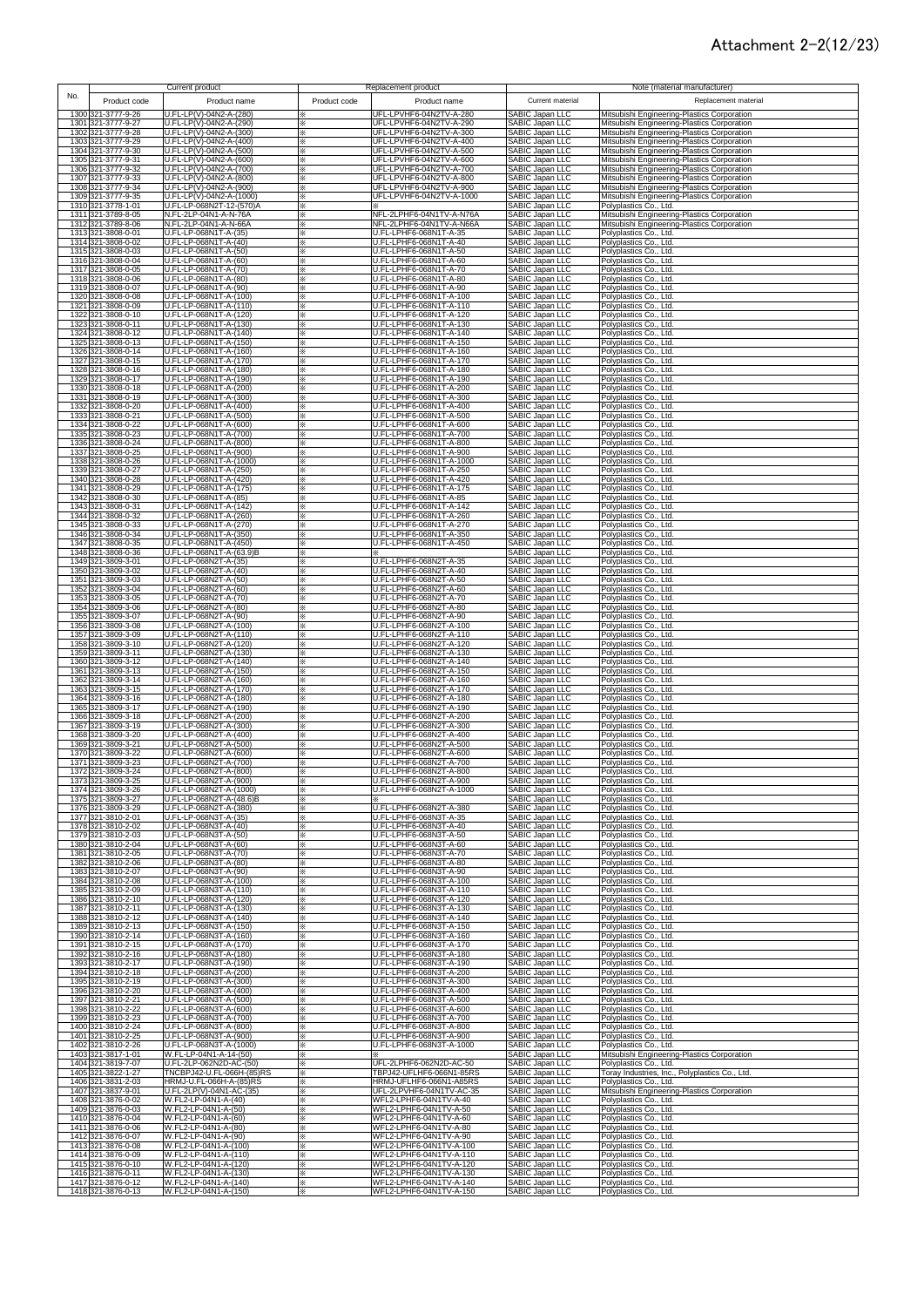#### Attachment 2-2(13/23)

|                                                | Current product                                    | Replacement product                                               |                                                       | Note (material manufacturer)                                                               |
|------------------------------------------------|----------------------------------------------------|-------------------------------------------------------------------|-------------------------------------------------------|--------------------------------------------------------------------------------------------|
| No.<br>Product code                            | Product name                                       | Product code<br>Product name                                      | Current material                                      | Replacement material                                                                       |
| 1419 321-3876-0-14                             | W.FL2-LP-04N1-A-(160)                              | WFL2-LPHF6-04N1TV-A-160                                           | SABIC Japan LLC                                       | Polyplastics Co., Ltd.                                                                     |
| 1420 321-3876-0-15                             | W.FL2-LP-04N1-A-(170)                              | WFL2-LPHF6-04N1TV-A-170                                           | SABIC Japan LLC                                       | Polyplastics Co., Ltd.                                                                     |
| 1421 321-3876-0-16<br>1422 321-3876-0-17       | W.FL2-LP-04N1-A-(180)<br>W.FL2-LP-04N1-A-(190)     | WFL2-LPHF6-04N1TV-A-180<br>WFL2-LPHF6-04N1TV-A-190<br>×           | SABIC Japan LLC<br><b>SABIC Japan LLC</b>             | Polyplastics Co., Ltd.<br>Polyplastics Co., Ltd.                                           |
| 1423 321-3876-0-19                             | W.FL2-LP-04N1-A-(300)                              | WFL2-LPHF6-04N1TV-A-300<br>⋇                                      | SABIC Japan LLC                                       | Polyplastics Co., Ltd.                                                                     |
| 1424 321-3876-0-20<br>1425 321-3876-0-21       | W.FL2-LP-04N1-A-(400)<br>W.FL2-LP-04N1-A-(500)     | WFL2-LPHF6-04N1TV-A-400<br>×.<br>WFL2-LPHF6-04N1TV-A-500          | SABIC Japan LLC                                       | Polyplastics Co., Ltd.<br>Polyplastics Co., Ltd.                                           |
| 1426 321-3876-0-22                             | W.FL2-LP-04N1-A-(600)                              | WFL2-LPHF6-04N1TV-A-600                                           | SABIC Japan LLC<br>SABIC Japan LLC                    | Polyplastics Co., Ltd.                                                                     |
| 1427 321-3876-0-23                             | W.FL2-LP-04N1-A-(700)                              | WFL2-LPHF6-04N1TV-A-700                                           | SABIC Japan LLC<br>SABIC Japan LLC                    | Polyplastics Co., Ltd.                                                                     |
| 1428 321-3876-0-24<br>1429 321-3876-0-25       | W.FL2-LP-04N1-A-(800)<br>W.FL2-LP-04N1-A-(900)     | WFL2-LPHF6-04N1TV-A-800<br>WFL2-LPHF6-04N1TV-A-900<br>×           | SABIC Japan LLC                                       | Polyplastics Co., Ltd.<br>Polyplastics Co., Ltd.                                           |
| 1430 321-3876-0-26                             | W.FL2-LP-04N1-A-(1000)                             | WFL2-LPHF6-04N1TV-A-1000<br>×                                     | SABIC Japan LLC                                       | Polyplastics Co., Ltd.                                                                     |
| 1431 321-3877-3-01<br>1432 321-3877-3-02       | U.FL-LP-088N2T-A-(35)<br>U.FL-LP-088N2T-A-(40)     | U.FL-LPHF6-088N2T-A-35<br>×<br>U.FL-LPHF6-088N2T-A-40<br>×        | SABIC Japan LLC<br>SABIC Japan LLC                    | Polyplastics Co., Ltd.<br>Polyplastics Co., Ltd.                                           |
| 1433 321-3877-3-03                             | U.FL-LP-088N2T-A-(50)                              | U.FL-LPHF6-088N2T-A-50                                            | SABIC Japan LLC                                       | Polyplastics Co., Ltd.                                                                     |
| 1434 321-3877-3-04<br>1435 321-3877-3-05       | U.FL-LP-088N2T-A-(60)<br>U.FL-LP-088N2T-A-(70)     | U.FL-LPHF6-088N2T-A-60<br>U.FL-LPHF6-088N2T-A-70<br>×             | SABIC Japan LLC<br>SABIC Japan LLC                    | Polyplastics Co., Ltd.<br>Polyplastics Co., Ltd.                                           |
| 1436 321-3877-3-06                             | U.FL-LP-088N2T-A-(210)                             | U.FL-LPHF6-088N2T-A-210<br>×.                                     | SABIC Japan LLC                                       | Polyplastics Co., Ltd.                                                                     |
| 1437 321-3877-3-07<br>1438 321-3877-3-08       | U.FL-LP-088N2T-A-(80)<br>U.FL-LP-088N2T-A-(90)     | U.FL-LPHF6-088N2T-A-80<br>×<br>U.FL-LPHF6-088N2T-A-90<br>X        | SABIC Japan LLC<br>SABIC Japan LLC                    | Polyplastics Co., Ltd.<br>Polyplastics Co., Ltd.                                           |
| 1439 321-3877-3-09                             | U.FL-LP-088N2T-A-(100)                             | U.FL-LPHF6-088N2T-A-100<br>⋇                                      | SABIC Japan LLC                                       | Polyplastics Co., Ltd.                                                                     |
| 1440 321-3877-3-10<br>1441 321-3877-3-11       | U.FL-LP-088N2T-A-(110)<br>U.FL-LP-088N2T-A-(120)   | U.FL-LPHF6-088N2T-A-110<br>⋇<br>U.FL-LPHF6-088N2T-A-120<br>×      | SABIC Japan LLC<br>SABIC Japan LLC                    | Polyplastics Co., Ltd.<br>Polyplastics Co., Ltd.                                           |
| 1442 321-3877-3-12                             | U.FL-LP-088N2T-A-(130)                             | U.FL-LPHF6-088N2T-A-130<br>×                                      | SABIC Japan LLC                                       | Polyplastics Co., Ltd.                                                                     |
| 1443 321-3877-3-13<br>1444 321-3877-3-14       | U.FL-LP-088N2T-A-(140)<br>U.FL-LP-088N2T-A-(150)   | U.FL-LPHF6-088N2T-A-140<br>×<br>J.FL-LPHF6-088N2T-A-150           | SABIC Japan LLC<br><b>SABIC Japan LLC</b>             | Polyplastics Co., Ltd.<br>Polyplastics Co., Ltd.                                           |
| 1445 321-3877-3-15                             | U.FL-LP-088N2T-A-(160)                             | J.FL-LPHF6-088N2T-A-160                                           | SABIC Japan LLC                                       | Polyplastics Co., Ltd.                                                                     |
| 1446 321-3877-3-16<br>1447 321-3877-3-17       | U.FL-LP-088N2T-A-(170)<br>U.FL-LP-088N2T-A-(180)   | J.FL-LPHF6-088N2T-A-170<br>J.FL-LPHF6-088N2T-A-180                | SABIC Japan LLC<br>SABIC Japan LLC                    | Polyplastics Co., Ltd.<br>Polyplastics Co., Ltd.                                           |
| 1448 321-3877-3-18                             | U.FL-LP-088N2T-A-(190)                             | U.FL-LPHF6-088N2T-A-190<br>×                                      | SABIC Japan LLC                                       | Polyplastics Co., Ltd.                                                                     |
| 321-3877-3-19<br>1449<br>1450<br>321-3877-3-20 | U.FL-LP-088N2T-A-(200)<br>U.FL-LP-088N2T-A-(300)   | U.FL-LPHF6-088N2T-A-200<br>⋇<br>J.FL-LPHF6-088N2T-A-300           | SABIC Japan LLC<br>SABIC Japan LLC                    | Polyplastics Co., Ltd.<br>Polyplastics Co., Ltd.                                           |
| 1451 321-3877-3-21                             | U.FL-LP-088N2T-A-(400)                             | J.FL-LPHF6-088N2T-A-400                                           | SABIC Japan LLC                                       | Polyplastics Co., Ltd.                                                                     |
| 1452<br>321-3877-3-22<br>1453 321-3877-3-23    | U.FL-LP-088N2T-A-(500)<br>U.FL-LP-088N2T-A-(600)   | J.FL-LPHF6-088N2T-A-500<br>J.FL-LPHF6-088N2T-A-600                | SABIC Japan LLC<br>SABIC Japan LLC                    | Polyplastics Co., Ltd.<br>Polyplastics Co., Ltd.                                           |
| 1454 321-3877-3-24                             | U.FL-LP-088N2T-A-(700)                             | U.FL-LPHF6-088N2T-A-700<br>×                                      | SABIC Japan LLC                                       | Polyplastics Co., Ltd.                                                                     |
| 1455 321-3877-3-25<br>1456 321-3877-3-26       | U.FL-LP-088N2T-A-(800)<br>U.FL-LP-088N2T-A-(900)   | U.FL-LPHF6-088N2T-A-800<br>×<br>U.FL-LPHF6-088N2T-A-900<br>×      | SABIC Japan LLC<br>SABIC Japan LLC                    | Polyplastics Co., Ltd.<br>Polyplastics Co., Ltd.                                           |
| 321-3877-3-28<br>1457                          | U.FL-LP-088N2T-A-(1000)                            | U.FL-LPHF6-088N2T-A-1000<br>✕                                     | SABIC Japan LLC                                       | Polyplastics Co., Ltd.                                                                     |
| 1458<br>321-3877-3-29<br>1459 321-3877-3-30    | U.FL-LP-088N2T-A-(1200)<br>U.FL-LP-088N2T-A-(135)  | U.FL-LPHF6-088N2T-A-1200<br>×<br>U.FL-LPHF6-088N2T-A-135<br>×.    | SABIC Japan LLC<br>SABIC Japan LLC                    | Polyplastics Co., Ltd.<br>Polyplastics Co., Ltd.                                           |
| 1460 321-3877-3-31                             | U.FL-LP-088N2T-A-(2040)                            | U.FL-LPHF6-088N2T-A-2040<br>×                                     | SABIC Japan LLC                                       | Polyplastics Co., Ltd.                                                                     |
| 1461 321-3886-4-01<br>1462 321-3886-4-02       | W.FL-LP-04N2-A-(35)<br>W.FL-LP-04N2-A-(40)         | WFL-LPHF6-04N2TV-A-35<br>⋇<br>WFL-LPHF6-04N2TV-A-40<br>×.         | SABIC Japan LLC<br>SABIC Japan LLC                    | Mitsubishi Engineering-Plastics Corporation<br>Mitsubishi Engineering-Plastics Corporation |
| 1463 321-3886-4-03                             | W.FL-LP-04N2-A-(50)                                | WFL-LPHF6-04N2TV-A-50<br>⋇                                        | SABIC Japan LLC                                       | Mitsubishi Engineering-Plastics Corporation                                                |
| 1464 321-3886-4-04<br>1465 321-3886-4-05       | W.FL-LP-04N2-A-(60)<br>W.FL-LP-04N2-A-(70)         | WFL-LPHF6-04N2TV-A-60<br>⋇<br>WFL-LPHF6-04N2TV-A-70<br>⋇          | SABIC Japan LLC<br>SABIC Japan LLC                    | Mitsubishi Engineering-Plastics Corporation<br>Mitsubishi Engineering-Plastics Corporation |
| 1466 321-3886-4-06                             | W.FL-LP-04N2-A-(80)                                | WFL-LPHF6-04N2TV-A-80                                             | SABIC Japan LLC                                       | Mitsubishi Engineering-Plastics Corporation                                                |
| 1467 321-3886-4-07<br>1468 321-3886-4-08       | W.FL-LP-04N2-A-(90)<br>W.FL-LP-04N2-A-(100)        | WFL-LPHF6-04N2TV-A-90<br>×<br>WFL-LPHF6-04N2TV-A-100<br>X         | SABIC Japan LLC<br>SABIC Japan LLC                    | Mitsubishi Engineering-Plastics Corporation<br>Mitsubishi Engineering-Plastics Corporation |
| 1469 321-3886-4-09                             | W.FL-LP-04N2-A-(110)                               | WFL-LPHF6-04N2TV-A-110<br>⋇                                       | SABIC Japan LLC                                       | Mitsubishi Engineering-Plastics Corporation                                                |
| 1470 321-3886-4-10<br>1471 321-3886-4-11       | W.FL-LP-04N2-A-(120)<br>W.FL-LP-04N2-A-(130)       | WFL-LPHF6-04N2TV-A-120<br>X<br>WFL-LPHF6-04N2TV-A-130<br>⋇        | SABIC Japan LLC<br>SABIC Japan LLC                    | Mitsubishi Engineering-Plastics Corporation<br>Mitsubishi Engineering-Plastics Corporation |
| 1472 321-3886-4-12                             | W.FL-LP-04N2-A-(140)                               | WFL-LPHF6-04N2TV-A-140                                            | SABIC Japan LLC                                       | Mitsubishi Engineering-Plastics Corporation                                                |
| 1473 321-3886-4-13<br>1474 321-3886-4-14       | W.FL-LP-04N2-A-(150)<br>W.FL-LP-04N2-A-(160)       | WFL-LPHF6-04N2TV-A-150<br>⋇<br>WFL-LPHF6-04N2TV-A-160<br>×        | SABIC Japan LLC<br>SABIC Japan LLC                    | Mitsubishi Engineering-Plastics Corporation                                                |
| 1475 321-3886-4-15                             | W.FL-LP-04N2-A-(170)                               | WFL-LPHF6-04N2TV-A-170<br>×                                       | SABIC Japan LLC                                       | Mitsubishi Engineering-Plastics Corporation<br>Mitsubishi Engineering-Plastics Corporation |
| 1476 321-3886-4-16<br>1477 321-3886-4-17       | W.FL-LP-04N2-A-(180)<br>W.FL-LP-04N2-A-(190)       | WFL-LPHF6-04N2TV-A-180<br>⋇<br>WFL-LPHF6-04N2TV-A-190<br>×        | SABIC Japan LLC<br>SABIC Japan LLC                    | Mitsubishi Engineering-Plastics Corporation                                                |
| 1478 321-3886-4-18                             | W.FL-LP-04N2-A-(200)                               | WFL-LPHF6-04N2TV-A-200                                            | SABIC Japan LLC<br>SABIC Japan LLC                    | Mitsubishi Engineering-Plastics Corporation<br>Mitsubishi Engineering-Plastics Corporation |
| 1479 321-3886-4-19<br>1480 321-3886-4-20       | W.FL-LP-04N2-A-(300)<br>W.FL-LP-04N2-A-(400)       | WFL-LPHF6-04N2TV-A-300<br>⋇<br>WFL-LPHF6-04N2TV-A-400<br>×        | SABIC Japan LLC                                       | Mitsubishi Engineering-Plastics Corporation<br>Mitsubishi Engineering-Plastics Corporation |
| 1481 321-3886-4-21                             | W.FL-LP-04N2-A-(500)                               | WFL-LPHF6-04N2TV-A-500<br>×                                       | SABIC Japan LLC                                       | Mitsubishi Engineering-Plastics Corporation                                                |
| 321-3886-4-22<br>1482<br>1483 321-3886-4-23    | W.FL-LP-04N2-A-(600)<br>W.FL-LP-04N2-A-(700)       | WFL-LPHF6-04N2TV-A-600<br>$\times$<br>WFL-LPHF6-04N2TV-A-700<br>× | <b>SABIC Japan LLC</b><br>SABIC Japan LLC             | Mitsubishi Engineering-Plastics Corporation<br>Mitsubishi Engineering-Plastics Corporation |
| 1484 321-3886-4-24                             | W.FL-LP-04N2-A-(800)                               | WFL-LPHF6-04N2TV-A-800<br>×.                                      | SABIC Japan LLC                                       | Mitsubishi Engineering-Plastics Corporation                                                |
|                                                |                                                    | WFL-LPHF6-04N2TV-A-900                                            | SABIC Japan LLC                                       | Mitsubishi Engineering-Plastics Corporation                                                |
| 1485 321-3886-4-25                             | W.FL-LP-04N2-A-(900)                               |                                                                   |                                                       |                                                                                            |
| 1486 321-3892-7-02<br>1487 321-3892-7-08       | U.FL-LP-062N2D-A-(100)<br>U.FL-LP-062N2D-A-(600)   | UFL-LPHF6-062N2D-A-100<br>₩.<br>UFL-LPHF6-062N2D-A-600<br>×       | SABIC Japan LLC<br>SABIC Japan LLC                    | Polyplastics Co., Ltd.<br>Polyplastics Co., Ltd.                                           |
| 1488 321-3909-8-00                             | HRMPJ2-U.FL-088K1T-120RS                           | HPJ2-UFLHF6-088N1T-120RS                                          | SABIC Japan LLC                                       | Polyplastics Co., Ltd.                                                                     |
| 1489 321-3910-7-01<br>1490 321-3951-4-01       | HRMPJ-U.FL-066N1-A-200RS<br>U.FL-2LP-088N1T-A-(35) | HRMPJ-UFLHF6-066N1-A200RS<br>⋇<br>U.FL-2LPHF6-088N1T-A-35<br>×    | SABIC Japan LLC<br>SABIC Japan LLC                    | Polyplastics Co., Ltd.<br>Polyplastics Co., Ltd.                                           |
| 1491 321-3951-4-02                             | U.FL-2LP-088N1T-A-(40)                             | U.FL-2LPHF6-088N1T-A-40                                           | SABIC Japan LLC                                       | Polyplastics Co., Ltd.                                                                     |
| 1492 321-3951-4-03<br>1493 321-3951-4-04       | U.FL-2LP-088N1T-A-(50)<br>U.FL-2LP-088N1T-A-(60)   | U.FL-2LPHF6-088N1T-A-50<br>U.FL-2LPHF6-088N1T-A-60<br>×           | SABIC Japan LLC<br>SABIC Japan LLC                    | Polvplastics Co., Ltd.<br>Polyplastics Co., Ltd.                                           |
| 1494 321-3951-4-05                             | U.FL-2LP-088N1T-A-(70)                             | U.FL-2LPHF6-088N1T-A-70<br>×                                      | SABIC Japan LLC                                       | Polyplastics Co., Ltd.                                                                     |
| 1495 321-3951-4-06<br>1496 321-3951-4-07       | U.FL-2LP-088N1T-A-(80)<br>U.FL-2LP-088N1T-A-(90)   | J.FL-2LPHF6-088N1T-A-80<br>×<br>J.FL-2LPHF6-088N1T-A-90<br>⋇      | SABIC Japan LLC<br>SABIC Japan LLC                    | Polyplastics Co., Ltd.<br>Polyplastics Co., Ltd.                                           |
| 1497 321-3951-4-08                             | U.FL-2LP-088N1T-A-(100)                            | J.FL-2LPHF6-088N1T-A-100                                          | SABIC Japan LLC                                       | Polyplastics Co., Ltd.                                                                     |
| 1498 321-3951-4-09<br>1499 321-3951-4-10       | U.FL-2LP-088N1T-A-(110)<br>U.FL-2LP-088N1T-A-(120) | U.FL-2LPHF6-088N1T-A-110<br>⋇<br>U.FL-2LPHF6-088N1T-A-120<br>X.   | SABIC Japan LLC<br><b>SABIC Japan LLC</b>             | Polyplastics Co., Ltd.<br>Polyplastics Co., Ltd.                                           |
| 1500 321-3951-4-11                             | U.FL-2LP-088N1T-A-(130)                            | U.FL-2LPHF6-088N1T-A-130<br>×.<br>⋇                               |                                                       | Polyplastics Co., Ltd.                                                                     |
| 1501 321-3951-4-12<br>1502 321-3951-4-13       | U.FL-2LP-088N1T-A-(140)<br>U.FL-2LP-088N1T-A-(150) | U.FL-2LPHF6-088N1T-A-140<br>U.FL-2LPHF6-088N1T-A-150<br>⋇         | SABIC Japan LLC<br>SABIC Japan LLC<br>SABIC Japan LLC | Polyplastics Co., Ltd.<br>Polyplastics Co., Ltd.                                           |
| 1503 321-3951-4-14                             | U.FL-2LP-088N1T-A-(160)                            | U.FL-2LPHF6-088N1T-A-160                                          | SABIC Japan LLC                                       | Polyplastics Co., Ltd.                                                                     |
| 1504 321-3951-4-15<br>1505 321-3951-4-16       | U.FL-2LP-088N1T-A-(170)<br>U.FL-2LP-088N1T-A-(180) | J.FL-2LPHF6-088N1T-A-170<br>U.FL-2LPHF6-088N1T-A-180<br>⋇         | SABIC Japan LLC<br>SABIC Japan LLC                    | Polyplastics Co., Ltd.<br>Polyplastics Co., Ltd.                                           |
| 1506 321-3951-4-17                             | U.FL-2LP-088N1T-A-(190)                            | U.FL-2LPHF6-088N1T-A-190<br>⋇                                     | SABIC Japan LLC                                       | Polyplastics Co., Ltd.                                                                     |
| 1507 321-3951-4-18<br>1508 321-3951-4-19       | U.FL-2LP-088N1T-A-(200)<br>U.FL-2LP-088N1T-A-(300) | U.FL-2LPHF6-088N1T-A-200<br>⋇<br>U.FL-2LPHF6-088N1T-A-300<br>⋇    | SABIC Japan LLC<br>SABIC Japan LLC                    | Polyplastics Co., Ltd.<br>Polyplastics Co., Ltd.                                           |
| 1509 321-3951-4-20                             | U.FL-2LP-088N1T-A-(400)                            | U.FL-2LPHF6-088N1T-A-400<br>×.                                    | SABIC Japan LLC                                       | Polyplastics Co., Ltd.                                                                     |
| 1510 321-3951-4-21<br>1511 321-3951-4-22       | U.FL-2LP-088N1T-A-(500)<br>U.FL-2LP-088N1T-A-(600) | ⋇<br>U.FL-2LPHF6-088N1T-A-500<br>U.FL-2LPHF6-088N1T-A-600<br>×    | SABIC Japan LLC<br>SABIC Japan LLC                    | Polyplastics Co., Ltd.<br>Polyplastics Co., Ltd.                                           |
| 1512 321-3951-4-23                             | U.FL-2LP-088N1T-A-(700)                            | U.FL-2LPHF6-088N1T-A-700<br>×.                                    | SABIC Japan LLC                                       | Polyplastics Co., Ltd.                                                                     |
| 1513 321-3951-4-24<br>1514 321-3951-4-25       | U.FL-2LP-088N1T-A-(800)<br>U.FL-2LP-088N1T-A-(900) | U.FL-2LPHF6-088N1T-A-800<br>×.<br>U.FL-2LPHF6-088N1T-A-900<br>×   | SABIC Japan LLC<br>SABIC Japan LLC                    | Polyplastics Co., Ltd.<br>Polyplastics Co., Ltd.                                           |
| 1515 321-3951-4-26                             | U.FL-2LP-088N1T-A-(1000)                           | U.FL-2LPHF6-088N1T-A-1000<br>×                                    | SABIC Japan LLC                                       | Polyplastics Co., Ltd.                                                                     |
| 1516 321-3951-4-29<br>1517 321-3951-4-30       | U.FL-2LP-088N1T-A-(75)<br>U.FL-2LP-088N1T-A-(310)  | ⋇<br>U.FL-2LPHF6-088N1T-A-75<br>U.FL-2LPHF6-088N1T-A-310<br>×     | SABIC Japan LLC<br>SABIC Japan LLC                    | Polyplastics Co., Ltd.<br>Polyplastics Co., Ltd.                                           |
| 1518 321-3959-6-01                             | HRMP-U.FL-066J1-A-300RS                            | HRMP-UFLHF6-066N1-A300RS<br>×                                     | SABIC Japan LLC                                       | Polyplastics Co., Ltd.                                                                     |
| 1519 321-3965-9-00<br>1520 321-4004-9-01       | 8W.FL-2LP04N1-A-340MB1-8<br>U.FL-LP-088N1T-A-(35)  | ×<br>U.FL-LPHF6-088N1T-A-35<br>X                                  | SABIC Japan LLC<br>SABIC Japan LLC                    | Mitsubishi Engineering-Plastics Corporation<br>Polyplastics Co., Ltd.                      |
| 1521 321-4004-9-02                             | U.FL-LP-088N1T-A-(40)                              | J.FL-LPHF6-088N1T-A-40<br>X                                       | SABIC Japan LLC                                       | Polyplastics Co., Ltd.                                                                     |
| 1522 321-4004-9-03<br>1523 321-4004-9-04       | U.FL-LP-088N1T-A-(50)<br>U.FL-LP-088N1T-A-(60)     | U.FL-LPHF6-088N1T-A-50<br>⋇<br>J.FL-LPHF6-088N1T-A-60<br>⋇        | SABIC Japan LLC<br>SABIC Japan LLC                    | Polyplastics Co., Ltd.<br>Polyplastics Co., Ltd.                                           |
| 1524 321-4004-9-05                             | U.FL-LP-088N1T-A-(70)                              | U.FL-LPHF6-088N1T-A-70<br>×.<br>U.FL-LPHF6-088N1T-A-80<br>×.      | SABIC Japan LLC                                       | Polyplastics Co., Ltd.                                                                     |
| 1525 321-4004-9-06<br>1526 321-4004-9-07       | U.FL-LP-088N1T-A-(80)<br>U.FL-LP-088N1T-A-(90)     | U.FL-LPHF6-088N1T-A-90                                            | SABIC Japan LLC<br>SABIC Japan LLC                    | Polyplastics Co., Ltd.<br>Polyplastics Co., Ltd.                                           |
| 1527 321-4004-9-08<br>1528 321-4004-9-09       | U.FL-LP-088N1T-A-(100)<br>U.FL-LP-088N1T-A-(110)   | U.FL-LPHF6-088N1T-A-100<br>×<br>U.FL-LPHF6-088N1T-A-110           | SABIC Japan LLC<br>SABIC Japan LLC                    | Polyplastics Co., Ltd.<br>Polyplastics Co., Ltd.                                           |
| 1529 321-4004-9-10                             | U.FL-LP-088N1T-A-(120)                             | U.FL-LPHF6-088N1T-A-120                                           | SABIC Japan LLC                                       | Polyplastics Co., Ltd.                                                                     |
| 1530 321-4004-9-11<br>1531 321-4004-9-12       | U.FL-LP-088N1T-A-(130)<br>U.FL-LP-088N1T-A-(140)   | U.FL-LPHF6-088N1T-A-130<br>⋇<br>U.FL-LPHF6-088N1T-A-140<br>×      | SABIC Japan LLC<br>SABIC Japan LLC                    | Polyplastics Co., Ltd.                                                                     |
| 1532 321-4004-9-13                             | U.FL-LP-088N1T-A-(150)                             | U.FL-LPHF6-088N1T-A-150<br>×                                      | SABIC Japan LLC                                       | Polyplastics Co., Ltd.<br>Polyplastics Co., Ltd.                                           |
| 1533 321-4004-9-14<br>1534 321-4004-9-15       | U.FL-LP-088N1T-A-(160)<br>U.FL-LP-088N1T-A-(170)   | U.FL-LPHF6-088N1T-A-160<br>፠<br>U.FL-LPHF6-088N1T-A-170<br>⋇      | SABIC Japan LLC<br>SABIC Japan LLC                    | Polyplastics Co., Ltd.                                                                     |
| 1535 321-4004-9-16<br>1536 321-4004-9-17       | U.FL-LP-088N1T-A-(180)<br>U.FL-LP-088N1T-A-(190)   | ⋇<br>U.FL-LPHF6-088N1T-A-180<br>U.FL-LPHF6-088N1T-A-190<br>⋇      | SABIC Japan LLC<br>SABIC Japan LLC                    | Polyplastics Co., Ltd.<br>Polyplastics Co., Ltd.<br>Polyplastics Co., Ltd.                 |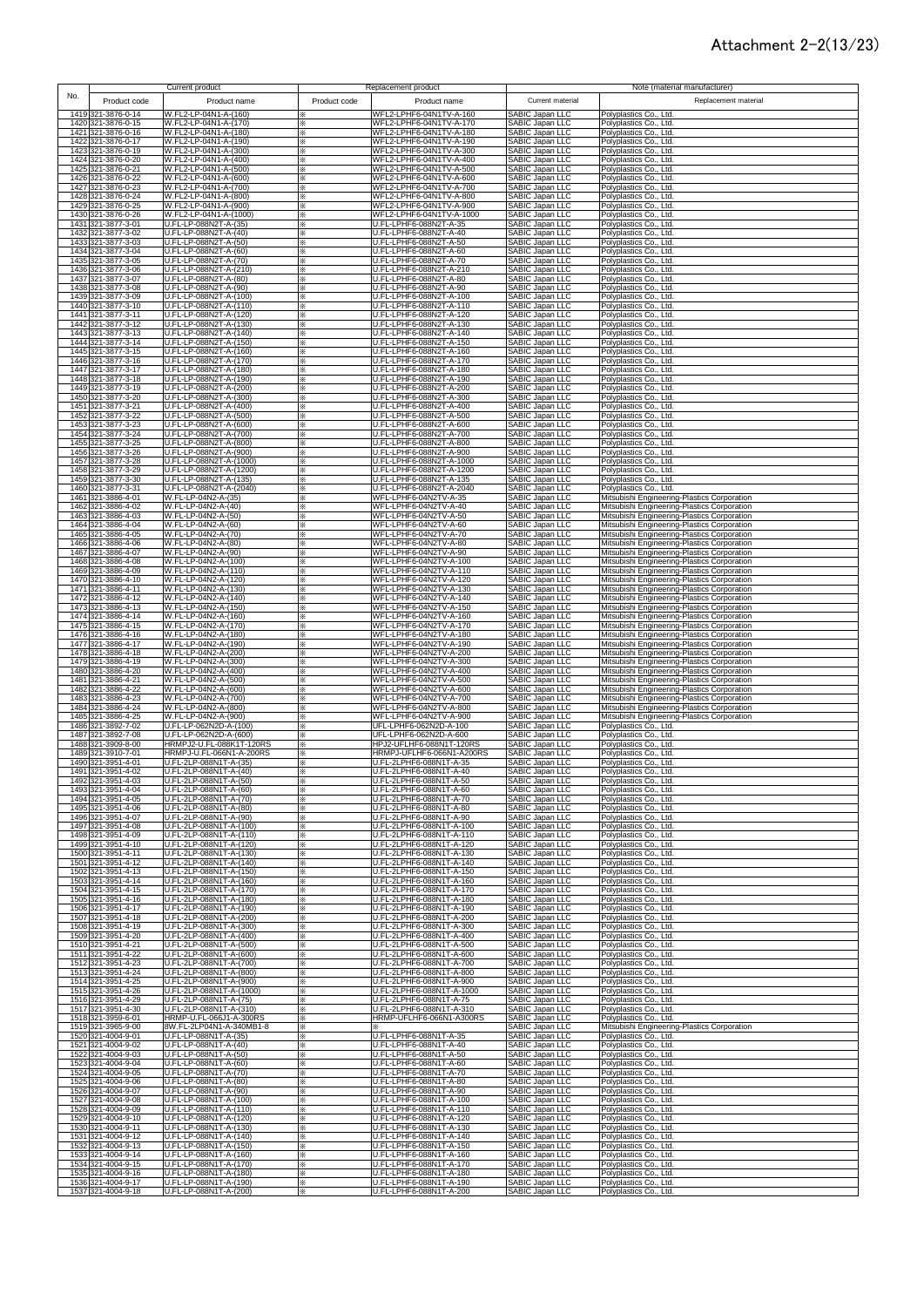#### Attachment 2-2(14/23)

| No. |                                          | Current product                                        |              | Replacement product                                    |                                                       | Note (material manufacturer)                                                               |
|-----|------------------------------------------|--------------------------------------------------------|--------------|--------------------------------------------------------|-------------------------------------------------------|--------------------------------------------------------------------------------------------|
|     | Product code                             | Product name                                           | Product code | Product name                                           | Current material                                      | Replacement material                                                                       |
|     | 1538 321-4004-9-19                       | U.FL-LP-088N1T-A-(250)                                 | ⋇            | U.FL-LPHF6-088N1T-A-250                                | <b>SABIC Japan LLC</b>                                | Polyplastics Co., Ltd.                                                                     |
|     | 1539 321-4004-9-20<br>1540 321-4004-9-21 | U.FL-LP-088N1T-A-(300)<br>U.FL-LP-088N1T-A-(400)       | ×<br>×       | U.FL-LPHF6-088N1T-A-300<br>U.FL-LPHF6-088N1T-A-400     | SABIC Japan LLC<br>SABIC Japan LLC                    | Polyplastics Co., Ltd.<br>Polyplastics Co., Ltd.                                           |
|     | 1541 321-4004-9-22                       | U.FL-LP-088N1T-A-(500)                                 | ⋇            | U.FL-LPHF6-088N1T-A-500                                | SABIC Japan LLC                                       | Polyplastics Co., Ltd.                                                                     |
|     | 1542 321-4004-9-23                       | U.FL-LP-088N1T-A-(600)                                 | ⋇            | U.FL-LPHF6-088N1T-A-600                                | SABIC Japan LLC                                       | Polyplastics Co., Ltd.                                                                     |
|     | 1543 321-4004-9-24<br>1544 321-4004-9-25 | U.FL-LP-088N1T-A-(700)<br>U.FL-LP-088N1T-A-(800)       | ⋇<br>×       | U.FL-LPHF6-088N1T-A-700<br>U.FL-LPHF6-088N1T-A-800     | SABIC Japan LLC<br>SABIC Japan LLC                    | Polyplastics Co., Ltd.<br>Polyplastics Co., Ltd.                                           |
|     | 1545 321-4004-9-26                       | U.FL-LP-088N1T-A-(900)                                 | ×            | U.FL-LPHF6-088N1T-A-900                                | <b>SABIC Japan LLC</b>                                | Polyplastics Co., Ltd.                                                                     |
|     | 1546 321-4004-9-27                       | U.FL-LP-088N1T-A-(1000)                                | ×            | U.FL-LPHF6-088N1T-A-1000                               | SABIC Japan LLC                                       | Polyplastics Co., Ltd.                                                                     |
|     | 1547 321-4004-9-28                       | U.FL-LP-088N1T-A-(207)B                                | ×            |                                                        | SABIC Japan LLC                                       | Polyplastics Co., Ltd.                                                                     |
|     | 1548 321-4004-9-29<br>1549 321-4004-9-30 | U.FL-LP-088N1T-A-(73)D<br>U.FL-LP-088N1T-A-(360)D      | ፠<br>፠       | ×                                                      | SABIC Japan LLC<br>SABIC Japan LLC                    | Polyplastics Co., Ltd.<br>Polyplastics Co., Ltd.                                           |
|     | 1550 321-4005-1-01                       | U.FL-LP-088N3T-A-(35)                                  | ×            | U.FL-LPHF6-088N3T-A-35                                 | SABIC Japan LLC                                       | Polyplastics Co., Ltd.                                                                     |
|     | 1551 321-4005-1-02                       | U.FL-LP-088N3T-A-(40)<br>U.FL-LP-088N3T-A-(50)         | ×            | U.FL-LPHF6-088N3T-A-40                                 | SABIC Japan LLC<br>SABIC Japan LLC                    | Polyplastics Co., Ltd.                                                                     |
|     | 1552 321-4005-1-03<br>1553 321-4005-1-04 | U.FL-LP-088N3T-A-(60)                                  | ×<br>×       | U.FL-LPHF6-088N3T-A-50<br>U.FL-LPHF6-088N3T-A-60       | <b>SABIC Japan LLC</b>                                | Polyplastics Co., Ltd.<br>Polyplastics Co., Ltd.                                           |
|     | 1554 321-4005-1-05                       | U.FL-LP-088N3T-A-(70)                                  | ×            | U.FL-LPHF6-088N3T-A-70                                 | SABIC Japan LLC                                       | Polyplastics Co., Ltd.                                                                     |
|     | 1555 321-4005-1-06<br>1556 321-4005-1-07 | U.FL-LP-088N3T-A-(80)<br>U.FL-LP-088N3T-A-(90)         | ×<br>×       | U.FL-LPHF6-088N3T-A-80<br>U.FL-LPHF6-088N3T-A-90       | SABIC Japan LLC<br><b>SABIC Japan LLC</b>             | Polyplastics Co., Ltd.<br>Polyplastics Co., Ltd.                                           |
|     | 1557 321-4005-1-08                       | U.FL-LP-088N3T-A-(100)                                 | ×.           | U.FL-LPHF6-088N3T-A-100                                | SABIC Japan LLC                                       | Polyplastics Co., Ltd.                                                                     |
|     | 1558 321-4005-1-09                       | U.FL-LP-088N3T-A-(110)                                 | ×.           | U.FL-LPHF6-088N3T-A-110                                | SABIC Japan LLC                                       | Polyplastics Co., Ltd.                                                                     |
|     | 1559 321-4005-1-10<br>1560 321-4005-1-11 | U.FL-LP-088N3T-A-(120)<br>U.FL-LP-088N3T-A-(130)       | ×.<br>×      | U.FL-LPHF6-088N3T-A-120<br>U.FL-LPHF6-088N3T-A-130     | SABIC Japan LLC<br>SABIC Japan LLC                    | Polyplastics Co., Ltd.<br>Polyplastics Co., Ltd.                                           |
|     | 1561 321-4005-1-12                       | U.FL-LP-088N3T-A-(140)                                 | ×            | U.FL-LPHF6-088N3T-A-140                                | SABIC Japan LLC                                       | Polyplastics Co., Ltd.                                                                     |
|     | 1562 321-4005-1-13                       | U.FL-LP-088N3T-A-(150)                                 | ×            | U.FL-LPHF6-088N3T-A-150                                | SABIC Japan LLC                                       | Polyplastics Co., Ltd.                                                                     |
|     | 1563 321-4005-1-14<br>1564 321-4005-1-15 | U.FL-LP-088N3T-A-(160)<br>U.FL-LP-088N3T-A-(170)       | ×<br>×       | U.FL-LPHF6-088N3T-A-160<br>U.FL-LPHF6-088N3T-A-170     | SABIC Japan LLC<br>SABIC Japan LLC                    | Polyplastics Co., Ltd.<br>Polyplastics Co., Ltd.                                           |
|     | 1565 321-4005-1-16                       | U.FL-LP-088N3T-A-(180)                                 | ×            | U.FL-LPHF6-088N3T-A-180                                | SABIC Japan LLC                                       | Polyplastics Co., Ltd.                                                                     |
|     | 1566 321-4005-1-17                       | U.FL-LP-088N3T-A-(190)                                 | ×            | U.FL-LPHF6-088N3T-A-190                                | SABIC Japan LLC                                       | Polyplastics Co., Ltd.                                                                     |
|     | 1567 321-4005-1-18<br>1568 321-4005-1-19 | U.FL-LP-088N3T-A-(200)<br>U.FL-LP-088N3T-A-(250)       | ⋇<br>፠       | U.FL-LPHF6-088N3T-A-200<br>U.FL-LPHF6-088N3T-A-250     | SABIC Japan LLC<br>SABIC Japan LLC                    | Polyplastics Co., Ltd.<br>Polyplastics Co., Ltd.                                           |
|     | 1569 321-4005-1-20                       | U.FL-LP-088N3T-A-(300)                                 | ×            | U.FL-LPHF6-088N3T-A-300                                | <b>SABIC Japan LLC</b>                                | Polyplastics Co., Ltd.                                                                     |
|     | 1570 321-4005-1-21<br>1571 321-4005-1-22 | U.FL-LP-088N3T-A-(400)                                 | ✕            | U.FL-LPHF6-088N3T-A-400                                | SABIC Japan LLC                                       | Polyplastics Co., Ltd.                                                                     |
|     | 1572 321-4005-1-23                       | U.FL-LP-088N3T-A-(500)<br>U.FL-LP-088N3T-A-(600)       | ×<br>×       | U.FL-LPHF6-088N3T-A-500<br>U.FL-LPHF6-088N3T-A-600     | SABIC Japan LLC<br>SABIC Japan LLC                    | Polyplastics Co., Ltd.<br>Polyplastics Co., Ltd.                                           |
|     | 1573 321-4005-1-24                       | U.FL-LP-088N3T-A-(700)                                 | ፠            | U.FL-LPHF6-088N3T-A-700                                | SABIC Japan LLC                                       | Polyplastics Co., Ltd.                                                                     |
|     | 1574 321-4005-1-25                       | U.FL-LP-088N3T-A-(800)                                 | ፠            | U.FL-LPHF6-088N3T-A-800                                | SABIC Japan LLC                                       | Polyplastics Co., Ltd.                                                                     |
|     | 1575 321-4005-1-26<br>1576 321-4005-1-27 | U.FL-LP-088N3T-A-(900)<br>U.FL-LP-088N3T-A-(1000)      | ፠<br>፠       | U.FL-LPHF6-088N3T-A-900<br>U.FL-LPHF6-088N3T-A-1000    | SABIC Japan LLC<br>SABIC Japan LLC                    | Polyplastics Co., Ltd.<br>Polyplastics Co., Ltd.                                           |
|     | 1577 321-4007-7-02                       | HRMBPJ-U.FL-066N1-A-100RS                              | ×            | HBPJ-UFLHF6-066N1-A100RS                               | <b>SABIC Japan LLC</b>                                | Polyplastics Co., Ltd.                                                                     |
|     | 1578 321-4007-7-06                       | HRMBPJ-U.FL-066N1-A-80RS                               | ×            | HBPJ-UFLHF6-066N1-A80RS<br>HBPJ-UFLHF6-066N1-A910RS    | SABIC Japan LLC                                       | Polyplastics Co., Ltd.                                                                     |
|     | 1579 321-4007-7-08<br>1580 321-4007-7-09 | HRMBPJ-U.FL-066N1-A910ARS<br>HRMBPJ-U.FL-066N1-A-300RS | ×.<br>×      | HBPJ-UFLHF6-066N1-A300RS                               | <b>SABIC Japan LLC</b><br>SABIC Japan LLC             | Polyplastics Co., Ltd.<br>Polyplastics Co., Ltd.                                           |
|     | 1581 321-4059-0-14                       | U.FL-LP-062N1D-A-(110)                                 | ×            | U.FL-LPHF6-062N1D-A-110                                | <b>SABIC Japan LLC</b>                                | Polyplastics Co., Ltd.                                                                     |
|     | 1582 321-4067-9-05<br>1583 321-4067-9-08 | N.FL-2LP-04N1-A-(70)<br>N.FL-2LP-04N1-A-(100)          | ×.<br>×.     | NFL-2LPHF6-04N1TV-A-70<br>NFL-2LPHF6-04N1TV-A-100      | <b>SABIC Japan LLC</b><br>SABIC Japan LLC             | Mitsubishi Engineering-Plastics Corporation<br>Mitsubishi Engineering-Plastics Corporation |
|     | 1584 321-4106-9-02                       | U.FL-2LP(V)-04N1T-A-(35)                               | ×.           | UFL-2LPVHF6-04N1TV-A-35                                | SABIC Japan LLC                                       | Mitsubishi Engineering-Plastics Corporation                                                |
|     | 1585 321-4106-9-03                       | U.FL-2LP(V)-04N1T-A-(40)                               | ×.           | UFL-2LPVHF6-04N1TV-A-40                                | SABIC Japan LLC                                       | Mitsubishi Engineering-Plastics Corporation                                                |
|     | 1586 321-4106-9-04<br>1587 321-4106-9-05 | U.FL-2LP(V)-04N1T-A-(50)<br>U.FL-2LP(V)-04N1T-A-(60)   | ×<br>×       | UFL-2LPVHF6-04N1TV-A-50<br>UFL-2LPVHF6-04N1TV-A-60     | SABIC Japan LLC<br>SABIC Japan LLC                    | Mitsubishi Engineering-Plastics Corporation<br>Mitsubishi Engineering-Plastics Corporation |
|     | 1588 321-4106-9-06                       | U.FL-2LP(V)-04N1T-A-(70)                               | ፠            | UFL-2LPVHF6-04N1TV-A-70                                | SABIC Japan LLC                                       | Mitsubishi Engineering-Plastics Corporation                                                |
|     | 1589 321-4106-9-07                       | U.FL-2LP(V)-04N1T-A-(80)                               | ×            | UFL-2LPVHF6-04N1TV-A-80                                | SABIC Japan LLC                                       | Mitsubishi Engineering-Plastics Corporation                                                |
|     | 1590 321-4106-9-08<br>1591 321-4106-9-09 | U.FL-2LP(V)-04N1T-A-(90)<br>U.FL-2LP(V)-04N1T-A-(100)  | ×<br>×       | UFL-2LPVHF6-04N1TV-A-90<br>UFL-2LPVHF6-04N1TV-A-100    | SABIC Japan LLC<br>SABIC Japan LLC                    | Mitsubishi Engineering-Plastics Corporation<br>Mitsubishi Engineering-Plastics Corporation |
|     | 1592 321-4106-9-10                       | U.FL-2LP(V)-04N1T-A-(110)                              | ⋇            | UFL-2LPVHF6-04N1TV-A-110                               | SABIC Japan LLC                                       | Mitsubishi Engineering-Plastics Corporation                                                |
|     | 1593 321-4106-9-11                       | U.FL-2LP(V)-04N1T-A-(120)                              | ×            | UFL-2LPVHF6-04N1TV-A-120                               | SABIC Japan LLC                                       | Mitsubishi Engineering-Plastics Corporation                                                |
|     | 1594 321-4106-9-12<br>1595 321-4106-9-13 | U.FL-2LP(V)-04N1T-A-(130)<br>U.FL-2LP(V)-04N1T-A-(140) | ⋇<br>×       | UFL-2LPVHF6-04N1TV-A-130<br>UFL-2LPVHF6-04N1TV-A-140   | SABIC Japan LLC<br>SABIC Japan LLC                    | Mitsubishi Engineering-Plastics Corporation<br>Mitsubishi Engineering-Plastics Corporation |
|     | 1596 321-4106-9-14                       | U.FL-2LP(V)-04N1T-A-(150)                              | ×            | UFL-2LPVHF6-04N1TV-A-150                               | SABIC Japan LLC                                       | Mitsubishi Engineering-Plastics Corporation                                                |
|     | 1597 321-4106-9-15                       | U.FL-2LP(V)-04N1T-A-(160)                              | ×            | UFL-2LPVHF6-04N1TV-A-160                               | SABIC Japan LLC                                       | Mitsubishi Engineering-Plastics Corporation                                                |
|     | 1598 321-4106-9-16<br>1599 321-4106-9-17 | U.FL-2LP(V)-04N1T-A-(170)<br>U.FL-2LP(V)-04N1T-A-(180) | ፠<br>፠       | UFL-2LPVHF6-04N1TV-A-170<br>UFL-2LPVHF6-04N1TV-A-180   | <b>SABIC Japan LLC</b><br>SABIC Japan LLC             | Mitsubishi Engineering-Plastics Corporation<br>Mitsubishi Engineering-Plastics Corporation |
|     | 1600 321-4106-9-18                       | U.FL-2LP(V)-04N1T-A-(190)                              | ፠            | UFL-2LPVHF6-04N1TV-A-190                               | <b>SABIC Japan LLC</b>                                | Mitsubishi Engineering-Plastics Corporation                                                |
|     | 1601 321-4106-9-19<br>1602 321-4106-9-20 | U.FL-2LP(V)-04N1T-A-(200)                              | ፠            | UFL-2LPVHF6-04N1TV-A-200                               | SABIC Japan LLC<br>SABIC Japan LLC                    | Mitsubishi Engineering-Plastics Corporation                                                |
|     | 1603 321-4106-9-21                       | U.FL-2LP(V)-04N1T-A-(300)<br>U.FL-2LP(V)-04N1T-A-(400) | ×<br>×       | UFL-2LPVHF6-04N1TV-A-300<br>UFL-2LPVHF6-04N1TV-A-400   | SABIC Japan LLC                                       | Mitsubishi Engineering-Plastics Corporation<br>Mitsubishi Engineering-Plastics Corporation |
|     | 1604 321-4106-9-22                       | U.FL-2LP(V)-04N1T-A-(500)                              | ×            | UFL-2LPVHF6-04N1TV-A-500                               | SABIC Japan LLC                                       | Mitsubishi Engineering-Plastics Corporation                                                |
|     | 1605 321-4106-9-23<br>1606 321-4106-9-24 | U.FL-2LP(V)-04N1T-A-(600)<br>U.FL-2LP(V)-04N1T-A-(700) | ×<br>×       | UFL-2LPVHF6-04N1TV-A-600<br>UFL-2LPVHF6-04N1TV-A-700   | SABIC Japan LLC<br>SABIC Japan LLC                    | Mitsubishi Engineering-Plastics Corporation<br>Mitsubishi Engineering-Plastics Corporation |
|     | 1607 321-4106-9-25                       | U.FL-2LP(V)-04N1T-A-(800)                              | ×            | UFL-2LPVHF6-04N1TV-A-800                               | SABIC Japan LLC                                       | Mitsubishi Engineering-Plastics Corporation                                                |
|     | 1608 321-4106-9-26                       | U.FL-2LP(V)-04N1T-A-(900)                              | ×.           | UFL-2LPVHF6-04N1TV-A-900                               | SABIC Japan LLC                                       | Mitsubishi Engineering-Plastics Corporation                                                |
|     | 1609 321-4106-9-27<br>1610 321-4106-9-34 | U.FL-2LP(V)-04N1T-A-1000<br>U.FL-2LP(V)-04N1T-A-(89)B  | ×.<br>×.     | UFL-2LPVHF6-04N1TV-A-1000<br>×                         | SABIC Japan LLC<br>SABIC Japan LLC                    | Mitsubishi Engineering-Plastics Corporation<br>Mitsubishi Engineering-Plastics Corporation |
|     | 1611 321-4106-9-35                       | U.FL-2LP(V)-04N1T-A-(230)                              |              | UFL-2LPVHF6-04N1TV-A-230                               | SABIC Japan LLC                                       | Mitsubishi Engineering-Plastics Corporation                                                |
|     | 1612 321-4106-9-36                       | U.FL-2LP(V)-04N1T-A-(205)                              | ×            | UFL-2LPVHF6-04N1TV-A-205                               | SABIC Japan LLC                                       | Mitsubishi Engineering-Plastics Corporation                                                |
|     | 1613 321-4106-9-37<br>1614 321-4106-9-38 | U.FL-2LP(V)-04N1T-A-(290)<br>U.FL-2LP(V)-04N1T-A-(75)  | ×<br>×       | UFL-2LPVHF6-04N1TV-A-290<br>UFL-2LPVHF6-04N1TV-A-75    | SABIC Japan LLC<br>SABIC Japan LLC                    | Mitsubishi Engineering-Plastics Corporation<br>Mitsubishi Engineering-Plastics Corporation |
|     | 1615 321-4106-9-39                       | U.FL-2LP(V)-04N1T-A-(250)                              | ×            | UFL-2LPVHF6-04N1TV-A-250                               | SABIC Japan LLC                                       | Mitsubishi Engineering-Plastics Corporation                                                |
|     | 1616 321-4107-1-04<br>1617 321-4107-1-05 | U.FL-2LP(V)-04N2T-A-(50)                               | ×            | UFL-2LPVHF6-04N2TV-A-50<br>UFL-2LPVHF6-04N2TV-A-60     | SABIC Japan LLC<br>SABIC Japan LLC                    | Mitsubishi Engineering-Plastics Corporation<br>Mitsubishi Engineering-Plastics Corporation |
|     | 1618 321-4107-1-08                       | U.FL-2LP(V)-04N2T-A-(60)<br>U.FL-2LP(V)-04N2T-A-(90)   | ×<br>⋇       | UFL-2LPVHF6-04N2TV-A-90                                | SABIC Japan LLC                                       | Mitsubishi Engineering-Plastics Corporation                                                |
|     | 1619 321-4107-1-11                       | U.FL-2LP(V)-04N2T-A-(120)                              | ×            | UFL-2LPVHF6-04N2TV-A-120                               | SABIC Japan LLC                                       | Mitsubishi Engineering-Plastics Corporation                                                |
|     | 1620 321-4107-1-30<br>1621 321-4107-1-31 | U.FL-2LP(V)-04N2T-A-(230)<br>U.FL-2LP(V)-04N2T-A-(28)D | ×<br>×       | UFL-2LPVHF6-04N2TV-A-230                               | SABIC Japan LLC<br>SABIC Japan LLC                    | Mitsubishi Engineering-Plastics Corporation<br>Mitsubishi Engineering-Plastics Corporation |
|     | 1622 321-4107-1-32                       | U.FL-2LP(V)-04N2T-A-(95)                               | ×            | UFL-2LPVHF6-04N2TV-A-95                                | SABIC Japan LLC                                       | Mitsubishi Engineering-Plastics Corporation                                                |
|     | 1623 321-4107-1-33                       | U.FL-2LP(V)-04N2T-A-(45)                               | ፠            | UFL-2LPVHF6-04N2TV-A-45                                | SABIC Japan LLC<br>SABIC Japan LLC<br>SABIC Japan LLC | Mitsubishi Engineering-Plastics Corporation                                                |
|     | 1624 321-4107-1-34<br>1625 321-4107-1-35 | U.FL-2LP(V)-04N2T-A-(30)<br>U.FL-2LP(V)-04N2T-A-1200   | ×<br>፠       | UFL-2LPVHF6-04N2TV-A-30<br>UFL-2LPVHF6-04N2TV-A-1200   |                                                       | Mitsubishi Engineering-Plastics Corporation<br>Mitsubishi Engineering-Plastics Corporation |
|     | 1626 321-4107-1-36                       | U.FL-2LP(V)-04N2T-A-(45)D                              | ፠            |                                                        | SABIC Japan LLC                                       | Mitsubishi Engineering-Plastics Corporation                                                |
|     | 1627 321-4107-1-37<br>1628 321-4124-0-01 | U.FL-2LP(V)-04N2T-A-(43)B<br>HRMJ-U.FL-088K2T-A-180RS  | ×<br>×       | HRMJ-UFLHF6-088N2T-A180RS                              | SABIC Japan LLC<br>SABIC Japan LLC                    | Mitsubishi Engineering-Plastics Corporation                                                |
|     | 1629 321-4141-0-02                       | N.FL-2LP-04N2-A-N-75.5A                                | ×            | NFL-2LPHF6-04N2TV-AN75.5A                              | SABIC Japan LLC                                       | Polyplastics Co., Ltd.<br>Mitsubishi Engineering-Plastics Corporation                      |
|     | 1630 321-4147-6-01                       | W.FL-2LP-04N1T-A-(35)                                  | ×.           | WFL-2LPHF6-04N1TV-A-35                                 | <b>SABIC Japan LLC</b>                                | Mitsubishi Engineering-Plastics Corporation                                                |
|     | 1631 321-4147-6-32<br>1632 321-4147-6-33 | W.FL-2LP-04N1T-A-(75)<br>W.FL-2LP-04N1T-A-(45)         | ×<br>×       | WFL-2LPHF6-04N1TV-A-75<br>WFL-2LPHF6-04N1TV-A-45       | SABIC Japan LLC<br>SABIC Japan LLC                    | Mitsubishi Engineering-Plastics Corporation<br>Mitsubishi Engineering-Plastics Corporation |
|     | 1633 321-4147-6-34                       | W.FL-2LP-04N1T-A-(65)                                  | ×.           | WFL-2LPHF6-04N1TV-A-65                                 | SABIC Japan LLC                                       | Mitsubishi Engineering-Plastics Corporation                                                |
|     | 1634 321-4157-0-03                       | U.FL-LP-04N1-A-35-(107)                                | ×.           | ⋇                                                      | SABIC Japan LLC                                       | Polyplastics Co., Ltd.                                                                     |
|     | 1635 321-4157-0-04<br>1636 321-4193-3-01 | U.FL-LP-04N1-A-35-(62)<br>HRMBPJ-U.FL-066H-AA-100RS    | ×.<br>×      | HBPJ-UFLHF6-066N1-AA100RS                              | SABIC Japan LLC<br>SABIC Japan LLC                    | Polyplastics Co., Ltd.<br>Polyplastics Co., Ltd.                                           |
|     | 1637 321-4193-3-02                       | HRMBPJ-U.FL-066H-AA-105RS                              | ×            | HBPJ-UFLHF6-066N1-AA105RS                              | SABIC Japan LLC                                       | Polyplastics Co., Ltd.                                                                     |
|     | 1638 321-4208-9-01                       | HRMBPJ-U.FL-04N1-A-100RS                               | ×            | HBPJ-UFLHF6-04N1TV-A100RS                              | SABIC Japan LLC                                       | Polyplastics Co., Ltd.                                                                     |
|     | 1639 321-4208-9-08<br>1640 321-4208-9-09 | HRMBPJ-U.FL-04N1-A-200RS<br>HRMBPJ-U.FL-04N1-A-120RS   | ×<br>×       | HBPJ-UFLHF6-04N1TV-A200RS<br>HBPJ-UFLHF6-04N1TV-A120RS | SABIC Japan LLC<br>SABIC Japan LLC                    | Polyplastics Co., Ltd.<br>Polyplastics Co., Ltd.                                           |
|     | 1641 321-4269-3-01                       | W.FL-LP-04N1-A-52-(40)                                 | ×            | ×                                                      | SABIC Japan LLC                                       | Mitsubishi Engineering-Plastics Corporation                                                |
|     | 1642 321-4290-0-01                       | W.FL-LP-04N1-A-49-(42)B                                | ×            | ፠                                                      | SABIC Japan LLC                                       | Mitsubishi Engineering-Plastics Corporation                                                |
|     | 1643 321-4305-5-01<br>1644 321-4326-5-01 | W.FL-LP-04N1-A-51-(61)B<br>HRMJ-U.FL-066N1-A-100RS     | ×<br>×       | HRMJ-UFLHF6-066N1-A100RS                               | SABIC Japan LLC<br>SABIC Japan LLC                    | Mitsubishi Engineering-Plastics Corporation<br>Polyplastics Co., Ltd.                      |
|     | 1645 321-4329-3-01                       | HRMP-U.FL-04N1-A-220RS                                 | $\times$     | HRMP-UFLHF6-04N1TV-A220RS                              | SABIC Japan LLC                                       | Polyplastics Co., Ltd.                                                                     |
|     | 1646 321-4329-3-02                       | HRMP-U.FL-04N1-A-100RS<br>HRMP-U.FL-04N1-A-200ARS      | ×            | HRMP-UFLHF6-04N1TV-A100RS                              | SABIC Japan LLC                                       | Polyplastics Co., Ltd.                                                                     |
|     | 1647 321-4329-3-03<br>1648 321-4329-3-04 | HRMP-U.FL-04N1-A-200RS                                 | ×<br>×       | HRMP-UFLHF6-04N1TVA200ARS<br>HRMP-UFLHF6-04N1TV-A200RS | SABIC Japan LLC<br>SABIC Japan LLC                    | Polyplastics Co., Ltd.<br>Polyplastics Co., Ltd.                                           |
|     | 1649 321-4329-3-05                       | HRMP-U.FL-04N1-A-300RS                                 | ×            | HRMP-UFLHF6-04N1TV-A300RS                              | SABIC Japan LLC                                       | Polyplastics Co., Ltd.                                                                     |
|     | 1650 321-4329-3-06<br>1651 321-4329-3-07 | HRMP-U.FL-04N1-A-400RS<br>HRMP-U.FL-04N1-A-500RS       | ×            | HRMP-UFLHF6-04N1TV-A400RS<br>HRMP-UFLHF6-04N1TV-A500RS | SABIC Japan LLC                                       | Polyplastics Co., Ltd.                                                                     |
|     | 1652 321-4362-9-02                       | HRMJ-W.FL-04N1-A-200RS                                 | ፠<br>×       | HRMJ-WFLHF6-04N1TV-A200RS                              | SABIC Japan LLC<br>SABIC Japan LLC                    | Polyplastics Co., Ltd.<br>Mitsubishi Engineering-Plastics Corporation                      |
|     | 1653 321-4405-0-01                       | HRMBPJ-U.FL-04N1-AC-156RS                              | ×            | HBPJ-UFLHF6-04N1TVAC156RS                              | SABIC Japan LLC                                       | Polyplastics Co., Ltd.                                                                     |
|     | 1654 321-4406-2-01<br>1655 321-4410-0-01 | HRMBPJ-U.FL-04N2-AC-146RS<br>HRMPJ-W.FL-04N1-A-100RS   | ×<br>×.      | HBPJ-UFLHF6-04N2TVAC146RS<br>HPJ-WFLHF6-04N1TV-A100RS  | SABIC Japan LLC<br>SABIC Japan LLC                    | Polyplastics Co., Ltd.<br>Mitsubishi Engineering-Plastics Corporation                      |
|     | 1656 321-4472-7-02                       | HRMBPJ-U.FL-068N1-A-150RS                              | ፠            | HBPJ-UFLHF6-066N1-A150RS                               | <b>SABIC Japan LLC</b>                                | Polyplastics Co., Ltd.                                                                     |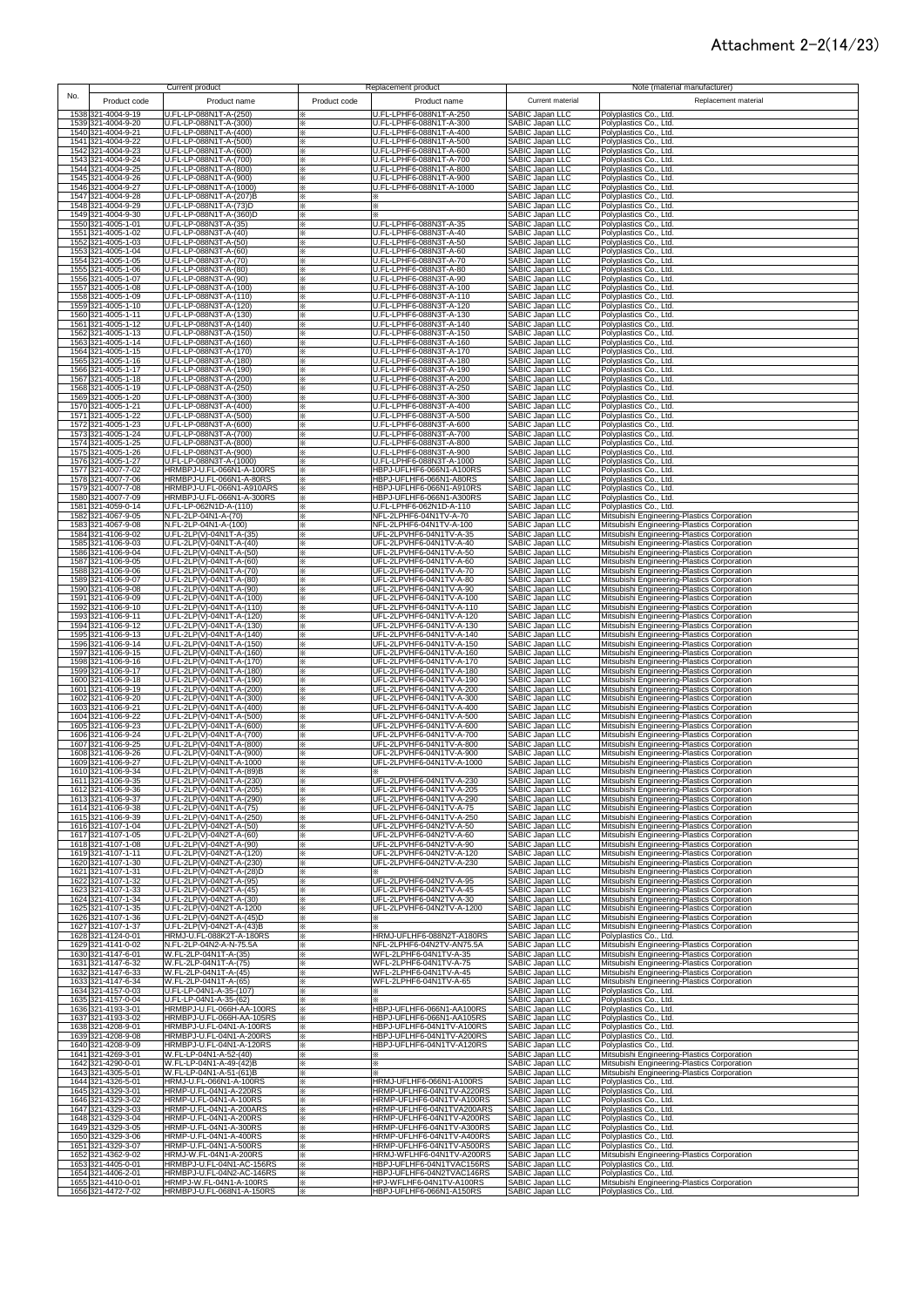#### Attachment 2-2(15/23)

| No. |                                          | Current product                                        |                | Replacement product                                   |                                                  | Note (material manufacturer)                                                               |
|-----|------------------------------------------|--------------------------------------------------------|----------------|-------------------------------------------------------|--------------------------------------------------|--------------------------------------------------------------------------------------------|
|     | Product code                             | Product name                                           | Product code   | Product name                                          | Current material                                 | Replacement material                                                                       |
|     | 1657 321-4492-4-01                       | U.FL-2LP-04K1T-A-(35)                                  |                | U.FL-2LPHF6-04N1TV-A-35                               | SABIC Japan LLC                                  | Polyplastics Co., Ltd.                                                                     |
|     | 1658 321-4492-4-02<br>1659 321-4492-4-03 | U.FL-2LP-04K1T-A-(40)<br>U.FL-2LP-04K1T-A-(50)         | ×<br>⋇         | U.FL-2LPHF6-04N1TV-A-40<br>U.FL-2LPHF6-04N1TV-A-50    | SABIC Japan LLC<br>SABIC Japan LLC               | Polyplastics Co., Ltd.<br>Polyplastics Co., Ltd.                                           |
|     | 1660 321-4492-4-04                       | U.FL-2LP-04K1T-A-(60)                                  | $\times$       | J.FL-2LPHF6-04N1TV-A-60                               | SABIC Japan LLC                                  | Polyplastics Co., Ltd.                                                                     |
|     | 1661 321-4492-4-05<br>1662 321-4492-4-06 | U.FL-2LP-04K1T-A-(70)<br>U.FL-2LP-04K1T-A-(80)         | ⋇<br>⋇         | J.FL-2LPHF6-04N1TV-A-70<br>J.FL-2LPHF6-04N1TV-A-80    | SABIC Japan LLC<br>SABIC Japan LLC               | Polyplastics Co., Ltd.<br>Polyplastics Co., Ltd.                                           |
|     | 1663 321-4492-4-07                       | U.FL-2LP-04K1T-A-(90)                                  | ×.             | J.FL-2LPHF6-04N1TV-A-90                               | <b>SABIC Japan LLC</b>                           | Polyplastics Co., Ltd.                                                                     |
|     | 1664 321-4492-4-08                       | U.FL-2LP-04K1T-A-(100)                                 | ⋇              | J.FL-2LPHF6-04N1TV-A-100                              | SABIC Japan LLC                                  | Polyplastics Co., Ltd.                                                                     |
|     | 1665 321-4492-4-09<br>1666 321-4492-4-10 | U.FL-2LP-04K1T-A-(110)<br>U.FL-2LP-04K1T-A-(120)       | ⋇              | J.FL-2LPHF6-04N1TV-A-110<br>J.FL-2LPHF6-04N1TV-A-120  | SABIC Japan LLC<br>SABIC Japan LLC               | Polyplastics Co., Ltd.<br>Polyplastics Co., Ltd.                                           |
|     | 1667 321-4492-4-11                       | U.FL-2LP-04K1T-A-(130)                                 |                | I.FL-2LPHF6-04N1TV-A-130                              | SABIC Japan LLC                                  | Polyplastics Co., Ltd.                                                                     |
|     | 1668 321-4492-4-12<br>1669 321-4492-4-13 | U.FL-2LP-04K1T-A-(140)<br>U.FL-2LP-04K1T-A-(150)       | ×              | J.FL-2LPHF6-04N1TV-A-140                              | SABIC Japan LLC<br>SABIC Japan LLC               | Polyplastics Co., Ltd.                                                                     |
|     | 1670 321-4492-4-14                       | U.FL-2LP-04K1T-A-(160)                                 | ×              | I.FL-2LPHF6-04N1TV-A-150<br>U.FL-2LPHF6-04N1TV-A-160  | SABIC Japan LLC                                  | Polyplastics Co., Ltd.<br>Polyplastics Co., Ltd.                                           |
|     | 1671 321-4492-4-15                       | U.FL-2LP-04K1T-A-(170)                                 | ⋇              | U.FL-2LPHF6-04N1TV-A-170                              | SABIC Japan LLC                                  | Polyplastics Co., Ltd.                                                                     |
|     | 1672 321-4492-4-16<br>1673 321-4492-4-17 | U.FL-2LP-04K1T-A-(180)<br>U.FL-2LP-04K1T-A-(190)       | ×.<br>⋇        | J.FL-2LPHF6-04N1TV-A-180<br>J.FL-2LPHF6-04N1TV-A-190  | SABIC Japan LLC<br>SABIC Japan LLC               | Polyplastics Co., Ltd.<br>Polyplastics Co., Ltd.                                           |
|     | 1674 321-4492-4-18                       | U.FL-2LP-04K1T-A-(200)                                 | ×              | J.FL-2LPHF6-04N1TV-A-200                              | <b>SABIC Japan LLC</b>                           | Polyplastics Co., Ltd.                                                                     |
|     | 1675 321-4492-4-19<br>1676 321-4492-4-20 | U.FL-2LP-04K1T-A-(250)<br>U.FL-2LP-04K1T-A-(300)       | $\infty$<br>⋇  | J.FL-2LPHF6-04N1TV-A-250<br>U.FL-2LPHF6-04N1TV-A-300  | <b>SABIC Japan LLC</b><br><b>SABIC Japan LLC</b> | Polyplastics Co., Ltd.<br>Polyplastics Co., Ltd.                                           |
|     | 1677 321-4492-4-21                       | U.FL-2LP-04K1T-A-(400)                                 | ⋇              | U.FL-2LPHF6-04N1TV-A-400                              | SABIC Japan LLC                                  | Polyplastics Co., Ltd.                                                                     |
|     | 1678 321-4492-4-22                       | U.FL-2LP-04K1T-A-(500)                                 | ⋇              | U.FL-2LPHF6-04N1TV-A-500                              | SABIC Japan LLC                                  | Polyplastics Co., Ltd.                                                                     |
|     | 1679 321-4492-4-23<br>1680 321-4492-4-24 | U.FL-2LP-04K1T-A-(600)<br>U.FL-2LP-04K1T-A-(700)       | ⋇<br>$\times$  | J.FL-2LPHF6-04N1TV-A-600<br>J.FL-2LPHF6-04N1TV-A-700  | SABIC Japan LLC<br>SABIC Japan LLC               | Polyplastics Co., Ltd.<br>Polyplastics Co., Ltd.                                           |
|     | 1681 321-4492-4-25                       | U.FL-2LP-04K1T-A-(800)                                 | ⋇              | J.FL-2LPHF6-04N1TV-A-800                              | SABIC Japan LLC                                  | Polyplastics Co., Ltd.                                                                     |
|     | 1682 321-4492-4-26<br>1683 321-4492-4-27 | U.FL-2LP-04K1T-A-(900)<br>U.FL-2LP-04K1T-A-(1000)      | ×<br>⋇         | U.FL-2LPHF6-04N1TV-A-900<br>U.FL-2LPHF6-04N1TV-A-1000 | SABIC Japan LLC<br>SABIC Japan LLC               | Polyplastics Co., Ltd.<br>Polyplastics Co., Ltd.                                           |
|     | 1684 321-4492-4-28                       | U.FL-2LP-04K1T-A-(480)                                 | ⋇              | U.FL-2LPHF6-04N1TV-A-480                              | SABIC Japan LLC                                  | Polyplastics Co., Ltd.                                                                     |
|     | 1685 321-4492-4-29                       | U.FL-2LP-04K1T-A-(850)                                 | $\times$       | J.FL-2LPHF6-04N1TV-A-850                              | SABIC Japan LLC                                  | Polyplastics Co., Ltd.                                                                     |
|     | 1686 321-4496-5-01<br>1687 321-4496-5-02 | U.FL-LP-04K1T-A-(35)<br>U.FL-LP-04K1T-A-(40)           | $\times$<br>⋇  | UFL-LPHF6-04N1TV-A-35<br>UFL-LPHF6-04N1TV-A-40        | SABIC Japan LLC<br>SABIC Japan LLC               | Polyplastics Co., Ltd.<br>Polyplastics Co., Ltd.                                           |
|     | 1688 321-4496-5-03                       | U.FL-LP-04K1T-A-(50)                                   | $\times$       | UFL-LPHF6-04N1TV-A-50                                 | SABIC Japan LLC                                  | Polyplastics Co., Ltd.                                                                     |
|     | 1689 321-4496-5-04<br>1690 321-4496-5-05 | U.FL-LP-04K1T-A-(60)<br>U.FL-LP-04K1T-A-(70)           | ×.<br>×.       | UFL-LPHF6-04N1TV-A-60<br>UFL-LPHF6-04N1TV-A-70        | SABIC Japan LLC<br>SABIC Japan LLC               | Polyplastics Co., Ltd.<br>Polyplastics Co., Ltd.                                           |
|     | 1691 321-4496-5-06                       | U.FL-LP-04K1T-A-(80)                                   |                | UFL-LPHF6-04N1TV-A-80                                 | SABIC Japan LLC                                  | Polyplastics Co., Ltd.                                                                     |
|     | 1692 321-4496-5-07<br>1693 321-4496-5-08 | U.FL-LP-04K1T-A-(90)<br>U.FL-LP-04K1T-A-(100)          |                | UFL-LPHF6-04N1TV-A-90<br>UFL-LPHF6-04N1TV-A-100       | SABIC Japan LLC<br>SABIC Japan LLC               | Polyplastics Co., Ltd.<br>Polyplastics Co., Ltd.                                           |
|     | 1694 321-4496-5-09                       | U.FL-LP-04K1T-A-(110)                                  |                | UFL-LPHF6-04N1TV-A-110                                | SABIC Japan LLC<br>SABIC Japan LLC               | Polyplastics Co., Ltd.                                                                     |
|     | 1695 321-4496-5-10                       | U.FL-LP-04K1T-A-(120)<br>U.FL-LP-04K1T-A-(130)         | ⋇              | UFL-LPHF6-04N1TV-A-120                                | SABIC Japan LLC                                  | Polyplastics Co., Ltd.                                                                     |
|     | 1696 321-4496-5-11<br>1697 321-4496-5-12 | U.FL-LP-04K1T-A-(140)                                  | ⋇<br>⋇         | UFL-LPHF6-04N1TV-A-130<br>UFL-LPHF6-04N1TV-A-140      | SABIC Japan LLC                                  | Polyplastics Co., Ltd.<br>Polyplastics Co., Ltd.                                           |
|     | 1698 321-4496-5-13                       | U.FL-LP-04K1T-A-(150)                                  | ፠              | UFL-LPHF6-04N1TV-A-150                                | <b>SABIC Japan LLC</b>                           | Polyplastics Co., Ltd.                                                                     |
|     | 1699 321-4496-5-14<br>1700 321-4496-5-15 | U.FL-LP-04K1T-A-(160)<br>U.FL-LP-04K1T-A-(170)         | ⋇<br>⋇         | UFL-LPHF6-04N1TV-A-160<br>UFL-LPHF6-04N1TV-A-170      | SABIC Japan LLC<br>SABIC Japan LLC               | Polyplastics Co., Ltd.<br>Polyplastics Co., Ltd.                                           |
|     | 1701 321-4496-5-16                       | U.FL-LP-04K1T-A-(180)                                  | ⋇              | UFL-LPHF6-04N1TV-A-180                                | <b>SABIC Japan LLC</b>                           | Polyplastics Co., Ltd.                                                                     |
|     | 1702 321-4496-5-17<br>1703 321-4496-5-18 | U.FL-LP-04K1T-A-(190)<br>U.FL-LP-04K1T-A-(200)         | ⋇<br>×.        | UFL-LPHF6-04N1TV-A-190<br>UFL-LPHF6-04N1TV-A-200      | SABIC Japan LLC<br>SABIC Japan LLC               | Polyplastics Co., Ltd.<br>Polyplastics Co., Ltd.                                           |
|     | 1704 321-4496-5-19                       | U.FL-LP-04K1T-A-(300)                                  | ×.             | UFL-LPHF6-04N1TV-A-300                                | SABIC Japan LLC                                  | Polyplastics Co., Ltd.                                                                     |
|     | 1705 321-4496-5-20                       | U.FL-LP-04K1T-A-(400)                                  | ⋇              | UFL-LPHF6-04N1TV-A-400                                | SABIC Japan LLC                                  | Polyplastics Co., Ltd.                                                                     |
|     | 1706 321-4496-5-21<br>1707 321-4496-5-22 | U.FL-LP-04K1T-A-(500)<br>U.FL-LP-04K1T-A-(600)         | ×.<br>$\times$ | UFL-LPHF6-04N1TV-A-500<br>UFL-LPHF6-04N1TV-A-600      | SABIC Japan LLC<br>SABIC Japan LLC               | Polyplastics Co., Ltd.<br>Polyplastics Co., Ltd.                                           |
|     | 1708 321-4496-5-23                       | U.FL-LP-04K1T-A-(700)                                  | ×              | UFL-LPHF6-04N1TV-A-700                                | SABIC Japan LLC                                  | Polyplastics Co., Ltd.                                                                     |
|     | 1709 321-4496-5-24<br>1710 321-4503-9-05 | U.FL-LP-04K1T-A-(800)<br>U.FL-2LP-068N1T-AC-(90)       | ×<br>$\times$  | UFL-LPHF6-04N1TV-A-800<br>UFL-2HF6-068N1T-AC-90       | SABIC Japan LLC<br>SABIC Japan LLC               | Polyplastics Co., Ltd.<br>Polyplastics Co., Ltd.                                           |
|     | 1711 321-4503-9-06                       | U.FL-2LP-068N1T-AC-(70)                                | $\times$       | UFL-2HF6-068N1T-AC-70                                 | SABIC Japan LLC                                  | Polyplastics Co., Ltd.                                                                     |
|     | 1712 321-4503-9-07<br>1713 321-4503-9-08 | U.FL-2LP-068N1T-AC-(170)<br>U.FL-2LP-068N1T-AC-(100)   | ⋇<br>⋇         | UFL-2HF6-068N1T-AC-170<br>UFL-2HF6-068N1T-AC-100      | SABIC Japan LLC<br>SABIC Japan LLC               | Polyplastics Co., Ltd.<br>Polyplastics Co., Ltd.                                           |
|     | 1714 321-4503-9-18                       | U.FL-2LP-068N1T-AC-(200)                               | ×.             | UFL-2HF6-068N1T-AC-200                                | SABIC Japan LLC                                  | Polyplastics Co., Ltd.                                                                     |
|     | 1715 321-4503-9-28<br>1716 321-4503-9-29 | U.FL-2LP-068N1T-AC-(50)<br>U.FL-2LP-068N1T-AC-(80)     | ×.<br>×        | UFL-2HF6-068N1T-AC-50<br>UFL-2HF6-068N1T-AC-85        | SABIC Japan LLC<br>SABIC Japan LLC               | Polyplastics Co., Ltd.                                                                     |
|     | 1717 321-4508-2-01                       | U.FL-2LP(V)-04K1T-A-(35)                               |                | UFL-2LPVHF6-04N1TV-A-35                               | SABIC Japan LLC                                  | Polyplastics Co., Ltd.<br>Mitsubishi Engineering-Plastics Corporation                      |
|     | 1718 321-4508-2-02                       | U.FL-2LP(V)-04K1T-A-(40)                               |                | UFL-2LPVHF6-04N1TV-A-40                               | SABIC Japan LLC                                  | Mitsubishi Engineering-Plastics Corporation<br>Mitsubishi Engineering-Plastics Corporation |
|     | 1719 321-4508-2-03<br>1720 321-4508-2-04 | U.FL-2LP(V)-04K1T-A-(50)<br>U.FL-2LP(V)-04K1T-A-(60)   | ×              | UFL-2LPVHF6-04N1TV-A-50<br>UFL-2LPVHF6-04N1TV-A-60    | SABIC Japan LLC<br>SABIC Japan LLC               | Mitsubishi Engineering-Plastics Corporation                                                |
|     | 1721 321-4508-2-05                       | U.FL-2LP(V)-04K1T-A-(70)                               | ፠              | UFL-2LPVHF6-04N1TV-A-70                               | SABIC Japan LLC                                  | Mitsubishi Engineering-Plastics Corporation                                                |
|     | 1722 321-4508-2-06<br>1723 321-4508-2-07 | U.FL-2LP(V)-04K1T-A-(80)<br>U.FL-2LP(V)-04K1T-A-(90)   | ×.<br>×.       | UFL-2LPVHF6-04N1TV-A-80<br>UFL-2LPVHF6-04N1TV-A-90    | SABIC Japan LLC<br><b>SABIC Japan LLC</b>        | Mitsubishi Engineering-Plastics Corporation<br>Mitsubishi Engineering-Plastics Corporation |
|     | 1724 321-4508-2-08                       | U.FL-2LP(V)-04K1T-A-(100)                              | ⋇              | UFL-2LPVHF6-04N1TV-A-100                              | SABIC Japan LLC                                  | Mitsubishi Engineering-Plastics Corporation                                                |
|     | 1725 321-4508-2-09<br>1726 321-4508-2-10 | U.FL-2LP(V)-04K1T-A-(110)<br>U.FL-2LP(V)-04K1T-A-(120) | $\infty$       | UFL-2LPVHF6-04N1TV-A-110<br>UFL-2LPVHF6-04N1TV-A-120  | SABIC Japan LLC<br>SABIC Japan LLC               | Mitsubishi Engineering-Plastics Corporation<br>Mitsubishi Engineering-Plastics Corporation |
|     | 1727 321-4508-2-11                       | U.FL-2LP(V)-04K1T-A-(130)                              | ⋇              | UFL-2LPVHF6-04N1TV-A-130                              | SABIC Japan LLC                                  | Mitsubishi Engineering-Plastics Corporation                                                |
|     | 1728 321-4508-2-12                       | U.FL-2LP(V)-04K1T-A-(140)                              | ⋇              | UFL-2LPVHF6-04N1TV-A-140                              | SABIC Japan LLC                                  | Mitsubishi Engineering-Plastics Corporation                                                |
|     | 1729 321-4508-2-13<br>1730 321-4508-2-14 | U.FL-2LP(V)-04K1T-A-(150)<br>U.FL-2LP(V)-04K1T-A-(160) | ×.             | UFL-2LPVHF6-04N1TV-A-150<br>JFL-2LPVHF6-04N1TV-A-160  | SABIC Japan LLC<br>SABIC Japan LLC               | Mitsubishi Engineering-Plastics Corporation<br>Mitsubishi Engineering-Plastics Corporation |
|     | 1731 321-4508-2-15                       | U.FL-2LP(V)-04K1T-A-(170)                              | ⋇              | UFL-2LPVHF6-04N1TV-A-170                              | SABIC Japan LLC                                  | Mitsubishi Engineering-Plastics Corporation                                                |
|     | 1732 321-4508-2-16<br>1733 321-4508-2-17 | U.FL-2LP(V)-04K1T-A-(180)<br>U.FL-2LP(V)-04K1T-A-(190) | ×.<br>×        | UFL-2LPVHF6-04N1TV-A-180<br>UFL-2LPVHF6-04N1TV-A-190  | SABIC Japan LLC<br>SABIC Japan LLC               | Mitsubishi Engineering-Plastics Corporation<br>Mitsubishi Engineering-Plastics Corporation |
|     | 1734 321-4508-2-18                       | U.FL-2LP(V)-04K1T-A-(200)                              | ×              | UFL-2LPVHF6-04N1TV-A-200                              | SABIC Japan LLC                                  | Mitsubishi Engineering-Plastics Corporation                                                |
|     | 1735 321-4508-2-19<br>1736 321-4508-2-20 | U.FL-2LP(V)-04K1T-A-(250)<br>U.FL-2LP(V)-04K1T-A-(300) | ×<br>×         | UFL-2LPVHF6-04N1TV-A-250<br>UFL-2LPVHF6-04N1TV-A-300  | SABIC Japan LLC<br>SABIC Japan LLC               | Mitsubishi Engineering-Plastics Corporation<br>Mitsubishi Engineering-Plastics Corporation |
|     | 1737 321-4508-2-21                       | U.FL-2LP(V)-04K1T-A-(400)                              | ⋇              | UFL-2LPVHF6-04N1TV-A-400                              | SABIC Japan LLC                                  | Mitsubishi Engineering-Plastics Corporation                                                |
|     | 1738 321-4508-2-22<br>1739 321-4508-2-23 | U.FL-2LP(V)-04K1T-A-(500)<br>U.FL-2LP(V)-04K1T-A-(600) | ⋇<br>⋇         | UFL-2LPVHF6-04N1TV-A-500<br>UFL-2LPVHF6-04N1TV-A-600  | SABIC Japan LLC<br>SABIC Japan LLC               | Mitsubishi Engineering-Plastics Corporation<br>Mitsubishi Engineering-Plastics Corporation |
|     | 1740 321-4508-2-24                       | U.FL-2LP(V)-04K1T-A-(700)                              | ⋇              | UFL-2LPVHF6-04N1TV-A-700                              | SABIC Japan LLC                                  | Mitsubishi Engineering-Plastics Corporation                                                |
|     | 1741 321-4508-2-25                       | U.FL-2LP(V)-04K1T-A-(800)                              | ⋇              | UFL-2LPVHF6-04N1TV-A-800                              | SABIC Japan LLC                                  | Mitsubishi Engineering-Plastics Corporation                                                |
|     | 1742 321-4508-2-26<br>1743 321-4508-2-27 | U.FL-2LP(V)-04K1T-A-(900)<br>U.FL-2LP(V)-04K1T-A-(23)B | ⋇<br>⋇         | UFL-2LPVHF6-04N1TV-A-900                              | SABIC Japan LLC<br>SABIC Japan LLC               | Mitsubishi Engineering-Plastics Corporation<br>Mitsubishi Engineering-Plastics Corporation |
|     | 1744 321-4508-2-30                       | U.FL-2LP(V)-04K1T-A-(55)                               |                | UFL-2LPVHF6-04N1TV-A-55                               | SABIC Japan LLC                                  | Mitsubishi Engineering-Plastics Corporation                                                |
|     | 1745 321-4508-2-31<br>1746 321-4508-2-32 | U.FL-2LP(V)-04K1T-A-(175)<br>U.FL-2LP(V)-04K1T-A-(145) | ⋇              | UFL-2LPVHF6-04N1TV-A-175<br>UFL-2LPVHF6-04N1TV-A-145  | SABIC Japan LLC<br>SABIC Japan LLC               | Mitsubishi Engineering-Plastics Corporation<br>Mitsubishi Engineering-Plastics Corporation |
|     | 1747 321-4508-2-33                       | U.FL-2LP(V)-04K1T-A-(135)                              | ⋇              | UFL-2LPVHF6-04N1TV-A-135                              | SABIC Japan LLC                                  | Mitsubishi Engineering-Plastics Corporation                                                |
|     | 1748 321-4512-0-01<br>1749 321-4512-0-02 | U.FL-LP(V)-04K1T-A-(35)<br>U.FL-LP(V)-04K1T-A-(40)     | ⋇<br>×         | UFL-LPVHF6-04N1TV-A-35<br>UFL-LPVHF6-04N1TV-A-40      | SABIC Japan LLC<br><b>SABIC Japan LLC</b>        | Mitsubishi Engineering-Plastics Corporation<br>Mitsubishi Engineering-Plastics Corporation |
|     | 1750 321-4512-0-03                       | U.FL-LP(V)-04K1T-A-(50)                                | ×              | UFL-LPVHF6-04N1TV-A-50                                | SABIC Japan LLC                                  | Mitsubishi Engineering-Plastics Corporation                                                |
|     | 1751 321-4512-0-04                       | U.FL-LP(V)-04K1T-A-(60)                                | ⋇              | UFL-LPVHF6-04N1TV-A-60                                | SABIC Japan LLC                                  | Mitsubishi Engineering-Plastics Corporation                                                |
|     | 1752 321-4512-0-05<br>1753 321-4512-0-06 | U.FL-LP(V)-04K1T-A-(70)<br>U.FL-LP(V)-04K1T-A-(80)     | ×.<br>×.       | UFL-LPVHF6-04N1TV-A-70<br>UFL-LPVHF6-04N1TV-A-80      | <b>SABIC Japan LLC</b><br>SABIC Japan LLC        | Mitsubishi Engineering-Plastics Corporation<br>Mitsubishi Engineering-Plastics Corporation |
|     | 1754 321-4512-0-07                       | U.FL-LP(V)-04K1T-A-(90)                                | ⋇              | UFL-LPVHF6-04N1TV-A-90                                | SABIC Japan LLC                                  | Mitsubishi Engineering-Plastics Corporation                                                |
|     | 1755 321-4512-0-08<br>1756 321-4512-0-09 | U.FL-LP(V)-04K1T-A-(100)<br>U.FL-LP(V)-04K1T-A-(110)   | ⋇<br>⋇         | UFL-LPVHF6-04N1TV-A-100<br>UFL-LPVHF6-04N1TV-A-110    | SABIC Japan LLC<br>SABIC Japan LLC               | Mitsubishi Engineering-Plastics Corporation<br>Mitsubishi Engineering-Plastics Corporation |
|     | 1757 321-4512-0-10                       | U.FL-LP(V)-04K1T-A-(120)                               | ⋇              | UFL-LPVHF6-04N1TV-A-120                               | SABIC Japan LLC<br>SABIC Japan LLC               | Mitsubishi Engineering-Plastics Corporation                                                |
|     | 1758 321-4512-0-11<br>1759 321-4512-0-12 | U.FL-LP(V)-04K1T-A-(130)<br>U.FL-LP(V)-04K1T-A-(140)   | ×              | UFL-LPVHF6-04N1TV-A-130<br>UFL-LPVHF6-04N1TV-A-140    | SABIC Japan LLC                                  | Mitsubishi Engineering-Plastics Corporation                                                |
|     | 1760 321-4512-0-13                       | U.FL-LP(V)-04K1T-A-(150)                               | ×<br>×         | UFL-LPVHF6-04N1TV-A-150                               | SABIC Japan LLC                                  | Mitsubishi Engineering-Plastics Corporation<br>Mitsubishi Engineering-Plastics Corporation |
|     | 1761 321-4512-0-14                       | U.FL-LP(V)-04K1T-A-(160)                               | ⋇              | UFL-LPVHF6-04N1TV-A-160                               | SABIC Japan LLC                                  | Mitsubishi Engineering-Plastics Corporation                                                |
|     | 1762 321-4512-0-15<br>1763 321-4512-0-16 | U.FL-LP(V)-04K1T-A-(170)<br>U.FL-LP(V)-04K1T-A-(180)   | ⋇<br>×         | UFL-LPVHF6-04N1TV-A-170<br>UFL-LPVHF6-04N1TV-A-180    | SABIC Japan LLC<br>SABIC Japan LLC               | Mitsubishi Engineering-Plastics Corporation<br>Mitsubishi Engineering-Plastics Corporation |
|     | 1764 321-4512-0-17                       | U.FL-LP(V)-04K1T-A-(190)                               | X.             | UFL-LPVHF6-04N1TV-A-190                               | SABIC Japan LLC                                  | Mitsubishi Engineering-Plastics Corporation                                                |
|     | 1765 321-4512-0-18<br>1766 321-4512-0-19 | U.FL-LP(V)-04K1T-A-(200)<br>U.FL-LP(V)-04K1T-A-(250)   | ⋇<br>⋇         | UFL-LPVHF6-04N1TV-A-200<br>UFL-LPVHF6-04N1TV-A-250    | SABIC Japan LLC<br>SABIC Japan LLC               | Mitsubishi Engineering-Plastics Corporation<br>Mitsubishi Engineering-Plastics Corporation |
|     | 1767 321-4512-0-20                       | U.FL-LP(V)-04K1T-A-(300)                               | ⋇              | UFL-LPVHF6-04N1TV-A-300                               | SABIC Japan LLC                                  | Mitsubishi Engineering-Plastics Corporation                                                |
|     | 1768 321-4512-0-21<br>1769 321-4512-0-22 | U.FL-LP(V)-04K1T-A-(400)<br>U.FL-LP(V)-04K1T-A-(500)   | ×              | UFL-LPVHF6-04N1TV-A-400<br>UFL-LPVHF6-04N1TV-A-500    | SABIC Japan LLC<br>SABIC Japan LLC               | Mitsubishi Engineering-Plastics Corporation<br>Mitsubishi Engineering-Plastics Corporation |
|     | 1770 321-4512-0-23                       | U.FL-LP(V)-04K1T-A-(600)                               |                | UFL-LPVHF6-04N1TV-A-600                               | SABIC Japan LLC                                  | Mitsubishi Engineering-Plastics Corporation                                                |
|     | 1771 321-4512-0-24                       | U.FL-LP(V)-04K1T-A-(700)                               | ⋇              | UFL-LPVHF6-04N1TV-A-700                               | SABIC Japan LLC                                  | Mitsubishi Engineering-Plastics Corporation                                                |
|     | 1772 321-4512-0-25<br>1773 321-4512-0-26 | U.FL-LP(V)-04K1T-A-(800)<br>U.FL-LP(V)-04K1T-A-(900)   | ⋇<br>⋇         | UFL-LPVHF6-04N1TV-A-800<br>UFL-LPVHF6-04N1TV-A-900    | SABIC Japan LLC<br>SABIC Japan LLC               | Mitsubishi Engineering-Plastics Corporation<br>Mitsubishi Engineering-Plastics Corporation |
|     | 1774 321-4512-0-27                       | U.FL-LP(V)-04K1T-A-(1000)                              | ×              | UFL-LPVHF6-04N1TV-A-1000                              | SABIC Japan LLC                                  | Mitsubishi Engineering-Plastics Corporation                                                |
|     | 1775 321-4520-8-02                       | W.FL2-2LP-04N1-AC-21AF                                 |                |                                                       | SABIC Japan LLC                                  | Polyplastics Co., Ltd.                                                                     |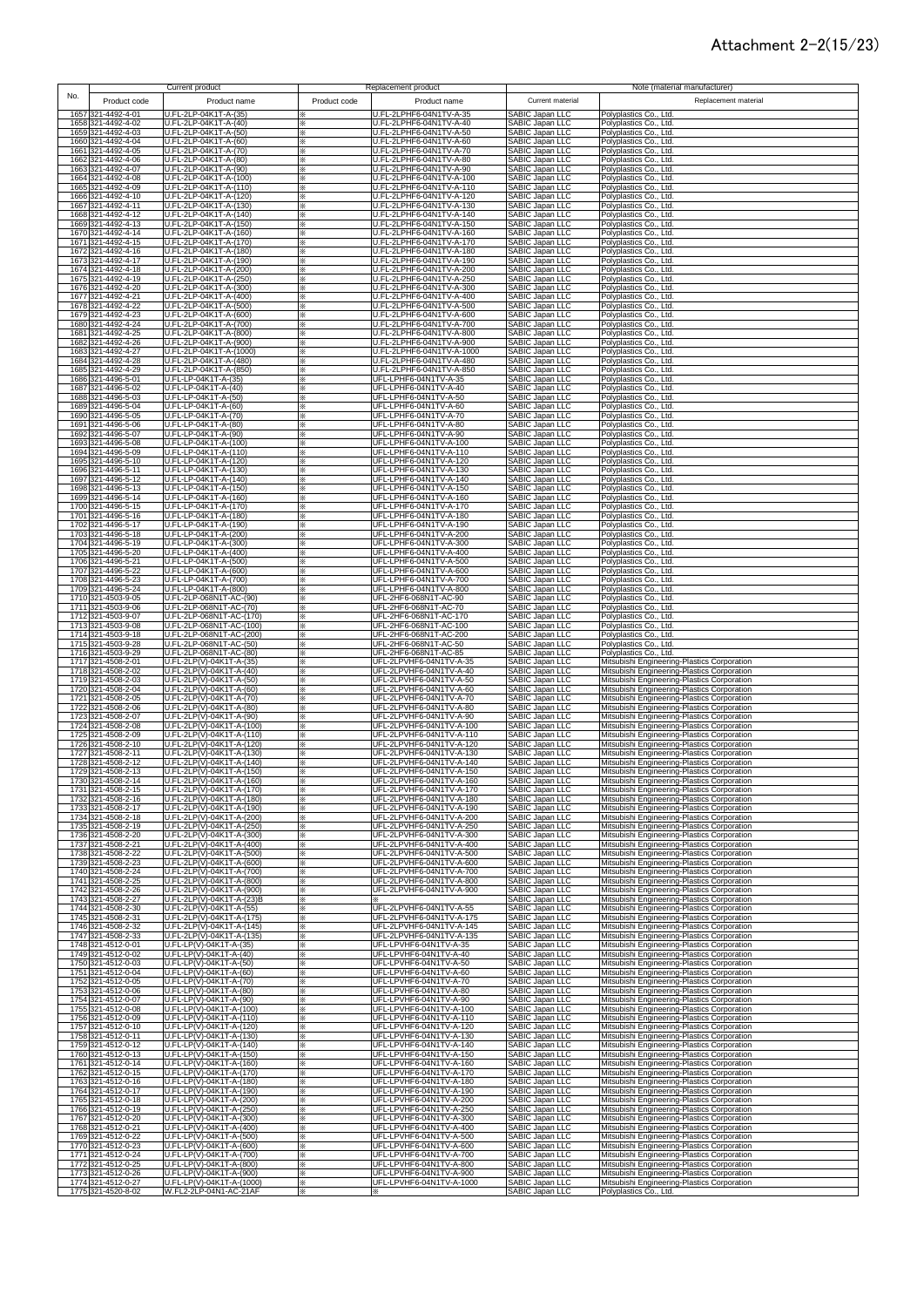## Attachment 2-2(16/23)

| No. |                                          | Current product                                      |              | Replacement product                                  |                                                                          | Note (material manufacturer)                                                               |
|-----|------------------------------------------|------------------------------------------------------|--------------|------------------------------------------------------|--------------------------------------------------------------------------|--------------------------------------------------------------------------------------------|
|     | Product code                             | Product name                                         | Product code | Product name                                         | Current material                                                         | Replacement material                                                                       |
|     | 1776 321-4520-8-03<br>1777 321-4521-0-03 | V.FL2-2LP-04N1-AC-25AF<br>W.FL2-2LP-04N2-AC-33AF     | ⋇<br>፠       | ⋇<br>⋇                                               | SABIC Japan LLC<br>SABIC Japan LLC                                       | Polyplastics Co., Ltd.<br>Polyplastics Co., Ltd.                                           |
|     | 1778 321-4541-8-03<br>1779 321-4541-8-04 | U.FL-2LP(V)-04N1-A-(85)                              | ⋇            | UFL-2LPVHF6-04N1TV-A-85                              | SABIC Japan LLC                                                          | Mitsubishi Engineering-Plastics Corporation                                                |
|     | 1780 321-4541-8-05                       | U.FL-2LP(V)-04N1-A-(95)<br>U.FL-2LP(V)-04N1-A-(117)B | ×<br>×       | UFL-2LPVHF6-04N1TV-A-95                              | SABIC Japan LLC                                                          | Mitsubishi Engineering-Plastics Corporation<br>Mitsubishi Engineering-Plastics Corporation |
|     | 1781 321-4548-7-01<br>1782 321-4603-3-07 | U.FL-LP-068N2-AA-12-157C<br>N.FL-LP-04N1-A-(90)      | ×<br>፠       | NFL-LPHF6-04N1TV-A-90                                | SABIC Japan LLC<br>SABIC Japan LLC<br>SABIC Japan LLC<br>SABIC Japan LLC | Polyplastics Co., Ltd.<br>Mitsubishi Engineering-Plastics Corporation                      |
|     | 1783 321-4603-3-10                       | N.FL-LP-04N1-A-(300)                                 | ×            | NFL-LPHF6-04N1TV-A-300                               | SABIC Japan LLC                                                          | Mitsubishi Engineering-Plastics Corporation                                                |
|     | 1784 321-4607-4-01<br>1785 321-4607-4-02 | N.FL-2LP6-04K1T-A-(35)<br>N.FL-2LP6-04K1T-A-(40)     | ×<br>×       | NFL-2LPHF6-04N1TV-A-35<br>NFL-2LPHF6-04N1TV-A-40     | SABIC Japan LLC<br>SABIC Japan LLC                                       | Mitsubishi Engineering-Plastics Corporation<br>Mitsubishi Engineering-Plastics Corporation |
|     | 1786 321-4607-4-03                       | N.FL-2LP6-04K1T-A-(50)                               | ×            | NFL-2LPHF6-04N1TV-A-50                               | SABIC Japan LLC                                                          | Mitsubishi Engineering-Plastics Corporation                                                |
|     | 1787 321-4607-4-04<br>1788 321-4607-4-05 | N.FL-2LP6-04K1T-A-(60)<br>N.FL-2LP6-04K1T-A-(70)     | ×<br>×       | NFL-2LPHF6-04N1TV-A-60<br>NFL-2LPHF6-04N1TV-A-70     | SABIC Japan LLC<br>SABIC Japan LLC                                       | Mitsubishi Engineering-Plastics Corporation<br>Mitsubishi Engineering-Plastics Corporation |
|     | 1789 321-4607-4-06<br>1790 321-4607-4-07 | V.FL-2LP6-04K1T-A-(80)<br>V.FL-2LP6-04K1T-A-(90)     | ×.<br>×.     | NFL-2LPHF6-04N1TV-A-80<br>NFL-2LPHF6-04N1TV-A-90     | SABIC Japan LLC<br>SABIC Japan LLC                                       | Mitsubishi Engineering-Plastics Corporation<br>Mitsubishi Engineering-Plastics Corporation |
|     | 1791 321-4607-4-08                       | V.FL-2LP6-04K1T-A-(100)                              | ×.           | NFL-2LPHF6-04N1TV-A-100                              | SABIC Japan LLC                                                          | Mitsubishi Engineering-Plastics Corporation                                                |
|     | 1792 321-4607-4-09<br>1793 321-4607-4-10 | N.FL-2LP6-04K1T-A-(110)<br>N.FL-2LP6-04K1T-A-(120)   | ⋇<br>⋇       | NFL-2LPHF6-04N1TV-A-110<br>NFL-2LPHF6-04N1TV-A-120   | SABIC Japan LLC<br>SABIC Japan LLC                                       | Mitsubishi Engineering-Plastics Corporation<br>Mitsubishi Engineering-Plastics Corporation |
|     | 1794 321-4607-4-11<br>1795 321-4607-4-12 | N.FL-2LP6-04K1T-A-(130)<br>N.FL-2LP6-04K1T-A-(140)   | ፠<br>×       | NFL-2LPHF6-04N1TV-A-130<br>NFL-2LPHF6-04N1TV-A-140   | SABIC Japan LLC<br>SABIC Japan LLC                                       | Mitsubishi Engineering-Plastics Corporation<br>Mitsubishi Engineering-Plastics Corporation |
|     | 1796 321-4607-4-13                       | N.FL-2LP6-04K1T-A-(150)                              | ፠            | NFL-2LPHF6-04N1TV-A-150                              | SABIC Japan LLC                                                          | Mitsubishi Engineering-Plastics Corporation                                                |
|     | 1797 321-4607-4-14<br>1798 321-4607-4-15 | N.FL-2LP6-04K1T-A-(160)<br>N.FL-2LP6-04K1T-A-(170)   | ⋇<br>⋇       | NFL-2LPHF6-04N1TV-A-160<br>NFL-2LPHF6-04N1TV-A-170   | SABIC Japan LLC<br>SABIC Japan LLC                                       | Mitsubishi Engineering-Plastics Corporation<br>Mitsubishi Engineering-Plastics Corporation |
|     | 1799 321-4607-4-16                       | N.FL-2LP6-04K1T-A-(180)                              | ×            | NFL-2LPHF6-04N1TV-A-180                              | SABIC Japan LLC                                                          | Mitsubishi Engineering-Plastics Corporation                                                |
|     | 1800 321-4607-4-17<br>1801 321-4607-4-18 | V.FL-2LP6-04K1T-A-(190)<br>J.FL-2LP6-04K1T-A-(200)   | ፠<br>፠       | NFL-2LPHF6-04N1TV-A-190<br>NFL-2LPHF6-04N1TV-A-200   | SABIC Japan LLC<br>SABIC Japan LLC                                       | Mitsubishi Engineering-Plastics Corporation<br>Mitsubishi Engineering-Plastics Corporation |
|     | 1802 321-4607-4-19<br>1803 321-4607-4-28 | J.FL-2LP6-04K1T-A-(62)B<br>I.FL-2LP6-04K1T-A-(24.8)B | ፠<br>⋇       | ×.<br>⋇                                              | SABIC Japan LLC<br>SABIC Japan LLC                                       | Mitsubishi Engineering-Plastics Corporation<br>Mitsubishi Engineering-Plastics Corporation |
|     | 1804 321-4607-4-29                       | J.FL-2LP6-04K1T-A-84.3B                              | ×.           | ⋇                                                    | SABIC Japan LLC                                                          | Mitsubishi Engineering-Plastics Corporation                                                |
|     | 1805 321-4607-4-30<br>1806 321-4607-4-31 | N.FL-2LP6-04K1T-A-(90)B<br>N.FL-2LP6-04K1T-A-(82)B   | ×<br>⋇       | ⋇<br>⋇                                               | SABIC Japan LLC                                                          | Mitsubishi Engineering-Plastics Corporation<br>Mitsubishi Engineering-Plastics Corporation |
|     | 1807 321-4607-4-32                       | N.FL-2LP6-04K1T-A-(63.2)B                            | ⋇            | ×.                                                   | SABIC Japan LLC<br>SABIC Japan LLC<br>SABIC Japan LLC                    | Mitsubishi Engineering-Plastics Corporation                                                |
|     | 1808 321-4607-4-33<br>1809 321-4609-0-01 | N.FL-2LP6-04K1T-A-(76)B<br>U.FL-2LP-04N1-A-(110)PI   | ⋇<br>×       | ⋇<br>⋇                                               | SABIC Japan LLC                                                          | Mitsubishi Engineering-Plastics Corporation<br>Polyplastics Co., Ltd.                      |
|     | 1810 321-4609-0-08<br>1811 321-4609-0-09 | U.FL-2LP-04N1-A-(210)PI<br>U.FL-2LP-04N1-A-(180)PI   | ×<br>⋇       | ⋇<br>⋇                                               | <b>SABIC Japan LLC</b><br>SABIC Japan LLC                                | Polyplastics Co., Ltd.<br>Polyplastics Co., Ltd.                                           |
|     | 1812 321-4609-0-10                       | U.FL-2LP-04N1-A-(145)PI                              | ⋇            | ⋇                                                    | SABIC Japan LLC                                                          | Polyplastics Co., Ltd.                                                                     |
|     | 1813 321-4609-0-11<br>1814 321-4611-1-01 | U.FL-2LP-04N1-A-(50)PI<br>W.FL2-2LP6-04K1T-A-(35)    | ×<br>×.      | ×.<br>WFL2-2LPHF6-04N1TV-A-35                        | SABIC Japan LLC<br><b>SABIC Japan LLC</b>                                | Polyplastics Co., Ltd.<br>Polyplastics Co., Ltd.                                           |
|     | 1815 321-4611-1-02<br>1816 321-4611-1-03 | W.FL2-2LP6-04K1T-A-(40)<br>W.FL2-2LP6-04K1T-A-(50)   | ×.<br>×.     | WFL2-2LPHF6-04N1TV-A-40<br>WFL2-2LPHF6-04N1TV-A-50   | SABIC Japan LLC<br>SABIC Japan LLC                                       | Polyplastics Co., Ltd.<br>Polyplastics Co., Ltd.                                           |
|     | 1817 321-4611-1-04                       | W.FL2-2LP6-04K1T-A-(60)                              | ⋇            | WFL2-2LPHF6-04N1TV-A-60                              | <b>SABIC Japan LLC</b>                                                   | Polyplastics Co., Ltd.                                                                     |
|     | 1818 321-4611-1-05<br>1819 321-4611-1-06 | W.FL2-2LP6-04K1T-A-(70)<br>W.FL2-2LP6-04K1T-A-(80)   | ⋇<br>፠       | WFL2-2LPHF6-04N1TV-A-70<br>WFL2-2LPHF6-04N1TV-A-80   | SABIC Japan LLC<br>SABIC Japan LLC                                       | Polyplastics Co., Ltd.<br>Polyplastics Co., Ltd.                                           |
|     | 1820 321-4611-1-07                       | W.FL2-2LP6-04K1T-A-(90)                              | ⋇            | WFL2-2LPHF6-04N1TV-A-90                              | SABIC Japan LLC                                                          | Polyplastics Co., Ltd.                                                                     |
|     | 1821 321-4611-1-08<br>1822 321-4611-1-09 | W.FL2-2LP6-04K1T-A-(100)<br>W.FL2-2LP6-04K1T-A-(110) | ⋇<br>⋇       | WFL2-2LPHF6-04N1TV-A-100<br>WFL2-2LPHF6-04N1TV-A-110 | SABIC Japan LLC<br>SABIC Japan LLC                                       | Polyplastics Co., Ltd.<br>Polyplastics Co., Ltd.                                           |
|     | 1823 321-4611-1-10<br>1824 321-4611-1-11 | W.FL2-2LP6-04K1T-A-(120)<br>W.FL2-2LP6-04K1T-A-(130) | ×<br>×       | WFL2-2LPHF6-04N1TV-A-120<br>WFL2-2LPHF6-04N1TV-A-130 | SABIC Japan LLC<br>SABIC Japan LLC                                       | Polyplastics Co., Ltd.<br>Polyplastics Co., Ltd.                                           |
|     | 1825 321-4611-1-12                       | W.FL2-2LP6-04K1T-A-(140)                             | ×            | WFL2-2LPHF6-04N1TV-A-140                             | SABIC Japan LLC                                                          | Polyplastics Co., Ltd.                                                                     |
|     | 1826 321-4611-1-13<br>1827 321-4611-1-14 | W.FL2-2LP6-04K1T-A-(150)<br>W.FL2-2LP6-04K1T-A-(160) | X<br>⋇       | WFL2-2LPHF6-04N1TV-A-150<br>WFL2-2LPHF6-04N1TV-A-160 | SABIC Japan LLC<br>SABIC Japan LLC                                       | Polyplastics Co., Ltd.<br>Polyplastics Co., Ltd.                                           |
|     | 1828 321-4611-1-15<br>1829 321-4611-1-16 | W.FL2-2LP6-04K1T-A-(170)<br>W.FL2-2LP6-04K1T-A-(180) | ⋇<br>×.      | WFL2-2LPHF6-04N1TV-A-170<br>WFL2-2LPHF6-04N1TV-A-180 | SABIC Japan LLC                                                          | Polyplastics Co., Ltd.<br>Polyplastics Co., Ltd.                                           |
|     | 1830 321-4611-1-17                       | W.FL2-2LP6-04K1T-A-(190)                             | ⋇            | WFL2-2LPHF6-04N1TV-A-190                             | SABIC Japan LLC<br>SABIC Japan LLC<br>SABIC Japan LLC                    | Polyplastics Co., Ltd.                                                                     |
|     | 1831 321-4611-1-18<br>1832 321-4612-4-01 | W.FL2-2LP6-04K1T-A-(200)<br>W.FL-2LP6-04K1T-A-(35)   | ⋇<br>×       | WFL2-2LPHF6-04N1TV-A-200<br>WFL-2LPHF6-04N1TV-A-35   |                                                                          | Polyplastics Co., Ltd.<br>Mitsubishi Engineering-Plastics Corporation                      |
|     | 1833 321-4612-4-02                       | W.FL-2LP6-04K1T-A-(40)                               | ×            | WFL-2LPHF6-04N1TV-A-40<br>WFL-2LPHF6-04N1TV-A-50     | SABIC Japan LLC<br>SABIC Japan LLC<br>SABIC Japan LLC                    | Mitsubishi Engineering-Plastics Corporation                                                |
|     | 1834 321-4612-4-03<br>1835 321-4612-4-04 | W.FL-2LP6-04K1T-A-(50)<br>W.FL-2LP6-04K1T-A-(60)     | ×<br>×       | WFL-2LPHF6-04N1TV-A-60                               | SABIC Japan LLC                                                          | Mitsubishi Engineering-Plastics Corporation<br>Mitsubishi Engineering-Plastics Corporation |
|     | 1836 321-4612-4-05<br>1837 321-4612-4-06 | W.FL-2LP6-04K1T-A-(70)<br>W.FL-2LP6-04K1T-A-(80)     | ×<br>×       | WFL-2LPHF6-04N1TV-A-70<br>WFL-2LPHF6-04N1TV-A-80     | <b>SABIC Japan LLC</b><br>SABIC Japan LLC                                | Mitsubishi Engineering-Plastics Corporation<br>Mitsubishi Engineering-Plastics Corporation |
|     | 1838 321-4612-4-07                       | W.FL-2LP6-04K1T-A-(90)                               | ⋇            | WFL-2LPHF6-04N1TV-A-90<br>WFL-2LPHF6-04N1TV-A-100    | SABIC Japan LLC                                                          | Mitsubishi Engineering-Plastics Corporation                                                |
|     | 1839 321-4612-4-08<br>1840 321-4612-4-09 | W.FL-2LP6-04K1T-A-(100)<br>W.FL-2LP6-04K1T-A-(110)   | ⋇<br>⋇       | WFL-2LPHF6-04N1TV-A-110                              | <b>SABIC Japan LLC</b><br>SABIC Japan LLC                                | Mitsubishi Engineering-Plastics Corporation<br>Mitsubishi Engineering-Plastics Corporation |
|     | 1841 321-4612-4-10<br>1842 321-4612-4-11 | W.FL-2LP6-04K1T-A-(120)<br>W.FL-2LP6-04K1T-A-(130)   | ⋇<br>⋇       | WFL-2LPHF6-04N1TV-A-120<br>WFL-2LPHF6-04N1TV-A-130   | SABIC Japan LLC<br>SABIC Japan LLC                                       | Mitsubishi Engineering-Plastics Corporation<br>Mitsubishi Engineering-Plastics Corporation |
|     | 1843 321-4612-4-12                       | W.FL-2LP6-04K1T-A-(140)                              | ፠            | WFL-2LPHF6-04N1TV-A-140                              | SABIC Japan LLC                                                          | Mitsubishi Engineering-Plastics Corporation                                                |
|     | 1844 321-4612-4-13<br>1845 321-4612-4-14 | W.FL-2LP6-04K1T-A-(150)<br>W.FL-2LP6-04K1T-A-(160)   | ፠<br>⋇       | WFL-2LPHF6-04N1TV-A-150<br>WFL-2LPHF6-04N1TV-A-160   | SABIC Japan LLC<br>SABIC Japan LLC                                       | Mitsubishi Engineering-Plastics Corporation<br>Mitsubishi Engineering-Plastics Corporation |
|     | 1846 321-4612-4-15<br>1847 321-4612-4-16 | W.FL-2LP6-04K1T-A-(170)<br>W.FL-2LP6-04K1T-A-(180)   | ×<br>×       | WFL-2LPHF6-04N1TV-A-170<br>WFL-2LPHF6-04N1TV-A-180   | SABIC Japan LLC<br>SABIC Japan LLC                                       | Mitsubishi Engineering-Plastics Corporation<br>Mitsubishi Engineering-Plastics Corporation |
|     | 1848 321-4612-4-17                       | W.FL-2LP6-04K1T-A-(190)                              | ⋇            | WFL-2LPHF6-04N1TV-A-190                              | SABIC Japan LLC                                                          | Mitsubishi Engineering-Plastics Corporation                                                |
|     | 1849 321-4612-4-18<br>1850 321-4612-4-28 | W.FL-2LP6-04K11-A-(200)<br>W.FL-2LP6-04K1T-A-(61)B   | ×            | WFL-2LPHF6-04N1 IV-A-200<br>⋇                        | SABIC Japan LLC<br>SABIC Japan LLC                                       | Mitsubishi Engineering-Plastics Corporation<br>Mitsubishi Engineering-Plastics Corporation |
|     | 1851 321-4612-4-29                       | W.FL-2LP6-04K1T-A-(58)B<br>U.FL-2LPV6-04K1T-A-(35)   | ×            | UFL-2LPVHF6-04N1TV-A-35                              | SABIC Japan LLC                                                          | Mitsubishi Engineering-Plastics Corporation                                                |
|     | 1852 321-4613-7-01<br>1853 321-4613-7-02 | J.FL-2LPV6-04K1T-A-(40)                              | ×.<br>⋇      | UFL-2LPVHF6-04N1TV-A-40                              | SABIC Japan LLC<br>SABIC Japan LLC                                       | Mitsubishi Engineering-Plastics Corporation<br>Mitsubishi Engineering-Plastics Corporation |
|     | 1854 321-4613-7-03<br>1855 321-4613-7-04 | U.FL-2LPV6-04K1T-A-(50)<br>J.FL-2LPV6-04K1T-A-(60)   | ⋇<br>፠       | UFL-2LPVHF6-04N1TV-A-50<br>UFL-2LPVHF6-04N1TV-A-60   | SABIC Japan LLC<br>SABIC Japan LLC                                       | Mitsubishi Engineering-Plastics Corporation<br>Mitsubishi Engineering-Plastics Corporation |
|     | 1856 321-4613-7-05                       | U.FL-2LPV6-04K1T-A-(70)                              | ፠            | UFL-2LPVHF6-04N1TV-A-70                              | SABIC Japan LLC                                                          | Mitsubishi Engineering-Plastics Corporation                                                |
|     | 1857 321-4613-7-06<br>1858 321-4613-7-07 | U.FL-2LPV6-04K1T-A-(80)<br>U.FL-2LPV6-04K1T-A-(90)   | ×<br>×       | UFL-2LPVHF6-04N1TV-A-80<br>UFL-2LPVHF6-04N1TV-A-90   | SABIC Japan LLC<br>SABIC Japan LLC                                       | Mitsubishi Engineering-Plastics Corporation<br>Mitsubishi Engineering-Plastics Corporation |
|     | 1859 321-4613-7-08<br>1860 321-4613-7-09 | U.FL-2LPV6-04K1T-A-(100)<br>U.FL-2LPV6-04K1T-A-(110) | ×<br>×       | UFL-2LPVHF6-04N1TV-A-100<br>UFL-2LPVHF6-04N1TV-A-110 | SABIC Japan LLC<br>SABIC Japan LLC                                       | Mitsubishi Engineering-Plastics Corporation<br>Mitsubishi Engineering-Plastics Corporation |
|     | 1861 321-4613-7-10                       | U.FL-2LPV6-04K1T-A-(120)                             | ×            | UFL-2LPVHF6-04N1TV-A-120                             | SABIC Japan LLC                                                          | Mitsubishi Engineering-Plastics Corporation                                                |
|     | 1862 321-4613-7-11<br>1863 321-4613-7-12 | U.FL-2LPV6-04K1T-A-(130)<br>U.FL-2LPV6-04K1T-A-(140) | ⋇<br>⋇       | UFL-2LPVHF6-04N1TV-A-130<br>UFL-2LPVHF6-04N1TV-A-140 | SABIC Japan LLC<br>SABIC Japan LLC                                       | Mitsubishi Engineering-Plastics Corporation<br>Mitsubishi Engineering-Plastics Corporation |
|     | 1864 321-4613-7-13<br>1865 321-4613-7-14 | J.FL-2LPV6-04K1T-A-(150)<br>U.FL-2LPV6-04K1T-A-(160) | X.<br>⋇      | UFL-2LPVHF6-04N1TV-A-150<br>UFL-2LPVHF6-04N1TV-A-160 | SABIC Japan LLC<br>SABIC Japan LLC                                       | Mitsubishi Engineering-Plastics Corporation<br>Mitsubishi Engineering-Plastics Corporation |
|     | 1866 321-4613-7-15                       | U.FL-2LPV6-04K1T-A-(170)                             | ×            | UFL-2LPVHF6-04N1TV-A-170                             | SABIC Japan LLC                                                          | Mitsubishi Engineering-Plastics Corporation                                                |
|     | 1867 321-4613-7-16<br>1868 321-4613-7-17 | U.FL-2LPV6-04K1T-A-(180)<br>U.FL-2LPV6-04K1T-A-(190) | ×<br>×.      | UFL-2LPVHF6-04N1TV-A-180<br>UFL-2LPVHF6-04N1TV-A-190 | SABIC Japan LLC<br>SABIC Japan LLC                                       | Mitsubishi Engineering-Plastics Corporation<br>Mitsubishi Engineering-Plastics Corporation |
|     | 1869 321-4613-7-18<br>1870 321-4614-0-08 | U.FL-2LPV6-04K1T-A-(200)<br>W.FL-2LP-04K1T-A-(100)   | ×.<br>×.     | UFL-2LPVHF6-04N1TV-A-200<br>WFL-2LPHF6-04N1TV-A-100  | SABIC Japan LLC<br>SABIC Japan LLC                                       | Mitsubishi Engineering-Plastics Corporation<br>Mitsubishi Engineering-Plastics Corporation |
|     | 1871 321-4614-0-19                       | W.FL-2LP-04K1T-A-(300)                               | ×.           | WFL-2LPHF6-04N1TV-A-300                              | SABIC Japan LLC                                                          | Mitsubishi Engineering-Plastics Corporation                                                |
|     | 1872 321-4614-0-22<br>1873 321-4615-2-01 | W.FL-2LP-04K1T-A-(600)<br>U.FL-2LP-04N1T-A-(35)      | ⋇<br>⋇       | WFL-2LPHF6-04N1TV-A-600<br>U.FL-2LPHF6-04N1TV-A-35   | SABIC Japan LLC<br>SABIC Japan LLC                                       | Mitsubishi Engineering-Plastics Corporation<br>Polyplastics Co., Ltd.                      |
|     | 1874 321-4615-2-02<br>1875 321-4615-2-03 | U.FL-2LP-04N1T-A-(40)<br>U.FL-2LP-04N1T-A-(50)       | ×<br>×       | U.FL-2LPHF6-04N1TV-A-40<br>U.FL-2LPHF6-04N1TV-A-50   | SABIC Japan LLC<br>SABIC Japan LLC                                       | Polyplastics Co., Ltd.<br>Polyplastics Co., Ltd.                                           |
|     | 1876 321-4615-2-04                       | U.FL-2LP-04N1T-A-(60)                                | ⋇            | U.FL-2LPHF6-04N1TV-A-60                              | SABIC Japan LLC                                                          | Polyplastics Co., Ltd.                                                                     |
|     | 1877 321-4615-2-05<br>1878 321-4615-2-06 | U.FL-2LP-04N1T-A-(70)<br>U.FL-2LP-04N1T-A-(80)       | ⋇<br>⋇       | U.FL-2LPHF6-04N1TV-A-70<br>U.FL-2LPHF6-04N1TV-A-80   | SABIC Japan LLC<br>SABIC Japan LLC                                       | Polyplastics Co., Ltd.<br>Polyplastics Co., Ltd.                                           |
|     | 1879 321-4615-2-07                       | U.FL-2LP-04N1T-A-(90)                                | ⋇            | U.FL-2LPHF6-04N1TV-A-90                              | SABIC Japan LLC                                                          | Polyplastics Co., Ltd.                                                                     |
|     | 1880 321-4615-2-08<br>1881 321-4615-2-09 | U.FL-2LP-04N1T-A-(100)<br>U.FL-2LP-04N1T-A-(110)     | ⋇<br>፠       | U.FL-2LPHF6-04N1TV-A-100<br>U.FL-2LPHF6-04N1TV-A-110 | SABIC Japan LLC<br>SABIC Japan LLC                                       | Polyplastics Co., Ltd.<br>Polyplastics Co., Ltd.                                           |
|     | 1882 321-4615-2-10<br>1883 321-4615-2-11 | U.FL-2LP-04N1T-A-(120)<br>U.FL-2LP-04N1T-A-(130)     | ፠<br>⋇       | U.FL-2LPHF6-04N1TV-A-120<br>U.FL-2LPHF6-04N1TV-A-130 | SABIC Japan LLC<br>SABIC Japan LLC                                       | Polyplastics Co., Ltd.<br>Polyplastics Co., Ltd.                                           |
|     | 1884 321-4615-2-12                       | U.FL-2LP-04N1T-A-(140)                               | ×            | U.FL-2LPHF6-04N1TV-A-140                             | SABIC Japan LLC                                                          | Polyplastics Co., Ltd.                                                                     |
|     | 1885 321-4615-2-13<br>1886 321-4615-2-14 | U.FL-2LP-04N1T-A-(150)<br>U.FL-2LP-04N1T-A-(160)     | ×<br>×       | U.FL-2LPHF6-04N1TV-A-150<br>U.FL-2LPHF6-04N1TV-A-160 | SABIC Japan LLC<br>SABIC Japan LLC                                       | Polyplastics Co., Ltd.<br>Polyplastics Co., Ltd.                                           |
|     | 1887 321-4615-2-15<br>1888 321-4615-2-16 | U.FL-2LP-04N1T-A-(170)<br>U.FL-2LP-04N1T-A-(180)     | ×<br>⋇       | U.FL-2LPHF6-04N1TV-A-170<br>U.FL-2LPHF6-04N1TV-A-180 | SABIC Japan LLC<br>SABIC Japan LLC                                       | Polyplastics Co., Ltd.<br>Polyplastics Co., Ltd.                                           |
|     | 1889 321-4615-2-17                       | U.FL-2LP-04N1T-A-(190)                               | ⋇            | U.FL-2LPHF6-04N1TV-A-190                             | SABIC Japan LLC                                                          | Polyplastics Co., Ltd.                                                                     |
|     | 1890 321-4615-2-18<br>1891 321-4615-2-19 | U.FL-2LP-04N1T-A-(200)<br>U.FL-2LP-04N1T-A-(300)     | ×<br>⋇       | U.FL-2LPHF6-04N1TV-A-200<br>U.FL-2LPHF6-04N1TV-A-300 | SABIC Japan LLC<br>SABIC Japan LLC                                       | Polyplastics Co., Ltd.<br>Polyplastics Co., Ltd.                                           |
|     | 1892 321-4615-2-20<br>1893 321-4615-2-21 | U.FL-2LP-04N1T-A-(400)<br>U.FL-2LP-04N1T-A-(500)     | ⋇<br>⋇       | U.FL-2LPHF6-04N1TV-A-400<br>U.FL-2LPHF6-04N1TV-A-500 | SABIC Japan LLC<br>SABIC Japan LLC                                       | Polyplastics Co., Ltd.<br>Polyplastics Co., Ltd.                                           |
|     | 1894 321-4615-2-22                       | U.FL-2LP-04N1T-A-(600)                               | $\times$     | U.FL-2LPHF6-04N1TV-A-600                             | SABIC Japan LLC                                                          | Polyplastics Co., Ltd.                                                                     |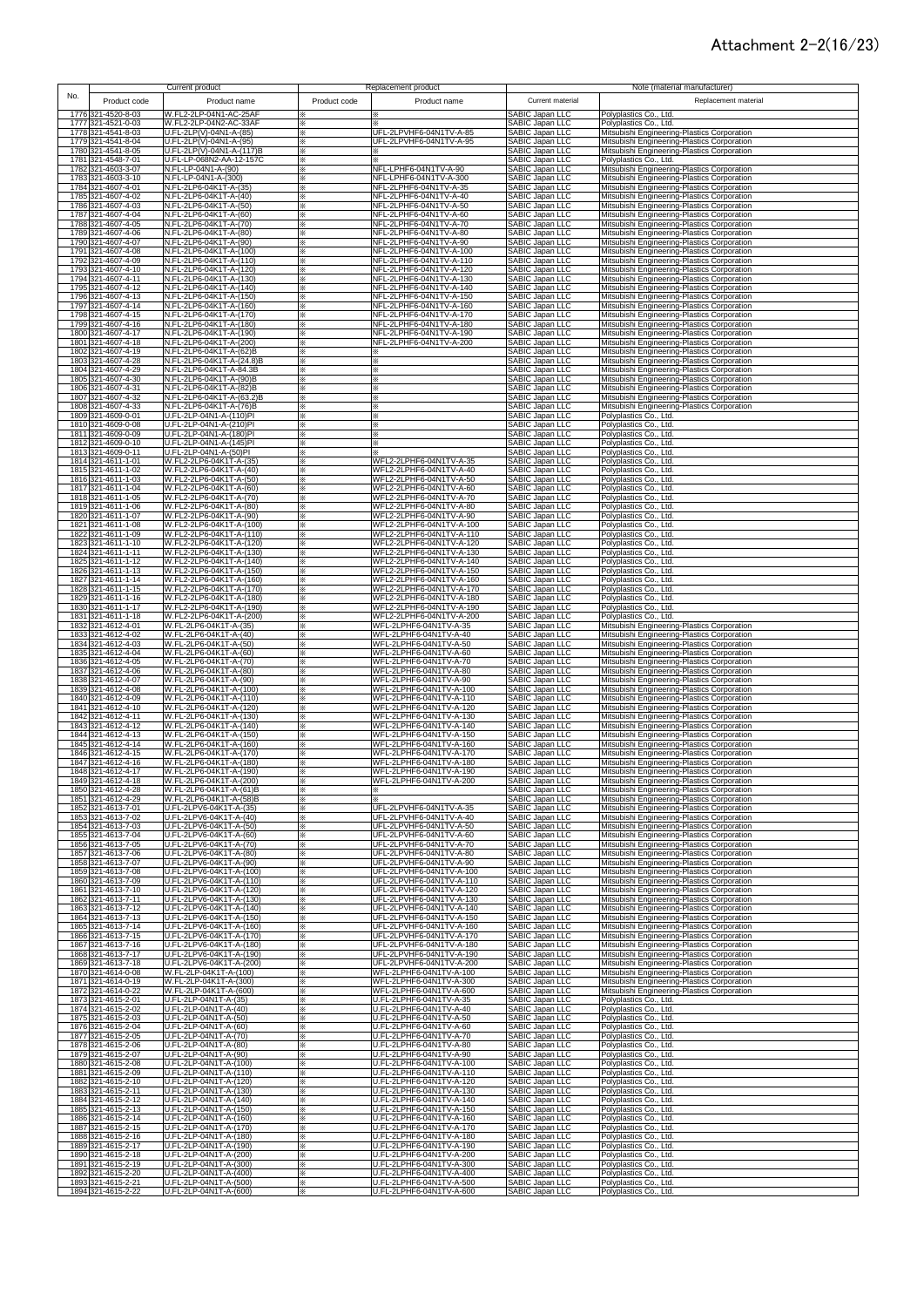#### Attachment 2-2(17/23)

|              |                                          | Current product                                      | Replacement product                                               |                                                                          | Note (material manufacturer)                                                               |
|--------------|------------------------------------------|------------------------------------------------------|-------------------------------------------------------------------|--------------------------------------------------------------------------|--------------------------------------------------------------------------------------------|
| No.          | Product code                             | Product name                                         | Product code<br>Product name                                      | Current material                                                         | Replacement material                                                                       |
|              | 1895 321-4615-2-23                       | U.FL-2LP-04N1T-A-(700)                               | U.FL-2LPHF6-04N1TV-A-700                                          | <b>SABIC Japan LLC</b>                                                   | Polyplastics Co., Ltd.                                                                     |
|              | 1896 321-4615-2-24                       | U.FL-2LP-04N1T-A-(800)<br>U.FL-2LP-04N1T-A-(900)     | U.FL-2LPHF6-04N1TV-A-800<br>⋇                                     | SABIC Japan LLC                                                          | Polyplastics Co., Ltd.                                                                     |
|              | 1897 321-4615-2-25<br>1898 321-4615-2-26 | U.FL-2LP-04N1T-A-(1000)                              | U.FL-2LPHF6-04N1TV-A-900<br>⋇<br>U.FL-2LPHF6-04N1TV-A-1000<br>⋇   | SABIC Japan LLC<br>SABIC Japan LLC                                       | Polyplastics Co., Ltd.<br>Polyplastics Co., Ltd.                                           |
|              | 1899 321-4615-2-27                       | U.FL-2LP-04N1T-A-(260)                               | U.FL-2LPHF6-04N1TV-A-260<br>⋇                                     | SABIC Japan LLC                                                          | Polyplastics Co., Ltd.                                                                     |
|              | 1900 321-4615-2-28<br>1901 321-4615-2-30 | U.FL-2LP-04N1T-A-(360)<br>U.FL-2LP-04N1T-A-(2000)    | U.FL-2LPHF6-04N1TV-A-360<br>×<br>U.FL-2LPHF6-04N1TV-A-2000<br>⋇   | SABIC Japan LLC<br>SABIC Japan LLC                                       | Polyplastics Co., Ltd.<br>Polyplastics Co., Ltd.                                           |
|              | 1902 321-4615-2-31                       | U.FL-2LP-04N1T-A-(115)                               | U.FL-2LPHF6-04N1TV-A-115<br>⋇                                     | SABIC Japan LLC                                                          | Polyplastics Co., Ltd.                                                                     |
|              | 1903 321-4615-2-32<br>1904 321-4615-2-33 | U.FL-2LP-04N1T-A-(155)<br>U.FL-2LP-04N1T-A-(220)     | U.FL-2LPHF6-04N1TV-A-155<br>×<br>U.FL-2LPHF6-04N1TV-A-220<br>×    | SABIC Japan LLC<br>SABIC Japan LLC                                       | Polyplastics Co., Ltd.<br>Polyplastics Co., Ltd.                                           |
|              | 1905 321-4615-2-34                       | U.FL-2LP-04N1T-A-(250)                               | U.FL-2LPHF6-04N1TV-A-250<br>⋇                                     | SABIC Japan LLC                                                          | Polyplastics Co., Ltd.                                                                     |
|              | 1906 321-4615-2-35                       | U.FL-2LP-04N1T-A-(450)                               | J.FL-2LPHF6-04N1TV-A-450<br>⋇                                     | SABIC Japan LLC                                                          | Polyplastics Co., Ltd.                                                                     |
|              | 1907 321-4615-2-36<br>1908 321-4615-2-37 | U.FL-2LP-04N1T-A-(230)<br>U.FL-2LP-04N1T-A-(270)     | J.FL-2LPHF6-04N1TV-A-230<br>U.FL-2LPHF6-04N1TV-A-270<br>×         | SABIC Japan LLC<br>SABIC Japan LLC                                       | Polyplastics Co., Ltd.<br>Polyplastics Co., Ltd.                                           |
|              | 1909 321-4618-0-02                       | U.FL-2LP-068N2-A-(45)PI                              | ⋇                                                                 | SABIC Japan LLC                                                          | Polyplastics Co., Ltd.                                                                     |
|              | 1910 321-4638-8-01<br>1911 321-4638-8-02 | U.FL-2LP6-068N1T-A-(35)<br>U.FL-2LP6-068N1T-A-(40)   | U.FL-2LPHF6-068N1T-A-35<br>U.FL-2LPHF6-068N1T-A-40                | SABIC Japan LLC<br>SABIC Japan LLC<br>SABIC Japan LLC                    | Polyplastics Co., Ltd.<br>Polyplastics Co., Ltd.                                           |
|              | 1912 321-4638-8-03                       | U.FL-2LP6-068N1T-A-(50)                              | U.FL-2LPHF6-068N1T-A-50<br>×                                      |                                                                          | Polyplastics Co., Ltd.                                                                     |
|              | 1913 321-4638-8-04<br>1914 321-4638-8-05 | U.FL-2LP6-068N1T-A-(60)<br>U.FL-2LP6-068N1T-A-(70)   | U.FL-2LPHF6-068N1T-A-60<br>U.FL-2LPHF6-068N1T-A-70                | SABIC Japan LLC<br>SABIC Japan LLC                                       | Polyplastics Co., Ltd.<br>Polyplastics Co., Ltd.                                           |
|              | 1915 321-4638-8-06                       | U.FL-2LP6-068N1T-A-(80)                              | U.FL-2LPHF6-068N1T-A-80<br>⋇                                      | SABIC Japan LLC                                                          | Polyplastics Co., Ltd.                                                                     |
|              | 1916 321-4638-8-07<br>1917 321-4638-8-08 | U.FL-2LP6-068N1T-A-(90)<br>U.FL-2LP6-068N1T-A-(100)  | U.FL-2LPHF6-068N1T-A-90<br>⋇<br>U.FL-2LPHF6-068N1T-A-100<br>⋇     | SABIC Japan LLC<br>SABIC Japan LLC                                       | Polyplastics Co., Ltd.<br>Polyplastics Co., Ltd.                                           |
|              | 1918 321-4638-8-09                       | U.FL-2LP6-068N1T-A-(110)                             | U.FL-2LPHF6-068N1T-A-110<br>⋇                                     | SABIC Japan LLC                                                          | Polyplastics Co., Ltd.                                                                     |
|              | 1919 321-4638-8-10<br>1920 321-4638-8-11 | U.FL-2LP6-068N1T-A-(120)<br>U.FL-2LP6-068N1T-A-(130) | U.FL-2LPHF6-068N1T-A-120<br>×<br>U.FL-2LPHF6-068N1T-A-130<br>×    | SABIC Japan LLC<br>SABIC Japan LLC                                       | Polyplastics Co., Ltd.<br>Polyplastics Co., Ltd.                                           |
|              | 1921 321-4638-8-12                       | U.FL-2LP6-068N1T-A-(140)                             | U.FL-2LPHF6-068N1T-A-140<br>⋇                                     | SABIC Japan LLC                                                          | Polyplastics Co., Ltd.                                                                     |
|              | 1922 321-4638-8-13                       | U.FL-2LP6-068N1T-A-(150)                             | U.FL-2LPHF6-068N1T-A-150<br>፠                                     | SABIC Japan LLC                                                          | Polyplastics Co., Ltd.                                                                     |
|              | 1923 321-4638-8-14<br>1924 321-4638-8-15 | U.FL-2LP6-068N1T-A-(160)<br>U.FL-2LP6-068N1T-A-(170) | U.FL-2LPHF6-068N1T-A-160<br>×.<br>U.FL-2LPHF6-068N1T-A-170<br>×.  | SABIC Japan LLC<br>SABIC Japan LLC                                       | Polyplastics Co., Ltd.<br>Polyplastics Co., Ltd.                                           |
|              | 1925 321-4638-8-16                       | U.FL-2LP6-068N1T-A-(180)                             | U.FL-2LPHF6-068N1T-A-180<br>⋇                                     | SABIC Japan LLC                                                          | Polyplastics Co., Ltd.                                                                     |
|              | 1926 321-4638-8-17<br>1927 321-4638-8-18 | U.FL-2LP6-068N1T-A-(190)<br>U.FL-2LP6-068N1T-A-(200) | U.FL-2LPHF6-068N1T-A-190<br>×.<br>U.FL-2LPHF6-068N1T-A-200<br>⋇   | SABIC Japan LLC<br>SABIC Japan LLC                                       | Polyplastics Co., Ltd.<br>Polyplastics Co., Ltd.                                           |
|              | 1928 321-4638-8-19                       | U.FL-2LP6-068N1T-A-(250)                             | U.FL-2LPHF6-068N1T-A-250<br>⋇                                     | SABIC Japan LLC                                                          | Polyplastics Co., Ltd.                                                                     |
|              | 1929 321-4638-8-20<br>1930 321-4638-8-21 | U.FL-2LP6-068N1T-A-(300)<br>U.FL-2LP6-068N1T-A-(400) | U.FL-2LPHF6-068N1T-A-300<br>⋇<br>U.FL-2LPHF6-068N1T-A-400<br>×    | SABIC Japan LLC<br>SABIC Japan LLC                                       | Polyplastics Co., Ltd.<br>Polyplastics Co., Ltd.                                           |
|              | 1931 321-4638-8-22                       | U.FL-2LP6-068N1T-A-(500)                             | U.FL-2LPHF6-068N1T-A-500<br>⋇                                     | SABIC Japan LLC                                                          | Polyplastics Co., Ltd.                                                                     |
|              | 1932 321-4638-8-23                       | U.FL-2LP6-068N1T-A-(600)                             | U.FL-2LPHF6-068N1T-A-600<br>⋇                                     | SABIC Japan LLC                                                          | Polyplastics Co., Ltd.                                                                     |
|              | 1933 321-4638-8-24<br>1934 321-4638-8-25 | U.FL-2LP6-068N1T-A-(700)<br>U.FL-2LP6-068N1T-A-(800) | U.FL-2LPHF6-068N1T-A-700<br>⋇<br>U.FL-2LPHF6-068N1T-A-800<br>፠    | SABIC Japan LLC<br>SABIC Japan LLC                                       | Polyplastics Co., Ltd.<br>Polyplastics Co., Ltd.                                           |
|              | 1935 321-4638-8-26                       | U.FL-2LP6-068N1T-A-(900)                             | U.FL-2LPHF6-068N1T-A-900<br>⋇                                     | SABIC Japan LLC                                                          | Polyplastics Co., Ltd.                                                                     |
| 1936         | 321-4638-8-27<br>1937 321-4639-0-01      | U.FL-2LP6-068N1T-A-(1000)<br>U.FL-2LP6-066N1-A-(35)  | U.FL-2LPHF6-068N1T-A-1000<br>×<br>U.FL-2LPHF6-066N1-A-35          | SABIC Japan LLC<br>SABIC Japan LLC<br>SABIC Japan LLC<br>SABIC Japan LLC | Polyplastics Co., Ltd.<br>Polyplastics Co., Ltd.                                           |
| 1938         | 321-4639-0-02                            | U.FL-2LP6-066N1-A-(40)                               | U.FL-2LPHF6-066N1-A-40                                            |                                                                          | Polyplastics Co., Ltd.                                                                     |
|              | 1939 321-4639-0-03<br>1940 321-4639-0-04 | U.FL-2LP6-066N1-A-(50)<br>U.FL-2LP6-066N1-A-(60)     | U.FL-2LPHF6-066N1-A-50<br>×.<br>U.FL-2LPHF6-066N1-A-60<br>×.      | SABIC Japan LLC                                                          | Polyplastics Co., Ltd.<br>Polyplastics Co., Ltd.                                           |
| 1941         | 321-4639-0-05                            | U.FL-2LP6-066N1-A-(70)                               | U.FL-2LPHF6-066N1-A-70<br>×.                                      | SABIC Japan LLC                                                          | Polyplastics Co., Ltd.                                                                     |
| 1942<br>1943 | 321-4639-0-06<br>321-4639-0-07           | U.FL-2LP6-066N1-A-(80)<br>U.FL-2LP6-066N1-A-(90)     | U.FL-2LPHF6-066N1-A-80<br>$\times$<br>U.FL-2LPHF6-066N1-A-90<br>⋇ | SABIC Japan LLC<br>SABIC Japan LLC                                       | Polyplastics Co., Ltd.<br>Polyplastics Co., Ltd.                                           |
|              | 1944 321-4639-0-08                       | U.FL-2LP6-066N1-A-(100)                              | U.FL-2LPHF6-066N1-A-100<br>×.                                     | SABIC Japan LLC                                                          | Polyplastics Co., Ltd.                                                                     |
| 1945         | 321-4639-0-09                            | U.FL-2LP6-066N1-A-(110)<br>U.FL-2LP6-066N1-A-(120)   | U.FL-2LPHF6-066N1-A-110<br>⋇                                      | SABIC Japan LLC                                                          | Polyplastics Co., Ltd.                                                                     |
|              | 1946 321-4639-0-10<br>1947 321-4639-0-11 | U.FL-2LP6-066N1-A-(130)                              | U.FL-2LPHF6-066N1-A-120<br>⋇<br>U.FL-2LPHF6-066N1-A-130<br>፠      | SABIC Japan LLC<br>SABIC Japan LLC                                       | Polyplastics Co., Ltd.<br>Polyplastics Co., Ltd.                                           |
|              | 1948 321-4639-0-12                       | U.FL-2LP6-066N1-A-(140)                              | U.FL-2LPHF6-066N1-A-140<br>×.                                     | SABIC Japan LLC                                                          | Polyplastics Co., Ltd.                                                                     |
|              | 1949 321-4639-0-13<br>1950 321-4639-0-14 | U.FL-2LP6-066N1-A-(150)<br>U.FL-2LP6-066N1-A-(160)   | U.FL-2LPHF6-066N1-A-150<br>×<br>U.FL-2LPHF6-066N1-A-160<br>×      | SABIC Japan LLC<br>SABIC Japan LLC                                       | Polyplastics Co., Ltd.<br>Polyplastics Co., Ltd.                                           |
|              | 1951 321-4639-0-15                       | U.FL-2LP6-066N1-A-(170)                              | U.FL-2LPHF6-066N1-A-170<br>×                                      | SABIC Japan LLC                                                          | Polyplastics Co., Ltd.                                                                     |
|              | 1952 321-4639-0-16<br>1953 321-4639-0-17 | U.FL-2LP6-066N1-A-(180)<br>U.FL-2LP6-066N1-A-(190)   | U.FL-2LPHF6-066N1-A-180<br>⋇<br>U.FL-2LPHF6-066N1-A-190<br>×      | SABIC Japan LLC<br>SABIC Japan LLC                                       | Polyplastics Co., Ltd.<br>Polyplastics Co., Ltd.                                           |
|              | 1954 321-4639-0-18                       | U.FL-2LP6-066N1-A-(200)                              | U.FL-2LPHF6-066N1-A-200<br>×                                      | SABIC Japan LLC                                                          | Polyplastics Co., Ltd.                                                                     |
|              | 1955 321-4639-0-19                       | U.FL-2LP6-066N1-A-(250)                              | U.FL-2LPHF6-066N1-A-250<br>$\times$                               | SABIC Japan LLC                                                          | Polyplastics Co., Ltd.                                                                     |
|              | 1956 321-4639-0-20<br>1957 321-4639-0-21 | U.FL-2LP6-066N1-A-(300)<br>U.FL-2LP6-066N1-A-(400)   | J.FL-2LPHF6-066N1-A-300<br>×<br>U.FL-2LPHF6-066N1-A-400<br>×      | SABIC Japan LLC<br>SABIC Japan LLC                                       | Polyplastics Co., Ltd.<br>Polyplastics Co., Ltd.                                           |
|              | 1958 321-4639-0-22                       | U.FL-2LP6-066N1-A-(500)                              | U.FL-2LPHF6-066N1-A-500<br>×                                      | <b>SABIC Japan LLC</b>                                                   | Polyplastics Co., Ltd.                                                                     |
|              | 1959 321-4639-0-23<br>1960 321-4639-0-24 | U.FL-2LP6-066N1-A-(600)<br>U.FL-2LP6-066N1-A-(700)   | U.FL-2LPHF6-066N1-A-600<br>⋇<br>U.FL-2LPHF6-066N1-A-700<br>⋇      | SABIC Japan LLC<br>SABIC Japan LLC                                       | Polyplastics Co., Ltd.<br>Polyplastics Co., Ltd.                                           |
|              | 1961 321-4639-0-25                       | U.FL-2LP6-066N1-A-(800)                              | U.FL-2LPHF6-066N1-A-800                                           | SABIC Japan LLC                                                          | Polyplastics Co., Ltd.                                                                     |
|              | 1962 321-4639-0-26<br>1963 321-4639-0-27 | U.FL-2LP6-066N1-A-(900)<br>U.FL-2LP6-066N1-A-(1000)  | U.FL-2LPHF6-066N1-A-900<br>J.FL-2LPHF6-066N1-A-1000               | SABIC Japan LLC<br>SABIC Japan LLC                                       | Polyplastics Co., Ltd.<br>Polyplastics Co., Ltd.                                           |
|              | 1964 321-4639-0-34                       | U.FL-2LP6-066N1-A-(258)                              | J.FL-2LPHF6-066N1-A-258                                           | SABIC Japan LLC                                                          | Polyplastics Co., Ltd.                                                                     |
|              | 1965 321-4649-4-31<br>1966 321-4664-8-04 | W.FL-2LP6-04N2T-A-(64)B<br>U.FL-2LP-066N1-A-SO(122)  | ⋇<br>UFL-2LPHF6-066N1-A-122<br>⋇                                  | SABIC Japan LLC<br>SABIC Japan LLC                                       | Mitsubishi Engineering-Plastics Corporation<br>Polyplastics Co., Ltd.                      |
|              | 1967 321-4664-8-05                       | U.FL-2LP-066N1-A-SO(170)                             | UFL-2LPHF6-066N1-A-170<br>×.                                      | SABIC Japan LLC                                                          | Polyplastics Co., Ltd.                                                                     |
|              | 1968 321-4664-8-06                       | U.FL-2LP-066N1-A-SO(260)                             | UFL-2LPHF6-066N1-A-260                                            | SABIC Japan LLC                                                          | Polyplastics Co., Ltd.                                                                     |
|              | 1969 321-4664-8-07<br>1970 321-4664-8-08 | U.FL-2LP-066N1-A-SO(335)<br>U.FL-2LP-066N1-A-SO(345) | ×<br>UFL-2LPHF6-066N1-A-335<br>⋇<br>UFL-2LPHF6-066N1-A-345        | SABIC Japan LLC<br><b>SABIC Japan LLC</b>                                | Polyplastics Co., Ltd.<br>Polyplastics Co., Ltd.                                           |
|              | 1971 321-4665-0-02<br>1972 321-4665-0-03 | U.FL-2LP-066N2-A-SO(235)                             | UFL-2LPHF6-066N2-A-235<br>⋇                                       | SABIC Japan LLC                                                          | Polyplastics Co., Ltd.<br>Polyplastics Co., Ltd.                                           |
|              | 1973 321-4665-0-04                       | U.FL-2LP-066N2-A-SO(273)<br>U.FL-2LP-066N2-A-SO(125) | UFL-2LPHF6-066N2-A-273<br>X.<br>UFL-2LPHF6-066N2-A-125<br>⋇       | SABIC Japan LLC<br>SABIC Japan LLC                                       | Polyplastics Co., Ltd.                                                                     |
|              | 1974 321-4665-0-05                       | U.FL-2LP-066N2-A-SO(260)                             | UFL-2LPHF6-066N2-A-260<br>⋇                                       | SABIC Japan LLC                                                          | Polyplastics Co., Ltd.                                                                     |
|              | 1975 321-4665-0-06<br>1976 321-4687-3-08 | U.FL-2LP-066N2-A-SO(135)<br>W.FL-2LP-04N2T-A-(100)   | ×.<br>UFL-2LPHF6-066N2-A-135<br>WFL-2LPHF6-04N2TV-A-100<br>⋇      | SABIC Japan LLC<br>SABIC Japan LLC                                       | Polyplastics Co., Ltd.<br>Mitsubishi Engineering-Plastics Corporation                      |
|              | 1977 321-4687-3-09                       | W.FL-2LP-04N2T-A-(110)                               | WFL-2LPHF6-04N2TV-A-110<br>⋇                                      | <b>SABIC Japan LLC</b>                                                   | Mitsubishi Engineering-Plastics Corporation                                                |
|              | 1978 321-4687-3-19<br>1979 321-4687-3-20 | W.FL-2LP-04N2T-A-(300)<br>W.FL-2LP-04N2T-A-(400)     | WFL-2LPHF6-04N2TV-A-300<br>⋇<br>WFL-2LPHF6-04N2TV-A-400<br>⋇      | SABIC Japan LLC<br>SABIC Japan LLC                                       | Mitsubishi Engineering-Plastics Corporation<br>Mitsubishi Engineering-Plastics Corporation |
|              | 1980 321-4687-3-29                       | W.FL-2LP-04N2T-A-(73)                                | WFL-2LPHF6-04N2TV-A-73<br>×                                       | SABIC Japan LLC                                                          | Mitsubishi Engineering-Plastics Corporation                                                |
|              | 1981 321-4687-3-30<br>1982 321-4692-3-01 | W.FL-2LP-04N2T-A-(72)<br>W.FL-2LP6-04N1T-A-(35)      | WFL-2LPHF6-04N2TV-A-72<br>⋇<br>WFL-2LPHF6-04N1TV-A-35<br>⋇        | SABIC Japan LLC<br>SABIC Japan LLC                                       | Mitsubishi Engineering-Plastics Corporation<br>Mitsubishi Engineering-Plastics Corporation |
|              | 1983 321-4692-3-02                       | W.FL-2LP6-04N1T-A-(40)                               | WFL-2LPHF6-04N1TV-A-40                                            | SABIC Japan LLC                                                          | Mitsubishi Engineering-Plastics Corporation                                                |
|              | 1984 321-4692-3-03<br>1985 321-4692-3-04 | W.FL-2LP6-04N1T-A-(50)<br>W.FL-2LP6-04N1T-A-(60)     | WFL-2LPHF6-04N1TV-A-50<br>×<br>WFL-2LPHF6-04N1TV-A-60<br>⋇        | SABIC Japan LLC<br>SABIC Japan LLC                                       | Mitsubishi Engineering-Plastics Corporation<br>Mitsubishi Engineering-Plastics Corporation |
|              | 1986 321-4692-3-05                       | W.FL-2LP6-04N1T-A-(70)                               | WFL-2LPHF6-04N1TV-A-70<br>፠                                       | SABIC Japan LLC                                                          | Mitsubishi Engineering-Plastics Corporation                                                |
|              | 1987 321-4692-3-06<br>1988 321-4692-3-07 | W.FL-2LP6-04N1T-A-(80)<br>W.FL-2LP6-04N1T-A-(90)     | WFL-2LPHF6-04N1TV-A-80<br>×<br>WFL-2LPHF6-04N1TV-A-90<br>⋇        | SABIC Japan LLC<br>SABIC Japan LLC                                       | Mitsubishi Engineering-Plastics Corporation<br>Mitsubishi Engineering-Plastics Corporation |
| 1989         | 321-4692-3-08                            | W.FL-2LP6-04N1T-A-(100)                              | WFL-2LPHF6-04N1TV-A-100<br>×                                      | SABIC Japan LLC                                                          | Mitsubishi Engineering-Plastics Corporation                                                |
|              | 1990 321-4692-3-09<br>1991 321-4692-3-10 | W.FL-2LP6-04N1T-A-(110)<br>W.FL-2LP6-04N1T-A-(120)   | WFL-2LPHF6-04N1TV-A-110<br>WFL-2LPHF6-04N1TV-A-120                | SABIC Japan LLC<br>SABIC Japan LLC                                       | Mitsubishi Engineering-Plastics Corporation                                                |
|              | 1992 321-4692-3-11                       | W.FL-2LP6-04N1T-A-(130)                              | ⋇<br>WFL-2LPHF6-04N1TV-A-130<br>፠                                 | SABIC Japan LLC                                                          | Mitsubishi Engineering-Plastics Corporation<br>Mitsubishi Engineering-Plastics Corporation |
|              | 1993 321-4692-3-12                       | W.FL-2LP6-04N1T-A-(140)<br>W.FL-2LP6-04N1T-A-(150)   | WFL-2LPHF6-04N1TV-A-140<br>×<br>⋇                                 | <b>SABIC Japan LLC</b><br>SABIC Japan LLC                                | Mitsubishi Engineering-Plastics Corporation                                                |
|              | 1994 321-4692-3-13<br>1995 321-4692-3-14 | W.FL-2LP6-04N1T-A-(160)                              | WFL-2LPHF6-04N1TV-A-150<br>⋇<br>WFL-2LPHF6-04N1TV-A-160           | SABIC Japan LLC                                                          | Mitsubishi Engineering-Plastics Corporation<br>Mitsubishi Engineering-Plastics Corporation |
|              | 1996 321-4692-3-15                       | W.FL-2LP6-04N1T-A-(170)                              | WFL-2LPHF6-04N1TV-A-170<br>⋇                                      | SABIC Japan LLC                                                          | Mitsubishi Engineering-Plastics Corporation                                                |
|              | 1997 321-4692-3-16<br>1998 321-4692-3-17 | W.FL-2LP6-04N1T-A-(180)<br>W.FL-2LP6-04N1T-A-(190)   | WFL-2LPHF6-04N1TV-A-180<br>፠<br>WFL-2LPHF6-04N1TV-A-190<br>⋇      | SABIC Japan LLC<br>SABIC Japan LLC                                       | Mitsubishi Engineering-Plastics Corporation<br>Mitsubishi Engineering-Plastics Corporation |
|              | 1999 321-4692-3-18                       | W.FL-2LP6-04N1T-A-(200)                              | WFL-2LPHF6-04N1TV-A-200<br>×.                                     | SABIC Japan LLC                                                          | Mitsubishi Engineering-Plastics Corporation                                                |
|              | 2000 321-4692-3-19<br>2001 321-4692-3-20 | W.FL-2LP6-04N1T-A-(250)<br>W.FL-2LP6-04N1T-A-(300)   | ⋇<br>WFL-2LPHF6-04N1TV-A-250<br>⋇<br>WFL-2LPHF6-04N1TV-A-300      | SABIC Japan LLC<br>SABIC Japan LLC                                       | Mitsubishi Engineering-Plastics Corporation<br>Mitsubishi Engineering-Plastics Corporation |
|              | 2002 321-4692-3-21                       | W.FL-2LP6-04N1T-A-(400)                              | WFL-2LPHF6-04N1TV-A-400<br>×.                                     | SABIC Japan LLC                                                          | Mitsubishi Engineering-Plastics Corporation                                                |
|              | 2003 321-4692-3-22<br>2004 321-4692-3-23 | W.FL-2LP6-04N1T-A-(500)<br>W.FL-2LP6-04N1T-A-(600)   | WFL-2LPHF6-04N1TV-A-500<br>×<br>WFL-2LPHF6-04N1TV-A-600<br>×      | SABIC Japan LLC<br>SABIC Japan LLC                                       | Mitsubishi Engineering-Plastics Corporation<br>Mitsubishi Engineering-Plastics Corporation |
|              | 2005 321-4692-3-24                       | W.FL-2LP6-04N1T-A-(700)                              | WFL-2LPHF6-04N1TV-A-700<br>×                                      | SABIC Japan LLC                                                          | Mitsubishi Engineering-Plastics Corporation                                                |
|              | 2006 321-4692-3-25<br>2007 321-4692-3-26 | W.FL-2LP6-04N1T-A-(800)<br>W.FL-2LP6-04N1T-A-(900)   | WFL-2LPHF6-04N1TV-A-800<br>×<br>WFL-2LPHF6-04N1TV-A-900<br>×      | SABIC Japan LLC<br>SABIC Japan LLC                                       | Mitsubishi Engineering-Plastics Corporation<br>Mitsubishi Engineering-Plastics Corporation |
|              | 2008 321-4692-3-27                       | W.FL-2LP6-04N1T-A-(1000)                             | WFL-2LPHF6-04N1TV-A-1000<br>×                                     | SABIC Japan LLC                                                          | Mitsubishi Engineering-Plastics Corporation                                                |
|              | 2009 321-4694-9-01                       | U.FL-2LP-04K2T-A-(35)                                | U.FL-2LPHF6-04N2TV-A-35<br>×.                                     | SABIC Japan LLC                                                          | Polyplastics Co., Ltd.                                                                     |
|              | 2010 321-4694-9-02<br>2011 321-4694-9-03 | U.FL-2LP-04K2T-A-(40)<br>U.FL-2LP-04K2T-A-(50)       | U.FL-2LPHF6-04N2TV-A-40<br>×.<br>U.FL-2LPHF6-04N2TV-A-50<br>⋇     | SABIC Japan LLC<br>SABIC Japan LLC                                       | Polyplastics Co., Ltd.<br>Polyplastics Co., Ltd.                                           |
|              | 2012 321-4694-9-04                       | U.FL-2LP-04K2T-A-(60)                                | U.FL-2LPHF6-04N2TV-A-60                                           | SABIC Japan LLC                                                          | Polyplastics Co., Ltd.                                                                     |
|              | 2013 321-4694-9-05                       | U.FL-2LP-04K2T-A-(70)                                | U.FL-2LPHF6-04N2TV-A-70                                           | SABIC Japan LLC                                                          | Polyplastics Co., Ltd.                                                                     |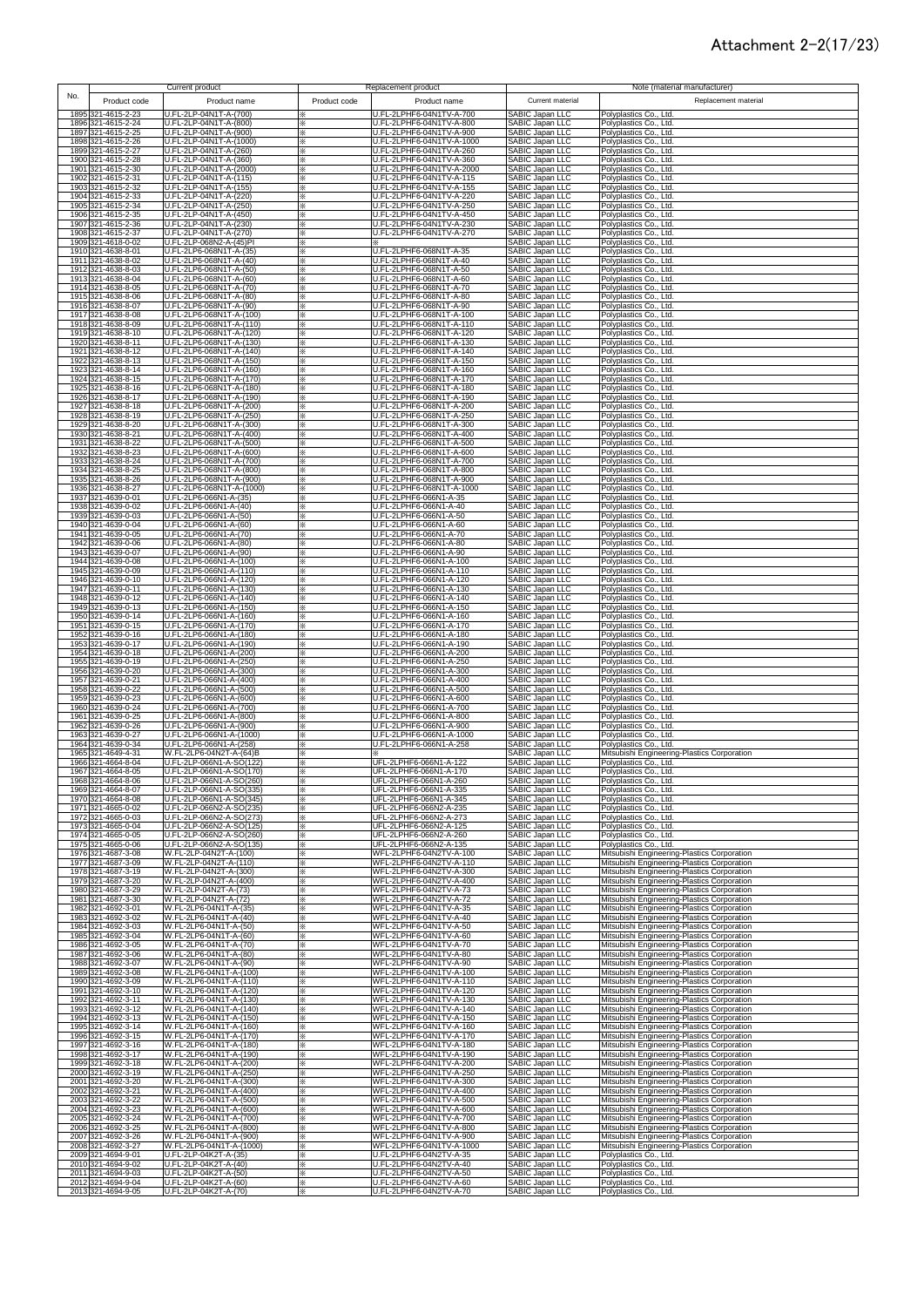#### Attachment 2-2(18/23)

|      |                                          | Current product                                      | Replacement product                                              |                                                  | Note (material manufacturer)                     |
|------|------------------------------------------|------------------------------------------------------|------------------------------------------------------------------|--------------------------------------------------|--------------------------------------------------|
| No.  | Product code                             | Product name                                         | Product code<br>Product name                                     | Current material                                 | Replacement material                             |
|      | 2014 321-4694-9-06                       | U.FL-2LP-04K2T-A-(80)                                | J.FL-2LPHF6-04N2TV-A-80                                          | SABIC Japan LLC                                  | Polyplastics Co., Ltd.                           |
|      | 2015 321-4694-9-07                       | U.FL-2LP-04K2T-A-(90)                                | J.FL-2LPHF6-04N2TV-A-90                                          | SABIC Japan LLC                                  | Polyplastics Co., Ltd.                           |
|      | 2016 321-4694-9-08<br>2017 321-4694-9-09 | U.FL-2LP-04K2T-A-(100)<br>U.FL-2LP-04K2T-A-(110)     | U.FL-2LPHF6-04N2TV-A-100<br>×<br>U.FL-2LPHF6-04N2TV-A-110<br>×   | SABIC Japan LLC<br>SABIC Japan LLC               | Polyplastics Co., Ltd.<br>Polyplastics Co., Ltd. |
|      | 2018 321-4694-9-10<br>2019 321-4694-9-11 | U.FL-2LP-04K2T-A-(120)                               | U.FL-2LPHF6-04N2TV-A-120<br>×.                                   | SABIC Japan LLC                                  | Polyplastics Co., Ltd.                           |
| 2020 | 321-4694-9-12                            | U.FL-2LP-04K2T-A-(130)<br>U.FL-2LP-04K2T-A-(140)     | U.FL-2LPHF6-04N2TV-A-130<br>⋇<br>U.FL-2LPHF6-04N2TV-A-140<br>×   | SABIC Japan LLC<br>SABIC Japan LLC               | Polyplastics Co., Ltd.<br>Polyplastics Co., Ltd. |
|      | 2021 321-4694-9-13                       | U.FL-2LP-04K2T-A-(150)                               | U.FL-2LPHF6-04N2TV-A-150<br>×                                    | SABIC Japan LLC                                  | Polyplastics Co., Ltd.                           |
| 2022 | 321-4694-9-14<br>2023 321-4694-9-15      | U.FL-2LP-04K2T-A-(160)<br>U.FL-2LP-04K2T-A-(170)     | U.FL-2LPHF6-04N2TV-A-160<br>J.FL-2LPHF6-04N2TV-A-170             | SABIC Japan LLC<br>SABIC Japan LLC               | Polyplastics Co., Ltd.<br>Polyplastics Co., Ltd. |
|      | 2024 321-4694-9-16                       | U.FL-2LP-04K2T-A-(180)                               | U.FL-2LPHF6-04N2TV-A-180<br>×                                    | SABIC Japan LLC                                  | Polyplastics Co., Ltd.                           |
|      | 2025 321-4694-9-17<br>2026 321-4694-9-18 | U.FL-2LP-04K2T-A-(190)<br>U.FL-2LP-04K2T-A-(200)     | U.FL-2LPHF6-04N2TV-A-190<br>⋇<br>U.FL-2LPHF6-04N2TV-A-200<br>×.  | SABIC Japan LLC<br>SABIC Japan LLC               | Polyplastics Co., Ltd.<br>Polyplastics Co., Ltd. |
| 2027 | 321-4694-9-19                            | U.FL-2LP-04K2T-A-(250)                               | U.FL-2LPHF6-04N2TV-A-250<br>×                                    | SABIC Japan LLC                                  | Polyplastics Co., Ltd.                           |
| 2028 | 321-4694-9-20                            | U.FL-2LP-04K2T-A-(300)<br>U.FL-2LP-04K2T-A-(400)     | U.FL-2LPHF6-04N2TV-A-300<br>×                                    | SABIC Japan LLC<br><b>SABIC Japan LLC</b>        | Polyplastics Co., Ltd.                           |
|      | 2029 321-4694-9-21<br>2030 321-4694-9-22 | U.FL-2LP-04K2T-A-(500)                               | U.FL-2LPHF6-04N2TV-A-400<br>U.FL-2LPHF6-04N2TV-A-500<br>$\times$ | SABIC Japan LLC                                  | Polyplastics Co., Ltd.<br>Polyplastics Co., Ltd. |
|      | 2031 321-4694-9-23                       | U.FL-2LP-04K2T-A-(600)                               | U.FL-2LPHF6-04N2TV-A-600<br>፠<br>U.FL-2LPHF6-04N2TV-A-700        | SABIC Japan LLC                                  | Polyplastics Co., Ltd.                           |
|      | 2032 321-4694-9-24<br>2033 321-4694-9-25 | U.FL-2LP-04K2T-A-(700)<br>U.FL-2LP-04K2T-A-(800)     | ፠<br>U.FL-2LPHF6-04N2TV-A-800<br>×.                              | SABIC Japan LLC<br>SABIC Japan LLC               | Polyplastics Co., Ltd.<br>Polyplastics Co., Ltd. |
|      | 2034 321-4694-9-26                       | U.FL-2LP-04K2T-A-(900)                               | U.FL-2LPHF6-04N2TV-A-900<br>×.                                   | SABIC Japan LLC                                  | Polyplastics Co., Ltd.                           |
|      | 2035 321-4694-9-27<br>2036 321-4694-9-28 | U.FL-2LP-04K2T-A-(1000)<br>U.FL-2LP-04K2T-A-(25)B    | U.FL-2LPHF6-04N2TV-A-1000<br>⋇<br>⋇                              | SABIC Japan LLC<br>SABIC Japan LLC               | Polyplastics Co., Ltd.<br>Polyplastics Co., Ltd. |
|      | 2037 321-4694-9-29                       | U.FL-2LP-04K2T-A-(35)B                               | ⋇<br>×                                                           | SABIC Japan LLC                                  | Polyplastics Co., Ltd.                           |
|      | 2038 321-4694-9-30<br>2039 321-4695-1-01 | U.FL-2LP-04K2T-A-103D<br>W.FL2-2LP-04N1T-A-(35)      | ⋇<br>WFL2-2LPHF6-04N1TV-A-35<br>$\times$                         | SABIC Japan LLC<br>SABIC Japan LLC               | Polyplastics Co., Ltd.<br>Polyplastics Co., Ltd. |
|      | 2040 321-4695-1-02                       | W.FL2-2LP-04N1T-A-(40)                               | WFL2-2LPHF6-04N1TV-A-40<br>×                                     | SABIC Japan LLC                                  | Polyplastics Co., Ltd.                           |
|      | 2041 321-4695-1-03<br>2042 321-4695-1-04 | W.FL2-2LP-04N1T-A-(50)<br>W.FL2-2LP-04N1T-A-(60)     | WFL2-2LPHF6-04N1TV-A-50<br>⋇<br>WFL2-2LPHF6-04N1TV-A-60          | SABIC Japan LLC<br>SABIC Japan LLC               | Polyplastics Co., Ltd.<br>Polyplastics Co., Ltd. |
|      | 2043 321-4695-1-05                       | W.FL2-2LP-04N1T-A-(70)                               | WFL2-2LPHF6-04N1TV-A-70<br>×                                     | SABIC Japan LLC                                  | Polyplastics Co., Ltd.                           |
|      | 2044 321-4695-1-06<br>2045 321-4695-1-07 | W.FL2-2LP-04N1T-A-(80)<br>W.FL2-2LP-04N1T-A-(90)     | WFL2-2LPHF6-04N1TV-A-80<br>×<br>WFL2-2LPHF6-04N1TV-A-90          | SABIC Japan LLC<br>SABIC Japan LLC               | Polyplastics Co., Ltd.<br>Polyplastics Co., Ltd. |
|      | 2046 321-4695-1-08                       | W.FL2-2LP-04N1T-A-(100)                              | WFL2-2LPHF6-04N1TV-A-100                                         | SABIC Japan LLC                                  | Polyplastics Co., Ltd.                           |
| 2048 | 2047 321-4695-1-09<br>321-4695-1-10      | W.FL2-2LP-04N1T-A-(110)<br>W.FL2-2LP-04N1T-A-(120)   | WFL2-2LPHF6-04N1TV-A-110<br>WFL2-2LPHF6-04N1TV-A-120             | SABIC Japan LLC<br>SABIC Japan LLC               | Polyplastics Co., Ltd.<br>Polyplastics Co., Ltd. |
|      | 2049 321-4695-1-11                       | W.FL2-2LP-04N1T-A-(130)                              | WFL2-2LPHF6-04N1TV-A-130<br>×.                                   | <b>SABIC Japan LLC</b>                           | Polyplastics Co., Ltd.                           |
|      | 2050 321-4695-1-12<br>2051 321-4695-1-13 | W.FL2-2LP-04N1T-A-(140)<br>W.FL2-2LP-04N1T-A-(150)   | WFL2-2LPHF6-04N1TV-A-140<br>⋇<br>WFL2-2LPHF6-04N1TV-A-150        | <b>SABIC Japan LLC</b><br>SABIC Japan LLC        | Polyplastics Co., Ltd.<br>Polyplastics Co., Ltd. |
| 2052 | 321-4695-1-14                            | W.FL2-2LP-04N1T-A-(160)                              | ⋇<br>WFL2-2LPHF6-04N1TV-A-160<br>⋇                               | SABIC Japan LLC                                  | Polyplastics Co., Ltd.                           |
|      | 2053 321-4695-1-15<br>2054 321-4695-1-16 | W.FL2-2LP-04N1T-A-(170)<br>W.FL2-2LP-04N1T-A-(180)   | WFL2-2LPHF6-04N1TV-A-170<br>⋇<br>WFL2-2LPHF6-04N1TV-A-180        | SABIC Japan LLC<br>SABIC Japan LLC               | Polyplastics Co., Ltd.                           |
|      | 2055 321-4695-1-17                       | W.FL2-2LP-04N1T-A-(190)                              | ⋇<br>WFL2-2LPHF6-04N1TV-A-190<br>×.                              | <b>SABIC Japan LLC</b>                           | Polyplastics Co., Ltd.<br>Polyplastics Co., Ltd. |
|      | 2056 321-4695-1-18<br>2057 321-4695-1-19 | W.FL2-2LP-04N1T-A-(200)<br>W.FL2-2LP-04N1T-A-(250)   | WFL2-2LPHF6-04N1TV-A-200<br>⋇<br>WFL2-2LPHF6-04N1TV-A-250        | SABIC Japan LLC<br>SABIC Japan LLC               | Polyplastics Co., Ltd.                           |
|      | 2058 321-4695-1-20                       | W.FL2-2LP-04N1T-A-(300)                              | ⋇<br>WFL2-2LPHF6-04N1TV-A-300<br>⋇                               | SABIC Japan LLC                                  | Polyplastics Co., Ltd.<br>Polyplastics Co., Ltd. |
|      | 2059 321-4695-1-21                       | W.FL2-2LP-04N1T-A-(400)                              | WFL2-2LPHF6-04N1TV-A-400<br>⋇                                    | SABIC Japan LLC                                  | Polyplastics Co., Ltd.                           |
|      | 2060 321-4695-1-22<br>2061 321-4695-1-23 | W.FL2-2LP-04N1T-A-(500)<br>W.FL2-2LP-04N1T-A-(600)   | WFL2-2LPHF6-04N1TV-A-500<br>⋇<br>WFL2-2LPHF6-04N1TV-A-600<br>×.  | SABIC Japan LLC<br>SABIC Japan LLC               | Polyplastics Co., Ltd.<br>Polyplastics Co., Ltd. |
|      | 2062 321-4695-1-24                       | W.FL2-2LP-04N1T-A-(700)                              | WFL2-2LPHF6-04N1TV-A-700<br>×                                    | SABIC Japan LLC                                  | Polyplastics Co., Ltd.                           |
|      | 2063 321-4695-1-25<br>2064 321-4695-1-26 | W.FL2-2LP-04N1T-A-(800)<br>W.FL2-2LP-04N1T-A-(900)   | WFL2-2LPHF6-04N1TV-A-800<br>⋇<br>WFL2-2LPHF6-04N1TV-A-900<br>×   | SABIC Japan LLC<br>SABIC Japan LLC               | Polyplastics Co., Ltd.<br>Polyplastics Co., Ltd. |
|      | 2065 321-4695-1-27                       | W.FL2-2LP-04N1T-A-(1000)                             | WFL2-2LPHF6-04N1TV-A-1000<br>$\times$                            | SABIC Japan LLC                                  | Polyplastics Co., Ltd.                           |
|      | 2066 321-4708-1-00<br>2067 321-4709-4-00 | U.FL-2LP-068N1-A-T120<br>U.FL-2LP-068N1-A-T185       | UFL-2LPHF6-068N1T-AT120<br>×<br>UFL-2LPHF6-068N1T-AT185<br>⋇     | SABIC Japan LLC<br>SABIC Japan LLC               | Polyplastics Co., Ltd.<br>Polyplastics Co., Ltd. |
|      | 2068 321-4710-3-00                       | U.FL-2LP-068N1-A-T190                                | UFL-2LPHF6-068N1T-AT190<br>×.                                    | SABIC Japan LLC                                  | Polyplastics Co., Ltd.                           |
|      | 2069 321-4711-6-00<br>2070 321-4712-9-00 | U.FL-2LP-068N1-A-T105<br>U.FL-2LP-068N1-A-T140       | UFL-2LPHF6-068N1T-AT105<br>×.<br>UFL-2LPHF6-068N1T-AT140<br>×    | SABIC Japan LLC<br>SABIC Japan LLC               | Polyplastics Co., Ltd.<br>Polyplastics Co., Ltd. |
|      | 2071 321-4713-1-01                       | W.FL2-2LP6-04N1T-A-(35)                              | WFL2-2LPHF6-04N1TV-A-35                                          | SABIC Japan LLC                                  | Polyplastics Co., Ltd.                           |
|      | 2072 321-4713-1-02<br>2073 321-4713-1-03 | W.FL2-2LP6-04N1T-A-(40)<br>W.FL2-2LP6-04N1T-A-(50)   | WFL2-2LPHF6-04N1TV-A-40<br>WFL2-2LPHF6-04N1TV-A-50               | SABIC Japan LLC<br>SABIC Japan LLC               | Polyplastics Co., Ltd.                           |
|      | 2074 321-4713-1-04                       | W.FL2-2LP6-04N1T-A-(60)                              | WFL2-2LPHF6-04N1TV-A-60<br>×                                     | SABIC Japan LLC                                  | Polyplastics Co., Ltd.<br>Polyplastics Co., Ltd. |
|      | 2075 321-4713-1-05<br>2076 321-4713-1-06 | W.FL2-2LP6-04N1T-A-(70)<br>W.FL2-2LP6-04N1T-A-(80)   | WFL2-2LPHF6-04N1TV-A-70<br>×.<br>WFL2-2LPHF6-04N1TV-A-80         | SABIC Japan LLC<br>SABIC Japan LLC               | Polyplastics Co., Ltd.                           |
| 2077 | 321-4713-1-07                            | W.FL2-2LP6-04N1T-A-(90)                              | ×<br>WFL2-2LPHF6-04N1TV-A-90<br>$\times$                         | SABIC Japan LLC                                  | Polyplastics Co., Ltd.<br>Polyplastics Co., Ltd. |
| 2078 | 321-4713-1-08                            | W.FL2-2LP6-04N1T-A-(100)                             | WFL2-2LPHF6-04N1TV-A-100<br>×                                    | SABIC Japan LLC                                  | Polyplastics Co., Ltd.                           |
| 2080 | 2079 321-4713-1-09<br>321-4713-1-10      | W.FL2-2LP6-04N1T-A-(110)<br>W.FL2-2LP6-04N1T-A-(120) | WFL2-2LPHF6-04N1TV-A-110<br>⋇<br>WFL2-2LPHF6-04N1TV-A-120<br>×   | SABIC Japan LLC<br>SABIC Japan LLC               | Polyplastics Co., Ltd.<br>Polyplastics Co., Ltd. |
|      | 2081 321-4713-1-11                       | W.FL2-2LP6-04N1T-A-(130)                             | WFL2-2LPHF6-04N1TV-A-130<br>×.                                   | SABIC Japan LLC                                  | Polyplastics Co., Ltd.                           |
| 2083 | 2082 321-4713-1-12<br>321-4713-1-13      | W.FL2-2LP6-04N1T-A-(140)<br>W.FL2-2LP6-04N1T-A-(150) | WFL2-2LPHF6-04N1TV-A-140<br>፠<br>WFL2-2LPHF6-04N1TV-A-150<br>×.  | SABIC Japan LLC<br>SABIC Japan LLC               | Polyplastics Co., Ltd.<br>Polyplastics Co., Ltd. |
|      | 2084 321-4713-1-14                       | W.FL2-2LP6-04N1T-A-(160)                             | WFL2-2LPHF6-04N1TV-A-160<br>⋇                                    | SABIC Japan LLC                                  | Polyplastics Co., Ltd.                           |
|      | 2085 321-4713-1-15<br>2086 321-4713-1-16 | W.FL2-2LP6-04N1T-A-(170)<br>W.FL2-2LP6-04N1T-A-(180) | WFL2-2LPHF6-04N1TV-A-170<br>⋇<br>WFL2-2LPHF6-04N1TV-A-180        | SABIC Japan LLC<br>SABIC Japan LLC               | Polyplastics Co., Ltd.<br>Polyplastics Co., Ltd. |
|      | 2087 321-4713-1-17                       | W.FL2-2LP6-04N1T-A-(190)                             | WFL2-2LPHF6-04N1TV-A-190                                         | SABIC Japan LLC                                  | Polvplastics Co., Ltd.                           |
|      | 2088 321-4713-1-18<br>2089 321-4713-1-19 | W.FL2-2LP6-04N1T-A-(200)<br>W.FL2-2LP6-04N1T-A-(250) | WFL2-2LPHF6-04N1TV-A-200<br>×<br>WFL2-2LPHF6-04N1TV-A-250<br>×   | SABIC Japan LLC<br>SABIC Japan LLC               | Polyplastics Co., Ltd.<br>Polyplastics Co., Ltd. |
|      | 2090 321-4713-1-20                       | W.FL2-2LP6-04N1T-A-(300)                             | WFL2-2LPHF6-04N1TV-A-300<br>×                                    | SABIC Japan LLC                                  | Polyplastics Co., Ltd.                           |
|      | 2091 321-4713-1-21<br>2092 321-4713-1-22 | W.FL2-2LP6-04N1T-A-(400)<br>W.FL2-2LP6-04N1T-A-(500) | WFL2-2LPHF6-04N1TV-A-400<br>⋇<br>WFL2-2LPHF6-04N1TV-A-500<br>⋇   | SABIC Japan LLC<br>SABIC Japan LLC               | Polyplastics Co., Ltd.<br>Polyplastics Co., Ltd. |
|      | 2093 321-4713-1-23                       | W.FL2-2LP6-04N1T-A-(600)                             | WFL2-2LPHF6-04N1TV-A-600<br>×.                                   | SABIC Japan LLC                                  | Polyplastics Co., Ltd.                           |
|      | 2094 321-4713-1-24<br>2095 321-4713-1-25 | W.FL2-2LP6-04N1T-A-(700)<br>W.FL2-2LP6-04N1T-A-(800) | WFL2-2LPHF6-04N1TV-A-700<br>⋇<br>WFL2-2LPHF6-04N1TV-A-800<br>⋇   | SABIC Japan LLC<br>SABIC Japan LLC               | Polyplastics Co., Ltd.<br>Polyplastics Co., Ltd. |
| 2096 | 321-4713-1-26                            | W.FL2-2LP6-04N1T-A-(900)                             | WFL2-2LPHF6-04N1TV-A-900<br>⋇                                    | SABIC Japan LLC<br>SABIC Japan LLC               | Polyplastics Co., Ltd.                           |
| 2098 | 2097 321-4713-1-27<br>321-4714-4-01      | W.FL2-2LP6-04N1T-A-(1000)<br>U.FL-2LP6-062N2D-A-(35) | WFL2-2LPHF6-04N1TV-A-1000<br>×.<br>UFL-2LPHF6-062N2D-A-35        | SABIC Japan LLC                                  | Polyplastics Co., Ltd.<br>Polyplastics Co., Ltd. |
|      | 2099 321-4714-4-02                       | U.FL-2LP6-062N2D-A-(40)                              | UFL-2LPHF6-062N2D-A-40                                           | SABIC Japan LLC                                  | Polyplastics Co., Ltd.                           |
|      | 2100 321-4714-4-03<br>2101 321-4714-4-04 | U.FL-2LP6-062N2D-A-(50)<br>U.FL-2LP6-062N2D-A-(60)   | UFL-2LPHF6-062N2D-A-50<br>⋇<br>UFL-2LPHF6-062N2D-A-60<br>⋇       | SABIC Japan LLC<br>SABIC Japan LLC               | Polyplastics Co., Ltd.<br>Polyplastics Co., Ltd. |
|      | 2102 321-4714-4-05                       | U.FL-2LP6-062N2D-A-(70)                              | UFL-2LPHF6-062N2D-A-70<br>×                                      | SABIC Japan LLC                                  | Polyplastics Co., Ltd.                           |
|      | 2103 321-4714-4-06<br>2104 321-4714-4-07 | U.FL-2LP6-062N2D-A-(80)<br>U.FL-2LP6-062N2D-A-(90)   | ⋇<br>UFL-2LPHF6-062N2D-A-80<br>⋇<br>UFL-2LPHF6-062N2D-A-90       | SABIC Japan LLC<br>SABIC Japan LLC               | Polyplastics Co., Ltd.<br>Polyplastics Co., Ltd. |
|      | 2105 321-4714-4-08                       | U.FL-2LP6-062N2D-A-(100)                             | UFL-2LPHF6-062N2D-A-100<br>⋇                                     | <b>SABIC Japan LLC</b>                           | Polyplastics Co., Ltd.                           |
|      | 2106 321-4714-4-09<br>2107 321-4714-4-10 | U.FL-2LP6-062N2D-A-(110)<br>U.FL-2LP6-062N2D-A-(120) | UFL-2LPHF6-062N2D-A-110<br>⋇<br>UFL-2LPHF6-062N2D-A-120<br>⋇     | <b>SABIC Japan LLC</b><br>SABIC Japan LLC        | Polyplastics Co., Ltd.<br>Polyplastics Co., Ltd. |
|      | 2108 321-4714-4-11                       | U.FL-2LP6-062N2D-A-(130)                             | UFL-2LPHF6-062N2D-A-130<br>⋇                                     | SABIC Japan LLC                                  | Polyplastics Co., Ltd.                           |
|      | 2109 321-4714-4-12<br>2110 321-4714-4-13 | U.FL-2LP6-062N2D-A-(140)<br>U.FL-2LP6-062N2D-A-(150) | ⋇<br>UFL-2LPHF6-062N2D-A-140<br>UFL-2LPHF6-062N2D-A-150<br>⋇     | SABIC Japan LLC<br>SABIC Japan LLC               | Polyplastics Co., Ltd.<br>Polyplastics Co., Ltd. |
|      | 2111 321-4714-4-14                       | U.FL-2LP6-062N2D-A-(160)                             | UFL-2LPHF6-062N2D-A-160<br>⋇                                     | SABIC Japan LLC                                  | Polyplastics Co., Ltd.                           |
|      | 2112 321-4714-4-15<br>2113 321-4714-4-16 | U.FL-2LP6-062N2D-A-(170)<br>U.FL-2LP6-062N2D-A-(180) | UFL-2LPHF6-062N2D-A-170<br>×<br>UFL-2LPHF6-062N2D-A-180<br>×     | SABIC Japan LLC<br><b>SABIC Japan LLC</b>        | Polyplastics Co., Ltd.<br>Polyplastics Co., Ltd. |
|      | 2114 321-4714-4-17                       | U.FL-2LP6-062N2D-A-(190)                             | UFL-2LPHF6-062N2D-A-190<br>×                                     | SABIC Japan LLC                                  | Polyplastics Co., Ltd.                           |
|      | 2115 321-4714-4-18<br>2116 321-4714-4-19 | U.FL-2LP6-062N2D-A-(200)<br>U.FL-2LP6-062N2D-A-(250) | UFL-2LPHF6-062N2D-A-200<br>×<br>UFL-2LPHF6-062N2D-A-250          | SABIC Japan LLC<br>SABIC Japan LLC               | Polyplastics Co., Ltd.<br>Polyplastics Co., Ltd. |
|      | 2117 321-4714-4-20                       | U.FL-2LP6-062N2D-A-(300)                             | ×<br>UFL-2LPHF6-062N2D-A-300<br>⋇                                | SABIC Japan LLC                                  | Polyplastics Co., Ltd.                           |
|      | 2118 321-4714-4-21<br>2119 321-4714-4-22 | U.FL-2LP6-062N2D-A-(400)<br>U.FL-2LP6-062N2D-A-(500) | UFL-2LPHF6-062N2D-A-400<br>X.<br>UFL-2LPHF6-062N2D-A-500<br>⋇    | SABIC Japan LLC<br>SABIC Japan LLC               | Polyplastics Co., Ltd.                           |
|      | 2120 321-4714-4-23                       | U.FL-2LP6-062N2D-A-(600)                             | UFL-2LPHF6-062N2D-A-600<br>⋇                                     | SABIC Japan LLC                                  | Polyplastics Co., Ltd.<br>Polyplastics Co., Ltd. |
|      | 2121 321-4714-4-24                       | U.FL-2LP6-062N2D-A-(700)                             | UFL-2LPHF6-062N2D-A-700<br>⋇                                     | SABIC Japan LLC<br>SABIC Japan LLC               | Polyplastics Co., Ltd.                           |
|      | 2122 321-4714-4-25<br>2123 321-4714-4-26 | U.FL-2LP6-062N2D-A-(800)<br>U.FL-2LP6-062N2D-A-(900) | UFL-2LPHF6-062N2D-A-800<br>×.<br>UFL-2LPHF6-062N2D-A-900<br>×.   | SABIC Japan LLC                                  | Polyplastics Co., Ltd.<br>Polyplastics Co., Ltd. |
|      | 2124 321-4714-4-27                       | U.FL-2LP6-062N2D-A-(1000)<br>U.FL-LP6-062N2D-A-(35)  | UFL-2LPHF6-062N2D-A-1000<br>⋇                                    | SABIC Japan LLC<br>SABIC Japan LLC               | Polyplastics Co., Ltd.                           |
|      | 2125 321-4719-8-01<br>2126 321-4719-8-02 | U.FL-LP6-062N2D-A-(40)                               | U.FL-LPHF6-062N2D-A-35<br>⋇<br>U.FL-LPHF6-062N2D-A-40<br>⋇       | SABIC Japan LLC                                  | Polyplastics Co., Ltd.<br>Polyplastics Co., Ltd. |
|      | 2127 321-4719-8-03                       | U.FL-LP6-062N2D-A-(50)                               | U.FL-LPHF6-062N2D-A-50<br>⋇                                      | SABIC Japan LLC                                  | Polyplastics Co., Ltd.                           |
|      | 2128 321-4719-8-04<br>2129 321-4719-8-05 | U.FL-LP6-062N2D-A-(60)<br>U.FL-LP6-062N2D-A-(70)     | ×<br>U.FL-LPHF6-062N2D-A-60<br>⋇<br>U.FL-LPHF6-062N2D-A-70       | <b>SABIC Japan LLC</b><br><b>SABIC Japan LLC</b> | Polyplastics Co., Ltd.<br>Polyplastics Co., Ltd. |
|      | 2130 321-4719-8-06                       | U.FL-LP6-062N2D-A-(80)                               | ⋇<br>U.FL-LPHF6-062N2D-A-80                                      | <b>SABIC Japan LLC</b>                           | Polyplastics Co., Ltd.                           |
|      | 2131 321-4719-8-07<br>2132 321-4719-8-08 | U.FL-LP6-062N2D-A-(90)<br>U.FL-LP6-062N2D-A-(100)    | U.FL-LPHF6-062N2D-A-90<br>⋇<br>U.FL-LPHF6-062N2D-A-100<br>⋇      | SABIC Japan LLC<br>SABIC Japan LLC               | Polyplastics Co., Ltd.<br>Polyplastics Co., Ltd. |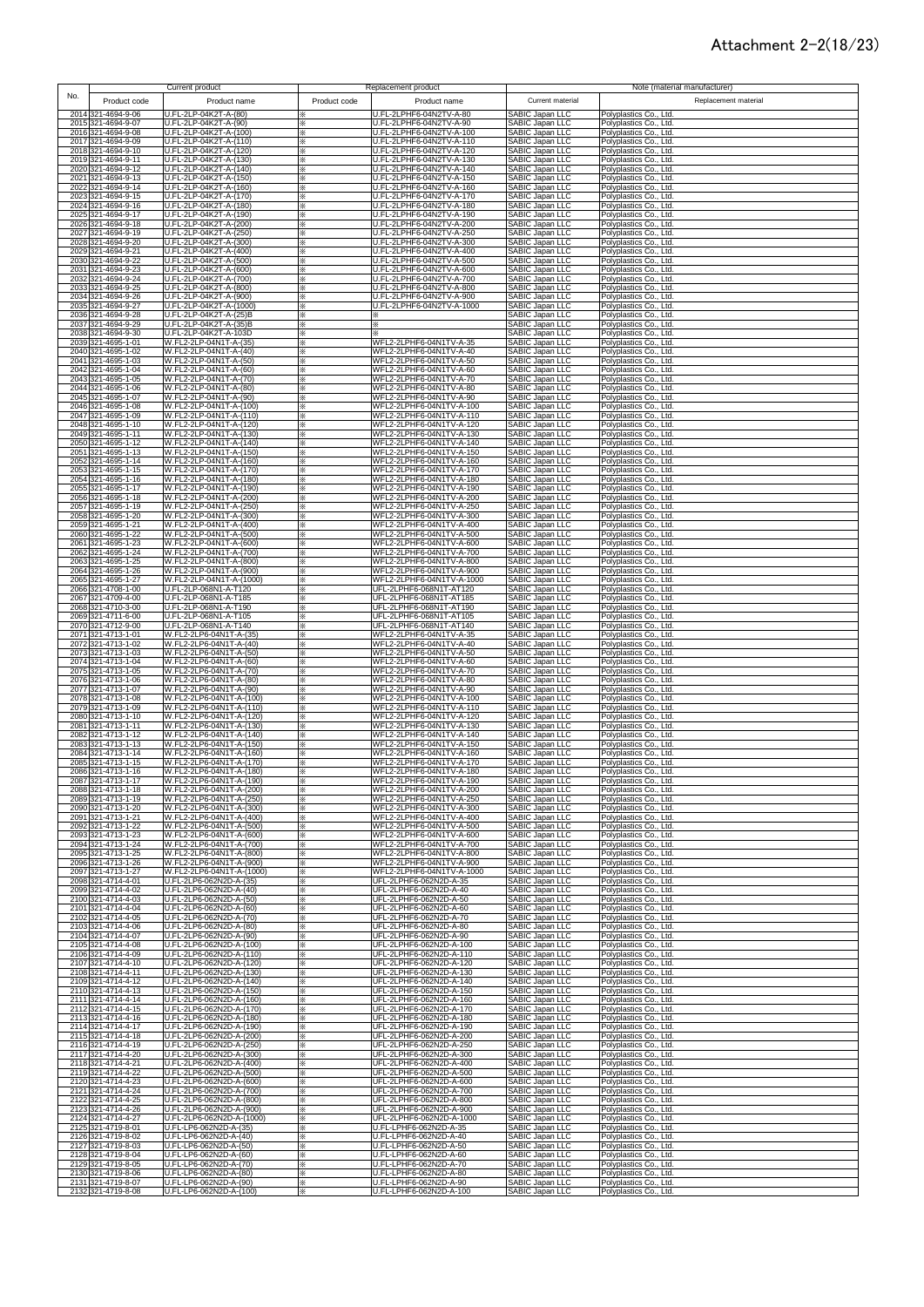#### Attachment 2-2(19/23)

| No. |                                          | Current product                                      |               | Replacement product                                   |                                                  | Note (material manufacturer)                                                               |
|-----|------------------------------------------|------------------------------------------------------|---------------|-------------------------------------------------------|--------------------------------------------------|--------------------------------------------------------------------------------------------|
|     | Product code                             | Product name                                         | Product code  | Product name                                          | Current material                                 | Replacement material                                                                       |
|     | 2133 321-4719-8-09<br>2134 321-4719-8-10 | U.FL-LP6-062N2D-A-(110)<br>U.FL-LP6-062N2D-A-(120)   | ⋇             | U.FL-LPHF6-062N2D-A-110<br>U.FL-LPHF6-062N2D-A-120    | <b>SABIC Japan LLC</b>                           | Polyplastics Co., Ltd.                                                                     |
|     | 2135 321-4719-8-11                       | U.FL-LP6-062N2D-A-(130)                              | ×<br>⋇        | U.FL-LPHF6-062N2D-A-130                               | SABIC Japan LLC<br>SABIC Japan LLC               | Polyplastics Co., Ltd.<br>Polyplastics Co., Ltd.                                           |
|     | 2136 321-4719-8-12                       | U.FL-LP6-062N2D-A-(140)                              | ⋇             | U.FL-LPHF6-062N2D-A-140                               | SABIC Japan LLC                                  | Polyplastics Co., Ltd.                                                                     |
|     | 2137 321-4719-8-13<br>2138 321-4719-8-14 | U.FL-LP6-062N2D-A-(150)<br>U.FL-LP6-062N2D-A-(160)   | ⋇<br>⋇        | U.FL-LPHF6-062N2D-A-150<br>U.FL-LPHF6-062N2D-A-160    | SABIC Japan LLC<br>SABIC Japan LLC               | Polyplastics Co., Ltd.<br>Polyplastics Co., Ltd.                                           |
|     | 2139 321-4719-8-15                       | U.FL-LP6-062N2D-A-(170)                              | ×             | U.FL-LPHF6-062N2D-A-170                               | SABIC Japan LLC                                  | Polyplastics Co., Ltd.                                                                     |
|     | 2140 321-4719-8-16<br>2141 321-4719-8-17 | U.FL-LP6-062N2D-A-(180)<br>U.FL-LP6-062N2D-A-(190)   | ×.<br>×       | U.FL-LPHF6-062N2D-A-180<br>U.FL-LPHF6-062N2D-A-190    | <b>SABIC Japan LLC</b><br>SABIC Japan LLC        | Polyplastics Co., Ltd.<br>Polyplastics Co., Ltd.                                           |
|     | 2142 321-4719-8-18                       | U.FL-LP6-062N2D-A-(200)                              | ፠             | U.FL-LPHF6-062N2D-A-200                               | SABIC Japan LLC                                  | Polyplastics Co., Ltd.                                                                     |
|     | 2143 321-4719-8-19                       | U.FL-LP6-062N2D-A-(250)                              | ፠             | U.FL-LPHF6-062N2D-A-250                               | SABIC Japan LLC                                  | Polyplastics Co., Ltd.                                                                     |
|     | 2144 321-4719-8-20<br>2145 321-4719-8-21 | U.FL-LP6-062N2D-A-(300)<br>U.FL-LP6-062N2D-A-(400)   | ፠<br>×        | U.FL-LPHF6-062N2D-A-300<br>U.FL-LPHF6-062N2D-A-400    | SABIC Japan LLC<br>SABIC Japan LLC               | Polyplastics Co., Ltd.<br>Polyplastics Co., Ltd.                                           |
|     | 2146 321-4719-8-22                       | U.FL-LP6-062N2D-A-(500)                              | ×             | U.FL-LPHF6-062N2D-A-500                               | SABIC Japan LLC                                  | Polyplastics Co., Ltd.                                                                     |
|     | 2147 321-4719-8-23<br>2148 321-4719-8-24 | U.FL-LP6-062N2D-A-(600)<br>U.FL-LP6-062N2D-A-(700)   | ×<br>⋇        | U.FL-LPHF6-062N2D-A-600<br>U.FL-LPHF6-062N2D-A-700    | SABIC Japan LLC<br><b>SABIC Japan LLC</b>        | Polyplastics Co., Ltd.                                                                     |
|     | 2149 321-4719-8-25                       | U.FL-LP6-062N2D-A-(800)                              | ×             | U.FL-LPHF6-062N2D-A-800                               | SABIC Japan LLC                                  | Polyplastics Co., Ltd.<br>Polyplastics Co., Ltd.                                           |
|     | 2150 321-4719-8-26                       | U.FL-LP6-062N2D-A-(900)                              | ×             | U.FL-LPHF6-062N2D-A-900                               | SABIC Japan LLC                                  | Polyplastics Co., Ltd.                                                                     |
|     | 2151 321-4719-8-27<br>2152 321-4720-7-08 | U.FL-LP6-062N2D-A-(1000)<br>U.FL-LP-04N1T-A-(100)    | ×<br>×.       | U.FL-LPHF6-062N2D-A-1000<br>UFL-LPHF6-04N1TV-A-100    | <b>SABIC Japan LLC</b><br>SABIC Japan LLC        | Polyplastics Co., Ltd.<br>Polyplastics Co., Ltd.                                           |
|     | 2153 321-4720-7-21                       | U.FL-LP-04N1T-A-(500)                                | ×.            | UFL-LPHF6-04N1TV-A-500                                | SABIC Japan LLC                                  | Polyplastics Co., Ltd.                                                                     |
|     | 2154 321-4722-2-01<br>2155 321-4722-2-02 | U.FL-2LP6-04N1T-A-(35)<br>U.FL-2LP6-04N1T-A-(40)     | ×.<br>×       | U.FL-2LPHF6-04N1TV-A-35<br>U.FL-2LPHF6-04N1TV-A-40    | SABIC Japan LLC<br>SABIC Japan LLC               | Polyplastics Co., Ltd.<br>Polyplastics Co., Ltd.                                           |
|     | 2156 321-4722-2-03                       | U.FL-2LP6-04N1T-A-(50)                               | ×             | U.FL-2LPHF6-04N1TV-A-50                               | SABIC Japan LLC                                  | Polyplastics Co., Ltd.                                                                     |
|     | 2157 321-4722-2-04                       | U.FL-2LP6-04N1T-A-(60)                               | ×             | U.FL-2LPHF6-04N1TV-A-60                               | SABIC Japan LLC                                  | Polyplastics Co., Ltd.                                                                     |
|     | 2158 321-4722-2-05<br>2159 321-4722-2-06 | U.FL-2LP6-04N1T-A-(70)<br>U.FL-2LP6-04N1T-A-(80)     | ×<br>×        | U.FL-2LPHF6-04N1TV-A-70<br>U.FL-2LPHF6-04N1TV-A-80    | SABIC Japan LLC<br>SABIC Japan LLC               | Polyplastics Co., Ltd.<br>Polyplastics Co., Ltd.                                           |
|     | 2160 321-4722-2-07                       | U.FL-2LP6-04N1T-A-(90)                               | ×             | U.FL-2LPHF6-04N1TV-A-90                               | SABIC Japan LLC                                  | Polyplastics Co., Ltd.                                                                     |
|     | 2161 321-4722-2-08<br>2162 321-4722-2-09 | U.FL-2LP6-04N1T-A-(100)<br>U.FL-2LP6-04N1T-A-(110)   | ×<br>⋇        | U.FL-2LPHF6-04N1TV-A-100<br>U.FL-2LPHF6-04N1TV-A-110  | SABIC Japan LLC<br>SABIC Japan LLC               | Polyplastics Co., Ltd.<br>Polyplastics Co., Ltd.                                           |
|     | 2163 321-4722-2-10                       | U.FL-2LP6-04N1T-A-(120)                              | ፠             | U.FL-2LPHF6-04N1TV-A-120                              | SABIC Japan LLC                                  | Polyplastics Co., Ltd.                                                                     |
|     | 2164 321-4722-2-11<br>2165 321-4722-2-12 | U.FL-2LP6-04N1T-A-(130)<br>U.FL-2LP6-04N1T-A-(140)   | ×<br>✕        | U.FL-2LPHF6-04N1TV-A-130<br>U.FL-2LPHF6-04N1TV-A-140  | <b>SABIC Japan LLC</b><br>SABIC Japan LLC        | Polyplastics Co., Ltd.                                                                     |
|     | 2166 321-4722-2-13                       | U.FL-2LP6-04N1T-A-(150)                              | ×             | U.FL-2LPHF6-04N1TV-A-150                              | SABIC Japan LLC                                  | Polyplastics Co., Ltd.<br>Polyplastics Co., Ltd.                                           |
|     | 2167 321-4722-2-14                       | U.FL-2LP6-04N1T-A-(160)                              | ×             | U.FL-2LPHF6-04N1TV-A-160                              | SABIC Japan LLC                                  | Polyplastics Co., Ltd.                                                                     |
|     | 2168 321-4722-2-15<br>2169 321-4722-2-16 | U.FL-2LP6-04N1T-A-(170)<br>U.FL-2LP6-04N1T-A-(180)   | ፠<br>፠        | U.FL-2LPHF6-04N1TV-A-170<br>U.FL-2LPHF6-04N1TV-A-180  | SABIC Japan LLC<br>SABIC Japan LLC               | Polyplastics Co., Ltd.<br>Polyplastics Co., Ltd.                                           |
|     | 2170 321-4722-2-17                       | U.FL-2LP6-04N1T-A-(190)                              | ፠             | U.FL-2LPHF6-04N1TV-A-190                              | SABIC Japan LLC                                  | Polyplastics Co., Ltd.                                                                     |
|     | 2171 321-4722-2-18<br>2172 321-4722-2-19 | U.FL-2LP6-04N1T-A-(200)<br>U.FL-2LP6-04N1T-A-(300)   | ፠<br>×        | U.FL-2LPHF6-04N1TV-A-200<br>U.FL-2LPHF6-04N1TV-A-300  | SABIC Japan LLC<br><b>SABIC Japan LLC</b>        | Polyplastics Co., Ltd.<br>Polyplastics Co., Ltd.                                           |
|     | 2173 321-4722-2-20                       | U.FL-2LP6-04N1T-A-(400)                              | ×             | U.FL-2LPHF6-04N1TV-A-400                              | <b>SABIC Japan LLC</b>                           | Polyplastics Co., Ltd.                                                                     |
|     | 2174 321-4722-2-21                       | U.FL-2LP6-04N1T-A-(500)                              | ×.            | U.FL-2LPHF6-04N1TV-A-500                              | <b>SABIC Japan LLC</b><br><b>SABIC Japan LLC</b> | Polyplastics Co., Ltd.                                                                     |
|     | 2175 321-4722-2-22<br>2176 321-4722-2-23 | U.FL-2LP6-04N1T-A-(600)<br>U.FL-2LP6-04N1T-A-(700)   | ×<br>×        | U.FL-2LPHF6-04N1TV-A-600<br>U.FL-2LPHF6-04N1TV-A-700  | SABIC Japan LLC                                  | Polyplastics Co., Ltd.<br>Polyplastics Co., Ltd.                                           |
|     | 2177 321-4722-2-24                       | U.FL-2LP6-04N1T-A-(800)                              | ×.            | U.FL-2LPHF6-04N1TV-A-800                              | <b>SABIC Japan LLC</b>                           | Polyplastics Co., Ltd.                                                                     |
|     | 2178 321-4722-2-25<br>2179 321-4722-2-26 | U.FL-2LP6-04N1T-A-(900)<br>U.FL-2LP6-04N1T-A-(1000)  | ×.<br>×.      | U.FL-2LPHF6-04N1TV-A-900<br>U.FL-2LPHF6-04N1TV-A-1000 | SABIC Japan LLC<br>SABIC Japan LLC               | Polyplastics Co., Ltd.<br>Polyplastics Co., Ltd.                                           |
|     | 2180 321-4723-5-01                       | U.FL-LP(V)-04N1T-A-(35)                              | ×.            | UFL-LPVHF6-04N1TV-A-35                                | SABIC Japan LLC                                  | Mitsubishi Engineering-Plastics Corporation                                                |
|     | 2181 321-4723-5-02<br>2182 321-4723-5-03 | U.FL-LP(V)-04N1T-A-(40)<br>U.FL-LP(V)-04N1T-A-(50)   | ×<br>×        | UFL-LPVHF6-04N1TV-A-40<br>UFL-LPVHF6-04N1TV-A-50      | SABIC Japan LLC<br>SABIC Japan LLC               | Mitsubishi Engineering-Plastics Corporation<br>Mitsubishi Engineering-Plastics Corporation |
|     | 2183 321-4723-5-04                       | U.FL-LP(V)-04N1T-A-(60)                              | ፠             | UFL-LPVHF6-04N1TV-A-60                                | SABIC Japan LLC                                  | Mitsubishi Engineering-Plastics Corporation                                                |
|     | 2184 321-4723-5-05<br>2185 321-4723-5-06 | U.FL-LP(V)-04N1T-A-(70)<br>U.FL-LP(V)-04N1T-A-(80)   | ×<br>×        | UFL-LPVHF6-04N1TV-A-70<br>UFL-LPVHF6-04N1TV-A-80      | SABIC Japan LLC<br>SABIC Japan LLC               | Mitsubishi Engineering-Plastics Corporation<br>Mitsubishi Engineering-Plastics Corporation |
|     | 2186 321-4723-5-07                       | U.FL-LP(V)-04N1T-A-(90)                              | ×             | UFL-LPVHF6-04N1TV-A-90                                | SABIC Japan LLC                                  | Mitsubishi Engineering-Plastics Corporation                                                |
|     | 2187 321-4723-5-08<br>2188 321-4723-5-09 | U.FL-LP(V)-04N1T-A-(100)<br>U.FL-LP(V)-04N1T-A-(110) | ⋇             | UFL-LPVHF6-04N1TV-A-100<br>UFL-LPVHF6-04N1TV-A-110    | SABIC Japan LLC<br>SABIC Japan LLC               | Mitsubishi Engineering-Plastics Corporation<br>Mitsubishi Engineering-Plastics Corporation |
|     | 2189 321-4723-5-10                       | U.FL-LP(V)-04N1T-A-(120)                             | ×<br>⋇        | UFL-LPVHF6-04N1TV-A-120                               | SABIC Japan LLC                                  | Mitsubishi Engineering-Plastics Corporation                                                |
|     | 2190 321-4723-5-11                       | U.FL-LP(V)-04N1T-A-(130)                             | ×             | UFL-LPVHF6-04N1TV-A-130                               | SABIC Japan LLC                                  | Mitsubishi Engineering-Plastics Corporation                                                |
|     | 2191 321-4723-5-12<br>2192 321-4723-5-13 | U.FL-LP(V)-04N1T-A-(140)<br>U.FL-LP(V)-04N1T-A-(150) | ×<br>×        | UFL-LPVHF6-04N1TV-A-140<br>UFL-LPVHF6-04N1TV-A-150    | SABIC Japan LLC<br>SABIC Japan LLC               | Mitsubishi Engineering-Plastics Corporation<br>Mitsubishi Engineering-Plastics Corporation |
|     | 2193 321-4723-5-14                       | U.FL-LP(V)-04N1T-A-(160)                             | ፠             | UFL-LPVHF6-04N1TV-A-160                               | SABIC Japan LLC                                  | Mitsubishi Engineering-Plastics Corporation                                                |
|     | 2194 321-4723-5-15<br>2195 321-4723-5-16 | U.FL-LP(V)-04N1T-A-(170)<br>U.FL-LP(V)-04N1T-A-(180) | ፠<br>፠        | UFL-LPVHF6-04N1TV-A-170<br>UFL-LPVHF6-04N1TV-A-180    | SABIC Japan LLC<br>SABIC Japan LLC               | Mitsubishi Engineering-Plastics Corporation<br>Mitsubishi Engineering-Plastics Corporation |
|     | 2196 321-4723-5-17                       | U.FL-LP(V)-04N1T-A-(190)                             | ፠             | UFL-LPVHF6-04N1TV-A-190                               | SABIC Japan LLC                                  | Mitsubishi Engineering-Plastics Corporation                                                |
|     | 2197 321-4723-5-18<br>2198 321-4723-5-19 | U.FL-LP(V)-04N1T-A-(200)<br>U.FL-LP(V)-04N1T-A-(250) | ×<br>×        | UFL-LPVHF6-04N1TV-A-200<br>UFL-LPVHF6-04N1TV-A-250    | SABIC Japan LLC<br>SABIC Japan LLC               | Mitsubishi Engineering-Plastics Corporation<br>Mitsubishi Engineering-Plastics Corporation |
|     | 2199 321-4723-5-20                       | U.FL-LP(V)-04N1T-A-(300)                             | ×             | UFL-LPVHF6-04N1TV-A-300                               | SABIC Japan LLC                                  | Mitsubishi Engineering-Plastics Corporation                                                |
|     | 2200 321-4723-5-21                       | U.FL-LP(V)-04N1T-A-(400)                             | ⋇             | UFL-LPVHF6-04N1TV-A-400                               | SABIC Japan LLC                                  | Mitsubishi Engineering-Plastics Corporation                                                |
|     | 2201 321-4723-5-22<br>2202 321-4723-5-23 | U.FL-LP(V)-04N1T-A-(500)<br>U.FL-LP(V)-04N1T-A-(600) | ⋇<br>×        | UFL-LPVHF6-04N1TV-A-500<br>UFL-LPVHF6-04N1TV-A-600    | SABIC Japan LLC<br>SABIC Japan LLC               | Mitsubishi Engineering-Plastics Corporation<br>Mitsubishi Engineering-Plastics Corporation |
|     | 2203 321-4723-5-24                       | U.FL-LP(V)-04N1T-A-(700)                             | ×.            | UFL-LPVHF6-04N1TV-A-700                               | SABIC Japan LLC                                  | Mitsubishi Engineering-Plastics Corporation                                                |
|     | 2204 321-4723-5-25<br>2205 321-4723-5-26 | U.FL-LP(V)-04N1T-A-(800)<br>U.FL-LP(V)-04N1T-A-(900) | ×.<br>×.      | UFL-LPVHF6-04N1TV-A-800<br>UFL-LPVHF6-04N1TV-A-900    | SABIC Japan LLC<br>SABIC Japan LLC               | Mitsubishi Engineering-Plastics Corporation<br>Mitsubishi Engineering-Plastics Corporation |
|     | 2206 321-4723-5-27                       | U.FL-LP(V)-04N1T-A-(1000)                            |               | UFL-LPVHF6-04N1TV-A-1000                              | SABIC Japan LLC                                  | Mitsubishi Engineering-Plastics Corporation                                                |
|     | 2207 321-4728-9-01<br>2208 321-4728-9-02 | U.FL-2LP-04N2T-A-(35)<br>U.FL-2LP-04N2T-A-(40)       | ×<br>×        | U.FL-2LPHF6-04N2TV-A-35<br>U.FL-2LPHF6-04N2TV-A-40    | SABIC Japan LLC<br>SABIC Japan LLC               | Polyplastics Co., Ltd.<br>Polyplastics Co., Ltd.                                           |
|     | 2209 321-4728-9-03                       | U.FL-2LP-04N2T-A-(50)                                | ×             | U.FL-2LPHF6-04N2TV-A-50                               | SABIC Japan LLC                                  | Polyplastics Co., Ltd.                                                                     |
|     | 2210 321-4728-9-04<br>2211 321-4728-9-05 | U.FL-2LP-04N2T-A-(60)                                | ×             | U.FL-2LPHF6-04N2TV-A-60                               | SABIC Japan LLC                                  | Polyplastics Co., Ltd.                                                                     |
|     | 2212 321-4728-9-06                       | U.FL-2LP-04N2T-A-(70)<br>U.FL-2LP-04N2T-A-(80)       | ×<br>⋇        | U.FL-2LPHF6-04N2TV-A-70<br>U.FL-2LPHF6-04N2TV-A-80    | SABIC Japan LLC<br>SABIC Japan LLC               | Polyplastics Co., Ltd.<br>Polyplastics Co., Ltd.                                           |
|     | 2213 321-4728-9-07                       | U.FL-2LP-04N2T-A-(90)                                | ⋇             | U.FL-2LPHF6-04N2TV-A-90                               | SABIC Japan LLC                                  | Polyplastics Co., Ltd.                                                                     |
|     | 2214 321-4728-9-08<br>2215 321-4728-9-09 | U.FL-2LP-04N2T-A-(100)<br>U.FL-2LP-04N2T-A-(110)     | ⋇<br>×        | U.FL-2LPHF6-04N2TV-A-100<br>U.FL-2LPHF6-04N2TV-A-110  | SABIC Japan LLC<br>SABIC Japan LLC               | Polyplastics Co., Ltd.<br>Polyplastics Co., Ltd.                                           |
|     | 2216 321-4728-9-10                       | U.FL-2LP-04N2T-A-(120)                               | ×             | U.FL-2LPHF6-04N2TV-A-120                              | SABIC Japan LLC                                  | Polyplastics Co., Ltd.                                                                     |
|     | 2217 321-4728-9-11<br>2218 321-4728-9-12 | U.FL-2LP-04N2T-A-(130)<br>U.FL-2LP-04N2T-A-(140)     | ×.<br>×       | U.FL-2LPHF6-04N2TV-A-130<br>U.FL-2LPHF6-04N2TV-A-140  | SABIC Japan LLC                                  | Polyplastics Co., Ltd.<br>Polyplastics Co., Ltd.                                           |
|     | 2219 321-4728-9-13                       | U.FL-2LP-04N2T-A-(150)                               | ×             | U.FL-2LPHF6-04N2TV-A-150                              | SABIC Japan LLC<br>SABIC Japan LLC               | Polyplastics Co., Ltd.                                                                     |
|     | 2220 321-4728-9-14<br>2221 321-4728-9-15 | U.FL-2LP-04N2T-A-(160)<br>U.FL-2LP-04N2T-A-(170)     | ×             | U.FL-2LPHF6-04N2TV-A-160                              | SABIC Japan LLC<br>SABIC Japan LLC               | Polyplastics Co., Ltd.                                                                     |
|     | 2222 321-4728-9-16                       | U.FL-2LP-04N2T-A-(180)                               | ፠<br>×        | U.FL-2LPHF6-04N2TV-A-170<br>U.FL-2LPHF6-04N2TV-A-180  | SABIC Japan LLC                                  | Polyplastics Co., Ltd.<br>Polyplastics Co., Ltd.                                           |
|     | 2223 321-4728-9-17                       | U.FL-2LP-04N2T-A-(190)                               | ×             | U.FL-2LPHF6-04N2TV-A-190                              | SABIC Japan LLC                                  | Polyplastics Co., Ltd.                                                                     |
|     | 2224 321-4728-9-18<br>2225 321-4728-9-19 | U.FL-2LP-04N2T-A-(200)<br>U.FL-2LP-04N2T-A-(250)     | ×<br>×.       | U.FL-2LPHF6-04N2TV-A-200<br>U.FL-2LPHF6-04N2TV-A-250  | SABIC Japan LLC<br>SABIC Japan LLC               | Polyplastics Co., Ltd.<br>Polyplastics Co., Ltd.                                           |
|     | 2226 321-4728-9-20                       | U.FL-2LP-04N2T-A-(300)                               | ×             | U.FL-2LPHF6-04N2TV-A-300                              | <b>SABIC Japan LLC</b>                           | Polyplastics Co., Ltd.                                                                     |
|     | 2227 321-4728-9-21<br>2228 321-4728-9-22 | U.FL-2LP-04N2T-A-(400)<br>U.FL-2LP-04N2T-A-(500)     | ⋇<br>×.       | U.FL-2LPHF6-04N2TV-A-400<br>U.FL-2LPHF6-04N2TV-A-500  | SABIC Japan LLC<br><b>SABIC Japan LLC</b>        | Polyplastics Co., Ltd.<br>Polyplastics Co., Ltd.                                           |
|     | 2229 321-4728-9-23                       | U.FL-2LP-04N2T-A-(600)                               | ×             | U.FL-2LPHF6-04N2TV-A-600                              | SABIC Japan LLC                                  | Polyplastics Co., Ltd.                                                                     |
|     | 2230 321-4728-9-24<br>2231 321-4728-9-25 | U.FL-2LP-04N2T-A-(700)<br>U.FL-2LP-04N2T-A-(800)     | ×<br>×        | U.FL-2LPHF6-04N2TV-A-700<br>U.FL-2LPHF6-04N2TV-A-800  | SABIC Japan LLC<br>SABIC Japan LLC               | Polyplastics Co., Ltd.<br>Polyplastics Co., Ltd.                                           |
|     | 2232 321-4728-9-26                       | U.FL-2LP-04N2T-A-(900)                               | ×             | U.FL-2LPHF6-04N2TV-A-900                              | SABIC Japan LLC                                  | Polyplastics Co., Ltd.                                                                     |
|     | 2233 321-4728-9-27                       | U.FL-2LP-04N2T-A-(1000)                              | ×             | U.FL-2LPHF6-04N2TV-A-1000                             | SABIC Japan LLC                                  | Polyplastics Co., Ltd.                                                                     |
|     | 2234 321-4728-9-28<br>2235 321-4729-1-01 | U.FL-2LP-04N2T-A-(390)<br>W.FL2-LP-04N1T-A-(35)      | ×<br>×        | U.FL-2LPHF6-04N2TV-A-390<br>WFL2-LPHF6-04N1TV-A-35    | <b>SABIC Japan LLC</b><br><b>SABIC Japan LLC</b> | Polyplastics Co., Ltd.<br>Polyplastics Co., Ltd.                                           |
|     | 2236 321-4729-1-02                       | W.FL2-LP-04N1T-A-(40)                                | $\times$      | WFL2-LPHF6-04N1TV-A-40                                | <b>SABIC Japan LLC</b>                           | Polyplastics Co., Ltd.                                                                     |
|     | 2237 321-4729-1-03<br>2238 321-4729-1-04 | W.FL2-LP-04N1T-A-(50)<br>W.FL2-LP-04N1T-A-(60)       | ×<br>×        | WFL2-LPHF6-04N1TV-A-50<br>WFL2-LPHF6-04N1TV-A-60      | SABIC Japan LLC<br>SABIC Japan LLC               | Polyplastics Co., Ltd.<br>Polyplastics Co., Ltd.                                           |
|     | 2239 321-4729-1-05                       | W.FL2-LP-04N1T-A-(70)                                | ×             | WFL2-LPHF6-04N1TV-A-70                                | SABIC Japan LLC                                  | Polyplastics Co., Ltd.                                                                     |
|     | 2240 321-4729-1-06<br>2241 321-4729-1-07 | W.FL2-LP-04N1T-A-(80)<br>W.FL2-LP-04N1T-A-(90)       | $\times$<br>× | WFL2-LPHF6-04N1TV-A-80<br>WFL2-LPHF6-04N1TV-A-90      | SABIC Japan LLC<br>SABIC Japan LLC               | Polyplastics Co., Ltd.<br>Polyplastics Co., Ltd.                                           |
|     | 2242 321-4729-1-08                       | W.FL2-LP-04N1T-A-(100)                               | ×             | WFL2-LPHF6-04N1TV-A-100                               | SABIC Japan LLC                                  | Polyplastics Co., Ltd.                                                                     |
|     | 2243 321-4729-1-09<br>2244 321-4729-1-10 | W.FL2-LP-04N1T-A-(110)<br>W.FL2-LP-04N1T-A-(120)     | ×             | WFL2-LPHF6-04N1TV-A-110                               | SABIC Japan LLC<br><b>SABIC Japan LLC</b>        | Polyplastics Co., Ltd.                                                                     |
|     | 2245 321-4729-1-11                       | W.FL2-LP-04N1T-A-(130)                               | ×<br>×        | WFL2-LPHF6-04N1TV-A-120<br>WFL2-LPHF6-04N1TV-A-130    | <b>SABIC Japan LLC</b>                           | Polyplastics Co., Ltd.<br>Polyplastics Co., Ltd.                                           |
|     | 2246 321-4729-1-12                       | W.FL2-LP-04N1T-A-(140)                               | ×             | WFL2-LPHF6-04N1TV-A-140                               | SABIC Japan LLC                                  | Polyplastics Co., Ltd.                                                                     |
|     | 2247 321-4729-1-13<br>2248 321-4729-1-14 | W.FL2-LP-04N1T-A-(150)<br>W.FL2-LP-04N1T-A-(160)     | ×<br>×        | WFL2-LPHF6-04N1TV-A-150<br>WFL2-LPHF6-04N1TV-A-160    | SABIC Japan LLC<br>SABIC Japan LLC               | Polyplastics Co., Ltd.<br>Polyplastics Co., Ltd.                                           |
|     | 2249 321-4729-1-15                       | W.FL2-LP-04N1T-A-(170)                               | ×             | WFL2-LPHF6-04N1TV-A-170                               | SABIC Japan LLC                                  | Polyplastics Co., Ltd.                                                                     |
|     | 2250 321-4729-1-16<br>2251 321-4729-1-17 | W.FL2-LP-04N1T-A-(180)<br>W.FL2-LP-04N1T-A-(190)     | ፠<br>×        | WFL2-LPHF6-04N1TV-A-180<br>WFL2-LPHF6-04N1TV-A-190    | <b>SABIC Japan LLC</b><br>SABIC Japan LLC        | Polyplastics Co., Ltd.<br>Polyplastics Co., Ltd.                                           |
|     |                                          |                                                      |               |                                                       |                                                  |                                                                                            |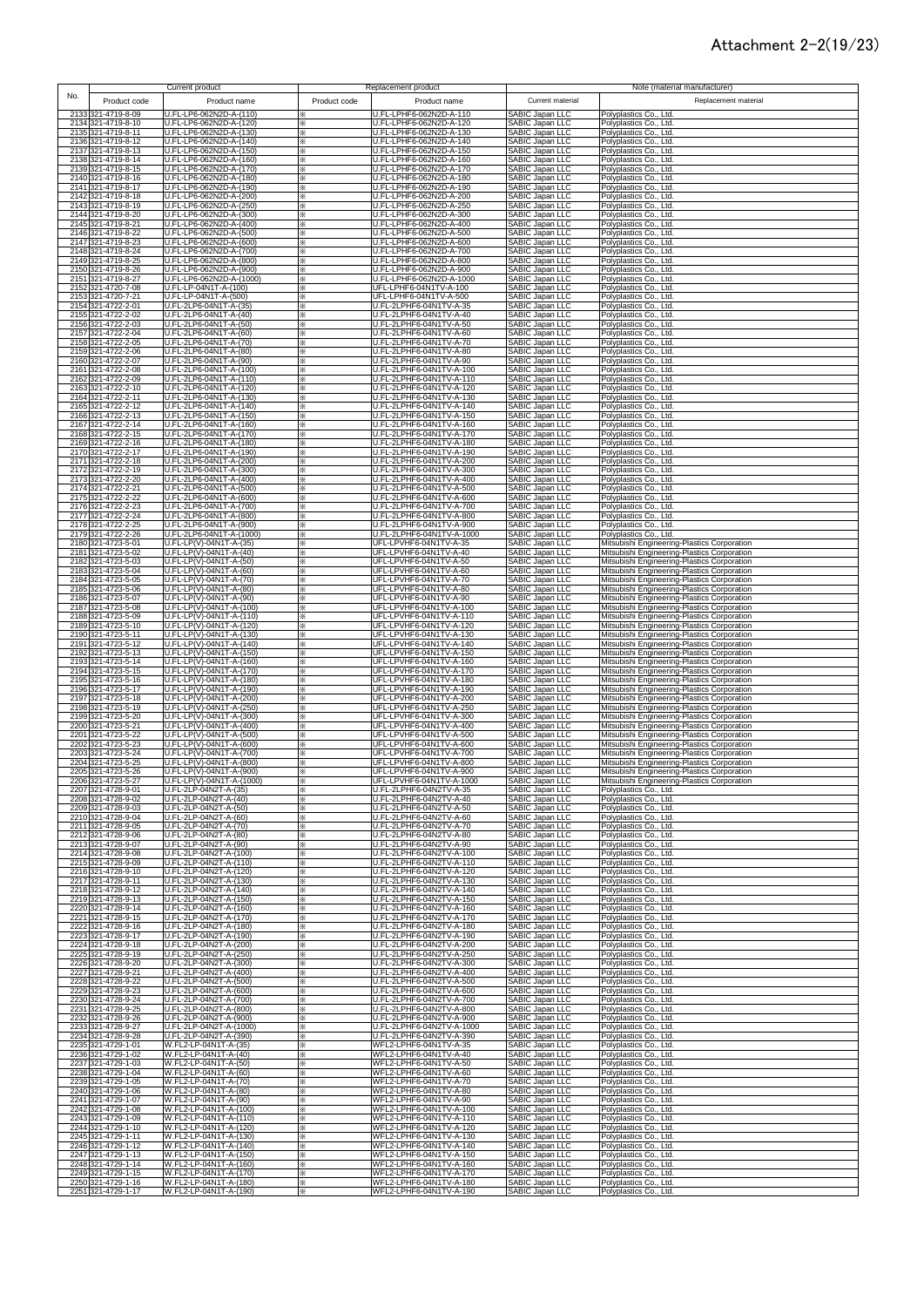## Attachment 2-2(20/23)

|     |                                          | Current product                                      |              | Replacement product                                  |                                                  | Note (material manufacturer)                                                               |
|-----|------------------------------------------|------------------------------------------------------|--------------|------------------------------------------------------|--------------------------------------------------|--------------------------------------------------------------------------------------------|
| No. | Product code                             | Product name                                         | Product code | Product name                                         | Current material                                 | Replacement material                                                                       |
|     | 2252 321-4729-1-18                       | W.FL2-LP-04N1T-A-(200)                               | ⋇            | WFL2-LPHF6-04N1TV-A-200                              | SABIC Japan LLC                                  | Polyplastics Co., Ltd.                                                                     |
|     | 2253 321-4729-1-19                       | W.FL2-LP-04N1T-A-(250)                               | ×            | WFL2-LPHF6-04N1TV-A-250                              | SABIC Japan LLC                                  | Polyplastics Co., Ltd.                                                                     |
|     | 2254 321-4729-1-20<br>2255 321-4729-1-21 | W.FL2-LP-04N1T-A-(300)<br>W.FL2-LP-04N1T-A-(400)     | ×<br>×       | WFL2-LPHF6-04N1TV-A-300<br>WFL2-LPHF6-04N1TV-A-400   | SABIC Japan LLC<br>SABIC Japan LLC               | Polyplastics Co., Ltd.<br>Polyplastics Co., Ltd.                                           |
|     | 2256 321-4729-1-22                       | W.FL2-LP-04N1T-A-(500)                               | ×            | WFL2-LPHF6-04N1TV-A-500                              | <b>SABIC Japan LLC</b>                           | Polyplastics Co., Ltd.                                                                     |
|     | 2257 321-4729-1-23                       | W.FL2-LP-04N1T-A-(600)                               | ፠            | WFL2-LPHF6-04N1TV-A-600<br>WFL2-LPHF6-04N1TV-A-700   | <b>SABIC Japan LLC</b><br>SABIC Japan LLC        | Polyplastics Co., Ltd.                                                                     |
|     | 2258 321-4729-1-24<br>2259 321-4729-1-25 | W.FL2-LP-04N1T-A-(700)<br>W.FL2-LP-04N1T-A-(800)     | ፠<br>×       | WFL2-LPHF6-04N1TV-A-800                              | SABIC Japan LLC                                  | Polyplastics Co., Ltd.<br>Polyplastics Co., Ltd.                                           |
|     | 2260 321-4729-1-26                       | W.FL2-LP-04N1T-A-(900)                               | ×            | WFL2-LPHF6-04N1TV-A-900                              | <b>SABIC Japan LLC</b>                           | Polyplastics Co., Ltd.                                                                     |
|     | 2261 321-4729-1-27                       | W.FL2-LP-04N1T-A-(1000)                              | ⋇            | WFL2-LPHF6-04N1TV-A-1000                             | <b>SABIC Japan LLC</b>                           | Polyplastics Co., Ltd.                                                                     |
|     | 2262 321-4730-0-01<br>2263 321-4730-0-02 | W.FL-LP6-04N1T-A-(35)<br>W.FL-LP6-04N1T-A-(40)       | ⋇<br>×       | WFL-LPHF6-04N1TV-A-35<br>WFL-LPHF6-04N1TV-A-40       | SABIC Japan LLC<br>SABIC Japan LLC               | Mitsubishi Engineering-Plastics Corporation<br>Mitsubishi Engineering-Plastics Corporation |
|     | 2264 321-4730-0-03                       | W.FL-LP6-04N1T-A-(50)                                | ×            | WFL-LPHF6-04N1TV-A-50                                | <b>SABIC Japan LLC</b>                           | Mitsubishi Engineering-Plastics Corporation                                                |
|     | 2265 321-4730-0-04                       | W.FL-LP6-04N1T-A-(60)                                | ×.           | WFL-LPHF6-04N1TV-A-60                                | SABIC Japan LLC                                  | Mitsubishi Engineering-Plastics Corporation                                                |
|     | 2266 321-4730-0-05<br>2267 321-4730-0-06 | W.FL-LP6-04N1T-A-(70)<br>W.FL-LP6-04N1T-A-(80)       | ×.<br>×      | WFL-LPHF6-04N1TV-A-70<br>WFL-LPHF6-04N1TV-A-80       | SABIC Japan LLC<br>SABIC Japan LLC               | Mitsubishi Engineering-Plastics Corporation<br>Mitsubishi Engineering-Plastics Corporation |
|     | 2268 321-4730-0-07                       | W.FL-LP6-04N1T-A-(90)                                | ×            | WFL-LPHF6-04N1TV-A-90                                | SABIC Japan LLC                                  | Mitsubishi Engineering-Plastics Corporation                                                |
|     | 2269 321-4730-0-08                       | W.FL-LP6-04N1T-A-(100)<br>W.FL-LP6-04N1T-A-(110)     | ×            | WFL-LPHF6-04N1TV-A-100                               | SABIC Japan LLC                                  | Mitsubishi Engineering-Plastics Corporation                                                |
|     | 2270 321-4730-0-09<br>2271 321-4730-0-10 | W.FL-LP6-04N1T-A-(120)                               | ×<br>×       | WFL-LPHF6-04N1TV-A-110<br>WFL-LPHF6-04N1TV-A-120     | SABIC Japan LLC<br>SABIC Japan LLC               | Mitsubishi Engineering-Plastics Corporation<br>Mitsubishi Engineering-Plastics Corporation |
|     | 2272 321-4730-0-11                       | W.FL-LP6-04N1T-A-(130)                               | ×            | WFL-LPHF6-04N1TV-A-130                               | SABIC Japan LLC                                  | Mitsubishi Engineering-Plastics Corporation                                                |
|     | 2273 321-4730-0-12<br>2274 321-4730-0-13 | W.FL-LP6-04N1T-A-(140)<br>W.FL-LP6-04N1T-A-(150)     | ×            | WFL-LPHF6-04N1TV-A-140<br>WFL-LPHF6-04N1TV-A-150     | SABIC Japan LLC<br>SABIC Japan LLC               | Mitsubishi Engineering-Plastics Corporation<br>Mitsubishi Engineering-Plastics Corporation |
|     | 2275 321-4730-0-14                       | W.FL-LP6-04N1T-A-(160)                               | ⋇<br>⋇       | WFL-LPHF6-04N1TV-A-160                               | SABIC Japan LLC                                  | Mitsubishi Engineering-Plastics Corporation                                                |
|     | 2276 321-4730-0-15                       | W.FL-LP6-04N1T-A-(170)                               | ፠            | WFL-LPHF6-04N1TV-A-170                               | SABIC Japan LLC                                  | Mitsubishi Engineering-Plastics Corporation                                                |
|     | 2277 321-4730-0-16<br>2278 321-4730-0-17 | W.FL-LP6-04N1T-A-(180)<br>W.FL-LP6-04N1T-A-(190)     | ✕<br>×       | WFL-LPHF6-04N1TV-A-180<br>WFL-LPHF6-04N1TV-A-190     | SABIC Japan LLC<br>SABIC Japan LLC               | Mitsubishi Engineering-Plastics Corporation<br>Mitsubishi Engineering-Plastics Corporation |
|     | 2279 321-4730-0-18                       | W.FL-LP6-04N1T-A-(200)                               | ×            | WFL-LPHF6-04N1TV-A-200                               | SABIC Japan LLC                                  | Mitsubishi Engineering-Plastics Corporation                                                |
|     | 2280 321-4730-0-19                       | W.FL-LP6-04N1T-A-(250)                               | ×            | WFL-LPHF6-04N1TV-A-250                               | SABIC Japan LLC                                  | Mitsubishi Engineering-Plastics Corporation                                                |
|     | 2281 321-4730-0-20<br>2282 321-4730-0-21 | W.FL-LP6-04N1T-A-(300)<br>W.FL-LP6-04N1T-A-(400)     | ×<br>፠       | WFL-LPHF6-04N1TV-A-300<br>WFL-LPHF6-04N1TV-A-400     | SABIC Japan LLC<br>SABIC Japan LLC               | Mitsubishi Engineering-Plastics Corporation<br>Mitsubishi Engineering-Plastics Corporation |
|     | 2283 321-4730-0-22                       | W.FL-LP6-04N1T-A-(500)                               | ×            | WFL-LPHF6-04N1TV-A-500                               | SABIC Japan LLC                                  | Mitsubishi Engineering-Plastics Corporation                                                |
|     | 2284 321-4730-0-23                       | W.FL-LP6-04N1T-A-(600)                               | ×            | WFL-LPHF6-04N1TV-A-600                               | <b>SABIC Japan LLC</b>                           | Mitsubishi Engineering-Plastics Corporation                                                |
|     | 2285 321-4730-0-24<br>2286 321-4730-0-25 | W.FL-LP6-04N1T-A-(700)<br>W.FL-LP6-04N1T-A-(800)     | ×<br>⋇       | WFL-LPHF6-04N1TV-A-700<br>WFL-LPHF6-04N1TV-A-800     | <b>SABIC Japan LLC</b><br><b>SABIC Japan LLC</b> | Mitsubishi Engineering-Plastics Corporation<br>Mitsubishi Engineering-Plastics Corporation |
|     | 2287 321-4730-0-26                       | W.FL-LP6-04N1T-A-(900)                               | ×            | WFL-LPHF6-04N1TV-A-900                               | <b>SABIC Japan LLC</b>                           | Mitsubishi Engineering-Plastics Corporation                                                |
|     | 2288 321-4730-0-27                       | W.FL-LP6-04N1T-A-(1000)                              | ፠            | WFL-LPHF6-04N1TV-A-1000                              | <b>SABIC Japan LLC</b>                           | Mitsubishi Engineering-Plastics Corporation                                                |
|     | 2289 321-4734-1-02<br>2290 321-4735-4-01 | U.FL-LP(V)-04N2T-A-(40)<br>W.FL2-2LP-04N2T-A-(35)    | ×<br>×.      | UFL-LPVHF6-04N2TV-A-40<br>WFL2-2LPHF6-04N2TV-A-35    | SABIC Japan LLC<br><b>SABIC Japan LLC</b>        | Mitsubishi Engineering-Plastics Corporation<br>Polyplastics Co., Ltd.                      |
|     | 2291 321-4735-4-02                       | W.FL2-2LP-04N2T-A-(40)                               | ×.           | WFL2-2LPHF6-04N2TV-A-40                              | SABIC Japan LLC                                  | Polyplastics Co., Ltd.                                                                     |
|     | 2292 321-4735-4-03                       | W.FL2-2LP-04N2T-A-(50)                               | ×.           | WFL2-2LPHF6-04N2TV-A-50                              | SABIC Japan LLC                                  | Polyplastics Co., Ltd.                                                                     |
|     | 2293 321-4735-4-04<br>2294 321-4735-4-05 | W.FL2-2LP-04N2T-A-(60)<br>W.FL2-2LP-04N2T-A-(70)     | ×<br>×       | WFL2-2LPHF6-04N2TV-A-60<br>WFL2-2LPHF6-04N2TV-A-70   | SABIC Japan LLC<br>SABIC Japan LLC               | Polyplastics Co., Ltd.<br>Polyplastics Co., Ltd.                                           |
|     | 2295 321-4735-4-06                       | W.FL2-2LP-04N2T-A-(80)                               | ፠            | WFL2-2LPHF6-04N2TV-A-80                              | SABIC Japan LLC                                  | Polyplastics Co., Ltd.                                                                     |
|     | 2296 321-4735-4-07                       | W.FL2-2LP-04N2T-A-(90)<br>W.FL2-2LP-04N2T-A-(100)    | ×            | WFL2-2LPHF6-04N2TV-A-90                              | SABIC Japan LLC                                  | Polyplastics Co., Ltd.                                                                     |
|     | 2297 321-4735-4-08<br>2298 321-4735-4-09 | W.FL2-2LP-04N2T-A-(110)                              | ×<br>×       | WFL2-2LPHF6-04N2TV-A-100<br>WFL2-2LPHF6-04N2TV-A-110 | SABIC Japan LLC<br>SABIC Japan LLC               | Polyplastics Co., Ltd.<br>Polyplastics Co., Ltd.                                           |
|     | 2299 321-4735-4-10                       | W.FL2-2LP-04N2T-A-(120)                              | ×            | WFL2-2LPHF6-04N2TV-A-120                             | SABIC Japan LLC                                  | Polyplastics Co., Ltd.                                                                     |
|     | 2300 321-4735-4-11<br>2301 321-4735-4-12 | W.FL2-2LP-04N2T-A-(130)<br>W.FL2-2LP-04N2T-A-(140)   | ⋇            | WFL2-2LPHF6-04N2TV-A-130<br>WFL2-2LPHF6-04N2TV-A-140 | SABIC Japan LLC                                  | Polyplastics Co., Ltd.                                                                     |
|     | 2302 321-4735-4-13                       | W.FL2-2LP-04N2T-A-(150)                              | ×<br>X       | WFL2-2LPHF6-04N2TV-A-150                             | SABIC Japan LLC<br>SABIC Japan LLC               | Polyplastics Co., Ltd.<br>Polyplastics Co., Ltd.                                           |
|     | 2303 321-4735-4-14                       | W.FL2-2LP-04N2T-A-(160)                              | ፠            | WFL2-2LPHF6-04N2TV-A-160                             | SABIC Japan LLC                                  | Polyplastics Co., Ltd.                                                                     |
|     | 2304 321-4735-4-15<br>2305 321-4735-4-16 | W.FL2-2LP-04N2T-A-(170)<br>W.FL2-2LP-04N2T-A-(180)   | ×<br>×       | WFL2-2LPHF6-04N2TV-A-170<br>WFL2-2LPHF6-04N2TV-A-180 | SABIC Japan LLC<br>SABIC Japan LLC               | Polyplastics Co., Ltd.<br>Polyplastics Co., Ltd.                                           |
|     | 2306 321-4735-4-17                       | W.FL2-2LP-04N2T-A-(190)                              | ፠            | WFL2-2LPHF6-04N2TV-A-190                             | SABIC Japan LLC                                  | Polyplastics Co., Ltd.                                                                     |
|     | 2307 321-4735-4-18                       | W.FL2-2LP-04N2T-A-(200)                              | ፠            | WFL2-2LPHF6-04N2TV-A-200                             | SABIC Japan LLC                                  | Polyplastics Co., Ltd.                                                                     |
|     | 2308 321-4735-4-19<br>2309 321-4735-4-20 | W.FL2-2LP-04N2T-A-(250)<br>W.FL2-2LP-04N2T-A-(300)   | ፠<br>፠       | WFL2-2LPHF6-04N2TV-A-250<br>WFL2-2LPHF6-04N2TV-A-300 | SABIC Japan LLC<br>SABIC Japan LLC               | Polyplastics Co., Ltd.<br>Polyplastics Co., Ltd.                                           |
|     | 2310 321-4735-4-21                       | W.FL2-2LP-04N2T-A-(400)                              | ×            | WFL2-2LPHF6-04N2TV-A-400                             | SABIC Japan LLC                                  | Polyplastics Co., Ltd.                                                                     |
|     | 2311 321-4735-4-22                       | W.FL2-2LP-04N2T-A-(500)                              | ×            | WFL2-2LPHF6-04N2TV-A-500                             | SABIC Japan LLC                                  | Polyplastics Co., Ltd.                                                                     |
|     | 2312 321-4735-4-23<br>2313 321-4735-4-24 | W.FL2-2LP-04N2T-A-(600)<br>W.FL2-2LP-04N2T-A-(700)   | ×.<br>×      | WFL2-2LPHF6-04N2TV-A-600<br>WFL2-2LPHF6-04N2TV-A-700 | SABIC Japan LLC<br><b>SABIC Japan LLC</b>        | Polyplastics Co., Ltd.<br>Polyplastics Co., Ltd.                                           |
|     | 2314 321-4735-4-25                       | W.FL2-2LP-04N2T-A-(800)                              | ⋇            | WFL2-2LPHF6-04N2TV-A-800                             | <b>SABIC Japan LLC</b>                           | Polyplastics Co., Ltd.                                                                     |
|     | 2315 321-4735-4-26                       | W.FL2-2LP-04N2T-A-(900)                              | ×            | WFL2-2LPHF6-04N2TV-A-900                             | <b>SABIC Japan LLC</b>                           | Polyplastics Co., Ltd.                                                                     |
|     | 2316 321-4735-4-27<br>2317 321-4735-4-28 | W.FL2-2LP-04N2T-A-(1000)<br>W.FL2-2LP-04N2T-A-(100)A | ×.<br>×.     | WFL2-2LPHF6-04N2TV-A-1000                            | SABIC Japan LLC<br>SABIC Japan LLC               | Polyplastics Co., Ltd.<br>Polyplastics Co., Ltd.                                           |
|     | 2318 321-4736-7-01                       | U.FL-2LPV6-04N1T-A-(35)                              | ×            | UFL-2LPVHF6-04N1TV-A-35                              | SABIC Japan LLC                                  | Mitsubishi Engineering-Plastics Corporation                                                |
|     | 2319 321-4736-7-02                       | U.FL-2LPV6-04N1T-A-(40)                              | ×            | UFL-2LPVHF6-04N1TV-A-40                              | SABIC Japan LLC                                  | Mitsubishi Engineering-Plastics Corporation                                                |
|     | 2320 321-4736-7-03<br>2321 321-4736-7-04 | U.FL-2LPV6-04N1T-A-(50)<br>U.FL-2LPV6-04N1T-A-(60)   | ×<br>×.      | UFL-2LPVHF6-04N1TV-A-50<br>UFL-2LPVHF6-04N1TV-A-60   | SABIC Japan LLC<br>SABIC Japan LLC               | Mitsubishi Engineering-Plastics Corporation<br>Mitsubishi Engineering-Plastics Corporation |
|     | 2322 321-4736-7-05                       | U.FL-2LPV6-04N1T-A-(70)                              | ×            | UFL-2LPVHF6-04N1TV-A-70                              | SABIC Japan LLC                                  | Mitsubishi Engineering-Plastics Corporation                                                |
|     | 2323 321-4736-7-06<br>2324 321-4736-7-07 | U.FL-2LPV6-04N1T-A-(80)<br>U.FL-2LPV6-04N1T-A-(90)   | ×            | UFL-2LPVHF6-04N1TV-A-80<br>UFL-2LPVHF6-04N1TV-A-90   | SABIC Japan LLC                                  | Mitsubishi Engineering-Plastics Corporation                                                |
|     | 2325 321-4736-7-08                       | U.FL-2LPV6-04N1T-A-(100)                             | ×            | UFL-2LPVHF6-04N1TV-A-100                             | SABIC Japan LLC<br>SABIC Japan LLL               | Mitsubishi Engineering-Plastics Corporation<br>Mitsubishi Engineering-Plastics Corporation |
|     | 2326 321-4736-7-09                       | U.FL-2LPV6-04N1T-A-(110)                             | ×            | UFL-2LPVHF6-04N1TV-A-110                             | SABIC Japan LLC                                  | Mitsubishi Engineering-Plastics Corporation                                                |
|     | 2327 321-4736-7-10<br>2328 321-4736-7-11 | U.FL-2LPV6-04N1T-A-(120)<br>U.FL-2LPV6-04N1T-A-(130) | ⋇<br>×       | UFL-2LPVHF6-04N1TV-A-120<br>UFL-2LPVHF6-04N1TV-A-130 | SABIC Japan LLC<br>SABIC Japan LLC               | Mitsubishi Engineering-Plastics Corporation<br>Mitsubishi Engineering-Plastics Corporation |
|     | 2329 321-4736-7-12                       | U.FL-2LPV6-04N1T-A-(140)                             | ×            | UFL-2LPVHF6-04N1TV-A-140                             | SABIC Japan LLC                                  | Mitsubishi Engineering-Plastics Corporation                                                |
|     | 2330 321-4736-7-13                       | U.FL-2LPV6-04N1T-A-(150)                             | ×.           | UFL-2LPVHF6-04N1TV-A-150                             | SABIC Japan LLC                                  | Mitsubishi Engineering-Plastics Corporation                                                |
|     | 2331 321-4736-7-14<br>2332 321-4736-7-15 | U.FL-2LPV6-04N1T-A-(160)<br>U.FL-2LPV6-04N1T-A-(170) | ×<br>×       | UFL-2LPVHF6-04N1TV-A-160<br>UFL-2LPVHF6-04N1TV-A-170 | SABIC Japan LLC<br>SABIC Japan LLC               | Mitsubishi Engineering-Plastics Corporation<br>Mitsubishi Engineering-Plastics Corporation |
|     | 2333 321-4736-7-16                       | U.FL-2LPV6-04N1T-A-(180)                             | ፠            | UFL-2LPVHF6-04N1TV-A-180                             | SABIC Japan LLC                                  | Mitsubishi Engineering-Plastics Corporation                                                |
|     | 2334 321-4736-7-17                       | U.FL-2LPV6-04N1T-A-(190)<br>U.FL-2LPV6-04N1T-A-(200) | ×.<br>×      | UFL-2LPVHF6-04N1TV-A-190<br>UFL-2LPVHF6-04N1TV-A-200 | SABIC Japan LLC<br>SABIC Japan LLC               | Mitsubishi Engineering-Plastics Corporation                                                |
|     | 2335 321-4736-7-18<br>2336 321-4736-7-19 | U.FL-2LPV6-04N1T-A-(250)                             | ×            | UFL-2LPVHF6-04N1TV-A-250                             | SABIC Japan LLC                                  | Mitsubishi Engineering-Plastics Corporation<br>Mitsubishi Engineering-Plastics Corporation |
|     | 2337 321-4736-7-20                       | U.FL-2LPV6-04N1T-A-(300)                             | ×            | UFL-2LPVHF6-04N1TV-A-300                             | SABIC Japan LLC                                  | Mitsubishi Engineering-Plastics Corporation                                                |
|     | 2338 321-4736-7-21<br>2339 321-4736-7-22 | U.FL-2LPV6-04N1T-A-(400)<br>U.FL-2LPV6-04N1T-A-(500) | ×<br>×       | UFL-2LPVHF6-04N1TV-A-400<br>UFL-2LPVHF6-04N1TV-A-500 | SABIC Japan LLC<br>SABIC Japan LLC               | Mitsubishi Engineering-Plastics Corporation<br>Mitsubishi Engineering-Plastics Corporation |
|     | 2340 321-4736-7-23                       | U.FL-2LPV6-04N1T-A-(600)                             | ×            | UFL-2LPVHF6-04N1TV-A-600                             | SABIC Japan LLC                                  | Mitsubishi Engineering-Plastics Corporation                                                |
|     | 2341 321-4736-7-24                       | U.FL-2LPV6-04N1T-A-(700)                             | ×            | UFL-2LPVHF6-04N1TV-A-700                             | SABIC Japan LLC                                  | Mitsubishi Engineering-Plastics Corporation                                                |
|     | 2342 321-4736-7-25<br>2343 321-4736-7-26 | U.FL-2LPV6-04N1T-A-(800)<br>U.FL-2LPV6-04N1T-A-(900) | ×<br>×       | UFL-2LPVHF6-04N1TV-A-800<br>UFL-2LPVHF6-04N1TV-A-900 | SABIC Japan LLC<br>SABIC Japan LLC               | Mitsubishi Engineering-Plastics Corporation<br>Mitsubishi Engineering-Plastics Corporation |
|     | 2344 321-4736-7-27                       | U.FL-2LPV6-04N1T-A-(1000)                            | ×            | UFL-2LPVHF6-04N1TV-A-1000                            | SABIC Japan LLC                                  | Mitsubishi Engineering-Plastics Corporation                                                |
|     | 2345 321-4736-7-29                       | U.FL-2LPV6-04N1T-A-(45)                              | ×            | UFL-2LPVHF6-04N1TV-A-45                              | SABIC Japan LLC                                  | Mitsubishi Engineering-Plastics Corporation                                                |
|     | 2346 321-4739-5-00<br>2347 321-4742-0-01 | U.FL-ELM24G-088K2T-A152<br>W.FL2-LP6-04N1T-A-(35)    | ×<br>×       | U.FLHF-ELM24G-088K2T-A152<br>WFL2-LPHF6-04N1TV-A-35  | SABIC Japan LLC<br><b>SABIC Japan LLC</b>        | Polyplastics Co., Ltd.<br>Polyplastics Co., Ltd.                                           |
|     | 2348 321-4742-0-02                       | W.FL2-LP6-04N1T-A-(40)                               | ×            | WFL2-LPHF6-04N1TV-A-40                               | SABIC Japan LLC                                  | Polyplastics Co., Ltd.                                                                     |
|     | 2349 321-4742-0-03<br>2350 321-4742-0-04 | W.FL2-LP6-04N1T-A-(50)<br>W.FL2-LP6-04N1T-A-(60)     | $\times$     | WFL2-LPHF6-04N1TV-A-50<br>WFL2-LPHF6-04N1TV-A-60     | SABIC Japan LLC<br>SABIC Japan LLC               | Polyplastics Co., Ltd.                                                                     |
|     | 2351 321-4742-0-05                       | W.FL2-LP6-04N1T-A-(70)                               | ×<br>×       | WFL2-LPHF6-04N1TV-A-70                               | SABIC Japan LLC                                  | Polyplastics Co., Ltd.<br>Polyplastics Co., Ltd.                                           |
|     | 2352 321-4742-0-06                       | W.FL2-LP6-04N1T-A-(80)                               | ×            | WFL2-LPHF6-04N1TV-A-80                               | SABIC Japan LLC                                  | Polyplastics Co., Ltd.                                                                     |
|     | 2353 321-4742-0-07<br>2354 321-4742-0-08 | W.FL2-LP6-04N1T-A-(90)<br>W.FL2-LP6-04N1T-A-(100)    | ×<br>×       | WFL2-LPHF6-04N1TV-A-90<br>WFL2-LPHF6-04N1TV-A-100    | <b>SABIC Japan LLC</b><br>SABIC Japan LLC        | Polyplastics Co., Ltd.<br>Polyplastics Co., Ltd.                                           |
|     | 2355 321-4742-0-09                       | W.FL2-LP6-04N1T-A-(110)                              | ×            | WFL2-LPHF6-04N1TV-A-110                              | SABIC Japan LLC                                  | Polyplastics Co., Ltd.                                                                     |
|     | 2356 321-4742-0-10                       | W.FL2-LP6-04N1T-A-(120)                              | ×            | WFL2-LPHF6-04N1TV-A-120                              | SABIC Japan LLC<br>SABIC Japan LLC               | Polyplastics Co., Ltd.                                                                     |
|     | 2357 321-4742-0-11<br>2358 321-4742-0-12 | W.FL2-LP6-04N1T-A-(130)<br>W.FL2-LP6-04N1T-A-(140)   | ×<br>×       | WFL2-LPHF6-04N1TV-A-130<br>WFL2-LPHF6-04N1TV-A-140   | <b>SABIC Japan LLC</b>                           | Polyplastics Co., Ltd.<br>Polyplastics Co., Ltd.                                           |
|     | 2359 321-4742-0-13                       | W.FL2-LP6-04N1T-A-(150)                              | ×            | WFL2-LPHF6-04N1TV-A-150                              | SABIC Japan LLC                                  | Polyplastics Co., Ltd.                                                                     |
|     | 2360 321-4742-0-14                       | W.FL2-LP6-04N1T-A-(160)                              | ×            | WFL2-LPHF6-04N1TV-A-160                              | SABIC Japan LLC                                  | Polyplastics Co., Ltd.                                                                     |
|     | 2361 321-4742-0-15<br>2362 321-4742-0-16 | W.FL2-LP6-04N1T-A-(170)<br>W.FL2-LP6-04N1T-A-(180)   | ×<br>×       | WFL2-LPHF6-04N1TV-A-170<br>WFL2-LPHF6-04N1TV-A-180   | SABIC Japan LLC<br>SABIC Japan LLC               | Polyplastics Co., Ltd.<br>Polyplastics Co., Ltd.                                           |
|     | 2363 321-4742-0-17                       | W.FL2-LP6-04N1T-A-(190)                              | ፠            | WFL2-LPHF6-04N1TV-A-190                              | <b>SABIC Japan LLC</b>                           | Polyplastics Co., Ltd.                                                                     |
|     | 2364 321-4742-0-18<br>2365 321-4742-0-19 | W.FL2-LP6-04N1T-A-(200)<br>W.FL2-LP6-04N1T-A-(250)   | ⋇            | WFL2-LPHF6-04N1TV-A-200<br>WFL2-LPHF6-04N1TV-A-250   | <b>SABIC Japan LLC</b><br><b>SABIC Japan LLC</b> | Polyplastics Co., Ltd.                                                                     |
|     | 2366 321-4742-0-20                       | W.FL2-LP6-04N1T-A-(300)                              | ×<br>×.      | WFL2-LPHF6-04N1TV-A-300                              | SABIC Japan LLC                                  | Polyplastics Co., Ltd.<br>Polyplastics Co., Ltd.                                           |
|     | 2367 321-4742-0-21                       | W.FL2-LP6-04N1T-A-(400)                              | ×.           | WFL2-LPHF6-04N1TV-A-400                              | SABIC Japan LLC                                  | Polyplastics Co., Ltd.                                                                     |
|     | 2368 321-4742-0-22                       | W.FL2-LP6-04N1T-A-(500)                              | ×.           | WFL2-LPHF6-04N1TV-A-500                              | SABIC Japan LLC                                  | Polyplastics Co., Ltd.                                                                     |
|     | 2369 321-4742-0-23                       | W.FL2-LP6-04N1T-A-(600)<br>W.FL2-LP6-04N1T-A-(700)   | ×<br>፠       | WFL2-LPHF6-04N1TV-A-600<br>WFL2-LPHF6-04N1TV-A-700   | SABIC Japan LLC<br>SABIC Japan LLC               | Polyplastics Co., Ltd.<br>Polyplastics Co., Ltd.                                           |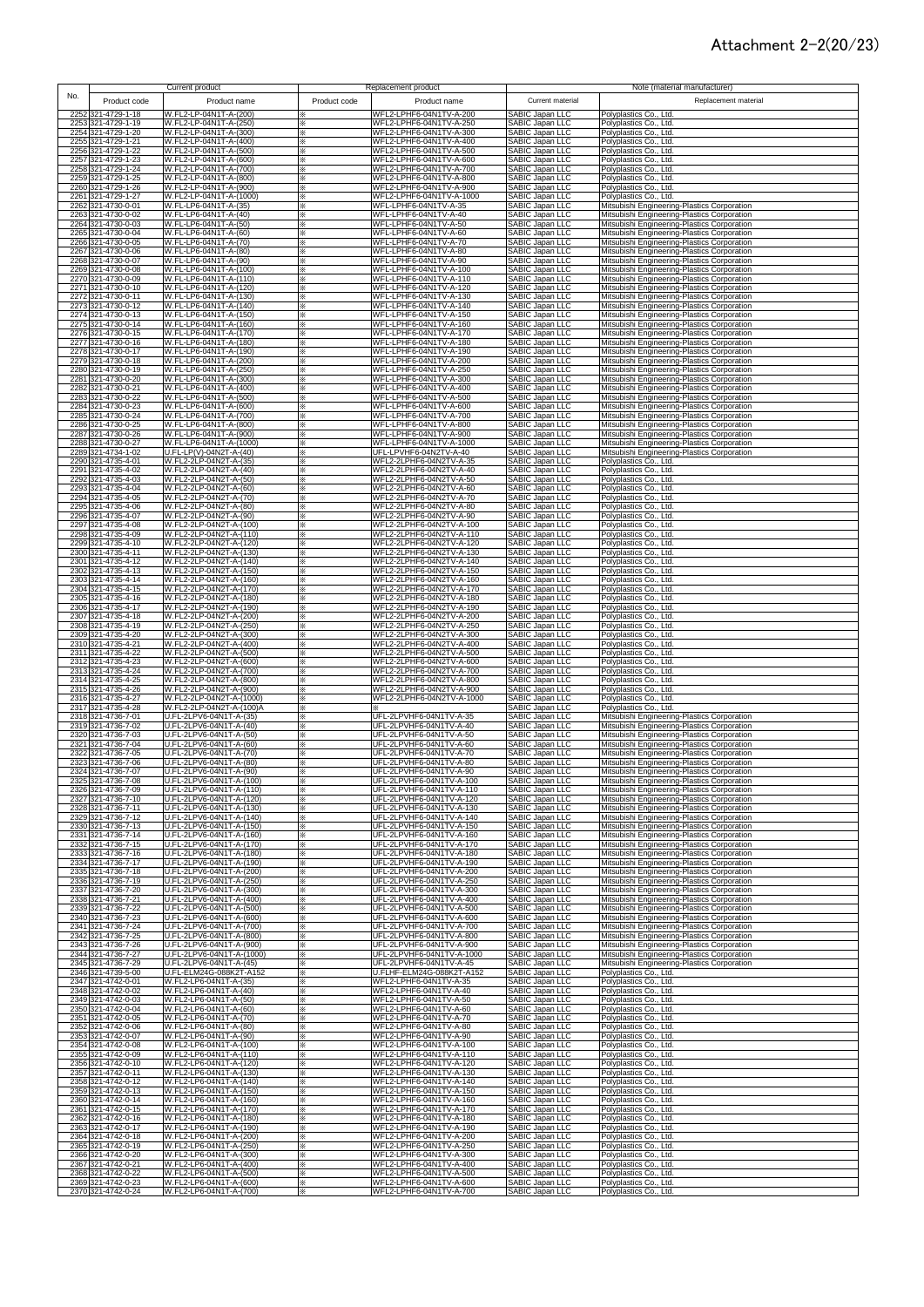#### Attachment 2-2(21/23)

|                                                | Current product                                       |               | Replacement product                                   |                                                  | Note (material manufacturer)                                                                  |
|------------------------------------------------|-------------------------------------------------------|---------------|-------------------------------------------------------|--------------------------------------------------|-----------------------------------------------------------------------------------------------|
| No.<br>Product code                            | Product name                                          | Product code  | Product name                                          | Current material                                 | Replacement material                                                                          |
| 2371<br>321-4742-0-25                          | W.FL2-LP6-04N1T-A-(800)                               |               | WFL2-LPHF6-04N1TV-A-800                               | SABIC Japan LLC                                  | Polyplastics Co., Ltd.                                                                        |
| 2372 321-4742-0-26                             | W.FL2-LP6-04N1T-A-(900)                               | ⋇             | WFL2-LPHF6-04N1TV-A-900                               | SABIC Japan LLC                                  | Polyplastics Co., Ltd.                                                                        |
| 2373 321-4742-0-27<br>2374 321-4750-8-01       | W.FL2-LP6-04N1T-A-(1000)<br>HRMJ-W.FL2-04N1-A-100RS   | ⋇<br>⋇        | WFL2-LPHF6-04N1TV-A-1000<br>HRMJ-WFL2HF6-04N1TVA100RS | SABIC Japan LLC<br><b>SABIC Japan LLC</b>        | Polyplastics Co., Ltd.<br>Polyplastics Co., Ltd.                                              |
| 2375 321-4760-1-02                             | U.FL-2LP-066N2-AC-SO(75)                              | ×             | UFL-2LPHF6-066N2-AC-SO75                              | SABIC Japan LLC                                  | Polyplastics Co., Ltd.                                                                        |
| 2376 321-4764-2-01<br>2377 321-4764-2-02       | N.FL-2LP-04K1T-A-(35)<br>N.FL-2LP-04K1T-A-(40)        | ×<br>×        | NFL-2LPHF6-04N1TV-A-35<br>NFL-2LPHF6-04N1TV-A-40      | SABIC Japan LLC<br><b>SABIC Japan LLC</b>        | Mitsubishi Engineering-Plastics Corporation<br>Mitsubishi Engineering-Plastics Corporation    |
| 2378 321-4764-2-03                             | N.FL-2LP-04K1T-A-(50)                                 | ×             | NFL-2LPHF6-04N1TV-A-50                                | SABIC Japan LLC                                  | Mitsubishi Engineering-Plastics Corporation                                                   |
| 2379 321-4764-2-04                             | N.FL-2LP-04K1T-A-(60)                                 | ×             | NFL-2LPHF6-04N1TV-A-60                                | SABIC Japan LLC                                  | Mitsubishi Engineering-Plastics Corporation                                                   |
| 2380 321-4764-2-05<br>2381 321-4764-2-06       | N.FL-2LP-04K1T-A-(70)<br>N.FL-2LP-04K1T-A-(80)        | ×<br>×.       | NFL-2LPHF6-04N1TV-A-70<br>NFL-2LPHF6-04N1TV-A-80      | SABIC Japan LLC<br>SABIC Japan LLC               | Mitsubishi Engineering-Plastics Corporation<br>Mitsubishi Engineering-Plastics Corporation    |
| 2382 321-4764-2-07                             | N.FL-2LP-04K1T-A-(90)                                 | ×.            | NFL-2LPHF6-04N1TV-A-90                                | SABIC Japan LLC                                  | Mitsubishi Engineering-Plastics Corporation                                                   |
| 2383 321-4764-2-08<br>2384 321-4764-2-09       | N.FL-2LP-04K1T-A-(100)<br>N.FL-2LP-04K1T-A-(110)      | ⋇<br>×        | NFL-2LPHF6-04N1TV-A-100<br>NFL-2LPHF6-04N1TV-A-110    | SABIC Japan LLC<br>SABIC Japan LLC               | Mitsubishi Engineering-Plastics Corporation<br>Mitsubishi Engineering-Plastics Corporation    |
| 2385 321-4764-2-10                             | N.FL-2LP-04K1T-A-(120)                                | ⋇             | NFL-2LPHF6-04N1TV-A-120                               | <b>SABIC Japan LLC</b>                           | Mitsubishi Engineering-Plastics Corporation                                                   |
| 2386 321-4764-2-11<br>2387 321-4764-2-12       | N.FL-2LP-04K1T-A-(130)<br>N.FL-2LP-04K1T-A-(140)      | ×<br>×        | NFL-2LPHF6-04N1TV-A-130<br>NFL-2LPHF6-04N1TV-A-140    | SABIC Japan LLC<br>SABIC Japan LLC               | Mitsubishi Engineering-Plastics Corporation<br>Mitsubishi Engineering-Plastics Corporation    |
| 2388 321-4764-2-13                             | N.FL-2LP-04K1T-A-(150)                                | ×             | NFL-2LPHF6-04N1TV-A-150                               | SABIC Japan LLC                                  | Mitsubishi Engineering-Plastics Corporation                                                   |
| 2389 321-4764-2-14<br>2390 321-4764-2-15       | N.FL-2LP-04K1T-A-(160)<br>N.FL-2LP-04K1T-A-(170)      | ×<br>×.       | NFL-2LPHF6-04N1TV-A-160<br>NFL-2LPHF6-04N1TV-A-170    | SABIC Japan LLC<br><b>SABIC Japan LLC</b>        | Mitsubishi Engineering-Plastics Corporation<br>Mitsubishi Engineering-Plastics Corporation    |
| 2391 321-4764-2-16                             | N.FL-2LP-04K1T-A-(180)                                | ⋇             | NFL-2LPHF6-04N1TV-A-180                               | <b>SABIC Japan LLC</b>                           | Mitsubishi Engineering-Plastics Corporation                                                   |
| 2392 321-4764-2-17<br>2393 321-4764-2-18       | N.FL-2LP-04K1T-A-(190)<br>N.FL-2LP-04K1T-A-(200)      | ×.<br>×.      | NFL-2LPHF6-04N1TV-A-190<br>NFL-2LPHF6-04N1TV-A-200    | SABIC Japan LLC<br><b>SABIC Japan LLC</b>        | Mitsubishi Engineering-Plastics Corporation<br>Mitsubishi Engineering-Plastics Corporation    |
| 2394 321-4764-2-19                             | N.FL-2LP-04K1T-A-(250)                                | ×.            | NFL-2LPHF6-04N1TV-A-250                               | SABIC Japan LLC                                  | Mitsubishi Engineering-Plastics Corporation                                                   |
| 2395 321-4764-2-20<br>2396 321-4764-2-21       | N.FL-2LP-04K1T-A-(300)<br>N.FL-2LP-04K1T-A-(400)      | ×.<br>⋇       | NFL-2LPHF6-04N1TV-A-300<br>NFL-2LPHF6-04N1TV-A-400    | SABIC Japan LLC<br>SABIC Japan LLC               | Mitsubishi Engineering-Plastics Corporation<br>Mitsubishi Engineering-Plastics Corporation    |
| 2397 321-4764-2-22                             | N.FL-2LP-04K1T-A-(500)                                | ×.            | NFL-2LPHF6-04N1TV-A-500                               | SABIC Japan LLC                                  | Mitsubishi Engineering-Plastics Corporation                                                   |
| 2398 321-4764-2-23<br>2399 321-4764-2-24       | N.FL-2LP-04K1T-A-(600)<br>N.FL-2LP-04K1T-A-(700)      | ×<br>×        | NFL-2LPHF6-04N1TV-A-600<br>NFL-2LPHF6-04N1TV-A-700    | SABIC Japan LLC<br>SABIC Japan LLC               | Mitsubishi Engineering-Plastics Corporation<br>Mitsubishi Engineering-Plastics Corporation    |
| 2400 321-4764-2-25                             | N.FL-2LP-04K1T-A-(800)                                | ×             | NFL-2LPHF6-04N1TV-A-800                               | SABIC Japan LLC                                  | Mitsubishi Engineering-Plastics Corporation                                                   |
| 2401 321-4764-2-26<br>2402 321-4764-2-27       | N.FL-2LP-04K1T-A-(900)<br>N.FL-2LP-04K1T-A-(1000)     | ×             | NFL-2LPHF6-04N1TV-A-900<br>NFL-2LPHF6-04N1TV-A-1000   | SABIC Japan LLC                                  | Mitsubishi Engineering-Plastics Corporation<br>Mitsubishi Engineering-Plastics Corporation    |
| 2403 321-4766-8-02                             | U.FL-2LP-066N1-AC-SO(53)                              | ×<br>×        | UFL-2LPHF6-066N1-AC-SO53                              | SABIC Japan LLC<br>SABIC Japan LLC               | Polyplastics Co., Ltd.                                                                        |
| 2404 321-4770-5-01<br>2405 321-4779-0-01       | U.FL-2LP-066N1F-A-(161)D<br>N.FL-2LP-04N1T-A-(35)     | ⋇             | NFL-2LPHF6-04N1TV-A-35                                | SABIC Japan LLC<br>SABIC Japan LLC               | Polyplastics Co., Ltd.<br>Mitsubishi Engineering-Plastics Corporation                         |
| 2406 321-4779-0-02                             | N.FL-2LP-04N1T-A-(40)                                 | ⋇<br>×.       | NFL-2LPHF6-04N1TV-A-40                                | SABIC Japan LLC                                  | Mitsubishi Engineering-Plastics Corporation                                                   |
| 2407 321-4779-0-03<br>2408 321-4779-0-04       | N.FL-2LP-04N1T-A-(50)<br>N.FL-2LP-04N1T-A-(60)        | ×.            | NFL-2LPHF6-04N1TV-A-50<br>NFL-2LPHF6-04N1TV-A-60      | SABIC Japan LLC                                  | Mitsubishi Engineering-Plastics Corporation                                                   |
| 2409 321-4779-0-05                             | N.FL-2LP-04N1T-A-(70)                                 | ×.<br>×       | NFL-2LPHF6-04N1TV-A-70                                | SABIC Japan LLC<br>SABIC Japan LLC               | Mitsubishi Engineering-Plastics Corporation<br>Mitsubishi Engineering-Plastics Corporation    |
| 2410 321-4779-0-06                             | N.FL-2LP-04N1T-A-(80)                                 | ×.            | NFL-2LPHF6-04N1TV-A-80                                | SABIC Japan LLC                                  | Mitsubishi Engineering-Plastics Corporation                                                   |
| 321-4779-0-07<br>2411<br>321-4779-0-08<br>2412 | N.FL-2LP-04N1T-A-(90)<br>N.FL-2LP-04N1T-A-(100)       | ×<br>×        | NFL-2LPHF6-04N1TV-A-90<br>NFL-2LPHF6-04N1TV-A-100     | SABIC Japan LLC<br>SABIC Japan LLC               | Mitsubishi Engineering-Plastics Corporation<br>Mitsubishi Engineering-Plastics Corporation    |
| 2413 321-4779-0-09                             | N.FL-2LP-04N1T-A-(110)                                | ×             | NFL-2LPHF6-04N1TV-A-110                               | <b>SABIC Japan LLC</b>                           | Mitsubishi Engineering-Plastics Corporation                                                   |
| 2414 321-4779-0-10<br>2415 321-4779-0-11       | N.FL-2LP-04N1T-A-(120)<br>N.FL-2LP-04N1T-A-(130)      | ×<br>×.       | NFL-2LPHF6-04N1TV-A-120<br>NFL-2LPHF6-04N1TV-A-130    | SABIC Japan LLC<br>SABIC Japan LLC               | Mitsubishi Engineering-Plastics Corporation<br>Mitsubishi Engineering-Plastics Corporation    |
| 2416 321-4779-0-12                             | N.FL-2LP-04N1T-A-(140)                                | ×.            | NFL-2LPHF6-04N1TV-A-140                               | <b>SABIC Japan LLC</b>                           | Mitsubishi Engineering-Plastics Corporation                                                   |
| 2417<br>321-4779-0-13<br>2418 321-4779-0-14    | N.FL-2LP-04N1T-A-(150)<br>N.FL-2LP-04N1T-A-(160)      | ×<br>×.       | NFL-2LPHF6-04N1TV-A-150<br>NFL-2LPHF6-04N1TV-A-160    | SABIC Japan LLC<br><b>SABIC Japan LLC</b>        | Mitsubishi Engineering-Plastics Corporation<br>Mitsubishi Engineering-Plastics Corporation    |
| 2419 321-4779-0-15                             | N.FL-2LP-04N1T-A-(170)                                | ×.            | NFL-2LPHF6-04N1TV-A-170                               | SABIC Japan LLC                                  | Mitsubishi Engineering-Plastics Corporation                                                   |
| 2420 321-4779-0-16<br>2421 321-4779-0-17       | N.FL-2LP-04N1T-A-(180)<br>N.FL-2LP-04N1T-A-(190)      | ×.<br>×.      | NFL-2LPHF6-04N1TV-A-180<br>NFL-2LPHF6-04N1TV-A-190    | SABIC Japan LLC<br>SABIC Japan LLC               | Mitsubishi Engineering-Plastics Corporation<br>Mitsubishi Engineering-Plastics Corporation    |
| 2422 321-4779-0-18                             | N.FL-2LP-04N1T-A-(200)                                | ⋇             | NFL-2LPHF6-04N1TV-A-200                               | SABIC Japan LLC                                  | Mitsubishi Engineering-Plastics Corporation                                                   |
| 2423 321-4779-0-19<br>2424 321-4779-0-20       | N.FL-2LP-04N1T-A-(250)<br>N.FL-2LP-04N1T-A-(300)      | ×.<br>×.      | NFL-2LPHF6-04N1TV-A-250<br>NFL-2LPHF6-04N1TV-A-300    | SABIC Japan LLC<br>SABIC Japan LLC               | Mitsubishi Engineering-Plastics Corporation<br>Mitsubishi Engineering-Plastics Corporation    |
| 2425 321-4779-0-21                             | N.FL-2LP-04N1T-A-(400)                                | ×             | NFL-2LPHF6-04N1TV-A-400                               | SABIC Japan LLC                                  | Mitsubishi Engineering-Plastics Corporation                                                   |
| 2426 321-4779-0-22<br>2427 321-4779-0-23       | N.FL-2LP-04N1T-A-(500)<br>N.FL-2LP-04N1T-A-(600)      | ×<br>×        | NFL-2LPHF6-04N1TV-A-500<br>NFL-2LPHF6-04N1TV-A-600    | SABIC Japan LLC<br>SABIC Japan LLC               | Mitsubishi Engineering-Plastics Corporation<br>Mitsubishi Engineering-Plastics Corporation    |
| 2428 321-4779-0-24                             | N.FL-2LP-04N1T-A-(700)                                | ×             | NFL-2LPHF6-04N1TV-A-700                               | <b>SABIC Japan LLC</b>                           | Mitsubishi Engineering-Plastics Corporation                                                   |
| 2429 321-4779-0-25<br>2430 321-4779-0-26       | N.FL-2LP-04N1T-A-(800)<br>N.FL-2LP-04N1T-A-(900)      | ×<br>×        | NFL-2LPHF6-04N1TV-A-800<br>NFL-2LPHF6-04N1TV-A-900    | SABIC Japan LLC<br>SABIC Japan LLC               | Mitsubishi Engineering-Plastics Corporation<br>Mitsubishi Engineering-Plastics Corporation    |
| 2431 321-4779-0-27                             | N.FL-2LP-04N1T-A-(1000)                               | ×.            | NFL-2LPHF6-04N1TV-A-1000                              | SABIC Japan LLC                                  | Mitsubishi Engineering-Plastics Corporation                                                   |
| 2432 321-4779-0-28<br>2433 321-4787-8-05       | N.FL-2LP-04N1T-A-(85)<br>W.FL-2LP-04N1-A-(245)        | ×.<br>×.      | NFL-2LPHF6-04N1TV-A-85<br>WFL-2LPHF6-04N1TV-A-245     | SABIC Japan LLC<br>SABIC Japan LLC               | Mitsubishi Engineering-Plastics Corporation                                                   |
| 2434 321-4804-5-00                             | TNCBPJA-U.FL-066N1-C-75RS                             | ⋇             | TBPJA-UFLHF6-066N1-C75RS                              | SABIC Japan LLC                                  | Mitsubishi Engineering-Plastics Corporation<br>Toray Industries, Inc., Polyplastics Co., Ltd. |
| 2435 321-4815-1-01<br>2436 321-4815-1-02       | U.FL-2LP-088NU3T-A-(195)<br>U.FL-2LP-088NU3T-A-(123)  | ×<br>×.       | UFL-2LPHF6-088NU3T-A-195<br>UFL-2LPHF6-088NU3T-A-123  | SABIC Japan LLC<br>SABIC Japan LLC               | Polyplastics Co., Ltd.<br>Polyplastics Co., Ltd.                                              |
| 2437 321-4819-2-01                             | U.FL-2LP-088NU1T-A-(60)                               | ⋇             | UFL-2LPHF6-088NU1T-A-60                               | SABIC Japan LLC                                  | Polyplastics Co., Ltd.                                                                        |
| 2438 321-4819-2-03<br>2439 321-4820-1-02       | U.FL-2LP-088NU1T-A-(300)B<br>U.FL-2LP-088NU2T-A-(100) | ×<br>×        | UFL-2LPHF6-088NU1T-A300B<br>UFL-2LPHF6-088NU2T-A-100  | SABIC Japan LLC<br><b>SABIC Japan LLC</b>        | Polyplastics Co., Ltd.                                                                        |
| 2440 321-4820-1-03                             | U.FL-2LP-088NU2T-A-(123)                              | ⋇             | UFL-2LPHF6-088NU2T-A-123                              | <b>SABIC Japan LLC</b>                           | Polyplastics Co., Ltd.<br>Polyplastics Co., Ltd.                                              |
| 2441 321-4823-0-01                             | U.FL-2LP-068NU1T-A-(50)                               | ×.            | UFL-2LPHF6-088NU1T-A-50<br>UFL-2LPHF6-088NU2T-A-200   | SABIC Japan LLC<br><b>SABIC Japan LLC</b>        | Polyplastics Co., Ltd.                                                                        |
| 2442 321-4828-3-01<br>2443 321-4828-3-02       | U.FL-2LP-068NU2T-A-(200)<br>U.FL-2LP-068NU2T-A-(80)   | ×.<br>×.      | UFL-2LPHF6-088NU2T-A-80                               | <b>SABIC Japan LLC</b>                           | Polyplastics Co., Ltd.<br>Polyplastics Co., Ltd.                                              |
| 2444 321-4830-5-04                             | U.FL-2LP-068NU3T-A-(80)<br>U.FL-LP-088NU2T-A12-680TD  | ×             | UFL-2LPHF6-088NU3T-A-80<br>×.                         | SABIC Japan LLC                                  | Polyplastics Co., Ltd.                                                                        |
| 2445 321-4833-3-01<br>2446 321-4834-6-01       | U.FL-LP-088NU3T-A13-845TD                             | ×.            |                                                       | SABIC Japan LLC<br>SABIC Japan LLC               | Polyplastics Co., Ltd.<br>Polyplastics Co., Ltd.                                              |
| 2447 321-4863-4-12<br>2448 321-4872-5-01       | U.FL-2LPV6-04N1-A-(140)<br>U.FL-LP-066N2-A-18-140D    | ⋇<br>×        | UFL-2LPVHF6-04N1TV-A-140<br>⋇                         | SABIC Japan LLC<br>SABIC Japan LLC               | Mitsubishi Engineering-Plastics Corporation<br>Polyplastics Co., Ltd.                         |
| 2449 321-4907-8-01                             | U.FL-LP-068N1-AA-17-(55)B                             |               |                                                       | SABIC Japan LLC                                  | Polyplastics Co., Ltd.                                                                        |
| 2450 321-4910-2-03                             | H.FLA-U.FL-066J1-A-(297)<br>N.FL-2LP-04N1T-AC-(35)    | 321-0845-0-02 | H.FLA-UFLHF6-066N1-A-297B                             | SABIC Japan LLC                                  | Mitsubishi Engineering-Plastics Corporation, Polyplastics Co., Ltd.                           |
| 2451 321-4917-1-03<br>2452 321-4919-7-01       | U.FL-LP-068N1T-23-(65)D                               | ⋇<br>×        | NFL-2LPHF6-04N1TV-AC-35<br>⋇                          | SABIC Japan LLC<br>SABIC Japan LLC               | Mitsubishi Engineering-Plastics Corporation<br>Polyplastics Co., Ltd.                         |
| 2453 321-4920-6-28                             | U.FL-2LP-062N3D-AC-(35)D                              | ⋇             | UFL-2LPHF6-062N3D-AC-35D                              | SABIC Japan LLC                                  | Polyplastics Co., Ltd.                                                                        |
| 2454 321-4925-0-01<br>2455 321-4931-2-01       | U.FL-LP-066J1-A-46-(260)B<br>N.FL-2LP-04N2T-A-(35)    | ×<br>⋇        | NFL-2LPHF6-04N2TV-A-35                                | SABIC Japan LLC<br>SABIC Japan LLC               | Polyplastics Co., Ltd.<br>Mitsubishi Engineering-Plastics Corporation                         |
| 2456 321-4931-2-02<br>2457 321-4931-2-03       | N.FL-2LP-04N2T-A-(40)                                 | X.<br>×.      | NFL-2LPHF6-04N2TV-A-40<br>NFL-2LPHF6-04N2TV-A-50      | SABIC Japan LLC                                  | Mitsubishi Engineering-Plastics Corporation                                                   |
| 2458 321-4931-2-04                             | N.FL-2LP-04N2T-A-(50)<br>N.FL-2LP-04N2T-A-(60)        | ×.            | NFL-2LPHF6-04N2TV-A-60                                | SABIC Japan LLC<br>SABIC Japan LLC               | Mitsubishi Engineering-Plastics Corporation<br>Mitsubishi Engineering-Plastics Corporation    |
| 2459 321-4931-2-05                             | N.FL-2LP-04N2T-A-(70)                                 | ×.            | NFL-2LPHF6-04N2TV-A-70                                | SABIC Japan LLC<br>SABIC Japan LLC               | Mitsubishi Engineering-Plastics Corporation                                                   |
| 2460 321-4931-2-06<br>2461 321-4931-2-07       | N.FL-2LP-04N2T-A-(80)<br>N.FL-2LP-04N2T-A-(90)        | ⋇<br>⋇        | NFL-2LPHF6-04N2TV-A-80<br>NFL-2LPHF6-04N2TV-A-90      | SABIC Japan LLC                                  | Mitsubishi Engineering-Plastics Corporation<br>Mitsubishi Engineering-Plastics Corporation    |
| 2462 321-4931-2-08                             | N.FL-2LP-04N2T-A-(100)                                | ⋇             | NFL-2LPHF6-04N2TV-A-100                               | SABIC Japan LLC                                  | Mitsubishi Engineering-Plastics Corporation                                                   |
| 2463 321-4931-2-09<br>2464 321-4931-2-10       | N.FL-2LP-04N2T-A-(110)<br>N.FL-2LP-04N2T-A-(120)      | ×<br>×        | NFL-2LPHF6-04N2TV-A-110<br>NFL-2LPHF6-04N2TV-A-120    | SABIC Japan LLC<br>SABIC Japan LLC               | Mitsubishi Engineering-Plastics Corporation<br>Mitsubishi Engineering-Plastics Corporation    |
| 2465 321-4931-2-11                             | N.FL-2LP-04N2T-A-(130)                                | ×             | NFL-2LPHF6-04N2TV-A-130                               | SABIC Japan LLC                                  | Mitsubishi Engineering-Plastics Corporation                                                   |
| 2466 321-4931-2-12<br>2467 321-4931-2-13       | N.FL-2LP-04N2T-A-(140)<br>N.FL-2LP-04N2T-A-(150)      | ×.<br>⋇       | NFL-2LPHF6-04N2TV-A-140<br>NFL-2LPHF6-04N2TV-A-150    | <b>SABIC Japan LLC</b><br><b>SABIC Japan LLC</b> | Mitsubishi Engineering-Plastics Corporation<br>Mitsubishi Engineering-Plastics Corporation    |
| 2468 321-4931-2-14                             | N.FL-2LP-04N2T-A-(160)                                | ×             | NFL-2LPHF6-04N2TV-A-160                               | <b>SABIC Japan LLC</b>                           | Mitsubishi Engineering-Plastics Corporation                                                   |
| 2469 321-4931-2-15<br>2470 321-4931-2-16       | N.FL-2LP-04N2T-A-(170)<br>N.FL-2LP-04N2T-A-(180)      | ×.<br>×.      | NFL-2LPHF6-04N2TV-A-170<br>NFL-2LPHF6-04N2TV-A-180    | <b>SABIC Japan LLC</b><br>SABIC Japan LLC        | Mitsubishi Engineering-Plastics Corporation<br>Mitsubishi Engineering-Plastics Corporation    |
| 2471 321-4931-2-17                             | N.FL-2LP-04N2T-A-(190)                                | ×             | NFL-2LPHF6-04N2TV-A-190                               | SABIC Japan LLC                                  | Mitsubishi Engineering-Plastics Corporation                                                   |
| 2472 321-4931-2-18<br>2473 321-4931-2-19       | N.FL-2LP-04N2T-A-(200)<br>N.FL-2LP-04N2T-A-(250)      | ×<br>×        | NFL-2LPHF6-04N2TV-A-200<br>NFL-2LPHF6-04N2TV-A-250    | SABIC Japan LLC<br>SABIC Japan LLC               | Mitsubishi Engineering-Plastics Corporation<br>Mitsubishi Engineering-Plastics Corporation    |
| 2474 321-4931-2-20                             | N.FL-2LP-04N2T-A-(300)                                | ×             | NFL-2LPHF6-04N2TV-A-300                               | SABIC Japan LLC                                  | Mitsubishi Engineering-Plastics Corporation                                                   |
| 2475 321-4931-2-21<br>2476 321-4931-2-22       | N.FL-2LP-04N2T-A-(400)<br>N.FL-2LP-04N2T-A-(500)      | ×<br>×        | NFL-2LPHF6-04N2TV-A-400<br>NFL-2LPHF6-04N2TV-A-500    | SABIC Japan LLC<br>SABIC Japan LLC               | Mitsubishi Engineering-Plastics Corporation<br>Mitsubishi Engineering-Plastics Corporation    |
| 2477 321-4931-2-23                             | N.FL-2LP-04N2T-A-(600)                                | ×             | NFL-2LPHF6-04N2TV-A-600                               | SABIC Japan LLC                                  | Mitsubishi Engineering-Plastics Corporation                                                   |
| 2478 321-4931-2-24<br>2479 321-4931-2-25       | N.FL-2LP-04N2T-A-(700)<br>N.FL-2LP-04N2T-A-(800)      | ×<br>×        | NFL-2LPHF6-04N2TV-A-700<br>NFL-2LPHF6-04N2TV-A-800    | SABIC Japan LLC<br>SABIC Japan LLC               | Mitsubishi Engineering-Plastics Corporation<br>Mitsubishi Engineering-Plastics Corporation    |
| 2480 321-4931-2-26                             | N.FL-2LP-04N2T-A-(900)                                | ⋇             | NFL-2LPHF6-04N2TV-A-900                               | SABIC Japan LLC                                  | Mitsubishi Engineering-Plastics Corporation                                                   |
| 2481 321-4931-2-27<br>2482 321-4940-3-01       | N.FL-2LP-04N2T-A-(1000)<br>U.FL-LP-04N1-A-48-(105)D   | ፠<br>×.       | NFL-2LPHF6-04N2TV-A-1000<br>⋇                         | SABIC Japan LLC<br><b>SABIC Japan LLC</b>        | Mitsubishi Engineering-Plastics Corporation<br>Polyplastics Co., Ltd.                         |
| 2483 321-4940-3-02                             | U.FL-LP-04N1-A-48-(90)D                               | ×.            | ×.                                                    | <b>SABIC Japan LLC</b>                           | Polyplastics Co., Ltd.                                                                        |
| 2484 321-4940-3-03<br>2485 321-4944-4-03       | U.FL-LP-04N1-A-48-(136)D<br>U.FL-2LP-062N1D-AC-(50)   | ×<br>×        | ×<br>UFL-2LPHF6-062N1D-AC-50                          | SABIC Japan LLC<br>SABIC Japan LLC               | Polyplastics Co., Ltd.<br>Polyplastics Co., Ltd.                                              |
| 2486 321-4944-4-08                             | U.FL-2LP-062N1D-AC-(100)                              | ⋇             | UFL-2LPHF6-062N1D-AC-100                              | SABIC Japan LLC                                  | Polyplastics Co., Ltd.                                                                        |
| 2487 321-4944-4-13<br>2488 321-4944-4-18       | U.FL-2LP-062N1D-AC-(150)<br>U.FL-2LP-062N1D-AC-(200)  | ×<br>×        | UFL-2LPHF6-062N1D-AC-150<br>UFL-2LPHF6-062N1D-AC-200  | SABIC Japan LLC<br>SABIC Japan LLC               | Polyplastics Co., Ltd.<br>Polyplastics Co., Ltd.                                              |
| 2489 321-4944-4-24                             | U.FL-2LP-062N1D-AC-(700)                              | ×             | UFL-2LPHF6-062N1D-AC-700                              | SABIC Japan LLC                                  | Polyplastics Co., Ltd.                                                                        |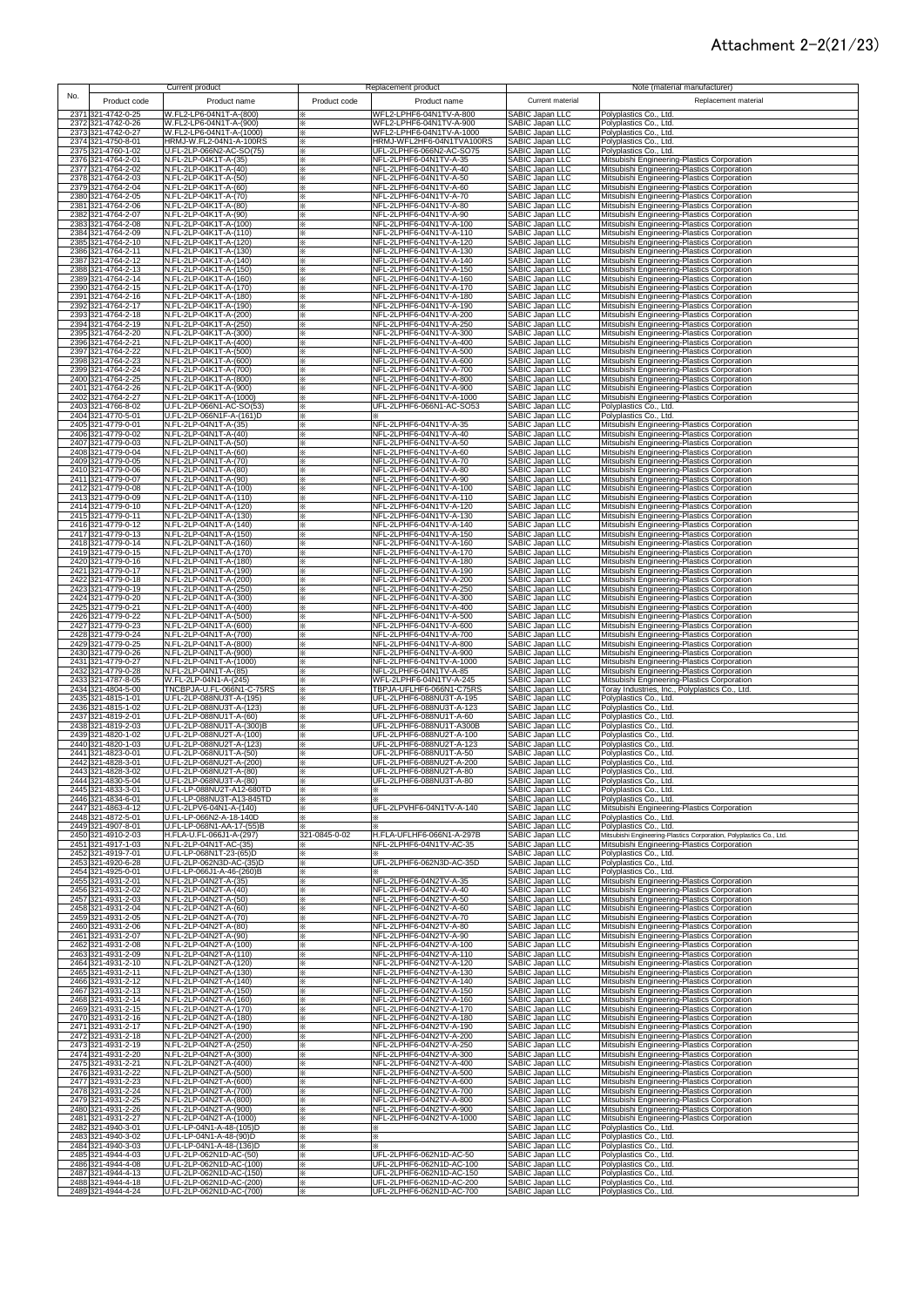### Attachment 2-2(22/23)

|              |                                          | Current product                                        |              | Replacement product                                    |                                                                          | Note (material manufacturer)                                                                                                               |
|--------------|------------------------------------------|--------------------------------------------------------|--------------|--------------------------------------------------------|--------------------------------------------------------------------------|--------------------------------------------------------------------------------------------------------------------------------------------|
| No.          | Product code                             | Product name                                           | Product code | Product name                                           | Current material                                                         | Replacement material                                                                                                                       |
|              | 2490 321-4963-9-01                       | U.FL-LP-088NU1T-A13-680TD                              |              | ⋇                                                      | SABIC Japan LLC                                                          | Polyplastics Co., Ltd.                                                                                                                     |
|              | 2491 321-4964-1-01                       | U.FL-LP-088NU5T-A12-845TD                              | ×.           | ⋇                                                      | SABIC Japan LLC                                                          | Polyplastics Co., Ltd.                                                                                                                     |
|              | 2492 321-4967-0-18<br>2493 321-4967-0-20 | U.FL-2LP6-066N2-A-(200)<br>U.FL-2LP6-066N2-A-(300)     | ⋇<br>×       | U.FL-2LPHF6-066N2-A-200<br>U.FL-2LPHF6-066N2-A-300     | SABIC Japan LLC<br>SABIC Japan LLC                                       | Polyplastics Co., Ltd.<br>Polyplastics Co., Ltd.                                                                                           |
|              | 2494 321-4967-0-21                       | U.FL-2LP6-066N2-A-(400)                                | ⋇            | U.FL-2LPHF6-066N2-A-400                                | SABIC Japan LLC                                                          | Polyplastics Co., Ltd.                                                                                                                     |
|              | 2495 321-4970-4-18<br>2496 321-4982-3-01 | W.FL-2LP-04K2T-A-(200)<br>U.FL-2LP(V)-04K2T-A-(35)     | ×<br>×       | WFL-2LPHF6-04N2TV-A-200<br>UFL-2LPVHF6-04N2TV-A-35     | SABIC Japan LLC<br>SABIC Japan LLC                                       | Mitsubishi Engineering-Plastics Corporation<br>Mitsubishi Engineering-Plastics Corporation                                                 |
|              | 2497 321-4982-3-03                       | U.FL-2LP(V)-04K2T-A-(50)                               | ⋇            | UFL-2LPVHF6-04N2TV-A-50                                | SABIC Japan LLC                                                          | Mitsubishi Engineering-Plastics Corporation                                                                                                |
|              | 2498 321-4982-3-04                       | U.FL-2LP(V)-04K2T-A-(60)                               | ⋇            | UFL-2LPVHF6-04N2TV-A-60                                | SABIC Japan LLC                                                          | Mitsubishi Engineering-Plastics Corporation                                                                                                |
|              | 2499 321-4982-3-06<br>2500 321-4982-3-11 | U.FL-2LP(V)-04K2T-A-(80)<br>U.FL-2LP(V)-04K2T-A-(130)  | ⋇<br>×.      | UFL-2LPVHF6-04N2TV-A-80<br>UFL-2LPVHF6-04N2TV-A-130    | SABIC Japan LLC<br>SABIC Japan LLC                                       | Mitsubishi Engineering-Plastics Corporation<br>Mitsubishi Engineering-Plastics Corporation                                                 |
|              | 2501 321-4982-3-13                       | U.FL-2LP(V)-04K2T-A-(150)                              | ×.           | UFL-2LPVHF6-04N2TV-A-150                               | SABIC Japan LLC                                                          | Mitsubishi Engineering-Plastics Corporation                                                                                                |
| 2503         | 2502 321-4982-3-16<br>321-4982-3-18      | U.FL-2LP(V)-04K2T-A-(180)<br>U.FL-2LP(V)-04K2T-A-(200) | ⋇<br>⋇       | UFL-2LPVHF6-04N2TV-A-180<br>UFL-2LPVHF6-04N2TV-A-200   |                                                                          | Mitsubishi Engineering-Plastics Corporation<br>Mitsubishi Engineering-Plastics Corporation                                                 |
|              | 2504 321-4982-3-21                       | U.FL-2LP(V)-04K2T-A-(400)                              | ፠            | UFL-2LPVHF6-04N2TV-A-400                               | SABIC Japan LLC<br>SABIC Japan LLC<br>SABIC Japan LLC<br>SABIC Japan LLC | Mitsubishi Engineering-Plastics Corporation                                                                                                |
|              | 2505 321-4982-3-22<br>2506 321-4982-3-29 | U.FL-2LP(V)-04K2T-A-(500)<br>U.FL-2LP(V)-04K2T-A-(104) | ⋇<br>⋇       | UFL-2LPVHF6-04N2TV-A-500<br>UFL-2LPVHF6-04N2TV-A-104   | SABIC Japan LLC                                                          | Mitsubishi Engineering-Plastics Corporation<br>Mitsubishi Engineering-Plastics Corporation                                                 |
|              | 2507 321-4982-3-30                       | U.FL-2LP(V)-04K2T-A-(155)                              | ×            | UFL-2LPVHF6-04N2TV-A-155                               | SABIC Japan LLC                                                          | Mitsubishi Engineering-Plastics Corporation                                                                                                |
| 2509         | 2508 321-4982-3-31<br>321-4982-3-32      | U.FL-2LP(V)-04K2T-A-(125)<br>U.FL-2LP(V)-04K2T-A-(75)  | ×<br>×.      | UFL-2LPVHF6-04N2TV-A-125<br>UFL-2LPVHF6-04N2TV-A-75    | SABIC Japan LLC<br>SABIC Japan LLC                                       | Mitsubishi Engineering-Plastics Corporation<br>Mitsubishi Engineering-Plastics Corporation                                                 |
|              | 2510 321-4982-3-33                       | U.FL-2LP(V)-04K2T-A-(55)                               | ⋇            | UFL-2LPVHF6-04N2TV-A-55                                | SABIC Japan LLC                                                          | Mitsubishi Engineering-Plastics Corporation                                                                                                |
| 2511         | 321-4986-4-07<br>2512 321-4986-4-08      | W.FL-2LP-04N1T-AC-(90)<br>W.FL-2LP-04N1T-AC-(100)      | ×.<br>⋇      | WFL-2LPHF6-04N1TV-AC-90<br>WFL-2LPHF6-04N1TV-AC-100    | SABIC Japan LLC<br>SABIC Japan LLC                                       | Mitsubishi Engineering-Plastics Corporation<br>Mitsubishi Engineering-Plastics Corporation                                                 |
|              | 2513 321-4986-4-09                       | W.FL-2LP-04N1T-AC-(110)                                | ⋇            | WFL-2LPHF6-04N1TV-AC-110                               | SABIC Japan LLC                                                          | Mitsubishi Engineering-Plastics Corporation                                                                                                |
|              | 2514 321-4989-2-28<br>2515 321-4998-3-01 | U.FL-2LP6-066J1-A-(250)A<br>U.FL-LP-04N1-A-49-(30)D    | ⋇<br>⋇       | ⋇<br>×                                                 | SABIC Japan LLC<br>SABIC Japan LLC                                       | Polyplastics Co., Ltd.<br>Polyplastics Co., Ltd.                                                                                           |
|              | 2516 321-5017-6-01                       | U.FL-LP-066N1-A-46-150D                                | X.           | ×                                                      | SABIC Japan LLC                                                          | Polyplastics Co., Ltd.                                                                                                                     |
|              | 2517 321-5035-8-13                       | U.FL-LP-04N2T-A-(150)                                  | ⋇            | UFL-LPHF6-04N2TV-A-150                                 | SABIC Japan LLC                                                          | Polyplastics Co., Ltd.                                                                                                                     |
|              | 2518 321-5035-8-18<br>2519 321-5035-8-22 | U.FL-LP-04N2T-A-(200)<br>U.FL-LP-04N2T-A-(500)         | ⋇<br>⋇       | UFL-LPHF6-04N2TV-A-200<br>UFL-LPHF6-04N2TV-A-500       | SABIC Japan LLC<br>SABIC Japan LLC                                       | Polyplastics Co., Ltd.<br>Polyplastics Co., Ltd.                                                                                           |
|              | 2520 321-5038-6-01                       | U.FL-LPLJ-088N1T-A-(250)A                              | ⋇            | ⋇                                                      | SABIC Japan LLC                                                          | Mitsubishi Engineering-Plastics Corporation, Polyplastics Co., Ltd.                                                                        |
| 2522         | 2521 321-5038-6-02<br>321-5038-6-03      | U.FL-LPLJ-088N1T-A-(320)A<br>U.FL-LPLJ-088N1T-A-(100)F | ×<br>⋇       | ⋇                                                      | SABIC Japan LLC<br>SABIC Japan LLC                                       | Mitsubishi Engineering-Plastics Corporation, Polyplastics Co., Ltd.<br>Mitsubishi Engineering-Plastics Corporation, Polyplastics Co., Ltd. |
|              | 2523 321-5060-5-02                       | HRMP-U.FL-088K1T-A-250RS                               | ⋇            | HRMP-UFLHF6-088N1T-A250RS                              | SABIC Japan LLC                                                          | Polyplastics Co., Ltd.                                                                                                                     |
|              | 2524 321-5060-5-03<br>2525 321-5079-3-01 | HRMP-U.FL-088K1T-A-5008RS<br>U.FL-LP6-066J1-A-11-50D   | ⋇<br>፠       | HRMP-UFLHF6-088N1T-A500RS                              | SABIC Japan LLC<br>SABIC Japan LLC                                       | Polyplastics Co., Ltd.<br>Polyplastics Co., Ltd.                                                                                           |
|              | 2526 321-5098-8-01                       | HRMPJ-U.FL-04N1-A-50RS                                 | ⋇            | HPJ-UFLHF6-04N1TV-A50RS                                | SABIC Japan LLC                                                          | Polyplastics Co., Ltd.                                                                                                                     |
| 2527<br>2528 | 321-5098-8-02<br>321-5098-8-03           | HRMPJ-U.FL-04N1-A-100RS<br>HRMPJ-U.FL-04N1-A-150RS     | ×.<br>⋇      | HPJ-UFLHF6-04N1TV-A100RS<br>HPJ-UFLHF6-04N1TV-A150RS   | SABIC Japan LLC<br>SABIC Japan LLC<br>SABIC Japan LLC                    | Polyplastics Co., Ltd.<br>Polyplastics Co., Ltd.                                                                                           |
| 2529         | 321-5098-8-04                            | HRMPJ-U.FL-04N1-A-200RS                                | ፠            | HPJ-UFLHF6-04N1TV-A200RS                               |                                                                          | Polyplastics Co., Ltd.                                                                                                                     |
| 2530         | 321-5105-1-00<br>2531 321-5113-0-01      | UFL-2LP-088N2T-ACT52FJT2<br>TNCPJ-U.FL-088K2T-55.9RS   | ⋇<br>⋇       | UFL-2HF-088N2T-ACT52FJT2<br>TNCPJ-UFLHF-088N2T-55.9RS  | SABIC Japan LLC<br>SABIC Japan LLC                                       | Polyplastics Co., Ltd.<br>Toray Industries, Inc., Polyplastics Co., Ltd.                                                                   |
|              | 2532 321-5113-0-02                       | TNCPJ-U.FL-088K2T-127RS                                | ⋇            | TNCPJ-UFLHF-088N2T-127RS                               | SABIC Japan LLC                                                          | Toray Industries, Inc., Polyplastics Co., Ltd.                                                                                             |
| 2534         | 2533 321-5113-0-03<br>321-5113-0-04      | TNCPJ-U.FL-088K2T-215.9RS<br>TNCPJ-U.FL-088K2T-88.9RS  | ×<br>×.      | TNCPJ-UFLHF-088N2T215.9RS<br>TNCPJ-UFLHF-088N2T-88.9RS | SABIC Japan LLC<br>SABIC Japan LLC                                       | Toray Industries, Inc., Polyplastics Co., Ltd.<br>Toray Industries, Inc., Polyplastics Co., Ltd.                                           |
| 2535         | 321-5113-0-05                            | TNCPJ-U.FL-088K2T-83.8RS                               | ×.           | TNCPJ-UFLHF-088N2T-83.8RS                              | SABIC Japan LLC                                                          | Toray Industries, Inc., Polyplastics Co., Ltd.                                                                                             |
| 2536         | 321-5113-0-06<br>2537 321-5113-0-07      | TNCPJ-U.FL-088K2T-177.8RS<br>TNCPJ-U.FL-088K2T-139.7RS | ×.<br>×.     | TNCPJ-UFLHF-088N2T177.8RS<br>TNCPJ-UFLHF-088N2T139.7RS | SABIC Japan LLC<br>SABIC Japan LLC                                       | Toray Industries, Inc., Polyplastics Co., Ltd.<br>Toray Industries, Inc., Polyplastics Co., Ltd.                                           |
|              | 2538 321-5113-0-08                       | TNCPJ-U.FL-088K2T-71.1RS                               | ⋇            | TNCPJ-UFLHF-088N2T-71.1RS                              | SABIC Japan LLC                                                          | Toray Industries, Inc., Polyplastics Co., Ltd.                                                                                             |
|              | 2539 321-5119-6-00<br>2540 321-5122-0-01 | U.FL-2LP-068N1-A-T-35FJT<br>U.FL-2LP-068N3-A-65FJT     | ⋇<br>×.      | UFL-2LPHF-068N1-AT35FJT<br>UFL-2LPHF-068N3-A-65FJT     | SABIC Japan LLC<br>SABIC Japan LLC                                       | Polyplastics Co., Ltd.<br>Polyplastics Co., Ltd.                                                                                           |
| 2541         | 321-5126-1-01                            | U.FL-2LP-068N1-AC-50FJT                                | ⋇            | UFL-2LPHF-068N1-AC-50FJT                               | SABIC Japan LLC                                                          | Polyplastics Co., Ltd.                                                                                                                     |
|              | 2542 321-5152-1-03<br>2543 321-5154-7-01 | U.FL-2LP-088K2T-AF-(46)D<br>HRMP-W.FL-04N1-A-200ARS    | ⋇<br>⋇       | HRMP-WFLHF6-04N1TVA200ARS                              | SABIC Japan LLC<br>SABIC Japan LLC                                       | Polyplastics Co., Ltd.<br>Mitsubishi Engineering-Plastics Corporation                                                                      |
|              | 2544 321-5161-2-02                       | U.FL-2LP(V)-04K1T-AF-110                               | ×            | UFL-2LPVHF6-04N1TV-AF-110                              | SABIC Japan LLC                                                          | Mitsubishi Engineering-Plastics Corporation                                                                                                |
|              | 2545 321-5162-5-00<br>2546 321-5172-9-04 | U.FL-2LP-068N1-A-T-60FJT2<br>U.FL-2LP-068N2T-AC-(60)   | ⋇<br>×       | UFL-2LPHF-068N1-AT60FJT2<br>UFL-2HF6-068N2T-AC-60      | SABIC Japan LLC<br>SABIC Japan LLC                                       | Polyplastics Co., Ltd.<br>Polyplastics Co., Ltd.                                                                                           |
| 2547         | 321-5172-9-07                            | U.FL-2LP-068N2T-AC-(90)                                | ×            | UFL-2HF6-068N2T-AC-90                                  | SABIC Japan LLC                                                          | Polyplastics Co., Ltd.                                                                                                                     |
|              | 2548 321-5174-4-02<br>2549 321-5174-4-03 | N.FL-2LP-04N1-AC-N-99.3A<br>N.FL-2LP-04N1-AC-N-98.5A   | ⋇            | NFL-2HF6-04N1TV-ACN99.3A<br>NFL-2HF6-04N1TV-ACN98.5A   | SABIC Japan LLC<br>SABIC Japan LLC                                       | Mitsubishi Engineering-Plastics Corporation                                                                                                |
|              | 2550 321-5174-4-04                       | N.FL-2LP-04N1-AC-N-50.5A                               | ⋇<br>×.      | NFL-2HF6-04N1TV-ACN50.5A                               | SABIC Japan LLC                                                          | Mitsubishi Engineering-Plastics Corporation<br>Mitsubishi Engineering-Plastics Corporation                                                 |
|              | 2551 321-5184-8-01<br>2552 321-5191-3-01 | SMARBPJ-UFL-088N2T-40ARS<br>U.FL-LP-088N2T-A-19-110F   | ×.<br>×.     | SRBPJ-UFLHF6-088N2TA40ARS                              | SABIC Japan LLC                                                          | Polyplastics Co., Ltd.<br>Polyplastics Co., Ltd.                                                                                           |
| 2553         | 321-5191-3-02                            | U.FL-LP-088N2T-A-19-250AF                              | ×.           | ⋇<br>×                                                 | SABIC Japan LLC<br>SABIC Japan LLC<br>SABIC Japan LLC                    | Polyplastics Co., Ltd.                                                                                                                     |
|              | 2554 321-5191-3-03                       | U.FL-LP-088N2T-A-19-300AF                              |              | ✕                                                      |                                                                          | Polyplastics Co., Ltd.                                                                                                                     |
| 2555         | 321-5191-3-07<br>2556 321-5203-0-00      | U.FL-LP-088N2T-A-19-150F<br>HRMPJ22-UFL088K1T-A-55.9   | ×            | HPJ22-UFLHF-088N1T-A55.9                               | SABIC Japan LLC<br>SABIC Japan LLC                                       | Polyplastics Co., Ltd.<br>Polyplastics Co., Ltd.                                                                                           |
| 2558         | 2557 321-5209-7-00<br>321-5212-1-01      | U.FL-2LP-068N1-A-T-40FJT<br>N.FL-2LP6-04K1T-AC-73.5B   | ×.<br>⋇      | UFL-2LPHF-068N1-AT40FJT<br>✕                           | SABIC Japan LLC<br>SABIC Japan LLC                                       | Polyplastics Co., Ltd.                                                                                                                     |
| 2559         | 321-5212-1-02                            | N.FL-2LP6-04K1T-AC-72.5B                               | ×            | ×.                                                     | SABIC Japan LLC                                                          | Mitsubishi Engineering-Plastics Corporation<br>Mitsubishi Engineering-Plastics Corporation                                                 |
| 2560<br>2561 | 321-5212-1-28                            | N.FL-2LP6-04K1T-AC-57.5B<br>U.FL-2LP-066J1-A-(580)D    | ⋇<br>×.      | ×                                                      | SABIC Japan LLC<br>SABIC Japan LLC                                       | Mitsubishi Engineering-Plastics Corporation                                                                                                |
| 2562         | 321-5213-4-01<br>321-5213-4-02           | U.FL-2LP-066J1-A-(105)                                 | ×.           | U.FL-2LPHF6-066N1-A-105                                | SABIC Japan LLC                                                          | Polyplastics Co., Ltd.<br>Polyplastics Co., Ltd.                                                                                           |
|              | 2563 321-5213-4-03                       | U.FL-2LP-066J1-A-(650)                                 |              | U.FL-2LPHF6-066N1-A-650                                | SABIC Japan LLC                                                          | Polyplastics Co., Ltd.                                                                                                                     |
|              | 2564 321-5213-4-04<br>2565 321-5213-4-05 | U.FL-2LP-066J1-A-(580)<br>U.FL-2LP-066J1-A-(320)       | ⋇<br>×.      | U.FL-2LPHF6-066N1-A-580<br>U.FL-2LPHF6-066N1-A-320     | SABIC Japan LLC<br>SABIC Japan LLC                                       | Polyplastics Co., Ltd.<br>Polyplastics Co., Ltd.                                                                                           |
|              | 2566 321-5213-4-06<br>2567 321-5213-4-07 | U.FL-2LP-066J1-A-(480)<br>U.FL-2LP-066J1-A-(1450)      | ⋇            | U.FL-2LPHF6-066N1-A-480<br>U.FL-2LPHF6-066N1-A-1450    | SABIC Japan LLC<br>SABIC Japan LLC                                       | Polyplastics Co., Ltd.<br>Polyplastics Co., Ltd.                                                                                           |
|              | 2568 321-5213-4-08                       | U.FL-2LP-066J1-A-(1800)                                | ⋇<br>X.      | U.FL-2LPHF6-066N1-A-1800                               | SABIC Japan LLC                                                          | Polyplastics Co., Ltd.                                                                                                                     |
|              | 2569 321-5213-4-09                       | U.FL-2LP-066J1-A-(230)                                 | ⋇            | U.FL-2LPHF6-066N1-A-230                                | SABIC Japan LLC                                                          | Polyplastics Co., Ltd.                                                                                                                     |
|              | 2570 321-5213-4-10<br>2571 321-5213-4-11 | U.FL-2LP-066J1-A-(460)<br>U.FL-2LP-066J1-A-(115)       | ⋇<br>×       | U.FL-2LPHF6-066N1-A-460<br>U.FL-2LPHF6-066N1-A-115     | SABIC Japan LLC<br>SABIC Japan LLC                                       | Polyplastics Co., Ltd.<br>Polyplastics Co., Ltd.                                                                                           |
| 2572         | 321-5213-4-12                            | U.FL-2LP-066J1-A-(87)                                  | ⋇            | U.FL-2LPHF6-066N1-A-87<br>U.FL-2LPHF6-066N1-A-2000     | SABIC Japan LLC                                                          | Polyplastics Co., Ltd.                                                                                                                     |
|              | 2573 321-5213-4-13<br>2574 321-5213-4-14 | U.FL-2LP-066J1-A-(2000)<br>U.FL-2LP-066J1-A-(290)      | ⋇<br>⋇       | U.FL-2LPHF6-066N1-A-290                                | SABIC Japan LLC<br>SABIC Japan LLC                                       | Polyplastics Co., Ltd.<br>Polyplastics Co., Ltd.                                                                                           |
|              | 2575 321-5221-2-01<br>2576 321-5228-1-01 | HRMPJ2-UFL068N1T-AF-T-160<br>U.FL-LP-068N1-AA-19-(210) | ⋇<br>⋇       | HPJ2-UFLHF6-068N1T-AFT160<br>⋇                         | SABIC Japan LLC                                                          | Polyplastics Co., Ltd.                                                                                                                     |
|              | 2577 321-5228-1-02                       | U.FL-LP-068N1-AA-19-(90)                               | ×.           | ×.                                                     | SABIC Japan LLC<br>SABIC Japan LLC                                       | Polyplastics Co., Ltd.<br>Polyplastics Co., Ltd.                                                                                           |
|              | 2578 321-5254-1-01<br>2579 321-5278-0-28 | N.FL-LP6-04K1T-A-12-87.5B<br>N.FL-2LP6-04N2T-(100)B    | ⋇<br>×       | ×.<br>×                                                |                                                                          | Mitsubishi Engineering-Plastics Corporation                                                                                                |
|              | 2580 321-5280-1-28                       | N.FL-2LP6-04N2TV-(100)B                                | ×            | ×                                                      | SABIC Japan LLC<br>SABIC Japan LLC<br>SABIC Japan LLC                    | Mitsubishi Engineering-Plastics Corporation<br>Mitsubishi Engineering-Plastics Corporation                                                 |
|              | 2581 321-5281-4-01<br>2582 321-5281-4-02 | U.FL-LPV-04K1T-A-14-47.5D<br>U.FL-LPV-04K1T-A-14-40D   | ፠<br>⋇       | ×.<br>✕                                                | SABIC Japan LLC<br>SABIC Japan LLC                                       | Mitsubishi Engineering-Plastics Corporation<br>Mitsubishi Engineering-Plastics Corporation                                                 |
|              | 2583 321-5283-0-00                       | U.FL-ELML-088K2T-A146MA                                | ×            | U.FLHF-ELML-088K2TA146MA                               | SABIC Japan LLC                                                          | Polyplastics Co., Ltd.                                                                                                                     |
| 2585         | 2584 321-5284-2-00<br>321-5285-5-00      | U.FL-ELML-088K2T-A112MC<br>U.FL-ELMR-088K1T-A112MD     | ×            | U.FLHF-ELML-088K2TA112MC<br>U.FLHF-ELMR-088K1TA112MD   | SABIC Japan LLC                                                          | Polyplastics Co., Ltd.                                                                                                                     |
|              | 2586 321-5286-8-00                       | U.FL-ELMR-088K1T-A217MB                                | ×<br>⋇       | U.FLHF-ELMR-088K1TA217MB                               | SABIC Japan LLC<br>SABIC Japan LLC                                       | Polyplastics Co., Ltd.<br>Polyplastics Co., Ltd.                                                                                           |
|              | 2587 321-5295-9-01<br>2588 321-5296-1-01 | N.FL-2LP6-04N2T-A-(100)AM<br>U.FL-LP-04K1T-A-11-(100)D | ×.<br>×.     | NFL-2LPHF6-04N2TV-A100AM                               | SABIC Japan LLC<br>SABIC Japan LLC                                       | Mitsubishi Engineering-Plastics Corporation<br>Polyplastics Co., Ltd.                                                                      |
|              | 2589 321-5300-7-01                       | N.FL-2LP-04N4-AC-N-60A                                 | ×.           | NFL-2LPHF6-04N4-ACN60A                                 | SABIC Japan LLC                                                          | Mitsubishi Engineering-Plastics Corporation                                                                                                |
| 2591         | 2590 321-5301-0-01                       | HRMBPJ-UFL-068N1T-AA-80RS                              | ⋇            | HBPJ-UFLHF6-068N1T-AA80RS                              | SABIC Japan LLC                                                          | Polyplastics Co., Ltd.                                                                                                                     |
|              | 321-5347-0-01<br>2592 321-5358-7-00      | HRMP-N.FL-04N1-A-300RS<br>U.FL-2LP(V)-04N2-A-T85HPI    | ⋇<br>⋇       | HRMP-NFLHF6-04N1TV-A300RS<br>UFL-2VHF6-04N2TV-AT85HPI  | SABIC Japan LLC<br>SABIC Japan LLC                                       | Mitsubishi Engineering-Plastics Corporation<br>Mitsubishi Engineering-Plastics Corporation                                                 |
|              | 2593 321-5362-4-00                       | N.FL-2LP-04N1-A-N-130.5AC                              | ⋇            | NFL-2HF6-04N1TV-AN130.5AC                              | SABIC Japan LLC                                                          | Mitsubishi Engineering-Plastics Corporation                                                                                                |
|              | 2594 321-5391-2-01<br>2595 321-5392-5-01 | U.FL-LP-088K1T-A-32-120B<br>U.FL-2LP-066JU1-A-300ALP   | ⋇<br>⋇       | UFL-2HF6-066NU1-A-300ALP                               | SABIC Japan LLC<br>SABIC Japan LLC                                       | Polyplastics Co., Ltd.<br>Polyplastics Co., Ltd.                                                                                           |
|              | 2596 321-5400-1-08                       | N.FL-2LP6-04N1T-A-(100)                                | ⋇            | NFL-2LPHF6-04N1TV-A-100                                | SABIC Japan LLC                                                          | Mitsubishi Engineering-Plastics Corporation                                                                                                |
|              | 2597 321-5400-1-09<br>2598 321-5400-1-10 | N.FL-2LP6-04N1T-A-(110)<br>N.FL-2LP6-04N1T-A-(120)     | ⋇<br>⋇       | NFL-2LPHF6-04N1TV-A-110<br>NFL-2LPHF6-04N1TV-A-120     | SABIC Japan LLC<br>SABIC Japan LLC                                       | Mitsubishi Engineering-Plastics Corporation<br>Mitsubishi Engineering-Plastics Corporation                                                 |
|              | 2599 321-5400-1-11                       | N.FL-2LP6-04N1T-A-(130)                                | ⋇            | NFL-2LPHF6-04N1TV-A-130                                | SABIC Japan LLC                                                          | Mitsubishi Engineering-Plastics Corporation                                                                                                |
|              | 2600 321-5400-1-12<br>2601 321-5400-1-13 | N.FL-2LP6-04N1T-A-(140)<br>N.FL-2LP6-04N1T-A-(150)     | ⋇<br>×.      | NFL-2LPHF6-04N1TV-A-140<br>NFL-2LPHF6-04N1TV-A-150     | SABIC Japan LLC<br>SABIC Japan LLC                                       | Mitsubishi Engineering-Plastics Corporation<br>Mitsubishi Engineering-Plastics Corporation                                                 |
|              | 2602 321-5402-7-01                       | U.FL-LP-088N1T-A-20-(167)                              | ×.           | $\times$                                               | SABIC Japan LLC                                                          | Polyplastics Co., Ltd.                                                                                                                     |
|              | 2603 321-5407-0-28<br>2604 321-5446-2-00 | U.FL-2LP-088K2T-AE-(65)<br>U.FL-2LP-068N1-A-T-35FJT2   | ×.<br>×      | UFL-2LPHF6-088N2T-AE-65<br>UFL-2LPHF-068N1-AT35FJT2    | SABIC Japan LLC<br>SABIC Japan LLC<br>SABIC Japan LLC                    | Polyplastics Co., Ltd.<br>Polyplastics Co., Ltd.                                                                                           |
|              | 2605 321-5447-5-28                       | N.FL-2LP6-04N2TV-AC-76.5B                              | ፠            |                                                        |                                                                          | Mitsubishi Engineering-Plastics Corporation                                                                                                |
|              | 2606 321-5802-5-02<br>2607 321-5810-3-00 | U.FL-2LP-068N1T-A-(100)VT<br>N.FL-2LP-04N1-A-N-197.5AQ | ⋇<br>⋇       | UFL-2LPHF6-068N1T-A100VT<br>NFL-2HF6-04N1TV-AN197.5AQ  | SABIC Japan LLC<br>SABIC Japan LLC                                       | Polyplastics Co., Ltd.<br>Mitsubishi Engineering-Plastics Corporation                                                                      |
|              | 2608 321-5818-5-28                       | W.FL2-2LP-04N1-AC-(48)D                                | ×            |                                                        | SABIC Japan LLC                                                          | Polyplastics Co., Ltd.                                                                                                                     |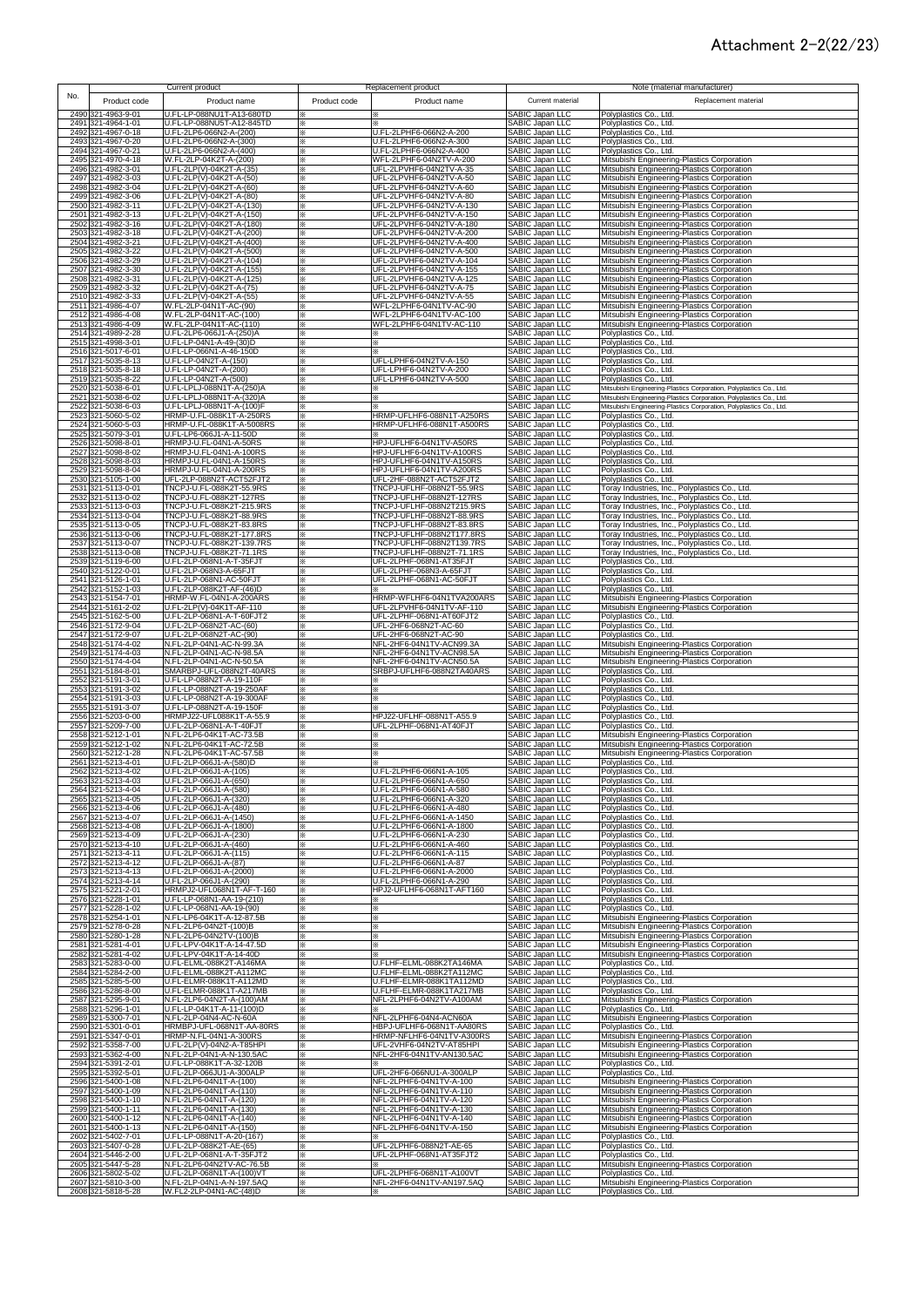## Attachment 2-2(23/23)

| No. | Product code                             | Current product<br>Product name                        | Product code                   | Replacement product<br>Product name                    | Current material                                                         | Note (material manufacturer)<br>Replacement material                                                               |
|-----|------------------------------------------|--------------------------------------------------------|--------------------------------|--------------------------------------------------------|--------------------------------------------------------------------------|--------------------------------------------------------------------------------------------------------------------|
|     | 2609 321-5828-9-00<br>2610 321-5829-1-00 | U.FL-2LP(V)-04N1-A-145HC<br>U.FL-ELM4-088K1T-A203BE1   | ×<br>⋇                         | UFL-2LPVHF6-04N1TV-A145HC<br>U.FLHF-ELM4-088K1TA203BE1 | SABIC Japan LLC<br>SABIC Japan LLC                                       | Mitsubishi Engineering-Plastics Corporation<br>Polyplastics Co., Ltd.                                              |
|     | 2611 321-5830-0-00<br>2612 321-5831-3-00 | U.FL-ELM4-088K2T-A203BE2<br>U.FL-MMCXLP-066N1-A-53     | 321-0837-0-02                  | U.FLHF-ELM4-088K2TA203BE2<br>UFLHF6-MMCXLP066N1-A53RS  | SABIC Japan LLC<br>SABIC Japan LLC<br>SABIC Japan LLC                    | Polyplastics Co., Ltd.                                                                                             |
|     | 2613 321-5834-1-01                       | UFL-MMCXLP-066N1-A-500RS                               | 321-0837-0-01                  | UFLHF6-MMCXLP066N1-A500RS                              |                                                                          | Polyplastics Co., Ltd.<br>Polyplastics Co., Ltd.                                                                   |
|     | 2614 321-5834-1-02<br>2615 321-5834-1-03 | UFL-MMCXLP-066N1-A-35RS<br>UFL-MMCXLP-066N1-A-200RS    | 321-0837-0-03<br>321-0837-0-04 | UFLHF6-MMCXLP066N1-A35RS<br>UFLHF6-MMCXLP066N1-A200RS  | SABIC Japan LLC<br>SABIC Japan LLC                                       | Polyplastics Co., Ltd.<br>Polyplastics Co., Ltd.                                                                   |
|     | 2616 321-5835-4-01<br>2617 321-5835-4-03 | TNCPJ-U.FL-088N2PD-55.9RS<br>TNCPJ-U.FL-088N2PD139.7RS | ⋇<br>×                         | TNCPJ-UFLHF-088N2T-55.9RS<br>TNCPJ-UFLHF088N2PD139.7RS | SABIC Japan LLC<br>SABIC Japan LLC                                       | Toray Industries, Inc., Polyplastics Co., Ltd.<br>Toray Industries, Inc., Polyplastics Co., Ltd.                   |
|     | 2618 321-5835-4-04<br>2619 321-5836-7-05 | TNCPJ-U.FL-088N2PD71.1RS<br>U.FL-LP-088N2PD-A-(70)     | ×<br>⋇                         | TNCPJ-UFLHF-088N2T-71.1RS<br>UFL-LPHF6-088N2PD-A-70    | SABIC Japan LLC<br>SABIC Japan LLC                                       | Toray Industries, Inc., Polyplastics Co., Ltd.<br>Polyplastics Co., Ltd.                                           |
|     | 2620 321-5836-7-08<br>2621 321-5837-0-01 | U.FL-LP-088N2PD-A-(100)<br>U.FL-LP-088N1T-A-21-(100)   | ⋇                              | UFL-LPHF6-088N2PD-A-100                                | SABIC Japan LLC<br>SABIC Japan LLC                                       | Polyplastics Co., Ltd.                                                                                             |
|     | 2622 321-5837-0-02                       | U.FL-LP-088N1T-A-21-(130)                              | X.<br>⋇                        |                                                        | SABIC Japan LLC                                                          | Polyplastics Co., Ltd.<br>Polyplastics Co., Ltd.                                                                   |
|     | 2623 321-5844-5-01<br>2624 321-5845-8-00 | TNCWBPJ-UFL-066N1-AA-36A<br>U.FL-2LP-088N3T-A-T85FJT   | ⋇<br>×.                        | TWBPJ-UFLHF6-066N1-AA36A<br>UFL-2LPHF-088N3T-AT85FJT   | SABIC Japan LLC<br>SABIC Japan LLC                                       | Polyplastics Co., Ltd.<br>Polyplastics Co., Ltd.                                                                   |
|     | 2625 321-5847-3-01<br>2626 321-5849-9-01 | U.FL-LP-088N2PD-A-21-100<br>U.FL-LP-04N1-A12-204HD     | ⋇<br>⋇                         | ⋇<br>×                                                 | SABIC Japan LLC<br>SABIC Japan LLC                                       | Polyplastics Co., Ltd.<br>Polyplastics Co., Ltd.                                                                   |
|     | 2627 321-5850-8-01<br>2628 321-5851-0-01 | U.FL-LP-066N2-A11-26HD<br>U.FL-LP-068N2T-A14-89HD      | ⋇<br>⋇                         | ×<br>×                                                 | SABIC Japan LLC<br><b>SABIC Japan LLC</b>                                | Polyplastics Co., Ltd.<br>Polyplastics Co., Ltd.                                                                   |
|     | 2629 321-5853-6-01<br>2630 321-5853-6-02 | HRMJ-U.FL-088K1T-A-100RS<br>HRMJ-U.FL-088K1T-A-76.2RS  | ⋇<br>×                         | HRMJ-UFLHF6-088N1T-A100RS<br>HRMJ-UFLHF6-088N1TA76.2RS | SABIC Japan LLC<br>SABIC Japan LLC                                       | Polyplastics Co., Ltd.<br>Polyplastics Co., Ltd.                                                                   |
|     | 2631 321-5853-6-03                       | HRMJ-U.FL-088K1T-A-150RS                               | ⋇                              | HRMJ-UFLHF6-088N1T-A150RS                              | SABIC Japan LLC                                                          | Polyplastics Co., Ltd.                                                                                             |
|     | 2632 321-5856-4-01<br>2633 321-5865-5-01 | HRMPJ23-UFL088K1T-A-190.5<br>UFL-MMCXP-088K1T-A-180ARS | ×<br>321-0838-0-01             | HPJ23-UFLHF-088N1T-A190.5<br>UFLHF6-MMCXP-088N1T-A180A | SABIC Japan LLC<br>SABIC Japan LLC                                       | Polyplastics Co., Ltd.<br>Polyplastics Co., Ltd.                                                                   |
|     | 2634 321-5865-5-02<br>2635 321-5865-5-03 | UFL-MMCXP-088K1T-A-100ARS<br>UFL-MMCXP-088K1T-A-80ARS  | 321-0838-0-02<br>321-0838-0-03 | UFLHF6-MMCXP-088N1T-A100A<br>UFLHF6-MMCXP-088N1T-A80A  | SABIC Japan LLC<br>SABIC Japan LLC                                       | Polyplastics Co., Ltd.<br>Polyplastics Co., Ltd.                                                                   |
|     | 2636 321-5869-6-00<br>2637 321-5876-1-01 | U.FL-ELM4-088K2T-A88BE3<br>HRMBPJ-N.FL-04N1-A-80RS     | X<br>⋇                         | U.FLHF-ELM4-088K2TA88BE3<br>HBPJ-NFLHF6-04N1TV-A80RS   | SABIC Japan LLC                                                          | Polyplastics Co., Ltd.<br>Mitsubishi Engineering-Plastics Corporation                                              |
|     | 2638 321-5891-5-03<br>2639 321-5892-8-28 | HRMJ-U.FL-066N1-A-T-100RS<br>U.FL-2LP-066J1-AF-(85)    | ፠<br>፠                         | HRMJ-UFLHF6-066N1-A100RS<br>UFL-2LPHF6-066N1-AF-85     | SABIC Japan LLC<br>SABIC Japan LLC<br>SABIC Japan LLC<br>SABIC Japan LLC | Polyplastics Co., Ltd.<br>Polyplastics Co., Ltd.                                                                   |
|     | 2640 321-5895-6-01<br>2641 321-5895-6-02 | HRMBPJ-UFL-088N2T-A-200RS<br>HRMBPJ-UFL-088N2T-A-75RS  | ⋇<br>×.                        | HBPJ-UFLHF6-088N2T-A200RS<br>HBPJ-UFLHF6-088N2T-A75RS  | SABIC Japan LLC                                                          | Polyplastics Co., Ltd.<br>Polyplastics Co., Ltd.                                                                   |
|     | 2642 321-5927-0-28<br>2643 321-5951-5-01 | U.FL-2LP-04N2T-AC-(30)D<br>HRMP-U.FL-088K2T-A-260RS    | ⋇<br>×                         | HRMP-UFLHF6-088N2T-A260RS                              | SABIC Japan LLC<br>SABIC Japan LLC                                       | Polyplastics Co., Ltd.<br>Polyplastics Co., Ltd.                                                                   |
|     | 2644 321-5952-8-01                       | HRMPJ2-UFL04K1TV-AF46.9RS                              | ⋇                              | HPJ2-UFLHF604N1TVAF46.9RS                              | <b>SABIC Japan LLC</b>                                                   | Polyplastics Co., Ltd.                                                                                             |
|     | 2645 321-5956-9-02<br>2646 321-5956-9-03 | HRMP-U.FL-066N1-A-220RS<br>HRMP-U.FL-066N1-A-300RS     | ×<br>×                         | HRMP-UFLHF6-066N1-A220RS<br>HRMP-UFLHF6-066N1-A300RS   | SABIC Japan LLC<br>SABIC Japan LLC                                       | Polyplastics Co., Ltd.<br>Polyplastics Co., Ltd.                                                                   |
|     | 2647 321-5956-9-04<br>2648 321-5976-6-01 | HRMP-U.FL-066N1-A-390RS<br>U.FL-LP-068N1T-A-35-60D     | ×<br>×.                        | HRMP-UFLHF6-066N1-A390RS<br>×.                         | SABIC Japan LLC<br>SABIC Japan LLC                                       | Polyplastics Co., Ltd.<br>Polyplastics Co., Ltd.                                                                   |
|     | 2649 321-5976-6-02<br>2650 321-5981-6-00 | U.FL-LP-068N1T-A-35-114D<br>U.FL-ELM4-088K1T-A150BE4   | ×.<br>×                        | ×.<br>U.FLHF-ELM4-088K1TA150BE4                        | SABIC Japan LLC<br>SABIC Japan LLC                                       | Polyplastics Co., Ltd.<br>Polyplastics Co., Ltd.                                                                   |
|     | 2651 321-5982-9-00<br>2652 321-5983-1-00 | U.FL-ELM4-088K2T-A150BE2<br>U.FL-ELM4-088K2T-A170BE4   | ⋇<br>×                         | U.FLHF-ELM4-088K2TA150BE2<br>U.FLHF-ELM4-088K2TA170BE4 | SABIC Japan LLC<br>SABIC Japan LLC                                       | Polyplastics Co., Ltd.<br>Polyplastics Co., Ltd.                                                                   |
|     | 2653 321-5986-0-02<br>2654 321-5986-0-03 | TBPJA-UFL068N1T-A-T-400RS<br>TBPJA-UFL068N1T-A-T-240RS | 321-0855-0-02<br>321-0855-0-03 | TBPJA-UFLHF6-068N1T-AT400<br>TBPJA-UFLHF6-068N1T-AT240 | SABIC Japan LLC<br>SABIC Japan LLC                                       | Toray Industries, Inc., Polyplastics Co., Ltd.<br>Toray Industries, Inc., Polyplastics Co., Ltd.                   |
|     | 2655 321-5986-0-04                       | TBPJA-UFL068N1T-A-T-250RS                              | 321-0855-0-04                  | TBPJA-UFLHF6-068N1T-AT250                              | SABIC Japan LLC                                                          | Toray Industries, Inc., Polyplastics Co., Ltd.                                                                     |
|     | 2656 321-5991-0-00<br>2657 321-6006-5-01 | U.FL-ELM4-088K2T-A200<br>U.FL-LP-066J1-A-49-(110)      | ×<br>×                         | U.FLHF-ELM4-088K2T-A-200                               | SABIC Japan LLC<br>SABIC Japan LLC                                       | Polyplastics Co., Ltd.<br>Polyplastics Co., Ltd.                                                                   |
|     | 2658 321-6012-8-00<br>2659 321-6025-0-00 | U.FL-2LP-068N1T-A-T-55D<br>UFL-2LP-068N1-A-T-150FJT2   | ×<br>X                         | UFL-2LPHF6-068N1T-AT55D<br>UFL-2LPHF-068N1-AT150FJT2   | SABIC Japan LLC<br>SABIC Japan LLC<br>SABIC Japan LLC                    | Polyplastics Co., Ltd.<br>Polyplastics Co., Ltd.                                                                   |
|     | 2660 321-6031-2-01<br>2661 321-6053-5-01 | U.FL-LP(V)-04N1-A-50-64B<br>SMARBPJ-UFL-088N2T-A-52RS  | ⋇<br>⋇                         | SRBPJ-UFLHF6-088N2T-A52RS                              | SABIC Japan LLC                                                          | Mitsubishi Engineering-Plastics Corporation<br>Polyplastics Co., Ltd.                                              |
|     | 2662 321-6053-5-02<br>2663 321-6067-0-11 | SMARBPJ-UFL-088N2T-A-62RS<br>HRMBPJ-U.FL-068N3T-A-90RS | ×.<br>፠                        | SRBPJ-UFLHF6-088N2T-A62RS<br>HBPJ-UFLHF6-068N3T-A90RS  | SABIC Japan LLC<br>SABIC Japan LLC<br>SABIC Japan LLC                    | Polyplastics Co., Ltd.<br>Polyplastics Co., Ltd.                                                                   |
|     | 2664 321-6069-5-14<br>2665 321-6079-9-01 | UFL-WFL-2LP-04N2-A-(160)<br>HRMP-UFL-088N1T-A-T-200RS  | ፠<br>×                         | UFL-WFL-HF6-04N2TV-A-160<br>HRMP-UFLHF6-088N1TAT200RS  |                                                                          | Mitsubishi Engineering-Plastics Corporation, Polyplastics Co., Ltd.<br>Polyplastics Co., Ltd.                      |
|     | 2666 321-6080-8-01<br>2667 321-6081-0-00 | U.FL-LP-068N1T-A-33-(90)<br>U.FL-2LP-04N1-A-T-(82.5)B  | ×<br>×                         | UFL-2LPHF6-04N1TV-AT82.5B                              | SABIC Japan LLC<br>SABIC Japan LLC<br>SABIC Japan LLC                    | Polyplastics Co., Ltd.<br>Polyplastics Co., Ltd.                                                                   |
|     | 2668 321-6084-9-01<br>2669 321-6084-9-02 | UFL-LPV-04K2TTFV-A12N155A<br>UFL-LPV-04K2TTFV-A12N150A | ×<br>፠                         | ⋇<br>×.                                                | SABIC Japan LLC<br>SABIC Japan LLC                                       | Mitsubishi Engineering-Plastics Corporation<br>Mitsubishi Engineering-Plastics Corporation                         |
|     | 2670 321-6086-4-01                       | HRMP-W.FL2-04N1TV-A-300RS                              | ×                              | HRMP-WFL2HF6-04N1TVA300RS                              | SABIC Japan LLC                                                          | Polyplastics Co., Ltd.                                                                                             |
|     | 2671 321-6100-3-01<br>2672 321-6109-8-01 | UMPJ-U.FL-088K2T-AF-60RS<br>U.FL-LP-068N1T-A-39-(75)D  | ⋇<br>⋇                         | UMPJ-UFLHF6-088N2T-AF60RS                              | SABIC Japan LLC<br>SABIC Japan LLC                                       | Polyplastics Co., Ltd.<br>Polyplastics Co., Ltd.                                                                   |
|     | 2673 321-6111-0-00<br>2674 321-6115-0-01 | U.FL-ELM4-088K2T-A125BE3<br>HRMPJ-U.FL-088K1T-A-100RS  | ⋇<br>×.                        | U.FLHF-ELM4-088K2TA125BE3<br>HPJ-UFLHF6-088N1T-A100RS  | SABIC Japan LLC<br>SABIC Japan LLC                                       | Polyplastics Co., Ltd.<br>Polyplastics Co., Ltd.                                                                   |
|     | 2675 321-6118-9-01<br>2676 321-6132-0-01 | U.FL-LP-04K1T-A-19-(38)<br>HRMBPJ-U.FL-066J1-A-90RS    | ×.<br>⋇                        | HBPJ-UFLHF6-066N1-A90RS                                | SABIC Japan LLC<br>SABIC Japan LLC                                       | Polyplastics Co., Ltd.<br>Polyplastics Co., Ltd.                                                                   |
|     | 2677 321-6132-0-02<br>2678 321-6137-3-00 | HRMBPJ-U.FL-066J1-A-150RS<br>POBPJ4-U.FL-088K2T-AT-64A | ⋇<br>⋇                         | HBPJ-UFLHF6-066N1-A150RS<br>POBPJ4-UFLHF6-088N2TAT64A  | SABIC Japan LLC<br>SABIC Japan LLC                                       | Polyplastics Co., Ltd.<br>Polyplastics Co., Ltd.                                                                   |
|     | 2679 321-6138-6-01<br>2680 321-6140-8-01 | HRMWBPJ2-UFL-068N2T-41A<br>UFL-LP-04K1T-A12-N195A      | ⋇<br>×                         | HWBPJ2-UFLHF6-068N2T-41A<br>⋇                          | SABIC Japan LLC<br>SABIC Japan LLC                                       | Polyplastics Co., Ltd.<br>Polyplastics Co., Ltd.                                                                   |
|     | 2681 321-6160-5-00<br>2682 321-6161-8-00 | U.FL-2LP-068N2-A-T-116D<br>U.FL-2LP-068N2-A-T-230D     | ⋇                              | UFL-2LPHF6-068N2T-AT116D<br>UFL-2LPHF6-068N2T-AT230D   | SABIC Japan LLC<br>SABIC Japan LLL                                       | Polyplastics Co., Ltd.<br>Polyplastics Co., Ltd.                                                                   |
|     | 2683 321-6164-6-03<br>2684 321-6164-6-08 | U.FL-2LP-04K1T-AC-(50)<br>U.FL-2LP-04K1T-AC-(100)      | ⋇                              | UFL-2LPHF6-04N1TV-AC-50<br>UFL-2LPHF6-04N1TV-AC-100    | SABIC Japan LLC                                                          | Polyplastics Co., Ltd.<br>Polyplastics Co., Ltd.                                                                   |
|     | 2685 321-6164-6-18                       | U.FL-2LP-04K1T-AC-(200)                                | ×<br>⋇                         | UFL-2LPHF6-04N1TV-AC-200                               | SABIC Japan LLC<br>SABIC Japan LLC                                       | Polyplastics Co., Ltd.                                                                                             |
|     | 2686 321-6165-9-03<br>2687 321-6165-9-08 | W.FL-2LP-04K1T-AC-(50)<br>W.FL-2LP-04K1T-AC-(100)      | ×<br>×                         | W.FL-2LPHF6-04N1TV-AC-50<br>W.FL-2LPHF6-04N1TV-AC-100  | SABIC Japan LLC<br>SABIC Japan LLC                                       | Mitsubishi Engineering-Plastics Corporation<br>Mitsubishi Engineering-Plastics Corporation                         |
|     | 2688 321-6165-9-18<br>2689 321-6190-6-00 | W.FL-2LP-04K1T-AC-(200)<br>UFL-LPLJ-088N1T-A-T-320AF   | ፠<br>×                         | W.FL-2LPHF6-04N1TV-AC-200<br>UFL-LPHFLJ-088N1T-AT320AF | SABIC Japan LLC<br>SABIC Japan LLC                                       | Mitsubishi Engineering-Plastics Corporation<br>Mitsubishi Engineering-Plastics Corporation, Polyplastics Co., Ltd. |
|     | 2690 321-6191-9-00<br>2691 321-6193-4-00 | UFL-LPLJ-088N2T-A-T-405AF<br>U.FL-ELM4-088K1T-A170BE4  | ⋇<br>X                         | UFL-LPHFLJ-088N2T-AT405AF<br>U.FLHF-ELM4-088K1TA170BE4 | SABIC Japan LLC<br>SABIC Japan LLC                                       | Mitsubishi Engineering-Plastics Corporation, Polyplastics Co., Ltd.<br>Polyplastics Co., Ltd.                      |
|     | 2692 321-6197-5-01<br>2693 321-6203-6-01 | U.FL-LP-066N1-A-54-(110)D<br>HRMBPJ-W.FL2-04N2-A-106RS | ×<br>×                         | HBPJ-WFL2HF6-04N2TVA106RS                              | SABIC Japan LLC<br>SABIC Japan LLC                                       | Polyplastics Co., Ltd.<br>Polyplastics Co., Ltd.                                                                   |
|     | 2694 321-6207-7-01<br>2695 321-6529-3-02 | U.FL-LP-088K2T-A-46-(420)<br>HRMJ-UFL-088K2T-A-100RS   | ×<br>⋇                         | HRMJ-UFLHF6-088N2T-100RS                               | SABIC Japan LLC<br>SABIC Japan LLC                                       | Polyplastics Co., Ltd.<br>Polyplastics Co., Ltd.                                                                   |
|     | 2696 321-6533-0-01<br>2697 321-6535-6-00 | U.FL-2LP-04N1T-AC-(100)<br>U.FL-2LP-068N2-A-T-186D     | ⋇<br>X.                        | UFL-2LPHF6-04N1TV-AC-100<br>UFL-2LPHF6-068N2T-AT186D   | SABIC Japan LLC<br>SABIC Japan LLC                                       | Polyplastics Co., Ltd.<br>Polyplastics Co., Ltd.                                                                   |
|     | 2698 321-6557-9-01                       | U.FL-LP-068N1-A-51-181.5D<br>U.FL-LP-066N1-A-58-(110)D | ×                              | ⋇                                                      | SABIC Japan LLC                                                          | Polyplastics Co., Ltd.                                                                                             |
|     | 2699 321-6570-7-01<br>2700 321-6571-0-01 | HRMJ-U.FL-068N1T-A-145RS                               | ×<br>×                         | ×.<br>HRMJ-UFLHF6-068N1T-A145RS                        | SABIC Japan LLC<br>SABIC Japan LLC                                       | Polyplastics Co., Ltd.<br>Polyplastics Co., Ltd.                                                                   |
|     | 2701 321-6579-1-00<br>2702 321-6580-0-00 | UFL-ELM4-088K1T-A129.4BE1<br>UFL-ELM4-088K1T-A161.6BE2 | ×<br>×                         | UFLHF-ELM4088K1TA129.4BE1<br>UFLHF-ELM4088K1TA161.6BE2 | SABIC Japan LLC<br>SABIC Japan LLC                                       | Polyplastics Co., Ltd.<br>Polyplastics Co., Ltd.                                                                   |
|     | 2703 321-6581-3-00<br>2704 321-6593-2-01 | UFL-ELM4-088K2T-A129.6BE2<br>U.FL-LP-068N1T-A-40-174B  | ⋇<br>×                         | UFLHF-ELM4088K2TA129.6BE2<br>Ж                         | SABIC Japan LLC<br>SABIC Japan LLC                                       | Polyplastics Co., Ltd.<br>Polyplastics Co., Ltd.                                                                   |
|     | 2705 321-6629-0-01<br>2706 321-6630-0-01 | UFL-LP-088K1T-A-49-183.7D<br>UFL-LP-088K2T-A-49-192.7D | ×<br>×                         | ×<br>×                                                 | SABIC Japan LLC<br>SABIC Japan LLC                                       | Polyplastics Co., Ltd.<br>Polyplastics Co., Ltd.                                                                   |
|     | 2707 331-0451-2-01                       | U.FL-LP-040(01)                                        | 331-0557-3-01<br>331-0558-6-01 | U.FL-LP-040HF(01)<br>U.FL-LP-066HF(01)                 | SABIC Japan LLC                                                          | Polyplastics Co., Ltd.                                                                                             |
|     | 2708 331-0452-5-01                       | U.FL-LP-066(01)                                        | 331-0566-4-01<br>331-0558-6-02 | U.FL-LP-068HF(01)<br>U.FL-LP-066HF(02)                 | SABIC Japan LLC                                                          | Polyplastics Co., Ltd.                                                                                             |
|     | 2709 331-0452-5-02                       | J.FL-LP-066(02)                                        | 331-0566-4-02                  | U.FL-LP-068HF(02)                                      | SABIC Japan LLC                                                          | Polyplastics Co., Ltd.                                                                                             |
|     | 2710 331-0452-5-21<br>2711 331-0453-8-01 | U.FL-LP-066(21)<br>U.FL-LP(V)-040(01)                  | 331-0559-9-01                  | U.FL-LP-068HF(21)<br>U.FL-LP(V)-040HF(01)              | SABIC Japan LLC<br>SABIC Japan LLC                                       | Polyplastics Co., Ltd.<br>Mitsubishi Engineering-Plastics Corporation                                              |
|     | 2712 331-0453-8-02<br>2713 331-0454-0-01 | U.FL-LP(V)-040(02)                                     | 331-0559-9-02<br>331-0560-8-01 | U.FL-LP(V)-040HF(02)<br>U.FL-LP-088HF(01)              | SABIC Japan LLC<br>SABIC Japan LLC<br>SABIC Japan LLC                    | Mitsubishi Engineering-Plastics Corporation<br>Polyplastics Co., Ltd.                                              |
|     | 2714 331-0454-0-02<br>2715 331-0454-0-07 | U.FL-LP-088(01)<br>U.FL-LP-088(02)<br>U.FL-LP-088(07)  | 331-0560-8-02                  | U.FL-LP-088HF(02)<br>U.FL-LP-088HF(08)                 | SABIC Japan LLC                                                          | Polyplastics Co., Ltd.<br>Polyplastics Co., Ltd.                                                                   |
|     | 2716 331-0455-3-02<br>2717 331-0476-3-01 | U.FL-LP-062(02)<br>W.FL-LP-040(01)                     | 331-0561-0-02<br>331-0563-6-01 | U.FL-LP-062HF(02)<br>W.FL-LP-040HF(01)                 | SABIC Japan LLC<br>SABIC Japan LLC                                       | Polyplastics Co., Ltd.<br>Mitsubishi Engineering-Plastics Corporation                                              |
|     | 2718 362-0910-6-07<br>2719 362-0910-6-08 | MS156CLP-U.FL-068N1T66A<br>MS156CLP-U.FL-068N1T80      | ×<br>×                         | MS156CLPUFLHF-068N1T86A<br>MS156CLPUFLHF6-068N1T80     | SABIC Japan LLC<br>SABIC Japan LLC                                       | Polyplastics Co., Ltd.<br>Polyplastics Co., Ltd.                                                                   |
|     | 2720 362-0910-6-09                       | MS156CLP-U.FL-068N1T500                                | ፠                              | MS156CLPUFLHF6-068N1T500<br>MS156CLPUFLHF6-068N1T110   | SABIC Japan LLC                                                          | Polyplastics Co., Ltd.                                                                                             |
|     | 2721 362-0910-6-10<br>2722 321-6533-0-03 | MS156CLP-U.FL-068N1T110<br>U.FL-2LP-04N1T-AC-(50)      | ×<br>×                         | UFL-2LPHF6-04N1TV-AC-50                                | SABIC Japan LLC<br>SABIC Japan LLC                                       | Polyplastics Co., Ltd.<br>Polyplastics Co., Ltd.                                                                   |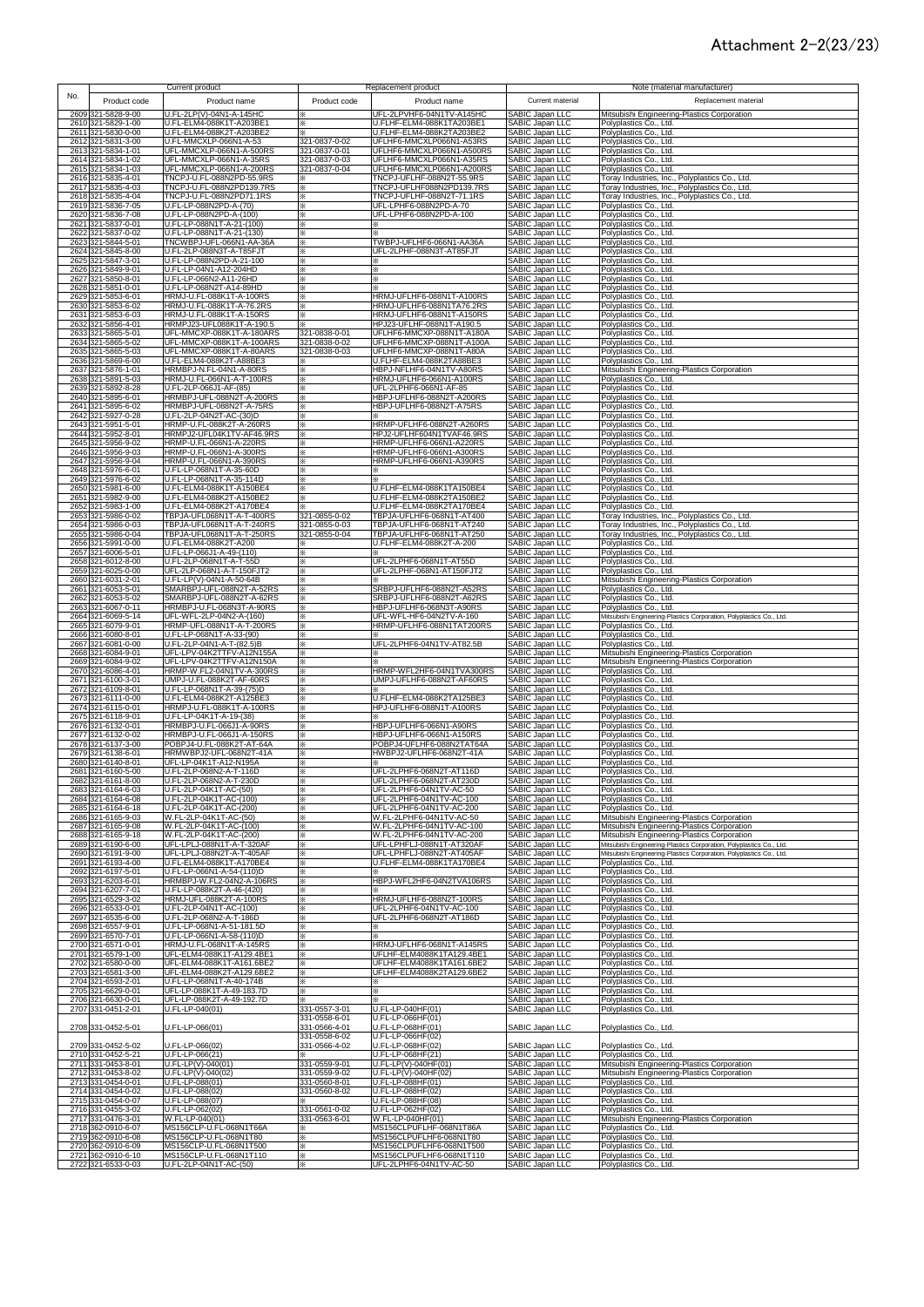# Attachment 3: Resin material color comparison table

For the products with a number in the "Resin material color" column in Attachment-2, the resin material color of the alternative product may be slightly different from the resin material color of the current product. For details, see the followings.

Note that there is no difference in product performance due to material change.

Material manufacturer names are denoted as follows.

"SABIC Japan Limited" ⇒ "SABIC"

"Toray Industries, Inc."  $\Rightarrow$  "Toray"

"Mitsubishi Engineering-Plastics Corporation" ⇒ "MEP"

| Resin material color | Resin material for the current product       | Resin material for the alternative product   |
|----------------------|----------------------------------------------|----------------------------------------------|
|                      | Manufacturer SABIC<br>Material<br><b>PBT</b> | Manufacturer Toray<br><b>PBT</b><br>Material |
| $\mathbf{1}$         |                                              |                                              |
|                      |                                              | * Slightly darker                            |
|                      | Manufacturer SABIC<br>Material<br><b>PBT</b> | Manufacturer Toray<br><b>PBT</b><br>Material |
| $\overline{2}$       |                                              |                                              |
|                      |                                              | * Slightly lighter                           |
|                      | Manufacturer SABIC<br>Material<br><b>PBT</b> | Manufacturer Toray<br>Material<br><b>PBT</b> |
| 3                    |                                              |                                              |
|                      |                                              | * Slightly lighter                           |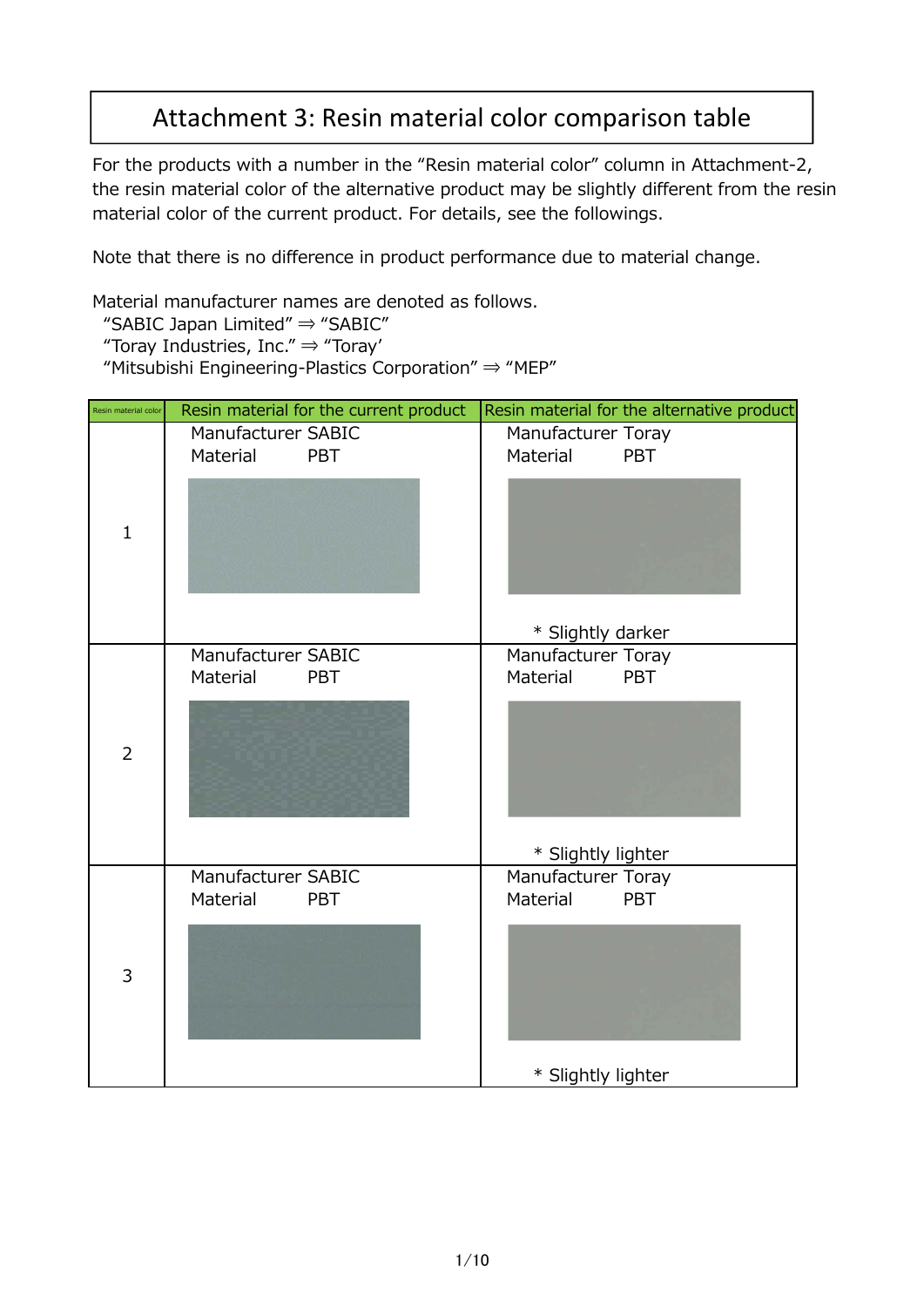|                | Manufacturer SABIC<br>Material<br><b>PBT</b> | Manufacturer Toray<br>Material<br><b>PBT</b> |
|----------------|----------------------------------------------|----------------------------------------------|
| $\overline{4}$ |                                              |                                              |
|                |                                              | * Slightly darker                            |
|                | Manufacturer SABIC<br>Material<br><b>PBT</b> | Manufacturer Toray<br>PBT<br>Material        |
| 5              |                                              |                                              |
|                |                                              | * Slightly darker                            |
|                | Manufacturer SABIC                           | Manufacturer Toray                           |
|                | Material<br><b>PBT</b>                       | Material<br><b>PBT</b>                       |
| 6              |                                              |                                              |
|                |                                              | * Slightly darker                            |
|                | Manufacturer SABIC<br>Material<br>PBT        | Manufacturer Toray<br>Material<br>PBT        |
| $\overline{7}$ |                                              |                                              |
|                |                                              |                                              |
|                | Manufacturer SABIC                           | * Slightly lighter<br>Manufacturer Toray     |
|                | Material<br><b>PBT</b>                       | Material<br><b>PBT</b>                       |
| 8              |                                              |                                              |
|                |                                              |                                              |
|                |                                              | * Slightly lighter                           |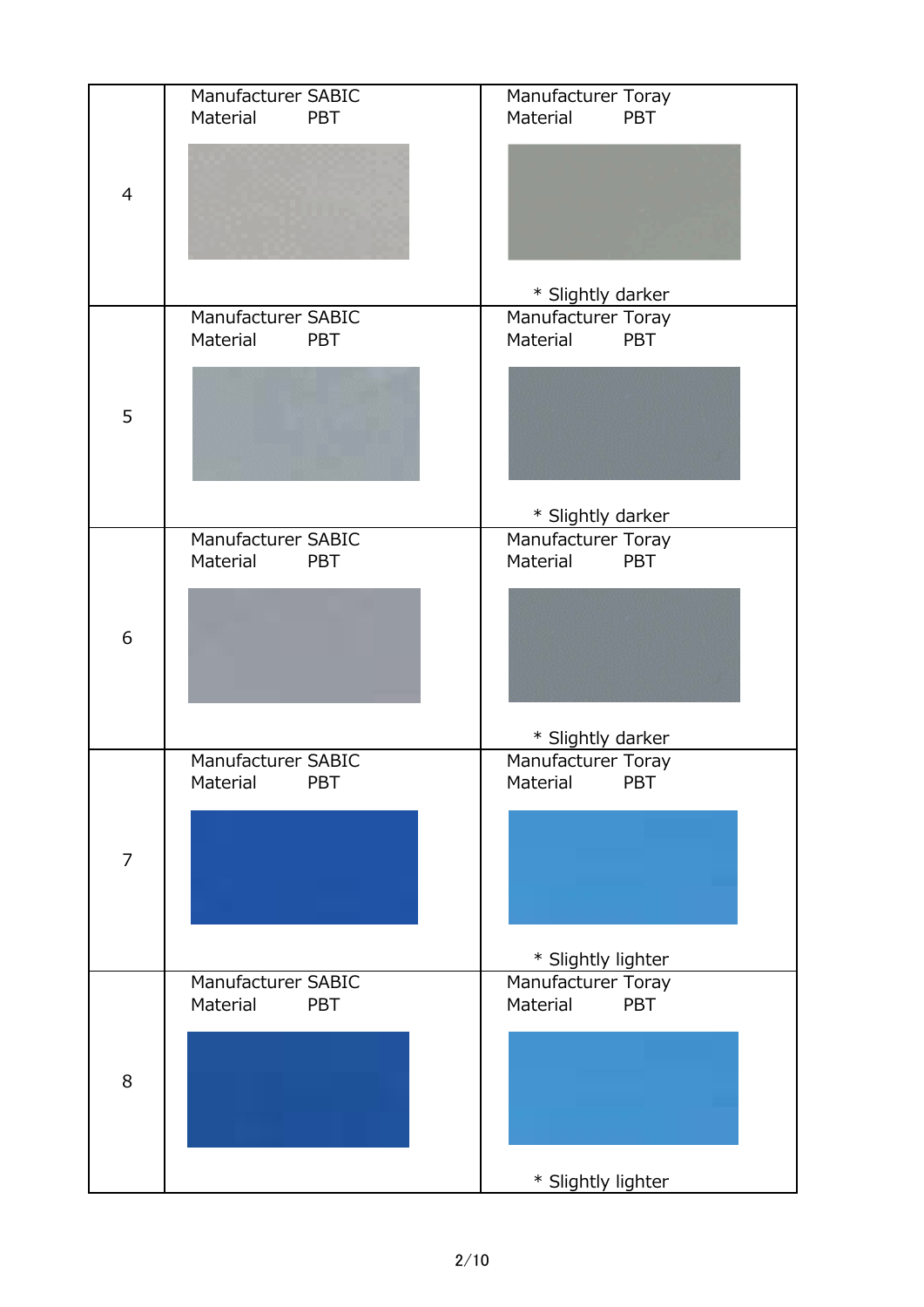|    | Manufacturer SABIC<br>Material<br><b>PBT</b> | Manufacturer Toray<br>Material<br><b>PBT</b> |
|----|----------------------------------------------|----------------------------------------------|
|    |                                              |                                              |
| 9  |                                              |                                              |
|    |                                              |                                              |
|    |                                              | * Slightly darker                            |
|    | Manufacturer SABIC<br>Material<br><b>PBT</b> | Manufacturer Toray<br>PBT<br>Material        |
| 10 |                                              |                                              |
|    |                                              |                                              |
|    |                                              | * Slightly lighter                           |
|    | Manufacturer SABIC<br>Material<br><b>PBT</b> | Manufacturer Toray<br>Material<br><b>PBT</b> |
| 11 |                                              |                                              |
|    |                                              |                                              |
|    |                                              | * Slightly lighter                           |
|    | Manufacturer SABIC<br>Material<br><b>PBT</b> | Manufacturer Toray<br>Material<br><b>PBT</b> |
|    |                                              |                                              |
| 12 |                                              |                                              |
|    |                                              | * Slightly lighter                           |
|    | Manufacturer SABIC<br>Material<br><b>PBT</b> | Manufacturer Toray<br>Material<br>PBT        |
|    |                                              |                                              |
| 13 |                                              |                                              |
|    |                                              | * Slightly darker                            |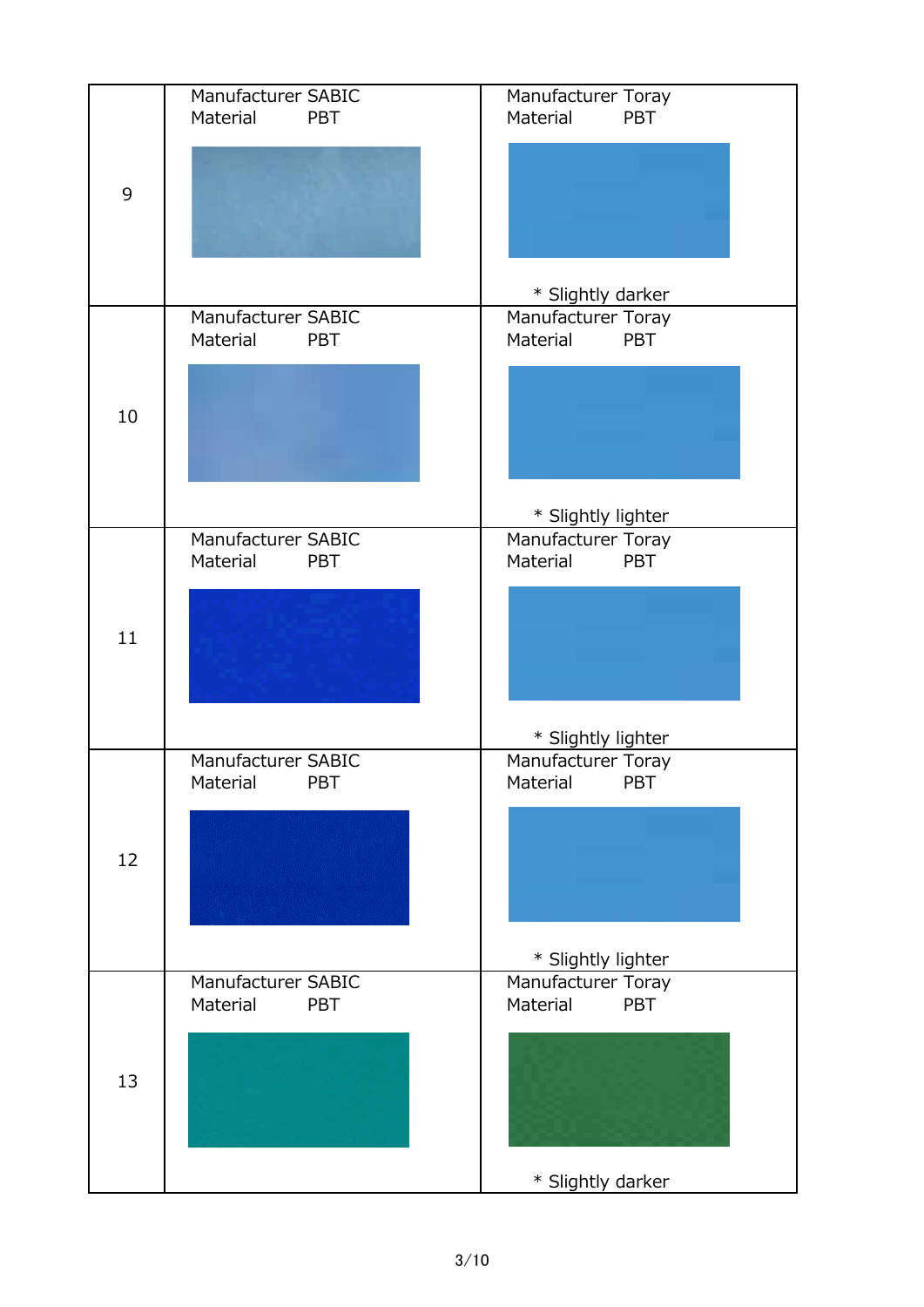|    | Manufacturer SABIC<br>Material<br><b>PBT</b> | Manufacturer Toray<br>Material<br><b>PBT</b> |
|----|----------------------------------------------|----------------------------------------------|
| 14 |                                              |                                              |
|    |                                              | * Slightly darker                            |
| 15 | Manufacturer SABIC<br>Material<br><b>PBT</b> | Manufacturer Toray<br>Material<br><b>PBT</b> |
|    |                                              |                                              |
|    |                                              | * Slightly darker                            |
| 16 | Manufacturer SABIC<br>Material<br><b>PBT</b> | Manufacturer Toray<br>Material<br><b>PBT</b> |
|    |                                              |                                              |
|    |                                              | * Slightly darker                            |
| 17 | Manufacturer SABIC<br>Material<br>PBT        | Manufacturer Toray<br>Material<br>PBT        |
|    |                                              |                                              |
|    |                                              | * Slightly darker                            |
| 18 | Manufacturer SABIC<br>Material<br><b>PBT</b> | Manufacturer Toray<br>Material<br><b>PBT</b> |
|    |                                              |                                              |
|    |                                              | * No significant difference                  |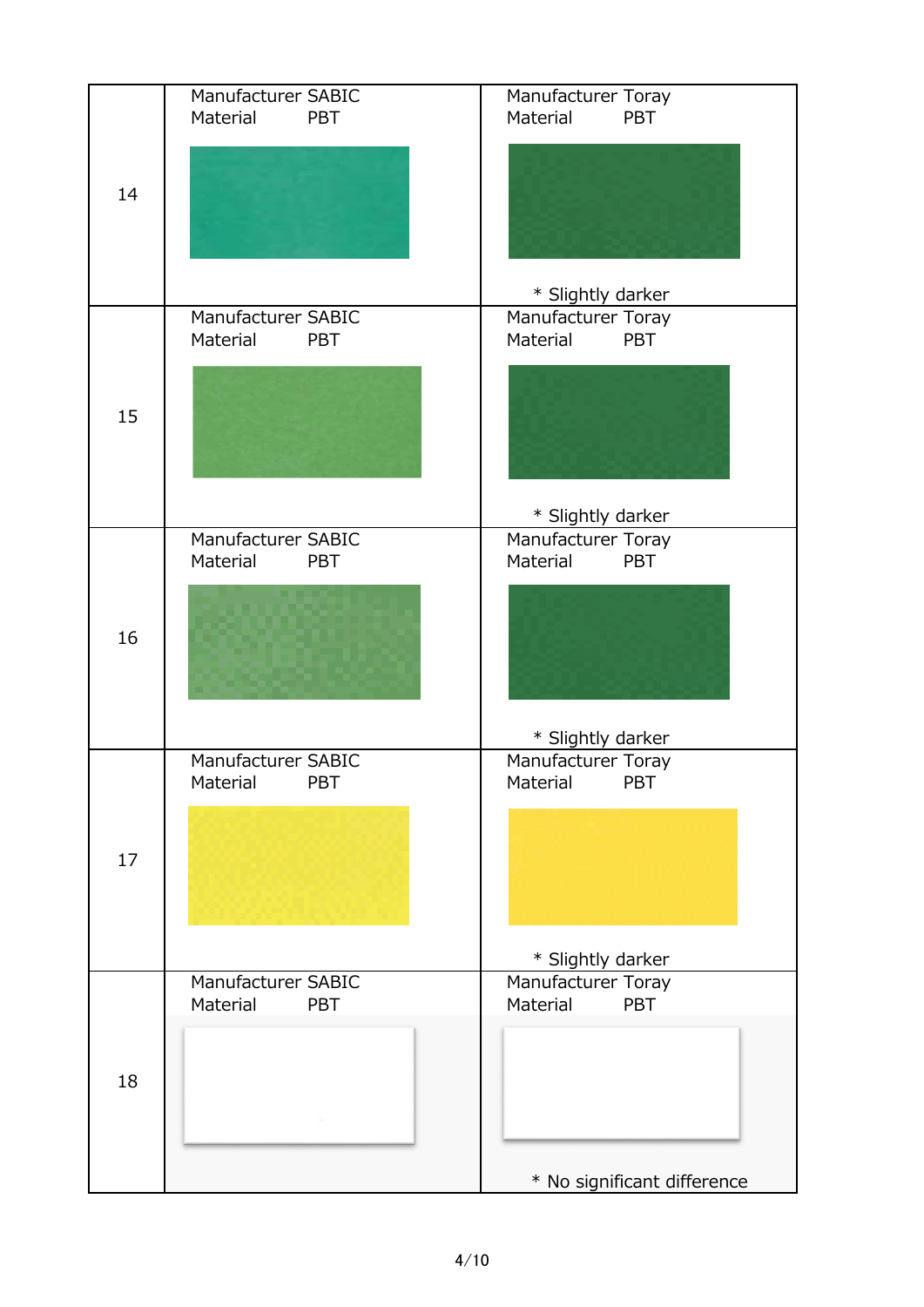|    | Manufacturer SABIC<br>Material<br><b>PBT</b> | Manufacturer Toray<br>Material<br><b>PBT</b>   |
|----|----------------------------------------------|------------------------------------------------|
|    |                                              |                                                |
| 19 |                                              |                                                |
|    |                                              |                                                |
|    |                                              | * Slightly lighter                             |
|    | Manufacturer SABIC<br>Material<br><b>PBT</b> | Manufacturer Toray<br>Material<br><b>PBT</b>   |
|    |                                              |                                                |
| 20 |                                              |                                                |
|    |                                              |                                                |
|    |                                              |                                                |
|    | Manufacturer SABIC                           | Has a slight reddish tir<br>Manufacturer Toray |
|    | Material<br><b>PBT</b>                       | Material<br><b>PBT</b>                         |
|    |                                              |                                                |
| 21 |                                              |                                                |
|    |                                              |                                                |
|    |                                              | Has a slight reddish tir                       |
|    | Manufacturer SABIC                           | Manufacturer MEP                               |
|    | Material<br>PBT                              | Material<br>PBT                                |
|    |                                              |                                                |
| 22 |                                              |                                                |
|    |                                              |                                                |
|    |                                              | * Slightly lighter                             |
| 23 | Manufacturer SABIC<br>Material<br><b>PBT</b> | Manufacturer Toray<br>Material<br>PBT          |
|    |                                              |                                                |
|    |                                              |                                                |
|    |                                              |                                                |
|    |                                              | * Slightly lighter                             |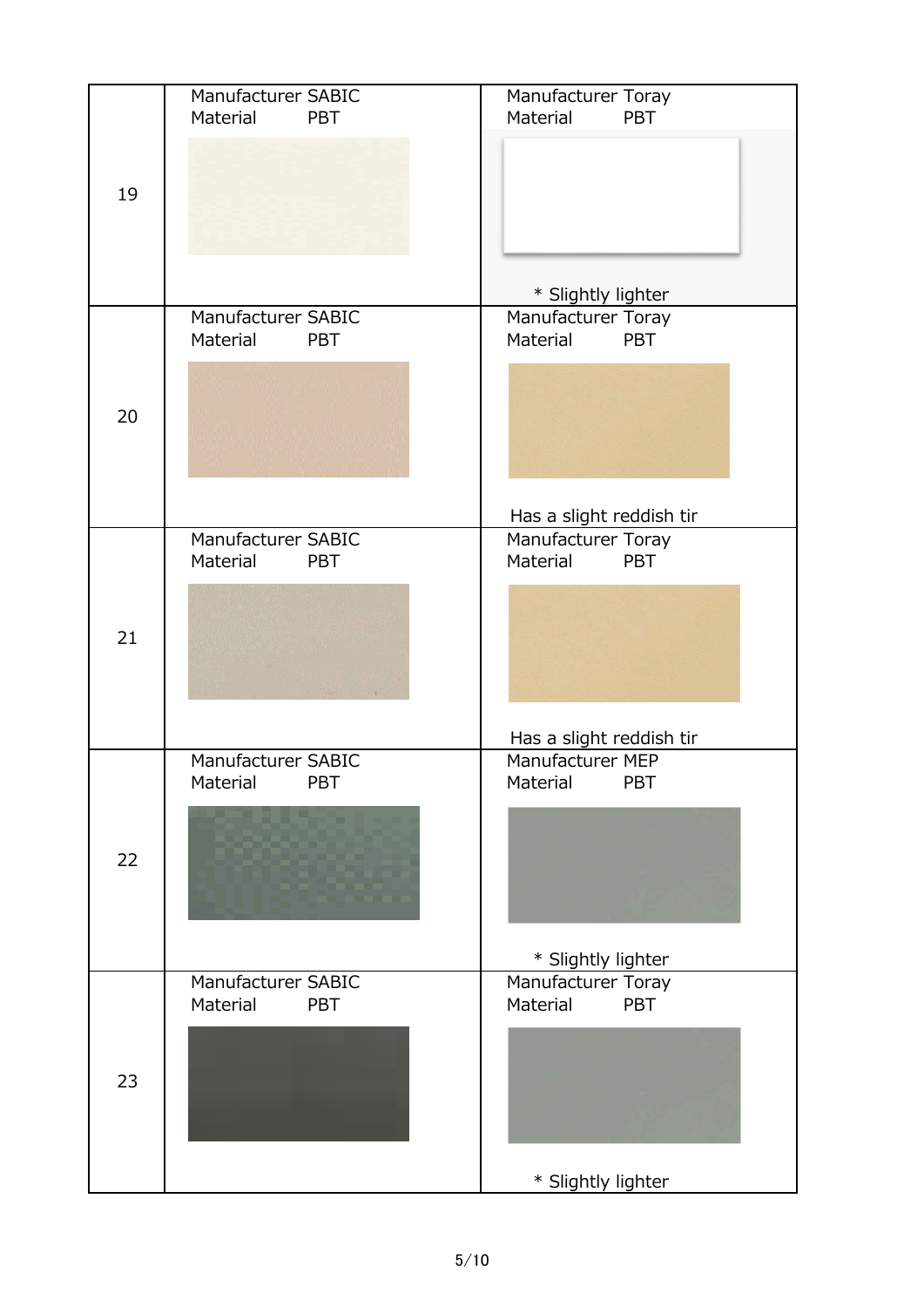|    | Manufacturer SABIC<br>Material<br><b>PBT</b> | Manufacturer Toray<br>Material<br><b>PBT</b> |
|----|----------------------------------------------|----------------------------------------------|
| 24 |                                              |                                              |
|    |                                              | * Slightly lighter                           |
|    | Manufacturer SABIC<br>Material<br><b>PBT</b> | Manufacturer MEP<br>Material<br><b>PBT</b>   |
| 25 |                                              |                                              |
|    |                                              | * Slightly lighter                           |
|    | Manufacturer SABIC<br>Material<br><b>PBT</b> | Manufacturer MEP<br>Material<br><b>PBT</b>   |
| 26 |                                              |                                              |
|    |                                              | * Slightly lighter                           |
|    | Manufacturer SABIC<br>Material<br>PBT        | Manufacturer MEP<br>Material<br>PBT          |
| 27 |                                              |                                              |
|    |                                              | * Slightly lighter                           |
|    | Manufacturer SABIC<br>Material<br><b>PBT</b> | Manufacturer MEP<br>Material<br><b>PBT</b>   |
| 28 |                                              |                                              |
|    |                                              | * Slightly lighter                           |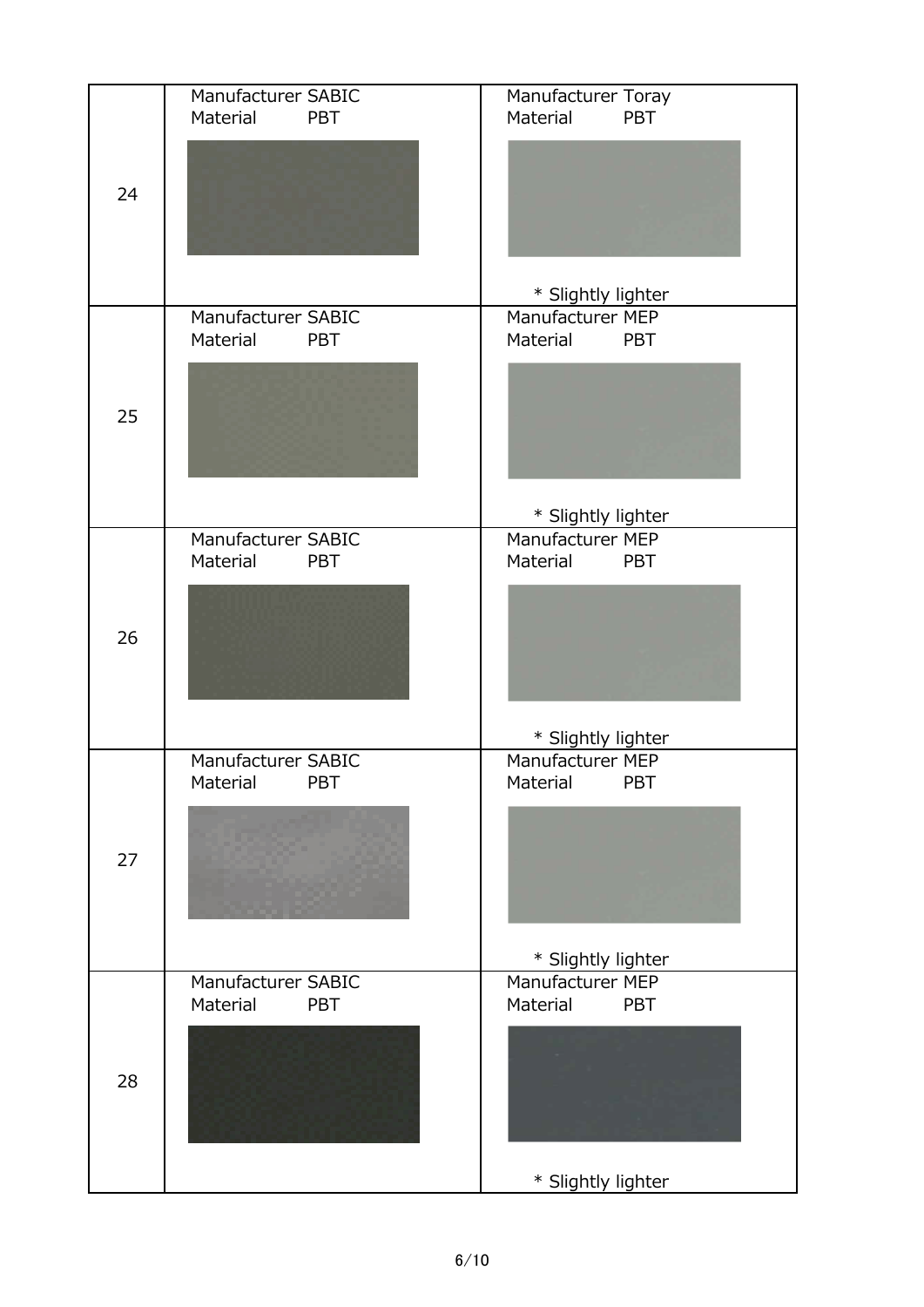|    | Manufacturer SABIC<br>Material<br><b>PBT</b> | Manufacturer MEP<br>Material<br><b>PBT</b> |
|----|----------------------------------------------|--------------------------------------------|
| 29 |                                              |                                            |
|    | Manufacturer SABIC                           | * Slightly lighter<br>Manufacturer MEP     |
|    | Material<br><b>PBT</b>                       | Material<br><b>PBT</b>                     |
| 30 |                                              |                                            |
|    |                                              | * Slightly lighter                         |
|    | Manufacturer SABIC<br>Material<br><b>PBT</b> | Manufacturer MEP<br>Material PBT           |
| 31 |                                              |                                            |
|    |                                              | * Slightly lighter                         |
|    | Manufacturer SABIC<br>Material<br>PC         | Manufacturer MEP<br>Material<br>PC         |
| 32 |                                              |                                            |
|    |                                              | * Slightly lighter                         |
|    | Manufacturer SABIC<br>Material<br>PC         | Manufacturer MEP<br>Material<br>PC         |
| 33 |                                              |                                            |
|    |                                              | * Slightly lighter                         |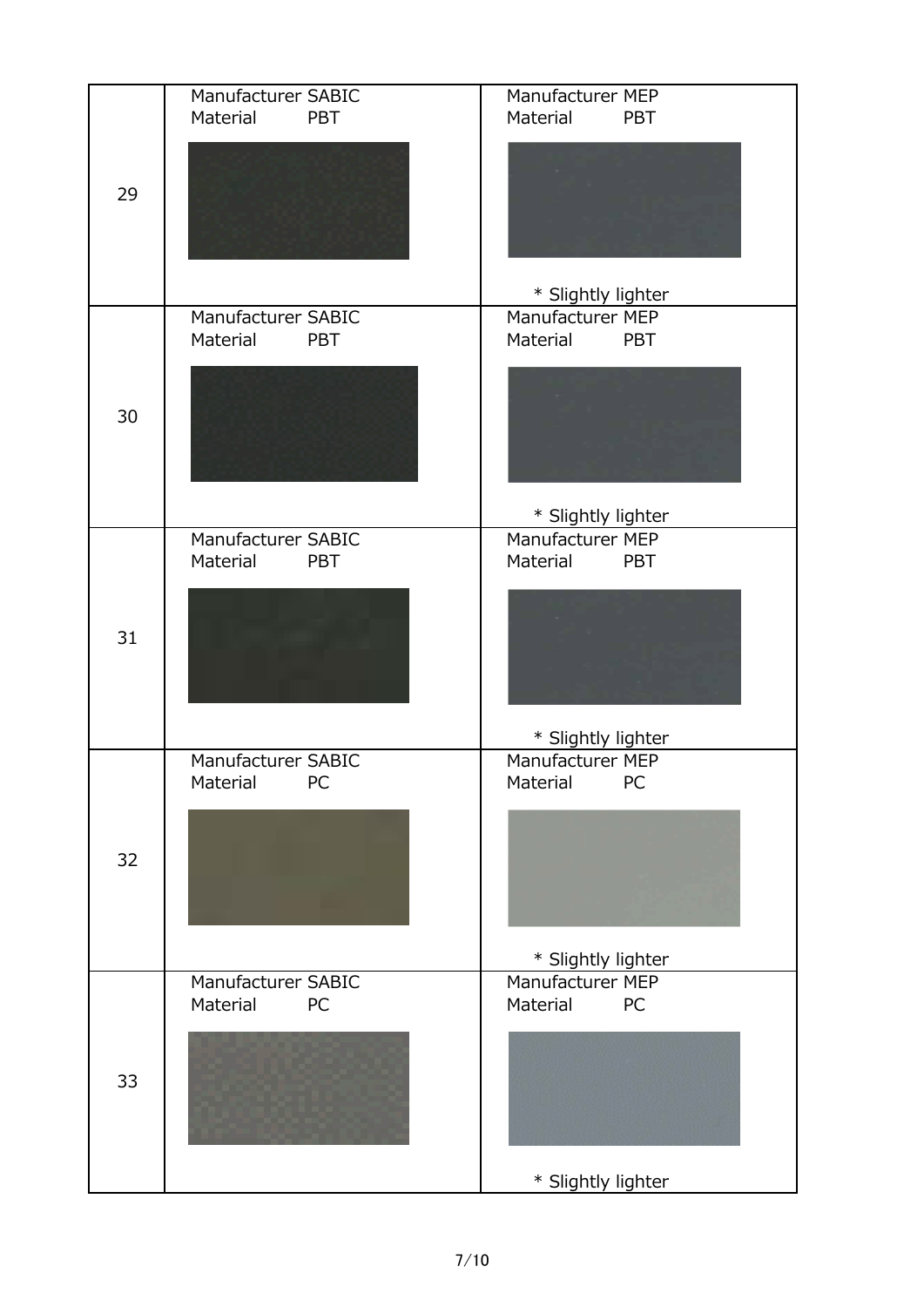|    | Manufacturer SABIC<br>Material<br><b>PC</b> | Manufacturer MEP<br>Material<br>PC |
|----|---------------------------------------------|------------------------------------|
| 34 |                                             | * Slightly darker                  |
|    | Manufacturer SABIC                          | Manufacturer MEP                   |
|    | Material<br>PC                              | Material<br>PC                     |
| 35 |                                             |                                    |
|    |                                             | * Slightly darker                  |
|    | Manufacturer SABIC<br>Material<br>PC        | Manufacturer MEP<br>Material<br>PC |
|    |                                             |                                    |
| 36 |                                             |                                    |
|    |                                             | * Slightly lighter                 |
|    | Manufacturer SABIC<br>Material<br>PC        | Manufacturer MEP<br>Material<br>PC |
|    |                                             |                                    |
| 37 |                                             |                                    |
|    |                                             |                                    |
|    |                                             |                                    |
|    |                                             | * Slightly darker                  |
| 38 | Manufacturer SABIC                          | Manufacturer MEP                   |
|    | Material<br>PC                              | Material<br>PC                     |
|    |                                             |                                    |
|    |                                             |                                    |
|    |                                             |                                    |
|    |                                             | * Slightly darker                  |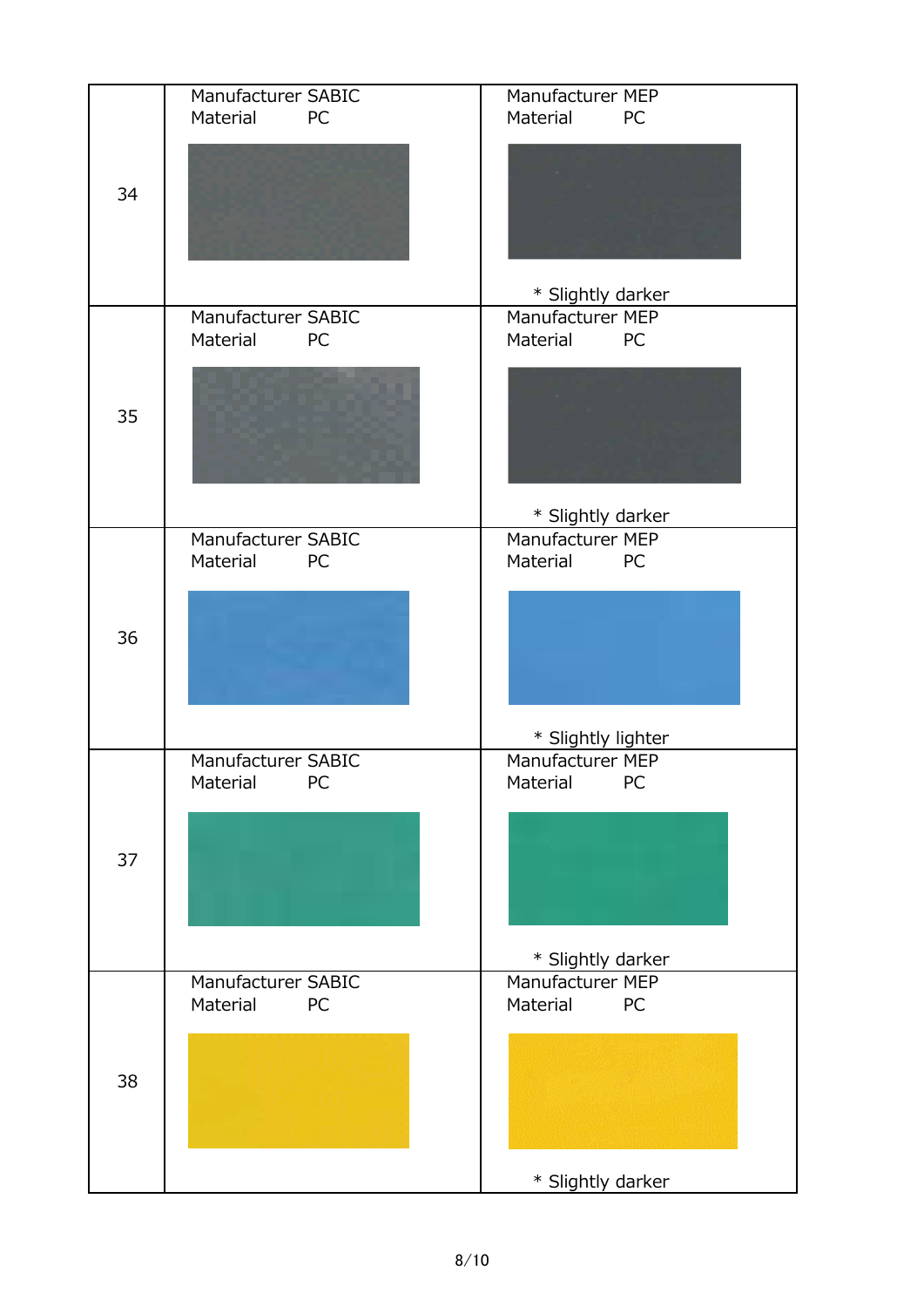|    | Manufacturer SABIC<br>Material<br><b>PC</b> | Manufacturer MEP<br>Material<br>PC |
|----|---------------------------------------------|------------------------------------|
| 39 |                                             |                                    |
|    |                                             | Has a slight whitish tir           |
| 40 | Manufacturer SABIC<br>Material<br><b>PC</b> | Manufacturer MEP<br>Material<br>PC |
|    |                                             |                                    |
|    |                                             | * No significant difference        |
|    | Manufacturer SABIC<br>Material<br>PC        | Manufacturer MEP<br>Material PC    |
| 41 |                                             |                                    |
|    |                                             | * Slightly darker                  |
|    | Manufacturer SABIC<br>Material<br>PC        | Manufacturer MEP<br>Material<br>PC |
| 42 |                                             |                                    |
|    |                                             | * No significant difference        |
| 43 | Manufacturer SABIC<br>Material<br>PC        | Manufacturer MEP<br>Material<br>PC |
|    |                                             | * Slightly darker                  |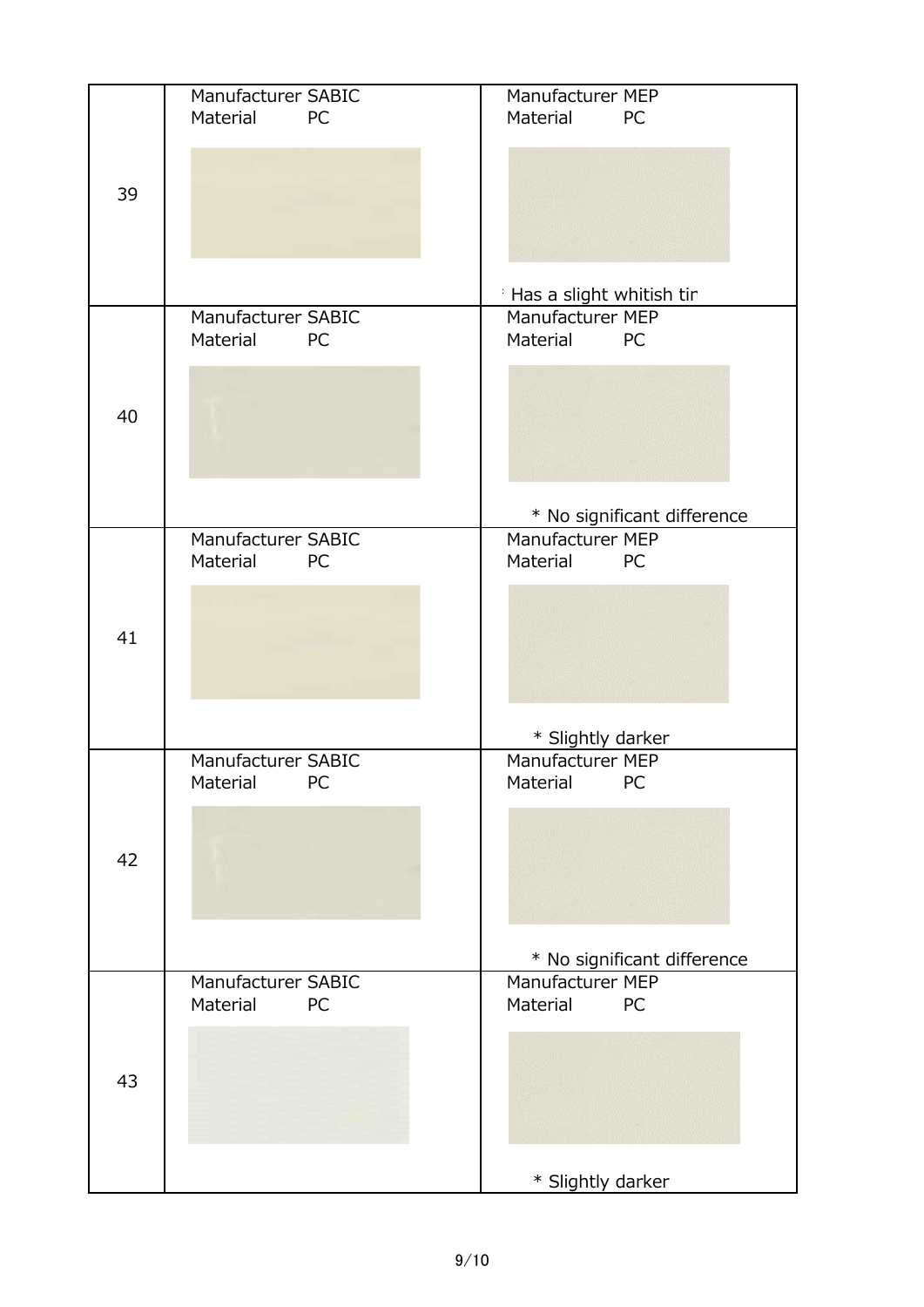|    | Manufacturer SABIC<br>Material<br><b>PC</b> | Manufacturer MEP<br>Material<br><b>PC</b> |
|----|---------------------------------------------|-------------------------------------------|
| 44 |                                             |                                           |
|    |                                             | * No significant difference               |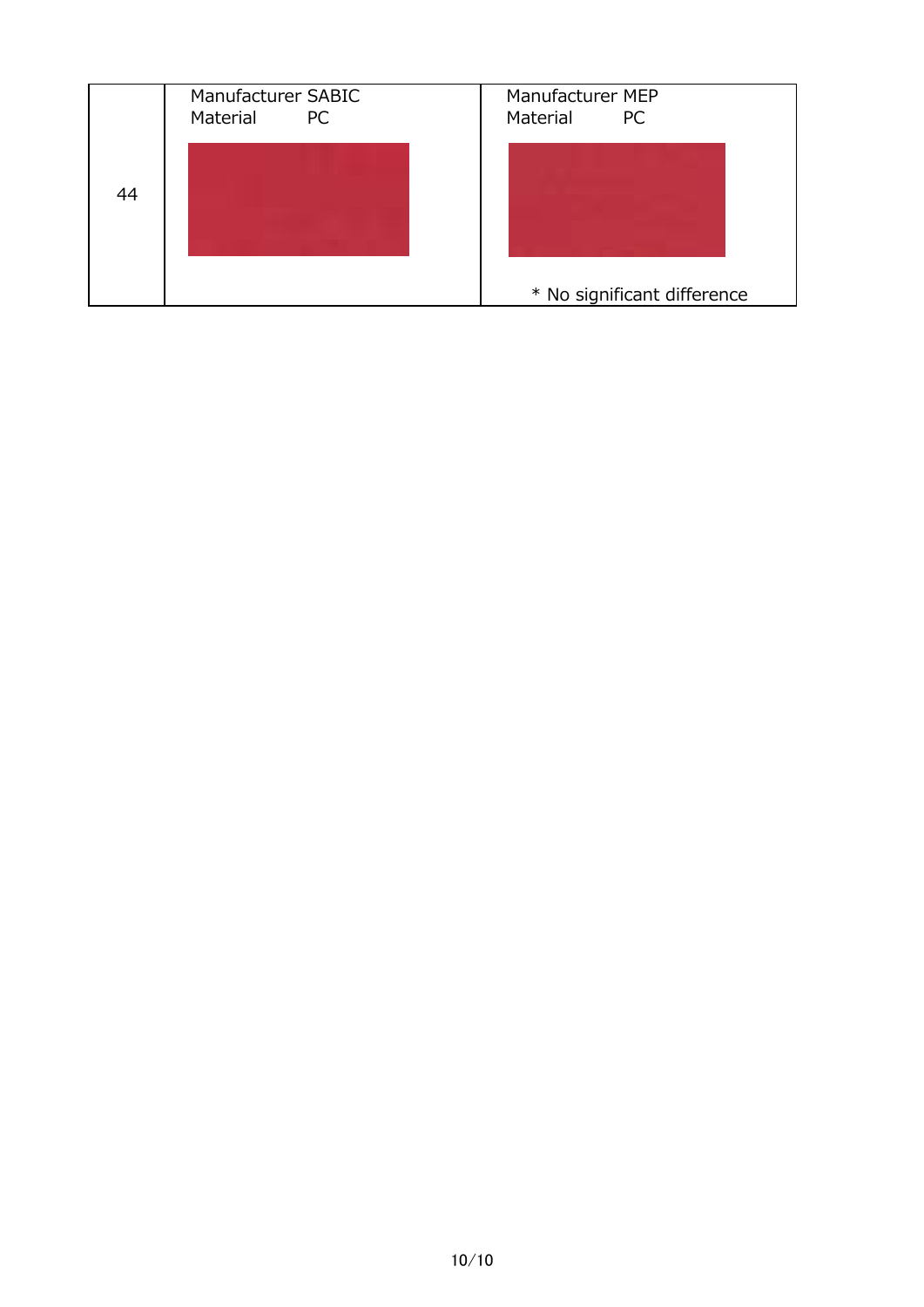**Acknowledgement**

(Customer  $\rightarrow$  Hirose Electric business representative)

## **Product Change Notification Request for Your Acknowledgement**

We acknowledge the aforementioned matter.

Customer's name:

Acknowledgement stamp (or signature):

HIROSE ELECTRIC CO., LTD.

(Cut on this line)

Business 430-18025-1 2018

. .

**Document Receipt**

(Customer  $\rightarrow$  Hirose Electric business representative)

## **Product Change Notification Request for Your Acknowledgement**

We received the document concerning the above.

Customer's name:

Acknowledgment stamp (or signature):

HIROSE ELECTRIC CO., LTD.